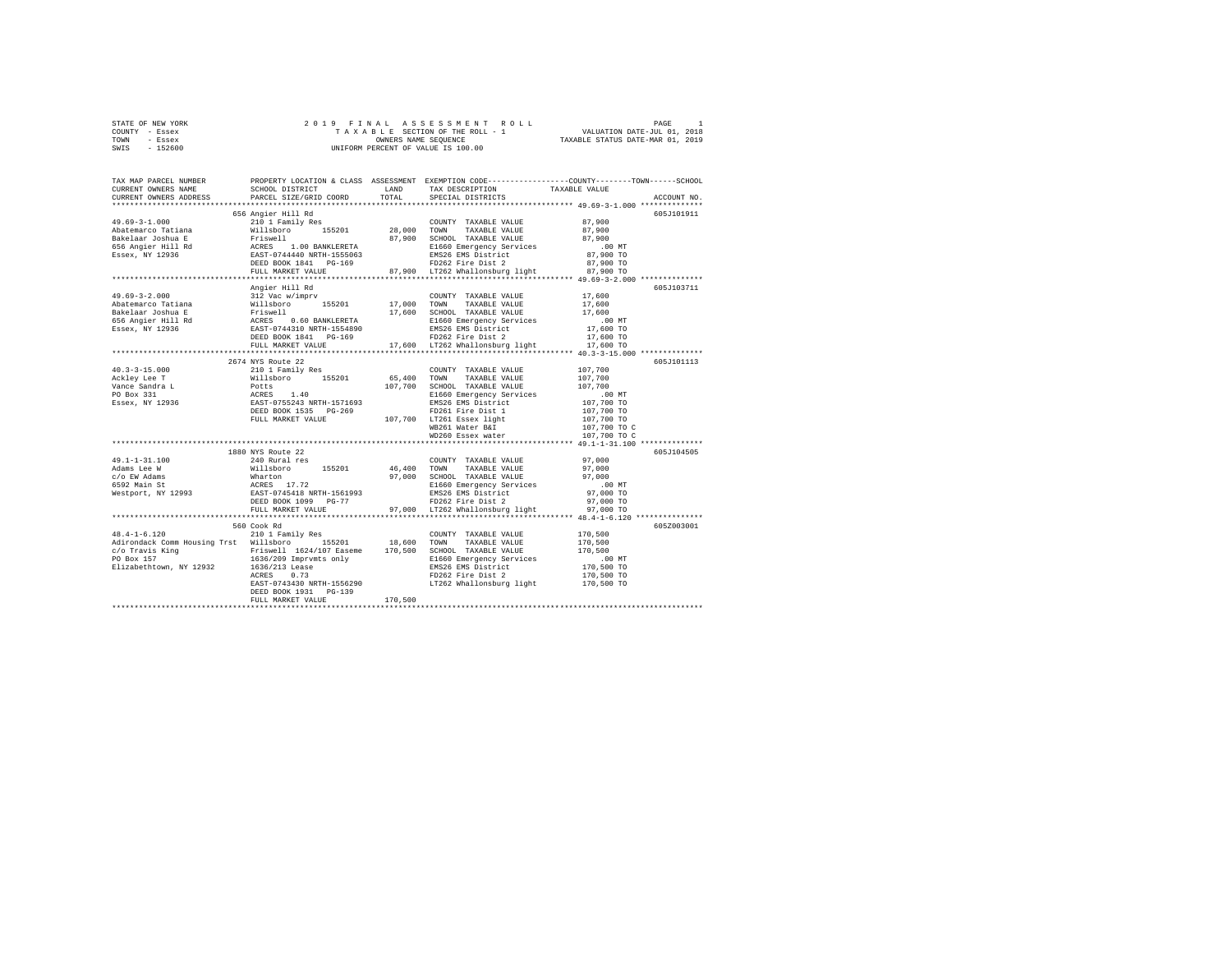|                | STATE OF NEW YORK |                      |  |  |  |  |  |  | 2019 FINAL ASSESSMENT ROLL         |                             | PAGE |  |
|----------------|-------------------|----------------------|--|--|--|--|--|--|------------------------------------|-----------------------------|------|--|
| COUNTY - Essex |                   |                      |  |  |  |  |  |  | TAXABLE SECTION OF THE ROLL - 1    | VALUATION DATE-JUL 01, 2018 |      |  |
| TOWN           | - Essex           | OWNERS NAME SEOUENCE |  |  |  |  |  |  | TAXABLE STATUS DATE-MAR 01, 2019   |                             |      |  |
| SWIS           | $-152600$         |                      |  |  |  |  |  |  | UNIFORM PERCENT OF VALUE IS 100.00 |                             |      |  |

| TAX MAP PARCEL NUMBER<br>$\begin{tabular}{lllllllll} \texttt{CURRENT} & & & & & & & & \texttt{TAKD} & \texttt{TAX} & \texttt{DSECRIPTION} & & & & \texttt{TAXABLE} & \texttt{VALUE} & & & \\ & & & & & & & \texttt{SCHOL} & \texttt{DISTRIC} & & & & \texttt{PACE} & \texttt{PACE} & \texttt{PACE} & \texttt{PACE} & \texttt{PACE} & \texttt{PACE} & \texttt{PACE} & \texttt{PACE} & \texttt{PACE} & \texttt{PACE} & \texttt{PACE} & \texttt{PACE} & \texttt{PACE} & \texttt{P$ |                                                                                                                                                                                                                                                                                   |             | PROPERTY LOCATION & CLASS ASSESSMENT EXEMPTION CODE----------------COUNTY-------TOWN-----SCHOOL                                                                   |                                                     |
|---------------------------------------------------------------------------------------------------------------------------------------------------------------------------------------------------------------------------------------------------------------------------------------------------------------------------------------------------------------------------------------------------------------------------------------------------------------------------------|-----------------------------------------------------------------------------------------------------------------------------------------------------------------------------------------------------------------------------------------------------------------------------------|-------------|-------------------------------------------------------------------------------------------------------------------------------------------------------------------|-----------------------------------------------------|
|                                                                                                                                                                                                                                                                                                                                                                                                                                                                                 | 1858 Lake Shore Rd                                                                                                                                                                                                                                                                |             |                                                                                                                                                                   | 605J100904                                          |
|                                                                                                                                                                                                                                                                                                                                                                                                                                                                                 | Lake Shore Rd                                                                                                                                                                                                                                                                     |             |                                                                                                                                                                   | 605J174005                                          |
|                                                                                                                                                                                                                                                                                                                                                                                                                                                                                 | 112 Albee Ln<br>3.20<br>ACRES<br>ARST-0759579 NRTH-1556597<br>ΣΑΒΤ-0759579 NRTH-1556597<br>DEED BOOK 929 PG-69<br>DEED ARKET VALUE<br>PELL MARKET VALUE<br>PELL MARKET VALUE<br>PELL MARKET VALUE<br>PELL MARKET VALUE<br>PELL MARKET VALUE<br>PELL MARKET VALUE<br>PELL MARKET V | <b>TOWN</b> | TAXABLE VALUE 347,100                                                                                                                                             | 605J102115<br>50,000<br>$0$ 30,000<br>25,000 25,000 |
| 49.11-1-55.054<br>49.11-1-55.054<br>Allehoro 155201 134,400 TOWIY TAXABLE VALUE 776,100<br>Alleh Lawson P Willshoro 155201 134,400 SCHOOL TAXABLE VALUE 776,100<br>716.100 SCHOOL TAXABLE VALUE 776,100<br>Needham, MA 02492 ACRES 1.                                                                                                                                                                                                                                           | 1855 Lake Shore Rd<br>EAST-0757672 NRTH-1561075<br>DEED BOOK 1779 PG-49<br>FULL MARKET VALUE                                                                                                                                                                                      | 776,100     | CHOOL TAXABLE VALUE 170,100<br>EMBOR ENGENCY Services 100 MT<br>EMBOR EMBOR ENGENICE 1776,100<br>EMBOR EMBOR ENGENICE 1776,100 TO<br>FD261 Fire Dist 1 776,100 TO | 605J103315                                          |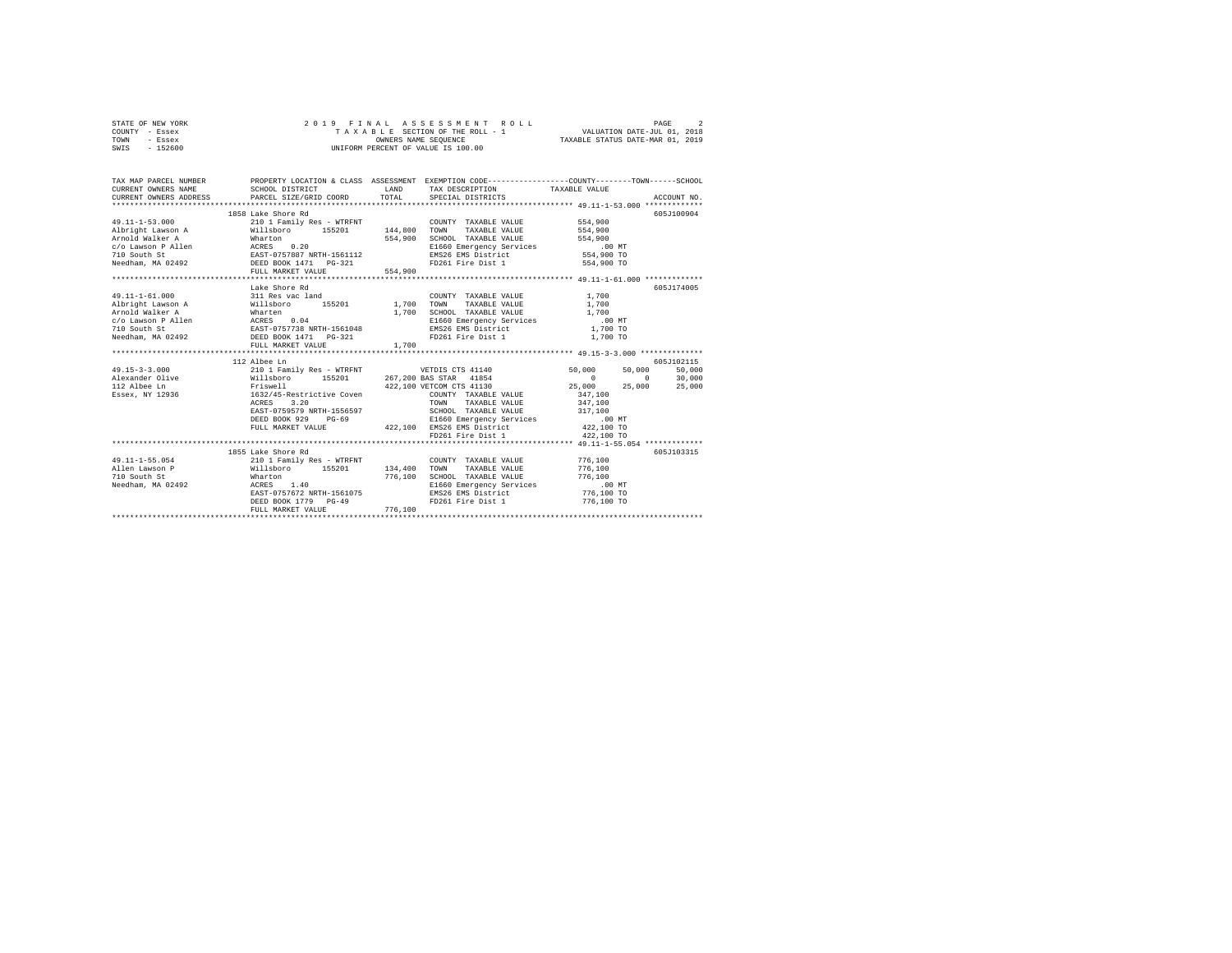|      | STATE OF NEW YORK |  |  | 2019 FINAL ASSESSMENT ROLL         | PAGE                             |  |
|------|-------------------|--|--|------------------------------------|----------------------------------|--|
|      | COUNTY - Essex    |  |  | TAXABLE SECTION OF THE ROLL - 1    | VALUATION DATE-JUL 01, 2018      |  |
| TOWN | - Essex           |  |  | OWNERS NAME SEOUENCE               | TAXABLE STATUS DATE-MAR 01, 2019 |  |
| SWIS | $-152600$         |  |  | UNIFORM PERCENT OF VALUE IS 100.00 |                                  |  |

| TAX MAP PARCEL NUMBER<br>CURRENT OWNERS NAME<br>CURRENT OWNERS ADDRESS                                                                                                                                                                         | SCHOOL DISTRICT<br>PARCEL SIZE/GRID COORD                                 | LAND<br>TOTAL | PROPERTY LOCATION & CLASS ASSESSMENT EXEMPTION CODE----------------COUNTY-------TOWN-----SCHOOL<br>TAX DESCRIPTION<br>SPECIAL DISTRICTS | TAXABLE VALUE                      | ACCOUNT NO. |
|------------------------------------------------------------------------------------------------------------------------------------------------------------------------------------------------------------------------------------------------|---------------------------------------------------------------------------|---------------|-----------------------------------------------------------------------------------------------------------------------------------------|------------------------------------|-------------|
|                                                                                                                                                                                                                                                |                                                                           |               |                                                                                                                                         |                                    |             |
|                                                                                                                                                                                                                                                | Harbor View Way                                                           |               |                                                                                                                                         |                                    | 605J197002  |
| 40.73-6-11.220                                                                                                                                                                                                                                 | 311 Res vac land - WTRFNT                                                 |               | COUNTY TAXABLE VALUE                                                                                                                    | 205,100                            |             |
| 40.73-0-11.220 Millsboro 15201 205,100 TOWN TAXABLE VAUUE<br>Alverson Harbry L III Willsboro 15201 205,100 TOWN TAXABLE VAUUE<br>180 Beaton Atherine G Potts Pat 205,100 SCHOOL TAXABLE VAUUE<br>180 Beaton St 1652/6-Sewer Easement 20        |                                                                           |               |                                                                                                                                         | 205,100                            |             |
|                                                                                                                                                                                                                                                |                                                                           |               |                                                                                                                                         | 205,100                            |             |
|                                                                                                                                                                                                                                                |                                                                           |               | E1660 Emergency Services                                                                                                                | 00 MT.<br>205,100 TO<br>205,100 TO |             |
|                                                                                                                                                                                                                                                |                                                                           |               |                                                                                                                                         |                                    |             |
|                                                                                                                                                                                                                                                |                                                                           |               |                                                                                                                                         |                                    |             |
|                                                                                                                                                                                                                                                |                                                                           |               |                                                                                                                                         |                                    |             |
|                                                                                                                                                                                                                                                |                                                                           |               |                                                                                                                                         |                                    |             |
|                                                                                                                                                                                                                                                |                                                                           |               | SD260 Essex Sewer Dist                                                                                                                  | 205,100 TO                         |             |
|                                                                                                                                                                                                                                                |                                                                           |               | WD260 Essex water                                                                                                                       | 205,100 TO C                       |             |
|                                                                                                                                                                                                                                                |                                                                           |               |                                                                                                                                         |                                    |             |
|                                                                                                                                                                                                                                                | Harbor View Way                                                           |               |                                                                                                                                         |                                    | 605J102614  |
| $40.73 - 6 - 13.100$                                                                                                                                                                                                                           | 311 Res vac land - WTRFNT                                                 |               | COUNTY TAXABLE VALUE                                                                                                                    | 458,700                            |             |
|                                                                                                                                                                                                                                                |                                                                           |               | 458,700 TOWN TAXABLE VALUE                                                                                                              | 458,700                            |             |
|                                                                                                                                                                                                                                                |                                                                           |               | 458,700 SCHOOL TAXABLE VALUE                                                                                                            | 458,700                            |             |
|                                                                                                                                                                                                                                                |                                                                           |               | E1660 Emergency Services                                                                                                                | .00 MT                             |             |
|                                                                                                                                                                                                                                                |                                                                           |               | EMS26 EMS District                                                                                                                      | 458,700 TO<br>458,700 TO           |             |
|                                                                                                                                                                                                                                                |                                                                           |               | FD261 Fire Dist 1                                                                                                                       |                                    |             |
|                                                                                                                                                                                                                                                |                                                                           |               | LT261 Essex light                                                                                                                       |                                    |             |
|                                                                                                                                                                                                                                                |                                                                           |               | DEED BOOK 1530 PG-54 LT261 Essex light<br>FULL MARKET VALUE 458,700 SB260 Eessex Sewer Bond                                             | 458,700 TO<br>458,700 TO C         |             |
|                                                                                                                                                                                                                                                |                                                                           |               |                                                                                                                                         |                                    |             |
|                                                                                                                                                                                                                                                |                                                                           |               | SD260 Essex Sewer Dist 458,700 TO<br>WD260 Essex water 458,700 TO                                                                       | 458,700 TO C                       |             |
|                                                                                                                                                                                                                                                |                                                                           |               |                                                                                                                                         |                                    |             |
|                                                                                                                                                                                                                                                | Harbor View Way                                                           |               |                                                                                                                                         |                                    | 605J197006  |
| 40.73-6-13.200<br>Allerson Harry L II Willshoro<br>Alverson Katherine G Potts Pat<br>Michael Hotel Harry L II Willshoro<br>2011 Potts Pat<br>2011 20211-Sever Easement<br>2020 1652/11-Sever Easement<br>2020 1652/11-Sever Easement<br>2020 1 |                                                                           |               | COUNTY TAXABLE VALUE                                                                                                                    | 233,200                            |             |
|                                                                                                                                                                                                                                                |                                                                           |               | 233, 200 TOWN TAXABLE VALUE                                                                                                             | 233,200                            |             |
|                                                                                                                                                                                                                                                |                                                                           | 233,200       | SCHOOL TAXABLE VALUE                                                                                                                    | 233,200                            |             |
|                                                                                                                                                                                                                                                |                                                                           |               | E1660 Emergency Services                                                                                                                | $.00$ MT                           |             |
|                                                                                                                                                                                                                                                |                                                                           |               | EMS26 EMS District                                                                                                                      | 233,200 TO                         |             |
|                                                                                                                                                                                                                                                |                                                                           |               | FD261 Fire Dist 1<br>LT261 Essex light                                                                                                  | 233,200 TO                         |             |
|                                                                                                                                                                                                                                                |                                                                           |               | DEED BOOK 1530 PG-60<br>FULL MARKET VALUE 233,200 SB260 Eessex Sewer Bond<br>FULL MARKET VALUE 233,200 SB260 Eessex Sewer Bond          | 233,200 TO<br>233,200 TO C         |             |
|                                                                                                                                                                                                                                                | FULL MARKET VALUE                                                         |               |                                                                                                                                         |                                    |             |
|                                                                                                                                                                                                                                                |                                                                           |               | SD260 Essex Sewer Dist                                                                                                                  | 233,200 TO                         |             |
|                                                                                                                                                                                                                                                |                                                                           |               | WD260 Essex water                                                                                                                       | 233,200 TO C                       |             |
|                                                                                                                                                                                                                                                |                                                                           |               |                                                                                                                                         |                                    |             |
|                                                                                                                                                                                                                                                | 410 Leaning Rd                                                            |               |                                                                                                                                         |                                    | 605J101504  |
| $39.4 - 1 - 32.000$                                                                                                                                                                                                                            | 260 Seasonal res                                                          |               | COUNTY TAXABLE VALUE                                                                                                                    | 70,500                             |             |
| Amadon William R                                                                                                                                                                                                                               |                                                                           | 28,900 TOWN   | TAXABLE VALUE                                                                                                                           | 70,500                             |             |
| PO Box 105                                                                                                                                                                                                                                     | Willsboro 155201<br>Potts 1.90<br>ACRES 1.90<br>EAST-0742838 NRTH-1569359 |               | 70,500 SCHOOL TAXABLE VALUE                                                                                                             | 70,500                             |             |
| Essex, NY 12936                                                                                                                                                                                                                                |                                                                           |               | E1660 Emergency Services                                                                                                                | $.00$ MT                           |             |
|                                                                                                                                                                                                                                                |                                                                           |               | EMS26 EMS District                                                                                                                      | 70,500 TO                          |             |
|                                                                                                                                                                                                                                                | DEED BOOK 1493 PG-5                                                       |               | FD261 Fire Dist 1                                                                                                                       | 70,500 TO                          |             |
|                                                                                                                                                                                                                                                | FULL MARKET VALUE                                                         | 70,500        |                                                                                                                                         |                                    |             |
|                                                                                                                                                                                                                                                |                                                                           |               |                                                                                                                                         |                                    |             |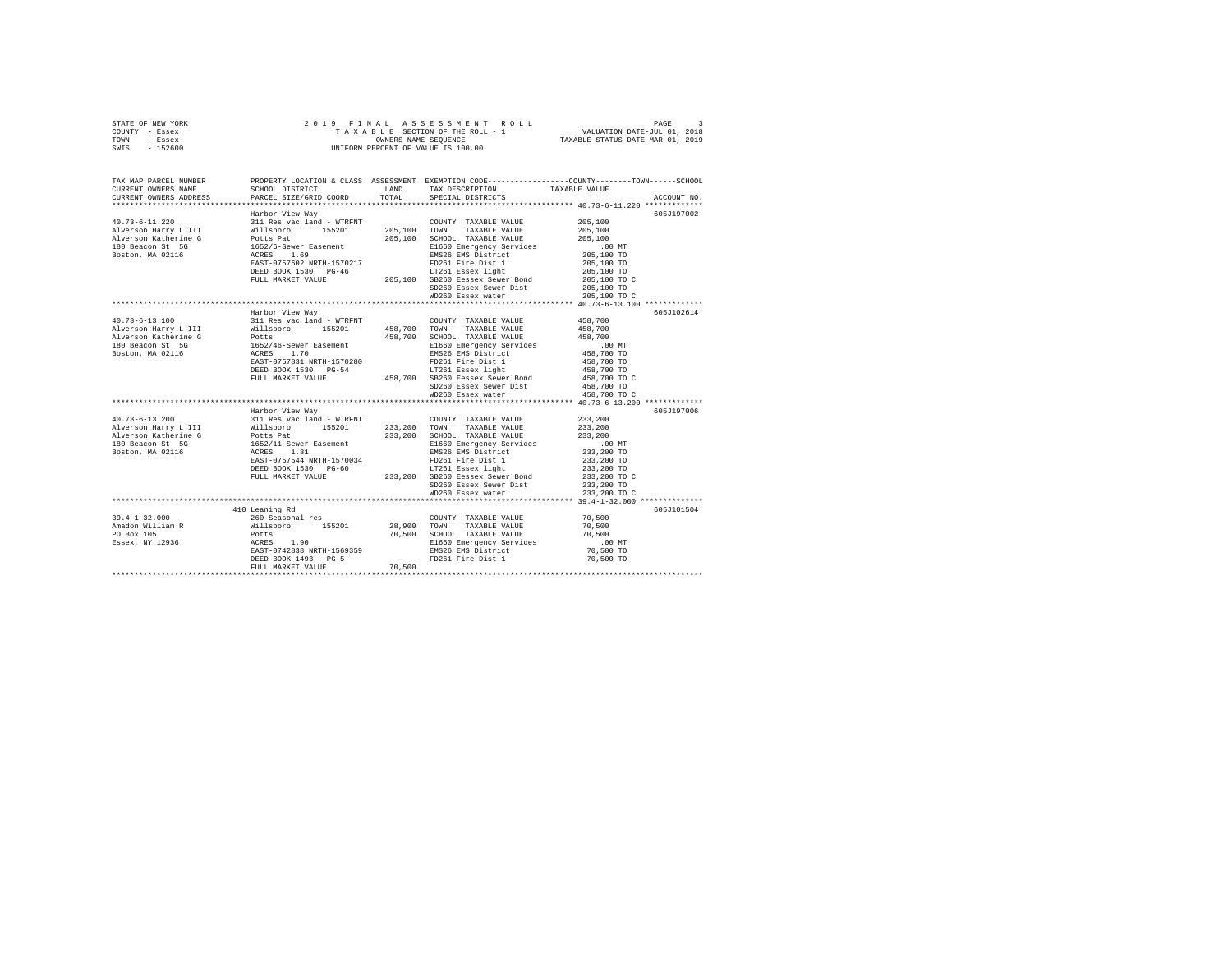| STATE OF NEW YORK<br>COUNTY - Essex<br>TOWN<br>- Essex<br>SWIS - 152600                                                                     | 2019 FINAL ASSESSMENT<br>TAXABLE SECTION OF THE ROLL -<br>UNIFORM PERCENT OF VALUE IS 100.00                                                                                                                                                |             | ASSESSMENT ROLL                                                   | PAGE 4<br>VALUATION DATE-JUL 01, 2018 |               |
|---------------------------------------------------------------------------------------------------------------------------------------------|---------------------------------------------------------------------------------------------------------------------------------------------------------------------------------------------------------------------------------------------|-------------|-------------------------------------------------------------------|---------------------------------------|---------------|
| TAX MAP PARCEL NUMBER PROPERTY LOCATION & CLASS ASSESSMENT EXEMPTION CODE--------------COUNTY-------TOWN------SCHOOL<br>CURRENT OWNERS NAME | SCHOOL DISTRICT LAND                                                                                                                                                                                                                        |             | TAX DESCRIPTION                                                   | TAXABLE VALUE                         |               |
| CURRENT OWNERS ADDRESS PARCEL SIZE/GRID COORD                                                                                               |                                                                                                                                                                                                                                             | TOTAL       | SPECIAL DISTRICTS                                                 |                                       | ACCOUNT NO.   |
|                                                                                                                                             |                                                                                                                                                                                                                                             |             |                                                                   |                                       |               |
|                                                                                                                                             | 408 Leaning Rd                                                                                                                                                                                                                              |             |                                                                   |                                       | 605J100310    |
| $39.4 - 1 - 33.000$                                                                                                                         | 210 1 Family Res                                                                                                                                                                                                                            |             | COUNTY TAXABLE VALUE                                              | 162,000                               |               |
| Amadon William R                                                                                                                            | Xavi Family Res (2008)<br>Willisboro 155201 28,000 TOWN<br>Potts 162,000 SCHOO<br>1539/75 Conservation El660,000 SCHOO                                                                                                                      |             | TAXABLE VALUE                                                     | 162,000                               |               |
| PO Box 105                                                                                                                                  |                                                                                                                                                                                                                                             |             | 162,000 SCHOOL TAXABLE VALUE                                      | 162,000                               |               |
| Essex, NY 12936                                                                                                                             |                                                                                                                                                                                                                                             |             | E1660 Emergency Services 6.00 MT<br>EMS26 EMS District 162,000 TO |                                       |               |
|                                                                                                                                             | Easement<br>ACRES 1.00                                                                                                                                                                                                                      |             |                                                                   |                                       |               |
|                                                                                                                                             | EAST-0742768 NRTH-1569060                                                                                                                                                                                                                   |             | FD261 Fire Dist 1                                                 | 162,000 TO                            |               |
|                                                                                                                                             | DEED BOOK 1539 PG-71                                                                                                                                                                                                                        |             |                                                                   |                                       |               |
|                                                                                                                                             | FULL MARKET VALUE                                                                                                                                                                                                                           | 162,000     |                                                                   |                                       |               |
|                                                                                                                                             |                                                                                                                                                                                                                                             |             |                                                                   |                                       |               |
|                                                                                                                                             | 400 Leaning Rd                                                                                                                                                                                                                              |             |                                                                   |                                       | 605J177001    |
| $39.4 - 1 - 34.000$                                                                                                                         |                                                                                                                                                                                                                                             |             |                                                                   | 20,100                                |               |
| Amadon William R                                                                                                                            |                                                                                                                                                                                                                                             |             |                                                                   | 20,100                                |               |
| 410 Leaning Rd                                                                                                                              |                                                                                                                                                                                                                                             |             |                                                                   | 20,100                                |               |
| Essex, NY 12936                                                                                                                             | 400 Leaning Ru<br>311 Res vac land<br>Willisboro 155201 20,100 TOWN TAXABLE VALUE<br>Potts<br>POTS 1.10 20,100 TOWN TAXABLE VALUE<br>RCRES 1.10 200000 ATARBE VALUE<br>RCRES 1.10 E1660 Emergency Services<br>RAST-0742748 NRTH-1568917 EMS |             |                                                                   | .00MT                                 |               |
|                                                                                                                                             |                                                                                                                                                                                                                                             |             |                                                                   | 20,100 TO                             |               |
|                                                                                                                                             |                                                                                                                                                                                                                                             |             |                                                                   | 20,100 TO                             |               |
|                                                                                                                                             | FULL MARKET VALUE                                                                                                                                                                                                                           | 20,100      |                                                                   |                                       |               |
|                                                                                                                                             | 2215 Lake Shore Rd                                                                                                                                                                                                                          |             |                                                                   |                                       | 605J102409    |
| www.si-i-4.000<br>Manes Cynthia J<br>26 Adams Rd<br>Willsboro 155201<br>26 Adams Rd<br>New Braintree, Ma 01521<br>2001                      |                                                                                                                                                                                                                                             |             | COUNTY TAXABLE VALUE                                              | 58,500                                |               |
|                                                                                                                                             |                                                                                                                                                                                                                                             | 58,500 TOWN | TAXABLE VALUE                                                     | 58,500                                |               |
|                                                                                                                                             |                                                                                                                                                                                                                                             |             | 58,500 SCHOOL TAXABLE VALUE                                       | 58,500                                |               |
| New Braintree, MA 01531 1663/185-Easement                                                                                                   |                                                                                                                                                                                                                                             |             |                                                                   | $.00$ MT                              |               |
|                                                                                                                                             |                                                                                                                                                                                                                                             |             | E1660 Emergency Services<br>EMS26 EMS District                    | 58,500 TO                             |               |
|                                                                                                                                             | 68s X 178S Xirr<br>ACRES 0.30                                                                                                                                                                                                               |             |                                                                   | 58,500 TO                             |               |
|                                                                                                                                             | EAST-0757234 NRTH-1569617                                                                                                                                                                                                                   |             | FD261 Fire Dist 1<br>LT261 Essex light<br>SB260 Eessex Sewer Bond | 58,500 TO                             |               |
|                                                                                                                                             |                                                                                                                                                                                                                                             |             |                                                                   | 58,500 TO C                           |               |
|                                                                                                                                             |                                                                                                                                                                                                                                             |             | FULL MARKET VALUE 58.500 SD260 Essex Sewer Dist                   | 58,500 TO                             |               |
|                                                                                                                                             |                                                                                                                                                                                                                                             |             | WD260 Essex water                                                 | 58,500 TO C                           |               |
|                                                                                                                                             |                                                                                                                                                                                                                                             |             |                                                                   |                                       |               |
|                                                                                                                                             | 2162 NYS Route 22                                                                                                                                                                                                                           |             |                                                                   |                                       | 605J104006    |
| $39.4 - 1 - 24.000$                                                                                                                         |                                                                                                                                                                                                                                             |             |                                                                   | $\sim$ 0 $\sim$ 0                     | $0 \t 30,000$ |
| Anderson Laurie                                                                                                                             |                                                                                                                                                                                                                                             |             |                                                                   |                                       |               |
| 2162 NYS Rte 22<br>Essex, NY 12936                                                                                                          |                                                                                                                                                                                                                                             |             |                                                                   | 88,900<br>58,900                      |               |
|                                                                                                                                             |                                                                                                                                                                                                                                             |             |                                                                   |                                       |               |
|                                                                                                                                             |                                                                                                                                                                                                                                             |             |                                                                   | .00MT<br>88,900 TO                    |               |
|                                                                                                                                             |                                                                                                                                                                                                                                             |             |                                                                   |                                       |               |
|                                                                                                                                             | Notify and the SS (2000)<br>POLLS (2000)<br>ACRES 1.20 BANK LERETA SCHOOL TAXABLE VALUE<br>REST O743845 NRTH-1568773 E1660 Emergency Services<br>DEED BOOK 1517 PG-306 88,900 FD261 FULL MARKET VALUE<br>FULL MARKET VALUE 88,900 FD261     |             |                                                                   |                                       |               |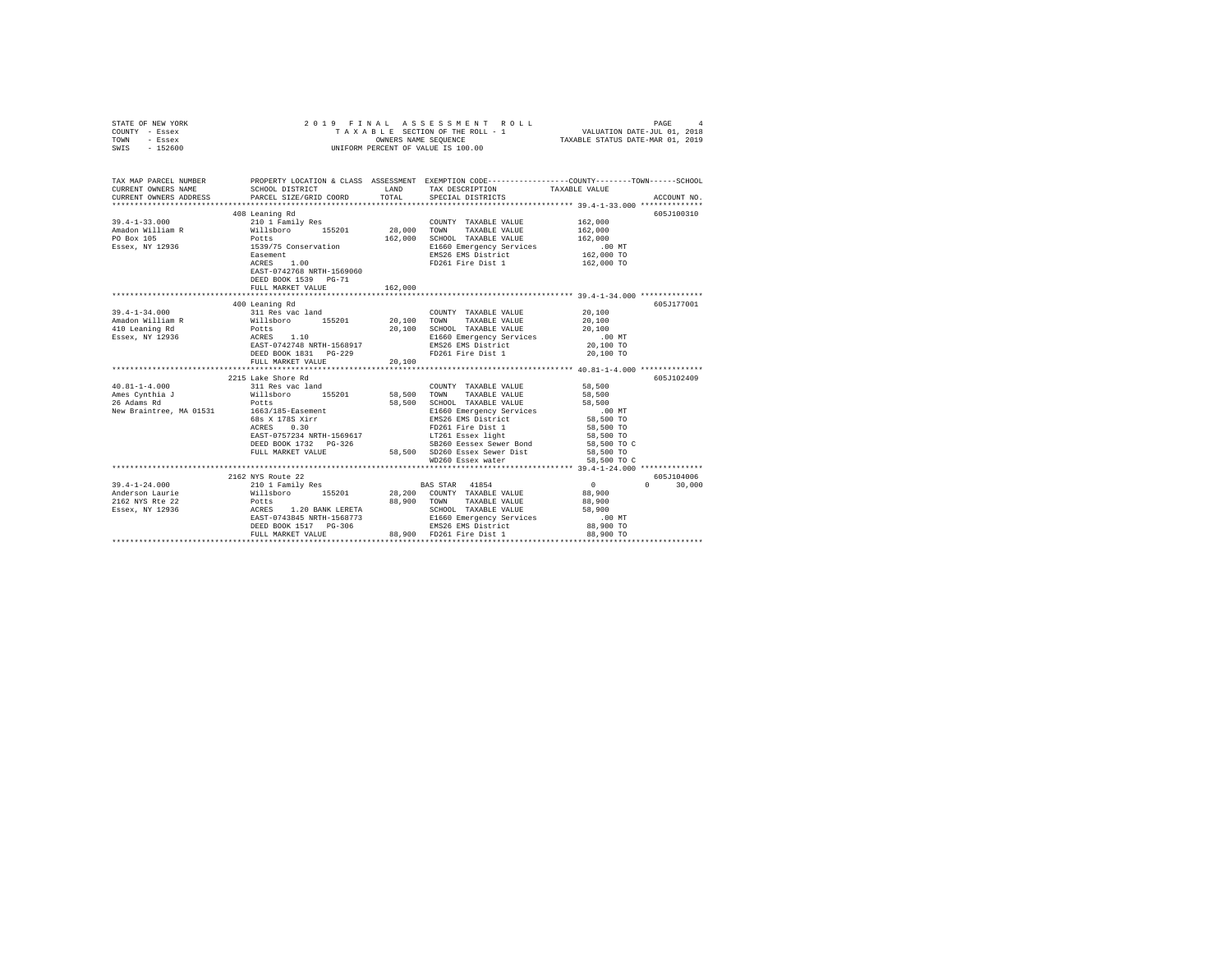| STATE OF NEW YORK | 2019 FINAL ASSESSMENT ROLL         | PAGE                             |
|-------------------|------------------------------------|----------------------------------|
| COUNTY - Essex    | TAXABLE SECTION OF THE ROLL - 1    | VALUATION DATE-JUL 01, 2018      |
| TOWN<br>- Essex   | OWNERS NAME SEOUENCE               | TAXABLE STATUS DATE-MAR 01, 2019 |
| - 152600<br>SWIS  | UNIFORM PERCENT OF VALUE IS 100.00 |                                  |

| TAX MAP PARCEL NUMBER                                                                                                                                                                                                                    |                                                                                                             |         |                                                                                                                 | PROPERTY LOCATION & CLASS ASSESSMENT EXEMPTION CODE----------------COUNTY-------TOWN------SCHOOL       |  |
|------------------------------------------------------------------------------------------------------------------------------------------------------------------------------------------------------------------------------------------|-------------------------------------------------------------------------------------------------------------|---------|-----------------------------------------------------------------------------------------------------------------|--------------------------------------------------------------------------------------------------------|--|
| 48.1-1-4.300<br>Anderson Thurman R 314 Rural vac<10<br>Anderson Thurman R 314 Rural vac<10<br>Anderson Ramona J 7 & 12 Brookfield Tract 23,300 TOWN TAXABLE VALUE 23,300<br>22431 Lewes Georgetown Hwy 6.5 Acres<br>22431 Lewes Georgeto | Mason Rd                                                                                                    |         |                                                                                                                 | 605J179009                                                                                             |  |
| $48.4 - 1 - 6.130$<br>Anson Marguerite                                                                                                                                                                                                   | 562 Cook Rd<br>210 1 Family Res 60 8 BAS STAR 41854<br>Willsboro 155201 19,200 COUNTY TAXABLE VALUE 128,100 |         | 128,100 TOWN TAXABLE VALUE<br>SCHOOL TAXABLE VALUE<br>E1660 Emergency Services<br>EMS26 EMS District 128,100 TO | 605Z003002<br>$\sim$ 0<br>$\Omega$<br>30,000<br>128,100<br>98,100<br>.00MT<br>128,100 TO<br>128,100 TO |  |
|                                                                                                                                                                                                                                          | 651 Angier Hill Rd                                                                                          |         |                                                                                                                 | 605J103712                                                                                             |  |
| 49.69-3-3.000<br>Aubin Limity Response 155201 28,000 TOWITY TAXABLE VALUE 65,900<br>Aubin Limity Millsboro 155201 28,000 TOWN TAXABLE VALUE 65,900<br>5225 Main Rd RTiswell 65,900 5028 RHOND TAXABLE VALUE 65,900<br>Huntington, VT     | DEED BOOK 1403 PG-133 FD262 Fire Dist 2<br>FULL MARKET VALUE 65,900 LT262 Whallonsburg light                |         | FD262 Fire Dist 2                                                                                               | 65,900 TO<br>65,900 TO                                                                                 |  |
|                                                                                                                                                                                                                                          | 24 Ridge Way                                                                                                |         |                                                                                                                 | 605J100204                                                                                             |  |
|                                                                                                                                                                                                                                          | EAST-0757797 NRTH-1564125<br>DEED BOOK 1848 PG-174 PD261 Fire Dist 1<br>FULL MARKET VALUE                   | 214,200 | 214, 200 TOWN TAXABLE VALUE<br>SCHOOL TAXABLE VALUE 199,200                                                     | 15,000 15,000 15,000<br>199,200<br>199,200<br>214,200 TO                                               |  |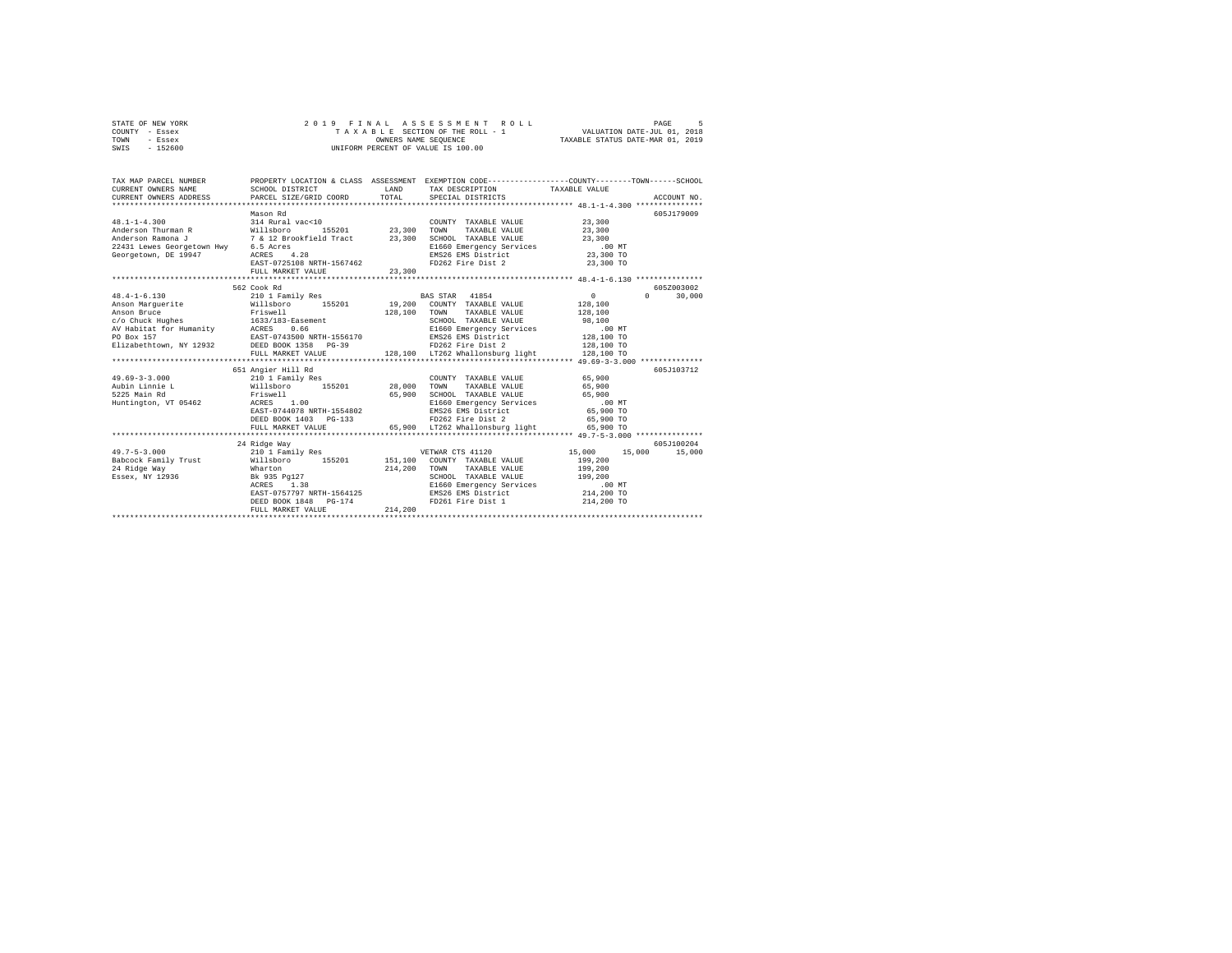| STATE OF NEW YORK |           |  |  | 2019 FINAL ASSESSMENT ROLL         |                                  | PAGE |  |
|-------------------|-----------|--|--|------------------------------------|----------------------------------|------|--|
| COUNTY - Essex    |           |  |  | TAXABLE SECTION OF THE ROLL - 1    | VALUATION DATE-JUL 01, 2018      |      |  |
| TOWN              | - Essex   |  |  | OWNERS NAME SEOUENCE               | TAXABLE STATUS DATE-MAR 01, 2019 |      |  |
| SWIS              | $-152600$ |  |  | UNIFORM PERCENT OF VALUE IS 100.00 |                                  |      |  |
|                   |           |  |  |                                    |                                  |      |  |

| TAX MAP PARCEL NUMBER                                                                                                                                                                                                                |                                                     |        | PROPERTY LOCATION & CLASS ASSESSMENT EXEMPTION CODE----------------COUNTY-------TOWN-----SCHOOL |                         |               |
|--------------------------------------------------------------------------------------------------------------------------------------------------------------------------------------------------------------------------------------|-----------------------------------------------------|--------|-------------------------------------------------------------------------------------------------|-------------------------|---------------|
| CURRENT OWNERS NAME SCHOOL DISTRICT                                                                                                                                                                                                  |                                                     |        | LAND TAX DESCRIPTION TAXABLE VALUE                                                              |                         |               |
| CURRENT OWNERS ADDRESS PARCEL SIZE/GRID COORD TOTAL SPECIAL DISTRICTS                                                                                                                                                                |                                                     |        |                                                                                                 |                         |               |
|                                                                                                                                                                                                                                      |                                                     |        |                                                                                                 |                         |               |
|                                                                                                                                                                                                                                      | 3 Ross Way                                          |        |                                                                                                 |                         | 605J101114    |
| $40.73 - 5 - 5.000$                                                                                                                                                                                                                  | 210 1 Family Res                                    |        | COUNTY TAXABLE VALUE 133,700                                                                    |                         |               |
| Backus Julia R                                                                                                                                                                                                                       |                                                     |        | TAXABLE VALUE                                                                                   | $\frac{133}{133}$ , 700 |               |
|                                                                                                                                                                                                                                      | Willsboro 155201 63,800 TOWN<br>Potts 133,700 SCHOO |        | SCHOOL TAXABLE VALUE                                                                            | 133,700                 |               |
|                                                                                                                                                                                                                                      |                                                     |        |                                                                                                 |                         |               |
|                                                                                                                                                                                                                                      | 115s X 311S Xirr                                    |        |                                                                                                 |                         |               |
|                                                                                                                                                                                                                                      | ACRES 0.81 BANKGFNB&T                               |        | FD261 Fire Dist 1                                                                               | 133,700 TO              |               |
|                                                                                                                                                                                                                                      |                                                     |        | EAST-0756836 NRTH-1570692 LT261 Essex light 133,700 TO                                          |                         |               |
|                                                                                                                                                                                                                                      |                                                     |        |                                                                                                 | 133,700 TO C            |               |
|                                                                                                                                                                                                                                      |                                                     |        |                                                                                                 |                         |               |
|                                                                                                                                                                                                                                      |                                                     |        |                                                                                                 |                         |               |
|                                                                                                                                                                                                                                      |                                                     |        |                                                                                                 |                         |               |
|                                                                                                                                                                                                                                      | Jersey St                                           |        |                                                                                                 |                         | 605J175002    |
|                                                                                                                                                                                                                                      |                                                     |        |                                                                                                 |                         |               |
|                                                                                                                                                                                                                                      |                                                     |        |                                                                                                 |                         |               |
| 19.4-1-9.000<br>24,300 14 Rural vac<10<br>24,300 TONNTY TAXABLE VALUE 24,300 TORN 12XABLE VALUE 24,300 TORN 12XABLE VALUE 24,300 FORN 12<br>24,300 SCHOOL TAXABLE VALUE 24,300 ELEGAL 24,300 ELEGAL 24,300 SCHOOL TAXABLE VALUE 24,3 |                                                     |        |                                                                                                 |                         |               |
|                                                                                                                                                                                                                                      |                                                     |        |                                                                                                 |                         |               |
|                                                                                                                                                                                                                                      |                                                     |        |                                                                                                 |                         |               |
|                                                                                                                                                                                                                                      | DEED BOOK 1399 PG-67                                |        | FD261 Fire Dist 1 24,300 TO                                                                     |                         |               |
|                                                                                                                                                                                                                                      | FULL MARKET VALUE                                   | 24,300 |                                                                                                 |                         |               |
|                                                                                                                                                                                                                                      |                                                     |        |                                                                                                 |                         |               |
|                                                                                                                                                                                                                                      | 2347 Jersey St                                      |        |                                                                                                 |                         | 605J104515    |
| 39.4-1-10.100 2347 7ersey St. 2008<br>Bailey Livingston H 240 Rural res BAS STAR 41854 10 2010<br>PO Box 13 Hicks & Potts Pat 113,800 TOWN TAXABLE VALUE 113,800<br>PO Box 13 Hicks & Potts Pat 113,800 TOWN TAXABLE VALUE 113,800   |                                                     |        |                                                                                                 | $\sim$ 0                | $0 \t 30,000$ |
|                                                                                                                                                                                                                                      |                                                     |        |                                                                                                 |                         |               |
|                                                                                                                                                                                                                                      |                                                     |        |                                                                                                 |                         |               |
| Essex, NY 12936                                                                                                                                                                                                                      | ACRES 27.52                                         |        |                                                                                                 |                         |               |
|                                                                                                                                                                                                                                      |                                                     |        |                                                                                                 |                         |               |
|                                                                                                                                                                                                                                      |                                                     |        |                                                                                                 |                         |               |
|                                                                                                                                                                                                                                      |                                                     |        | FULL MARKET VALUE 113,800 FD261 Fire Dist 1                                                     | 113,800 TO              |               |
|                                                                                                                                                                                                                                      |                                                     |        |                                                                                                 |                         |               |
|                                                                                                                                                                                                                                      | Jersey St                                           |        |                                                                                                 |                         | 605J102912    |
| $39.4 - 1 - 12.000$                                                                                                                                                                                                                  | 314 Rural vac<10                                    |        | COUNTY TAXABLE VALUE 28,400                                                                     |                         |               |
| Bailey Livingston H Willsboro 155201<br>PO Box 13 Hicks                                                                                                                                                                              |                                                     |        | 28,400 TOWN TAXABLE VALUE 28,400<br>28,400 SCHOOL TAXABLE VALUE 28,400                          |                         |               |
|                                                                                                                                                                                                                                      |                                                     |        |                                                                                                 |                         |               |
|                                                                                                                                                                                                                                      |                                                     |        | E1660 Emergency Services .00 MT                                                                 |                         |               |
|                                                                                                                                                                                                                                      |                                                     |        | EMS26 EMS District                                                                              | 28,400 TO               |               |
|                                                                                                                                                                                                                                      | EAST-0742556 NRTH-1570432                           |        | FD261 Fire Dist 1                                                                               | 28,400 TO               |               |
|                                                                                                                                                                                                                                      | DEED BOOK 1377 PG-317                               |        |                                                                                                 |                         |               |
|                                                                                                                                                                                                                                      | FULL MARKET VALUE                                   | 28,400 |                                                                                                 |                         |               |
|                                                                                                                                                                                                                                      |                                                     |        |                                                                                                 |                         |               |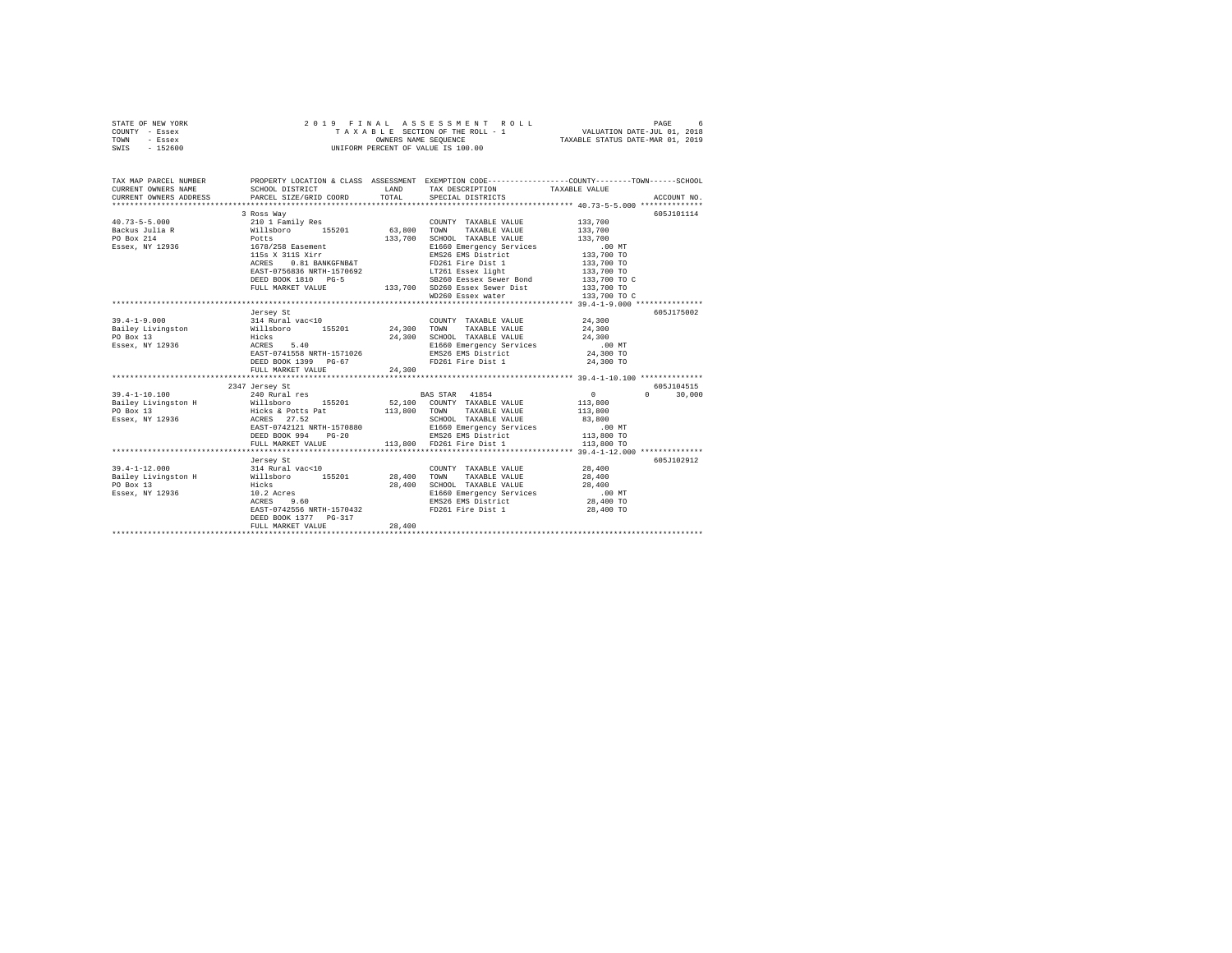| STATE OF NEW YORK |  | 2019 FINAL ASSESSMENT ROLL         | PAGE                             |  |
|-------------------|--|------------------------------------|----------------------------------|--|
| COUNTY - Essex    |  | TAXABLE SECTION OF THE ROLL - 1    | VALUATION DATE-JUL 01, 2018      |  |
| TOWN<br>- Essex   |  | OWNERS NAME SEOUENCE               | TAXABLE STATUS DATE-MAR 01, 2019 |  |
| - 152600<br>SWIS  |  | UNIFORM PERCENT OF VALUE IS 100.00 |                                  |  |

| TAX MAP PARCEL NUMBER                               |                                                                                                                                                                                                            |             |                                                                                                                                                                                     | PROPERTY LOCATION & CLASS ASSESSMENT EXEMPTION CODE---------------COUNTY-------TOWN------SCHOOL                     |
|-----------------------------------------------------|------------------------------------------------------------------------------------------------------------------------------------------------------------------------------------------------------------|-------------|-------------------------------------------------------------------------------------------------------------------------------------------------------------------------------------|---------------------------------------------------------------------------------------------------------------------|
|                                                     | NYS Route 22<br>FULL MARKET VALUE                                                                                                                                                                          |             | COUNTY TAXABLE VALUE 29,800<br>TAXABLE VALUE<br>29,800 LT262 Whallonsburg light 29,800 TO                                                                                           | 605J191002<br>29,800<br>29,800                                                                                      |
| 1354 NYS Route 22 3 4 Split Rock<br>Essex, NY 12936 | 1354 NYS Route 22<br>ACRES 19.80<br>EAST-0739548 NRTH-1549675<br>DEED BOOK 1769 PG-127<br>FULL MARKET VALUE                                                                                                | 78,800 TOWN | TAXABLE VALUE 78,800<br>LT262 Whallonsburg light 78,800 TO                                                                                                                          | 605J178524<br>$\begin{smallmatrix}&&0\\&&78\\78&\color{red}\scriptstyle+800\end{smallmatrix}$<br>30,000<br>$\Omega$ |
| $40.81 - 3 - 4.200$                                 | 2210 Lake Shore Rd<br>210 1 Family Res - WTRFNT ENH STAR 41834                                                                                                                                             |             | SD260 Essex Sewer Dist 270,100 TO<br>WD260 Essex water 270,100 TO                                                                                                                   | 605J100206<br>$\sim$ 0.000 $\sim$ 0.000 $\sim$ 0.000 $\sim$<br>$\Omega$<br>68,700<br>270.100 TO C                   |
| 2220 NYS Route 22 Potts<br>Essex, NY 12936 00001.30 | 2220 NYS Route 22<br>Willsboro 155201 28,300 COUNTY TAXABLE VALUE 87,500<br>RETOR OWNER ON 3/01/2019<br>RAST-0744056 NRTH-1569829<br>DEED BOOK 742 DEED BOOK 742 PG-238<br>DEED BOOK 742 PULL MARKET WATTE |             | <b>BAS STAR</b> 41854<br>87,500 TOWN TAXABLE VALUE<br>SCHOOL TAXABLE VALUE 57,500<br>E1660 Emergency Services .00 MT<br>EMS26 EMS District 87,500 TO<br>FD261 Fire Dist 1 87,500 TO | 605J100209<br>$\overline{0}$<br>$\Omega$<br>30,000<br>87,500                                                        |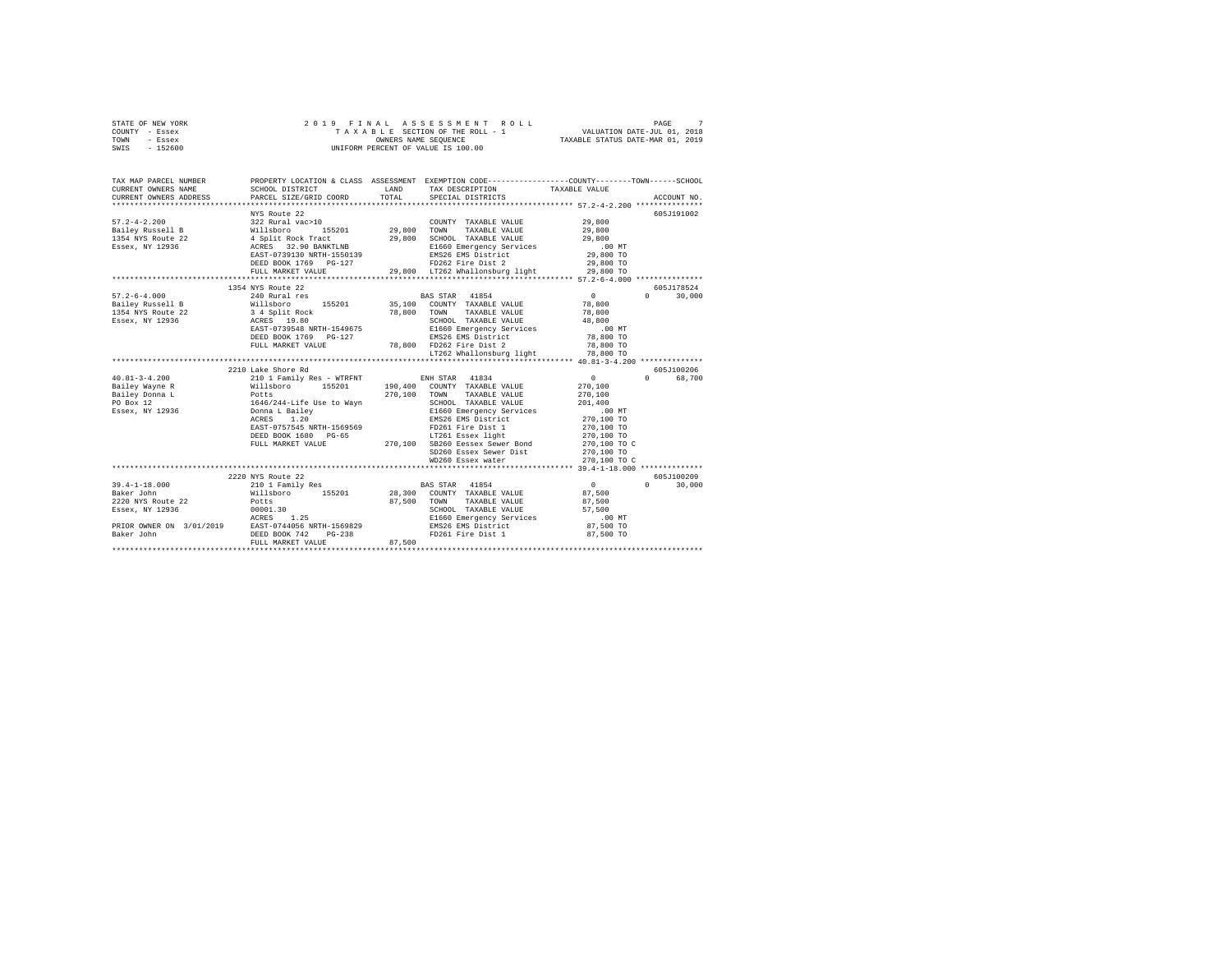| STATE OF NEW YORK | 2019 FINAL ASSESSMENT ROLL         | PAGE                             |
|-------------------|------------------------------------|----------------------------------|
| COUNTY - Essex    | TAXABLE SECTION OF THE ROLL - 1    | VALUATION DATE-JUL 01, 2018      |
| TOWN<br>- Essex   | OWNERS NAME SEOUENCE               | TAXABLE STATUS DATE-MAR 01, 2019 |
| - 152600<br>SWIS  | UNIFORM PERCENT OF VALUE IS 100.00 |                                  |

| TOTAL<br>CURRENT OWNERS ADDRESS<br>PARCEL SIZE/GRID COORD<br>SPECIAL DISTRICTS<br>NYS Route 22                                                                                                                                                                                      | ACCOUNT NO.<br>605J102303 |
|-------------------------------------------------------------------------------------------------------------------------------------------------------------------------------------------------------------------------------------------------------------------------------------|---------------------------|
|                                                                                                                                                                                                                                                                                     |                           |
|                                                                                                                                                                                                                                                                                     |                           |
| A COUNTY TAXABLE VALUE<br>112 Vac w/imprv<br>155201 20,700 TOWN TAXABLE VALUE<br>11cks 0.80 20,700 SCHOOL TAXABLE VALUE<br>ACRES 0.80 E1660 Emergency Services<br>COUNTY TAXABLE VALUE 20,700<br>$40.3 - 1 - 11.001$                                                                |                           |
| Baker John W<br>20,700                                                                                                                                                                                                                                                              |                           |
| 20,700 SCHOOL TAXABLE VALUE<br>PO Box 104<br>20,700                                                                                                                                                                                                                                 |                           |
| Essex, NY 12936<br>$.00$ MT<br>E1660 Emergency Services                                                                                                                                                                                                                             |                           |
| 20,700 TO<br>EAST-0744295 NRTH-1570358<br>EMS26 EMS District                                                                                                                                                                                                                        |                           |
| FD261 Fire Dist 1<br>20,700 TO<br>DEED BOOK 897 PG-228                                                                                                                                                                                                                              |                           |
| FULL MARKET VALUE<br>20,700                                                                                                                                                                                                                                                         |                           |
|                                                                                                                                                                                                                                                                                     |                           |
| 1806 Lake Shore Rd                                                                                                                                                                                                                                                                  | 605J102802                |
| $49.15 - 1 - 2.000$<br>281 Multiple res - WTRFNT<br>409,000<br>COUNTY TAXABLE VALUE                                                                                                                                                                                                 |                           |
| 409,000                                                                                                                                                                                                                                                                             |                           |
| 409,000                                                                                                                                                                                                                                                                             |                           |
| E1660 Emergency Services<br>EMS26 EMS District<br>MT 00.<br>409,000 TO                                                                                                                                                                                                              |                           |
|                                                                                                                                                                                                                                                                                     |                           |
| Barkman Frederick and Millsboro 155201 251,000 TOWN TAXABLE VALUE (2018)<br>124 Waverly St (2018)<br>124 Warton 155201 251,000 TOWN TAXABLE VALUE<br>124 Waverly St (2018)<br>251,000 SCHOOL TAXABLE VALUE<br>2018 2018 2018 2018 2026 1644<br>2<br>FD261 Fire Dist 1<br>409,000 TO |                           |
| 409,000<br>FULL MARKET VALUE                                                                                                                                                                                                                                                        |                           |
| 2175 Lake Shore Rd                                                                                                                                                                                                                                                                  | 605J102004                |
| 210 1 Family Res<br>217,300<br>$40.81 - 2 - 1.000$<br>COUNTY TAXABLE VALUE                                                                                                                                                                                                          |                           |
| Barns Larry                                                                                                                                                                                                                                                                         |                           |
| 217,300<br>217,300<br>124 Lighthouse Way                                                                                                                                                                                                                                            |                           |
| Willsboro 155201 67,500 TOWN TAXABLE VALUE<br>Potts 3.50 217,300 SCHOOL TAXABLE VALUE<br>ACRES 3.50 BL660 Emergency Services<br>EAST-0757056 NRTH-1568550 BMS26 EMS District<br>Essex, NY 12936                                                                                     |                           |
| .00 MT<br>217,300 TO                                                                                                                                                                                                                                                                |                           |
| 217,300 TO<br>FD261 Fire Dist 1<br>DEED BOOK 973 PG-101                                                                                                                                                                                                                             |                           |
| DEED BOOK 973 PG-101 FD261 Fire Dist 1<br>FULL MARKET VALUE 217,300 LT261 Essex light                                                                                                                                                                                               |                           |
| 217,300 TO<br>217,300 TO C<br>WB261 Water B&I                                                                                                                                                                                                                                       |                           |
| WD260 Essex water<br>217,300 TO C                                                                                                                                                                                                                                                   |                           |
|                                                                                                                                                                                                                                                                                     |                           |
| 1535 Jersey St                                                                                                                                                                                                                                                                      | 605J103714                |
| 115,400<br>$39.3 - 1 - 5.100$<br>210 1 Family Res<br>COUNTY TAXABLE VALUE                                                                                                                                                                                                           |                           |
| 35,500 TOWN TAXABLE VALUE<br>115,400<br>115,400                                                                                                                                                                                                                                     |                           |
| 115,400 SCHOOL TAXABLE VALUE                                                                                                                                                                                                                                                        |                           |
| 1973-1100 PH 2010 PH 2010<br>Barrett James P 3r 2011<br>Barrett James P 3rokfield<br>PO Box 962<br>PO Box 962<br>Mainscott, NY 11975<br>PO BEED BOOK 1559<br>PO PO-114<br>E1660 Emergency Services<br>EMS26 EMS District<br>00 MT.<br>115,400 TO                                    |                           |
|                                                                                                                                                                                                                                                                                     |                           |
| FD262 Fire Dist 2<br>115,400 TO                                                                                                                                                                                                                                                     |                           |
| FULL MARKET VALUE<br>115,400                                                                                                                                                                                                                                                        |                           |
|                                                                                                                                                                                                                                                                                     |                           |
| Jersey St                                                                                                                                                                                                                                                                           | 605J193003                |
| 39.3-1-21.200<br>Maximum 2012 121 Abandoned ag COUNTY TAXABLE VALUE<br>Barrett James P Jr (2012)<br>FO Danielle Barrett 6 Brookfield Pat 46,400 SCHOOL TAXABLE VALUE<br>PO Box 962<br>Mainscott, NY 11975<br>Mainscott, NY 11975<br>ELE60 R<br>46,400                               |                           |
| 46,400                                                                                                                                                                                                                                                                              |                           |
| 46,400                                                                                                                                                                                                                                                                              |                           |
| $.00$ MT                                                                                                                                                                                                                                                                            |                           |
| 46,400 TO<br>46,400 TO                                                                                                                                                                                                                                                              |                           |
| 46,400<br>FULL MARKET VALUE                                                                                                                                                                                                                                                         |                           |
|                                                                                                                                                                                                                                                                                     |                           |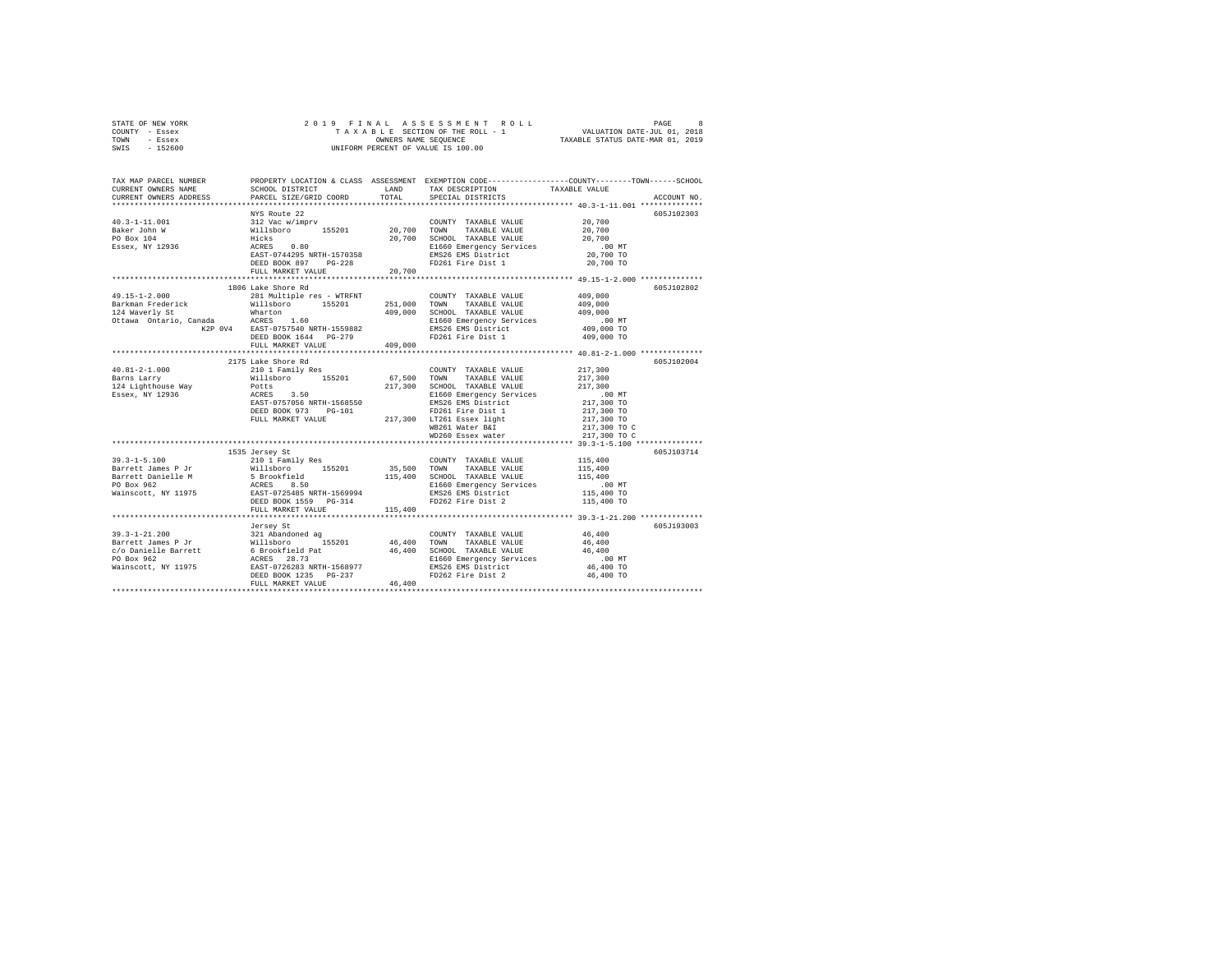|      | STATE OF NEW YORK |  |  | 2019 FINAL ASSESSMENT ROLL         |                                  | PAGE |  |
|------|-------------------|--|--|------------------------------------|----------------------------------|------|--|
|      | COUNTY - Essex    |  |  | TAXABLE SECTION OF THE ROLL - 1    | VALUATION DATE-JUL 01, 2018      |      |  |
| TOWN | - Essex           |  |  | OWNERS NAME SEOUENCE               | TAXABLE STATUS DATE-MAR 01, 2019 |      |  |
| SWIS | $-152600$         |  |  | UNIFORM PERCENT OF VALUE IS 100.00 |                                  |      |  |

| TAX MAP PARCEL NUMBER<br>CURRENT OWNERS NAME | SCHOOL DISTRICT          | LAND     | TAX DESCRIPTION             | PROPERTY LOCATION & CLASS ASSESSMENT EXEMPTION CODE-----------------COUNTY-------TOWN------SCHOOL<br>TAXABLE VALUE |
|----------------------------------------------|--------------------------|----------|-----------------------------|--------------------------------------------------------------------------------------------------------------------|
| CURRENT OWNERS ADDRESS                       | PARCEL SIZE/GRID COORD   | TOTAL    | SPECIAL DISTRICTS           | ACCOUNT NO.                                                                                                        |
|                                              | Mason Rd                 |          |                             | 605J103713                                                                                                         |
|                                              |                          |          | COUNTY TAXABLE VALUE 16,200 |                                                                                                                    |
|                                              |                          |          |                             | 16,200                                                                                                             |
|                                              |                          |          |                             | 16,200                                                                                                             |
|                                              |                          |          |                             | $.00$ MT                                                                                                           |
|                                              |                          |          |                             | 16,200 TO                                                                                                          |
|                                              |                          |          |                             | 16,200 TO                                                                                                          |
|                                              | FULL MARKET VALUE 16,200 |          |                             |                                                                                                                    |
|                                              |                          |          |                             |                                                                                                                    |
|                                              | Ridge Way                |          |                             | 605J104306                                                                                                         |
|                                              |                          |          |                             | 131,200                                                                                                            |
|                                              |                          |          |                             |                                                                                                                    |
|                                              |                          |          |                             | 131,200                                                                                                            |
|                                              |                          |          |                             | 131,200                                                                                                            |
|                                              |                          |          |                             | 00 MT.<br>131,200 TO                                                                                               |
|                                              |                          |          |                             |                                                                                                                    |
|                                              |                          | 131,200  |                             | 131,200 TO                                                                                                         |
|                                              | FULL MARKET VALUE        |          |                             |                                                                                                                    |
|                                              |                          |          |                             |                                                                                                                    |
|                                              | 102 Ridge Way            |          |                             | 605J104307                                                                                                         |
| 49.11-1-3.000                                | 260 Seasonal res         |          | COUNTY TAXABLE VALUE        | 254,200                                                                                                            |
|                                              |                          |          |                             | 254,200<br>254,200                                                                                                 |
|                                              |                          |          |                             |                                                                                                                    |
|                                              |                          |          |                             | $.00$ MT<br>00 MT.<br>254,200 TO                                                                                   |
|                                              |                          |          |                             |                                                                                                                    |
|                                              |                          |          |                             | 254,200 TO                                                                                                         |
|                                              | FULL MARKET VALUE        | 254, 200 |                             |                                                                                                                    |
|                                              |                          |          |                             |                                                                                                                    |
|                                              | County Route 10          |          |                             | 605J174008                                                                                                         |
|                                              |                          |          |                             | 7,731 7,731 7,731                                                                                                  |
|                                              |                          |          |                             | 4,169                                                                                                              |
|                                              |                          |          |                             | 4,169                                                                                                              |
|                                              |                          |          | SCHOOL TAXABLE VALUE        | 4.169                                                                                                              |
|                                              |                          |          |                             | .00 MT                                                                                                             |
|                                              |                          |          |                             | 11,900 TO                                                                                                          |
|                                              |                          |          |                             | 11,900 TO                                                                                                          |
| UNDER AGDIST LAW TIL 2023                    |                          |          |                             |                                                                                                                    |
|                                              |                          |          |                             |                                                                                                                    |
|                                              |                          |          |                             | 605J180010                                                                                                         |
|                                              |                          |          |                             | 26.288<br>26,288                                                                                                   |
|                                              |                          |          |                             |                                                                                                                    |
|                                              |                          |          |                             |                                                                                                                    |
|                                              |                          |          |                             |                                                                                                                    |
|                                              |                          |          |                             |                                                                                                                    |
|                                              |                          |          |                             |                                                                                                                    |
|                                              |                          |          |                             |                                                                                                                    |
| UNDER AGDIST LAW TIL 2023                    |                          |          |                             |                                                                                                                    |
|                                              |                          |          |                             |                                                                                                                    |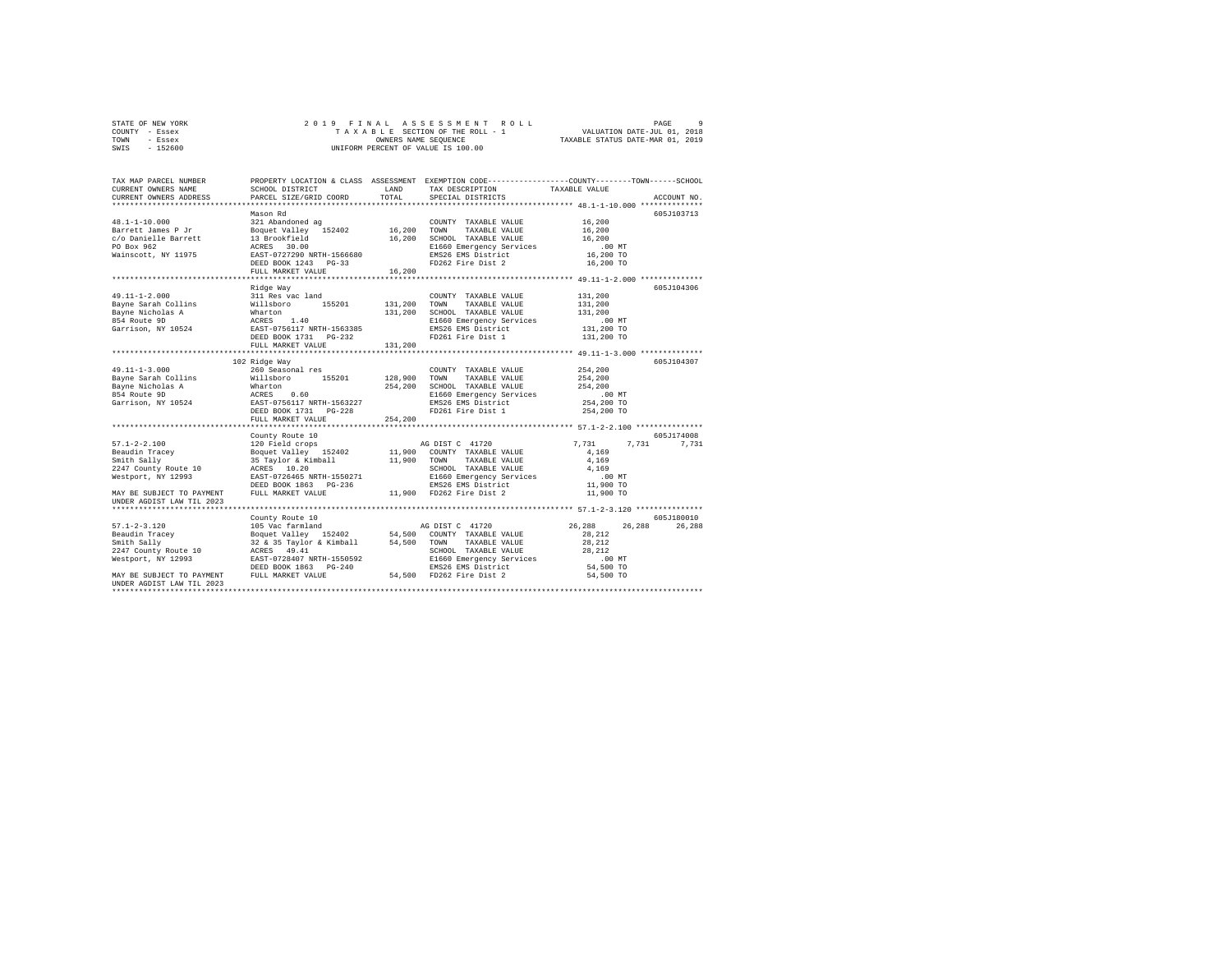| STATE OF NEW YORK                                                                                                                                                                                                                                                                                                                                                                                       | 2019 FINAL            |         | ASSESSMENT ROLL                                                                                                      |                 | PAGE<br>10    |
|---------------------------------------------------------------------------------------------------------------------------------------------------------------------------------------------------------------------------------------------------------------------------------------------------------------------------------------------------------------------------------------------------------|-----------------------|---------|----------------------------------------------------------------------------------------------------------------------|-----------------|---------------|
| COUNTY - Essex                                                                                                                                                                                                                                                                                                                                                                                          |                       |         |                                                                                                                      |                 |               |
| TOWN<br>- Essex                                                                                                                                                                                                                                                                                                                                                                                         |                       |         | TAXABLE SECTION OF THE ROLL - 1 VALUATION DATE-JUL 01, 2018<br>OWNERS NAME SEQUENCE TAXABLE STATUS DATE-MAR 01, 2019 |                 |               |
| SWIS - 152600                                                                                                                                                                                                                                                                                                                                                                                           |                       |         | UNIFORM PERCENT OF VALUE IS 100.00                                                                                   |                 |               |
|                                                                                                                                                                                                                                                                                                                                                                                                         |                       |         |                                                                                                                      |                 |               |
| TAX MAP PARCEL NUMBER     PROPERTY LOCATION & CLASS ASSESSMENT EXEMPTION CODE---------------COUNTY-------TOWN------SCHOOL DISTRICT     LAND   TAX DESCRIPTION     TAXABLE VALUE                                                                                                                                                                                                                         |                       |         |                                                                                                                      |                 |               |
|                                                                                                                                                                                                                                                                                                                                                                                                         |                       |         |                                                                                                                      |                 |               |
| CURRENT OWNERS ADDRESS PARCEL SIZE/GRID COORD TOTAL                                                                                                                                                                                                                                                                                                                                                     |                       |         | SPECIAL DISTRICTS                                                                                                    |                 | ACCOUNT NO.   |
|                                                                                                                                                                                                                                                                                                                                                                                                         |                       |         |                                                                                                                      |                 |               |
|                                                                                                                                                                                                                                                                                                                                                                                                         | 2247 County Route 10  |         |                                                                                                                      |                 | 605J179006    |
|                                                                                                                                                                                                                                                                                                                                                                                                         |                       |         |                                                                                                                      |                 |               |
|                                                                                                                                                                                                                                                                                                                                                                                                         |                       |         |                                                                                                                      |                 |               |
|                                                                                                                                                                                                                                                                                                                                                                                                         |                       |         |                                                                                                                      |                 |               |
|                                                                                                                                                                                                                                                                                                                                                                                                         |                       |         |                                                                                                                      |                 |               |
|                                                                                                                                                                                                                                                                                                                                                                                                         |                       |         |                                                                                                                      |                 |               |
|                                                                                                                                                                                                                                                                                                                                                                                                         |                       |         |                                                                                                                      |                 |               |
|                                                                                                                                                                                                                                                                                                                                                                                                         |                       |         |                                                                                                                      |                 |               |
| UNDER AGDIST LAW TIL 2023                                                                                                                                                                                                                                                                                                                                                                               |                       |         |                                                                                                                      |                 |               |
|                                                                                                                                                                                                                                                                                                                                                                                                         | 149 Albee Ln          |         |                                                                                                                      |                 | 605J100114    |
|                                                                                                                                                                                                                                                                                                                                                                                                         |                       |         |                                                                                                                      |                 | $0 \t 30.000$ |
|                                                                                                                                                                                                                                                                                                                                                                                                         |                       |         |                                                                                                                      |                 |               |
|                                                                                                                                                                                                                                                                                                                                                                                                         |                       |         |                                                                                                                      |                 |               |
|                                                                                                                                                                                                                                                                                                                                                                                                         |                       |         |                                                                                                                      |                 |               |
|                                                                                                                                                                                                                                                                                                                                                                                                         |                       |         |                                                                                                                      |                 |               |
|                                                                                                                                                                                                                                                                                                                                                                                                         |                       |         |                                                                                                                      |                 |               |
|                                                                                                                                                                                                                                                                                                                                                                                                         |                       |         |                                                                                                                      |                 |               |
|                                                                                                                                                                                                                                                                                                                                                                                                         | FULL MARKET VALUE     | 579,300 |                                                                                                                      |                 |               |
|                                                                                                                                                                                                                                                                                                                                                                                                         |                       |         |                                                                                                                      |                 |               |
|                                                                                                                                                                                                                                                                                                                                                                                                         | 126 School St         |         |                                                                                                                      |                 | 605J102414    |
|                                                                                                                                                                                                                                                                                                                                                                                                         |                       |         |                                                                                                                      | $\sim$ 0 $\sim$ | $0 \t 30,000$ |
|                                                                                                                                                                                                                                                                                                                                                                                                         |                       |         |                                                                                                                      | 160, 500        |               |
|                                                                                                                                                                                                                                                                                                                                                                                                         |                       |         |                                                                                                                      | 160,500         |               |
|                                                                                                                                                                                                                                                                                                                                                                                                         |                       |         |                                                                                                                      |                 |               |
|                                                                                                                                                                                                                                                                                                                                                                                                         |                       |         |                                                                                                                      |                 |               |
|                                                                                                                                                                                                                                                                                                                                                                                                         | DEED BOOK 1535 PG-314 |         |                                                                                                                      |                 |               |
|                                                                                                                                                                                                                                                                                                                                                                                                         |                       |         |                                                                                                                      |                 |               |
|                                                                                                                                                                                                                                                                                                                                                                                                         |                       |         |                                                                                                                      |                 |               |
|                                                                                                                                                                                                                                                                                                                                                                                                         |                       |         |                                                                                                                      |                 |               |
|                                                                                                                                                                                                                                                                                                                                                                                                         |                       |         |                                                                                                                      |                 | 605J181001    |
|                                                                                                                                                                                                                                                                                                                                                                                                         |                       |         |                                                                                                                      |                 |               |
|                                                                                                                                                                                                                                                                                                                                                                                                         |                       |         |                                                                                                                      |                 |               |
|                                                                                                                                                                                                                                                                                                                                                                                                         |                       |         |                                                                                                                      |                 |               |
|                                                                                                                                                                                                                                                                                                                                                                                                         |                       |         |                                                                                                                      |                 |               |
|                                                                                                                                                                                                                                                                                                                                                                                                         |                       |         |                                                                                                                      |                 |               |
|                                                                                                                                                                                                                                                                                                                                                                                                         |                       |         |                                                                                                                      |                 |               |
| $\begin{tabular}{l c c c c c} \multicolumn{3}{c c c c} \multicolumn{3}{c c c} \multicolumn{3}{c c c} \multicolumn{3}{c c c} \multicolumn{3}{c c c} \multicolumn{3}{c c c} \multicolumn{3}{c c c} \multicolumn{3}{c c c} \multicolumn{3}{c c c} \multicolumn{3}{c c c} \multicolumn{3}{c c c} \multicolumn{3}{c c c} \multicolumn{3}{c c c} \multicolumn{3}{c c c} \multicolumn{3}{c c c} \multicolumn{$ |                       |         |                                                                                                                      |                 |               |
|                                                                                                                                                                                                                                                                                                                                                                                                         |                       |         |                                                                                                                      |                 |               |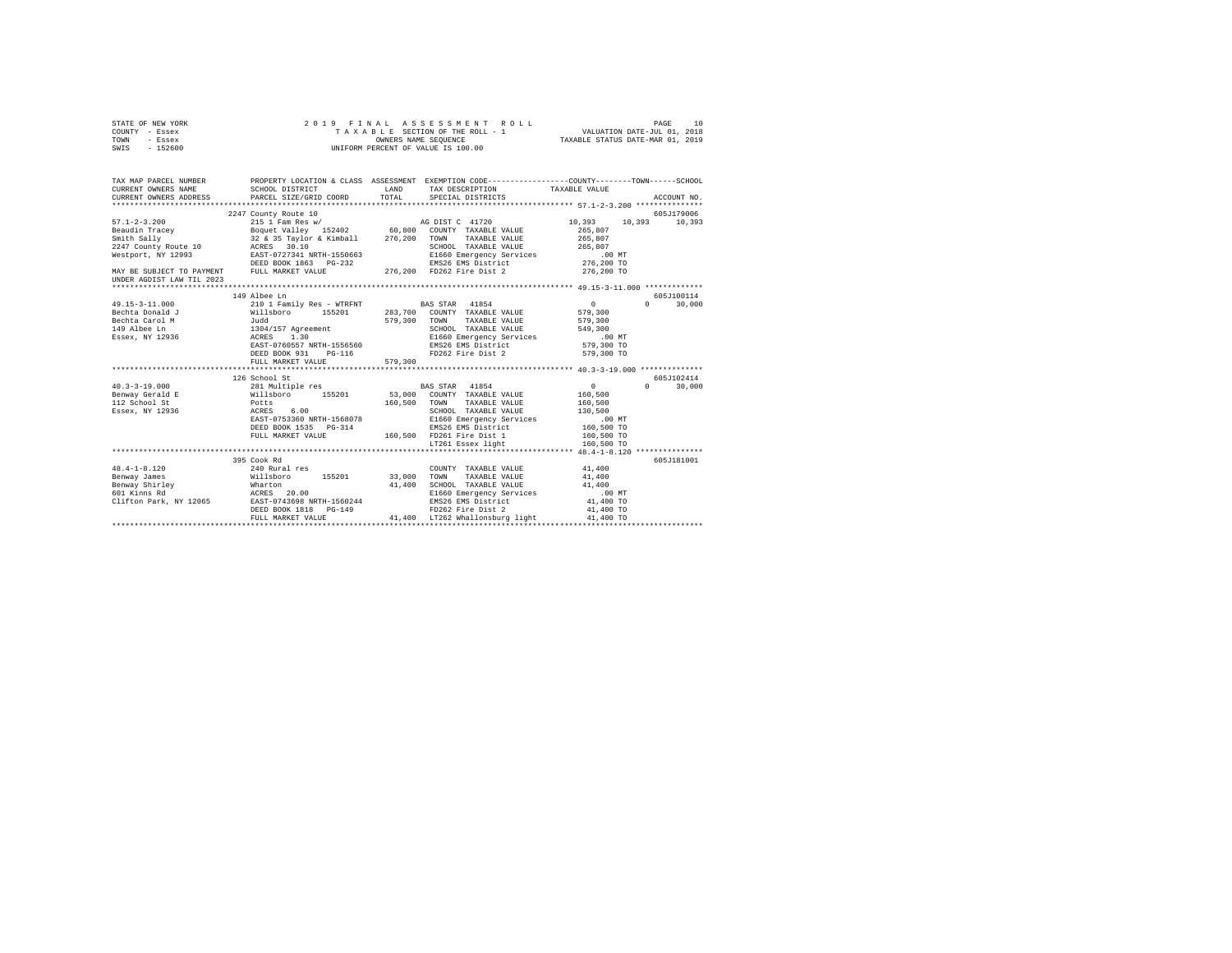| STATE OF NEW YORK<br>COUNTY - Essex<br>TOWN<br>- Essex                                                                                                                                                                                                                                                                                                      | 2019 FINAL ASSESSMENT FOR THE ROLL - 1<br>TAXABLE SECTION OF THE ROLL - 1<br>ONIFORM PERCENT OF VALUE IS 100.00 |         | 9 FINAL ASSESSMENT ROLL INNERTHEIRE 11 PAGE 11 PAGE 11 PART 11 PAGE 11 PAGE 11 PAGE 11 PAGE 11 PAGE 11 PAGE 11<br>TAXABLE SECTION OF THE ROLL - 1 PAXABLE STATUS DATE-JUL 101, 2018                                                                                                                                                                                                             |                  |                        |
|-------------------------------------------------------------------------------------------------------------------------------------------------------------------------------------------------------------------------------------------------------------------------------------------------------------------------------------------------------------|-----------------------------------------------------------------------------------------------------------------|---------|-------------------------------------------------------------------------------------------------------------------------------------------------------------------------------------------------------------------------------------------------------------------------------------------------------------------------------------------------------------------------------------------------|------------------|------------------------|
| SWIS - 152600                                                                                                                                                                                                                                                                                                                                               |                                                                                                                 |         |                                                                                                                                                                                                                                                                                                                                                                                                 |                  |                        |
| TAX MAP PARCEL NUMBER PROPERTY LOCATION & CLASS ASSESSMENT EXEMPTION CODE--------------COUNTY-------TOWN------SCHOOL                                                                                                                                                                                                                                        |                                                                                                                 |         |                                                                                                                                                                                                                                                                                                                                                                                                 |                  |                        |
| CURRENT OWNERS NAME<br>CURRENT OWNERS NAME<br>CURRENT OWNERS ADDRESS<br>PARCEL SIZE/GRIL                                                                                                                                                                                                                                                                    |                                                                                                                 |         | ${\tt SCHOOL\ DISTRICT}\qquad \qquad {\tt LAND}\qquad \qquad {\tt TAX\ DESCRIFTION}\qquad \qquad {\tt TAXABLE\ VALUE}\qquad \qquad {\tt PARCEL\ SIZE/GRID\ COORD}\qquad \qquad {\tt TOTAL}\qquad \qquad {\tt SPECRAL\ DISTRICTS}$                                                                                                                                                               |                  |                        |
|                                                                                                                                                                                                                                                                                                                                                             |                                                                                                                 |         |                                                                                                                                                                                                                                                                                                                                                                                                 |                  | ACCOUNT NO.            |
|                                                                                                                                                                                                                                                                                                                                                             | 1849 NYS Route 22                                                                                               |         |                                                                                                                                                                                                                                                                                                                                                                                                 |                  | 605J190003             |
| $\begin{tabular}{ccccc} 49.1-1-37.120 & 1849 SN SNULER 20 & 29.300 COMY TANABLE VALUE & 0.300 COUNT TANABLE VALUE & 158,300 COUNT TANABLE VALUE & 158,300 COUNT TANABLE VALUE & 158,300 COUNT TANABLE VALUE & 158,300 COUNT TANABLE VALUE & 158,300 COUNT TANABLE VALUE & 158,300 TOVNT TANABLE VALUE & 158,300 TOV TANABLE VALUE & 158,300 TOV TANBE & 15$ |                                                                                                                 |         |                                                                                                                                                                                                                                                                                                                                                                                                 |                  | $\mathbf{0}$<br>30,000 |
|                                                                                                                                                                                                                                                                                                                                                             |                                                                                                                 |         |                                                                                                                                                                                                                                                                                                                                                                                                 |                  |                        |
|                                                                                                                                                                                                                                                                                                                                                             |                                                                                                                 |         |                                                                                                                                                                                                                                                                                                                                                                                                 |                  |                        |
|                                                                                                                                                                                                                                                                                                                                                             |                                                                                                                 |         |                                                                                                                                                                                                                                                                                                                                                                                                 |                  |                        |
|                                                                                                                                                                                                                                                                                                                                                             |                                                                                                                 |         |                                                                                                                                                                                                                                                                                                                                                                                                 |                  |                        |
|                                                                                                                                                                                                                                                                                                                                                             |                                                                                                                 |         |                                                                                                                                                                                                                                                                                                                                                                                                 |                  |                        |
|                                                                                                                                                                                                                                                                                                                                                             |                                                                                                                 |         |                                                                                                                                                                                                                                                                                                                                                                                                 |                  |                        |
|                                                                                                                                                                                                                                                                                                                                                             |                                                                                                                 |         |                                                                                                                                                                                                                                                                                                                                                                                                 |                  |                        |
|                                                                                                                                                                                                                                                                                                                                                             |                                                                                                                 |         |                                                                                                                                                                                                                                                                                                                                                                                                 |                  |                        |
|                                                                                                                                                                                                                                                                                                                                                             | 1855 NYS Route 22                                                                                               |         |                                                                                                                                                                                                                                                                                                                                                                                                 |                  | 605J188001             |
| $49.1 - 1 - 37.200$                                                                                                                                                                                                                                                                                                                                         | 433 Auto body                                                                                                   |         | COUNTY TAXABLE VALUE                                                                                                                                                                                                                                                                                                                                                                            | 124,600          |                        |
|                                                                                                                                                                                                                                                                                                                                                             |                                                                                                                 |         | TOWN TAXABLE VALUE                                                                                                                                                                                                                                                                                                                                                                              | 124,600          |                        |
|                                                                                                                                                                                                                                                                                                                                                             |                                                                                                                 |         | SCHOOL TAXABLE VALUE                                                                                                                                                                                                                                                                                                                                                                            | 124,600          |                        |
|                                                                                                                                                                                                                                                                                                                                                             |                                                                                                                 |         | E1660 Emergency Services                                                                                                                                                                                                                                                                                                                                                                        |                  |                        |
|                                                                                                                                                                                                                                                                                                                                                             |                                                                                                                 |         |                                                                                                                                                                                                                                                                                                                                                                                                 |                  |                        |
|                                                                                                                                                                                                                                                                                                                                                             | DEED BOOK $1251$ $PG-157$                                                                                       |         |                                                                                                                                                                                                                                                                                                                                                                                                 |                  |                        |
|                                                                                                                                                                                                                                                                                                                                                             | FULL MARKET VALUE<br>**************************                                                                 |         | $[1660\text{ Emergency Services} \begin{array}{c} \texttt{E1660\text{ Emergency Services}} \end{array} \begin{array}{c} \texttt{.00 MT} \\ \texttt{ENSS26\text{ EMS District}} \end{array} \begin{array}{c} \texttt{.00 MT} \\ \texttt{124,600 TO} \\ \texttt{124,600 TO} \\ \texttt{124,600\_LT262\text{ Whallonsburg light}} \end{array}$                                                     |                  |                        |
|                                                                                                                                                                                                                                                                                                                                                             |                                                                                                                 |         |                                                                                                                                                                                                                                                                                                                                                                                                 |                  |                        |
|                                                                                                                                                                                                                                                                                                                                                             | School St                                                                                                       |         | COUNTY TAXABLE VALUE                                                                                                                                                                                                                                                                                                                                                                            |                  | 605J101508             |
|                                                                                                                                                                                                                                                                                                                                                             |                                                                                                                 |         | TOWN<br>TAXABLE VALUE                                                                                                                                                                                                                                                                                                                                                                           | 65,000<br>65,000 |                        |
|                                                                                                                                                                                                                                                                                                                                                             |                                                                                                                 |         |                                                                                                                                                                                                                                                                                                                                                                                                 |                  |                        |
|                                                                                                                                                                                                                                                                                                                                                             |                                                                                                                 |         | SCHOOL TAXABLE VALUE 65,000<br>E1660 Emergency Services 65,000 MT<br>EMS26 EMS District 65,000 TO                                                                                                                                                                                                                                                                                               |                  |                        |
|                                                                                                                                                                                                                                                                                                                                                             |                                                                                                                 |         |                                                                                                                                                                                                                                                                                                                                                                                                 |                  |                        |
|                                                                                                                                                                                                                                                                                                                                                             |                                                                                                                 |         | EMS26 EMS District<br>FD261 Fire Dist 1                                                                                                                                                                                                                                                                                                                                                         | 65,000 TO        |                        |
|                                                                                                                                                                                                                                                                                                                                                             | FULL MARKET VALUE                                                                                               | 65,000  |                                                                                                                                                                                                                                                                                                                                                                                                 |                  |                        |
|                                                                                                                                                                                                                                                                                                                                                             |                                                                                                                 |         |                                                                                                                                                                                                                                                                                                                                                                                                 |                  |                        |
|                                                                                                                                                                                                                                                                                                                                                             | 2269 Main St                                                                                                    |         |                                                                                                                                                                                                                                                                                                                                                                                                 |                  | 605J100308             |
|                                                                                                                                                                                                                                                                                                                                                             |                                                                                                                 |         | COUNTY TAXABLE VALUE                                                                                                                                                                                                                                                                                                                                                                            | 160,300          |                        |
|                                                                                                                                                                                                                                                                                                                                                             |                                                                                                                 | 45,500  | TOWN TAXABLE VALUE                                                                                                                                                                                                                                                                                                                                                                              | 160,300          |                        |
|                                                                                                                                                                                                                                                                                                                                                             |                                                                                                                 | 160,300 | SCHOOL TAXABLE VALUE                                                                                                                                                                                                                                                                                                                                                                            | 160,300          |                        |
|                                                                                                                                                                                                                                                                                                                                                             |                                                                                                                 |         | $\begin{tabular}{lcccc} \texttt{SCH0OL} & \texttt{TAAAHLE} & \texttt{v} & \texttt{m} & \texttt{m} & \texttt{m} & \texttt{m} \\ \texttt{E1660} & \texttt{Emergency} & \texttt{Services} & & & 160,300 & \texttt{TO} \\ \texttt{EMS26} & \texttt{EMS} & \texttt{District} & & & 160,300 & \texttt{TO} \\ & & & & & & 160,300 & \texttt{TO} \\ & & & & & & 160,300 & \texttt{TO} \\ \end{tabular}$ |                  |                        |
|                                                                                                                                                                                                                                                                                                                                                             |                                                                                                                 |         |                                                                                                                                                                                                                                                                                                                                                                                                 |                  |                        |
|                                                                                                                                                                                                                                                                                                                                                             |                                                                                                                 |         |                                                                                                                                                                                                                                                                                                                                                                                                 |                  |                        |
|                                                                                                                                                                                                                                                                                                                                                             |                                                                                                                 |         | NASZO AMB ALACHAR 1<br>FDZ61 Eiser light 1 160,300 TO<br>LT261 Essex light 160,300 TO<br>The Cause Rond 160,300 TO C<br>DEED BOOK 1884 PG-70<br>FULL MARKET VALUE 160,300 SB260 Eessex Sewer Bond<br>FULL MARKET VALUE 160,300 SB260 Eessex Sewer Bond                                                                                                                                          |                  |                        |
|                                                                                                                                                                                                                                                                                                                                                             |                                                                                                                 |         |                                                                                                                                                                                                                                                                                                                                                                                                 |                  |                        |
|                                                                                                                                                                                                                                                                                                                                                             |                                                                                                                 |         | SD260 Essex Sewer Dist 160,300 TO                                                                                                                                                                                                                                                                                                                                                               |                  |                        |
|                                                                                                                                                                                                                                                                                                                                                             |                                                                                                                 |         | WD260 Essex water                                                                                                                                                                                                                                                                                                                                                                               | 160,300 TO C     |                        |
|                                                                                                                                                                                                                                                                                                                                                             |                                                                                                                 |         |                                                                                                                                                                                                                                                                                                                                                                                                 |                  |                        |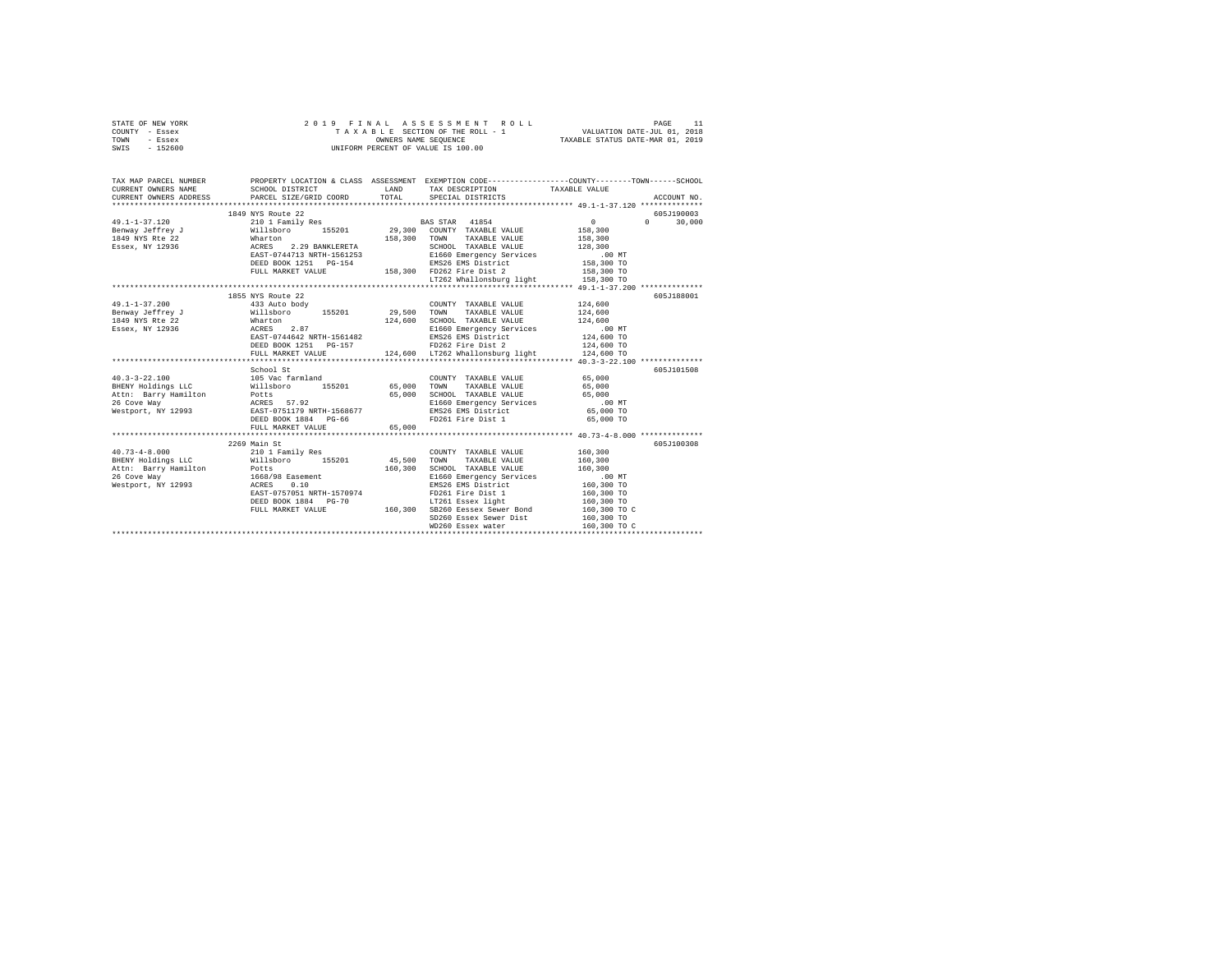| COUNTY - Essex<br>TOWN<br>- Essex<br>SWIS<br>$-152600$                 |                                                                                                                                              | TAXABLE SECTION OF THE ROLL - 1<br>OWNERS NAME SEQUENCE<br>UNIFORM PERCENT OF VALUE IS 100.00 |                                       | TAXABLE STATUS DATE-MAR 01, 2019 | VALUATION DATE-JUL 01, 2018 |             |
|------------------------------------------------------------------------|----------------------------------------------------------------------------------------------------------------------------------------------|-----------------------------------------------------------------------------------------------|---------------------------------------|----------------------------------|-----------------------------|-------------|
| TAX MAP PARCEL NUMBER<br>CURRENT OWNERS NAME<br>CURRENT OWNERS ADDRESS | PROPERTY LOCATION & CLASS ASSESSMENT EXEMPTION CODE---------------COUNTY-------TOWN------SCHOOL<br>SCHOOL DISTRICT<br>PARCEL SIZE/GRID COORD | LAND<br>TOTAL                                                                                 | TAX DESCRIPTION<br>SPECIAL DISTRICTS  | TAXABLE VALUE                    |                             | ACCOUNT NO. |
|                                                                        |                                                                                                                                              |                                                                                               |                                       |                                  |                             |             |
|                                                                        | NYS Route 22                                                                                                                                 |                                                                                               |                                       |                                  |                             | 605J100405  |
| $39.4 - 1 - 26.000$                                                    | 105 Vac farmland                                                                                                                             | AG DIST C 41720                                                                               |                                       | 25,545                           | 25.545                      | 25,545      |
| Bigelow Dale A                                                         | 155201<br>Willsboro                                                                                                                          | 34,200                                                                                        | COUNTY TAXABLE VALUE                  | 8.655                            |                             |             |
| Bigelow Jennifer L<br>38 Coonrod Rd                                    | Potts<br>ACRES 28.50                                                                                                                         | 34,200<br>TOWN                                                                                | TAXABLE VALUE<br>SCHOOL TAXABLE VALUE | 8.655<br>8.655                   |                             |             |
| Willsboro, NY 12996                                                    | EAST-0743272 NRTH-1568053                                                                                                                    |                                                                                               | E1660 Emergency Services              | .00 MT                           |                             |             |
|                                                                        | DEED BOOK 1280 PG-216                                                                                                                        |                                                                                               | EMS26 EMS District                    | 34,200 TO                        |                             |             |
| MAY BE SUBJECT TO PAYMENT                                              | FULL MARKET VALUE                                                                                                                            | 34,200 FD261 Fire Dist 1                                                                      |                                       | 34,200 TO                        |                             |             |
| UNDER AGDIST LAW TIL 2023                                              |                                                                                                                                              |                                                                                               |                                       |                                  |                             |             |
|                                                                        | NYS Route 22                                                                                                                                 |                                                                                               |                                       |                                  |                             | 605J100414  |
| $40.3 - 1 - 10.003$                                                    | 105 Vac farmland                                                                                                                             | AG DIST C 41720                                                                               |                                       | 48.244                           | 48.244                      | 48.244      |
| Bigelow Dale A                                                         | 155201<br>Willsboro                                                                                                                          | 91,900                                                                                        | COUNTY TAXABLE VALUE                  | 43,656                           |                             |             |
| Bigelow Jennifer L                                                     | Potts                                                                                                                                        | 91,900<br>TOWN                                                                                | TAXABLE VALUE                         | 43,656                           |                             |             |
| 38 Coonrod Rd                                                          | ACRES 75.30                                                                                                                                  |                                                                                               | SCHOOL TAXABLE VALUE                  | 43,656                           |                             |             |
| Willsboro, NY 12996                                                    | EAST-0746552 NRTH-1568732                                                                                                                    |                                                                                               | E1660 Emergency Services              | .00 MT                           |                             |             |
|                                                                        | DEED BOOK 1280 PG-216                                                                                                                        |                                                                                               | EMS26 EMS District                    | 91,900 TO                        |                             |             |
| MAY BE SUBJECT TO PAYMENT<br>UNDER AGDIST LAW TIL 2023                 | FULL MARKET VALUE                                                                                                                            | 91,900                                                                                        | FD261 Fire Dist 1                     | 91,900 TO                        |                             |             |
|                                                                        |                                                                                                                                              |                                                                                               |                                       |                                  |                             |             |
|                                                                        | 2098 NYS Route 22                                                                                                                            |                                                                                               |                                       |                                  |                             | 605J100502  |
| $49.1 - 1 - 1.000$                                                     | 112 Dairy farm                                                                                                                               | AG DIST C 41720                                                                               |                                       | 110,402                          | 110,402                     | 110,402     |
| Bigelow Dale A                                                         | Willsboro<br>155201                                                                                                                          | 230,400                                                                                       | COUNTY TAXABLE VALUE                  | 196,398                          |                             |             |
| Bigelow Jennifer L<br>38 Coonrod Rd                                    | Potts<br>153ac                                                                                                                               | 306,800<br>TOWN                                                                               | TAXABLE VALUE<br>SCHOOL TAXABLE VALUE | 196,398<br>196,398               |                             |             |
| Willsboro, NY 12996                                                    | ACRES 146.70                                                                                                                                 |                                                                                               | E1660 Emergency Services              | .00 MT                           |                             |             |
|                                                                        | EAST-0744633 NRTH-1566872                                                                                                                    |                                                                                               | EMS26 EMS District                    | 306,800 TO                       |                             |             |
|                                                                        | DEED BOOK 1266<br>PG-286                                                                                                                     |                                                                                               | FD261 Fire Dist 1                     | 306,800 TO                       |                             |             |
| MAY BE SUBJECT TO PAYMENT<br>UNDER AGDIST LAW TIL 2023                 | FULL MARKET VALUE                                                                                                                            | 306,800                                                                                       |                                       |                                  |                             |             |
|                                                                        |                                                                                                                                              |                                                                                               |                                       |                                  |                             |             |
|                                                                        | NYS Route 22                                                                                                                                 |                                                                                               |                                       |                                  |                             | 605-7100406 |
| $49.1 - 1 - 2.000$                                                     | 105 Vac farmland                                                                                                                             | AG DIST C 41720                                                                               |                                       | 62,872                           | 62.872                      | 62,872      |
| Bigelow Dale A                                                         | 155201<br>Willsboro                                                                                                                          | 106,300                                                                                       | COUNTY TAXABLE VALUE                  | 43.428                           |                             |             |
| Bigelow Jennifer L<br>38 Coonrod Rd                                    | Potts<br>77.20<br>ACRES                                                                                                                      | 106,300<br>TOWN                                                                               | TAXABLE VALUE<br>SCHOOL TAXABLE VALUE | 43,428<br>43.428                 |                             |             |
| Willsboro, NY 12996                                                    | EAST-0745025 NRTH-1565735                                                                                                                    |                                                                                               | E1660 Emergency Services              | .00MT                            |                             |             |
|                                                                        | DEED BOOK 1280 PG-216                                                                                                                        |                                                                                               | EMS26 EMS District                    | 106,300 TO                       |                             |             |
| MAY BE SUBJECT TO PAYMENT                                              | FULL MARKET VALUE                                                                                                                            | 106,300 FD261 Fire Dist 1                                                                     |                                       | 106,300 TO                       |                             |             |
| UNDER AGDIST LAW TIL 2023                                              |                                                                                                                                              |                                                                                               |                                       |                                  |                             |             |

STATE OF NEW YORK 2019 FINAL ASSESSMENT ROLL PAGE 12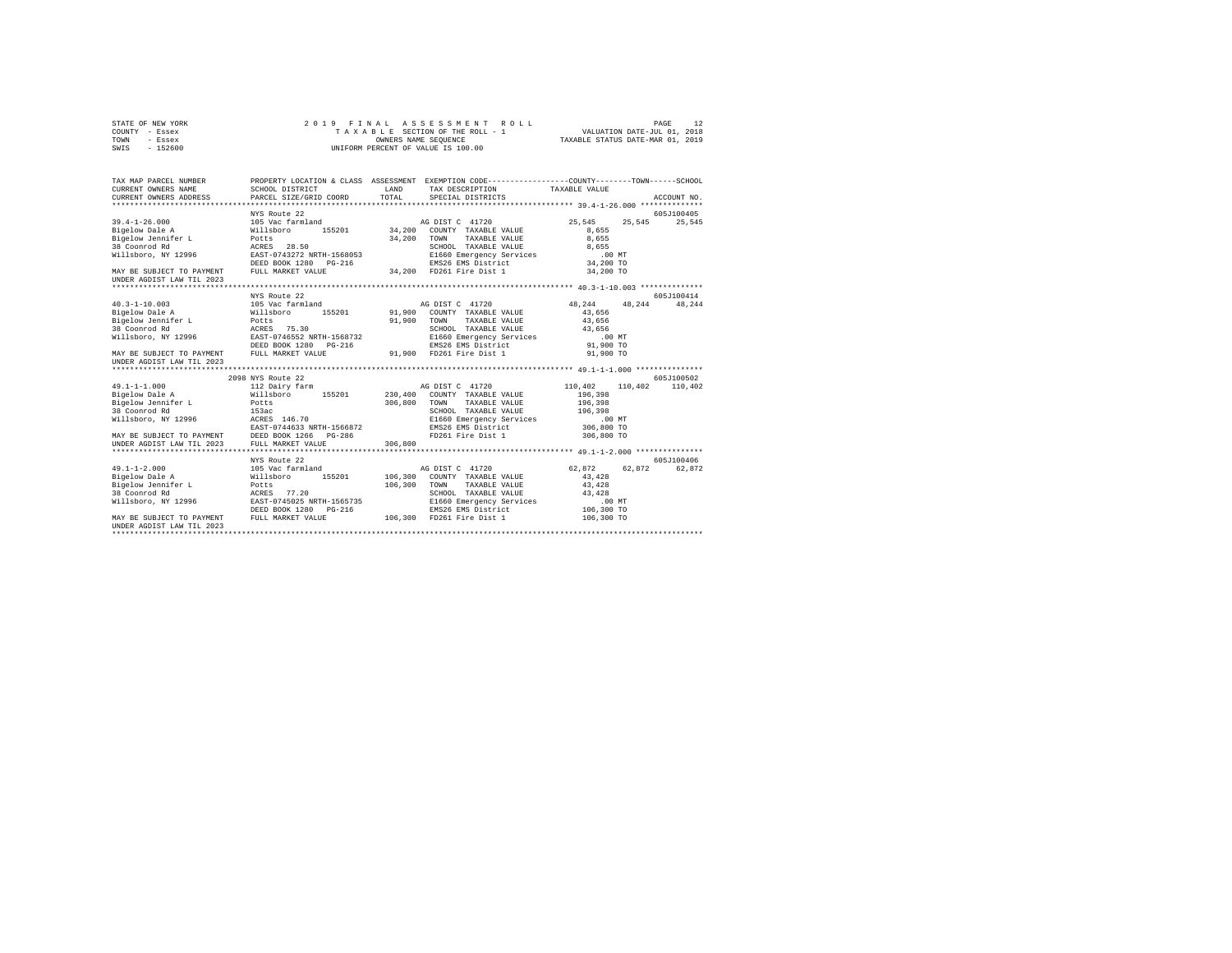| STATE OF NEW YORK | 2019 FINAL ASSESSMENT ROLL         | PAGE                             |
|-------------------|------------------------------------|----------------------------------|
| COUNTY - Essex    | TAXABLE SECTION OF THE ROLL - 1    | VALUATION DATE-JUL 01, 2018      |
| TOWN<br>- Essex   | OWNERS NAME SEOUENCE               | TAXABLE STATUS DATE-MAR 01, 2019 |
| $-152600$<br>SWIS | UNIFORM PERCENT OF VALUE IS 100.00 |                                  |

| TAX MAP PARCEL NUMBER<br>CURRENT OWNERS NAME<br>CURRENT OWNERS ADDRESS | PROPERTY LOCATION & CLASS ASSESSMENT EXEMPTION CODE----------------COUNTY-------TOWN-----SCHOOL<br>SCHOOL DISTRICT<br>PARCEL SIZE/GRID COORD                 | LAND<br>TOTAL | TAX DESCRIPTION<br>SPECIAL DISTRICTS             | TAXABLE VALUE                            | ACCOUNT NO.        |
|------------------------------------------------------------------------|--------------------------------------------------------------------------------------------------------------------------------------------------------------|---------------|--------------------------------------------------|------------------------------------------|--------------------|
|                                                                        |                                                                                                                                                              |               |                                                  |                                          |                    |
|                                                                        | 718 Brookfield Rd                                                                                                                                            |               |                                                  |                                          | 605J187003         |
| $48.2 - 1 - 2.200$                                                     | 210 1 Family Res BAS STAR 41854                                                                                                                              |               |                                                  | $\sim$ 0                                 | $0 \t 30,000$      |
|                                                                        |                                                                                                                                                              |               |                                                  | 45,100                                   |                    |
|                                                                        |                                                                                                                                                              |               |                                                  | 45,100                                   |                    |
|                                                                        |                                                                                                                                                              |               | SCHOOL TAXABLE VALUE                             | 15,100                                   |                    |
|                                                                        |                                                                                                                                                              |               | E1660 Emergency Services                         | $.00$ MT                                 |                    |
|                                                                        | DEED BOOK 886<br>$PG-008$                                                                                                                                    |               | EMS26 EMS District<br>45,100 FD262 Fire Dist 2   | 45,100 TO                                |                    |
|                                                                        | FULL MARKET VALUE                                                                                                                                            |               |                                                  | 45,100 TO                                |                    |
|                                                                        |                                                                                                                                                              |               |                                                  |                                          |                    |
|                                                                        | 105 Reynolds Rd                                                                                                                                              |               |                                                  |                                          | 605J103312         |
| $48.1 - 1 - 12.000$                                                    | 910 Priv forest<br>Boquet Valley 152402 54,000 TOWN                                                                                                          |               | COUNTY TAXABLE VALUE                             | 54,400                                   |                    |
| Bigelow Keith                                                          |                                                                                                                                                              |               | TAXABLE VALUE                                    | 54,400                                   |                    |
| Bigelow Tammy                                                          | -----<br>13 Brookfield<br>00050.00<br>ACRES 50.00                                                                                                            | 54,400        | SCHOOL TAXABLE VALUE<br>E1660 Emergency Services | 54,400                                   |                    |
| 37 Woodlawn Ln                                                         |                                                                                                                                                              |               |                                                  | $.00$ MT<br>54,400 TO                    |                    |
| Willsboro, NY 12996                                                    | EAST-0728616 NRTH-1566838                                                                                                                                    |               | EMS26 EMS District<br>FD262 Fire Dist 2          |                                          |                    |
|                                                                        | DEED BOOK 1818 PG-284                                                                                                                                        |               |                                                  | 54,400 TO                                |                    |
|                                                                        | FULL MARKET VALUE                                                                                                                                            | 54,400        |                                                  |                                          |                    |
|                                                                        |                                                                                                                                                              |               |                                                  |                                          |                    |
|                                                                        | Mason Rd                                                                                                                                                     |               |                                                  |                                          | 605J103311         |
| $48.1 - 1 - 17.000$                                                    | 321 Abandoned ag                                                                                                                                             |               | COUNTY TAXABLE VALUE                             | 38,500                                   |                    |
| Bigelow Keith L                                                        |                                                                                                                                                              |               | TAXABLE VALUE                                    | 38,500                                   |                    |
| Bigelow Tammy F                                                        | 161 Ananomed ay 152402<br>14 Boquet Valley 152402 38,500 TOWN<br>14 Brookfield 238,500 SCHOOL<br>1660 EXSES 40.00<br>1865 EAST-0729509 NRTH-1567333 EMS26 EM |               | 38,500 SCHOOL TAXABLE VALUE                      | 38,500                                   |                    |
| 22 Woodlawn Dr                                                         |                                                                                                                                                              |               | E1660 Emergency Services                         | $.00$ MT                                 |                    |
| Willsboro, NY 12996                                                    |                                                                                                                                                              |               | EMS26 EMS District                               | 38,500 TO                                |                    |
|                                                                        | DEED BOOK 1107 PG-188                                                                                                                                        |               | FD262 Fire Dist 2                                | 38,500 TO                                |                    |
|                                                                        | FULL MARKET VALUE                                                                                                                                            | 38,500        |                                                  |                                          |                    |
|                                                                        |                                                                                                                                                              |               |                                                  |                                          |                    |
|                                                                        | 357 Leaning Rd                                                                                                                                               |               |                                                  |                                          | 605J100504         |
| $48.2 - 1 - 7.000$                                                     | 210 1 Family Res<br>Willsboro 155201<br>Potts<br>ACRES 1.00                                                                                                  |               | ENH STAR 41834                                   | $\sim$ 0                                 | $\Omega$<br>68,700 |
| Bigelow Ronald V<br>357 Leaning Rd                                     |                                                                                                                                                              |               | 28,000 COUNTY TAXABLE VALUE                      | 91,700                                   |                    |
|                                                                        |                                                                                                                                                              | 91,700        | TAXABLE VALUE<br>TOWN                            | 91,700                                   |                    |
| Essex, NY 12936                                                        |                                                                                                                                                              |               | SCHOOL TAXABLE VALUE                             | 23,000                                   |                    |
|                                                                        | EAST-0742353 NRTH-1567851                                                                                                                                    |               | E1660 Emergency Services .00 MT                  |                                          |                    |
|                                                                        | DEED BOOK 1318 PG-10                                                                                                                                         |               | EMS26 EMS District                               | 91,700 TO                                |                    |
| *********************************                                      | FULL MARKET VALUE                                                                                                                                            |               | 91,700 FD261 Fire Dist 1                         | 91,700 TO                                |                    |
|                                                                        |                                                                                                                                                              |               |                                                  | *************** 48.2-1-8.000 *********** |                    |
|                                                                        | 339 Leaning Rd                                                                                                                                               |               |                                                  |                                          | 605J100314         |
| $48.2 - 1 - 8.000$                                                     | 210 1 Family Res                                                                                                                                             |               | COUNTY TAXABLE VALUE                             | 81,600                                   |                    |
|                                                                        |                                                                                                                                                              | 28,200        | TOWN<br>TAXABLE VALUE                            | 81,600                                   |                    |
|                                                                        | 1.20                                                                                                                                                         | 81,600        | SCHOOL TAXABLE VALUE                             | 81,600                                   |                    |
| Willsboro, NY 12996 ACRES                                              | EAST-0742275 NRTH-1567402                                                                                                                                    |               | E1660 Emergency Services<br>EMS26 EMS District   | $.00$ MT<br>81,600 TO                    |                    |
|                                                                        | DEED BOOK 1857 PG-35                                                                                                                                         |               | FD261 Fire Dist 1 81,600 TO                      |                                          |                    |
|                                                                        | FULL MARKET VALUE                                                                                                                                            | 81,600        |                                                  |                                          |                    |
|                                                                        |                                                                                                                                                              |               |                                                  |                                          |                    |
|                                                                        |                                                                                                                                                              |               |                                                  |                                          |                    |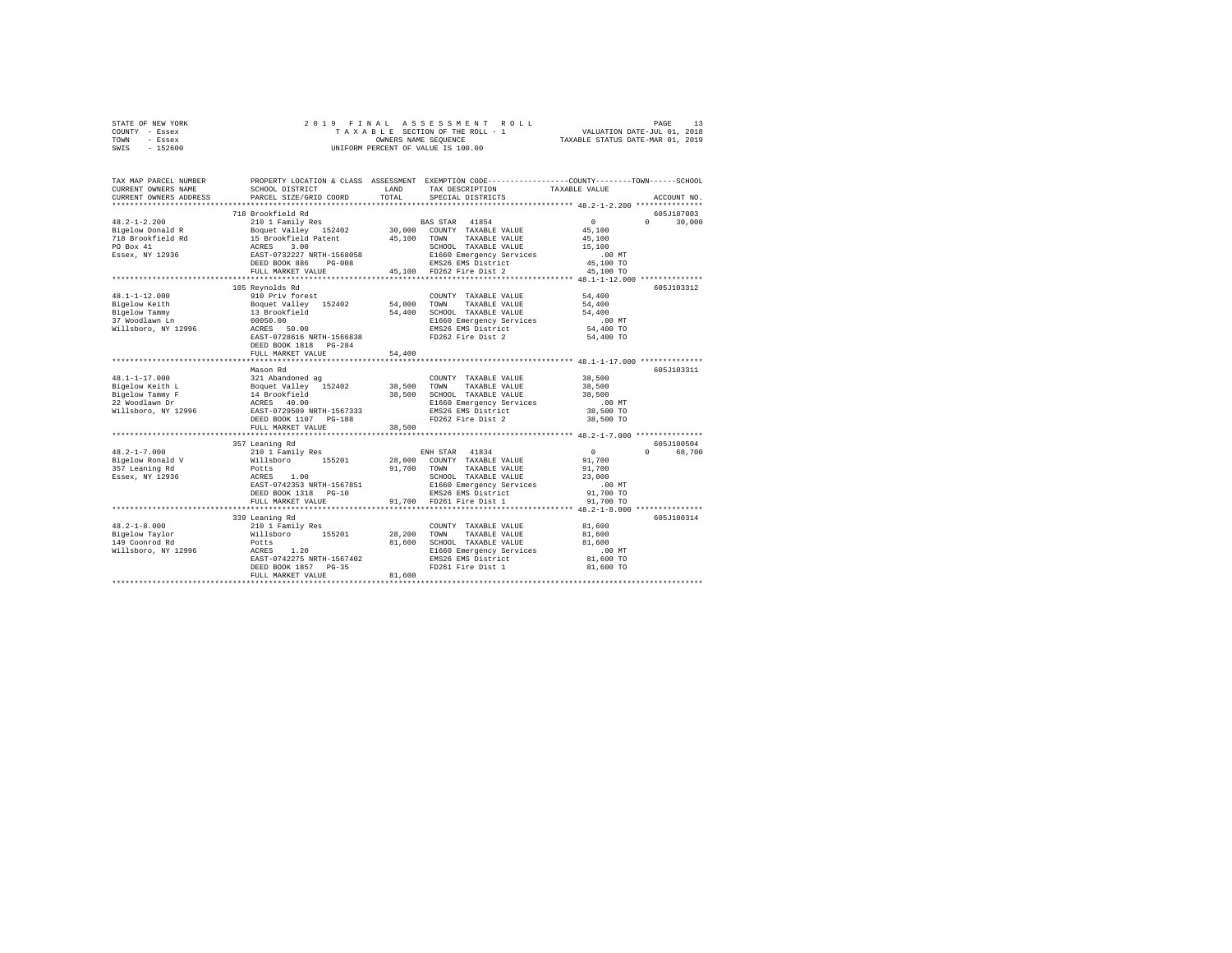| STATE OF NEW YORK | 2019 FINAL ASSESSMENT ROLL         | 14<br>PAGE                       |
|-------------------|------------------------------------|----------------------------------|
| COUNTY - Essex    | TAXABLE SECTION OF THE ROLL - 1    | VALUATION DATE-JUL 01, 2018      |
| TOWN<br>- Essex   | OWNERS NAME SEOUENCE               | TAXABLE STATUS DATE-MAR 01, 2019 |
| $-152600$<br>SWIS | UNIFORM PERCENT OF VALUE IS 100.00 |                                  |

| TAX MAP PARCEL NUMBER<br>CURRENT OWNERS NAME                                                                                                                                                                                                                                                                                                                                                                                                                                                 | PROPERTY LOCATION & CLASS ASSESSMENT EXEMPTION CODE---------------COUNTY-------TOWN-----SCHOOL<br>SCHOOL DISTRICT<br><b>LAND</b> |                    | TAX DESCRIPTION TAXABLE VALUE                                                                                                                                                                                                                                      |                                                                         |            |
|----------------------------------------------------------------------------------------------------------------------------------------------------------------------------------------------------------------------------------------------------------------------------------------------------------------------------------------------------------------------------------------------------------------------------------------------------------------------------------------------|----------------------------------------------------------------------------------------------------------------------------------|--------------------|--------------------------------------------------------------------------------------------------------------------------------------------------------------------------------------------------------------------------------------------------------------------|-------------------------------------------------------------------------|------------|
| $\begin{tabular}{lllllllllllll} $\text{m31 12336}$ & \text{CODRTY} {\small 1,0236}$ & $200\text{NPT} & \text{TAXABLE VALUE} & $344,438$ \\ $244,438$ & \text{RAST}-0729470 \text{ NRTH}-1571510 & $200\text{NPT} & \text{TAXABLE VALUE} & $344,438$ \\ & \text{EAST}-0729470 \text{ NRTH}-1571510 & $200\text{NPT} & \text{TAXABLE VALUE} & $344,438$ \\ & \text{SCHODL TAXABLE VALUE} & $3$                                                                                                 | 1707 Jersey St                                                                                                                   |                    | 424,000 AG DIST C 41720                                                                                                                                                                                                                                            | $60,000$ $60,000$ $60,000$<br>15,000 15,000 15,000<br>4,562 4,562 4,562 | 605J101509 |
| UNDER AGDIST LAW TIL 2023                                                                                                                                                                                                                                                                                                                                                                                                                                                                    | Jersey St                                                                                                                        |                    |                                                                                                                                                                                                                                                                    | 39, 352 39, 352 39, 352                                                 | 605Z008007 |
| 49.11-1-45.200 311 Res vac land - WTRFNT                                                                                                                                                                                                                                                                                                                                                                                                                                                     | Lake Shore Rd<br>EAST-0758060 NRTH-1562130<br>DEED BOOK 1371 PG-88<br>FULL MARKET VALUE                                          | 73,900             | COUNTY TAXABLE VALUE 73.900<br>73,900 SCHOOL TAXABLE VALUE 79,900<br>E1660 Emergency Services 73,000 MT<br>EMS26 EMS District 73,900 TO<br>FD261 Fire Dist 1 73,900 TO                                                                                             |                                                                         | 605Z004001 |
| $\texttt{49.11--1-46.000}\footnotesize\begin{array}{l} \texttt{49.11--1-46.000}\footnotesize\begin{array}{l} \texttt{210 1} \texttt{ Family Res}\\ \texttt{N11.1} \texttt{153.600}\footnotesize\begin{array}{l} \texttt{153.600}\footnotesize\begin{array}{l} \texttt{5201}\footnotesize\begin{array}{l} \texttt{53.600}\footnotesize\begin{array}{l} \texttt{54.600}\footnotesize\begin{array}{l} \texttt{65.600}\footnotesize\begin{array}{l} \texttt{66.$<br>Jacksonville, NC 28546 ACRES | 30 Lila Wav<br>2.20<br>DEED BOOK 1297 PG-4<br>FULL MARKET VALUE                                                                  | 344,100<br>344,100 | COUNTY TAXABLE VALUE<br>$\begin{array}{cccc}\n & - & \cdots & - & \cdots & \cdots & \cdots \\ \text{SCHOOL} & \text{TAXABLE} & \text{VALUE} & & & 344,100 \\ \end{array}$<br>E1660 Emergency Services .00 MT<br>EMS26 EMS District 344,100 TO<br>FD261 Fire Dist 1 | 344,100<br>344,100<br>344,100 TO                                        | 605J101408 |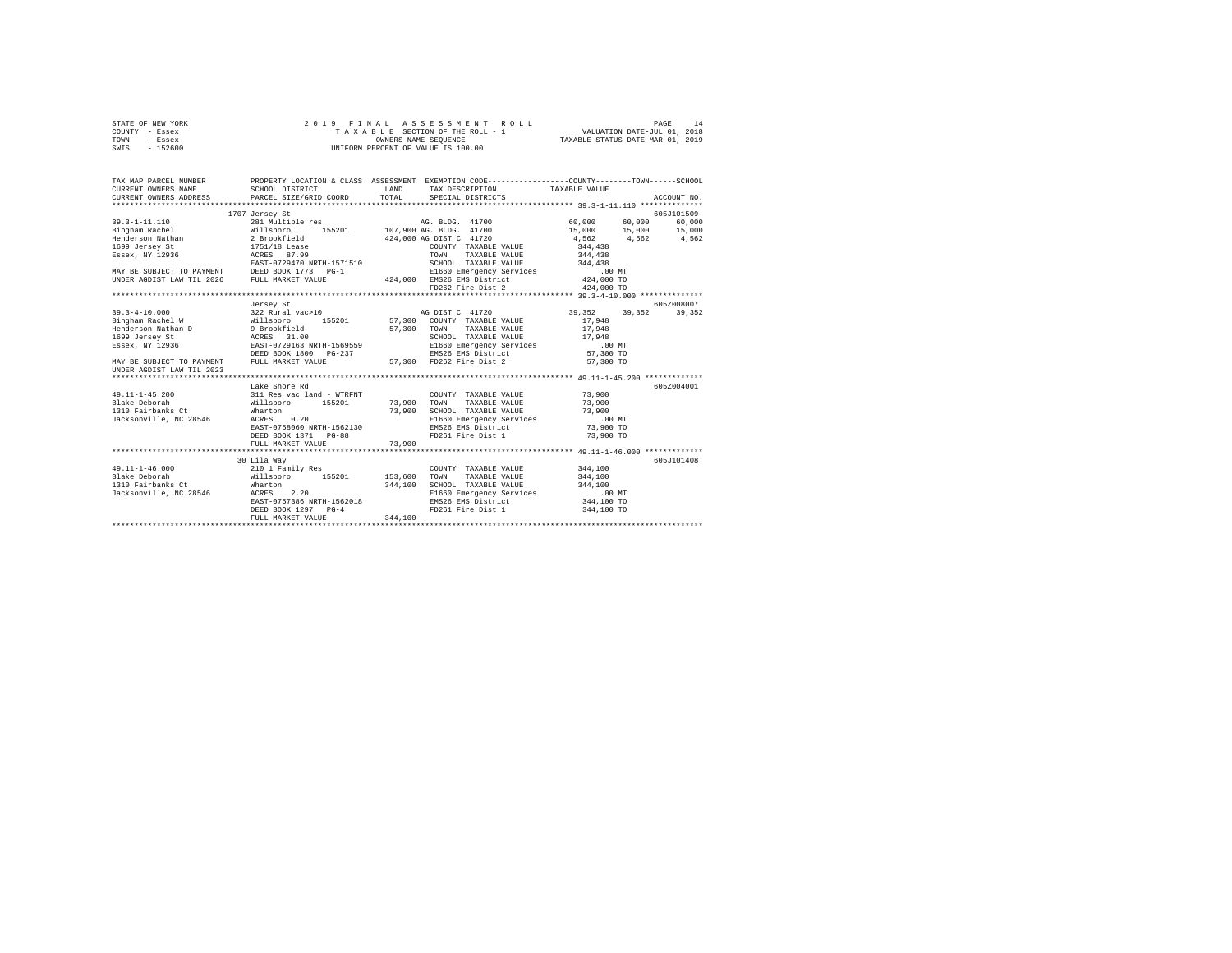| TOWN - Essex<br>SWIS - 152600                                                                                                                                          | OWNERS NAME SEQUENCE<br>UNIFORM PERCENT OF VALUE IS 100.00<br>TAXABLE STATUS DATE-MAR 01, 2019 |       |                                              |                                                               |               |  |
|------------------------------------------------------------------------------------------------------------------------------------------------------------------------|------------------------------------------------------------------------------------------------|-------|----------------------------------------------|---------------------------------------------------------------|---------------|--|
| TAX MAP PARCEL NUMBER PROPERTY LOCATION & CLASS ASSESSMENT EXEMPTION CODE---------------COUNTY-------TOWN------SCHOOL<br>CURRENT OWNERS NAME<br>CURRENT OWNERS ADDRESS | SCHOOL DISTRICT LAND<br>PARCEL SIZE/GRID COORD                                                 | TOTAL | TAX DESCRIPTION<br>SPECIAL DISTRICTS         | TAXABLE VALUE                                                 | ACCOUNT NO.   |  |
|                                                                                                                                                                        |                                                                                                |       |                                              |                                                               |               |  |
|                                                                                                                                                                        | 2496 NYS Route 22                                                                              |       |                                              |                                                               | 605J102214    |  |
| $40.3 - 3 - 11.000$                                                                                                                                                    |                                                                                                |       |                                              | 38,600 38,600 38,600                                          |               |  |
| Bliss Dorothy A<br>2496 NYS Route 22                                                                                                                                   |                                                                                                |       |                                              | $0$<br>38,600                                                 | $0 \t 38,600$ |  |
|                                                                                                                                                                        |                                                                                                |       |                                              |                                                               |               |  |
| Essex, NY 12936                                                                                                                                                        |                                                                                                |       | SCHOOL TAXABLE VALUE                         | 38,600                                                        |               |  |
|                                                                                                                                                                        |                                                                                                |       | E1660 Emergency Services                     | $\begin{array}{c} 0 \\ \hline 0 \\ 0 \end{array}$<br>$.00$ MT |               |  |
|                                                                                                                                                                        | FULL MARKET VALUE                                                                              |       | 77,200 EMS26 EMS District                    | 77,200 TO                                                     |               |  |
|                                                                                                                                                                        |                                                                                                |       | FD261 Fire Dist 1                            | 77,200 TO                                                     |               |  |
|                                                                                                                                                                        |                                                                                                |       | LT261 Essex light                            | 77,200 TO                                                     |               |  |
|                                                                                                                                                                        |                                                                                                |       |                                              |                                                               |               |  |
|                                                                                                                                                                        | Essex Rd                                                                                       |       |                                              |                                                               | 605J190008    |  |
|                                                                                                                                                                        |                                                                                                |       | COUNTY TAXABLE VALUE 520,700                 |                                                               |               |  |
|                                                                                                                                                                        |                                                                                                |       |                                              | 520,700                                                       |               |  |
|                                                                                                                                                                        |                                                                                                |       |                                              | 520,700                                                       |               |  |
|                                                                                                                                                                        |                                                                                                |       |                                              | .00MT                                                         |               |  |
|                                                                                                                                                                        |                                                                                                |       |                                              | 520,700 TO                                                    |               |  |
|                                                                                                                                                                        | EAST-0757886 NRTH-1575932                                                                      |       | FD261 Fire Dist 1                            | 520,700 TO                                                    |               |  |
|                                                                                                                                                                        | DEED BOOK 1859 PG-28                                                                           |       | LT261 Essex light                            | 520,700 TO                                                    |               |  |
|                                                                                                                                                                        | FULL MARKET VALUE                                                                              |       | 520,700 WB261 Water B&I<br>WD260 Essex water | 520,700 TO C<br>520,700 TO C                                  |               |  |
|                                                                                                                                                                        |                                                                                                |       |                                              |                                                               |               |  |
|                                                                                                                                                                        | 14 Willett Ln                                                                                  |       |                                              |                                                               | 605J103910    |  |
| $49.69 - 1 - 12.000$                                                                                                                                                   | 210 1 Family Res                                                                               |       | BAS STAR 41854                               | $\sim$ 0                                                      | $0 \t 30.000$ |  |
| Bockman Mary                                                                                                                                                           | Willsboro 155201 23,000 COUNTY TAXABLE VALUE 110,800                                           |       |                                              |                                                               |               |  |
|                                                                                                                                                                        |                                                                                                |       | 110,800 TOWN TAXABLE VALUE                   | 110,800                                                       |               |  |
|                                                                                                                                                                        |                                                                                                |       | SCHOOL TAXABLE VALUE                         |                                                               |               |  |
|                                                                                                                                                                        |                                                                                                |       |                                              |                                                               |               |  |
| Buchanan Andrew N Friswell<br>PO Box 274<br>Essex, NY 12936<br>ESSEX, NY 12936<br>ERST-0744175 NRTH-1555283<br>DEED BOOK 1513 PG-78                                    |                                                                                                |       |                                              |                                                               |               |  |
|                                                                                                                                                                        |                                                                                                |       |                                              |                                                               |               |  |
|                                                                                                                                                                        |                                                                                                |       |                                              |                                                               |               |  |
|                                                                                                                                                                        |                                                                                                |       |                                              |                                                               |               |  |
|                                                                                                                                                                        | 2263 Lake Shore Rd                                                                             |       |                                              |                                                               | 605J103512    |  |
|                                                                                                                                                                        |                                                                                                |       |                                              |                                                               |               |  |
|                                                                                                                                                                        |                                                                                                |       |                                              |                                                               |               |  |
|                                                                                                                                                                        |                                                                                                |       |                                              |                                                               |               |  |
|                                                                                                                                                                        |                                                                                                |       |                                              |                                                               |               |  |
|                                                                                                                                                                        |                                                                                                |       |                                              |                                                               |               |  |
|                                                                                                                                                                        |                                                                                                |       |                                              |                                                               |               |  |
|                                                                                                                                                                        |                                                                                                |       |                                              | 269,700 TO C                                                  |               |  |
|                                                                                                                                                                        |                                                                                                |       | SD260 Essex Sewer Dist                       | 269,700 TO                                                    |               |  |
|                                                                                                                                                                        |                                                                                                |       | WD260 Essex water                            | 269,700 TO C                                                  |               |  |
|                                                                                                                                                                        |                                                                                                |       |                                              |                                                               |               |  |

STATE OF NEW YORK 2 0 1 9 F I N A L A S S E S S M E N T R O L L PAGE 15 COUNTY - Essex T A X A B L E SECTION OF THE ROLL - 1 VALUATION DATE-JUL 01, 2018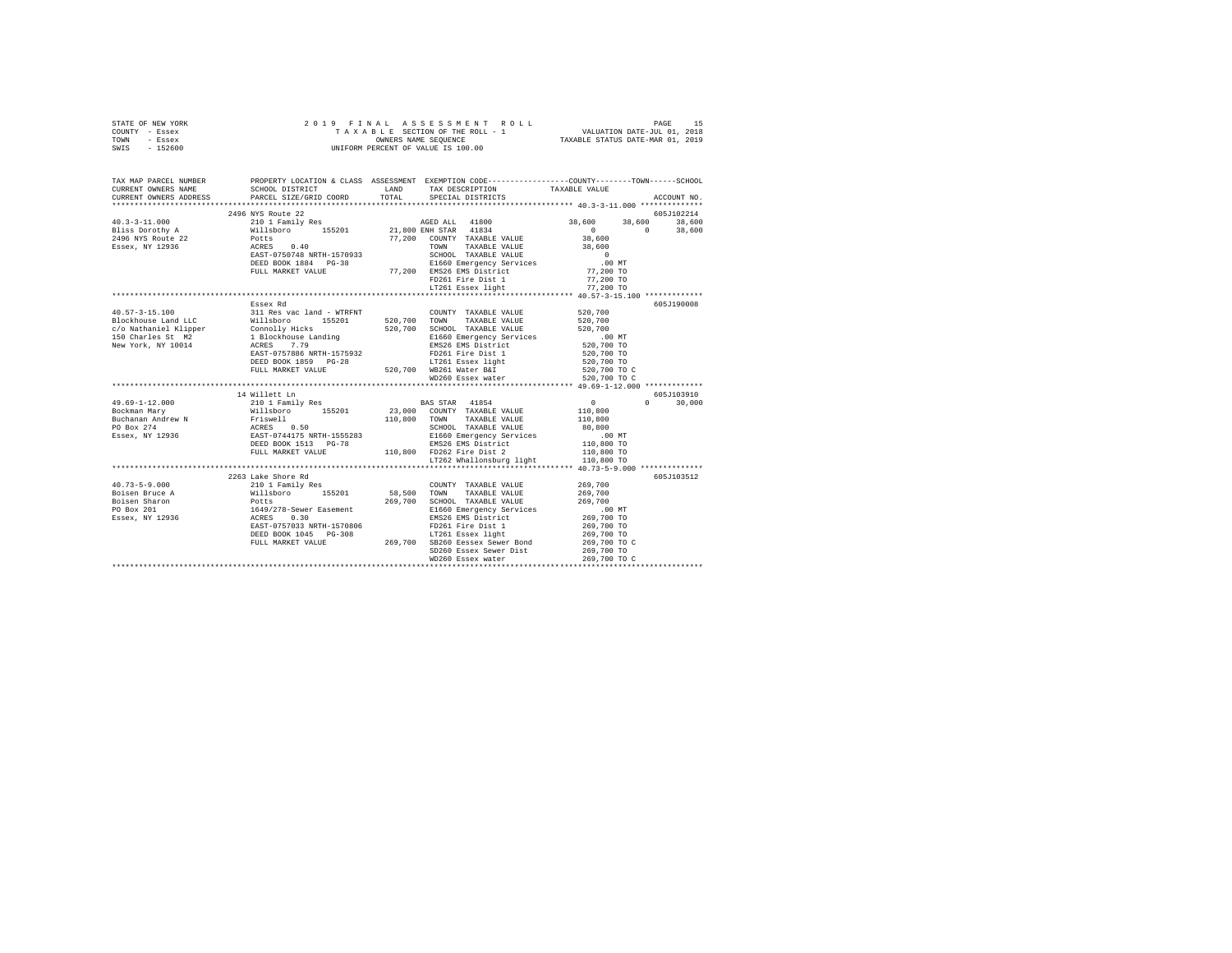| STATE OF NEW YORK | 2019 FINAL ASSESSMENT ROLL         | 16<br>PAGE                       |
|-------------------|------------------------------------|----------------------------------|
| COUNTY - Essex    | TAXABLE SECTION OF THE ROLL - 1    | VALUATION DATE-JUL 01, 2018      |
| TOWN<br>- Essex   | OWNERS NAME SEOUENCE               | TAXABLE STATUS DATE-MAR 01, 2019 |
| $-152600$<br>SWIS | UNIFORM PERCENT OF VALUE IS 100.00 |                                  |

| TAX MAP PARCEL NUMBER<br>CURRENT OWNERS NAME<br>CURRENT OWNERS ADDRESS                                                                                                                                                                                                                                                                                                                                                 | SCHOOL DISTRICT<br>PARCEL SIZE/GRID COORD         | LAND<br>TOTAL         | TAX DESCRIPTION<br>SPECIAL DISTRICTS                     | PROPERTY LOCATION & CLASS ASSESSMENT EXEMPTION CODE---------------COUNTY-------TOWN-----SCHOOL<br>TAXABLE VALUE<br>ACCOUNT NO. |
|------------------------------------------------------------------------------------------------------------------------------------------------------------------------------------------------------------------------------------------------------------------------------------------------------------------------------------------------------------------------------------------------------------------------|---------------------------------------------------|-----------------------|----------------------------------------------------------|--------------------------------------------------------------------------------------------------------------------------------|
|                                                                                                                                                                                                                                                                                                                                                                                                                        |                                                   |                       |                                                          |                                                                                                                                |
|                                                                                                                                                                                                                                                                                                                                                                                                                        | 30 Ridge Way                                      |                       |                                                          | 605J100610                                                                                                                     |
|                                                                                                                                                                                                                                                                                                                                                                                                                        |                                                   |                       | COUNTY TAXABLE VALUE                                     | 158,500                                                                                                                        |
|                                                                                                                                                                                                                                                                                                                                                                                                                        |                                                   |                       | 126,700 TOWN TAXABLE VALUE                               | 158,500                                                                                                                        |
|                                                                                                                                                                                                                                                                                                                                                                                                                        |                                                   |                       | 158,500 SCHOOL TAXABLE VALUE                             |                                                                                                                                |
|                                                                                                                                                                                                                                                                                                                                                                                                                        |                                                   |                       | E1660 Emergency Services                                 |                                                                                                                                |
|                                                                                                                                                                                                                                                                                                                                                                                                                        |                                                   |                       | EMS26 EMS District                                       |                                                                                                                                |
|                                                                                                                                                                                                                                                                                                                                                                                                                        |                                                   |                       | FD261 Fire Dist 1                                        | 158,500<br>.00 MT<br>158,500 TO<br>158,500 TO                                                                                  |
|                                                                                                                                                                                                                                                                                                                                                                                                                        | FULL MARKET VALUE 158,500                         |                       |                                                          |                                                                                                                                |
|                                                                                                                                                                                                                                                                                                                                                                                                                        |                                                   |                       |                                                          |                                                                                                                                |
|                                                                                                                                                                                                                                                                                                                                                                                                                        | Burt Way                                          |                       |                                                          | 605J186002                                                                                                                     |
|                                                                                                                                                                                                                                                                                                                                                                                                                        |                                                   |                       | COUNTY TAXABLE VALUE                                     | 600                                                                                                                            |
|                                                                                                                                                                                                                                                                                                                                                                                                                        |                                                   | $600$ TOWN            | TAXABLE VALUE<br>600 SCHOOL TAXABLE VALUE                | 600                                                                                                                            |
|                                                                                                                                                                                                                                                                                                                                                                                                                        |                                                   |                       |                                                          | 600                                                                                                                            |
| $\begin{tabular}{lllllllllllll} 49.11\text{--}1\text{--}34.300 & 311\text{ Res} 'vac\text{ }1\text{and}\\ \text{Boucher Rebecca} & 311\text{ Res} 'vac\text{ }155201 \\ 293\text{ } \text{Clinton} \text{ } \text{Ave} & 311\text{ }185201 \\ 293\text{ } \text{Clinton} \text{ } \text{Ave} & 388.6\text{ } \text{Fg} \text{ }312 \text{ } (\text{Easement}) \\ \text{Salt Point, } \text{NY} \text{ }12578 & \text{$ |                                                   |                       | E1660 Emergency Services<br>EMS26 EMS District           | $.00$ MT                                                                                                                       |
|                                                                                                                                                                                                                                                                                                                                                                                                                        |                                                   |                       |                                                          | 600 TO                                                                                                                         |
|                                                                                                                                                                                                                                                                                                                                                                                                                        | EAST-0757447 NRTH-1562574<br>DEED BOOK 1942 PG-82 |                       | FD261 Fire Dist 1                                        | 600 TO                                                                                                                         |
|                                                                                                                                                                                                                                                                                                                                                                                                                        | FULL MARKET VALUE                                 | 600                   |                                                          |                                                                                                                                |
|                                                                                                                                                                                                                                                                                                                                                                                                                        | ************************                          |                       |                                                          | ************** 49.11-1-35.000 ************                                                                                     |
|                                                                                                                                                                                                                                                                                                                                                                                                                        | 38 Burt Way                                       |                       |                                                          | 605J101212                                                                                                                     |
|                                                                                                                                                                                                                                                                                                                                                                                                                        |                                                   |                       | COUNTY TAXABLE VALUE                                     | $180\,,\,400$                                                                                                                  |
|                                                                                                                                                                                                                                                                                                                                                                                                                        |                                                   | COUNT<br>146,800 TOWN | TAXABLE VALUE                                            | 180,400                                                                                                                        |
|                                                                                                                                                                                                                                                                                                                                                                                                                        |                                                   |                       |                                                          | 180,400                                                                                                                        |
|                                                                                                                                                                                                                                                                                                                                                                                                                        |                                                   |                       | 180,400 SCHOOL TAXABLE VALUE<br>E1660 Emergency Services |                                                                                                                                |
|                                                                                                                                                                                                                                                                                                                                                                                                                        |                                                   |                       | EMS26 EMS District                                       | 00 MT.<br>180,400 TO                                                                                                           |
|                                                                                                                                                                                                                                                                                                                                                                                                                        |                                                   |                       | FD261 Fire Dist 1                                        | 180,400 TO                                                                                                                     |
|                                                                                                                                                                                                                                                                                                                                                                                                                        | FULL MARKET VALUE                                 | 180,400               |                                                          |                                                                                                                                |
|                                                                                                                                                                                                                                                                                                                                                                                                                        |                                                   |                       |                                                          |                                                                                                                                |
|                                                                                                                                                                                                                                                                                                                                                                                                                        | 1962 Lake Shore Rd                                |                       |                                                          | 605J104309                                                                                                                     |
| 49.11-1-22.000                                                                                                                                                                                                                                                                                                                                                                                                         |                                                   |                       | COUNTY TAXABLE VALUE 131,300                             |                                                                                                                                |
| Boucher Thomas O<br>as O                                                                                                                                                                                                                                                                                                                                                                                               |                                                   |                       |                                                          | 131,300                                                                                                                        |
| 187 Ward Rd                                                                                                                                                                                                                                                                                                                                                                                                            |                                                   |                       | 131,300 SCHOOL TAXABLE VALUE                             | 131,300                                                                                                                        |
| Salt Point, NY 12578                                                                                                                                                                                                                                                                                                                                                                                                   |                                                   |                       | E1660 Emergency Services<br>EMS26 EMS District           | .00MT                                                                                                                          |
|                                                                                                                                                                                                                                                                                                                                                                                                                        | DEED BOOK 1642    PG-61                           |                       | FD261 Fire Dist 1                                        | 131,300 TO<br>131,300 TO                                                                                                       |
|                                                                                                                                                                                                                                                                                                                                                                                                                        | FULL MARKET VALUE                                 | 131,300               |                                                          |                                                                                                                                |
|                                                                                                                                                                                                                                                                                                                                                                                                                        |                                                   |                       |                                                          |                                                                                                                                |
|                                                                                                                                                                                                                                                                                                                                                                                                                        | Burt Way                                          |                       |                                                          | 605J186001                                                                                                                     |
|                                                                                                                                                                                                                                                                                                                                                                                                                        |                                                   |                       | COUNTY TAXABLE VALUE 1,000                               |                                                                                                                                |
|                                                                                                                                                                                                                                                                                                                                                                                                                        |                                                   |                       | 1,000 TOWN TAXABLE VALUE                                 | 1,000                                                                                                                          |
| 49.11-1-34.200<br>Boucher Thomas O Jr Willsboro 155201<br>225 Kane St Willsboro 155201 1,000<br>225 Kane St Brooklyn, NY 11231 BK 946 9312 (Easement) 1,000<br>Brooklyn, NY 11231 BK 946 9312 (Easement)                                                                                                                                                                                                               |                                                   |                       | 1,000 SCHOOL TAXABLE VALUE                               | 1,000                                                                                                                          |
|                                                                                                                                                                                                                                                                                                                                                                                                                        |                                                   |                       |                                                          | $.00$ MT                                                                                                                       |
|                                                                                                                                                                                                                                                                                                                                                                                                                        |                                                   |                       | E1660 Emergency Services<br>EMS26 EMS District           | 1,000 TO                                                                                                                       |
|                                                                                                                                                                                                                                                                                                                                                                                                                        | EAST-0757524 NRTH-1562620                         |                       | FD261 Fire Dist 1                                        | 1,000 TO                                                                                                                       |
|                                                                                                                                                                                                                                                                                                                                                                                                                        | DEED BOOK 1084 PG-10                              |                       |                                                          |                                                                                                                                |
|                                                                                                                                                                                                                                                                                                                                                                                                                        | FULL MARKET VALUE                                 | 1,000                 |                                                          |                                                                                                                                |
|                                                                                                                                                                                                                                                                                                                                                                                                                        |                                                   |                       |                                                          |                                                                                                                                |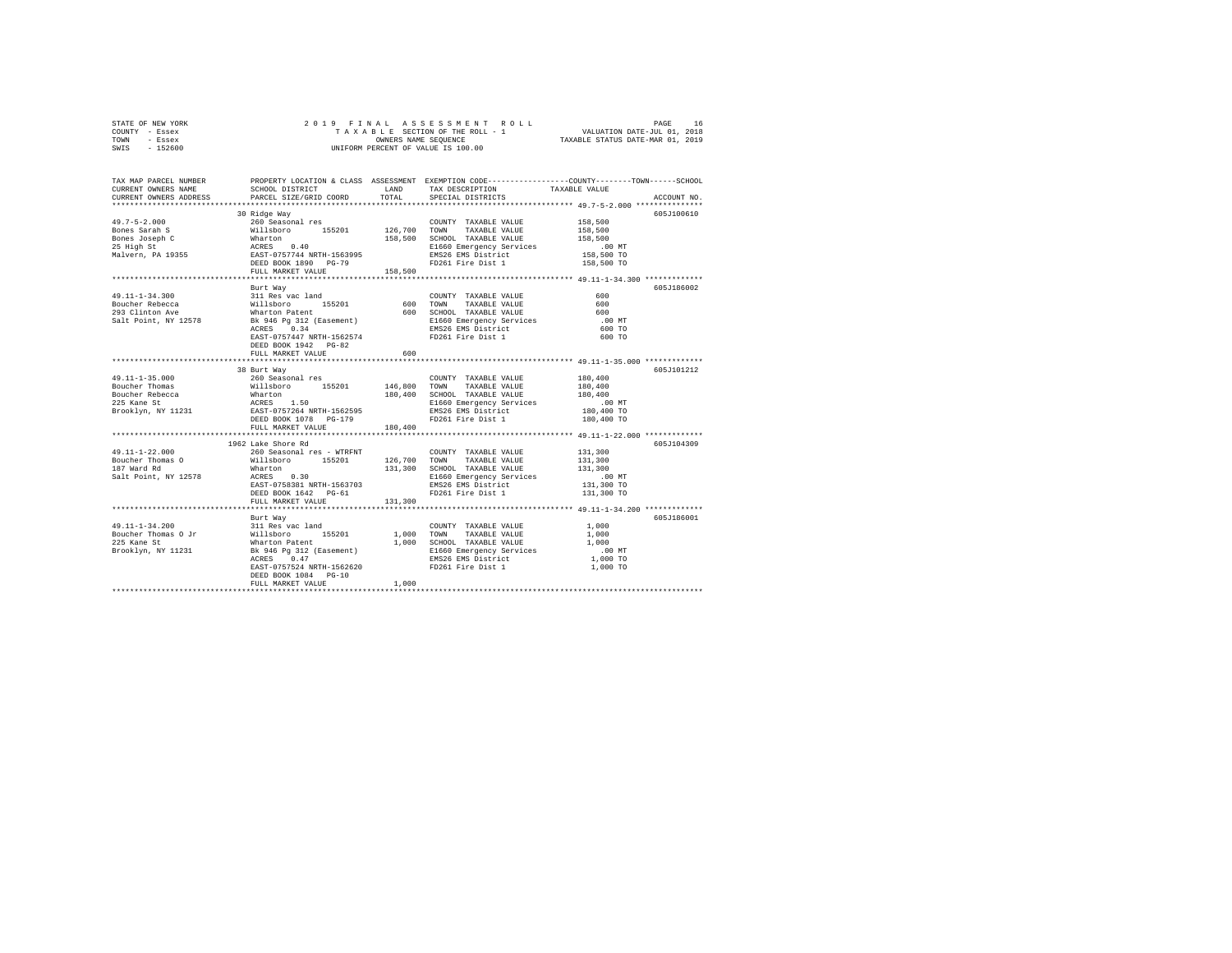| STATE OF NEW YORK<br>COUNTY - Essex<br>TOWN<br>- Essex<br>$-152600$<br>SWIS                         | 2019 FINAL                                                                         | OWNERS NAME SEQUENCE | ASSESSMENT ROLL<br>TAXABLE SECTION OF THE ROLL - 1<br>UNIFORM PERCENT OF VALUE IS 100.00 | PAGE<br>VALUATION DATE-JUL 01, 2018<br>TAXABLE STATUS DATE-MAR 01, 2019                                          | 17          |
|-----------------------------------------------------------------------------------------------------|------------------------------------------------------------------------------------|----------------------|------------------------------------------------------------------------------------------|------------------------------------------------------------------------------------------------------------------|-------------|
| TAX MAP PARCEL NUMBER<br>CURRENT OWNERS NAME<br>CURRENT OWNERS ADDRESS<br>************************* | SCHOOL DISTRICT<br>PARCEL SIZE/GRID COORD                                          | LAND<br>TOTAL        | TAX DESCRIPTION<br>SPECIAL DISTRICTS                                                     | PROPERTY LOCATION & CLASS ASSESSMENT EXEMPTION CODE---------------COUNTY-------TOWN------SCHOOL<br>TAXABLE VALUE | ACCOUNT NO. |
|                                                                                                     | 150 Alden Rd                                                                       |                      |                                                                                          |                                                                                                                  | 605J197011  |
| $48.3 - 1 - 22.200$                                                                                 | 210 1 Family Res                                                                   |                      | ENH STAR 41834                                                                           | $0 \qquad \qquad$<br>$\Omega$                                                                                    | 68,700      |
| Boyle Nancy                                                                                         | Boquet Valley 152402                                                               |                      | 35,700 COUNTY TAXABLE VALUE                                                              | 133,600                                                                                                          |             |
| 150 Alden Rd                                                                                        | 35 Taylor & Kimball                                                                | 133,600              | TOWN TAXABLE VALUE                                                                       | 133,600                                                                                                          |             |
| Westport, NY 12993                                                                                  | 10ac Deed                                                                          |                      | SCHOOL TAXABLE VALUE                                                                     | 64,900                                                                                                           |             |
|                                                                                                     | ACRES 8.70                                                                         |                      | E1660 Emergency Services                                                                 | .00 MT                                                                                                           |             |
|                                                                                                     | EAST-0727356 NRTH-1552502                                                          |                      | EMS26 EMS District                                                                       | 133,600 TO                                                                                                       |             |
|                                                                                                     | DEED BOOK 1127 PG-250                                                              |                      | FD262 Fire Dist 2                                                                        | 133,600 TO                                                                                                       |             |
|                                                                                                     | FULL MARKET VALUE                                                                  | 133,600              |                                                                                          |                                                                                                                  |             |
|                                                                                                     |                                                                                    |                      |                                                                                          |                                                                                                                  |             |
|                                                                                                     | 17 Derby Way                                                                       |                      |                                                                                          |                                                                                                                  | 605J101901  |
| $49.11 - 1 - 39.000$                                                                                | 260 Seasonal res                                                                   |                      | COUNTY TAXABLE VALUE                                                                     | 176,200                                                                                                          |             |
| Brady Peter C<br>513 Highee Rd                                                                      | 155201<br>Willsboro<br>Wharton                                                     | 128,900<br>176,200   | TOWN<br>TAXABLE VALUE<br>SCHOOL TAXABLE VALUE                                            | 176,200<br>176,200                                                                                               |             |
| Charlotte, VT 05445                                                                                 | ACRES<br>0.60                                                                      |                      | E1660 Emergency Services                                                                 | $.00$ MT                                                                                                         |             |
|                                                                                                     | EAST-0757676 NRTH-1562519                                                          |                      | EMS26 EMS District                                                                       | 176,200 TO                                                                                                       |             |
|                                                                                                     | DEED BOOK 1182 PG-108                                                              |                      | FD261 Fire Dist 1                                                                        | 176,200 TO                                                                                                       |             |
|                                                                                                     | FULL MARKET VALUE                                                                  | 176,200              |                                                                                          |                                                                                                                  |             |
|                                                                                                     | .                                                                                  | **************       |                                                                                          | ****************** 40.3-2-6.000 ***************                                                                  |             |
|                                                                                                     | Block House Rd                                                                     |                      |                                                                                          |                                                                                                                  | 605J100707  |
| $40.3 - 2 - 6.000$                                                                                  | 321 Abandoned ag                                                                   |                      | AG DIST C 41720                                                                          | 35,840<br>35,840                                                                                                 | 35,840      |
| Braidlea Farms LP                                                                                   | Willsboro 155201                                                                   |                      | 101,200 COUNTY TAXABLE VALUE                                                             | 65,360                                                                                                           |             |
| 6500 Rock Spring Dr Ste 5                                                                           | Connolly                                                                           | 101,200              | TAXABLE VALUE<br>TOWN                                                                    | 65,360                                                                                                           |             |
| Bethesda, MD 20874                                                                                  | ACRES 86.00                                                                        |                      | SCHOOL TAXABLE VALUE                                                                     | 65,360                                                                                                           |             |
|                                                                                                     | EAST-0753384 NRTH-1575725                                                          |                      | E1660 Emergency Services                                                                 | $.00$ MT                                                                                                         |             |
| MAY BE SUBJECT TO PAYMENT                                                                           | DEED BOOK 1755 PG-76                                                               |                      | EMS26 EMS District                                                                       | 101,200 TO                                                                                                       |             |
| UNDER AGDIST LAW TIL 2023                                                                           | FULL MARKET VALUE                                                                  |                      | 101.200 FD261 Fire Dist 1                                                                | 101,200 TO                                                                                                       |             |
|                                                                                                     |                                                                                    |                      | LT261 Essex light                                                                        | 101,200 TO                                                                                                       |             |
|                                                                                                     |                                                                                    |                      | WB261 Water B&I                                                                          | 101,200 TO C                                                                                                     |             |
|                                                                                                     |                                                                                    |                      | WD260 Essex water                                                                        | 101,200 TO C                                                                                                     |             |
|                                                                                                     | Daniels Rd                                                                         |                      |                                                                                          |                                                                                                                  | 605J100815  |
| $48.1 - 1 - 26.000$                                                                                 | 910 Priv forest                                                                    |                      | COUNTY TAXABLE VALUE                                                                     | 61,900                                                                                                           |             |
| Bridge Anthony J Jr                                                                                 |                                                                                    | 39,100               | TOWN<br>TAXABLE VALUE                                                                    | 61,900                                                                                                           |             |
| Simpson John Sr                                                                                     | Boquet Valley 152402<br>7 Platt Rogers<br>ACRES 50.00<br>EAST-0728631 NRTH-1562410 | 61,900               | SCHOOL TAXABLE VALUE                                                                     | 61,900                                                                                                           |             |
| 231 North St                                                                                        |                                                                                    |                      | E1660 Emergency Services                                                                 | $.00$ MT                                                                                                         |             |
| Plymouth, CT 06782                                                                                  |                                                                                    |                      | EMS26 EMS District                                                                       | 61,900 TO                                                                                                        |             |
|                                                                                                     | DEED BOOK 1300 PG-9                                                                |                      | FD262 Fire Dist 2                                                                        | 61,900 TO                                                                                                        |             |
|                                                                                                     | FULL MARKET VALUE                                                                  | 61,900               |                                                                                          |                                                                                                                  |             |
|                                                                                                     |                                                                                    |                      |                                                                                          |                                                                                                                  |             |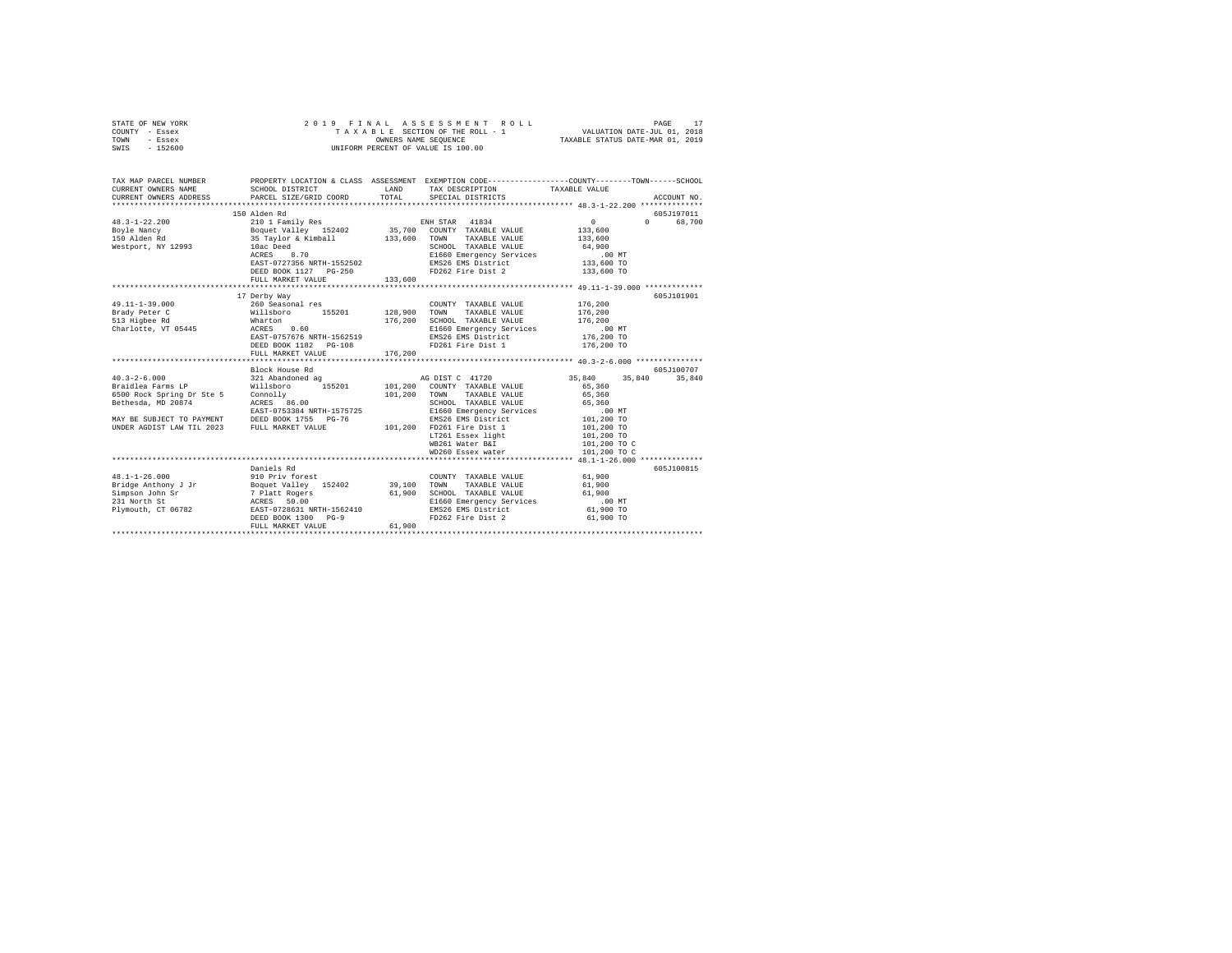|      | STATE OF NEW YORK |  |                      | 2019 FINAL ASSESSMENT ROLL         | PAGE                        | 18 |
|------|-------------------|--|----------------------|------------------------------------|-----------------------------|----|
|      | COUNTY - Essex    |  |                      | TAXABLE SECTION OF THE ROLL - 1    | VALUATION DATE-JUL 01, 2018 |    |
| TOWN | - Essex           |  | OWNERS NAME SEOUENCE | TAXABLE STATUS DATE-MAR 01, 2019   |                             |    |
| SWIS | $-152600$         |  |                      | UNIFORM PERCENT OF VALUE IS 100.00 |                             |    |

| TAX MAP PARCEL NUMBER                       |                                                           |         | PROPERTY LOCATION & CLASS ASSESSMENT EXEMPTION CODE----------------COUNTY-------TOWN-----SCHOOL |                      |             |
|---------------------------------------------|-----------------------------------------------------------|---------|-------------------------------------------------------------------------------------------------|----------------------|-------------|
| CURRENT OWNERS NAME                         | SCHOOL DISTRICT                                           | LAND    | TAX DESCRIPTION TAXABLE VALUE                                                                   |                      |             |
| CURRENT OWNERS ADDRESS                      | PARCEL SIZE/GRID COORD                                    | TOTAL   | SPECIAL DISTRICTS                                                                               |                      | ACCOUNT NO. |
|                                             |                                                           |         |                                                                                                 |                      |             |
|                                             | Middle Rd                                                 |         |                                                                                                 |                      | 605Z006003  |
| $49.1 - 1 - 19.220$                         | 105 Vac farmland                                          |         | AG DIST C 41720                                                                                 | 26,983<br>26,983     | 26,983      |
| Bridge Laura                                | 155201 58,700<br>Willsboro                                |         | COUNTY TAXABLE VALUE                                                                            | 31,717               |             |
| Bridge Scott                                | Wharton                                                   | 58,700  | TAXABLE VALUE<br>TOWN                                                                           | 31,717               |             |
| 166 Middle Rd                               | ACRES 52.32                                               |         | SCHOOL TAXABLE VALUE                                                                            | 31,717               |             |
| Essex, NY 12936                             | EAST-0750741 NRTH-1562865                                 |         | E1660 Emergency Services .00 MT                                                                 |                      |             |
|                                             | DEED BOOK 1468 PG-24                                      |         | EMS26 EMS District                                                                              | 58,700 TO            |             |
| MAY BE SUBJECT TO PAYMENT FULL MARKET VALUE |                                                           |         | 58.700 FD261 Fire Dist 1                                                                        | 58,700 TO            |             |
| UNDER AGDIST LAW TIL 2023                   |                                                           |         |                                                                                                 |                      |             |
|                                             |                                                           |         |                                                                                                 |                      |             |
|                                             | 166 Middle Rd                                             |         |                                                                                                 |                      | 605J103209  |
| $49.1 - 1 - 18.000$                         | 241 Rural res&ag                                          |         | VETWAR CTS 41120                                                                                | 15,000 15,000        | 15,000      |
| Bridge Scott W                              | Willsboro                                                 |         | 155201 94,900 AG DIST C 41720                                                                   | 31,270<br>31,270     | 31,270      |
| Bridge Laura A                              | Wharton                                                   |         | 290,700 BAS STAR 41854                                                                          | $\sim$ 0<br>$\Omega$ | 30,000      |
| 166 Middle Rd                               | ACRES 69.00                                               |         | COUNTY TAXABLE VALUE                                                                            | 244,430              |             |
| Essex, NY 12936                             | EAST-0751596 NRTH-1561779                                 |         | TOWN<br>TAXABLE VALUE                                                                           | 244,430              |             |
|                                             | DEED BOOK 1410 PG-231                                     |         | SCHOOL TAXABLE VALUE                                                                            | 214,430              |             |
| MAY BE SUBJECT TO PAYMENT                   | FULL MARKET VALUE                                         |         | 290,700 E1660 Emergency Services                                                                | .00MT                |             |
| UNDER AGDIST LAW TIL 2023                   |                                                           |         | EMS26 EMS District                                                                              | 290,700 TO           |             |
|                                             |                                                           |         | FD261 Fire Dist 1                                                                               | 290,700 TO           |             |
|                                             |                                                           |         |                                                                                                 |                      |             |
|                                             | 2324 Jersey St                                            |         |                                                                                                 |                      | 605.7104514 |
| $39.4 - 1 - 40.002$                         | 210 1 Family Res                                          |         | VETWAR CTS 41120                                                                                | 15,000<br>15,000     | 15,000      |
| Bridge Steven                               | Willsboro 155201                                          |         | 21,000 BAS STAR 41854                                                                           | $\Omega$<br>$\Omega$ | 30,000      |
| Bridge Debra                                | Hicks                                                     | 142,800 | COUNTY TAXABLE VALUE                                                                            | 127,800              |             |
| ACRES<br>2324 Jersey St                     | 0.33                                                      |         | TOWN<br>TAXABLE VALUE                                                                           | 127,800              |             |
| Essex, NY 12936                             |                                                           |         | SCHOOL TAXABLE VALUE                                                                            | 97,800               |             |
|                                             | ---<br>EAST-0741405 NRTH-1570544<br>DEED BOOK 1948 PG-113 |         | E1660 Emergency Services                                                                        | $.00$ MT             |             |
| PRIOR OWNER ON 3/01/2019 FULL MARKET VALUE  |                                                           |         | 142,800 EMS26 EMS District                                                                      | 142,800 TO           |             |
| Bridge Steven A                             |                                                           |         | FD262 Fire Dist 2                                                                               | 142,800 TO           |             |
| *************                               |                                                           |         |                                                                                                 |                      |             |
|                                             | 77 Alden Rd                                               |         |                                                                                                 |                      | 605Z001006  |
| $48.3 - 1 - 10.200$                         | 210 1 Family Res                                          |         | ENH STAR 41834                                                                                  | $\sim$<br>$\Omega$   | 68,700      |
| Briggs George                               | Boquet Valley 152402                                      |         | 29,200 COUNTY TAXABLE VALUE                                                                     | 230,700              |             |
| Briggs Jerilyn                              | 8 Platt Rogers                                            | 230,700 | TAXABLE VALUE<br>TOWN                                                                           | 230,700              |             |
| PO Box 726                                  |                                                           |         | SCHOOL TAXABLE VALUE                                                                            | 162,000              |             |
| Elizabethtown, NY 12932                     | ACRES 2.16<br>EAST-0725711 NRTH-1551858                   |         | E1660 Emergency Services                                                                        | $.00$ MT             |             |
|                                             | DEED BOOK 1260 PG-267                                     |         | EMS26 EMS District                                                                              | 230,700 TO           |             |
|                                             | FULL MARKET VALUE                                         | 230,700 | FD262 Fire Dist 2                                                                               | 230,700 TO           |             |
|                                             |                                                           |         |                                                                                                 |                      |             |
|                                             |                                                           |         |                                                                                                 |                      |             |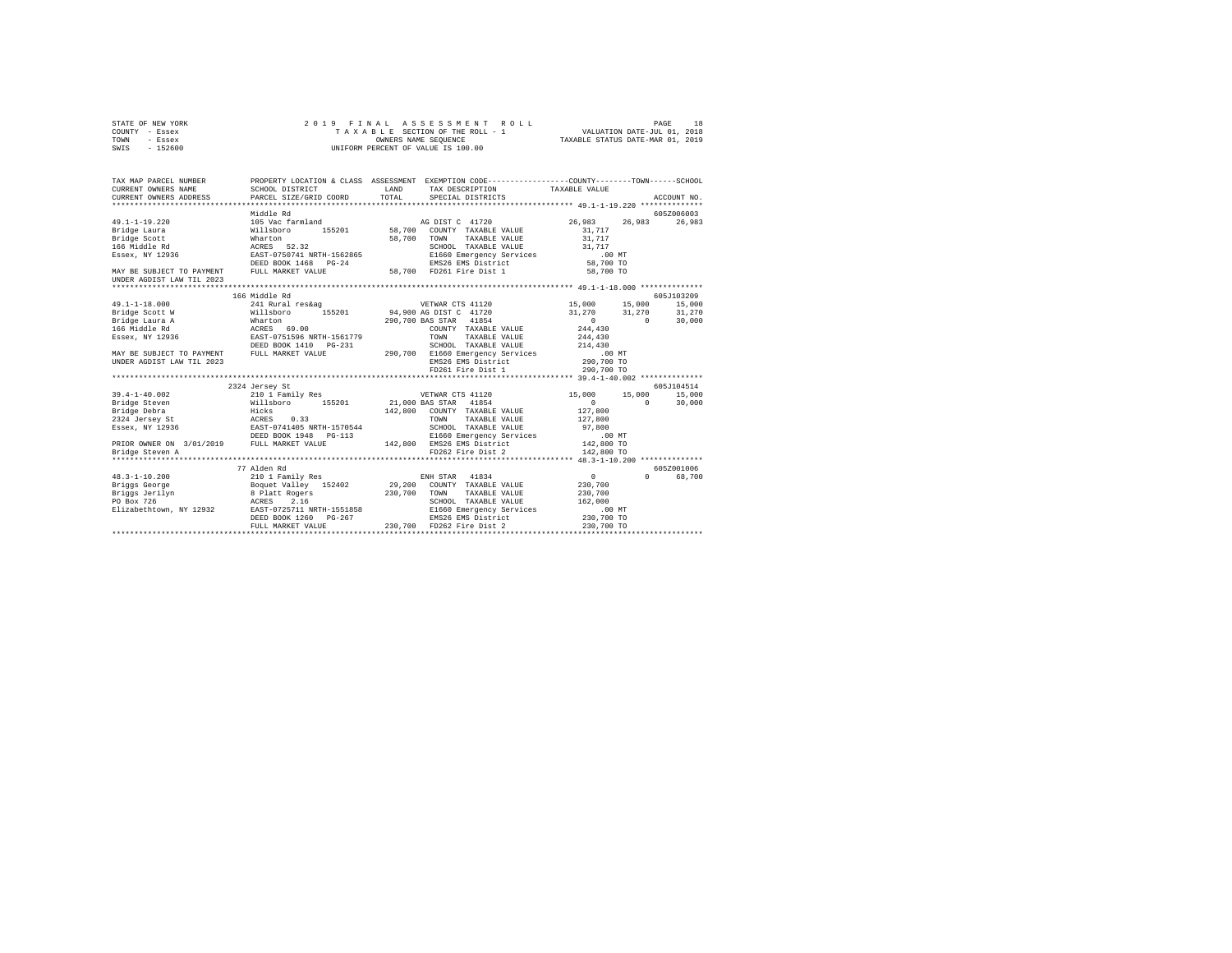| STATE OF NEW YORK                                                                                                                                                                                                                                                                                                                        |                                                    |        |                                                                                                                  |                                                                                                                                                                                                |  |
|------------------------------------------------------------------------------------------------------------------------------------------------------------------------------------------------------------------------------------------------------------------------------------------------------------------------------------------|----------------------------------------------------|--------|------------------------------------------------------------------------------------------------------------------|------------------------------------------------------------------------------------------------------------------------------------------------------------------------------------------------|--|
| COUNTY - Essex                                                                                                                                                                                                                                                                                                                           |                                                    |        |                                                                                                                  |                                                                                                                                                                                                |  |
| TOWN - Essex                                                                                                                                                                                                                                                                                                                             |                                                    |        |                                                                                                                  |                                                                                                                                                                                                |  |
| SWIS - 152600                                                                                                                                                                                                                                                                                                                            |                                                    |        |                                                                                                                  |                                                                                                                                                                                                |  |
|                                                                                                                                                                                                                                                                                                                                          |                                                    |        |                                                                                                                  |                                                                                                                                                                                                |  |
|                                                                                                                                                                                                                                                                                                                                          |                                                    |        |                                                                                                                  |                                                                                                                                                                                                |  |
|                                                                                                                                                                                                                                                                                                                                          |                                                    |        |                                                                                                                  |                                                                                                                                                                                                |  |
|                                                                                                                                                                                                                                                                                                                                          |                                                    |        |                                                                                                                  | TAX MAP PARCEL NUMBER PROPERTY LOCATION & CLASS ASSESSMENT EXEMPTION CODE--------------COUNTY-------TOWN------SCHOOL<br>CURRENT OWNERS NAME SCHOOL DISTRICT LAND TAX DESCRIPTION TAVARER VALUE |  |
|                                                                                                                                                                                                                                                                                                                                          | SCHOOL DISTRICT LAND TAX DESCRIPTION TAXABLE VALUE |        |                                                                                                                  |                                                                                                                                                                                                |  |
| CURRENT OWNERS ADDRESS                                                                                                                                                                                                                                                                                                                   | PARCEL SIZE/GRID COORD TOTAL                       |        | SPECIAL DISTRICTS                                                                                                | ACCOUNT NO.                                                                                                                                                                                    |  |
|                                                                                                                                                                                                                                                                                                                                          |                                                    |        |                                                                                                                  |                                                                                                                                                                                                |  |
|                                                                                                                                                                                                                                                                                                                                          | 236 Christian Rd                                   |        |                                                                                                                  | 605J186004                                                                                                                                                                                     |  |
|                                                                                                                                                                                                                                                                                                                                          |                                                    |        |                                                                                                                  | 16,040 16,040                                                                                                                                                                                  |  |
|                                                                                                                                                                                                                                                                                                                                          |                                                    |        |                                                                                                                  |                                                                                                                                                                                                |  |
|                                                                                                                                                                                                                                                                                                                                          |                                                    |        |                                                                                                                  |                                                                                                                                                                                                |  |
|                                                                                                                                                                                                                                                                                                                                          |                                                    |        |                                                                                                                  |                                                                                                                                                                                                |  |
|                                                                                                                                                                                                                                                                                                                                          |                                                    |        |                                                                                                                  |                                                                                                                                                                                                |  |
|                                                                                                                                                                                                                                                                                                                                          |                                                    |        |                                                                                                                  |                                                                                                                                                                                                |  |
|                                                                                                                                                                                                                                                                                                                                          |                                                    |        |                                                                                                                  |                                                                                                                                                                                                |  |
| UNDER AGDIST LAW TIL 2023                                                                                                                                                                                                                                                                                                                |                                                    |        |                                                                                                                  |                                                                                                                                                                                                |  |
|                                                                                                                                                                                                                                                                                                                                          |                                                    |        |                                                                                                                  |                                                                                                                                                                                                |  |
|                                                                                                                                                                                                                                                                                                                                          |                                                    |        |                                                                                                                  |                                                                                                                                                                                                |  |
|                                                                                                                                                                                                                                                                                                                                          | 2201 Jersey St                                     |        |                                                                                                                  | 605Z014005                                                                                                                                                                                     |  |
|                                                                                                                                                                                                                                                                                                                                          |                                                    |        | COUNTY TAXABLE VALUE 45,400                                                                                      |                                                                                                                                                                                                |  |
|                                                                                                                                                                                                                                                                                                                                          |                                                    |        |                                                                                                                  | 45,400                                                                                                                                                                                         |  |
|                                                                                                                                                                                                                                                                                                                                          |                                                    |        |                                                                                                                  | 45,400                                                                                                                                                                                         |  |
|                                                                                                                                                                                                                                                                                                                                          |                                                    |        |                                                                                                                  | .00 MT                                                                                                                                                                                         |  |
|                                                                                                                                                                                                                                                                                                                                          |                                                    |        |                                                                                                                  | 45,400 TO                                                                                                                                                                                      |  |
|                                                                                                                                                                                                                                                                                                                                          |                                                    |        |                                                                                                                  | 45,400 TO                                                                                                                                                                                      |  |
|                                                                                                                                                                                                                                                                                                                                          |                                                    |        |                                                                                                                  |                                                                                                                                                                                                |  |
|                                                                                                                                                                                                                                                                                                                                          |                                                    |        |                                                                                                                  |                                                                                                                                                                                                |  |
|                                                                                                                                                                                                                                                                                                                                          | 168 Brookfield Rd                                  |        |                                                                                                                  | 605J103105                                                                                                                                                                                     |  |
| $48.3 - 1 - 6.000$                                                                                                                                                                                                                                                                                                                       | 210 1 Family Res                                   |        | BAS STAR 41854                                                                                                   | $\overline{0}$<br>$0 \t 30,000$                                                                                                                                                                |  |
|                                                                                                                                                                                                                                                                                                                                          |                                                    |        |                                                                                                                  |                                                                                                                                                                                                |  |
|                                                                                                                                                                                                                                                                                                                                          |                                                    |        |                                                                                                                  |                                                                                                                                                                                                |  |
|                                                                                                                                                                                                                                                                                                                                          |                                                    |        |                                                                                                                  |                                                                                                                                                                                                |  |
|                                                                                                                                                                                                                                                                                                                                          |                                                    |        |                                                                                                                  |                                                                                                                                                                                                |  |
|                                                                                                                                                                                                                                                                                                                                          |                                                    |        |                                                                                                                  |                                                                                                                                                                                                |  |
|                                                                                                                                                                                                                                                                                                                                          |                                                    |        |                                                                                                                  |                                                                                                                                                                                                |  |
|                                                                                                                                                                                                                                                                                                                                          |                                                    |        |                                                                                                                  |                                                                                                                                                                                                |  |
|                                                                                                                                                                                                                                                                                                                                          |                                                    |        |                                                                                                                  |                                                                                                                                                                                                |  |
|                                                                                                                                                                                                                                                                                                                                          | 72 Spear Rd                                        |        |                                                                                                                  | 6052005002                                                                                                                                                                                     |  |
|                                                                                                                                                                                                                                                                                                                                          |                                                    |        |                                                                                                                  |                                                                                                                                                                                                |  |
|                                                                                                                                                                                                                                                                                                                                          |                                                    |        |                                                                                                                  |                                                                                                                                                                                                |  |
|                                                                                                                                                                                                                                                                                                                                          |                                                    |        |                                                                                                                  |                                                                                                                                                                                                |  |
| $121 \text{ N}11.120 \text{ } 53,300 \text{ } 121 \text{ Na} \text{ } 53,300 \text{ } 53,300 \text{ } 53,300 \text{ } 53,300 \text{ } 53,300 \text{ } 53,300 \text{ } 53,300 \text{ } 53,300 \text{ } 53,300 \text{ } 53,300 \text{ } 53,300 \text{ } 53,300 \text{ } 53,300 \text{ } 53,300 \text{ } 53,300 \text{ } 53,300 \text{ } 5$ |                                                    |        |                                                                                                                  |                                                                                                                                                                                                |  |
|                                                                                                                                                                                                                                                                                                                                          |                                                    |        |                                                                                                                  |                                                                                                                                                                                                |  |
|                                                                                                                                                                                                                                                                                                                                          |                                                    |        |                                                                                                                  |                                                                                                                                                                                                |  |
|                                                                                                                                                                                                                                                                                                                                          | EAST-0728630 NRTH-1572195                          |        |                                                                                                                  |                                                                                                                                                                                                |  |
|                                                                                                                                                                                                                                                                                                                                          | DEED BOOK 1759 PG-92                               |        |                                                                                                                  |                                                                                                                                                                                                |  |
|                                                                                                                                                                                                                                                                                                                                          | FULL MARKET VALUE                                  | 53,300 |                                                                                                                  |                                                                                                                                                                                                |  |
|                                                                                                                                                                                                                                                                                                                                          |                                                    |        |                                                                                                                  |                                                                                                                                                                                                |  |
|                                                                                                                                                                                                                                                                                                                                          |                                                    |        |                                                                                                                  |                                                                                                                                                                                                |  |
| 39.3-1-28.000<br>Nb Spear And S70 Mfg housing<br>Brown Ram S70 Mfg housing<br>120.600 TONNY TAXABLE VALUE AT Millebrown<br>TAXABLE VALUE MILLE SECTION CHOICE 27,100 SCHOOL TAXABLE VALUE<br>27,100 SCHOOL TAXABLE VALUE<br>27,100 SCHOOL                                                                                                | 66 Spear Rd                                        |        |                                                                                                                  | 605J174004                                                                                                                                                                                     |  |
|                                                                                                                                                                                                                                                                                                                                          |                                                    |        | $\begin{tabular}{lllllll} \textbf{COUNTY} & \textbf{TAXABLE} & \textbf{VALUE} & & \textbf{27,100} \end{tabular}$ |                                                                                                                                                                                                |  |
|                                                                                                                                                                                                                                                                                                                                          |                                                    |        |                                                                                                                  | 27,100                                                                                                                                                                                         |  |
|                                                                                                                                                                                                                                                                                                                                          |                                                    |        |                                                                                                                  | 27,100                                                                                                                                                                                         |  |
|                                                                                                                                                                                                                                                                                                                                          |                                                    |        |                                                                                                                  |                                                                                                                                                                                                |  |
|                                                                                                                                                                                                                                                                                                                                          |                                                    |        |                                                                                                                  | 00 MT.<br>27,100 TO                                                                                                                                                                            |  |
|                                                                                                                                                                                                                                                                                                                                          |                                                    |        |                                                                                                                  | 27,100 TO                                                                                                                                                                                      |  |
|                                                                                                                                                                                                                                                                                                                                          | FULL MARKET VALUE 27,100                           |        |                                                                                                                  |                                                                                                                                                                                                |  |
|                                                                                                                                                                                                                                                                                                                                          |                                                    |        |                                                                                                                  |                                                                                                                                                                                                |  |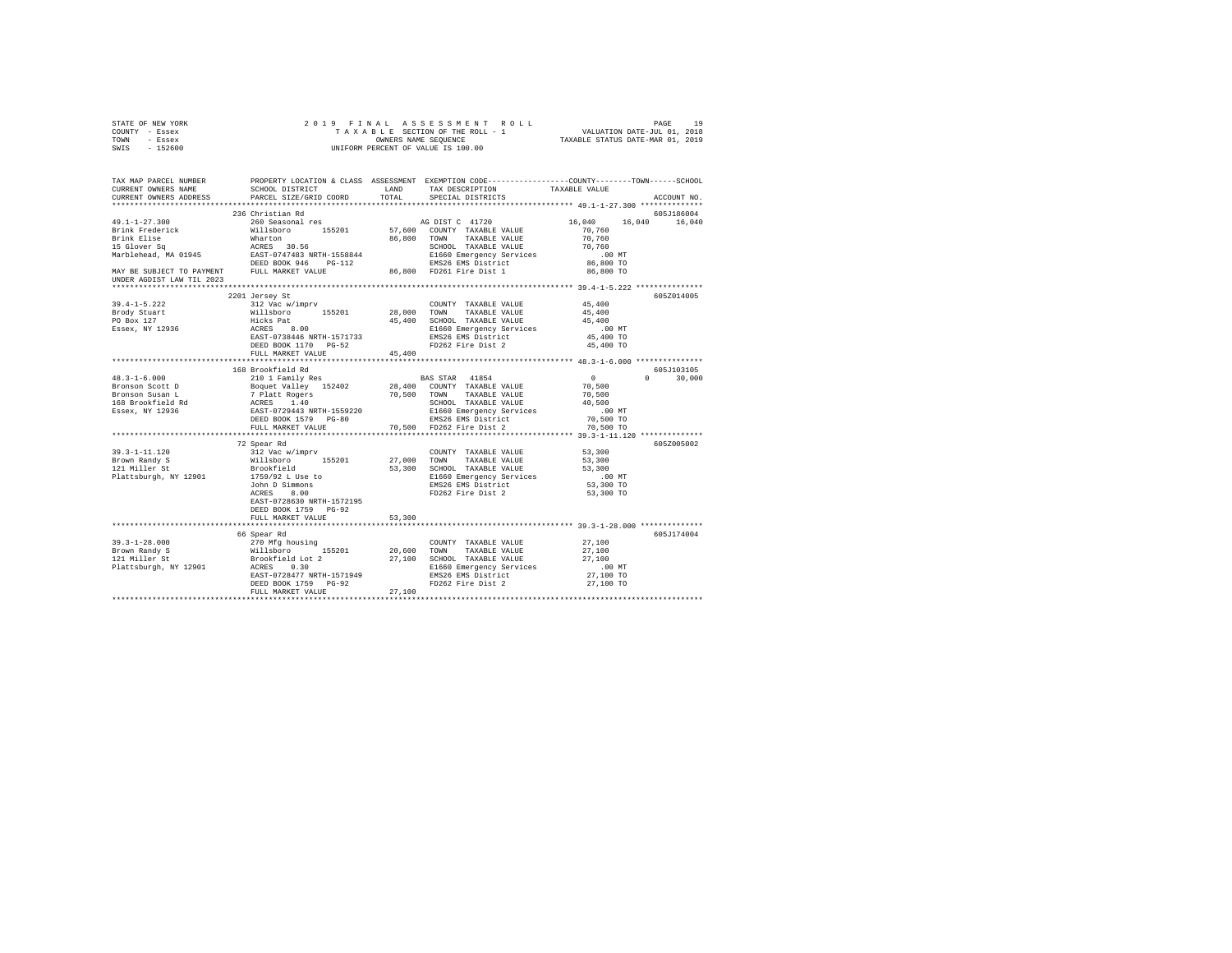|      | STATE OF NEW YORK |  |                      | 2019 FINAL ASSESSMENT ROLL         | 20<br>PAGE                  |
|------|-------------------|--|----------------------|------------------------------------|-----------------------------|
|      | COUNTY - Essex    |  |                      | TAXABLE SECTION OF THE ROLL - 1    | VALUATION DATE-JUL 01, 2018 |
| TOWN | - Essex           |  | OWNERS NAME SEOUENCE | TAXABLE STATUS DATE-MAR 01, 2019   |                             |
| SWIS | - 152600          |  |                      | UNIFORM PERCENT OF VALUE IS 100.00 |                             |

| TAX MAP PARCEL NUMBER                                                                                                                                                                                                                                                                                                                                                                                                                                                                   |                                                                                                                                                                                                                                                  |                                                                                                                                                                                                                                      | PROPERTY LOCATION & CLASS ASSESSMENT EXEMPTION CODE----------------COUNTY-------TOWN------SCHOOL<br>SCHOOL DISTRICT LAND TAX DESCRIPTION TAXABLE VALUE |
|-----------------------------------------------------------------------------------------------------------------------------------------------------------------------------------------------------------------------------------------------------------------------------------------------------------------------------------------------------------------------------------------------------------------------------------------------------------------------------------------|--------------------------------------------------------------------------------------------------------------------------------------------------------------------------------------------------------------------------------------------------|--------------------------------------------------------------------------------------------------------------------------------------------------------------------------------------------------------------------------------------|--------------------------------------------------------------------------------------------------------------------------------------------------------|
|                                                                                                                                                                                                                                                                                                                                                                                                                                                                                         |                                                                                                                                                                                                                                                  |                                                                                                                                                                                                                                      |                                                                                                                                                        |
|                                                                                                                                                                                                                                                                                                                                                                                                                                                                                         | 2726 NYS Route 22                                                                                                                                                                                                                                |                                                                                                                                                                                                                                      | 605J102511                                                                                                                                             |
| $\texttt{H0.73-1-5.000}\begin{minipage}{0.73\textwidth} \begin{minipage}{0.73\textwidth} \begin{minipage}{0.73\textwidth} \begin{minipage}{0.73\textwidth} \begin{minipage}{0.73\textwidth} \begin{minipage}{0.73\textwidth} \begin{minipage}{0.73\textwidth} \begin{minipage}{0.73\textwidth} \begin{minipage}{0.73\textwidth} \begin{minipage}{0.73\textwidth} \begin{minipage}{0.73\textwidth} \begin{minipage}{0.73\textwidth} \begin{minipage}{0.73\textwidth} \begin{minipage}{0$ |                                                                                                                                                                                                                                                  | COUNTY TAXABLE VALUE 154,100                                                                                                                                                                                                         |                                                                                                                                                        |
|                                                                                                                                                                                                                                                                                                                                                                                                                                                                                         |                                                                                                                                                                                                                                                  |                                                                                                                                                                                                                                      | 154,100                                                                                                                                                |
|                                                                                                                                                                                                                                                                                                                                                                                                                                                                                         |                                                                                                                                                                                                                                                  | SCHOOL TAXABLE VALUE                                                                                                                                                                                                                 | 154,100                                                                                                                                                |
| Blue Bell, PA 19422 1465/248 Easement                                                                                                                                                                                                                                                                                                                                                                                                                                                   |                                                                                                                                                                                                                                                  |                                                                                                                                                                                                                                      |                                                                                                                                                        |
|                                                                                                                                                                                                                                                                                                                                                                                                                                                                                         |                                                                                                                                                                                                                                                  |                                                                                                                                                                                                                                      |                                                                                                                                                        |
|                                                                                                                                                                                                                                                                                                                                                                                                                                                                                         | 1649/228-Sewer Easement<br>1649/228-Sewer Easement<br>RCRES 0.14 1649/228-Sewer Easement<br>RCRES 0.14 1649/228-Sewer Easement<br>RCRES 17261 Essex 1ight<br>154,100 TO<br>DEED BOOK 1670 PG-133<br>154,100 TO<br>FULL MARKET VALUE<br>154,100 T |                                                                                                                                                                                                                                      |                                                                                                                                                        |
|                                                                                                                                                                                                                                                                                                                                                                                                                                                                                         |                                                                                                                                                                                                                                                  |                                                                                                                                                                                                                                      |                                                                                                                                                        |
|                                                                                                                                                                                                                                                                                                                                                                                                                                                                                         |                                                                                                                                                                                                                                                  |                                                                                                                                                                                                                                      |                                                                                                                                                        |
|                                                                                                                                                                                                                                                                                                                                                                                                                                                                                         |                                                                                                                                                                                                                                                  |                                                                                                                                                                                                                                      |                                                                                                                                                        |
|                                                                                                                                                                                                                                                                                                                                                                                                                                                                                         |                                                                                                                                                                                                                                                  | WD260 Essex water                                                                                                                                                                                                                    | 154,100 TO C                                                                                                                                           |
|                                                                                                                                                                                                                                                                                                                                                                                                                                                                                         |                                                                                                                                                                                                                                                  |                                                                                                                                                                                                                                      |                                                                                                                                                        |
|                                                                                                                                                                                                                                                                                                                                                                                                                                                                                         | 39 Elm St                                                                                                                                                                                                                                        |                                                                                                                                                                                                                                      | 605J102507                                                                                                                                             |
| $40.73 - 1 - 7.000$                                                                                                                                                                                                                                                                                                                                                                                                                                                                     | 260 Seasonal res                                                                                                                                                                                                                                 | COUNTY TAXABLE VALUE 155,700                                                                                                                                                                                                         |                                                                                                                                                        |
| Brown Sarah H                                                                                                                                                                                                                                                                                                                                                                                                                                                                           |                                                                                                                                                                                                                                                  |                                                                                                                                                                                                                                      |                                                                                                                                                        |
| 3 Tally Ho Ln<br>Blue Bell, PA 19422                                                                                                                                                                                                                                                                                                                                                                                                                                                    | 2007 111 2007 112007 15201 58,500<br>Willisboro 155201 58,500 TOWN TAXABLE VALUE 155,700<br>Potts 155,700 SCHOOL TAXABLE VALUE 155,700<br>1.0500 155,700 E1660 Emergency Services 1.30<br>2012 EMS26 EMS District 155,700                        | 155,700 SCHOOL TAXABLE VALUE 155,700<br>E1660 Emergency Services 15,700 E1660 Emergency Services<br>TD261 Fire District 155,700 TO<br>FD261 Fire District 155,700 TO<br>IT261 Essex light 155,700 TO<br>IT261 Essex light 155,700 TO |                                                                                                                                                        |
|                                                                                                                                                                                                                                                                                                                                                                                                                                                                                         |                                                                                                                                                                                                                                                  |                                                                                                                                                                                                                                      |                                                                                                                                                        |
|                                                                                                                                                                                                                                                                                                                                                                                                                                                                                         |                                                                                                                                                                                                                                                  |                                                                                                                                                                                                                                      |                                                                                                                                                        |
|                                                                                                                                                                                                                                                                                                                                                                                                                                                                                         |                                                                                                                                                                                                                                                  |                                                                                                                                                                                                                                      |                                                                                                                                                        |
|                                                                                                                                                                                                                                                                                                                                                                                                                                                                                         | ACRES 0.30<br>EAST-0756414 NRTH-1571808 PD261 Fire Dist 1<br>DEED BOOK 1097 PG-38 1255,700 SB260 Eesexx Sewer Bond<br>FULL MARKET VALUE 155,700 SD260 Essex Sewer Dist<br>SD260 Essex Sewer Dist                                                 |                                                                                                                                                                                                                                      |                                                                                                                                                        |
|                                                                                                                                                                                                                                                                                                                                                                                                                                                                                         |                                                                                                                                                                                                                                                  |                                                                                                                                                                                                                                      | 155,700 TO C<br>155,700 TO                                                                                                                             |
|                                                                                                                                                                                                                                                                                                                                                                                                                                                                                         |                                                                                                                                                                                                                                                  | WD260 Essex water 155,700 TO C                                                                                                                                                                                                       |                                                                                                                                                        |
|                                                                                                                                                                                                                                                                                                                                                                                                                                                                                         |                                                                                                                                                                                                                                                  |                                                                                                                                                                                                                                      |                                                                                                                                                        |
| ------<br>S31 Angler Hill Kd 2010<br>EFINE TRILL RANGE VALUE 168,100<br>2010 IT TRILL RANGE VALUE 168,100<br>2010 ISS201 20,900 TOWN TAXABLE VALUE 168,100<br>2010 ISS201 2010 TOWN TAXABLE VALUE 168,100<br>2010 ISS201 2010 TOWN TAXABLE                                                                                                                                                                                                                                              |                                                                                                                                                                                                                                                  |                                                                                                                                                                                                                                      | 605J198001                                                                                                                                             |
|                                                                                                                                                                                                                                                                                                                                                                                                                                                                                         |                                                                                                                                                                                                                                                  |                                                                                                                                                                                                                                      |                                                                                                                                                        |
|                                                                                                                                                                                                                                                                                                                                                                                                                                                                                         |                                                                                                                                                                                                                                                  |                                                                                                                                                                                                                                      |                                                                                                                                                        |
|                                                                                                                                                                                                                                                                                                                                                                                                                                                                                         |                                                                                                                                                                                                                                                  |                                                                                                                                                                                                                                      |                                                                                                                                                        |
|                                                                                                                                                                                                                                                                                                                                                                                                                                                                                         |                                                                                                                                                                                                                                                  |                                                                                                                                                                                                                                      |                                                                                                                                                        |
|                                                                                                                                                                                                                                                                                                                                                                                                                                                                                         |                                                                                                                                                                                                                                                  |                                                                                                                                                                                                                                      |                                                                                                                                                        |
|                                                                                                                                                                                                                                                                                                                                                                                                                                                                                         |                                                                                                                                                                                                                                                  |                                                                                                                                                                                                                                      |                                                                                                                                                        |
|                                                                                                                                                                                                                                                                                                                                                                                                                                                                                         |                                                                                                                                                                                                                                                  |                                                                                                                                                                                                                                      |                                                                                                                                                        |
|                                                                                                                                                                                                                                                                                                                                                                                                                                                                                         |                                                                                                                                                                                                                                                  |                                                                                                                                                                                                                                      |                                                                                                                                                        |
|                                                                                                                                                                                                                                                                                                                                                                                                                                                                                         | 10 Tuttle Way                                                                                                                                                                                                                                    |                                                                                                                                                                                                                                      | 605J101305                                                                                                                                             |
| $49.7 - 2 - 1.000$                                                                                                                                                                                                                                                                                                                                                                                                                                                                      | 10 include may<br>260 Seasonal res                                                                                                                                                                                                               | COUNTY TAXABLE VALUE 194.600                                                                                                                                                                                                         |                                                                                                                                                        |
|                                                                                                                                                                                                                                                                                                                                                                                                                                                                                         |                                                                                                                                                                                                                                                  |                                                                                                                                                                                                                                      |                                                                                                                                                        |
|                                                                                                                                                                                                                                                                                                                                                                                                                                                                                         |                                                                                                                                                                                                                                                  |                                                                                                                                                                                                                                      | 194,600<br>.00 MT                                                                                                                                      |
|                                                                                                                                                                                                                                                                                                                                                                                                                                                                                         |                                                                                                                                                                                                                                                  |                                                                                                                                                                                                                                      |                                                                                                                                                        |
|                                                                                                                                                                                                                                                                                                                                                                                                                                                                                         |                                                                                                                                                                                                                                                  |                                                                                                                                                                                                                                      | 194,600 TO                                                                                                                                             |
|                                                                                                                                                                                                                                                                                                                                                                                                                                                                                         |                                                                                                                                                                                                                                                  |                                                                                                                                                                                                                                      | 194,600 TO                                                                                                                                             |
|                                                                                                                                                                                                                                                                                                                                                                                                                                                                                         |                                                                                                                                                                                                                                                  |                                                                                                                                                                                                                                      | 194,600 TO                                                                                                                                             |
|                                                                                                                                                                                                                                                                                                                                                                                                                                                                                         |                                                                                                                                                                                                                                                  |                                                                                                                                                                                                                                      |                                                                                                                                                        |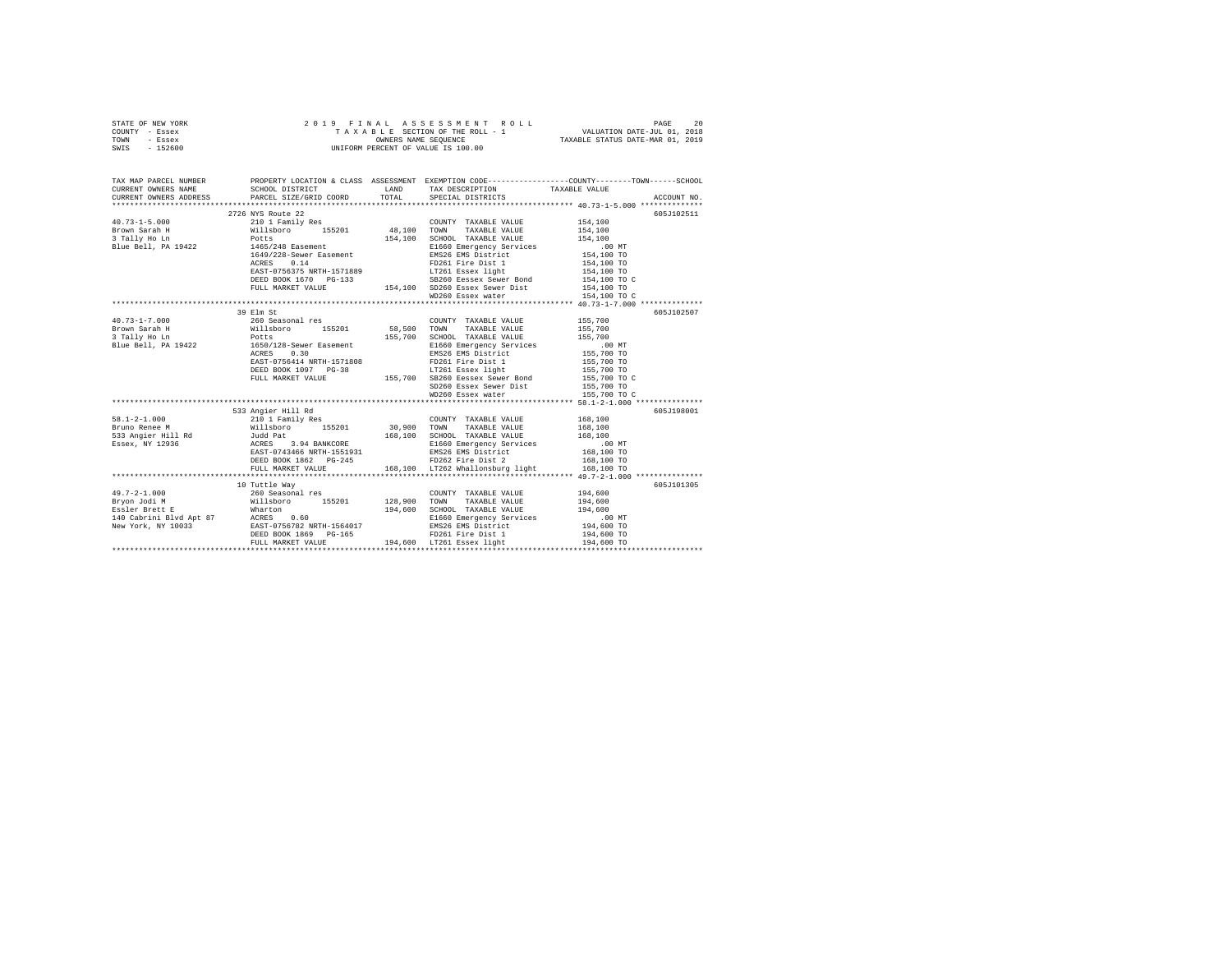| STATE OF NEW YORK | 2019 FINAL ASSESSMENT ROLL         | PAGE                             |
|-------------------|------------------------------------|----------------------------------|
| COUNTY - Essex    | TAXABLE SECTION OF THE ROLL - 1    | VALUATION DATE-JUL 01, 2018      |
| TOWN<br>- Essex   | OWNERS NAME SEOUENCE               | TAXABLE STATUS DATE-MAR 01, 2019 |
| - 152600<br>SWIS  | UNIFORM PERCENT OF VALUE IS 100.00 |                                  |

| TAX MAP PARCEL NUMBER<br>CURRENT OWNERS NAME | PROPERTY LOCATION & CLASS ASSESSMENT EXEMPTION CODE--------------COUNTY-------TOWN-----SCHOOL<br>SCHOOL DISTRICT LAND TAX DESCRIPTION TAXABLE VALUE                                                                                  |        |                                                                                                                                                              |                            |                             |
|----------------------------------------------|--------------------------------------------------------------------------------------------------------------------------------------------------------------------------------------------------------------------------------------|--------|--------------------------------------------------------------------------------------------------------------------------------------------------------------|----------------------------|-----------------------------|
|                                              | CURRENT OWNERS ADDRESS PARCEL SIZE/GRID COORD TOTAL                                                                                                                                                                                  |        | SPECIAL DISTRICTS                                                                                                                                            |                            | ACCOUNT NO.                 |
|                                              | 2854 Essex Rd                                                                                                                                                                                                                        |        |                                                                                                                                                              |                            | 605J176012                  |
|                                              |                                                                                                                                                                                                                                      |        | COUNTY TAXABLE VALUE                                                                                                                                         | 442,800<br>442,800         |                             |
|                                              |                                                                                                                                                                                                                                      |        | TAXABLE VALUE                                                                                                                                                |                            |                             |
|                                              |                                                                                                                                                                                                                                      |        | 442,800 SCHOOL TAXABLE VALUE 442,800                                                                                                                         |                            |                             |
|                                              |                                                                                                                                                                                                                                      |        |                                                                                                                                                              | .00 MT                     |                             |
|                                              |                                                                                                                                                                                                                                      |        | E1660 Emergency Services<br>EMS26 EMS District                                                                                                               | 442,800 TO                 |                             |
|                                              | Pacific Hotel Hotel Hicks<br>Buch Eileen Frances Trust<br>3922 Bending Birch Dr<br>Raleigh, NC 27613<br>AGRES 1.10<br>EAST-0757929 NRTH-1574557                                                                                      |        |                                                                                                                                                              | 442,800 TO                 |                             |
|                                              |                                                                                                                                                                                                                                      |        |                                                                                                                                                              | 442,800 TO                 |                             |
|                                              | FULL MARKET VALUE 442,800 WB261 Water B&I                                                                                                                                                                                            |        |                                                                                                                                                              | 442,800 TO C               |                             |
|                                              |                                                                                                                                                                                                                                      |        | WD260 Essex water                                                                                                                                            | 442,800 TO C               |                             |
|                                              |                                                                                                                                                                                                                                      |        |                                                                                                                                                              |                            |                             |
|                                              | 77 Leaning Rd                                                                                                                                                                                                                        |        |                                                                                                                                                              |                            | 605J100614                  |
| $48.2 - 1 - 16.000$                          | 210 1 Family Res                                                                                                                                                                                                                     |        | COUNTY TAXABLE VALUE 210,800                                                                                                                                 |                            |                             |
| Budd Ann F                                   | Willsboro 155201<br>Wharton                                                                                                                                                                                                          |        | $29,600 \quad \text{TOWN} \qquad \text{TAXABLE VALUE} \qquad \qquad 210,800 \\ 210,800 \quad \text{SCHOOL} \quad \text{TAXABLE VALUE} \qquad \qquad 210,800$ |                            |                             |
| 77 Leaning Rd                                |                                                                                                                                                                                                                                      |        |                                                                                                                                                              |                            |                             |
|                                              |                                                                                                                                                                                                                                      |        | E1660 Emergency Services<br>EMS26 EMS District                                                                                                               | 00 MT.<br>210,800 TO       |                             |
|                                              |                                                                                                                                                                                                                                      |        |                                                                                                                                                              |                            |                             |
|                                              | EAST-0739651 NRTH-1562069 FD262 Fire Dist 2 210,800 TO                                                                                                                                                                               |        |                                                                                                                                                              |                            |                             |
|                                              | DEED BOOK 1340 PG-196                                                                                                                                                                                                                |        |                                                                                                                                                              |                            |                             |
|                                              |                                                                                                                                                                                                                                      |        |                                                                                                                                                              |                            |                             |
|                                              |                                                                                                                                                                                                                                      |        |                                                                                                                                                              |                            |                             |
|                                              | 417 Leaning Rd                                                                                                                                                                                                                       |        |                                                                                                                                                              |                            | 605J100509                  |
|                                              |                                                                                                                                                                                                                                      |        | $\begin{tabular}{llllll} \textbf{COUNTY} & \textbf{TAXABLE} & \textbf{VALUE} & \textbf{24,000} \\ \end{tabular}$                                             |                            |                             |
|                                              |                                                                                                                                                                                                                                      |        |                                                                                                                                                              | 24,000                     |                             |
|                                              |                                                                                                                                                                                                                                      |        | 24,000 SCHOOL TAXABLE VALUE<br>24,000 SCHOOL TAXABLE VALUE<br>EI660 Emergency Services<br>EMS26 EMS District 24,000                                          |                            |                             |
|                                              |                                                                                                                                                                                                                                      |        |                                                                                                                                                              | 00 MT.<br>24,000 TO        |                             |
|                                              |                                                                                                                                                                                                                                      |        |                                                                                                                                                              |                            |                             |
|                                              | DEED BOOK 1917 PG-103                                                                                                                                                                                                                |        | FD261 Fire Dist 1                                                                                                                                            | 24,000 TO                  |                             |
|                                              | FULL MARKET VALUE                                                                                                                                                                                                                    | 24,000 |                                                                                                                                                              |                            |                             |
|                                              |                                                                                                                                                                                                                                      |        |                                                                                                                                                              |                            |                             |
|                                              | 306 School St<br>2010 - 306 School St<br>2010 - 210 1 Family Res<br>202,400 - 155201 - 208,400 - 155201 - 208,400 - 208,400 - 208,400 - 208,400 - 208,400 - 208,400 - 208,400 - 208,400 - 208,400 - 208,400 - 208,400 - 208,400 - 20 |        |                                                                                                                                                              |                            | 605J104114<br>$0 \t 30,000$ |
|                                              |                                                                                                                                                                                                                                      |        |                                                                                                                                                              |                            |                             |
|                                              |                                                                                                                                                                                                                                      |        |                                                                                                                                                              |                            |                             |
|                                              |                                                                                                                                                                                                                                      |        |                                                                                                                                                              |                            |                             |
|                                              |                                                                                                                                                                                                                                      |        |                                                                                                                                                              | .00 MT                     |                             |
|                                              |                                                                                                                                                                                                                                      |        |                                                                                                                                                              | $208,400$ TO               |                             |
|                                              |                                                                                                                                                                                                                                      |        |                                                                                                                                                              | 208,400 TO                 |                             |
|                                              |                                                                                                                                                                                                                                      |        |                                                                                                                                                              | 208,400 TO                 |                             |
|                                              |                                                                                                                                                                                                                                      |        |                                                                                                                                                              | 208,400 TO C               |                             |
|                                              |                                                                                                                                                                                                                                      |        | SD260 Essex Sewer Dist                                                                                                                                       |                            |                             |
|                                              |                                                                                                                                                                                                                                      |        | WD260 Essex water                                                                                                                                            | 208,400 TO<br>208,400 TO C |                             |
|                                              |                                                                                                                                                                                                                                      |        |                                                                                                                                                              |                            |                             |
|                                              |                                                                                                                                                                                                                                      |        |                                                                                                                                                              |                            |                             |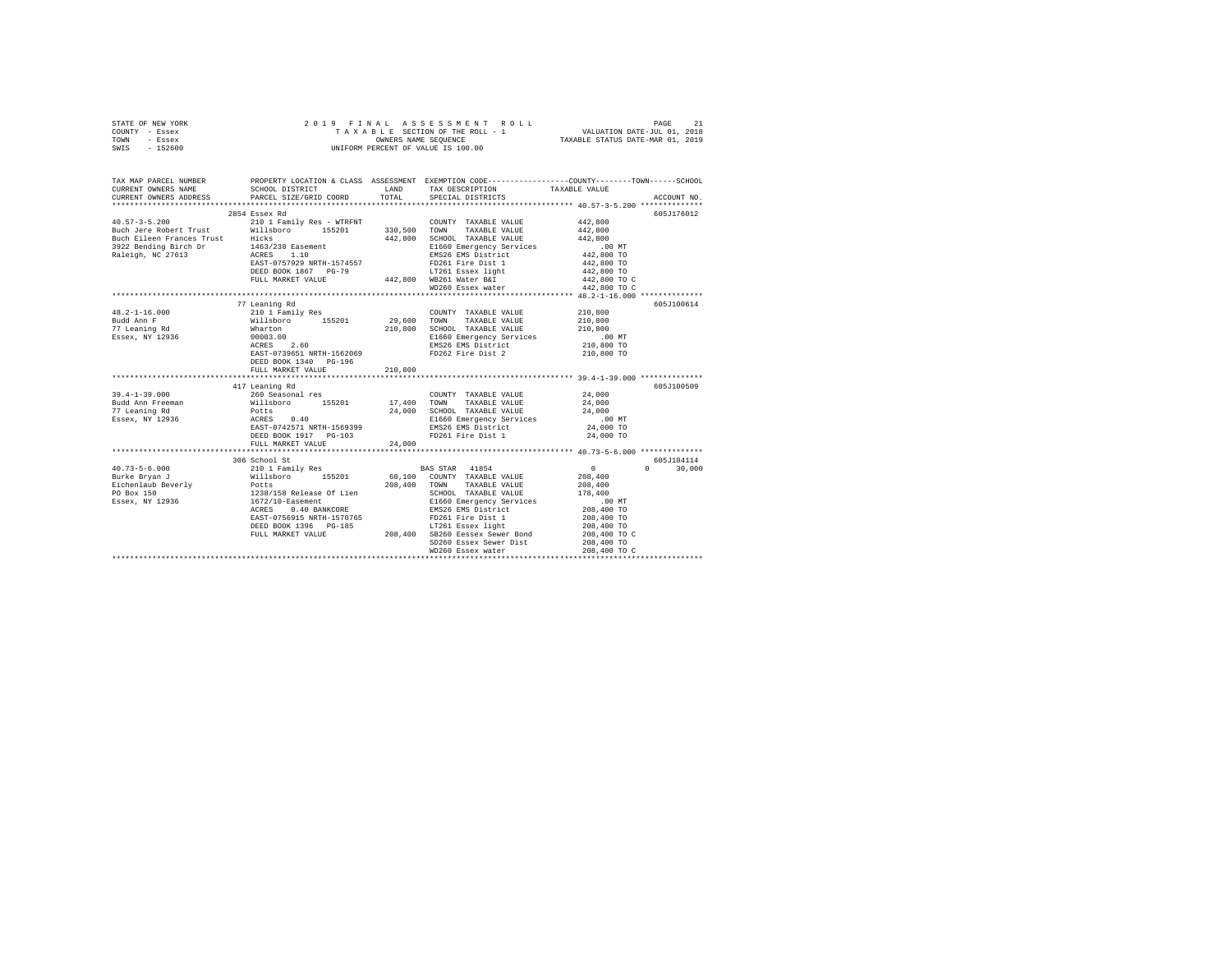|      | STATE OF NEW YORK |                      | 2019 FINAL ASSESSMENT ROLL         |  | PAGE                        | 22 |
|------|-------------------|----------------------|------------------------------------|--|-----------------------------|----|
|      | COUNTY - Essex    |                      | TAXABLE SECTION OF THE ROLL - 1    |  | VALUATION DATE-JUL 01, 2018 |    |
| TOWN | - Essex           | OWNERS NAME SEOUENCE | TAXABLE STATUS DATE-MAR 01, 2019   |  |                             |    |
| SWIS | $-152600$         |                      | UNIFORM PERCENT OF VALUE IS 100.00 |  |                             |    |

| TAX MAP PARCEL NUMBER<br>CURRENT OWNERS NAME                                                                                                                                           | SCHOOL DISTRICT           |         | PROPERTY LOCATION & CLASS ASSESSMENT EXEMPTION CODE----------------COUNTY-------TOWN-----SCHOOL<br>LAND TAX DESCRIPTION TAXABLE VALUE                                                                                                |        |             |
|----------------------------------------------------------------------------------------------------------------------------------------------------------------------------------------|---------------------------|---------|--------------------------------------------------------------------------------------------------------------------------------------------------------------------------------------------------------------------------------------|--------|-------------|
| CURRENT OWNERS ADDRESS PARCEL SIZE/GRID COORD TOTAL SPECIAL DISTRICTS                                                                                                                  |                           |         |                                                                                                                                                                                                                                      |        | ACCOUNT NO. |
|                                                                                                                                                                                        |                           |         |                                                                                                                                                                                                                                      |        |             |
|                                                                                                                                                                                        | School St                 |         |                                                                                                                                                                                                                                      |        | 605J104201  |
|                                                                                                                                                                                        |                           |         | COUNTY TAXABLE VALUE 45,500                                                                                                                                                                                                          |        |             |
|                                                                                                                                                                                        |                           |         |                                                                                                                                                                                                                                      | 45,500 |             |
|                                                                                                                                                                                        |                           |         | SCHOOL TAXABLE VALUE 45,500                                                                                                                                                                                                          |        |             |
|                                                                                                                                                                                        |                           |         | E1660 Emergency Services .00 MT<br>EMS26 EMS District 45,500 TO                                                                                                                                                                      |        |             |
| Essex, NY 12936 1672/5 Easement                                                                                                                                                        |                           |         |                                                                                                                                                                                                                                      |        |             |
|                                                                                                                                                                                        |                           |         |                                                                                                                                                                                                                                      |        |             |
|                                                                                                                                                                                        |                           |         |                                                                                                                                                                                                                                      |        |             |
|                                                                                                                                                                                        |                           |         |                                                                                                                                                                                                                                      |        |             |
|                                                                                                                                                                                        |                           |         |                                                                                                                                                                                                                                      |        |             |
|                                                                                                                                                                                        |                           |         | ACRES CO.10 BANKCORE PDZGI Fire Dist 1 45,500 TO<br>EAST-O756979 NRTH-1570861 17261 Eastex light 445,500 TO<br>DEED BOOK 1396 PG-185 502500 Eastex Sewer Dist 45,500 TO C<br>FULL MARKET VALUE 45,500 TO 20200 Eastex Sewer Dist 45, |        |             |
|                                                                                                                                                                                        |                           |         |                                                                                                                                                                                                                                      |        |             |
|                                                                                                                                                                                        | Main St                   |         |                                                                                                                                                                                                                                      |        | 605J100304  |
| 40.73-4-7.000 311 Res vac land                                                                                                                                                         |                           |         | COUNTY TAXABLE VALUE 52,700                                                                                                                                                                                                          |        |             |
| Burley Robert A Millsboro 155201 52,700 TOWN<br>Burley Patricia A Potts 155201 52,700 SCHOO<br>A31 Millsrook Rd 1651/289-Sewer Easement E1660<br>Naitsfield, VT 05673 ACRES 0.30 BMS26 |                           |         | TAXABLE VALUE 52,700                                                                                                                                                                                                                 |        |             |
|                                                                                                                                                                                        |                           |         | 52,700 SCHOOL TAXABLE VALUE 52,700 E1660 Emergency Services 52,700<br>E1660 Emergency Services 50,000 MT<br>EMS26 EMS District 52,700 TO                                                                                             |        |             |
|                                                                                                                                                                                        |                           |         |                                                                                                                                                                                                                                      |        |             |
|                                                                                                                                                                                        |                           |         |                                                                                                                                                                                                                                      |        |             |
|                                                                                                                                                                                        | EAST-0756917 NRTH-1571086 |         | FD261 Fire Dist 1 52,700 TO                                                                                                                                                                                                          |        |             |
|                                                                                                                                                                                        |                           |         | DEED BOOK 1276 PG-182 LT261 Essex light 52,700 TO                                                                                                                                                                                    |        |             |
|                                                                                                                                                                                        | FULL MARKET VALUE         |         | 52,700 SB260 Eessex Sewer Bond 52,700 TO C                                                                                                                                                                                           |        |             |
|                                                                                                                                                                                        |                           |         | SD260 Essex Sewer Dist 52,700 TO                                                                                                                                                                                                     |        |             |
|                                                                                                                                                                                        |                           |         |                                                                                                                                                                                                                                      |        |             |
|                                                                                                                                                                                        |                           |         |                                                                                                                                                                                                                                      |        |             |
|                                                                                                                                                                                        | 2273 Main St              |         |                                                                                                                                                                                                                                      |        | 605J100303  |
| 40.73-4-9.000 210 1 Family Res                                                                                                                                                         |                           |         | COUNTY TAXABLE VALUE 235,700                                                                                                                                                                                                         |        |             |
|                                                                                                                                                                                        |                           |         | Burley Robert A 3,100 TOWN TAXABLE VALUE 235,700                                                                                                                                                                                     |        |             |
| Burley Patricia A Potts                                                                                                                                                                |                           | 235,700 | SCHOOL TAXABLE VALUE 235,700                                                                                                                                                                                                         |        |             |
| 831 Mill Brook Rd 1651/284-Sewer Easement                                                                                                                                              |                           |         | E1660 Emergency Services .00 MT<br>EMS26 EMS District 235,700 TO                                                                                                                                                                     |        |             |
| Waitsfield, VT 05673 ACRES 0.70                                                                                                                                                        |                           |         |                                                                                                                                                                                                                                      |        |             |
|                                                                                                                                                                                        |                           |         |                                                                                                                                                                                                                                      |        |             |
|                                                                                                                                                                                        |                           |         |                                                                                                                                                                                                                                      |        |             |
|                                                                                                                                                                                        |                           |         |                                                                                                                                                                                                                                      |        |             |
|                                                                                                                                                                                        |                           |         | SD260 Essex Sewer Dist 235,700 TO                                                                                                                                                                                                    |        |             |
|                                                                                                                                                                                        |                           |         |                                                                                                                                                                                                                                      |        |             |
|                                                                                                                                                                                        |                           |         |                                                                                                                                                                                                                                      |        |             |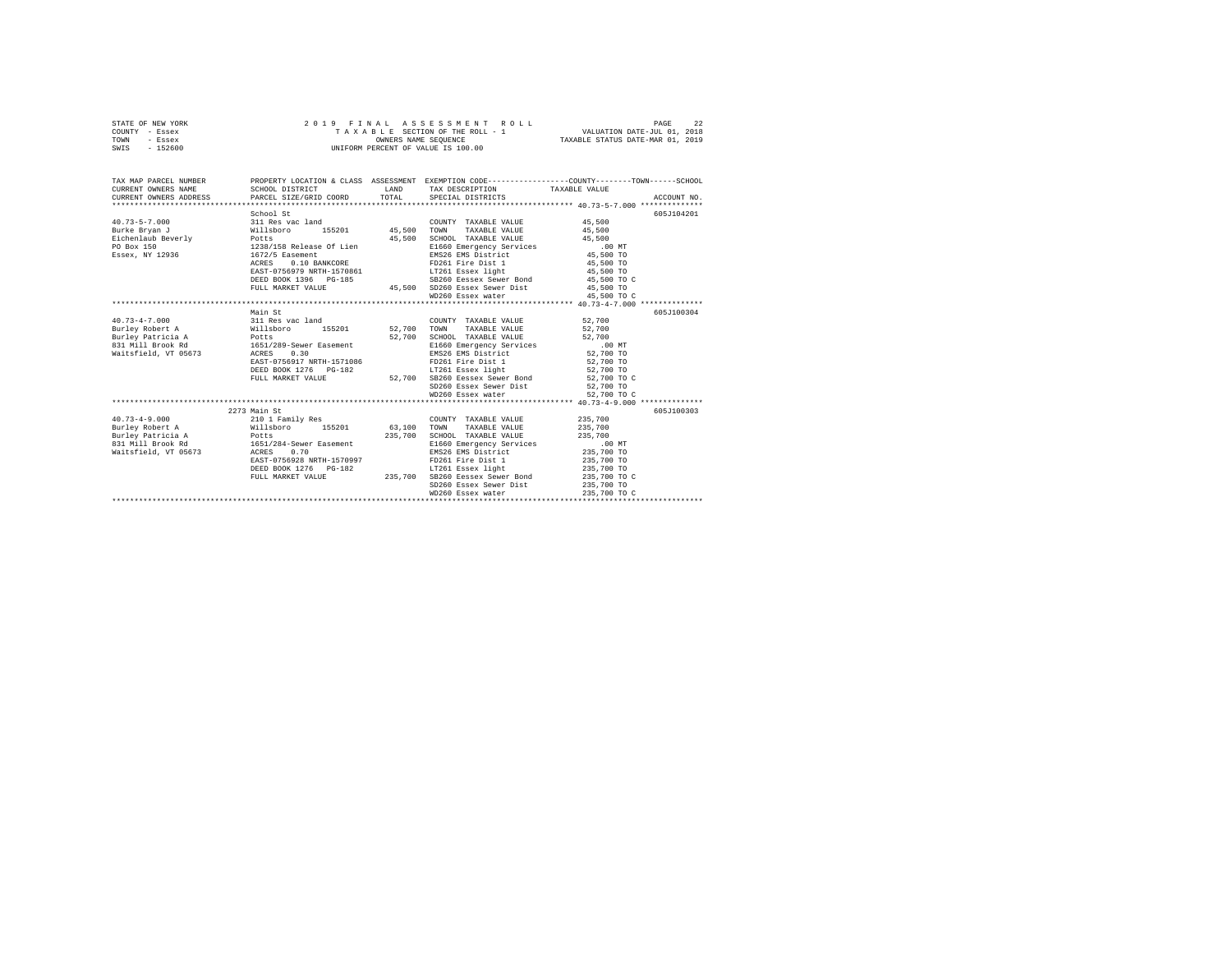| STATE OF NEW YORK | 2019 FINAL ASSESSMENT ROLL         | 23<br>PAGE                       |
|-------------------|------------------------------------|----------------------------------|
| COUNTY - Essex    | TAXABLE SECTION OF THE ROLL - 1    | VALUATION DATE-JUL 01, 2018      |
| TOWN<br>- Essex   | OWNERS NAME SEOUENCE               | TAXABLE STATUS DATE-MAR 01, 2019 |
| $-152600$<br>SWIS | UNIFORM PERCENT OF VALUE IS 100.00 |                                  |

| TAX MAP PARCEL NUMBER<br>CURRENT OWNERS NAME<br>CURRENT OWNERS ADDRESS | SCHOOL DISTRICT<br>LAND TAX DESCRIPTION<br>PARCEL SIZE/GRID COORD TOTAL SPECIAL DISTRICTS                                                                                                               |        |                                                | PROPERTY LOCATION & CLASS ASSESSMENT EXEMPTION CODE----------------COUNTY-------TOWN------SCHOOL<br>TAXABLE VALUE<br>ACCOUNT NO. |
|------------------------------------------------------------------------|---------------------------------------------------------------------------------------------------------------------------------------------------------------------------------------------------------|--------|------------------------------------------------|----------------------------------------------------------------------------------------------------------------------------------|
|                                                                        |                                                                                                                                                                                                         |        |                                                |                                                                                                                                  |
|                                                                        | 2270 Main St                                                                                                                                                                                            |        |                                                | 605J101307                                                                                                                       |
|                                                                        |                                                                                                                                                                                                         |        | COUNTY TAXABLE VALUE 215,300                   |                                                                                                                                  |
|                                                                        |                                                                                                                                                                                                         |        |                                                | 215,300                                                                                                                          |
|                                                                        |                                                                                                                                                                                                         |        | SCHOOL TAXABLE VALUE                           | 215,300                                                                                                                          |
|                                                                        |                                                                                                                                                                                                         |        | E1660 Emergency Services<br>EMS26 EMS District | .00 MT.<br>215,300 TO                                                                                                            |
|                                                                        |                                                                                                                                                                                                         |        |                                                |                                                                                                                                  |
|                                                                        |                                                                                                                                                                                                         |        |                                                |                                                                                                                                  |
|                                                                        |                                                                                                                                                                                                         |        |                                                |                                                                                                                                  |
|                                                                        |                                                                                                                                                                                                         |        |                                                |                                                                                                                                  |
|                                                                        |                                                                                                                                                                                                         |        |                                                |                                                                                                                                  |
|                                                                        |                                                                                                                                                                                                         |        | WD260 Essex water                              | 215,300 TO C                                                                                                                     |
|                                                                        |                                                                                                                                                                                                         |        |                                                |                                                                                                                                  |
|                                                                        | 2291 Jersey St                                                                                                                                                                                          |        |                                                | 605J103602                                                                                                                       |
| $39.4 - 1 - 5.100$                                                     | 270 Mfg housing                                                                                                                                                                                         |        | COUNTY TAXABLE VALUE 56,500                    |                                                                                                                                  |
|                                                                        |                                                                                                                                                                                                         |        |                                                |                                                                                                                                  |
|                                                                        |                                                                                                                                                                                                         |        |                                                |                                                                                                                                  |
|                                                                        |                                                                                                                                                                                                         |        |                                                |                                                                                                                                  |
|                                                                        |                                                                                                                                                                                                         |        |                                                |                                                                                                                                  |
|                                                                        |                                                                                                                                                                                                         |        |                                                |                                                                                                                                  |
|                                                                        | DEED BOOK 1688 PG-241                                                                                                                                                                                   |        |                                                |                                                                                                                                  |
|                                                                        | FULL MARKET VALUE                                                                                                                                                                                       | 56,500 |                                                |                                                                                                                                  |
|                                                                        |                                                                                                                                                                                                         |        |                                                | 605J102513                                                                                                                       |
| 49.11-1-42.000                                                         | 13 Derby Way<br>260 Seasonal res - WTRFNT                                                                                                                                                               |        | COUNTY TAXABLE VALUE                           | 297,800                                                                                                                          |
| Cammack Ann                                                            | Willsboro 155201 206,000 TOWN TAXABLE VALUE 297,800                                                                                                                                                     |        |                                                |                                                                                                                                  |
|                                                                        |                                                                                                                                                                                                         |        |                                                |                                                                                                                                  |
|                                                                        | 52012th St S Apt 1117 Mharton 297,800 SCHOOL TAXABLE VALUE 297,800<br>Arlington, VA 22202 ACRES 1.20 200 E1660 Energency Services 297,800 TO<br>EAST-0757808 NRTH-1562364 EMS26 EMS District 297,800 TO |        |                                                |                                                                                                                                  |
|                                                                        |                                                                                                                                                                                                         |        |                                                |                                                                                                                                  |
|                                                                        |                                                                                                                                                                                                         |        | FD261 Fire Dist 1                              | 297,800 TO                                                                                                                       |
|                                                                        | EAST-0757808 NRIG-136<br>DEED BOOK 1785 PG-136 297,800<br>**** MARKET VALUE 297,800                                                                                                                     |        |                                                |                                                                                                                                  |
|                                                                        |                                                                                                                                                                                                         |        |                                                |                                                                                                                                  |
|                                                                        | 2874 Essex Rd                                                                                                                                                                                           |        |                                                | 605J100213                                                                                                                       |
|                                                                        |                                                                                                                                                                                                         |        | COUNTY TAXABLE VALUE 628,700                   |                                                                                                                                  |
|                                                                        |                                                                                                                                                                                                         |        |                                                | 628,700                                                                                                                          |
|                                                                        |                                                                                                                                                                                                         |        |                                                | 628,700                                                                                                                          |
|                                                                        |                                                                                                                                                                                                         |        | E1660 Emergency Services                       |                                                                                                                                  |
|                                                                        |                                                                                                                                                                                                         |        |                                                | 00 MT.<br>628,700 TO                                                                                                             |
|                                                                        |                                                                                                                                                                                                         |        |                                                | 628,700 TO                                                                                                                       |
|                                                                        |                                                                                                                                                                                                         |        |                                                | 628,700 TO                                                                                                                       |
|                                                                        |                                                                                                                                                                                                         |        | WB261 Water B&I                                | 628,700 TO C                                                                                                                     |
|                                                                        |                                                                                                                                                                                                         |        | WD260 Essex water                              | 628,700 TO C                                                                                                                     |
|                                                                        |                                                                                                                                                                                                         |        |                                                |                                                                                                                                  |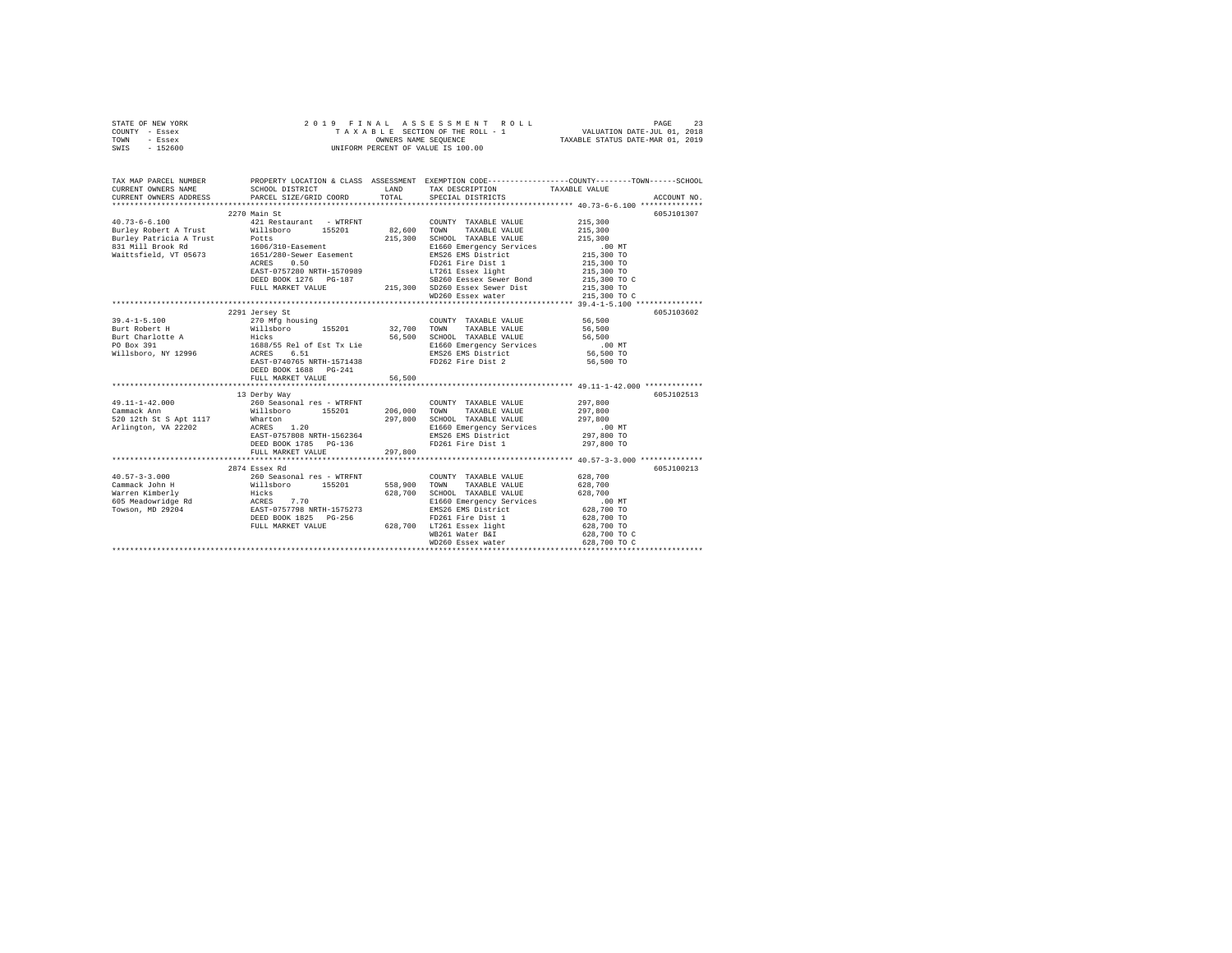| STATE OF NEW YORK<br>COUNTY - Essex<br>TOWN - Essex<br>$-152600$<br>SWIS                                                                                                                                                                                                                                                                                                                                                                                                         | 2019 FINAL                                                                                                                                                                                                                  |         | OWNERS NAME SEQUENCE<br>UNIFORM PERCENT OF VALUE IS 100.00                                        |                        |               |
|----------------------------------------------------------------------------------------------------------------------------------------------------------------------------------------------------------------------------------------------------------------------------------------------------------------------------------------------------------------------------------------------------------------------------------------------------------------------------------|-----------------------------------------------------------------------------------------------------------------------------------------------------------------------------------------------------------------------------|---------|---------------------------------------------------------------------------------------------------|------------------------|---------------|
| TAX MAP PARCEL NUMBER PROPERTY LOCATION & CLASS ASSESSMENT EXEMPTION CODE---------------COUNTY-------TOWN------SCHOOL                                                                                                                                                                                                                                                                                                                                                            |                                                                                                                                                                                                                             |         |                                                                                                   |                        |               |
| CURRENT OWNERS NAME                                                                                                                                                                                                                                                                                                                                                                                                                                                              | SCHOOL DISTRICT LAND                                                                                                                                                                                                        |         | TAX DESCRIPTION                                                                                   | TAXABLE VALUE          |               |
| CURRENT OWNERS ADDRESS                                                                                                                                                                                                                                                                                                                                                                                                                                                           | PARCEL SIZE/GRID COORD                                                                                                                                                                                                      | TOTAL   | SPECIAL DISTRICTS                                                                                 |                        | ACCOUNT NO.   |
|                                                                                                                                                                                                                                                                                                                                                                                                                                                                                  | Jersey St<br>910 Priv forest<br>Boquet Valley 152402 161,600 TOWN TAXABLE VALUE<br>Connolly 161,600 SCHOOL TAXABLE VALUE<br>1584/105 Release of lien<br>112.0a BMS26 EMS District<br>PD262 Fire Dist 2<br>PD262 Fire Dist 2 |         |                                                                                                   |                        | 605J100712    |
| $39.4 - 1 - 1.000$                                                                                                                                                                                                                                                                                                                                                                                                                                                               |                                                                                                                                                                                                                             |         |                                                                                                   | 161,600                |               |
|                                                                                                                                                                                                                                                                                                                                                                                                                                                                                  |                                                                                                                                                                                                                             |         |                                                                                                   | 161,600                |               |
| Cardarelli Lori<br>9 Doris Rd                                                                                                                                                                                                                                                                                                                                                                                                                                                    |                                                                                                                                                                                                                             |         |                                                                                                   | 161,600                |               |
| Framingham, MA 01701                                                                                                                                                                                                                                                                                                                                                                                                                                                             |                                                                                                                                                                                                                             |         |                                                                                                   | $.00$ MT               |               |
|                                                                                                                                                                                                                                                                                                                                                                                                                                                                                  |                                                                                                                                                                                                                             |         |                                                                                                   | 161,600 TO             |               |
|                                                                                                                                                                                                                                                                                                                                                                                                                                                                                  |                                                                                                                                                                                                                             |         |                                                                                                   | 161,600 TO             |               |
|                                                                                                                                                                                                                                                                                                                                                                                                                                                                                  |                                                                                                                                                                                                                             |         |                                                                                                   |                        |               |
|                                                                                                                                                                                                                                                                                                                                                                                                                                                                                  | DEED BOOK 1585 PG-94                                                                                                                                                                                                        |         |                                                                                                   |                        |               |
|                                                                                                                                                                                                                                                                                                                                                                                                                                                                                  | FULL MARKET VALUE                                                                                                                                                                                                           | 161,600 |                                                                                                   |                        |               |
|                                                                                                                                                                                                                                                                                                                                                                                                                                                                                  | 28 School St                                                                                                                                                                                                                |         |                                                                                                   |                        | 605J102814    |
| $49.1 - 1 - 9.000$                                                                                                                                                                                                                                                                                                                                                                                                                                                               |                                                                                                                                                                                                                             |         |                                                                                                   | $\sim$ 0               | $0 \t 30.000$ |
| Carson Linda L                                                                                                                                                                                                                                                                                                                                                                                                                                                                   |                                                                                                                                                                                                                             |         | BAS STAR 41854<br>20,600 COUNTY TAXABLE VALUE                                                     | 73,600                 |               |
| 28 School St                                                                                                                                                                                                                                                                                                                                                                                                                                                                     |                                                                                                                                                                                                                             |         | 73,600 TOWN TAXABLE VALUE                                                                         | 73,600                 |               |
| Essex, NY 12936                                                                                                                                                                                                                                                                                                                                                                                                                                                                  |                                                                                                                                                                                                                             |         |                                                                                                   | 43,600                 |               |
|                                                                                                                                                                                                                                                                                                                                                                                                                                                                                  | EAST-0751041 NRTH-1567758                                                                                                                                                                                                   |         | SCHOOL TAXABLE VALUE<br>EI660 Emergency Services<br>EMS26 EMS istrict<br>73,600 FD261 Fire Dist 1 | $.00$ MT               |               |
|                                                                                                                                                                                                                                                                                                                                                                                                                                                                                  | DEED BOOK 1530 PG-76                                                                                                                                                                                                        |         |                                                                                                   | 73,600 TO              |               |
|                                                                                                                                                                                                                                                                                                                                                                                                                                                                                  | FULL MARKET VALUE                                                                                                                                                                                                           |         |                                                                                                   | 73,600 TO              |               |
|                                                                                                                                                                                                                                                                                                                                                                                                                                                                                  | ***************************                                                                                                                                                                                                 |         |                                                                                                   |                        |               |
|                                                                                                                                                                                                                                                                                                                                                                                                                                                                                  | 325 Daniels Rd                                                                                                                                                                                                              |         |                                                                                                   |                        | 605J100615    |
| $39.3 - 1 - 24.000$                                                                                                                                                                                                                                                                                                                                                                                                                                                              | 210 1 Family Res                                                                                                                                                                                                            |         | BAS STAR 41854                                                                                    | $\overline{0}$         | $0 \t 30,000$ |
|                                                                                                                                                                                                                                                                                                                                                                                                                                                                                  |                                                                                                                                                                                                                             |         |                                                                                                   | $103,600$<br>$103,600$ |               |
| 37.5-1-24.000 MM 22000 MM 22000 MM 22000 MM 22000 MM 22000 MM 22000 MM 22000 MM 22000 MM 22000 MM 22000 MM 220<br>Christian Tammy J 40 Platt Rogers 10.600 MM 22000 MM 22000 MM 22000 MM 22000 MM 22000 MM 22000 MM 22000 MM 22<br>                                                                                                                                                                                                                                              |                                                                                                                                                                                                                             |         |                                                                                                   | 73,600                 |               |
|                                                                                                                                                                                                                                                                                                                                                                                                                                                                                  |                                                                                                                                                                                                                             |         |                                                                                                   | $.00$ MT               |               |
|                                                                                                                                                                                                                                                                                                                                                                                                                                                                                  |                                                                                                                                                                                                                             |         |                                                                                                   | 103,600 TO             |               |
|                                                                                                                                                                                                                                                                                                                                                                                                                                                                                  | FULL MARKET VALUE                                                                                                                                                                                                           |         | 103,600 FD262 Fire Dist 2                                                                         | 103,600 TO             |               |
|                                                                                                                                                                                                                                                                                                                                                                                                                                                                                  |                                                                                                                                                                                                                             |         |                                                                                                   |                        |               |
|                                                                                                                                                                                                                                                                                                                                                                                                                                                                                  | 157 Brookfield Rd                                                                                                                                                                                                           |         |                                                                                                   |                        | 605J100715    |
| $48.3 - 1 - 7.100$                                                                                                                                                                                                                                                                                                                                                                                                                                                               | 240 Rural res                                                                                                                                                                                                               |         | COUNTY TAXABLE VALUE                                                                              | 263,900                |               |
| $160,400\quad\text{Tom} \quad\text{TXABLE} \quad\text{MLIE} \quad\text{RSE} \quad\text{MLIE} \quad\text{MLIE} \quad\text{MLIE} \quad\text{MLIE} \quad\text{MLIE} \quad\text{MLIE} \quad\text{MLIE} \quad\text{MLIE} \quad\text{MLIE} \quad\text{MLIE} \quad\text{MLIE} \quad\text{MLIE} \quad\text{MLIE} \quad\text{MLIE} \quad\text{MLIE} \quad\text{MLIE} \quad\text{MLIE} \quad\text{MLIE} \quad\text{MLIE} \quad\text{MLIE} \quad\text{MLIE} \quad\text{MLIE} \quad\text{ML$ |                                                                                                                                                                                                                             |         | COUNTY TAXABLE VALUE<br>108,400 TOWN TAXABLE VALUE                                                | 263,900                |               |
|                                                                                                                                                                                                                                                                                                                                                                                                                                                                                  |                                                                                                                                                                                                                             |         |                                                                                                   | 263,900                |               |
|                                                                                                                                                                                                                                                                                                                                                                                                                                                                                  |                                                                                                                                                                                                                             |         |                                                                                                   | .00 MT                 |               |
|                                                                                                                                                                                                                                                                                                                                                                                                                                                                                  |                                                                                                                                                                                                                             |         |                                                                                                   | 263,900 TO             |               |
|                                                                                                                                                                                                                                                                                                                                                                                                                                                                                  | FULL MARKET VALUE                                                                                                                                                                                                           | 263,900 |                                                                                                   | 263,900 TO             |               |
|                                                                                                                                                                                                                                                                                                                                                                                                                                                                                  |                                                                                                                                                                                                                             |         |                                                                                                   |                        |               |
|                                                                                                                                                                                                                                                                                                                                                                                                                                                                                  | 243 Brookfield Rd                                                                                                                                                                                                           |         |                                                                                                   |                        | 605Z013004    |
| $48.3 - 1 - 7.200$                                                                                                                                                                                                                                                                                                                                                                                                                                                               |                                                                                                                                                                                                                             |         |                                                                                                   | 55,600                 |               |
|                                                                                                                                                                                                                                                                                                                                                                                                                                                                                  |                                                                                                                                                                                                                             |         |                                                                                                   | 55,600                 |               |
|                                                                                                                                                                                                                                                                                                                                                                                                                                                                                  |                                                                                                                                                                                                                             |         |                                                                                                   | 55,600                 |               |
|                                                                                                                                                                                                                                                                                                                                                                                                                                                                                  |                                                                                                                                                                                                                             |         |                                                                                                   | $.00$ MT               |               |
|                                                                                                                                                                                                                                                                                                                                                                                                                                                                                  |                                                                                                                                                                                                                             |         |                                                                                                   | 55,600 TO              |               |
|                                                                                                                                                                                                                                                                                                                                                                                                                                                                                  |                                                                                                                                                                                                                             |         |                                                                                                   | 55,600 TO              |               |
|                                                                                                                                                                                                                                                                                                                                                                                                                                                                                  | FULL MARKET VALUE                                                                                                                                                                                                           | 55,600  |                                                                                                   |                        |               |
|                                                                                                                                                                                                                                                                                                                                                                                                                                                                                  |                                                                                                                                                                                                                             |         |                                                                                                   |                        |               |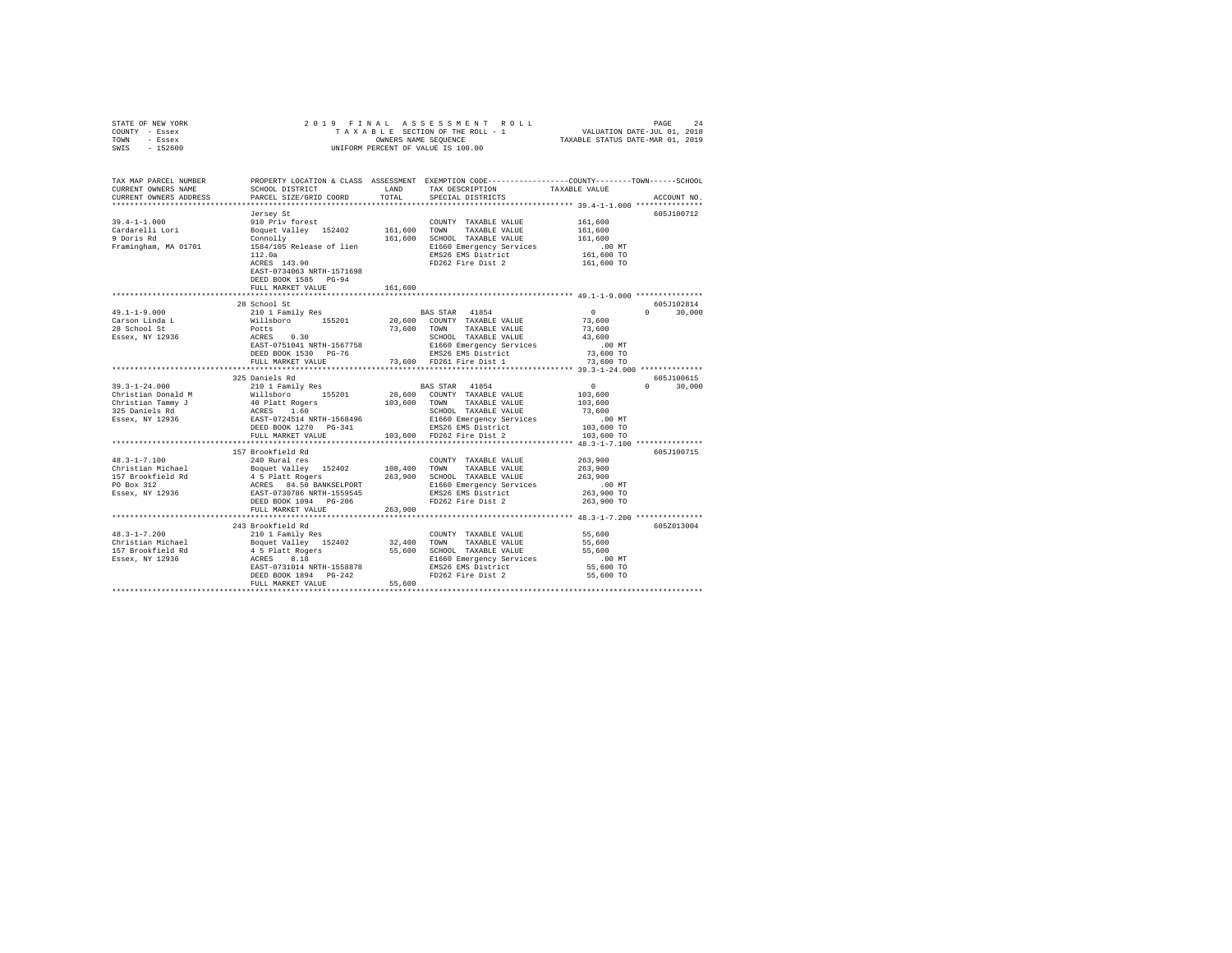| STATE OF NEW YORK<br>COUNTY - Essex                                                                                                                                                                                    | 2019 FINAL                                                   |              |                                                                                                                                                                                                                                        |                        |               |
|------------------------------------------------------------------------------------------------------------------------------------------------------------------------------------------------------------------------|--------------------------------------------------------------|--------------|----------------------------------------------------------------------------------------------------------------------------------------------------------------------------------------------------------------------------------------|------------------------|---------------|
| TOWN<br>- Essex                                                                                                                                                                                                        | OWNERS NAME SEQUENCE<br>UNIFORM PERCENT OF VALUE IS 100.00   |              |                                                                                                                                                                                                                                        |                        |               |
| SWIS<br>$-152600$                                                                                                                                                                                                      |                                                              |              |                                                                                                                                                                                                                                        |                        |               |
|                                                                                                                                                                                                                        |                                                              |              |                                                                                                                                                                                                                                        |                        |               |
| TAX MAP PARCEL NUMBER                                                                                                                                                                                                  | SCHOOL DISTRICT LAND                                         |              | PROPERTY LOCATION & CLASS ASSESSMENT EXEMPTION CODE---------------COUNTY-------TOWN------SCHOOL<br>TAX DESCRIPTION                                                                                                                     |                        |               |
| CURRENT OWNERS NAME<br>CURRENT OWNERS ADDRESS                                                                                                                                                                          | PARCEL SIZE/GRID COORD                                       | TOTAL        | SPECIAL DISTRICTS                                                                                                                                                                                                                      | TAXABLE VALUE          | ACCOUNT NO.   |
|                                                                                                                                                                                                                        |                                                              |              |                                                                                                                                                                                                                                        |                        |               |
|                                                                                                                                                                                                                        | Brookfield Rd                                                |              |                                                                                                                                                                                                                                        |                        | 605J104001    |
| $48.4 - 1 - 1.000$                                                                                                                                                                                                     |                                                              |              |                                                                                                                                                                                                                                        | 26,000                 |               |
| Christian Michael                                                                                                                                                                                                      |                                                              |              |                                                                                                                                                                                                                                        | 26,000                 |               |
| 157 Brookfield Rd                                                                                                                                                                                                      |                                                              |              |                                                                                                                                                                                                                                        | 26,000                 |               |
| PO Box 312                                                                                                                                                                                                             |                                                              |              | E1660 Emergency Services                                                                                                                                                                                                               | .00MT                  |               |
| Essex, NY 12932                                                                                                                                                                                                        |                                                              |              |                                                                                                                                                                                                                                        | 26,000 TO              |               |
|                                                                                                                                                                                                                        |                                                              |              |                                                                                                                                                                                                                                        | 26,000 TO              |               |
|                                                                                                                                                                                                                        | DEED BOOK 1176 PG-311                                        |              |                                                                                                                                                                                                                                        |                        |               |
|                                                                                                                                                                                                                        | FULL MARKET VALUE                                            | 26,000       |                                                                                                                                                                                                                                        |                        |               |
|                                                                                                                                                                                                                        |                                                              |              |                                                                                                                                                                                                                                        |                        |               |
|                                                                                                                                                                                                                        | 2323 NYS Route 22                                            |              |                                                                                                                                                                                                                                        |                        | 605J102605    |
| $40.3 - 1 - 7.100$                                                                                                                                                                                                     | 312 Vac w/imprv                                              |              | COUNTY TAXABLE VALUE                                                                                                                                                                                                                   | 15,800                 |               |
| Clark Darwin<br>10 Stayaway                                                                                                                                                                                            |                                                              |              | TOWN<br>TAXABLE VALUE                                                                                                                                                                                                                  | 15,800                 |               |
| Willsboro, NY 12996                                                                                                                                                                                                    | Willsboro 155201 15,700<br>Hicks 15,800<br>ACRES 0.48 15,800 |              | 15,800 SCHOOL TAXABLE VALUE                                                                                                                                                                                                            | 15,800<br>$.00$ MT     |               |
|                                                                                                                                                                                                                        |                                                              |              |                                                                                                                                                                                                                                        | 15,800 TO              |               |
|                                                                                                                                                                                                                        |                                                              |              |                                                                                                                                                                                                                                        | 15,800 TO              |               |
|                                                                                                                                                                                                                        | FULL MARKET VALUE                                            | 15,800       |                                                                                                                                                                                                                                        |                        |               |
|                                                                                                                                                                                                                        |                                                              |              |                                                                                                                                                                                                                                        |                        |               |
|                                                                                                                                                                                                                        | 85 Wildacres Way                                             |              |                                                                                                                                                                                                                                        |                        | 605J101805    |
| 49.7-1-1.000                                                                                                                                                                                                           | 260 Seasonal res                                             |              | COUNTY TAXABLE VALUE                                                                                                                                                                                                                   | 224,700                |               |
|                                                                                                                                                                                                                        |                                                              | 153,600 TOWN | TAXABLE VALUE                                                                                                                                                                                                                          | 224,700                |               |
|                                                                                                                                                                                                                        |                                                              |              | 224,700 SCHOOL TAXABLE VALUE<br>E1660 Emergency Services                                                                                                                                                                               | 224,700                |               |
| Clark Jeffrey c<br>Clark Jeffrey c<br>Schark Martha H Millsboro - 155201<br>Schark Martha H Martha 2.24c<br>Branford, CT 06405<br>AGRES 2.20<br>RAST-0756915 NRTH-1564562                                              |                                                              |              |                                                                                                                                                                                                                                        | .00 MT                 |               |
|                                                                                                                                                                                                                        |                                                              |              | EMS26 EMS District                                                                                                                                                                                                                     | 224,700 TO             |               |
|                                                                                                                                                                                                                        |                                                              |              | FD261 Fire Dist 1<br>LT261 Essex light                                                                                                                                                                                                 | 224,700 TO             |               |
|                                                                                                                                                                                                                        | DEED BOOK 1638 PG-219                                        |              |                                                                                                                                                                                                                                        | 224,700 TO             |               |
|                                                                                                                                                                                                                        | FULL MARKET VALUE                                            | 224,700      |                                                                                                                                                                                                                                        |                        |               |
|                                                                                                                                                                                                                        | 141 Reynolds Rd                                              |              |                                                                                                                                                                                                                                        |                        | 605J102611    |
| $48.1 - 1 - 16.000$                                                                                                                                                                                                    | 240 Rural res                                                |              | BAS STAR 41854                                                                                                                                                                                                                         | $\sim$ 0               | $0 \t 30,000$ |
|                                                                                                                                                                                                                        |                                                              |              | 25,000 COUNTY TAXABLE VALUE                                                                                                                                                                                                            | 36,000                 |               |
|                                                                                                                                                                                                                        |                                                              |              | 36,000 TOWN TAXABLE VALUE                                                                                                                                                                                                              | 36,000                 |               |
|                                                                                                                                                                                                                        |                                                              |              | SCHOOL TAXABLE VALUE                                                                                                                                                                                                                   | 6,000                  |               |
| Clifford Jeremy HP Boquet Valley 152402<br>14 Repopino Cynthia L 14 Brookfield<br>14 Reynolds Rd 2 14 RESS 12.00<br>141 Reynolds Rd 2<br>1588 PAST-0729614 NRTH-1566207<br>1713 PG-63<br>1713 PG-63<br>Essex, NY 12936 |                                                              |              |                                                                                                                                                                                                                                        | .00MT                  |               |
|                                                                                                                                                                                                                        | DEED BOOK 1313 PG-63                                         |              |                                                                                                                                                                                                                                        | 36,000 TO              |               |
|                                                                                                                                                                                                                        |                                                              |              | FULL MARKET VALUE 36,000 FD262 Fire Dist 2                                                                                                                                                                                             | 36,000 TO              |               |
|                                                                                                                                                                                                                        |                                                              |              |                                                                                                                                                                                                                                        |                        |               |
|                                                                                                                                                                                                                        | 1793 Lake Shore Rd                                           |              |                                                                                                                                                                                                                                        |                        | 605J103003    |
| 49.15-1-5.000<br>Coffin Linda L                                                                                                                                                                                        | 312 Vac w/imprv - WTRFNT                                     |              | COUNTY TAXABLE VALUE                                                                                                                                                                                                                   | 186,500                |               |
|                                                                                                                                                                                                                        |                                                              |              | 312 Vac Wylmprv – Tairant 185,300 TOWN TAXABLE VALUE<br>Millaboro 155201 185,300 TOWN TAXABLE VALUE<br>Microsoft 2.50 BANK1STARSG SCHOOL TAXABLE VALUE<br>EAST-O751457 NRTH-1559512<br>EAST-DOOK 1417 PC-285 EME26 EME PO261 Fire Dist | 186,500                |               |
| 1793 Lake Shore Rd<br>Essex, NY 12936                                                                                                                                                                                  |                                                              |              |                                                                                                                                                                                                                                        | 186,500                |               |
|                                                                                                                                                                                                                        |                                                              |              | E1660 Emergency Services                                                                                                                                                                                                               | $.00$ MT<br>186,500 TO |               |
|                                                                                                                                                                                                                        |                                                              |              |                                                                                                                                                                                                                                        | 186,500 TO             |               |
|                                                                                                                                                                                                                        | FULL MARKET VALUE                                            | 186,500      |                                                                                                                                                                                                                                        |                        |               |
|                                                                                                                                                                                                                        |                                                              |              |                                                                                                                                                                                                                                        |                        |               |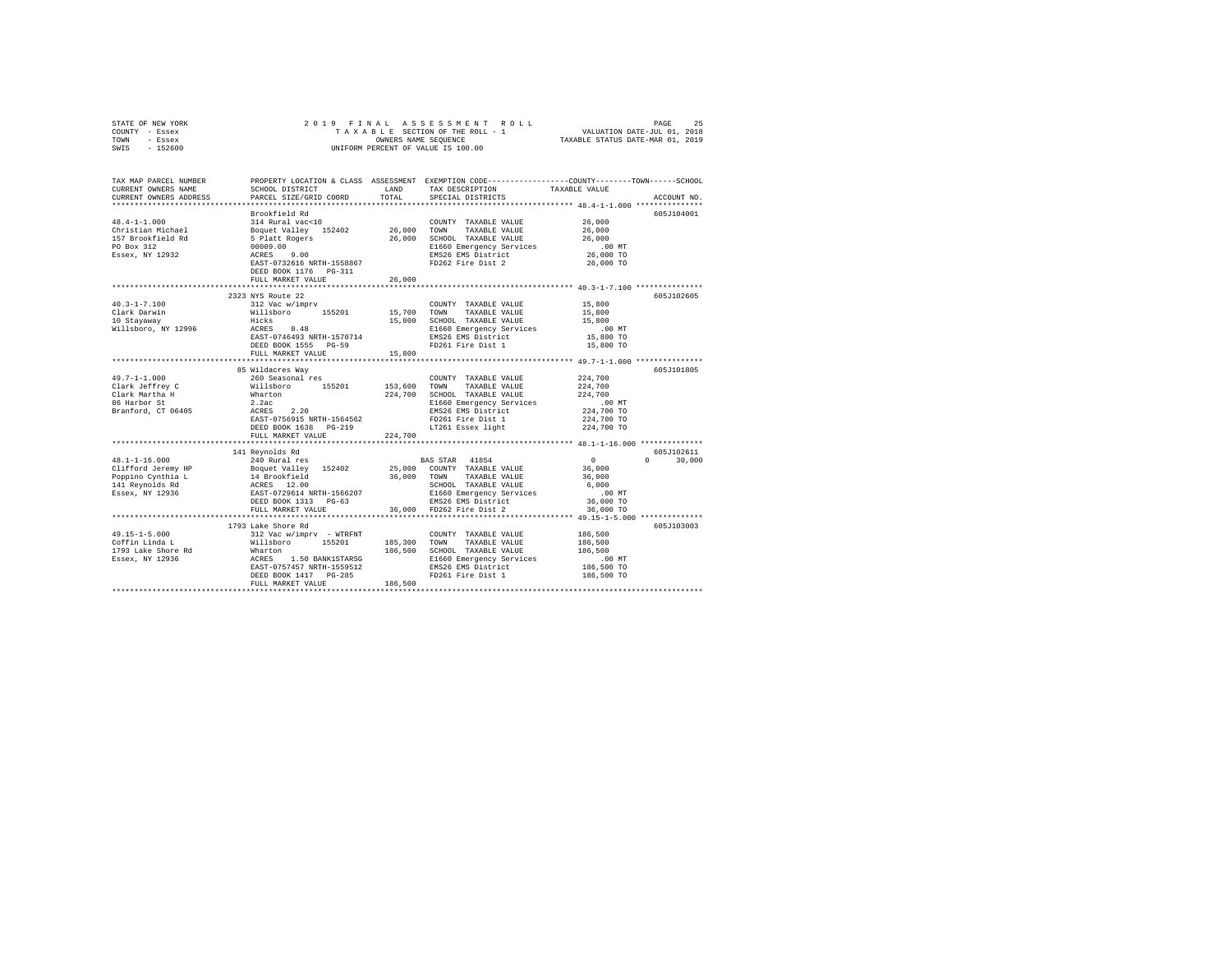| STATE OF NEW YORK<br>COUNTY - Essex<br>TOWN - Essex                                                                                                                                                                                 |                                      |             |                                                                                                                                                                                                                                                |                                                                                                                    |             |
|-------------------------------------------------------------------------------------------------------------------------------------------------------------------------------------------------------------------------------------|--------------------------------------|-------------|------------------------------------------------------------------------------------------------------------------------------------------------------------------------------------------------------------------------------------------------|--------------------------------------------------------------------------------------------------------------------|-------------|
| SWIS - 152600                                                                                                                                                                                                                       |                                      |             |                                                                                                                                                                                                                                                |                                                                                                                    |             |
|                                                                                                                                                                                                                                     |                                      |             |                                                                                                                                                                                                                                                |                                                                                                                    |             |
| TAX MAP PARCEL NUMBER PROPERTY LOCATION & CLASS ASSESSMENT EXEMPTION CODE---------------COUNTY-------TOWN------SCHOOL                                                                                                               |                                      |             |                                                                                                                                                                                                                                                |                                                                                                                    |             |
| CURRENT OWNERS NAME                                                                                                                                                                                                                 | SCHOOL DISTRICT TAND TAX DESCRIPTION |             |                                                                                                                                                                                                                                                | TAXABLE VALUE                                                                                                      |             |
| CURRENT OWNERS ADDRESS                                                                                                                                                                                                              | PARCEL SIZE/GRID COORD               | TOTAL       | SPECIAL DISTRICTS                                                                                                                                                                                                                              |                                                                                                                    | ACCOUNT NO. |
|                                                                                                                                                                                                                                     | 693 Walker Rd                        |             |                                                                                                                                                                                                                                                |                                                                                                                    | 6079978515  |
| $48.4 - 1 - 18.000$                                                                                                                                                                                                                 | 240 Rural res                        |             | COUNTY TAXABLE VALUE                                                                                                                                                                                                                           | 295,700                                                                                                            |             |
|                                                                                                                                                                                                                                     |                                      | 58,900 TOWN | TAXABLE VALUE                                                                                                                                                                                                                                  | 295,700                                                                                                            |             |
| Coleman James R<br>PO Box 110                                                                                                                                                                                                       | Willsboro 155201                     |             |                                                                                                                                                                                                                                                | 295,700                                                                                                            |             |
| Essex, NY 12936                                                                                                                                                                                                                     |                                      |             | Friswell 295,700 SCHOOL TAXABLE VALUE<br>1615/277-Easement El660 Emergency Services<br>1615/274-Easement EMS26 EMS District<br>ACRES 31.90 ED262 Fire Dist 2                                                                                   | $.00$ MT                                                                                                           |             |
|                                                                                                                                                                                                                                     |                                      |             |                                                                                                                                                                                                                                                | 00 MT.<br>295,700 TO<br>295,700 TO                                                                                 |             |
|                                                                                                                                                                                                                                     |                                      |             |                                                                                                                                                                                                                                                |                                                                                                                    |             |
|                                                                                                                                                                                                                                     |                                      |             | EAST-0739745 NRTH-1554899 LT262 Whallonsburg light                                                                                                                                                                                             | 295,700 TO                                                                                                         |             |
|                                                                                                                                                                                                                                     | DEED BOOK 1035 PG-269                |             |                                                                                                                                                                                                                                                |                                                                                                                    |             |
|                                                                                                                                                                                                                                     | FULL MARKET VALUE                    | 295,700     |                                                                                                                                                                                                                                                |                                                                                                                    |             |
|                                                                                                                                                                                                                                     |                                      |             |                                                                                                                                                                                                                                                |                                                                                                                    |             |
|                                                                                                                                                                                                                                     | Main St                              |             |                                                                                                                                                                                                                                                |                                                                                                                    | 605Z014002  |
|                                                                                                                                                                                                                                     |                                      |             | COUNTY TAXABLE VALUE 124,600                                                                                                                                                                                                                   |                                                                                                                    |             |
|                                                                                                                                                                                                                                     |                                      |             | TAXABLE VALUE                                                                                                                                                                                                                                  | 124,600                                                                                                            |             |
|                                                                                                                                                                                                                                     |                                      |             |                                                                                                                                                                                                                                                | 124,600                                                                                                            |             |
|                                                                                                                                                                                                                                     |                                      |             |                                                                                                                                                                                                                                                | .00 MT                                                                                                             |             |
|                                                                                                                                                                                                                                     |                                      |             |                                                                                                                                                                                                                                                | 124,600 TO                                                                                                         |             |
|                                                                                                                                                                                                                                     |                                      |             |                                                                                                                                                                                                                                                | 124,600 TO                                                                                                         |             |
| College tor Every Student Interventional Politics (2019)<br>2303 Main St 2016 2017 2023 Main St 2016 2017<br>POLIS 2008 NRTH-1571742 214,600 EMBED BOR 247 2023 Main St 2023 2031<br>ERED BORK 1708 PG-109 204,600 PD261 ENSE Distr |                                      |             |                                                                                                                                                                                                                                                | 124,600 TO<br>124,600 TO                                                                                           |             |
|                                                                                                                                                                                                                                     |                                      |             | SB260 Eessex Sewer Bond                                                                                                                                                                                                                        | 124,600 TO                                                                                                         |             |
|                                                                                                                                                                                                                                     |                                      |             | SD260 Essex Sewer Dist<br>WD260 Essex water                                                                                                                                                                                                    | 124,600 TO C                                                                                                       |             |
|                                                                                                                                                                                                                                     |                                      |             |                                                                                                                                                                                                                                                |                                                                                                                    |             |
|                                                                                                                                                                                                                                     | 312 School St                        |             |                                                                                                                                                                                                                                                |                                                                                                                    | 605J101804  |
| 40.73-5-8.000 210 1 Family Res                                                                                                                                                                                                      |                                      |             | COUNTY TAXABLE VALUE                                                                                                                                                                                                                           | 230,600                                                                                                            |             |
| College For Every Student Inc Willsboro 155201                                                                                                                                                                                      |                                      | 45,500 TOWN | TAXABLE VALUE                                                                                                                                                                                                                                  | 230,600                                                                                                            |             |
|                                                                                                                                                                                                                                     |                                      |             | 230,600 SCHOOL TAXABLE VALUE                                                                                                                                                                                                                   | 230,600                                                                                                            |             |
|                                                                                                                                                                                                                                     |                                      |             |                                                                                                                                                                                                                                                |                                                                                                                    |             |
| 13 Church St<br>PO Box 247 1649/178-Sewer Easement<br>Essex, NY 12946 ACRES 0.10                                                                                                                                                    |                                      |             |                                                                                                                                                                                                                                                |                                                                                                                    |             |
|                                                                                                                                                                                                                                     |                                      |             |                                                                                                                                                                                                                                                |                                                                                                                    |             |
|                                                                                                                                                                                                                                     |                                      |             |                                                                                                                                                                                                                                                |                                                                                                                    |             |
|                                                                                                                                                                                                                                     |                                      |             | FOLL 97178-Sewer Easement<br>230,000 Inferency Services<br>2660 Emergency Services<br>2660 Emergency Services<br>28825-0757057 NRTH-1570879<br>230,600 SE260 Essex Sewer Dist<br>FULL MARKET VALUE<br>230,600 SE260 Essex Sewer Dist<br>230,60 | $100 \text{ MT}$<br>$230,600 \text{ TO}$<br>$230,600 \text{ TO}$<br>$230,600 \text{ TO}$<br>$230,600 \text{ TO}$ C |             |
|                                                                                                                                                                                                                                     |                                      |             |                                                                                                                                                                                                                                                | 230,600 TO                                                                                                         |             |
|                                                                                                                                                                                                                                     |                                      |             | WD260 Essex water                                                                                                                                                                                                                              | 230,600 TO C                                                                                                       |             |
|                                                                                                                                                                                                                                     |                                      |             |                                                                                                                                                                                                                                                |                                                                                                                    |             |
|                                                                                                                                                                                                                                     | 2254 Lake Shore Rd                   |             |                                                                                                                                                                                                                                                |                                                                                                                    | 605J101203  |
| $40.73 - 6 - 10.000$                                                                                                                                                                                                                | 215 1 Fam Res w/                     |             | COUNTY TAXABLE VALUE 279,800                                                                                                                                                                                                                   |                                                                                                                    |             |
| College For Every Student Inc Willsboro 155201                                                                                                                                                                                      |                                      |             | 61,800 TOWN TAXABLE VALUE                                                                                                                                                                                                                      | 279,800                                                                                                            |             |
| 13 Church St<br>13 Church St<br>PO Box 247 133/263 Court Order Sewer<br>Essex, NY 12936 2015 2016<br>RCRESS 0.50<br>PACR 015300 NEWS                                                                                                |                                      |             |                                                                                                                                                                                                                                                | 279,800                                                                                                            |             |
|                                                                                                                                                                                                                                     |                                      |             |                                                                                                                                                                                                                                                | ,00 MT<br>279,800 TO<br>279,800 TO<br>279,800 TO<br>279,800 TO                                                     |             |
|                                                                                                                                                                                                                                     |                                      |             |                                                                                                                                                                                                                                                |                                                                                                                    |             |
|                                                                                                                                                                                                                                     |                                      |             |                                                                                                                                                                                                                                                |                                                                                                                    |             |
|                                                                                                                                                                                                                                     |                                      |             |                                                                                                                                                                                                                                                |                                                                                                                    |             |
|                                                                                                                                                                                                                                     |                                      |             | SD260 Essex Sewer Dist                                                                                                                                                                                                                         | 279,800 TO                                                                                                         |             |
|                                                                                                                                                                                                                                     |                                      |             | WD260 Essex water                                                                                                                                                                                                                              | 279,800 TO C                                                                                                       |             |
|                                                                                                                                                                                                                                     |                                      |             |                                                                                                                                                                                                                                                |                                                                                                                    |             |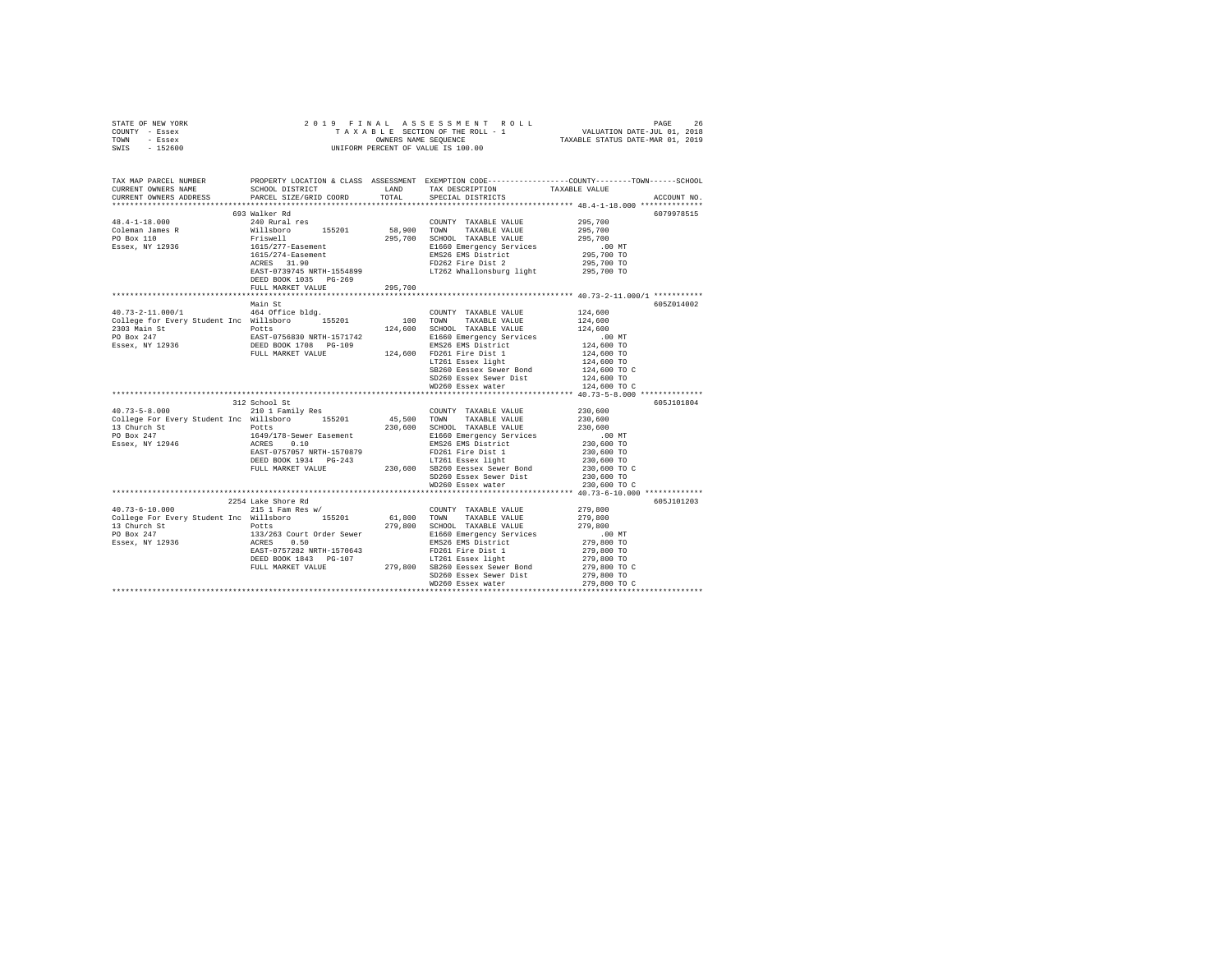| STATE OF NEW YORK<br>COUNTY - Essex          | 2019 FINAL                                                                                                         |                                    | ASSESSMENT ROLL<br>T A X A B L E SECTION OF THE ROLL - 1<br>OWNERS NAME SEQUENCE | VALUATION DATE-JUL 01, 2018<br>TAXABLE STATUS DATE-MAR 01, 2019 | PAGE<br>27         |
|----------------------------------------------|--------------------------------------------------------------------------------------------------------------------|------------------------------------|----------------------------------------------------------------------------------|-----------------------------------------------------------------|--------------------|
| TOWN<br>- Essex<br>$-152600$<br>SWIS         |                                                                                                                    | UNIFORM PERCENT OF VALUE IS 100.00 |                                                                                  |                                                                 |                    |
|                                              |                                                                                                                    |                                    |                                                                                  |                                                                 |                    |
| TAX MAP PARCEL NUMBER<br>CURRENT OWNERS NAME | PROPERTY LOCATION & CLASS ASSESSMENT EXEMPTION CODE---------------COUNTY-------TOWN------SCHOOL<br>SCHOOL DISTRICT | <b>LAND</b>                        | TAX DESCRIPTION                                                                  | TAXABLE VALUE                                                   |                    |
| CURRENT OWNERS ADDRESS                       | PARCEL SIZE/GRID COORD                                                                                             | TOTAL                              | SPECIAL DISTRICTS                                                                |                                                                 | ACCOUNT NO.        |
|                                              |                                                                                                                    |                                    |                                                                                  |                                                                 |                    |
|                                              | County Route 10                                                                                                    |                                    |                                                                                  |                                                                 | 605J100606         |
| $57.1 - 2 - 6.000$                           |                                                                                                                    |                                    |                                                                                  | 19,442   19,442   19,442                                        |                    |
| Conley Tommy                                 |                                                                                                                    |                                    |                                                                                  | 45,458                                                          |                    |
| Gibson-Conley Jessie M                       | 29 Taylor & Kimball 64,900 TOWN TAXABLE VALUE                                                                      |                                    |                                                                                  | 45,458                                                          |                    |
| 991 NYS Rt 22                                | ACRES 59.00                                                                                                        |                                    | SCHOOL TAXABLE VALUE                                                             | 45,458                                                          |                    |
| Westport, NY 12993                           | EAST-0730675 NRTH-1548587                                                                                          |                                    | E1660 Emergency Services<br>EMS26 Emergency Services                             | $.00$ MT                                                        |                    |
|                                              | DEED BOOK 1716 PG-41                                                                                               |                                    | EMS26 EMS District                                                               | 64,900 TO                                                       |                    |
| MAY BE SUBJECT TO PAYMENT                    | FULL MARKET VALUE                                                                                                  |                                    | 64.900 FD262 Fire Dist 2                                                         | 64,900 TO                                                       |                    |
| UNDER AGDIST LAW TIL 2023                    |                                                                                                                    |                                    |                                                                                  |                                                                 |                    |
|                                              | 68 Reynolds Rd                                                                                                     |                                    |                                                                                  |                                                                 | 605J102612         |
| $48.1 - 1 - 13.000$                          | 240 Rural res                                                                                                      |                                    | BAS STAR 41854                                                                   | 0                                                               | $\Omega$<br>30,000 |
| Connor Andrea E                              | Boquet Valley 152402                                                                                               |                                    | 34,900 COUNTY TAXABLE VALUE                                                      | 114,500                                                         |                    |
| 68 Reynolds Rd                               | 17 18 Brookfield 114,500                                                                                           |                                    | TOWN TAXABLE VALUE                                                               | 114,500                                                         |                    |
| Essex, NY 12936                              | 20.0A                                                                                                              |                                    | SCHOOL TAXABLE VALUE                                                             | 84,500                                                          |                    |
|                                              | ACRES 20.00                                                                                                        |                                    | E1660 Emergency Services                                                         | .00 MT                                                          |                    |
|                                              | EAST-0729188 NRTH-1565275                                                                                          |                                    | EMS26 EMS District<br>EMS26 EMS District<br>EDS60 D'                             | 114,500 TO                                                      |                    |
|                                              |                                                                                                                    |                                    | FD262 Fire Dist 2                                                                | 114,500 TO                                                      |                    |
|                                              | FULL MARKET VALUE                                                                                                  | 114,500                            |                                                                                  |                                                                 |                    |
|                                              |                                                                                                                    |                                    |                                                                                  |                                                                 |                    |
| $39.4 - 1 - 4.000$                           | Jersey St                                                                                                          |                                    | COUNTY TAXABLE VALUE                                                             | 25,200                                                          | 605J103612         |
| Conway James J                               |                                                                                                                    | 25,200                             | TOWN<br>TAXABLE VALUE                                                            | 25,200                                                          |                    |
| Conway Rita J                                |                                                                                                                    | 25,200                             | SCHOOL TAXABLE VALUE                                                             | 25,200                                                          |                    |
| 300 Sanders Rd                               |                                                                                                                    |                                    | E1660 Emergency Services                                                         | $.00$ MT                                                        |                    |
| Willsboro, NY 12996                          | ------- --<br>910 Priv forest<br>Willsboro 155201<br>Hicks 25.20<br>EAST-0737577 NRTH-1573219                      |                                    | EMS26 EMS District                                                               | 25,200 TO                                                       |                    |
|                                              | DEED BOOK 1155 PG-219                                                                                              |                                    | FD262 Fire Dist 2 25,200 TO                                                      |                                                                 |                    |
|                                              | FULL MARKET VALUE                                                                                                  | 25,200                             |                                                                                  |                                                                 |                    |
|                                              |                                                                                                                    |                                    |                                                                                  |                                                                 |                    |
|                                              | McAuliffe Way                                                                                                      |                                    |                                                                                  |                                                                 | 605J103006         |
| $39.4 - 1 - 6.000$                           |                                                                                                                    |                                    | COUNTY TAXABLE VALUE                                                             | 43,300                                                          |                    |
| Conway James J                               |                                                                                                                    | 43,300                             | TOWN<br>TAXABLE VALUE                                                            | 43,300                                                          |                    |
| Conway Rita J                                |                                                                                                                    | 43.300                             | SCHOOL TAXABLE VALUE                                                             | 43,300                                                          |                    |
| 300 Sanders Rd<br>Willsboro, NY 12996        | 105 Vac farmland<br>Willsboro 155201<br>Hicks<br>ACRES 84.00<br>EAST-0741836 NRTH-1573797                          |                                    | E1660 Emergency Services<br>EMS26 EMS District                                   | $.00$ MT<br>43,300 TO                                           |                    |
|                                              | DEED BOOK 1665 PG-1                                                                                                |                                    | FD262 Fire Dist 2                                                                | 43,300 TO                                                       |                    |
|                                              | FULL MARKET VALUE                                                                                                  | 43,300                             |                                                                                  |                                                                 |                    |
|                                              |                                                                                                                    |                                    |                                                                                  |                                                                 |                    |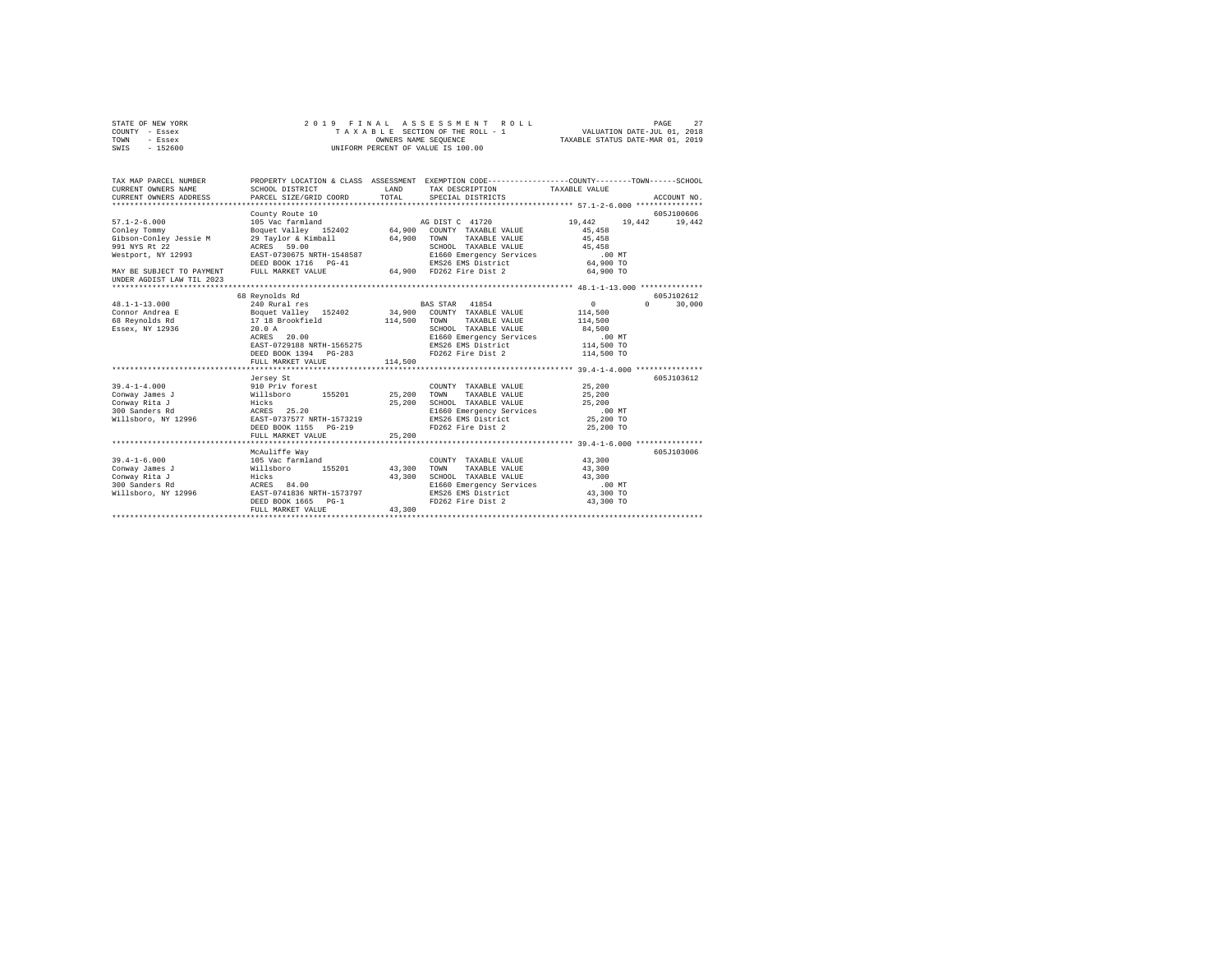| STATE OF NEW YORK | 2019 FINAL ASSESSMENT ROLL         | - 2.8<br>PAGE                    |
|-------------------|------------------------------------|----------------------------------|
| COUNTY - Essex    | TAXABLE SECTION OF THE ROLL - 1    | VALUATION DATE-JUL 01, 2018      |
| TOWN<br>- Essex   | OWNERS NAME SEOUENCE               | TAXABLE STATUS DATE-MAR 01, 2019 |
| $-152600$<br>SWIS | UNIFORM PERCENT OF VALUE IS 100.00 |                                  |
|                   |                                    |                                  |

| TAX MAP PARCEL NUMBER          |                                                                                                                                                                                                                                                                                                                                                                            |       | PROPERTY LOCATION & CLASS ASSESSMENT EXEMPTION CODE---------------COUNTY-------TOWN-----SCHOOL |                                                                                                                                                                                                                                        |                             |
|--------------------------------|----------------------------------------------------------------------------------------------------------------------------------------------------------------------------------------------------------------------------------------------------------------------------------------------------------------------------------------------------------------------------|-------|------------------------------------------------------------------------------------------------|----------------------------------------------------------------------------------------------------------------------------------------------------------------------------------------------------------------------------------------|-----------------------------|
| CURRENT OWNERS NAME            | SCHOOL DISTRICT                                                                                                                                                                                                                                                                                                                                                            | LAND  | TAX DESCRIPTION TAXABLE VALUE                                                                  |                                                                                                                                                                                                                                        |                             |
| CURRENT OWNERS ADDRESS         | PARCEL SIZE/GRID COORD                                                                                                                                                                                                                                                                                                                                                     | TOTAL | SPECIAL DISTRICTS                                                                              |                                                                                                                                                                                                                                        | ACCOUNT NO.                 |
|                                |                                                                                                                                                                                                                                                                                                                                                                            |       |                                                                                                |                                                                                                                                                                                                                                        |                             |
|                                | 577 Cook Rd                                                                                                                                                                                                                                                                                                                                                                |       |                                                                                                |                                                                                                                                                                                                                                        | 605J100602                  |
| $48.76 - 1 - 2.000$            |                                                                                                                                                                                                                                                                                                                                                                            |       |                                                                                                |                                                                                                                                                                                                                                        |                             |
| Coonrod Emmett J III           |                                                                                                                                                                                                                                                                                                                                                                            |       |                                                                                                |                                                                                                                                                                                                                                        |                             |
|                                |                                                                                                                                                                                                                                                                                                                                                                            |       |                                                                                                |                                                                                                                                                                                                                                        |                             |
| 577 Cook Rd<br>Essex, NY 12936 |                                                                                                                                                                                                                                                                                                                                                                            |       |                                                                                                | $\begin{array}{cccc} 15\, , 000 & \quad & 15\, , 000 & \quad & 15\, , 000 \\ 64\, , 300 & \quad & 64\, , 300 & \quad & 64\, , 300 \\ 0 & \quad & 0 & \quad & 64\, , 300 \\ 64\, , 300 & \quad & 0 & \quad & 64\, , 300 \\ \end{array}$ |                             |
|                                |                                                                                                                                                                                                                                                                                                                                                                            |       |                                                                                                |                                                                                                                                                                                                                                        |                             |
|                                |                                                                                                                                                                                                                                                                                                                                                                            |       |                                                                                                |                                                                                                                                                                                                                                        |                             |
|                                |                                                                                                                                                                                                                                                                                                                                                                            |       |                                                                                                |                                                                                                                                                                                                                                        |                             |
|                                | $\begin{tabular}{c c c c} \textbf{577 CoA Rd} & \textbf{1800} & \textbf{15,000} & \textbf{15} \\ \textbf{210 1 Fami1y Res} & \textbf{1910} & \textbf{25,600} & \textbf{35} & \textbf{5201} & \textbf{5201} & \textbf{64,300} & \textbf{64} \\ \textbf{210 1 Fami1y Res} & \textbf{155201} & \textbf{25,600} & \textbf{0.80} & \textbf{0.811} & \textbf{14100} & \textbf{6$ |       |                                                                                                |                                                                                                                                                                                                                                        |                             |
|                                |                                                                                                                                                                                                                                                                                                                                                                            |       | FD262 Fire Dist 2                                                                              | 143,600 TO<br>143,600 TO                                                                                                                                                                                                               |                             |
|                                |                                                                                                                                                                                                                                                                                                                                                                            |       | LT262 Whallonsburg light                                                                       |                                                                                                                                                                                                                                        |                             |
|                                |                                                                                                                                                                                                                                                                                                                                                                            |       |                                                                                                |                                                                                                                                                                                                                                        |                             |
|                                | 10 Ross Way                                                                                                                                                                                                                                                                                                                                                                |       |                                                                                                |                                                                                                                                                                                                                                        | 605J187001                  |
| $40.73 - 5 - 3.210$            | 210 1 Family Res<br>210 1 Family Res<br>210 1 Family Res<br>210 1 Family Res<br>210 1 55201 62,300 COUNTY TAXABLE VALUE<br>210 905/254 Row<br>210 905/254 Row SCHOL TAXABLE VALUE<br>21660 Emergency Services<br>21660 Emergency Services<br>216                                                                                                                           |       |                                                                                                | $\begin{array}{c} 0 \\ 303,800 \end{array}$<br>$\cap$                                                                                                                                                                                  | 30,000                      |
| Cordasco Joseph                |                                                                                                                                                                                                                                                                                                                                                                            |       |                                                                                                |                                                                                                                                                                                                                                        |                             |
| PO Box 181                     |                                                                                                                                                                                                                                                                                                                                                                            |       |                                                                                                | 303,800                                                                                                                                                                                                                                |                             |
| Essex, NY 12936                |                                                                                                                                                                                                                                                                                                                                                                            |       |                                                                                                | 273,800                                                                                                                                                                                                                                |                             |
|                                |                                                                                                                                                                                                                                                                                                                                                                            |       |                                                                                                | 00 MT.<br>303,800 TO                                                                                                                                                                                                                   |                             |
|                                |                                                                                                                                                                                                                                                                                                                                                                            |       |                                                                                                |                                                                                                                                                                                                                                        |                             |
|                                |                                                                                                                                                                                                                                                                                                                                                                            |       |                                                                                                | 303,800 TO<br>303,800 TO                                                                                                                                                                                                               |                             |
|                                |                                                                                                                                                                                                                                                                                                                                                                            |       |                                                                                                |                                                                                                                                                                                                                                        |                             |
|                                |                                                                                                                                                                                                                                                                                                                                                                            |       |                                                                                                | 303,800 TO C<br>303,800 TO                                                                                                                                                                                                             |                             |
|                                |                                                                                                                                                                                                                                                                                                                                                                            |       | SD260 Essex Sewer Dist                                                                         |                                                                                                                                                                                                                                        |                             |
|                                |                                                                                                                                                                                                                                                                                                                                                                            |       | WD260 Essex water                                                                              | 303,800 TO C                                                                                                                                                                                                                           |                             |
|                                |                                                                                                                                                                                                                                                                                                                                                                            |       |                                                                                                |                                                                                                                                                                                                                                        |                             |
|                                | 154 Sayre Rd                                                                                                                                                                                                                                                                                                                                                               |       |                                                                                                |                                                                                                                                                                                                                                        | 605J101605                  |
| $57.2 - 3 - 7.100$             | 240 Rural res                                                                                                                                                                                                                                                                                                                                                              |       | ENH STAR 41834                                                                                 | $\overline{0}$                                                                                                                                                                                                                         | 68,700<br>$\sim$ 0 $\sim$ 0 |
|                                | Cornell Edward H<br>Boquet Valley 152402<br>154 Sayre Rd<br>154 Sayre Rd<br>154 Sayre Rd<br>156 Section 2011<br>168 Platt Rogers<br>25.50<br>26.50<br>26.50<br>26.50<br>26.50<br>26.50<br>26.50<br>26.50<br>26.50<br>26.50                                                                                                                                                 |       | 80,800 AGED ALL 41800                                                                          | 111,050 111,050 111,050                                                                                                                                                                                                                |                             |
|                                |                                                                                                                                                                                                                                                                                                                                                                            |       | 222.100 COUNTY TAXABLE VALUE                                                                   | 111,050                                                                                                                                                                                                                                |                             |
|                                |                                                                                                                                                                                                                                                                                                                                                                            |       |                                                                                                | 111,050                                                                                                                                                                                                                                |                             |
|                                | EAST-0731978 NRTH-1550948                                                                                                                                                                                                                                                                                                                                                  |       |                                                                                                | 42,350                                                                                                                                                                                                                                 |                             |
|                                | DEED BOOK 1139 PG-304                                                                                                                                                                                                                                                                                                                                                      |       |                                                                                                | 00 MT.<br>222,100 TO                                                                                                                                                                                                                   |                             |
|                                | FULL MARKET VALUE                                                                                                                                                                                                                                                                                                                                                          |       |                                                                                                |                                                                                                                                                                                                                                        |                             |
|                                |                                                                                                                                                                                                                                                                                                                                                                            |       |                                                                                                | 222,100 TO                                                                                                                                                                                                                             |                             |
|                                | 1845 Lake Shore Rd                                                                                                                                                                                                                                                                                                                                                         |       |                                                                                                |                                                                                                                                                                                                                                        | 605J100915                  |
| 49.11-1-57.000                 |                                                                                                                                                                                                                                                                                                                                                                            |       |                                                                                                |                                                                                                                                                                                                                                        |                             |
|                                |                                                                                                                                                                                                                                                                                                                                                                            |       |                                                                                                |                                                                                                                                                                                                                                        |                             |
|                                |                                                                                                                                                                                                                                                                                                                                                                            |       |                                                                                                | 143,400 143,400 143,400                                                                                                                                                                                                                |                             |
|                                |                                                                                                                                                                                                                                                                                                                                                                            |       |                                                                                                | 0 0 68.700<br>143,400                                                                                                                                                                                                                  |                             |
|                                |                                                                                                                                                                                                                                                                                                                                                                            |       |                                                                                                | 143,400                                                                                                                                                                                                                                |                             |
|                                |                                                                                                                                                                                                                                                                                                                                                                            |       |                                                                                                |                                                                                                                                                                                                                                        |                             |
|                                |                                                                                                                                                                                                                                                                                                                                                                            |       |                                                                                                |                                                                                                                                                                                                                                        |                             |
|                                |                                                                                                                                                                                                                                                                                                                                                                            |       |                                                                                                | 74,700<br>.00 MT<br>301,800 TO                                                                                                                                                                                                         |                             |
|                                |                                                                                                                                                                                                                                                                                                                                                                            |       |                                                                                                |                                                                                                                                                                                                                                        |                             |
|                                |                                                                                                                                                                                                                                                                                                                                                                            |       |                                                                                                |                                                                                                                                                                                                                                        |                             |
|                                |                                                                                                                                                                                                                                                                                                                                                                            |       |                                                                                                |                                                                                                                                                                                                                                        |                             |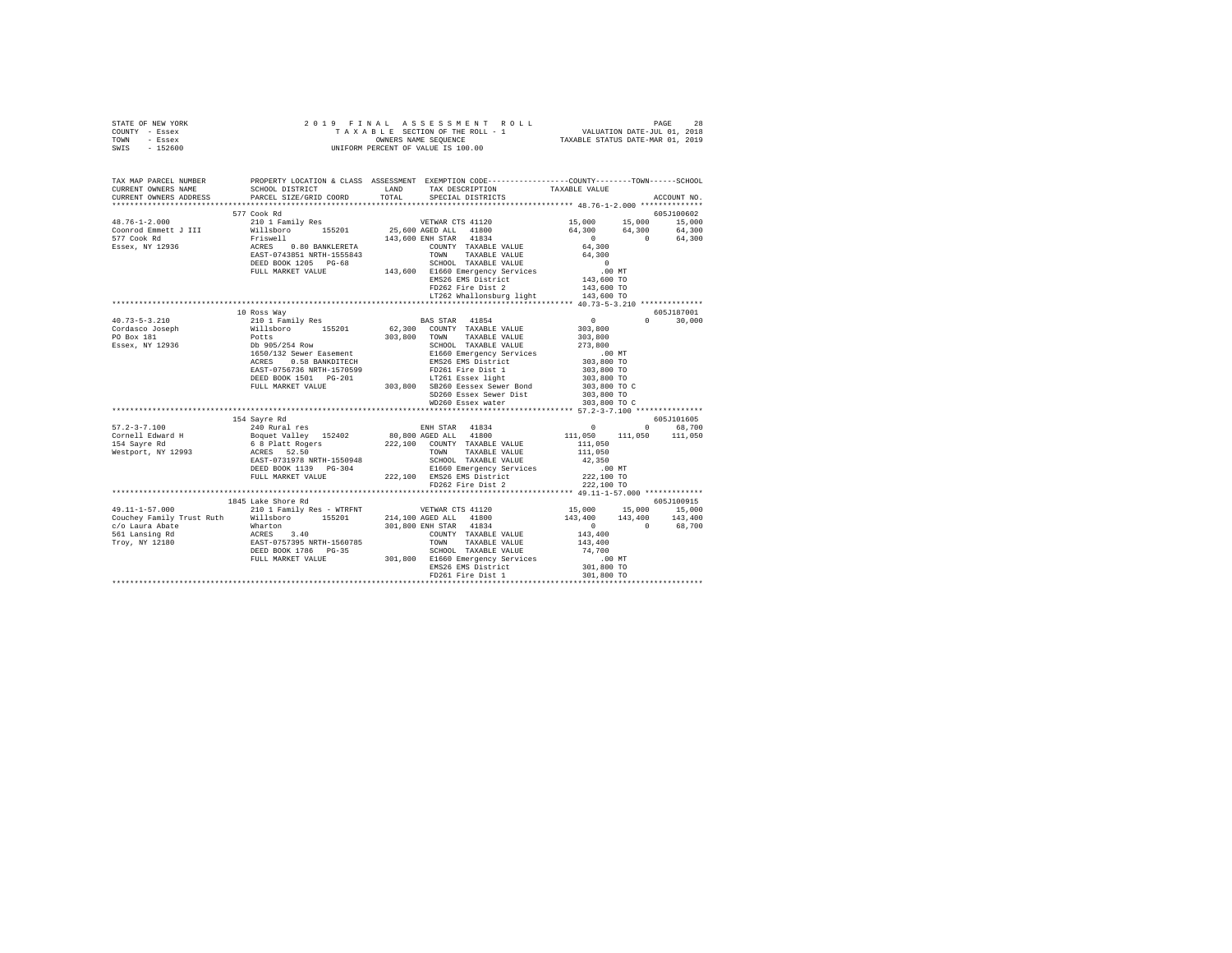|      | STATE OF NEW YORK |  |                      | 2019 FINAL ASSESSMENT ROLL         | 29<br>PAGE                  |  |
|------|-------------------|--|----------------------|------------------------------------|-----------------------------|--|
|      | COUNTY - Essex    |  |                      | TAXABLE SECTION OF THE ROLL - 1    | VALUATION DATE-JUL 01, 2018 |  |
| TOWN | - Essex           |  | OWNERS NAME SEOUENCE | TAXABLE STATUS DATE-MAR 01, 2019   |                             |  |
| SWIS | - 152600          |  |                      | UNIFORM PERCENT OF VALUE IS 100.00 |                             |  |

| TAX MAP PARCEL NUMBER                                                                                                                                                                                                                                                                    |                                                                                                                                                                                                  |                    |                                                                                                                                                                                                            | PROPERTY LOCATION & CLASS ASSESSMENT EXEMPTION CODE---------------COUNTY-------TOWN-----SCHOOL |
|------------------------------------------------------------------------------------------------------------------------------------------------------------------------------------------------------------------------------------------------------------------------------------------|--------------------------------------------------------------------------------------------------------------------------------------------------------------------------------------------------|--------------------|------------------------------------------------------------------------------------------------------------------------------------------------------------------------------------------------------------|------------------------------------------------------------------------------------------------|
| $\begin{array}{lll} \texttt{49.7-4-11.000} & \texttt{260 Seasonal res - WTRFNT} & \texttt{COUNT} \\ \texttt{Covert Family Trust} & \texttt{Willsboro} & \texttt{155201} & \texttt{202,400} & \texttt{TOWN} \end{array}$<br>7501 E Thompson Peak Pkwy #42 Wharton<br>Scottsdale, AZ 85255 | 1972 Lake Shore Rd<br>kwy #42 Wharton<br>ACRES 0.80<br>EAST-0758426 NRTH-1564005<br>DEED BOOK 1290 PG-36<br>FULL MARKET VALUE                                                                    | 267.800<br>267,800 | COUNTY TAXABLE VALUE<br>TAXABLE VALUE<br>SCHOOL TAXABLE VALUE 267,800<br>E1660 Emergency Services .00 MT<br>EMS26 EMS District 267,800 TO<br>FD261 Fire Dist 1 267,800 TO                                  | 605J102113<br>267,800<br>267,800                                                               |
| $49.11 - 1 - 32.000$<br>19.11-1-32.000<br>Cowan Brookes<br>Roseborough Jaye Mharton<br>76 Green St 1989/220 Boundary Line<br>76 Green St 1989/220 Boundary Line<br>1914/126 Easement<br>1914/126 Easement<br>1925                                                                        | 4 Clubhouse Way<br>260 Seasonal res<br>Willsboro 155201 125,000<br>EAST-0757634 NRTH-1562845<br>DEED BOOK 1741 PG-291<br>FULL MARKET VALUE                                                       | 167.300<br>167,300 | COUNTY TAXABLE VALUE<br>TAXABLE VALUE<br>TOWN<br>SCHOOL TAXABLE VALUE<br>E1660 Emergency Services .00 MT<br>EMS26 EMS District 167,300 TO<br>EMS26 EMS District<br>FD261 Fire Dist 1                       | 605J100701<br>167,300<br>167,300<br>167,300<br>167,300 TO                                      |
| $\begin{array}{cccccccc} 49.7-4-6.000 & 311\;\text{Res}\;\;\text{vac}\;\;\text{lamb} & 46.400\\ \text{Crater}\;\;\text{Club}\;\;\text{inc} & \text{Willsboro} & 155201 & 46.400\;\;\;\text{TOWN}\;\;\;\;\text{TAXABLE VAJUE} & 46.400\\ \end{array}$<br>PO Box 221<br>Essex, NY 12936    | Lake Shore Rd<br>Wharton<br>ACRES 0.20<br>EAST-0757795 NRTH-1565425<br>$PG-136$<br>DEED BOOK 935<br>FULL MARKET VALUE                                                                            | $46\,,\,400$       | SCHOOL TAXABLE VALUE 46,400<br>E1660 Emergency Services<br>EMS26 EMS District<br>FD261 Fire Dist 1 46,400 TO<br>46,400 LT261 Essex light                                                                   | 605J101002<br>.00 MT<br>46,400 TO<br>46,400 TO                                                 |
| $49.11 - 1 - 5.110$<br>Crater Club Inc<br>PO Box 221<br>Essex, NY 12936                                                                                                                                                                                                                  | 9 Rock Way<br>583 Resort cmplx<br>Willsboro 155201 313,600<br>Wharton 589,400<br>1510/126 & 1358/11<br>Boundary Line Agreements<br>ACRES 65.13<br>DEED BOOK 237<br>$PG-518$<br>FULL MARKET VALUE | 589,400            | COUNTY TAXABLE VALUE 589,400<br>TOWN<br>TAXABLE VALUE<br>SCHOOL TAXABLE VALUE<br>E1660 Emergency Services .00 MT<br>EMS26 EMS District<br>FD261 Fire Dist 1<br>EAST-0756454 NRTH-1562116 LT261 Essex light | 605J101003<br>589,400<br>589,400<br>589,400 TO<br>589,400 TO<br>589,400 TO                     |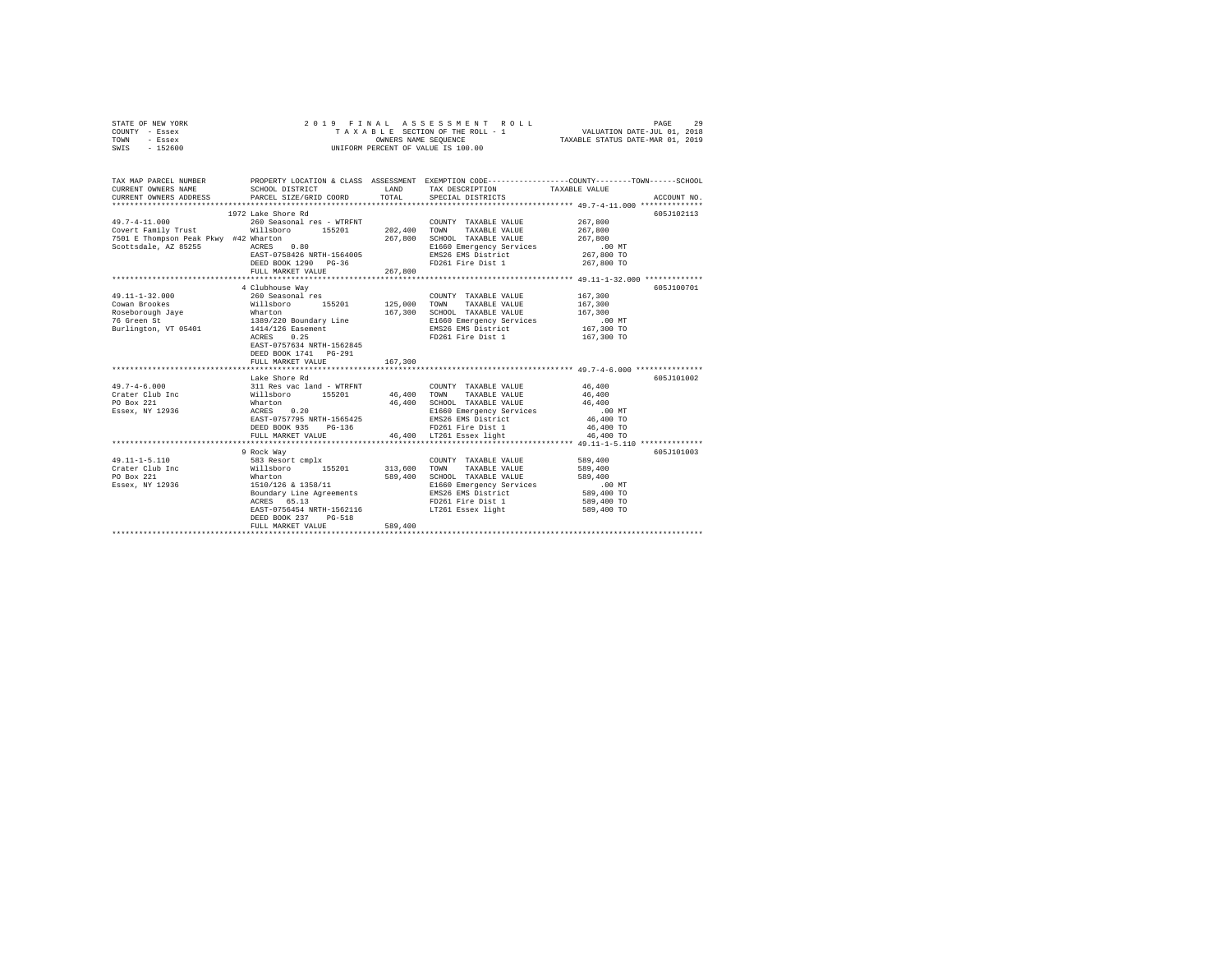| STATE OF NEW YORK |          |  |  |  | 2019 FINAL ASSESSMENT ROLL         |                                  | PAGE                        | 30 |
|-------------------|----------|--|--|--|------------------------------------|----------------------------------|-----------------------------|----|
| COUNTY - Essex    |          |  |  |  | TAXABLE SECTION OF THE ROLL - 1    |                                  | VALUATION DATE-JUL 01, 2018 |    |
| TOWN              | - Essex  |  |  |  | OWNERS NAME SEOUENCE               | TAXABLE STATUS DATE-MAR 01, 2019 |                             |    |
| SWIS              | - 152600 |  |  |  | UNIFORM PERCENT OF VALUE IS 100.00 |                                  |                             |    |

| TAX MAP PARCEL NUMBER<br>CURRENT OWNERS NAME                                                                                                                                                                                                                                                                                                                                                                           | SCHOOL DISTRICT                                  | <b>LAND</b> | TAX DESCRIPTION                                                                                                                                                                                                                                  | PROPERTY LOCATION & CLASS ASSESSMENT EXEMPTION CODE---------------COUNTY-------TOWN------SCHOOL<br>TAXABLE VALUE |
|------------------------------------------------------------------------------------------------------------------------------------------------------------------------------------------------------------------------------------------------------------------------------------------------------------------------------------------------------------------------------------------------------------------------|--------------------------------------------------|-------------|--------------------------------------------------------------------------------------------------------------------------------------------------------------------------------------------------------------------------------------------------|------------------------------------------------------------------------------------------------------------------|
| CURRENT OWNERS ADDRESS                                                                                                                                                                                                                                                                                                                                                                                                 | PARCEL SIZE/GRID COORD TOTAL                     |             | SPECIAL DISTRICTS                                                                                                                                                                                                                                | ACCOUNT NO.                                                                                                      |
|                                                                                                                                                                                                                                                                                                                                                                                                                        | Lake Shore Rd                                    |             |                                                                                                                                                                                                                                                  | 605J178519                                                                                                       |
| $\begin{tabular}{l c c c c c} \multicolumn{4}{c c c} \multicolumn{4}{c c c} \multicolumn{4}{c c c} \multicolumn{4}{c c c} \multicolumn{4}{c c c} \multicolumn{4}{c c c} \multicolumn{4}{c c c} \multicolumn{4}{c c c} \multicolumn{4}{c c c} \multicolumn{4}{c c c} \multicolumn{4}{c c c} \multicolumn{4}{c c c} \multicolumn{4}{c c c} \multicolumn{4}{c c c} \multicolumn{4}{c c c} \multicolumn{4}{$               |                                                  |             |                                                                                                                                                                                                                                                  |                                                                                                                  |
|                                                                                                                                                                                                                                                                                                                                                                                                                        |                                                  |             |                                                                                                                                                                                                                                                  |                                                                                                                  |
|                                                                                                                                                                                                                                                                                                                                                                                                                        |                                                  |             |                                                                                                                                                                                                                                                  | $53,900$<br>53,900<br>53,900 TO                                                                                  |
|                                                                                                                                                                                                                                                                                                                                                                                                                        |                                                  |             |                                                                                                                                                                                                                                                  |                                                                                                                  |
|                                                                                                                                                                                                                                                                                                                                                                                                                        |                                                  |             |                                                                                                                                                                                                                                                  |                                                                                                                  |
|                                                                                                                                                                                                                                                                                                                                                                                                                        |                                                  |             |                                                                                                                                                                                                                                                  | 53,900 TO                                                                                                        |
|                                                                                                                                                                                                                                                                                                                                                                                                                        |                                                  |             |                                                                                                                                                                                                                                                  | 53,900 TO                                                                                                        |
|                                                                                                                                                                                                                                                                                                                                                                                                                        |                                                  |             |                                                                                                                                                                                                                                                  |                                                                                                                  |
|                                                                                                                                                                                                                                                                                                                                                                                                                        | 1926 Lake Shore Rd                               |             |                                                                                                                                                                                                                                                  | 605J178520                                                                                                       |
| 49.11-1-29.000                                                                                                                                                                                                                                                                                                                                                                                                         |                                                  |             | 331 Com vac W/im - WTRFNT<br>331 Com vac W/im - WTRFNT<br>311 Com vac W/im - WTRFNT<br>332,200 CHOOL TAXABLE VALUE<br>372,200 SCHOOL TAXABLE VALUE<br>272,200 Mharton 372,200 SCHOOL TAXABLE VALUE<br>272,200 MH<br>272,200 MH<br>272,200 MH<br> |                                                                                                                  |
| Crater Club Inc                                                                                                                                                                                                                                                                                                                                                                                                        |                                                  |             |                                                                                                                                                                                                                                                  |                                                                                                                  |
| PO Box 221                                                                                                                                                                                                                                                                                                                                                                                                             |                                                  |             |                                                                                                                                                                                                                                                  |                                                                                                                  |
| Essex, NY 12936                                                                                                                                                                                                                                                                                                                                                                                                        |                                                  |             |                                                                                                                                                                                                                                                  |                                                                                                                  |
|                                                                                                                                                                                                                                                                                                                                                                                                                        |                                                  |             |                                                                                                                                                                                                                                                  |                                                                                                                  |
|                                                                                                                                                                                                                                                                                                                                                                                                                        |                                                  |             | ${\tt DEED\ BOOK\ 935}\ {\tt PG-136}\ {\tt FD261\ Fire\ Disk1}\ \ {\tt 372,200\ TO}$ ${\tt FUL\ MARKET\ VALUE}\ 372,200\ {\tt LT261\ Esex\ light}\ 372,200\ TO}$                                                                                 |                                                                                                                  |
|                                                                                                                                                                                                                                                                                                                                                                                                                        |                                                  |             |                                                                                                                                                                                                                                                  |                                                                                                                  |
|                                                                                                                                                                                                                                                                                                                                                                                                                        |                                                  |             |                                                                                                                                                                                                                                                  |                                                                                                                  |
|                                                                                                                                                                                                                                                                                                                                                                                                                        | Lake Shore Rd                                    |             |                                                                                                                                                                                                                                                  | 605J194001                                                                                                       |
|                                                                                                                                                                                                                                                                                                                                                                                                                        |                                                  |             | COUNTY TAXABLE VALUE 78,900                                                                                                                                                                                                                      |                                                                                                                  |
|                                                                                                                                                                                                                                                                                                                                                                                                                        |                                                  |             |                                                                                                                                                                                                                                                  |                                                                                                                  |
|                                                                                                                                                                                                                                                                                                                                                                                                                        |                                                  |             | 70000 TAXABLE VALUE 78,900<br>19900 SCHOOL TAXABLE VALUE 78,900<br>E1660 Emergency Services 78,900<br>EMS26 EMS District 78,900 TO<br>EMS26 EMS District 78,900 TO                                                                               |                                                                                                                  |
|                                                                                                                                                                                                                                                                                                                                                                                                                        |                                                  |             |                                                                                                                                                                                                                                                  |                                                                                                                  |
|                                                                                                                                                                                                                                                                                                                                                                                                                        |                                                  |             | FD261 Fire Dist 1                                                                                                                                                                                                                                | 78,900 TO                                                                                                        |
|                                                                                                                                                                                                                                                                                                                                                                                                                        | DEED BOOK 935 PG-136<br>FULL MARKET VALUE 78.900 |             |                                                                                                                                                                                                                                                  |                                                                                                                  |
|                                                                                                                                                                                                                                                                                                                                                                                                                        |                                                  |             |                                                                                                                                                                                                                                                  |                                                                                                                  |
|                                                                                                                                                                                                                                                                                                                                                                                                                        |                                                  |             |                                                                                                                                                                                                                                                  | 605J101006                                                                                                       |
| $\begin{tabular}{l c c c c c} \multicolumn{3}{c}{\textbf{40.57--3--11.000}} & \multicolumn{3}{c}{2830\text{ Esecx }\text{Rd}} & \multicolumn{3}{c}{\textbf{10.11 Family }\text{Res - WTRFT}} & \multicolumn{3}{c}{\textbf{10.1201 }} & \multicolumn{3}{c}{\textbf{10.1201 }} & \multicolumn{3}{c}{\textbf{10.1201 }} & \multicolumn{3}{c}{\textbf{10.1201 }} & \multicolumn{3}{c}{\textbf{10.1201 }} & \multicolumn{3$ |                                                  |             |                                                                                                                                                                                                                                                  |                                                                                                                  |
|                                                                                                                                                                                                                                                                                                                                                                                                                        |                                                  |             |                                                                                                                                                                                                                                                  |                                                                                                                  |
|                                                                                                                                                                                                                                                                                                                                                                                                                        |                                                  |             |                                                                                                                                                                                                                                                  |                                                                                                                  |
|                                                                                                                                                                                                                                                                                                                                                                                                                        |                                                  |             |                                                                                                                                                                                                                                                  |                                                                                                                  |
|                                                                                                                                                                                                                                                                                                                                                                                                                        |                                                  |             |                                                                                                                                                                                                                                                  |                                                                                                                  |
|                                                                                                                                                                                                                                                                                                                                                                                                                        |                                                  |             |                                                                                                                                                                                                                                                  | 598,100 TO<br>598,100 TO<br>598,100 TO C<br>598,100 TO C                                                         |
|                                                                                                                                                                                                                                                                                                                                                                                                                        |                                                  |             |                                                                                                                                                                                                                                                  |                                                                                                                  |
|                                                                                                                                                                                                                                                                                                                                                                                                                        |                                                  |             |                                                                                                                                                                                                                                                  |                                                                                                                  |
|                                                                                                                                                                                                                                                                                                                                                                                                                        |                                                  |             |                                                                                                                                                                                                                                                  |                                                                                                                  |
|                                                                                                                                                                                                                                                                                                                                                                                                                        |                                                  |             |                                                                                                                                                                                                                                                  |                                                                                                                  |
|                                                                                                                                                                                                                                                                                                                                                                                                                        | Brookfield Rd                                    |             |                                                                                                                                                                                                                                                  | 605J101008                                                                                                       |
|                                                                                                                                                                                                                                                                                                                                                                                                                        |                                                  |             |                                                                                                                                                                                                                                                  |                                                                                                                  |
|                                                                                                                                                                                                                                                                                                                                                                                                                        |                                                  |             |                                                                                                                                                                                                                                                  |                                                                                                                  |
|                                                                                                                                                                                                                                                                                                                                                                                                                        |                                                  |             |                                                                                                                                                                                                                                                  |                                                                                                                  |
|                                                                                                                                                                                                                                                                                                                                                                                                                        |                                                  |             |                                                                                                                                                                                                                                                  |                                                                                                                  |
|                                                                                                                                                                                                                                                                                                                                                                                                                        |                                                  |             |                                                                                                                                                                                                                                                  |                                                                                                                  |
|                                                                                                                                                                                                                                                                                                                                                                                                                        |                                                  |             |                                                                                                                                                                                                                                                  |                                                                                                                  |
|                                                                                                                                                                                                                                                                                                                                                                                                                        |                                                  |             |                                                                                                                                                                                                                                                  |                                                                                                                  |
|                                                                                                                                                                                                                                                                                                                                                                                                                        |                                                  |             |                                                                                                                                                                                                                                                  |                                                                                                                  |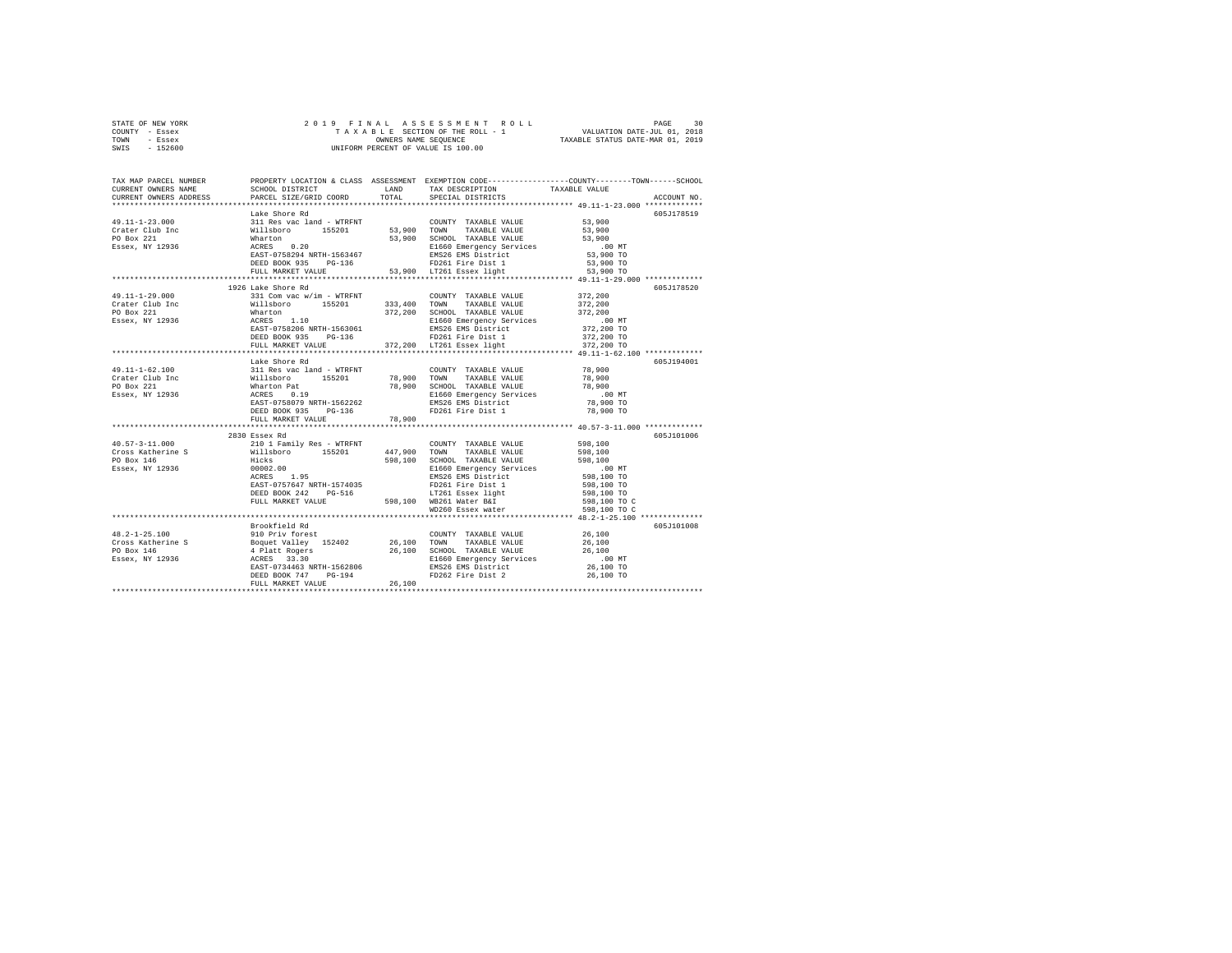|      | STATE OF NEW YORK |  |  | 2019 FINAL ASSESSMENT ROLL         | PAGE                             |  |
|------|-------------------|--|--|------------------------------------|----------------------------------|--|
|      | COUNTY - Essex    |  |  | TAXABLE SECTION OF THE ROLL - 1    | VALUATION DATE-JUL 01, 2018      |  |
| TOWN | - Essex           |  |  | OWNERS NAME SEOUENCE               | TAXABLE STATUS DATE-MAR 01, 2019 |  |
| SWIS | $-152600$         |  |  | UNIFORM PERCENT OF VALUE IS 100.00 |                                  |  |

| TAX MAP PARCEL NUMBER<br>CURRENT OWNERS NAME<br>CURRENT OWNERS ADDRESS                                                                                                                                                                                          | SCHOOL DISTRICT<br>PARCEL SIZE/GRID COORD                                                                                                                                     | TOTAL                 | PROPERTY LOCATION & CLASS ASSESSMENT EXEMPTION CODE---------------COUNTY-------TOWN------SCHOOL<br>LAND TAX DESCRIPTION<br>SPECIAL DISTRICTS                                                                                                                                               | TAXABLE VALUE                                                                                                   | ACCOUNT NO.                              |
|-----------------------------------------------------------------------------------------------------------------------------------------------------------------------------------------------------------------------------------------------------------------|-------------------------------------------------------------------------------------------------------------------------------------------------------------------------------|-----------------------|--------------------------------------------------------------------------------------------------------------------------------------------------------------------------------------------------------------------------------------------------------------------------------------------|-----------------------------------------------------------------------------------------------------------------|------------------------------------------|
|                                                                                                                                                                                                                                                                 | 49 Spear Rd<br>Bruce Chambery<br>ACRES 2.00<br>EAST-0728217 NRTH-1571442<br>DEED BOOK 1824 PG-86<br>FULL MARKET VALUE                                                         | 38,900                | COUNTY TAXABLE VALUE<br>155201 29,000 TOWN TAXABLE VALUE<br>38,900 SCHOOL TAXABLE VALUE<br>E1660 Emergency Services<br>EMS26 EMS District<br>FD262 Fire Dist 2                                                                                                                             | 38,900<br>38,900<br>38,900<br>$.00$ MT<br>38,900 TO<br>38,900 TO                                                | 605J180005                               |
| $49.3 - 1 - 2.000$<br>Crowningshield Marshall<br>8 Tyrrell<br>Essex, NY 12936                                                                                                                                                                                   | 8 Tyrrell St<br>210 1 Family Res<br>%10 1 Family Res<br>Willsboro 155201<br>Friswell<br>ACRES 4.40<br>EAST-0744383 NRTH-1556694<br>DEED BOOK 1663 PG-115<br>FULL MARKET VALUE | 108,300 TOWN<br>SCHOO | BAS STAR 41854<br>28,600 COUNTY TAXABLE VALUE<br>TAXABLE VALUE<br>108,300 FD262 Fire Dist 2<br>LT262 Whallonsburg light                                                                                                                                                                    | $\sim$ 0<br>$\Omega$<br>108,300<br>108,300<br>108,300 TO<br>108,300 TO                                          | 605J101101<br>30,000                     |
| $40.3 - 1 - 5.000$<br>Cume Calvin A and the milleboro 155201 34,000 VETDIS CTS 41140<br>Cume Lisa M<br>2313 NYS Ree 22 Hicks 11.00 BANK CORE 286,600 BAS TAR 41854<br>2313 NYS Ree 22 RCRES 11.00 BANK CORE 266,600 BAS COUNTY TAXABLE VALUE<br>2313 NYS Ree 22 | 2313 NYS Route 22<br>240 Rural res<br>FULL MARKET VALUE                                                                                                                       |                       | VETCOM CTS 41130 25,000 25,000<br>FD261 Fire Dist 1                                                                                                                                                                                                                                        | 50,000 50,000<br>$\sim$ 0<br>$\sim$ 0<br>211,600<br>211,600<br>286,600 TO                                       | 605J100714<br>25,000<br>50,000<br>30,000 |
| $40.65 - 2 - 6.000$<br>Silver Spring, MD 20906-5837 1632/111&1650/136 Easemen                                                                                                                                                                                   | 2731 NYS Route 22<br>210 1 Family Res<br>0.60<br>ACRES<br>EAST-0756485 NRTH-1572198                                                                                           |                       | COUNTY TAXABLE VALUE 263,400<br>62,400 TOWN TAXABLE VALUE<br>263,400 SCHOOL TAXABLE VALUE<br>E1660 Emergency Services<br>EMS26 EMS District<br>FD261 Fire Dist 1<br>DEED BOOK 1291 PG-192 LT261 Essex light<br>FULL MARKET VALUE 263,400 SB260 Eessex Sewer Bond<br>SD260 Essex Sewer Dist | 263,400<br>263,400<br>263,400<br>00 MT.<br>263,400 TO<br>263,400 TO<br>263,400 TO<br>263,400 TO C<br>263,400 TO | 605J102707                               |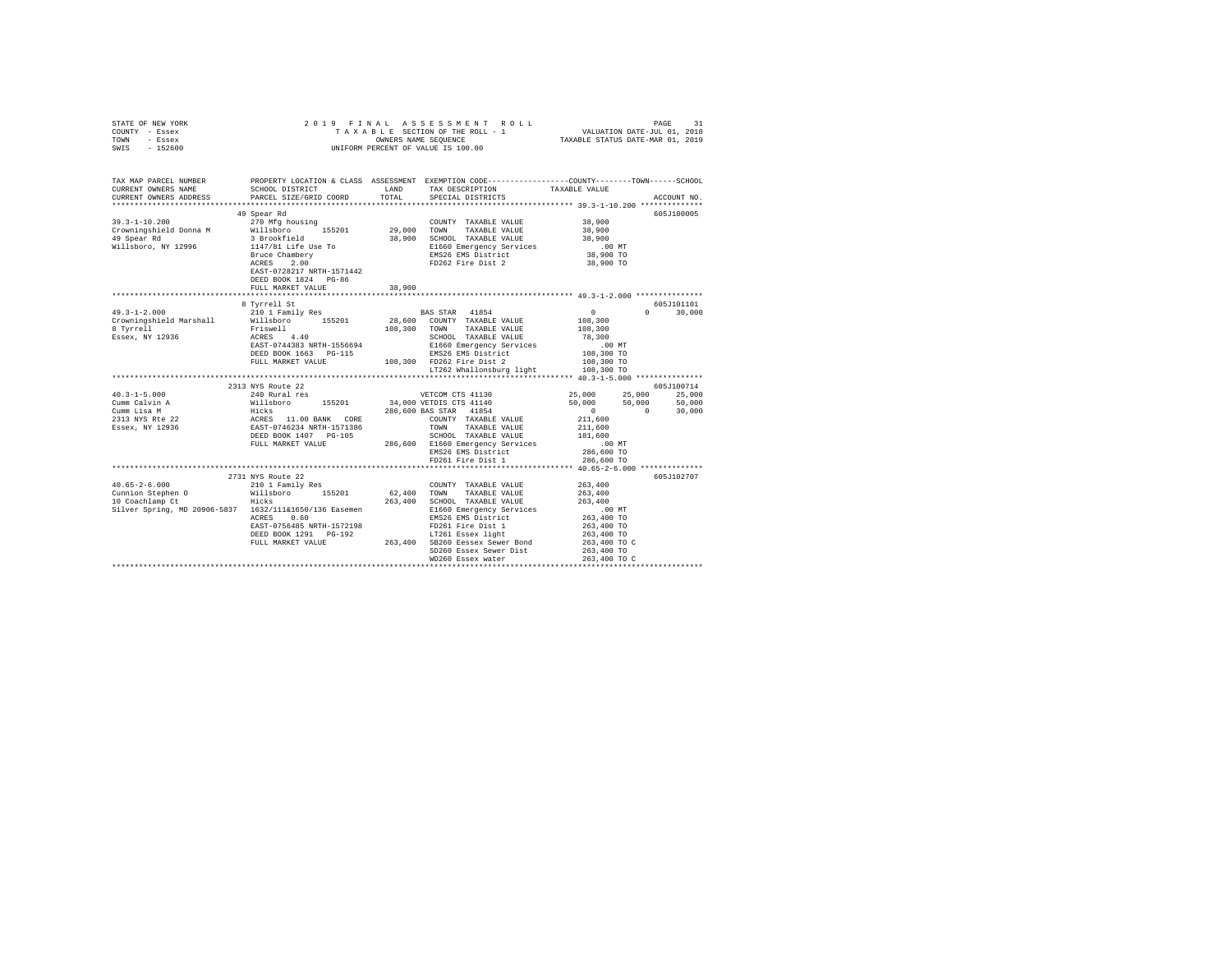|      | STATE OF NEW YORK |  | 2019 FINAL ASSESSMENT ROLL         | 32<br>PAGE                       |  |
|------|-------------------|--|------------------------------------|----------------------------------|--|
|      | COUNTY - Essex    |  | TAXABLE SECTION OF THE ROLL - 1    | VALUATION DATE-JUL 01, 2018      |  |
| TOWN | - Essex           |  | OWNERS NAME SEOUENCE               | TAXABLE STATUS DATE-MAR 01, 2019 |  |
| SWIS | - 152600          |  | UNIFORM PERCENT OF VALUE IS 100.00 |                                  |  |

| TAX MAP PARCEL NUMBER<br>CURRENT OWNERS NAME<br>CURRENT OWNERS ADDRESS | SCHOOL DISTRICT<br>PARCEL SIZE/GRID COORD TOTAL SPECIAL DISTRICTS                                                        | LAND TAX DESCRIPTION                                                                                                                                                                                                                       | PROPERTY LOCATION & CLASS ASSESSMENT EXEMPTION CODE----------------COUNTY-------TOWN-----SCHOOL<br>TAXABLE VALUE | ACCOUNT NO. |
|------------------------------------------------------------------------|--------------------------------------------------------------------------------------------------------------------------|--------------------------------------------------------------------------------------------------------------------------------------------------------------------------------------------------------------------------------------------|------------------------------------------------------------------------------------------------------------------|-------------|
|                                                                        |                                                                                                                          |                                                                                                                                                                                                                                            |                                                                                                                  |             |
|                                                                        | 1695 Lake Shore Rd                                                                                                       |                                                                                                                                                                                                                                            | 15,000 15,000 15,000                                                                                             | 605J104013  |
|                                                                        |                                                                                                                          |                                                                                                                                                                                                                                            |                                                                                                                  |             |
|                                                                        | 2 Beaas Point St                                                                                                         | NEW THE SERVICE SERVICE 341,400<br>REGION TAXABLE VALUE 341,400<br>REGION EMS26 EMS District 341,400 TO<br>FD261 Fire Dist 1 341,400 TO<br>SERVICE ESSEX Light 341,400 TO<br>SERVICE SERVICE SERVICE 344,400 TO<br>SERVICE SERVICE SERVICE |                                                                                                                  | 605J102306  |
|                                                                        | EAST-0757073 NRTH-1571505<br>DEED BOOK 1667 PG-71 LT261 Essex light<br>FULL MARKET VALUE 341,400 SB260 Eessex Sewer Bond | FD261 Fire Dist 1<br>SD260 Essex Sewer Dist 341,400 TO                                                                                                                                                                                     |                                                                                                                  |             |
|                                                                        | 3 Beggs Point St                                                                                                         |                                                                                                                                                                                                                                            |                                                                                                                  | 605J104415  |
|                                                                        |                                                                                                                          | COUNTY TAXABLE VALUE 240,200<br>E1660 Emergency Services .00 MT<br>EMS26 EMS District 240,200 TO<br>SD260 Essex Sewer Dist 240,200 TO<br>WD260 Essex water 240,200 TO C                                                                    |                                                                                                                  |             |
|                                                                        | 11 Clubhouse Way                                                                                                         |                                                                                                                                                                                                                                            |                                                                                                                  | 605J104601  |
|                                                                        | EAST-0757424 NRTH-1563089                                                                                                | 410,600 SCHOOL TAXABLE VALUE 410,600<br>E1660 Emergency Services .00 MT<br>EMS26 EMS District 410,600 TO                                                                                                                                   | 410,600<br>410,600<br>410,600 TO                                                                                 |             |
|                                                                        | DEED BOOK 1297 PG-229                                                                                                    |                                                                                                                                                                                                                                            |                                                                                                                  |             |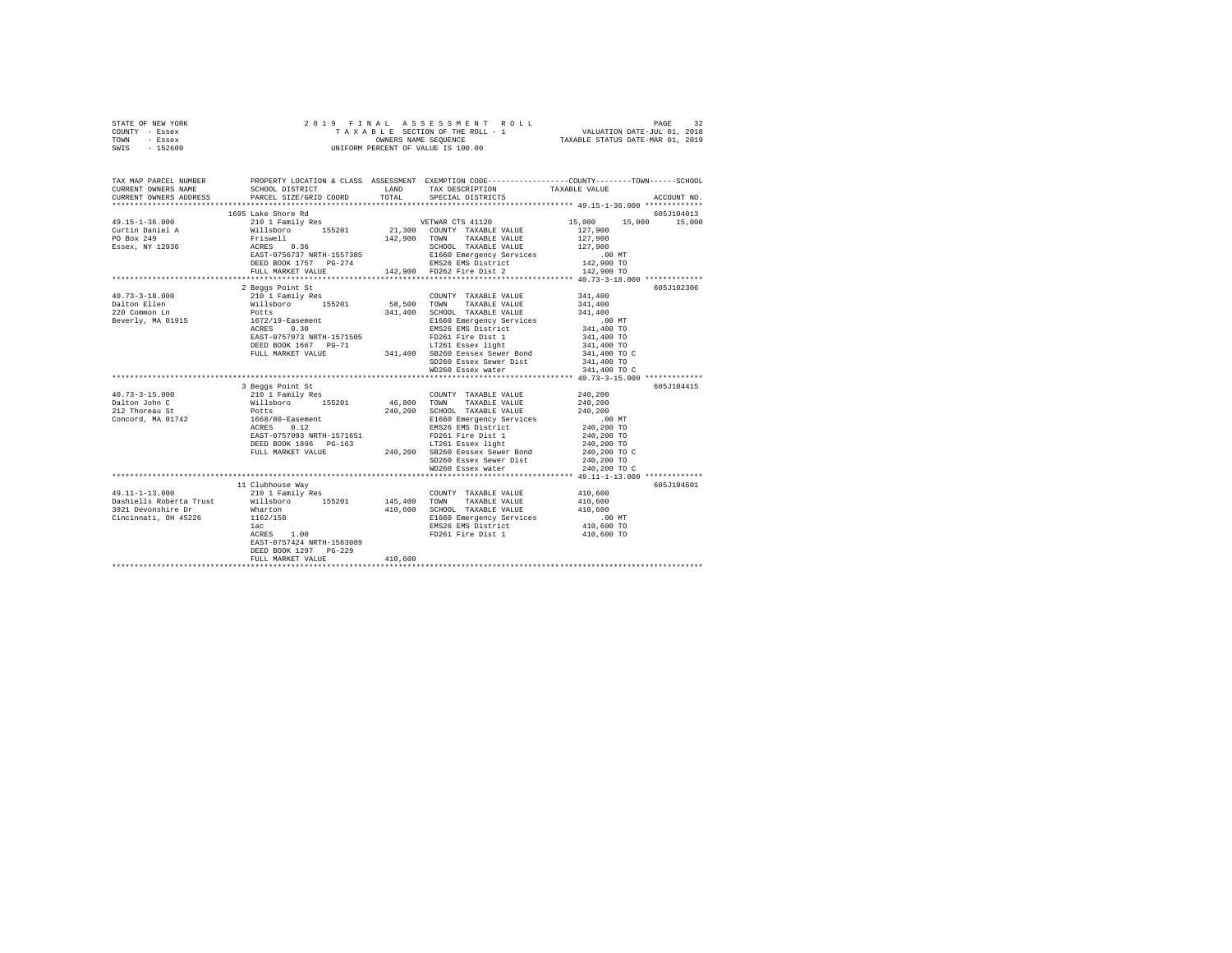| STATE OF NEW YORK | 2019 FINAL ASSESSMENT ROLL         | PAGE                             |
|-------------------|------------------------------------|----------------------------------|
| COUNTY - Essex    | TAXABLE SECTION OF THE ROLL - 1    | VALUATION DATE-JUL 01, 2018      |
| TOWN<br>- Essex   | OWNERS NAME SEOUENCE               | TAXABLE STATUS DATE-MAR 01, 2019 |
| $-152600$<br>SWIS | UNIFORM PERCENT OF VALUE IS 100.00 |                                  |

| TAX MAP PARCEL NUMBER<br>CURRENT OWNERS NAME<br>CURRENT OWNERS ADDRESS PARCEL SIZE/GRID COORD TOTAL                                                                                                                                                                                                                                                                                                       | SCHOOL DISTRICT                                                                                               | LAND    | TAX DESCRIPTION TAXABLE VALUE<br>SPECIAL DISTRICTS                                                                                                                                                                                                      | PROPERTY LOCATION & CLASS ASSESSMENT EXEMPTION CODE----------------COUNTY-------TOWN-----SCHOOL<br>ACCOUNT NO. |
|-----------------------------------------------------------------------------------------------------------------------------------------------------------------------------------------------------------------------------------------------------------------------------------------------------------------------------------------------------------------------------------------------------------|---------------------------------------------------------------------------------------------------------------|---------|---------------------------------------------------------------------------------------------------------------------------------------------------------------------------------------------------------------------------------------------------------|----------------------------------------------------------------------------------------------------------------|
| $48.3 - 1 - 21.100$<br>Davis E Chapin<br>PO Box 4<br>Westport, NY 12993 ACRES 33.90                                                                                                                                                                                                                                                                                                                       | Sayre Rd<br>EAST-0729889 NRTH-1552275                                                                         |         | 105 Vac farmland<br>Boquet Valley 152402 61,700 TOWN TAXABLE VALUE<br>8 Platt Rogers 152402 61,900 SCHOOL TAXABLE VALUE<br>COUNTY TAXABLE VALUE 61,900<br>E1660 Emergency Services<br>EMS26 EMS District 61,900 TO                                      | 605J101606<br>61,900<br>61,900<br>$.00$ MT                                                                     |
| $\begin{array}{cccccccc} 48.3\text{--}1-21.200 & & 322 \text{ Rural vac}>10 & & \text{COUNTY TAZABLE VALUE} & & 45,700 \\ \text{Davis E Chapin} & & \text{Boguet Valley} & 152402 & & 45,700 & \text{TOWN} & \text{TAXABLE VALUE} & & 45,700 \end{array}$<br>PO Box 4<br>Westport, NY 12993 ACRES 20.20<br>EAST-0729289 N<br>MAY BE SUBJECT TO PAYMENT DEED BOOK 1198 PG-232<br>UNDER AGDIST LAW TIL 2022 | Sayre Rd<br>EAST-0729289 NRTH-1552734<br>FULL MARKET VALUE                                                    | 45,700  | E1660 Emergency Services .00 MT<br>EMS26 EMS District 45,700 TO<br>FD262 Fire Dist 2                                                                                                                                                                    | 605J192003<br>45,700 TO                                                                                        |
| $40.65 - 1 - 3.000$<br>Essex, NY 12936 EAST-0756077 NRTH-1572957                                                                                                                                                                                                                                                                                                                                          | 2783 Essex Rd<br>240 Rural res - WTRFNT<br>DEED BOOK 1498 PG-270                                              |         | COUNTY TAXABLE VALUE<br>TOWN<br>TAXABLE VALUE<br>SCHOOL TAXABLE VALUE<br>E1660 Emergency Services .00 MT<br>EMS26 EMS District 1322,400 TO<br>FD261 Fire Dist 1<br>FULL MARKET VALUE 1322,400 LT261 Essex light<br>WB261 Water B&I<br>WD260 Essex water | 605J103010<br>1322,400<br>1322,400<br>1322,400<br>1322,400 TO<br>1322,400 TO<br>1322,400 TO C<br>1322,400 TO C |
| $39.4 - 1 - 8.100$                                                                                                                                                                                                                                                                                                                                                                                        | 2307 Jersey St<br>210 1 Family Res<br>EAST-0741209 NRTH-1571050<br>DEED BOOK 1811 PG-254<br>FULL MARKET VALUE | 241,700 | COUNTY TAXABLE VALUE 241,700<br>TOWN<br>TAXABLE VALUE 241,700<br>SCHOOL TAXABLE VALUE $241,700$<br>E1660 Emergency Services 00 MT<br>EMS26 EMS District 241,700 TO<br>FD262 Fire Dist 2 241,700 TO                                                      | 605J100812                                                                                                     |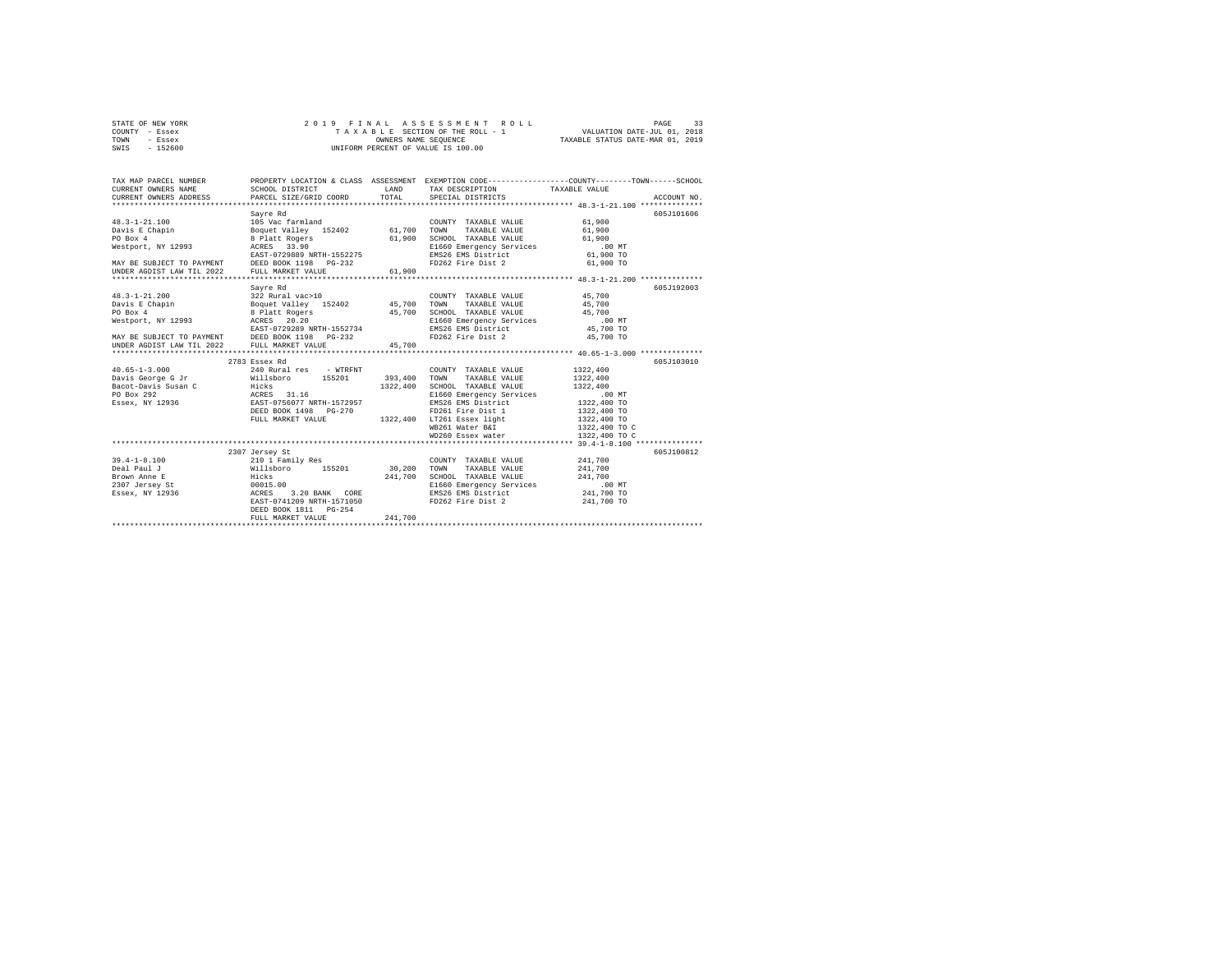|      | STATE OF NEW YORK |  | 2019 FINAL ASSESSMENT ROLL         | PAGE                             | 34 |
|------|-------------------|--|------------------------------------|----------------------------------|----|
|      | COUNTY - Essex    |  | TAXABLE SECTION OF THE ROLL - 1    | VALUATION DATE-JUL 01, 2018      |    |
| TOWN | - Essex           |  | OWNERS NAME SEOUENCE               | TAXABLE STATUS DATE-MAR 01, 2019 |    |
| SWIS | $-152600$         |  | UNIFORM PERCENT OF VALUE IS 100.00 |                                  |    |

| CURRENT OWNERS ADDRESS PARCEL SIZE/GRID COORD TOTAL SPECIAL DISTRICTS<br>ACCOUNT NO.<br>2204 Lake Shore Rd<br>605J103601<br>$\sim$ 0<br>$0 \t 30,000$<br>416,500<br>416,500<br>416,500 TOWN TAXABLE VALUE<br>SCHOOL TAXABLE VALUE 386,500<br>ACRES 2.00 SCHOOL TAXABLE VALUE 386,500<br>EAST-0757456 NRTH-1569152 E1660 Emergency Services .00 NT<br>EED BOOK 1619 PG-97 EMS26 EMS District 416,500 TO<br>FULL MARKET VALUE 416,500 FD261 Fire Dist 1 416,500 TO<br>LT261 Essex light $416,500$ TO<br>SB260 Eessex Sewer Bond<br>SD260 Essex Sewer Dist<br>416,500 TO C<br>416,500 TO<br>WD260 Essex water 416,500 TO C<br>73 Albee Ln<br>605J101604<br>COUNTY TAXABLE VALUE 311.100<br>E1660 Emergency Services<br>EMS26 EMS District<br>311,100 TO<br>EAST-0758737 NRTH-1557609<br>DEED BOOK 1760 PG-229<br>FD261 Fire Dist 1 311,100 TO<br>311,100<br>FULL MARKET VALUE<br>605J101910<br>65 Daniels Rd<br>65 Daniels Rd<br>240 Rundet Valley 152402 75,600 COUNTY TAXABLE VALUE 126,900<br>26 Poquet Valley 152402 75,600 COUNTY TAXABLE VALUE 126,900<br>26 The Ross of Dans CORE<br>26 POZIT373 RRTH-1562246 5CHOOL TAXABLE VALUE 126,900<br>26<br>$48.1 - 1 - 29.000$<br>$0 \t 30,000$<br>Demar Jason A<br>Demar December L<br>65 Daniels Rd<br>Essex, NY 12936<br>605J102107<br>2041 Lake Shore Rd<br>49.7-4-3.000 210 1 Family Res<br>COUNTY TAXABLE VALUE 300,000<br>Design Directors JAW LLC Willsboro 155201 44,500 TOWN TAXABLE VALUE 300,000<br>DEED BOOK 1926 PG-202 PD261 Fire Dist 1<br>FULL MARKET VALUE 300,000 LT261 Essex light<br>FD261 Fire Dist 1 300,000 TO | TAX MAP PARCEL NUMBER |  | PROPERTY LOCATION & CLASS ASSESSMENT EXEMPTION CODE---------------COUNTY-------TOWN-----SCHOOL |  |
|-------------------------------------------------------------------------------------------------------------------------------------------------------------------------------------------------------------------------------------------------------------------------------------------------------------------------------------------------------------------------------------------------------------------------------------------------------------------------------------------------------------------------------------------------------------------------------------------------------------------------------------------------------------------------------------------------------------------------------------------------------------------------------------------------------------------------------------------------------------------------------------------------------------------------------------------------------------------------------------------------------------------------------------------------------------------------------------------------------------------------------------------------------------------------------------------------------------------------------------------------------------------------------------------------------------------------------------------------------------------------------------------------------------------------------------------------------------------------------------------------------------------------------------------------------------------------------------|-----------------------|--|------------------------------------------------------------------------------------------------|--|
|                                                                                                                                                                                                                                                                                                                                                                                                                                                                                                                                                                                                                                                                                                                                                                                                                                                                                                                                                                                                                                                                                                                                                                                                                                                                                                                                                                                                                                                                                                                                                                                     |                       |  |                                                                                                |  |
|                                                                                                                                                                                                                                                                                                                                                                                                                                                                                                                                                                                                                                                                                                                                                                                                                                                                                                                                                                                                                                                                                                                                                                                                                                                                                                                                                                                                                                                                                                                                                                                     |                       |  |                                                                                                |  |
|                                                                                                                                                                                                                                                                                                                                                                                                                                                                                                                                                                                                                                                                                                                                                                                                                                                                                                                                                                                                                                                                                                                                                                                                                                                                                                                                                                                                                                                                                                                                                                                     |                       |  |                                                                                                |  |
|                                                                                                                                                                                                                                                                                                                                                                                                                                                                                                                                                                                                                                                                                                                                                                                                                                                                                                                                                                                                                                                                                                                                                                                                                                                                                                                                                                                                                                                                                                                                                                                     |                       |  |                                                                                                |  |
|                                                                                                                                                                                                                                                                                                                                                                                                                                                                                                                                                                                                                                                                                                                                                                                                                                                                                                                                                                                                                                                                                                                                                                                                                                                                                                                                                                                                                                                                                                                                                                                     |                       |  |                                                                                                |  |
|                                                                                                                                                                                                                                                                                                                                                                                                                                                                                                                                                                                                                                                                                                                                                                                                                                                                                                                                                                                                                                                                                                                                                                                                                                                                                                                                                                                                                                                                                                                                                                                     |                       |  |                                                                                                |  |
|                                                                                                                                                                                                                                                                                                                                                                                                                                                                                                                                                                                                                                                                                                                                                                                                                                                                                                                                                                                                                                                                                                                                                                                                                                                                                                                                                                                                                                                                                                                                                                                     |                       |  |                                                                                                |  |
|                                                                                                                                                                                                                                                                                                                                                                                                                                                                                                                                                                                                                                                                                                                                                                                                                                                                                                                                                                                                                                                                                                                                                                                                                                                                                                                                                                                                                                                                                                                                                                                     |                       |  |                                                                                                |  |
|                                                                                                                                                                                                                                                                                                                                                                                                                                                                                                                                                                                                                                                                                                                                                                                                                                                                                                                                                                                                                                                                                                                                                                                                                                                                                                                                                                                                                                                                                                                                                                                     |                       |  |                                                                                                |  |
|                                                                                                                                                                                                                                                                                                                                                                                                                                                                                                                                                                                                                                                                                                                                                                                                                                                                                                                                                                                                                                                                                                                                                                                                                                                                                                                                                                                                                                                                                                                                                                                     |                       |  |                                                                                                |  |
|                                                                                                                                                                                                                                                                                                                                                                                                                                                                                                                                                                                                                                                                                                                                                                                                                                                                                                                                                                                                                                                                                                                                                                                                                                                                                                                                                                                                                                                                                                                                                                                     |                       |  |                                                                                                |  |
|                                                                                                                                                                                                                                                                                                                                                                                                                                                                                                                                                                                                                                                                                                                                                                                                                                                                                                                                                                                                                                                                                                                                                                                                                                                                                                                                                                                                                                                                                                                                                                                     |                       |  |                                                                                                |  |
|                                                                                                                                                                                                                                                                                                                                                                                                                                                                                                                                                                                                                                                                                                                                                                                                                                                                                                                                                                                                                                                                                                                                                                                                                                                                                                                                                                                                                                                                                                                                                                                     |                       |  |                                                                                                |  |
|                                                                                                                                                                                                                                                                                                                                                                                                                                                                                                                                                                                                                                                                                                                                                                                                                                                                                                                                                                                                                                                                                                                                                                                                                                                                                                                                                                                                                                                                                                                                                                                     |                       |  |                                                                                                |  |
|                                                                                                                                                                                                                                                                                                                                                                                                                                                                                                                                                                                                                                                                                                                                                                                                                                                                                                                                                                                                                                                                                                                                                                                                                                                                                                                                                                                                                                                                                                                                                                                     |                       |  |                                                                                                |  |
|                                                                                                                                                                                                                                                                                                                                                                                                                                                                                                                                                                                                                                                                                                                                                                                                                                                                                                                                                                                                                                                                                                                                                                                                                                                                                                                                                                                                                                                                                                                                                                                     |                       |  |                                                                                                |  |
|                                                                                                                                                                                                                                                                                                                                                                                                                                                                                                                                                                                                                                                                                                                                                                                                                                                                                                                                                                                                                                                                                                                                                                                                                                                                                                                                                                                                                                                                                                                                                                                     |                       |  |                                                                                                |  |
|                                                                                                                                                                                                                                                                                                                                                                                                                                                                                                                                                                                                                                                                                                                                                                                                                                                                                                                                                                                                                                                                                                                                                                                                                                                                                                                                                                                                                                                                                                                                                                                     |                       |  |                                                                                                |  |
|                                                                                                                                                                                                                                                                                                                                                                                                                                                                                                                                                                                                                                                                                                                                                                                                                                                                                                                                                                                                                                                                                                                                                                                                                                                                                                                                                                                                                                                                                                                                                                                     |                       |  |                                                                                                |  |
|                                                                                                                                                                                                                                                                                                                                                                                                                                                                                                                                                                                                                                                                                                                                                                                                                                                                                                                                                                                                                                                                                                                                                                                                                                                                                                                                                                                                                                                                                                                                                                                     |                       |  |                                                                                                |  |
|                                                                                                                                                                                                                                                                                                                                                                                                                                                                                                                                                                                                                                                                                                                                                                                                                                                                                                                                                                                                                                                                                                                                                                                                                                                                                                                                                                                                                                                                                                                                                                                     |                       |  |                                                                                                |  |
|                                                                                                                                                                                                                                                                                                                                                                                                                                                                                                                                                                                                                                                                                                                                                                                                                                                                                                                                                                                                                                                                                                                                                                                                                                                                                                                                                                                                                                                                                                                                                                                     |                       |  |                                                                                                |  |
|                                                                                                                                                                                                                                                                                                                                                                                                                                                                                                                                                                                                                                                                                                                                                                                                                                                                                                                                                                                                                                                                                                                                                                                                                                                                                                                                                                                                                                                                                                                                                                                     |                       |  |                                                                                                |  |
|                                                                                                                                                                                                                                                                                                                                                                                                                                                                                                                                                                                                                                                                                                                                                                                                                                                                                                                                                                                                                                                                                                                                                                                                                                                                                                                                                                                                                                                                                                                                                                                     |                       |  |                                                                                                |  |
|                                                                                                                                                                                                                                                                                                                                                                                                                                                                                                                                                                                                                                                                                                                                                                                                                                                                                                                                                                                                                                                                                                                                                                                                                                                                                                                                                                                                                                                                                                                                                                                     |                       |  |                                                                                                |  |
|                                                                                                                                                                                                                                                                                                                                                                                                                                                                                                                                                                                                                                                                                                                                                                                                                                                                                                                                                                                                                                                                                                                                                                                                                                                                                                                                                                                                                                                                                                                                                                                     |                       |  |                                                                                                |  |
|                                                                                                                                                                                                                                                                                                                                                                                                                                                                                                                                                                                                                                                                                                                                                                                                                                                                                                                                                                                                                                                                                                                                                                                                                                                                                                                                                                                                                                                                                                                                                                                     |                       |  |                                                                                                |  |
|                                                                                                                                                                                                                                                                                                                                                                                                                                                                                                                                                                                                                                                                                                                                                                                                                                                                                                                                                                                                                                                                                                                                                                                                                                                                                                                                                                                                                                                                                                                                                                                     |                       |  |                                                                                                |  |
|                                                                                                                                                                                                                                                                                                                                                                                                                                                                                                                                                                                                                                                                                                                                                                                                                                                                                                                                                                                                                                                                                                                                                                                                                                                                                                                                                                                                                                                                                                                                                                                     |                       |  |                                                                                                |  |
|                                                                                                                                                                                                                                                                                                                                                                                                                                                                                                                                                                                                                                                                                                                                                                                                                                                                                                                                                                                                                                                                                                                                                                                                                                                                                                                                                                                                                                                                                                                                                                                     |                       |  |                                                                                                |  |
|                                                                                                                                                                                                                                                                                                                                                                                                                                                                                                                                                                                                                                                                                                                                                                                                                                                                                                                                                                                                                                                                                                                                                                                                                                                                                                                                                                                                                                                                                                                                                                                     |                       |  |                                                                                                |  |
|                                                                                                                                                                                                                                                                                                                                                                                                                                                                                                                                                                                                                                                                                                                                                                                                                                                                                                                                                                                                                                                                                                                                                                                                                                                                                                                                                                                                                                                                                                                                                                                     |                       |  |                                                                                                |  |
|                                                                                                                                                                                                                                                                                                                                                                                                                                                                                                                                                                                                                                                                                                                                                                                                                                                                                                                                                                                                                                                                                                                                                                                                                                                                                                                                                                                                                                                                                                                                                                                     |                       |  |                                                                                                |  |
|                                                                                                                                                                                                                                                                                                                                                                                                                                                                                                                                                                                                                                                                                                                                                                                                                                                                                                                                                                                                                                                                                                                                                                                                                                                                                                                                                                                                                                                                                                                                                                                     |                       |  |                                                                                                |  |
|                                                                                                                                                                                                                                                                                                                                                                                                                                                                                                                                                                                                                                                                                                                                                                                                                                                                                                                                                                                                                                                                                                                                                                                                                                                                                                                                                                                                                                                                                                                                                                                     |                       |  |                                                                                                |  |
|                                                                                                                                                                                                                                                                                                                                                                                                                                                                                                                                                                                                                                                                                                                                                                                                                                                                                                                                                                                                                                                                                                                                                                                                                                                                                                                                                                                                                                                                                                                                                                                     |                       |  |                                                                                                |  |
|                                                                                                                                                                                                                                                                                                                                                                                                                                                                                                                                                                                                                                                                                                                                                                                                                                                                                                                                                                                                                                                                                                                                                                                                                                                                                                                                                                                                                                                                                                                                                                                     |                       |  |                                                                                                |  |
|                                                                                                                                                                                                                                                                                                                                                                                                                                                                                                                                                                                                                                                                                                                                                                                                                                                                                                                                                                                                                                                                                                                                                                                                                                                                                                                                                                                                                                                                                                                                                                                     |                       |  |                                                                                                |  |
|                                                                                                                                                                                                                                                                                                                                                                                                                                                                                                                                                                                                                                                                                                                                                                                                                                                                                                                                                                                                                                                                                                                                                                                                                                                                                                                                                                                                                                                                                                                                                                                     |                       |  |                                                                                                |  |
|                                                                                                                                                                                                                                                                                                                                                                                                                                                                                                                                                                                                                                                                                                                                                                                                                                                                                                                                                                                                                                                                                                                                                                                                                                                                                                                                                                                                                                                                                                                                                                                     |                       |  |                                                                                                |  |
|                                                                                                                                                                                                                                                                                                                                                                                                                                                                                                                                                                                                                                                                                                                                                                                                                                                                                                                                                                                                                                                                                                                                                                                                                                                                                                                                                                                                                                                                                                                                                                                     |                       |  |                                                                                                |  |
| 300,000 TO                                                                                                                                                                                                                                                                                                                                                                                                                                                                                                                                                                                                                                                                                                                                                                                                                                                                                                                                                                                                                                                                                                                                                                                                                                                                                                                                                                                                                                                                                                                                                                          |                       |  |                                                                                                |  |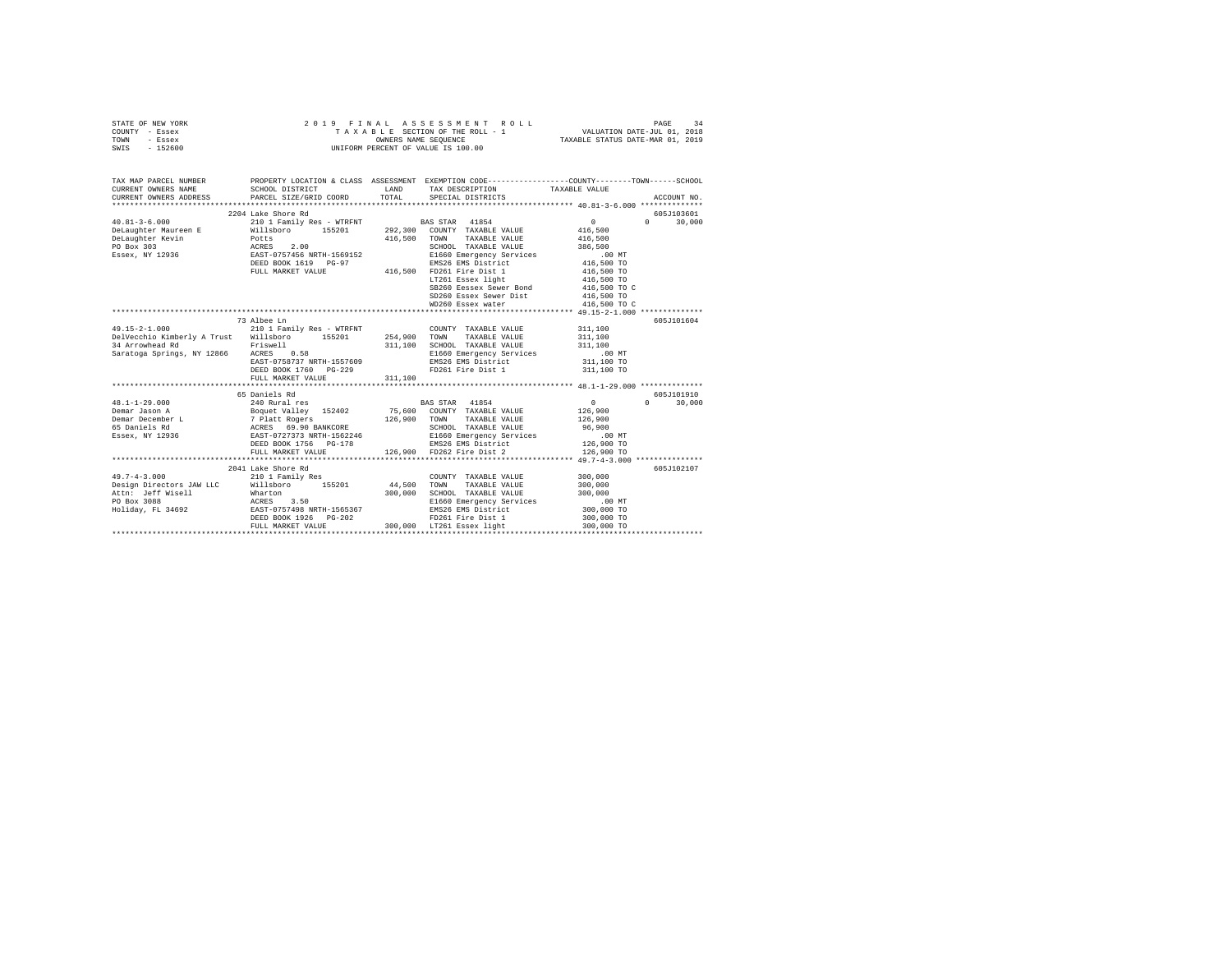| STATE OF NEW YORK<br>COUNTY - Essex<br>TOWN<br>- Essex<br>SWIS - 152600                                                                                                                                                                                                                                                                                                                                                                                                                                                                                                                                                                                                              | 2019 FINAL ASSESSED TO THE ROLL - 1<br>TAXABLE SECTION OF THE ROLL - 1<br>OWNERS NAME SEQUENCE<br>UNIFORM PERCENT OF VALUE IS 100.00                                                                                                       |         |                                                                                                                                                                                                                                                                                                                            |                                                                                                                                                                 |                           |
|--------------------------------------------------------------------------------------------------------------------------------------------------------------------------------------------------------------------------------------------------------------------------------------------------------------------------------------------------------------------------------------------------------------------------------------------------------------------------------------------------------------------------------------------------------------------------------------------------------------------------------------------------------------------------------------|--------------------------------------------------------------------------------------------------------------------------------------------------------------------------------------------------------------------------------------------|---------|----------------------------------------------------------------------------------------------------------------------------------------------------------------------------------------------------------------------------------------------------------------------------------------------------------------------------|-----------------------------------------------------------------------------------------------------------------------------------------------------------------|---------------------------|
| TAX MAP PARCEL NUMBER THE PROPERTY LOCATION & CLASS ASSESSMENT EXEMPTION CODE-------------COUNTY-------TOWN------SCHOOL<br>$\begin{minipage}{.4\linewidth} \texttt{CURRENT} \end{minipage} \begin{minipage}{.4\linewidth} \texttt{SCHOOL DISTRIBUT} \end{minipage}$<br>CURRENT OWNERS ADDRESS                                                                                                                                                                                                                                                                                                                                                                                        | PARCEL SIZE/GRID COORD                                                                                                                                                                                                                     | TOTAL   | LAND TAX DESCRIPTION TAXABLE VALUE<br>SPECIAL DISTRICTS                                                                                                                                                                                                                                                                    |                                                                                                                                                                 | ACCOUNT NO.               |
|                                                                                                                                                                                                                                                                                                                                                                                                                                                                                                                                                                                                                                                                                      | 2451 NYS Route 22                                                                                                                                                                                                                          |         |                                                                                                                                                                                                                                                                                                                            |                                                                                                                                                                 | 605J101802                |
| $40.3 - 3 - 4.000$                                                                                                                                                                                                                                                                                                                                                                                                                                                                                                                                                                                                                                                                   |                                                                                                                                                                                                                                            |         |                                                                                                                                                                                                                                                                                                                            | $\sim$ 0<br>$\sim$                                                                                                                                              | 30,000                    |
| DeWolff Catherine A<br>PO Box 71<br>Essex, NY 12936                                                                                                                                                                                                                                                                                                                                                                                                                                                                                                                                                                                                                                  | 2431 AND LEVEL 21 D I Family Res BAS STAR 41854<br>Willaboro 155201 29,000 COUNTY TAXABLE VALUE<br>POtts 97,100 TOWN TAXABLE VALUE<br>RATES 2.90 STADOL TAXABLE VALUE<br>RATES 2.90 STADOL TAXABLE VALUE<br>RATES 2000 RATES PO-112<br>DEE |         |                                                                                                                                                                                                                                                                                                                            | 97,100<br>97,100<br>67,100<br>$.00$ MT<br>00 MT.<br>97,100 TO                                                                                                   |                           |
|                                                                                                                                                                                                                                                                                                                                                                                                                                                                                                                                                                                                                                                                                      |                                                                                                                                                                                                                                            |         |                                                                                                                                                                                                                                                                                                                            | 97,100 TO                                                                                                                                                       |                           |
|                                                                                                                                                                                                                                                                                                                                                                                                                                                                                                                                                                                                                                                                                      | FULL MARKET VALUE 97,100 FD261 Fire Dist 1<br>ETLL MARKET VALUE 57,100 ED261 Essex light                                                                                                                                                   |         |                                                                                                                                                                                                                                                                                                                            | 97,100 TO                                                                                                                                                       |                           |
|                                                                                                                                                                                                                                                                                                                                                                                                                                                                                                                                                                                                                                                                                      |                                                                                                                                                                                                                                            |         |                                                                                                                                                                                                                                                                                                                            |                                                                                                                                                                 |                           |
| $49.11 - 1 - 30.000$<br>$\begin{tabular}{lcccc} \texttt{Diamond} & \texttt{Ddiamond} & \texttt{WillsDoro} & \texttt{155201} & \texttt{143,300} \\ \texttt{Diamond} & \texttt{Diamond} & \texttt{163,300} & \texttt{163,300} \\ \texttt{Diamond} & \texttt{Dedge} & \texttt{Wharkton} & \texttt{163,300} \\ \texttt{5807 S Woodlaw} & \texttt{268,500} & \texttt{268,500} \\ \texttt{Chieago, IL 60637} & \texttt{EABT-0757979 NRTF1-15$<br>39.3-1-2.110<br>Dieterson Darren Willshoro 155201 34,20<br>Dieterson Darren Willshoro 155201 34,20<br>174 Reber Rd 7 Peru Bay Tract 34,20<br>Willshoro, NY 12996 1203/177 Life Use To<br>NAY BE SUBJECT TO PAYMENT REES 44.93<br>UNDER AG | 71 Burt Way<br>260 Seasonal res<br>FULL MARKET VALUE<br>Daniels Rd                                                                                                                                                                         | 268,500 | COUNTY TAXABLE VALUE<br>TOWN<br>TAXABLE VALUE<br>SCHOOL TAXABLE VALUE<br>E1660 Emergency Services<br>EMS26 EMS District<br>FD261 Fire Dist 1<br>AG DIST C 41720<br>34.200 COUNTY TAXABLE VALUE<br>34,200 TOWN TAXABLE VALUE<br>SCHOOL TAXABLE VALUE<br>E1660 Emergency Services<br>EMS26 EMS District<br>FD262 Fire Dist 2 | 268,500<br>268,500<br>268,500<br>00 MT.<br>268,500 TO<br>268,500 TO<br>13,555 13,555 13,555<br>20,645<br>20,645<br>20,645<br>$.00$ MT<br>34,200 TO<br>34,200 TO | 605J100708<br>605-7104009 |
|                                                                                                                                                                                                                                                                                                                                                                                                                                                                                                                                                                                                                                                                                      | DEED BOOK 1203 PG-177                                                                                                                                                                                                                      |         |                                                                                                                                                                                                                                                                                                                            |                                                                                                                                                                 |                           |
|                                                                                                                                                                                                                                                                                                                                                                                                                                                                                                                                                                                                                                                                                      | FULL MARKET VALUE                                                                                                                                                                                                                          | 34,200  |                                                                                                                                                                                                                                                                                                                            |                                                                                                                                                                 |                           |
|                                                                                                                                                                                                                                                                                                                                                                                                                                                                                                                                                                                                                                                                                      |                                                                                                                                                                                                                                            |         |                                                                                                                                                                                                                                                                                                                            |                                                                                                                                                                 |                           |
| UNDER AGDIST LAW TIL 2023 DEED BOOK 1825 PG-199                                                                                                                                                                                                                                                                                                                                                                                                                                                                                                                                                                                                                                      | 1495 Jersey St                                                                                                                                                                                                                             |         | FD262 Fire Dist 2                                                                                                                                                                                                                                                                                                          | 4,220 4,220<br>33,980<br>33,980<br>33,980<br>00 MT.<br>38,200 TO<br>38,200 TO                                                                                   | 605J100901<br>4,220       |
|                                                                                                                                                                                                                                                                                                                                                                                                                                                                                                                                                                                                                                                                                      | FULL MARKET VALUE                                                                                                                                                                                                                          | 38,200  |                                                                                                                                                                                                                                                                                                                            |                                                                                                                                                                 |                           |
|                                                                                                                                                                                                                                                                                                                                                                                                                                                                                                                                                                                                                                                                                      |                                                                                                                                                                                                                                            |         |                                                                                                                                                                                                                                                                                                                            |                                                                                                                                                                 |                           |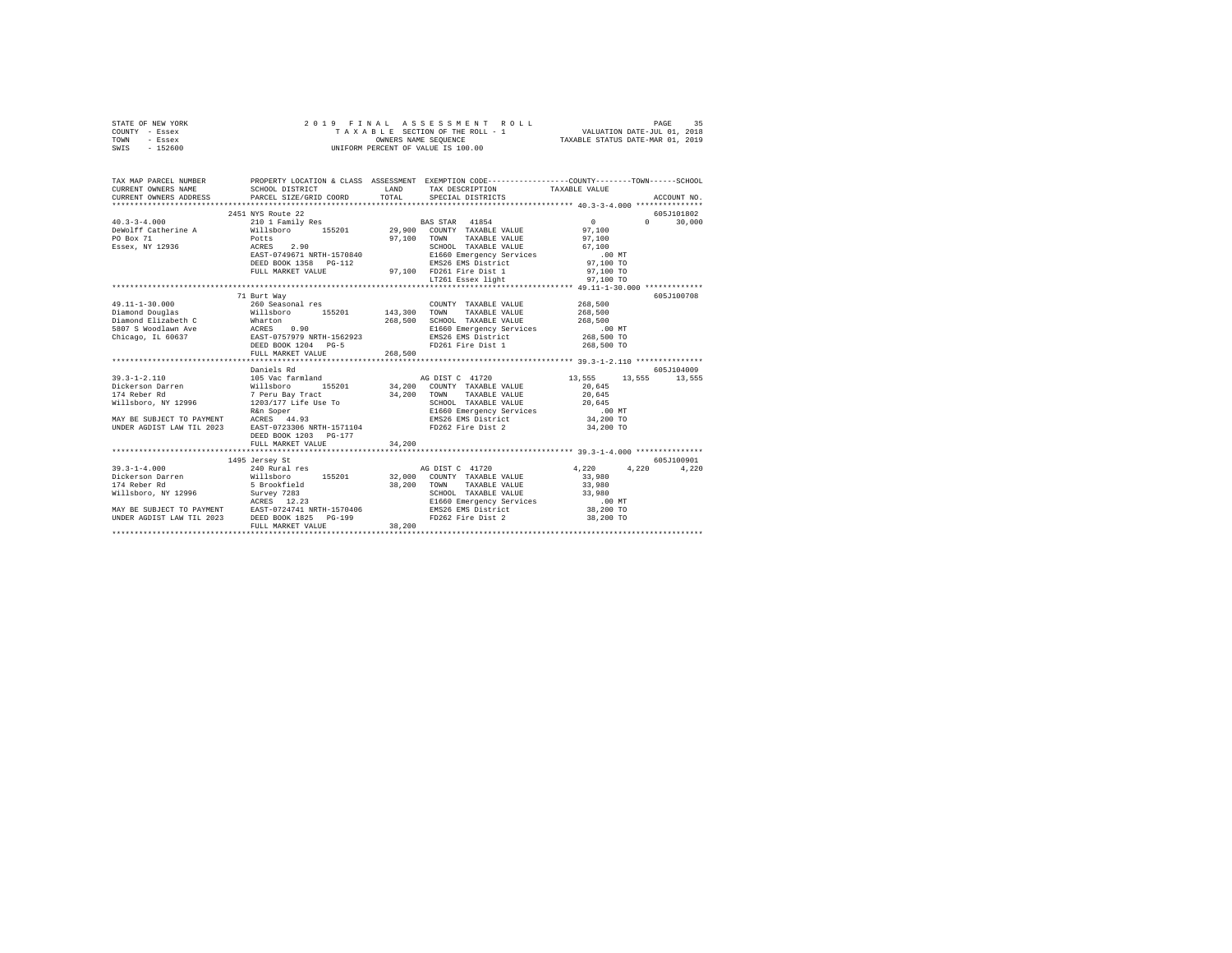|      | STATE OF NEW YORK |  |  | 2019 FINAL ASSESSMENT ROLL         |                                  | PAGE | 36 |
|------|-------------------|--|--|------------------------------------|----------------------------------|------|----|
|      | COUNTY - Essex    |  |  | TAXABLE SECTION OF THE ROLL - 1    | VALUATION DATE-JUL 01, 2018      |      |    |
| TOWN | - Essex           |  |  | OWNERS NAME SEOUENCE               | TAXABLE STATUS DATE-MAR 01, 2019 |      |    |
| SWIS | $-152600$         |  |  | UNIFORM PERCENT OF VALUE IS 100.00 |                                  |      |    |

| TAX MAP PARCEL NUMBER                                                                                                                                                                                                                                                    | PROPERTY LOCATION & CLASS ASSESSMENT EXEMPTION CODE----------------COUNTY-------TOWN-----SCHOOL                                                                                                                                    |       |                                    |                    |            |
|--------------------------------------------------------------------------------------------------------------------------------------------------------------------------------------------------------------------------------------------------------------------------|------------------------------------------------------------------------------------------------------------------------------------------------------------------------------------------------------------------------------------|-------|------------------------------------|--------------------|------------|
|                                                                                                                                                                                                                                                                          |                                                                                                                                                                                                                                    |       |                                    |                    |            |
|                                                                                                                                                                                                                                                                          |                                                                                                                                                                                                                                    |       |                                    |                    | 605J178502 |
|                                                                                                                                                                                                                                                                          |                                                                                                                                                                                                                                    |       |                                    |                    |            |
|                                                                                                                                                                                                                                                                          |                                                                                                                                                                                                                                    |       |                                    |                    |            |
|                                                                                                                                                                                                                                                                          |                                                                                                                                                                                                                                    |       |                                    |                    |            |
|                                                                                                                                                                                                                                                                          |                                                                                                                                                                                                                                    |       |                                    |                    |            |
|                                                                                                                                                                                                                                                                          | 00 1.46 2.1.46 2.1.500 1.900 1.900 1.900 1.900 1.900 1.900 1.900 1.900 1.900 1.900 1.900 1.900 1.900 1.900 1.<br>1.500 1.900 1.500 1.900 1.900 1.900 1.900 1.900 1.900 1.900 1.900 1.900 1.900 1.900 1.900 1.900 1.900 1.900 1<br> |       |                                    |                    |            |
|                                                                                                                                                                                                                                                                          |                                                                                                                                                                                                                                    |       |                                    |                    |            |
|                                                                                                                                                                                                                                                                          | FULL MARKET VALUE                                                                                                                                                                                                                  | 1,500 |                                    |                    |            |
|                                                                                                                                                                                                                                                                          |                                                                                                                                                                                                                                    |       |                                    |                    |            |
|                                                                                                                                                                                                                                                                          | Daniels Rd                                                                                                                                                                                                                         |       |                                    |                    | 605Z006001 |
| $\begin{array}{cccccccc} 39.3-1-2.120 & 314 \text{ Rural vac}\times 10 & 00 \text{UVTY} & \text{TAXABLE VALUE} & 3,000 \\ \text{Dickerson Gregory} & 8 & 8 & 14 \text{ Rural vac}\times 10 & 155201 & 3,000 & \text{TOWN} & \text{TAXABLE VALUE} & 3,000 \\ \end{array}$ |                                                                                                                                                                                                                                    |       |                                    |                    |            |
|                                                                                                                                                                                                                                                                          |                                                                                                                                                                                                                                    |       |                                    |                    |            |
|                                                                                                                                                                                                                                                                          |                                                                                                                                                                                                                                    |       |                                    |                    |            |
|                                                                                                                                                                                                                                                                          |                                                                                                                                                                                                                                    |       |                                    |                    |            |
|                                                                                                                                                                                                                                                                          |                                                                                                                                                                                                                                    |       |                                    |                    |            |
|                                                                                                                                                                                                                                                                          |                                                                                                                                                                                                                                    |       |                                    |                    |            |
|                                                                                                                                                                                                                                                                          | FULL MARKET VALUE                                                                                                                                                                                                                  | 3,000 |                                    |                    |            |
|                                                                                                                                                                                                                                                                          |                                                                                                                                                                                                                                    |       |                                    |                    |            |
|                                                                                                                                                                                                                                                                          |                                                                                                                                                                                                                                    |       |                                    |                    | 605-199002 |
|                                                                                                                                                                                                                                                                          |                                                                                                                                                                                                                                    |       |                                    | $0 \t 0 \t 30,000$ |            |
|                                                                                                                                                                                                                                                                          |                                                                                                                                                                                                                                    |       |                                    |                    |            |
|                                                                                                                                                                                                                                                                          |                                                                                                                                                                                                                                    |       |                                    |                    |            |
|                                                                                                                                                                                                                                                                          |                                                                                                                                                                                                                                    |       |                                    |                    |            |
|                                                                                                                                                                                                                                                                          |                                                                                                                                                                                                                                    |       |                                    |                    |            |
|                                                                                                                                                                                                                                                                          |                                                                                                                                                                                                                                    |       |                                    |                    |            |
|                                                                                                                                                                                                                                                                          |                                                                                                                                                                                                                                    |       |                                    |                    |            |
|                                                                                                                                                                                                                                                                          |                                                                                                                                                                                                                                    |       |                                    |                    |            |
|                                                                                                                                                                                                                                                                          |                                                                                                                                                                                                                                    |       |                                    |                    |            |
|                                                                                                                                                                                                                                                                          | 1569 NYS Route 22                                                                                                                                                                                                                  |       |                                    |                    | 605J102811 |
| $48.4 - 1 - 13.100$                                                                                                                                                                                                                                                      |                                                                                                                                                                                                                                    |       |                                    |                    |            |
| Dimisa Jane E                                                                                                                                                                                                                                                            |                                                                                                                                                                                                                                    |       |                                    |                    |            |
|                                                                                                                                                                                                                                                                          |                                                                                                                                                                                                                                    |       |                                    |                    |            |
|                                                                                                                                                                                                                                                                          |                                                                                                                                                                                                                                    |       |                                    |                    |            |
|                                                                                                                                                                                                                                                                          |                                                                                                                                                                                                                                    |       |                                    |                    |            |
|                                                                                                                                                                                                                                                                          |                                                                                                                                                                                                                                    |       |                                    |                    |            |
| 2011 MARINE VALUE 42,500<br>2021 M Meadows St<br>2021 M Meadows St<br>2021 M Meadows St<br>2021 M Meadows St<br>2021 M Meadows St<br>2021 M Marine Marine 2021 MARINE VALUE<br>2021 M MARINE VALUE 2021 MARINE VALUE<br>2021 M MARINE VALUE 20                           |                                                                                                                                                                                                                                    |       |                                    |                    |            |
|                                                                                                                                                                                                                                                                          |                                                                                                                                                                                                                                    |       | FD262 Fire Dist 2                  | 85,000 TO          |            |
|                                                                                                                                                                                                                                                                          |                                                                                                                                                                                                                                    |       | LT262 Whallonsburg light 85,000 TO |                    |            |
|                                                                                                                                                                                                                                                                          |                                                                                                                                                                                                                                    |       |                                    |                    |            |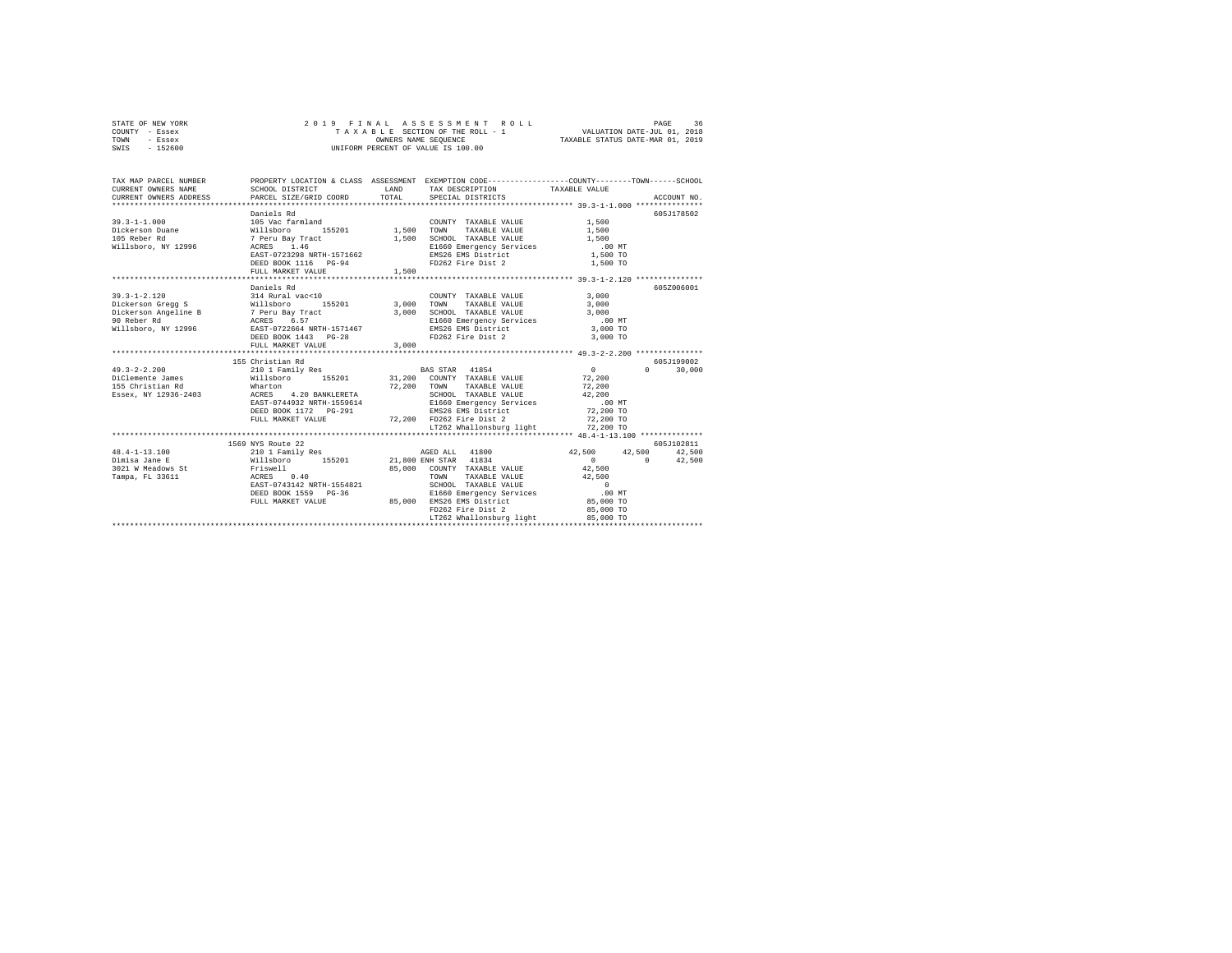| STATE OF NEW YORK | 2019 FINAL ASSESSMENT ROLL         | 37<br>PAGE                       |
|-------------------|------------------------------------|----------------------------------|
| COUNTY - Essex    | TAXABLE SECTION OF THE ROLL - 1    | VALUATION DATE-JUL 01, 2018      |
| TOWN<br>- Essex   | OWNERS NAME SEOUENCE               | TAXABLE STATUS DATE-MAR 01, 2019 |
| $-152600$<br>SWIS | UNIFORM PERCENT OF VALUE IS 100.00 |                                  |

| TAX MAP PARCEL NUMBER<br>CURRENT OWNERS NAME                                                                                                                                | SCHOOL DISTRICT                                       | LAND    | TAX DESCRIPTION                                                        | PROPERTY LOCATION & CLASS ASSESSMENT EXEMPTION CODE---------------COUNTY-------TOWN------SCHOOL<br>TAXABLE VALUE |  |
|-----------------------------------------------------------------------------------------------------------------------------------------------------------------------------|-------------------------------------------------------|---------|------------------------------------------------------------------------|------------------------------------------------------------------------------------------------------------------|--|
| CURRENT OWNERS ADDRESS PARCEL SIZE/GRID COORD                                                                                                                               |                                                       | TOTAL   | SPECIAL DISTRICTS                                                      | ACCOUNT NO.                                                                                                      |  |
|                                                                                                                                                                             | Lake Shore Rd                                         |         |                                                                        | 605Z003003                                                                                                       |  |
| $40.3 - 3 - 17.120$                                                                                                                                                         | 722 Limestone                                         |         | COUNTY TAXABLE VALUE                                                   | 58,200                                                                                                           |  |
|                                                                                                                                                                             |                                                       |         | TOWN<br>TAXABLE VALUE                                                  | 58,200                                                                                                           |  |
|                                                                                                                                                                             |                                                       |         | SCHOOL TAXABLE VALUE                                                   | 58,200                                                                                                           |  |
|                                                                                                                                                                             |                                                       |         |                                                                        | $.00$ MT                                                                                                         |  |
|                                                                                                                                                                             |                                                       |         | E1660 Emergency Services<br>EMS26 EMS District                         | 58,200 TO                                                                                                        |  |
|                                                                                                                                                                             | 35.00<br>ACRES                                        |         | FD261 Fire Dist 1                                                      | 58,200 TO                                                                                                        |  |
|                                                                                                                                                                             | EAST-0756490 NRTH-1569150                             |         |                                                                        | 58,200 TO                                                                                                        |  |
|                                                                                                                                                                             | DEED BOOK 1800 PG-139                                 |         | LT261 Essex light<br>WD260 Essex water                                 | 58,200 TO C                                                                                                      |  |
|                                                                                                                                                                             | FULL MARKET VALUE                                     | 58,200  |                                                                        |                                                                                                                  |  |
|                                                                                                                                                                             |                                                       |         |                                                                        |                                                                                                                  |  |
|                                                                                                                                                                             | 35 Elm St                                             |         |                                                                        | 605J102510                                                                                                       |  |
|                                                                                                                                                                             |                                                       |         | BAS STAR 41854                                                         | 30,000<br>$0 \qquad \qquad$<br>$\Omega$                                                                          |  |
|                                                                                                                                                                             |                                                       |         | 58.500 COUNTY TAXABLE VALUE                                            | 161,500                                                                                                          |  |
|                                                                                                                                                                             |                                                       | 161,500 | TOWN<br>TAXABLE VALUE                                                  | 161,500                                                                                                          |  |
|                                                                                                                                                                             |                                                       |         | SCHOOL TAXABLE VALUE                                                   | 131,500                                                                                                          |  |
|                                                                                                                                                                             |                                                       |         | E1660 Emergency Services                                               | $.00$ MT                                                                                                         |  |
|                                                                                                                                                                             | DEED BOOK 1757 PG-141                                 |         | EMS26 EMS District                                                     | 161,500 TO                                                                                                       |  |
|                                                                                                                                                                             | FULL MARKET VALUE                                     |         | $5-141$ are $161,500$ FD261 Fire Dist 1<br>LT261 Essex light           | 161,500 TO                                                                                                       |  |
|                                                                                                                                                                             |                                                       |         |                                                                        | 161,500 TO                                                                                                       |  |
|                                                                                                                                                                             |                                                       |         | SB260 Eessex Sewer Bond                                                | 161,500 TO C                                                                                                     |  |
|                                                                                                                                                                             |                                                       |         | SD260 Essex Sewer Dist                                                 | 161,500 TO                                                                                                       |  |
|                                                                                                                                                                             |                                                       |         | WD260 Essex water                                                      | 161,500 TO C                                                                                                     |  |
|                                                                                                                                                                             |                                                       |         |                                                                        |                                                                                                                  |  |
|                                                                                                                                                                             | 2030 Lake Shore Rd                                    |         |                                                                        | 605J100612                                                                                                       |  |
| $49.7 - 4 - 7.000$                                                                                                                                                          | 210 1 Family Res - WTRFNT<br>Willsboro 155201 254,000 |         | COUNTY TAXABLE VALUE                                                   | 470,900                                                                                                          |  |
| Dolan Trust                                                                                                                                                                 |                                                       |         | 254,000 TOWN TAXABLE VALUE                                             | 470,900                                                                                                          |  |
|                                                                                                                                                                             |                                                       | 470,900 | SCHOOL TAXABLE VALUE                                                   | 470,900                                                                                                          |  |
|                                                                                                                                                                             |                                                       |         | E1660 Emergency Services<br>EMS26 EMS District                         | 00 MT.<br>470,900 TO                                                                                             |  |
|                                                                                                                                                                             |                                                       |         |                                                                        |                                                                                                                  |  |
|                                                                                                                                                                             |                                                       |         | FD261 Fire Dist 1                                                      | 470,900 TO                                                                                                       |  |
| Co-Andrew & Tracey Dolan Mharton<br>10 Andrew & Tracey Dolan RCRES 0.50<br>10 Anwood Ln EAST-0757899 NRTH-1565270<br>10 Box 144<br>Valley Forge, PA 19481 FULL MARKFT VALUP |                                                       |         | 470,900 LT261 Essex light                                              | 470,900 TO                                                                                                       |  |
|                                                                                                                                                                             |                                                       |         |                                                                        |                                                                                                                  |  |
|                                                                                                                                                                             | Jersey St                                             |         |                                                                        | 605J104003                                                                                                       |  |
| $39.4 - 1 - 13.000$                                                                                                                                                         |                                                       |         | COUNTY TAXABLE VALUE                                                   | 6.400                                                                                                            |  |
| Donnan Aileen                                                                                                                                                               |                                                       |         | TOWN<br>TAXABLE VALUE                                                  | 6,400                                                                                                            |  |
| 2074 Rte 29<br>Galway, NY 12074                                                                                                                                             |                                                       |         | SCHOOL TAXABLE VALUE<br>E1660 Emergency Services<br>EMS26 EMS District | 6.400                                                                                                            |  |
|                                                                                                                                                                             |                                                       |         |                                                                        | $.00$ MT                                                                                                         |  |
|                                                                                                                                                                             | EAST-0742966 NRTH-1570018                             |         |                                                                        | 6,400 TO                                                                                                         |  |
|                                                                                                                                                                             | DEED BOOK 850<br>$PG-21$                              |         | FD261 Fire Dist 1                                                      | 6,400 TO                                                                                                         |  |
|                                                                                                                                                                             | FULL MARKET VALUE                                     | 6.400   |                                                                        |                                                                                                                  |  |
|                                                                                                                                                                             |                                                       |         |                                                                        |                                                                                                                  |  |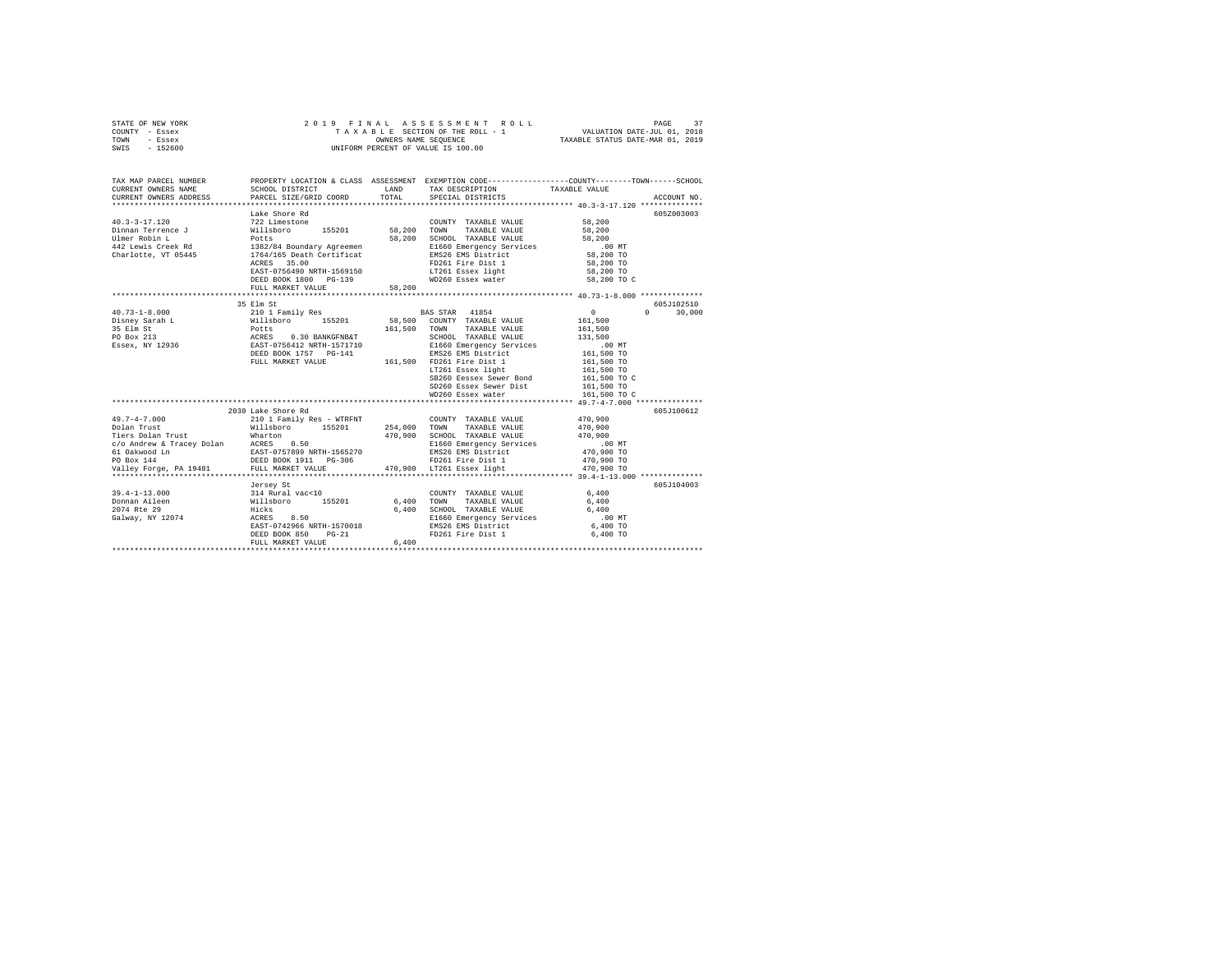|      | STATE OF NEW YORK |  |                      | 2019 FINAL ASSESSMENT ROLL         | 38<br>PAGE                  |  |
|------|-------------------|--|----------------------|------------------------------------|-----------------------------|--|
|      | COUNTY - Essex    |  |                      | TAXABLE SECTION OF THE ROLL - 1    | VALUATION DATE-JUL 01, 2018 |  |
| TOWN | - Essex           |  | OWNERS NAME SEOUENCE | TAXABLE STATUS DATE-MAR 01, 2019   |                             |  |
| SWIS | - 152600          |  |                      | UNIFORM PERCENT OF VALUE IS 100.00 |                             |  |

| 2056 Jersey St                                                                                                                                                                                                                                                                                                                                                                                 |  | 605J101111 |
|------------------------------------------------------------------------------------------------------------------------------------------------------------------------------------------------------------------------------------------------------------------------------------------------------------------------------------------------------------------------------------------------|--|------------|
|                                                                                                                                                                                                                                                                                                                                                                                                |  |            |
|                                                                                                                                                                                                                                                                                                                                                                                                |  |            |
|                                                                                                                                                                                                                                                                                                                                                                                                |  |            |
|                                                                                                                                                                                                                                                                                                                                                                                                |  |            |
|                                                                                                                                                                                                                                                                                                                                                                                                |  |            |
|                                                                                                                                                                                                                                                                                                                                                                                                |  |            |
|                                                                                                                                                                                                                                                                                                                                                                                                |  |            |
|                                                                                                                                                                                                                                                                                                                                                                                                |  |            |
| $\begin{tabular}{l c c c c c} \multicolumn{1}{c}{\textbf{48.2--1-4.000}} & \multicolumn{1}{c}{2056\text{~s~energy}} & \multicolumn{1}{c}{\textbf{5.201-011}} & \multicolumn{1}{c}{\textbf{5.201-011}} & \multicolumn{1}{c}{\textbf{65.201-011}} & \multicolumn{1}{c}{\textbf{65.201-011}} & \multicolumn{1}{c}{\textbf{65.201-011}} & \multicolumn{1}{c}{\textbf{65.201-011}} & \multicolumn{$ |  |            |
| 2120 Jersey St                                                                                                                                                                                                                                                                                                                                                                                 |  | 605J198003 |
|                                                                                                                                                                                                                                                                                                                                                                                                |  |            |
|                                                                                                                                                                                                                                                                                                                                                                                                |  |            |
|                                                                                                                                                                                                                                                                                                                                                                                                |  |            |
|                                                                                                                                                                                                                                                                                                                                                                                                |  |            |
|                                                                                                                                                                                                                                                                                                                                                                                                |  |            |
|                                                                                                                                                                                                                                                                                                                                                                                                |  |            |
|                                                                                                                                                                                                                                                                                                                                                                                                |  |            |
| 39.4-1-44.121 2120 Jersey Start 2023<br>240 Rural res AG DIST C 41720 6,215 6,215 6,215<br>240 Rural res 40.000 BAS STAR 41854<br>26,500 COUNTY TAXABLE VALUE 120,285 120,285<br>26 MAY BE SUBJECT TO PAYMENT BEEN DROWN TOWN TOWN TAX                                                                                                                                                         |  |            |
| 2094 Jersey St                                                                                                                                                                                                                                                                                                                                                                                 |  | 605J179008 |
|                                                                                                                                                                                                                                                                                                                                                                                                |  |            |
|                                                                                                                                                                                                                                                                                                                                                                                                |  |            |
|                                                                                                                                                                                                                                                                                                                                                                                                |  |            |
|                                                                                                                                                                                                                                                                                                                                                                                                |  |            |
|                                                                                                                                                                                                                                                                                                                                                                                                |  |            |
|                                                                                                                                                                                                                                                                                                                                                                                                |  |            |
|                                                                                                                                                                                                                                                                                                                                                                                                |  |            |
|                                                                                                                                                                                                                                                                                                                                                                                                |  |            |
|                                                                                                                                                                                                                                                                                                                                                                                                |  |            |
| 1647 Lake Shore Rd                                                                                                                                                                                                                                                                                                                                                                             |  | 605J101208 |
|                                                                                                                                                                                                                                                                                                                                                                                                |  |            |
|                                                                                                                                                                                                                                                                                                                                                                                                |  |            |
|                                                                                                                                                                                                                                                                                                                                                                                                |  |            |
|                                                                                                                                                                                                                                                                                                                                                                                                |  |            |
|                                                                                                                                                                                                                                                                                                                                                                                                |  |            |
| EAST-0756331 NRTH-1556023                                                                                                                                                                                                                                                                                                                                                                      |  |            |
| DEED BOOK 1499 PG-228                                                                                                                                                                                                                                                                                                                                                                          |  |            |
|                                                                                                                                                                                                                                                                                                                                                                                                |  |            |
|                                                                                                                                                                                                                                                                                                                                                                                                |  |            |
|                                                                                                                                                                                                                                                                                                                                                                                                |  |            |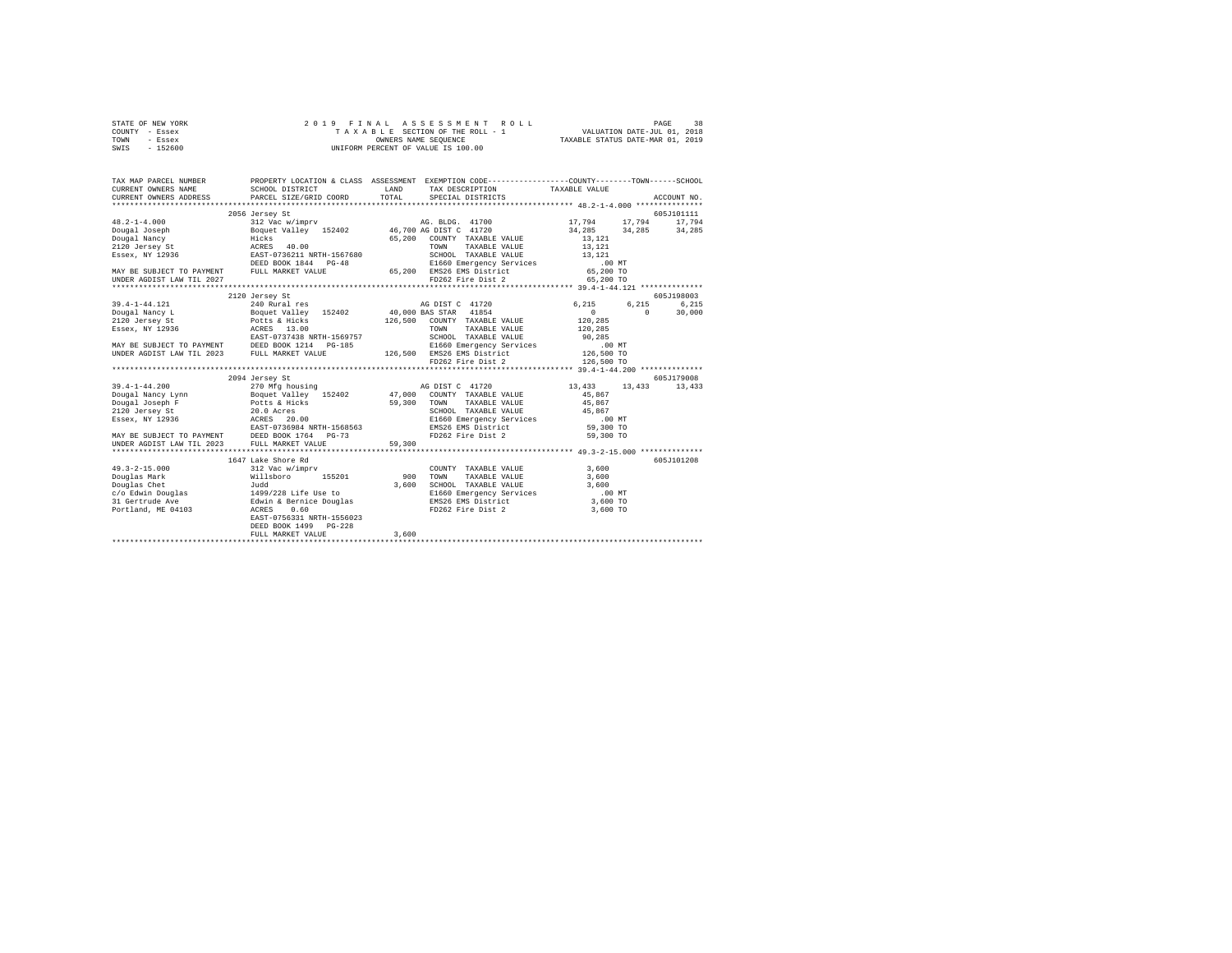| STATE OF NEW YORK | 2019 FINAL ASSESSMENT ROLL         | 39<br>PAGE                       |
|-------------------|------------------------------------|----------------------------------|
| COUNTY - Essex    | TAXABLE SECTION OF THE ROLL - 1    | VALUATION DATE-JUL 01, 2018      |
| TOWN<br>- Essex   | OWNERS NAME SEOUENCE               | TAXABLE STATUS DATE-MAR 01, 2019 |
| $-152600$<br>SWIS | UNIFORM PERCENT OF VALUE IS 100.00 |                                  |
|                   |                                    |                                  |

| TAX MAP PARCEL NUMBER |                                                                                                 |        |                                                                                                                                      | PROPERTY LOCATION & CLASS ASSESSMENT EXEMPTION CODE----------------COUNTY-------TOWN------SCHOOL |
|-----------------------|-------------------------------------------------------------------------------------------------|--------|--------------------------------------------------------------------------------------------------------------------------------------|--------------------------------------------------------------------------------------------------|
| CURRENT OWNERS NAME   | SCHOOL DISTRICT                                                                                 |        | LAND TAX DESCRIPTION TAXABLE VALUE                                                                                                   |                                                                                                  |
|                       |                                                                                                 |        |                                                                                                                                      |                                                                                                  |
|                       |                                                                                                 |        |                                                                                                                                      |                                                                                                  |
|                       |                                                                                                 |        |                                                                                                                                      | 605J101209                                                                                       |
| $49.3 - 2 - 16.000$   |                                                                                                 |        |                                                                                                                                      | 52,900                                                                                           |
| Douglas Mark          |                                                                                                 |        |                                                                                                                                      | 52,900                                                                                           |
|                       |                                                                                                 |        |                                                                                                                                      | 52,900                                                                                           |
|                       |                                                                                                 |        | E1660 Emergency Services<br>EMS26 EMS District<br>--260 -'                                                                           | $.00$ MT                                                                                         |
|                       |                                                                                                 |        |                                                                                                                                      | 52,900 TO                                                                                        |
|                       |                                                                                                 |        | FD262 Fire Dist 2                                                                                                                    | 52,900 TO                                                                                        |
|                       |                                                                                                 |        |                                                                                                                                      |                                                                                                  |
|                       | DEED BOOK 1499 PG-228                                                                           |        |                                                                                                                                      |                                                                                                  |
|                       | FULL MARKET VALUE                                                                               | 52,900 |                                                                                                                                      |                                                                                                  |
|                       |                                                                                                 |        |                                                                                                                                      |                                                                                                  |
|                       | 2208 NYS Route 22                                                                               |        |                                                                                                                                      | 605J101210                                                                                       |
| $39.4 - 1 - 16.000$   | 210 1 Family Res<br>Willsboro 155201<br>Potts                                                   |        | AGED ALL 41800                                                                                                                       | 52,050 52,050 52,050                                                                             |
| Doyle Donald A        |                                                                                                 |        | 28,400 ENH STAR 41834                                                                                                                | $0 \t 52,050$<br>$\sim$ 0                                                                        |
| 2208 NYS Rte 22       |                                                                                                 |        | 104,100 COUNTY TAXABLE VALUE                                                                                                         | 52,050                                                                                           |
| Essex, NY 12936       | ACRES 1.37<br>EAST-0743806 NRTH-1569750                                                         |        |                                                                                                                                      | 52,050                                                                                           |
|                       |                                                                                                 |        | TOWN TAXABLE VALUE<br>SCHOOL TAXABLE VALUE                                                                                           | $\sim$ 0                                                                                         |
|                       | DEED BOOK 330                                                                                   |        | DEED BOOK 330 PG-45 B1660 Emergency Services .00 NT<br>FULL MARKET VALUE 104,100 EMS26 EMS District 104,100 TO                       |                                                                                                  |
|                       |                                                                                                 |        |                                                                                                                                      |                                                                                                  |
|                       |                                                                                                 |        | FD261 Fire Dist 1                                                                                                                    | 104,100 TO                                                                                       |
|                       |                                                                                                 |        |                                                                                                                                      |                                                                                                  |
|                       | 2184 NYS Route 22                                                                               |        |                                                                                                                                      | 605.7104005                                                                                      |
| $39.4 - 1 - 22.000$   |                                                                                                 |        | AGED ALL 41800<br>33,300 ENH STAR 41834                                                                                              | ${\bf 20} \,, {\bf 450} \qquad \quad {\bf 20} \,, {\bf 450} \qquad \quad {\bf 20} \,, {\bf 450}$ |
| Doyle Gary            |                                                                                                 |        |                                                                                                                                      | $\sim$ 0<br>$0 \t 20,450$                                                                        |
| Doyle Margaret        |                                                                                                 |        | 40,900 COUNTY TAXABLE VALUE                                                                                                          | 20,450                                                                                           |
| 2184 NYS Rte 22       | $270$ Mfg housing<br>Willsboro<br>Millsboro<br>Potts<br>ACRES 2.30<br>EAST-0743817 NRTH-1569269 |        | TOWN TAXABLE VALUE<br>SCHOOL TAXABLE VALUE                                                                                           | 20,450                                                                                           |
| Essex, NY 12936       |                                                                                                 |        |                                                                                                                                      | $\sim$ 0                                                                                         |
|                       | DEED BOOK 884                                                                                   |        |                                                                                                                                      |                                                                                                  |
|                       | FULL MARKET VALUE                                                                               |        | PG-171 E1660 Emergency Services .00 MT<br>LUE 40,900 EMS26 EMS District 40,900 TO                                                    |                                                                                                  |
|                       |                                                                                                 |        | FD261 Fire Dist 1                                                                                                                    | 40,900 TO                                                                                        |
|                       |                                                                                                 |        |                                                                                                                                      |                                                                                                  |
|                       | 2750 Essex Rd                                                                                   |        |                                                                                                                                      | 605J197001                                                                                       |
|                       |                                                                                                 |        | COUNTY TAXABLE VALUE                                                                                                                 | 304,000                                                                                          |
|                       |                                                                                                 |        | 41,300 TOWN TAXABLE VALUE                                                                                                            | 304,000                                                                                          |
|                       |                                                                                                 |        |                                                                                                                                      |                                                                                                  |
|                       |                                                                                                 |        |                                                                                                                                      |                                                                                                  |
|                       |                                                                                                 |        | $304,000$ $304,000$ $1660$ ECOOL TAXABLE VALUE<br>ELGOL TAXABLE VALUE<br>ELGO Emergency Services<br>NAS26 EMS District<br>304,000 TO |                                                                                                  |
|                       | EAST-0756913 NRTH-1572128                                                                       |        | FD261 Fire Dist 1                                                                                                                    | 304,000 TO                                                                                       |
|                       | DEED BOOK 1116 PG-76                                                                            |        | -76 LT261 Essex light<br>304,000 SB260 Eessex Sewer Bond                                                                             | 304,000 TO                                                                                       |
|                       | FULL MARKET VALUE                                                                               |        |                                                                                                                                      | 304,000 TO C                                                                                     |
|                       |                                                                                                 |        | SD260 Essex Sewer Dist                                                                                                               | 304,000 TO                                                                                       |
|                       |                                                                                                 |        | WD260 Essex water                                                                                                                    | 304,000 TO C                                                                                     |
|                       |                                                                                                 |        |                                                                                                                                      |                                                                                                  |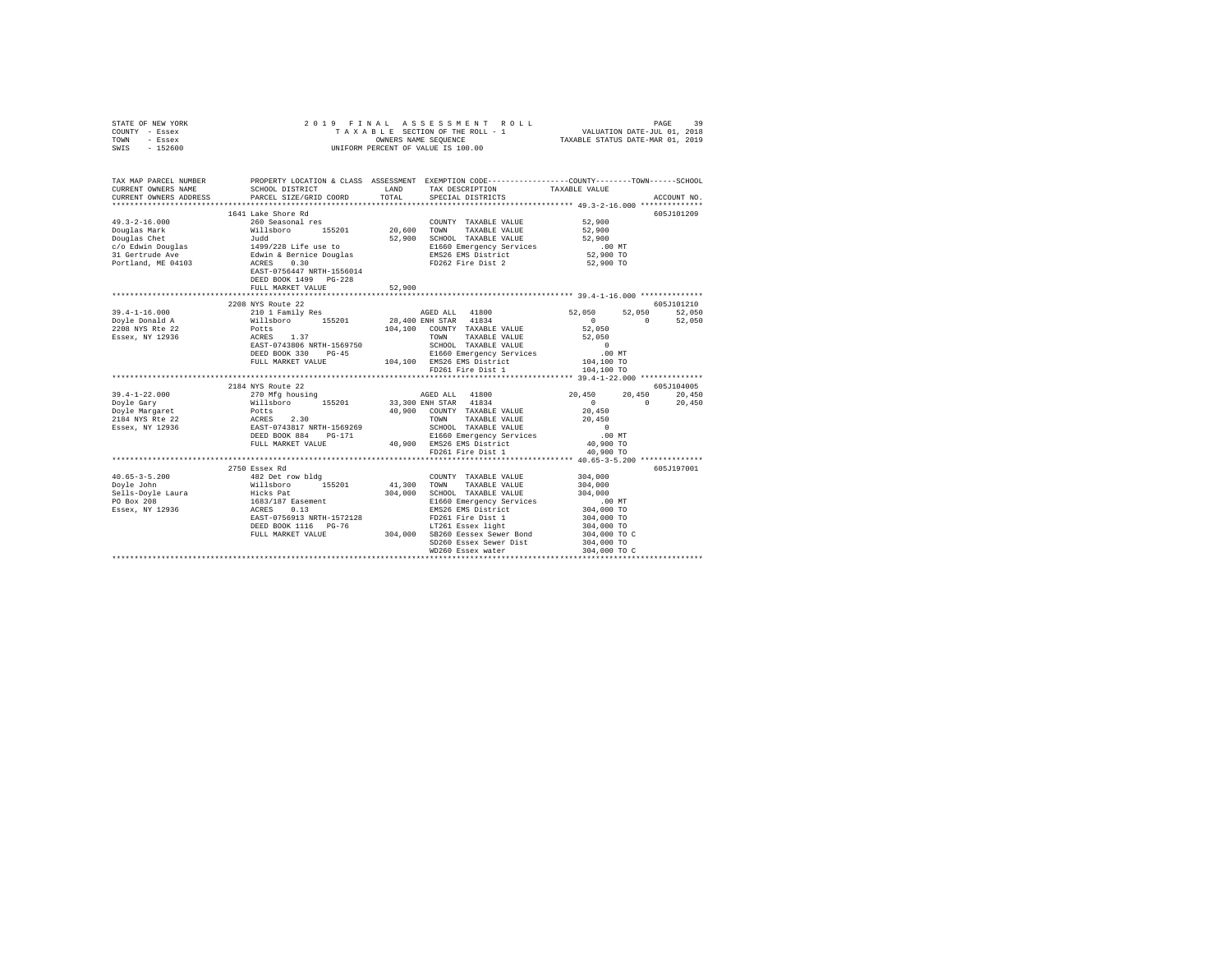|      | STATE OF NEW YORK |  | 2019 FINAL ASSESSMENT ROLL         |                                  | PAGE                        | 40 |
|------|-------------------|--|------------------------------------|----------------------------------|-----------------------------|----|
|      | COUNTY - Essex    |  | TAXABLE SECTION OF THE ROLL - 1    |                                  | VALUATION DATE-JUL 01, 2018 |    |
| TOWN | - Essex           |  | OWNERS NAME SEOUENCE               | TAXABLE STATUS DATE-MAR 01, 2019 |                             |    |
| SWIS | - 152600          |  | UNIFORM PERCENT OF VALUE IS 100.00 |                                  |                             |    |

| TAX MAP PARCEL NUMBER<br>CURRENT OWNERS NAME                                                                                                                                                                                                                                                                                                                                                            | SCHOOL DISTRICT                                                                                                                                       |         | LAND TAX DESCRIPTION                                                          | PROPERTY LOCATION & CLASS ASSESSMENT EXEMPTION CODE---------------COUNTY-------TOWN-----SCHOOL<br>TAXABLE VALUE |
|---------------------------------------------------------------------------------------------------------------------------------------------------------------------------------------------------------------------------------------------------------------------------------------------------------------------------------------------------------------------------------------------------------|-------------------------------------------------------------------------------------------------------------------------------------------------------|---------|-------------------------------------------------------------------------------|-----------------------------------------------------------------------------------------------------------------|
| CURRENT OWNERS ADDRESS                                                                                                                                                                                                                                                                                                                                                                                  | PARCEL SIZE/GRID COORD                                                                                                                                | TOTAL   | SPECIAL DISTRICTS                                                             | ACCOUNT NO.                                                                                                     |
|                                                                                                                                                                                                                                                                                                                                                                                                         |                                                                                                                                                       |         |                                                                               |                                                                                                                 |
|                                                                                                                                                                                                                                                                                                                                                                                                         | 833 Walker Rd                                                                                                                                         |         |                                                                               | 605J104404                                                                                                      |
| $\begin{tabular}{l c c c c c} \multicolumn{1}{c c c c} \multicolumn{1}{c c c} \multicolumn{1}{c c c} \multicolumn{1}{c c c} \multicolumn{1}{c c c} \multicolumn{1}{c c c} \multicolumn{1}{c c c} \multicolumn{1}{c c c} \multicolumn{1}{c c c} \multicolumn{1}{c c c} \multicolumn{1}{c c c} \multicolumn{1}{c c c} \multicolumn{1}{c c c} \multicolumn{1}{c c c} \multicolumn{1}{c c c} \multicolumn{$ |                                                                                                                                                       |         |                                                                               |                                                                                                                 |
|                                                                                                                                                                                                                                                                                                                                                                                                         |                                                                                                                                                       |         |                                                                               |                                                                                                                 |
|                                                                                                                                                                                                                                                                                                                                                                                                         |                                                                                                                                                       |         |                                                                               |                                                                                                                 |
|                                                                                                                                                                                                                                                                                                                                                                                                         |                                                                                                                                                       |         |                                                                               |                                                                                                                 |
|                                                                                                                                                                                                                                                                                                                                                                                                         |                                                                                                                                                       |         |                                                                               |                                                                                                                 |
|                                                                                                                                                                                                                                                                                                                                                                                                         |                                                                                                                                                       |         |                                                                               |                                                                                                                 |
|                                                                                                                                                                                                                                                                                                                                                                                                         | 120,300 10<br>EEED BOOK 1351 PG-149<br>FULL MARKET VALUE 210,300 200,300 200,300 200,300 200,300 200,300 200,300 200,300 200,300 210,300 210,300 210, |         |                                                                               |                                                                                                                 |
|                                                                                                                                                                                                                                                                                                                                                                                                         |                                                                                                                                                       |         |                                                                               |                                                                                                                 |
|                                                                                                                                                                                                                                                                                                                                                                                                         |                                                                                                                                                       |         |                                                                               |                                                                                                                 |
|                                                                                                                                                                                                                                                                                                                                                                                                         | 1800 Lake Shore Rd                                                                                                                                    |         |                                                                               | 605J102806                                                                                                      |
|                                                                                                                                                                                                                                                                                                                                                                                                         |                                                                                                                                                       |         |                                                                               | 205,500                                                                                                         |
|                                                                                                                                                                                                                                                                                                                                                                                                         |                                                                                                                                                       |         |                                                                               | 205,500<br>205,500                                                                                              |
|                                                                                                                                                                                                                                                                                                                                                                                                         |                                                                                                                                                       |         |                                                                               |                                                                                                                 |
|                                                                                                                                                                                                                                                                                                                                                                                                         |                                                                                                                                                       |         |                                                                               | $.00$ MT                                                                                                        |
|                                                                                                                                                                                                                                                                                                                                                                                                         |                                                                                                                                                       |         |                                                                               | 205,500 TO                                                                                                      |
|                                                                                                                                                                                                                                                                                                                                                                                                         |                                                                                                                                                       |         |                                                                               | 205,500 TO                                                                                                      |
|                                                                                                                                                                                                                                                                                                                                                                                                         |                                                                                                                                                       |         |                                                                               |                                                                                                                 |
|                                                                                                                                                                                                                                                                                                                                                                                                         |                                                                                                                                                       |         |                                                                               |                                                                                                                 |
|                                                                                                                                                                                                                                                                                                                                                                                                         | 2226 NYS Route 22                                                                                                                                     |         |                                                                               | 605J104301                                                                                                      |
|                                                                                                                                                                                                                                                                                                                                                                                                         |                                                                                                                                                       |         |                                                                               | 58,821 58,821<br>58,821                                                                                         |
|                                                                                                                                                                                                                                                                                                                                                                                                         |                                                                                                                                                       |         |                                                                               | 190,879                                                                                                         |
|                                                                                                                                                                                                                                                                                                                                                                                                         |                                                                                                                                                       |         |                                                                               | 190,879<br>190,879                                                                                              |
|                                                                                                                                                                                                                                                                                                                                                                                                         |                                                                                                                                                       |         | SCHOOL TAXABLE VALUE                                                          |                                                                                                                 |
|                                                                                                                                                                                                                                                                                                                                                                                                         |                                                                                                                                                       |         |                                                                               | .00 MT                                                                                                          |
|                                                                                                                                                                                                                                                                                                                                                                                                         |                                                                                                                                                       |         |                                                                               | 249,700 TO                                                                                                      |
|                                                                                                                                                                                                                                                                                                                                                                                                         |                                                                                                                                                       |         |                                                                               | 249,700 TO                                                                                                      |
| UNDER AGDIST LAW TIL 2023                                                                                                                                                                                                                                                                                                                                                                               |                                                                                                                                                       |         |                                                                               |                                                                                                                 |
|                                                                                                                                                                                                                                                                                                                                                                                                         |                                                                                                                                                       |         |                                                                               |                                                                                                                 |
|                                                                                                                                                                                                                                                                                                                                                                                                         | NYS Route 22                                                                                                                                          |         |                                                                               | 605J180008                                                                                                      |
|                                                                                                                                                                                                                                                                                                                                                                                                         |                                                                                                                                                       |         | COUNTY TAXABLE VALUE                                                          | 70,700<br>70.700                                                                                                |
|                                                                                                                                                                                                                                                                                                                                                                                                         |                                                                                                                                                       |         | TAXABLE VALUE                                                                 |                                                                                                                 |
|                                                                                                                                                                                                                                                                                                                                                                                                         |                                                                                                                                                       |         |                                                                               | 70,700                                                                                                          |
|                                                                                                                                                                                                                                                                                                                                                                                                         |                                                                                                                                                       |         | 70,700 SCHOOL TAXABLE VALUE<br>E1660 Emergency Services<br>EMS26 EMS District | 00 MT.<br>70,700 TO                                                                                             |
|                                                                                                                                                                                                                                                                                                                                                                                                         |                                                                                                                                                       |         |                                                                               |                                                                                                                 |
|                                                                                                                                                                                                                                                                                                                                                                                                         |                                                                                                                                                       |         | FD261 Fire Dist 1                                                             | 70,700 TO                                                                                                       |
|                                                                                                                                                                                                                                                                                                                                                                                                         | DEED BOOK 1944 PG-13                                                                                                                                  |         |                                                                               |                                                                                                                 |
|                                                                                                                                                                                                                                                                                                                                                                                                         | FULL MARKET VALUE                                                                                                                                     | 70,700  |                                                                               |                                                                                                                 |
|                                                                                                                                                                                                                                                                                                                                                                                                         |                                                                                                                                                       |         |                                                                               |                                                                                                                 |
|                                                                                                                                                                                                                                                                                                                                                                                                         | 1454 Whallons Bay Rd                                                                                                                                  |         |                                                                               | 605J104203<br>135,900                                                                                           |
|                                                                                                                                                                                                                                                                                                                                                                                                         |                                                                                                                                                       |         |                                                                               |                                                                                                                 |
|                                                                                                                                                                                                                                                                                                                                                                                                         |                                                                                                                                                       |         |                                                                               | 135,900<br>135,900                                                                                              |
|                                                                                                                                                                                                                                                                                                                                                                                                         |                                                                                                                                                       |         |                                                                               |                                                                                                                 |
|                                                                                                                                                                                                                                                                                                                                                                                                         |                                                                                                                                                       |         | E1660 Emergency Services<br>EMS26 EMS District                                | $.00$ MT<br>135,900 TO                                                                                          |
|                                                                                                                                                                                                                                                                                                                                                                                                         |                                                                                                                                                       |         |                                                                               | 135,900 TO                                                                                                      |
|                                                                                                                                                                                                                                                                                                                                                                                                         | EAST-0757260 NRTH-1558705                                                                                                                             |         |                                                                               |                                                                                                                 |
|                                                                                                                                                                                                                                                                                                                                                                                                         |                                                                                                                                                       |         |                                                                               |                                                                                                                 |
|                                                                                                                                                                                                                                                                                                                                                                                                         |                                                                                                                                                       | 135,900 |                                                                               |                                                                                                                 |
|                                                                                                                                                                                                                                                                                                                                                                                                         | FULL MARKET VALUE                                                                                                                                     |         |                                                                               |                                                                                                                 |
|                                                                                                                                                                                                                                                                                                                                                                                                         |                                                                                                                                                       |         |                                                                               |                                                                                                                 |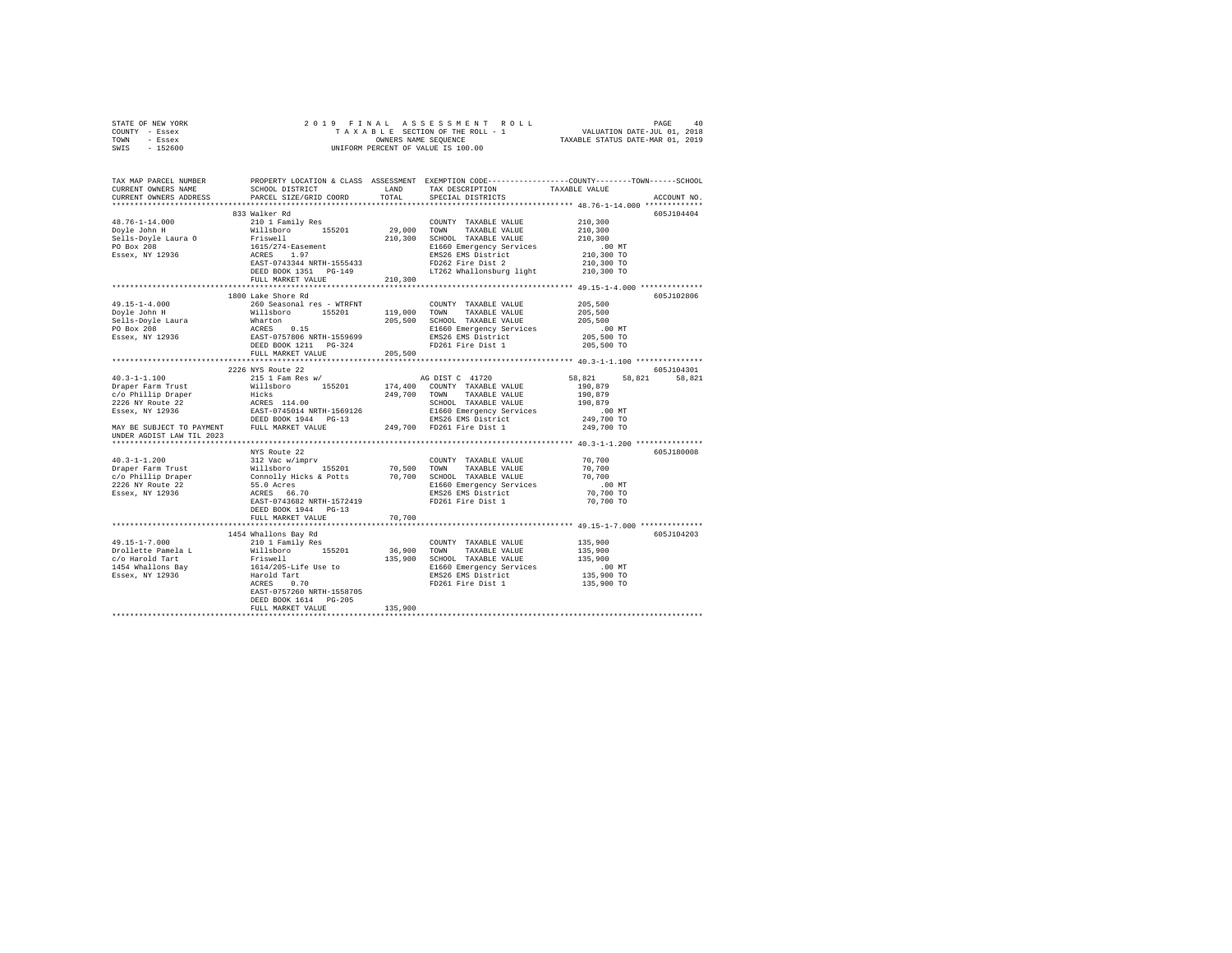| STATE OF NEW YORK                                                                                                                                                                                                                          |                                                                                                                                                                        |         |                                                                                                                                                                                                                                |                        |               |
|--------------------------------------------------------------------------------------------------------------------------------------------------------------------------------------------------------------------------------------------|------------------------------------------------------------------------------------------------------------------------------------------------------------------------|---------|--------------------------------------------------------------------------------------------------------------------------------------------------------------------------------------------------------------------------------|------------------------|---------------|
| COUNTY - Essex                                                                                                                                                                                                                             |                                                                                                                                                                        |         |                                                                                                                                                                                                                                |                        |               |
| TOWN - Essex                                                                                                                                                                                                                               |                                                                                                                                                                        |         | PAGE 41 ASSESSMENT ROLL PAGE 41<br>TAXABLE SECTION OF THE ROLL - 1 VALUATION DATE-JUL 01, 2018<br>OWNERS NAME SEQUENCE TAXABLE STATUS DATE-MAR 01, 2019                                                                        |                        |               |
| SWIS - 152600                                                                                                                                                                                                                              |                                                                                                                                                                        |         | OWNERS NAME SEQUENCE<br>UNIFORM PERCENT OF VALUE IS 100.00                                                                                                                                                                     |                        |               |
|                                                                                                                                                                                                                                            |                                                                                                                                                                        |         |                                                                                                                                                                                                                                |                        |               |
|                                                                                                                                                                                                                                            |                                                                                                                                                                        |         |                                                                                                                                                                                                                                |                        |               |
|                                                                                                                                                                                                                                            |                                                                                                                                                                        |         |                                                                                                                                                                                                                                |                        |               |
| TAX MAP PARCEL NUMBER                                                                                                                                                                                                                      | PROPERTY LOCATION & CLASS ASSESSMENT EXEMPTION CODE----------------COUNTY-------TOWN-----SCHOOL                                                                        |         |                                                                                                                                                                                                                                |                        |               |
| CURRENT OWNERS NAME                                                                                                                                                                                                                        | SCHOOL DISTRICT TAND TAX DESCRIPTION                                                                                                                                   |         |                                                                                                                                                                                                                                | TAXABLE VALUE          |               |
| CURRENT OWNERS ADDRESS PARCEL SIZE/GRID COORD TOTAL SPECIAL DISTRICTS                                                                                                                                                                      |                                                                                                                                                                        |         |                                                                                                                                                                                                                                |                        | ACCOUNT NO.   |
|                                                                                                                                                                                                                                            |                                                                                                                                                                        |         |                                                                                                                                                                                                                                |                        |               |
|                                                                                                                                                                                                                                            | 2224 Lake Shore Rd                                                                                                                                                     |         |                                                                                                                                                                                                                                |                        | 605-7103002   |
| $40.81 - 3 - 1.000$                                                                                                                                                                                                                        | 210 1 Family Res - WTRFNT BAS STAR 41854                                                                                                                               |         |                                                                                                                                                                                                                                | $\sim$ 0               | $0 \t 30,000$ |
|                                                                                                                                                                                                                                            |                                                                                                                                                                        |         |                                                                                                                                                                                                                                | 218,900                |               |
| PO Box 124                                                                                                                                                                                                                                 |                                                                                                                                                                        |         |                                                                                                                                                                                                                                | 218,900                |               |
| PO Box 124<br>Essex, NY 12936                                                                                                                                                                                                              | Potts<br>ACRES 0.70                                                                                                                                                    |         | 218,900 TOWN TAXABLE VALUE<br>SCHOOL TAXABLE VALUE                                                                                                                                                                             | 218,900<br>188,900     |               |
|                                                                                                                                                                                                                                            | EAST-0757539 NRTH-1569887                                                                                                                                              |         |                                                                                                                                                                                                                                |                        |               |
|                                                                                                                                                                                                                                            |                                                                                                                                                                        |         |                                                                                                                                                                                                                                |                        |               |
|                                                                                                                                                                                                                                            |                                                                                                                                                                        |         | SCHOOL TAXABLE VALUE AND THE SCHOOL TO ME ENGLISH OF THE SCHOOL TO ME AND TO THE SCHOOL TO A SAMPLE THE SCHOOL TO A SAMPLE THE SCHOOL TO A SAMPLE THE SCHOOL TO A SAMPLE THE SCHOOL TO A SAMPLE THE SCHOOL TO A SAMPLE THE SCH |                        |               |
|                                                                                                                                                                                                                                            | EAST-0757539 NKTH-1509807 BAX826 EMS District<br>DEED BOOK 1214 PG-311 218,900 PD261 Pire District<br>FULL MARKET VALUE 218,900 PD261 Essex light<br>LT261 Essex light |         |                                                                                                                                                                                                                                | 218,900 TO             |               |
|                                                                                                                                                                                                                                            |                                                                                                                                                                        |         | SB260 Eessex Sewer Bond                                                                                                                                                                                                        | 218,900 TO C           |               |
|                                                                                                                                                                                                                                            |                                                                                                                                                                        |         | SD260 Essex Sewer Dist                                                                                                                                                                                                         | 218,900 TO             |               |
|                                                                                                                                                                                                                                            |                                                                                                                                                                        |         | WD260 Essex water                                                                                                                                                                                                              | 218,900 TO C           |               |
|                                                                                                                                                                                                                                            |                                                                                                                                                                        |         |                                                                                                                                                                                                                                |                        |               |
|                                                                                                                                                                                                                                            | Lake Shore Rd                                                                                                                                                          |         |                                                                                                                                                                                                                                |                        | 605J101215    |
| $40.81 - 3 - 8.000$ 311 Res vac land - WTRFNT                                                                                                                                                                                              |                                                                                                                                                                        |         | COUNTY TAXABLE VALUE 77.400                                                                                                                                                                                                    |                        |               |
|                                                                                                                                                                                                                                            |                                                                                                                                                                        |         |                                                                                                                                                                                                                                | 77.400                 |               |
|                                                                                                                                                                                                                                            |                                                                                                                                                                        |         |                                                                                                                                                                                                                                | 77,400                 |               |
|                                                                                                                                                                                                                                            |                                                                                                                                                                        |         | E1660 Emergency Services .00 MT                                                                                                                                                                                                |                        |               |
| Point Point Market Market (1952)<br>The Text Market Market (1952)<br>Market Market Market Market (1952)<br>Market Market Market (1952)<br>Market Market (1952)<br>Point Market Market Market Market Market Market Market Market (1952)<br> |                                                                                                                                                                        |         |                                                                                                                                                                                                                                |                        |               |
|                                                                                                                                                                                                                                            |                                                                                                                                                                        |         |                                                                                                                                                                                                                                | 77,400 TO<br>77,400 TO |               |
|                                                                                                                                                                                                                                            |                                                                                                                                                                        |         | E1660 Emergency Services<br>EMS26 EMS District<br>FD261 Fire Dist 1<br>PD261 Fire Dist                                                                                                                                         |                        |               |
|                                                                                                                                                                                                                                            | FULL MARKET VALUE 77,400 LT261 Essex light 77,400 TO                                                                                                                   |         |                                                                                                                                                                                                                                |                        |               |
|                                                                                                                                                                                                                                            |                                                                                                                                                                        |         |                                                                                                                                                                                                                                |                        |               |
|                                                                                                                                                                                                                                            | 2304 Main St                                                                                                                                                           |         |                                                                                                                                                                                                                                |                        | 605J101303    |
| 40.73-3-5.000 210 1 Family Res                                                                                                                                                                                                             |                                                                                                                                                                        |         | COUNTY TAXABLE VALUE                                                                                                                                                                                                           | 204,900                |               |
| Durant John F Jr                                                                                                                                                                                                                           | Willsboro 155201 45,500                                                                                                                                                |         | TAXABLE VALUE<br>TOWN                                                                                                                                                                                                          | 204,900                |               |
|                                                                                                                                                                                                                                            | Potts                                                                                                                                                                  | 204,900 | SCHOOL TAXABLE VALUE                                                                                                                                                                                                           | 204,900                |               |
| Richmond, VT 05477-7741 1649/174-Sewer Easement                                                                                                                                                                                            |                                                                                                                                                                        |         | E1660 Emergency Services .00 MT                                                                                                                                                                                                |                        |               |
|                                                                                                                                                                                                                                            |                                                                                                                                                                        |         |                                                                                                                                                                                                                                | 204,900 TO             |               |
|                                                                                                                                                                                                                                            | Bk 951 Pg 247 (Easement)<br>ACRES 0.10 PD261 Pro261 Pro261 Press 0.16<br>EAST-0757014 NRTH-1571802 PT261 Essex light<br>LT261 Essex light                              |         |                                                                                                                                                                                                                                | 204,900 TO             |               |
|                                                                                                                                                                                                                                            |                                                                                                                                                                        |         |                                                                                                                                                                                                                                | 204,900 TO             |               |
|                                                                                                                                                                                                                                            | DEED BOOK 1097 PG-151 SB260 Eessex Sewer Bond<br>FULL MARKET VALUE 204,900 SD260 Essex Sewer Dist                                                                      |         | SB260 Eessex Sewer Bond                                                                                                                                                                                                        | 204,900 TO C           |               |
|                                                                                                                                                                                                                                            |                                                                                                                                                                        |         |                                                                                                                                                                                                                                | 204,900 TO             |               |
|                                                                                                                                                                                                                                            |                                                                                                                                                                        |         | WD260 Essex water                                                                                                                                                                                                              | 204,900 TO C           |               |
|                                                                                                                                                                                                                                            |                                                                                                                                                                        |         |                                                                                                                                                                                                                                |                        |               |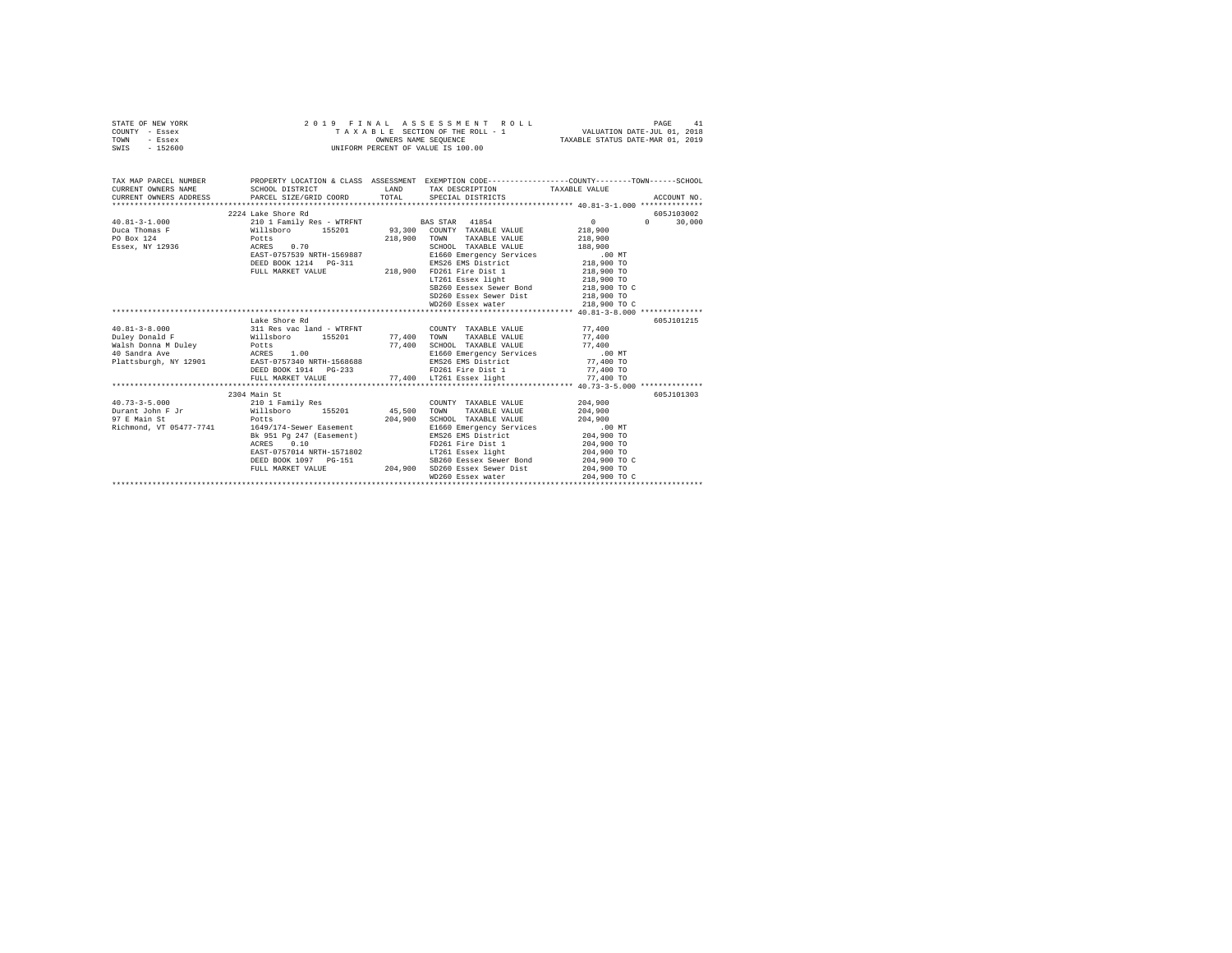| STATE OF NEW YORK |          |  | 2019 FINAL ASSESSMENT ROLL         | PAGE                             | 42 |
|-------------------|----------|--|------------------------------------|----------------------------------|----|
| COUNTY - Essex    |          |  | TAXABLE SECTION OF THE ROLL - 1    | VALUATION DATE-JUL 01, 2018      |    |
| TOWN              | - Essex  |  | OWNERS NAME SEOUENCE               | TAXABLE STATUS DATE-MAR 01, 2019 |    |
| SWIS              | - 152600 |  | UNIFORM PERCENT OF VALUE IS 100.00 |                                  |    |

| TAX MAP PARCEL NUMBER<br>CURRENT OWNERS NAME<br>CURRENT OWNERS ADDRESS PARCEL SIZE/GRID COORD                                                                                                                                                                                                                                                                                                                       |                                            |        | LAND TAX DESCRIPTION TAXABLE VALUE COORD TOTAL SPECIAL DISTRICTS                                                                                                                                                                                                                          |                      | ACCOUNT NO.   |
|---------------------------------------------------------------------------------------------------------------------------------------------------------------------------------------------------------------------------------------------------------------------------------------------------------------------------------------------------------------------------------------------------------------------|--------------------------------------------|--------|-------------------------------------------------------------------------------------------------------------------------------------------------------------------------------------------------------------------------------------------------------------------------------------------|----------------------|---------------|
|                                                                                                                                                                                                                                                                                                                                                                                                                     |                                            |        |                                                                                                                                                                                                                                                                                           |                      |               |
|                                                                                                                                                                                                                                                                                                                                                                                                                     | 8 Orchard Ln                               |        |                                                                                                                                                                                                                                                                                           |                      | 605J103415    |
|                                                                                                                                                                                                                                                                                                                                                                                                                     |                                            |        | VETWAR CTS 41120 15,000 15,000 15,000                                                                                                                                                                                                                                                     |                      |               |
|                                                                                                                                                                                                                                                                                                                                                                                                                     |                                            |        |                                                                                                                                                                                                                                                                                           |                      | 0 68,700      |
|                                                                                                                                                                                                                                                                                                                                                                                                                     |                                            |        |                                                                                                                                                                                                                                                                                           |                      |               |
|                                                                                                                                                                                                                                                                                                                                                                                                                     |                                            |        |                                                                                                                                                                                                                                                                                           |                      |               |
|                                                                                                                                                                                                                                                                                                                                                                                                                     |                                            |        |                                                                                                                                                                                                                                                                                           |                      |               |
|                                                                                                                                                                                                                                                                                                                                                                                                                     |                                            |        |                                                                                                                                                                                                                                                                                           |                      |               |
|                                                                                                                                                                                                                                                                                                                                                                                                                     |                                            |        |                                                                                                                                                                                                                                                                                           |                      |               |
|                                                                                                                                                                                                                                                                                                                                                                                                                     |                                            |        |                                                                                                                                                                                                                                                                                           |                      |               |
|                                                                                                                                                                                                                                                                                                                                                                                                                     |                                            |        | PD-01 PHP PHP 1691 169,800 TO<br>ET261 Essex light 169,800 TO<br>SR260 Ressex Sewer Bond 169,800 TO C                                                                                                                                                                                     |                      |               |
|                                                                                                                                                                                                                                                                                                                                                                                                                     |                                            |        |                                                                                                                                                                                                                                                                                           |                      |               |
|                                                                                                                                                                                                                                                                                                                                                                                                                     |                                            |        | SD260 Essex Sewer Dist 169,800 TO                                                                                                                                                                                                                                                         |                      |               |
|                                                                                                                                                                                                                                                                                                                                                                                                                     |                                            |        | WD260 Essex water                                                                                                                                                                                                                                                                         | 169,800 TO C         |               |
|                                                                                                                                                                                                                                                                                                                                                                                                                     |                                            |        |                                                                                                                                                                                                                                                                                           |                      |               |
|                                                                                                                                                                                                                                                                                                                                                                                                                     | Christian Rd                               |        |                                                                                                                                                                                                                                                                                           |                      | 605J190006    |
|                                                                                                                                                                                                                                                                                                                                                                                                                     |                                            |        |                                                                                                                                                                                                                                                                                           | 23,655 23,655 23,655 |               |
|                                                                                                                                                                                                                                                                                                                                                                                                                     |                                            |        |                                                                                                                                                                                                                                                                                           |                      |               |
|                                                                                                                                                                                                                                                                                                                                                                                                                     |                                            |        |                                                                                                                                                                                                                                                                                           |                      |               |
|                                                                                                                                                                                                                                                                                                                                                                                                                     |                                            |        |                                                                                                                                                                                                                                                                                           |                      |               |
|                                                                                                                                                                                                                                                                                                                                                                                                                     |                                            |        |                                                                                                                                                                                                                                                                                           |                      |               |
|                                                                                                                                                                                                                                                                                                                                                                                                                     |                                            |        |                                                                                                                                                                                                                                                                                           |                      |               |
| $\begin{tabular}{l c c c c c} \multicolumn{1}{c}{\textbf{49.1-1-24.200}} & \multicolumn{1}{c}{120$ Field crops} & \multicolumn{1}{c}{120$ Field crops} & \multicolumn{1}{c}{\textbf{A}\texttt{C} \texttt{N}} & \multicolumn{1}{c}{23,655} & \multicolumn{1}{c}{23,655} & \multicolumn{1}{c}{23,655} & \multicolumn{1}{c}{23,655} & \multicolumn{1}{c}{23,655} & \multicolumn{1}{c}{23,655} & \multicolumn{1}{c}{23$ |                                            |        |                                                                                                                                                                                                                                                                                           |                      |               |
|                                                                                                                                                                                                                                                                                                                                                                                                                     |                                            |        |                                                                                                                                                                                                                                                                                           |                      |               |
|                                                                                                                                                                                                                                                                                                                                                                                                                     | 409 Christian Rd                           |        |                                                                                                                                                                                                                                                                                           |                      | 605J102014    |
| $49.1 - 1 - 25.000$ 210 1 Family Res BAS STAR 41854 0                                                                                                                                                                                                                                                                                                                                                               |                                            |        |                                                                                                                                                                                                                                                                                           |                      | $0 \t 30,000$ |
|                                                                                                                                                                                                                                                                                                                                                                                                                     |                                            |        |                                                                                                                                                                                                                                                                                           |                      |               |
|                                                                                                                                                                                                                                                                                                                                                                                                                     |                                            |        |                                                                                                                                                                                                                                                                                           |                      |               |
|                                                                                                                                                                                                                                                                                                                                                                                                                     |                                            |        |                                                                                                                                                                                                                                                                                           |                      |               |
|                                                                                                                                                                                                                                                                                                                                                                                                                     |                                            |        |                                                                                                                                                                                                                                                                                           |                      |               |
| For the stress of the context of the SEC of the SEC of the SEC of the SEC of the SEC of the SEC of the SEC of the SEC of the SEC of the SEC of the SEC of the SEC of the SEC of the SEC of the SEC of the SEC of the SEC of t                                                                                                                                                                                       |                                            |        |                                                                                                                                                                                                                                                                                           |                      |               |
|                                                                                                                                                                                                                                                                                                                                                                                                                     |                                            |        |                                                                                                                                                                                                                                                                                           |                      |               |
|                                                                                                                                                                                                                                                                                                                                                                                                                     |                                            |        |                                                                                                                                                                                                                                                                                           |                      |               |
|                                                                                                                                                                                                                                                                                                                                                                                                                     | Leaning Rd                                 |        | $\begin{array}{lllll} {\small \texttt{COUNTY}} & {\small \texttt{TAXABLE VALUE}} & & \\ \begin{array}{llll} \texttt{max} & {\small \texttt{max} & {\small \texttt{WALUE}} \\ \texttt{max} & {\small \texttt{max} & {\small \texttt{WALUE}} & & \\ \end{array}} & & 20\,, 200 \end{array}$ |                      | 605J101202    |
|                                                                                                                                                                                                                                                                                                                                                                                                                     |                                            |        |                                                                                                                                                                                                                                                                                           |                      |               |
|                                                                                                                                                                                                                                                                                                                                                                                                                     |                                            |        |                                                                                                                                                                                                                                                                                           |                      |               |
|                                                                                                                                                                                                                                                                                                                                                                                                                     |                                            |        | 20,200 SCHOOL TAXABLE VALUE 20,200                                                                                                                                                                                                                                                        |                      |               |
|                                                                                                                                                                                                                                                                                                                                                                                                                     |                                            |        | E1660 Emergency Services .00 MT<br>EMS26 EMS District 20,200 TO                                                                                                                                                                                                                           |                      |               |
|                                                                                                                                                                                                                                                                                                                                                                                                                     |                                            |        |                                                                                                                                                                                                                                                                                           |                      |               |
|                                                                                                                                                                                                                                                                                                                                                                                                                     |                                            |        | EAST-0742533 NRTH-1569240 FD261 Fire Dist 1 20,200 TO                                                                                                                                                                                                                                     |                      |               |
|                                                                                                                                                                                                                                                                                                                                                                                                                     | DEED BOOK 1527 PG-100<br>FULL MARKET VALUE | 20,200 |                                                                                                                                                                                                                                                                                           |                      |               |
|                                                                                                                                                                                                                                                                                                                                                                                                                     |                                            |        |                                                                                                                                                                                                                                                                                           |                      |               |
|                                                                                                                                                                                                                                                                                                                                                                                                                     |                                            |        |                                                                                                                                                                                                                                                                                           |                      |               |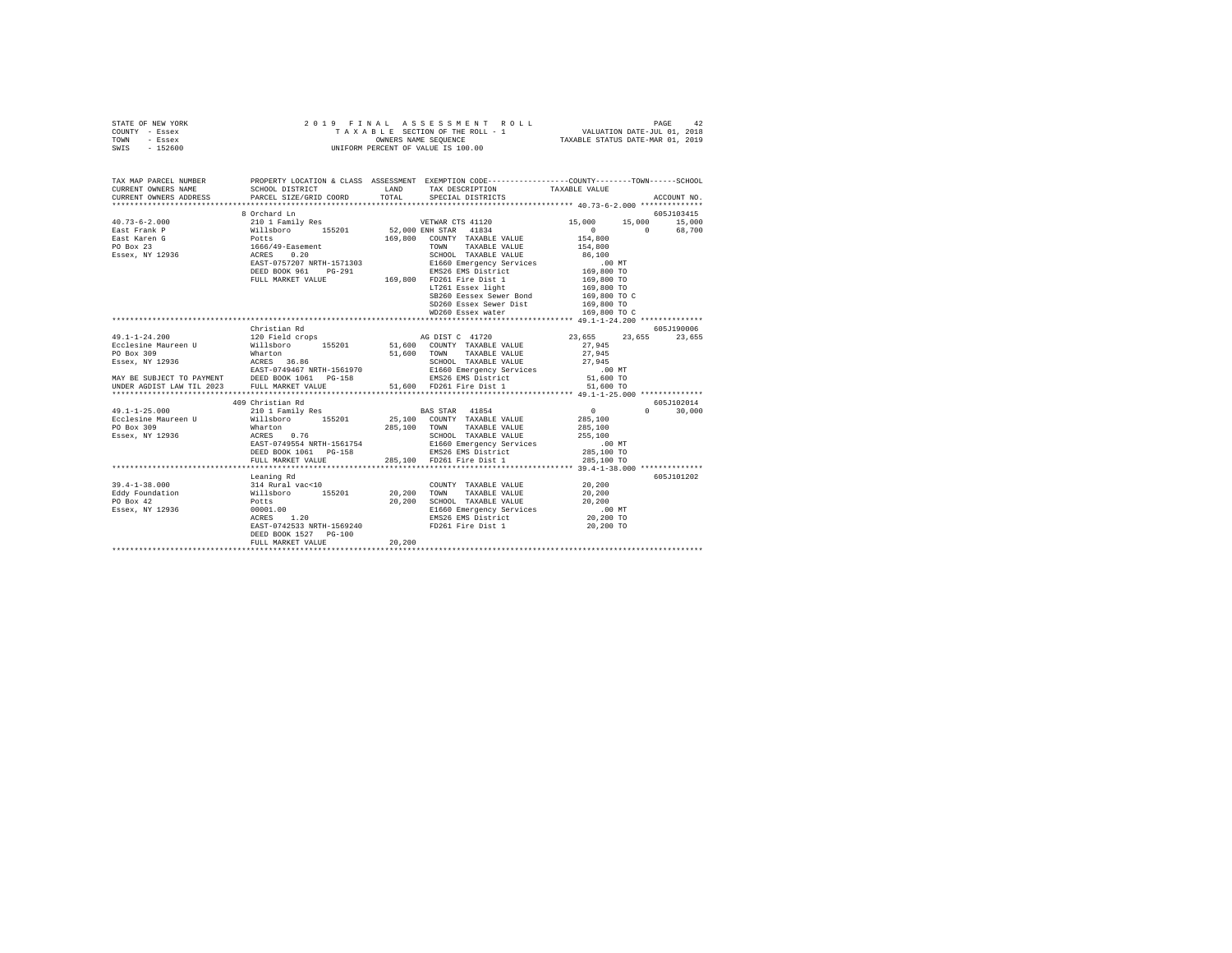| STATE OF NEW YORK |  |  | 2019 FINAL ASSESSMENT ROLL         |                                  | PAGE | 43 |
|-------------------|--|--|------------------------------------|----------------------------------|------|----|
| COUNTY - Essex    |  |  | TAXABLE SECTION OF THE ROLL - 1    | VALUATION DATE-JUL 01, 2018      |      |    |
| TOWN<br>- Essex   |  |  | OWNERS NAME SEOUENCE               | TAXABLE STATUS DATE-MAR 01, 2019 |      |    |
| $-152600$<br>SWIS |  |  | UNIFORM PERCENT OF VALUE IS 100.00 |                                  |      |    |

| TAX MAP PARCEL NUMBER<br>CURRENT OWNERS NAME<br>CURRENT OWNERS ADDRESS | SCHOOL DISTRICT<br><b>LAND</b><br>PARCEL SIZE/GRID COORD | TOTAL  | PROPERTY LOCATION & CLASS ASSESSMENT EXEMPTION CODE----------------COUNTY-------TOWN-----SCHOOL<br>TAXABLE VALUE<br>TAX DESCRIPTION<br>SPECIAL DISTRICTS                                                                                   |        | ACCOUNT NO. |
|------------------------------------------------------------------------|----------------------------------------------------------|--------|--------------------------------------------------------------------------------------------------------------------------------------------------------------------------------------------------------------------------------------------|--------|-------------|
|                                                                        |                                                          |        |                                                                                                                                                                                                                                            |        |             |
|                                                                        | 2430 NYS Route 22                                        |        |                                                                                                                                                                                                                                            |        | 605J100703  |
| $40.3 - 3 - 2.000$                                                     | 421 Restaurant                                           |        | COUNTY TAXABLE VALUE                                                                                                                                                                                                                       | 68,300 |             |
|                                                                        |                                                          |        |                                                                                                                                                                                                                                            |        |             |
|                                                                        |                                                          |        |                                                                                                                                                                                                                                            |        |             |
|                                                                        |                                                          |        |                                                                                                                                                                                                                                            |        |             |
|                                                                        |                                                          |        | 68,300 SCHOOL TAXABLE VALUE 68,300 E1660 Energency Services 68,300 E1660 Energency Services 68,300 TO<br>EMS26 EMS District 68,300 TO<br>EMS26 EMS District 68,300 TO<br>FD261 Fire Dist 1 68,300 TO                                       |        |             |
|                                                                        |                                                          |        |                                                                                                                                                                                                                                            |        |             |
|                                                                        | FULL MARKET VALUE                                        | 68,300 |                                                                                                                                                                                                                                            |        |             |
|                                                                        |                                                          |        |                                                                                                                                                                                                                                            |        |             |
|                                                                        | NYS Route 22                                             |        | COUNTY TAXABLE VALUE 20,500                                                                                                                                                                                                                |        | 605J100702  |
|                                                                        |                                                          |        |                                                                                                                                                                                                                                            | 20,500 |             |
|                                                                        |                                                          |        |                                                                                                                                                                                                                                            |        |             |
|                                                                        |                                                          |        |                                                                                                                                                                                                                                            |        |             |
|                                                                        |                                                          |        |                                                                                                                                                                                                                                            |        |             |
|                                                                        |                                                          |        |                                                                                                                                                                                                                                            |        |             |
|                                                                        |                                                          |        |                                                                                                                                                                                                                                            |        |             |
|                                                                        |                                                          |        |                                                                                                                                                                                                                                            |        |             |
|                                                                        | 515 Walker Rd                                            |        |                                                                                                                                                                                                                                            |        | 605J195008  |
|                                                                        |                                                          |        | 48.4-1-20.200<br>1991 - 200 Bluest ALUE 200 BS201 37,400 TOUNTY TAXABLE VALUE<br>1991 - 201 River and the Millshoro and the Millshoro of the Millshoro 263 Brook<br>1991 - 243 Brookfield Pat 353,600 SCHOOL TAXABLE VALUE 353,600<br>     |        |             |
|                                                                        |                                                          |        |                                                                                                                                                                                                                                            |        |             |
|                                                                        |                                                          |        |                                                                                                                                                                                                                                            |        |             |
|                                                                        |                                                          |        |                                                                                                                                                                                                                                            |        |             |
|                                                                        |                                                          |        |                                                                                                                                                                                                                                            |        |             |
|                                                                        |                                                          |        |                                                                                                                                                                                                                                            |        |             |
|                                                                        | FULL MARKET VALUE                                        |        | 353,600 LT262 Whallonsburg light 353,600 TO                                                                                                                                                                                                |        |             |
|                                                                        |                                                          |        |                                                                                                                                                                                                                                            |        |             |
|                                                                        |                                                          |        | Whallons Bay Rd<br>2018 The COUNTY TAXABLE VALUE (62,300<br>2018 Shediac River Rd<br>2018 Shediac River Rd<br>2018 Shediac River RB, Canada ACRES 155<br>2018 Shediac River RB, Canada ACRES 155<br>2018 Shediac River RB, Canada ACRES 15 |        | 605J100801  |
|                                                                        |                                                          |        |                                                                                                                                                                                                                                            |        |             |
|                                                                        |                                                          |        |                                                                                                                                                                                                                                            |        |             |
|                                                                        |                                                          |        |                                                                                                                                                                                                                                            |        |             |
|                                                                        |                                                          |        |                                                                                                                                                                                                                                            |        |             |
|                                                                        |                                                          |        |                                                                                                                                                                                                                                            |        |             |
|                                                                        |                                                          |        |                                                                                                                                                                                                                                            |        |             |
|                                                                        |                                                          |        |                                                                                                                                                                                                                                            |        |             |
|                                                                        |                                                          |        |                                                                                                                                                                                                                                            |        |             |
|                                                                        |                                                          |        |                                                                                                                                                                                                                                            | 300    | 605J100711  |
|                                                                        |                                                          |        |                                                                                                                                                                                                                                            | 300    |             |
|                                                                        |                                                          |        |                                                                                                                                                                                                                                            | 300    |             |
|                                                                        |                                                          |        |                                                                                                                                                                                                                                            | .00MT  |             |
|                                                                        |                                                          |        |                                                                                                                                                                                                                                            | 300 TO |             |
|                                                                        |                                                          |        |                                                                                                                                                                                                                                            | 300 TO |             |
|                                                                        |                                                          |        |                                                                                                                                                                                                                                            |        |             |
|                                                                        |                                                          |        |                                                                                                                                                                                                                                            |        |             |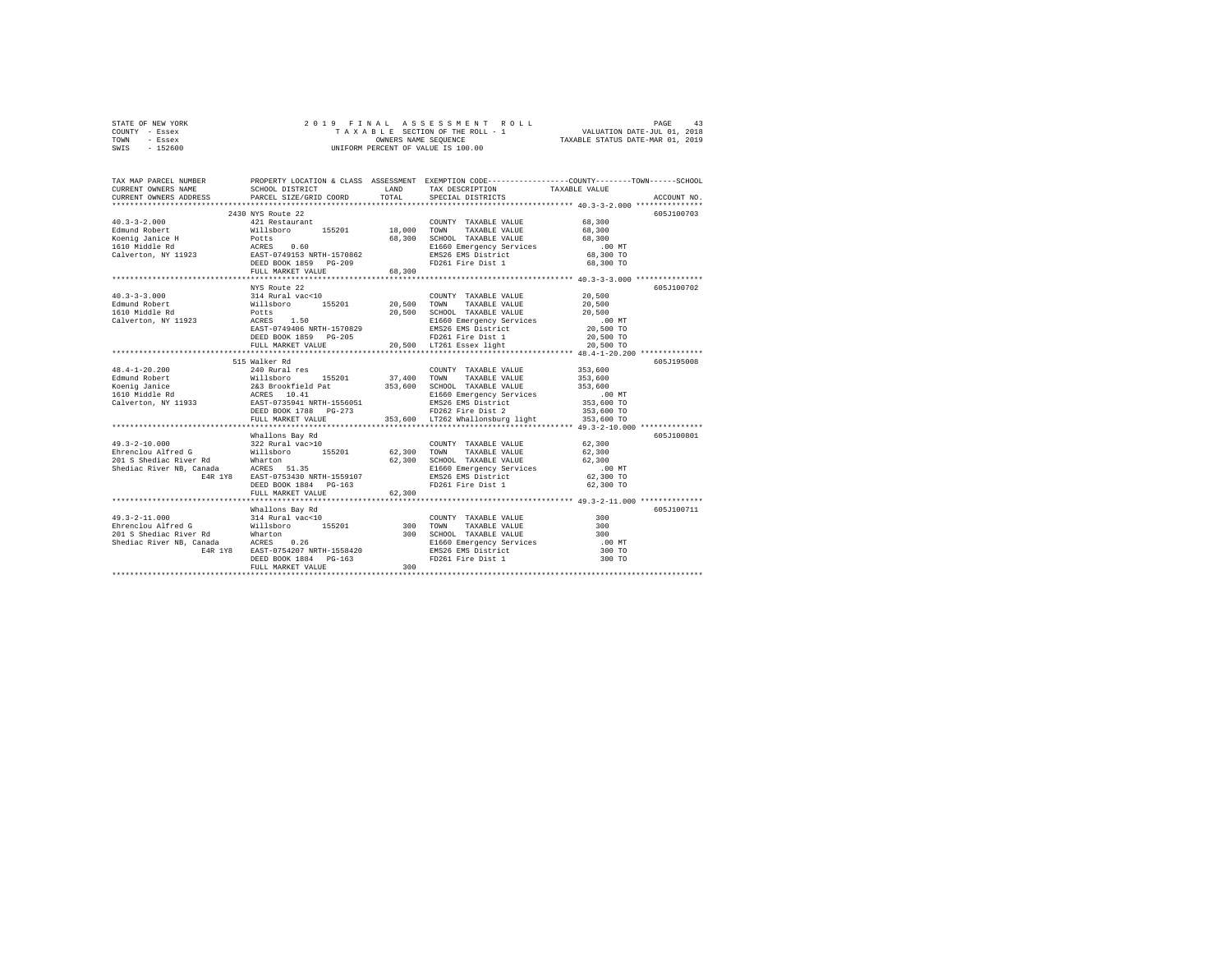| STATE OF NEW YORK |  |  | 2019 FINAL ASSESSMENT ROLL         |                                  | PAGE | 44 |
|-------------------|--|--|------------------------------------|----------------------------------|------|----|
| COUNTY - Essex    |  |  | TAXABLE SECTION OF THE ROLL - 1    | VALUATION DATE-JUL 01, 2018      |      |    |
| TOWN<br>- Essex   |  |  | OWNERS NAME SEOUENCE               | TAXABLE STATUS DATE-MAR 01, 2019 |      |    |
| $-152600$<br>SWIS |  |  | UNIFORM PERCENT OF VALUE IS 100.00 |                                  |      |    |

| TAX MAP PARCEL NUMBER        |                                                                                                                                                                                                                                                                     |         |                                                                                                                                                                                                                                                                                                                                                                                                                | PROPERTY LOCATION & CLASS ASSESSMENT EXEMPTION CODE----------------COUNTY-------TOWN------SCHOOL<br>$\begin{tabular}{lllllllll} \textbf{CURRENT} & \textbf{ONRETS} & \textbf{SCHODL DISTRICT} & \textbf{LAND} & \textbf{TAR} & \textbf{DESCRIPTION} & \textbf{TAXABLE} & \textbf{VALUE} & \textbf{ACCUNT NO} \\ \textbf{CURRENT OMNEES} & \textbf{PACEL S} & \textbf{PEGCHI PIST ROL} & \textbf{SPECIT AIC} & \textbf{SPECIT ROL} & \textbf{PACEL SLE} & \textbf{NOCUNT NO} & \textbf{ACCUINT NOL} \\ \textbf{CURIT MOL} & \textbf{PACEL S} & \textbf{P$ |
|------------------------------|---------------------------------------------------------------------------------------------------------------------------------------------------------------------------------------------------------------------------------------------------------------------|---------|----------------------------------------------------------------------------------------------------------------------------------------------------------------------------------------------------------------------------------------------------------------------------------------------------------------------------------------------------------------------------------------------------------------|----------------------------------------------------------------------------------------------------------------------------------------------------------------------------------------------------------------------------------------------------------------------------------------------------------------------------------------------------------------------------------------------------------------------------------------------------------------------------------------------------------------------------------------------------------|
|                              | 4 Tuttle Wav<br>$\begin{array}{cccc} \texttt{49.7-3-1.000} & \texttt{260 Seasonal res} & \texttt{COUNT} \\ \texttt{Ellis Barry R} & \texttt{Willsboro} & \texttt{155201} & \texttt{150,300 TOWN} \end{array}$<br>DEED BOOK 626 PG-035<br>FULL MARKET VALUE          | 197,800 | COUNTY TAXABLE VALUE<br>TAXABLE VALUE 197,800<br>$197,800 \quad \begin{tabular}{lcccc} \texttt{SCHODL} & \texttt{TAXABLE} & \texttt{VALUE} & \texttt{197,800} \\ \texttt{E1660} & \texttt{E160} & \texttt{SDE} & \texttt{Services} & \texttt{197,800} \\ \texttt{E1660} & \texttt{EMS26} & \texttt{EMS} & \texttt{Services} & \texttt{197,800} & \texttt{TO} \\ \end{tabular}$<br>FD261 Fire Dist 1 197,800 TO | 605J103508<br>197,800                                                                                                                                                                                                                                                                                                                                                                                                                                                                                                                                    |
| $40.65 - 2 - 5.000$          | 2729 NYS Route 22<br>210 1 Family Res<br>PO Box 24 Hicks<br>Essex, NY 12936 1675/105-Easement                                                                                                                                                                       | 166,200 | COUNTY TAXABLE VALUE<br>SCHOOL TAXABLE VALUE 166,200                                                                                                                                                                                                                                                                                                                                                           | 605J103101<br>166,200<br>166,200                                                                                                                                                                                                                                                                                                                                                                                                                                                                                                                         |
| Madison, NJ 07940 ACRES 2.90 | 2488 NYS Route 22<br>$\frac{40.3-3-10.002}{29,500}$ TOWER<br>Esposito Joseph A Willshoro 155201 29,500 TOWN<br>$\frac{144 \text{ Mail}}{29,500}$ TOWN POtts 198.600 SCHON<br>Weakly Track Potts 198.600 SCHON<br>EAST-0750535 NRTH-1570792<br>DEED BOOK 1587 PG-185 |         | 198,600<br>155201 29,500 TOWN TAXABLE VALUE 198,600<br>198,600 SCHOOL TAXABLE VALUE 198,600<br>198,600 SCHOOL TAXABLE VALUE 198,600<br>RIKTH-1570792 EMS26 EMS District 198,600 TO<br>EMS26 EMS District<br>FD261 Fire Dist 1                                                                                                                                                                                  | 605J101601<br>198,600 TO                                                                                                                                                                                                                                                                                                                                                                                                                                                                                                                                 |
| $57.2 - 6 - 3.000$           | 449 Angier Hill Rd<br>240 Rural res 60 and 100 and 11720 and 10,964 40,964 and 10.964 and 10.964 and 10.964 and 10.964 and 10.964 and 10.964 and 10.964 and 10.964 and 10.964 and 10.964 and 10.964 and 10.964 and 10.964 and 10.964 and 10.964 and                 |         | LT262 Whallonsburg light                                                                                                                                                                                                                                                                                                                                                                                       | 605J100804<br>40,964<br>331,800 TO<br>331,800 TO                                                                                                                                                                                                                                                                                                                                                                                                                                                                                                         |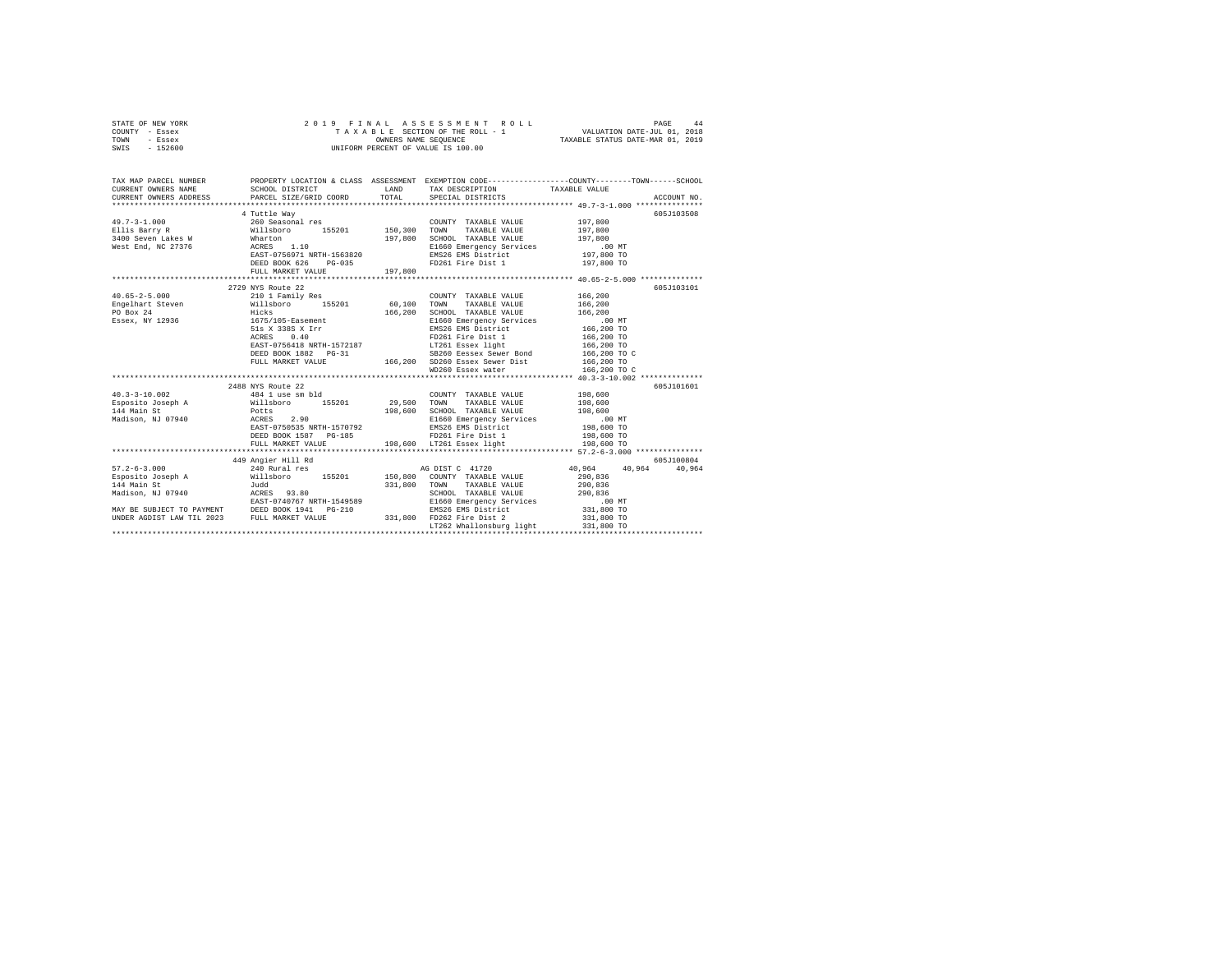|                | STATE OF NEW YORK |  |                      | 2019 FINAL ASSESSMENT ROLL         | PAGE                        | 45 |
|----------------|-------------------|--|----------------------|------------------------------------|-----------------------------|----|
| COUNTY - Essex |                   |  |                      | TAXABLE SECTION OF THE ROLL - 1    | VALUATION DATE-JUL 01, 2018 |    |
| TOWN           | - Essex           |  | OWNERS NAME SEOUENCE | TAXABLE STATUS DATE-MAR 01, 2019   |                             |    |
| SWIS           | - 152600          |  |                      | UNIFORM PERCENT OF VALUE IS 100.00 |                             |    |

| TAX MAP PARCEL NUMBER |              | PROPERTY LOCATION & CLASS ASSESSMENT EXEMPTION CODE-----------------COUNTY-------TOWN------SCHOOL |                      |             |
|-----------------------|--------------|---------------------------------------------------------------------------------------------------|----------------------|-------------|
|                       |              |                                                                                                   |                      | ACCOUNT NO. |
|                       |              |                                                                                                   | 605J100808           |             |
|                       |              |                                                                                                   | 91,249 91,249 91,249 |             |
|                       |              |                                                                                                   |                      |             |
|                       |              |                                                                                                   |                      |             |
|                       |              |                                                                                                   |                      |             |
|                       |              |                                                                                                   |                      |             |
|                       |              |                                                                                                   |                      |             |
|                       |              |                                                                                                   |                      |             |
|                       |              |                                                                                                   |                      |             |
|                       |              |                                                                                                   |                      |             |
|                       | 2297 Main St |                                                                                                   |                      | 605J101801  |
|                       |              |                                                                                                   |                      |             |
|                       |              |                                                                                                   |                      |             |
|                       |              |                                                                                                   |                      |             |
|                       |              |                                                                                                   |                      |             |
|                       |              |                                                                                                   |                      |             |
|                       |              |                                                                                                   |                      |             |
|                       |              |                                                                                                   |                      |             |
|                       |              |                                                                                                   |                      |             |
|                       |              |                                                                                                   |                      |             |
|                       |              |                                                                                                   |                      |             |
|                       |              |                                                                                                   |                      |             |
|                       | 11 Church St |                                                                                                   |                      | 6079905004  |
|                       |              |                                                                                                   |                      |             |
|                       |              |                                                                                                   |                      |             |
|                       |              |                                                                                                   |                      |             |
|                       |              |                                                                                                   |                      |             |
|                       |              |                                                                                                   |                      |             |
|                       |              |                                                                                                   |                      |             |
|                       |              |                                                                                                   |                      |             |
|                       |              |                                                                                                   |                      |             |
|                       |              |                                                                                                   |                      |             |
|                       |              |                                                                                                   |                      |             |
|                       |              |                                                                                                   |                      |             |
|                       | 2314 Main St |                                                                                                   |                      | 605J104205  |
|                       |              |                                                                                                   |                      |             |
|                       |              |                                                                                                   |                      |             |
|                       |              |                                                                                                   |                      |             |
|                       |              |                                                                                                   |                      |             |
|                       |              |                                                                                                   |                      |             |
|                       |              |                                                                                                   |                      |             |
|                       |              |                                                                                                   |                      |             |
|                       |              |                                                                                                   |                      |             |
|                       |              |                                                                                                   |                      |             |
|                       |              |                                                                                                   |                      |             |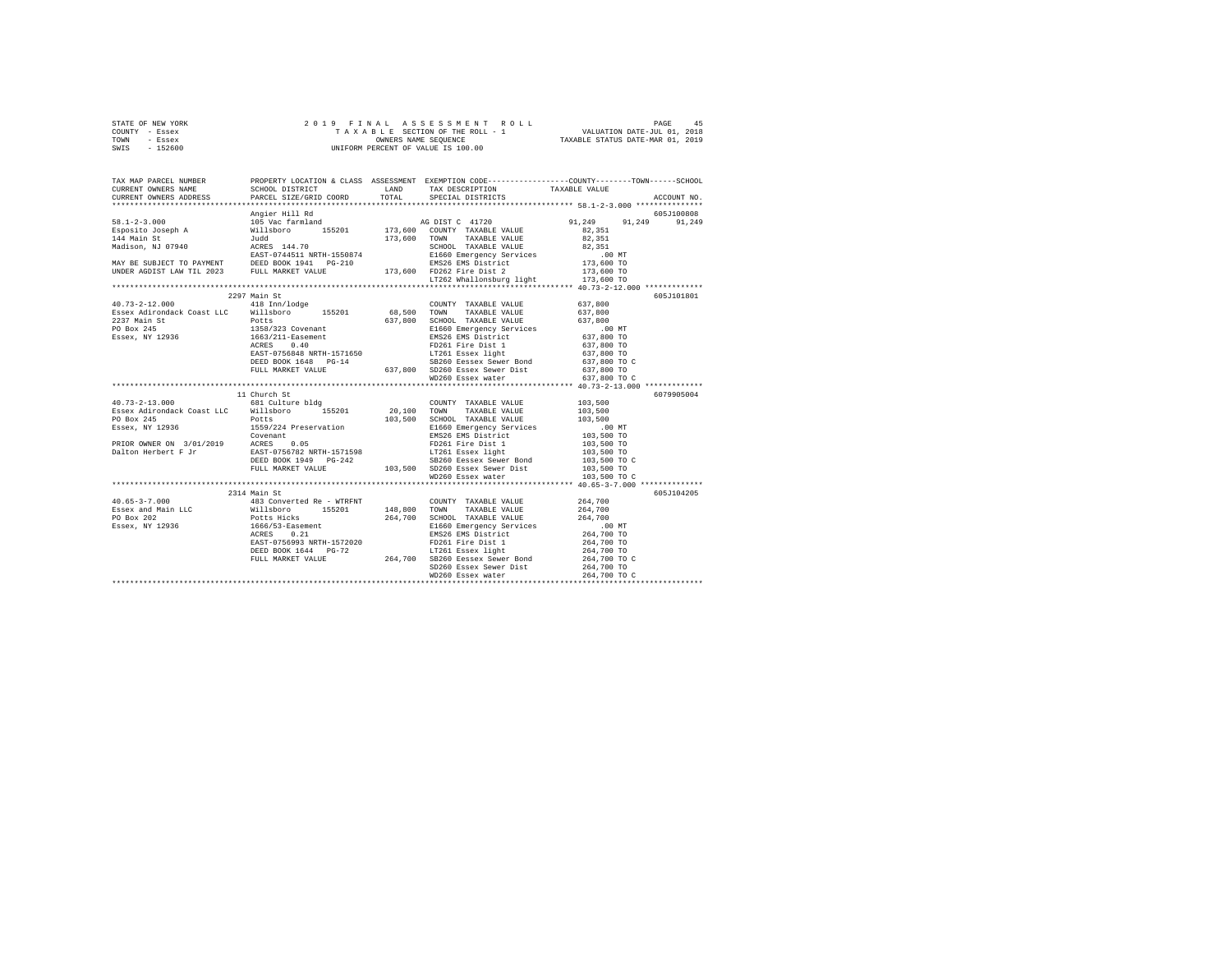| STATE OF NEW YORK | 2019 FINAL ASSESSMENT ROLL         | 46<br>PAGE                       |
|-------------------|------------------------------------|----------------------------------|
| COUNTY - Essex    | TAXABLE SECTION OF THE ROLL - 1    | VALUATION DATE-JUL 01, 2018      |
| TOWN<br>- Essex   | OWNERS NAME SEOUENCE               | TAXABLE STATUS DATE-MAR 01, 2019 |
| SWIS - 152600     | UNIFORM PERCENT OF VALUE IS 100.00 |                                  |

| TAX MAP PARCEL NUMBER<br>CURRENT OWNERS NAME                                                                                                                                                                                                     |                                            |         |                                                                 |                                       |                                              |
|--------------------------------------------------------------------------------------------------------------------------------------------------------------------------------------------------------------------------------------------------|--------------------------------------------|---------|-----------------------------------------------------------------|---------------------------------------|----------------------------------------------|
|                                                                                                                                                                                                                                                  |                                            |         |                                                                 |                                       |                                              |
|                                                                                                                                                                                                                                                  | NYS Route 22                               |         |                                                                 |                                       | 605Z015003                                   |
|                                                                                                                                                                                                                                                  |                                            |         | COUNTY TAXABLE VALUE 31,000                                     |                                       |                                              |
|                                                                                                                                                                                                                                                  |                                            |         |                                                                 | 31,000                                |                                              |
|                                                                                                                                                                                                                                                  |                                            |         | SCHOOL TAXABLE VALUE                                            | 31,000                                |                                              |
|                                                                                                                                                                                                                                                  |                                            |         |                                                                 |                                       |                                              |
|                                                                                                                                                                                                                                                  | 40.73-1-6.000<br>EAST-0756431 NRTH-1571902 |         | E1660 Emergency Services .00 MT<br>EMS26 EMS District 31,000 TO |                                       |                                              |
|                                                                                                                                                                                                                                                  |                                            |         |                                                                 | 31,000 TO<br>31,000 TO<br>31,000 TO C |                                              |
|                                                                                                                                                                                                                                                  |                                            |         |                                                                 |                                       |                                              |
|                                                                                                                                                                                                                                                  |                                            |         |                                                                 |                                       |                                              |
|                                                                                                                                                                                                                                                  |                                            |         | SD260 Essex Sewer Dist 31,000 TO                                |                                       |                                              |
|                                                                                                                                                                                                                                                  |                                            |         |                                                                 |                                       |                                              |
|                                                                                                                                                                                                                                                  |                                            |         |                                                                 |                                       |                                              |
|                                                                                                                                                                                                                                                  | Cook Rd                                    |         |                                                                 |                                       | 605K105012                                   |
| $48.2 - 1 - 19.000$                                                                                                                                                                                                                              | 942 Co. reforest CNTY REFOR 33302          |         |                                                                 | 123,600                               | $\begin{array}{ccc}\n0 & & & 0\n\end{array}$ |
| Essex County                                                                                                                                                                                                                                     |                                            |         |                                                                 |                                       |                                              |
|                                                                                                                                                                                                                                                  |                                            |         |                                                                 |                                       |                                              |
|                                                                                                                                                                                                                                                  |                                            |         |                                                                 |                                       |                                              |
|                                                                                                                                                                                                                                                  |                                            |         |                                                                 |                                       |                                              |
|                                                                                                                                                                                                                                                  |                                            |         |                                                                 |                                       |                                              |
| 20001 2016 123,600<br>County Refreestation Property Parker Parm 1997-10 123,600<br>TO Box 217 BE-No PO BOX 217<br>Elizabethtown, NY 12932 RCRES 150.00<br>ERST-0737229 NRTH-1561096 21660 Emergency Services<br>DEED BOX 200 PG-30<br>DEED BOX 2 |                                            |         |                                                                 |                                       |                                              |
|                                                                                                                                                                                                                                                  | FULL MARKET VALUE                          | 123,600 |                                                                 |                                       |                                              |
|                                                                                                                                                                                                                                                  |                                            |         |                                                                 |                                       |                                              |
|                                                                                                                                                                                                                                                  |                                            |         |                                                                 |                                       |                                              |
| $40.3 - 2 - 7.000$                                                                                                                                                                                                                               |                                            |         |                                                                 |                                       |                                              |
| Essex Farm Partners LLC Nillsboro 155201 48,900 COUNTY TAXABLE VALUE                                                                                                                                                                             |                                            |         |                                                                 | 22,621                                |                                              |
|                                                                                                                                                                                                                                                  |                                            |         |                                                                 |                                       |                                              |
| 2002. THE PRESS PRESS PRESS PRESS PRESS PRESS PRESS PRESS PRESS PRESS PRESS PRESS PRESS PRESS PRESS PRESS PRESS PRESS PRESS PRESS PRESS PRESS PRESS PRESS PRESS PRESS PRESS PRESS PRESS PRESS PRESS PRESS PRESS PRESS PRESS PR                   |                                            |         |                                                                 |                                       |                                              |
|                                                                                                                                                                                                                                                  |                                            |         |                                                                 |                                       |                                              |
|                                                                                                                                                                                                                                                  |                                            |         |                                                                 |                                       |                                              |
|                                                                                                                                                                                                                                                  |                                            |         |                                                                 |                                       |                                              |
|                                                                                                                                                                                                                                                  | FULL MARKET VALUE                          | 48.900  |                                                                 |                                       |                                              |
|                                                                                                                                                                                                                                                  |                                            |         |                                                                 |                                       |                                              |
| 168 Block House Rd<br>105 100 105 US Vac farmland<br>Essex Farm Partners LLC Willsboro 155201 116,900 COUNTY TAXABLE VALUE                                                                                                                       |                                            |         |                                                                 |                                       | 605J184008                                   |
|                                                                                                                                                                                                                                                  |                                            |         |                                                                 | 76,698 76,698 76,698                  |                                              |
|                                                                                                                                                                                                                                                  |                                            |         |                                                                 | 40.202                                |                                              |
|                                                                                                                                                                                                                                                  |                                            |         |                                                                 |                                       |                                              |
|                                                                                                                                                                                                                                                  |                                            |         |                                                                 |                                       |                                              |
|                                                                                                                                                                                                                                                  |                                            |         |                                                                 |                                       |                                              |
|                                                                                                                                                                                                                                                  |                                            |         |                                                                 |                                       |                                              |
|                                                                                                                                                                                                                                                  |                                            |         |                                                                 |                                       |                                              |
|                                                                                                                                                                                                                                                  |                                            |         |                                                                 |                                       |                                              |
| 2012 NEW PROPERT PROPERTY AND 199201 116,900 TOWN TAXABLE VALUE 40,202<br>2013 NYS ROULE 22<br>2013 NYS ROULE 22<br>2013 NYS ROULE 22<br>2013 NYS ROULE 22<br>2014 NAMELE 22<br>2022 NEW BROW TAXABLE VALUE 2023<br>2016 NAMELE 2023<br>2023 P   |                                            |         |                                                                 |                                       |                                              |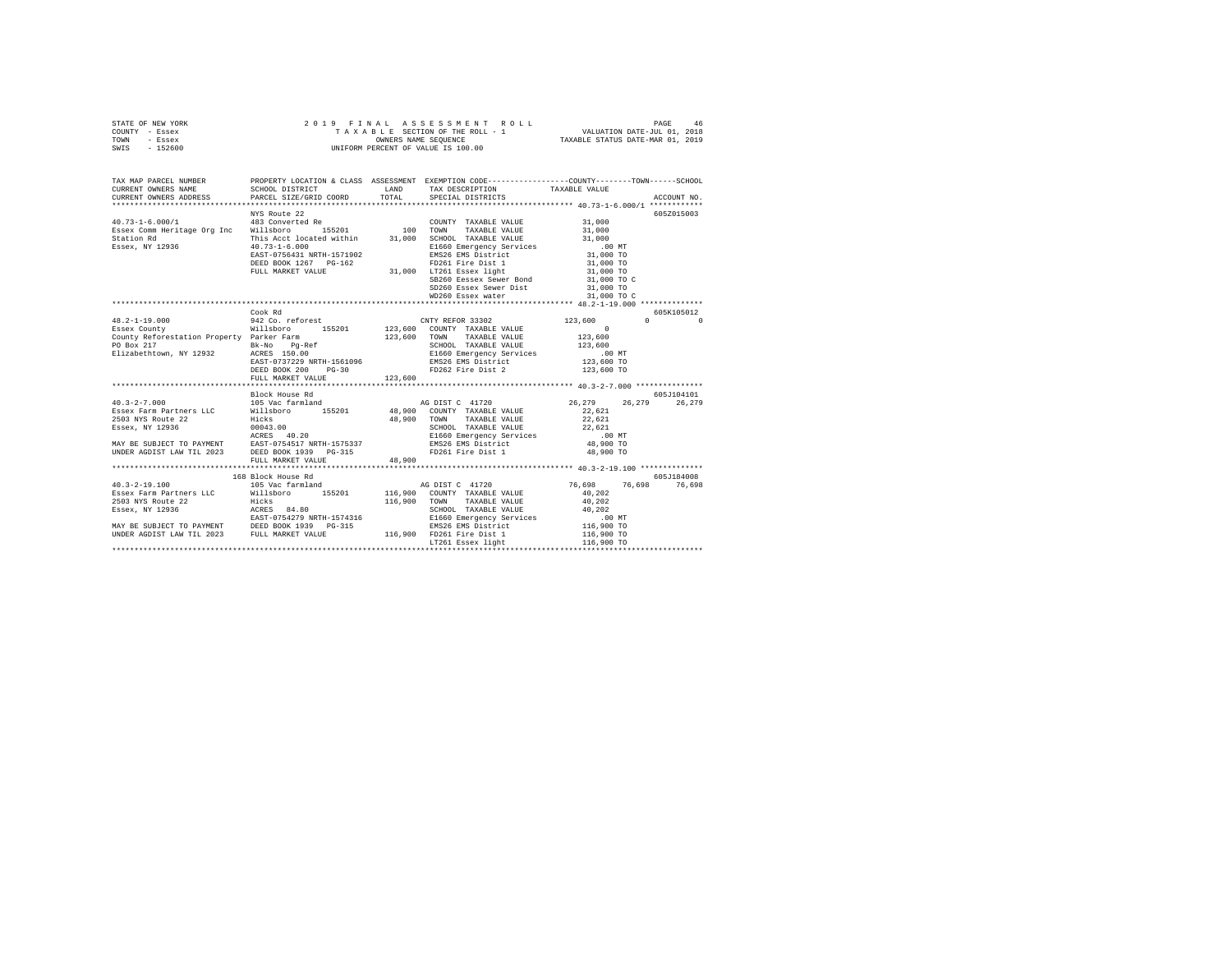| STATE OF NEW YORK | 2019 FINAL ASSESSMENT ROLL         | PAGE                             |
|-------------------|------------------------------------|----------------------------------|
| COUNTY - Essex    | TAXABLE SECTION OF THE ROLL - 1    | VALUATION DATE-JUL 01, 2018      |
| TOWN<br>- Essex   | OWNERS NAME SEOUENCE               | TAXABLE STATUS DATE-MAR 01, 2019 |
| - 152600<br>SWIS  | UNIFORM PERCENT OF VALUE IS 100.00 |                                  |

| TAX MAP PARCEL NUMBER                                                                                                                                                                                                                                                                                                                                 |               | PROPERTY LOCATION & CLASS ASSESSMENT EXEMPTION CODE----------------COUNTY-------TOWN-----SCHOOL |            |  |  |  |
|-------------------------------------------------------------------------------------------------------------------------------------------------------------------------------------------------------------------------------------------------------------------------------------------------------------------------------------------------------|---------------|-------------------------------------------------------------------------------------------------|------------|--|--|--|
|                                                                                                                                                                                                                                                                                                                                                       |               |                                                                                                 |            |  |  |  |
|                                                                                                                                                                                                                                                                                                                                                       |               |                                                                                                 |            |  |  |  |
|                                                                                                                                                                                                                                                                                                                                                       | 2857 Essex Rd |                                                                                                 | 605J103203 |  |  |  |
|                                                                                                                                                                                                                                                                                                                                                       |               |                                                                                                 |            |  |  |  |
|                                                                                                                                                                                                                                                                                                                                                       |               |                                                                                                 |            |  |  |  |
|                                                                                                                                                                                                                                                                                                                                                       |               |                                                                                                 |            |  |  |  |
|                                                                                                                                                                                                                                                                                                                                                       |               |                                                                                                 |            |  |  |  |
|                                                                                                                                                                                                                                                                                                                                                       |               |                                                                                                 |            |  |  |  |
|                                                                                                                                                                                                                                                                                                                                                       |               |                                                                                                 |            |  |  |  |
|                                                                                                                                                                                                                                                                                                                                                       |               |                                                                                                 |            |  |  |  |
|                                                                                                                                                                                                                                                                                                                                                       |               |                                                                                                 |            |  |  |  |
|                                                                                                                                                                                                                                                                                                                                                       |               |                                                                                                 |            |  |  |  |
|                                                                                                                                                                                                                                                                                                                                                       |               |                                                                                                 |            |  |  |  |
|                                                                                                                                                                                                                                                                                                                                                       | 2775 Essex Rd |                                                                                                 | 605J103707 |  |  |  |
|                                                                                                                                                                                                                                                                                                                                                       |               |                                                                                                 |            |  |  |  |
|                                                                                                                                                                                                                                                                                                                                                       |               |                                                                                                 |            |  |  |  |
|                                                                                                                                                                                                                                                                                                                                                       |               |                                                                                                 |            |  |  |  |
|                                                                                                                                                                                                                                                                                                                                                       |               |                                                                                                 |            |  |  |  |
|                                                                                                                                                                                                                                                                                                                                                       |               |                                                                                                 |            |  |  |  |
|                                                                                                                                                                                                                                                                                                                                                       |               |                                                                                                 |            |  |  |  |
|                                                                                                                                                                                                                                                                                                                                                       |               |                                                                                                 |            |  |  |  |
|                                                                                                                                                                                                                                                                                                                                                       |               |                                                                                                 |            |  |  |  |
| $\begin{tabular}{l c c c c c} \multicolumn{1}{c}{\textbf{40.65--1-4.000}} & \multicolumn{1}{c}{21/5} & \multicolumn{1}{c}{21/5} & \multicolumn{1}{c}{\textbf{20.1}~\textbf{10.1}~\textbf{10.1}~\textbf{10.1}~\textbf{10.1}~\textbf{10.1}~\textbf{10.1}~\textbf{10.1}~\textbf{10.1}~\textbf{10.1}~\textbf{10.1}~\textbf{10.1}~\textbf{10.1}~\textbf{1$ |               |                                                                                                 |            |  |  |  |
|                                                                                                                                                                                                                                                                                                                                                       |               | *********************************** 40.73-6-6.202 ***********                                   |            |  |  |  |
|                                                                                                                                                                                                                                                                                                                                                       | 2272 Main St  |                                                                                                 | 605J189001 |  |  |  |
|                                                                                                                                                                                                                                                                                                                                                       |               |                                                                                                 |            |  |  |  |
|                                                                                                                                                                                                                                                                                                                                                       |               |                                                                                                 |            |  |  |  |
|                                                                                                                                                                                                                                                                                                                                                       |               |                                                                                                 |            |  |  |  |
|                                                                                                                                                                                                                                                                                                                                                       |               |                                                                                                 |            |  |  |  |
|                                                                                                                                                                                                                                                                                                                                                       |               |                                                                                                 |            |  |  |  |
|                                                                                                                                                                                                                                                                                                                                                       |               |                                                                                                 |            |  |  |  |
|                                                                                                                                                                                                                                                                                                                                                       |               |                                                                                                 |            |  |  |  |
|                                                                                                                                                                                                                                                                                                                                                       |               |                                                                                                 |            |  |  |  |
|                                                                                                                                                                                                                                                                                                                                                       |               |                                                                                                 |            |  |  |  |
|                                                                                                                                                                                                                                                                                                                                                       |               |                                                                                                 |            |  |  |  |
|                                                                                                                                                                                                                                                                                                                                                       | Lake Shore Rd |                                                                                                 | 605J189002 |  |  |  |
|                                                                                                                                                                                                                                                                                                                                                       |               |                                                                                                 |            |  |  |  |
|                                                                                                                                                                                                                                                                                                                                                       |               |                                                                                                 |            |  |  |  |
|                                                                                                                                                                                                                                                                                                                                                       |               |                                                                                                 |            |  |  |  |
|                                                                                                                                                                                                                                                                                                                                                       |               |                                                                                                 |            |  |  |  |
|                                                                                                                                                                                                                                                                                                                                                       |               |                                                                                                 |            |  |  |  |
|                                                                                                                                                                                                                                                                                                                                                       |               |                                                                                                 |            |  |  |  |
|                                                                                                                                                                                                                                                                                                                                                       |               |                                                                                                 |            |  |  |  |
|                                                                                                                                                                                                                                                                                                                                                       |               |                                                                                                 |            |  |  |  |
|                                                                                                                                                                                                                                                                                                                                                       |               |                                                                                                 |            |  |  |  |
|                                                                                                                                                                                                                                                                                                                                                       |               |                                                                                                 |            |  |  |  |
|                                                                                                                                                                                                                                                                                                                                                       |               |                                                                                                 |            |  |  |  |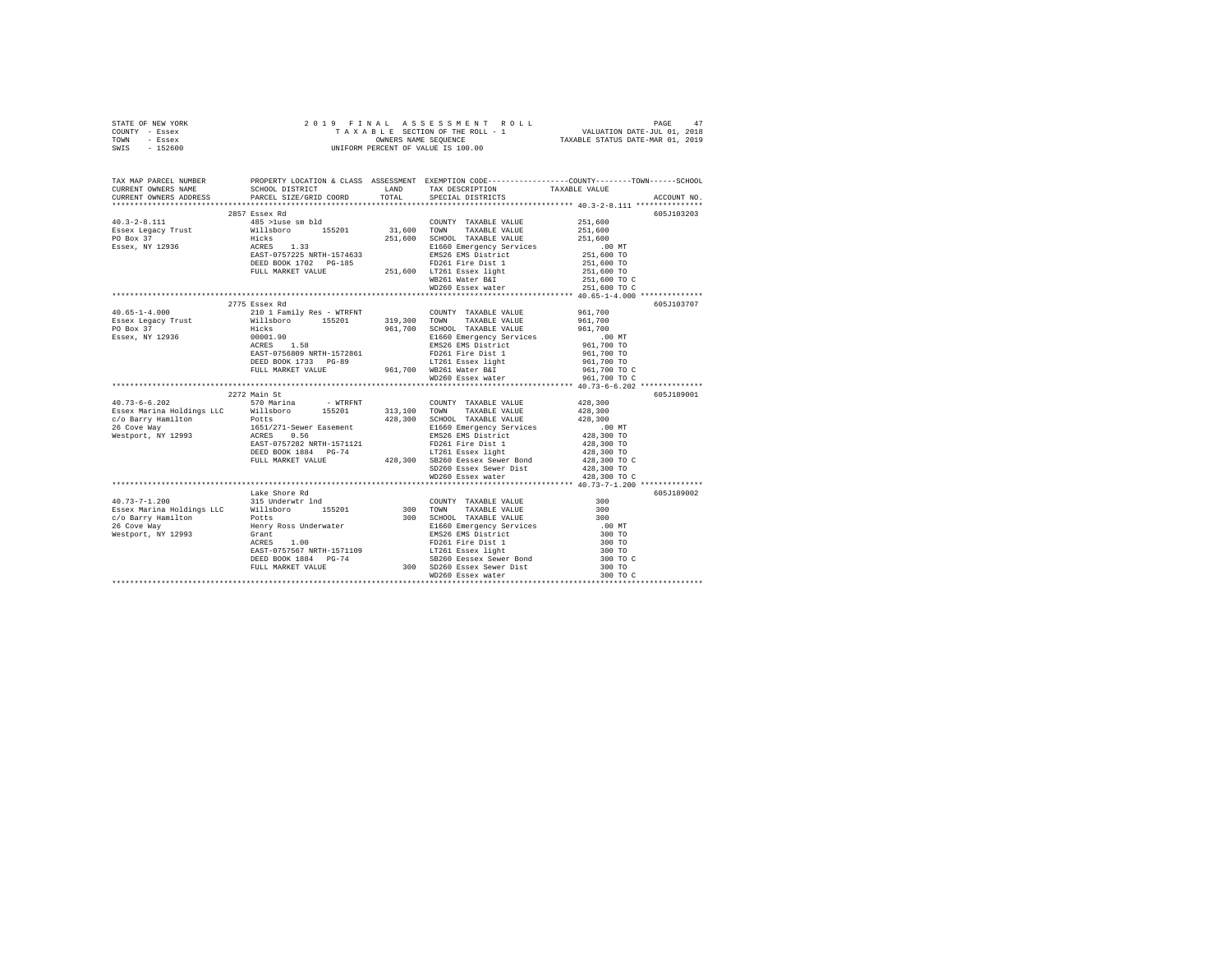| STATE OF NEW YORK | 2019 FINAL ASSESSMENT ROLL         | 48<br>PAGE                       |
|-------------------|------------------------------------|----------------------------------|
| COUNTY - Essex    | TAXABLE SECTION OF THE ROLL - 1    | VALUATION DATE-JUL 01, 2018      |
| TOWN<br>- Essex   | OWNERS NAME SEOUENCE               | TAXABLE STATUS DATE-MAR 01, 2019 |
| - 152600<br>SWIS  | UNIFORM PERCENT OF VALUE IS 100.00 |                                  |

| TAX MAP PARCEL NUMBER<br>CURRENT OWNERS NAME<br>CURRENT OWNERS ADDRESS                                                                                                                                                                                                                                                                                                                                  | SCHOOL DISTRICT TAND TAX DESCRIPTION                                                                                                                                                                                                                                                                                                                                                                            |  | PROPERTY LOCATION & CLASS ASSESSMENT EXEMPTION CODE---------------COUNTY-------TOWN------SCHOOL<br>TAXABLE VALUE |
|---------------------------------------------------------------------------------------------------------------------------------------------------------------------------------------------------------------------------------------------------------------------------------------------------------------------------------------------------------------------------------------------------------|-----------------------------------------------------------------------------------------------------------------------------------------------------------------------------------------------------------------------------------------------------------------------------------------------------------------------------------------------------------------------------------------------------------------|--|------------------------------------------------------------------------------------------------------------------|
|                                                                                                                                                                                                                                                                                                                                                                                                         | PARCEL SIZE/GRID COORD TOTAL SPECIAL DISTRICTS                                                                                                                                                                                                                                                                                                                                                                  |  | ACCOUNT NO.                                                                                                      |
|                                                                                                                                                                                                                                                                                                                                                                                                         | 2266 Lake Shore Rd                                                                                                                                                                                                                                                                                                                                                                                              |  | 605J101306                                                                                                       |
|                                                                                                                                                                                                                                                                                                                                                                                                         |                                                                                                                                                                                                                                                                                                                                                                                                                 |  |                                                                                                                  |
|                                                                                                                                                                                                                                                                                                                                                                                                         |                                                                                                                                                                                                                                                                                                                                                                                                                 |  |                                                                                                                  |
|                                                                                                                                                                                                                                                                                                                                                                                                         |                                                                                                                                                                                                                                                                                                                                                                                                                 |  |                                                                                                                  |
|                                                                                                                                                                                                                                                                                                                                                                                                         |                                                                                                                                                                                                                                                                                                                                                                                                                 |  |                                                                                                                  |
|                                                                                                                                                                                                                                                                                                                                                                                                         |                                                                                                                                                                                                                                                                                                                                                                                                                 |  |                                                                                                                  |
|                                                                                                                                                                                                                                                                                                                                                                                                         |                                                                                                                                                                                                                                                                                                                                                                                                                 |  |                                                                                                                  |
|                                                                                                                                                                                                                                                                                                                                                                                                         |                                                                                                                                                                                                                                                                                                                                                                                                                 |  |                                                                                                                  |
|                                                                                                                                                                                                                                                                                                                                                                                                         |                                                                                                                                                                                                                                                                                                                                                                                                                 |  |                                                                                                                  |
|                                                                                                                                                                                                                                                                                                                                                                                                         |                                                                                                                                                                                                                                                                                                                                                                                                                 |  |                                                                                                                  |
|                                                                                                                                                                                                                                                                                                                                                                                                         |                                                                                                                                                                                                                                                                                                                                                                                                                 |  |                                                                                                                  |
|                                                                                                                                                                                                                                                                                                                                                                                                         |                                                                                                                                                                                                                                                                                                                                                                                                                 |  |                                                                                                                  |
|                                                                                                                                                                                                                                                                                                                                                                                                         | 2264 Lake Shore Rd                                                                                                                                                                                                                                                                                                                                                                                              |  | 605Z016002                                                                                                       |
|                                                                                                                                                                                                                                                                                                                                                                                                         |                                                                                                                                                                                                                                                                                                                                                                                                                 |  |                                                                                                                  |
|                                                                                                                                                                                                                                                                                                                                                                                                         |                                                                                                                                                                                                                                                                                                                                                                                                                 |  |                                                                                                                  |
|                                                                                                                                                                                                                                                                                                                                                                                                         |                                                                                                                                                                                                                                                                                                                                                                                                                 |  |                                                                                                                  |
|                                                                                                                                                                                                                                                                                                                                                                                                         |                                                                                                                                                                                                                                                                                                                                                                                                                 |  |                                                                                                                  |
|                                                                                                                                                                                                                                                                                                                                                                                                         |                                                                                                                                                                                                                                                                                                                                                                                                                 |  |                                                                                                                  |
|                                                                                                                                                                                                                                                                                                                                                                                                         |                                                                                                                                                                                                                                                                                                                                                                                                                 |  |                                                                                                                  |
|                                                                                                                                                                                                                                                                                                                                                                                                         |                                                                                                                                                                                                                                                                                                                                                                                                                 |  |                                                                                                                  |
|                                                                                                                                                                                                                                                                                                                                                                                                         |                                                                                                                                                                                                                                                                                                                                                                                                                 |  |                                                                                                                  |
|                                                                                                                                                                                                                                                                                                                                                                                                         |                                                                                                                                                                                                                                                                                                                                                                                                                 |  |                                                                                                                  |
|                                                                                                                                                                                                                                                                                                                                                                                                         |                                                                                                                                                                                                                                                                                                                                                                                                                 |  |                                                                                                                  |
|                                                                                                                                                                                                                                                                                                                                                                                                         |                                                                                                                                                                                                                                                                                                                                                                                                                 |  |                                                                                                                  |
|                                                                                                                                                                                                                                                                                                                                                                                                         | Lake Shore Rd                                                                                                                                                                                                                                                                                                                                                                                                   |  | 605J101309                                                                                                       |
| $40.73 - 7 - 1.100$                                                                                                                                                                                                                                                                                                                                                                                     |                                                                                                                                                                                                                                                                                                                                                                                                                 |  |                                                                                                                  |
| Essex One LLC<br>PO Box 37                                                                                                                                                                                                                                                                                                                                                                              |                                                                                                                                                                                                                                                                                                                                                                                                                 |  |                                                                                                                  |
|                                                                                                                                                                                                                                                                                                                                                                                                         |                                                                                                                                                                                                                                                                                                                                                                                                                 |  |                                                                                                                  |
| Essex, NY 12936                                                                                                                                                                                                                                                                                                                                                                                         |                                                                                                                                                                                                                                                                                                                                                                                                                 |  |                                                                                                                  |
|                                                                                                                                                                                                                                                                                                                                                                                                         |                                                                                                                                                                                                                                                                                                                                                                                                                 |  |                                                                                                                  |
|                                                                                                                                                                                                                                                                                                                                                                                                         |                                                                                                                                                                                                                                                                                                                                                                                                                 |  |                                                                                                                  |
|                                                                                                                                                                                                                                                                                                                                                                                                         |                                                                                                                                                                                                                                                                                                                                                                                                                 |  |                                                                                                                  |
|                                                                                                                                                                                                                                                                                                                                                                                                         |                                                                                                                                                                                                                                                                                                                                                                                                                 |  |                                                                                                                  |
|                                                                                                                                                                                                                                                                                                                                                                                                         | $\begin{tabular}{@{}c@{\hspace{1cm}}c@{\hspace{1cm}}c@{\hspace{1cm}}c@{\hspace{1cm}}c@{\hspace{1cm}}c@{\hspace{1cm}}c@{\hspace{1cm}}c@{\hspace{1cm}}c@{\hspace{1cm}}c@{\hspace{1cm}}c@{\hspace{1cm}}c@{\hspace{1cm}}c@{\hspace{1cm}}c@{\hspace{1cm}}c@{\hspace{1cm}}c@{\hspace{1cm}}c@{\hspace{1cm}}c@{\hspace{1cm}}c@{\hspace{1cm}}c@{\hspace{1cm}}c@{\hspace{1cm}}c@{\hspace{1cm}}c@{\hspace{1cm}}c@{\hspace$ |  |                                                                                                                  |
|                                                                                                                                                                                                                                                                                                                                                                                                         |                                                                                                                                                                                                                                                                                                                                                                                                                 |  |                                                                                                                  |
|                                                                                                                                                                                                                                                                                                                                                                                                         | 349 Middle Rd                                                                                                                                                                                                                                                                                                                                                                                                   |  | 605J100201                                                                                                       |
|                                                                                                                                                                                                                                                                                                                                                                                                         |                                                                                                                                                                                                                                                                                                                                                                                                                 |  |                                                                                                                  |
|                                                                                                                                                                                                                                                                                                                                                                                                         |                                                                                                                                                                                                                                                                                                                                                                                                                 |  |                                                                                                                  |
|                                                                                                                                                                                                                                                                                                                                                                                                         |                                                                                                                                                                                                                                                                                                                                                                                                                 |  |                                                                                                                  |
|                                                                                                                                                                                                                                                                                                                                                                                                         |                                                                                                                                                                                                                                                                                                                                                                                                                 |  |                                                                                                                  |
|                                                                                                                                                                                                                                                                                                                                                                                                         |                                                                                                                                                                                                                                                                                                                                                                                                                 |  |                                                                                                                  |
|                                                                                                                                                                                                                                                                                                                                                                                                         |                                                                                                                                                                                                                                                                                                                                                                                                                 |  |                                                                                                                  |
|                                                                                                                                                                                                                                                                                                                                                                                                         |                                                                                                                                                                                                                                                                                                                                                                                                                 |  |                                                                                                                  |
| $\begin{tabular}{l c c c c c} \multicolumn{3}{c c c c} \multicolumn{3}{c c c} \multicolumn{3}{c c c} \multicolumn{3}{c c c} \multicolumn{3}{c c c} \multicolumn{3}{c c c} \multicolumn{3}{c c c} \multicolumn{3}{c c c} \multicolumn{3}{c c c} \multicolumn{3}{c c c} \multicolumn{3}{c c c} \multicolumn{3}{c c c} \multicolumn{3}{c c c} \multicolumn{3}{c c c} \multicolumn{3}{c c c} \multicolumn{$ |                                                                                                                                                                                                                                                                                                                                                                                                                 |  |                                                                                                                  |
|                                                                                                                                                                                                                                                                                                                                                                                                         |                                                                                                                                                                                                                                                                                                                                                                                                                 |  |                                                                                                                  |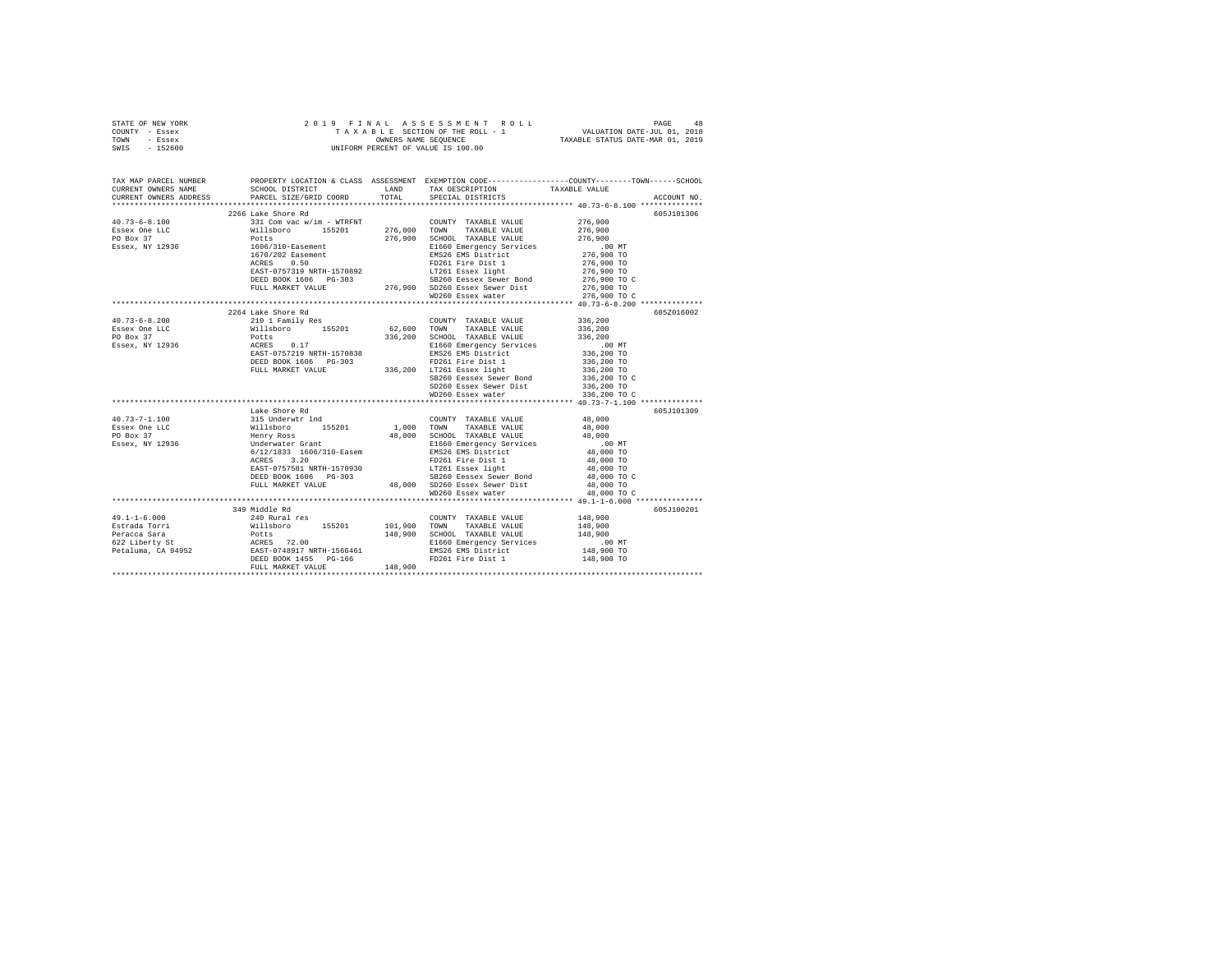|                | STATE OF NEW YORK |                      |  |  |  |  |  | 2019 FINAL ASSESSMENT ROLL         |  |  |                                  |  |  |  |                             |  | PAGE | 49 |
|----------------|-------------------|----------------------|--|--|--|--|--|------------------------------------|--|--|----------------------------------|--|--|--|-----------------------------|--|------|----|
| COUNTY - Essex |                   |                      |  |  |  |  |  | TAXABLE SECTION OF THE ROLL - 1    |  |  |                                  |  |  |  | VALUATION DATE-JUL 01, 2018 |  |      |    |
| TOWN           | - Essex           | OWNERS NAME SEOUENCE |  |  |  |  |  |                                    |  |  | TAXABLE STATUS DATE-MAR 01, 2019 |  |  |  |                             |  |      |    |
|                | SWIS - 152600     |                      |  |  |  |  |  | UNIFORM PERCENT OF VALUE IS 100.00 |  |  |                                  |  |  |  |                             |  |      |    |

|                      |                    | TAX MAP PARCEL NUMBER THE PROPERTY LOCATION & CLASS ASSESSMENT EXEMPTION CODE-------------COUNTY--------TOWN------SCHOOL                                                                                                                      |                                         |               |
|----------------------|--------------------|-----------------------------------------------------------------------------------------------------------------------------------------------------------------------------------------------------------------------------------------------|-----------------------------------------|---------------|
|                      |                    | CURRENT OWNERS NAME SCHOOL DISTRICT WE LAND TAX DESCRIPTION TAXABLE VALUE                                                                                                                                                                     |                                         |               |
|                      |                    |                                                                                                                                                                                                                                               |                                         |               |
|                      | 2211 Lake Shore Rd |                                                                                                                                                                                                                                               |                                         | 605J101915    |
|                      |                    | 40.81-1-5.000 210 1 Family Res ENH STAR 41834                                                                                                                                                                                                 |                                         | 0 68,700      |
|                      |                    | -voltaris (1994)<br>Estus Cynthia H. Trust and Millsboro 155201 60,100 COUNTY TAXABLE VALUE 186,400<br>2211 Lake Shore Rd Potts 186,400 TONN TAXABLE VALUE 186,400<br>PO Box 1 17,700 ACRES 0.400 E1660/45 Easement SCHOOL TAXABLE V          | $0$<br>186,400<br>186,400               |               |
|                      |                    |                                                                                                                                                                                                                                               |                                         |               |
|                      |                    |                                                                                                                                                                                                                                               |                                         |               |
|                      |                    |                                                                                                                                                                                                                                               |                                         |               |
|                      |                    |                                                                                                                                                                                                                                               |                                         |               |
|                      |                    | DEED BOOK 1813 PG-191 <b>PD261</b> FD261 Fire Dist 1 186,400 TO                                                                                                                                                                               |                                         |               |
|                      |                    | FULL MARKET VALUE 186,400 LT261 Essex light                                                                                                                                                                                                   | 186,400 TO                              |               |
|                      |                    |                                                                                                                                                                                                                                               | 186,400 TO C                            |               |
|                      |                    | SB260 Eessex Sewer Bond 186,400 TO<br>SD260 Essex Sewer Dist 186,400 TO                                                                                                                                                                       |                                         |               |
|                      |                    | WD260 Essex water 186,400 TO C                                                                                                                                                                                                                |                                         |               |
|                      |                    |                                                                                                                                                                                                                                               |                                         |               |
|                      | 59 Burt Way        |                                                                                                                                                                                                                                               |                                         | 605J178521    |
| $49.11 - 1 - 31.000$ | 260 Seasonal res   | COUNTY TAXABLE VALUE 183,000                                                                                                                                                                                                                  |                                         |               |
|                      |                    |                                                                                                                                                                                                                                               |                                         |               |
|                      |                    | ETH Properties LLC<br>193,000 TOWN TAXABLE VALUE 183,000<br>4324 Stanhope St Marton Maxamine Vallas, TX 75205<br>2011as, TX 75205 ACRES 1.10<br>2011as, TX 75205 ACRES 1.10<br>2011as, TX 75205 ACRES 1.10<br>2011as, TX 75205 ACRES 1.10<br> |                                         |               |
|                      |                    |                                                                                                                                                                                                                                               |                                         |               |
|                      |                    |                                                                                                                                                                                                                                               |                                         |               |
|                      |                    |                                                                                                                                                                                                                                               |                                         |               |
|                      |                    |                                                                                                                                                                                                                                               |                                         |               |
|                      |                    |                                                                                                                                                                                                                                               |                                         |               |
|                      |                    |                                                                                                                                                                                                                                               |                                         | 605J102304    |
| $48.1 - 1 - 21.000$  |                    |                                                                                                                                                                                                                                               |                                         | $0 \t 30,000$ |
|                      |                    | Evens Donna <b>Boquet Valley</b> 152402 42,600 COUNTY TAXABLE VALUE 119,200                                                                                                                                                                   |                                         |               |
|                      |                    |                                                                                                                                                                                                                                               |                                         |               |
|                      |                    |                                                                                                                                                                                                                                               |                                         |               |
|                      |                    |                                                                                                                                                                                                                                               |                                         |               |
|                      |                    |                                                                                                                                                                                                                                               |                                         |               |
|                      |                    | Notes bound and the second term of the second term of the second term of the second term of the second term of<br>ESSEX, NY 12936 SERIO ENGLISH AND SCHOOL TAXABLE VALUE 219,200<br>ESSEX, NY 12936 SCHOOL TAXABLE VALUE 219,200<br>          |                                         |               |
|                      | 1691 Lake Shore Rd |                                                                                                                                                                                                                                               |                                         | 605J100914    |
|                      |                    |                                                                                                                                                                                                                                               |                                         | $0 \t30,000$  |
|                      |                    |                                                                                                                                                                                                                                               | $\begin{array}{c}0\\106,800\end{array}$ |               |
|                      |                    | 106,800 TOWN TAXABLE VALUE 106,800                                                                                                                                                                                                            |                                         |               |
|                      |                    |                                                                                                                                                                                                                                               |                                         |               |
|                      |                    |                                                                                                                                                                                                                                               | .00 MT                                  |               |
|                      |                    |                                                                                                                                                                                                                                               | $106,800$ TO                            |               |
|                      |                    |                                                                                                                                                                                                                                               |                                         |               |
|                      |                    |                                                                                                                                                                                                                                               |                                         |               |
|                      |                    |                                                                                                                                                                                                                                               |                                         |               |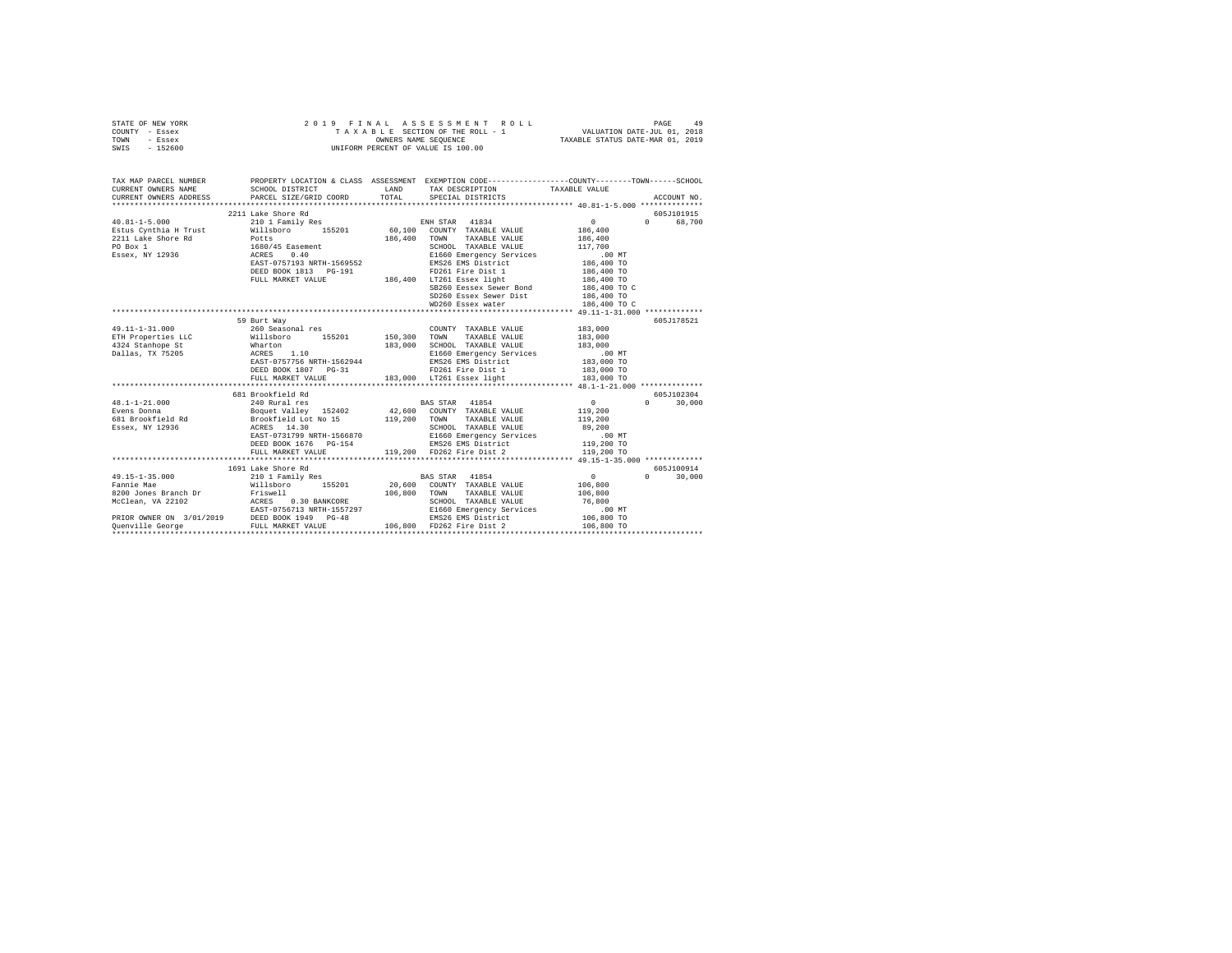| STATE OF NEW YORK | 2019 FINAL ASSESSMENT ROLL         | 50<br>PAGE                       |
|-------------------|------------------------------------|----------------------------------|
| COUNTY - Essex    | TAXABLE SECTION OF THE ROLL - 1    | VALUATION DATE-JUL 01, 2018      |
| TOWN<br>- Essex   | OWNERS NAME SEOUENCE               | TAXABLE STATUS DATE-MAR 01, 2019 |
| - 152600<br>SWIS  | UNIFORM PERCENT OF VALUE IS 100.00 |                                  |

| TAX MAP PARCEL NUMBER<br>CURRENT OWNERS NAME<br>CURRENT OWNERS ADDRESS PARCEL SIZE/GRID COORD                                                                                                                                                                               | SCHOOL DISTRICT                                                                                                                                                                                         | LAND<br>TOTAL            | TAX DESCRIPTION TAXABLE VALUE SPECIAL DISTRICTS                                                                                                                                                                                                                                                     | PROPERTY LOCATION & CLASS ASSESSMENT EXEMPTION CODE---------------COUNTY-------TOWN------SCHOOL<br>ACCOUNT NO.              |
|-----------------------------------------------------------------------------------------------------------------------------------------------------------------------------------------------------------------------------------------------------------------------------|---------------------------------------------------------------------------------------------------------------------------------------------------------------------------------------------------------|--------------------------|-----------------------------------------------------------------------------------------------------------------------------------------------------------------------------------------------------------------------------------------------------------------------------------------------------|-----------------------------------------------------------------------------------------------------------------------------|
| $48.2 - 1 - 26.000$<br>Faruolo Andrius<br>PO Box 37<br>Elizabethtown, NY 12932 ACRES 85.58                                                                                                                                                                                  | Brookfield Rd<br>المحمد المجموعة المحمد المجموعة 152402<br>A Platt Rogers 152402 64,000<br>ACRES AR So 64,000<br>ACRES 85.58<br>EAST-0734335 NRTH-1563888<br>DEED BOOK 1073 PG-209<br>FULL MARKET VALUE | 64.000                   | COUNTY TAXABLE VALUE<br>TAXABLE VALUE<br>TOWN<br>SCHOOL TAXABLE VALUE<br>E1660 Emergency Services<br>ENS26 EMS District 64,000 TO<br>FD262 Fire Dist 2 64,000 TO                                                                                                                                    | 605J101806<br>64,000<br>64,000<br>64,000                                                                                    |
| 49.15-1-20.110<br>Fay Douglas<br>-c/b Margaret E Fay Priswell (1,400<br>1051 Old Homestead Hwy ACRES 3.44 (1,400<br>Swanzey, NH 03446 (2,825 -0756153 NRTH-1556540)<br>DEED HOMEST ONE RAST -0756153 NRTH-1556540<br>DEED HOMEST VALUE (1,400)<br>1,400<br>---------------- | 1665 Lake Shore Rd<br>210 1 Family Res                                                                                                                                                                  | ************************ | COUNTY TAXABLE VALUE<br>TAXABLE VALUE<br>SCHOOL TAXABLE VALUE 61,400<br>E1660 Emergency Services<br>EMS26 EMS District<br>FD262 Fire Dist 2                                                                                                                                                         | 605J100909<br>61,400<br>61,400<br>$.00$ MT<br>61,400 TO<br>61,400 TO<br>********************* 40.65-3-4.002 *************** |
| $40.65 - 3 - 4.002$<br>FC Houghton LLC<br>c/o Francis Copeland Houghton Hicks<br>15 Center St<br>Burlington, VT 05401                                                                                                                                                       | 2752 Essex Rd<br>421 Restaurant - WTRFNT<br>Willsboro 155201<br>DEED BOOK 1937 PG-47<br>FULL MARKET VALUE                                                                                               | 341,300<br>608,400       | COUNTY TAXABLE VALUE 608,400<br>TOWN TAXABLE VALUE<br>SCHOOL TAXABLE VALUE<br>E1660 Emergency Services<br>EMS26 EMS District<br>FD261 Fire Dist 1<br>LT261 Essex light 608,400 TO<br>LT261 Essex light<br>608,400 SB260 Eessex Sewer Bond<br>SD260 Essex Sewer Dist 608,400 TO<br>WD260 Essex water | 605-1103206<br>608,400<br>608,400<br>.00MT<br>608,400 TO<br>608,400 TO<br>608,400 TO C<br>608,400 TO C                      |
| c/o Francis Copeland Houghton Wm Ross Underwater Grant 1,500                                                                                                                                                                                                                | Essex Rd<br>DEED BOOK 1937 PG-47                                                                                                                                                                        |                          | COUNTY TAXABLE VALUE<br>TAXABLE VALUE<br>SCHOOL TAXABLE VALUE<br>E1660 Emergency Services<br>EMS26 EMS District<br>SB260 Eessex Sewer Bond<br>SD260 Essex Sewer Dist<br>WD260 Essex water                                                                                                           | 605J178527<br>1,500<br>1,500<br>1,500<br>.00 MT<br>1,500 TO<br>1,500 TO<br>1,500 TO<br>1,500 TO C<br>1,500 TO<br>1,500 TO C |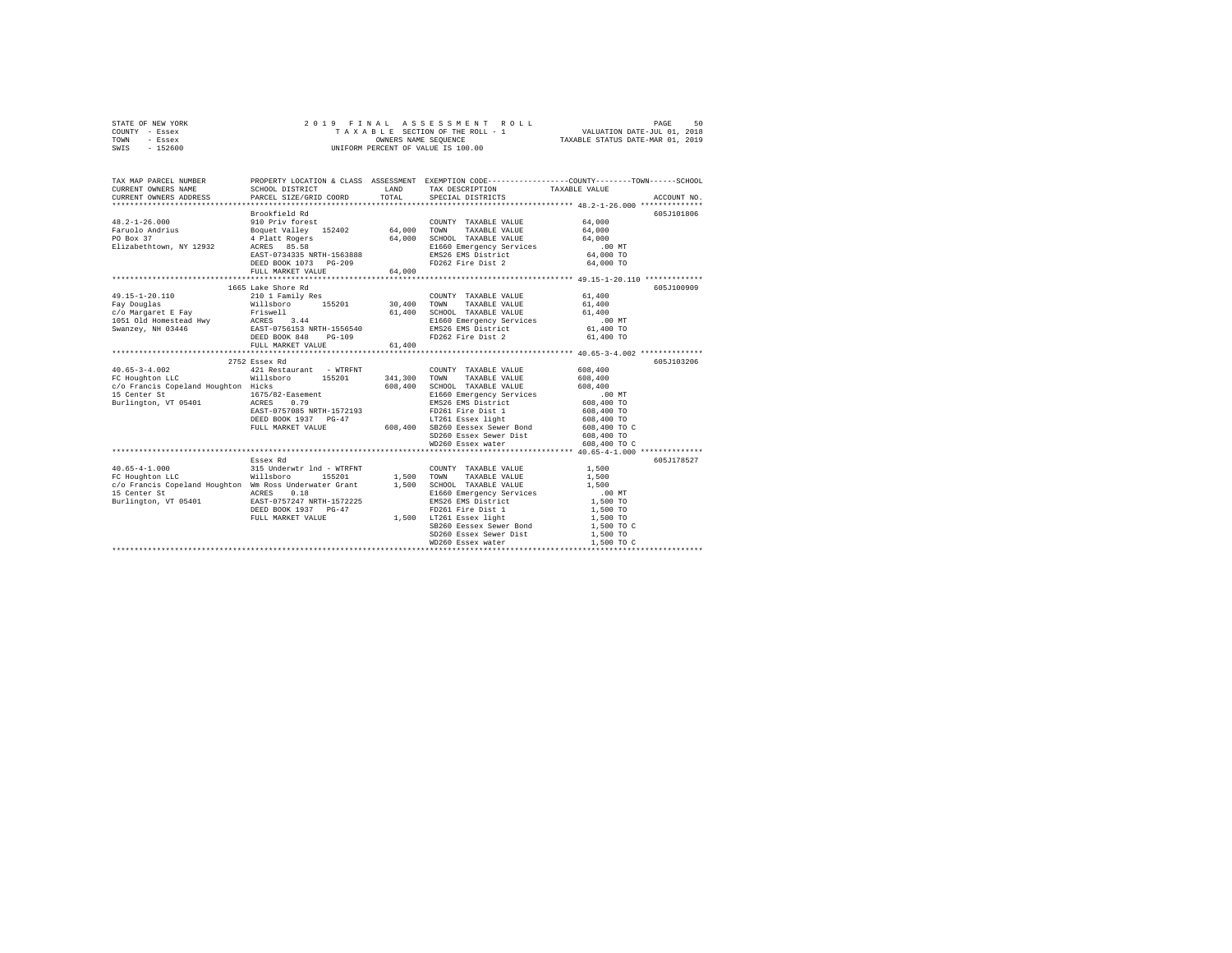| STATE OF NEW YORK          |                                                                         | 2019 FINAL ASSESSMENT ROLL                                   | 51<br>PAGE                                                   |
|----------------------------|-------------------------------------------------------------------------|--------------------------------------------------------------|--------------------------------------------------------------|
| COUNTY<br>- Essex          |                                                                         |                                                              | TAXABLE SECTION OF THE ROLL - 1 WALUATION DATE-JUL 01, 2018  |
| TOWN<br>- Essex            |                                                                         |                                                              | OWNERS NAME SEQUENCE TAXABLE STATUS DATE-MAR 01, 2019        |
| $-152600$<br>SWIS          |                                                                         | UNIFORM PERCENT OF VALUE IS 100.00                           |                                                              |
|                            |                                                                         |                                                              |                                                              |
|                            |                                                                         |                                                              |                                                              |
|                            |                                                                         |                                                              |                                                              |
| TAX MAP PARCEL NUMBER      | PROPERTY LOCATION & CLASS ASSESSMENT                                    |                                                              | EXEMPTION CODE-----------------COUNTY-------TOWN------SCHOOL |
| CURRENT OWNERS NAME        | SCHOOL DISTRICT                                                         | LAND TAX DESCRIPTION TAXABLE VALUE                           |                                                              |
|                            | CURRENT OWNERS ADDRESS 6 PARCEL SIZE/GRID COORD TOTAL SPECIAL DISTRICTS |                                                              | ACCOUNT NO.                                                  |
| ************************** |                                                                         |                                                              |                                                              |
|                            | 237 Daniels Rd                                                          |                                                              | 605J101107                                                   |
| $48.1 - 1 - 4.100$         | 210 1 Family Res                                                        | BAS STAR 41854                                               | $\sim$ 0<br>30,000<br>$0 \qquad \qquad$                      |
| Feeley Michael A           | Boquet Valley 152402 29,200 COUNTY TAXABLE VALUE                        |                                                              | 212,700                                                      |
| 237 Daniels Rd             | 12 Brookfield 212,700                                                   | TOWN<br>TAXABLE VALUE                                        | 212,700                                                      |
| Essex, NY 12936            | ACRES 2.20                                                              | TAXABLE VALUE<br>SCHOOL                                      | 182,700                                                      |
|                            | EAST-0725139 NRTH-1566286                                               | E1660 Emergency Services .00 MT                              |                                                              |
|                            | DEED BOOK 1492 PG-271                                                   | EMS26 EMS District 212,700 TO                                |                                                              |
|                            |                                                                         | FULL MARKET VALUE 		 212.700 FD262 Fire Dist 2 		 212.700 TO |                                                              |
|                            |                                                                         |                                                              |                                                              |
|                            | Ferris Ln                                                               |                                                              | 605J102810                                                   |
| $57.2 - 3 - 2.000$         | 312 Vac w/imprv                                                         | COUNTY TAXABLE VALUE                                         | 49,000                                                       |
| Feinbloom Stephen Ellis    | Boquet Valley 152402 39,300 TOWN                                        | TAXABLE VALUE                                                | 49,000                                                       |
|                            |                                                                         |                                                              | .                                                            |

| $57.2 - 3 - 2.000$      | 312 Vac w/imprv                         | COUNTY TAXABLE VALUE                           | 49,000                               |  |
|-------------------------|-----------------------------------------|------------------------------------------------|--------------------------------------|--|
| Feinbloom Stephen Ellis | Boquet Valley 152402                    | 39,300 TOWN<br>TAXABLE VALUE                   | 49,000                               |  |
| 60 Ferris Ln            | 2 Split Rock                            | 49.000 SCHOOL TAXABLE VALUE                    | 49,000                               |  |
| Westport, NY 12993      | ACRES 37.42                             | E1660 Emergency Services                       | $.00$ MT                             |  |
|                         | EAST-0735391 NRTH-1550052               | EMS26 EMS District                             | 49,000 TO                            |  |
|                         | DEED BOOK 1875 PG-76                    | FD262 Fire Dist 2                              | 49,000 TO                            |  |
|                         | FULL MARKET VALUE                       | 49,000                                         |                                      |  |
|                         |                                         |                                                |                                      |  |
|                         | 60 Ferris Ln                            |                                                | 605J101511                           |  |
| $57.2 - 3 - 4.000$      | 210 1 Family Res                        | COUNTY TAXABLE VALUE                           | 199,200                              |  |
| Feinbloom Stephen Ellis | Boquet Valley 152402                    | 29,200 TOWN<br>TAXABLE VALUE                   | 199,200                              |  |
| 60 Ferris Ln            | 2 Split Rock                            | 199,200 SCHOOL TAXABLE VALUE                   | 199,200                              |  |
| Westport, NY 12993      | ACRES 2.20<br>EAST-0735785 NRTH-1549212 | E1660 Emergency Services<br>EMS26 EMS District | .00 MT                               |  |
|                         | DEED BOOK 1875 PG-76                    | FD262 Fire Dist 2                              | 199,200 TO                           |  |
|                         |                                         |                                                | 199,200 TO                           |  |
|                         | FULL MARKET VALUE                       | 199,200                                        |                                      |  |
|                         | 2868 Essex Rd                           |                                                | 605J103308                           |  |
| $40.57 - 3 - 4.000$     | 210 1 Family Res - WTRFNT               | COUNTY TAXABLE VALUE                           | 442,300                              |  |
| Ferguson Donald Trust   | 155201<br>Willsboro                     | 264.200 TOWN<br>TAXABLE VALUE                  | 442,300                              |  |
| Ferquson Sandra Trust   | Hicks                                   | 442,300 SCHOOL TAXABLE VALUE                   | 442,300                              |  |
| 2868 Essex Rd           | 2.0A                                    | E1660 Emergency Services                       | $.00$ MT                             |  |
| Essex, NY 12936         | ACRES 2.00 BANK1STARSG                  | EMS26 EMS District                             | 442,300 TO                           |  |
|                         | EAST-0757798 NRTH-1574920               | FD261 Fire Dist 1                              | 442,300 TO                           |  |
|                         | DEED BOOK 1771 PG-55                    | LT261 Essex light                              | 442,300 TO                           |  |
|                         | FULL MARKET VALUE                       | 442,300 WB261 Water B&I                        | 442,300 TO C                         |  |
|                         |                                         | WD260 Essex water                              | 442,300 TO C                         |  |
|                         |                                         |                                                |                                      |  |
|                         | 1740 Jersey St                          |                                                | 605J180006                           |  |
| $39.3 - 4 - 3.000$      | 210 1 Family Res                        | BAS STAR 41854                                 | $\overline{0}$<br>$\Omega$<br>30,000 |  |
| Fiegl Jason             | Willsboro<br>155201                     | 34,300 COUNTY TAXABLE VALUE                    | 207,100                              |  |
| Fiegl Kristin           | 10 Brookfield Patent                    | 207.100 TOWN<br>TAXABLE VALUE                  | 207,100                              |  |
| 1740 Jersey St          | ACRES 7.33                              | SCHOOL TAXABLE VALUE                           | 177,100                              |  |
| Essex, NY 12936         | EAST-0730926 NRTH-1570198               | E1660 Emergency Services                       | $.00$ MT                             |  |
|                         | DEED BOOK 1540 PG-49                    | EMS26 EMS District                             | 207,100 TO                           |  |
|                         | FULL MARKET VALUE                       | 207.100 FD262 Fire Dist 2                      | 207,100 TO                           |  |
|                         |                                         |                                                |                                      |  |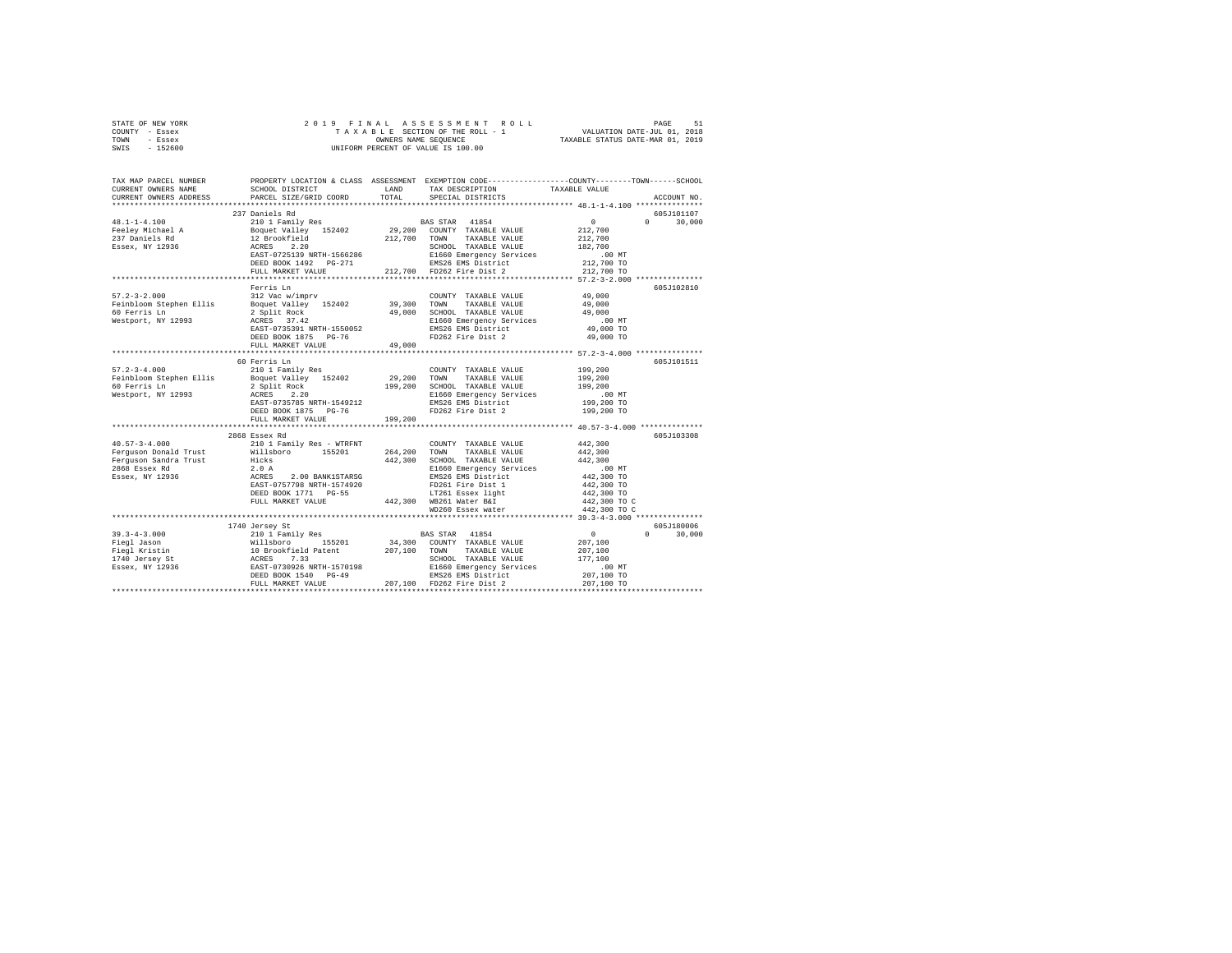|      | STATE OF NEW YORK |  | 2019 FINAL ASSESSMENT ROLL         | PAGE                             | 52 |
|------|-------------------|--|------------------------------------|----------------------------------|----|
|      | COUNTY - Essex    |  | TAXABLE SECTION OF THE ROLL - 1    | VALUATION DATE-JUL 01, 2018      |    |
| TOWN | - Essex           |  | OWNERS NAME SEOUENCE               | TAXABLE STATUS DATE-MAR 01, 2019 |    |
| SWIS | - 152600          |  | UNIFORM PERCENT OF VALUE IS 100.00 |                                  |    |

| TAX MAP PARCEL NUMBER |                                               |        |                                                                                                                                                                                                                                                                                                 | PROPERTY LOCATION & CLASS ASSESSMENT EXEMPTION CODE----------------COUNTY-------TOWN------SCHOOL |
|-----------------------|-----------------------------------------------|--------|-------------------------------------------------------------------------------------------------------------------------------------------------------------------------------------------------------------------------------------------------------------------------------------------------|--------------------------------------------------------------------------------------------------|
|                       | Cross Rd<br>DEED BOOK 1513 PG-47              | 46,000 | COUNTY TAXABLE VALUE 46,000<br>TAXABLE VALUE 46,000                                                                                                                                                                                                                                             | 605J101405                                                                                       |
|                       | Cross Rd                                      |        |                                                                                                                                                                                                                                                                                                 | 605Z007002<br>23,815 23,815                                                                      |
|                       | 1298 Whallons Bay Rd<br>DEED BOOK 1515 PG-208 |        |                                                                                                                                                                                                                                                                                                 | 605J175010                                                                                       |
|                       | 2300 Main St                                  |        | ${\small \begin{tabular}{cc} 240, 800 & SCHOOL & TAXABLE & YALIDE & 240, 800 \\ 240, 800 & SCHOOL & TAXABLE & YALIDE & 240, 800 \\ 2460 & B166 & Dmergency \\ FMSZ6 EMS & DisterLct & 240, 800 T0 \\ FMSZ6 EMS & DistrLct & 240, 800 T0 \\ TIZ61 Essex & Iight & 240, 800 T0 \\ \end{tabular}}$ | 605J101404<br>240,800<br>240,800                                                                 |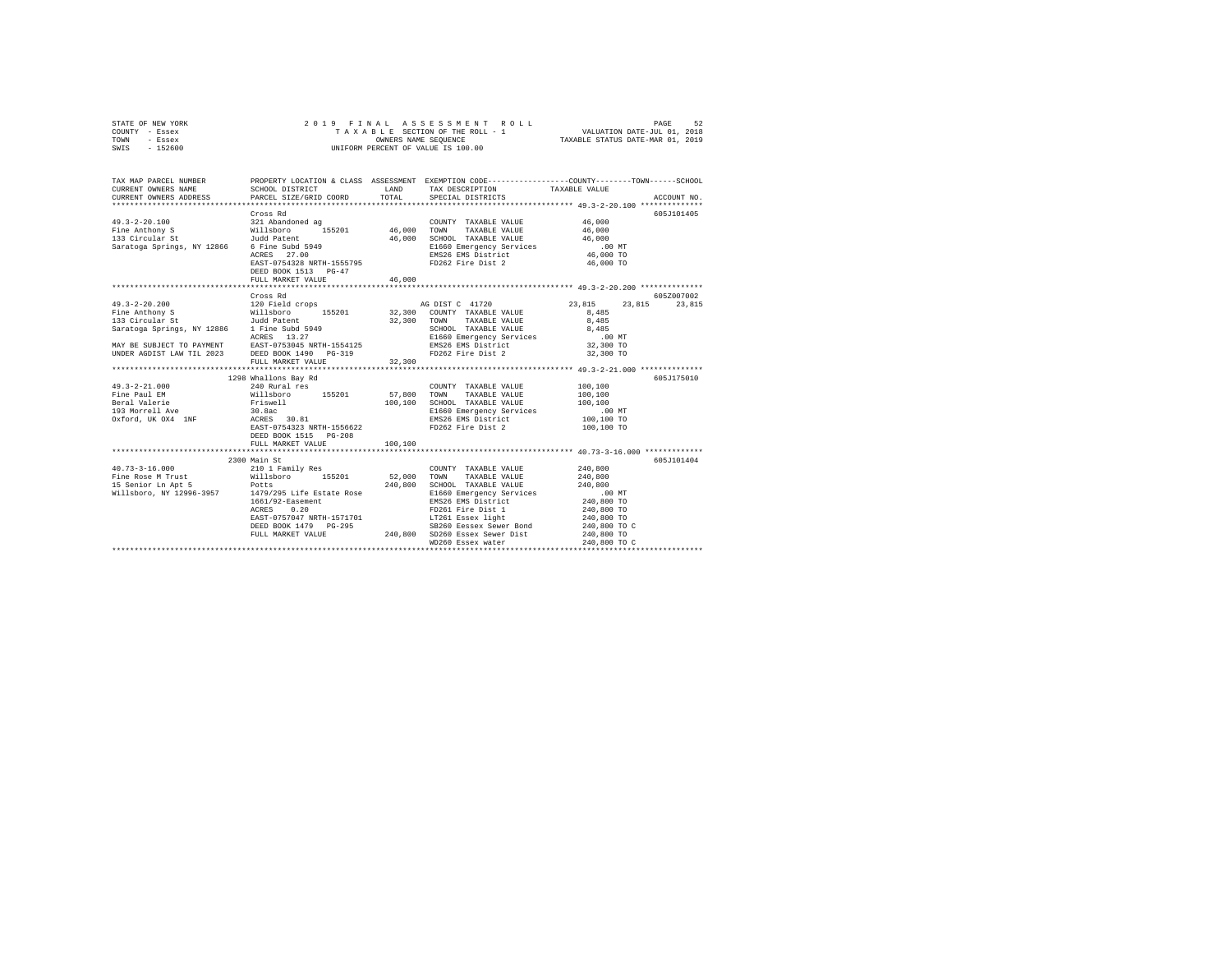|      | STATE OF NEW YORK |  | 2019 FINAL ASSESSMENT ROLL         | PAGE                             | 53 |
|------|-------------------|--|------------------------------------|----------------------------------|----|
|      | COUNTY - Essex    |  | TAXABLE SECTION OF THE ROLL - 1    | VALUATION DATE-JUL 01, 2018      |    |
| TOWN | - Essex           |  | OWNERS NAME SEOUENCE               | TAXABLE STATUS DATE-MAR 01, 2019 |    |
| SWIS | - 152600          |  | UNIFORM PERCENT OF VALUE IS 100.00 |                                  |    |

| TAX MAP PARCEL NUMBER<br>CURRENT OWNERS NAME | CURRENT OWNERS ADDRESS PARCEL SIZE/GRID COORD TOTAL SPECIAL DISTRICTS                                                                                                                                                                                                                                                                                                                                                                                                          |        | LAND TAX DESCRIPTION TAXABLE VALUE                                                                                         | ACCOUNT NO.                                                               |
|----------------------------------------------|--------------------------------------------------------------------------------------------------------------------------------------------------------------------------------------------------------------------------------------------------------------------------------------------------------------------------------------------------------------------------------------------------------------------------------------------------------------------------------|--------|----------------------------------------------------------------------------------------------------------------------------|---------------------------------------------------------------------------|
| UNDER AGDIST LAW TIL 2023                    | Cross Rd                                                                                                                                                                                                                                                                                                                                                                                                                                                                       |        |                                                                                                                            | 605Z007005<br>AG DIST C 41720 22,181 22,181 22,181                        |
|                                              | 2234 Lake Shore Rd                                                                                                                                                                                                                                                                                                                                                                                                                                                             |        |                                                                                                                            | 605J101302                                                                |
| $49.4 - 1 - 1.000$                           | 99.4-1.1000<br>Fine-Lease Mariko D Millsboro 155201 24,300 TOWN TAXABLE VALUE 24,300<br>5020 Ree 9W Judd 24,300 SCHOOL TAXABLE VALUE 24,300<br>Newburgh, NY 12550 00005.30 B1660 BMS26 EMS pistrict 24,300<br>Newburgh, NY 12550 00005<br>EAST-0756445 NRTH-1555441<br>DEED BOOK 1429 PG-100<br>FULL MARKET VALUE                                                                                                                                                              | 24,300 | 24,300 SCHOOL TAXABLE VALUE 24,300<br>E1660 Emergency Services 200 MT<br>EMS26 EMS District 24,300 TO<br>FD262 Fire Dist 2 | 605J100603<br>24,300 TO<br>***************** 49.11-1-56.000 ************* |
|                                              | 1849 Lake Shore Rd<br>$\begin{tabular}{l c c c c c c} \multicolumn{3}{c c c c} \multicolumn{3}{c c c} \multicolumn{3}{c c c} \multicolumn{3}{c c c} \multicolumn{3}{c c c} \multicolumn{3}{c c c} \multicolumn{3}{c c c} \multicolumn{3}{c c c} \multicolumn{3}{c c c} \multicolumn{3}{c c c} \multicolumn{3}{c c c} \multicolumn{3}{c c c} \multicolumn{3}{c c c} \multicolumn{3}{c c c} \multicolumn{3}{c c c} \multic$<br>DEED BOOK 1326 PG-73<br>FULL MARKET VALUE 209,200 |        | FD261 Fire Dist 1 209,200 TO                                                                                               | 605J102503                                                                |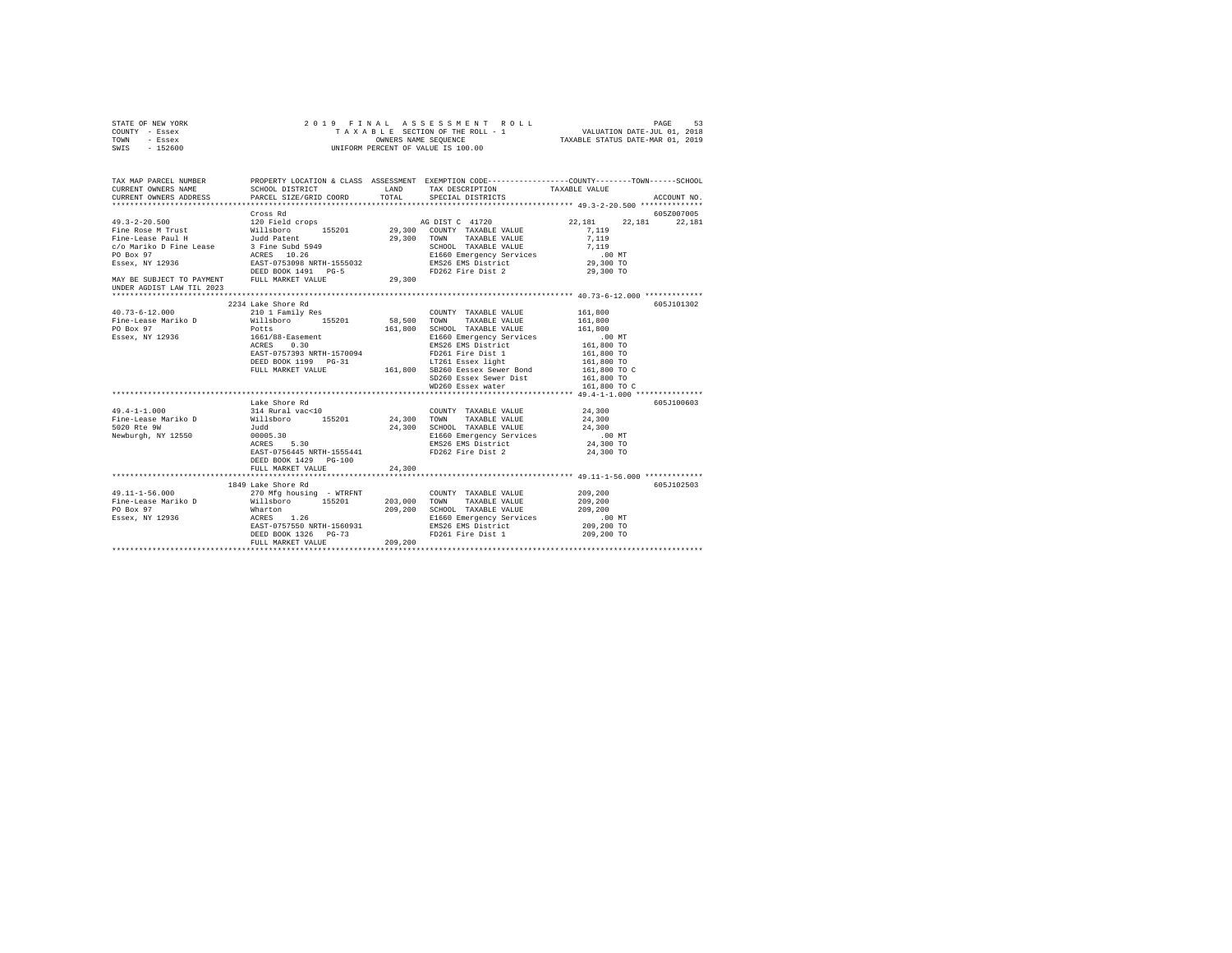|      | STATE OF NEW YORK |  | 2019 FINAL ASSESSMENT ROLL         | 54<br>PAGE                       |  |
|------|-------------------|--|------------------------------------|----------------------------------|--|
|      | COUNTY - Essex    |  | TAXABLE SECTION OF THE ROLL - 1    | VALUATION DATE-JUL 01, 2018      |  |
| TOWN | - Essex           |  | OWNERS NAME SEOUENCE               | TAXABLE STATUS DATE-MAR 01, 2019 |  |
| SWIS | - 152600          |  | UNIFORM PERCENT OF VALUE IS 100.00 |                                  |  |

| TAX MAP PARCEL NUMBER<br>CURRENT OWNERS NAME                                                                                                                                                                                                                                                                                                                                 | SCHOOL DISTRICT                                                                      | LAND   | PROPERTY LOCATION & CLASS ASSESSMENT EXEMPTION CODE---------------COUNTY-------TOWN-----SCHOOL<br>TAX DESCRIPTION TAXABLE VALUE            |                                |               |
|------------------------------------------------------------------------------------------------------------------------------------------------------------------------------------------------------------------------------------------------------------------------------------------------------------------------------------------------------------------------------|--------------------------------------------------------------------------------------|--------|--------------------------------------------------------------------------------------------------------------------------------------------|--------------------------------|---------------|
|                                                                                                                                                                                                                                                                                                                                                                              | Jersey St<br>EAST-0728216 NRTH-1569039<br>DEED BOOK 1045 PG-311<br>FULL MARKET VALUE | 49,000 | COUNTY TAXABLE VALUE 49,000<br>SCHOOL TAXABLE VALUE<br>E1660 Emergency Services 00 MT<br>EMS26 EMS District 49,000 TO<br>FD262 Fire Dist 2 | 49,000<br>49,000<br>49,000 TO  | 605J104502    |
|                                                                                                                                                                                                                                                                                                                                                                              | Jersey St                                                                            |        |                                                                                                                                            |                                | 605-7102201   |
| $39.3 - 1 - 9.110$<br>Finucane William M Willsboro 155201 23,000 COUNTY TAXABLE VALUE<br>Finucane Kalora K 3 Brookfield 2000<br>1637 Jersey St. 23,000<br>Essex, NY 12936 25. ACRES 16.40<br>Essex, NY 12936 EAST-0728049 NRTH-1570584<br>Essex, NY 12936<br>MAY BE SUBJECT TO PAYMENT FULL MARKET VALUE $23,000$ FD262 Fire Dist 2 $23,000$ TO<br>UNDER AGDIST LAW TIL 2023 | 322 Rural vac>10 ag DIST C 41720<br>DEED BOOK 925<br>$PG-207$                        |        | TOWN<br>TAXABLE VALUE 9,156<br>SCHOOL TAXABLE VALUE 9,156<br>E1660 Emergency Services .00 MT<br>EMS26 EMS District 23,000 TO               | 13,844<br>9,156                | 13,844 13,844 |
|                                                                                                                                                                                                                                                                                                                                                                              |                                                                                      |        |                                                                                                                                            |                                | 605J174003    |
|                                                                                                                                                                                                                                                                                                                                                                              | 1637 Jersey St<br>DEED BOOK 925 PG-204<br>FULL MARKET VALUE                          |        | SCHOOL TAXABLE VALUE 207,500                                                                                                               | $\sim$ 0<br>237,500<br>237,500 | $0 \t 30,000$ |
|                                                                                                                                                                                                                                                                                                                                                                              | Spear Rd                                                                             |        |                                                                                                                                            |                                | 605-7189004   |
| UNDER AGDIST LAW TIL 2023                                                                                                                                                                                                                                                                                                                                                    | DEED BOOK 925<br>$PG-207$<br>FULL MARKET VALUE                                       | 22,400 |                                                                                                                                            | 3, 185 3, 185                  | 3,185         |
|                                                                                                                                                                                                                                                                                                                                                                              |                                                                                      |        |                                                                                                                                            |                                |               |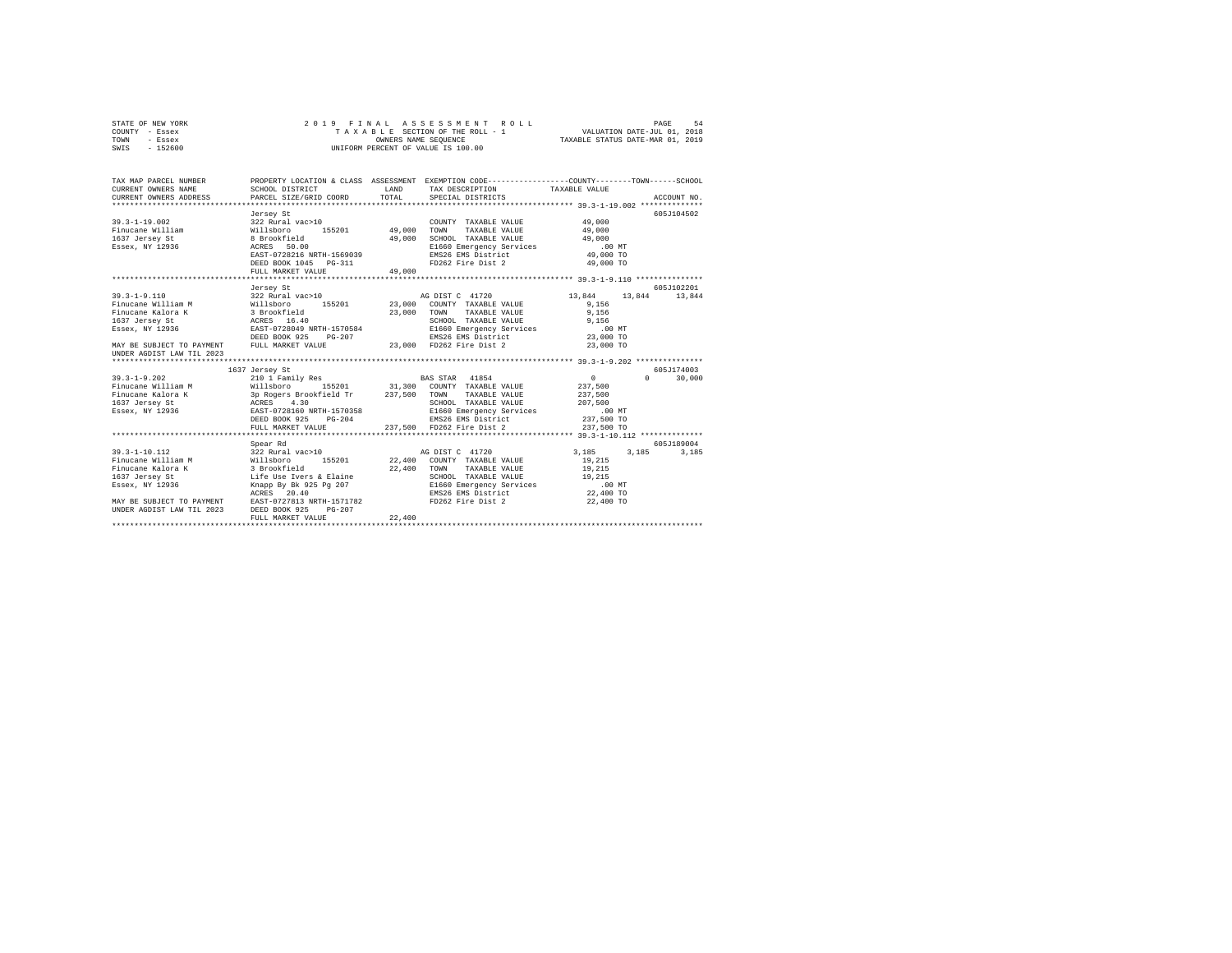| STATE OF NEW YORK<br>COUNTY - Essex<br>TOWN<br>- Essex<br>SWIS - 152600 | 2019 FINAL ASSESSMENT I<br>TAXABLE SECTION OF THE ROLL -<br>UNIFORM PERCENT OF VALUE IS 100.00                                                                                                                                                                                                                   |         | 2019 FINAL ASSESSMENT ROLL                                                              |                                                                                                                                                                                                                                                                                                                                                                                                                         |  |
|-------------------------------------------------------------------------|------------------------------------------------------------------------------------------------------------------------------------------------------------------------------------------------------------------------------------------------------------------------------------------------------------------|---------|-----------------------------------------------------------------------------------------|-------------------------------------------------------------------------------------------------------------------------------------------------------------------------------------------------------------------------------------------------------------------------------------------------------------------------------------------------------------------------------------------------------------------------|--|
|                                                                         |                                                                                                                                                                                                                                                                                                                  |         |                                                                                         |                                                                                                                                                                                                                                                                                                                                                                                                                         |  |
| CURRENT OWNERS NAME                                                     | SCHOOL DISTRICT                                                                                                                                                                                                                                                                                                  |         | LAND TAX DESCRIPTION                                                                    | TAX MAP PARCEL NUMBER PROPERTY LOCATION & CLASS ASSESSMENT EXEMPTION CODE--------------COUNTY-------TOWN------SCHOOL<br>TAXABLE VALUE                                                                                                                                                                                                                                                                                   |  |
| CURRENT OWNERS ADDRESS                                                  | PARCEL SIZE/GRID COORD TOTAL                                                                                                                                                                                                                                                                                     |         | SPECIAL DISTRICTS                                                                       | ACCOUNT NO.                                                                                                                                                                                                                                                                                                                                                                                                             |  |
|                                                                         |                                                                                                                                                                                                                                                                                                                  |         |                                                                                         |                                                                                                                                                                                                                                                                                                                                                                                                                         |  |
| $48.76 - 1 - 12.000$                                                    | 834 Walker Rd                                                                                                                                                                                                                                                                                                    |         |                                                                                         | 605J100601<br>$\overline{0}$                                                                                                                                                                                                                                                                                                                                                                                            |  |
|                                                                         | 210 1 Family Res<br>48.76-1-12.000 COUNTY TAXABLE VALUE PRINCIPAL ARE ALTO TO THE PERIODE TRISPER AND TAXABLE VALUE PRINCIPAL ARE<br>FILISE TRISPERS AND TRISPERS AND TRISPERS AND TRISPERS ARE PRINCIPAL ARE PRINCIPAL ARE PRINCIPAL PRINCIPAL ARE                                                              |         | ENH STAR 41834                                                                          | 0 68,700                                                                                                                                                                                                                                                                                                                                                                                                                |  |
|                                                                         |                                                                                                                                                                                                                                                                                                                  |         |                                                                                         |                                                                                                                                                                                                                                                                                                                                                                                                                         |  |
|                                                                         |                                                                                                                                                                                                                                                                                                                  |         |                                                                                         |                                                                                                                                                                                                                                                                                                                                                                                                                         |  |
|                                                                         |                                                                                                                                                                                                                                                                                                                  |         |                                                                                         |                                                                                                                                                                                                                                                                                                                                                                                                                         |  |
|                                                                         |                                                                                                                                                                                                                                                                                                                  |         | DEED BOOK 1836 PG-297 EMS26 EMS District<br>FULL MARKET VALUE 151,000 FD262 Fire Dist 2 | 00 MT<br>151,000 TO<br>151,000 TO                                                                                                                                                                                                                                                                                                                                                                                       |  |
|                                                                         |                                                                                                                                                                                                                                                                                                                  |         |                                                                                         |                                                                                                                                                                                                                                                                                                                                                                                                                         |  |
|                                                                         |                                                                                                                                                                                                                                                                                                                  |         |                                                                                         |                                                                                                                                                                                                                                                                                                                                                                                                                         |  |
|                                                                         |                                                                                                                                                                                                                                                                                                                  |         |                                                                                         | $\begin{tabular}{lllllllllll} $\tiny \text{J=1,000 T0} & $\tiny \text{J=100} & $\tiny \text{J=100} & $\tiny \text{J=100} & $\tiny \text{J=100} & $\tiny \text{J=100} & $\tiny \text{J=100} & $\tiny \text{J=100} & $\tiny \text{J=100} & $\tiny \text{J=100} & $\tiny \text{J=100} & $\tiny \text{J=100} & $\tiny \text{J=100} & $\tiny \text{J=100} & $\tiny \text{J=100} & $\tiny \text{J=100} & $\tiny \text{J=100}$ |  |
|                                                                         |                                                                                                                                                                                                                                                                                                                  |         |                                                                                         |                                                                                                                                                                                                                                                                                                                                                                                                                         |  |
| $40.3 - 2 - 2.212$                                                      |                                                                                                                                                                                                                                                                                                                  |         |                                                                                         |                                                                                                                                                                                                                                                                                                                                                                                                                         |  |
| Fletcher Stephen R<br>PO Box 19<br>Essex, NY 12936                      |                                                                                                                                                                                                                                                                                                                  |         |                                                                                         |                                                                                                                                                                                                                                                                                                                                                                                                                         |  |
|                                                                         |                                                                                                                                                                                                                                                                                                                  |         |                                                                                         |                                                                                                                                                                                                                                                                                                                                                                                                                         |  |
|                                                                         |                                                                                                                                                                                                                                                                                                                  |         |                                                                                         |                                                                                                                                                                                                                                                                                                                                                                                                                         |  |
|                                                                         |                                                                                                                                                                                                                                                                                                                  |         |                                                                                         | 167,450<br>.00 MT<br>472,300 TO                                                                                                                                                                                                                                                                                                                                                                                         |  |
|                                                                         |                                                                                                                                                                                                                                                                                                                  |         |                                                                                         |                                                                                                                                                                                                                                                                                                                                                                                                                         |  |
|                                                                         |                                                                                                                                                                                                                                                                                                                  |         |                                                                                         | 472,300 TO                                                                                                                                                                                                                                                                                                                                                                                                              |  |
|                                                                         |                                                                                                                                                                                                                                                                                                                  |         |                                                                                         |                                                                                                                                                                                                                                                                                                                                                                                                                         |  |
|                                                                         | 31 Block House Rd                                                                                                                                                                                                                                                                                                |         |                                                                                         | 605J193001                                                                                                                                                                                                                                                                                                                                                                                                              |  |
| $40.3 - 2 - 2.222$                                                      | 240 Rural res                                                                                                                                                                                                                                                                                                    |         | COUNTY TAXABLE VALUE 115,700                                                            |                                                                                                                                                                                                                                                                                                                                                                                                                         |  |
| Fletcher Stephen R<br>PO Box 19                                         |                                                                                                                                                                                                                                                                                                                  |         | 39,700 TOWN TAXABLE VALUE<br>115,700 SCHOOL TAXABLE VALUE                               | 115,700<br>115,700                                                                                                                                                                                                                                                                                                                                                                                                      |  |
|                                                                         |                                                                                                                                                                                                                                                                                                                  |         |                                                                                         |                                                                                                                                                                                                                                                                                                                                                                                                                         |  |
| Essex, NY 12936                                                         | willsboro 155201<br>Connolly Patent<br>ACRES 11.07<br>EAST-0749118 NRTH-1575145                                                                                                                                                                                                                                  |         | E1660 Emergency Services<br>EMS26 EMS District                                          | .00 MT<br>115,700 TO                                                                                                                                                                                                                                                                                                                                                                                                    |  |
|                                                                         | DEED BOOK 1220 PG-95                                                                                                                                                                                                                                                                                             |         | FD261 Fire Dist 1                                                                       | 115,700 TO                                                                                                                                                                                                                                                                                                                                                                                                              |  |
|                                                                         | FULL MARKET VALUE                                                                                                                                                                                                                                                                                                | 115,700 |                                                                                         |                                                                                                                                                                                                                                                                                                                                                                                                                         |  |
|                                                                         |                                                                                                                                                                                                                                                                                                                  |         |                                                                                         |                                                                                                                                                                                                                                                                                                                                                                                                                         |  |
|                                                                         | 4 Elm St                                                                                                                                                                                                                                                                                                         |         |                                                                                         | 605J100113                                                                                                                                                                                                                                                                                                                                                                                                              |  |
|                                                                         |                                                                                                                                                                                                                                                                                                                  |         |                                                                                         |                                                                                                                                                                                                                                                                                                                                                                                                                         |  |
|                                                                         |                                                                                                                                                                                                                                                                                                                  |         |                                                                                         |                                                                                                                                                                                                                                                                                                                                                                                                                         |  |
|                                                                         |                                                                                                                                                                                                                                                                                                                  |         |                                                                                         |                                                                                                                                                                                                                                                                                                                                                                                                                         |  |
|                                                                         |                                                                                                                                                                                                                                                                                                                  |         |                                                                                         |                                                                                                                                                                                                                                                                                                                                                                                                                         |  |
|                                                                         |                                                                                                                                                                                                                                                                                                                  |         |                                                                                         |                                                                                                                                                                                                                                                                                                                                                                                                                         |  |
|                                                                         |                                                                                                                                                                                                                                                                                                                  |         |                                                                                         |                                                                                                                                                                                                                                                                                                                                                                                                                         |  |
|                                                                         |                                                                                                                                                                                                                                                                                                                  |         |                                                                                         | 163,500 TO C                                                                                                                                                                                                                                                                                                                                                                                                            |  |
|                                                                         |                                                                                                                                                                                                                                                                                                                  |         |                                                                                         |                                                                                                                                                                                                                                                                                                                                                                                                                         |  |
|                                                                         | $\begin{tabular}{l c c c c} \multicolumn{1}{c}{\textbf{40.73--4--11.000}} & \multicolumn{1}{c}{4 \: \: 0.00 & \: 0.00 & \: 0.00 & \: 0.00 & \: 0.00 & \: 0.00 & \: 0.00 & \: 0.00 & \: 0.00 & \: 0.00 & \: 0.00 & \: 0.00 & \: 0.00 & \: 0.00 & \: 0.00 & \: 0.00 & \: 0.00 & \: 0.00 & \: 0.00 & \: 0.00 & \: $ |         | WD260 Essex water                                                                       | 163,500 TO C                                                                                                                                                                                                                                                                                                                                                                                                            |  |
|                                                                         |                                                                                                                                                                                                                                                                                                                  |         |                                                                                         |                                                                                                                                                                                                                                                                                                                                                                                                                         |  |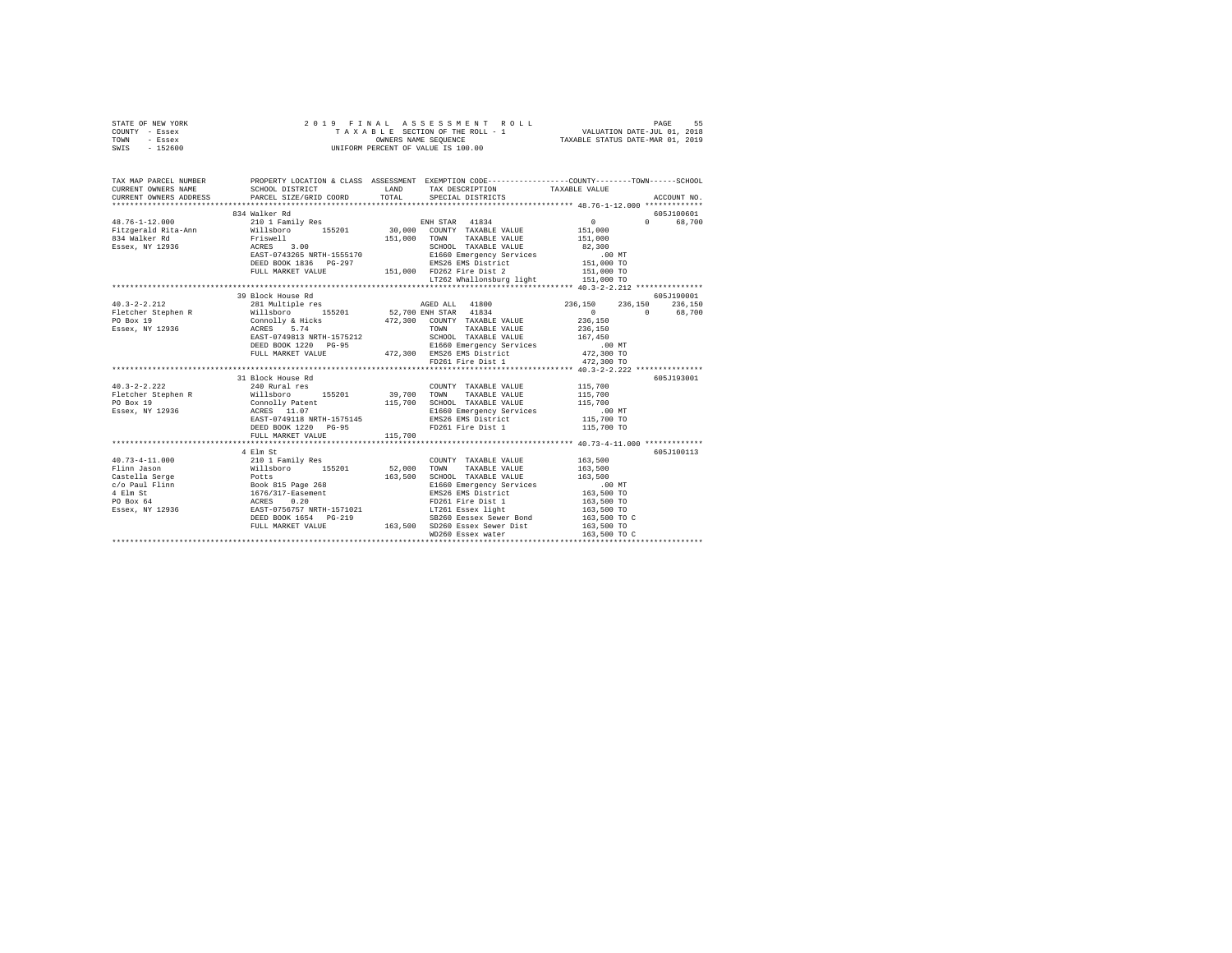| STATE OF NEW YORK |  |  | 2019 FINAL ASSESSMENT ROLL         |                                  | PAGE | 56 |
|-------------------|--|--|------------------------------------|----------------------------------|------|----|
| COUNTY - Essex    |  |  | TAXABLE SECTION OF THE ROLL - 1    | VALUATION DATE-JUL 01, 2018      |      |    |
| TOWN<br>- Essex   |  |  | OWNERS NAME SEOUENCE               | TAXABLE STATUS DATE-MAR 01, 2019 |      |    |
| $-152600$<br>SWIS |  |  | UNIFORM PERCENT OF VALUE IS 100.00 |                                  |      |    |

| TAX MAP PARCEL NUMBER<br>CURRENT OWNERS NAME<br>CURRENT OWNERS ADDRESS                                                                                                                                                                                                                                                                                                                                                                           | SCHOOL DISTRICT<br>PARCEL SIZE/GRID COORD                                                                                                |         | PROPERTY LOCATION & CLASS ASSESSMENT EXEMPTION CODE---------------COUNTY-------TOWN------SCHOOL                                                                                                                                                                                                                                                                                                                                 |                                                | ACCOUNT NO.                    |
|--------------------------------------------------------------------------------------------------------------------------------------------------------------------------------------------------------------------------------------------------------------------------------------------------------------------------------------------------------------------------------------------------------------------------------------------------|------------------------------------------------------------------------------------------------------------------------------------------|---------|---------------------------------------------------------------------------------------------------------------------------------------------------------------------------------------------------------------------------------------------------------------------------------------------------------------------------------------------------------------------------------------------------------------------------------|------------------------------------------------|--------------------------------|
|                                                                                                                                                                                                                                                                                                                                                                                                                                                  | 30 Albee Ln<br>FULL MARKET VALUE                                                                                                         | 795,900 | COUNTY TAXABLE VALUE<br>900,700 TUWN IRARBLE VALUE<br>795,900 SCHOOL TAXABLE VALUE 795,900 TO SCHOOL TAXABLE 795,900<br>10 MT TIEED TWARTMON SARVICES<br>E1660 Emergency Services<br>EMS26 EMS District<br>FD261 Fire Dist 1                                                                                                                                                                                                    | 795,900<br>795,900<br>795,900 TO<br>795,900 TO | 605J104513                     |
| $\begin{tabular}{lllllllllllll} \multicolumn{4}{c}{\textbf{40.73--4--10.000}} & \multicolumn{4}{c}{\textbf{20.1}~\textbf{Family}~\textbf{Res}} \\ \multicolumn{4}{c}{\textbf{Fachla}} & \multicolumn{4}{c}{\textbf{10.1}~\textbf{Family}~\textbf{Res}} \\ \multicolumn{4}{c}{\textbf{Fochler}~\textbf{Rind}} & \multicolumn{4}{c}{\textbf{10.1}~\textbf{W} \textbf{abs}} & \multicolumn{4}{c}{\textbf{50.500}} \\ \multicolumn{4}{c}{\textbf{FO$ | 299 School St<br>EAST-0756765 NRTH-1570933 AP904 Pro Rata tax S<br>DEED BOOK 1930 PG-97<br>FULL MARKET VALUE 218,900 E1650 EMSI District |         | COUNTY TAXABLE VALUE<br>155201 50,500 TOWN TAXABLE VALUE<br>218,900 SCHOOL TAXABLE VALUE 218,900<br>AP902 Pro Rata tax C<br>AP902 Pro Rata tax T<br>AP904 Pro Rata tax S<br>RI660 Emergency Services<br>214,000 Text was made to the Services<br>218,000 TO 218,000 TO<br>FD261 Fire Dist 1<br>LT261 Essex light<br>SB260 Eessex Sewer Bond 218,900 TO C<br>SD260 Essex Sewer Dist 218,900 TO<br>WD260 Essex water 218,900 TO C | 218,900<br>218,900<br>218,900 TO<br>218,900 TO | 605J104207                     |
| $\begin{tabular}{lllllllllllllllllll} \textbf{39.3--1--12.000} & \textbf{vertex} & \textbf{218.901} & \textbf{218.901} & \textbf{218.91} & \textbf{218.91} & \textbf{218.91} & \textbf{218.91} & \textbf{218.91} & \textbf{218.91} & \textbf{218.91} & \textbf{218.91} & \textbf{218.91} & \textbf{218.91} & \textbf{218.91} & \textbf{218.91} & \textbf{218$                                                                                    |                                                                                                                                          |         |                                                                                                                                                                                                                                                                                                                                                                                                                                 | $.00$ MT<br>200 TO<br>200 TO                   | 605J102515                     |
| $39.3 - 1 - 13.100$<br>$\begin{tabular}{l c c c c c} \hline $191.1010$ & $240$ & $140$ & $140$ & $140$ & $140$ & $140$ \\ \hline 191.1010$ & $240$ & $140$ & $140$ & $140$ & $140$ & $140$ & $140$ \\ \hline 191.0111$ & $1$ & $2$ & $260$ & $140$ & $236$ & $100$ & $100$ & $140$ & $140$ & $140$ \\ \hline 1923~\texttt{degree} & $1$ & $2$ & $2$                                                                                              | 1723 Jersey St<br>240 Rural res                                                                                                          |         | AG. BLDG. 41700                                                                                                                                                                                                                                                                                                                                                                                                                 | 10,000<br>10,000<br>$\sim$ 0 $\sim$ 0          | 605J102601<br>10,000<br>30,000 |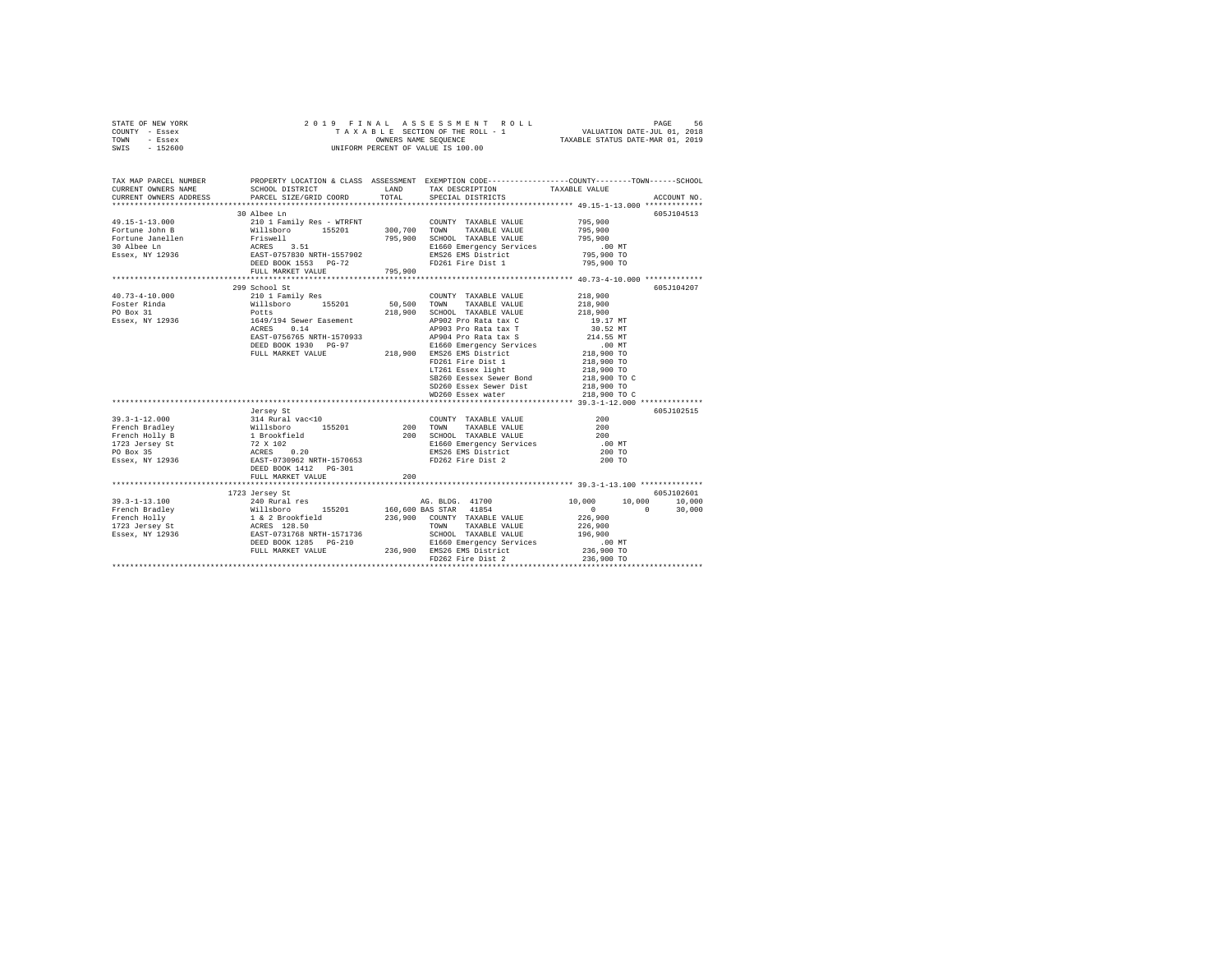| STATE OF NEW YORK | 2019 FINAL ASSESSMENT ROLL         | PAGE                             |
|-------------------|------------------------------------|----------------------------------|
| COUNTY - Essex    | TAXABLE SECTION OF THE ROLL - 1    | VALUATION DATE-JUL 01, 2018      |
| TOWN<br>- Essex   | OWNERS NAME SEOUENCE               | TAXABLE STATUS DATE-MAR 01, 2019 |
| $-152600$<br>SWIS | UNIFORM PERCENT OF VALUE IS 100.00 |                                  |

| TAX MAP PARCEL NUMBER<br>CURRENT OWNERS NAME<br>CURRENT OWNERS ADDRESS                                    | SCHOOL DISTRICT<br>PARCEL SIZE/GRID COORD                                                                                                                                                                                                                                                                                                                                                                                                                                                                                 | LAND<br>TOTAL                     | PROPERTY LOCATION & CLASS ASSESSMENT EXEMPTION CODE----------------COUNTY-------TOWN------SCHOOL<br>TAX DESCRIPTION<br>SPECIAL DISTRICTS                         | TAXABLE VALUE                                                                                                                      | ACCOUNT NO. |
|-----------------------------------------------------------------------------------------------------------|---------------------------------------------------------------------------------------------------------------------------------------------------------------------------------------------------------------------------------------------------------------------------------------------------------------------------------------------------------------------------------------------------------------------------------------------------------------------------------------------------------------------------|-----------------------------------|------------------------------------------------------------------------------------------------------------------------------------------------------------------|------------------------------------------------------------------------------------------------------------------------------------|-------------|
| $39.3 - 4 - 6.000$<br>French Bradley<br>French Holly<br>rrencn Holly<br>1723 Jersey St<br>Essex, NY 12936 | Jersey St<br>910 Priv forest<br>% 1118boro 155201 44,000 TOWN<br>10 Brookfield 44,000 SCHOOR<br>ACRES 25.00 44,000 SCHOOR<br>EXST-0732175 NRTH-1570276 BRSD BOX<br>DEED BOOK 1285 PG-210 FD262<br>FULL MARKET VALUE                                                                                                                                                                                                                                                                                                       | 44,000                            | COUNTY TAXABLE VALUE<br>TAXABLE VALUE<br>44,000 SCHOOL TAXABLE VALUE<br>E1660 Emergency Services<br>EMS26 EMS District<br>FD262 Fire Dist 2<br>FD262 Fire Dist 2 | 44,000<br>44,000<br>44,000<br>$.00$ MT<br>44,000 TO<br>44,000 TO                                                                   | 605J102604  |
| $48.1 - 1 - 4.200$<br>Essex, NY 12936                                                                     | 268 Daniels Rd<br>210 1 Family Res<br>ACRES<br>5.90<br>EAST-0725061 NRTH-1566920<br>DEED BOOK 1253 PG-234<br>FULL MARKET VALUE<br>***************************                                                                                                                                                                                                                                                                                                                                                             | 32,900 TOWN<br>141,400<br>141,400 | COUNTY TAXABLE VALUE<br>TAXABLE VALUE<br>SCHOOL TAXABLE VALUE<br>E1660 Emergency Services<br>EMS26 EMS District<br>FD262 Fire Dist 2<br>                         | 141,400<br>141,400<br>141,400<br>$.00$ MT<br>00 MT.<br>141,400 TO<br>141,400 TO<br>******************* 39.3-1-13.200 ************* | 605J179003  |
| $39.3 - 1 - 13.200$<br>French Michael R<br>1717 Jersey St<br>Essex, NY 12936                              | 1717 Jersey St<br>$\begin{tabular}{c cccc} \hline \multicolumn{4}{c}{\textbf{210}} & \multicolumn{4}{c}{\textbf{220}} & \multicolumn{4}{c}{\textbf{230}} & \multicolumn{4}{c}{\textbf{240}} & \multicolumn{4}{c}{\textbf{251}} & \multicolumn{4}{c}{\textbf{26}} & \multicolumn{4}{c}{\textbf{28}} & \multicolumn{4}{c}{\textbf{28}} & \multicolumn{4}{c}{\textbf{29}} & \multicolumn{4}{c}{\textbf{29}} & \multicolumn{4}{c}{\textbf{20}} & \multicolumn{4}{c}{\textbf{20$<br>DEED BOOK 1412 PG-305<br>FULL MARKET VALUE | 38,100                            | FD262 Fire Dist 2                                                                                                                                                | $.00$ MT<br>38,100 TO<br>38,100 TO                                                                                                 | 605J188002  |
| $40.3 - 2 - 14.200$<br>61 Block House Rd<br>Essex, NY 12936                                               | 545 Middle Rd<br>442 MiniWhseSelf<br>Fruition Orchards Inc Millsboro 155201 36,200<br>Hicks<br>ACRES<br>5.70<br>EAST-0748840 NRTH-1571115<br>DEED BOOK 1779 PG-90<br>FULL MARKET VALUE                                                                                                                                                                                                                                                                                                                                    | 345,000<br>345,000                | COUNTY TAXABLE VALUE<br><b>TOWN</b><br>TAXABLE VALUE<br>SCHOOL TAXABLE VALUE<br>E1660 Emergency Services<br>EMS26 EMS District<br>FD261 Fire Dist 1              | 345,000<br>345,000<br>345,000<br>$.00$ MT<br>345,000 TO<br>345,000 TO                                                              | 605J180013  |
| $39.4 - 1 - 46.000$                                                                                       | Jersey St<br>910 Priv forest<br>FULL MARKET VALUE                                                                                                                                                                                                                                                                                                                                                                                                                                                                         | 49,500                            | COUNTY TAXABLE VALUE<br>TOWN<br>TAXABLE VALUE<br>SCHOOL TAXABLE VALUE<br>E1660 Emergency Services<br>EMS26 EMS District<br>FD262 Fire Dist 2                     | 49,500<br>49,500<br>49,500<br>00 MT.<br>49,500 TO<br>49,500 TO                                                                     | 605J101505  |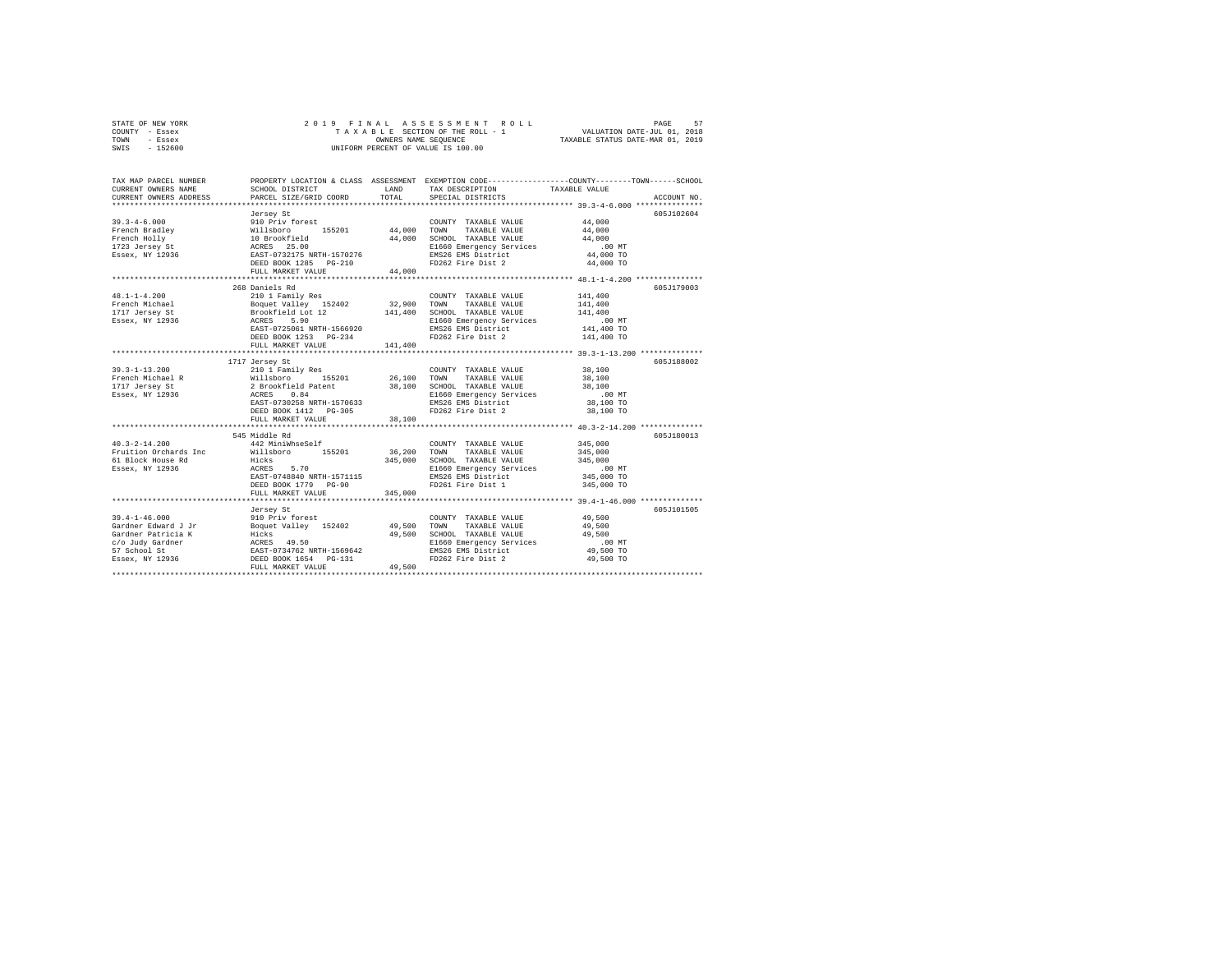| STATE OF NEW YORK<br>COUNTY - Essex<br>TOWN - Essex                                                                                                                                                                                                                                                                                                                                                                         |                              |         |                                                                                                                                                                                                                                                                                                                                                                                                                                         |                                                          |               |
|-----------------------------------------------------------------------------------------------------------------------------------------------------------------------------------------------------------------------------------------------------------------------------------------------------------------------------------------------------------------------------------------------------------------------------|------------------------------|---------|-----------------------------------------------------------------------------------------------------------------------------------------------------------------------------------------------------------------------------------------------------------------------------------------------------------------------------------------------------------------------------------------------------------------------------------------|----------------------------------------------------------|---------------|
| SWIS - 152600                                                                                                                                                                                                                                                                                                                                                                                                               |                              |         |                                                                                                                                                                                                                                                                                                                                                                                                                                         |                                                          |               |
| TAX MAP PARCEL NUMBER<br>CURRENT OWNERS NAME<br>CURRENT OWNERS ADDRESS                                                                                                                                                                                                                                                                                                                                                      |                              |         | PROPERTY LOCATION & CLASS ASSESSMENT EXEMPTION CODE---------------COUNTY-------TOWN-----SCHOOL                                                                                                                                                                                                                                                                                                                                          |                                                          | ACCOUNT NO.   |
|                                                                                                                                                                                                                                                                                                                                                                                                                             |                              |         |                                                                                                                                                                                                                                                                                                                                                                                                                                         |                                                          |               |
|                                                                                                                                                                                                                                                                                                                                                                                                                             | 57 School St                 |         |                                                                                                                                                                                                                                                                                                                                                                                                                                         |                                                          | 605J176014    |
|                                                                                                                                                                                                                                                                                                                                                                                                                             |                              |         |                                                                                                                                                                                                                                                                                                                                                                                                                                         | $\begin{array}{c}0\\161,100\end{array}$                  | $0 \t 30,000$ |
|                                                                                                                                                                                                                                                                                                                                                                                                                             |                              |         |                                                                                                                                                                                                                                                                                                                                                                                                                                         |                                                          |               |
|                                                                                                                                                                                                                                                                                                                                                                                                                             |                              |         |                                                                                                                                                                                                                                                                                                                                                                                                                                         | 161,100<br>131,100                                       |               |
|                                                                                                                                                                                                                                                                                                                                                                                                                             |                              |         |                                                                                                                                                                                                                                                                                                                                                                                                                                         | $.00$ MT                                                 |               |
|                                                                                                                                                                                                                                                                                                                                                                                                                             |                              |         |                                                                                                                                                                                                                                                                                                                                                                                                                                         | 161,100 TO                                               |               |
|                                                                                                                                                                                                                                                                                                                                                                                                                             |                              |         |                                                                                                                                                                                                                                                                                                                                                                                                                                         | 161,100 TO                                               |               |
|                                                                                                                                                                                                                                                                                                                                                                                                                             | FULL MARKET VALUE            | 161,100 |                                                                                                                                                                                                                                                                                                                                                                                                                                         |                                                          |               |
|                                                                                                                                                                                                                                                                                                                                                                                                                             | **************************** |         |                                                                                                                                                                                                                                                                                                                                                                                                                                         |                                                          |               |
|                                                                                                                                                                                                                                                                                                                                                                                                                             | 2723 NYS Route 22            |         |                                                                                                                                                                                                                                                                                                                                                                                                                                         |                                                          | 605J102310    |
|                                                                                                                                                                                                                                                                                                                                                                                                                             |                              |         |                                                                                                                                                                                                                                                                                                                                                                                                                                         |                                                          | $0 \t 30,000$ |
|                                                                                                                                                                                                                                                                                                                                                                                                                             |                              |         |                                                                                                                                                                                                                                                                                                                                                                                                                                         |                                                          |               |
|                                                                                                                                                                                                                                                                                                                                                                                                                             |                              |         |                                                                                                                                                                                                                                                                                                                                                                                                                                         |                                                          |               |
|                                                                                                                                                                                                                                                                                                                                                                                                                             |                              |         |                                                                                                                                                                                                                                                                                                                                                                                                                                         |                                                          |               |
|                                                                                                                                                                                                                                                                                                                                                                                                                             |                              |         |                                                                                                                                                                                                                                                                                                                                                                                                                                         |                                                          |               |
|                                                                                                                                                                                                                                                                                                                                                                                                                             |                              |         |                                                                                                                                                                                                                                                                                                                                                                                                                                         | 138,000<br>108,000<br>.00 MT<br>138,000 TO<br>138,000 TO |               |
|                                                                                                                                                                                                                                                                                                                                                                                                                             |                              |         |                                                                                                                                                                                                                                                                                                                                                                                                                                         | 138,000 TO<br>138,000 TO C                               |               |
|                                                                                                                                                                                                                                                                                                                                                                                                                             |                              |         | SB260 Eessex Sewer Bond                                                                                                                                                                                                                                                                                                                                                                                                                 |                                                          |               |
|                                                                                                                                                                                                                                                                                                                                                                                                                             |                              |         | SD260 Essex Sewer Dist                                                                                                                                                                                                                                                                                                                                                                                                                  | 138,000 TO                                               |               |
|                                                                                                                                                                                                                                                                                                                                                                                                                             |                              |         | WD260 Essex water                                                                                                                                                                                                                                                                                                                                                                                                                       | 138,000 TO C                                             |               |
|                                                                                                                                                                                                                                                                                                                                                                                                                             |                              |         |                                                                                                                                                                                                                                                                                                                                                                                                                                         |                                                          | 605J101506    |
| $40.3 - 3 - 17.110$                                                                                                                                                                                                                                                                                                                                                                                                         |                              |         |                                                                                                                                                                                                                                                                                                                                                                                                                                         |                                                          | $0 \t 30,000$ |
| Gardner Tina                                                                                                                                                                                                                                                                                                                                                                                                                |                              |         |                                                                                                                                                                                                                                                                                                                                                                                                                                         | $\begin{array}{c}0\\122,500\end{array}$                  |               |
| Gardner Tina<br>PO Box 111<br>Essex, NY 12936                                                                                                                                                                                                                                                                                                                                                                               |                              |         |                                                                                                                                                                                                                                                                                                                                                                                                                                         |                                                          |               |
|                                                                                                                                                                                                                                                                                                                                                                                                                             |                              |         |                                                                                                                                                                                                                                                                                                                                                                                                                                         | 122,500<br>92,500                                        |               |
|                                                                                                                                                                                                                                                                                                                                                                                                                             |                              |         |                                                                                                                                                                                                                                                                                                                                                                                                                                         |                                                          |               |
|                                                                                                                                                                                                                                                                                                                                                                                                                             |                              |         |                                                                                                                                                                                                                                                                                                                                                                                                                                         |                                                          |               |
|                                                                                                                                                                                                                                                                                                                                                                                                                             |                              |         |                                                                                                                                                                                                                                                                                                                                                                                                                                         |                                                          |               |
|                                                                                                                                                                                                                                                                                                                                                                                                                             |                              |         | $\begin{tabular}{lllllllllll} \multicolumn{2}{c}{\textbf{SD260}} & \multicolumn{2}{c}{\textbf{S122}} & \multicolumn{2}{c}{\textbf{S123}} & \multicolumn{2}{c}{\textbf{S123}} & \multicolumn{2}{c}{\textbf{S123}} & \multicolumn{2}{c}{\textbf{S123}} & \multicolumn{2}{c}{\textbf{S123}} & \multicolumn{2}{c}{\textbf{S123}} & \multicolumn{2}{c}{\textbf{S123}} & \multicolumn{2}{c}{\textbf{S123}} & \multicolumn{2}{c}{\textbf{S123$ |                                                          |               |
|                                                                                                                                                                                                                                                                                                                                                                                                                             |                              |         |                                                                                                                                                                                                                                                                                                                                                                                                                                         |                                                          |               |
|                                                                                                                                                                                                                                                                                                                                                                                                                             |                              |         |                                                                                                                                                                                                                                                                                                                                                                                                                                         |                                                          |               |
|                                                                                                                                                                                                                                                                                                                                                                                                                             |                              |         |                                                                                                                                                                                                                                                                                                                                                                                                                                         |                                                          |               |
|                                                                                                                                                                                                                                                                                                                                                                                                                             | School St                    |         |                                                                                                                                                                                                                                                                                                                                                                                                                                         |                                                          | 605Z003005    |
|                                                                                                                                                                                                                                                                                                                                                                                                                             |                              |         |                                                                                                                                                                                                                                                                                                                                                                                                                                         |                                                          |               |
| $\begin{tabular}{l c c c c} \multicolumn{1}{c}{40.3-3-17.140} & \multicolumn{1}{c}{26.400} & \multicolumn{1}{c}{20.80} & \multicolumn{1}{c}{20.80} & \multicolumn{1}{c}{C} & \multicolumn{1}{c}{C} & \multicolumn{1}{c}{C} & \multicolumn{1}{c}{C} & \multicolumn{1}{c}{C} & \multicolumn{1}{c}{C} & \multicolumn{1}{c}{C} & \multicolumn{1}{c}{C} & \multicolumn{1}{c}{C} & \multicolumn{1}{c}{C} & \multicolumn{1}{c}{C}$ |                              |         |                                                                                                                                                                                                                                                                                                                                                                                                                                         |                                                          |               |
|                                                                                                                                                                                                                                                                                                                                                                                                                             |                              |         |                                                                                                                                                                                                                                                                                                                                                                                                                                         |                                                          |               |
|                                                                                                                                                                                                                                                                                                                                                                                                                             |                              |         |                                                                                                                                                                                                                                                                                                                                                                                                                                         |                                                          |               |
|                                                                                                                                                                                                                                                                                                                                                                                                                             |                              |         |                                                                                                                                                                                                                                                                                                                                                                                                                                         |                                                          |               |
|                                                                                                                                                                                                                                                                                                                                                                                                                             |                              |         |                                                                                                                                                                                                                                                                                                                                                                                                                                         |                                                          |               |
|                                                                                                                                                                                                                                                                                                                                                                                                                             |                              |         |                                                                                                                                                                                                                                                                                                                                                                                                                                         |                                                          |               |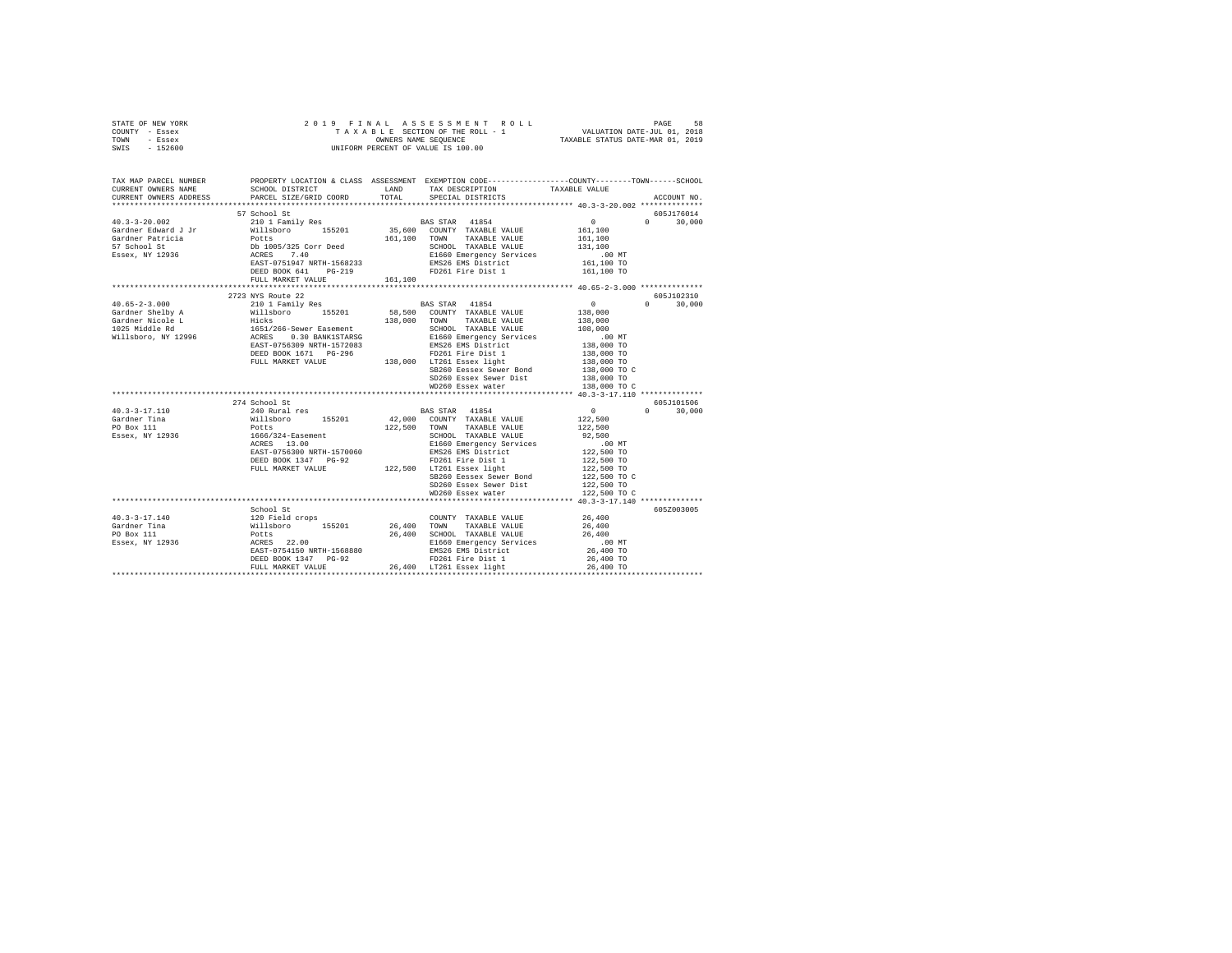| STATE OF NEW YORK | 2019 FINAL ASSESSMENT ROLL         | 59<br>PAGE                       |
|-------------------|------------------------------------|----------------------------------|
| COUNTY - Essex    | TAXABLE SECTION OF THE ROLL - 1    | VALUATION DATE-JUL 01, 2018      |
| TOWN<br>- Essex   | OWNERS NAME SEOUENCE               | TAXABLE STATUS DATE-MAR 01, 2019 |
| - 152600<br>SWIS  | UNIFORM PERCENT OF VALUE IS 100.00 |                                  |

| TAX MAP PARCEL NUMBER                                                                                                                                                                                                                            | PROPERTY LOCATION & CLASS ASSESSMENT EXEMPTION CODE---------------COUNTY-------TOWN------SCHOOL |         |                                                                                                 |                               |            |
|--------------------------------------------------------------------------------------------------------------------------------------------------------------------------------------------------------------------------------------------------|-------------------------------------------------------------------------------------------------|---------|-------------------------------------------------------------------------------------------------|-------------------------------|------------|
|                                                                                                                                                                                                                                                  |                                                                                                 |         |                                                                                                 |                               |            |
|                                                                                                                                                                                                                                                  | 1770 Jersey St                                                                                  |         |                                                                                                 |                               | 605J103413 |
|                                                                                                                                                                                                                                                  |                                                                                                 |         |                                                                                                 | $\Omega$                      | 30,000     |
|                                                                                                                                                                                                                                                  |                                                                                                 |         |                                                                                                 |                               |            |
|                                                                                                                                                                                                                                                  |                                                                                                 |         |                                                                                                 |                               |            |
|                                                                                                                                                                                                                                                  |                                                                                                 |         |                                                                                                 |                               |            |
|                                                                                                                                                                                                                                                  |                                                                                                 |         |                                                                                                 |                               |            |
|                                                                                                                                                                                                                                                  |                                                                                                 |         |                                                                                                 |                               |            |
|                                                                                                                                                                                                                                                  |                                                                                                 |         |                                                                                                 |                               |            |
|                                                                                                                                                                                                                                                  |                                                                                                 |         |                                                                                                 |                               |            |
|                                                                                                                                                                                                                                                  | 2295 County Route 10                                                                            |         |                                                                                                 |                               | 605J103605 |
| $57.1 - 2 - 5.110$                                                                                                                                                                                                                               | 240 Rural res                                                                                   |         |                                                                                                 | AG DIST C 41720 23.601 23.601 | 23,601     |
|                                                                                                                                                                                                                                                  |                                                                                                 |         |                                                                                                 | 261,899                       |            |
|                                                                                                                                                                                                                                                  |                                                                                                 |         | TAXABLE VALUE                                                                                   | 261,899                       |            |
|                                                                                                                                                                                                                                                  |                                                                                                 |         |                                                                                                 |                               |            |
|                                                                                                                                                                                                                                                  |                                                                                                 |         |                                                                                                 |                               |            |
|                                                                                                                                                                                                                                                  |                                                                                                 |         | SCHOOL TAXABLE VALUE 261,899<br>E1660 Emergency Services 00 MT<br>EMS26 EMS District 285,500 TO |                               |            |
|                                                                                                                                                                                                                                                  |                                                                                                 |         | FD262 Fire Dist 2                                                                               | 285,500 TO                    |            |
| 910008 00011111 2021<br>285,500 TOWN 2005<br>285,500 TOWN 2005<br>285,500 TOWN 2010 228,500 2006<br>285,500 TOWN 2010 228,500 20061<br>285,500 20061<br>2021<br>2023 202810 2028138 2027111<br>2023 202810 2028138 2028131 2023<br>202812 202813 |                                                                                                 |         |                                                                                                 |                               |            |
|                                                                                                                                                                                                                                                  | FULL MARKET VALUE                                                                               | 285,500 |                                                                                                 |                               |            |
|                                                                                                                                                                                                                                                  |                                                                                                 |         |                                                                                                 |                               |            |
|                                                                                                                                                                                                                                                  | 25 Derby Way                                                                                    |         |                                                                                                 |                               | 605J101611 |
| 49.11-1-34.100                                                                                                                                                                                                                                   | 210 1 Family Res                                                                                |         | COUNTY TAXABLE VALUE 464,800                                                                    |                               |            |
| Ginn Living Trust (at 194,700 TOWN TAXABLE VALUE 464,800                                                                                                                                                                                         |                                                                                                 |         |                                                                                                 |                               |            |
|                                                                                                                                                                                                                                                  |                                                                                                 |         |                                                                                                 |                               |            |
|                                                                                                                                                                                                                                                  |                                                                                                 |         |                                                                                                 |                               |            |
|                                                                                                                                                                                                                                                  |                                                                                                 |         |                                                                                                 |                               |            |
|                                                                                                                                                                                                                                                  | EAST-0757661 NRTH-1562662                                                                       |         | FD261 Fire Dist 1 464,800 TO                                                                    |                               |            |
|                                                                                                                                                                                                                                                  | DEED BOOK 1743 PG-56                                                                            |         |                                                                                                 |                               |            |
|                                                                                                                                                                                                                                                  | FULL MARKET VALUE                                                                               | 464,800 |                                                                                                 |                               |            |
|                                                                                                                                                                                                                                                  |                                                                                                 |         |                                                                                                 |                               |            |
|                                                                                                                                                                                                                                                  | 1970 Lake Shore Rd                                                                              |         |                                                                                                 |                               | 605J101902 |
|                                                                                                                                                                                                                                                  |                                                                                                 |         |                                                                                                 | 248,500                       |            |
|                                                                                                                                                                                                                                                  |                                                                                                 |         |                                                                                                 | 248,500                       |            |
|                                                                                                                                                                                                                                                  |                                                                                                 |         |                                                                                                 |                               |            |
|                                                                                                                                                                                                                                                  |                                                                                                 |         | SCHOOL TAXABLE VALUE 248,500                                                                    |                               |            |
|                                                                                                                                                                                                                                                  |                                                                                                 |         | E1660 Emergency Services .00 MT<br>EMS26 EMS District 248,500 TO                                |                               |            |
|                                                                                                                                                                                                                                                  |                                                                                                 |         | FD261 Fire Dist 1 248,500 TO                                                                    |                               |            |
|                                                                                                                                                                                                                                                  |                                                                                                 |         |                                                                                                 |                               |            |
|                                                                                                                                                                                                                                                  | FULL MARKET VALUE                                                                               | 248,500 |                                                                                                 |                               |            |
|                                                                                                                                                                                                                                                  |                                                                                                 |         |                                                                                                 |                               |            |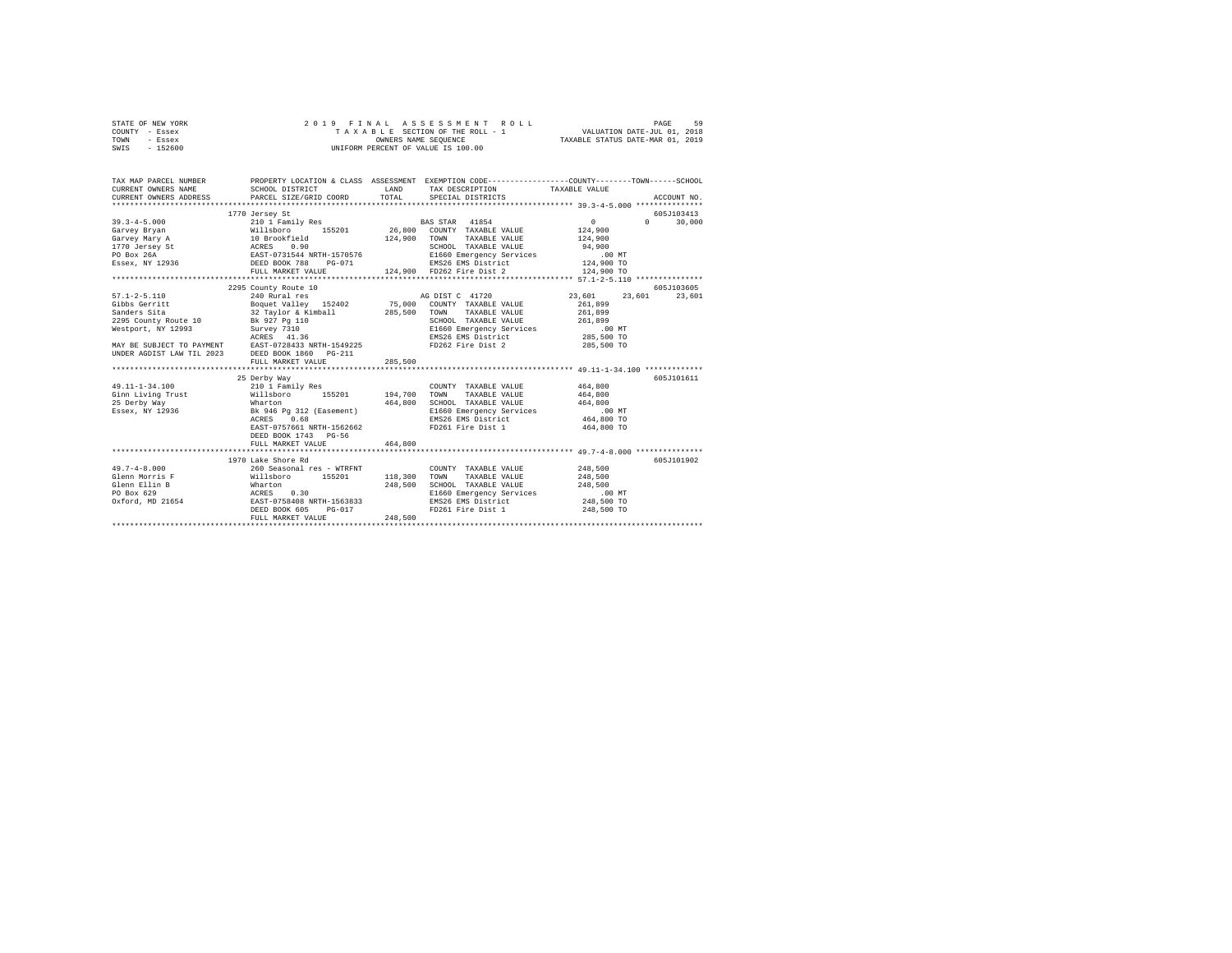|      | STATE OF NEW YORK | 2019 FINAL ASSESSMENT ROLL         | PAGE                             | 60 |
|------|-------------------|------------------------------------|----------------------------------|----|
|      | COUNTY - Essex    | TAXABLE SECTION OF THE ROLL - 1    | VALUATION DATE-JUL 01, 2018      |    |
| TOWN | - Essex           | OWNERS NAME SEOUENCE               | TAXABLE STATUS DATE-MAR 01, 2019 |    |
| SWIS | - 152600          | UNIFORM PERCENT OF VALUE IS 100.00 |                                  |    |

| TAX MAP PARCEL NUMBER<br>CURRENT OWNERS NAME                           | SCHOOL DISTRICT                                                                                                                                                                                                                     | PROPERTY LOCATION & CLASS ASSESSMENT EXEMPTION CODE----------------COUNTY-------TOWN-----SCHOOL<br>LAND TAX DESCRIPTION TAXABLE VALUE |                          |               |
|------------------------------------------------------------------------|-------------------------------------------------------------------------------------------------------------------------------------------------------------------------------------------------------------------------------------|---------------------------------------------------------------------------------------------------------------------------------------|--------------------------|---------------|
|                                                                        | 2717 NYS Route 22                                                                                                                                                                                                                   |                                                                                                                                       |                          | 605J102309    |
| $40.65 - 2 - 1.000$                                                    | 210 1 Family Res                                                                                                                                                                                                                    | COUNTY TAXABLE VALUE 111,600                                                                                                          |                          |               |
| Glynn Virginia $\mu$ illsboro 155201 52,000 TOWN TAXABLE VALUE 111,600 |                                                                                                                                                                                                                                     |                                                                                                                                       |                          |               |
| PO Box 159                                                             | <b>Example 2018</b> Hicks and the set of the set of the set of the set of the set of the set of the set of the set of the set of the set of the set of the set of the set of the set of the set of the set of the set of the set of | 111,600 SCHOOL TAXABLE VALUE 111,600                                                                                                  |                          |               |
| Rhinecliff, NY 12574 1652/16-Easement                                  |                                                                                                                                                                                                                                     |                                                                                                                                       |                          |               |
|                                                                        | ACRES 0.20                                                                                                                                                                                                                          | E1660 Emergency Services .00 MT<br>EMS26 EMS District 111,600 TO                                                                      |                          |               |
|                                                                        | EAST-0756161 NRTH-1572056                                                                                                                                                                                                           | EMS26 EMS District                                                                                                                    |                          |               |
|                                                                        | DEED BOOK 1738 PG-314                                                                                                                                                                                                               | FD261 Fire Dist 1<br>LT261 Essex light                                                                                                | 111,600 TO<br>111,600 TO |               |
|                                                                        |                                                                                                                                                                                                                                     | FULL MARKET VALUE $111,600$ SB260 Eessex Sewer Bond $111,600$ TO C                                                                    |                          |               |
|                                                                        |                                                                                                                                                                                                                                     | SD260 Essex Sewer Dist 111,600 TO                                                                                                     |                          |               |
|                                                                        |                                                                                                                                                                                                                                     | WD260 Essex water                                                                                                                     | 111,600 TO C             |               |
|                                                                        |                                                                                                                                                                                                                                     |                                                                                                                                       |                          |               |
|                                                                        | 2305 Main St                                                                                                                                                                                                                        |                                                                                                                                       |                          | 605J104204    |
| $40.73 - 2 - 10.100$                                                   |                                                                                                                                                                                                                                     |                                                                                                                                       | $\sim$ 0                 | $0 \t 30,000$ |
| Goetz Helen L                                                          |                                                                                                                                                                                                                                     |                                                                                                                                       |                          |               |
| PO Box 143                                                             |                                                                                                                                                                                                                                     |                                                                                                                                       | 256,400<br>256,400       |               |
| Essex, NY 12936 1666/320-Easemnt                                       |                                                                                                                                                                                                                                     | SCHOOL TAXABLE VALUE                                                                                                                  | 226,400                  |               |
|                                                                        |                                                                                                                                                                                                                                     |                                                                                                                                       |                          |               |
|                                                                        |                                                                                                                                                                                                                                     |                                                                                                                                       |                          |               |
|                                                                        | DEED BOOK 1261 PG-1                                                                                                                                                                                                                 | FD261 Fire Dist 1 256,400 TO                                                                                                          |                          |               |
|                                                                        |                                                                                                                                                                                                                                     |                                                                                                                                       | 256,400 TO               |               |
|                                                                        |                                                                                                                                                                                                                                     | FULL MARKET VALUE $256,400$ LT261 Essex light<br>SB260 Eessex Sewer Bond                                                              | 256,400 TO C             |               |
|                                                                        |                                                                                                                                                                                                                                     |                                                                                                                                       |                          |               |
|                                                                        |                                                                                                                                                                                                                                     | SD260 Essex Sewer Dist<br>WD260 Essex water Dist 256,400 TO<br>WD260 Essex water 256,400 TO C                                         |                          |               |
|                                                                        |                                                                                                                                                                                                                                     |                                                                                                                                       |                          |               |
|                                                                        | Essex Rd                                                                                                                                                                                                                            |                                                                                                                                       |                          | 605J183002    |
| $40.3 - 2 - 8.120$                                                     | 321 Abandoned ag                                                                                                                                                                                                                    | $\begin{tabular}{lllllll} \multicolumn{2}{c}{\textbf{COUNTY}} & \textbf{TAXABLE VALUE} & & & & 57,100 \end{tabular}$                  |                          |               |
| Goff Norma                                                             |                                                                                                                                                                                                                                     | TAXABLE VALUE 57,100                                                                                                                  |                          |               |
| PO Box 293                                                             |                                                                                                                                                                                                                                     | SCHOOL TAXABLE VALUE                                                                                                                  |                          |               |
| Essex, NY 12936                                                        | Willsboro 155201 57,100 TOWN<br>Hicks 31.90 57,100 SCHOO<br>ACRES 31.90 E1660<br>EAST-0756524 NRTH-1574960 EMS26                                                                                                                    |                                                                                                                                       | 57,100<br>.00 MT         |               |
|                                                                        |                                                                                                                                                                                                                                     | E1660 Emergency Services<br>EMS26 EMS District                                                                                        | 57,100 TO                |               |
|                                                                        | DEED BOOK 764 PG-102                                                                                                                                                                                                                | FD261 Fire Dist 1                                                                                                                     | 57,100 TO                |               |
|                                                                        | FULL MARKET VALUE                                                                                                                                                                                                                   | 57,100 LT261 Essex light 57,100 TO                                                                                                    |                          |               |
|                                                                        |                                                                                                                                                                                                                                     | WB261 Water B&I                                                                                                                       | 57,100 TO C              |               |
|                                                                        |                                                                                                                                                                                                                                     |                                                                                                                                       |                          |               |
|                                                                        |                                                                                                                                                                                                                                     |                                                                                                                                       |                          |               |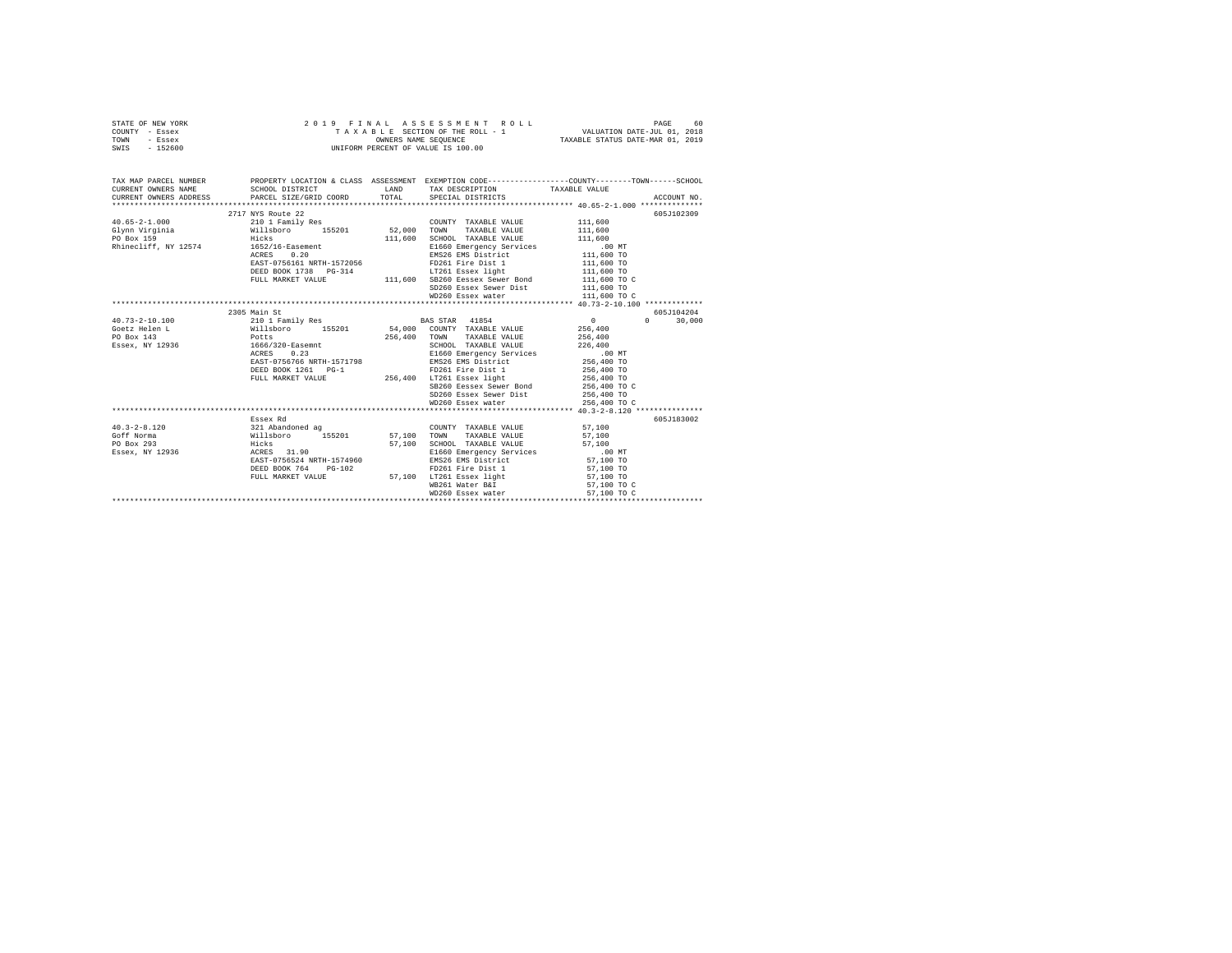| STATE OF NEW YORK<br>COUNTY - Essex<br>TOWN - Essex<br>SWIS - 152600                                                                                                                                                                                                                                                                                                                                                                             |                      |        |                                                                                                          |                                   |             |
|--------------------------------------------------------------------------------------------------------------------------------------------------------------------------------------------------------------------------------------------------------------------------------------------------------------------------------------------------------------------------------------------------------------------------------------------------|----------------------|--------|----------------------------------------------------------------------------------------------------------|-----------------------------------|-------------|
| TAX MAP PARCEL NUMBER PROPERTY LOCATION & CLASS ASSESSMENT EXEMPTION CODE--------------COUNTY-------TOWN-----SCHOOL<br>CURRENT OWNERS NAME                                                                                                                                                                                                                                                                                                       |                      |        |                                                                                                          |                                   |             |
| CURRENT OWNERS ADDRESS                                                                                                                                                                                                                                                                                                                                                                                                                           |                      |        |                                                                                                          |                                   | ACCOUNT NO. |
|                                                                                                                                                                                                                                                                                                                                                                                                                                                  |                      |        |                                                                                                          |                                   |             |
|                                                                                                                                                                                                                                                                                                                                                                                                                                                  | 10 Beggs Point St    |        |                                                                                                          |                                   | 605J104409  |
|                                                                                                                                                                                                                                                                                                                                                                                                                                                  |                      |        |                                                                                                          |                                   | 0 68,700    |
|                                                                                                                                                                                                                                                                                                                                                                                                                                                  |                      |        |                                                                                                          |                                   |             |
|                                                                                                                                                                                                                                                                                                                                                                                                                                                  |                      |        |                                                                                                          |                                   |             |
| $\begin{tabular}{l c c c c c} \multicolumn{1}{c}{\textbf{40.73--3-20.000}} & \multicolumn{1}{c}{10.8\textwidth} & \multicolumn{1}{c}{10.8\textwidth} & \multicolumn{1}{c}{10.8\textwidth} & \multicolumn{1}{c}{10.8\textwidth} & \multicolumn{1}{c}{10.8\textwidth} & \multicolumn{1}{c}{10.8\textwidth} & \multicolumn{1}{c}{10.8\textwidth} & \multicolumn{1}{c}{10.8\textwidth} & \multicolumn{1}{c}{10.8\textwidth} & \multicolumn{1}{c}{10$ |                      |        |                                                                                                          |                                   |             |
|                                                                                                                                                                                                                                                                                                                                                                                                                                                  |                      |        |                                                                                                          | 00 MT.<br>182,400 TO              |             |
|                                                                                                                                                                                                                                                                                                                                                                                                                                                  |                      |        |                                                                                                          | 182,400 TO                        |             |
|                                                                                                                                                                                                                                                                                                                                                                                                                                                  |                      |        |                                                                                                          | 182,400 TO                        |             |
|                                                                                                                                                                                                                                                                                                                                                                                                                                                  |                      |        | $\frac{18260}{182,400}$ To Eessex Sewer Bond<br>$\frac{182}{182,400}$ To C<br>$\frac{182}{182,400}$ To C |                                   |             |
|                                                                                                                                                                                                                                                                                                                                                                                                                                                  |                      |        | SD260 Essex Sewer Dist<br>WD260 Essex water                                                              | 182,400 TO                        |             |
|                                                                                                                                                                                                                                                                                                                                                                                                                                                  |                      |        |                                                                                                          | 182,400 TO C                      |             |
|                                                                                                                                                                                                                                                                                                                                                                                                                                                  | Brookfield Rd        |        |                                                                                                          |                                   | 605J104402  |
|                                                                                                                                                                                                                                                                                                                                                                                                                                                  |                      |        |                                                                                                          |                                   |             |
|                                                                                                                                                                                                                                                                                                                                                                                                                                                  |                      |        |                                                                                                          |                                   |             |
|                                                                                                                                                                                                                                                                                                                                                                                                                                                  |                      |        |                                                                                                          |                                   |             |
|                                                                                                                                                                                                                                                                                                                                                                                                                                                  |                      |        |                                                                                                          |                                   |             |
|                                                                                                                                                                                                                                                                                                                                                                                                                                                  |                      |        |                                                                                                          |                                   |             |
|                                                                                                                                                                                                                                                                                                                                                                                                                                                  | DEED BOOK 722 PG-299 |        |                                                                                                          |                                   |             |
|                                                                                                                                                                                                                                                                                                                                                                                                                                                  | FULL MARKET VALUE    | 72,000 |                                                                                                          |                                   |             |
|                                                                                                                                                                                                                                                                                                                                                                                                                                                  |                      |        |                                                                                                          |                                   |             |
|                                                                                                                                                                                                                                                                                                                                                                                                                                                  | NYS Route 22         |        |                                                                                                          |                                   | 605J104407  |
| $48.76 - 1 - 3.000$                                                                                                                                                                                                                                                                                                                                                                                                                              |                      |        |                                                                                                          |                                   |             |
| Goff Norma<br>$PO$ Box 293                                                                                                                                                                                                                                                                                                                                                                                                                       |                      |        |                                                                                                          |                                   |             |
| Essex, NY 12936                                                                                                                                                                                                                                                                                                                                                                                                                                  |                      |        |                                                                                                          |                                   |             |
|                                                                                                                                                                                                                                                                                                                                                                                                                                                  |                      |        |                                                                                                          |                                   |             |
|                                                                                                                                                                                                                                                                                                                                                                                                                                                  |                      |        |                                                                                                          |                                   |             |
|                                                                                                                                                                                                                                                                                                                                                                                                                                                  |                      |        |                                                                                                          |                                   |             |
|                                                                                                                                                                                                                                                                                                                                                                                                                                                  |                      |        |                                                                                                          |                                   |             |
|                                                                                                                                                                                                                                                                                                                                                                                                                                                  |                      |        |                                                                                                          |                                   |             |
|                                                                                                                                                                                                                                                                                                                                                                                                                                                  |                      |        |                                                                                                          |                                   |             |
|                                                                                                                                                                                                                                                                                                                                                                                                                                                  |                      |        |                                                                                                          |                                   |             |
|                                                                                                                                                                                                                                                                                                                                                                                                                                                  |                      |        |                                                                                                          |                                   |             |
|                                                                                                                                                                                                                                                                                                                                                                                                                                                  |                      |        |                                                                                                          |                                   |             |
|                                                                                                                                                                                                                                                                                                                                                                                                                                                  |                      |        |                                                                                                          |                                   |             |
|                                                                                                                                                                                                                                                                                                                                                                                                                                                  |                      |        |                                                                                                          |                                   |             |
|                                                                                                                                                                                                                                                                                                                                                                                                                                                  |                      |        |                                                                                                          |                                   |             |
|                                                                                                                                                                                                                                                                                                                                                                                                                                                  |                      |        |                                                                                                          |                                   |             |
|                                                                                                                                                                                                                                                                                                                                                                                                                                                  |                      |        |                                                                                                          |                                   |             |
|                                                                                                                                                                                                                                                                                                                                                                                                                                                  |                      |        | SD260 Essex Sewer Dist                                                                                   | 312,600 TO                        |             |
|                                                                                                                                                                                                                                                                                                                                                                                                                                                  |                      |        | WD260 Essex water                                                                                        | 312,600 TO C                      |             |
|                                                                                                                                                                                                                                                                                                                                                                                                                                                  |                      |        |                                                                                                          | ********************************* |             |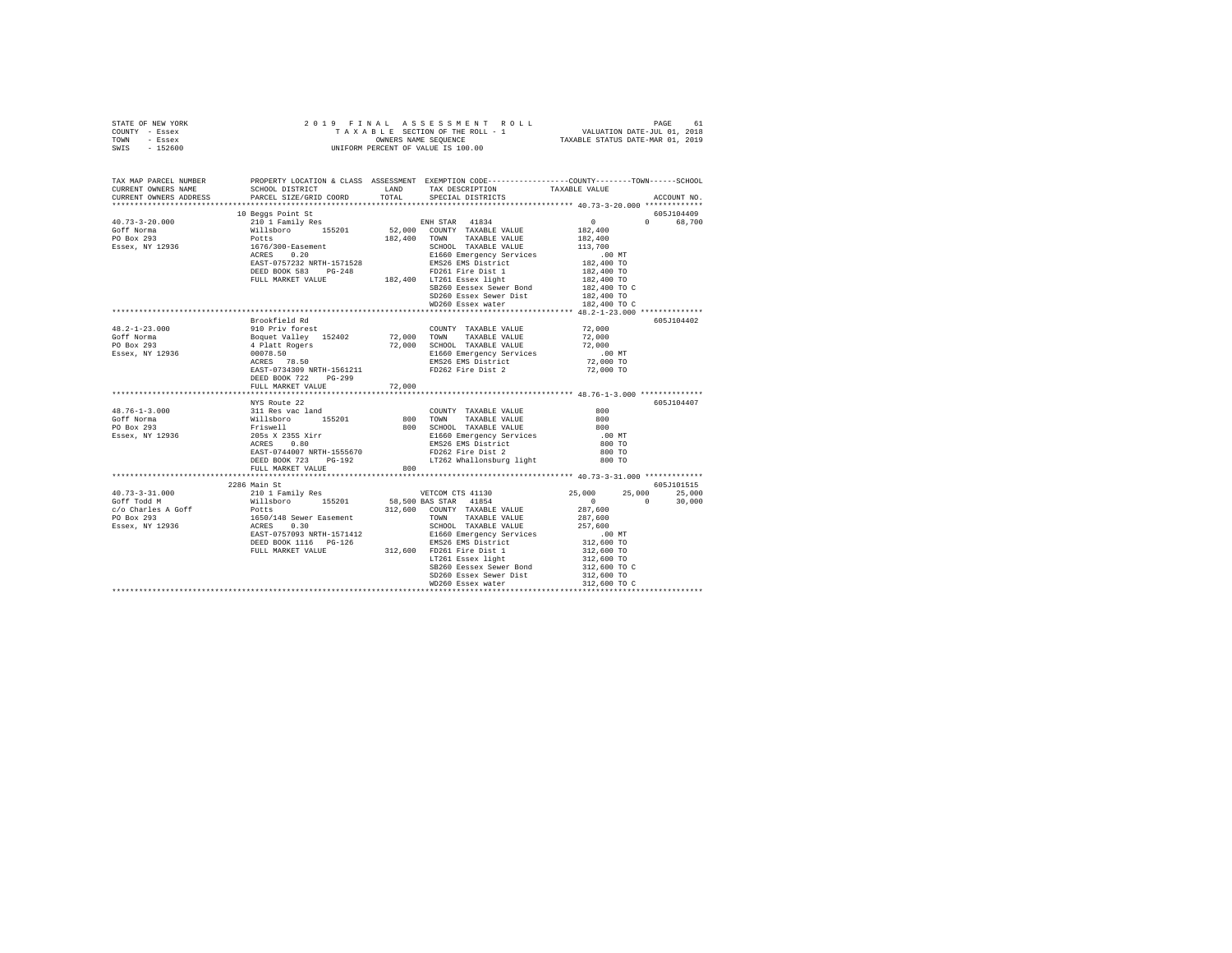| STATE OF NEW YORK |          |  |  | 2019 FINAL ASSESSMENT ROLL         | PAGE                             | 62 |
|-------------------|----------|--|--|------------------------------------|----------------------------------|----|
| COUNTY - Essex    |          |  |  | TAXABLE SECTION OF THE ROLL - 1    | VALUATION DATE-JUL 01, 2018      |    |
| TOWN              | - Essex  |  |  | OWNERS NAME SEOUENCE               | TAXABLE STATUS DATE-MAR 01, 2019 |    |
| SWIS              | - 152600 |  |  | UNIFORM PERCENT OF VALUE IS 100.00 |                                  |    |

| TAX MAP PARCEL NUMBER<br>CURRENT OWNERS NAME | PROPERTY LOCATION & CLASS ASSESSMENT EXEMPTION CODE----------------COUNTY-------TOWN------SCHOOL<br>SCHOOL DISTRICT<br>CURRENT OWNERS ADDRESS FARCEL SIZE/GRID COORD TOTAL SPECIAL DISTRICTS | LAND    | TAX DESCRIPTION TAXABLE VALUE                                                                                |                | ACCOUNT NO.                 |
|----------------------------------------------|----------------------------------------------------------------------------------------------------------------------------------------------------------------------------------------------|---------|--------------------------------------------------------------------------------------------------------------|----------------|-----------------------------|
|                                              |                                                                                                                                                                                              |         |                                                                                                              |                |                             |
|                                              | 191 Daniels Rd                                                                                                                                                                               |         |                                                                                                              |                | 605J100609                  |
|                                              |                                                                                                                                                                                              |         |                                                                                                              |                | 0 68,700                    |
|                                              |                                                                                                                                                                                              |         |                                                                                                              |                |                             |
|                                              |                                                                                                                                                                                              |         |                                                                                                              |                |                             |
|                                              |                                                                                                                                                                                              |         |                                                                                                              |                |                             |
|                                              |                                                                                                                                                                                              |         |                                                                                                              |                |                             |
|                                              |                                                                                                                                                                                              |         |                                                                                                              |                |                             |
|                                              | FULL MARKET VALUE                                                                                                                                                                            |         | 136,200 FD262 Fire Dist 2                                                                                    | 136,200 TO     |                             |
|                                              |                                                                                                                                                                                              |         |                                                                                                              |                |                             |
|                                              | 10 Pearson Way                                                                                                                                                                               |         |                                                                                                              |                | 605J102509                  |
|                                              |                                                                                                                                                                                              |         | COUNTY TAXABLE VALUE 300,100                                                                                 |                |                             |
|                                              |                                                                                                                                                                                              |         |                                                                                                              | 300,100        |                             |
|                                              |                                                                                                                                                                                              |         | SCHOOL TAXABLE VALUE 300,100                                                                                 |                |                             |
|                                              |                                                                                                                                                                                              |         |                                                                                                              |                |                             |
|                                              |                                                                                                                                                                                              |         | E1660 Emergency Services .00 MT<br>EMS26 EMS District 300,100 TO                                             |                |                             |
|                                              |                                                                                                                                                                                              |         | FD261 Fire Dist 1 300,100 TO                                                                                 |                |                             |
|                                              | Cow PiniProve Community Trust<br>Martin 153<br>200,100<br>200 Pamily Trust 153<br>200,100<br>200 PRIOR OWNER ON 3/01/2019 PEULL MARKET VALUE<br>200,100<br>200,100<br>200,100                |         |                                                                                                              |                |                             |
| Gow Peter                                    |                                                                                                                                                                                              |         |                                                                                                              |                |                             |
|                                              |                                                                                                                                                                                              |         |                                                                                                              |                |                             |
|                                              | 396 Leaning Rd                                                                                                                                                                               |         |                                                                                                              |                | 605J197009                  |
|                                              |                                                                                                                                                                                              |         |                                                                                                              | 67,789 67,789  | 67,789                      |
|                                              |                                                                                                                                                                                              |         |                                                                                                              | $\overline{0}$ | 30,000                      |
|                                              |                                                                                                                                                                                              |         |                                                                                                              |                |                             |
|                                              |                                                                                                                                                                                              |         |                                                                                                              |                |                             |
|                                              |                                                                                                                                                                                              |         |                                                                                                              |                |                             |
|                                              |                                                                                                                                                                                              |         |                                                                                                              |                |                             |
|                                              | MAY BE SUBJECT TO PAYMENT DEED BOOK 1630 PG-114<br>UNDER AGDIST LAW TIL 2023 FULL MARKET VALUE                                                                                               |         |                                                                                                              |                |                             |
|                                              |                                                                                                                                                                                              |         |                                                                                                              |                |                             |
|                                              |                                                                                                                                                                                              |         |                                                                                                              |                |                             |
|                                              | 40 Lila Way                                                                                                                                                                                  |         |                                                                                                              |                | 605-101602                  |
| 49.11-1-47.000                               |                                                                                                                                                                                              |         |                                                                                                              | 25,000         | 25,000                      |
| Gray Paul H                                  | Willsboro 155201 32,200 BAS STAR 41854                                                                                                                                                       |         |                                                                                                              | 0              | $0 \qquad \qquad$<br>30,000 |
| PO Box 171                                   | Wharton<br>Life Estate To Almon D &                                                                                                                                                          |         | 173,000 COUNTY TAXABLE VALUE 148,000                                                                         |                |                             |
| Essex, NY 12936                              |                                                                                                                                                                                              |         |                                                                                                              |                |                             |
|                                              |                                                                                                                                                                                              |         |                                                                                                              |                |                             |
|                                              |                                                                                                                                                                                              |         | ACRES 2.40 CHES 2.40 E1660 Emergency Services .00 NT EAST-0756997 NRTH-1561948 EMS26 EMS District 173,000 TO |                |                             |
|                                              |                                                                                                                                                                                              |         |                                                                                                              |                |                             |
|                                              |                                                                                                                                                                                              |         | FD261 Fire Dist 1                                                                                            | 173,000 TO     |                             |
|                                              | FULL MARKET VALUE                                                                                                                                                                            | 173,000 |                                                                                                              |                |                             |
|                                              |                                                                                                                                                                                              |         |                                                                                                              |                |                             |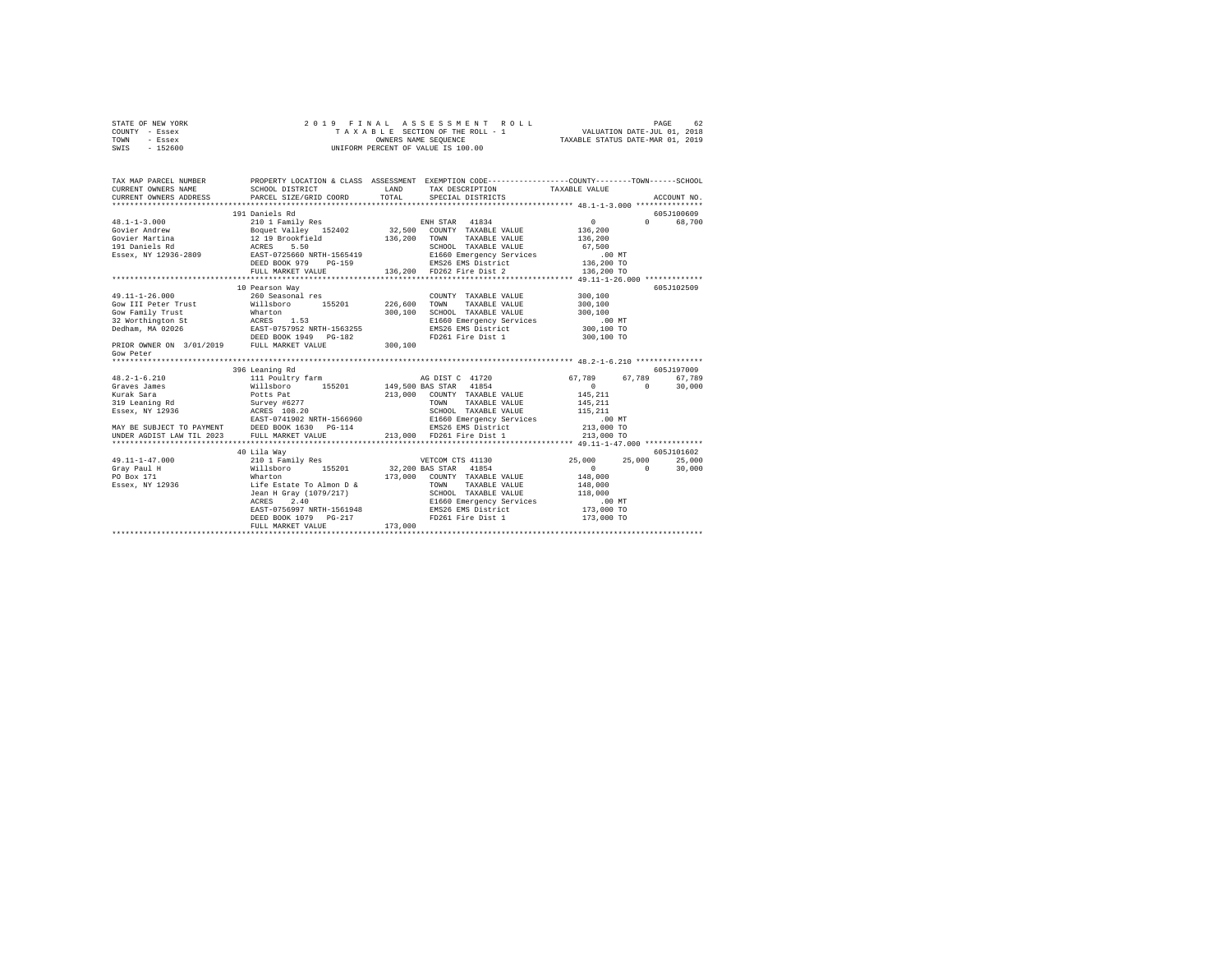| COUNTY - Essex<br>TOWN<br>- Essex<br>SWIS<br>$-152600$                                                                                                                                                                                                                                                                                                                                                                        | TAXABLE SECTION OF THE ROLL - 1<br>OWNERS NAME SEQUENCE<br>UNIFORM PERCENT OF VALUE IS 100.00                              |             |                                              | VALUATION DATE-JUL 01, 2018<br>TAXABLE STATUS DATE-MAR 01, 2019 |             |
|-------------------------------------------------------------------------------------------------------------------------------------------------------------------------------------------------------------------------------------------------------------------------------------------------------------------------------------------------------------------------------------------------------------------------------|----------------------------------------------------------------------------------------------------------------------------|-------------|----------------------------------------------|-----------------------------------------------------------------|-------------|
|                                                                                                                                                                                                                                                                                                                                                                                                                               |                                                                                                                            |             |                                              |                                                                 |             |
| TAX MAP PARCEL NUMBER                                                                                                                                                                                                                                                                                                                                                                                                         | PROPERTY LOCATION & CLASS ASSESSMENT EXEMPTION CODE----------------COUNTY-------TOWN-----SCHOOL                            |             |                                              |                                                                 |             |
| CURRENT OWNERS NAME                                                                                                                                                                                                                                                                                                                                                                                                           | SCHOOL DISTRICT                                                                                                            |             | LAND TAX DESCRIPTION                         | TAXABLE VALUE                                                   |             |
| CURRENT OWNERS ADDRESS                                                                                                                                                                                                                                                                                                                                                                                                        | PARCEL SIZE/GRID COORD                                                                                                     | TOTAL       | SPECIAL DISTRICTS                            |                                                                 | ACCOUNT NO. |
|                                                                                                                                                                                                                                                                                                                                                                                                                               |                                                                                                                            |             |                                              |                                                                 |             |
|                                                                                                                                                                                                                                                                                                                                                                                                                               | Middle Rd                                                                                                                  |             |                                              |                                                                 | 605J101810  |
| $\begin{tabular}{lllllllllllll} \multicolumn{4}{l}{{\bf 9.1-1-19.100}} & {\bf 105\text{ Vac farmland}} \\ \multicolumn{4}{l}{\bf Gidam} & {\bf 104\text{ min}} & {\bf 155201} \\ \multicolumn{4}{l}{\bf C/O\text{ WC Management Inc}} & {\bf 151\text{ labor} \\ \multicolumn{4}{l}{\bf 10510\text{ North} WajS1C8-300}} & {\bf 101\text{ ac} \\ \multicolumn{4}{l}{\bf 10510\text{ North} WajS13-7928}} & {\bf 101\text{ ac$ |                                                                                                                            |             | COUNTY TAXABLE VALUE                         | 28,800                                                          |             |
|                                                                                                                                                                                                                                                                                                                                                                                                                               |                                                                                                                            | 28,800 TOWN | TAXABLE VALUE                                | 28,800                                                          |             |
|                                                                                                                                                                                                                                                                                                                                                                                                                               |                                                                                                                            |             | 28,800 SCHOOL TAXABLE VALUE                  | 28,800                                                          |             |
|                                                                                                                                                                                                                                                                                                                                                                                                                               |                                                                                                                            |             | E1660 Emergency Services                     | .00 MT<br>28,800 TO                                             |             |
|                                                                                                                                                                                                                                                                                                                                                                                                                               | EAST-0752671 NRTH-1563421                                                                                                  |             | EMS26 EMS District<br>FD261 Fire Dist 1      | 28,800 TO                                                       |             |
|                                                                                                                                                                                                                                                                                                                                                                                                                               | DEED BOOK 1333 PG-56                                                                                                       |             |                                              |                                                                 |             |
|                                                                                                                                                                                                                                                                                                                                                                                                                               | FULL MARKET VALUE                                                                                                          | 28,800      |                                              |                                                                 |             |
|                                                                                                                                                                                                                                                                                                                                                                                                                               |                                                                                                                            |             |                                              |                                                                 |             |
|                                                                                                                                                                                                                                                                                                                                                                                                                               | Middle Rd                                                                                                                  |             |                                              |                                                                 | 605J101812  |
| $49.1 - 1 - 20.100$                                                                                                                                                                                                                                                                                                                                                                                                           | 105 Vac farmland                                                                                                           |             | COUNTY TAXABLE VALUE                         | 158,800                                                         |             |
|                                                                                                                                                                                                                                                                                                                                                                                                                               |                                                                                                                            |             | TOWN<br>TAXABLE VALUE                        | 158,800                                                         |             |
|                                                                                                                                                                                                                                                                                                                                                                                                                               |                                                                                                                            |             | 158,800 SCHOOL TAXABLE VALUE                 | 158,800                                                         |             |
|                                                                                                                                                                                                                                                                                                                                                                                                                               |                                                                                                                            |             | E1660 Emergency Services                     | $.00$ MT                                                        |             |
|                                                                                                                                                                                                                                                                                                                                                                                                                               |                                                                                                                            |             | EMS26 EMS District                           | $158,800$ TO                                                    |             |
|                                                                                                                                                                                                                                                                                                                                                                                                                               |                                                                                                                            |             | FD261 Fire Dist 1                            | 158,800 TO                                                      |             |
| 0011 2011 2012 2013 2014 2015 2016 2017 2018 2019 2017 2018 2019 2017 2018 2019 2017 2018 2019 2017 2018 2019 2017 2018 2019 2017 2018 2017 2018 2017 2018 2017 2018 2017 2018 2017 2018 2017 2018 2017 2018 2017 2018 2017 20                                                                                                                                                                                                |                                                                                                                            |             |                                              |                                                                 |             |
| UNDER AGDIST LAW TIL 2019                                                                                                                                                                                                                                                                                                                                                                                                     |                                                                                                                            |             |                                              |                                                                 |             |
|                                                                                                                                                                                                                                                                                                                                                                                                                               |                                                                                                                            |             |                                              |                                                                 |             |
|                                                                                                                                                                                                                                                                                                                                                                                                                               | 2852 Essex Rd                                                                                                              |             |                                              |                                                                 | 605J101001  |
|                                                                                                                                                                                                                                                                                                                                                                                                                               |                                                                                                                            |             | COUNTY TAXABLE VALUE                         | 319,100                                                         |             |
|                                                                                                                                                                                                                                                                                                                                                                                                                               |                                                                                                                            | 98,000 TOWN | TAXABLE VALUE                                | 319,100                                                         |             |
|                                                                                                                                                                                                                                                                                                                                                                                                                               |                                                                                                                            |             | 319,100 SCHOOL TAXABLE VALUE                 | 319,100                                                         |             |
|                                                                                                                                                                                                                                                                                                                                                                                                                               |                                                                                                                            |             | E1660 Emergency Services                     | $.00$ MT                                                        |             |
|                                                                                                                                                                                                                                                                                                                                                                                                                               |                                                                                                                            |             | EMS26 EMS District                           | 319,100 TO                                                      |             |
|                                                                                                                                                                                                                                                                                                                                                                                                                               | FULL MARKET VALUE                                                                                                          |             | FD261 Fire Dist 1                            | 319,100 TO                                                      |             |
|                                                                                                                                                                                                                                                                                                                                                                                                                               |                                                                                                                            |             | 319,100 LT261 Essex light<br>WB261 Water B&I | 319,100 TO<br>319,100 TO C                                      |             |
|                                                                                                                                                                                                                                                                                                                                                                                                                               |                                                                                                                            |             | WD260 Essex water                            | 319,100 TO C                                                    |             |
|                                                                                                                                                                                                                                                                                                                                                                                                                               |                                                                                                                            |             |                                              |                                                                 |             |
|                                                                                                                                                                                                                                                                                                                                                                                                                               | Essex Rd                                                                                                                   |             |                                              |                                                                 | 605J178505  |
| $40.57 - 3 - 7.000$                                                                                                                                                                                                                                                                                                                                                                                                           |                                                                                                                            |             | COUNTY TAXABLE VALUE                         | 62,100                                                          |             |
| Gullo Mary K Trust                                                                                                                                                                                                                                                                                                                                                                                                            |                                                                                                                            | 62.100 TOWN | TAXABLE VALUE                                | 62,100                                                          |             |
|                                                                                                                                                                                                                                                                                                                                                                                                                               |                                                                                                                            | 62,100      | SCHOOL TAXABLE VALUE                         | 62,100                                                          |             |
| c/o Robert M Gullo<br>14 Glidden St                                                                                                                                                                                                                                                                                                                                                                                           | 311 Res vac land - WTRFNT<br>Willsboro 155201<br>Hicks<br>ACRES 0.60<br>EAST-0757747 NRTH-1574428<br>DEED BOOK 1470 PG-195 |             | E1660 Emergency Services                     | $.00$ MT                                                        |             |
| Newcastle, ME 04553                                                                                                                                                                                                                                                                                                                                                                                                           |                                                                                                                            |             | EMS26 EMS District                           | 62,100 TO                                                       |             |
|                                                                                                                                                                                                                                                                                                                                                                                                                               |                                                                                                                            |             | FD261 Fire Dist 1                            | 62,100 TO                                                       |             |
|                                                                                                                                                                                                                                                                                                                                                                                                                               | FULL MARKET VALUE                                                                                                          |             | 62,100 LT261 Essex light<br>WB261 Water B&I  | 62,100 TO                                                       |             |
|                                                                                                                                                                                                                                                                                                                                                                                                                               |                                                                                                                            |             |                                              | 62,100 TO C                                                     |             |
|                                                                                                                                                                                                                                                                                                                                                                                                                               |                                                                                                                            |             | WD260 Essex water                            | 62,100 TO C                                                     |             |
|                                                                                                                                                                                                                                                                                                                                                                                                                               |                                                                                                                            |             |                                              | **********************************                              |             |

STATE OF NEW YORK 2 0 1 9 F I N A L A S S E S S M E N T R O L L PAGE 63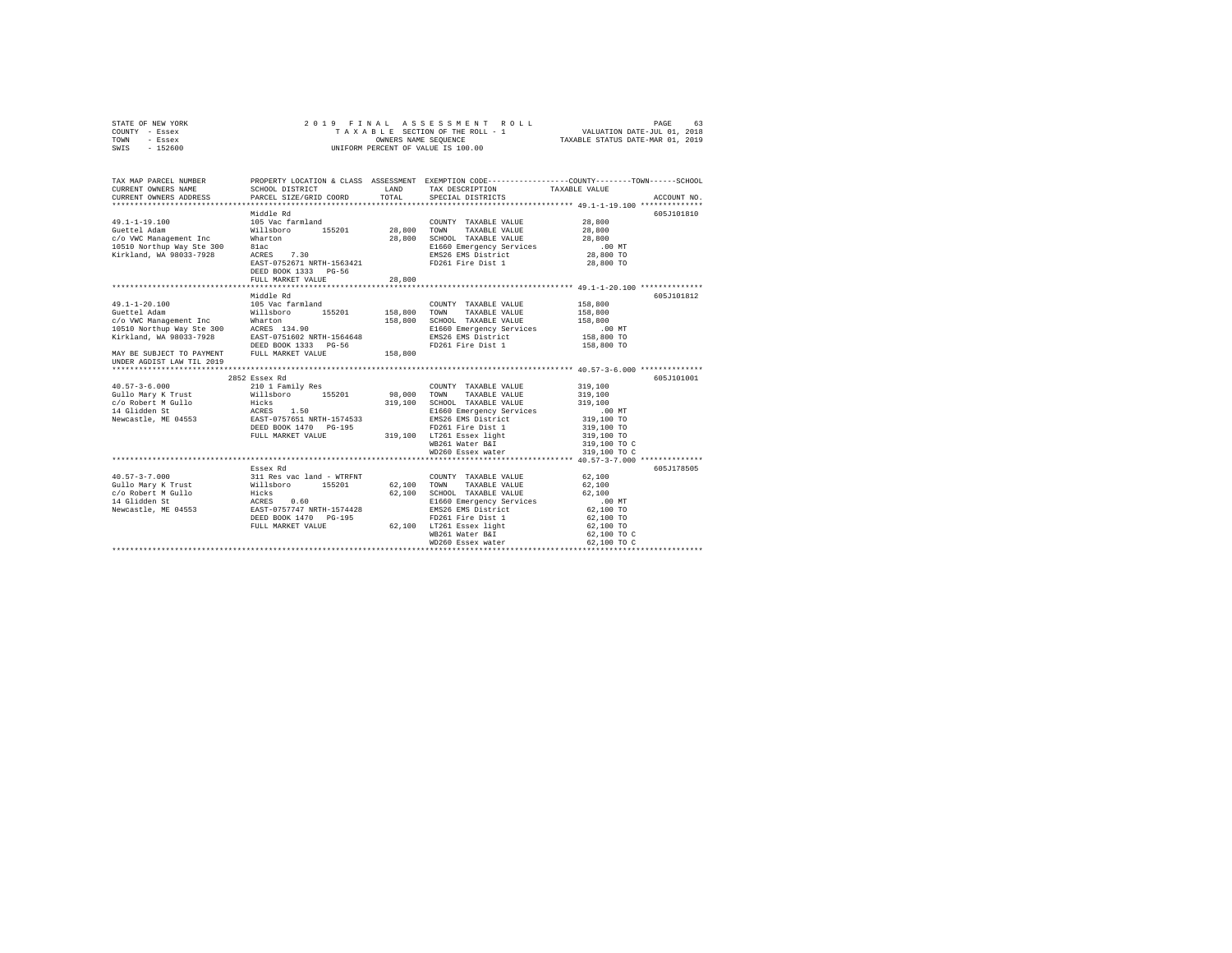| STATE OF NEW YORK | 2019 FINAL ASSESSMENT ROLL         | 64<br>PAGE                       |
|-------------------|------------------------------------|----------------------------------|
| COUNTY - Essex    | TAXABLE SECTION OF THE ROLL - 1    | VALUATION DATE-JUL 01, 2018      |
| TOWN<br>- Essex   | OWNERS NAME SEOUENCE               | TAXABLE STATUS DATE-MAR 01, 2019 |
| - 152600<br>SWIS  | UNIFORM PERCENT OF VALUE IS 100.00 |                                  |

| TAX MAP PARCEL NUMBER                                                                                                                                                                                                                            |              |  |             |            |
|--------------------------------------------------------------------------------------------------------------------------------------------------------------------------------------------------------------------------------------------------|--------------|--|-------------|------------|
|                                                                                                                                                                                                                                                  |              |  |             |            |
|                                                                                                                                                                                                                                                  |              |  |             |            |
|                                                                                                                                                                                                                                                  |              |  |             | 605J101607 |
|                                                                                                                                                                                                                                                  |              |  |             |            |
|                                                                                                                                                                                                                                                  |              |  |             |            |
|                                                                                                                                                                                                                                                  |              |  |             |            |
|                                                                                                                                                                                                                                                  |              |  |             |            |
|                                                                                                                                                                                                                                                  |              |  |             |            |
|                                                                                                                                                                                                                                                  |              |  |             |            |
|                                                                                                                                                                                                                                                  |              |  |             |            |
|                                                                                                                                                                                                                                                  |              |  |             |            |
|                                                                                                                                                                                                                                                  |              |  |             |            |
|                                                                                                                                                                                                                                                  |              |  |             |            |
|                                                                                                                                                                                                                                                  |              |  |             |            |
|                                                                                                                                                                                                                                                  |              |  |             |            |
|                                                                                                                                                                                                                                                  | NYS Route 22 |  |             | 605J103911 |
|                                                                                                                                                                                                                                                  |              |  |             |            |
|                                                                                                                                                                                                                                                  |              |  |             |            |
|                                                                                                                                                                                                                                                  |              |  |             |            |
|                                                                                                                                                                                                                                                  |              |  |             |            |
|                                                                                                                                                                                                                                                  |              |  |             |            |
|                                                                                                                                                                                                                                                  |              |  |             |            |
|                                                                                                                                                                                                                                                  |              |  |             |            |
|                                                                                                                                                                                                                                                  |              |  |             |            |
|                                                                                                                                                                                                                                                  | Loukes Ln    |  | 6,679 6,679 | 605J175003 |
|                                                                                                                                                                                                                                                  |              |  |             | 6,679      |
|                                                                                                                                                                                                                                                  |              |  |             |            |
|                                                                                                                                                                                                                                                  |              |  |             |            |
|                                                                                                                                                                                                                                                  |              |  |             |            |
|                                                                                                                                                                                                                                                  |              |  |             |            |
|                                                                                                                                                                                                                                                  |              |  |             |            |
|                                                                                                                                                                                                                                                  |              |  |             |            |
| mailer value<br>FO Box 1<br>Mestport, NY 12993<br>MAY BE SUBJECT TO PAYMENT<br>EAST-0726921 NRTH-1549010<br>EAST-0726921 NRTH-1549010<br>EAST-0726921 NRTH-1549010<br>ENS26 EMS District 21,100 TO<br>ENS26 EMS District 21,100 TO<br>FOZ62 Fire |              |  |             |            |
|                                                                                                                                                                                                                                                  |              |  |             |            |
|                                                                                                                                                                                                                                                  |              |  |             |            |
|                                                                                                                                                                                                                                                  |              |  |             |            |
|                                                                                                                                                                                                                                                  |              |  |             |            |
|                                                                                                                                                                                                                                                  |              |  |             |            |
|                                                                                                                                                                                                                                                  |              |  |             |            |
|                                                                                                                                                                                                                                                  |              |  |             |            |
| 17.1-2-10.100<br>F7.1-2-10.100 120 Field crops<br>Hainer George Boguet Valley 152402 92,300 AG DIST C 41720 62,697 6,000 6,000 6,000<br>Hainer George Boguet Valley 152402 92,300 AG DIST C 41720 62,697 62,697 62,697<br>F8. Hainer J           |              |  |             |            |
|                                                                                                                                                                                                                                                  |              |  |             |            |
|                                                                                                                                                                                                                                                  |              |  |             |            |
|                                                                                                                                                                                                                                                  |              |  |             |            |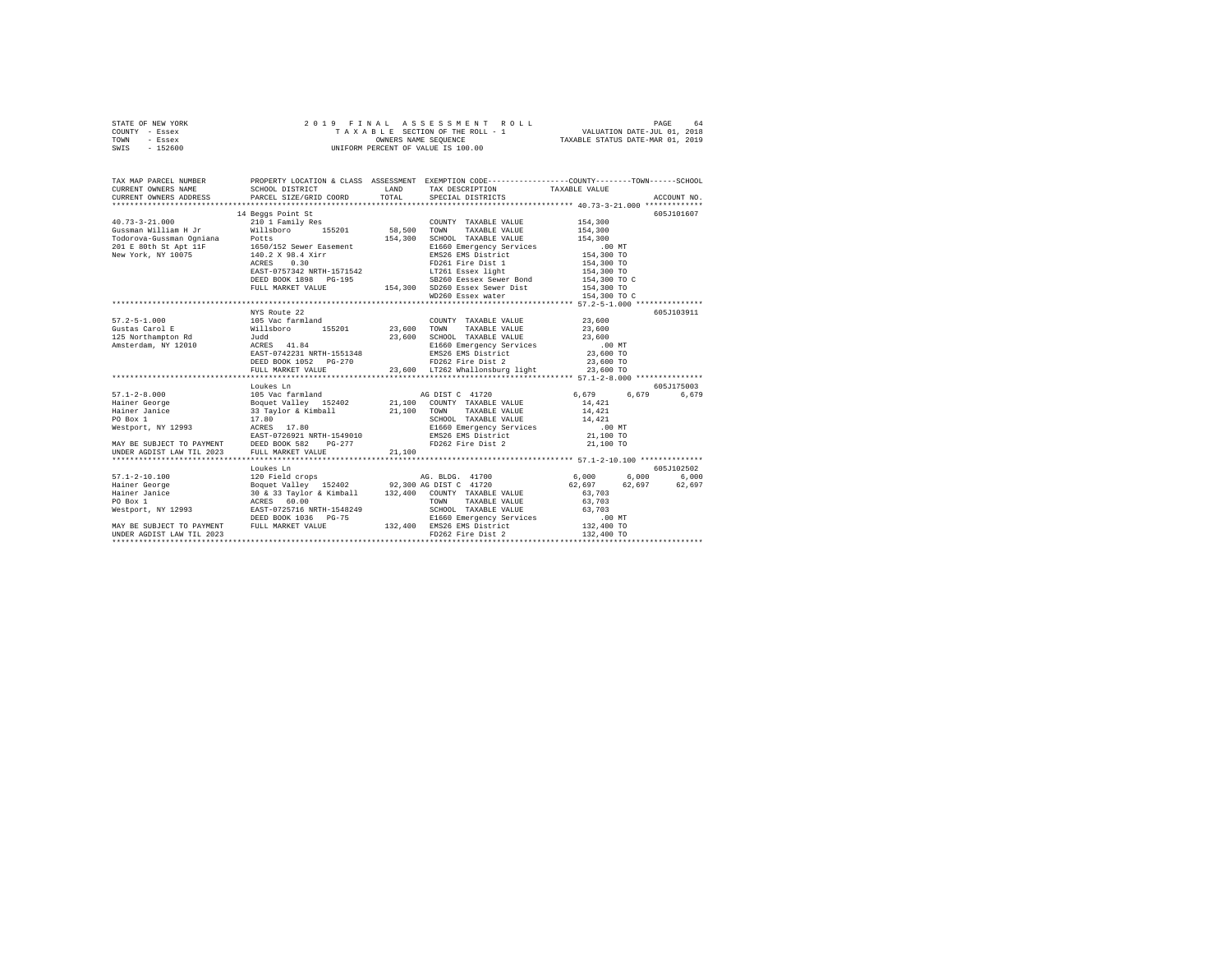| STATE OF NEW YORK                                                                                                                                                                |                                                                                                                                                                                                                                                                     |         |                                                              |                   |               |
|----------------------------------------------------------------------------------------------------------------------------------------------------------------------------------|---------------------------------------------------------------------------------------------------------------------------------------------------------------------------------------------------------------------------------------------------------------------|---------|--------------------------------------------------------------|-------------------|---------------|
| COUNTY - Essex                                                                                                                                                                   |                                                                                                                                                                                                                                                                     |         |                                                              |                   |               |
| TOWN - Essex                                                                                                                                                                     |                                                                                                                                                                                                                                                                     |         |                                                              |                   |               |
| SWIS - 152600                                                                                                                                                                    | 2019 FINAL ASSESSMENT ROLL PAGE 65<br>TAXABLE SECTION OF THE ROLL -1 VALUATION DATE-JUL 01, 2018<br>OWNERS NAME SEQUENCE TAXABLE STATUS DATE-MAR 01, 2019<br>UNIFORM PERCENT OF VALUE IS 100.00                                                                     |         |                                                              |                   |               |
|                                                                                                                                                                                  |                                                                                                                                                                                                                                                                     |         |                                                              |                   |               |
|                                                                                                                                                                                  |                                                                                                                                                                                                                                                                     |         |                                                              |                   |               |
|                                                                                                                                                                                  |                                                                                                                                                                                                                                                                     |         |                                                              |                   |               |
| TAX MAP PARCEL NUMBER     PROPERTY LOCATION & CLASS ASSESSMENT EXEMPTION CODE--------------COUNTY-------TOWN------SCHOOL DISTRICT       LAND   TAX DESCRIPTION     TAXABLE VALUE |                                                                                                                                                                                                                                                                     |         |                                                              |                   |               |
|                                                                                                                                                                                  |                                                                                                                                                                                                                                                                     |         |                                                              |                   |               |
| CURRENT OWNERS ADDRESS PARCEL SIZE/GRID COORD                                                                                                                                    |                                                                                                                                                                                                                                                                     | TOTAL   | SPECIAL DISTRICTS                                            |                   | ACCOUNT NO.   |
|                                                                                                                                                                                  |                                                                                                                                                                                                                                                                     |         |                                                              |                   |               |
|                                                                                                                                                                                  | 82 Loukes Ln                                                                                                                                                                                                                                                        |         |                                                              |                   | 605J175012    |
| 57.1-2-9.000<br>Hainer George F<br>Hainer Janice L<br>PO Box 1<br>Westport, NY 12993                                                                                             |                                                                                                                                                                                                                                                                     |         |                                                              |                   | 0 68,700      |
|                                                                                                                                                                                  |                                                                                                                                                                                                                                                                     |         |                                                              |                   |               |
|                                                                                                                                                                                  |                                                                                                                                                                                                                                                                     |         |                                                              |                   |               |
|                                                                                                                                                                                  |                                                                                                                                                                                                                                                                     |         |                                                              |                   |               |
|                                                                                                                                                                                  |                                                                                                                                                                                                                                                                     |         |                                                              |                   |               |
|                                                                                                                                                                                  |                                                                                                                                                                                                                                                                     |         |                                                              |                   |               |
|                                                                                                                                                                                  |                                                                                                                                                                                                                                                                     |         |                                                              |                   |               |
|                                                                                                                                                                                  | 82 Louise Line<br>2010 I Family Res 28,800 COUNTY TAXABLE VALUE 10.100<br>33 Taylor & Kimball 160,100 TOWN TAXABLE VALUE 160,100<br>33 Taylor & Kimball 160,100 TOWN TAXABLE VALUE 160,100<br>3.82 Taylor & Mindle 160,100 SCHOOL TAXA<br>FULL MARKET VALUE 160,100 |         |                                                              |                   |               |
|                                                                                                                                                                                  |                                                                                                                                                                                                                                                                     |         |                                                              |                   |               |
|                                                                                                                                                                                  |                                                                                                                                                                                                                                                                     |         |                                                              |                   |               |
|                                                                                                                                                                                  | Loukes Ln                                                                                                                                                                                                                                                           |         |                                                              |                   | 605J183005    |
|                                                                                                                                                                                  |                                                                                                                                                                                                                                                                     |         |                                                              | 1,337 1,337 1,337 |               |
|                                                                                                                                                                                  |                                                                                                                                                                                                                                                                     |         |                                                              |                   |               |
|                                                                                                                                                                                  |                                                                                                                                                                                                                                                                     |         |                                                              |                   |               |
|                                                                                                                                                                                  |                                                                                                                                                                                                                                                                     |         |                                                              |                   |               |
|                                                                                                                                                                                  |                                                                                                                                                                                                                                                                     |         |                                                              |                   |               |
|                                                                                                                                                                                  |                                                                                                                                                                                                                                                                     |         |                                                              |                   |               |
|                                                                                                                                                                                  |                                                                                                                                                                                                                                                                     |         |                                                              |                   |               |
| UNDER AGDIST LAW TIL 2023                                                                                                                                                        |                                                                                                                                                                                                                                                                     |         |                                                              |                   |               |
|                                                                                                                                                                                  |                                                                                                                                                                                                                                                                     |         |                                                              |                   |               |
|                                                                                                                                                                                  | 43 Ridge Way                                                                                                                                                                                                                                                        |         |                                                              |                   | 605J101608    |
|                                                                                                                                                                                  |                                                                                                                                                                                                                                                                     |         |                                                              |                   |               |
|                                                                                                                                                                                  |                                                                                                                                                                                                                                                                     |         |                                                              |                   |               |
|                                                                                                                                                                                  |                                                                                                                                                                                                                                                                     |         |                                                              |                   |               |
|                                                                                                                                                                                  |                                                                                                                                                                                                                                                                     |         |                                                              |                   |               |
|                                                                                                                                                                                  |                                                                                                                                                                                                                                                                     |         |                                                              |                   |               |
|                                                                                                                                                                                  |                                                                                                                                                                                                                                                                     |         |                                                              |                   |               |
|                                                                                                                                                                                  | DEED BOOK 1306 PG-151                                                                                                                                                                                                                                               |         |                                                              |                   |               |
|                                                                                                                                                                                  | FULL MARKET VALUE                                                                                                                                                                                                                                                   | 185,000 |                                                              |                   |               |
|                                                                                                                                                                                  |                                                                                                                                                                                                                                                                     |         |                                                              |                   |               |
|                                                                                                                                                                                  |                                                                                                                                                                                                                                                                     |         |                                                              |                   | 605J100505    |
| $40.73 - 5 - 15.000$                                                                                                                                                             |                                                                                                                                                                                                                                                                     |         |                                                              | $\sim$ 0 $\sim$   | $0 \t 30,000$ |
|                                                                                                                                                                                  |                                                                                                                                                                                                                                                                     |         |                                                              |                   |               |
|                                                                                                                                                                                  |                                                                                                                                                                                                                                                                     |         |                                                              |                   |               |
|                                                                                                                                                                                  |                                                                                                                                                                                                                                                                     |         |                                                              |                   |               |
|                                                                                                                                                                                  |                                                                                                                                                                                                                                                                     |         |                                                              |                   |               |
|                                                                                                                                                                                  |                                                                                                                                                                                                                                                                     |         |                                                              |                   |               |
|                                                                                                                                                                                  |                                                                                                                                                                                                                                                                     |         |                                                              |                   |               |
|                                                                                                                                                                                  |                                                                                                                                                                                                                                                                     |         |                                                              |                   |               |
|                                                                                                                                                                                  |                                                                                                                                                                                                                                                                     |         |                                                              | 257,900 TO C      |               |
|                                                                                                                                                                                  |                                                                                                                                                                                                                                                                     |         | SB260 Eessex Sewer Bond<br>SD260 Essex Sewer Dist 257,900 TO |                   |               |
|                                                                                                                                                                                  |                                                                                                                                                                                                                                                                     |         |                                                              |                   |               |
|                                                                                                                                                                                  |                                                                                                                                                                                                                                                                     |         |                                                              |                   |               |
|                                                                                                                                                                                  |                                                                                                                                                                                                                                                                     |         |                                                              |                   |               |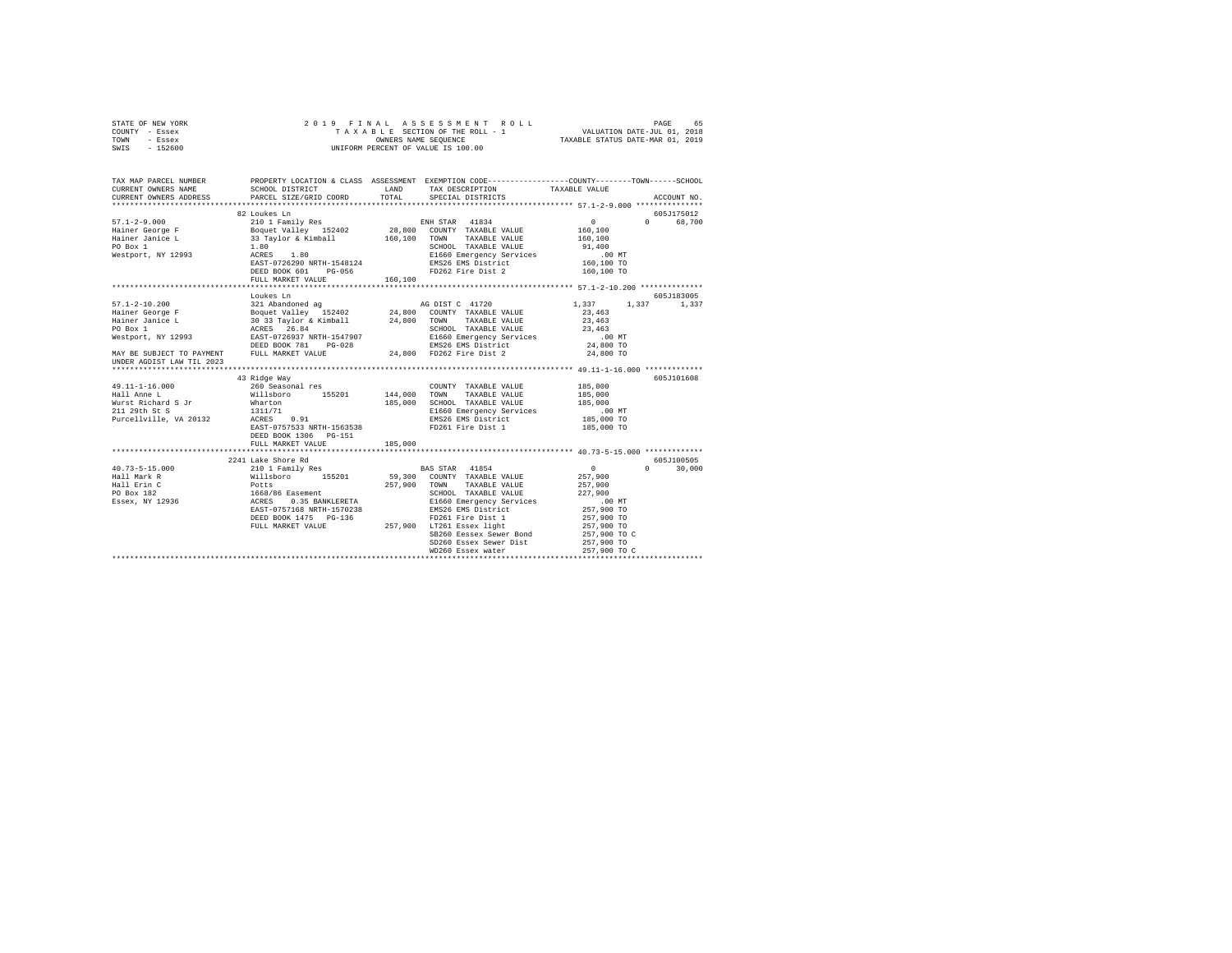|      | STATE OF NEW YORK |  | 2019 FINAL ASSESSMENT ROLL         |                                  | PAGE                        | 66. |
|------|-------------------|--|------------------------------------|----------------------------------|-----------------------------|-----|
|      | COUNTY - Essex    |  | TAXABLE SECTION OF THE ROLL - 1    |                                  | VALUATION DATE-JUL 01, 2018 |     |
| TOWN | - Essex           |  | OWNERS NAME SEOUENCE               | TAXABLE STATUS DATE-MAR 01, 2019 |                             |     |
| SWIS | $-152600$         |  | UNIFORM PERCENT OF VALUE IS 100.00 |                                  |                             |     |

| TAX MAP PARCEL NUMBER<br>CURRENT OWNERS NAME<br>CURRENT ONNERS ADDRESS PARCEL SIZE/GRID COORD TOTAL SPECIAL DISTRICTS (2000000 ACCOUNT NO. | SCHOOL DISTRICT                                                                    | LAND TAX DESCRIPTION TAXABLE VALUE                                                                                                                  | PROPERTY LOCATION & CLASS ASSESSMENT EXEMPTION CODE---------------COUNTY-------TOWN------SCHOOL |            |
|--------------------------------------------------------------------------------------------------------------------------------------------|------------------------------------------------------------------------------------|-----------------------------------------------------------------------------------------------------------------------------------------------------|-------------------------------------------------------------------------------------------------|------------|
|                                                                                                                                            |                                                                                    |                                                                                                                                                     |                                                                                                 |            |
|                                                                                                                                            | 2104 Jersey St                                                                     |                                                                                                                                                     |                                                                                                 | 605J100507 |
|                                                                                                                                            |                                                                                    |                                                                                                                                                     |                                                                                                 |            |
|                                                                                                                                            |                                                                                    |                                                                                                                                                     |                                                                                                 |            |
|                                                                                                                                            |                                                                                    |                                                                                                                                                     |                                                                                                 |            |
|                                                                                                                                            |                                                                                    |                                                                                                                                                     |                                                                                                 |            |
|                                                                                                                                            |                                                                                    |                                                                                                                                                     |                                                                                                 |            |
|                                                                                                                                            |                                                                                    |                                                                                                                                                     |                                                                                                 |            |
|                                                                                                                                            |                                                                                    |                                                                                                                                                     |                                                                                                 |            |
|                                                                                                                                            |                                                                                    |                                                                                                                                                     |                                                                                                 |            |
|                                                                                                                                            | 268 Savre Rd                                                                       | 76 PCT OF VALUE USED FOR EXEMPTION PURPOSES                                                                                                         |                                                                                                 | 605J104110 |
|                                                                                                                                            |                                                                                    |                                                                                                                                                     |                                                                                                 |            |
|                                                                                                                                            |                                                                                    |                                                                                                                                                     | 65,512 65,512 65,512<br>0 0 68,700                                                              |            |
|                                                                                                                                            |                                                                                    |                                                                                                                                                     |                                                                                                 |            |
|                                                                                                                                            |                                                                                    |                                                                                                                                                     |                                                                                                 |            |
|                                                                                                                                            |                                                                                    |                                                                                                                                                     |                                                                                                 |            |
|                                                                                                                                            |                                                                                    |                                                                                                                                                     |                                                                                                 |            |
|                                                                                                                                            |                                                                                    |                                                                                                                                                     |                                                                                                 |            |
|                                                                                                                                            | DEED BOOK 1728 PG-212 PD262 Fire Dist 2 172,400 TO<br>FULL MARKET VALUE 172,400 10 |                                                                                                                                                     |                                                                                                 |            |
|                                                                                                                                            |                                                                                    |                                                                                                                                                     |                                                                                                 |            |
|                                                                                                                                            |                                                                                    |                                                                                                                                                     |                                                                                                 |            |
|                                                                                                                                            | 7 Orchard Ln                                                                       |                                                                                                                                                     |                                                                                                 | 605J102613 |
|                                                                                                                                            |                                                                                    | COUNTY TAXABLE VALUE 161,700                                                                                                                        |                                                                                                 |            |
|                                                                                                                                            |                                                                                    | TOWN<br>TAXABLE VALUE                                                                                                                               | 161,700                                                                                         |            |
|                                                                                                                                            |                                                                                    | ${\tt SCH OOL-} {\tt TAXABLE\ VALUE} \hspace{2cm} 161,700 \\ {\tt E1660\ Energy} \hspace{2cm} {\tt Services} \hspace{2cm} 00 \hspace{2cm} {\tt MT}$ |                                                                                                 |            |
|                                                                                                                                            |                                                                                    |                                                                                                                                                     |                                                                                                 |            |
| $\begin{tabular}{lllll} \bf \textit{Syracuse, NY 13224} & \textit{ACRES} & \textit{0.10} \\ \end{tabular}$                                 | ACRES 0.10<br>EAST-0757225 NRTH-1571427                                            | EMS26 EMS District $161,700$ TO                                                                                                                     |                                                                                                 |            |
|                                                                                                                                            |                                                                                    | FD261 Fire Dist 1 161,700 TO<br>LT261 Essex light 161,700 TO                                                                                        |                                                                                                 |            |
|                                                                                                                                            |                                                                                    |                                                                                                                                                     |                                                                                                 |            |
|                                                                                                                                            |                                                                                    |                                                                                                                                                     |                                                                                                 |            |
|                                                                                                                                            |                                                                                    |                                                                                                                                                     |                                                                                                 |            |
|                                                                                                                                            |                                                                                    | WD260 Essex water 161,700 TO C                                                                                                                      |                                                                                                 |            |
|                                                                                                                                            |                                                                                    |                                                                                                                                                     |                                                                                                 |            |
|                                                                                                                                            | Leaning Rd                                                                         |                                                                                                                                                     |                                                                                                 | 605J100409 |
|                                                                                                                                            |                                                                                    |                                                                                                                                                     | $46,670$ $46,670$ $46,670$                                                                      |            |
|                                                                                                                                            |                                                                                    |                                                                                                                                                     |                                                                                                 |            |
|                                                                                                                                            |                                                                                    |                                                                                                                                                     |                                                                                                 |            |
|                                                                                                                                            |                                                                                    |                                                                                                                                                     |                                                                                                 |            |
|                                                                                                                                            |                                                                                    |                                                                                                                                                     |                                                                                                 |            |
|                                                                                                                                            |                                                                                    |                                                                                                                                                     |                                                                                                 |            |
|                                                                                                                                            |                                                                                    |                                                                                                                                                     |                                                                                                 |            |
| UNDER AGDIST LAW TIL 2023                                                                                                                  |                                                                                    |                                                                                                                                                     |                                                                                                 |            |
|                                                                                                                                            |                                                                                    |                                                                                                                                                     |                                                                                                 |            |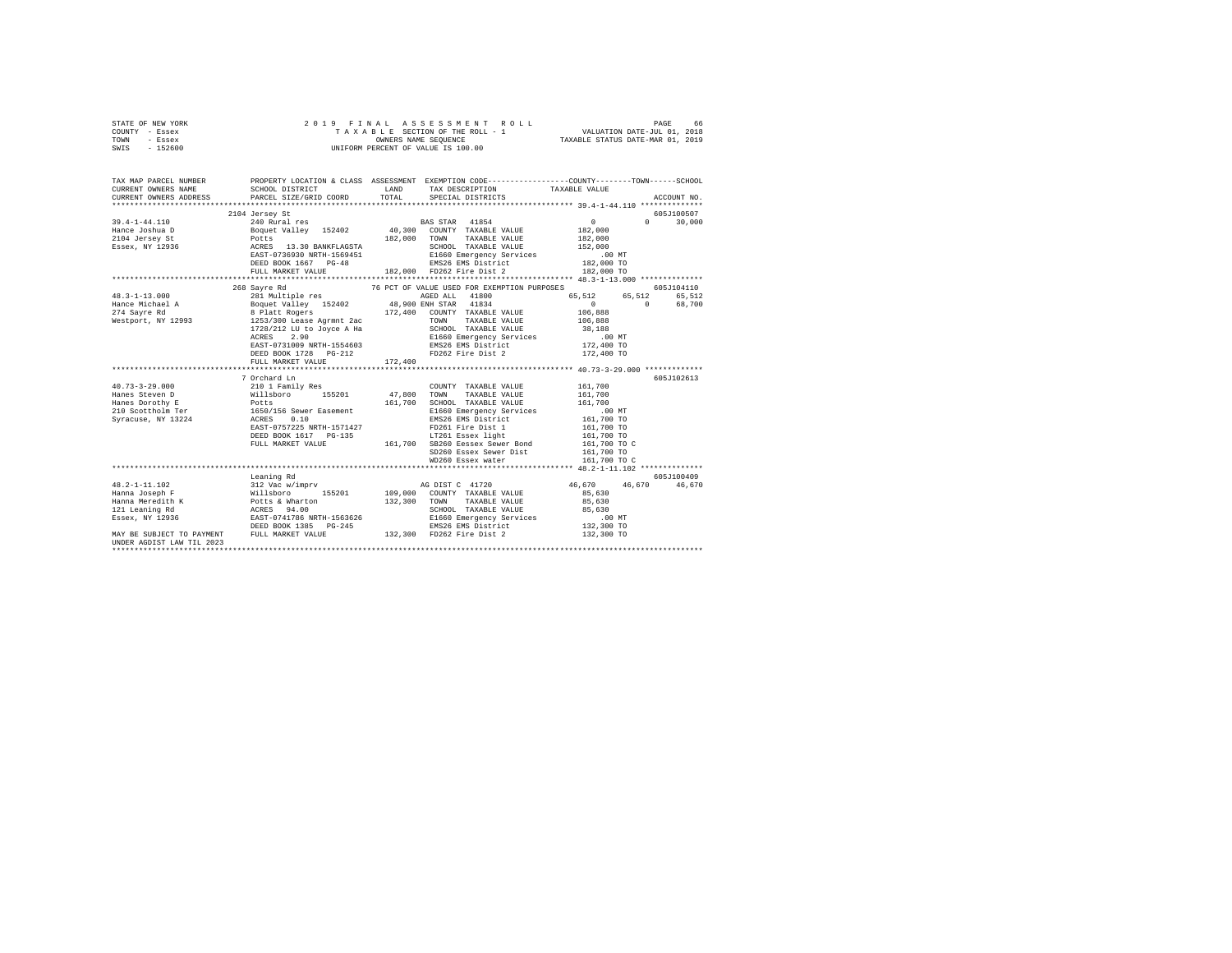| STATE OF NEW YORK<br>COUNTY - Essex<br>TOWN<br>- Essex<br>SWIS<br>$-152600$                                                                                                                                                            |                                                                                                                                                                                                                                                                   |         | OWNERS NAME SEQUENCE<br>UNIFORM PERCENT OF VALUE IS 100.00 |                                                                                                                                        |  |
|----------------------------------------------------------------------------------------------------------------------------------------------------------------------------------------------------------------------------------------|-------------------------------------------------------------------------------------------------------------------------------------------------------------------------------------------------------------------------------------------------------------------|---------|------------------------------------------------------------|----------------------------------------------------------------------------------------------------------------------------------------|--|
| CURRENT OWNERS NAME                                                                                                                                                                                                                    | SCHOOL DISTRICT LAND                                                                                                                                                                                                                                              |         | TAX DESCRIPTION                                            | TAX MAP PARCEL NUMBER PROPERTY LOCATION & CLASS ASSESSMENT EXEMPTION CODE---------------COUNTY-------TOWN------SCHOOL<br>TAXABLE VALUE |  |
| CURRENT OWNERS ADDRESS                                                                                                                                                                                                                 | PARCEL SIZE/GRID COORD                                                                                                                                                                                                                                            | TOTAL   | SPECIAL DISTRICTS                                          | ACCOUNT NO.                                                                                                                            |  |
|                                                                                                                                                                                                                                        |                                                                                                                                                                                                                                                                   |         |                                                            |                                                                                                                                        |  |
|                                                                                                                                                                                                                                        | 121 Leaning Rd                                                                                                                                                                                                                                                    |         |                                                            | 605J180007                                                                                                                             |  |
| $48.2 - 1 - 11.200$                                                                                                                                                                                                                    | 240 Rural res                                                                                                                                                                                                                                                     |         | BAS STAR 41854                                             | $\sim$ 0<br>$\Omega$<br>30,000                                                                                                         |  |
| Hanna Joseph F                                                                                                                                                                                                                         | Willsboro 155201                                                                                                                                                                                                                                                  |         | 94,000 COUNTY TAXABLE VALUE                                | 350,200                                                                                                                                |  |
| Hanna Meredith K<br>121 Leaning Rd                                                                                                                                                                                                     | Potts & Wharton                                                                                                                                                                                                                                                   |         | 350,200 TOWN TAXABLE VALUE                                 | 350,200<br>320,200                                                                                                                     |  |
| Essex, NY 12936                                                                                                                                                                                                                        | 2000 MAXABLE VALUE<br>ACRES 47.00<br>ACRES 47.00 EL660 Emergency Services<br>EAST-0739136 NRTH-1563242 EMS26 EMS District<br>DEED BOOK 1385 PG-245                                                                                                                |         |                                                            | .00 MT                                                                                                                                 |  |
|                                                                                                                                                                                                                                        |                                                                                                                                                                                                                                                                   |         |                                                            | 350,200 TO                                                                                                                             |  |
|                                                                                                                                                                                                                                        |                                                                                                                                                                                                                                                                   |         |                                                            | 350,200 TO                                                                                                                             |  |
|                                                                                                                                                                                                                                        | FULL MARKET VALUE 350,200                                                                                                                                                                                                                                         |         |                                                            |                                                                                                                                        |  |
|                                                                                                                                                                                                                                        |                                                                                                                                                                                                                                                                   |         |                                                            |                                                                                                                                        |  |
|                                                                                                                                                                                                                                        | 11 Derby Way                                                                                                                                                                                                                                                      |         |                                                            | 605J103510                                                                                                                             |  |
| 49.11-1-43.002                                                                                                                                                                                                                         | 260 Seasonal res - WTRFNT                                                                                                                                                                                                                                         |         | COUNTY TAXABLE VALUE                                       | 324,900                                                                                                                                |  |
|                                                                                                                                                                                                                                        |                                                                                                                                                                                                                                                                   |         |                                                            | 324,900                                                                                                                                |  |
|                                                                                                                                                                                                                                        |                                                                                                                                                                                                                                                                   |         |                                                            | 324,900                                                                                                                                |  |
| 1991 - Allieboro 15201 - 214,000 TOMM TAXABLE VALUE<br>Miller Wendy Milleboro 15201 - 214,000 TOMM TAXABLE VALUE<br>2418 Noyes St Martin 1992 - 241,900 SCROOL TAXABLE VALUE<br>EWING THE SAST-0757940 NETH-1562254<br>EWING THE SAST- |                                                                                                                                                                                                                                                                   |         | E1660 Emergency Services                                   | $.00$ MT<br>324,900 TO                                                                                                                 |  |
|                                                                                                                                                                                                                                        |                                                                                                                                                                                                                                                                   |         |                                                            | 324,900 TO                                                                                                                             |  |
|                                                                                                                                                                                                                                        | FULL MARKET VALUE                                                                                                                                                                                                                                                 | 324,900 |                                                            |                                                                                                                                        |  |
|                                                                                                                                                                                                                                        |                                                                                                                                                                                                                                                                   |         |                                                            |                                                                                                                                        |  |
|                                                                                                                                                                                                                                        | 387 Mason Rd                                                                                                                                                                                                                                                      |         |                                                            | 605J103403                                                                                                                             |  |
|                                                                                                                                                                                                                                        |                                                                                                                                                                                                                                                                   |         | ENH STAR 41834                                             | $\sim$ 0 $\sim$<br>0 68,700                                                                                                            |  |
|                                                                                                                                                                                                                                        |                                                                                                                                                                                                                                                                   |         |                                                            | 174,600                                                                                                                                |  |
|                                                                                                                                                                                                                                        |                                                                                                                                                                                                                                                                   |         |                                                            | 174,600                                                                                                                                |  |
|                                                                                                                                                                                                                                        |                                                                                                                                                                                                                                                                   |         | SCHOOL TAXABLE VALUE                                       | 105,900                                                                                                                                |  |
|                                                                                                                                                                                                                                        |                                                                                                                                                                                                                                                                   |         | E1660 Emergency Services                                   | $.00$ MT                                                                                                                               |  |
|                                                                                                                                                                                                                                        | DEED BOOK 543 PG-32                                                                                                                                                                                                                                               |         | EMS26 EMS District<br>FD262 Fire Dist 2                    | 174,600 TO<br>174,600 TO                                                                                                               |  |
|                                                                                                                                                                                                                                        | FULL MARKET VALUE                                                                                                                                                                                                                                                 | 174,600 |                                                            |                                                                                                                                        |  |
|                                                                                                                                                                                                                                        |                                                                                                                                                                                                                                                                   |         |                                                            |                                                                                                                                        |  |
|                                                                                                                                                                                                                                        | Daniels Rd                                                                                                                                                                                                                                                        |         |                                                            | 605J179001                                                                                                                             |  |
| $48.1 - 1 - 1.200$                                                                                                                                                                                                                     |                                                                                                                                                                                                                                                                   |         |                                                            | 400                                                                                                                                    |  |
| Harsh Robert A<br>387 Mason Rd                                                                                                                                                                                                         | Daniels<br><br><br><br><br><br><br>COUNTY TAXABLE VALUE BOquet Valley 152402<br>400 TOWN TAXABLE VALUE 11 Platt Rogers Patent 400 SCHOOL TAXABLE VALUE<br>$\begin{tabular}{ll} \mbox{R12} \end{tabular} \begin{tabular}{ll} \multicolumn{1}{l} \multicolumn{1}{l$ |         |                                                            | 400                                                                                                                                    |  |
|                                                                                                                                                                                                                                        |                                                                                                                                                                                                                                                                   |         |                                                            | 400                                                                                                                                    |  |
| Essex, NY 12936                                                                                                                                                                                                                        |                                                                                                                                                                                                                                                                   |         |                                                            | $.00$ MT                                                                                                                               |  |
|                                                                                                                                                                                                                                        | DEED BOOK 671 PG-038                                                                                                                                                                                                                                              |         | FD262 Fire Dist 2                                          | 400 TO<br>400 TO                                                                                                                       |  |
|                                                                                                                                                                                                                                        | FULL MARKET VALUE                                                                                                                                                                                                                                                 | 400     |                                                            |                                                                                                                                        |  |
|                                                                                                                                                                                                                                        |                                                                                                                                                                                                                                                                   |         |                                                            |                                                                                                                                        |  |
|                                                                                                                                                                                                                                        | 486 Brookfield Rd                                                                                                                                                                                                                                                 |         |                                                            | 605J184007                                                                                                                             |  |
| 48.2-1-25.200<br>Hart Shawn R                                                                                                                                                                                                          | 210 1 Family Res                                                                                                                                                                                                                                                  |         | COUNTY TAXABLE VALUE                                       | 58,700                                                                                                                                 |  |
|                                                                                                                                                                                                                                        |                                                                                                                                                                                                                                                                   |         |                                                            | 58,700                                                                                                                                 |  |
|                                                                                                                                                                                                                                        |                                                                                                                                                                                                                                                                   |         |                                                            | 58,700                                                                                                                                 |  |
|                                                                                                                                                                                                                                        |                                                                                                                                                                                                                                                                   |         |                                                            | $.00$ MT                                                                                                                               |  |
|                                                                                                                                                                                                                                        |                                                                                                                                                                                                                                                                   |         |                                                            | 58,700 TO                                                                                                                              |  |
|                                                                                                                                                                                                                                        |                                                                                                                                                                                                                                                                   | 58,700  |                                                            | 58,700 TO                                                                                                                              |  |
|                                                                                                                                                                                                                                        | FULL MARKET VALUE                                                                                                                                                                                                                                                 |         |                                                            |                                                                                                                                        |  |
|                                                                                                                                                                                                                                        |                                                                                                                                                                                                                                                                   |         |                                                            |                                                                                                                                        |  |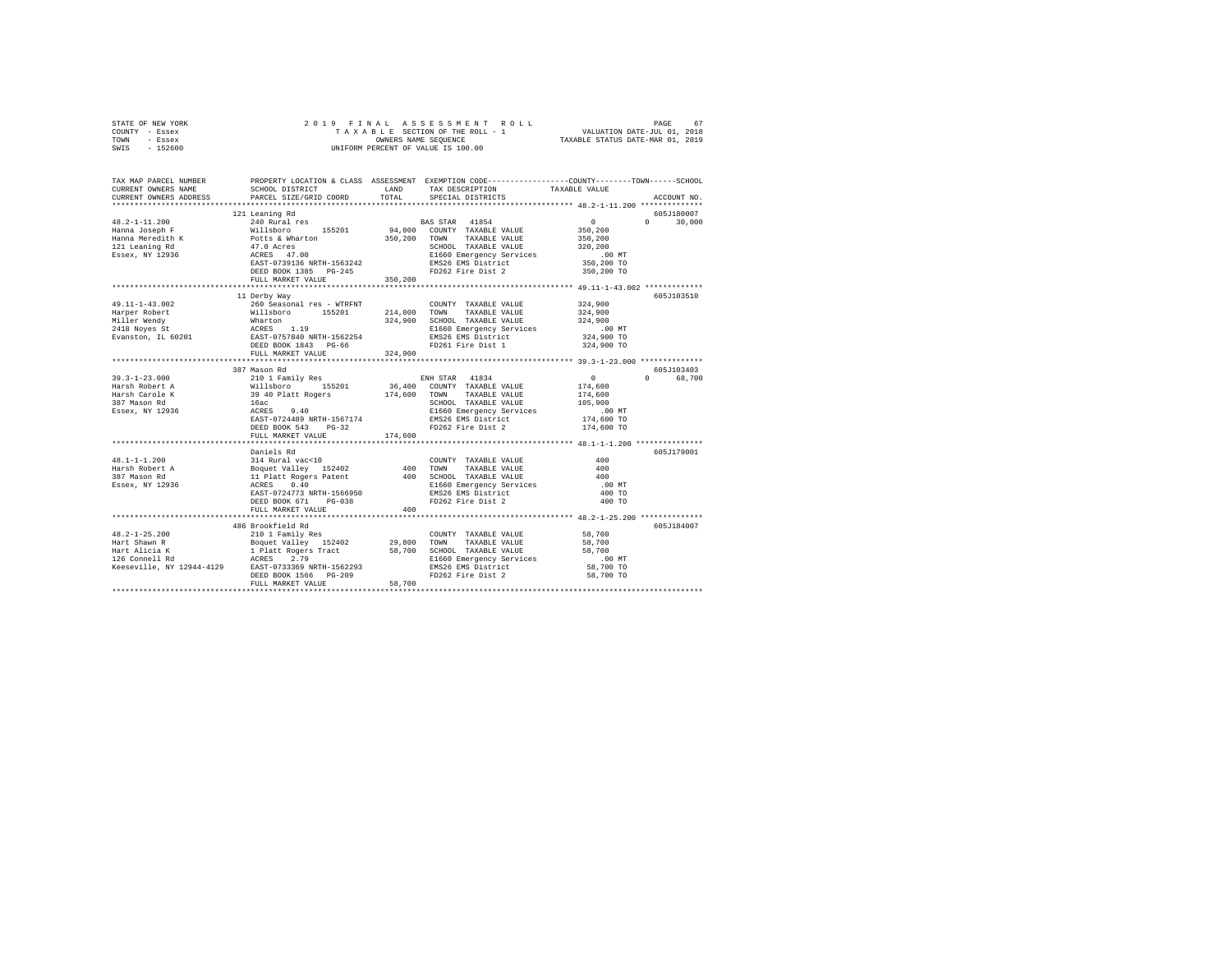| STATE OF NEW YORK<br>COUNTY - Essex<br>TOWN - Essex<br>SWIS - 152600                                                                                                                                                                                                                                                                                                                                                    | 2019 FINAL ASSESSMENT R<br>TAXABLE SECTION OF THE ROLL - 1<br>OWNERS NAME SEQUENCE<br>UNIFORM PERCENT OF VALUE IS 100.00                                    |        |                                                                                                                                     |                                                                                                                                   |               |
|-------------------------------------------------------------------------------------------------------------------------------------------------------------------------------------------------------------------------------------------------------------------------------------------------------------------------------------------------------------------------------------------------------------------------|-------------------------------------------------------------------------------------------------------------------------------------------------------------|--------|-------------------------------------------------------------------------------------------------------------------------------------|-----------------------------------------------------------------------------------------------------------------------------------|---------------|
| TAX MAP PARCEL NUMBER PROPERTY LOCATION & CLASS ASSESSMENT EXEMPTION CODE---------------COUNTY-------TOWN------SCHOOL<br>CURRENT OWNERS NAME                                                                                                                                                                                                                                                                            | SCHOOL DISTRICT TAND TAX DESCRIPTION                                                                                                                        |        |                                                                                                                                     | TAXABLE VALUE                                                                                                                     |               |
| CURRENT OWNERS ADDRESS PARCEL SIZE/GRID COORD                                                                                                                                                                                                                                                                                                                                                                           |                                                                                                                                                             | TOTAL  | SPECIAL DISTRICTS                                                                                                                   |                                                                                                                                   | ACCOUNT NO.   |
|                                                                                                                                                                                                                                                                                                                                                                                                                         | 2303 Jersey St                                                                                                                                              |        |                                                                                                                                     |                                                                                                                                   | 605Z013002    |
|                                                                                                                                                                                                                                                                                                                                                                                                                         |                                                                                                                                                             |        | COUNTY TAXABLE VALUE 69,500                                                                                                         |                                                                                                                                   |               |
|                                                                                                                                                                                                                                                                                                                                                                                                                         |                                                                                                                                                             |        |                                                                                                                                     | 69,500                                                                                                                            |               |
|                                                                                                                                                                                                                                                                                                                                                                                                                         |                                                                                                                                                             |        |                                                                                                                                     | 69,500                                                                                                                            |               |
|                                                                                                                                                                                                                                                                                                                                                                                                                         |                                                                                                                                                             |        | E1660 Emergency Services<br>EMS26 EMS District<br>FD262 Fire Dist 2                                                                 | $.00$ MT                                                                                                                          |               |
|                                                                                                                                                                                                                                                                                                                                                                                                                         |                                                                                                                                                             |        |                                                                                                                                     | 69,500 TO<br>69,500 TO                                                                                                            |               |
|                                                                                                                                                                                                                                                                                                                                                                                                                         | DEED BOOK 1738 PG-63                                                                                                                                        |        |                                                                                                                                     |                                                                                                                                   |               |
|                                                                                                                                                                                                                                                                                                                                                                                                                         | FULL MARKET VALUE                                                                                                                                           | 69,500 |                                                                                                                                     |                                                                                                                                   |               |
|                                                                                                                                                                                                                                                                                                                                                                                                                         |                                                                                                                                                             |        |                                                                                                                                     |                                                                                                                                   |               |
|                                                                                                                                                                                                                                                                                                                                                                                                                         | 542 Angier Hill Rd 88 PCT OF VALUE USED FOR EXEMPTION PURPOSES                                                                                              |        |                                                                                                                                     |                                                                                                                                   | 605J103113    |
| $58.1 - 2 - 4.000$                                                                                                                                                                                                                                                                                                                                                                                                      | 210 1 Family Res                                                                                                                                            |        | AGED ALL 41800                                                                                                                      | $\begin{array}{cccc} 78 \,, 364 & \quad & 78 \,, 364 & \quad & 78 \,, 364 \\[2mm] 0 & \quad & 0 & \quad & 68 \,, 700 \end{array}$ |               |
| $\begin{tabular}{l c c c c c c c c} \multicolumn{2}{c}{\textbf{H}a} & \multicolumn{2}{c}{\textbf{H}b} & \multicolumn{2}{c}{\textbf{H}b} & \multicolumn{2}{c}{\textbf{H}b} & \multicolumn{2}{c}{\textbf{H}b} & \multicolumn{2}{c}{\textbf{H}b} & \multicolumn{2}{c}{\textbf{H}b} & \multicolumn{2}{c}{\textbf{H}b} & \multicolumn{2}{c}{\textbf{H}b} & \multicolumn{2}{c}{\textbf{H}b} & \multicolumn{2}{c}{\textbf{H}b$ |                                                                                                                                                             |        |                                                                                                                                     |                                                                                                                                   |               |
|                                                                                                                                                                                                                                                                                                                                                                                                                         |                                                                                                                                                             |        | 178.100 COUNTY TAXABLE VALUE                                                                                                        | 99,736                                                                                                                            |               |
|                                                                                                                                                                                                                                                                                                                                                                                                                         |                                                                                                                                                             |        | TOWN TAXABLE VALUE<br>SCHOOL TAXABLE VALUE                                                                                          | 99,736<br>31,036                                                                                                                  |               |
|                                                                                                                                                                                                                                                                                                                                                                                                                         | EAST-0744497 NRTH-1552113                                                                                                                                   |        |                                                                                                                                     |                                                                                                                                   |               |
|                                                                                                                                                                                                                                                                                                                                                                                                                         | DEED BOOK 1442 PG-87                                                                                                                                        |        | Electo Energency Services<br>ENS26 EMS District 178,100 NT<br>EMS26 EMS District 178,100 TO<br>178,100 FD262 Fire Dist 2 178,100 TO |                                                                                                                                   |               |
|                                                                                                                                                                                                                                                                                                                                                                                                                         | FULL MARKET VALUE                                                                                                                                           |        |                                                                                                                                     |                                                                                                                                   |               |
|                                                                                                                                                                                                                                                                                                                                                                                                                         |                                                                                                                                                             |        | LT262 Whallonsburg light                                                                                                            | 178,100 TO                                                                                                                        |               |
|                                                                                                                                                                                                                                                                                                                                                                                                                         |                                                                                                                                                             |        |                                                                                                                                     |                                                                                                                                   |               |
|                                                                                                                                                                                                                                                                                                                                                                                                                         | 2164 Lake Shore Rd                                                                                                                                          |        |                                                                                                                                     |                                                                                                                                   | 605J178510    |
| $40.81 - 3 - 9.000$                                                                                                                                                                                                                                                                                                                                                                                                     | 281 Multiple res - WTRFNT COUNTY TAXABLE VALUE<br>Willsboro 155201 147,700 TOWN TAXABLE VALUE                                                               |        | COUNTY TAXABLE VALUE                                                                                                                | 319,400<br>319,400                                                                                                                |               |
| Hauenstein Trust<br>1576 Ferry Rd                                                                                                                                                                                                                                                                                                                                                                                       |                                                                                                                                                             |        | 319,400 SCHOOL TAXABLE VALUE                                                                                                        | 319,400                                                                                                                           |               |
| Charlotte, VT 05445                                                                                                                                                                                                                                                                                                                                                                                                     |                                                                                                                                                             |        | E1660 Emergency Services                                                                                                            |                                                                                                                                   |               |
|                                                                                                                                                                                                                                                                                                                                                                                                                         |                                                                                                                                                             |        | EMS26 EMS District                                                                                                                  | 00 MT.<br>319,400 TO                                                                                                              |               |
|                                                                                                                                                                                                                                                                                                                                                                                                                         |                                                                                                                                                             |        |                                                                                                                                     | 319,400 TO                                                                                                                        |               |
|                                                                                                                                                                                                                                                                                                                                                                                                                         |                                                                                                                                                             |        |                                                                                                                                     | 319,400 TO                                                                                                                        |               |
|                                                                                                                                                                                                                                                                                                                                                                                                                         |                                                                                                                                                             |        |                                                                                                                                     | 319,400 TO C                                                                                                                      |               |
|                                                                                                                                                                                                                                                                                                                                                                                                                         |                                                                                                                                                             |        |                                                                                                                                     | 319,400 TO C                                                                                                                      |               |
|                                                                                                                                                                                                                                                                                                                                                                                                                         |                                                                                                                                                             |        |                                                                                                                                     |                                                                                                                                   | 605L101703    |
|                                                                                                                                                                                                                                                                                                                                                                                                                         |                                                                                                                                                             |        | BAS STAR 41854                                                                                                                      | $\sim$ 0                                                                                                                          | $0 \t 30,000$ |
|                                                                                                                                                                                                                                                                                                                                                                                                                         |                                                                                                                                                             |        | 64,400 COUNTY TAXABLE VALUE                                                                                                         | 150,400                                                                                                                           |               |
|                                                                                                                                                                                                                                                                                                                                                                                                                         |                                                                                                                                                             |        | 150,400 TOWN TAXABLE VALUE                                                                                                          | 150,400                                                                                                                           |               |
|                                                                                                                                                                                                                                                                                                                                                                                                                         | ACRES 0.90<br>EAST-0754978 NRTH-1571648 E1660 Emergency Services<br>DEED BOOK 1492 PG-167 ENS26 EMS District<br>FULL MARKET VALUE 150,400 FD261 Fire Dist 1 |        |                                                                                                                                     | 120,400                                                                                                                           |               |
|                                                                                                                                                                                                                                                                                                                                                                                                                         |                                                                                                                                                             |        |                                                                                                                                     | 00 MT.<br>150,400 TO                                                                                                              |               |
|                                                                                                                                                                                                                                                                                                                                                                                                                         |                                                                                                                                                             |        |                                                                                                                                     | 150,400 TO                                                                                                                        |               |
|                                                                                                                                                                                                                                                                                                                                                                                                                         |                                                                                                                                                             |        | LT261 Essex light                                                                                                                   | 150,400 TO                                                                                                                        |               |
|                                                                                                                                                                                                                                                                                                                                                                                                                         |                                                                                                                                                             |        |                                                                                                                                     |                                                                                                                                   |               |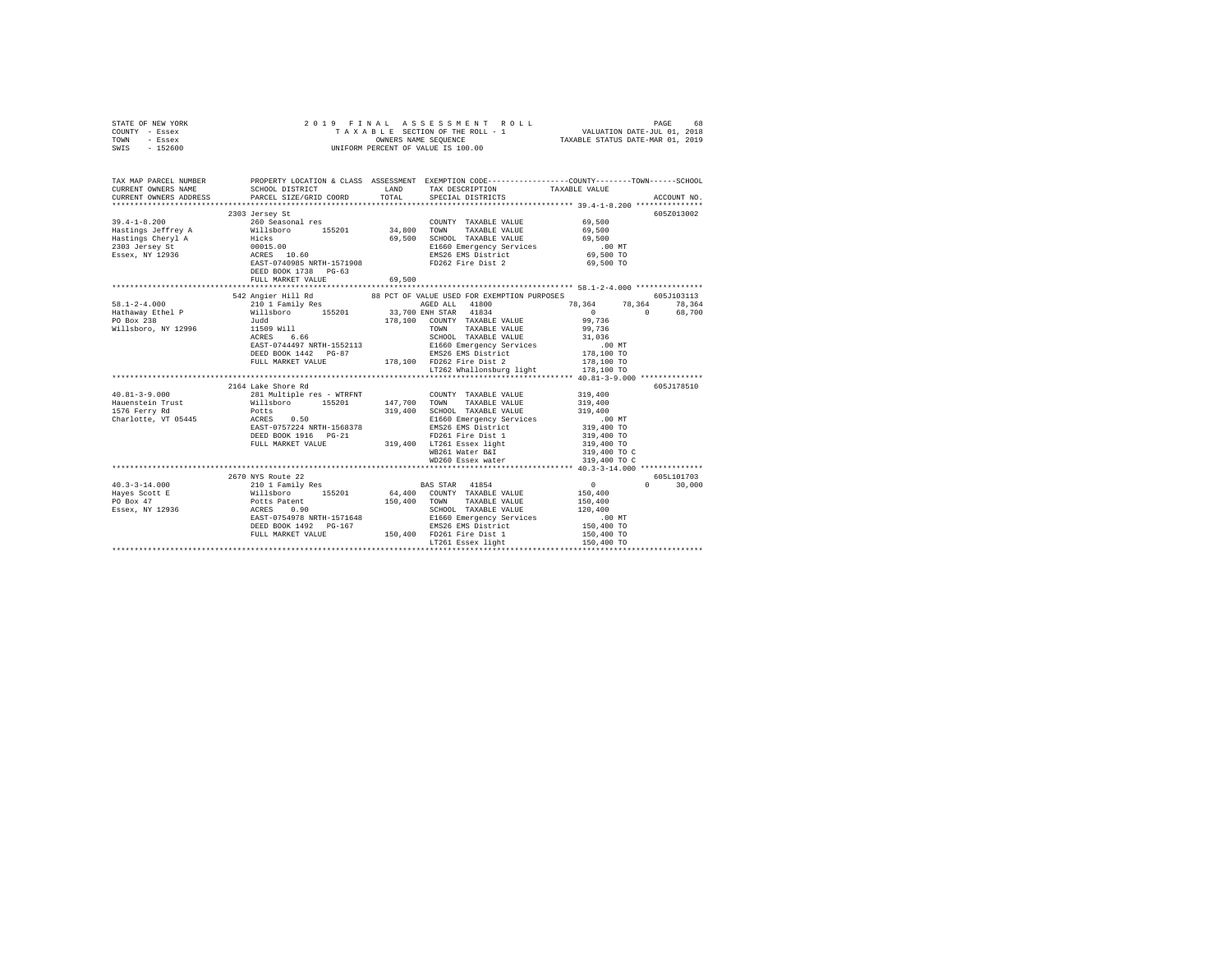| STATE OF NEW YORK<br>COUNTY - Essex<br>TOWN<br>- Essex<br>SWIS - 152600 | 2019 FINAL                                                                                                                                                                                                                                                                                                                                                                                                                        |              | UNIFORM PERCENT OF VALUE IS 100.00                        |                                               |                                   |
|-------------------------------------------------------------------------|-----------------------------------------------------------------------------------------------------------------------------------------------------------------------------------------------------------------------------------------------------------------------------------------------------------------------------------------------------------------------------------------------------------------------------------|--------------|-----------------------------------------------------------|-----------------------------------------------|-----------------------------------|
| CURRENT OWNERS NAME                                                     | TAX MAP PARCEL NUMBER PROPERTY LOCATION & CLASS ASSESSMENT EXEMPTION CODE---------------COUNTY-------TOWN------SCHOOL<br>SCHOOL DISTRICT                                                                                                                                                                                                                                                                                          | LAND         | TAX DESCRIPTION                                           | TAXABLE VALUE                                 |                                   |
| CURRENT OWNERS ADDRESS                                                  | PARCEL SIZE/GRID COORD                                                                                                                                                                                                                                                                                                                                                                                                            | TOTAL        | SPECIAL DISTRICTS                                         |                                               | ACCOUNT NO.                       |
|                                                                         |                                                                                                                                                                                                                                                                                                                                                                                                                                   |              |                                                           |                                               |                                   |
|                                                                         | 17 Reynolds Rd                                                                                                                                                                                                                                                                                                                                                                                                                    |              |                                                           |                                               | 605J100102                        |
| $48.1 - 1 - 8.100$                                                      |                                                                                                                                                                                                                                                                                                                                                                                                                                   |              |                                                           | $\sim$ 0                                      | 0 <sup>1</sup><br>30,000          |
| Havnes Donna                                                            |                                                                                                                                                                                                                                                                                                                                                                                                                                   |              |                                                           | $48\,,\,300$                                  |                                   |
| 17 Reynolds Rd<br>Essex, NY 12936                                       |                                                                                                                                                                                                                                                                                                                                                                                                                                   |              |                                                           | 48,300<br>18,300                              |                                   |
|                                                                         |                                                                                                                                                                                                                                                                                                                                                                                                                                   |              |                                                           | $.00$ MT                                      |                                   |
|                                                                         |                                                                                                                                                                                                                                                                                                                                                                                                                                   |              |                                                           | 48,300 TO                                     |                                   |
|                                                                         | $\begin{tabular}{l c c c c} \multicolumn{1}{c}{17~\text{R}}\text{P01018~\text{nu}} & \text{BAS STR} & \text{41854} \\ \multicolumn{1}{c}{270~\text{Mg}}~\text{housing} & \text{32,100} & \text{COMNT} & \text{TXABLE VALUE} \\ \multicolumn{1}{c}{18~\text{19}~\text{P0} \text{rookfield}} & \text{49,300} & \text{COMNT} & \text{TAXABLE VALUE} \\ \multicolumn{1}{c}{\text{Lif}}~\text{E}~\text{aee}~\text{Raymond/Doroth} & \$ |              |                                                           | 48,300 TO                                     |                                   |
|                                                                         | DEED BOOK 1249 PG-285                                                                                                                                                                                                                                                                                                                                                                                                             |              |                                                           |                                               |                                   |
|                                                                         | FULL MARKET VALUE                                                                                                                                                                                                                                                                                                                                                                                                                 | 48,300       |                                                           |                                               |                                   |
|                                                                         |                                                                                                                                                                                                                                                                                                                                                                                                                                   |              |                                                           |                                               |                                   |
|                                                                         | 118 Middle Rd                                                                                                                                                                                                                                                                                                                                                                                                                     |              |                                                           | 7.752                                         | 605J188005                        |
| 49.1-1-17.200                                                           | 240 Rural res                                                                                                                                                                                                                                                                                                                                                                                                                     |              | AG DIST C 41720<br>69,300 ENH STAR 41834                  | $\sim$ 0                                      | 7,752 7,752<br>$\sim$ 0<br>68,700 |
|                                                                         |                                                                                                                                                                                                                                                                                                                                                                                                                                   |              | 608,000 COUNTY TAXABLE VALUE                              | 600,248                                       |                                   |
|                                                                         |                                                                                                                                                                                                                                                                                                                                                                                                                                   |              | TOWN TAXABLE VALUE                                        | 600,248                                       |                                   |
|                                                                         |                                                                                                                                                                                                                                                                                                                                                                                                                                   |              | SCHOOL TAXABLE VALUE                                      | 531.548                                       |                                   |
|                                                                         |                                                                                                                                                                                                                                                                                                                                                                                                                                   |              |                                                           | $.00$ MT                                      |                                   |
|                                                                         | DEED BOOK 1228 PG-253 E1660 Emergency Services<br>MAY BE SUBJECT TO PAYMENT FULL MARKET VALUE 608,000 EMS26 EMS District                                                                                                                                                                                                                                                                                                          |              |                                                           | 608,000 TO                                    |                                   |
| UNDER AGDIST LAW TIL 2023                                               |                                                                                                                                                                                                                                                                                                                                                                                                                                   |              | FD261 Fire Dist 1                                         | 608,000 TO                                    |                                   |
| **********************                                                  |                                                                                                                                                                                                                                                                                                                                                                                                                                   |              |                                                           | **** 49.11-1-10.000 *************             |                                   |
| 49.11-1-10.000                                                          | 6 Old Oak Way                                                                                                                                                                                                                                                                                                                                                                                                                     |              |                                                           | 225,900                                       | 605J101614                        |
| Heavey Olivia L                                                         | 210 1 Family Res<br>Willsboro 155201                                                                                                                                                                                                                                                                                                                                                                                              | 153,000 TOWN | COUNTY TAXABLE VALUE<br>TAXABLE VALUE                     | 225,900                                       |                                   |
| Heavey William F III                                                    |                                                                                                                                                                                                                                                                                                                                                                                                                                   |              | 225,900 SCHOOL TAXABLE VALUE                              | 225,900                                       |                                   |
| 6700 Rannock Rd                                                         | Wharton<br>16/17 Problem File                                                                                                                                                                                                                                                                                                                                                                                                     |              | E1660 Emergency Services                                  | $.00$ MT                                      |                                   |
| Bethesda, MD 20817                                                      | ACRES 2.00                                                                                                                                                                                                                                                                                                                                                                                                                        |              | EMS26 EMS District                                        | 225,900 TO                                    |                                   |
|                                                                         | EAST-0756868 NRTH-1562540                                                                                                                                                                                                                                                                                                                                                                                                         |              | FD261 Fire Dist 1                                         | 225,900 TO                                    |                                   |
|                                                                         | DEED BOOK 1925 PG-235                                                                                                                                                                                                                                                                                                                                                                                                             |              |                                                           |                                               |                                   |
|                                                                         | FULL MARKET VALUE                                                                                                                                                                                                                                                                                                                                                                                                                 | 225,900      |                                                           |                                               |                                   |
|                                                                         | ***************************                                                                                                                                                                                                                                                                                                                                                                                                       |              |                                                           | *************** 49.4-1-2.110 **************** |                                   |
|                                                                         | 56 Albee Ln                                                                                                                                                                                                                                                                                                                                                                                                                       |              | COUNTY TAXABLE VALUE 251.976                              |                                               | 605J101714                        |
|                                                                         |                                                                                                                                                                                                                                                                                                                                                                                                                                   |              |                                                           | 251,976                                       |                                   |
|                                                                         |                                                                                                                                                                                                                                                                                                                                                                                                                                   |              | 92,276 TOWN TAXABLE VALUE<br>251,976 SCHOOL TAXABLE VALUE | 251,976                                       |                                   |
|                                                                         |                                                                                                                                                                                                                                                                                                                                                                                                                                   |              | E1660 Emergency Services                                  | $.00$ MT                                      |                                   |
|                                                                         |                                                                                                                                                                                                                                                                                                                                                                                                                                   |              | EMS26 EMS District                                        | 251,976 TO                                    |                                   |
|                                                                         | DEED BOOK 1831    PG-289                                                                                                                                                                                                                                                                                                                                                                                                          |              | FD261 Fire Dist 1                                         | 251,976 TO                                    |                                   |
|                                                                         | CONSERVATION ESMT % 83.00                                                                                                                                                                                                                                                                                                                                                                                                         |              |                                                           |                                               |                                   |
|                                                                         | FULL MARKET VALUE                                                                                                                                                                                                                                                                                                                                                                                                                 | 251,976      |                                                           |                                               |                                   |
|                                                                         |                                                                                                                                                                                                                                                                                                                                                                                                                                   |              |                                                           |                                               |                                   |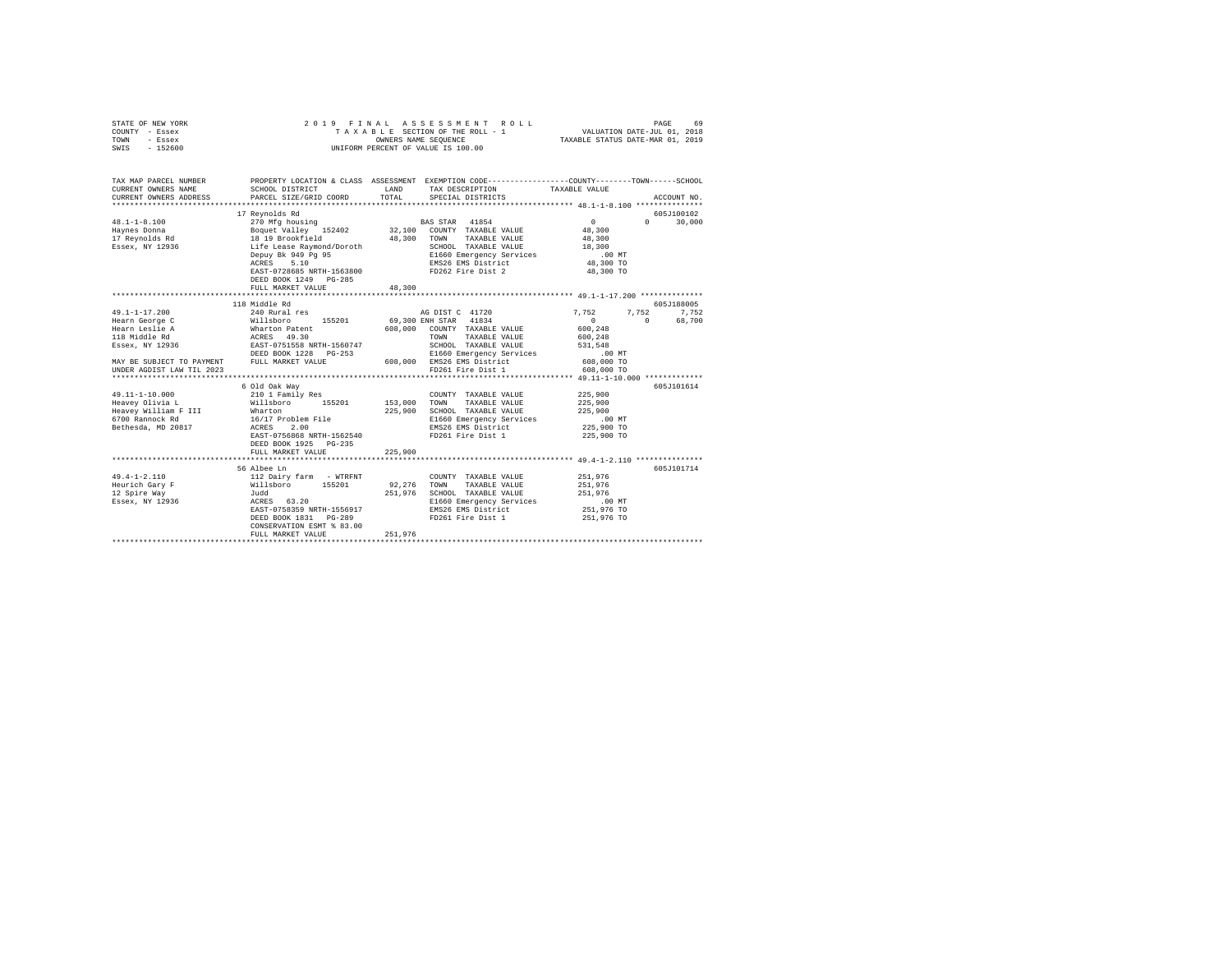| STATE OF NEW YORK<br>COUNTY - Essex<br>TOWN - Essex<br>SWIS - 152600 | 2019 FINAL                                                          |        | ASSESSMENT ROLL<br>T A X A B L E SECTION OF THE ROLL - 1<br>OWNERS NAME SEQUENCE<br>UNIFORM PERCENT OF VALUE IS 100.00 | PAGE<br>70<br>VALUATION DATE-JUL 01, 2018<br>TAXABLE STATUS DATE-MAR 01, 2019                                    |
|----------------------------------------------------------------------|---------------------------------------------------------------------|--------|------------------------------------------------------------------------------------------------------------------------|------------------------------------------------------------------------------------------------------------------|
| TAX MAP PARCEL NUMBER<br>CURRENT OWNERS NAME                         | SCHOOL DISTRICT                                                     |        | LAND TAX DESCRIPTION                                                                                                   | PROPERTY LOCATION & CLASS ASSESSMENT EXEMPTION CODE----------------COUNTY-------TOWN-----SCHOOL<br>TAXABLE VALUE |
| CURRENT OWNERS ADDRESS                                               | PARCEL SIZE/GRID COORD                                              | TOTAL  | SPECIAL DISTRICTS                                                                                                      | ACCOUNT NO.                                                                                                      |
|                                                                      |                                                                     |        |                                                                                                                        |                                                                                                                  |
|                                                                      | Albee Ln                                                            |        | COUNTY TAXABLE VALUE<br>58.412 TOPM =-                                                                                 | 605Z012003                                                                                                       |
| $49.4 - 1 - 2.120$                                                   |                                                                     |        |                                                                                                                        | 58,412                                                                                                           |
| Heurich Gary F                                                       | 311 Res vac land - WTRFNT<br>Willsboro 155201<br>Judd<br>ACRES 3.80 |        | 58,412 TOWN TAXABLE VALUE                                                                                              | 58,412                                                                                                           |
| 12 Spire Way                                                         |                                                                     |        | 58,412 SCHOOL TAXABLE VALUE                                                                                            | 58,412                                                                                                           |
| Essex, NY 12936                                                      | EAST-0759233 NRTH-1556917                                           |        | E1660 Emergency Services<br>EMS26 EMS District                                                                         | $.00$ MT<br>58,412 TO                                                                                            |
|                                                                      | DEED BOOK 1831 PG-313                                               |        | FD261 Fire Dist 1                                                                                                      | 58,412 TO                                                                                                        |
|                                                                      | CONSERVATION ESMT % 83.00                                           |        |                                                                                                                        |                                                                                                                  |
|                                                                      | FULL MARKET VALUE                                                   | 58,412 |                                                                                                                        |                                                                                                                  |
|                                                                      |                                                                     |        |                                                                                                                        |                                                                                                                  |
|                                                                      | Albee Ln                                                            |        |                                                                                                                        | 605Z012010                                                                                                       |
| $49.4 - 1 - 2.130$                                                   | 240 Rural res - WTRFNT                                              |        | <b>BAS STAR</b> 41854                                                                                                  | $0 \t30,000$<br>$\sim$ 0                                                                                         |
| Heurich Gary F                                                       |                                                                     |        | Willsboro 155201 114,393 COUNTY TAXABLE VALUE<br>Judd 245,593 TOWN TAXABLE VALUE                                       | 245,593                                                                                                          |
| 12 Spire Way                                                         |                                                                     |        |                                                                                                                        | 245.593                                                                                                          |
| Essex, NY 12936                                                      | Judd<br>ACRES 48.70                                                 |        | SCHOOL TAXABLE VALUE                                                                                                   | 215,593                                                                                                          |
|                                                                      | EAST-0761160 NRTH-1556248                                           |        | E1660 Emergency Services                                                                                               | .00 MT                                                                                                           |
|                                                                      | DEED BOOK 1831    PG-301                                            |        | EMS26 EMS District                                                                                                     | 245,593 TO                                                                                                       |
|                                                                      | CONSERVATION ESMT % 83.00                                           |        | FD261 Fire Dist 1                                                                                                      | 240,681 TO                                                                                                       |
|                                                                      | FULL MARKET VALUE                                                   |        | 245,593 FD262 Fire Dist 2                                                                                              | 4,912 TO                                                                                                         |
|                                                                      |                                                                     |        |                                                                                                                        |                                                                                                                  |
|                                                                      | Albee Ln                                                            |        |                                                                                                                        | 605Z012013                                                                                                       |
| $49.4 - 1 - 2.160$                                                   |                                                                     |        | COUNTY TAXABLE VALUE<br>16,541 TOWN TAXABLE VALUE                                                                      | 16,541                                                                                                           |
| Heurich Gary F<br>12 Spire Way                                       | 322 Rural vac>10<br>Willsboro 155201<br>Judd                        |        | 16,541 SCHOOL TAXABLE VALUE                                                                                            | 16,541<br>16,541                                                                                                 |
| Essex, NY 12936                                                      | ACRES 105.40                                                        |        | E1660 Emergency Services                                                                                               | $.00$ MT                                                                                                         |
|                                                                      | EAST-0760149 NRTH-1555197                                           |        | EMS26 EMS District                                                                                                     | 16,541 TO                                                                                                        |
|                                                                      | DEED BOOK 1831 PG-297                                               |        | FD261 Fire Dist 1                                                                                                      | 16,541 TO                                                                                                        |
|                                                                      | CONSERVATION ESMT % 83.00                                           |        |                                                                                                                        |                                                                                                                  |
|                                                                      | FULL MARKET VALUE                                                   | 16,541 |                                                                                                                        |                                                                                                                  |
|                                                                      |                                                                     |        |                                                                                                                        |                                                                                                                  |
|                                                                      | Albee Ln                                                            |        |                                                                                                                        | 605Z012016                                                                                                       |
| $49.4 - 1 - 2.190$                                                   |                                                                     |        | COUNTY TAXABLE VALUE                                                                                                   | 1,122                                                                                                            |
| Heurich Gary F                                                       |                                                                     |        | 1,122 TOWN TAXABLE VALUE                                                                                               | 1,122                                                                                                            |
| 12 Spire Way                                                         | 314 Rural vac<10<br>Willsboro 155201<br>Judd<br>ACRES 8.30          |        | 1.122 SCHOOL TAXABLE VALUE                                                                                             | 1,122                                                                                                            |
| Essex, NY 12936                                                      |                                                                     |        | E1660 Emergency Services                                                                                               | $.00$ MT                                                                                                         |
|                                                                      | EAST-0757328 NRTH-1557588                                           |        | EMS26 EMS District                                                                                                     | 1,122 TO                                                                                                         |
|                                                                      | DEED BOOK 1831 PG-305                                               |        | FD261 Fire Dist 1                                                                                                      | 1,122 TO                                                                                                         |
|                                                                      | CONSERVATION ESMT % 83.00                                           |        |                                                                                                                        |                                                                                                                  |
|                                                                      | FULL MARKET VALUE                                                   | 1.122  |                                                                                                                        |                                                                                                                  |
|                                                                      |                                                                     |        |                                                                                                                        |                                                                                                                  |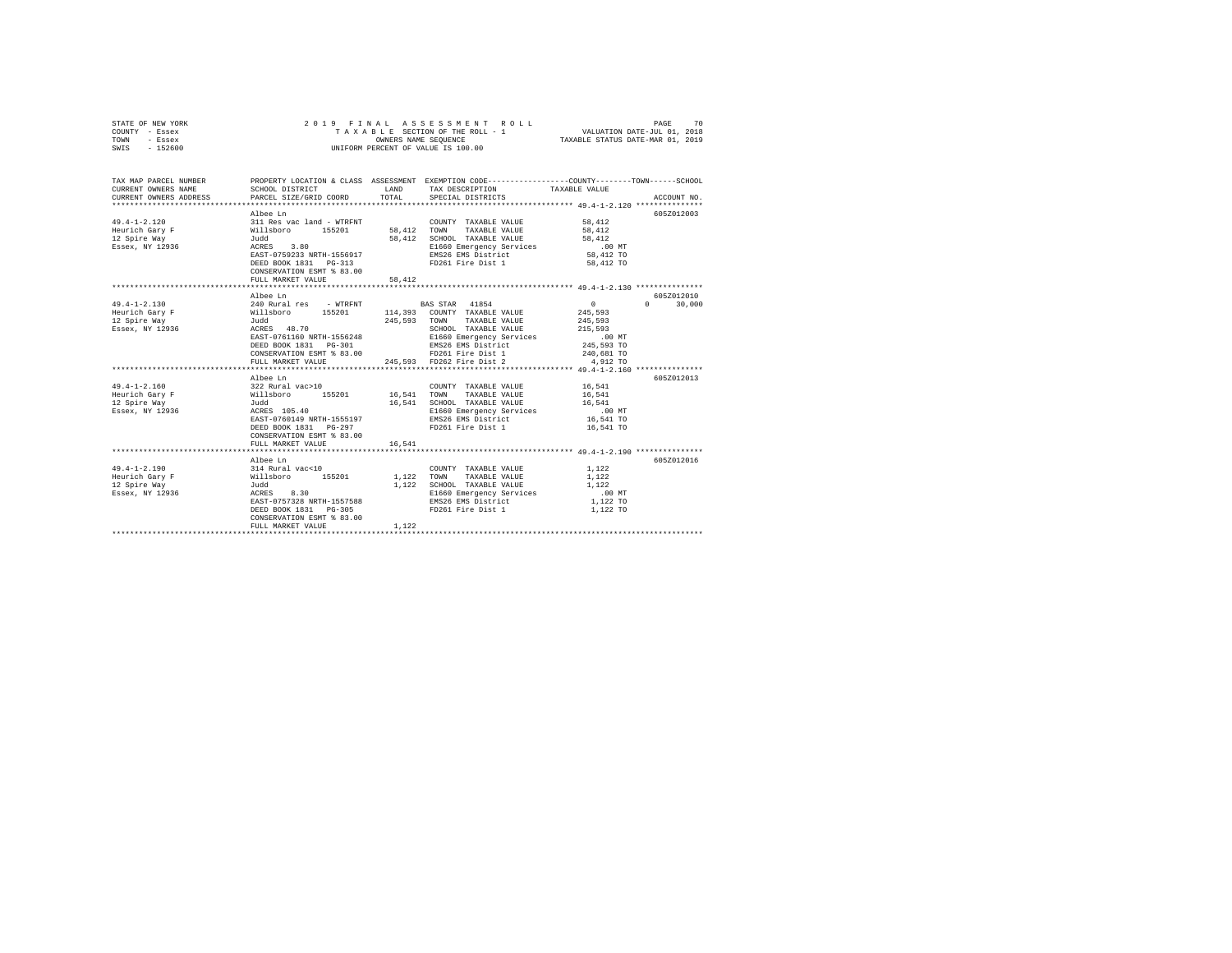| TOWN<br>- Essex                              | OWNERS NAME SEQUENCE                                           |         | TAXABLE STATUS DATE-MAR 01, 2019                                                                                   |                     |             |
|----------------------------------------------|----------------------------------------------------------------|---------|--------------------------------------------------------------------------------------------------------------------|---------------------|-------------|
| SWIS<br>$-152600$                            | UNIFORM PERCENT OF VALUE IS 100.00                             |         |                                                                                                                    |                     |             |
|                                              |                                                                |         |                                                                                                                    |                     |             |
|                                              |                                                                |         |                                                                                                                    |                     |             |
|                                              |                                                                |         |                                                                                                                    |                     |             |
| TAX MAP PARCEL NUMBER<br>CURRENT OWNERS NAME | SCHOOL DISTRICT                                                | LAND    | PROPERTY LOCATION & CLASS ASSESSMENT EXEMPTION CODE---------------COUNTY-------TOWN------SCHOOL<br>TAX DESCRIPTION | TAXABLE VALUE       |             |
| CURRENT OWNERS ADDRESS                       | PARCEL SIZE/GRID COORD TOTAL                                   |         | SPECIAL DISTRICTS                                                                                                  |                     | ACCOUNT NO. |
|                                              |                                                                |         |                                                                                                                    |                     |             |
|                                              |                                                                |         |                                                                                                                    |                     | 605J101706  |
| $49.4 - 1 - 3.000$                           | 175 Lighthouse Way                                             |         | COUNTY TAXABLE VALUE                                                                                               | 377.167             |             |
| Heurich Gary F                               | 260 Seasonal res - WTRFNT<br>Willsboro 155201 174,267          |         | TOWN<br>TAXABLE VALUE                                                                                              | 377.167             |             |
| 12 Spire Way                                 | Judd                                                           | 377,167 | SCHOOL TAXABLE VALUE                                                                                               | 377,167             |             |
| Essex, NY 12936                              | 00004.80                                                       |         |                                                                                                                    | $.00$ MT            |             |
|                                              | ACRES 39.60                                                    |         | E1660 Emergency Services<br>EMS26 EMS District                                                                     | 377,167 TO          |             |
|                                              | EAST-0763865 NRTH-1556911                                      |         | FD261 Fire Dist 1                                                                                                  | 301,734 TO          |             |
|                                              | DEED BOOK 1831 PG-309                                          |         | FD262 Fire Dist 2                                                                                                  | 75,433 TO           |             |
|                                              | CONSERVATION ESMT % 83.00                                      |         |                                                                                                                    |                     |             |
|                                              | FULL MARKET VALUE                                              | 377,167 |                                                                                                                    |                     |             |
|                                              |                                                                |         | ********************************* 49.4-1-6.120 ****************                                                    |                     |             |
|                                              |                                                                |         |                                                                                                                    |                     | 605Z012004  |
| $49.4 - 1 - 6.120$                           | ו השפט של Al Rural vac<10 - WTRFNT<br>Willsboro 155201<br>Judd |         | COUNTY TAXABLE VALUE 38,800                                                                                        |                     |             |
| Heurich Gary F                               |                                                                | 38,800  | TAXABLE VALUE<br>TOWN                                                                                              | 38,800              |             |
| 12 Spire Way                                 |                                                                | 38,800  | SCHOOL TAXABLE VALUE                                                                                               | 38,800              |             |
| Essex, NY 12936                              | Judd<br>ACRES 0.90                                             |         | E1660 Emergency Services                                                                                           |                     |             |
|                                              |                                                                |         | ACRES 0.90 E1660 Emergency Services<br>EAST-0764792 NRTH-1556741 EMS26 EMS District                                | 00 MT.<br>38,800 TO |             |
|                                              | DEED BOOK 1937 PG-185                                          |         | FD261 Fire Dist 1                                                                                                  | 31,428 TO           |             |
|                                              | FULL MARKET VALUE                                              |         | 38,800 FD262 Fire Dist 2                                                                                           | 7,372 TO            |             |
|                                              |                                                                |         |                                                                                                                    |                     |             |
|                                              | Lake Shore Rd                                                  |         |                                                                                                                    |                     | 605J101713  |
| $49.4 - 1 - 9.110$                           |                                                                |         | COUNTY TAXABLE VALUE 19,856                                                                                        |                     |             |
| Heurich Gary F                               | 322 Rural vac>10<br>Willaboro 155201 19,856 TOWN<br>Tural      |         | TAXABLE VALUE                                                                                                      | 19,856              |             |
| 12 Spire Way                                 |                                                                | 19,856  | SCHOOL TAXABLE VALUE                                                                                               | 19,856              |             |
| Essex, NY 12936                              | Judd<br>ACRES 121.80                                           |         | E1660 Emergency Services                                                                                           |                     |             |
|                                              | EAST-0757479 NRTH-1555245                                      |         | EMS26 EMS District                                                                                                 | 00 MT.<br>19,856 TO |             |
|                                              | DEED BOOK 1831 PG-293                                          |         | FD261 Fire Dist 1                                                                                                  | 14,892 TO           |             |
|                                              | CONSERVATION ESMT % 83.00                                      |         | FD262 Fire Dist 2                                                                                                  | 4,964 TO            |             |
|                                              | FULL MARKET VALUE                                              | 19,856  |                                                                                                                    |                     |             |
|                                              |                                                                |         |                                                                                                                    |                     |             |
|                                              | Lake Shore Rd                                                  |         |                                                                                                                    |                     | 605J101712  |
| $49.15 - 1 - 14.000$                         |                                                                |         | COUNTY TAXABLE VALUE                                                                                               |                     |             |
| Heurich Gary F                               |                                                                |         | TOWN<br>TAXABLE VALUE                                                                                              | 22,700<br>22,700    |             |
| 12 Spire Way                                 |                                                                | 22,700  | SCHOOL TAXABLE VALUE                                                                                               | 22,700              |             |
| Essex, NY 12936                              | Friswell<br>ACRES 3.70                                         |         |                                                                                                                    | .00 MT              |             |
|                                              | EAST-0756985 NRTH-1557320                                      |         | E1660 Emergency Services<br>EMS26 EMS District                                                                     | 22,700 TO           |             |
|                                              | DEED BOOK 1349 PG-256                                          |         | FD261 Fire Dist 1                                                                                                  | 22,700 TO           |             |
|                                              | FULL MARKET VALUE                                              | 22,700  |                                                                                                                    |                     |             |
|                                              |                                                                |         |                                                                                                                    |                     |             |

STATE OF NEW YORK 2 0 1 9 F I N A L A S S E S S M E N T R O L L PAGE 71 COUNTY - Essex T A X A B L E SECTION OF THE ROLL - 1 VALUATION DATE-JUL 01, 2018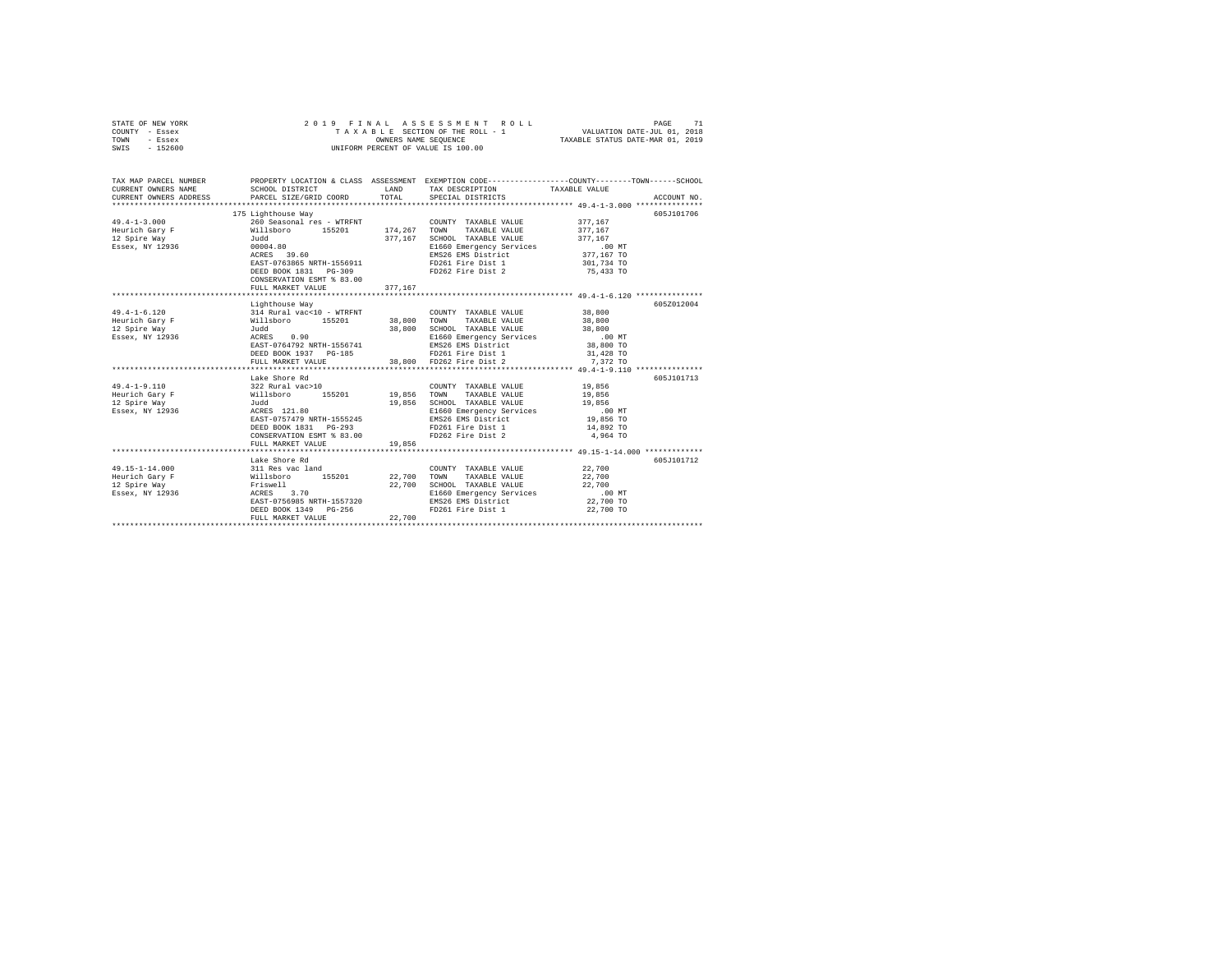| STATE OF NEW YORK | 2019 FINAL ASSESSMENT ROLL         | 72<br>PAGE                       |
|-------------------|------------------------------------|----------------------------------|
| COUNTY - Essex    | TAXABLE SECTION OF THE ROLL - 1    | VALUATION DATE-JUL 01, 2018      |
| TOWN<br>- Essex   | OWNERS NAME SEOUENCE               | TAXABLE STATUS DATE-MAR 01, 2019 |
| - 152600<br>SWIS  | UNIFORM PERCENT OF VALUE IS 100.00 |                                  |

|                                                                                                                                                                                                                                    | TAX MAP PARCEL NUMBER PROPERTY LOCATION & CLASS ASSESSMENT EXEMPTION CODE--------------COUNTY-------TOWN------SCHOOL                                                                                                                  |                   |                            |             |
|------------------------------------------------------------------------------------------------------------------------------------------------------------------------------------------------------------------------------------|---------------------------------------------------------------------------------------------------------------------------------------------------------------------------------------------------------------------------------------|-------------------|----------------------------|-------------|
|                                                                                                                                                                                                                                    |                                                                                                                                                                                                                                       |                   |                            | ACCOUNT NO. |
|                                                                                                                                                                                                                                    |                                                                                                                                                                                                                                       |                   |                            |             |
| 1990)<br>1990 - 13.110<br>1990 - 1990 - 1990 - 1990 - 1990 - 1990 - 1990 - 1990 - 1990 - 1990 - 1990 - 1990 - 1990 - 1990 - 1990 - 1990 - 1990 - 1990 - 1990 - 1990 - 1990 - 1990 - 1990 - 1990 - 1990 - 1990 - 1990 - 1990 - 1990 |                                                                                                                                                                                                                                       |                   |                            |             |
|                                                                                                                                                                                                                                    |                                                                                                                                                                                                                                       |                   |                            |             |
|                                                                                                                                                                                                                                    |                                                                                                                                                                                                                                       |                   |                            |             |
|                                                                                                                                                                                                                                    |                                                                                                                                                                                                                                       |                   |                            |             |
|                                                                                                                                                                                                                                    |                                                                                                                                                                                                                                       |                   |                            |             |
|                                                                                                                                                                                                                                    |                                                                                                                                                                                                                                       |                   |                            |             |
|                                                                                                                                                                                                                                    |                                                                                                                                                                                                                                       |                   |                            |             |
|                                                                                                                                                                                                                                    |                                                                                                                                                                                                                                       |                   |                            |             |
|                                                                                                                                                                                                                                    |                                                                                                                                                                                                                                       |                   |                            |             |
|                                                                                                                                                                                                                                    |                                                                                                                                                                                                                                       |                   |                            |             |
|                                                                                                                                                                                                                                    | 32 Elm St                                                                                                                                                                                                                             |                   |                            | 605J102015  |
|                                                                                                                                                                                                                                    |                                                                                                                                                                                                                                       |                   |                            |             |
|                                                                                                                                                                                                                                    |                                                                                                                                                                                                                                       |                   |                            |             |
|                                                                                                                                                                                                                                    |                                                                                                                                                                                                                                       |                   |                            |             |
|                                                                                                                                                                                                                                    |                                                                                                                                                                                                                                       |                   |                            |             |
|                                                                                                                                                                                                                                    |                                                                                                                                                                                                                                       |                   |                            |             |
|                                                                                                                                                                                                                                    |                                                                                                                                                                                                                                       |                   |                            |             |
|                                                                                                                                                                                                                                    |                                                                                                                                                                                                                                       |                   |                            |             |
|                                                                                                                                                                                                                                    |                                                                                                                                                                                                                                       |                   | 234,400 TO<br>234,400 TO C |             |
|                                                                                                                                                                                                                                    | POLITY 199201 199201 100001 TAXABLE VAUE 234,400<br>1661/97-Easement 234,400 SCHOOL TAXABLE VAUE 234,400<br>1661/97-Easement SCHOOL TAXABLE VAUE 234,400 TO<br>REST-OT56629 NRTH-1571669 FD261 Fire Dist 1 234,400 TO<br>REST-OT56629 |                   |                            |             |
|                                                                                                                                                                                                                                    |                                                                                                                                                                                                                                       | WD260 Essex water | 234,400 TO C               |             |
|                                                                                                                                                                                                                                    |                                                                                                                                                                                                                                       |                   |                            |             |
|                                                                                                                                                                                                                                    | Middle Rd                                                                                                                                                                                                                             |                   |                            | 605J101809  |
|                                                                                                                                                                                                                                    |                                                                                                                                                                                                                                       |                   |                            |             |
|                                                                                                                                                                                                                                    |                                                                                                                                                                                                                                       |                   |                            |             |
|                                                                                                                                                                                                                                    |                                                                                                                                                                                                                                       |                   |                            |             |
|                                                                                                                                                                                                                                    |                                                                                                                                                                                                                                       |                   |                            |             |
|                                                                                                                                                                                                                                    |                                                                                                                                                                                                                                       |                   |                            |             |
|                                                                                                                                                                                                                                    |                                                                                                                                                                                                                                       |                   |                            |             |
|                                                                                                                                                                                                                                    |                                                                                                                                                                                                                                       |                   |                            |             |
|                                                                                                                                                                                                                                    |                                                                                                                                                                                                                                       |                   |                            |             |
|                                                                                                                                                                                                                                    |                                                                                                                                                                                                                                       |                   |                            |             |
|                                                                                                                                                                                                                                    |                                                                                                                                                                                                                                       |                   |                            |             |
|                                                                                                                                                                                                                                    |                                                                                                                                                                                                                                       |                   |                            |             |
|                                                                                                                                                                                                                                    |                                                                                                                                                                                                                                       |                   |                            |             |
|                                                                                                                                                                                                                                    |                                                                                                                                                                                                                                       |                   |                            |             |
|                                                                                                                                                                                                                                    |                                                                                                                                                                                                                                       |                   |                            |             |
|                                                                                                                                                                                                                                    |                                                                                                                                                                                                                                       |                   |                            |             |
|                                                                                                                                                                                                                                    |                                                                                                                                                                                                                                       |                   |                            |             |
|                                                                                                                                                                                                                                    |                                                                                                                                                                                                                                       |                   |                            |             |
|                                                                                                                                                                                                                                    |                                                                                                                                                                                                                                       |                   |                            |             |
|                                                                                                                                                                                                                                    |                                                                                                                                                                                                                                       |                   |                            |             |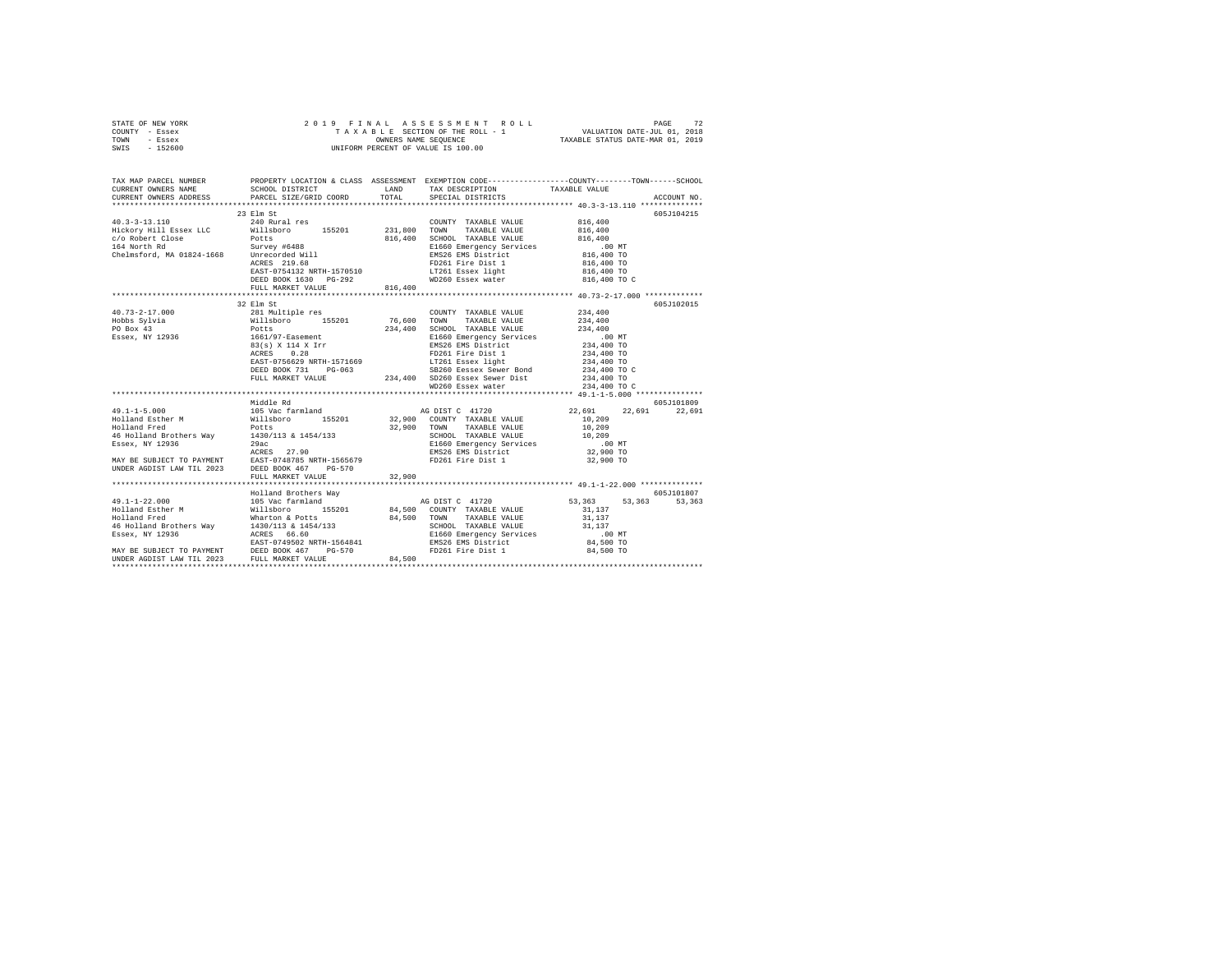| STATE OF NEW YORK | 2019 FINAL ASSESSMENT ROLL         | 73<br>PAGE                       |
|-------------------|------------------------------------|----------------------------------|
| COUNTY - Essex    | TAXABLE SECTION OF THE ROLL - 1    | VALUATION DATE-JUL 01, 2018      |
| TOWN<br>- Essex   | OWNERS NAME SEOUENCE               | TAXABLE STATUS DATE-MAR 01, 2019 |
| $-152600$<br>SWIS | UNIFORM PERCENT OF VALUE IS 100.00 |                                  |

| TAX MAP PARCEL NUMBER<br>CURRENT OWNERS NAME<br>CURRENT OWNERS ADDRESS                                                                           | SCHOOL DISTRICT<br>PARCEL SIZE/GRID COORD                                                                                                     | PROPERTY LOCATION & CLASS ASSESSMENT EXEMPTION CODE----------------COUNTY-------TOWN-----SCHOOL<br>LAND<br>TAX DESCRIPTION TAXABLE VALUE<br>SPECIAL DISTRICTS<br>TOTAL                                                                                                                                                | ACCOUNT NO.                                                                                                                   |
|--------------------------------------------------------------------------------------------------------------------------------------------------|-----------------------------------------------------------------------------------------------------------------------------------------------|-----------------------------------------------------------------------------------------------------------------------------------------------------------------------------------------------------------------------------------------------------------------------------------------------------------------------|-------------------------------------------------------------------------------------------------------------------------------|
| $49.1 - 1 - 23.000$<br>Holland Fred<br>Essex, NY 12936<br>MAY BE SUBJECT TO PAYMENT DEED BOOK 467<br>UNDER AGDIST LAW TIL 2023 FULL MARKET VALUE | 26 Holland Brothers Way<br>Wharton<br>46 Holland Brothers Way 1430/113 & 1454/133<br>ACRES 163.20<br>EAST-0748298 NRTH-1563428                | 300,600 ENH STAR 41834<br>COUNTY TAXABLE VALUE<br>$PG-570$                                                                                                                                                                                                                                                            | 605J101808<br>AG DIST C 41720 129,868 129,868 129,868<br>85,366 85,366 85,366<br>$\mathbf{0}$<br>68,700<br>$\sim$ 0<br>85,366 |
| $49.3 - 2 - 17.000$<br>Hollingsworth Donald                                                                                                      | 1575 Lake Shore Rd<br>240 Rural res                                                                                                           | VETWAR CTS 41120<br>Willsboro 155201 53,500 BAS STAR 41854<br>231,900 COUNTY TAXABLE VALUE<br>TOWN<br>TAXABLE VALUE<br>SCHOOL TAXABLE VALUE 186,900<br>DEED BOOK 1328 PG-157 21660 Emergency Services (100 MT)<br>FULL MARKET VALUE 231,900 EMS26 EMS District (231,900 TO<br>FD262 Fire Dist 2 231,900 TO 231,900 TO | 605J101110<br>15,000 15,000<br>15,000<br>$\mathbf{0}$<br>$\Omega$<br>30,000<br>216,900<br>216,900                             |
| $49.11 - 1 - 58.000$<br>Hollingsworth Donald<br>1575 Lake Shore Rd Wharton<br>Essex, NY 12936                                                    | 1839 Lake Shore Rd<br>311 Res vac land - WTRFNT<br>ACRES<br>1.00<br>EAST-0757567 NRTH-1560687<br>DEED BOOK 838<br>PG-086<br>FULL MARKET VALUE | COUNTY TAXABLE VALUE<br>Willsboro 155201 193,900 TOWN TAXABLE VALUE<br>SCHOOL TAXABLE VALUE 193,900<br>193,900<br>E1660 Emergency Services .00 MT<br>EMS26 EMS District 193,900 TO<br>FD261 Fire Dist 1 193,900 TO<br>FD261 Fire Dist 1<br>193,900                                                                    | 605J102008<br>193,900<br>193,900                                                                                              |
| $48.76 - 1 - 1.000$<br>Hoskins Edward<br>Hoskins Audrey<br>571 Cook Rd<br>Essex, NY 12936                                                        | 571 Cook Rd<br>EAST-0743755 NRTH-1556050<br>DEED BOOK 631<br>$PG-278$<br>FULL MARKET VALUE                                                    | 37,400 COUNTY TAXABLE VALUE 18,700<br>EMS26 EMS District<br>EMS26 EMS District<br>37,400 FD262 Fire Dist 2<br>LT262 Whallonsburg light                                                                                                                                                                                | 605J101102<br>18,700 18,700<br>18,700<br>$\Omega$<br>$\Omega$<br>18,700<br>37,400 TO<br>37,400 TO<br>37,400 TO                |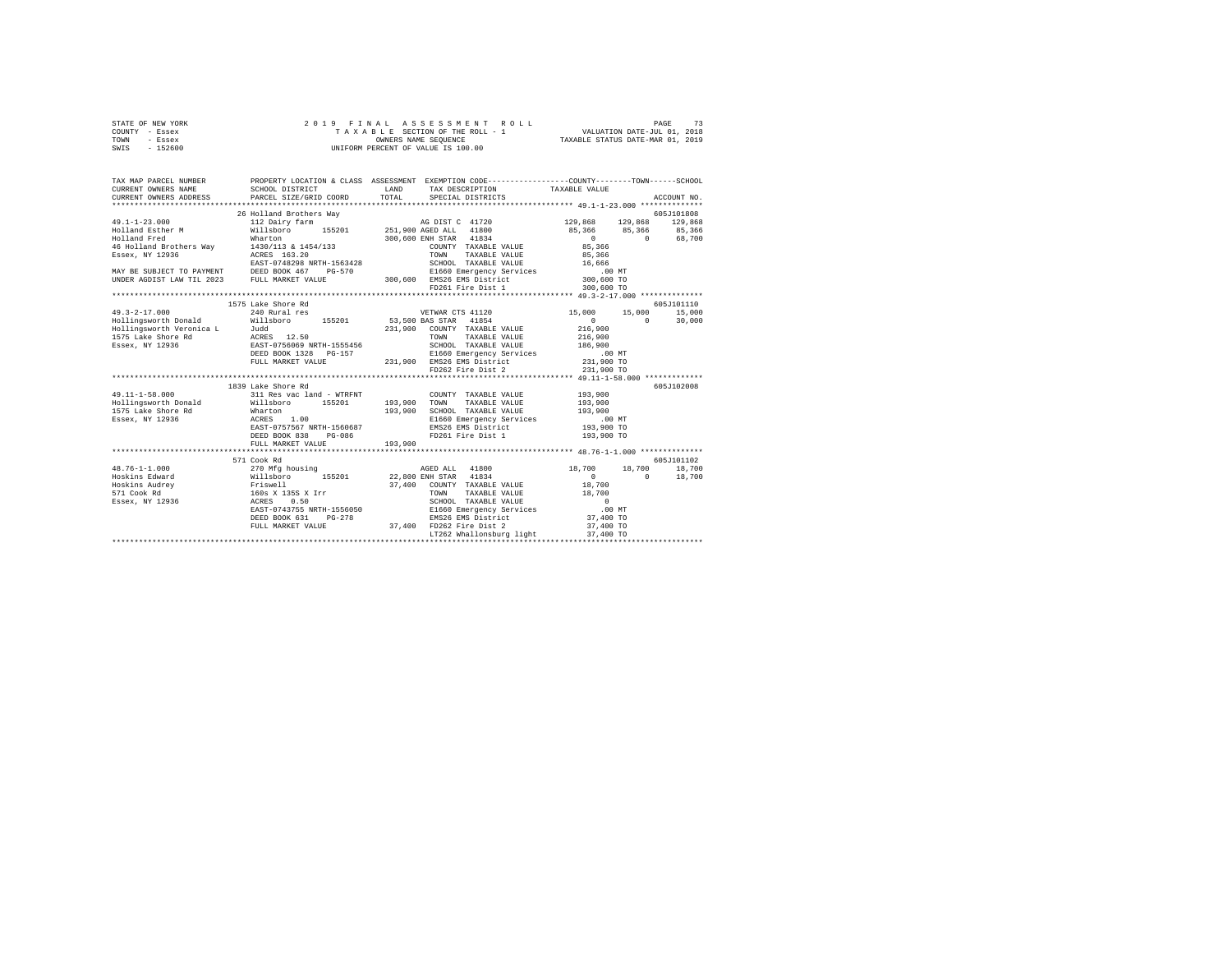| STATE OF NEW YORK | 2019 FINAL ASSESSMENT ROLL         | 74<br>PAGE                       |
|-------------------|------------------------------------|----------------------------------|
| COUNTY - Essex    | TAXABLE SECTION OF THE ROLL - 1    | VALUATION DATE-JUL 01, 2018      |
| TOWN<br>- Essex   | OWNERS NAME SEOUENCE               | TAXABLE STATUS DATE-MAR 01, 2019 |
| - 152600<br>SWIS  | UNIFORM PERCENT OF VALUE IS 100.00 |                                  |

| TAX MAP PARCEL NUMBER<br>CURRENT OWNERS NAME<br>CURRENT OWNERS ADDRESS PARCEL SIZE/GRID COORD TOTAL SPECIAL DISTRICTS<br>.<br>CURRENT OWNERS ADDRESS PARCEL SIZE/GRID COORD TOTAL SPECIAL DISTRICTS (2017) ACCOUNT NO                |                                                                                                                                                                                                                                          |         | LAND TAX DESCRIPTION TAXABLE VALUE          | PROPERTY LOCATION & CLASS ASSESSMENT EXEMPTION CODE--------------COUNTY--------TOWN------SCHOOL<br>SCHOOL DISTRICT LAND TAX DESCRIPTION TAXABLE VALUE |             |
|--------------------------------------------------------------------------------------------------------------------------------------------------------------------------------------------------------------------------------------|------------------------------------------------------------------------------------------------------------------------------------------------------------------------------------------------------------------------------------------|---------|---------------------------------------------|-------------------------------------------------------------------------------------------------------------------------------------------------------|-------------|
|                                                                                                                                                                                                                                      |                                                                                                                                                                                                                                          |         |                                             |                                                                                                                                                       |             |
|                                                                                                                                                                                                                                      | 2722 NYS Route 22                                                                                                                                                                                                                        |         |                                             |                                                                                                                                                       | 605J100101  |
| $40.73 - 1 - 3.000$                                                                                                                                                                                                                  | 210 1 Family Res                                                                                                                                                                                                                         |         | VETCOM CTS 41130                            | 25,000 25,000 25,000                                                                                                                                  |             |
| 40.13-1-3.000 Millsboro 1.000 Millsboro 155201 56,600 ENH STAR 41834<br>2009 Hought Millsboro 155201 56,600 ENH STAR 41834<br>2022 NYS Route 22 Potts 179,300 COUNTY TAXABLE VALUE                                                   |                                                                                                                                                                                                                                          |         |                                             | 0 68,700<br>$\begin{array}{c}0\\154,300\end{array}$                                                                                                   |             |
| 2722 NYS Route 22 Potts<br>Essex, NY 12936 1649/240-Sewer Easement                                                                                                                                                                   |                                                                                                                                                                                                                                          |         |                                             |                                                                                                                                                       |             |
|                                                                                                                                                                                                                                      |                                                                                                                                                                                                                                          |         |                                             |                                                                                                                                                       |             |
|                                                                                                                                                                                                                                      |                                                                                                                                                                                                                                          |         |                                             |                                                                                                                                                       |             |
|                                                                                                                                                                                                                                      | 1997 1649/240-Sewer Easement 179,300 CONTT TAXABLE VALUE 1997<br>1649/240-Sewer Easement TOWN TAXABLE VALUE 154,300<br>1890/24 LU to BJ Houghton SCROSO TAXABLE VALUE 179,300 TO<br>2008 227<br>2008 2008 1640 2009 PG-24<br>2008 2008 1 |         |                                             |                                                                                                                                                       |             |
|                                                                                                                                                                                                                                      |                                                                                                                                                                                                                                          |         |                                             |                                                                                                                                                       |             |
|                                                                                                                                                                                                                                      |                                                                                                                                                                                                                                          |         |                                             |                                                                                                                                                       |             |
|                                                                                                                                                                                                                                      |                                                                                                                                                                                                                                          |         |                                             |                                                                                                                                                       |             |
|                                                                                                                                                                                                                                      |                                                                                                                                                                                                                                          |         | SB260 Eessex Sewer Bond 179,300 TO C        |                                                                                                                                                       |             |
|                                                                                                                                                                                                                                      |                                                                                                                                                                                                                                          |         |                                             | 179,300 TO<br>179,300 TO C                                                                                                                            |             |
|                                                                                                                                                                                                                                      |                                                                                                                                                                                                                                          |         | SD260 Essex Sewer Dist<br>WD260 Essex water |                                                                                                                                                       |             |
|                                                                                                                                                                                                                                      |                                                                                                                                                                                                                                          |         |                                             |                                                                                                                                                       |             |
|                                                                                                                                                                                                                                      | 1740 Lake Shore Rd                                                                                                                                                                                                                       |         |                                             |                                                                                                                                                       | 605J101815  |
|                                                                                                                                                                                                                                      |                                                                                                                                                                                                                                          |         |                                             |                                                                                                                                                       |             |
|                                                                                                                                                                                                                                      |                                                                                                                                                                                                                                          |         |                                             |                                                                                                                                                       |             |
|                                                                                                                                                                                                                                      |                                                                                                                                                                                                                                          |         |                                             |                                                                                                                                                       |             |
|                                                                                                                                                                                                                                      |                                                                                                                                                                                                                                          |         |                                             |                                                                                                                                                       |             |
|                                                                                                                                                                                                                                      |                                                                                                                                                                                                                                          |         |                                             |                                                                                                                                                       |             |
|                                                                                                                                                                                                                                      |                                                                                                                                                                                                                                          |         |                                             |                                                                                                                                                       |             |
|                                                                                                                                                                                                                                      |                                                                                                                                                                                                                                          |         |                                             |                                                                                                                                                       |             |
|                                                                                                                                                                                                                                      |                                                                                                                                                                                                                                          |         |                                             |                                                                                                                                                       |             |
|                                                                                                                                                                                                                                      | Albee Ln                                                                                                                                                                                                                                 |         |                                             |                                                                                                                                                       | 605-7101814 |
| $49.15 - 1 - 12.000$                                                                                                                                                                                                                 | 311 Res vac land - WTRFNT                                                                                                                                                                                                                |         | COUNTY TAXABLE VALUE 30.500                 |                                                                                                                                                       |             |
|                                                                                                                                                                                                                                      |                                                                                                                                                                                                                                          |         |                                             |                                                                                                                                                       |             |
|                                                                                                                                                                                                                                      |                                                                                                                                                                                                                                          |         |                                             |                                                                                                                                                       |             |
|                                                                                                                                                                                                                                      |                                                                                                                                                                                                                                          |         |                                             |                                                                                                                                                       |             |
| 1991 - 1991 - 1992 - 1994 - 1994 - 1994 - 1994 - 1994 - 1994 - 1994 - 1994 - 1994 - 1994 - 1994 - 1994 - 1994<br>1994 - 1994 - 1994 - 1994 - 1994 - 1994 - 1994 - 1994 - 1994 - 1994 - 1994 - 1994 - 1994 - 1994 - 1994 - 1994<br>19 |                                                                                                                                                                                                                                          |         |                                             |                                                                                                                                                       |             |
|                                                                                                                                                                                                                                      | DEED BOOK 1926 PG-53                                                                                                                                                                                                                     |         | FD261 Fire Dist 1                           | 30,500 TO                                                                                                                                             |             |
|                                                                                                                                                                                                                                      | FULL MARKET VALUE 30.500                                                                                                                                                                                                                 |         |                                             |                                                                                                                                                       |             |
|                                                                                                                                                                                                                                      |                                                                                                                                                                                                                                          |         |                                             |                                                                                                                                                       |             |
|                                                                                                                                                                                                                                      | 58 Ridge Way                                                                                                                                                                                                                             |         |                                             |                                                                                                                                                       | 605J101904  |
| 49.7-3-2.000 260 Seasonal res                                                                                                                                                                                                        |                                                                                                                                                                                                                                          |         | COUNTY TAXABLE VALUE 200,900                |                                                                                                                                                       |             |
|                                                                                                                                                                                                                                      |                                                                                                                                                                                                                                          |         |                                             |                                                                                                                                                       |             |
| 1991. - 1992. 2007. 2007. 2007. 2008. 2009. 2009. 2009. 2009. 2009. 2009. 2009. 2009. 2009. 2009. 2009. 2009. 2009. 2009. 2009. 2009. 2009. 2009. 2009. 2009. 2009. 2009. 2009. 2009. 2009. 2009. 2009. 2009. 2009. 2009. 2009       |                                                                                                                                                                                                                                          |         |                                             |                                                                                                                                                       |             |
|                                                                                                                                                                                                                                      |                                                                                                                                                                                                                                          |         |                                             |                                                                                                                                                       |             |
|                                                                                                                                                                                                                                      |                                                                                                                                                                                                                                          |         |                                             |                                                                                                                                                       |             |
|                                                                                                                                                                                                                                      | FULL MARKET VALUE                                                                                                                                                                                                                        | 200,900 |                                             |                                                                                                                                                       |             |
|                                                                                                                                                                                                                                      |                                                                                                                                                                                                                                          |         |                                             |                                                                                                                                                       |             |
|                                                                                                                                                                                                                                      |                                                                                                                                                                                                                                          |         |                                             |                                                                                                                                                       |             |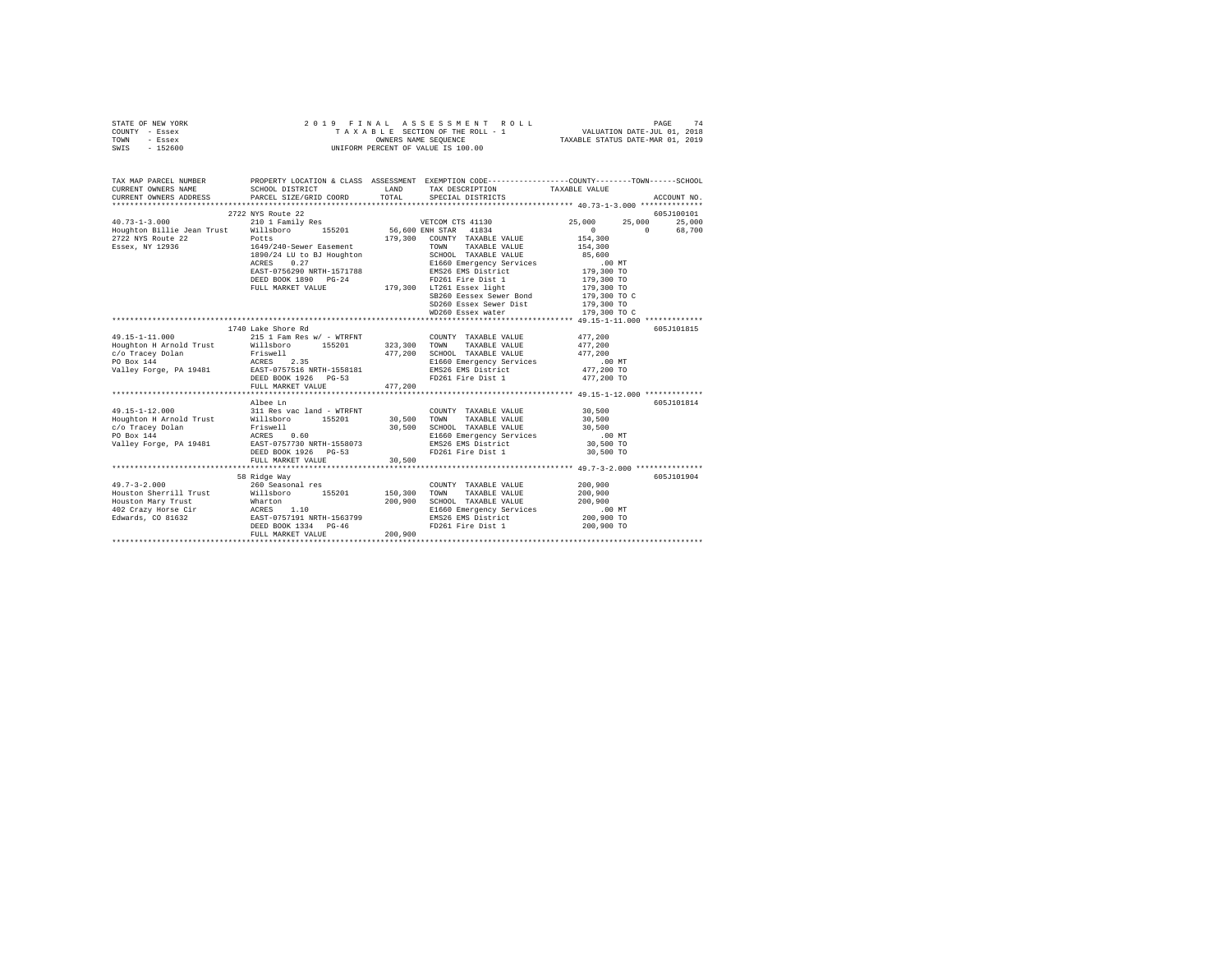|      | STATE OF NEW YORK |  |  | 2019 FINAL ASSESSMENT ROLL         | PAGE                             | 75 |
|------|-------------------|--|--|------------------------------------|----------------------------------|----|
|      | COUNTY - Essex    |  |  | TAXABLE SECTION OF THE ROLL - 1    | VALUATION DATE-JUL 01, 2018      |    |
| TOWN | - Essex           |  |  | OWNERS NAME SEOUENCE               | TAXABLE STATUS DATE-MAR 01, 2019 |    |
| SWIS | $-152600$         |  |  | UNIFORM PERCENT OF VALUE IS 100.00 |                                  |    |

| TAX MAP PARCEL NUMBER<br>CURRENT OWNERS NAME<br>CURRENT OWNERS ADDRESS PARCEL SIZE/GRID COORD                                                 | SCHOOL DISTRICT                                                                                                                    | LAND<br>TOTAL      | TAX DESCRIPTION TAXABLE VALUE<br>SPECIAL DISTRICTS                                                                                                                                                                                                                 | PROPERTY LOCATION & CLASS ASSESSMENT EXEMPTION CODE---------------COUNTY-------TOWN------SCHOOL |
|-----------------------------------------------------------------------------------------------------------------------------------------------|------------------------------------------------------------------------------------------------------------------------------------|--------------------|--------------------------------------------------------------------------------------------------------------------------------------------------------------------------------------------------------------------------------------------------------------------|-------------------------------------------------------------------------------------------------|
|                                                                                                                                               | DEED BOOK 1617 PG-90<br>FULL MARKET VALUE                                                                                          | 30,000             | FD262 Fire Dist 2 30,000 TO                                                                                                                                                                                                                                        | 605J101905                                                                                      |
| $39.4 - 1 - 42.000$<br>HSBC Bank USA<br>Attn: Stephanie Elmore-Sue Hicks<br>1661 Worthington Rd Ste 100 00002.00<br>West Palm Beach, FL 33409 | 2208 Jersey St<br>210 1 Family Res<br>$3.20$ BANK PHH<br>738692 NPTH-153301<br>ACRES<br>DEED BOOK 1930 PG-145<br>FULL MARKET VALUE | 211,700<br>211,700 | COUNTY TAXABLE VALUE<br>SCHOOL TAXABLE VALUE 211,700<br>E1660 Emergency Services .00 MT<br>EMS26 EMS District 211,700 TO<br>EAST-0738692 NRTH-1571245 FD262 Fire Dist 2 211,700 TO                                                                                 | 605J100508<br>211,700<br>211,700                                                                |
|                                                                                                                                               | 2748 Essex Rd<br>DEED BOOK 1911 PG-48                                                                                              |                    | SCHOOL TAXABLE VALUE 312,500<br>E1660 Emergency Services .00 MT<br>EMS26 EMS District 312,500 TO<br>FD261 Fire Dist 1 312,500 TO<br>FULL MARKET VALUE<br>FULL MARKET VALUE 700 312,500 LT261 Essex light<br>SD260 Essex Sewer Dist 312,500 TO<br>WD260 Essex water | 6079905013<br>312,500<br>312,500<br>312,500 TO<br>312,500 TO C<br>312,500 TO C                  |
| Essex, NY 12936 ACRES                                                                                                                         | 1575 NYS Route 22<br>0.40<br>EAST-0743197 NRTH-1554909<br>DEED BOOK 1164 PG-267<br>FULL MARKET VALUE                               |                    | E1660 Emergency Services .00 MT<br>EMS26 EMS District 48,800 TO<br>FD262 Fire Dist 2 48,800 TO<br>48.800 LT262 Whallonsburg light                                                                                                                                  | 6079905003<br>48,800 TO<br>48,800 TO                                                            |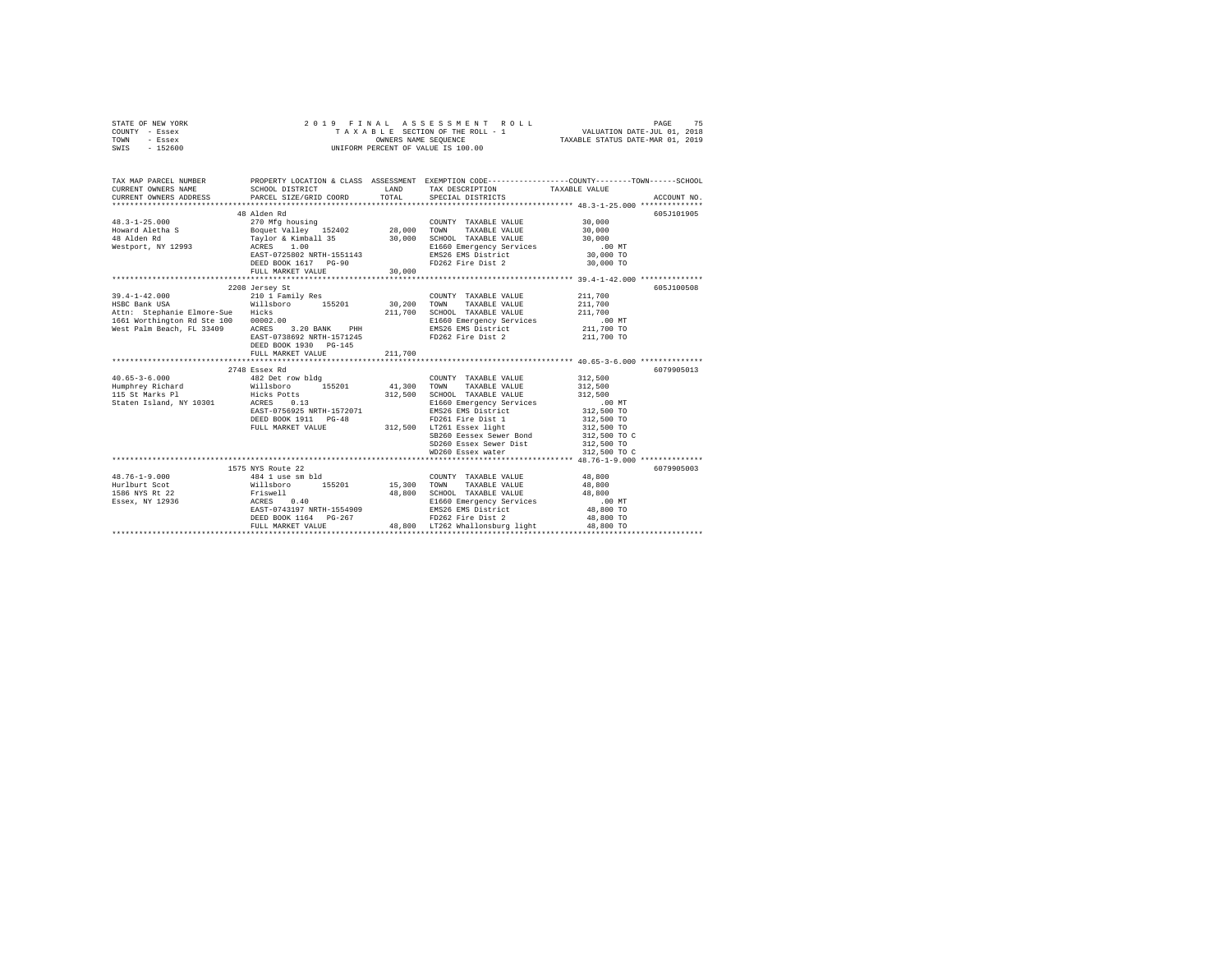| STATE OF NEW YORK                                                                                                                                                                                                                                                                                                                                                                                                                                                                       |                    |  |                                                                                         |                                 |               |  |
|-----------------------------------------------------------------------------------------------------------------------------------------------------------------------------------------------------------------------------------------------------------------------------------------------------------------------------------------------------------------------------------------------------------------------------------------------------------------------------------------|--------------------|--|-----------------------------------------------------------------------------------------|---------------------------------|---------------|--|
| COUNTY - Essex                                                                                                                                                                                                                                                                                                                                                                                                                                                                          |                    |  |                                                                                         |                                 |               |  |
| TOWN - Essex                                                                                                                                                                                                                                                                                                                                                                                                                                                                            |                    |  |                                                                                         |                                 |               |  |
| SWIS - 152600                                                                                                                                                                                                                                                                                                                                                                                                                                                                           |                    |  |                                                                                         |                                 |               |  |
|                                                                                                                                                                                                                                                                                                                                                                                                                                                                                         |                    |  |                                                                                         |                                 |               |  |
| TAX MAP PARCEL NUMBER PROPERTY LOCATION & CLASS ASSESSMENT EXEMPTION CODE--------------COUNTY-------TOWN-----SCHOOL                                                                                                                                                                                                                                                                                                                                                                     |                    |  |                                                                                         |                                 |               |  |
|                                                                                                                                                                                                                                                                                                                                                                                                                                                                                         |                    |  |                                                                                         |                                 |               |  |
|                                                                                                                                                                                                                                                                                                                                                                                                                                                                                         |                    |  |                                                                                         |                                 | ACCOUNT NO.   |  |
|                                                                                                                                                                                                                                                                                                                                                                                                                                                                                         |                    |  |                                                                                         |                                 |               |  |
|                                                                                                                                                                                                                                                                                                                                                                                                                                                                                         | 1586 NYS Route 22  |  |                                                                                         |                                 | 605J101906    |  |
| $48.76 - 1 - 8.000$                                                                                                                                                                                                                                                                                                                                                                                                                                                                     |                    |  |                                                                                         |                                 | $0 \t 30,000$ |  |
| Hurlburt Scott                                                                                                                                                                                                                                                                                                                                                                                                                                                                          |                    |  |                                                                                         |                                 |               |  |
|                                                                                                                                                                                                                                                                                                                                                                                                                                                                                         |                    |  |                                                                                         |                                 |               |  |
| Hurlburt Scott<br>Hurlburt Darcey L<br>1586 NYS Rt 22<br>Essex, NY 12936                                                                                                                                                                                                                                                                                                                                                                                                                |                    |  |                                                                                         |                                 |               |  |
|                                                                                                                                                                                                                                                                                                                                                                                                                                                                                         |                    |  |                                                                                         |                                 |               |  |
|                                                                                                                                                                                                                                                                                                                                                                                                                                                                                         |                    |  |                                                                                         |                                 |               |  |
|                                                                                                                                                                                                                                                                                                                                                                                                                                                                                         |                    |  |                                                                                         |                                 |               |  |
|                                                                                                                                                                                                                                                                                                                                                                                                                                                                                         |                    |  |                                                                                         |                                 |               |  |
|                                                                                                                                                                                                                                                                                                                                                                                                                                                                                         |                    |  |                                                                                         |                                 |               |  |
|                                                                                                                                                                                                                                                                                                                                                                                                                                                                                         | 2279 Main St       |  |                                                                                         |                                 | 605J102311    |  |
|                                                                                                                                                                                                                                                                                                                                                                                                                                                                                         |                    |  | COUNTY TAXABLE VALUE 334,800                                                            |                                 |               |  |
|                                                                                                                                                                                                                                                                                                                                                                                                                                                                                         |                    |  |                                                                                         | 334,800                         |               |  |
|                                                                                                                                                                                                                                                                                                                                                                                                                                                                                         |                    |  |                                                                                         |                                 |               |  |
|                                                                                                                                                                                                                                                                                                                                                                                                                                                                                         |                    |  |                                                                                         | 334,800<br>.00 MT<br>334,800 TO |               |  |
|                                                                                                                                                                                                                                                                                                                                                                                                                                                                                         |                    |  |                                                                                         |                                 |               |  |
|                                                                                                                                                                                                                                                                                                                                                                                                                                                                                         |                    |  |                                                                                         | 334,800 TO                      |               |  |
|                                                                                                                                                                                                                                                                                                                                                                                                                                                                                         |                    |  |                                                                                         | 334,800 TO<br>334,800 TO C      |               |  |
|                                                                                                                                                                                                                                                                                                                                                                                                                                                                                         |                    |  |                                                                                         |                                 |               |  |
|                                                                                                                                                                                                                                                                                                                                                                                                                                                                                         |                    |  |                                                                                         | 334,800 TO                      |               |  |
|                                                                                                                                                                                                                                                                                                                                                                                                                                                                                         |                    |  |                                                                                         | 334,800 TO C                    |               |  |
|                                                                                                                                                                                                                                                                                                                                                                                                                                                                                         |                    |  |                                                                                         |                                 |               |  |
|                                                                                                                                                                                                                                                                                                                                                                                                                                                                                         | 2259 Lake Shore Rd |  |                                                                                         |                                 | 605J101702    |  |
| 40.73-5-11.000<br>Hutchins Reid L                                                                                                                                                                                                                                                                                                                                                                                                                                                       | 215 1 Fam Res w/   |  | $\texttt{COUNTY} \quad \texttt{TXABLE} \quad \texttt{VALUE} \qquad \qquad 277 \, , 800$ |                                 |               |  |
|                                                                                                                                                                                                                                                                                                                                                                                                                                                                                         |                    |  |                                                                                         |                                 |               |  |
|                                                                                                                                                                                                                                                                                                                                                                                                                                                                                         |                    |  |                                                                                         |                                 |               |  |
|                                                                                                                                                                                                                                                                                                                                                                                                                                                                                         |                    |  |                                                                                         |                                 |               |  |
|                                                                                                                                                                                                                                                                                                                                                                                                                                                                                         |                    |  |                                                                                         |                                 |               |  |
|                                                                                                                                                                                                                                                                                                                                                                                                                                                                                         |                    |  |                                                                                         |                                 |               |  |
|                                                                                                                                                                                                                                                                                                                                                                                                                                                                                         |                    |  |                                                                                         | 277,800 TO C                    |               |  |
| $\begin{tabular}{l c c c c c} \multicolumn{4}{c}{40.73-5-11.000} & \multicolumn{4}{c}{217,800} & \multicolumn{4}{c}{217,800} & \multicolumn{4}{c}{\multicolumn{4}{c}{\hline \multicolumn{4}{c}{\hline \multicolumn{4}{c}{\hline \multicolumn{4}{c}{\hline \multicolumn{4}{c}{\hline \multicolumn{4}{c}{\hline \multicolumn{4}{c}{\hline \multicolumn{4}{c}{\hline \multicolumn{4}{c}{\hline \multicolumn{4}{c}{\hline \multicolumn{4}{c}{\hline$                                        |                    |  |                                                                                         |                                 |               |  |
|                                                                                                                                                                                                                                                                                                                                                                                                                                                                                         |                    |  | SD260 Essex Sewer Dist<br>WD260 Essex water                                             | 277,800 TO C                    |               |  |
|                                                                                                                                                                                                                                                                                                                                                                                                                                                                                         |                    |  |                                                                                         |                                 |               |  |
|                                                                                                                                                                                                                                                                                                                                                                                                                                                                                         | 2736 NYS Route 22  |  |                                                                                         |                                 | 605J104010    |  |
|                                                                                                                                                                                                                                                                                                                                                                                                                                                                                         |                    |  |                                                                                         | 413,700                         |               |  |
| $\texttt{40.73-2-2.000}\begin{minipage}{0.73\textwidth} \begin{minipage}{0.73\textwidth} \begin{minipage}{0.73\textwidth} \begin{minipage}{0.73\textwidth} \begin{minipage}{0.73\textwidth} \begin{minipage}{0.73\textwidth} \begin{minipage}{0.73\textwidth} \begin{minipage}{0.73\textwidth} \begin{minipage}{0.73\textwidth} \begin{minipage}{0.73\textwidth} \begin{minipage}{0.73\textwidth} \begin{minipage}{0.73\textwidth} \begin{minipage}{0.73\textwidth} \begin{minipage}{0$ |                    |  |                                                                                         | 413,700                         |               |  |
|                                                                                                                                                                                                                                                                                                                                                                                                                                                                                         |                    |  |                                                                                         |                                 |               |  |
|                                                                                                                                                                                                                                                                                                                                                                                                                                                                                         |                    |  |                                                                                         |                                 |               |  |
|                                                                                                                                                                                                                                                                                                                                                                                                                                                                                         |                    |  |                                                                                         |                                 |               |  |
|                                                                                                                                                                                                                                                                                                                                                                                                                                                                                         |                    |  |                                                                                         |                                 |               |  |
|                                                                                                                                                                                                                                                                                                                                                                                                                                                                                         |                    |  |                                                                                         |                                 |               |  |
|                                                                                                                                                                                                                                                                                                                                                                                                                                                                                         |                    |  |                                                                                         |                                 |               |  |
|                                                                                                                                                                                                                                                                                                                                                                                                                                                                                         |                    |  |                                                                                         |                                 |               |  |
|                                                                                                                                                                                                                                                                                                                                                                                                                                                                                         |                    |  | WD260 Essex water                                                                       | 413,700 TO C                    |               |  |
|                                                                                                                                                                                                                                                                                                                                                                                                                                                                                         |                    |  |                                                                                         |                                 |               |  |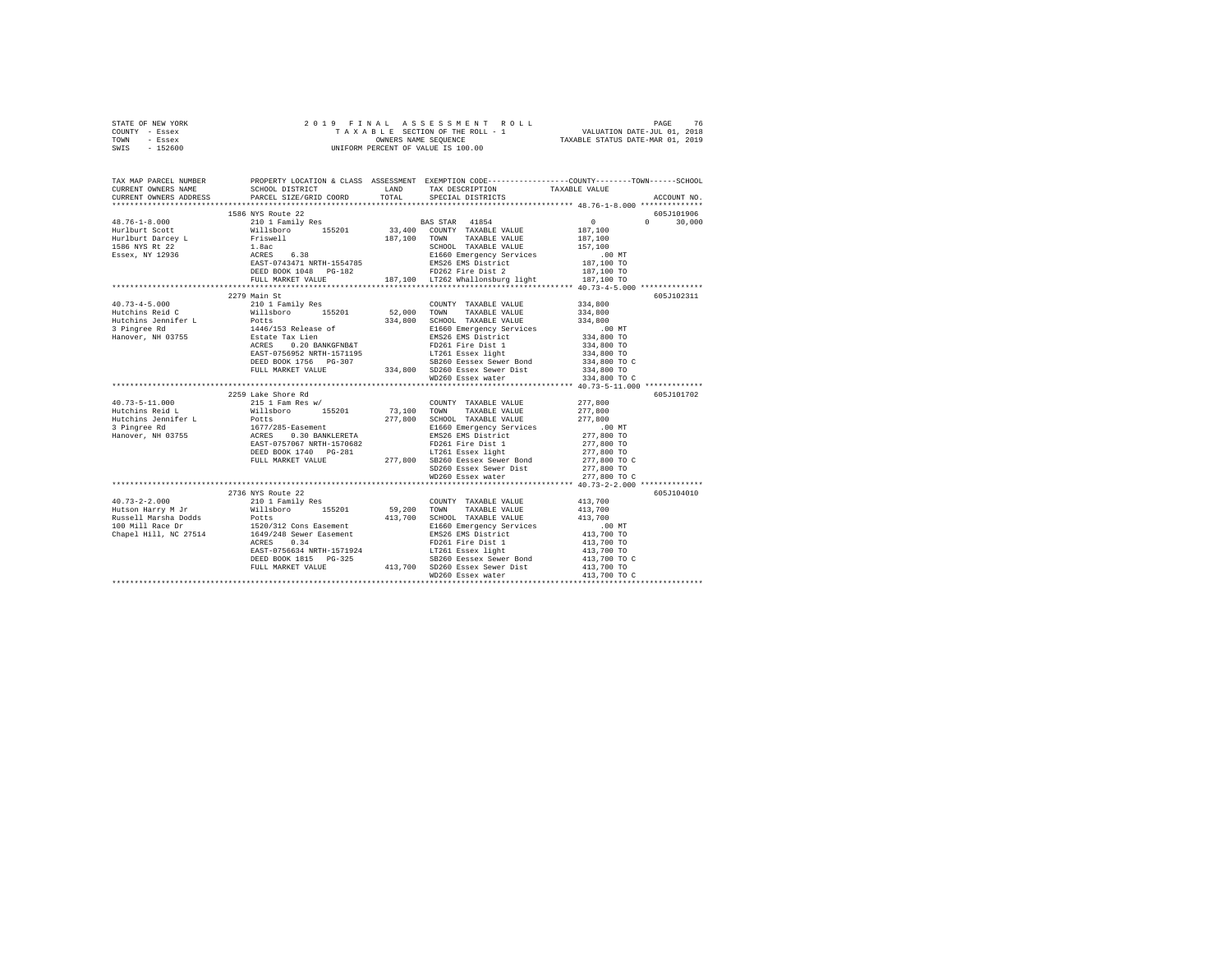| STATE OF NEW YORK<br>COUNTY - Essex<br>TOWN<br>- Essex<br>$-152600$<br>SWIS                                                | 2019 FINAL                                                                                                                                                                                                                                                                                                                                                                                                                                                                                                                                | ASSESSMENT<br>ROLL<br>TAXABLE SECTION OF THE ROLL - 1<br>TAXABLE SECTION OF THE ROLL - 1<br>UNIFORM PERCENT OF VALUE IS 100.00                                                                                                                                                                                                                                                                          | PAGE<br>77<br>VALUATION DATE-JUL 01, 2018<br>TAXABLE STATUS DATE-MAR 01, 2019                                                                                                      |
|----------------------------------------------------------------------------------------------------------------------------|-------------------------------------------------------------------------------------------------------------------------------------------------------------------------------------------------------------------------------------------------------------------------------------------------------------------------------------------------------------------------------------------------------------------------------------------------------------------------------------------------------------------------------------------|---------------------------------------------------------------------------------------------------------------------------------------------------------------------------------------------------------------------------------------------------------------------------------------------------------------------------------------------------------------------------------------------------------|------------------------------------------------------------------------------------------------------------------------------------------------------------------------------------|
| TAX MAP PARCEL NUMBER<br>CURRENT OWNERS NAME<br>CURRENT OWNERS ADDRESS<br>***************************                      | SCHOOL DISTRICT<br>PARCEL SIZE/GRID COORD                                                                                                                                                                                                                                                                                                                                                                                                                                                                                                 | PROPERTY LOCATION & CLASS ASSESSMENT EXEMPTION CODE---------------COUNTY-------TOWN------SCHOOL<br><b>EXAMPLE AND STATE OF A STATE OF A STATE OF A STATE OF A STATE OF A STATE OF A STATE OF A STATE OF A STATE OF A</b><br>TAX DESCRIPTION<br>TOTAL<br>SPECIAL DISTRICTS                                                                                                                               | TAXABLE VALUE<br>ACCOUNT NO.                                                                                                                                                       |
| $48.3 - 1 - 26.000$<br>Hyde Linda M<br>8 Twin Valley Ln<br>Westport, NY 12993                                              | 8 Twin Valley Ln<br>1.8ac<br>ACRES 2.50<br>FULL MARKET VALUE                                                                                                                                                                                                                                                                                                                                                                                                                                                                              | s TWIN WALLEY LA<br>Boquet Valley 152402 - 29,500 ENR STAR 41834<br>35 38 Taylor & Kimball - 76,500 COUNTY TAXABLE VALUE<br>TAXABLE VALUE<br>TOWN<br>SCHOOL TAXABLE VALUE<br>EAST-0725561 NRTH-1551338 E1660 Emergency Services<br>DEED BOOK 1208 PG-327 EMS26 EMS District<br>76,500 FD262 Fire Dist 2                                                                                                 | 605J101907<br>38,250 38,250 38,250<br>$0 \t 38,250$<br>$\sim$ 0<br>38,250<br>38,250<br>$\sim$ 0<br>.00 MT<br>76,500 TO<br>76,500 TO                                                |
|                                                                                                                            |                                                                                                                                                                                                                                                                                                                                                                                                                                                                                                                                           |                                                                                                                                                                                                                                                                                                                                                                                                         |                                                                                                                                                                                    |
| 49.11-1-21.100<br>Ierardi Robert A<br><sup>Terardi</sup> Bervl B<br>MAY BE SUBJECT TO PAYMENT<br>UNDER AGDIST LAW TIL 2023 | 42 Clubhouse Way<br>260 Seasonal res - WTRFNT<br>$\begin{tabular}{lllllllll} \texttt{Ierardil Robert A} & \texttt{Willabor} & 155201 \\ \texttt{Ierardil Beryl B} & \texttt{Wharton} & 15201 \\ \texttt{5725 Hillingdon Rd} & \texttt{Wharton} & 2.41 \\ \texttt{Charlotte, NC 28226} & \texttt{ESST-0758047 NRTH-1563653} \\ \texttt{PSED BONG7 NRTH-1563653} & \texttt{DSED BONG7 NRTH-1563653} \\ \end{tabular}$<br>FULL MARKET VALUE<br>Jersey St<br>ESSEX, NY 12936<br>ESSEX, NY 12936<br>DEED BOOK 1293 PG-101<br>FULL MARKET VALUE | COUNTY TAXABLE VALUE<br>224,900<br>TOWN<br>TAXABLE VALUE<br>426,900<br>SCHOOL TAXABLE VALUE<br>E1660 Emergency Services 6.00 MT<br>EMS26 EMS District 426,900 TO<br>FD261 Fire Dist 1 426,900 TO<br>426,900<br>AG DIST C 41720<br>155201 48,000 COUNTY TAXABLE VALUE<br>48,000 TOWN TAXABLE VALUE<br>SCHOOL TAXABLE VALUE<br>E1660 Emergency Services<br>EMS26 EMS District<br>48.000 FD262 Fire Dist 2 | 605J102110<br>426,900<br>426,900<br>426,900<br>605J104501<br>7.626 7.626 7.626<br>40,374<br>40,374<br>40,374<br>$.00$ MT<br>48,000 TO<br>48,000 TO                                 |
| $39.3 - 1 - 20.002$<br>Ivy Robert H<br>Ivy Amy D<br>1600 Jersey St<br>Essex, NY 12936                                      | 1600 Jersey St<br>240 Rural res<br>Willshoro<br>8 Brookfield<br>240 Rural res<br>8 Brookfield<br>202277 NETH-1568974<br>DEED BOOK 898 PG-195                                                                                                                                                                                                                                                                                                                                                                                              | AG DIST C 41720<br>79,100 BAS STAR 41854<br>298,300 COUNTY TAXABLE VALUE<br>TOWN<br>TAXABLE VALUE<br>SCHOOL TAXABLE VALUE<br>E1660 Emergency Services<br>MAY BE SUBJECT TO PAYMENT<br>UNDER AGDIST LAW TIL 2023<br>UNDER AGDIST LAW TIL 2023<br>FULL MARKET VALUE<br>FOZ62 Fire Dist 2                                                                                                                  | 605J101811<br>$10\,,227 \qquad \quad 10\,,227 \qquad \quad 10\,,227$<br>$\sim$ 0 $\sim$<br>$\sim$ 0<br>30,000<br>288,073<br>288,073<br>258,073<br>00MT<br>298,300 TO<br>298,300 TO |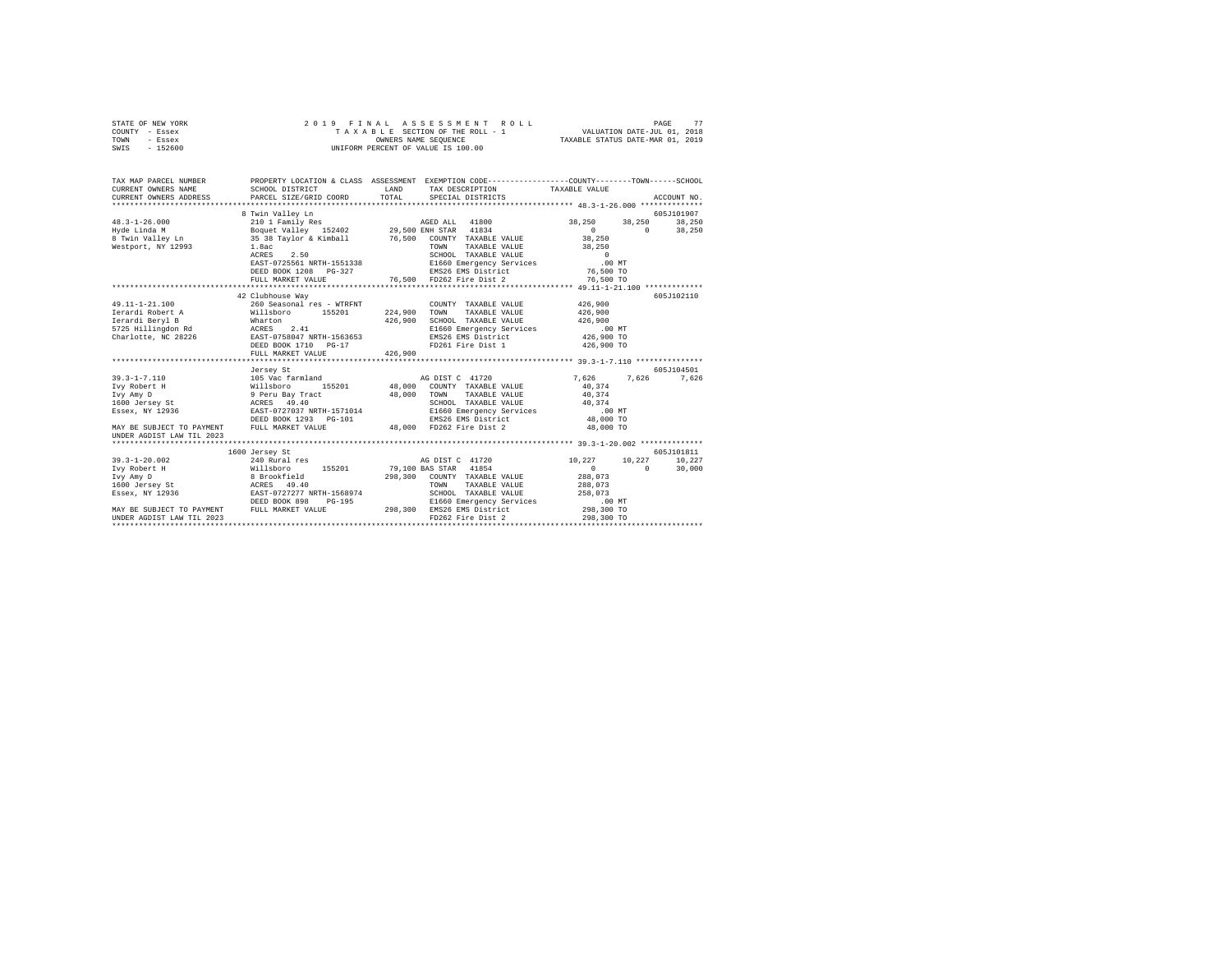|      | STATE OF NEW YORK |  | 2019 FINAL ASSESSMENT ROLL         |                                  | PAGE | 78 |
|------|-------------------|--|------------------------------------|----------------------------------|------|----|
|      | COUNTY - Essex    |  | TAXABLE SECTION OF THE ROLL - 1    | VALUATION DATE-JUL 01, 2018      |      |    |
| TOWN | - Essex           |  | OWNERS NAME SEOUENCE               | TAXABLE STATUS DATE-MAR 01, 2019 |      |    |
| SWIS | - 152600          |  | UNIFORM PERCENT OF VALUE IS 100.00 |                                  |      |    |

| TAX MAP PARCEL NUMBER                                                                                                                                                                                                                         | PROPERTY LOCATION & CLASS ASSESSMENT EXEMPTION CODE----------------COUNTY-------TOWN------SCHOOL |         |                                                                                                                                                                                                                                         |                   |             |
|-----------------------------------------------------------------------------------------------------------------------------------------------------------------------------------------------------------------------------------------------|--------------------------------------------------------------------------------------------------|---------|-----------------------------------------------------------------------------------------------------------------------------------------------------------------------------------------------------------------------------------------|-------------------|-------------|
|                                                                                                                                                                                                                                               |                                                                                                  |         |                                                                                                                                                                                                                                         |                   |             |
|                                                                                                                                                                                                                                               |                                                                                                  |         |                                                                                                                                                                                                                                         |                   |             |
|                                                                                                                                                                                                                                               |                                                                                                  |         |                                                                                                                                                                                                                                         |                   |             |
|                                                                                                                                                                                                                                               | NYS Route 22                                                                                     |         |                                                                                                                                                                                                                                         |                   | 605J104015  |
|                                                                                                                                                                                                                                               |                                                                                                  |         |                                                                                                                                                                                                                                         |                   |             |
|                                                                                                                                                                                                                                               |                                                                                                  |         |                                                                                                                                                                                                                                         |                   |             |
|                                                                                                                                                                                                                                               |                                                                                                  |         |                                                                                                                                                                                                                                         |                   |             |
|                                                                                                                                                                                                                                               |                                                                                                  |         |                                                                                                                                                                                                                                         |                   |             |
|                                                                                                                                                                                                                                               |                                                                                                  |         |                                                                                                                                                                                                                                         |                   |             |
|                                                                                                                                                                                                                                               |                                                                                                  |         |                                                                                                                                                                                                                                         |                   |             |
|                                                                                                                                                                                                                                               |                                                                                                  |         | 45,500 FD261 Fire Dist 1 45,500 TO<br>LT261 Essex light 45,500 TO                                                                                                                                                                       |                   |             |
|                                                                                                                                                                                                                                               |                                                                                                  |         |                                                                                                                                                                                                                                         |                   |             |
|                                                                                                                                                                                                                                               |                                                                                                  |         |                                                                                                                                                                                                                                         |                   |             |
|                                                                                                                                                                                                                                               | 2538 NYS Route 22                                                                                |         |                                                                                                                                                                                                                                         |                   | 605J179005  |
|                                                                                                                                                                                                                                               |                                                                                                  |         |                                                                                                                                                                                                                                         | 7,571<br>$\Omega$ | 7,571 7,571 |
|                                                                                                                                                                                                                                               |                                                                                                  |         |                                                                                                                                                                                                                                         | $\sim$ 0 $\sim$   | 30,000      |
|                                                                                                                                                                                                                                               |                                                                                                  |         |                                                                                                                                                                                                                                         |                   |             |
|                                                                                                                                                                                                                                               |                                                                                                  |         |                                                                                                                                                                                                                                         |                   |             |
| CONDITIONAL PROPERTY AND THE CONTRACT AND TRIALS VALUE 187,729<br>Trustee (ASS 2.50 195,300 COUNTY TAXABLE VALUE 187,729<br>PO Box 123<br>PO Box 123<br>PO Box 12336 20121146 NRTH-1570996 3CHOOL TRABBLE VALUE 157,729<br>RESER, NY 12936 20 |                                                                                                  |         |                                                                                                                                                                                                                                         |                   |             |
|                                                                                                                                                                                                                                               |                                                                                                  |         |                                                                                                                                                                                                                                         |                   |             |
|                                                                                                                                                                                                                                               |                                                                                                  |         |                                                                                                                                                                                                                                         |                   |             |
| MAY BE SUBJECT TO PAYMENT                                                                                                                                                                                                                     |                                                                                                  |         | FD261 Fire Dist 1 195,300 TO                                                                                                                                                                                                            |                   |             |
| UNDER RPTL483 UNTIL 2025                                                                                                                                                                                                                      |                                                                                                  |         |                                                                                                                                                                                                                                         |                   |             |
|                                                                                                                                                                                                                                               |                                                                                                  |         |                                                                                                                                                                                                                                         |                   |             |
|                                                                                                                                                                                                                                               | 44 Beggs Point St                                                                                |         | COUNTY TAXABLE VALUE 135,000                                                                                                                                                                                                            |                   | 605J101913  |
| $\begin{array}{ccccccccc} 40.73-3-3.000 && 210\ 1 & \text{Family Res} & - \text{ WTRENT} && 000\text{N}1 \\ \text{Jackson Normal C} && 210\ 1 & \text{Family Res} & - \text{ WTRENT} && 48,000 && 70\text{NN} \end{array}$                    |                                                                                                  |         | TAXABLE VALUE 135,000                                                                                                                                                                                                                   |                   |             |
| Essex, NY 12936                                                                                                                                                                                                                               | Potts                                                                                            | 135,000 |                                                                                                                                                                                                                                         |                   |             |
|                                                                                                                                                                                                                                               | 133/263 Court Order Sewer                                                                        |         |                                                                                                                                                                                                                                         |                   |             |
|                                                                                                                                                                                                                                               |                                                                                                  |         |                                                                                                                                                                                                                                         |                   |             |
|                                                                                                                                                                                                                                               |                                                                                                  |         |                                                                                                                                                                                                                                         |                   |             |
|                                                                                                                                                                                                                                               |                                                                                                  |         |                                                                                                                                                                                                                                         |                   |             |
|                                                                                                                                                                                                                                               |                                                                                                  |         |                                                                                                                                                                                                                                         |                   |             |
|                                                                                                                                                                                                                                               |                                                                                                  |         | POLITY 135,000 SCHOOL TAXABLE VALUE 135,000<br>137,000 SCHOOL TAXABLE VALUE 135,000<br>137,000 SCHOOL TAXABLE VALUE 135,000 TO<br>138,000 TO PD261 Fire District 135,000 TO<br>RARS 0.00 TO PD261 Fire District 135,000 TO<br>RARS 0.00 |                   |             |
|                                                                                                                                                                                                                                               |                                                                                                  |         |                                                                                                                                                                                                                                         |                   |             |
|                                                                                                                                                                                                                                               |                                                                                                  |         |                                                                                                                                                                                                                                         |                   |             |
|                                                                                                                                                                                                                                               | 43 Leaning Rd                                                                                    |         |                                                                                                                                                                                                                                         |                   | 605J102002  |
|                                                                                                                                                                                                                                               |                                                                                                  |         |                                                                                                                                                                                                                                         |                   |             |
|                                                                                                                                                                                                                                               |                                                                                                  |         |                                                                                                                                                                                                                                         |                   |             |
|                                                                                                                                                                                                                                               |                                                                                                  |         |                                                                                                                                                                                                                                         |                   |             |
|                                                                                                                                                                                                                                               |                                                                                                  |         |                                                                                                                                                                                                                                         |                   |             |
|                                                                                                                                                                                                                                               |                                                                                                  |         | E1660 Emergency Services .00 MT<br>EMS26 EMS District 143,700 TO<br>FD262 Fire Dist 2 143,700 TO                                                                                                                                        |                   |             |
|                                                                                                                                                                                                                                               |                                                                                                  |         |                                                                                                                                                                                                                                         |                   |             |
|                                                                                                                                                                                                                                               | FULL MARKET VALUE                                                                                | 143,700 |                                                                                                                                                                                                                                         |                   |             |
|                                                                                                                                                                                                                                               |                                                                                                  |         |                                                                                                                                                                                                                                         |                   |             |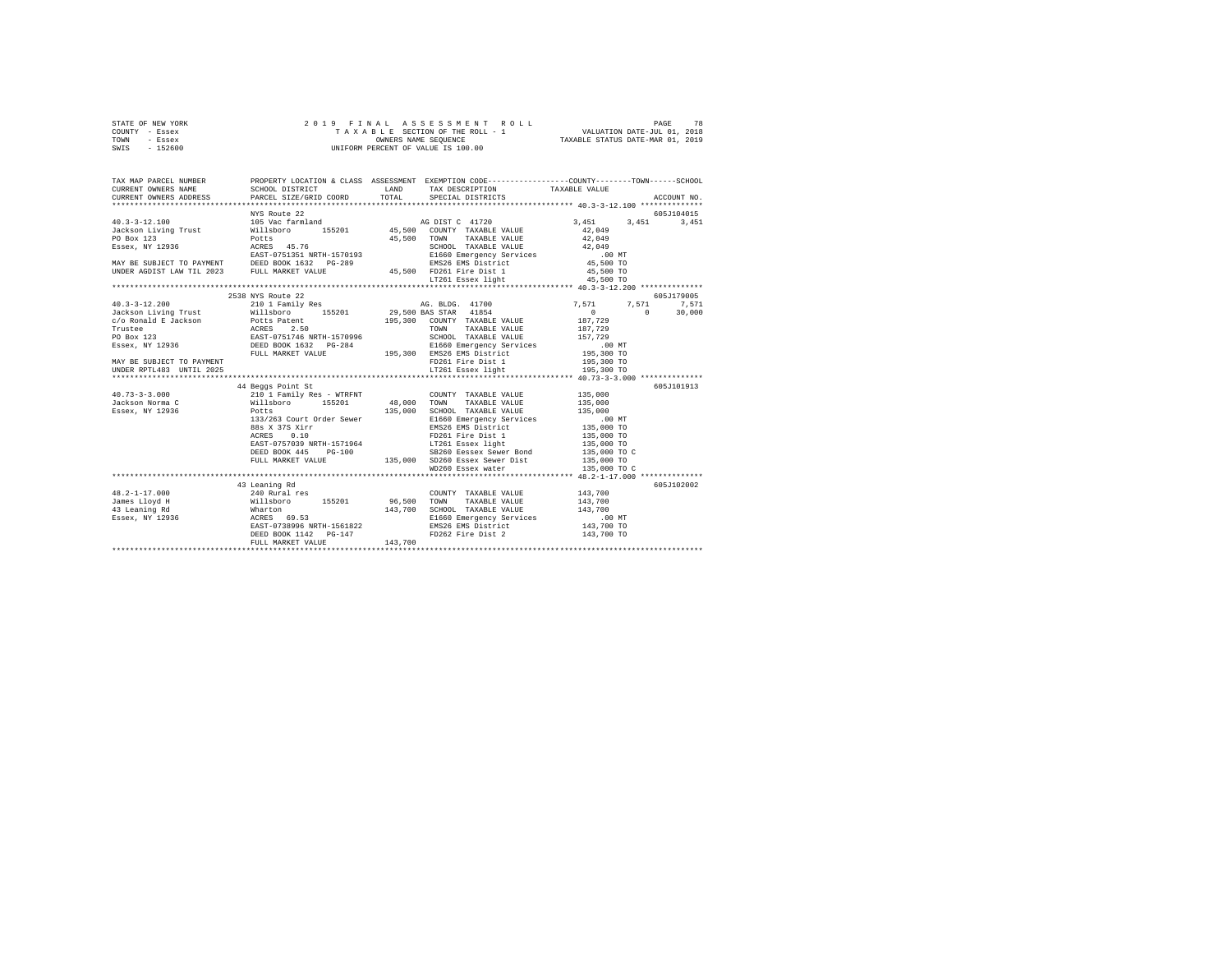| STATE OF NEW YORK<br>COUNTY - Essex<br>TOWN<br>- Essex<br>SWIS - 152600                                                                                                                                                                                                                                                                                                                                              | TAXABLE SECTION OF THE CONDERS NAME SEQUENCE<br>OWNERS NAME SEQUENCE<br>UNIFORM PERCENT OF VALUE IS 100.00 |                      | 9 FINAL ASSESSMENT ROLL (PACE 2018)<br>TAXABLE SECTION OF THE ROLL - 1 (VALUATION DATE-JUL 01, 2018)<br>OWNERS NAME SEQUENCE (PAXABLE STATUS DATE-MAR 01, 2019                                                                   |                      |             |
|----------------------------------------------------------------------------------------------------------------------------------------------------------------------------------------------------------------------------------------------------------------------------------------------------------------------------------------------------------------------------------------------------------------------|------------------------------------------------------------------------------------------------------------|----------------------|----------------------------------------------------------------------------------------------------------------------------------------------------------------------------------------------------------------------------------|----------------------|-------------|
| TAX MAP PARCEL NUMBER PROPERTY LOCATION & CLASS ASSESSMENT EXEMPTION CODE--------------COUNTY-------TOWN------SCHOOL<br>CURRENT OWNERS NAME<br>CURRENT OWNERS ADDRESS                                                                                                                                                                                                                                                | SCHOOL DISTRICT<br>PARCEL SIZE/GRID COORD                                                                  | <b>LAND</b><br>TOTAL | TAX DESCRIPTION TAXABLE VALUE<br>SPECIAL DISTRICTS                                                                                                                                                                               |                      | ACCOUNT NO. |
|                                                                                                                                                                                                                                                                                                                                                                                                                      |                                                                                                            |                      |                                                                                                                                                                                                                                  |                      |             |
|                                                                                                                                                                                                                                                                                                                                                                                                                      | 1809 NYS Route 22                                                                                          |                      |                                                                                                                                                                                                                                  |                      | 605J102607  |
| $49.1 - 1 - 34.000$                                                                                                                                                                                                                                                                                                                                                                                                  |                                                                                                            |                      | BAS STAR 41854<br>33,700 COUNTY TAXABLE VALUE                                                                                                                                                                                    | $\sim$ 0<br>$\Omega$ | 30,000      |
| James Stanley H                                                                                                                                                                                                                                                                                                                                                                                                      | 210 11 Family Res<br>Willsboro 155201<br>Wharton 6.70 A                                                    |                      |                                                                                                                                                                                                                                  | 157,400              |             |
| 1809 NYS Route 22<br>Essex, NY 12936                                                                                                                                                                                                                                                                                                                                                                                 |                                                                                                            |                      | 157,400 TOWN TAXABLE VALUE                                                                                                                                                                                                       | 157,400              |             |
|                                                                                                                                                                                                                                                                                                                                                                                                                      |                                                                                                            |                      | SCHOOL TAXABLE VALUE                                                                                                                                                                                                             | 127,400              |             |
|                                                                                                                                                                                                                                                                                                                                                                                                                      | ACRES 6.70                                                                                                 |                      | ACRES 6.70<br>EAST-0744647 NRTH-1560357<br>EMS26 EMS District                                                                                                                                                                    | .00 MT               |             |
|                                                                                                                                                                                                                                                                                                                                                                                                                      |                                                                                                            |                      |                                                                                                                                                                                                                                  | 157,400 TO           |             |
|                                                                                                                                                                                                                                                                                                                                                                                                                      |                                                                                                            |                      | ${\tt DEED\ BOOK\ 1933\quad PG-224\qquad\qquad\qquad {\tt FD262\ Fire\ Dist\ 2\qquad\qquad\qquad 157,400\ \ {\tt TOCEL\ MARKET\ VAULE\qquad\qquad 157,400\ \ {\tt LT262\ Whallonsburg\ light\qquad\qquad 157,400\ \ {\tt TOCE}}$ |                      |             |
|                                                                                                                                                                                                                                                                                                                                                                                                                      |                                                                                                            |                      |                                                                                                                                                                                                                                  |                      |             |
|                                                                                                                                                                                                                                                                                                                                                                                                                      |                                                                                                            |                      |                                                                                                                                                                                                                                  |                      |             |
| $49.1 - 1 - 35.000$                                                                                                                                                                                                                                                                                                                                                                                                  | 1823 NYS Route 22<br>210 1 Family Res                                                                      |                      |                                                                                                                                                                                                                                  | 41,900               | 605J102003  |
|                                                                                                                                                                                                                                                                                                                                                                                                                      |                                                                                                            |                      | COUNTY TAXABLE VALUE                                                                                                                                                                                                             |                      |             |
|                                                                                                                                                                                                                                                                                                                                                                                                                      |                                                                                                            |                      | TAXABLE VALUE 41,900<br>TOWN<br>SCHOOL TAXABLE VALUE                                                                                                                                                                             | 41,900               |             |
| $\begin{tabular}{lllllllllll} \textbf{z}_{21} & \textbf{z}_{22} & \textbf{z}_{23} & \textbf{z}_{24} & \textbf{z}_{25} & \textbf{z}_{26} & \textbf{z}_{27} & \textbf{z}_{28} & \textbf{z}_{28} & \textbf{z}_{29} & \textbf{z}_{20} & \textbf{z}_{20} & \textbf{z}_{20} & \textbf{z}_{20} & \textbf{z}_{20} & \textbf{z}_{20} & \textbf{z}_{20} & \textbf{z}_{20} & \textbf{z}_{20} & \textbf{z}_{20} & \textbf{z}_{2$ |                                                                                                            |                      | E1660 Emergency Services                                                                                                                                                                                                         |                      |             |
|                                                                                                                                                                                                                                                                                                                                                                                                                      |                                                                                                            |                      |                                                                                                                                                                                                                                  | 00 MT.<br>41,900 TO  |             |
|                                                                                                                                                                                                                                                                                                                                                                                                                      |                                                                                                            |                      |                                                                                                                                                                                                                                  | 41,900 TO            |             |
|                                                                                                                                                                                                                                                                                                                                                                                                                      |                                                                                                            |                      | E1660 Emergency Server-<br>EMS26 EMS District<br>FD262 First Dist<br>Press Care District<br>EAST-0744530 NRTH-1560749 LT262 Whallonsburg light                                                                                   | 41,900 TO            |             |
|                                                                                                                                                                                                                                                                                                                                                                                                                      | DEED BOOK 912<br>$PG-267$                                                                                  |                      |                                                                                                                                                                                                                                  |                      |             |
|                                                                                                                                                                                                                                                                                                                                                                                                                      | FULL MARKET VALUE                                                                                          | 41,900               |                                                                                                                                                                                                                                  |                      |             |
|                                                                                                                                                                                                                                                                                                                                                                                                                      |                                                                                                            |                      |                                                                                                                                                                                                                                  |                      |             |
|                                                                                                                                                                                                                                                                                                                                                                                                                      | 1666 Lake Shore Rd                                                                                         |                      |                                                                                                                                                                                                                                  |                      | 605J102001  |
| 49.15-1-17.000                                                                                                                                                                                                                                                                                                                                                                                                       | 210 1 Family Res                                                                                           |                      | COUNTY TAXABLE VALUE                                                                                                                                                                                                             | 80,700               |             |
|                                                                                                                                                                                                                                                                                                                                                                                                                      |                                                                                                            |                      | TOWN<br>TAXABLE VALUE                                                                                                                                                                                                            | 80,700               |             |
|                                                                                                                                                                                                                                                                                                                                                                                                                      |                                                                                                            |                      | SCHOOL TAXABLE VALUE                                                                                                                                                                                                             | 80,700               |             |
|                                                                                                                                                                                                                                                                                                                                                                                                                      |                                                                                                            |                      | E1660 Emergency Services                                                                                                                                                                                                         | $.00$ MT             |             |
| 49.15-1-17.000<br>dames Stewart G $\begin{array}{l} 24.000 \\ 155201 \end{array}$ 28,000<br>Handman Claudia J = Friswell<br>1938 Mason St = RESES 1.00<br>Morrisonville, NY 12962 = RAST-0756752 NRTH-1556568<br>Morrisonville, NY 12962 = RAST-0756752 N                                                                                                                                                            |                                                                                                            |                      | EMS26 EMS District<br>FD262 Fire Dist 2                                                                                                                                                                                          | 80,700 TO            |             |
|                                                                                                                                                                                                                                                                                                                                                                                                                      | DEED BOOK 1133 PG-160                                                                                      |                      |                                                                                                                                                                                                                                  | 80,700 TO            |             |
|                                                                                                                                                                                                                                                                                                                                                                                                                      | FULL MARKET VALUE                                                                                          | 80,700               |                                                                                                                                                                                                                                  |                      |             |
|                                                                                                                                                                                                                                                                                                                                                                                                                      |                                                                                                            |                      |                                                                                                                                                                                                                                  |                      |             |
|                                                                                                                                                                                                                                                                                                                                                                                                                      | NYS Route 22                                                                                               |                      |                                                                                                                                                                                                                                  |                      | 605J178517  |
| $49.1 - 1 - 28.000$                                                                                                                                                                                                                                                                                                                                                                                                  |                                                                                                            |                      | AG DIST C 41720                                                                                                                                                                                                                  | 15,237 15,237        | 15,237      |
| Jerdo Peter M                                                                                                                                                                                                                                                                                                                                                                                                        |                                                                                                            |                      | 24,100 COUNTY TAXABLE VALUE                                                                                                                                                                                                      | 8,863                |             |
| 1924 NYS Route 22                                                                                                                                                                                                                                                                                                                                                                                                    | Wharton<br>1639/305-Rel of Estate Tx                                                                       | 24,100               | TOWN<br>TAXABLE VALUE                                                                                                                                                                                                            | 8,863                |             |
| Essex, NY 12936                                                                                                                                                                                                                                                                                                                                                                                                      |                                                                                                            |                      | SCHOOL TAXABLE VALUE                                                                                                                                                                                                             | 8,863                |             |
|                                                                                                                                                                                                                                                                                                                                                                                                                      |                                                                                                            |                      | E1660 Emergency Services<br>EMS26 EMS District                                                                                                                                                                                   | $.00$ MT             |             |
| UNDER AGDIST LAW TIL 2023 DEED BOOK 1636 PG-167                                                                                                                                                                                                                                                                                                                                                                      |                                                                                                            |                      | FD261 Fire Dist 1                                                                                                                                                                                                                | 24,100 TO            |             |
|                                                                                                                                                                                                                                                                                                                                                                                                                      | FULL MARKET VALUE                                                                                          | 24,100               |                                                                                                                                                                                                                                  | 24,100 TO            |             |
|                                                                                                                                                                                                                                                                                                                                                                                                                      |                                                                                                            |                      |                                                                                                                                                                                                                                  |                      |             |
|                                                                                                                                                                                                                                                                                                                                                                                                                      |                                                                                                            |                      |                                                                                                                                                                                                                                  |                      |             |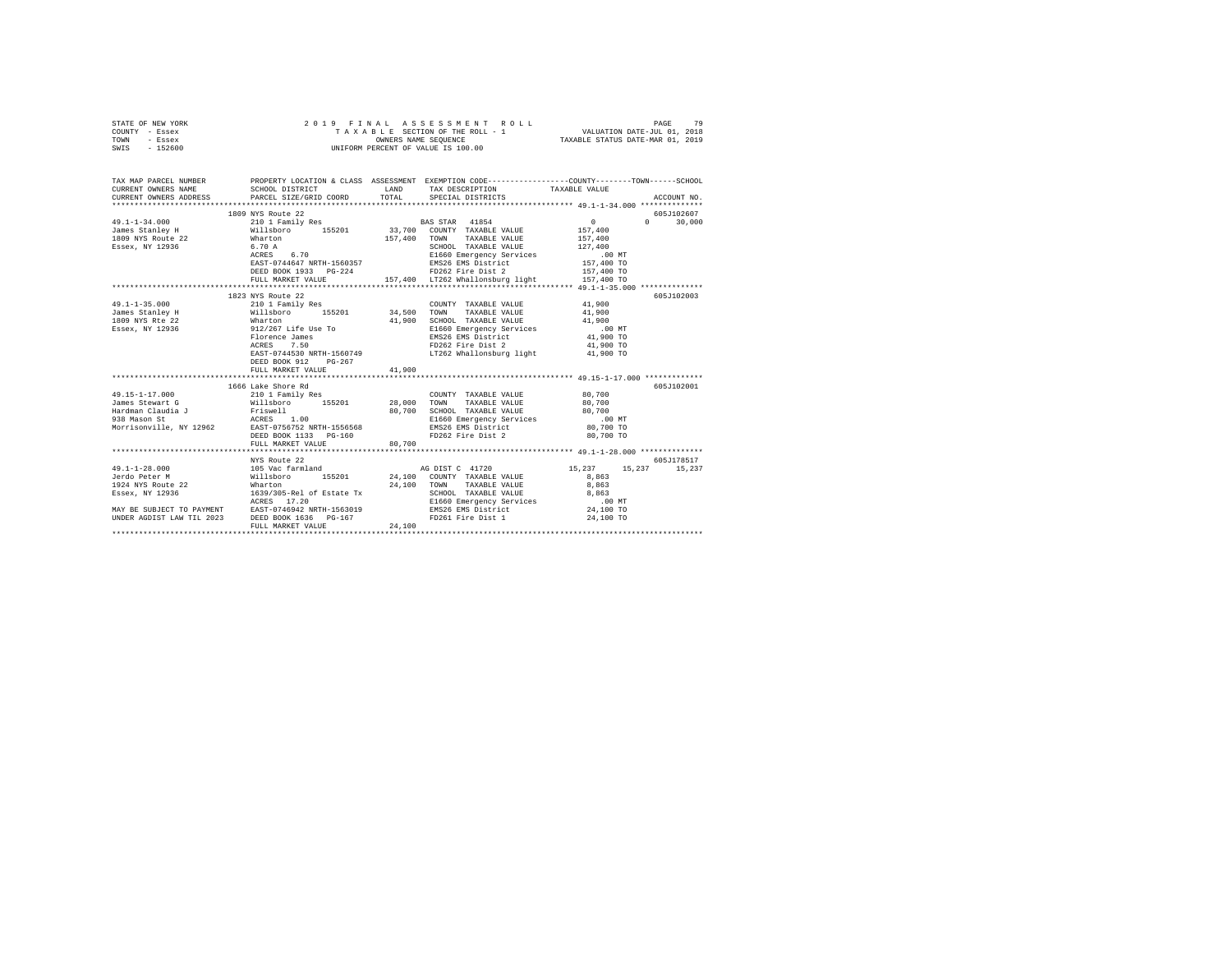| STATE OF NEW YORK | 2019 FINAL ASSESSMENT ROLL         | 80<br>PAGE                       |
|-------------------|------------------------------------|----------------------------------|
| COUNTY - Essex    | TAXABLE SECTION OF THE ROLL - 1    | VALUATION DATE-JUL 01, 2018      |
| TOWN<br>- Essex   | OWNERS NAME SEOUENCE               | TAXABLE STATUS DATE-MAR 01, 2019 |
| - 152600<br>SWIS  | UNIFORM PERCENT OF VALUE IS 100.00 |                                  |

| TAX MAP PARCEL NUMBER<br>CURRENT OWNERS NAME<br>CURRENT OWNERS ADDRESS PARCEL SIZE/GRID COORD TOTAL SPECIAL DISTRICTS                                                                                                                                                                                                                                                                          | PROPERTY LOCATION & CLASS ASSESSMENT EXEMPTION CODE---------------COUNTY-------TOWN------SCHOOL<br>SCHOOL DISTRICT LAND TAX DESCRIPTION TAXABLE VALUE |         |                                                                   |                                                                                                                        | ACCOUNT NO. |
|------------------------------------------------------------------------------------------------------------------------------------------------------------------------------------------------------------------------------------------------------------------------------------------------------------------------------------------------------------------------------------------------|-------------------------------------------------------------------------------------------------------------------------------------------------------|---------|-------------------------------------------------------------------|------------------------------------------------------------------------------------------------------------------------|-------------|
|                                                                                                                                                                                                                                                                                                                                                                                                |                                                                                                                                                       |         |                                                                   |                                                                                                                        |             |
|                                                                                                                                                                                                                                                                                                                                                                                                |                                                                                                                                                       |         |                                                                   |                                                                                                                        | 605J102011  |
|                                                                                                                                                                                                                                                                                                                                                                                                |                                                                                                                                                       |         |                                                                   |                                                                                                                        |             |
|                                                                                                                                                                                                                                                                                                                                                                                                |                                                                                                                                                       |         |                                                                   |                                                                                                                        |             |
|                                                                                                                                                                                                                                                                                                                                                                                                |                                                                                                                                                       |         |                                                                   | $\begin{array}{cccc} 50,547 & 50,547 & 50,547 \ 61,064 & 61,064 & 61,064 \ 0 & 0 & 30,000 \ 132,389 & & & \end{array}$ |             |
|                                                                                                                                                                                                                                                                                                                                                                                                |                                                                                                                                                       |         |                                                                   |                                                                                                                        |             |
|                                                                                                                                                                                                                                                                                                                                                                                                |                                                                                                                                                       |         |                                                                   |                                                                                                                        |             |
|                                                                                                                                                                                                                                                                                                                                                                                                |                                                                                                                                                       |         |                                                                   |                                                                                                                        |             |
|                                                                                                                                                                                                                                                                                                                                                                                                |                                                                                                                                                       |         |                                                                   |                                                                                                                        |             |
|                                                                                                                                                                                                                                                                                                                                                                                                |                                                                                                                                                       |         |                                                                   |                                                                                                                        |             |
|                                                                                                                                                                                                                                                                                                                                                                                                |                                                                                                                                                       |         |                                                                   |                                                                                                                        |             |
|                                                                                                                                                                                                                                                                                                                                                                                                |                                                                                                                                                       |         |                                                                   |                                                                                                                        |             |
|                                                                                                                                                                                                                                                                                                                                                                                                | 2020 Lake Shore Rd                                                                                                                                    |         |                                                                   |                                                                                                                        | 605J102103  |
|                                                                                                                                                                                                                                                                                                                                                                                                |                                                                                                                                                       |         |                                                                   |                                                                                                                        |             |
|                                                                                                                                                                                                                                                                                                                                                                                                |                                                                                                                                                       |         |                                                                   |                                                                                                                        |             |
|                                                                                                                                                                                                                                                                                                                                                                                                |                                                                                                                                                       |         |                                                                   |                                                                                                                        |             |
|                                                                                                                                                                                                                                                                                                                                                                                                |                                                                                                                                                       |         |                                                                   |                                                                                                                        |             |
|                                                                                                                                                                                                                                                                                                                                                                                                |                                                                                                                                                       |         |                                                                   |                                                                                                                        |             |
|                                                                                                                                                                                                                                                                                                                                                                                                |                                                                                                                                                       |         |                                                                   |                                                                                                                        |             |
|                                                                                                                                                                                                                                                                                                                                                                                                |                                                                                                                                                       |         |                                                                   |                                                                                                                        |             |
|                                                                                                                                                                                                                                                                                                                                                                                                |                                                                                                                                                       |         |                                                                   |                                                                                                                        |             |
|                                                                                                                                                                                                                                                                                                                                                                                                |                                                                                                                                                       |         |                                                                   |                                                                                                                        | 605J100306  |
| $\begin{array}{lcccc} \text{7\textcolor{red}{C}Uubhouse way} \\ 49.11-1-12.000 & 260\textcolor{red}{S} & 269,500 \\ \text{Jordan Charles Goodwin Trust} & 8111\textcolor{red}{S} & 125,500 \\ \text{What: 10\textcolor{red}{M}Marton} & 155201 & 125,500 \\ \text{What: 10\textcolor{red}{S} & 125,500 \\ 289,500 & 289,500 \\ \text{with a 11\textcolor{red}{S} & 125,500 \\ 289,500 & 289,5$ |                                                                                                                                                       |         |                                                                   |                                                                                                                        |             |
|                                                                                                                                                                                                                                                                                                                                                                                                |                                                                                                                                                       |         |                                                                   |                                                                                                                        |             |
|                                                                                                                                                                                                                                                                                                                                                                                                |                                                                                                                                                       |         |                                                                   |                                                                                                                        |             |
|                                                                                                                                                                                                                                                                                                                                                                                                |                                                                                                                                                       |         |                                                                   |                                                                                                                        |             |
|                                                                                                                                                                                                                                                                                                                                                                                                |                                                                                                                                                       |         |                                                                   |                                                                                                                        |             |
|                                                                                                                                                                                                                                                                                                                                                                                                |                                                                                                                                                       |         |                                                                   | 289,500 TO                                                                                                             |             |
|                                                                                                                                                                                                                                                                                                                                                                                                |                                                                                                                                                       |         |                                                                   | 289,500 TO                                                                                                             |             |
|                                                                                                                                                                                                                                                                                                                                                                                                | EAST-0757438 NRTH-1562968                                                                                                                             |         |                                                                   |                                                                                                                        |             |
|                                                                                                                                                                                                                                                                                                                                                                                                | DEED BOOK 1819 PG-116                                                                                                                                 |         |                                                                   |                                                                                                                        |             |
|                                                                                                                                                                                                                                                                                                                                                                                                | FULL MARKET VALUE                                                                                                                                     | 289,500 |                                                                   |                                                                                                                        |             |
|                                                                                                                                                                                                                                                                                                                                                                                                |                                                                                                                                                       |         |                                                                   |                                                                                                                        |             |
|                                                                                                                                                                                                                                                                                                                                                                                                | 2276 Main St                                                                                                                                          |         |                                                                   |                                                                                                                        | 605J101207  |
|                                                                                                                                                                                                                                                                                                                                                                                                |                                                                                                                                                       |         |                                                                   |                                                                                                                        |             |
|                                                                                                                                                                                                                                                                                                                                                                                                |                                                                                                                                                       |         |                                                                   |                                                                                                                        |             |
|                                                                                                                                                                                                                                                                                                                                                                                                |                                                                                                                                                       |         |                                                                   |                                                                                                                        |             |
|                                                                                                                                                                                                                                                                                                                                                                                                |                                                                                                                                                       |         |                                                                   |                                                                                                                        |             |
|                                                                                                                                                                                                                                                                                                                                                                                                |                                                                                                                                                       |         |                                                                   |                                                                                                                        |             |
|                                                                                                                                                                                                                                                                                                                                                                                                |                                                                                                                                                       |         |                                                                   |                                                                                                                        |             |
|                                                                                                                                                                                                                                                                                                                                                                                                |                                                                                                                                                       |         |                                                                   |                                                                                                                        |             |
|                                                                                                                                                                                                                                                                                                                                                                                                |                                                                                                                                                       |         |                                                                   |                                                                                                                        |             |
|                                                                                                                                                                                                                                                                                                                                                                                                |                                                                                                                                                       |         |                                                                   |                                                                                                                        |             |
|                                                                                                                                                                                                                                                                                                                                                                                                |                                                                                                                                                       |         | SD260 Essex Sewer Dist 237,000 TO<br>WD260 Essex water 237,000 TO |                                                                                                                        |             |
|                                                                                                                                                                                                                                                                                                                                                                                                |                                                                                                                                                       |         |                                                                   |                                                                                                                        |             |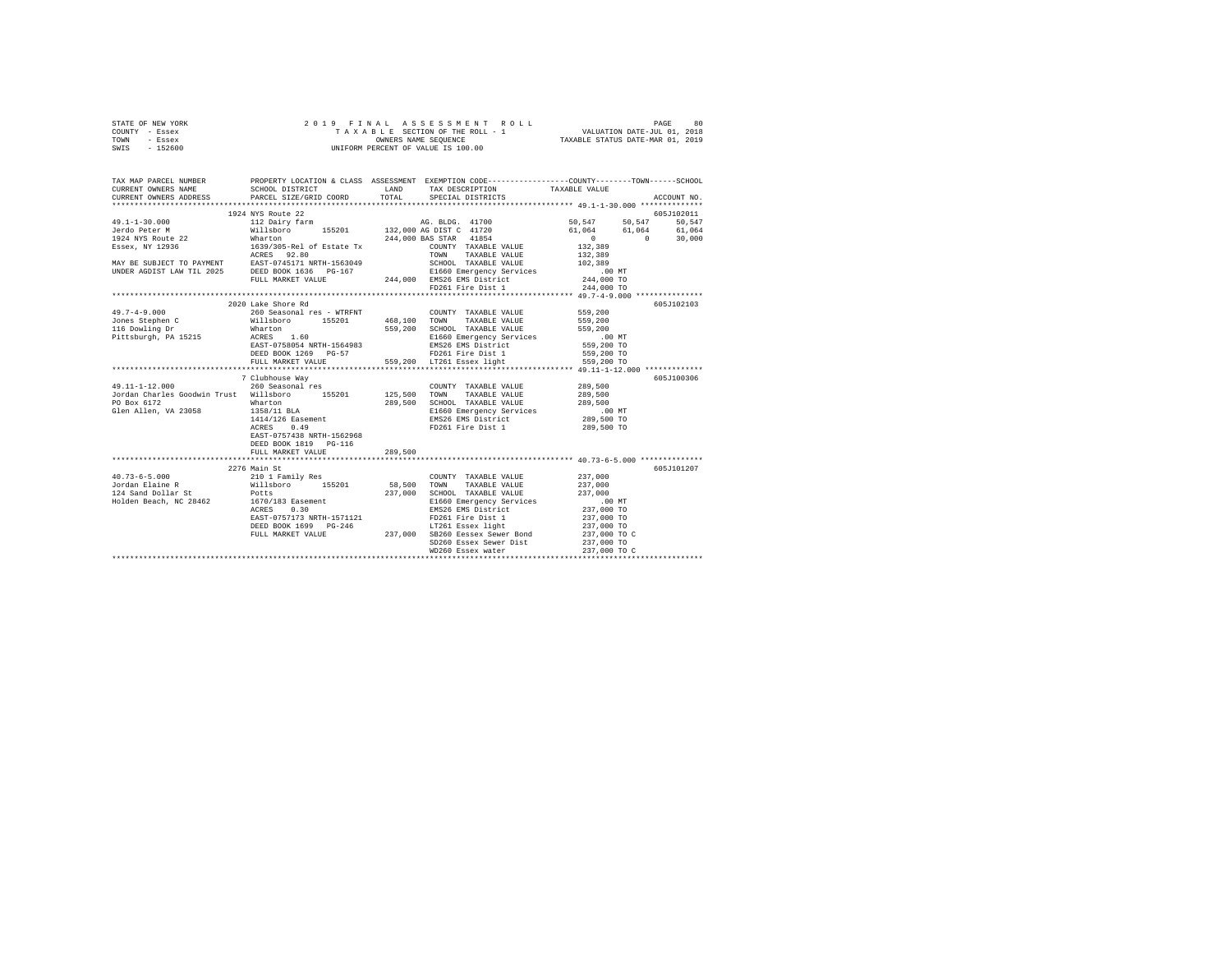| STATE OF NEW YORK<br>COUNTY - Essex                                                                                                                                                                                                                                                                                                                                                            |                                                                                                                                                                                                                                                                                                              |  |  |                        |             |  |
|------------------------------------------------------------------------------------------------------------------------------------------------------------------------------------------------------------------------------------------------------------------------------------------------------------------------------------------------------------------------------------------------|--------------------------------------------------------------------------------------------------------------------------------------------------------------------------------------------------------------------------------------------------------------------------------------------------------------|--|--|------------------------|-------------|--|
| TOWN - Essex<br>SWIS - 152600                                                                                                                                                                                                                                                                                                                                                                  | 2019 FINAL ASSESSMENT RO<br>TAXABLE SECTION OF THE ROLL - 1<br>OWNERS NAME SEQUENCE<br>UNIFORM PERCENT OF VALUE IS 100.00<br>PAGE 81 אפרע איז א אפראפיז א 10 באפראפיז א 19 בית 1942<br>TAXABLE SECTION OF THE ROLL - 1 VALUATION DATE-JUL 01, 2018<br>OWNERS NAME SEQUENCE TRAXABLE STATUS DATE-MAR 01, 2019 |  |  |                        |             |  |
|                                                                                                                                                                                                                                                                                                                                                                                                |                                                                                                                                                                                                                                                                                                              |  |  |                        |             |  |
| TAX MAP PARCEL NUMBER PROPERTY LOCATION & CLASS ASSESSMENT EXEMPTION CODE--------------COUNTY-------TOWN------SCHOOL                                                                                                                                                                                                                                                                           |                                                                                                                                                                                                                                                                                                              |  |  |                        |             |  |
| CURRENT OWNERS NAME                                                                                                                                                                                                                                                                                                                                                                            | SCHOOL DISTRICT                     LAND        TAX DESCRIPTION                  TAXABLE VALUE                                                                                                                                                                                                               |  |  |                        |             |  |
| CURRENT OWNERS ADDRESS                                                                                                                                                                                                                                                                                                                                                                         | PARCEL SIZE/GRID COORD TOTAL SPECIAL DISTRICTS                                                                                                                                                                                                                                                               |  |  |                        | ACCOUNT NO. |  |
|                                                                                                                                                                                                                                                                                                                                                                                                |                                                                                                                                                                                                                                                                                                              |  |  |                        |             |  |
|                                                                                                                                                                                                                                                                                                                                                                                                | 154 Brookfield Rd                                                                                                                                                                                                                                                                                            |  |  |                        | 605J102105  |  |
|                                                                                                                                                                                                                                                                                                                                                                                                |                                                                                                                                                                                                                                                                                                              |  |  |                        |             |  |
|                                                                                                                                                                                                                                                                                                                                                                                                |                                                                                                                                                                                                                                                                                                              |  |  |                        |             |  |
|                                                                                                                                                                                                                                                                                                                                                                                                |                                                                                                                                                                                                                                                                                                              |  |  |                        |             |  |
|                                                                                                                                                                                                                                                                                                                                                                                                |                                                                                                                                                                                                                                                                                                              |  |  |                        |             |  |
|                                                                                                                                                                                                                                                                                                                                                                                                |                                                                                                                                                                                                                                                                                                              |  |  |                        |             |  |
|                                                                                                                                                                                                                                                                                                                                                                                                |                                                                                                                                                                                                                                                                                                              |  |  |                        |             |  |
|                                                                                                                                                                                                                                                                                                                                                                                                |                                                                                                                                                                                                                                                                                                              |  |  |                        |             |  |
|                                                                                                                                                                                                                                                                                                                                                                                                |                                                                                                                                                                                                                                                                                                              |  |  |                        |             |  |
|                                                                                                                                                                                                                                                                                                                                                                                                | 32 Sayre Rd                                                                                                                                                                                                                                                                                                  |  |  |                        | 605J102106  |  |
|                                                                                                                                                                                                                                                                                                                                                                                                |                                                                                                                                                                                                                                                                                                              |  |  |                        |             |  |
|                                                                                                                                                                                                                                                                                                                                                                                                |                                                                                                                                                                                                                                                                                                              |  |  |                        |             |  |
|                                                                                                                                                                                                                                                                                                                                                                                                |                                                                                                                                                                                                                                                                                                              |  |  |                        |             |  |
|                                                                                                                                                                                                                                                                                                                                                                                                |                                                                                                                                                                                                                                                                                                              |  |  |                        |             |  |
|                                                                                                                                                                                                                                                                                                                                                                                                |                                                                                                                                                                                                                                                                                                              |  |  |                        |             |  |
| $\begin{tabular}{l c c c c c c c c} \multicolumn{3}{c c c c} \multicolumn{3}{c c c} \multicolumn{3}{c c c} \multicolumn{3}{c c c} \multicolumn{3}{c c c} \multicolumn{3}{c c c} \multicolumn{3}{c c c} \multicolumn{3}{c c c} \multicolumn{3}{c c c} \multicolumn{3}{c c c} \multicolumn{3}{c c c} \multicolumn{3}{c c c} \multicolumn{3}{c c c} \multicolumn{3}{c c c} \multicolumn{3}{c c c$ |                                                                                                                                                                                                                                                                                                              |  |  |                        |             |  |
| UNDER AGDIST LAW TIL 2023                                                                                                                                                                                                                                                                                                                                                                      |                                                                                                                                                                                                                                                                                                              |  |  |                        |             |  |
|                                                                                                                                                                                                                                                                                                                                                                                                |                                                                                                                                                                                                                                                                                                              |  |  |                        |             |  |
|                                                                                                                                                                                                                                                                                                                                                                                                | 1787 NYS Route 22                                                                                                                                                                                                                                                                                            |  |  |                        | 605Z012002  |  |
|                                                                                                                                                                                                                                                                                                                                                                                                |                                                                                                                                                                                                                                                                                                              |  |  |                        |             |  |
|                                                                                                                                                                                                                                                                                                                                                                                                |                                                                                                                                                                                                                                                                                                              |  |  |                        |             |  |
|                                                                                                                                                                                                                                                                                                                                                                                                |                                                                                                                                                                                                                                                                                                              |  |  |                        |             |  |
|                                                                                                                                                                                                                                                                                                                                                                                                |                                                                                                                                                                                                                                                                                                              |  |  |                        |             |  |
|                                                                                                                                                                                                                                                                                                                                                                                                |                                                                                                                                                                                                                                                                                                              |  |  |                        |             |  |
|                                                                                                                                                                                                                                                                                                                                                                                                | EDED BOOK 1186 PG-272<br>FD262 Fire Dist 2<br>FULL MARKET VALUE 39,500 LT262 Whallonsburg light                                                                                                                                                                                                              |  |  | 39,500 TO<br>39,500 TO |             |  |
|                                                                                                                                                                                                                                                                                                                                                                                                |                                                                                                                                                                                                                                                                                                              |  |  |                        |             |  |
|                                                                                                                                                                                                                                                                                                                                                                                                | 510 Walker Rd                                                                                                                                                                                                                                                                                                |  |  |                        | 605J199005  |  |
|                                                                                                                                                                                                                                                                                                                                                                                                |                                                                                                                                                                                                                                                                                                              |  |  |                        |             |  |
| 48.4-1-20.120<br>165 Vac farmland COUNTY TAXABLE VALUE 74,500<br>165 Vac farmland 155201 38,500 TOWN TAXABLE VALUE 74,500<br>115 Beebe Hill Rd 3 Platt Rogers 74,500 SCHOOL TAXABLE VALUE 74,500<br>115 Beebe Hill Rd 3 Platt Rogers                                                                                                                                                           |                                                                                                                                                                                                                                                                                                              |  |  |                        |             |  |
|                                                                                                                                                                                                                                                                                                                                                                                                |                                                                                                                                                                                                                                                                                                              |  |  |                        |             |  |
|                                                                                                                                                                                                                                                                                                                                                                                                |                                                                                                                                                                                                                                                                                                              |  |  |                        |             |  |
|                                                                                                                                                                                                                                                                                                                                                                                                |                                                                                                                                                                                                                                                                                                              |  |  |                        |             |  |
|                                                                                                                                                                                                                                                                                                                                                                                                | DEED BOOK 1440 PG-140<br>FULL MARKET VALUE 74,500 LT262 Whallonsburg light                                                                                                                                                                                                                                   |  |  | 74,500 TO<br>74,500 TO |             |  |
|                                                                                                                                                                                                                                                                                                                                                                                                |                                                                                                                                                                                                                                                                                                              |  |  |                        |             |  |
|                                                                                                                                                                                                                                                                                                                                                                                                |                                                                                                                                                                                                                                                                                                              |  |  |                        |             |  |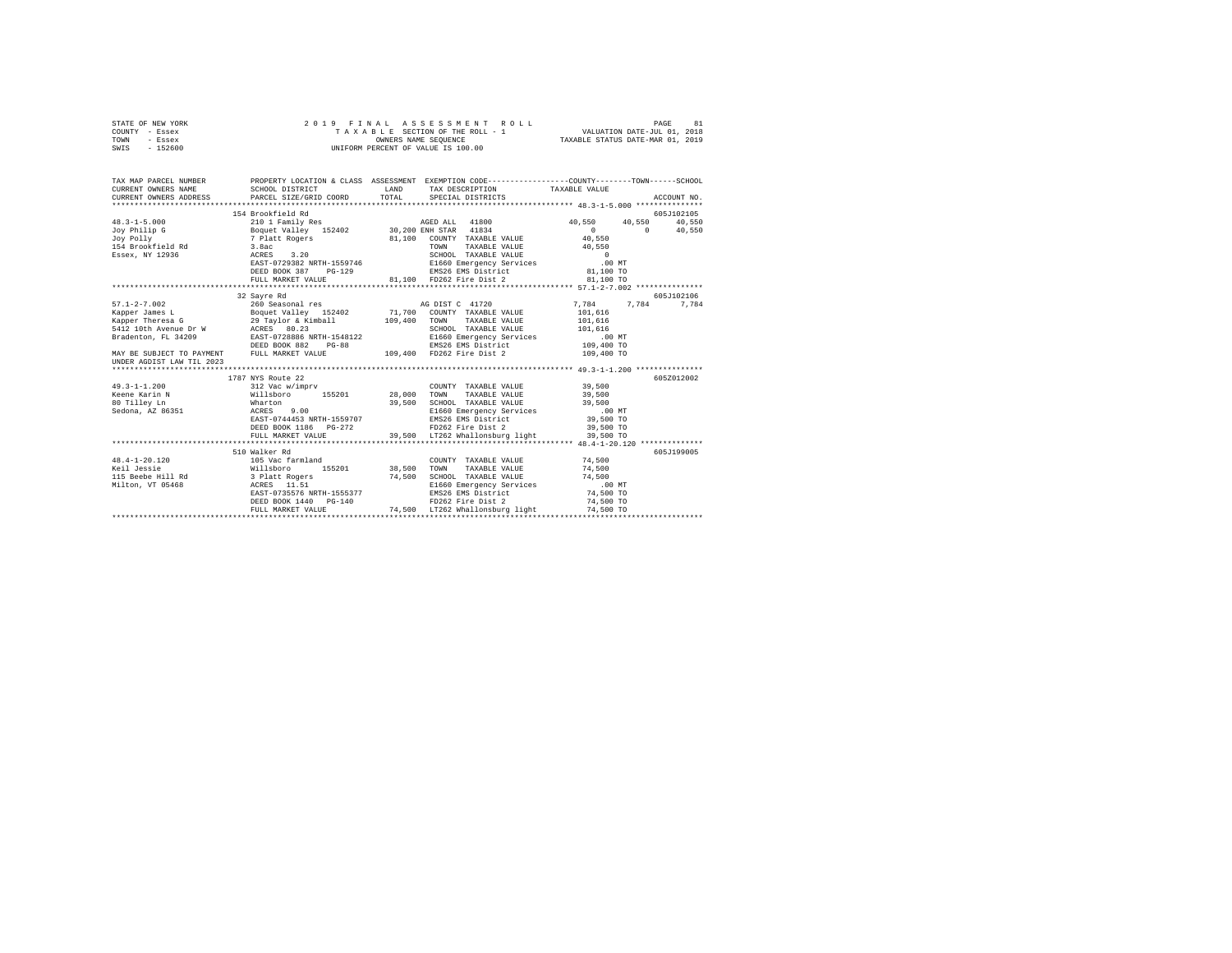| STATE OF NEW YORK | 2019 FINAL ASSESSMENT ROLL         | 82<br>PAGE                       |
|-------------------|------------------------------------|----------------------------------|
| COUNTY - Essex    | TAXABLE SECTION OF THE ROLL - 1    | VALUATION DATE-JUL 01, 2018      |
| TOWN<br>- Essex   | OWNERS NAME SEOUENCE               | TAXABLE STATUS DATE-MAR 01, 2019 |
| - 152600<br>SWIS  | UNIFORM PERCENT OF VALUE IS 100.00 |                                  |

| TAX MAP PARCEL NUMBER |                                                                            | PROPERTY LOCATION & CLASS ASSESSMENT EXEMPTION CODE---------------COUNTY-------TOWN------SCHOOL |                                                                                          |            |
|-----------------------|----------------------------------------------------------------------------|-------------------------------------------------------------------------------------------------|------------------------------------------------------------------------------------------|------------|
|                       | CURRENT OWNERS NAME SCHOOL DISTRICT TAN LAND TAX DESCRIPTION TAXABLE VALUE |                                                                                                 |                                                                                          |            |
|                       |                                                                            |                                                                                                 |                                                                                          |            |
|                       | 2838 Essex Rd                                                              |                                                                                                 |                                                                                          | 605J103104 |
|                       |                                                                            |                                                                                                 |                                                                                          |            |
|                       |                                                                            |                                                                                                 |                                                                                          |            |
|                       |                                                                            |                                                                                                 |                                                                                          |            |
|                       |                                                                            |                                                                                                 |                                                                                          |            |
|                       |                                                                            |                                                                                                 |                                                                                          |            |
|                       |                                                                            |                                                                                                 |                                                                                          |            |
|                       |                                                                            |                                                                                                 |                                                                                          |            |
|                       |                                                                            |                                                                                                 |                                                                                          |            |
|                       |                                                                            |                                                                                                 |                                                                                          |            |
|                       |                                                                            |                                                                                                 |                                                                                          |            |
|                       | 2341 NYS Route 22                                                          |                                                                                                 |                                                                                          | 605J102111 |
|                       |                                                                            |                                                                                                 |                                                                                          | 23,050     |
|                       |                                                                            |                                                                                                 |                                                                                          | 68,700     |
|                       |                                                                            |                                                                                                 |                                                                                          |            |
|                       |                                                                            |                                                                                                 |                                                                                          |            |
|                       |                                                                            |                                                                                                 |                                                                                          |            |
|                       |                                                                            |                                                                                                 |                                                                                          |            |
|                       |                                                                            |                                                                                                 |                                                                                          |            |
|                       |                                                                            |                                                                                                 |                                                                                          |            |
|                       |                                                                            |                                                                                                 |                                                                                          |            |
|                       |                                                                            |                                                                                                 |                                                                                          | 605L102112 |
|                       |                                                                            |                                                                                                 |                                                                                          |            |
|                       |                                                                            |                                                                                                 |                                                                                          |            |
|                       |                                                                            |                                                                                                 |                                                                                          |            |
|                       |                                                                            |                                                                                                 |                                                                                          |            |
|                       |                                                                            |                                                                                                 |                                                                                          |            |
|                       |                                                                            |                                                                                                 |                                                                                          |            |
|                       |                                                                            |                                                                                                 |                                                                                          |            |
|                       |                                                                            |                                                                                                 |                                                                                          |            |
|                       |                                                                            |                                                                                                 |                                                                                          |            |
|                       |                                                                            |                                                                                                 |                                                                                          |            |
|                       |                                                                            |                                                                                                 |                                                                                          |            |
|                       |                                                                            |                                                                                                 |                                                                                          | 605L101314 |
|                       |                                                                            |                                                                                                 |                                                                                          |            |
|                       |                                                                            |                                                                                                 |                                                                                          |            |
|                       |                                                                            |                                                                                                 |                                                                                          |            |
|                       |                                                                            |                                                                                                 |                                                                                          |            |
|                       |                                                                            |                                                                                                 |                                                                                          |            |
|                       |                                                                            |                                                                                                 |                                                                                          |            |
|                       |                                                                            |                                                                                                 | 232,900<br>232,900<br>232,900 TO<br>232,900 TO<br>232,900 TO<br>232,900 TO<br>232,900 TO |            |
|                       |                                                                            |                                                                                                 |                                                                                          |            |
|                       |                                                                            |                                                                                                 |                                                                                          |            |
|                       |                                                                            |                                                                                                 |                                                                                          |            |
|                       |                                                                            |                                                                                                 |                                                                                          |            |
|                       |                                                                            |                                                                                                 |                                                                                          |            |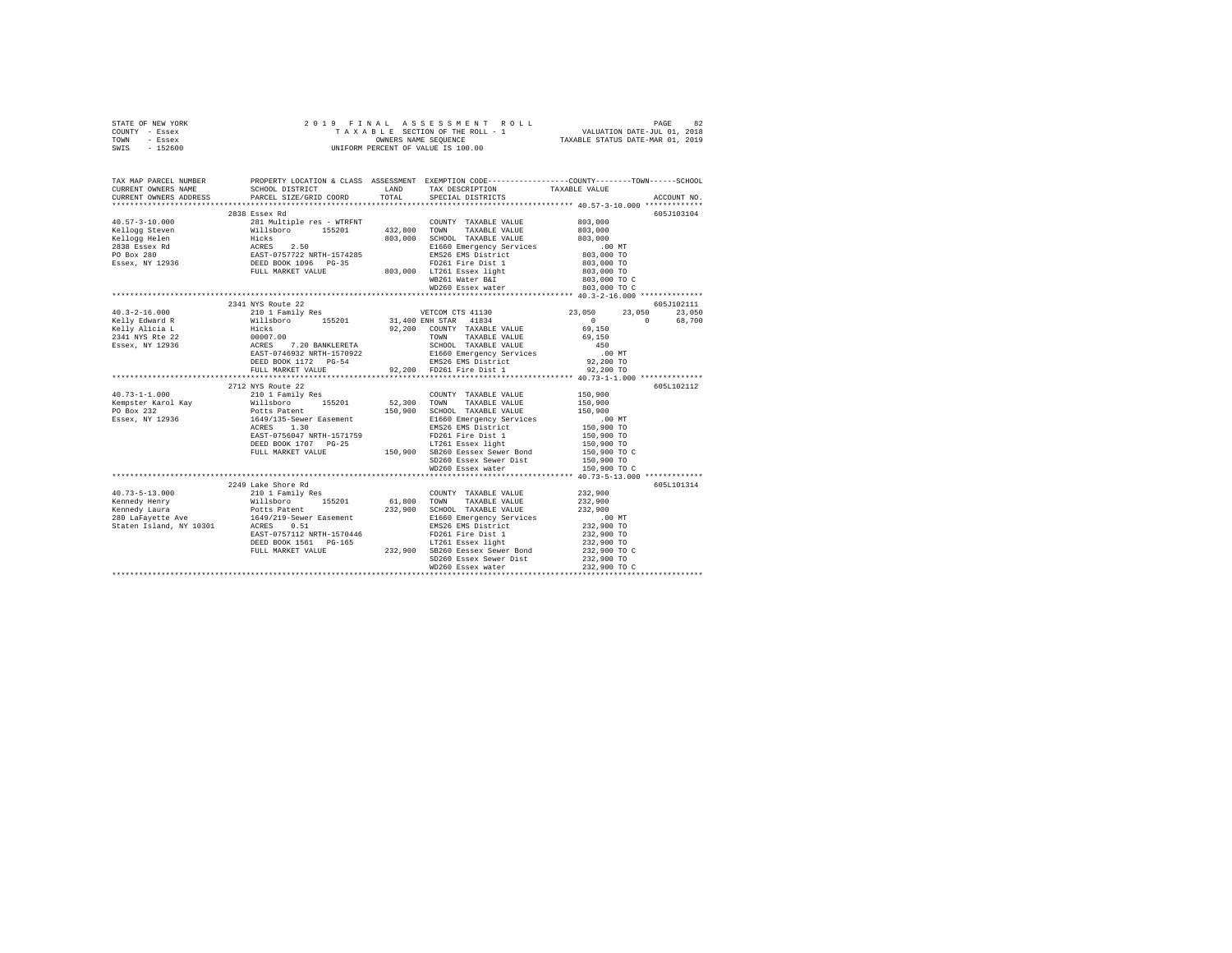| STATE OF NEW YORK                                                                                                   |                                                                                                                                                                                                                                                                                                                                                                                                                                                                            |  |  |  |                             |  |
|---------------------------------------------------------------------------------------------------------------------|----------------------------------------------------------------------------------------------------------------------------------------------------------------------------------------------------------------------------------------------------------------------------------------------------------------------------------------------------------------------------------------------------------------------------------------------------------------------------|--|--|--|-----------------------------|--|
| COUNTY - Essex                                                                                                      | $\begin{tabular}{ccccc} 2 & 0 & 1 & 9 & F & I & N & A & L & A & S & S & E & S & S & M & E & N & T & R & O & L & L & P \end{tabular} \begin{tabular}{c} \multicolumn{2}{c}{} & \multicolumn{2}{c}{} & \multicolumn{2}{c}{} & \multicolumn{2}{c}{} & \multicolumn{2}{c}{} & \multicolumn{2}{c}{} & \multicolumn{2}{c}{} & \multicolumn{2}{c}{} & \multicolumn{2}{c}{} & \multicolumn{2}{c}{} & \multicolumn{2}{c}{} & \multicolumn{2}{c}{} & \multicolumn{2}{c}{} & \multic$ |  |  |  |                             |  |
| TOWN - Essex                                                                                                        |                                                                                                                                                                                                                                                                                                                                                                                                                                                                            |  |  |  |                             |  |
| SWIS - 152600                                                                                                       |                                                                                                                                                                                                                                                                                                                                                                                                                                                                            |  |  |  |                             |  |
|                                                                                                                     |                                                                                                                                                                                                                                                                                                                                                                                                                                                                            |  |  |  |                             |  |
|                                                                                                                     |                                                                                                                                                                                                                                                                                                                                                                                                                                                                            |  |  |  |                             |  |
| TAX MAP PARCEL NUMBER PROPERTY LOCATION & CLASS ASSESSMENT EXEMPTION CODE--------------COUNTY-------TOWN-----SCHOOL |                                                                                                                                                                                                                                                                                                                                                                                                                                                                            |  |  |  |                             |  |
|                                                                                                                     |                                                                                                                                                                                                                                                                                                                                                                                                                                                                            |  |  |  |                             |  |
|                                                                                                                     |                                                                                                                                                                                                                                                                                                                                                                                                                                                                            |  |  |  | ACCOUNT NO.                 |  |
|                                                                                                                     |                                                                                                                                                                                                                                                                                                                                                                                                                                                                            |  |  |  |                             |  |
|                                                                                                                     |                                                                                                                                                                                                                                                                                                                                                                                                                                                                            |  |  |  | 605J102010<br>$0 \t 30.000$ |  |
|                                                                                                                     |                                                                                                                                                                                                                                                                                                                                                                                                                                                                            |  |  |  |                             |  |
|                                                                                                                     |                                                                                                                                                                                                                                                                                                                                                                                                                                                                            |  |  |  |                             |  |
|                                                                                                                     |                                                                                                                                                                                                                                                                                                                                                                                                                                                                            |  |  |  |                             |  |
|                                                                                                                     |                                                                                                                                                                                                                                                                                                                                                                                                                                                                            |  |  |  |                             |  |
|                                                                                                                     |                                                                                                                                                                                                                                                                                                                                                                                                                                                                            |  |  |  |                             |  |
|                                                                                                                     |                                                                                                                                                                                                                                                                                                                                                                                                                                                                            |  |  |  |                             |  |
|                                                                                                                     |                                                                                                                                                                                                                                                                                                                                                                                                                                                                            |  |  |  |                             |  |
|                                                                                                                     |                                                                                                                                                                                                                                                                                                                                                                                                                                                                            |  |  |  |                             |  |
|                                                                                                                     |                                                                                                                                                                                                                                                                                                                                                                                                                                                                            |  |  |  | 605L103912                  |  |
|                                                                                                                     |                                                                                                                                                                                                                                                                                                                                                                                                                                                                            |  |  |  | $0 \t 30,000$               |  |
|                                                                                                                     |                                                                                                                                                                                                                                                                                                                                                                                                                                                                            |  |  |  |                             |  |
|                                                                                                                     |                                                                                                                                                                                                                                                                                                                                                                                                                                                                            |  |  |  |                             |  |
|                                                                                                                     |                                                                                                                                                                                                                                                                                                                                                                                                                                                                            |  |  |  |                             |  |
|                                                                                                                     |                                                                                                                                                                                                                                                                                                                                                                                                                                                                            |  |  |  |                             |  |
|                                                                                                                     |                                                                                                                                                                                                                                                                                                                                                                                                                                                                            |  |  |  |                             |  |
|                                                                                                                     |                                                                                                                                                                                                                                                                                                                                                                                                                                                                            |  |  |  |                             |  |
|                                                                                                                     |                                                                                                                                                                                                                                                                                                                                                                                                                                                                            |  |  |  |                             |  |
|                                                                                                                     |                                                                                                                                                                                                                                                                                                                                                                                                                                                                            |  |  |  |                             |  |
|                                                                                                                     |                                                                                                                                                                                                                                                                                                                                                                                                                                                                            |  |  |  |                             |  |
|                                                                                                                     |                                                                                                                                                                                                                                                                                                                                                                                                                                                                            |  |  |  |                             |  |
|                                                                                                                     |                                                                                                                                                                                                                                                                                                                                                                                                                                                                            |  |  |  |                             |  |
|                                                                                                                     |                                                                                                                                                                                                                                                                                                                                                                                                                                                                            |  |  |  |                             |  |
|                                                                                                                     |                                                                                                                                                                                                                                                                                                                                                                                                                                                                            |  |  |  |                             |  |
|                                                                                                                     |                                                                                                                                                                                                                                                                                                                                                                                                                                                                            |  |  |  |                             |  |
|                                                                                                                     |                                                                                                                                                                                                                                                                                                                                                                                                                                                                            |  |  |  |                             |  |
|                                                                                                                     |                                                                                                                                                                                                                                                                                                                                                                                                                                                                            |  |  |  |                             |  |
|                                                                                                                     |                                                                                                                                                                                                                                                                                                                                                                                                                                                                            |  |  |  |                             |  |
|                                                                                                                     |                                                                                                                                                                                                                                                                                                                                                                                                                                                                            |  |  |  |                             |  |
|                                                                                                                     |                                                                                                                                                                                                                                                                                                                                                                                                                                                                            |  |  |  |                             |  |
|                                                                                                                     |                                                                                                                                                                                                                                                                                                                                                                                                                                                                            |  |  |  |                             |  |
|                                                                                                                     |                                                                                                                                                                                                                                                                                                                                                                                                                                                                            |  |  |  |                             |  |
|                                                                                                                     |                                                                                                                                                                                                                                                                                                                                                                                                                                                                            |  |  |  |                             |  |
|                                                                                                                     |                                                                                                                                                                                                                                                                                                                                                                                                                                                                            |  |  |  |                             |  |
|                                                                                                                     |                                                                                                                                                                                                                                                                                                                                                                                                                                                                            |  |  |  |                             |  |
|                                                                                                                     |                                                                                                                                                                                                                                                                                                                                                                                                                                                                            |  |  |  |                             |  |
|                                                                                                                     |                                                                                                                                                                                                                                                                                                                                                                                                                                                                            |  |  |  |                             |  |
|                                                                                                                     |                                                                                                                                                                                                                                                                                                                                                                                                                                                                            |  |  |  |                             |  |
|                                                                                                                     |                                                                                                                                                                                                                                                                                                                                                                                                                                                                            |  |  |  |                             |  |
|                                                                                                                     |                                                                                                                                                                                                                                                                                                                                                                                                                                                                            |  |  |  |                             |  |
|                                                                                                                     |                                                                                                                                                                                                                                                                                                                                                                                                                                                                            |  |  |  |                             |  |
|                                                                                                                     |                                                                                                                                                                                                                                                                                                                                                                                                                                                                            |  |  |  |                             |  |
|                                                                                                                     |                                                                                                                                                                                                                                                                                                                                                                                                                                                                            |  |  |  |                             |  |
|                                                                                                                     |                                                                                                                                                                                                                                                                                                                                                                                                                                                                            |  |  |  |                             |  |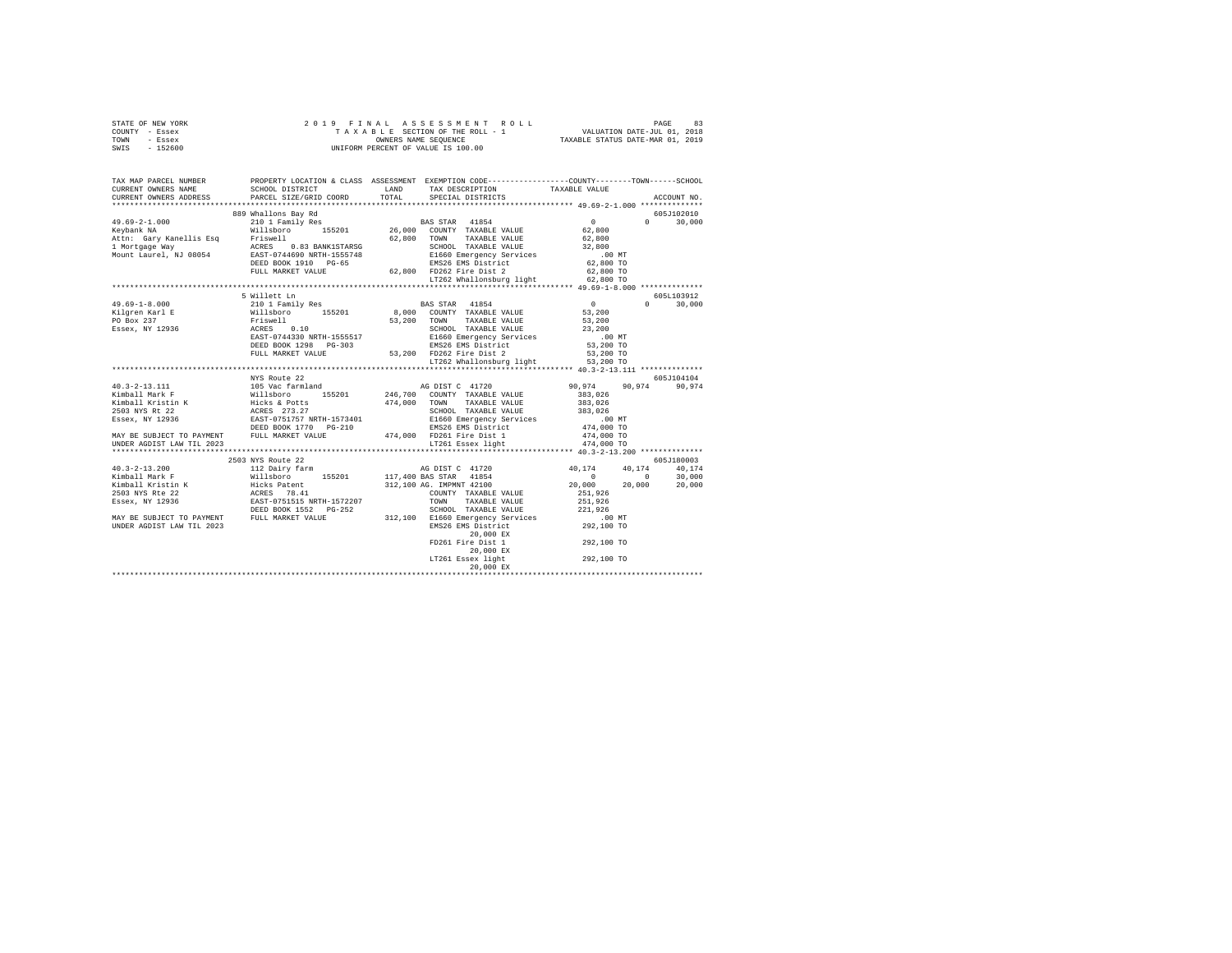| STATE OF NEW YORK | 2019 FINAL ASSESSMENT ROLL         | 84<br>PAGE                       |
|-------------------|------------------------------------|----------------------------------|
| COUNTY - Essex    | TAXABLE SECTION OF THE ROLL - 1    | VALUATION DATE-JUL 01, 2018      |
| TOWN<br>- Essex   | OWNERS NAME SEOUENCE               | TAXABLE STATUS DATE-MAR 01, 2019 |
| - 152600<br>SWIS  | UNIFORM PERCENT OF VALUE IS 100.00 |                                  |

| TAX MAP PARCEL NUMBER<br>CURRENT OWNERS NAME<br>CURRENT OWNERS ADDRESS                                                                                                                                                                            | SCHOOL DISTRICT TAND TAX DESCRIPTION<br>PARCEL SIZE/GRID COORD                                                                                                                                                                                                                                                                                        | TOTAL   | PROPERTY LOCATION & CLASS ASSESSMENT EXEMPTION CODE----------------COUNTY-------TOWN------SCHOOL<br>SPECIAL DISTRICTS | TAXABLE VALUE                                                | ACCOUNT NO. |
|---------------------------------------------------------------------------------------------------------------------------------------------------------------------------------------------------------------------------------------------------|-------------------------------------------------------------------------------------------------------------------------------------------------------------------------------------------------------------------------------------------------------------------------------------------------------------------------------------------------------|---------|-----------------------------------------------------------------------------------------------------------------------|--------------------------------------------------------------|-------------|
|                                                                                                                                                                                                                                                   |                                                                                                                                                                                                                                                                                                                                                       |         |                                                                                                                       |                                                              |             |
|                                                                                                                                                                                                                                                   | 1801 Lake Shore Rd                                                                                                                                                                                                                                                                                                                                    |         |                                                                                                                       |                                                              | 605J104305  |
| $\verb+49.15-1-3.000\t\t\t\t260  260  Seasonal res - WTRENT\t\t\t\t\tCOUNTY\nTAXABLE VALUE\nKlaus-Scarborough Jane\t\t\t\tWillsboro\t\t\t\t155201\t\t\t\t237,600  TOWN\t\t\t TAXABLE VALUE$                                                       |                                                                                                                                                                                                                                                                                                                                                       |         |                                                                                                                       | 326,300                                                      |             |
|                                                                                                                                                                                                                                                   |                                                                                                                                                                                                                                                                                                                                                       |         |                                                                                                                       | 326,300                                                      |             |
| 85 Oblong Rd                                                                                                                                                                                                                                      | Wharton                                                                                                                                                                                                                                                                                                                                               |         | 326,300 SCHOOL TAXABLE VALUE                                                                                          | 326,300                                                      |             |
| Williamstown, MA 01267                                                                                                                                                                                                                            | <br>ACRES 3.40<br>EAST-0757485 NRTH-1559695                                                                                                                                                                                                                                                                                                           |         | E1660 Emergency Services                                                                                              |                                                              |             |
|                                                                                                                                                                                                                                                   | EAST-0757485 NRTH-1559695                                                                                                                                                                                                                                                                                                                             |         | EMS26 EMS District                                                                                                    | 00 MT.<br>326,300 TO                                         |             |
|                                                                                                                                                                                                                                                   | DEED BOOK 1240 PG-139                                                                                                                                                                                                                                                                                                                                 |         | FD261 Fire Dist 1 326,300 TO                                                                                          |                                                              |             |
|                                                                                                                                                                                                                                                   | FULL MARKET VALUE                                                                                                                                                                                                                                                                                                                                     | 326,300 |                                                                                                                       |                                                              |             |
|                                                                                                                                                                                                                                                   |                                                                                                                                                                                                                                                                                                                                                       |         |                                                                                                                       |                                                              |             |
|                                                                                                                                                                                                                                                   | 9 Elm St                                                                                                                                                                                                                                                                                                                                              |         |                                                                                                                       |                                                              | 605J101313  |
| $40.73 - 8 - 1.000$                                                                                                                                                                                                                               | 210 1 Family Res                                                                                                                                                                                                                                                                                                                                      |         | COUNTY TAXABLE VALUE                                                                                                  | 187,800                                                      |             |
|                                                                                                                                                                                                                                                   |                                                                                                                                                                                                                                                                                                                                                       |         | 62,400 TOWN TAXABLE VALUE                                                                                             | 187,800                                                      |             |
|                                                                                                                                                                                                                                                   |                                                                                                                                                                                                                                                                                                                                                       |         | 187,800 SCHOOL TAXABLE VALUE                                                                                          | 187,800                                                      |             |
| Xipper Morind Millsboro 155201<br>Xipper Morind Potts<br>Ripper Morind Potts<br>2 F 71st St<br>New York, NY 10021<br>2 F 72st St<br>New York, NY 10021<br>2 FULL MARKET VALUE<br>DEED BOOK 1531 PG-169<br>DEED BOOK 1521 PG-169<br>DEED BOOK 1521 |                                                                                                                                                                                                                                                                                                                                                       |         | E1660 Emergency Services                                                                                              | $.00$ MT<br>00 MT.<br>187,800 TO<br>187,800 TO<br>187,800 TO |             |
|                                                                                                                                                                                                                                                   |                                                                                                                                                                                                                                                                                                                                                       |         | EMS26 EMS District                                                                                                    |                                                              |             |
|                                                                                                                                                                                                                                                   | DEED BOOK 1531 PG-169 PD261 Fire Dist 1<br>FULL MARKET VALUE 187,800 LT261 Essex light                                                                                                                                                                                                                                                                |         |                                                                                                                       |                                                              |             |
|                                                                                                                                                                                                                                                   |                                                                                                                                                                                                                                                                                                                                                       |         |                                                                                                                       |                                                              |             |
|                                                                                                                                                                                                                                                   |                                                                                                                                                                                                                                                                                                                                                       |         | SB260 Eessex Sewer Bond<br>SD260 Essex Sewer Dist                                                                     | 187,800 TO C<br>187,800 TO                                   |             |
|                                                                                                                                                                                                                                                   |                                                                                                                                                                                                                                                                                                                                                       |         | WD260 Essex water                                                                                                     |                                                              |             |
|                                                                                                                                                                                                                                                   |                                                                                                                                                                                                                                                                                                                                                       |         |                                                                                                                       | 187,800 TO C                                                 |             |
|                                                                                                                                                                                                                                                   | 7 Elm St                                                                                                                                                                                                                                                                                                                                              |         |                                                                                                                       |                                                              | 605J104113  |
| $40.73 - 8 - 2.000$                                                                                                                                                                                                                               | 210 1 Family Res                                                                                                                                                                                                                                                                                                                                      |         | COUNTY TAXABLE VALUE 536,600                                                                                          |                                                              |             |
| Klipper Ionel                                                                                                                                                                                                                                     |                                                                                                                                                                                                                                                                                                                                                       |         | 65,400 TOWN TAXABLE VALUE                                                                                             | 536,600                                                      |             |
| Klipper Miriam                                                                                                                                                                                                                                    | Willsboro 155201<br>Potts                                                                                                                                                                                                                                                                                                                             |         | 536,600 SCHOOL TAXABLE VALUE                                                                                          | 536,600                                                      |             |
|                                                                                                                                                                                                                                                   |                                                                                                                                                                                                                                                                                                                                                       |         |                                                                                                                       |                                                              |             |
| $3 \t E$ 71st St Apt 8B $1675/221 -$ Easement<br>New York, NY 10021 1.7ac<br>New York, NY 10021                                                                                                                                                   |                                                                                                                                                                                                                                                                                                                                                       |         |                                                                                                                       |                                                              |             |
|                                                                                                                                                                                                                                                   |                                                                                                                                                                                                                                                                                                                                                       |         |                                                                                                                       |                                                              |             |
|                                                                                                                                                                                                                                                   |                                                                                                                                                                                                                                                                                                                                                       |         |                                                                                                                       |                                                              |             |
|                                                                                                                                                                                                                                                   |                                                                                                                                                                                                                                                                                                                                                       |         |                                                                                                                       |                                                              |             |
|                                                                                                                                                                                                                                                   |                                                                                                                                                                                                                                                                                                                                                       |         |                                                                                                                       |                                                              |             |
|                                                                                                                                                                                                                                                   | $\begin{tabular}{c c c c} 1675/221-Easement & E1660 Energy Services \\ 1.7ac & E160 Energy Services \\ 1.40 & E1826 BMS Distr1c & E160 BMS Distr1c & 536,600 T0 \\ 1.40 & E12261 Fix & E1261 Fix & 536,600 T0 \\ 1.40 & E1261 Fix & E1261 Fix & 536,600 T0 \\ 1.40 & E1261 Fix & 536,600 S260 Sasex Sever Bint & 536,600 T0 \\ 1.40 & 536,600 T0 & 5$ |         |                                                                                                                       |                                                              |             |
|                                                                                                                                                                                                                                                   |                                                                                                                                                                                                                                                                                                                                                       |         |                                                                                                                       |                                                              |             |
|                                                                                                                                                                                                                                                   | 283 School St                                                                                                                                                                                                                                                                                                                                         |         |                                                                                                                       |                                                              | 605J101009  |
| $40.73 - 8 - 3.000$                                                                                                                                                                                                                               | 312 Vac w/imprv                                                                                                                                                                                                                                                                                                                                       |         | COUNTY TAXABLE VALUE                                                                                                  | 64,900                                                       |             |
| Klipper Ionel                                                                                                                                                                                                                                     | Willsboro 155201 63,100                                                                                                                                                                                                                                                                                                                               |         | TOWN<br>TAXABLE VALUE                                                                                                 | 64,900                                                       |             |
| 3 E 71st St                                                                                                                                                                                                                                       | Potts<br>ACRES 0.70                                                                                                                                                                                                                                                                                                                                   | 64,900  | SCHOOL TAXABLE VALUE                                                                                                  | 64,900                                                       |             |
| New York, NY 10021                                                                                                                                                                                                                                |                                                                                                                                                                                                                                                                                                                                                       |         | E1660 Emergency Services                                                                                              | $.00$ MT                                                     |             |
|                                                                                                                                                                                                                                                   | EAST-0756380 NRTH-1570770                                                                                                                                                                                                                                                                                                                             |         | EMS26 EMS District<br>FD261 Fire Dist 1                                                                               | 64,900 TO<br>64,900 TO                                       |             |
|                                                                                                                                                                                                                                                   | DEED BOOK 1784 PG-225                                                                                                                                                                                                                                                                                                                                 |         |                                                                                                                       |                                                              |             |
|                                                                                                                                                                                                                                                   | FULL MARKET VALUE                                                                                                                                                                                                                                                                                                                                     |         | 64,900 LT261 Essex light<br>SB260 Eessex Sewer Bond                                                                   | 64,900 TO                                                    |             |
|                                                                                                                                                                                                                                                   |                                                                                                                                                                                                                                                                                                                                                       |         |                                                                                                                       | 64,900 TO C                                                  |             |
|                                                                                                                                                                                                                                                   |                                                                                                                                                                                                                                                                                                                                                       |         | SD260 Essex Sewer Dist                                                                                                | 64,900 TO                                                    |             |
|                                                                                                                                                                                                                                                   |                                                                                                                                                                                                                                                                                                                                                       |         |                                                                                                                       |                                                              |             |
|                                                                                                                                                                                                                                                   |                                                                                                                                                                                                                                                                                                                                                       |         |                                                                                                                       |                                                              |             |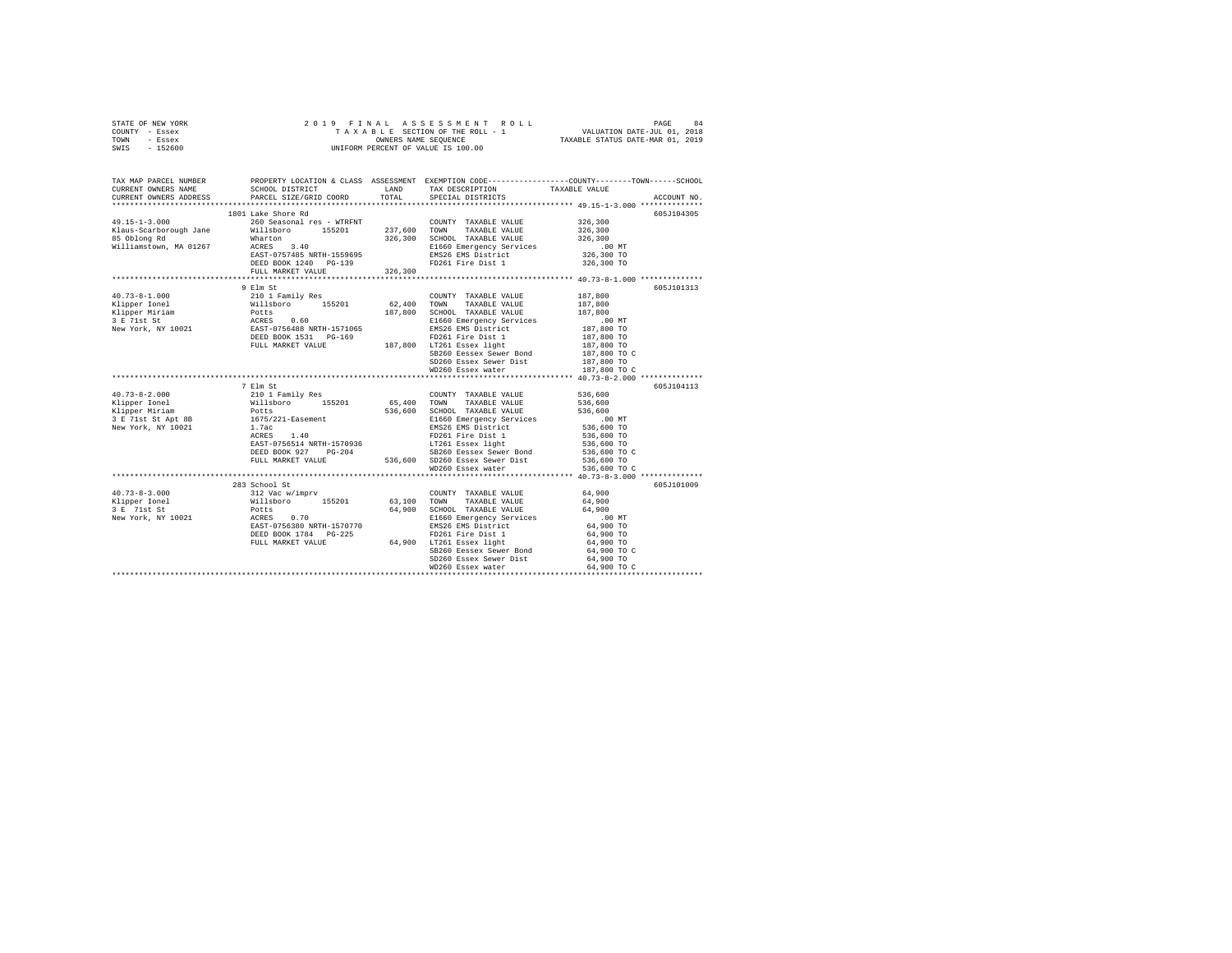|      | STATE OF NEW YORK |  | 2019 FINAL ASSESSMENT ROLL         | PAGE                             | 85 |
|------|-------------------|--|------------------------------------|----------------------------------|----|
|      | COUNTY - Essex    |  | TAXABLE SECTION OF THE ROLL - 1    | VALUATION DATE-JUL 01, 2018      |    |
| TOWN | - Essex           |  | OWNERS NAME SEOUENCE               | TAXABLE STATUS DATE-MAR 01, 2019 |    |
| SWIS | - 152600          |  | UNIFORM PERCENT OF VALUE IS 100.00 |                                  |    |

| TAX MAP PARCEL NUMBER |                                                                                                                                               |                                                                                                                                                                                                                                | PROPERTY LOCATION & CLASS ASSESSMENT EXEMPTION CODE----------------COUNTY-------TOWN-----SCHOOL                                                                                                                                                                                                                                    |
|-----------------------|-----------------------------------------------------------------------------------------------------------------------------------------------|--------------------------------------------------------------------------------------------------------------------------------------------------------------------------------------------------------------------------------|------------------------------------------------------------------------------------------------------------------------------------------------------------------------------------------------------------------------------------------------------------------------------------------------------------------------------------|
|                       |                                                                                                                                               |                                                                                                                                                                                                                                |                                                                                                                                                                                                                                                                                                                                    |
|                       |                                                                                                                                               |                                                                                                                                                                                                                                |                                                                                                                                                                                                                                                                                                                                    |
|                       | 2916 Essex Rd                                                                                                                                 |                                                                                                                                                                                                                                | 605Z017001                                                                                                                                                                                                                                                                                                                         |
|                       |                                                                                                                                               |                                                                                                                                                                                                                                |                                                                                                                                                                                                                                                                                                                                    |
|                       |                                                                                                                                               |                                                                                                                                                                                                                                |                                                                                                                                                                                                                                                                                                                                    |
|                       |                                                                                                                                               |                                                                                                                                                                                                                                |                                                                                                                                                                                                                                                                                                                                    |
|                       |                                                                                                                                               |                                                                                                                                                                                                                                |                                                                                                                                                                                                                                                                                                                                    |
|                       |                                                                                                                                               |                                                                                                                                                                                                                                |                                                                                                                                                                                                                                                                                                                                    |
|                       |                                                                                                                                               |                                                                                                                                                                                                                                |                                                                                                                                                                                                                                                                                                                                    |
|                       |                                                                                                                                               |                                                                                                                                                                                                                                | 618,200 TO                                                                                                                                                                                                                                                                                                                         |
|                       |                                                                                                                                               |                                                                                                                                                                                                                                | 618,200 TO C                                                                                                                                                                                                                                                                                                                       |
|                       | EAST-070000 REINI-150000 1263 12761 Essex light<br>DEED BOOK 1859 PG-24 128361 WB261 Water B&I<br>FULL MARKET VALUE 618,200 WB260 Essex water |                                                                                                                                                                                                                                | 618,200 TO C                                                                                                                                                                                                                                                                                                                       |
|                       |                                                                                                                                               |                                                                                                                                                                                                                                |                                                                                                                                                                                                                                                                                                                                    |
|                       | 2285 Main St                                                                                                                                  |                                                                                                                                                                                                                                | 605J101015                                                                                                                                                                                                                                                                                                                         |
|                       |                                                                                                                                               |                                                                                                                                                                                                                                |                                                                                                                                                                                                                                                                                                                                    |
|                       |                                                                                                                                               |                                                                                                                                                                                                                                |                                                                                                                                                                                                                                                                                                                                    |
|                       |                                                                                                                                               |                                                                                                                                                                                                                                |                                                                                                                                                                                                                                                                                                                                    |
|                       |                                                                                                                                               |                                                                                                                                                                                                                                |                                                                                                                                                                                                                                                                                                                                    |
|                       |                                                                                                                                               |                                                                                                                                                                                                                                |                                                                                                                                                                                                                                                                                                                                    |
|                       |                                                                                                                                               |                                                                                                                                                                                                                                |                                                                                                                                                                                                                                                                                                                                    |
|                       |                                                                                                                                               |                                                                                                                                                                                                                                |                                                                                                                                                                                                                                                                                                                                    |
|                       |                                                                                                                                               |                                                                                                                                                                                                                                | 624,900 TO C                                                                                                                                                                                                                                                                                                                       |
|                       |                                                                                                                                               | Processor and the Captain of the Captain of the Captain of the Captain of the Captain of the Captain of the Captain of the Captain of the Captain of the Captain of the Captain of the Captain of the Captain of the Captain o |                                                                                                                                                                                                                                                                                                                                    |
|                       |                                                                                                                                               |                                                                                                                                                                                                                                | 624,900 TO C                                                                                                                                                                                                                                                                                                                       |
|                       |                                                                                                                                               |                                                                                                                                                                                                                                |                                                                                                                                                                                                                                                                                                                                    |
|                       | 2222 Lake Shore Rd                                                                                                                            |                                                                                                                                                                                                                                | 605J189007                                                                                                                                                                                                                                                                                                                         |
|                       |                                                                                                                                               |                                                                                                                                                                                                                                |                                                                                                                                                                                                                                                                                                                                    |
|                       |                                                                                                                                               |                                                                                                                                                                                                                                |                                                                                                                                                                                                                                                                                                                                    |
|                       |                                                                                                                                               |                                                                                                                                                                                                                                |                                                                                                                                                                                                                                                                                                                                    |
|                       |                                                                                                                                               |                                                                                                                                                                                                                                |                                                                                                                                                                                                                                                                                                                                    |
|                       |                                                                                                                                               |                                                                                                                                                                                                                                |                                                                                                                                                                                                                                                                                                                                    |
|                       |                                                                                                                                               |                                                                                                                                                                                                                                |                                                                                                                                                                                                                                                                                                                                    |
|                       |                                                                                                                                               |                                                                                                                                                                                                                                |                                                                                                                                                                                                                                                                                                                                    |
|                       |                                                                                                                                               |                                                                                                                                                                                                                                |                                                                                                                                                                                                                                                                                                                                    |
|                       |                                                                                                                                               | SD260 Essex Sewer Dist 332,900 TO<br>WD260 Essex water 332,900 TO C                                                                                                                                                            |                                                                                                                                                                                                                                                                                                                                    |
|                       |                                                                                                                                               |                                                                                                                                                                                                                                |                                                                                                                                                                                                                                                                                                                                    |
|                       | Spear Rd                                                                                                                                      |                                                                                                                                                                                                                                | 605J102202                                                                                                                                                                                                                                                                                                                         |
|                       |                                                                                                                                               | $\begin{tabular}{lllllll} \textbf{COUNTY} & \textbf{TAXABLE} & \textbf{VALUE} & & \textbf{21,200} \end{tabular}$                                                                                                               |                                                                                                                                                                                                                                                                                                                                    |
|                       |                                                                                                                                               |                                                                                                                                                                                                                                |                                                                                                                                                                                                                                                                                                                                    |
|                       |                                                                                                                                               |                                                                                                                                                                                                                                |                                                                                                                                                                                                                                                                                                                                    |
|                       |                                                                                                                                               |                                                                                                                                                                                                                                |                                                                                                                                                                                                                                                                                                                                    |
|                       |                                                                                                                                               |                                                                                                                                                                                                                                |                                                                                                                                                                                                                                                                                                                                    |
|                       |                                                                                                                                               | FD262 Fire Dist 2                                                                                                                                                                                                              | 21,200 TO                                                                                                                                                                                                                                                                                                                          |
|                       |                                                                                                                                               |                                                                                                                                                                                                                                | $F_{\text{DSE}}$ = $F_{\text{DCE}}$ = $F_{\text{DSE}}$ = $F_{\text{DSE}}$ = $F_{\text{DSE}}$ = $F_{\text{DSE}}$ = $F_{\text{DSE}}$ = $F_{\text{DSE}}$ = $F_{\text{DSE}}$ = $F_{\text{DSE}}$ = $F_{\text{DSE}}$ = $F_{\text{DSE}}$ = $F_{\text{DSE}}$ = $F_{\text{DSE}}$ = $F_{\text{DSE}}$ = $F_{\text{DSE}}$ = $F_{\text{DSE}}$ = |
|                       |                                                                                                                                               |                                                                                                                                                                                                                                |                                                                                                                                                                                                                                                                                                                                    |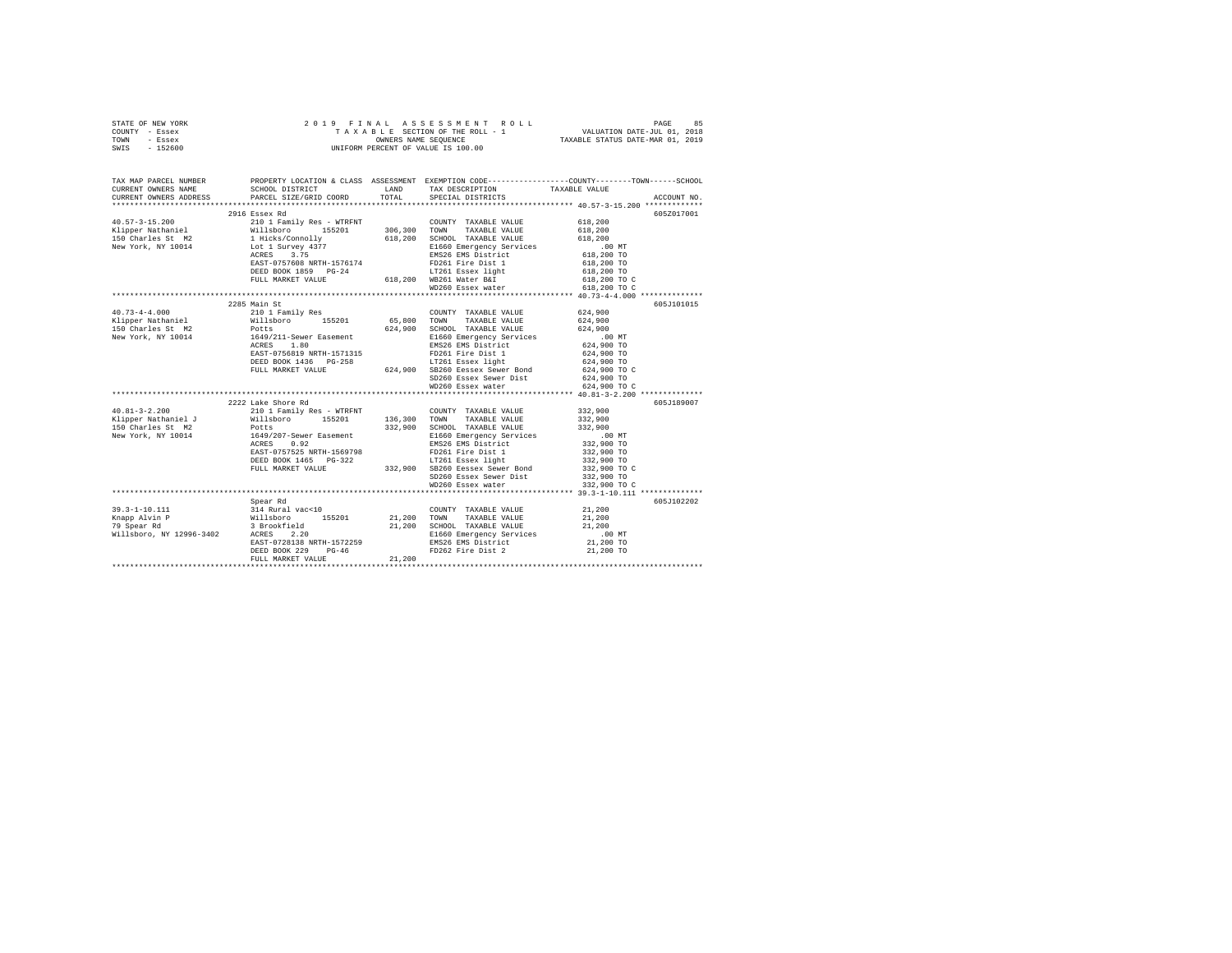| STATE OF NEW YORK | 2019 FINAL ASSESSMENT ROLL         | 86<br>PAGE                       |
|-------------------|------------------------------------|----------------------------------|
| COUNTY - Essex    | TAXABLE SECTION OF THE ROLL - 1    | VALUATION DATE-JUL 01, 2018      |
| TOWN<br>- Essex   | OWNERS NAME SEOUENCE               | TAXABLE STATUS DATE-MAR 01, 2019 |
| $-152600$<br>SWIS | UNIFORM PERCENT OF VALUE IS 100.00 |                                  |

| TAX MAP PARCEL NUMBER<br>CURRENT OWNERS NAME<br>CURRENT OWNERS ADDRESS                                                                                                                                                                                                                 |                                                                                                                                                                                                                                                                      | PROPERTY LOCATION & CLASS ASSESSMENT EXEMPTION CODE----------------COUNTY-------TOWN-----SCHOOL |                                            |                      |
|----------------------------------------------------------------------------------------------------------------------------------------------------------------------------------------------------------------------------------------------------------------------------------------|----------------------------------------------------------------------------------------------------------------------------------------------------------------------------------------------------------------------------------------------------------------------|-------------------------------------------------------------------------------------------------|--------------------------------------------|----------------------|
|                                                                                                                                                                                                                                                                                        | 79 Spear Rd                                                                                                                                                                                                                                                          |                                                                                                 |                                            | 605J181003           |
| $48.2 - 1 - 15.000$<br>$\begin{tabular}{l c c c c c} \hline 48.2-1-15.0100 & 44.00000 & 44.00000 & 44.00000 & 44.00000 & 44.00000 & 44.00000 & 44.00000 & 44.00000 & 44.00000 & 44.00000 & 44.00000 & 44.00000 & 44.00000 & 44.00000 & 44.00000 & 44.00000 & 44.00000 & 44.00000 & 44$ | 91 Leaning Rd<br>210 1 Family Res 67,550 EXT, 57,550 EXT, 57,550 EXT, 57,550 EXT, 57,550 EXT, 57,550 EXT, 57,550 EXT, 57,550 EXT, 57,550 EXT, 57,550 EXT, 57,550 EXT, 57,550 EXT, 57,550 EXT, 57,550 EXT, 57,550 EXT, 57,550 EXT, 57,550 EXT, 5<br>FULL MARKET VALUE | 115,100 FD262 Fire Dist 2                                                                       | $\sim$ 0 $\sim$<br>115,100 TO              | 605J102211<br>57.550 |
|                                                                                                                                                                                                                                                                                        | Essex Rd                                                                                                                                                                                                                                                             |                                                                                                 |                                            | 605Z019001           |
|                                                                                                                                                                                                                                                                                        |                                                                                                                                                                                                                                                                      |                                                                                                 |                                            |                      |
| UNDER AGDIST LAW TIL 2023 FULL MARKET VALUE                                                                                                                                                                                                                                            |                                                                                                                                                                                                                                                                      | 30,900 FD261 Fire Dist 1 30,900 TO<br>LT261 Essex light 30,900 TO                               |                                            |                      |
|                                                                                                                                                                                                                                                                                        |                                                                                                                                                                                                                                                                      | DEED BOOK 1579 PG-118 LT261 Essex light<br>FULL MARKET VALUE 225,200 SB260 Eessex Sewer Bond    |                                            | 605J102906           |
|                                                                                                                                                                                                                                                                                        |                                                                                                                                                                                                                                                                      | SD260 Essex Sewer Dist<br>WD260 Essex water                                                     | 225,200 TO C<br>225,200 TO<br>225,200 TO C |                      |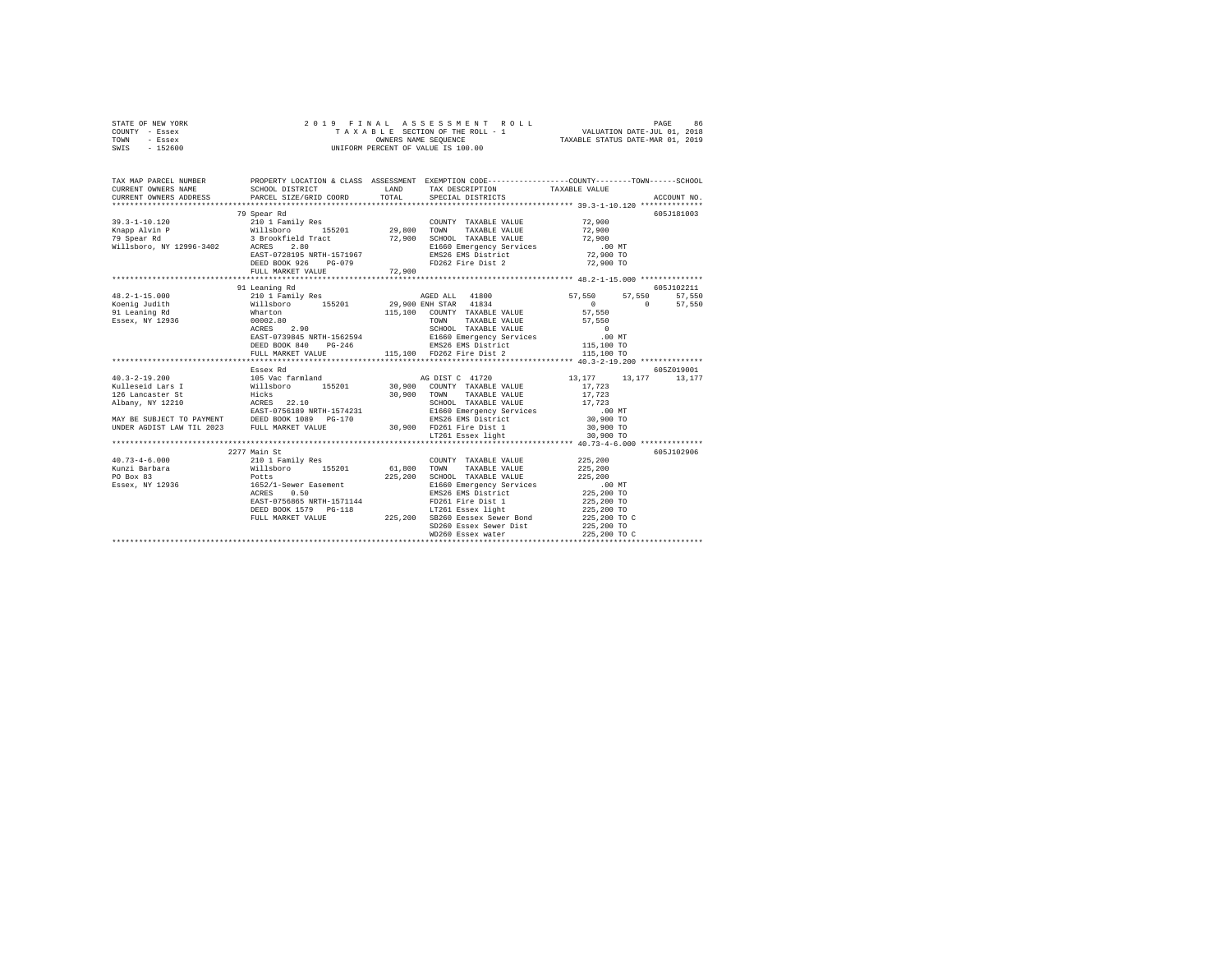| STATE OF NEW YORK | 2019 FINAL ASSESSMENT ROLL         | 87<br>PAGE                       |
|-------------------|------------------------------------|----------------------------------|
| COUNTY - Essex    | TAXABLE SECTION OF THE ROLL - 1    | VALUATION DATE-JUL 01, 2018      |
| TOWN<br>- Essex   | OWNERS NAME SEOUENCE               | TAXABLE STATUS DATE-MAR 01, 2019 |
| SWIS - 152600     | UNIFORM PERCENT OF VALUE IS 100.00 |                                  |

| TAX MAP PARCEL NUMBER<br>CURRENT OWNERS NAME<br>CURRENT OWNERS ADDRESS PARCEL SIZE/GRID COORD TOTAL SPECIAL DISTRICTS                                                                                                                | PROPERTY LOCATION & CLASS ASSESSMENT EXEMPTION CODE----------------COUNTY-------TOWN------SCHOOL<br>SCHOOL DISTRICT                                                                                                                           | <b>LAND</b> | TAX DESCRIPTION TAXABLE VALUE                                                                                                                                                                                                                                                              |                 |                                           |
|--------------------------------------------------------------------------------------------------------------------------------------------------------------------------------------------------------------------------------------|-----------------------------------------------------------------------------------------------------------------------------------------------------------------------------------------------------------------------------------------------|-------------|--------------------------------------------------------------------------------------------------------------------------------------------------------------------------------------------------------------------------------------------------------------------------------------------|-----------------|-------------------------------------------|
| $40.73 - 5 - 14.000$                                                                                                                                                                                                                 | 2245 Lake Shore Rd<br>210 1 Family Res BAS STAR 41854                                                                                                                                                                                         |             |                                                                                                                                                                                                                                                                                            | $\sim$ 0 $\sim$ | 605J102615<br>$0 \t 30.000$               |
| 1991 - 1992 - 1994 - 1994 - 1994 - 1994 - 1994 - 1994 - 1994 - 1994 - 1994 - 1994 - 1994 - 1994 - 1994 - 1995<br>1991 - 1992 - 1994 - 1995 - 1996 - 1997 - 1998 - 1997 - 1998 - 1997 - 1998 - 1997 - 1998 - 1997 - 1998 - 1997<br>19 | 1587/327 Death Certificat 2007/200 RAXABLE VALUE 205,100<br>1649/232-Sewer Easement EMS00 Emergency Services 205,100<br>1678-2012 RATE-1570334 PMS26 EMS District<br>1680 EMS District 235,100 TO<br>16826 EMS District 235,100 TO<br>16826 E |             |                                                                                                                                                                                                                                                                                            |                 |                                           |
|                                                                                                                                                                                                                                      |                                                                                                                                                                                                                                               |             | SD260 Essex Sewer Dist 235,100 TO<br>WD260 Essex water 235,100 TO C                                                                                                                                                                                                                        |                 |                                           |
|                                                                                                                                                                                                                                      |                                                                                                                                                                                                                                               |             |                                                                                                                                                                                                                                                                                            |                 |                                           |
| $48.3 - 1 - 23.000$<br>$49.69 - 1 - 4.000$<br>Lacey Charlotte N Millsboro 155201 28,100 TOWN TAXABLE VALUE 109,400                                                                                                                   | 72 Alden Rd<br>873 Whallons Bay Rd<br>whallons Bay Kd<br>210 1 Family Res                                                                                                                                                                     |             | COUNTY TAXABLE VALUE 109,400                                                                                                                                                                                                                                                               | $\sim$ 0        | 605J103011<br>$0 \t 30.000$<br>605L100905 |
| 1992 (1992)<br>1994 - 1994 - 1994 - 1994 - 1994 - 1994 - 1994 - 1994 - 1994 - 1994 - 1994 - 1994 - 1994 - 1994 - 1994 - 1994<br>1994 - 1994 - 1994 - 1994 - 1994 - 1994 - 1994 - 1994 - 1994 - 1994 - 1994 - 1994 - 1994 - 1994 - 1  |                                                                                                                                                                                                                                               |             |                                                                                                                                                                                                                                                                                            |                 |                                           |
|                                                                                                                                                                                                                                      | 871 Whallons Bay Rd                                                                                                                                                                                                                           | 17,000      | COUNTY TAXABLE VALUE<br>8,500 TOWN TAXABLE VALUE<br>$\begin{tabular}{lllllllll} \texttt{COUNTY} & \texttt{TAXABLE VALUE} & & & & 17,000 \end{tabular}$<br>SCHOOL TAXABLE VALUE 17,000<br>E1660 Emergency Services 17,000 MT<br>EMS26 EMS District 17,000 TO<br>FD262 Fire Dist 2 17,000 TO | 17,000          | 605J101104                                |
|                                                                                                                                                                                                                                      |                                                                                                                                                                                                                                               |             | 17,000 LT262 Whallonsburg light                                                                                                                                                                                                                                                            | 17,000 TO       |                                           |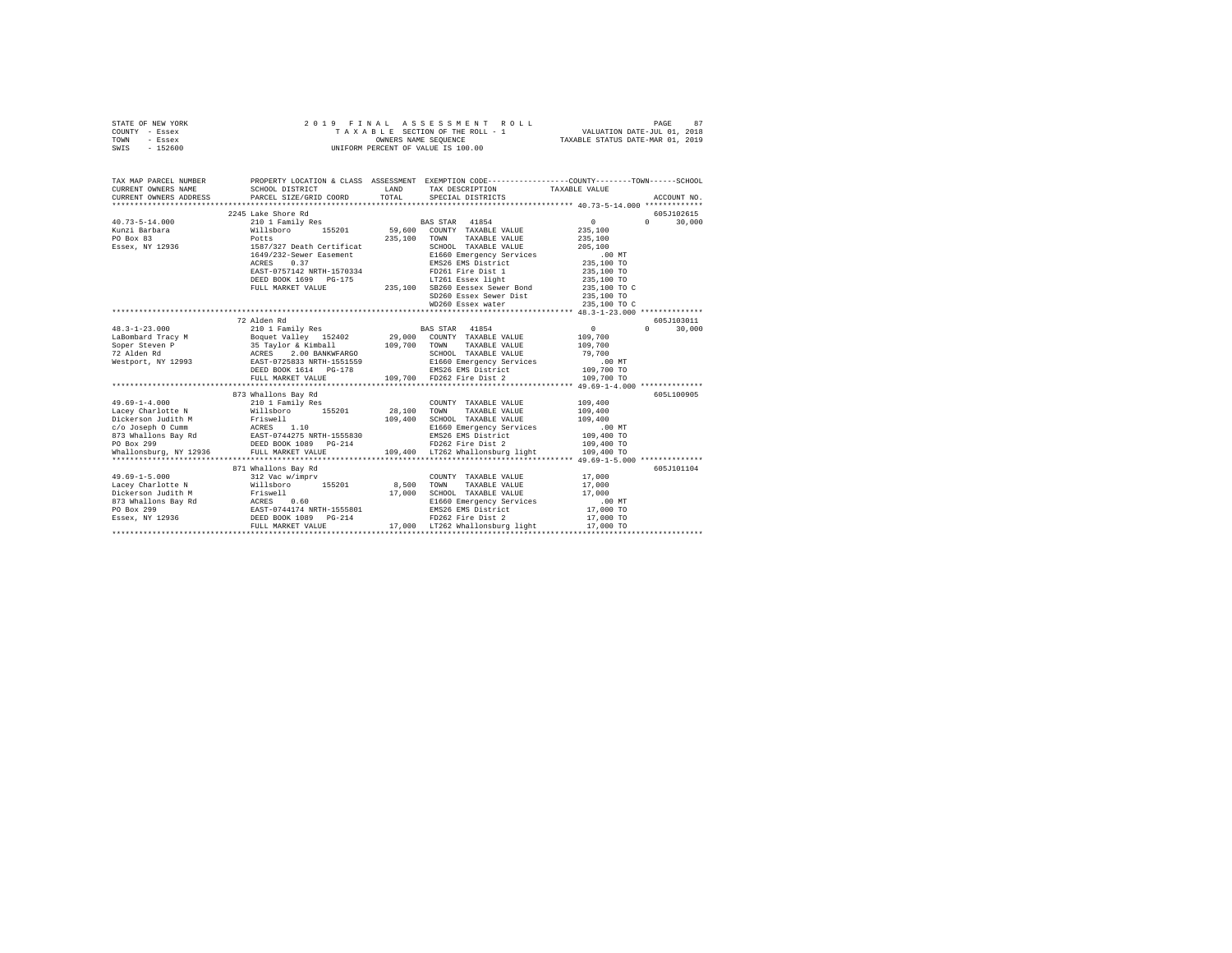|      | STATE OF NEW YORK |  |  | 2019 FINAL ASSESSMENT ROLL         | PAGE                             | 88 |
|------|-------------------|--|--|------------------------------------|----------------------------------|----|
|      | COUNTY - Essex    |  |  | TAXABLE SECTION OF THE ROLL - 1    | VALUATION DATE-JUL 01, 2018      |    |
| TOWN | - Essex           |  |  | OWNERS NAME SEOUENCE               | TAXABLE STATUS DATE-MAR 01, 2019 |    |
| SWIS | $-152600$         |  |  | UNIFORM PERCENT OF VALUE IS 100.00 |                                  |    |

| TAX MAP PARCEL NUMBER<br>CURRENT OWNERS NAME<br>CURRENT OWNERS ADDRESS                                                                                                        | SCHOOL DISTRICT<br>PARCEL SIZE/GRID COORD                                                                                                                                                | LAND<br>TOTAL    | PROPERTY LOCATION & CLASS ASSESSMENT EXEMPTION CODE----------------COUNTY-------TOWN------SCHOOL<br>TAX DESCRIPTION TAXABLE VALUE<br>SPECIAL DISTRICTS                                                                     |                                                                                                                                                                                                | ACCOUNT NO.          |
|-------------------------------------------------------------------------------------------------------------------------------------------------------------------------------|------------------------------------------------------------------------------------------------------------------------------------------------------------------------------------------|------------------|----------------------------------------------------------------------------------------------------------------------------------------------------------------------------------------------------------------------------|------------------------------------------------------------------------------------------------------------------------------------------------------------------------------------------------|----------------------|
| $39.4 - 1 - 49.000$<br>LaDuke David<br>49 Nashville Rd<br>Jericho, VT 05465                                                                                                   | Jersey St<br>311 Res vac land<br>Boquet Valley 152402 20.100 TOWN<br>Gore<br>ACRES 1.10<br>EAST-0733253 NRTH-1570966<br>DEED BOOK 1895 PG-23<br>FULL MARKET VALUE                        | 20,100<br>20,100 | COUNTY TAXABLE VALUE<br>TAXABLE VALUE<br>SCHOOL TAXABLE VALUE<br>E1660 Emergency Services<br>EMS26 EMS District<br>FD262 Fire Dist 2                                                                                       | 20,100<br>20,100<br>20,100<br>.00 MT<br>20,100 TO<br>20,100 TO                                                                                                                                 | 605J102603           |
| 49.69-1-10.000<br>LaForest James<br>LaForest Shirley Friswell<br>839 Walker Rd<br>Essex, NY 12936                                                                             | 870 Whallons Bay Rd<br>484 1 use sm bld<br>Willsboro 155201 18,700 TOWN TAXABLE VALUE 66,100<br>ACRES 0.65<br>EAST-0744205 NRTH-1555476<br>DEED BOOK 979<br>$PG-20$<br>FULL MARKET VALUE |                  | COUNTY TAXABLE VALUE<br>66,100 SCHOOL TAXABLE VALUE 66,100<br>E1660 Emergency Services .00 MT<br>EMS26 EMS District 66,100 TO<br>EMS26 EMS District<br>FD262 Fire Dist 2<br>66,100 LT262 Whallonsburg light 66,100 TO      | 66,100<br>66,100 TO                                                                                                                                                                            | 605J100514           |
| 48.76-1-15.000<br>LaForest James R<br>% LaForest Gains a Real Millian (1992)<br>1939 Walker Rd (1992) Milliam (1993)<br>1939 ESSEX, NY 12936 (1993) NAST-0743572 NRTH-1555439 | 839 Walker Rd<br>DEED BOOK 1044 PG-218<br>FULL MARKET VALUE                                                                                                                              |                  | 25,100 VETDIS CTS 41140<br>140,400 ENH STAR 41834<br>COUNTY TAXABLE VALUE 80,300<br>TAXABLE VALUE<br>TOWN<br>SCHOOL TAXABLE VALUE 11,600<br>EMS26 EMS District<br>FD262 Fire Dist 2<br>LT262 Whallonsburg light 140,400 TO | $\begin{array}{cccc} 25\,,000 & \quad & 25\,,000 & \quad & 25\,,000 \\ 35\,,100 & \quad & 35\,,100 & \quad & 35\,,100 \\ 0 & \quad & 0 & \quad & 68\,,700 \end{array}$<br>80,300<br>140,400 TO | 605J102408           |
| $40.3 - 3 - 18.000$<br>Lamb Heather<br>130 School St<br><b>ACRES</b><br>Essex, NY 12936                                                                                       | 130 School St<br>270 Mfg housing<br>Willsboro 155201 23,800 COUNTY TAXABLE VALUE<br>Potts<br>0.60<br>EAST-0753470 NRTH-1568325<br>DEED BOOK 1234 PG-75<br>FULL MARKET VALUE              |                  | <b>BAS STAR</b> 41854<br>53,300 TOWN<br>TAXABLE VALUE<br>SCHOOL TAXABLE VALUE<br>E1660 Emergency Services<br>EMS26 EMS District<br>53,300 FD261 Fire Dist 1<br>LT261 Essex light                                           | $\sim$ 0<br>$\Omega$<br>53,300<br>53,300<br>23,300<br>$.00$ MT<br>53,300 TO<br>53,300 TO<br>53,300 TO                                                                                          | 605J101507<br>30,000 |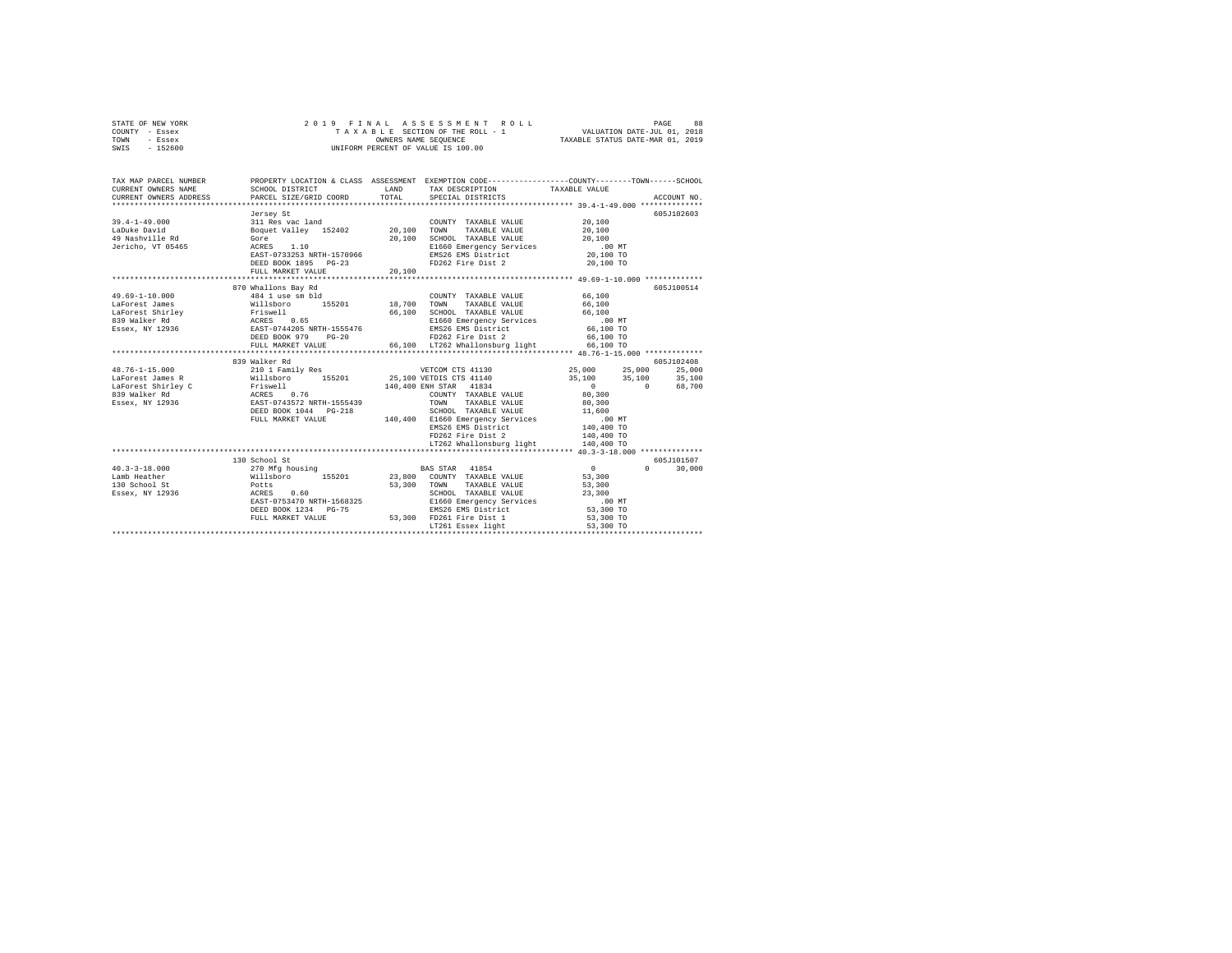| STATE OF NEW YORK | 2019 FINAL ASSESSMENT ROLL         | 89<br>PAGE                       |
|-------------------|------------------------------------|----------------------------------|
| COUNTY - Essex    | TAXABLE SECTION OF THE ROLL - 1    | VALUATION DATE-JUL 01, 2018      |
| TOWN<br>- Essex   | OWNERS NAME SEOUENCE               | TAXABLE STATUS DATE-MAR 01, 2019 |
| $-152600$<br>SWIS | UNIFORM PERCENT OF VALUE IS 100.00 |                                  |

| TAX MAP PARCEL NUMBER<br>CURRENT OWNERS NAME                                 | SCHOOL DISTRICT                                                         | LAND | PROPERTY LOCATION & CLASS ASSESSMENT EXEMPTION CODE----------------COUNTY-------TOWN------SCHOOL<br>TAX DESCRIPTION TAXABLE VALUE |                                 |                    |
|------------------------------------------------------------------------------|-------------------------------------------------------------------------|------|-----------------------------------------------------------------------------------------------------------------------------------|---------------------------------|--------------------|
| CURRENT OWNERS ADDRESS PARCEL SIZE/GRID COORD TOTAL SPECIAL DISTRICTS        |                                                                         |      |                                                                                                                                   |                                 | ACCOUNT NO.        |
|                                                                              |                                                                         |      |                                                                                                                                   |                                 |                    |
|                                                                              | 9 Church St                                                             |      |                                                                                                                                   |                                 | 605J104303         |
| $40.73 - 2 - 14.002$                                                         |                                                                         |      |                                                                                                                                   | $\mathbf{0}$ and $\mathbf{0}$   | $0 \t 30.000$      |
| Lambert Thomas J                                                             |                                                                         |      |                                                                                                                                   | 289,500                         |                    |
| Potts<br>PO Box 14                                                           |                                                                         |      | 289,500 TOWN TAXABLE VALUE 289,500                                                                                                |                                 |                    |
| Essex, NY 12936    ACRES    0.27                                             |                                                                         |      | SCHOOL TAXABLE VALUE                                                                                                              | 259,500                         |                    |
|                                                                              |                                                                         |      |                                                                                                                                   |                                 |                    |
|                                                                              |                                                                         |      | E1660 Emergency Services 6.00 MT<br>EMS26 EMS District 289,500 TO                                                                 |                                 |                    |
|                                                                              |                                                                         |      |                                                                                                                                   | 289,500 TO                      |                    |
|                                                                              |                                                                         |      |                                                                                                                                   | 289,500 TO                      |                    |
|                                                                              |                                                                         |      | SB260 Eessex Sewer Bond 289,500 TO C                                                                                              |                                 |                    |
|                                                                              |                                                                         |      | SD260 Essex Sewer Dist 289,500 TO                                                                                                 |                                 |                    |
|                                                                              |                                                                         |      | WD260 Essex water                                                                                                                 | 289,500 TO C                    |                    |
|                                                                              |                                                                         |      |                                                                                                                                   |                                 |                    |
|                                                                              | 2849 Essex Rd                                                           |      |                                                                                                                                   |                                 | 605J194006         |
|                                                                              |                                                                         |      | COUNTY TAXABLE VALUE                                                                                                              | 91,400                          |                    |
|                                                                              |                                                                         |      |                                                                                                                                   | 91,400                          |                    |
|                                                                              |                                                                         |      |                                                                                                                                   | 91,400                          |                    |
|                                                                              |                                                                         |      | E1660 Emergency Services .00 MT                                                                                                   |                                 |                    |
|                                                                              |                                                                         |      | EMS26 EMS District 91,400 TO                                                                                                      |                                 |                    |
|                                                                              | DEED BOOK 1382 PG-187                                                   |      | FD261 Fire Dist 1 91,400 TO                                                                                                       |                                 |                    |
|                                                                              |                                                                         |      | FULL MARKET VALUE 91,400 LT261 Essex light                                                                                        | 91,400 TO                       |                    |
|                                                                              |                                                                         |      | WB261 Water B&I                                                                                                                   | 91,400 TO C                     |                    |
|                                                                              |                                                                         |      | WD260 Essex water                                                                                                                 | 91,400 TO C                     |                    |
|                                                                              |                                                                         |      |                                                                                                                                   |                                 |                    |
|                                                                              | 2858 Essex Rd                                                           |      |                                                                                                                                   |                                 | 605J102301         |
| 40.57-3-5.100 210 1 Family Res - WTRFNT BAS STAR 41854                       |                                                                         |      |                                                                                                                                   | $\sim$ 0                        | 30,000<br>$\Omega$ |
| Lansing David S 37,600 Willsboro 155201 335,300 COUNTY TAXABLE VALUE 479,600 |                                                                         |      |                                                                                                                                   |                                 |                    |
| Lansing Dianne B                                                             | 479,600                                                                 |      | TOWN<br>TAXABLE VALUE 479,600                                                                                                     |                                 |                    |
| PO Box 46                                                                    |                                                                         |      | SCHOOL TAXABLE VALUE                                                                                                              |                                 |                    |
| Essex, NY 12936                                                              | Hicks<br>ACRES 2.70<br>EAST-075782 NRTH-1574749<br>PEER POOK 420 PS 564 |      | E1660 Emergency Services<br>EMS26 EMS District                                                                                    | 449,600<br>00 MT.<br>479,600 TO |                    |
|                                                                              | DEED BOOK 429 PG-564                                                    |      |                                                                                                                                   |                                 |                    |
|                                                                              |                                                                         |      | FULL MARKET VALUE 479,600 FD261 Fire Dist 1 479,600 TO                                                                            |                                 |                    |
|                                                                              |                                                                         |      | LT261 Essex light 479,600 TO                                                                                                      |                                 |                    |
|                                                                              |                                                                         |      | WB261 Water B&I                                                                                                                   | 479,600 TO C                    |                    |
|                                                                              |                                                                         |      | WD260 Essex water                                                                                                                 | 479,600 TO C                    |                    |
|                                                                              |                                                                         |      |                                                                                                                                   |                                 |                    |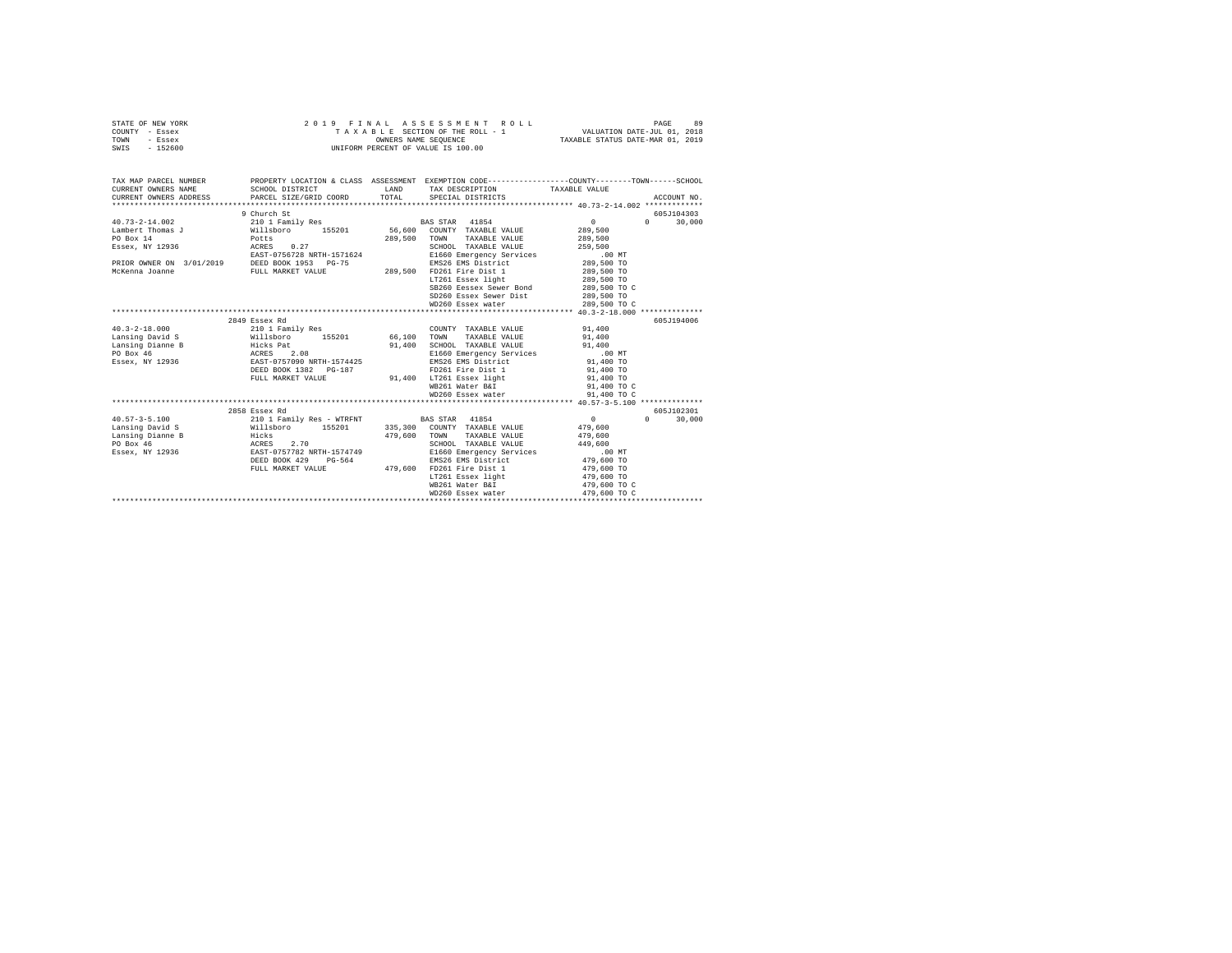|      | STATE OF NEW YORK |  | 2019 FINAL ASSESSMENT ROLL         |                                  | PAGE                        | 90 |
|------|-------------------|--|------------------------------------|----------------------------------|-----------------------------|----|
|      | COUNTY - Essex    |  | TAXABLE SECTION OF THE ROLL - 1    |                                  | VALUATION DATE-JUL 01, 2018 |    |
| TOWN | - Essex           |  | OWNERS NAME SEOUENCE               | TAXABLE STATUS DATE-MAR 01, 2019 |                             |    |
| SWIS | $-152600$         |  | UNIFORM PERCENT OF VALUE IS 100.00 |                                  |                             |    |

| TAX MAP PARCEL NUMBER                                                                                                                                                                                                                                                                                                                                                                                    |                                                                                |        | PROPERTY LOCATION & CLASS ASSESSMENT EXEMPTION CODE----------------COUNTY-------TOWN------SCHOOL         |                                                                                                                                                                                                                                                                                               |            |
|----------------------------------------------------------------------------------------------------------------------------------------------------------------------------------------------------------------------------------------------------------------------------------------------------------------------------------------------------------------------------------------------------------|--------------------------------------------------------------------------------|--------|----------------------------------------------------------------------------------------------------------|-----------------------------------------------------------------------------------------------------------------------------------------------------------------------------------------------------------------------------------------------------------------------------------------------|------------|
|                                                                                                                                                                                                                                                                                                                                                                                                          |                                                                                |        |                                                                                                          |                                                                                                                                                                                                                                                                                               |            |
|                                                                                                                                                                                                                                                                                                                                                                                                          | 2697 NYS Route 22                                                              |        |                                                                                                          |                                                                                                                                                                                                                                                                                               | 605J102308 |
|                                                                                                                                                                                                                                                                                                                                                                                                          |                                                                                |        |                                                                                                          | $\sim$ 0 $\sim$ 0 $\sim$ 0 $\sim$ 0 $\sim$ 0 $\sim$ 0 $\sim$ 0 $\sim$ 0 $\sim$ 0 $\sim$ 0 $\sim$ 0 $\sim$ 0 $\sim$ 0 $\sim$ 0 $\sim$ 0 $\sim$ 0 $\sim$ 0 $\sim$ 0 $\sim$ 0 $\sim$ 0 $\sim$ 0 $\sim$ 0 $\sim$ 0 $\sim$ 0 $\sim$ 0 $\sim$ 0 $\sim$ 0 $\sim$ 0 $\sim$ 0 $\sim$ 0 $\sim$ 0 $\sim$ | 0 68,700   |
|                                                                                                                                                                                                                                                                                                                                                                                                          |                                                                                |        |                                                                                                          |                                                                                                                                                                                                                                                                                               |            |
|                                                                                                                                                                                                                                                                                                                                                                                                          |                                                                                |        |                                                                                                          |                                                                                                                                                                                                                                                                                               |            |
|                                                                                                                                                                                                                                                                                                                                                                                                          |                                                                                |        |                                                                                                          |                                                                                                                                                                                                                                                                                               |            |
| $\begin{tabular}{l c c c c} \multicolumn{3}{c c c} \multicolumn{3}{c c c} \multicolumn{3}{c c c} \multicolumn{3}{c c c} \multicolumn{3}{c c c} \multicolumn{3}{c c c} \multicolumn{3}{c c c} \multicolumn{3}{c c c} \multicolumn{3}{c c c} \multicolumn{3}{c c c} \multicolumn{3}{c c c} \multicolumn{3}{c c c} \multicolumn{3}{c c c} \multicolumn{3}{c c c} \multicolumn{3}{c c c} \multicolumn{3}{c $ |                                                                                |        |                                                                                                          |                                                                                                                                                                                                                                                                                               |            |
|                                                                                                                                                                                                                                                                                                                                                                                                          |                                                                                |        |                                                                                                          |                                                                                                                                                                                                                                                                                               |            |
|                                                                                                                                                                                                                                                                                                                                                                                                          |                                                                                |        |                                                                                                          |                                                                                                                                                                                                                                                                                               |            |
|                                                                                                                                                                                                                                                                                                                                                                                                          |                                                                                |        |                                                                                                          |                                                                                                                                                                                                                                                                                               |            |
|                                                                                                                                                                                                                                                                                                                                                                                                          |                                                                                |        |                                                                                                          |                                                                                                                                                                                                                                                                                               |            |
|                                                                                                                                                                                                                                                                                                                                                                                                          |                                                                                |        | WD260 Essex water 185,900 TO C                                                                           |                                                                                                                                                                                                                                                                                               |            |
|                                                                                                                                                                                                                                                                                                                                                                                                          |                                                                                |        |                                                                                                          |                                                                                                                                                                                                                                                                                               |            |
|                                                                                                                                                                                                                                                                                                                                                                                                          |                                                                                |        |                                                                                                          |                                                                                                                                                                                                                                                                                               | 605J102307 |
|                                                                                                                                                                                                                                                                                                                                                                                                          |                                                                                |        |                                                                                                          |                                                                                                                                                                                                                                                                                               |            |
|                                                                                                                                                                                                                                                                                                                                                                                                          |                                                                                |        |                                                                                                          |                                                                                                                                                                                                                                                                                               |            |
|                                                                                                                                                                                                                                                                                                                                                                                                          |                                                                                |        |                                                                                                          |                                                                                                                                                                                                                                                                                               |            |
|                                                                                                                                                                                                                                                                                                                                                                                                          |                                                                                |        |                                                                                                          |                                                                                                                                                                                                                                                                                               |            |
|                                                                                                                                                                                                                                                                                                                                                                                                          |                                                                                |        |                                                                                                          |                                                                                                                                                                                                                                                                                               |            |
|                                                                                                                                                                                                                                                                                                                                                                                                          |                                                                                |        |                                                                                                          |                                                                                                                                                                                                                                                                                               |            |
|                                                                                                                                                                                                                                                                                                                                                                                                          |                                                                                |        |                                                                                                          |                                                                                                                                                                                                                                                                                               |            |
|                                                                                                                                                                                                                                                                                                                                                                                                          |                                                                                |        |                                                                                                          |                                                                                                                                                                                                                                                                                               |            |
|                                                                                                                                                                                                                                                                                                                                                                                                          |                                                                                |        |                                                                                                          |                                                                                                                                                                                                                                                                                               |            |
|                                                                                                                                                                                                                                                                                                                                                                                                          |                                                                                |        |                                                                                                          |                                                                                                                                                                                                                                                                                               |            |
|                                                                                                                                                                                                                                                                                                                                                                                                          | 2217 NYS Route 22                                                              |        |                                                                                                          |                                                                                                                                                                                                                                                                                               | 605J101501 |
| 39.4-1-14.000 240 Rural res                                                                                                                                                                                                                                                                                                                                                                              |                                                                                |        | COUNTY TAXABLE VALUE 231,100                                                                             |                                                                                                                                                                                                                                                                                               |            |
|                                                                                                                                                                                                                                                                                                                                                                                                          |                                                                                |        |                                                                                                          |                                                                                                                                                                                                                                                                                               |            |
|                                                                                                                                                                                                                                                                                                                                                                                                          |                                                                                |        |                                                                                                          |                                                                                                                                                                                                                                                                                               |            |
|                                                                                                                                                                                                                                                                                                                                                                                                          |                                                                                |        |                                                                                                          |                                                                                                                                                                                                                                                                                               |            |
|                                                                                                                                                                                                                                                                                                                                                                                                          | EAST-0743379 NRTH-1570432<br>DEED BOOK 1841 PG-88<br>FULL MARKET VALUE 231,100 |        |                                                                                                          |                                                                                                                                                                                                                                                                                               |            |
|                                                                                                                                                                                                                                                                                                                                                                                                          |                                                                                |        | FD261 Fire Dist 1                                                                                        | 231,100 TO                                                                                                                                                                                                                                                                                    |            |
|                                                                                                                                                                                                                                                                                                                                                                                                          |                                                                                |        |                                                                                                          |                                                                                                                                                                                                                                                                                               |            |
|                                                                                                                                                                                                                                                                                                                                                                                                          |                                                                                |        |                                                                                                          |                                                                                                                                                                                                                                                                                               |            |
|                                                                                                                                                                                                                                                                                                                                                                                                          | 1699 Lake Shore Rd                                                             |        |                                                                                                          |                                                                                                                                                                                                                                                                                               | 605J102514 |
|                                                                                                                                                                                                                                                                                                                                                                                                          |                                                                                |        |                                                                                                          |                                                                                                                                                                                                                                                                                               |            |
|                                                                                                                                                                                                                                                                                                                                                                                                          |                                                                                |        |                                                                                                          |                                                                                                                                                                                                                                                                                               |            |
|                                                                                                                                                                                                                                                                                                                                                                                                          |                                                                                |        |                                                                                                          |                                                                                                                                                                                                                                                                                               |            |
|                                                                                                                                                                                                                                                                                                                                                                                                          |                                                                                |        |                                                                                                          |                                                                                                                                                                                                                                                                                               |            |
|                                                                                                                                                                                                                                                                                                                                                                                                          |                                                                                |        | EAST-0756764 NRTH-1557477 EMS26 EMS District (1990)<br>DEED BOOK 1230 PG-109 FD262 Fire Dist 2 86.600 TO |                                                                                                                                                                                                                                                                                               |            |
|                                                                                                                                                                                                                                                                                                                                                                                                          |                                                                                | 86,600 |                                                                                                          |                                                                                                                                                                                                                                                                                               |            |
|                                                                                                                                                                                                                                                                                                                                                                                                          | FULL MARKET VALUE                                                              |        |                                                                                                          |                                                                                                                                                                                                                                                                                               |            |
|                                                                                                                                                                                                                                                                                                                                                                                                          |                                                                                |        |                                                                                                          |                                                                                                                                                                                                                                                                                               |            |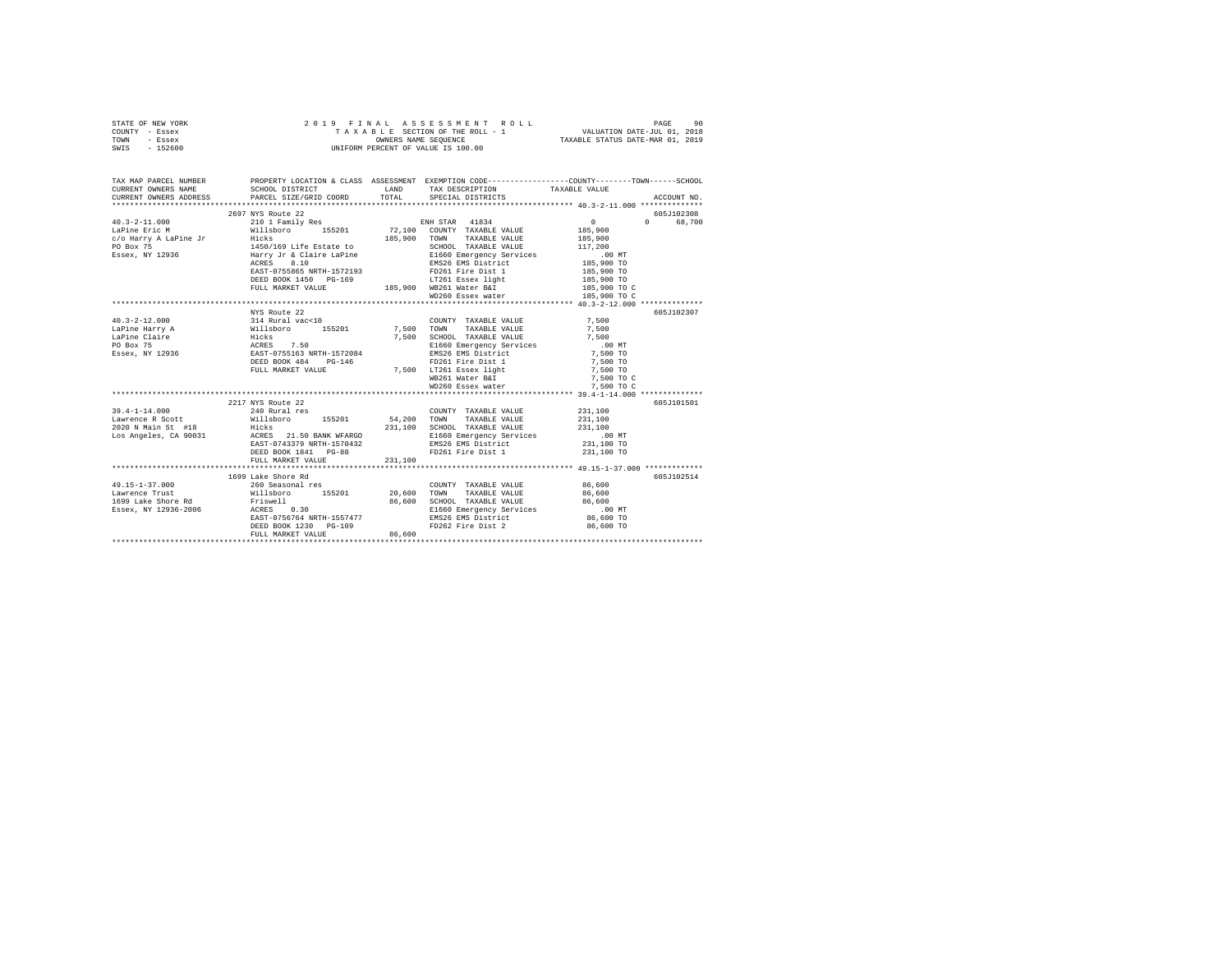|      | STATE OF NEW YORK |  | 2019 FINAL ASSESSMENT ROLL         |                                  | PAGE                        | 91 |
|------|-------------------|--|------------------------------------|----------------------------------|-----------------------------|----|
|      | COUNTY - Essex    |  | TAXABLE SECTION OF THE ROLL - 1    |                                  | VALUATION DATE-JUL 01, 2018 |    |
| TOWN | - Essex           |  | OWNERS NAME SEOUENCE               | TAXABLE STATUS DATE-MAR 01, 2019 |                             |    |
| SWIS | $-152600$         |  | UNIFORM PERCENT OF VALUE IS 100.00 |                                  |                             |    |

| TAX MAP PARCEL NUMBER                                                                                                                                                                                                                                                                                                                                                                                                  | PROPERTY LOCATION & CLASS ASSESSMENT EXEMPTION CODE----------------COUNTY-------TOWN------SCHOOL |         |                                                            |                            |             |
|------------------------------------------------------------------------------------------------------------------------------------------------------------------------------------------------------------------------------------------------------------------------------------------------------------------------------------------------------------------------------------------------------------------------|--------------------------------------------------------------------------------------------------|---------|------------------------------------------------------------|----------------------------|-------------|
|                                                                                                                                                                                                                                                                                                                                                                                                                        |                                                                                                  |         |                                                            |                            |             |
|                                                                                                                                                                                                                                                                                                                                                                                                                        | 2248 Lake Shore Rd                                                                               |         |                                                            |                            | 605-7197004 |
| $40.73 - 6 - 11.240$                                                                                                                                                                                                                                                                                                                                                                                                   | 210 1 Family Res                                                                                 |         | COUNTY TAXABLE VALUE                                       | 148,500                    |             |
| Contract Contract Milleboro 155201 56,600 TOWN TAXABLE VALUE 148,500<br>Lawrence William Jr Willeboro 155201 56,600 TOWN TAXABLE VALUE 148,500<br>Lement 148,500 SCHOOL POCKS 0.27<br>Laurel, MD 20724 ACRES 0.27<br>Laurel, MD 20724 ACRE                                                                                                                                                                             |                                                                                                  |         |                                                            |                            |             |
|                                                                                                                                                                                                                                                                                                                                                                                                                        |                                                                                                  |         |                                                            |                            |             |
|                                                                                                                                                                                                                                                                                                                                                                                                                        |                                                                                                  |         |                                                            |                            |             |
|                                                                                                                                                                                                                                                                                                                                                                                                                        |                                                                                                  |         |                                                            |                            |             |
|                                                                                                                                                                                                                                                                                                                                                                                                                        |                                                                                                  |         |                                                            |                            |             |
|                                                                                                                                                                                                                                                                                                                                                                                                                        | DEED BOOK 1229 PG-142                                                                            |         | G-142 LT261 Essex light<br>148,500 SB260 Eessex Sewer Bond | 148,500 TO<br>148,500 TO C |             |
|                                                                                                                                                                                                                                                                                                                                                                                                                        | FULL MARKET VALUE                                                                                |         |                                                            |                            |             |
|                                                                                                                                                                                                                                                                                                                                                                                                                        |                                                                                                  |         | SD260 Essex Sewer Dist 148,500 TO                          |                            |             |
|                                                                                                                                                                                                                                                                                                                                                                                                                        |                                                                                                  |         | WD260 Essex water                                          | 148,500 TO C               |             |
|                                                                                                                                                                                                                                                                                                                                                                                                                        |                                                                                                  |         |                                                            |                            |             |
|                                                                                                                                                                                                                                                                                                                                                                                                                        | 2010 NYS Route 22                                                                                |         |                                                            |                            | 605J185001  |
| $\begin{array}{l} \texttt{49.1-1-3.200} \end{array} \hspace{3.5cm} \begin{array}{l} \texttt{20.1} \\ \texttt{21.2} \\ \texttt{22.3} \\ \texttt{Learning David K} \end{array} \hspace{3.5cm} \begin{array}{l} \texttt{21.1} \\ \texttt{22.1} \\ \texttt{Wall} \\ \texttt{33.000} \\ \texttt{24.1} \\ \texttt{25.000} \\ \texttt{15.201} \\ \texttt{16.1} \\ \texttt{17.1} \\ \texttt{29.1} \\ \texttt{20.1} \\ \texttt$ |                                                                                                  |         |                                                            | 25,000                     | 25,000      |
|                                                                                                                                                                                                                                                                                                                                                                                                                        |                                                                                                  |         |                                                            | $\Omega$                   | 68,700      |
|                                                                                                                                                                                                                                                                                                                                                                                                                        |                                                                                                  |         |                                                            | 98,000                     |             |
|                                                                                                                                                                                                                                                                                                                                                                                                                        |                                                                                                  |         |                                                            |                            |             |
|                                                                                                                                                                                                                                                                                                                                                                                                                        |                                                                                                  |         |                                                            |                            |             |
|                                                                                                                                                                                                                                                                                                                                                                                                                        |                                                                                                  |         |                                                            |                            |             |
|                                                                                                                                                                                                                                                                                                                                                                                                                        |                                                                                                  |         |                                                            |                            |             |
|                                                                                                                                                                                                                                                                                                                                                                                                                        | DEED BOOK 1319 PG-328                                                                            |         |                                                            | 123,000 TO                 |             |
|                                                                                                                                                                                                                                                                                                                                                                                                                        | FULL MARKET VALUE                                                                                |         | FD261 Fire Dist 1<br>123,000                               |                            |             |
|                                                                                                                                                                                                                                                                                                                                                                                                                        |                                                                                                  |         |                                                            |                            |             |
|                                                                                                                                                                                                                                                                                                                                                                                                                        | 2007 NYS Route 22                                                                                |         |                                                            |                            | 605J102405  |
| $49.1 - 1 - 3.100$                                                                                                                                                                                                                                                                                                                                                                                                     | 113 Cattle farm                                                                                  |         | COUNTY TAXABLE VALUE 256,400                               |                            |             |
|                                                                                                                                                                                                                                                                                                                                                                                                                        |                                                                                                  |         | TOWN<br>TAXABLE VALUE 256,400                              |                            |             |
|                                                                                                                                                                                                                                                                                                                                                                                                                        |                                                                                                  |         | 256,400 SCHOOL TAXABLE VALUE<br>E1660 Emergency Services   | 256,400                    |             |
|                                                                                                                                                                                                                                                                                                                                                                                                                        |                                                                                                  |         |                                                            | .00MT                      |             |
|                                                                                                                                                                                                                                                                                                                                                                                                                        |                                                                                                  |         |                                                            | 256,400 TO                 |             |
| 1911 = 1921,100<br>1920 = 1920 = 1920 = 1920 = 1920 = 1920<br>1920 = 1921 = 1920 = 1920 = 1920 = 1920<br>1920 = 1920 = 1920 = 1920 = 1920 = 1920<br>1920 = 1920 = 1920 = 1920 = 1920 = 1920 = 1920 = 1920 = 1920 = 1920 = 1920 = 1920                                                                                                                                                                                  |                                                                                                  |         | EMS26 EMS District<br>FD261 Fire District                  | 256,400 TO                 |             |
|                                                                                                                                                                                                                                                                                                                                                                                                                        | FULL MARKET VALUE                                                                                | 256,400 |                                                            |                            |             |
|                                                                                                                                                                                                                                                                                                                                                                                                                        |                                                                                                  |         |                                                            |                            |             |
|                                                                                                                                                                                                                                                                                                                                                                                                                        | NYS Route 22                                                                                     |         |                                                            |                            | 605J102404  |
|                                                                                                                                                                                                                                                                                                                                                                                                                        |                                                                                                  |         | COUNTY TAXABLE VALUE                                       | 19,200                     |             |
|                                                                                                                                                                                                                                                                                                                                                                                                                        |                                                                                                  |         | TAXABLE VALUE<br>TOWN                                      | 19,200                     |             |
|                                                                                                                                                                                                                                                                                                                                                                                                                        |                                                                                                  |         | SCHOOL TAXABLE VALUE                                       | 19,200                     |             |
|                                                                                                                                                                                                                                                                                                                                                                                                                        |                                                                                                  |         |                                                            | $.00$ MT                   |             |
|                                                                                                                                                                                                                                                                                                                                                                                                                        |                                                                                                  |         | E1660 Emergency Services<br>EMS26 EMS District             | 19,200 TO                  |             |
|                                                                                                                                                                                                                                                                                                                                                                                                                        | EAST-0747182 NRTH-1566225                                                                        |         | FD261 Fire Dist 1                                          | 19,200 TO                  |             |
|                                                                                                                                                                                                                                                                                                                                                                                                                        | DEED BOOK 1093 PG-247                                                                            |         |                                                            |                            |             |
|                                                                                                                                                                                                                                                                                                                                                                                                                        | FULL MARKET VALUE                                                                                | 19,200  |                                                            |                            |             |
|                                                                                                                                                                                                                                                                                                                                                                                                                        |                                                                                                  |         |                                                            |                            |             |
|                                                                                                                                                                                                                                                                                                                                                                                                                        |                                                                                                  |         |                                                            |                            |             |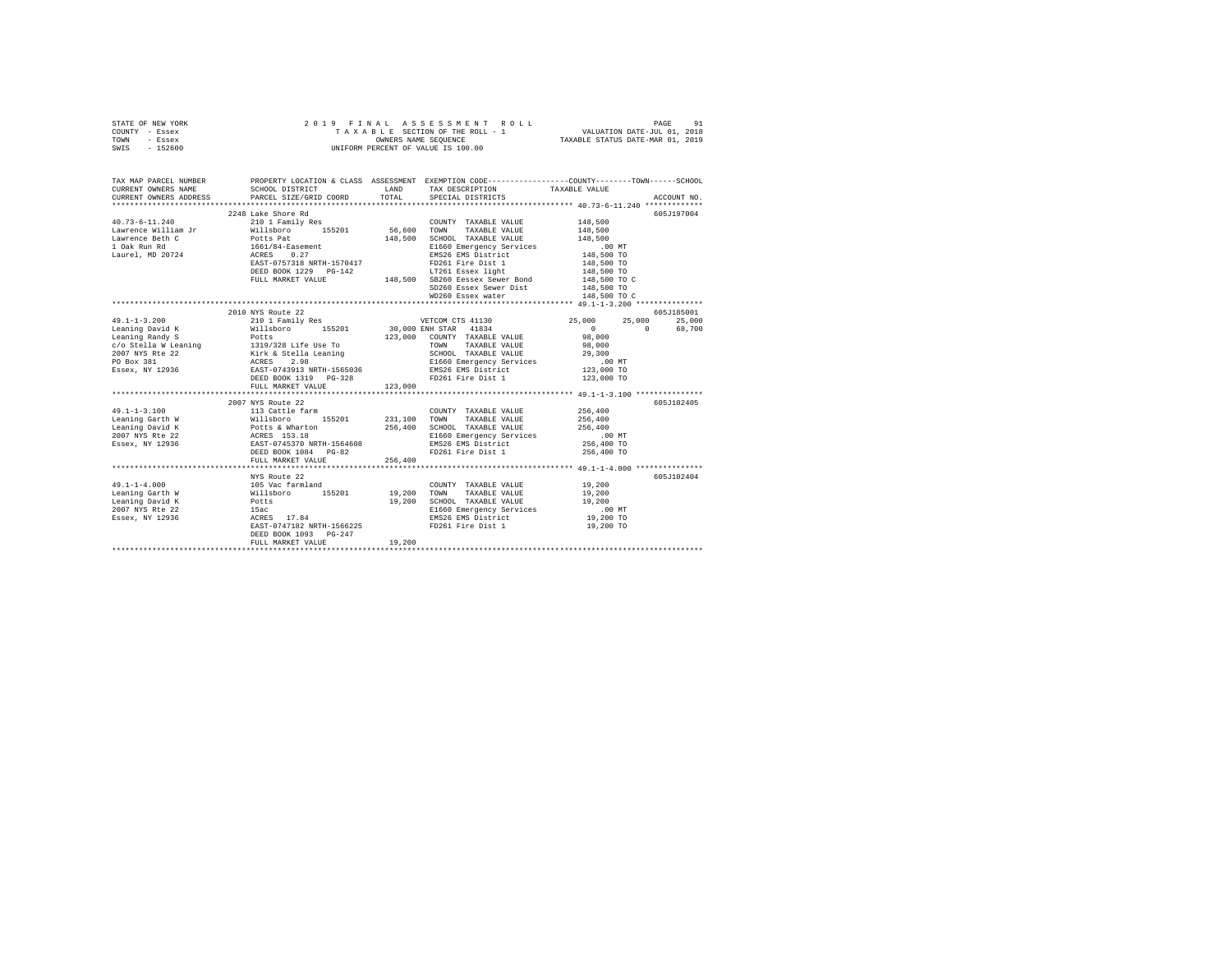| STATE OF NEW YORK<br>COUNTY - Essex<br>TOWN - Essex<br>SWIS - 152600                                                                                                   |                                                                                                                                                                                                                                                                                                                                           |         | 2019 FINAL ASSESSMENT ROLL<br>TAXABLE SECTION OF THE ROLL - 1 VALUATION DATE-JUL 01, 2018<br>OWNERS NAME SEQUENCE TAXABLE STATUS DATE-MAR 01, 2019<br>UNIFORM PERCENT OF VALUE IS 100.00 |                                                                       | PAGE<br>92    |
|------------------------------------------------------------------------------------------------------------------------------------------------------------------------|-------------------------------------------------------------------------------------------------------------------------------------------------------------------------------------------------------------------------------------------------------------------------------------------------------------------------------------------|---------|------------------------------------------------------------------------------------------------------------------------------------------------------------------------------------------|-----------------------------------------------------------------------|---------------|
| TAX MAP PARCEL NUMBER PROPERTY LOCATION & CLASS ASSESSMENT EXEMPTION CODE---------------COUNTY-------TOWN------SCHOOL<br>CURRENT OWNERS NAME<br>CURRENT OWNERS ADDRESS | SCHOOL DISTRICT LAND<br>PARCEL SIZE/GRID COORD                                                                                                                                                                                                                                                                                            | TOTAL   | TAX DESCRIPTION<br>SPECIAL DISTRICTS                                                                                                                                                     | TAXABLE VALUE                                                         | ACCOUNT NO.   |
| $49.1 - 1 - 7.000$<br>Leaning Garth W<br>Leaning David K<br>2007 NYS Rte 22<br>PO Box 381<br>Essex, NY 12936<br>MAY BE SUBJECT TO PAYMENT                              | bg efbbiM<br>105 Vac farmland and AG DIST C 41720<br>1000 Variational 15201 19,700 COUNTY TAXABLE VALUE 30,422<br>Potts 99,472<br>REST 9.60 79,700 COUNTY TAXABLE VALUE 49,472<br>REST-0748890 NRTH-1567622 201000 TAXABLE VALUE 49,472<br>REST POR 1093 PG-244 21 EN626 EMS District 9,000<br>FULL MARKET VALUE 79,700 FD261 Fire Dist 1 |         |                                                                                                                                                                                          | 30,228 30,228 30,228<br>79,700 TO                                     | 605J102407    |
| UNDER AGDIST LAW TIL 2023                                                                                                                                              |                                                                                                                                                                                                                                                                                                                                           |         |                                                                                                                                                                                          |                                                                       |               |
| 49.1-1-10.000<br>Leaning Garth W<br>Leaning David K<br>2007 NYS Rte 22<br>Essex, NY 12936                                                                              | School St<br>EAST-0751414 NRTH-1566966<br>DEED BOOK 1093 PG-247<br>FULL MARKET VALUE                                                                                                                                                                                                                                                      | 119,800 | COUNTY TAXABLE VALUE 119,800<br>119,800 TOWN TAXABLE VALUE<br>119,800 SCHOOL TAXABLE VALUE<br>E1660 Emergency Services<br>EMS26 EMS District<br>FD261 Fire Dist 1                        | 119,800<br>119,800<br>.00 MT<br>119,800 TO<br>119,800 TO              | 605J102403    |
|                                                                                                                                                                        | 131 Albee Ln                                                                                                                                                                                                                                                                                                                              |         |                                                                                                                                                                                          |                                                                       | 605-7100604   |
|                                                                                                                                                                        | EAST-0760138 NRTH-1556696<br>DEED BOOK 1201    PG-318                                                                                                                                                                                                                                                                                     |         | E1660 Emergency Services<br>EMS26 EMS District<br>FD261 Fire Dist 1 378,900 TO                                                                                                           | $\sim$ 0<br>378,900<br>378,900<br>348,900<br>.00 MT<br>378,900 TO     | $0 \t 30.000$ |
|                                                                                                                                                                        | FULL MARKET VALUE                                                                                                                                                                                                                                                                                                                         | 378,900 |                                                                                                                                                                                          |                                                                       |               |
|                                                                                                                                                                        | Albee Ln<br>EAST-0760280 NRTH-1556655<br>DEED BOOK 1201    PG-318                                                                                                                                                                                                                                                                         |         | E1660 Emergency Services<br>EMS26 EMS District<br>FD262 Fire Dist 2                                                                                                                      | 100,500<br>100,500<br>100,500<br>$.00$ MT<br>100,500 TO<br>100,500 TO | 605J100616    |
|                                                                                                                                                                        | FULL MARKET VALUE                                                                                                                                                                                                                                                                                                                         | 100,500 |                                                                                                                                                                                          |                                                                       |               |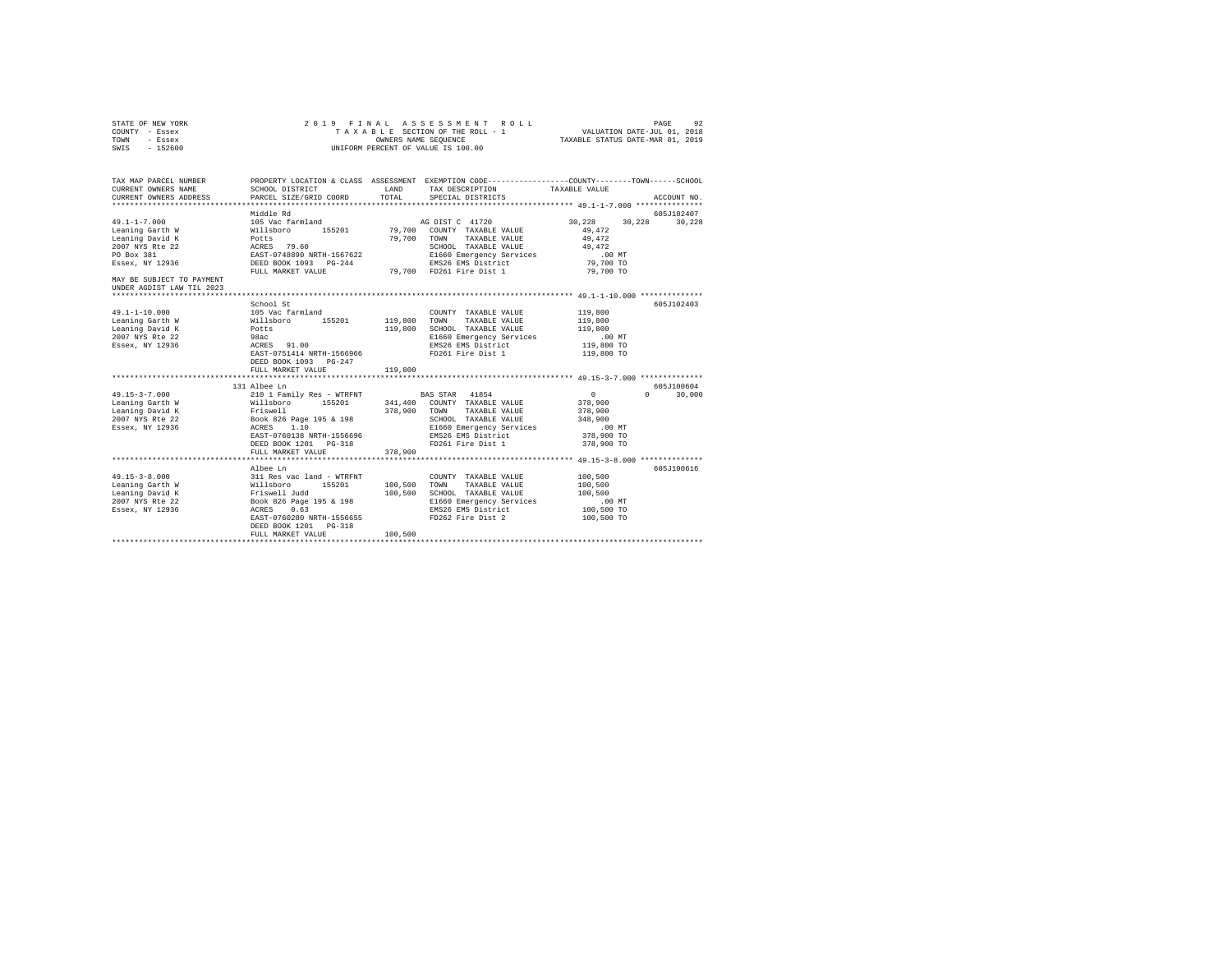| TOWN<br>- Essex<br>SWIS<br>$-152600$ |                                                                                                                                                                                                                             |         |                                                                                                   | OWNERS NAME SEQUENCE TAXABLE STATUS DATE-MAR 01, 2019<br>UNIFORM PERCENT OF VALUE IS 100.00                         |
|--------------------------------------|-----------------------------------------------------------------------------------------------------------------------------------------------------------------------------------------------------------------------------|---------|---------------------------------------------------------------------------------------------------|---------------------------------------------------------------------------------------------------------------------|
|                                      |                                                                                                                                                                                                                             |         |                                                                                                   |                                                                                                                     |
| CURRENT OWNERS NAME                  | ${\tt SCHOOL\ DISTRICT}\qquad\qquad {\tt LAND}\qquad\qquad {\tt TAX\ DESCRIPTION}\qquad\qquad {\tt TAXABLE\ VALUE}\qquad\qquad {\tt PARCEL\ SIZE/GRID\ COORD}\qquad\qquad {\tt TOTAL}\qquad\qquad {\tt SPECIAL\ DISTRICTS}$ |         |                                                                                                   | TAX MAP PARCEL NUMBER PROPERTY LOCATION & CLASS ASSESSMENT EXEMPTION CODE--------------COUNTY-------TOWN-----SCHOOL |
| CURRENT OWNERS ADDRESS               |                                                                                                                                                                                                                             |         |                                                                                                   | ACCOUNT NO.                                                                                                         |
|                                      |                                                                                                                                                                                                                             |         |                                                                                                   |                                                                                                                     |
|                                      |                                                                                                                                                                                                                             |         |                                                                                                   |                                                                                                                     |
|                                      |                                                                                                                                                                                                                             |         |                                                                                                   |                                                                                                                     |
|                                      |                                                                                                                                                                                                                             |         |                                                                                                   |                                                                                                                     |
|                                      |                                                                                                                                                                                                                             |         |                                                                                                   |                                                                                                                     |
|                                      |                                                                                                                                                                                                                             |         |                                                                                                   |                                                                                                                     |
|                                      |                                                                                                                                                                                                                             |         |                                                                                                   |                                                                                                                     |
|                                      |                                                                                                                                                                                                                             |         |                                                                                                   |                                                                                                                     |
|                                      |                                                                                                                                                                                                                             |         |                                                                                                   |                                                                                                                     |
|                                      |                                                                                                                                                                                                                             |         |                                                                                                   |                                                                                                                     |
|                                      | 2718 NYS Route 22                                                                                                                                                                                                           |         |                                                                                                   | 605J101704                                                                                                          |
| $40.73 - 1 - 2.000$                  | 2710 MiS Route 22<br>210 1 Family Res                                                                                                                                                                                       |         | COUNTY TAXABLE VALUE 132,400                                                                      |                                                                                                                     |
|                                      |                                                                                                                                                                                                                             |         |                                                                                                   |                                                                                                                     |
|                                      |                                                                                                                                                                                                                             |         |                                                                                                   |                                                                                                                     |
|                                      |                                                                                                                                                                                                                             |         |                                                                                                   |                                                                                                                     |
|                                      |                                                                                                                                                                                                                             |         |                                                                                                   |                                                                                                                     |
|                                      |                                                                                                                                                                                                                             |         |                                                                                                   |                                                                                                                     |
|                                      |                                                                                                                                                                                                                             |         |                                                                                                   | 132,400 TO<br>132,400 TO C                                                                                          |
|                                      |                                                                                                                                                                                                                             |         | SB260 Eessex Sewer Bond<br>SD260 Essex Sewer Dist<br>$132,400$ TO<br>$132,400$ TO<br>$132,400$ TO |                                                                                                                     |
|                                      |                                                                                                                                                                                                                             |         | WD260 Essex water                                                                                 | 132,400 TO C                                                                                                        |
|                                      |                                                                                                                                                                                                                             |         |                                                                                                   |                                                                                                                     |
|                                      | 2724 NYS Route 22                                                                                                                                                                                                           |         |                                                                                                   | 605J103507                                                                                                          |
|                                      |                                                                                                                                                                                                                             |         |                                                                                                   |                                                                                                                     |
|                                      |                                                                                                                                                                                                                             |         |                                                                                                   |                                                                                                                     |
|                                      |                                                                                                                                                                                                                             |         |                                                                                                   |                                                                                                                     |
|                                      |                                                                                                                                                                                                                             |         |                                                                                                   |                                                                                                                     |
|                                      |                                                                                                                                                                                                                             |         |                                                                                                   |                                                                                                                     |
|                                      |                                                                                                                                                                                                                             |         |                                                                                                   |                                                                                                                     |
|                                      |                                                                                                                                                                                                                             |         |                                                                                                   | 139,900 TO<br>139,900 TO C                                                                                          |
|                                      |                                                                                                                                                                                                                             |         | SD260 Essex Sewer Dist<br>WD260 Essex water 139,900 TO<br>WD260 Essex water 139,900 TO C          |                                                                                                                     |
|                                      |                                                                                                                                                                                                                             |         |                                                                                                   |                                                                                                                     |
|                                      |                                                                                                                                                                                                                             |         |                                                                                                   |                                                                                                                     |
|                                      |                                                                                                                                                                                                                             |         |                                                                                                   | 605J100605                                                                                                          |
|                                      |                                                                                                                                                                                                                             |         |                                                                                                   |                                                                                                                     |
|                                      |                                                                                                                                                                                                                             |         |                                                                                                   |                                                                                                                     |
|                                      |                                                                                                                                                                                                                             |         |                                                                                                   |                                                                                                                     |
|                                      |                                                                                                                                                                                                                             |         |                                                                                                   |                                                                                                                     |
|                                      |                                                                                                                                                                                                                             |         |                                                                                                   |                                                                                                                     |
|                                      |                                                                                                                                                                                                                             |         |                                                                                                   |                                                                                                                     |
|                                      | FULL MARKET VALUE                                                                                                                                                                                                           | 207,300 |                                                                                                   |                                                                                                                     |
|                                      |                                                                                                                                                                                                                             |         |                                                                                                   |                                                                                                                     |

STATE OF NEW YORK 2 0 1 9 F I N A L A S S E S S M E N T R O L L PAGE 93 COUNTY - Essex T A X A B L E SECTION OF THE ROLL - 1 VALUATION DATE-JUL 01, 2018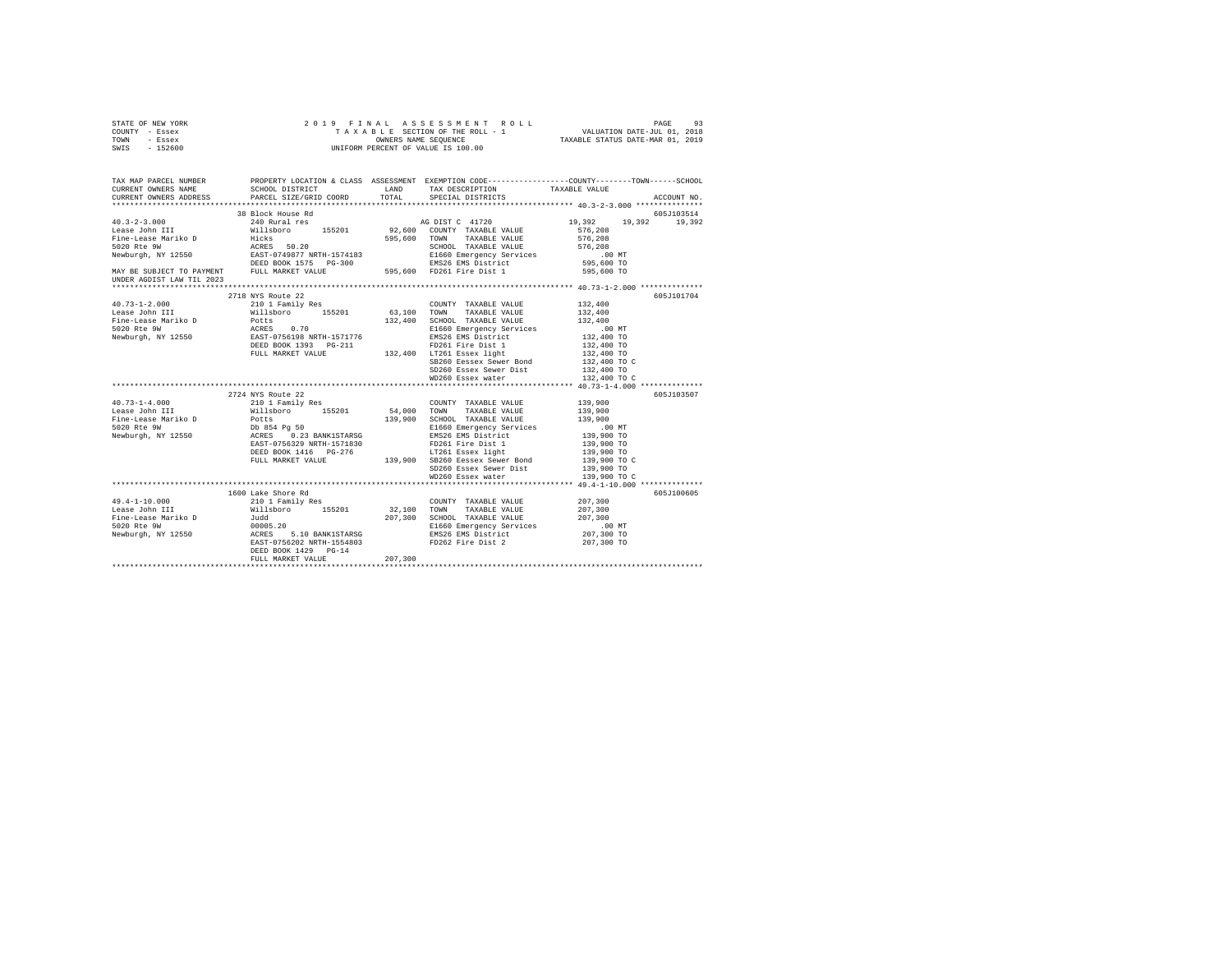| STATE OF NEW YORK |  | 2019 FINAL ASSESSMENT ROLL         |                                  | PAGE | 94 |
|-------------------|--|------------------------------------|----------------------------------|------|----|
| COUNTY - Essex    |  | TAXABLE SECTION OF THE ROLL - 1    | VALUATION DATE-JUL 01, 2018      |      |    |
| TOWN<br>- Essex   |  | OWNERS NAME SEOUENCE               | TAXABLE STATUS DATE-MAR 01, 2019 |      |    |
| $-152600$<br>SWIS |  | UNIFORM PERCENT OF VALUE IS 100.00 |                                  |      |    |

| TAX MAP PARCEL NUMBER<br>CURRENT OWNERS NAME<br>CURRENT OWNERS ADDRESS | SCHOOL DISTRICT<br>PARCEL SIZE/GRID COORD                                                                                                                                                                                                                                                                                                                                                   | LAND<br>TOTAL | PROPERTY LOCATION & CLASS ASSESSMENT EXEMPTION CODE----------------COUNTY-------TOWN------SCHOOL<br>TAX DESCRIPTION<br>SPECIAL DISTRICTS | TAXABLE VALUE           | ACCOUNT NO. |
|------------------------------------------------------------------------|---------------------------------------------------------------------------------------------------------------------------------------------------------------------------------------------------------------------------------------------------------------------------------------------------------------------------------------------------------------------------------------------|---------------|------------------------------------------------------------------------------------------------------------------------------------------|-------------------------|-------------|
|                                                                        |                                                                                                                                                                                                                                                                                                                                                                                             |               |                                                                                                                                          |                         |             |
|                                                                        | Lake Shore Rd                                                                                                                                                                                                                                                                                                                                                                               |               |                                                                                                                                          |                         | 605J102411  |
|                                                                        |                                                                                                                                                                                                                                                                                                                                                                                             |               | COUNTY TAXABLE VALUE 21,900                                                                                                              |                         |             |
|                                                                        |                                                                                                                                                                                                                                                                                                                                                                                             |               |                                                                                                                                          | 21,900                  |             |
|                                                                        |                                                                                                                                                                                                                                                                                                                                                                                             |               | 21,900 SCHOOL TAXABLE VALUE                                                                                                              | 21,900                  |             |
|                                                                        |                                                                                                                                                                                                                                                                                                                                                                                             |               | E1660 Emergency Services<br>EMS26 EMS District                                                                                           | $.00$ MT                |             |
|                                                                        |                                                                                                                                                                                                                                                                                                                                                                                             |               |                                                                                                                                          | 21,900 TO               |             |
|                                                                        |                                                                                                                                                                                                                                                                                                                                                                                             |               |                                                                                                                                          | 21,900 TO               |             |
|                                                                        |                                                                                                                                                                                                                                                                                                                                                                                             |               |                                                                                                                                          |                         |             |
|                                                                        |                                                                                                                                                                                                                                                                                                                                                                                             |               |                                                                                                                                          |                         |             |
|                                                                        | 1669 Lake Shore Rd                                                                                                                                                                                                                                                                                                                                                                          |               |                                                                                                                                          |                         | 605J102413  |
| $49.15 - 1 - 26.000$                                                   | 260 Seasonal res                                                                                                                                                                                                                                                                                                                                                                            |               | COUNTY TAXABLE VALUE                                                                                                                     | 78,100                  |             |
|                                                                        |                                                                                                                                                                                                                                                                                                                                                                                             |               | TAXABLE VALUE                                                                                                                            | 78,100                  |             |
|                                                                        | 19.15-1-20.000 Millaboro 200 Millaboro 28,600 TOWN<br>Edges Gregory G Millaboro 155201 28,600 TOWN<br>IFA CRES 1.55 78,100 SCHOOL<br>1575 Lake Shore Rd RCRES 1.55 78,100 MILlaboro<br>1585 Essex, NY 12936 1885 BOOK 1338 PG-247 1.11                                                                                                                                                      |               | SCHOOL TAXABLE VALUE                                                                                                                     | 78,100                  |             |
|                                                                        |                                                                                                                                                                                                                                                                                                                                                                                             |               | E1660 Emergency Services<br>EMS26 EMS District                                                                                           | $.00$ MT                |             |
|                                                                        |                                                                                                                                                                                                                                                                                                                                                                                             |               |                                                                                                                                          | 78,100 TO               |             |
| 1575 Lake Shore Rd<br>1575 Lake Shore Rd<br>Essex, NY 12936            |                                                                                                                                                                                                                                                                                                                                                                                             |               | FD262 Fire Dist 2                                                                                                                        | 78,100 TO               |             |
|                                                                        | FULL MARKET VALUE                                                                                                                                                                                                                                                                                                                                                                           | 78,100        |                                                                                                                                          |                         |             |
|                                                                        |                                                                                                                                                                                                                                                                                                                                                                                             |               |                                                                                                                                          |                         | 605J104313  |
|                                                                        |                                                                                                                                                                                                                                                                                                                                                                                             |               |                                                                                                                                          | 372,500                 |             |
|                                                                        |                                                                                                                                                                                                                                                                                                                                                                                             |               |                                                                                                                                          |                         |             |
|                                                                        |                                                                                                                                                                                                                                                                                                                                                                                             |               |                                                                                                                                          | 372,500<br>372,500      |             |
|                                                                        |                                                                                                                                                                                                                                                                                                                                                                                             |               |                                                                                                                                          |                         |             |
|                                                                        |                                                                                                                                                                                                                                                                                                                                                                                             |               |                                                                                                                                          | .00 MT.<br>372,500 TO   |             |
|                                                                        |                                                                                                                                                                                                                                                                                                                                                                                             |               |                                                                                                                                          | 372,500 TO              |             |
|                                                                        | FULL MARKET VALUE                                                                                                                                                                                                                                                                                                                                                                           | 372,500       |                                                                                                                                          |                         |             |
|                                                                        |                                                                                                                                                                                                                                                                                                                                                                                             |               |                                                                                                                                          |                         |             |
|                                                                        | 88 Middle Rd                                                                                                                                                                                                                                                                                                                                                                                |               |                                                                                                                                          |                         | 605J100809  |
|                                                                        |                                                                                                                                                                                                                                                                                                                                                                                             |               |                                                                                                                                          | 190,068 190,068 190,068 |             |
|                                                                        |                                                                                                                                                                                                                                                                                                                                                                                             |               |                                                                                                                                          | 545,388 545,388 545,388 |             |
|                                                                        |                                                                                                                                                                                                                                                                                                                                                                                             |               |                                                                                                                                          | 1757.192                |             |
|                                                                        |                                                                                                                                                                                                                                                                                                                                                                                             |               |                                                                                                                                          | 1757,192                |             |
|                                                                        |                                                                                                                                                                                                                                                                                                                                                                                             |               |                                                                                                                                          | 1757.192                |             |
|                                                                        | ARAS - SAN ATA - AND ANNOUNCED AND A COUNTY TAXABLE VALUE AND TAXABLE VALUE AND TAXABLE VALUE SERIES AND TAXABLE VALUE SERIES AND TAXABLE VALUE SERIES AND TAXABLE VALUE SERIES AND TAXABLE VALUE SERIES AND EXAMPLE VALUE SER                                                                                                                                                              |               | E1660 Emergency Services                                                                                                                 | 00 MT.<br>2492,648 TO   |             |
|                                                                        |                                                                                                                                                                                                                                                                                                                                                                                             |               |                                                                                                                                          |                         |             |
|                                                                        |                                                                                                                                                                                                                                                                                                                                                                                             |               | FD262 Fire Dist 2                                                                                                                        | 2492,648 TO             |             |
|                                                                        |                                                                                                                                                                                                                                                                                                                                                                                             |               | LT262 Whallonsburg light 2492,648 TO                                                                                                     |                         |             |
|                                                                        |                                                                                                                                                                                                                                                                                                                                                                                             |               |                                                                                                                                          |                         |             |
|                                                                        | 1212 Whallons Bay Rd                                                                                                                                                                                                                                                                                                                                                                        |               |                                                                                                                                          |                         | 605J102013  |
| $49.3 - 2 - 24.000$                                                    |                                                                                                                                                                                                                                                                                                                                                                                             |               |                                                                                                                                          | $\Omega$                | 30,000      |
| Lewis Salim B                                                          |                                                                                                                                                                                                                                                                                                                                                                                             |               |                                                                                                                                          |                         |             |
| 1212 Whallons Bay Rd                                                   |                                                                                                                                                                                                                                                                                                                                                                                             |               |                                                                                                                                          |                         |             |
| Essex, NY 12936                                                        |                                                                                                                                                                                                                                                                                                                                                                                             |               |                                                                                                                                          |                         |             |
|                                                                        |                                                                                                                                                                                                                                                                                                                                                                                             |               |                                                                                                                                          | $.00$ MT                |             |
|                                                                        |                                                                                                                                                                                                                                                                                                                                                                                             |               |                                                                                                                                          | 382,400 TO              |             |
|                                                                        | $\begin{tabular}{lcccc} \textbf{0.1} & \textbf{0.2} & \textbf{0.3} & \textbf{0.3} & \textbf{0.4} & \textbf{0.5} & \textbf{0.5} & \textbf{0.6} & \textbf{0.7} & \textbf{0.7} & \textbf{0.7} & \textbf{0.7} & \textbf{0.7} & \textbf{0.7} & \textbf{0.7} \\ \textbf{0.8} & \textbf{0.8} & \textbf{0.8} & \textbf{0.8} & \textbf{0.8} & \textbf{0.8} & \textbf{0.7} & \textbf{0.7} & \textbf{$ |               |                                                                                                                                          | 382,400 TO              |             |
|                                                                        |                                                                                                                                                                                                                                                                                                                                                                                             |               |                                                                                                                                          |                         |             |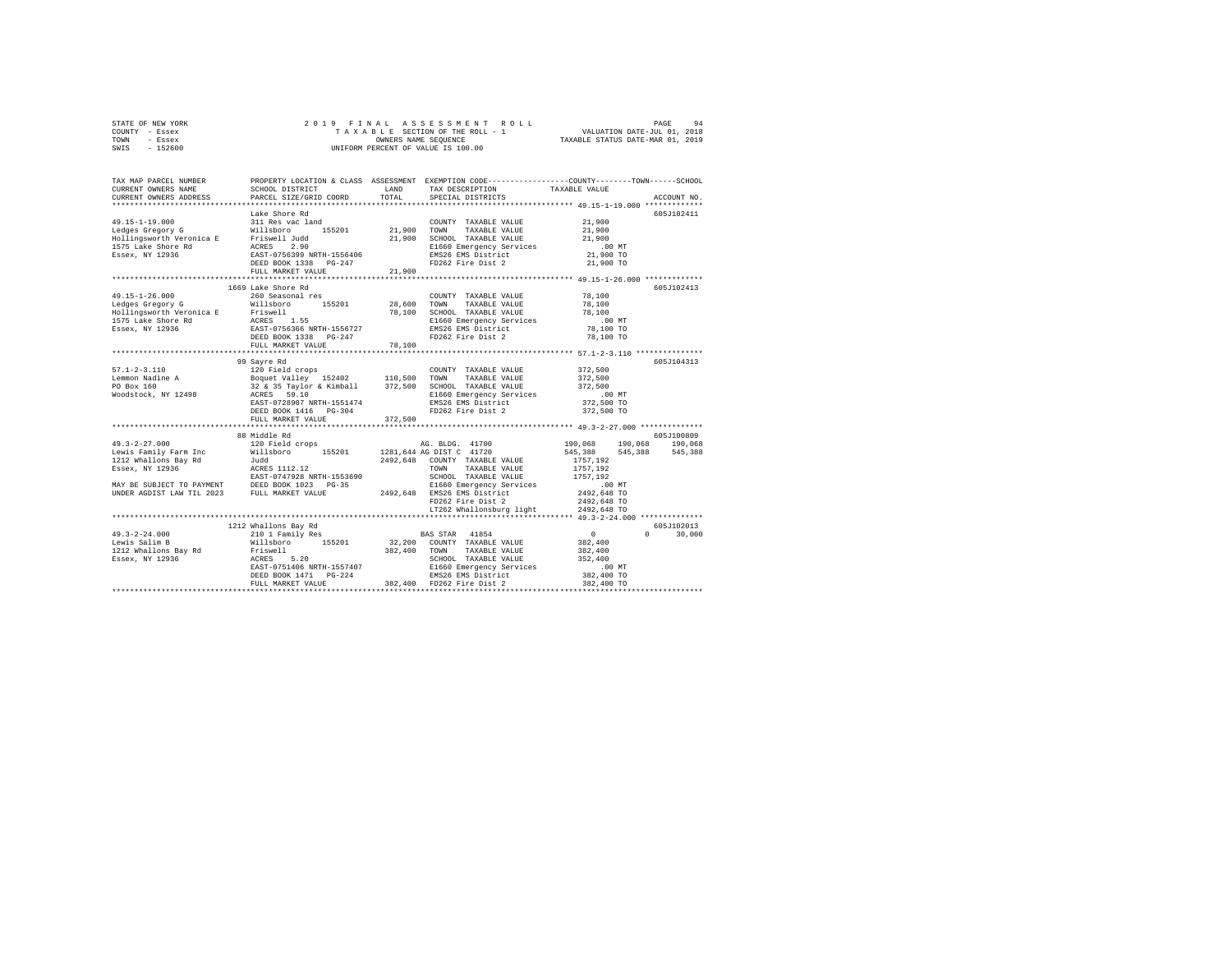| STATE OF NEW YORK<br>COUNTY - Essex<br>TOWN<br>- Essex<br>$-152600$<br>SWIS                                                                 | 2019 FINAL                                                      |         | ASSESSMENT ROLL<br>UNIFORM PERCENT OF VALUE IS 100.00 | PAGE<br>TAXABLE SECTION OF THE ROLL - 1 VALUATION DATE-JUL 01, 2018<br>OWNERS NAME SEQUENCE TAXABLE STATUS DATE-MAR 01, 2019 | 95                     |
|---------------------------------------------------------------------------------------------------------------------------------------------|-----------------------------------------------------------------|---------|-------------------------------------------------------|------------------------------------------------------------------------------------------------------------------------------|------------------------|
|                                                                                                                                             |                                                                 |         |                                                       |                                                                                                                              |                        |
| TAX MAP PARCEL NUMBER PROPERTY LOCATION & CLASS ASSESSMENT EXEMPTION CODE---------------COUNTY-------TOWN-----SCHOOL<br>CURRENT OWNERS NAME | SCHOOL DISTRICT                                                 | LAND    | TAX DESCRIPTION                                       | TAXABLE VALUE                                                                                                                |                        |
| CURRENT OWNERS ADDRESS                                                                                                                      | PARCEL SIZE/GRID COORD                                          | TOTAL   | SPECIAL DISTRICTS                                     |                                                                                                                              | ACCOUNT NO.            |
|                                                                                                                                             |                                                                 |         |                                                       |                                                                                                                              |                        |
| $49.3 - 2 - 8.200$                                                                                                                          | 87 Middle Rd<br>240 Rural res                                   |         | VETERANS 41101                                        | 5,000<br>5,000                                                                                                               | 605J183001<br>$\Omega$ |
|                                                                                                                                             |                                                                 |         | 51,700 ENH STAR 41834                                 | $\sim$ 0<br>$\sim$ 0                                                                                                         | 68,700                 |
| Lloyd James E<br>07 Middle Rd                                                                                                               | willsboro 155201<br>Wharton 155201<br>29.0 Acres<br>ACRES 24.65 |         | 241,100 COUNTY TAXABLE VALUE                          | 236,100                                                                                                                      |                        |
| Essex, NY 12936                                                                                                                             |                                                                 |         | TOWN TAXABLE VALUE                                    | 236,100                                                                                                                      |                        |
|                                                                                                                                             |                                                                 |         | SCHOOL TAXABLE VALUE                                  | 172,400                                                                                                                      |                        |
|                                                                                                                                             | EAST-0750084 NRTH-1559216                                       |         | E1660 Emergency Services                              | .00 MT                                                                                                                       |                        |
|                                                                                                                                             | DEED BOOK 1492    PG-129                                        |         | EMS26 EMS District                                    | 241,100 TO                                                                                                                   |                        |
|                                                                                                                                             | FULL MARKET VALUE                                               |         | 241,100 FD261 Fire Dist 1                             | 241,100 TO                                                                                                                   |                        |
|                                                                                                                                             |                                                                 |         |                                                       |                                                                                                                              | 605J103005             |
| $39.4 - 1 - 43.000$                                                                                                                         | Jersey St                                                       |         | COUNTY TAXABLE VALUE                                  | 92,000                                                                                                                       |                        |
| Lobato Sergio                                                                                                                               |                                                                 | 92,000  | TOWN<br>TAXABLE VALUE                                 | 92,000                                                                                                                       |                        |
| $131 \text{ Stumpel St}$                                                                                                                    | 910 Priv forest<br>Boquet Valley 152402<br>Hicks<br>ACRES 92.00 |         | 92,000 SCHOOL TAXABLE VALUE                           | 92,000                                                                                                                       |                        |
| Brentwood, NY 11717                                                                                                                         |                                                                 |         | E1660 Emergency Services                              | $.00$ MT                                                                                                                     |                        |
|                                                                                                                                             | EAST-0736643 NRTH-1570105                                       |         | EMS26 EMS District                                    | 92,000 TO                                                                                                                    |                        |
|                                                                                                                                             | DEED BOOK 1356 PG-29                                            |         | FD262 Fire Dist 2                                     | 92,000 TO                                                                                                                    |                        |
|                                                                                                                                             | FULL MARKET VALUE                                               | 92,000  |                                                       |                                                                                                                              |                        |
|                                                                                                                                             |                                                                 |         |                                                       |                                                                                                                              |                        |
|                                                                                                                                             | 2737 NYS Route 22                                               |         |                                                       |                                                                                                                              | 605J102610             |
| $40.65 - 2 - 8.000$                                                                                                                         | 210 1 Family Res                                                | 61,800  | COUNTY TAXABLE VALUE<br>TOWN TAXABLE VALUE            | 280,900<br>280,900                                                                                                           |                        |
|                                                                                                                                             |                                                                 |         | 280.900 SCHOOL TAXABLE VALUE                          | 280,900                                                                                                                      |                        |
|                                                                                                                                             |                                                                 |         | E1660 Emergency Services                              | .00 MT                                                                                                                       |                        |
|                                                                                                                                             |                                                                 |         | EMS26 EMS District                                    | 280,900 TO                                                                                                                   |                        |
|                                                                                                                                             | EAST-0756665 NRTH-1572151                                       |         | FD261 Fire Dist 1                                     | 280,900 TO                                                                                                                   |                        |
|                                                                                                                                             | DEED BOOK 1868 PG-190                                           |         | LT261 Essex light                                     | 280,900 TO                                                                                                                   |                        |
|                                                                                                                                             | FULL MARKET VALUE                                               |         | 280,900 SB260 Eessex Sewer Bond                       | 280,900 TO C                                                                                                                 |                        |
|                                                                                                                                             |                                                                 |         | SD260 Essex Sewer Dist                                | 280,900 TO                                                                                                                   |                        |
|                                                                                                                                             |                                                                 |         | WD260 Essex water                                     | 280,900 TO C                                                                                                                 |                        |
|                                                                                                                                             |                                                                 |         |                                                       |                                                                                                                              |                        |
| $40.65 - 1 - 1.200$                                                                                                                         | 10 Sandy Point Way                                              |         | COUNTY TAXABLE VALUE                                  | 350,900                                                                                                                      | 605J178501             |
| MacBride Peter A                                                                                                                            | 260 Seasonal res - WTRFNT<br>Willsboro 155201                   | 280,400 | TOWN<br>TAXABLE VALUE                                 | 350,900                                                                                                                      |                        |
|                                                                                                                                             |                                                                 | 350,900 | SCHOOL TAXABLE VALUE                                  | 350,900                                                                                                                      |                        |
| MacBride Judith Antistantic Press (1.75<br>21 Cherry Ln 20226<br>21 Cherry Ln 20226<br>2537–0757466 NRTH-1573592<br>25250 2007 1568 PG-261  |                                                                 |         | E1660 Emergency Services                              | $.00$ MT                                                                                                                     |                        |
|                                                                                                                                             |                                                                 |         | EMS26 EMS District                                    | 350,900 TO                                                                                                                   |                        |
|                                                                                                                                             |                                                                 |         | FD261 Fire Dist 1                                     | 350,900 TO                                                                                                                   |                        |
|                                                                                                                                             | FULL MARKET VALUE                                               |         | 350,900 LT261 Essex light                             | 350,900 TO                                                                                                                   |                        |
|                                                                                                                                             |                                                                 |         | WB261 Water B&I                                       | 350,900 TO C                                                                                                                 |                        |
|                                                                                                                                             |                                                                 |         | WD260 Essex water                                     | 350,900 TO C                                                                                                                 |                        |
|                                                                                                                                             |                                                                 |         |                                                       | *******************************                                                                                              |                        |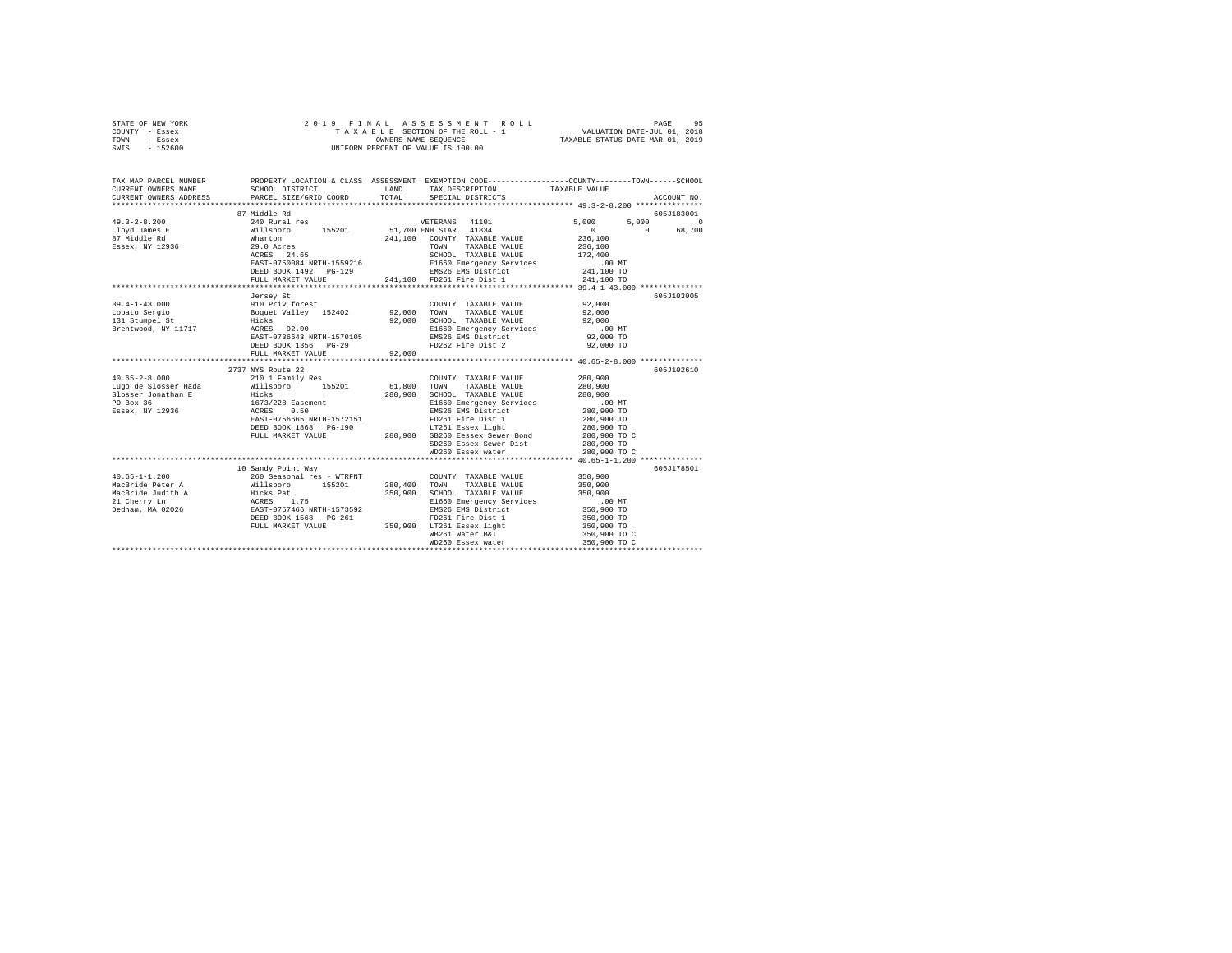|      | STATE OF NEW YORK |  |  |  | 2019 FINAL ASSESSMENT ROLL         | PAGE                             | 96 |
|------|-------------------|--|--|--|------------------------------------|----------------------------------|----|
|      | COUNTY - Essex    |  |  |  | TAXABLE SECTION OF THE ROLL - 1    | VALUATION DATE-JUL 01, 2018      |    |
| TOWN | - Essex           |  |  |  | OWNERS NAME SEOUENCE               | TAXABLE STATUS DATE-MAR 01, 2019 |    |
| SWIS | $-152600$         |  |  |  | UNIFORM PERCENT OF VALUE IS 100.00 |                                  |    |

| TAX MAP PARCEL NUMBER | PROPERTY LOCATION & CLASS ASSESSMENT EXEMPTION CODE----------------COUNTY-------TOWN------SCHOOL                                                                                                                                                                                                                                                                                                                                     |                                                                     |                                 |               |
|-----------------------|--------------------------------------------------------------------------------------------------------------------------------------------------------------------------------------------------------------------------------------------------------------------------------------------------------------------------------------------------------------------------------------------------------------------------------------|---------------------------------------------------------------------|---------------------------------|---------------|
|                       |                                                                                                                                                                                                                                                                                                                                                                                                                                      |                                                                     |                                 |               |
|                       |                                                                                                                                                                                                                                                                                                                                                                                                                                      | TOTAL SPECIAL DISTRICTS                                             |                                 | ACCOUNT NO.   |
|                       |                                                                                                                                                                                                                                                                                                                                                                                                                                      |                                                                     |                                 |               |
|                       | 2261 Lake Shore Rd                                                                                                                                                                                                                                                                                                                                                                                                                   |                                                                     |                                 | 605J104112    |
|                       |                                                                                                                                                                                                                                                                                                                                                                                                                                      |                                                                     | $\sim$ 0                        | $0 \t 30,000$ |
|                       |                                                                                                                                                                                                                                                                                                                                                                                                                                      |                                                                     |                                 |               |
|                       |                                                                                                                                                                                                                                                                                                                                                                                                                                      |                                                                     | 0<br>188,792<br>188,792         |               |
|                       |                                                                                                                                                                                                                                                                                                                                                                                                                                      |                                                                     |                                 |               |
|                       | $\begin{tabular}{l c c c c} \multicolumn{1}{c}{\textbf{40.73--5--10.000}} & \multicolumn{1}{c}{2261~\text{Take ShocP and}} & \multicolumn{1}{c}{216~\text{The key}~\text{Table V}~\text{W}} \\ \multicolumn{1}{c}{\textbf{MacDev} & \textbf{W}111 \text{Boor}} & \textbf{155201} & \textbf{52,000} & \textbf{CONITY} & \textbf{TAZABLE VALUE} \\ \multicolumn{1}{c}{\textbf{22.82~\text{New} and}} & \multicolumn{1}{c}{\textbf{M11$ |                                                                     | 158,792<br>.00 MT<br>188,792 TO |               |
|                       |                                                                                                                                                                                                                                                                                                                                                                                                                                      |                                                                     |                                 |               |
|                       |                                                                                                                                                                                                                                                                                                                                                                                                                                      |                                                                     | 188,792 TO                      |               |
|                       |                                                                                                                                                                                                                                                                                                                                                                                                                                      |                                                                     | 188,792 TO                      |               |
|                       |                                                                                                                                                                                                                                                                                                                                                                                                                                      | SB260 Eessex Sewer Bond                                             | 188,792 TO C                    |               |
|                       |                                                                                                                                                                                                                                                                                                                                                                                                                                      | SD260 Essex Sewer Dist 188,792 TO                                   |                                 |               |
|                       |                                                                                                                                                                                                                                                                                                                                                                                                                                      | WD260 Essex water                                                   | 188,792 TO C                    |               |
|                       |                                                                                                                                                                                                                                                                                                                                                                                                                                      |                                                                     |                                 |               |
|                       | Whallons Bay Rd                                                                                                                                                                                                                                                                                                                                                                                                                      |                                                                     |                                 | 605J102109    |
|                       |                                                                                                                                                                                                                                                                                                                                                                                                                                      |                                                                     |                                 |               |
|                       |                                                                                                                                                                                                                                                                                                                                                                                                                                      |                                                                     |                                 |               |
|                       |                                                                                                                                                                                                                                                                                                                                                                                                                                      |                                                                     |                                 |               |
|                       |                                                                                                                                                                                                                                                                                                                                                                                                                                      |                                                                     | $00MT$<br>25,700 TO             |               |
|                       |                                                                                                                                                                                                                                                                                                                                                                                                                                      |                                                                     |                                 |               |
|                       |                                                                                                                                                                                                                                                                                                                                                                                                                                      |                                                                     | 25,700 TO                       |               |
|                       |                                                                                                                                                                                                                                                                                                                                                                                                                                      | 25,700 LT262 Whallonsburg light 25,700 TO                           |                                 |               |
|                       |                                                                                                                                                                                                                                                                                                                                                                                                                                      |                                                                     |                                 |               |
|                       | 9 Willett Ln                                                                                                                                                                                                                                                                                                                                                                                                                         |                                                                     |                                 | 605L102108    |
|                       |                                                                                                                                                                                                                                                                                                                                                                                                                                      |                                                                     | 174,800<br>174,800              |               |
|                       |                                                                                                                                                                                                                                                                                                                                                                                                                                      |                                                                     |                                 |               |
|                       |                                                                                                                                                                                                                                                                                                                                                                                                                                      |                                                                     |                                 |               |
|                       | 49.69-1-9.000<br>MacDougal Harold T<br>MacDougal Harold T<br>MacDougal Harold T<br>MacDougal Harold T<br>Triswell Patent<br>P<br>9 Willett Ln<br>MacDougal Leta M<br>SERES 0.30<br>ELECO Renegency Services<br>ERES 0.30<br>ELECO Renegency Services<br>                                                                                                                                                                             |                                                                     | 174,800<br>.00 MT<br>174,800 TO |               |
|                       |                                                                                                                                                                                                                                                                                                                                                                                                                                      |                                                                     |                                 |               |
|                       |                                                                                                                                                                                                                                                                                                                                                                                                                                      |                                                                     | 174,800 TO                      |               |
|                       |                                                                                                                                                                                                                                                                                                                                                                                                                                      |                                                                     |                                 |               |
|                       |                                                                                                                                                                                                                                                                                                                                                                                                                                      |                                                                     |                                 |               |
|                       | 2217 Lake Shore Rd                                                                                                                                                                                                                                                                                                                                                                                                                   |                                                                     |                                 | 605J100710    |
|                       |                                                                                                                                                                                                                                                                                                                                                                                                                                      |                                                                     | 65,950 65,950 65,950            |               |
|                       |                                                                                                                                                                                                                                                                                                                                                                                                                                      |                                                                     | $0 \t 0 \t 65,950$              |               |
|                       |                                                                                                                                                                                                                                                                                                                                                                                                                                      | 131,900 COUNTY TAXABLE VALUE                                        | 65,950                          |               |
|                       | 1680/38 Easement 1999<br>ACRES 0.20 CHORE 1999<br>EAST-0757228 NRTH-1569681 SCHOOL TAXABLE VALUE<br>DEED BOOK 1676 DEEP EAST-0757228 NRTH-1569681 E1660 Emergency Services<br>DEED BOOK 1676 DEEP EAST-0757228 EMS District 1131,900 T                                                                                                                                                                                               |                                                                     |                                 |               |
|                       |                                                                                                                                                                                                                                                                                                                                                                                                                                      |                                                                     |                                 |               |
|                       | EAST-0757228 NRTH-1569681                                                                                                                                                                                                                                                                                                                                                                                                            |                                                                     |                                 |               |
|                       |                                                                                                                                                                                                                                                                                                                                                                                                                                      |                                                                     |                                 |               |
|                       |                                                                                                                                                                                                                                                                                                                                                                                                                                      |                                                                     |                                 |               |
|                       |                                                                                                                                                                                                                                                                                                                                                                                                                                      | LT261 Essex light                                                   | 131,900 TO                      |               |
|                       |                                                                                                                                                                                                                                                                                                                                                                                                                                      | SB260 Eessex Sewer Bond                                             | 131,900 TO C                    |               |
|                       |                                                                                                                                                                                                                                                                                                                                                                                                                                      | SD260 Essex Sewer Dist 131,900 TO<br>WD260 Essex water 131,900 TO C |                                 |               |
|                       |                                                                                                                                                                                                                                                                                                                                                                                                                                      |                                                                     |                                 |               |
|                       |                                                                                                                                                                                                                                                                                                                                                                                                                                      |                                                                     |                                 |               |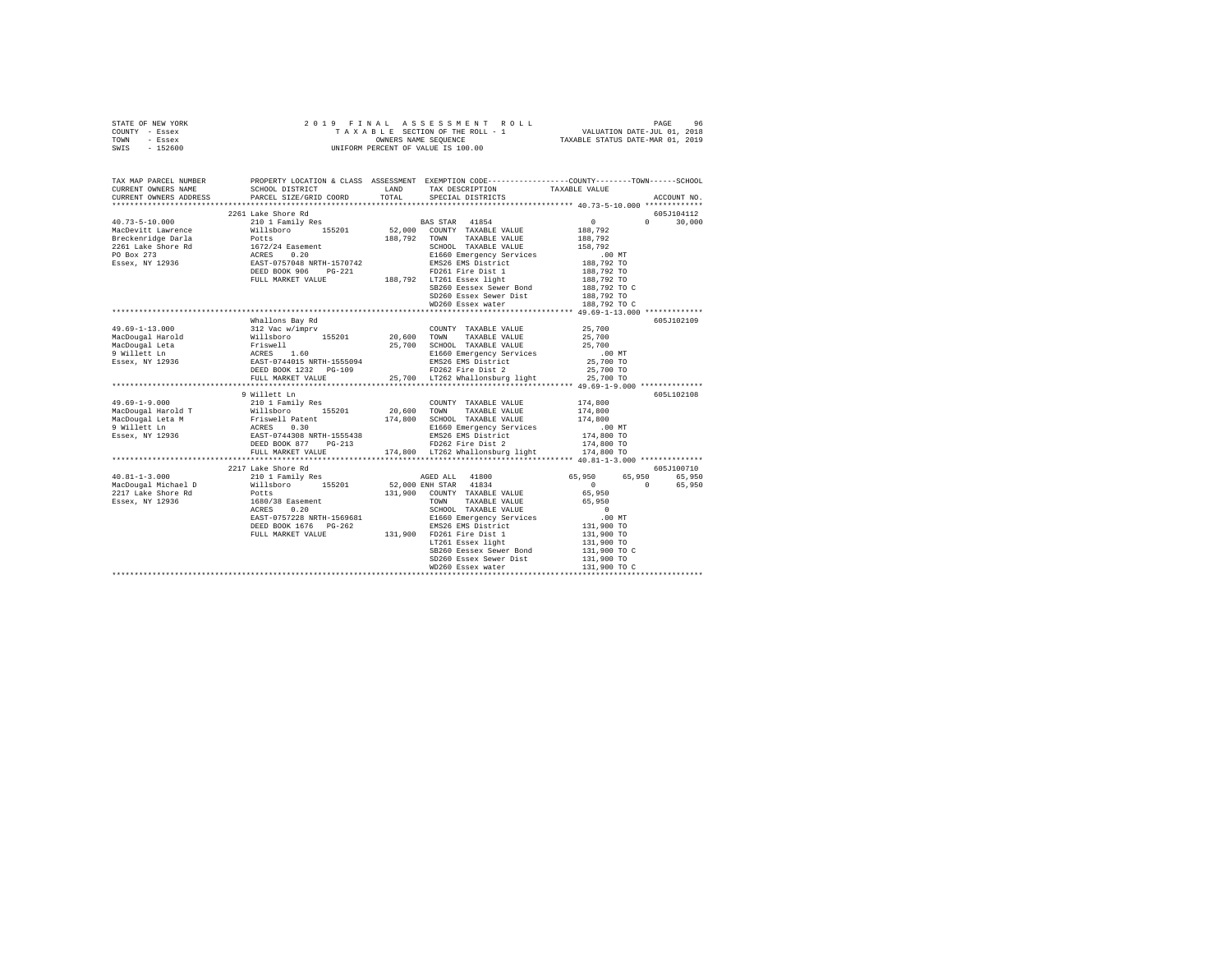|      | STATE OF NEW YORK | 2019 FINAL ASSESSMENT ROLL         | PAGE                             |
|------|-------------------|------------------------------------|----------------------------------|
|      | COUNTY - Essex    | TAXABLE SECTION OF THE ROLL - 1    | VALUATION DATE-JUL 01, 2018      |
| TOWN | - Essex           | OWNERS NAME SEOUENCE               | TAXABLE STATUS DATE-MAR 01, 2019 |
| SWIS | - 152600          | UNIFORM PERCENT OF VALUE IS 100.00 |                                  |

| TAX MAP PARCEL NUMBER                                                                                                                                                                                                                  |                   |        |                                                                                                                                                                                                                                                                                                                                                                                                                                                          | PROPERTY LOCATION & CLASS ASSESSMENT EXEMPTION CODE----------------COUNTY-------TOWN------SCHOOL |
|----------------------------------------------------------------------------------------------------------------------------------------------------------------------------------------------------------------------------------------|-------------------|--------|----------------------------------------------------------------------------------------------------------------------------------------------------------------------------------------------------------------------------------------------------------------------------------------------------------------------------------------------------------------------------------------------------------------------------------------------------------|--------------------------------------------------------------------------------------------------|
|                                                                                                                                                                                                                                        | 2289 NYS Route 22 |        |                                                                                                                                                                                                                                                                                                                                                                                                                                                          | 605J102909                                                                                       |
|                                                                                                                                                                                                                                        |                   |        | COUNTY TAXABLE VALUE 23,000                                                                                                                                                                                                                                                                                                                                                                                                                              |                                                                                                  |
| $\begin{array}{cccccc} 40.3-1-8.001 & 312\ {\rm vac\ w/imprv} & 23,000 & 23,000 \\ \texttt{Mace\ Valerie} & \hspace{2.5cm} 43,000 & 155201 & 23,000 & 70\texttt{WN} & \texttt{TAXABLE\ VALUE} & 23,000 \\ \end{array}$                 |                   |        |                                                                                                                                                                                                                                                                                                                                                                                                                                                          |                                                                                                  |
|                                                                                                                                                                                                                                        |                   |        |                                                                                                                                                                                                                                                                                                                                                                                                                                                          |                                                                                                  |
|                                                                                                                                                                                                                                        |                   |        |                                                                                                                                                                                                                                                                                                                                                                                                                                                          |                                                                                                  |
|                                                                                                                                                                                                                                        |                   |        |                                                                                                                                                                                                                                                                                                                                                                                                                                                          |                                                                                                  |
| Note the metric of the metric of the metric of the Host of Host (23,000 SCHOOL TAXABLE VALUE 23,000 FORDS 1 23,000 MSCHOOL TAXABLE VALUE 23,000 MSCHOOL TAXABLE VALUE 23,000 MSCHOOL TAXABLE VALUE 23,000 MSCHOOL TAXABLE VALU         |                   |        |                                                                                                                                                                                                                                                                                                                                                                                                                                                          |                                                                                                  |
|                                                                                                                                                                                                                                        | FULL MARKET VALUE | 23,000 |                                                                                                                                                                                                                                                                                                                                                                                                                                                          |                                                                                                  |
|                                                                                                                                                                                                                                        |                   |        |                                                                                                                                                                                                                                                                                                                                                                                                                                                          |                                                                                                  |
|                                                                                                                                                                                                                                        | 468 Walker Rd     |        |                                                                                                                                                                                                                                                                                                                                                                                                                                                          | 605J199006                                                                                       |
| 48.4-1-20.131                                                                                                                                                                                                                          | 240 Rural res     |        | COUNTY TAXABLE VALUE 142,500                                                                                                                                                                                                                                                                                                                                                                                                                             |                                                                                                  |
|                                                                                                                                                                                                                                        |                   |        |                                                                                                                                                                                                                                                                                                                                                                                                                                                          |                                                                                                  |
|                                                                                                                                                                                                                                        |                   |        |                                                                                                                                                                                                                                                                                                                                                                                                                                                          |                                                                                                  |
|                                                                                                                                                                                                                                        |                   |        |                                                                                                                                                                                                                                                                                                                                                                                                                                                          |                                                                                                  |
| 48.4-1-20.131 (490 Muran res 155201 M2,000 TOWN TAXABLE VALUE 142,500<br>MacTver Roderick W Willsboro 155201 42,000 TOWN TAXABLE VALUE 142,500<br>468 Walker Rd 3 Brookfield Pat 142,500 SCHOOL TAXABLE VALUE 142,500 MT<br>142,500 MT |                   |        |                                                                                                                                                                                                                                                                                                                                                                                                                                                          |                                                                                                  |
|                                                                                                                                                                                                                                        |                   |        |                                                                                                                                                                                                                                                                                                                                                                                                                                                          |                                                                                                  |
|                                                                                                                                                                                                                                        |                   |        |                                                                                                                                                                                                                                                                                                                                                                                                                                                          |                                                                                                  |
|                                                                                                                                                                                                                                        |                   |        |                                                                                                                                                                                                                                                                                                                                                                                                                                                          |                                                                                                  |
|                                                                                                                                                                                                                                        | 2310 Main St      |        |                                                                                                                                                                                                                                                                                                                                                                                                                                                          | 605J104202                                                                                       |
|                                                                                                                                                                                                                                        |                   |        | $\begin{tabular}{lllllll} \multicolumn{2}{c}{\textbf{COUNTY}} & \textbf{TAXABLE VALUE} & & & & 269,600 \\ \multicolumn{2}{c}{\textbf{COMTY}} & \multicolumn{2}{c}{\textbf{max}} & \multicolumn{2}{c}{\textbf{WALUE}} & & & 269,600 \\ \multicolumn{2}{c}{\textbf{1.1}} & \multicolumn{2}{c}{\textbf{1.2}} & \multicolumn{2}{c}{\textbf{1.3}} & \multicolumn{2}{c}{\textbf{1.4}} & \multicolumn{2}{c}{\textbf{1.5}} & \multicolumn{2}{c}{\textbf{1.6}} &$ |                                                                                                  |
|                                                                                                                                                                                                                                        |                   |        |                                                                                                                                                                                                                                                                                                                                                                                                                                                          |                                                                                                  |
|                                                                                                                                                                                                                                        |                   |        | SCHOOL TAXABLE VALUE                                                                                                                                                                                                                                                                                                                                                                                                                                     | 269,600                                                                                          |
| Essex, NY 12936 1394/215 Cons Easement                                                                                                                                                                                                 |                   |        |                                                                                                                                                                                                                                                                                                                                                                                                                                                          |                                                                                                  |
|                                                                                                                                                                                                                                        |                   |        | E1660 Emergency Services  00 MT<br>EMS26 EMS District 269,600 TO<br>FD261 Fire Dist 1 269,600 TO                                                                                                                                                                                                                                                                                                                                                         |                                                                                                  |
|                                                                                                                                                                                                                                        |                   |        |                                                                                                                                                                                                                                                                                                                                                                                                                                                          |                                                                                                  |
|                                                                                                                                                                                                                                        |                   |        |                                                                                                                                                                                                                                                                                                                                                                                                                                                          |                                                                                                  |
|                                                                                                                                                                                                                                        |                   |        |                                                                                                                                                                                                                                                                                                                                                                                                                                                          |                                                                                                  |
|                                                                                                                                                                                                                                        |                   |        |                                                                                                                                                                                                                                                                                                                                                                                                                                                          |                                                                                                  |
|                                                                                                                                                                                                                                        |                   |        | DEED BOOK 1874 PG-105 58260 Eessex Sewer Bond 269,600 TO C FULL MARKET VALUE 269,600 TO 269,600 TO 269,600 TO C<br>FULL MARKET VALUE 269,600 SDS260 Essex Sewer Dist 269,600 TO C 269,600 TO C                                                                                                                                                                                                                                                           |                                                                                                  |
|                                                                                                                                                                                                                                        |                   |        |                                                                                                                                                                                                                                                                                                                                                                                                                                                          |                                                                                                  |
|                                                                                                                                                                                                                                        | Lake Shore Rd     |        |                                                                                                                                                                                                                                                                                                                                                                                                                                                          | 605J102910                                                                                       |
|                                                                                                                                                                                                                                        |                   |        |                                                                                                                                                                                                                                                                                                                                                                                                                                                          |                                                                                                  |
|                                                                                                                                                                                                                                        |                   |        |                                                                                                                                                                                                                                                                                                                                                                                                                                                          |                                                                                                  |
|                                                                                                                                                                                                                                        |                   |        |                                                                                                                                                                                                                                                                                                                                                                                                                                                          |                                                                                                  |
|                                                                                                                                                                                                                                        |                   |        | $16,900$ SCHOOL TAXABLE VALUE $16,900$ and $16,900$ $16,900$ $16,900$                                                                                                                                                                                                                                                                                                                                                                                    |                                                                                                  |
|                                                                                                                                                                                                                                        |                   |        | E1660 Emergency Services .00 MT<br>EMS26 EMS District  16,900 TO                                                                                                                                                                                                                                                                                                                                                                                         |                                                                                                  |
| Mandeville Myrna (1999)<br>1571 Lake Shore Rd (1990)<br>1898ex, NY 12936 (1998) 2008 (1998)<br>1998 - 1999 (1998) 2009 (1998)<br>1999 - 1999 (1999) 2009 (1998)<br>1999 - 1999 (1999) 2009 (1999)                                      |                   |        | FD262 Fire Dist 2                                                                                                                                                                                                                                                                                                                                                                                                                                        | 16,900 TO                                                                                        |
|                                                                                                                                                                                                                                        | FULL MARKET VALUE | 16.900 |                                                                                                                                                                                                                                                                                                                                                                                                                                                          |                                                                                                  |
|                                                                                                                                                                                                                                        |                   |        |                                                                                                                                                                                                                                                                                                                                                                                                                                                          |                                                                                                  |
|                                                                                                                                                                                                                                        |                   |        |                                                                                                                                                                                                                                                                                                                                                                                                                                                          |                                                                                                  |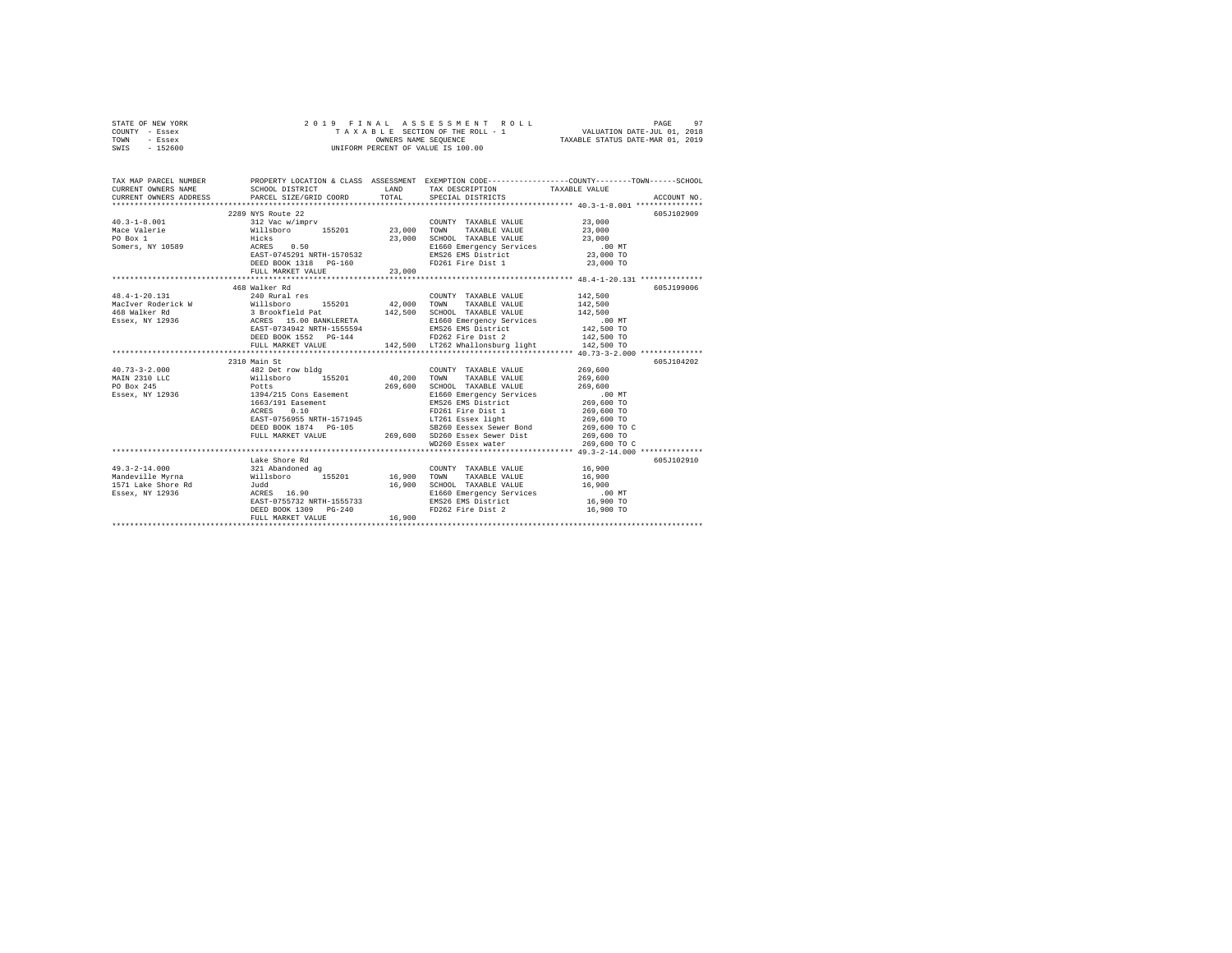|      | STATE OF NEW YORK |  | 2019 FINAL ASSESSMENT ROLL         |                                  | PAGE                        | 98 |
|------|-------------------|--|------------------------------------|----------------------------------|-----------------------------|----|
|      | COUNTY - Essex    |  | TAXABLE SECTION OF THE ROLL - 1    |                                  | VALUATION DATE-JUL 01, 2018 |    |
| TOWN | - Essex           |  | OWNERS NAME SEOUENCE               | TAXABLE STATUS DATE-MAR 01, 2019 |                             |    |
| SWIS | - 152600          |  | UNIFORM PERCENT OF VALUE IS 100.00 |                                  |                             |    |

| TAX MAP PARCEL NUMBER<br>CURRENT OWNERS NAME                                                                                                                                                                                                                                                                                                                                                | LAND LAND<br>SCHOOL DISTRICT                                                                                         |         | TAX DESCRIPTION                                                                                      | PROPERTY LOCATION & CLASS ASSESSMENT EXEMPTION CODE---------------COUNTY-------TOWN------SCHOOL<br>TAXABLE VALUE<br>ACCOUNT NO. |  |
|---------------------------------------------------------------------------------------------------------------------------------------------------------------------------------------------------------------------------------------------------------------------------------------------------------------------------------------------------------------------------------------------|----------------------------------------------------------------------------------------------------------------------|---------|------------------------------------------------------------------------------------------------------|---------------------------------------------------------------------------------------------------------------------------------|--|
| CURRENT OWNERS ADDRESS                                                                                                                                                                                                                                                                                                                                                                      | PARCEL SIZE/GRID COORD                                                                                               | TOTAL   | SPECIAL DISTRICTS                                                                                    |                                                                                                                                 |  |
|                                                                                                                                                                                                                                                                                                                                                                                             | 1571 Lake Shore Rd                                                                                                   |         |                                                                                                      | 605J101603                                                                                                                      |  |
| $\begin{tabular}{lcccc} 49.3-2-18.000 & 1571\ \texttt{Lake} \texttt{Shore Red} & 281\ \texttt{Manderville} \texttt{Myrna} & 211\ \texttt{MadeVille} & 211\ \texttt{MadeVille} & 211\ \texttt{MadeVille} & 211\ \texttt{MadeVille} & 211\ \texttt{MadeVille} & 211\ \texttt{MadeVille} & 211\ \texttt{MadeVille} & 211\ \texttt{MadeS} & 211\ \texttt{MadeS} & 211\ \texttt{MadeS} & 211\ \$ |                                                                                                                      |         |                                                                                                      | $0 \t 30,000$                                                                                                                   |  |
|                                                                                                                                                                                                                                                                                                                                                                                             |                                                                                                                      |         |                                                                                                      |                                                                                                                                 |  |
|                                                                                                                                                                                                                                                                                                                                                                                             |                                                                                                                      |         |                                                                                                      |                                                                                                                                 |  |
|                                                                                                                                                                                                                                                                                                                                                                                             |                                                                                                                      |         |                                                                                                      |                                                                                                                                 |  |
|                                                                                                                                                                                                                                                                                                                                                                                             |                                                                                                                      |         |                                                                                                      |                                                                                                                                 |  |
|                                                                                                                                                                                                                                                                                                                                                                                             |                                                                                                                      |         |                                                                                                      |                                                                                                                                 |  |
|                                                                                                                                                                                                                                                                                                                                                                                             |                                                                                                                      |         |                                                                                                      |                                                                                                                                 |  |
|                                                                                                                                                                                                                                                                                                                                                                                             |                                                                                                                      |         |                                                                                                      |                                                                                                                                 |  |
|                                                                                                                                                                                                                                                                                                                                                                                             | Lake Shore Rd                                                                                                        |         |                                                                                                      | 605J175011                                                                                                                      |  |
|                                                                                                                                                                                                                                                                                                                                                                                             |                                                                                                                      |         |                                                                                                      | 77,457 77,457 77,457                                                                                                            |  |
|                                                                                                                                                                                                                                                                                                                                                                                             |                                                                                                                      |         |                                                                                                      |                                                                                                                                 |  |
|                                                                                                                                                                                                                                                                                                                                                                                             |                                                                                                                      |         |                                                                                                      |                                                                                                                                 |  |
|                                                                                                                                                                                                                                                                                                                                                                                             |                                                                                                                      |         |                                                                                                      |                                                                                                                                 |  |
|                                                                                                                                                                                                                                                                                                                                                                                             |                                                                                                                      |         |                                                                                                      |                                                                                                                                 |  |
|                                                                                                                                                                                                                                                                                                                                                                                             |                                                                                                                      |         |                                                                                                      |                                                                                                                                 |  |
|                                                                                                                                                                                                                                                                                                                                                                                             |                                                                                                                      |         |                                                                                                      |                                                                                                                                 |  |
|                                                                                                                                                                                                                                                                                                                                                                                             | 1680 Lake Shore Rd                                                                                                   |         |                                                                                                      | 605J102006                                                                                                                      |  |
|                                                                                                                                                                                                                                                                                                                                                                                             |                                                                                                                      |         | COUNTY TAXABLE VALUE 20,300                                                                          |                                                                                                                                 |  |
|                                                                                                                                                                                                                                                                                                                                                                                             |                                                                                                                      |         |                                                                                                      | 20,300                                                                                                                          |  |
|                                                                                                                                                                                                                                                                                                                                                                                             |                                                                                                                      |         |                                                                                                      | 20,300                                                                                                                          |  |
|                                                                                                                                                                                                                                                                                                                                                                                             |                                                                                                                      |         |                                                                                                      |                                                                                                                                 |  |
|                                                                                                                                                                                                                                                                                                                                                                                             |                                                                                                                      |         | E1660 Emergency Services .00 MT<br>EMS26 EMS District 20,300 TO                                      |                                                                                                                                 |  |
|                                                                                                                                                                                                                                                                                                                                                                                             |                                                                                                                      |         | FD262 Fire Dist 2                                                                                    | 20,300 TO                                                                                                                       |  |
|                                                                                                                                                                                                                                                                                                                                                                                             | FULL MARKET VALUE                                                                                                    | 20,300  |                                                                                                      |                                                                                                                                 |  |
|                                                                                                                                                                                                                                                                                                                                                                                             |                                                                                                                      |         |                                                                                                      |                                                                                                                                 |  |
|                                                                                                                                                                                                                                                                                                                                                                                             | 1681 Lake Shore Rd                                                                                                   |         |                                                                                                      | 605J100911                                                                                                                      |  |
| 49.15-1-32.000                                                                                                                                                                                                                                                                                                                                                                              | 210 1 Family Res                                                                                                     |         | COUNTY TAXABLE VALUE                                                                                 | 160,000                                                                                                                         |  |
|                                                                                                                                                                                                                                                                                                                                                                                             |                                                                                                                      |         |                                                                                                      |                                                                                                                                 |  |
|                                                                                                                                                                                                                                                                                                                                                                                             |                                                                                                                      |         |                                                                                                      |                                                                                                                                 |  |
| VALUE AND TOWER THE SECTION AND TOWER TRAVELS ON TAXABLE VALUE 160,000<br>Mangano MaryAnne Friewell 160,000 SCHOOL TAXABLE VALUE 160,000<br>1409 Dean St. RESS 2.06 BI660 EMERICAL PRESS 2.06 BI660 EMERICANS RATHER VALUE 160,000 M                                                                                                                                                        |                                                                                                                      |         |                                                                                                      |                                                                                                                                 |  |
|                                                                                                                                                                                                                                                                                                                                                                                             |                                                                                                                      |         |                                                                                                      |                                                                                                                                 |  |
|                                                                                                                                                                                                                                                                                                                                                                                             | DEED BOOK 1543 PG-32                                                                                                 |         | FD262 Fire Dist 2                                                                                    | 160,000 TO                                                                                                                      |  |
|                                                                                                                                                                                                                                                                                                                                                                                             | FULL MARKET VALUE                                                                                                    | 160,000 |                                                                                                      | **************** 39.4-1-2.000 **************                                                                                    |  |
|                                                                                                                                                                                                                                                                                                                                                                                             |                                                                                                                      |         |                                                                                                      |                                                                                                                                 |  |
|                                                                                                                                                                                                                                                                                                                                                                                             | 122 Sanders Rd                                                                                                       |         |                                                                                                      | 605J100110                                                                                                                      |  |
| $39.4 - 1 - 2.000$                                                                                                                                                                                                                                                                                                                                                                          |                                                                                                                      |         | COUNTY TAXABLE VALUE 64,300                                                                          |                                                                                                                                 |  |
|                                                                                                                                                                                                                                                                                                                                                                                             |                                                                                                                      |         | 64,300 TOWN TAXABLE VALUE                                                                            | 64,300                                                                                                                          |  |
| Manning Erik D<br>235 Sanders Rd<br>Willsboro, NY 12996                                                                                                                                                                                                                                                                                                                                     |                                                                                                                      |         | 64,300 TOWN TAAADLE VALUE<br>64,300 SCHOOL TAXABLE VALUE 64,300<br>1.00 NT AFA A REAR SEVICES .00 NT |                                                                                                                                 |  |
|                                                                                                                                                                                                                                                                                                                                                                                             |                                                                                                                      |         | E1660 Emergency Services .00 MT<br>EMS26 EMS District 64,300 TO                                      |                                                                                                                                 |  |
|                                                                                                                                                                                                                                                                                                                                                                                             | 40ac El660 Emergency Servic<br>ACRES 45.30 EMBS26 EMS26 EMS26 EMS11ct<br>EAST-0735488 NRTH-1572471 FD262 Fire Dist 2 |         |                                                                                                      | 64,300 TO                                                                                                                       |  |
|                                                                                                                                                                                                                                                                                                                                                                                             | DEED BOOK 1825 PG-313                                                                                                |         |                                                                                                      |                                                                                                                                 |  |
|                                                                                                                                                                                                                                                                                                                                                                                             | FULL MARKET VALUE                                                                                                    | 64,300  |                                                                                                      |                                                                                                                                 |  |
|                                                                                                                                                                                                                                                                                                                                                                                             |                                                                                                                      |         |                                                                                                      |                                                                                                                                 |  |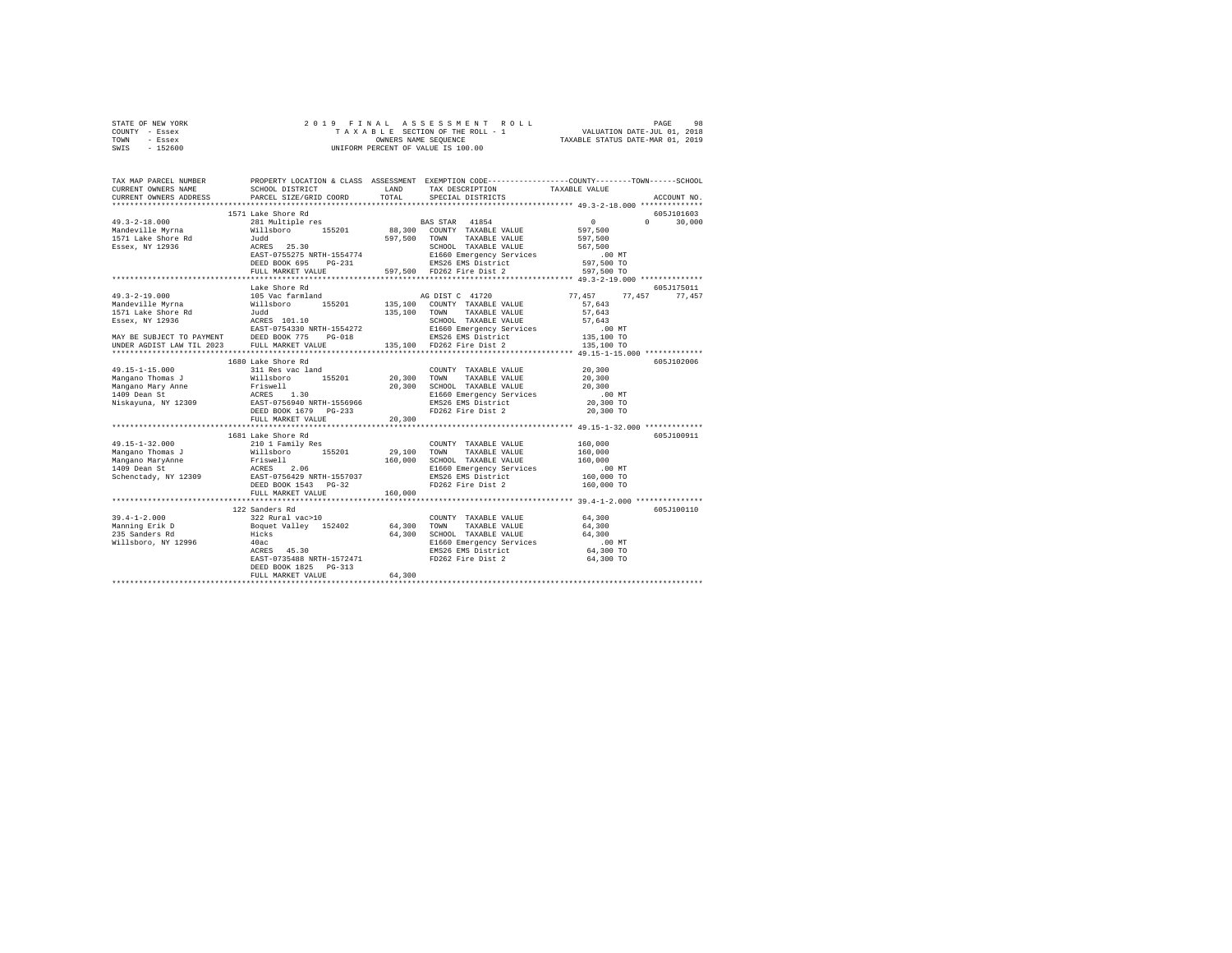| STATE OF NEW YORK |          |  |  |                                    |                                 | 2019 FINAL ASSESSMENT ROLL |                                  | PAGE | 99 |
|-------------------|----------|--|--|------------------------------------|---------------------------------|----------------------------|----------------------------------|------|----|
| COUNTY - Essex    |          |  |  |                                    | TAXABLE SECTION OF THE ROLL - 1 |                            | VALUATION DATE-JUL 01, 2018      |      |    |
| TOWN              | - Essex  |  |  | OWNERS NAME SEOUENCE               |                                 |                            | TAXABLE STATUS DATE-MAR 01, 2019 |      |    |
| SWIS              | - 152600 |  |  | UNIFORM PERCENT OF VALUE IS 100.00 |                                 |                            |                                  |      |    |
|                   |          |  |  |                                    |                                 |                            |                                  |      |    |
|                   |          |  |  |                                    |                                 |                            |                                  |      |    |

| TAX MAP PARCEL NUMBER<br>CURRENT OWNERS NAME<br>CURRENT OWNERS ADDRESS                                                    | SCHOOL DISTRICT<br>PARCEL SIZE/GRID COORD                 | LAND<br>TOTAL | PROPERTY LOCATION & CLASS ASSESSMENT EXEMPTION CODE---------------COUNTY-------TOWN------SCHOOL<br>TAX DESCRIPTION TAXABLE VALUE<br>SPECIAL DISTRICTS |                                       | ACCOUNT NO.        |
|---------------------------------------------------------------------------------------------------------------------------|-----------------------------------------------------------|---------------|-------------------------------------------------------------------------------------------------------------------------------------------------------|---------------------------------------|--------------------|
|                                                                                                                           |                                                           |               |                                                                                                                                                       |                                       |                    |
| $40.73 - 3 - 19.000$<br>Martini Antonio D                                                                                 | Beggs Point St<br>312 Vac w/imprv<br>Willsboro 155201     | 45,500        | COUNTY TAXABLE VALUE<br>TOWN<br>TAXABLE VALUE                                                                                                         | 45,500<br>45,500                      | 605J103603         |
| Martini Susan E<br>8 Pennacook St<br>Norfolk, MA 02056                                                                    | Potts<br>1651/322-Easement<br>ACRES<br>0.10               | 45,500        | SCHOOL TAXABLE VALUE<br>E1660 Emergency Services<br>EMS26 EMS District                                                                                | 45,500<br>$.00$ MT<br>45,500 TO       |                    |
|                                                                                                                           | EAST-0757156 NRTH-1571518<br>DEED BOOK 1480 PG-25         |               | FD261 Fire Dist 1<br>LT261 Essex light                                                                                                                | 45,500 TO<br>45,500 TO<br>45,500 TO C |                    |
|                                                                                                                           | FULL MARKET VALUE                                         |               | 45,500 SB260 Eessex Sewer Bond<br>SD260 Essex Sewer Dist<br>WD260 Essex water                                                                         | 45,500 TO<br>45,500 TO C              |                    |
|                                                                                                                           |                                                           |               | *********************************** 40.73-3-30.000 ************                                                                                       |                                       |                    |
|                                                                                                                           | 5 Orchard Ln                                              |               |                                                                                                                                                       |                                       | 605J103604         |
| $40.73 - 3 - 30.000$                                                                                                      | 210 1 Family Res                                          |               | COUNTY TAXABLE VALUE                                                                                                                                  | 236,100                               |                    |
| Martini Antonio D                                                                                                         | Willsboro 155201                                          | 45,500 TOWN   | TAXABLE VALUE                                                                                                                                         | 236,100                               |                    |
| Martini Susan E                                                                                                           | Potts                                                     |               | 236.100 SCHOOL TAXABLE VALUE                                                                                                                          | 236,100                               |                    |
| $\begin{tabular}{llllll} 8 Pennacook St & 1651/326-Sewer Easement \\ Norfolk, MA & 02056 & ACRES & 0.10 \\ \end{tabular}$ |                                                           |               | E1660 Emergency Services                                                                                                                              | $.00$ MT                              |                    |
|                                                                                                                           |                                                           |               | EMS26 EMS District                                                                                                                                    | 236,100 TO                            |                    |
|                                                                                                                           | EAST-0757173 NRTH-1571418                                 |               | FD261 Fire Dist 1                                                                                                                                     | 236,100 TO                            |                    |
|                                                                                                                           | DEED BOOK 1480 PG-25                                      |               | LT261 Essex light                                                                                                                                     | 236,100 TO                            |                    |
|                                                                                                                           | FULL MARKET VALUE                                         |               | 236.100 SB260 Eessex Sewer Bond                                                                                                                       | 236,100 TO C                          |                    |
|                                                                                                                           |                                                           |               | SD260 Essex Sewer Dist                                                                                                                                | 236,100 TO                            |                    |
|                                                                                                                           |                                                           |               | WD260 Essex water                                                                                                                                     | 236,100 TO C                          |                    |
|                                                                                                                           | 2765 Essex Rd                                             |               |                                                                                                                                                       |                                       | 605J100207         |
| $40.3 - 2 - 10.110$                                                                                                       | 250 Estate                                                |               | BAS STAR 41854                                                                                                                                        | 0                                     | $\Omega$<br>30,000 |
|                                                                                                                           | Willsboro 155201                                          |               | 102,500 COUNTY TAXABLE VALUE                                                                                                                          | 786,400                               |                    |
| Maselli Stephen A<br>Hislop David C                                                                                       |                                                           |               | 786,400 TOWN TAXABLE VALUE                                                                                                                            | 786,400                               |                    |
| PO Box 84                                                                                                                 |                                                           |               | SCHOOL TAXABLE VALUE                                                                                                                                  | 756,400                               |                    |
| Essex, NY 12936                                                                                                           |                                                           |               | E1660 Emergency Services                                                                                                                              | $.00$ MT                              |                    |
|                                                                                                                           | EAST-0756558 NRTH-1572603                                 |               | EMS26 EMS District                                                                                                                                    | 786,400 TO                            |                    |
|                                                                                                                           | DEED BOOK 1077 PG-242                                     |               | FD261 Fire Dist 1                                                                                                                                     | 786,400 TO                            |                    |
|                                                                                                                           | FULL MARKET VALUE                                         |               | 786,400 LT261 Essex light                                                                                                                             | 786,400 TO                            |                    |
|                                                                                                                           |                                                           |               | WB261 Water B&I                                                                                                                                       | 786,400 TO C                          |                    |
|                                                                                                                           |                                                           |               | WD260 Essex water                                                                                                                                     | 786,400 TO C                          |                    |
|                                                                                                                           |                                                           |               |                                                                                                                                                       |                                       |                    |
|                                                                                                                           | Savre Rd                                                  |               |                                                                                                                                                       |                                       | 605J180001         |
| $57.1 - 2 - 11.000$                                                                                                       | 314 Rural vac<10                                          |               | COUNTY TAXABLE VALUE                                                                                                                                  | 100                                   |                    |
| Mastandrea Joseph A                                                                                                       |                                                           | 100           | TAXABLE VALUE<br>TOWN                                                                                                                                 | 100                                   |                    |
| 54 Hearthstone Dr                                                                                                         | Boquet Valley 152402<br>30 Taylor & Kimball<br>ACRES 0.30 |               | 100 SCHOOL TAXABLE VALUE                                                                                                                              | 100                                   |                    |
| Gansevoort, NY 12831                                                                                                      | ACRES 0.30                                                |               | E1660 Emergency Services                                                                                                                              | $.00$ MT                              |                    |
|                                                                                                                           | EAST-0728061 NRTH-1547414                                 |               | EMS26 EMS District                                                                                                                                    | 100 TO                                |                    |
|                                                                                                                           | $PG-92$<br>DEED BOOK 920                                  |               | FD262 Fire Dist 2                                                                                                                                     | 100 TO                                |                    |
|                                                                                                                           | FULL MARKET VALUE                                         | 100           |                                                                                                                                                       |                                       |                    |
|                                                                                                                           |                                                           |               |                                                                                                                                                       |                                       |                    |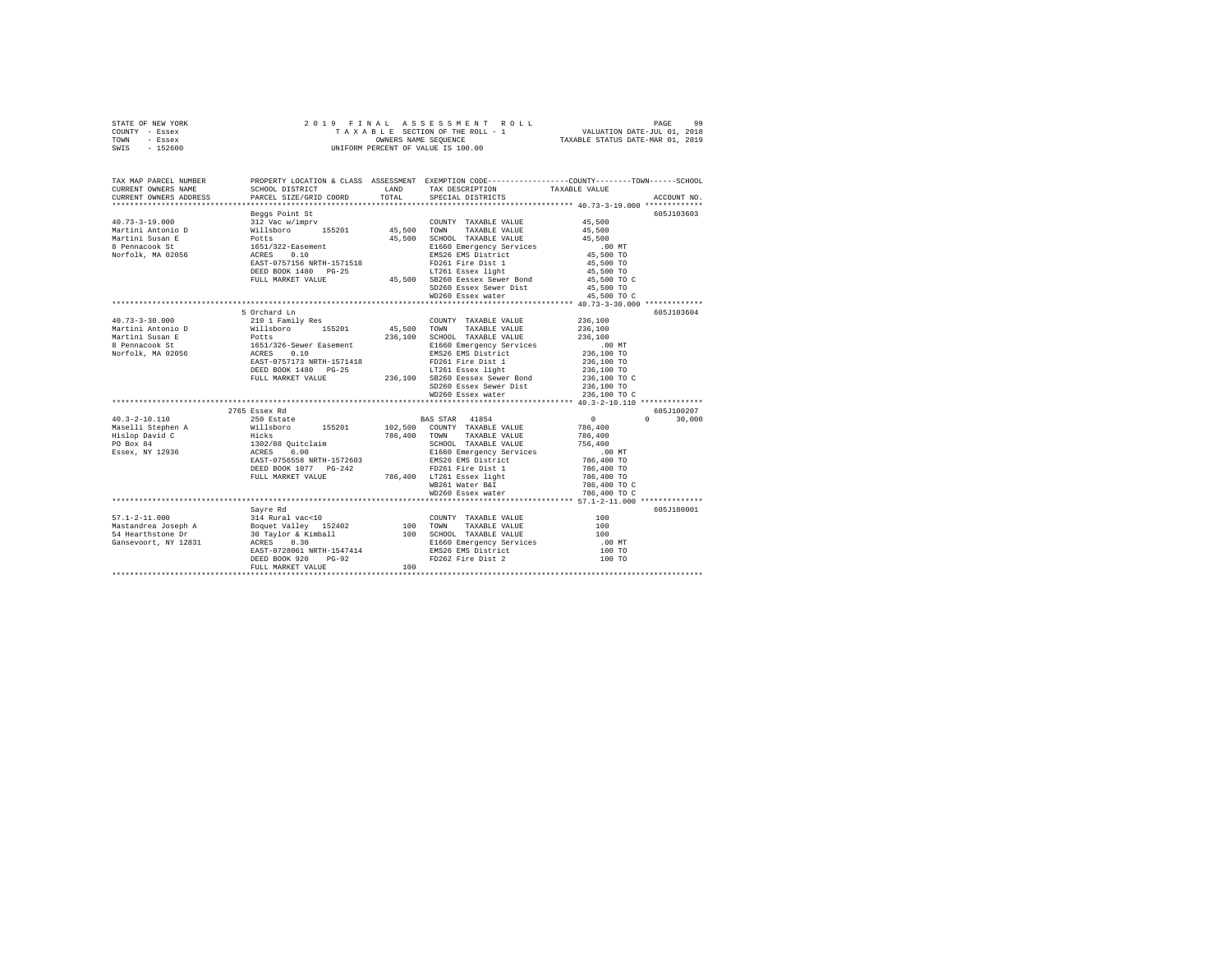| STATE OF NEW YORK | 2019 FINAL ASSESSMENT ROLL         | 100<br>PAGE                      |
|-------------------|------------------------------------|----------------------------------|
| COUNTY - Essex    | TAXABLE SECTION OF THE ROLL - 1    | VALUATION DATE-JUL 01, 2018      |
| TOWN<br>- Essex   | OWNERS NAME SEOUENCE               | TAXABLE STATUS DATE-MAR 01, 2019 |
| $-152600$<br>SWIS | UNIFORM PERCENT OF VALUE IS 100.00 |                                  |

| TAX MAP PARCEL NUMBER                                                                                                                                                                                                                                                                                                                                                                        | SCHOOL DISTRICT       |                                                                                                                                                                                                                                                | PROPERTY LOCATION & CLASS ASSESSMENT EXEMPTION CODE----------------COUNTY-------TOWN-----SCHOOL                                                                                                                                                                                                                                                                                                                                                     |
|----------------------------------------------------------------------------------------------------------------------------------------------------------------------------------------------------------------------------------------------------------------------------------------------------------------------------------------------------------------------------------------------|-----------------------|------------------------------------------------------------------------------------------------------------------------------------------------------------------------------------------------------------------------------------------------|-----------------------------------------------------------------------------------------------------------------------------------------------------------------------------------------------------------------------------------------------------------------------------------------------------------------------------------------------------------------------------------------------------------------------------------------------------|
|                                                                                                                                                                                                                                                                                                                                                                                              |                       |                                                                                                                                                                                                                                                |                                                                                                                                                                                                                                                                                                                                                                                                                                                     |
|                                                                                                                                                                                                                                                                                                                                                                                              |                       |                                                                                                                                                                                                                                                | $\begin{tabular}{lllllllll} \texttt{CURERENT} & & & & & & \texttt{TAXABLE} & \texttt{WALUE} & \\ \texttt{CURERENT} & & & & & \texttt{SCEOCEID} & & & \texttt{TAXABLE} & \texttt{WALUE} & \\ \texttt{CURERENT} & & & & & \texttt{PACEE} & \texttt{SPECID} & \texttt{COCDD} & & & \texttt{TAXABLE} & \texttt{WALUE} & \\ & & & & & \texttt{SPECOL DIT NO} & & & \texttt{RCEOCHIT NO} & \\ & & & & & \texttt{SPECID} & & & \texttt{RCEOCHIT NO} & & \$ |
|                                                                                                                                                                                                                                                                                                                                                                                              | 3 Church St           |                                                                                                                                                                                                                                                | 605J102911                                                                                                                                                                                                                                                                                                                                                                                                                                          |
| $40.73 - 2 - 16.100$                                                                                                                                                                                                                                                                                                                                                                         |                       | COUNTY TAXABLE VALUE 522,000                                                                                                                                                                                                                   |                                                                                                                                                                                                                                                                                                                                                                                                                                                     |
|                                                                                                                                                                                                                                                                                                                                                                                              |                       |                                                                                                                                                                                                                                                |                                                                                                                                                                                                                                                                                                                                                                                                                                                     |
|                                                                                                                                                                                                                                                                                                                                                                                              |                       |                                                                                                                                                                                                                                                |                                                                                                                                                                                                                                                                                                                                                                                                                                                     |
| 623 Clapboardtree St<br>Westwood, MA 02090-2508 1661/112-Easement                                                                                                                                                                                                                                                                                                                            |                       | WILISDOTE<br>1911 - 1920 1921, 000 SCHOOL TAXABLE VALUE<br>1622,000 SCHOOL TAXABLE VALUE<br>1622,000 TO 1641/112-Easement ENSC Emergency Services<br>282,000 TO 2008<br>2827,000 TO 2008<br>2827,000 TO 2008<br>2827,000 TO 2016<br>2827,000 T |                                                                                                                                                                                                                                                                                                                                                                                                                                                     |
|                                                                                                                                                                                                                                                                                                                                                                                              |                       |                                                                                                                                                                                                                                                |                                                                                                                                                                                                                                                                                                                                                                                                                                                     |
|                                                                                                                                                                                                                                                                                                                                                                                              |                       |                                                                                                                                                                                                                                                |                                                                                                                                                                                                                                                                                                                                                                                                                                                     |
|                                                                                                                                                                                                                                                                                                                                                                                              |                       |                                                                                                                                                                                                                                                |                                                                                                                                                                                                                                                                                                                                                                                                                                                     |
|                                                                                                                                                                                                                                                                                                                                                                                              |                       |                                                                                                                                                                                                                                                |                                                                                                                                                                                                                                                                                                                                                                                                                                                     |
|                                                                                                                                                                                                                                                                                                                                                                                              |                       |                                                                                                                                                                                                                                                |                                                                                                                                                                                                                                                                                                                                                                                                                                                     |
|                                                                                                                                                                                                                                                                                                                                                                                              |                       |                                                                                                                                                                                                                                                |                                                                                                                                                                                                                                                                                                                                                                                                                                                     |
|                                                                                                                                                                                                                                                                                                                                                                                              |                       |                                                                                                                                                                                                                                                |                                                                                                                                                                                                                                                                                                                                                                                                                                                     |
|                                                                                                                                                                                                                                                                                                                                                                                              | 2047 Lake Shore Rd    |                                                                                                                                                                                                                                                | 605J103007                                                                                                                                                                                                                                                                                                                                                                                                                                          |
| $49.7 - 4 - 2.000$ 5easonal res - WTRFNT COUNTY TAXABLE VALUE 583,800                                                                                                                                                                                                                                                                                                                        |                       |                                                                                                                                                                                                                                                |                                                                                                                                                                                                                                                                                                                                                                                                                                                     |
| McBride Jonathan E Millsboro 155201 449,900 TOWN TAXABLE VALUE 583,800                                                                                                                                                                                                                                                                                                                       |                       |                                                                                                                                                                                                                                                |                                                                                                                                                                                                                                                                                                                                                                                                                                                     |
| 3704 Blackthorn Ct = Wharton = 583,800 SCHOOL TAXABLE VALUE = 583,800 SCHOOL TAXABLE VALUE = 583,800<br>Chevy Chase, MD 20815-4942 = ACRES = 5.49 = 5.49 = 5.8160 EMEY Services = 5.90 mm<br>583,800 = 583,800 = 583,800 EAST-075746                                                                                                                                                         |                       |                                                                                                                                                                                                                                                |                                                                                                                                                                                                                                                                                                                                                                                                                                                     |
|                                                                                                                                                                                                                                                                                                                                                                                              |                       |                                                                                                                                                                                                                                                |                                                                                                                                                                                                                                                                                                                                                                                                                                                     |
|                                                                                                                                                                                                                                                                                                                                                                                              |                       |                                                                                                                                                                                                                                                |                                                                                                                                                                                                                                                                                                                                                                                                                                                     |
|                                                                                                                                                                                                                                                                                                                                                                                              |                       |                                                                                                                                                                                                                                                |                                                                                                                                                                                                                                                                                                                                                                                                                                                     |
|                                                                                                                                                                                                                                                                                                                                                                                              |                       |                                                                                                                                                                                                                                                |                                                                                                                                                                                                                                                                                                                                                                                                                                                     |
|                                                                                                                                                                                                                                                                                                                                                                                              |                       |                                                                                                                                                                                                                                                |                                                                                                                                                                                                                                                                                                                                                                                                                                                     |
|                                                                                                                                                                                                                                                                                                                                                                                              | 87 Wildacres Way      |                                                                                                                                                                                                                                                | 605J104012                                                                                                                                                                                                                                                                                                                                                                                                                                          |
|                                                                                                                                                                                                                                                                                                                                                                                              |                       |                                                                                                                                                                                                                                                |                                                                                                                                                                                                                                                                                                                                                                                                                                                     |
|                                                                                                                                                                                                                                                                                                                                                                                              |                       |                                                                                                                                                                                                                                                |                                                                                                                                                                                                                                                                                                                                                                                                                                                     |
|                                                                                                                                                                                                                                                                                                                                                                                              |                       |                                                                                                                                                                                                                                                |                                                                                                                                                                                                                                                                                                                                                                                                                                                     |
|                                                                                                                                                                                                                                                                                                                                                                                              |                       |                                                                                                                                                                                                                                                |                                                                                                                                                                                                                                                                                                                                                                                                                                                     |
|                                                                                                                                                                                                                                                                                                                                                                                              |                       |                                                                                                                                                                                                                                                |                                                                                                                                                                                                                                                                                                                                                                                                                                                     |
|                                                                                                                                                                                                                                                                                                                                                                                              |                       |                                                                                                                                                                                                                                                |                                                                                                                                                                                                                                                                                                                                                                                                                                                     |
|                                                                                                                                                                                                                                                                                                                                                                                              |                       |                                                                                                                                                                                                                                                |                                                                                                                                                                                                                                                                                                                                                                                                                                                     |
|                                                                                                                                                                                                                                                                                                                                                                                              |                       |                                                                                                                                                                                                                                                |                                                                                                                                                                                                                                                                                                                                                                                                                                                     |
|                                                                                                                                                                                                                                                                                                                                                                                              | Lake Shore Rd         |                                                                                                                                                                                                                                                | 605J100613                                                                                                                                                                                                                                                                                                                                                                                                                                          |
| $\begin{array}{l} \mbox{49.7--4--5.100}\qquad \qquad \mbox{311 Res vac land} \qquad \qquad \mbox{21,100}\qquad \qquad \mbox{22,100}\qquad \qquad \mbox{43.100 F} \qquad \mbox{44.100 F} \qquad \qquad \mbox{45.101 F} \qquad \qquad \mbox{46.110 F} \qquad \qquad \mbox{47.101 F} \qquad \qquad \mbox{48.110 F} \qquad \qquad \mbox{49.110 F} \qquad \qquad \mbox{40.110 F} \qquad \qquad \$ |                       |                                                                                                                                                                                                                                                |                                                                                                                                                                                                                                                                                                                                                                                                                                                     |
|                                                                                                                                                                                                                                                                                                                                                                                              |                       |                                                                                                                                                                                                                                                |                                                                                                                                                                                                                                                                                                                                                                                                                                                     |
| 105 Cole Cir (1999)<br>106 Cole Cir (1999) 21,100 SCHOOL TAXABLE VALUE 21,100<br>106 Morth Wales, PA 19454 AGRESS 2.05 21,100 21,100 E1660 Emergency Services 21,100<br>21,100 TO EAST-0757705 NRTH-1565092 EMS26 EMS District 21,100 T                                                                                                                                                      |                       |                                                                                                                                                                                                                                                |                                                                                                                                                                                                                                                                                                                                                                                                                                                     |
|                                                                                                                                                                                                                                                                                                                                                                                              |                       |                                                                                                                                                                                                                                                |                                                                                                                                                                                                                                                                                                                                                                                                                                                     |
|                                                                                                                                                                                                                                                                                                                                                                                              |                       |                                                                                                                                                                                                                                                |                                                                                                                                                                                                                                                                                                                                                                                                                                                     |
|                                                                                                                                                                                                                                                                                                                                                                                              | DEED BOOK 1937 PG-300 | FD261 Fire Dist 1 21,100 TO                                                                                                                                                                                                                    |                                                                                                                                                                                                                                                                                                                                                                                                                                                     |
|                                                                                                                                                                                                                                                                                                                                                                                              |                       |                                                                                                                                                                                                                                                |                                                                                                                                                                                                                                                                                                                                                                                                                                                     |
|                                                                                                                                                                                                                                                                                                                                                                                              |                       |                                                                                                                                                                                                                                                |                                                                                                                                                                                                                                                                                                                                                                                                                                                     |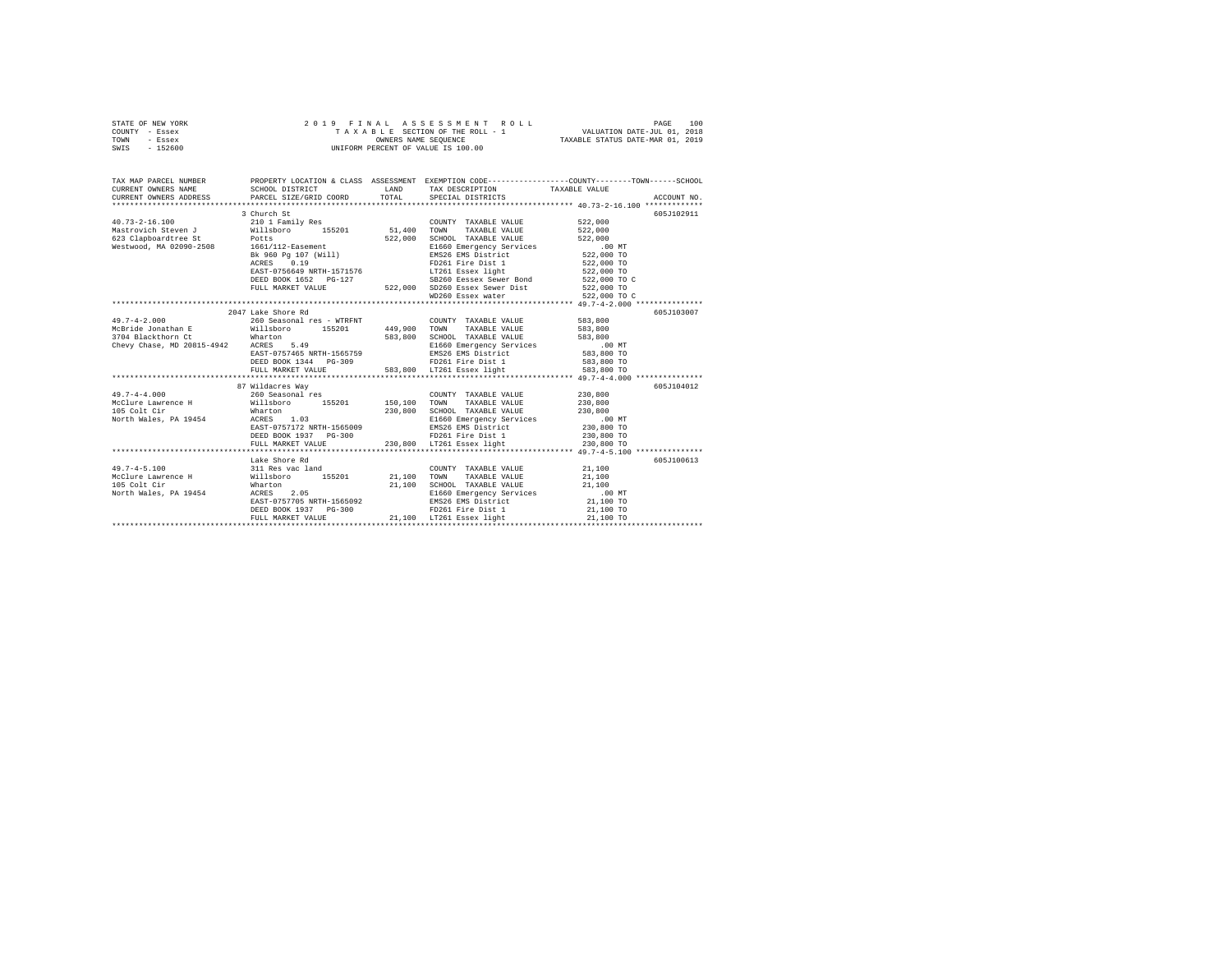|                | STATE OF NEW YORK |  |  | 2019 FINAL ASSESSMENT ROLL         |                                  | PAGE | 101 |
|----------------|-------------------|--|--|------------------------------------|----------------------------------|------|-----|
| COUNTY - Essex |                   |  |  | TAXABLE SECTION OF THE ROLL - 1    | VALUATION DATE-JUL 01, 2018      |      |     |
| TOWN           | - Essex           |  |  | OWNERS NAME SEOUENCE               | TAXABLE STATUS DATE-MAR 01, 2019 |      |     |
| SWIS           | $-152600$         |  |  | UNIFORM PERCENT OF VALUE IS 100.00 |                                  |      |     |

| TAX MAP PARCEL NUMBER<br>CURRENT OWNERS NAME                                                                                                                                                                                                   | SCHOOL DISTRICT                                                                                                                                            | LAND        | TAX DESCRIPTION                                          | PROPERTY LOCATION & CLASS ASSESSMENT EXEMPTION CODE----------------COUNTY-------TOWN------SCHOOL<br>TAXABLE VALUE |        |
|------------------------------------------------------------------------------------------------------------------------------------------------------------------------------------------------------------------------------------------------|------------------------------------------------------------------------------------------------------------------------------------------------------------|-------------|----------------------------------------------------------|-------------------------------------------------------------------------------------------------------------------|--------|
| CURRENT OWNERS ADDRESS                                                                                                                                                                                                                         | PARCEL SIZE/GRID COORD                                                                                                                                     | TOTAL       | SPECIAL DISTRICTS                                        | ACCOUNT NO.                                                                                                       |        |
|                                                                                                                                                                                                                                                | Wildacres Wav                                                                                                                                              |             |                                                          | 605Z016001                                                                                                        |        |
| $49.7 - 4 - 5.200$                                                                                                                                                                                                                             | ariancies way<br>311 Res vac land<br>Willsboro 155201<br>Wharton<br>ACRES 2.02                                                                             |             | COUNTY TAXABLE VALUE 21,000                              |                                                                                                                   |        |
| McClure Lawrence H                                                                                                                                                                                                                             |                                                                                                                                                            | 21,000 TOWN | TAXABLE VALUE                                            | 21,000                                                                                                            |        |
| 105 Colt Cir                                                                                                                                                                                                                                   |                                                                                                                                                            |             | 21,000 SCHOOL TAXABLE VALUE                              | 21,000                                                                                                            |        |
| North Wales, PA 19454                                                                                                                                                                                                                          |                                                                                                                                                            |             | E1660 Emergency Services                                 | .00MT                                                                                                             |        |
|                                                                                                                                                                                                                                                | EAST-0757466 NRTH-1565000                                                                                                                                  |             | EMS26 EMS District                                       | 21,000 TO                                                                                                         |        |
|                                                                                                                                                                                                                                                | DEED BOOK 1937 PG-300                                                                                                                                      |             | FD261 Fire Dist 1                                        | 21,000 TO                                                                                                         |        |
|                                                                                                                                                                                                                                                | FULL MARKET VALUE                                                                                                                                          |             | 21,000 LT261 Essex light                                 | 21,000 TO                                                                                                         |        |
|                                                                                                                                                                                                                                                |                                                                                                                                                            |             |                                                          |                                                                                                                   |        |
|                                                                                                                                                                                                                                                | 2418 Jersey St                                                                                                                                             |             |                                                          | 605J101502                                                                                                        |        |
| $39.4 - 1 - 30.000$                                                                                                                                                                                                                            | 210 1 Family Res                                                                                                                                           |             | VETWAR CTS 41120                                         | 12,525<br>12,525 12,525                                                                                           |        |
|                                                                                                                                                                                                                                                |                                                                                                                                                            |             |                                                          | 70,975                                                                                                            |        |
|                                                                                                                                                                                                                                                |                                                                                                                                                            |             |                                                          | 70,975                                                                                                            |        |
|                                                                                                                                                                                                                                                |                                                                                                                                                            |             | SCHOOL TAXABLE VALUE<br>E1660 Emergency Services         | 70.975                                                                                                            |        |
|                                                                                                                                                                                                                                                |                                                                                                                                                            |             |                                                          | .00 MT                                                                                                            |        |
|                                                                                                                                                                                                                                                |                                                                                                                                                            |             | EMS26 EMS District                                       | 83,500 TO                                                                                                         |        |
|                                                                                                                                                                                                                                                | DEED BOOK 1803 PG-5                                                                                                                                        |             | FD261 Fire Dist 1                                        | 83,500 TO                                                                                                         |        |
|                                                                                                                                                                                                                                                | FULL MARKET VALUE                                                                                                                                          | 83,500      |                                                          |                                                                                                                   |        |
|                                                                                                                                                                                                                                                | ********************************                                                                                                                           |             |                                                          |                                                                                                                   |        |
|                                                                                                                                                                                                                                                | 12 Pearson Way                                                                                                                                             |             |                                                          | 605J100704                                                                                                        |        |
| $49.11 - 1 - 25.000$                                                                                                                                                                                                                           | 260 Seasonal res - WTRFNT                                                                                                                                  |             | COUNTY TAXABLE VALUE                                     | 142,200                                                                                                           |        |
|                                                                                                                                                                                                                                                |                                                                                                                                                            |             | 110,200 TOWN TAXABLE VALUE                               | 142,200                                                                                                           |        |
| 49.11-1-25.000<br>McDuffie Holdings LLC 200 Seasonal res - WTRFNT<br>C/O Margaret McDuffie – Wharton<br>Do Box 251<br>Cold Spring, NY 10516 – 1449/103 Affidavit<br>Cold Spring, NY 10516 – 2008 – 0.70                                        |                                                                                                                                                            |             | 142,200 SCHOOL TAXABLE VALUE<br>E1660 Emergency Services | 142,200                                                                                                           |        |
|                                                                                                                                                                                                                                                |                                                                                                                                                            |             |                                                          | .00 MT                                                                                                            |        |
|                                                                                                                                                                                                                                                |                                                                                                                                                            |             | EMS26 EMS District                                       | 142,200 TO                                                                                                        |        |
|                                                                                                                                                                                                                                                | EAST-0758079 NRTH-1563381                                                                                                                                  |             | FD261 Fire Dist 1                                        | 142,200 TO                                                                                                        |        |
|                                                                                                                                                                                                                                                | DEED BOOK 1856 PG-79                                                                                                                                       |             |                                                          |                                                                                                                   |        |
|                                                                                                                                                                                                                                                | FULL MARKET VALUE                                                                                                                                          | 142,200     |                                                          |                                                                                                                   |        |
|                                                                                                                                                                                                                                                | 1723 NYS Route 22                                                                                                                                          |             |                                                          | 605J178518                                                                                                        |        |
| $49.3 - 1 - 1.100$                                                                                                                                                                                                                             | 240 Rural res                                                                                                                                              |             | COUNTY TAXABLE VALUE                                     | 207,500                                                                                                           |        |
|                                                                                                                                                                                                                                                |                                                                                                                                                            |             | 57,100 TOWN TAXABLE VALUE                                | 207,500                                                                                                           |        |
|                                                                                                                                                                                                                                                |                                                                                                                                                            |             |                                                          | 207,500                                                                                                           |        |
| New Allie (1992)<br>Martine Rimberies (1992)<br>TAXABLE VALUE TRINE (1992)<br>Martine Rimberies (1993)<br>207,500 SOMN TAXABLE VALUE<br>207,500 SOMN TAXABLE VALUE<br>207,500 SOMN TAXABLE VALUE<br>207,500 SOMN TAXABLE VALUE<br>207,500 SOMN |                                                                                                                                                            |             | E1660 Emergency Services                                 |                                                                                                                   |        |
|                                                                                                                                                                                                                                                |                                                                                                                                                            |             | EMS26 EMS District                                       | 00 MT.<br>207,500 TO                                                                                              |        |
|                                                                                                                                                                                                                                                | DEED BOOK 1760 PG-285                                                                                                                                      |             | FD262 Fire Dist 2                                        | 207,500 TO                                                                                                        |        |
|                                                                                                                                                                                                                                                | FULL MARKET VALUE                                                                                                                                          |             | 207,500 LT262 Whallonsburg light 207,500 TO              |                                                                                                                   |        |
|                                                                                                                                                                                                                                                |                                                                                                                                                            |             |                                                          |                                                                                                                   |        |
|                                                                                                                                                                                                                                                | 2229 County Route 10                                                                                                                                       |             |                                                          | 6052000007                                                                                                        |        |
|                                                                                                                                                                                                                                                |                                                                                                                                                            |             |                                                          | $\sim$ 0<br>$\Omega$                                                                                              | 30,000 |
| 1971–21200 – 2000 – 2001 I Family Res († 1875)<br>1970–2008 – 2001 I Family Res († 152402 – 28,800 COUNTY TAXABLE VALUE<br>2029 County Rte 10 – 35 Taylor & Kimball – 148,600 TOWN TAXABLE VALUE<br>1980 – 2009 – 2008 – 2008 – 2008 –         |                                                                                                                                                            |             |                                                          | 148,600                                                                                                           |        |
|                                                                                                                                                                                                                                                |                                                                                                                                                            |             |                                                          | 148,600                                                                                                           |        |
|                                                                                                                                                                                                                                                |                                                                                                                                                            |             | SCHOOL TAXABLE VALUE                                     | 118,600                                                                                                           |        |
|                                                                                                                                                                                                                                                |                                                                                                                                                            |             |                                                          | $.00$ MT                                                                                                          |        |
|                                                                                                                                                                                                                                                |                                                                                                                                                            |             |                                                          | 148,600 TO                                                                                                        |        |
|                                                                                                                                                                                                                                                | ACRES 3.10 SCHOOL TAXABLE VALUE<br>EAST-0726821 NRTH-1550162 BI660 Emergency Services<br>ENS26 EMS District<br>FULL MARKET VALUE 148,600 FD262 Fire Dist 2 |             |                                                          | 148,600 TO                                                                                                        |        |
|                                                                                                                                                                                                                                                |                                                                                                                                                            |             |                                                          |                                                                                                                   |        |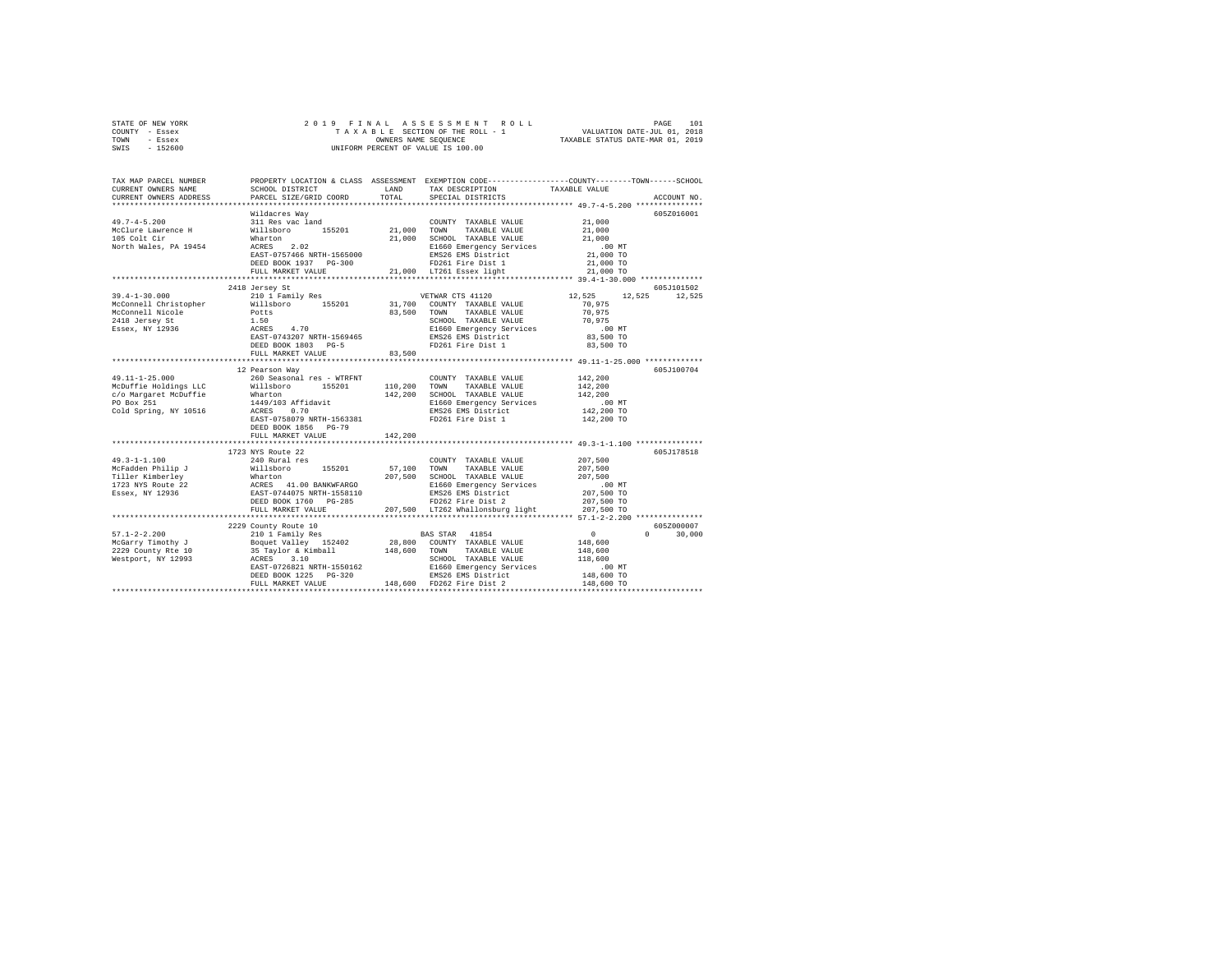| STATE OF NEW YORK<br>COUNTY<br>- Essex<br>TOWN<br>- Essex<br>$-152600$<br>SWIS |                                              |                     | 2019 FINAL ASSESSMENT ROLL<br>TAXABLE SECTION OF THE ROLL - 1<br>OWNERS NAME SEQUENCE<br>UNIFORM PERCENT OF VALUE IS 100.00 | TAXABLE STATUS DATE-MAR 01, 2019 | 102<br>PAGE<br>VALUATION DATE-JUL 01, 2018 |
|--------------------------------------------------------------------------------|----------------------------------------------|---------------------|-----------------------------------------------------------------------------------------------------------------------------|----------------------------------|--------------------------------------------|
| TAX MAP PARCEL NUMBER<br>CURRENT OWNERS NAME                                   | PROPERTY LOCATION & CLASS<br>SCHOOL DISTRICT | ASSESSMENT<br>LAND. | EXEMPTION CODE-----------------COUNTY-------TOWN------SCHOOL<br>TAX DESCRIPTION                                             | TAXABLE VALUE                    |                                            |

|                        |                                                                                                                                                                                                                                                                                                                                                                                                                                                 | ------- |                                                                           |                        |
|------------------------|-------------------------------------------------------------------------------------------------------------------------------------------------------------------------------------------------------------------------------------------------------------------------------------------------------------------------------------------------------------------------------------------------------------------------------------------------|---------|---------------------------------------------------------------------------|------------------------|
| CURRENT OWNERS ADDRESS | PARCEL SIZE/GRID COORD                                                                                                                                                                                                                                                                                                                                                                                                                          | TOTAL   | SPECIAL DISTRICTS                                                         | ACCOUNT NO.            |
|                        |                                                                                                                                                                                                                                                                                                                                                                                                                                                 |         |                                                                           |                        |
|                        | 2077 Lake Shore Rd                                                                                                                                                                                                                                                                                                                                                                                                                              |         |                                                                           | 605J103310             |
| $49.7 - 4 - 1.000$     |                                                                                                                                                                                                                                                                                                                                                                                                                                                 |         | COUNTY TAXABLE VALUE 595,500                                              |                        |
| McGraw Thomas          | 210 1 Family Res - WTRFNT (COUNTY TAXABLE VALUE WILLED<br>Nillaboro 155201 448,800 TOWN TAXABLE VALUE<br>Potts 1995,500 SCHOOL TAXABLE VALUE                                                                                                                                                                                                                                                                                                    |         |                                                                           | 595,500                |
| McGraw Martha          |                                                                                                                                                                                                                                                                                                                                                                                                                                                 |         |                                                                           | 595,500<br>595,500     |
| 30 N VanDien Ave       |                                                                                                                                                                                                                                                                                                                                                                                                                                                 |         | E1660 Emergency Services .00 MT<br>EMS26 EMS District 595,500 TO          |                        |
| Ridgewood, NJ 07450    | 00003.90<br>ACRES 3.40<br>EAST-0757490 NRTH-1566282                                                                                                                                                                                                                                                                                                                                                                                             |         | EMS26 EMS District<br>FO261 Fire District<br>FO261 Fire Dist 1 595,500 TO |                        |
|                        | EAST-0757490 NRTH-1566282                                                                                                                                                                                                                                                                                                                                                                                                                       |         |                                                                           |                        |
|                        |                                                                                                                                                                                                                                                                                                                                                                                                                                                 |         |                                                                           |                        |
|                        | ${\tt DEED\ BOOK\ 1382\quad PG-76\qquad \qquad {\tt LT261\ Essex\ light} \eqno{595,500\ TO}$ ${\tt FULL\ MARKET\ VALUE}$                                                                                                                                                                                                                                                                                                                        |         |                                                                           |                        |
|                        |                                                                                                                                                                                                                                                                                                                                                                                                                                                 |         |                                                                           |                        |
|                        | 20 Ridge Way                                                                                                                                                                                                                                                                                                                                                                                                                                    |         |                                                                           | 605J104208             |
| $49.7 - 5 - 4.000$     | 260 Seasonal res                                                                                                                                                                                                                                                                                                                                                                                                                                |         | COUNTY TAXABLE VALUE                                                      | 193,400                |
|                        | McIntyre Katrina (Willsboro 155201 128,900 TOWN TAXABLE VALUE                                                                                                                                                                                                                                                                                                                                                                                   |         |                                                                           | 193,400                |
|                        |                                                                                                                                                                                                                                                                                                                                                                                                                                                 |         | 193,400 SCHOOL TAXABLE VALUE                                              | 193,400                |
|                        | MODICINE ROLLING MARINE (1994)<br>1994 State Highway 24 NW Wharton 0.60 193,400<br>Annadale, MN 55302 ACRES 0.60 RAST-0758003 NRTH-1564092                                                                                                                                                                                                                                                                                                      |         |                                                                           |                        |
|                        |                                                                                                                                                                                                                                                                                                                                                                                                                                                 |         | E1660 Emergency Services .00 MT<br>EMS26 EMS District 193,400 TO          |                        |
|                        |                                                                                                                                                                                                                                                                                                                                                                                                                                                 |         |                                                                           |                        |
|                        |                                                                                                                                                                                                                                                                                                                                                                                                                                                 |         |                                                                           |                        |
|                        |                                                                                                                                                                                                                                                                                                                                                                                                                                                 |         |                                                                           |                        |
|                        | Beggs Point St                                                                                                                                                                                                                                                                                                                                                                                                                                  |         |                                                                           | 605Z008005             |
|                        | $\begin{tabular}{lllllllllllll} \multicolumn{4}{c}{\textbf{40.73--3-32.100/1}} & & & & & & & & & \\ \multicolumn{4}{c}{\textbf{515: Under} & \textbf{516:}\hspace{-2.2cm} \multicolumn{4}{c}{\textbf{41.}} & \textbf{61.}} & & & & & \\ \multicolumn{4}{c}{\textbf{MCEena} & \textbf{Steplen} } & & & & & \\ \multicolumn{4}{c}{\textbf{MSE} & \textbf{MSE} & \textbf{11.}} & & & & & \\ \multicolumn{4}{c}{\textbf{51.}} & & & & & & \\ \mult$ |         | COUNTY TAXABLE VALUE                                                      | 41,600                 |
|                        | 155201 0 TOWN                                                                                                                                                                                                                                                                                                                                                                                                                                   |         | TAXABLE VALUE 41,600                                                      |                        |
|                        |                                                                                                                                                                                                                                                                                                                                                                                                                                                 | 41,600  |                                                                           |                        |
|                        |                                                                                                                                                                                                                                                                                                                                                                                                                                                 |         | SCHOOL TAXABLE VALUE $41,600$<br>E1660 Emergency Services .00 MT          |                        |
|                        | EAST-0757195 NRTH-1572052                                                                                                                                                                                                                                                                                                                                                                                                                       |         | EMS26 EMS District 41,600 TO                                              |                        |
|                        |                                                                                                                                                                                                                                                                                                                                                                                                                                                 |         |                                                                           |                        |
|                        | DEED BOOK 1416 PG-182 PD261 Fire Dist 1<br>FULL MARKET VALUE 41,600 LT261 Essex light                                                                                                                                                                                                                                                                                                                                                           |         |                                                                           | 41,600 TO<br>41,600 TO |
|                        |                                                                                                                                                                                                                                                                                                                                                                                                                                                 |         | SB260 Eessex Sewer Bond 41,600 TO C                                       |                        |
|                        |                                                                                                                                                                                                                                                                                                                                                                                                                                                 |         |                                                                           |                        |
|                        |                                                                                                                                                                                                                                                                                                                                                                                                                                                 |         |                                                                           |                        |
|                        |                                                                                                                                                                                                                                                                                                                                                                                                                                                 |         |                                                                           |                        |
|                        | 29 Beggs Point St                                                                                                                                                                                                                                                                                                                                                                                                                               |         |                                                                           | 605J100203             |
| $40.73 - 3 - 10.000$   | 483 Converted Re - WTRFNT                                                                                                                                                                                                                                                                                                                                                                                                                       |         | COUNTY TAXABLE VALUE 194.400                                              |                        |
|                        | McKenna Stephen A Willsboro 155201 134,000                                                                                                                                                                                                                                                                                                                                                                                                      |         | TOWN<br>TAXABLE VALUE                                                     | 194,400                |
|                        |                                                                                                                                                                                                                                                                                                                                                                                                                                                 | 194,400 |                                                                           | 194,400                |
|                        | 29 Beggs Point St<br>PO Box 241 1649/186 Sewer Easement<br>Essex, NY 12936 1649/186 802ES 0.20                                                                                                                                                                                                                                                                                                                                                  |         | SCHOOL TAXABLE VALUE<br>E1660 Emergency Services                          | .00 MT                 |
|                        |                                                                                                                                                                                                                                                                                                                                                                                                                                                 |         | EMS26 EMS District $194,400$ TO                                           |                        |
|                        |                                                                                                                                                                                                                                                                                                                                                                                                                                                 |         |                                                                           | 194,400 TO             |
|                        | EAST-0757292 NRTH-1571812 FD261 Fire Dist 1<br>DEED BOOK 1263 PG-54 17261 EAST ESSEX 11ght<br>FULL MARKET VALUE 194,400 SB260 Eessex Sewer Bond                                                                                                                                                                                                                                                                                                 |         | FD261 Fire Dist 1<br>LT261 Essex light                                    | 194,400 TO             |
|                        |                                                                                                                                                                                                                                                                                                                                                                                                                                                 |         |                                                                           | 194,400 TO C           |
|                        |                                                                                                                                                                                                                                                                                                                                                                                                                                                 |         | SD260 Essex Sewer Dist                                                    | 194,400 TO             |
|                        |                                                                                                                                                                                                                                                                                                                                                                                                                                                 |         | WD260 Essex water                                                         | 194,400 TO C           |
|                        |                                                                                                                                                                                                                                                                                                                                                                                                                                                 |         |                                                                           |                        |
|                        |                                                                                                                                                                                                                                                                                                                                                                                                                                                 |         |                                                                           |                        |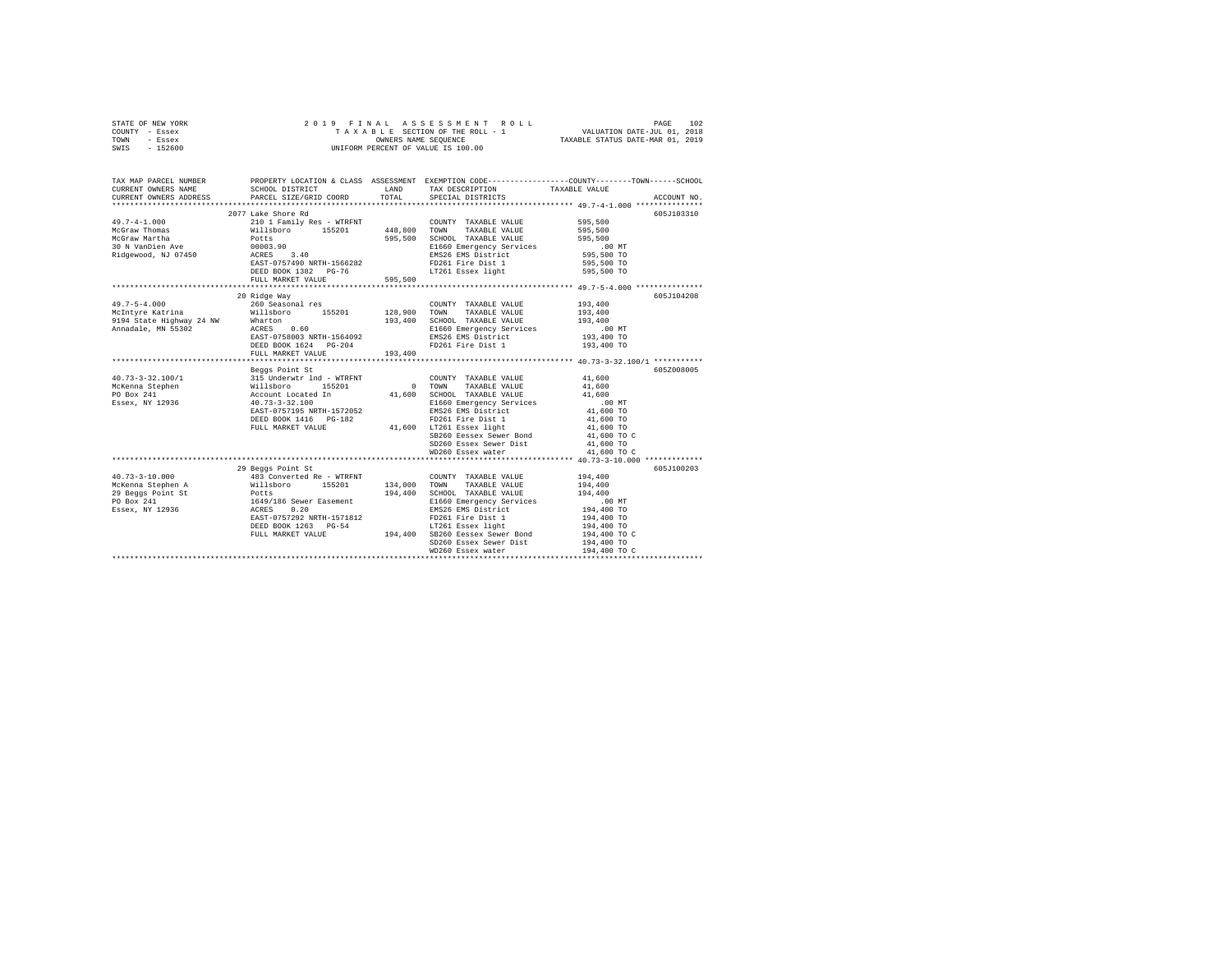| TOWN<br>- Essex<br>$-152600$<br>SWIS                                                                      |                                                                                                                                                                                                                | OWNERS NAME SEQUENCE       | UNIFORM PERCENT OF VALUE IS 100.00                                                                                                                                                                                             | TAXABLE STATUS DATE-MAR 01, 2019                                                                                  |                                  |
|-----------------------------------------------------------------------------------------------------------|----------------------------------------------------------------------------------------------------------------------------------------------------------------------------------------------------------------|----------------------------|--------------------------------------------------------------------------------------------------------------------------------------------------------------------------------------------------------------------------------|-------------------------------------------------------------------------------------------------------------------|----------------------------------|
| TAX MAP PARCEL NUMBER<br>CURRENT OWNERS NAME<br>CURRENT OWNERS ADDRESS                                    | SCHOOL DISTRICT<br>PARCEL SIZE/GRID COORD                                                                                                                                                                      | LAND<br>TOTAL              | PROPERTY LOCATION & CLASS ASSESSMENT EXEMPTION CODE---------------COUNTY-------TOWN-----SCHOOL<br>TAX DESCRIPTION<br>SPECIAL DISTRICTS                                                                                         | TAXABLE VALUE<br>****************** 40.73-3-11.000 *************                                                  | ACCOUNT NO.                      |
| $40.73 - 3 - 11.000$<br>McKenna Stephen A<br>PO Box 241<br>Essex, NY 12936                                | Beggs Point St<br>415 Motel<br>- WTRFNT<br>millsboro 155201<br>Nillsboro 155201<br>Potts<br>1649/190 Sewer Easement<br>0.20<br>ACRES<br>EAST-0757358 NRTH-1571783<br>DEED BOOK 1263 PG-54<br>FULL MARKET VALUE | 75,300<br>174,000          | COUNTY TAXABLE VALUE<br>TOWN<br>TAXABLE VALUE<br>SCHOOL TAXABLE VALUE<br>E1660 Emergency Services<br>EMS26 EMS District<br>FD261 Fire Dist 1<br>LT261 Essex light<br>174,000 SB260 Eessex Sewer Bond<br>SD260 Essex Sewer Dist | 174,000<br>174,000<br>174,000<br>$.00$ MT<br>174,000 TO<br>174,000 TO<br>174,000 TO<br>174,000 TO C<br>174,000 TO | 605J100202                       |
|                                                                                                           | 53 Block House Rd                                                                                                                                                                                              |                            | WD260 Essex water                                                                                                                                                                                                              | 174,000 TO C                                                                                                      | 605J180002                       |
| $40.3 - 2 - 2.211$<br>McKenna Stephen M<br>51 Block House Rd<br>Willsboro, NY 12996                       | 312 Vac w/imprv<br>155201<br>Willsboro<br>Connolly & Hicks<br>1516/26 Boundary<br>Line Agreement<br>ACRES<br>5.56 BANKSHELLPO<br>EAST-0750215 NRTH-1575375<br>DEED BOOK 1493 PG-110<br>FULL MARKET VALUE       | 24,600<br>35,300<br>35,300 | COUNTY TAXABLE VALUE<br>TOWN<br>TAXABLE VALUE<br>SCHOOL TAXABLE VALUE<br>E1660 Emergency Services<br>EMS26 EMS District<br>FD261 Fire Dist 1                                                                                   | 35,300<br>35,300<br>35,300<br>.00MT<br>35,300 TO<br>35,300 TO                                                     |                                  |
|                                                                                                           |                                                                                                                                                                                                                |                            |                                                                                                                                                                                                                                |                                                                                                                   |                                  |
| $39.3 - 1 - 25.300$<br>McMahon William J<br>LaRock-McMahon Catherine<br>371 Daniels Rd<br>Essex, NY 12936 | 371 Daniels Rd<br>240 Rural res<br>155201<br>Willsboro<br>6 Brookfield Pat<br>ACRES 15.78<br>EAST-0724094 NRTH-1569320<br>DEED BOOK 1307 PG-180<br>FULL MARKET VALUE                                           | 288,100 TOWN<br>288,100    | BAS STAR 41854<br>42.800 COUNTY TAXABLE VALUE<br>TAXABLE VALUE<br>SCHOOL TAXABLE VALUE<br>E1660 Emergency Services<br>EMS26 EMS District<br>FD262 Fire Dist 2                                                                  | $\sim$ 0<br>288,100<br>288,100<br>258,100<br>$.00$ MT<br>288,100 TO<br>288,100 TO                                 | 605J195007<br>$\Omega$<br>30,000 |
|                                                                                                           |                                                                                                                                                                                                                |                            |                                                                                                                                                                                                                                |                                                                                                                   |                                  |
| $49.3 - 2 - 1.000$<br>McShane Melinda M<br>121 Christian Rd<br>Essex, NY 12936                            | 121 Christian Rd<br>210 1 Family Res<br>Willsboro<br>155201<br>Wharton<br>1708/202<br>1708/202 death cert<br>ACRES<br>1.40<br>EAST-0744941 NRTH-1558526<br>DEED BOOK 1747 PG-264<br>FULL MARKET VALUE          | 28,400<br>62.500<br>62,500 | COUNTY TAXABLE VALUE<br>TOWN<br>TAXABLE VALUE<br>SCHOOL TAXABLE VALUE<br>E1660 Emergency Services<br>EMS26 EMS District<br>FD262 Fire Dist 2<br>LT262 Whallonsburg light 62,500 TO                                             | 62,500<br>62,500<br>62,500<br>$.00$ MT<br>62,500 TO<br>62,500 TO                                                  | 605J104106                       |

STATE OF NEW YORK 2 0 1 9 F I N A L A S S E S S M E N T R O L L PAGE 103 COUNTY - Essex T A X A B L E SECTION OF THE ROLL - 1 VALUATION DATE-JUL 01, 2018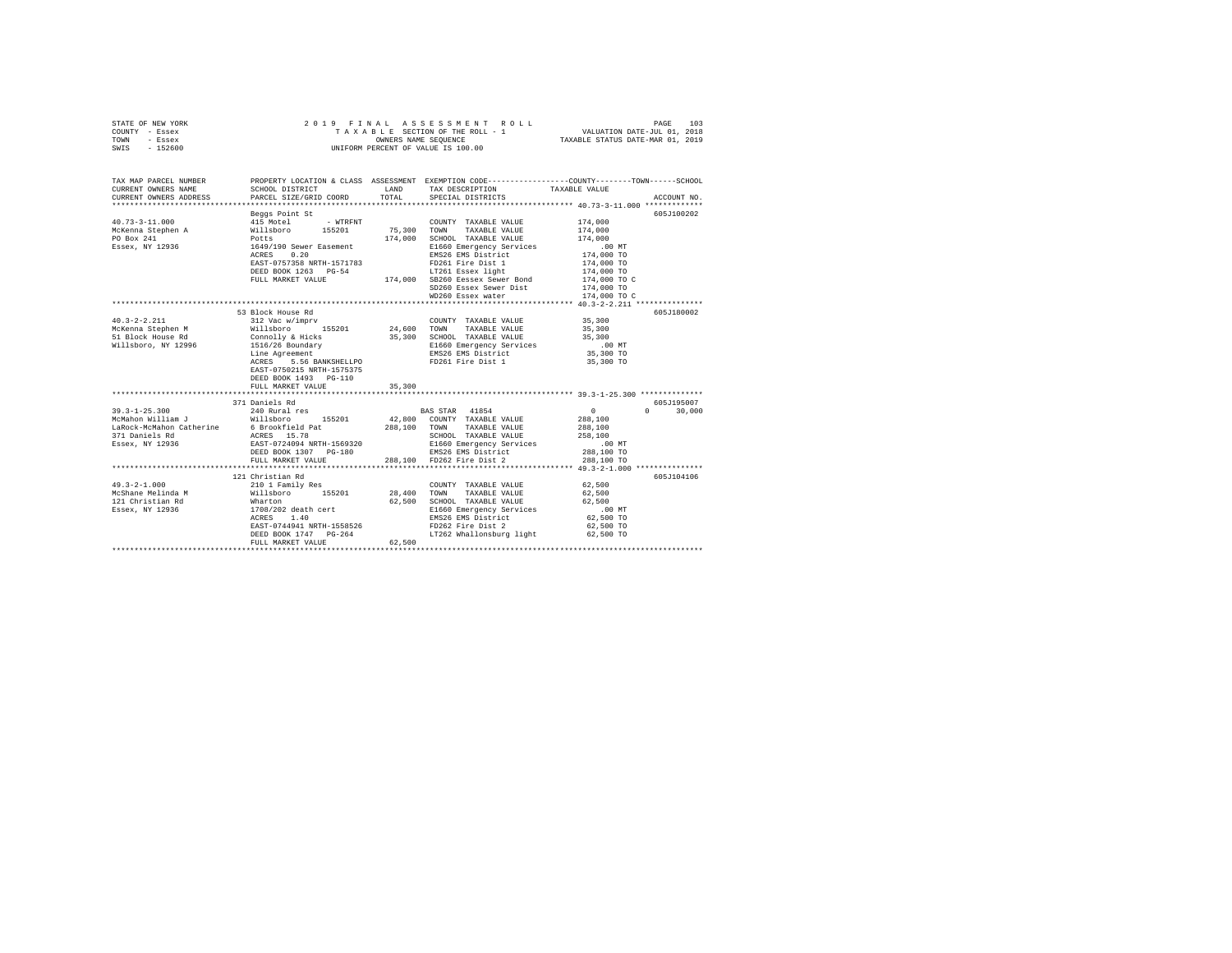| STATE OF NEW YORK |  |  |  |  | 2019 FINAL ASSESSMENT ROLL         |                                  | PAGE                        | 104 |
|-------------------|--|--|--|--|------------------------------------|----------------------------------|-----------------------------|-----|
| COUNTY - Essex    |  |  |  |  | TAXABLE SECTION OF THE ROLL - 1    |                                  | VALUATION DATE-JUL 01, 2018 |     |
| TOWN<br>- Essex   |  |  |  |  | OWNERS NAME SEOUENCE               | TAXABLE STATUS DATE-MAR 01, 2019 |                             |     |
| $-152600$<br>SWIS |  |  |  |  | UNIFORM PERCENT OF VALUE IS 100.00 |                                  |                             |     |

| TAX MAP PARCEL NUMBER<br>CURRENT OWNERS NAME<br>CURRENT OWNERS ADDRESS PARCEL SIZE/GRID COORD TOTAL SPECIAL DISTRICTS | SCHOOL DISTRICT                                        |        | LAND TAX DESCRIPTION TAXABLE VALUE TOTAL SPECIAL DISTRICTS                                     | PROPERTY LOCATION & CLASS ASSESSMENT EXEMPTION CODE----------------COUNTY-------TOWN-----SCHOOL<br>ACCOUNT NO. |
|-----------------------------------------------------------------------------------------------------------------------|--------------------------------------------------------|--------|------------------------------------------------------------------------------------------------|----------------------------------------------------------------------------------------------------------------|
|                                                                                                                       | 1880 Jersey St                                         |        |                                                                                                | 605J183004                                                                                                     |
|                                                                                                                       | 290 School St                                          |        | SD260 Essex Sewer Dist 352,700 TO<br>WD260 Essex water 352,700 TO C                            | 605J102804                                                                                                     |
| $40.73 - 3 - 25.000$                                                                                                  | 13 Orchard Ln<br>210 1 Family Res                      |        | COUNTY TAXABLE VALUE 172.500                                                                   | 605J103204                                                                                                     |
|                                                                                                                       | Alden Rd<br>DEED BOOK 1258 PG-144<br>FULL MARKET VALUE | 21,200 | E1660 Emergency Services .00 MT<br>EMS26 EMS District 21,200 TO<br>FD262 Fire Dist 2 21,200 TO | 605J185005                                                                                                     |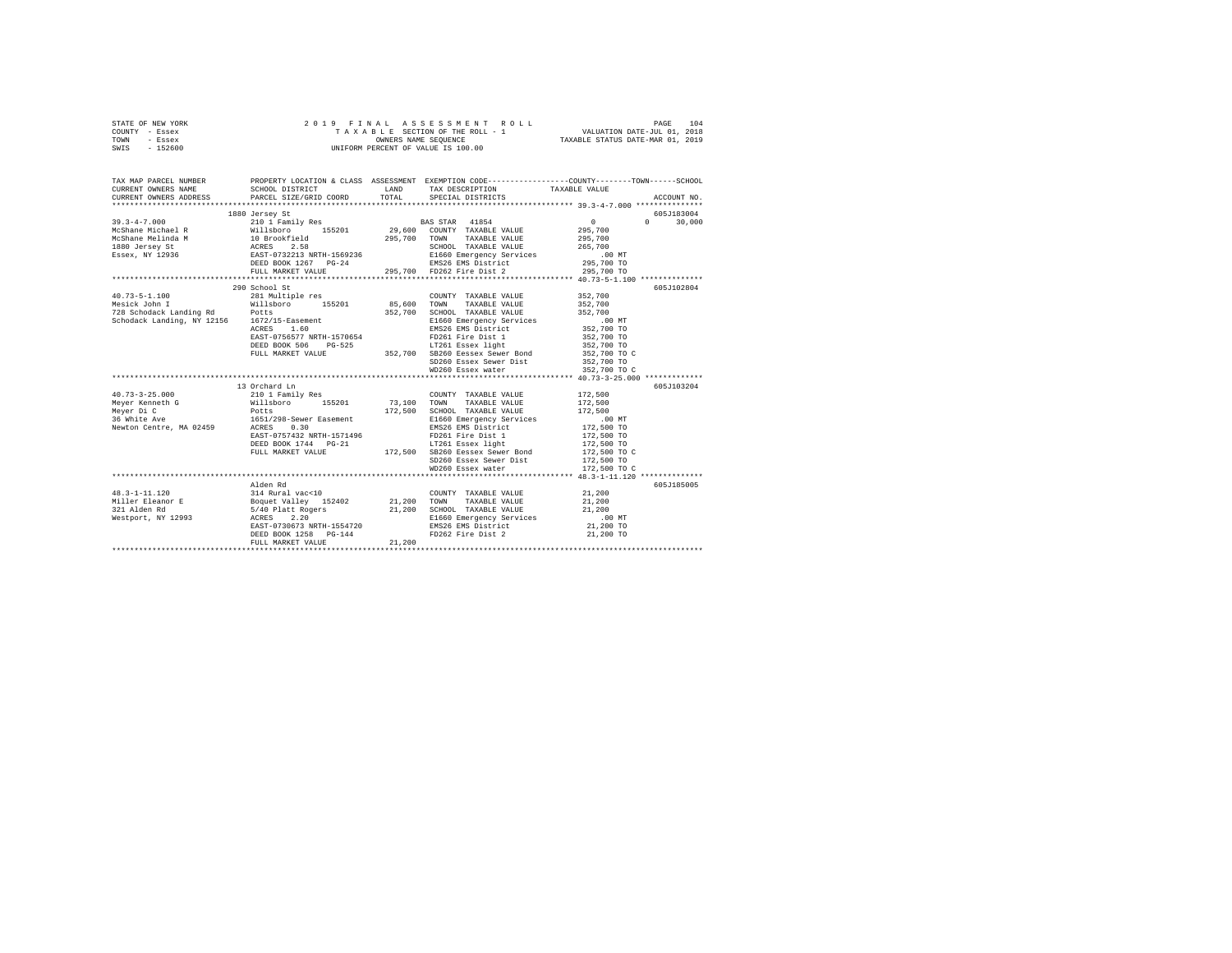| STATE OF NEW YORK<br>COUNTY - Essex<br>TOWN - Essex<br>SWIS - 152600                                                                                                                      | 2019 FINAL ASSESSION OF THE ROLL - 1<br>TAXALE SECTION OF THE ROLL - 1<br>OWNERS NAME SEQUENCE<br>UNIFORM PERCENT OF VALUE IS 100.00                                                              |                                                             | ASSESSMENT ROLL<br>T A X A B L E SECTION OF THE ROLL - 1<br>OWNERS NAME SEQUENCE                                                                                                                                                                                                                                           | PAGE<br>105<br>VALUATION DATE-JUL 01, 2018<br>TAXABLE STATUS DATE-MAR 01, 2019                                                                           |
|-------------------------------------------------------------------------------------------------------------------------------------------------------------------------------------------|---------------------------------------------------------------------------------------------------------------------------------------------------------------------------------------------------|-------------------------------------------------------------|----------------------------------------------------------------------------------------------------------------------------------------------------------------------------------------------------------------------------------------------------------------------------------------------------------------------------|----------------------------------------------------------------------------------------------------------------------------------------------------------|
| CURRENT OWNERS NAME<br>CURRENT OWNERS ADDRESS                                                                                                                                             | SCHOOL DISTRICT<br>PARCEL SIZE/GRID COORD TOTAL                                                                                                                                                   |                                                             | LAND TAX DESCRIPTION<br>SPECIAL DISTRICTS                                                                                                                                                                                                                                                                                  | TAX MAP PARCEL NUMBER THE PROPERTY LOCATION & CLASS ASSESSMENT EXEMPTION CODE--------------COUNTY-------TOWN------SCHOOL<br>TAXABLE VALUE<br>ACCOUNT NO. |
| $48.3 - 1 - 12.000$<br>Miller Eleanor E<br>321 Alden Rd<br>Westport, NY 12993                                                                                                             | 321 Alden Rd                                                                                                                                                                                      |                                                             | FULL MARKET VALUE 125,000 FD262 Fire Dist 2                                                                                                                                                                                                                                                                                | 605J100706<br>$\sim$<br>$0 \t 30.000$<br>125,000<br>125,000<br>95,000<br>00 MT.<br>125,000 TO<br>125,000 TO                                              |
| 49.11-1-45.100<br>Miller Mark S<br>Miller Man A<br>Miller Christine S<br>1010 Hersey Mill Rd<br>1010 Hersey Mill Rd<br>102 ACRES 300<br>2020 ACRES 300<br>20201 REST-0757801 NRTH-1562065 | 10 Lila Way<br>210 1 Family Res - WTRFNT COUNTY<br>Willsboro 155201 267,000 TOWN<br>DEED BOOK 1808 PG-194<br>FULL MARKET VALUE                                                                    | 498,900<br>498,900                                          | COUNTY TAXABLE VALUE 498,900<br>TAXABLE VALUE<br>SCHOOL TAXABLE VALUE<br>E1660 Emergency Services<br>EMS26 EMS District<br>FD261 Fire Dist 1                                                                                                                                                                               | 605J103109<br>498,900<br>498,900<br>.00 MT<br>498,900 TO<br>498,900 TO                                                                                   |
| 49.11-1-54.061<br>Miller Wendy C<br>Harper Robert W<br>2418 Noyes St<br>Evanston, IL 60201                                                                                                | *******************************<br>82 Ridge Way<br>% Arage may<br>millsboro 155201<br>Whalsboro 155201<br>Maarton 2.60<br>EAST-0756386 NRTH-1563593<br>DEED BOOK 1223 PG-216<br>FULL MARKET VALUE | *********************<br>128,900 TOWN<br>155,100<br>155,100 | COUNTY TAXABLE VALUE<br>TAXABLE VALUE<br>SCHOOL TAXABLE VALUE<br>E1660 Emergency Services<br>E1660 Emergency Services<br>EMS26 EMS District<br>FD261 Fire Dist 1                                                                                                                                                           | ******************* 49.11-1-54.061 *************<br>605J103106<br>155,100<br>155,100<br>155,100<br>.00 MT<br>155,100 TO<br>155,100 TO                    |
|                                                                                                                                                                                           | 2218 Lake Shore Rd<br>DEED BOOK 1851 PG-33                                                                                                                                                        | 103,900<br>217,000                                          | COUNTY TAXABLE VALUE<br>TOWN<br>TAXABLE VALUE<br>SCHOOL TAXABLE VALUE<br>E1660 Emergency Services<br>EMS26 EMS District<br>EAST-0757542 NRTH-1569699 PD261 Fire Dist 1<br>DEED BOOK 1851 PG-33 PT261 ET261 ESSEX 11ght<br>FULL MARKET VALUE 217,000 SB260 Eessex Sewer Bond<br>SD260 Essex Sewer Dist<br>WD260 Essex water | 605J103001<br>217,000<br>217,000<br>217,000<br>.00 MT<br>217,000 TO<br>217,000 TO<br>217,000 TO<br>217,000 TO C<br>217,000 TO<br>217,000 TO C            |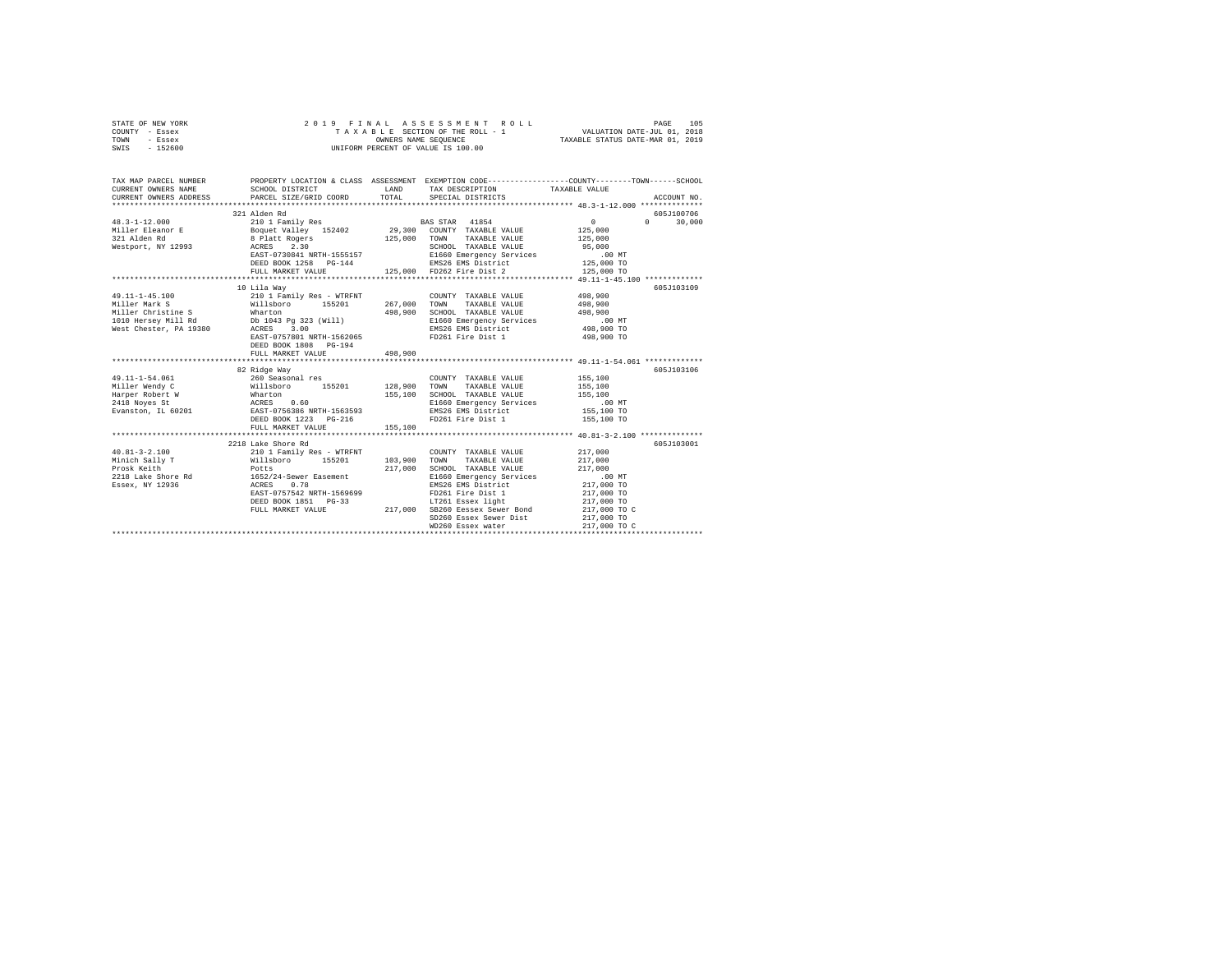| COUNTY<br>- Essex                                   |                                                          |         | TAXABLE SECTION OF THE ROLL - 1 | VALUATION DATE-JUL 01, 2018                                  |  |  |  |  |  |
|-----------------------------------------------------|----------------------------------------------------------|---------|---------------------------------|--------------------------------------------------------------|--|--|--|--|--|
| TOWN<br>- Essex                                     | TAXABLE STATUS DATE-MAR 01, 2019<br>OWNERS NAME SEQUENCE |         |                                 |                                                              |  |  |  |  |  |
| $-152600$<br>SWIS                                   | UNIFORM PERCENT OF VALUE IS 100.00                       |         |                                 |                                                              |  |  |  |  |  |
|                                                     |                                                          |         |                                 |                                                              |  |  |  |  |  |
|                                                     |                                                          |         |                                 |                                                              |  |  |  |  |  |
|                                                     |                                                          |         |                                 |                                                              |  |  |  |  |  |
| TAX MAP PARCEL NUMBER                               | PROPERTY LOCATION & CLASS ASSESSMENT                     |         |                                 | EXEMPTION CODE-----------------COUNTY-------TOWN------SCHOOL |  |  |  |  |  |
| CURRENT OWNERS NAME                                 | SCHOOL DISTRICT                                          | LAND    | TAX DESCRIPTION                 | TAXABLE VALUE                                                |  |  |  |  |  |
| CURRENT OWNERS ADDRESS PARCEL SIZE/GRID COORD TOTAL |                                                          |         | SPECIAL DISTRICTS               | ACCOUNT NO.                                                  |  |  |  |  |  |
|                                                     |                                                          |         |                                 |                                                              |  |  |  |  |  |
|                                                     | 82 Albee Ln                                              |         |                                 | 605J100105                                                   |  |  |  |  |  |
| $49.15 - 2 - 3.000$                                 | 210 1 Family Res - WTRFNT                                |         | COUNTY TAXABLE VALUE            | 752,700                                                      |  |  |  |  |  |
| Monoski Bonnie B                                    | Willsboro 155201                                         | 341,300 | TOWN<br>TAXABLE VALUE           | 752,700                                                      |  |  |  |  |  |
| 82 Albee Ln                                         | Friswell                                                 | 752,700 | SCHOOL TAXABLE VALUE            | 752,700                                                      |  |  |  |  |  |
| Essex, NY 12936                                     | ACRES 1.30                                               |         | E1660 Emergency Services        | $.00$ MT                                                     |  |  |  |  |  |
|                                                     | EAST-0759004 NRTH-1557254                                |         | EMS26 EMS District              | 752,700 TO                                                   |  |  |  |  |  |
|                                                     | DEED BOOK 1619 PG-105                                    |         | FD261 Fire Dist 1               | 752,700 TO                                                   |  |  |  |  |  |
|                                                     | FULL MARKET VALUE                                        | 752,700 |                                 |                                                              |  |  |  |  |  |

STATE OF NEW YORK 2019 FINAL ASSESSMENT ROLL PAGE 106

|                                | DEED BOOK 1619 PG-105<br>FULL MARKET VALUE     | FD261 Fire Dist 1<br>752,700          | 752,700 TO                         |
|--------------------------------|------------------------------------------------|---------------------------------------|------------------------------------|
|                                | 300 Daniels Rd                                 |                                       | 605J199004                         |
| $39.3 - 1 - 22.200$            | 240 Rural res                                  | ENH STAR 41834                        | $\Omega$<br>$\Omega$<br>68,700     |
| Montville Harold Jr            | 155201 43,300<br>Willsboro                     | COUNTY<br>TAXABLE VALUE               | 218,800                            |
| Montville Faylene 7 Brookfield |                                                | 218,800<br>TOWN<br>TAXABLE VALUE      | 218,800                            |
| 300 Daniels Rd                 | ACRES 17.92                                    | SCHOOL TAXABLE VALUE                  | 150,100                            |
|                                | Essex, NY 12936 688T-0725121 NRTH-1568142      | E1660 Emergency Services              | .00 MT                             |
|                                | DEED BOOK 1178 PG-342                          | EMS26 EMS District                    | 218,800 TO                         |
|                                | FULL MARKET VALUE                              | 218,800 FD262 Fire Dist 2 218,800 TO  |                                    |
|                                |                                                |                                       |                                    |
|                                | 92 Middle Rd                                   |                                       | 605J102901                         |
| $49.1 - 1 - 17.100$            | 210 1 Family Res                               | AGED ALL 41800                        | 63,750 63,750<br>63,750            |
| Moran Janice                   | Willsboro                                      | 155201 28,700 ENH STAR 41834          | $\mathbf{0}$<br>63,750<br>$\Omega$ |
| 92 Middle Rd                   | Wharton                                        | 127,500 COUNTY TAXABLE VALUE          | 63,750                             |
| Essex, NY 12936                | ACRES 1.70                                     | TOWN<br>TAXABLE VALUE                 | 63,750                             |
|                                | EAST-0750579 NRTH-1560166                      | SCHOOL TAXABLE VALUE                  | $\Omega$                           |
|                                | DEED BOOK 890<br>$PG-050$                      | E1660 Emergency Services              | .00MT                              |
|                                | FULL MARKET VALUE                              | 127,500 EMS26 EMS District 127,500 TO |                                    |
|                                |                                                | FD261 Fire Dist 1                     | 127,500 TO                         |
|                                |                                                |                                       |                                    |
|                                | 16 Old Oak Way                                 |                                       | 605J103009                         |
| $49.11 - 1 - 7.000$            | 210 1 Family Res                               | COUNTY TAXABLE VALUE                  | 246,200                            |
| Moredock Etta M                | 155201<br>Willsboro                            | 136,700<br>TOWN<br>TAXABLE VALUE      | 246,200                            |
| Moredock McClain J             | Wharton                                        | 246,200<br>SCHOOL TAXABLE VALUE       | 246,200                            |
| 5505 White Ibis Dr             | ACRES 0.80                                     | E1660 Emergency Services              | $.00$ MT                           |
|                                | North Port, FL 34287 EAST-0756826 NRTH-1562360 | EMS26 EMS District                    | 246,200 TO                         |
|                                | DEED BOOK 1931    PG-149                       | FD261 Fire Dist 1                     | 246,200 TO                         |
|                                | FULL MARKET VALUE                              | 246,200                               |                                    |
|                                |                                                |                                       |                                    |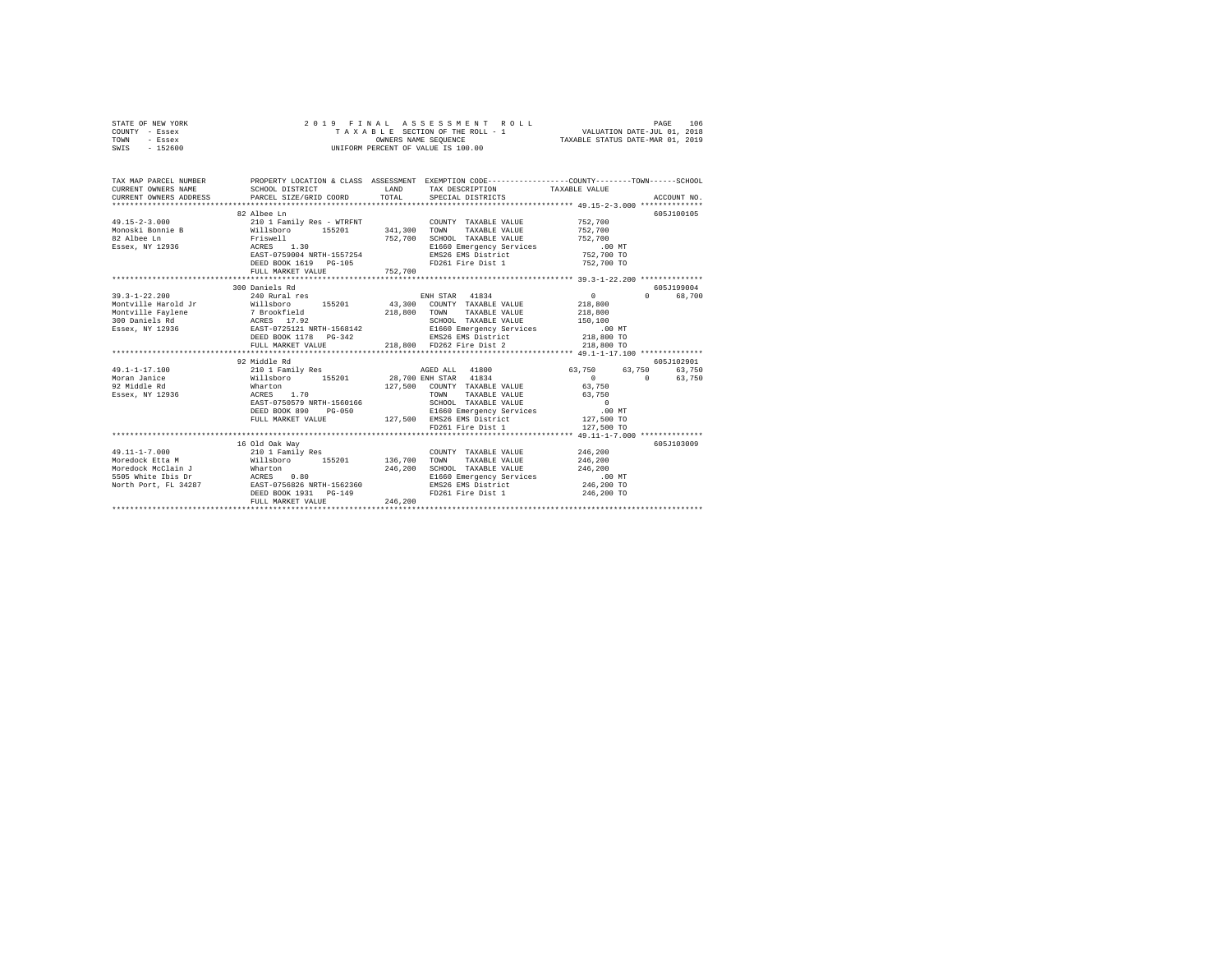|      | STATE OF NEW YORK |  | 2019 FINAL ASSESSMENT ROLL         |                                  | PAGE                        | 107 |
|------|-------------------|--|------------------------------------|----------------------------------|-----------------------------|-----|
|      | COUNTY - Essex    |  | TAXABLE SECTION OF THE ROLL - 1    |                                  | VALUATION DATE-JUL 01, 2018 |     |
| TOWN | - Essex           |  | OWNERS NAME SEOUENCE               | TAXABLE STATUS DATE-MAR 01, 2019 |                             |     |
| SWIS | - 152600          |  | UNIFORM PERCENT OF VALUE IS 100.00 |                                  |                             |     |

| CURRENT OWNERS NAME<br>LAND<br>SCHOOL DISTRICT<br>TAX DESCRIPTION<br>TAXABLE VALUE<br>CURRENT OWNERS ADDRESS<br>TOTAL<br>SPECIAL DISTRICTS<br>PARCEL SIZE/GRID COORD | ACCOUNT NO.        |
|----------------------------------------------------------------------------------------------------------------------------------------------------------------------|--------------------|
| 1538 NYS Route 22<br>240 Rural res<br>$48.4 - 1 - 15.000$<br>15,000 15,000 15,000<br>VETWAR CTS 41120                                                                | 605J104403         |
| 155201 37,000 ENH STAR 41834<br>Morgan James Z Jr Willsboro<br>$\mathbf{0}$                                                                                          | 0 68,700           |
| 1538 NYS Rte 22<br>143,800 COUNTY TAXABLE VALUE                                                                                                                      |                    |
| Friswell<br>ACRES 10.00<br>EAST-0742944 NRTH-1553721<br>128,800<br>128,800<br>TOWN<br>TAXABLE VALUE                                                                  |                    |
| Essex, NY 12936                                                                                                                                                      |                    |
| SCHOOL TAXABLE VALUE 60,100                                                                                                                                          |                    |
| DEED BOOK 1462 PG-41                                                                                                                                                 |                    |
| G-41 E1660 Emergency Services (00 MT<br>143,800 EMS26 EMS District (143,800 TO<br>2008 FD262 Fire Dist 2 (143,800 TO<br>FULL MARKET VALUE                            |                    |
|                                                                                                                                                                      |                    |
| LT262 Whallonsburg light 143,800 TO                                                                                                                                  |                    |
|                                                                                                                                                                      |                    |
| 1376 NYS Route 22                                                                                                                                                    | 6079905011         |
| $57.2 - 4 - 1.110$<br>240 Rural res<br>ENH STAR 41834<br>$\sim$ 0                                                                                                    | $\Omega$<br>68,700 |
| 42,400 COUNTY TAXABLE VALUE<br>128, 200<br>Morgan Ruth<br>1376 NYS Rte 22                                                                                            |                    |
| 128,200 TOWN TAXABLE VALUE<br>128,200                                                                                                                                |                    |
| Willsboro 155201<br>8 9 10 Judd<br>ACRES 15.40<br>SCHOOL TAXABLE VALUE 59,500<br>Essex, NY 12936                                                                     |                    |
| EAST-0741148 NRTH-1551667                                                                                                                                            |                    |
| 1551667 11660 Emergency Services (00 MT<br>128,200 128,200 EMS 26 Example: 128,200 TO-<br>128,200 FD262 Fire Dist 2 128,200 TO<br>DEED BOOK 844<br>$PG-318$          |                    |
| FULL MARKET VALUE                                                                                                                                                    |                    |
|                                                                                                                                                                      |                    |
|                                                                                                                                                                      |                    |
| 62 Block House Rd                                                                                                                                                    | 605J102504         |
| 372,500<br>$40.3 - 2 - 4.000$<br>210 1 Family Res<br>Willsboro       155201<br>COUNTY TAXABLE VALUE                                                                  |                    |
| 32,800 TOWN<br>Morris Edith L<br>TAXABLE VALUE<br>372,500                                                                                                            |                    |
| 372,500 SCHOOL TAXABLE VALUE 372,500<br>Hicks<br>Morris Ross W                                                                                                       |                    |
| ACRES 5.80<br>NY 12118 EAST-0750062 NRTH-1574702<br>26 Maple Ave                                                                                                     |                    |
| EMS26 EMS District<br>Mechanicville, NY 12118                                                                                                                        |                    |
| FD261 Fire Dist 1<br>DEED BOOK 1812 PG-43<br>372,500 TO                                                                                                              |                    |
| 372,500<br>FULL MARKET VALUE                                                                                                                                         |                    |
|                                                                                                                                                                      |                    |
| Block House Rd                                                                                                                                                       | 605J102505         |
| 314 Rural vac<10 $\overline{AB}$ ag DIST C 41720 $\overline{19,697}$ $\overline{19,697}$ $\overline{19,697}$<br>$40.3 - 2 - 5.000$                                   | 19,697             |
| Willsboro 155201 24,500 COUNTY TAXABLE VALUE Hicks<br>Hicks 5.50 24,500 TOWN TAXABLE VALUE<br>ACRES 5.50 5000 5CHOOL TAXABLE VALUE<br>Morris Edith L<br>4,803        |                    |
| Morris Ross W<br>4,803                                                                                                                                               |                    |
| SCHOOL TAXABLE VALUE 4,803<br>26 Maple Ave                                                                                                                           |                    |
| Mechanicville, NY 12118 EAST-0750663 NRTH-1574793<br>$.00$ MT                                                                                                        |                    |
| E1660 Emergency Services<br>EMS26 EMS District<br>DEED BOOK 1812 PG-43<br>24,500 TO                                                                                  |                    |
| MAY BE SUBJECT TO PAYMENT FULL MARKET VALUE<br>24,500 FD261 Fire Dist 1<br>24,500 TO                                                                                 |                    |
| UNDER AGDIST LAW TIL 2023                                                                                                                                            |                    |
|                                                                                                                                                                      |                    |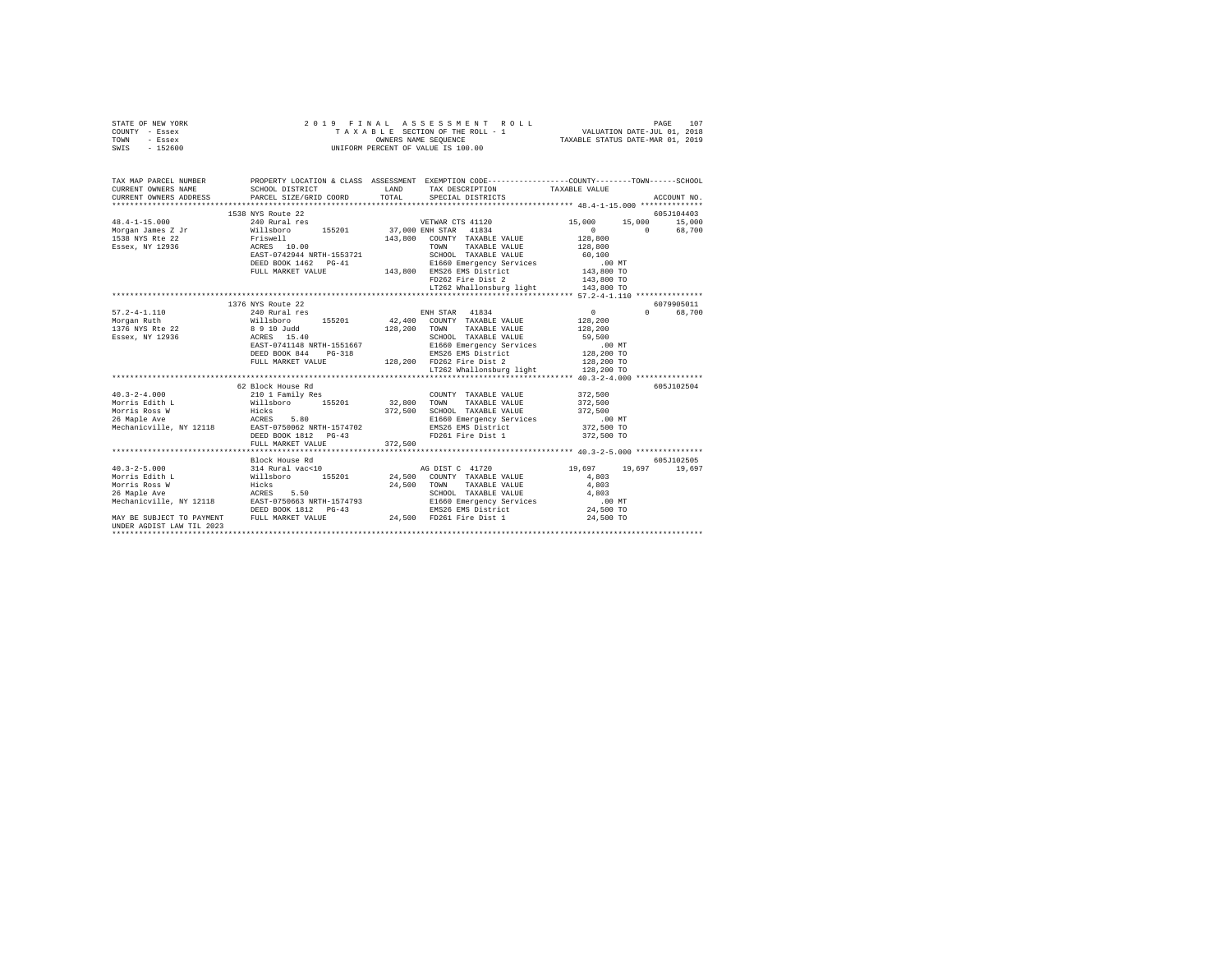| STATE OF NEW YORK | 2019 FINAL ASSESSMENT ROLL         | 108<br>PAGE                      |
|-------------------|------------------------------------|----------------------------------|
| COUNTY - Essex    | TAXABLE SECTION OF THE ROLL - 1    | VALUATION DATE-JUL 01, 2018      |
| TOWN<br>- Essex   | OWNERS NAME SEOUENCE               | TAXABLE STATUS DATE-MAR 01, 2019 |
| $-152600$<br>SWIS | UNIFORM PERCENT OF VALUE IS 100.00 |                                  |

| TAX MAP PARCEL NUMBER<br>CURRENT OWNERS NAME<br>CURRENT OWNERS ADDRESS                                                                                                                                                                               | SCHOOL DISTRICT<br>PARCEL SIZE/GRID COORD                                           | LAND<br>TOTAL | TAX DESCRIPTION TAXABLE VALUE<br>SPECIAL DISTRICTS   | PROPERTY LOCATION & CLASS ASSESSMENT EXEMPTION CODE----------------COUNTY-------TOWN-----SCHOOL<br>ACCOUNT NO. |  |
|------------------------------------------------------------------------------------------------------------------------------------------------------------------------------------------------------------------------------------------------------|-------------------------------------------------------------------------------------|---------------|------------------------------------------------------|----------------------------------------------------------------------------------------------------------------|--|
|                                                                                                                                                                                                                                                      |                                                                                     |               |                                                      |                                                                                                                |  |
|                                                                                                                                                                                                                                                      | 582 Cook Rd                                                                         |               |                                                      | 605J100309                                                                                                     |  |
| 48.76-1-17.000                                                                                                                                                                                                                                       | 210 1 Family Res                                                                    |               | COUNTY TAXABLE VALUE                                 | 102,500                                                                                                        |  |
|                                                                                                                                                                                                                                                      |                                                                                     |               |                                                      |                                                                                                                |  |
|                                                                                                                                                                                                                                                      |                                                                                     |               |                                                      |                                                                                                                |  |
|                                                                                                                                                                                                                                                      |                                                                                     |               |                                                      |                                                                                                                |  |
|                                                                                                                                                                                                                                                      |                                                                                     |               |                                                      |                                                                                                                |  |
|                                                                                                                                                                                                                                                      |                                                                                     |               |                                                      |                                                                                                                |  |
|                                                                                                                                                                                                                                                      |                                                                                     |               |                                                      |                                                                                                                |  |
|                                                                                                                                                                                                                                                      |                                                                                     |               |                                                      |                                                                                                                |  |
|                                                                                                                                                                                                                                                      | School St                                                                           |               |                                                      | 605J185004                                                                                                     |  |
| $40.3 - 3 - 17.200$                                                                                                                                                                                                                                  | 314 Rural vac<10                                                                    |               | COUNTY TAXABLE VALUE 20,900                          |                                                                                                                |  |
|                                                                                                                                                                                                                                                      |                                                                                     |               |                                                      | 20,900                                                                                                         |  |
|                                                                                                                                                                                                                                                      |                                                                                     |               |                                                      | 20,900                                                                                                         |  |
| 75 Wakeley Rd<br>Newington, CT 06111 $\overline{ACRES}$ 1.87<br>$\overline{ACRES}$ 1.87                                                                                                                                                              |                                                                                     |               | E1660 Emergency Services .00 MT                      |                                                                                                                |  |
|                                                                                                                                                                                                                                                      |                                                                                     |               | EMS26 EMS District                                   | 20,900 TO                                                                                                      |  |
|                                                                                                                                                                                                                                                      | EAST-0753768 NRTH-1568824                                                           |               | FD261 Fire Dist 1                                    | 20,900 TO                                                                                                      |  |
|                                                                                                                                                                                                                                                      | DEED BOOK 825                                                                       |               | PG-007 LT261 Essex light                             | 20,900 TO                                                                                                      |  |
|                                                                                                                                                                                                                                                      | FULL MARKET VALUE                                                                   |               | 20,900 WD260 Essex water                             | 20,900 TO C                                                                                                    |  |
|                                                                                                                                                                                                                                                      |                                                                                     |               |                                                      |                                                                                                                |  |
|                                                                                                                                                                                                                                                      | 15 Harbor View Way                                                                  |               |                                                      | 605J197003                                                                                                     |  |
| $\begin{array}{lllll} 40.73\hbox{--}6\hbox{--}11.210 & & & 210\hbox{~1 Family Res}\hbox{--}WTRFWT & & & \text{BAS STAR} & 41854 \\ \text{Muller Nicholas H III} & & & \text{Willsboro} & 155201 & 378,600 & \text{COUNTY TAXABLE VALUE} \end{array}$ |                                                                                     |               |                                                      | $\sim$ 0 $\sim$<br>$\Omega$<br>30,000                                                                          |  |
|                                                                                                                                                                                                                                                      |                                                                                     |               |                                                      | 769,700                                                                                                        |  |
|                                                                                                                                                                                                                                                      |                                                                                     |               |                                                      | 769,700                                                                                                        |  |
|                                                                                                                                                                                                                                                      |                                                                                     |               |                                                      | 739,700                                                                                                        |  |
| Miller Carol A Trust Tottle Pat 169,700 TOWN TAXABLE VALUE<br>PO Box 244 1649/182-Sewer Easement 1649/182-Sex, MCD TAXABLE VALUE<br>Essex, NY 12936 1648 2.64 2.64 E1660 Emergency Services                                                          |                                                                                     |               |                                                      | .00 MT                                                                                                         |  |
|                                                                                                                                                                                                                                                      | EAST-0757520 NRTH-1570440                                                           |               | EMS26 EMS District                                   | 769,700 TO                                                                                                     |  |
|                                                                                                                                                                                                                                                      | DEED BOOK 1486 PG-188                                                               |               |                                                      | 769,700 TO                                                                                                     |  |
|                                                                                                                                                                                                                                                      | FULL MARKET VALUE                                                                   |               | G-188 FD261 Fire Dist 1<br>769,700 LT261 Essex light | 769,700 TO                                                                                                     |  |
|                                                                                                                                                                                                                                                      |                                                                                     |               | SB260 Eessex Sewer Bond 769,700 TO C                 |                                                                                                                |  |
|                                                                                                                                                                                                                                                      |                                                                                     |               | SD260 Essex Sewer Dist                               | 769,700 TO                                                                                                     |  |
|                                                                                                                                                                                                                                                      |                                                                                     |               | WD260 Essex water                                    | 769,700 TO C                                                                                                   |  |
|                                                                                                                                                                                                                                                      |                                                                                     |               |                                                      |                                                                                                                |  |
|                                                                                                                                                                                                                                                      | 34 Ridge Way                                                                        |               |                                                      | 605J100210                                                                                                     |  |
| $49.7 - 5 - 1.000$                                                                                                                                                                                                                                   | 260 Seasonal res                                                                    |               | COUNTY TAXABLE VALUE 161,800                         |                                                                                                                |  |
|                                                                                                                                                                                                                                                      |                                                                                     |               |                                                      | 161,800                                                                                                        |  |
| Murcray Gerald<br>5 Meacham St                                                                                                                                                                                                                       | Willsboro 155201 130,000 TOWN TAXABLE-VALUE<br>Wharton 161,800 SCHOOL TAXABLE-VALUE |               | SCHOOL TAXABLE VALUE                                 | 161,800                                                                                                        |  |
| Port Henry, NY 12974 ACRES 0.70                                                                                                                                                                                                                      |                                                                                     |               | E1660 Emergency Services                             | $.00 \text{ MT}$                                                                                               |  |
|                                                                                                                                                                                                                                                      | EAST-0757621 NRTH-1563963                                                           |               | EMS26 EMS District                                   | 161,800 TO                                                                                                     |  |
|                                                                                                                                                                                                                                                      | DEED BOOK 1943 PG-67                                                                |               | FD261 Fire Dist 1                                    | 161,800 TO                                                                                                     |  |
|                                                                                                                                                                                                                                                      | FULL MARKET VALUE                                                                   | 161,800       |                                                      |                                                                                                                |  |
|                                                                                                                                                                                                                                                      |                                                                                     |               |                                                      |                                                                                                                |  |
|                                                                                                                                                                                                                                                      |                                                                                     |               |                                                      |                                                                                                                |  |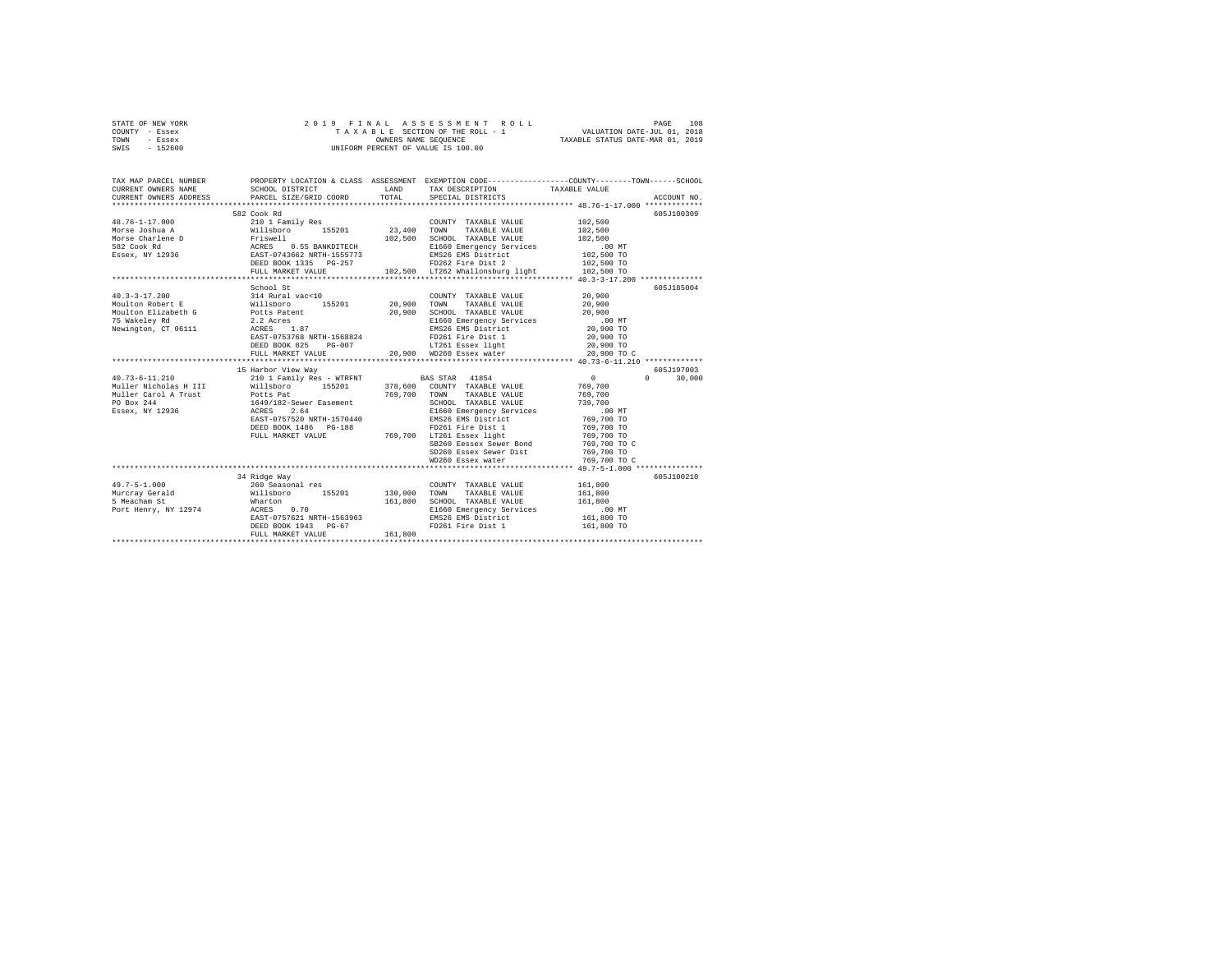| STATE OF NEW YORK<br>COUNTY - Essex<br>TOWN - Essex<br>SWIS - 152600                                                                                                                                                                                                                                                                                                                                                                                      | 2019 FINAL                                                                                                                                                                                                                                                                                                                                                            |         | ASSESSMENT ROLL<br>T A X A B L E SECTION OF THE ROLL - 1<br>OWNERS NAME SEQUENCE<br>UNIFORM PERCENT OF VALUE IS 100.00                                                                                                                                  | VALUATION DATE-JUL 01, 2018<br>TAXABLE STATUS DATE-MAR 01, 2019                                                                                                   | 109<br>PAGE                               |
|-----------------------------------------------------------------------------------------------------------------------------------------------------------------------------------------------------------------------------------------------------------------------------------------------------------------------------------------------------------------------------------------------------------------------------------------------------------|-----------------------------------------------------------------------------------------------------------------------------------------------------------------------------------------------------------------------------------------------------------------------------------------------------------------------------------------------------------------------|---------|---------------------------------------------------------------------------------------------------------------------------------------------------------------------------------------------------------------------------------------------------------|-------------------------------------------------------------------------------------------------------------------------------------------------------------------|-------------------------------------------|
| TAX MAP PARCEL NUMBER<br>CURRENT OWNERS NAME<br>CURRENT OWNERS ADDRESS                                                                                                                                                                                                                                                                                                                                                                                    | SCHOOL DISTRICT<br>PARCEL SIZE/GRID COORD                                                                                                                                                                                                                                                                                                                             | TOTAL   | PROPERTY LOCATION & CLASS ASSESSMENT EXEMPTION CODE---------------COUNTY-------TOWN-----SCHOOL<br>LAND TAX DESCRIPTION<br>SPECIAL DISTRICTS                                                                                                             | TAXABLE VALUE                                                                                                                                                     | ACCOUNT NO.                               |
|                                                                                                                                                                                                                                                                                                                                                                                                                                                           |                                                                                                                                                                                                                                                                                                                                                                       |         |                                                                                                                                                                                                                                                         |                                                                                                                                                                   |                                           |
| $48.1 - 1 - 27.000$<br>Murcray Misty L<br>$\textrm{Poquet value} \begin{tabular}{lcccc} \texttt{Murcray Mistr} & \texttt{Boguet value} & \texttt{152402} & \texttt{32,600} & \texttt{TOMN} & \texttt{TAXABLE VALUE} \\ \texttt{PO Box 120} & & & & & & \\ \texttt{DeWs 18712950} & & & & & \\ \texttt{Lews 18712950} & & & & & \\ \texttt{ACRES} & & & & & \\ \texttt{ACRES} & & & & & \\ \end{tabular} \hspace{0.5cm} \begin{tabular}{lcccc} \texttt{32$ | 51 Daniels Rd<br>210 1 Family Res<br>EAST-0727852 NRTH-1563117                                                                                                                                                                                                                                                                                                        |         | COUNTY TAXABLE VALUE 58,000<br>E1660 Emergency Services<br>EMS26 EMS District                                                                                                                                                                           | 58,000<br>58,000<br>$.00$ MT<br>$58,000$ TO                                                                                                                       | 605J104508                                |
|                                                                                                                                                                                                                                                                                                                                                                                                                                                           | DEED BOOK 1858 PG-28                                                                                                                                                                                                                                                                                                                                                  |         | FD262 Fire Dist 2                                                                                                                                                                                                                                       | 58,000 TO                                                                                                                                                         |                                           |
|                                                                                                                                                                                                                                                                                                                                                                                                                                                           | FULL MARKET VALUE                                                                                                                                                                                                                                                                                                                                                     | 58,000  |                                                                                                                                                                                                                                                         |                                                                                                                                                                   |                                           |
| $49.1 - 1 - 8.000$<br>Murphy Craig P<br>Murphy Judith P<br>187 Inwood Ave<br>Montclair, NJ 07043<br>$40.3 - 3 - 21.000$<br>Murphy Lauren H<br>7 School St<br>PO Box 351<br>Essex, NY 12936                                                                                                                                                                                                                                                                | 409 Middle Rd<br>21011 Pamily Res COUNTY<br>Willaboro 155201 28,400 TONN<br>Potts 155201 28,400 SCHOOL<br>1432,800 SCHOOL<br>1432/298 Easement 140<br>RM526 EN 140<br>EAST-0750237 NRTH-1567841<br>DEED BOOK 1814 PG-224<br>FULL MARKET VALUE<br>7 School St<br>215 1 Fam Res w/<br>Easement<br>ACRES 3.40<br>Easement<br>EAST-0750521 NRTH-1567997 FD261 Fire Dist 1 | 429,800 | COUNTY TAXABLE VALUE<br>TAXABLE VALUE<br>SCHOOL TAXABLE VALUE<br>E1660 Emergency Services<br>EMS26 EMS District<br>ED261 Fire Dist 1<br>FD261 Fire Dist 1<br>BAS STAR 41854<br>E1660 Emergency Services<br>EMS26 EMS District                           | 429,800<br>429,800<br>429,800<br>.00 MT<br>429,800 TO<br>429,800 TO<br>$\sim$ 0 $\sim$ 0<br>299,100<br>299,100<br>269,100<br>$.00$ MT<br>299,100 TO<br>299,100 TO | 605L100511<br>605J100115<br>$0 \t 30.000$ |
|                                                                                                                                                                                                                                                                                                                                                                                                                                                           | FULL MARKET VALUE                                                                                                                                                                                                                                                                                                                                                     | 299,100 |                                                                                                                                                                                                                                                         |                                                                                                                                                                   |                                           |
|                                                                                                                                                                                                                                                                                                                                                                                                                                                           |                                                                                                                                                                                                                                                                                                                                                                       |         |                                                                                                                                                                                                                                                         |                                                                                                                                                                   |                                           |
| $48.4 - 1 - 16.000$<br>Murphy Lauren H<br>7 School St<br>Essex, NY 12936                                                                                                                                                                                                                                                                                                                                                                                  | 1444 NYS Route 22<br>$\begin{tabular}{llll} 312\text{ Vac } \textit{w}/\textit{imprv} \\ \textit{Willsboro} & 155201 & 21,100 \\ \textit{Judd} & 21,400 \\ \end{tabular}$<br>Judd<br>ACRES 2.10<br>DEED BOOK 1546 PG-107<br>FULL MARKET VALUE                                                                                                                         |         | COUNTY TAXABLE VALUE 21,400<br>TOWN<br>TAXABLE VALUE<br>SCHOOL TAXABLE VALUE<br>E1660 Emergency Services<br>ACRES 2.10 E1660 Emergency Services<br>EAST-0742445 NRTH-1553320 EMS26 EMS District<br>FD262 Fire Dist 2<br>21,400 LT262 Whallonsburg light | 21,400<br>21,400<br>$.00$ MT<br>21,400 TO<br>21,400 TO<br>21,400 TO                                                                                               | 6079978513                                |
|                                                                                                                                                                                                                                                                                                                                                                                                                                                           |                                                                                                                                                                                                                                                                                                                                                                       |         |                                                                                                                                                                                                                                                         |                                                                                                                                                                   |                                           |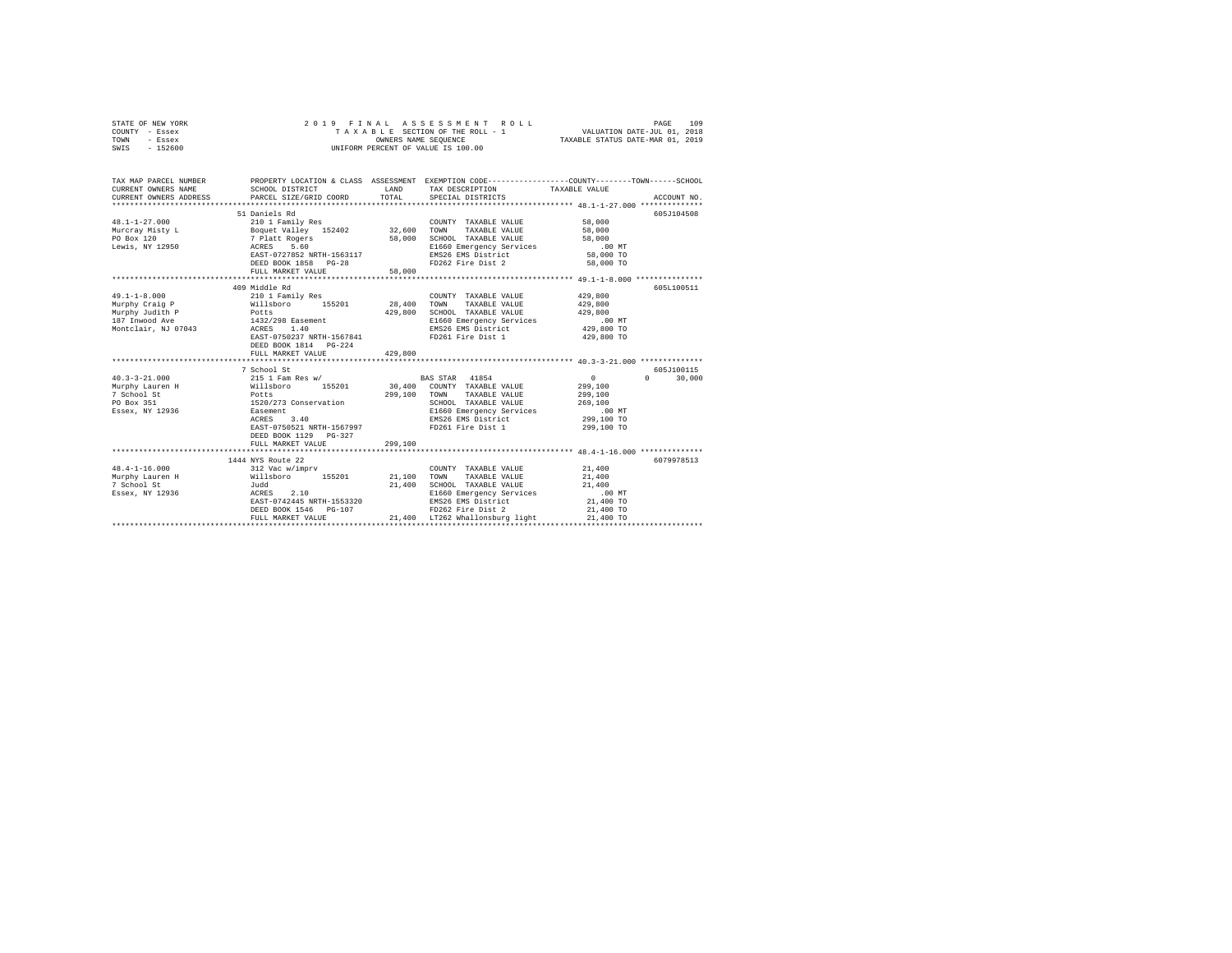|                | STATE OF NEW YORK |  | 2019 FINAL ASSESSMENT ROLL         |                                  | PAGE                        | 110 |
|----------------|-------------------|--|------------------------------------|----------------------------------|-----------------------------|-----|
| COUNTY - Essex |                   |  | TAXABLE SECTION OF THE ROLL - 1    |                                  | VALUATION DATE-JUL 01, 2018 |     |
| TOWN           | - Essex           |  | OWNERS NAME SEOUENCE               | TAXABLE STATUS DATE-MAR 01, 2019 |                             |     |
| SWIS           | - 152600          |  | UNIFORM PERCENT OF VALUE IS 100.00 |                                  |                             |     |
|                |                   |  |                                    |                                  |                             |     |

| TAX MAP PARCEL NUMBER  |                                                                                                                                                                                                                                    |         | PROPERTY LOCATION & CLASS ASSESSMENT EXEMPTION CODE---------------COUNTY-------TOWN------SCHOOL                                        |                          |                    |
|------------------------|------------------------------------------------------------------------------------------------------------------------------------------------------------------------------------------------------------------------------------|---------|----------------------------------------------------------------------------------------------------------------------------------------|--------------------------|--------------------|
| CURRENT OWNERS NAME    | SCHOOL DISTRICT                                                                                                                                                                                                                    | LAND    | TAX DESCRIPTION TAXABLE VALUE                                                                                                          |                          |                    |
| CURRENT OWNERS ADDRESS | PARCEL SIZE/GRID COORD                                                                                                                                                                                                             |         | TOTAL SPECIAL DISTRICTS                                                                                                                |                          | ACCOUNT NO.        |
|                        |                                                                                                                                                                                                                                    |         |                                                                                                                                        |                          |                    |
|                        | 878 Whallons Bay Rd                                                                                                                                                                                                                |         |                                                                                                                                        |                          | 605J104406         |
| $49.69 - 1 - 6.000$    |                                                                                                                                                                                                                                    |         |                                                                                                                                        |                          |                    |
| Murphy Lauren H        |                                                                                                                                                                                                                                    |         |                                                                                                                                        |                          |                    |
| 7 School St            |                                                                                                                                                                                                                                    |         |                                                                                                                                        |                          |                    |
| Essex, NY 12936 ACRES  |                                                                                                                                                                                                                                    |         |                                                                                                                                        |                          |                    |
|                        | Friswell 29,700<br>ACRES 0.20 20<br>EAST-0744407 NRTH-1555604                                                                                                                                                                      |         | E1660 Emergency Services 00 MT<br>EMS26 EMS District . 29,700 TO<br>EMS26 EMS District<br>FD262 Fire Dist 2                            |                          |                    |
|                        | DEED BOOK 1769 PG-320                                                                                                                                                                                                              |         |                                                                                                                                        | 29,700 TO                |                    |
|                        | FULL MARKET VALUE                                                                                                                                                                                                                  |         | 29,700 LT262 Whallonsburg light 29,700 TO                                                                                              |                          |                    |
|                        |                                                                                                                                                                                                                                    |         |                                                                                                                                        |                          |                    |
|                        | 874 Whallons Bay Rd                                                                                                                                                                                                                |         |                                                                                                                                        |                          | 605J104410         |
| $49.69 - 1 - 7.000$    | 449 Other Storag                                                                                                                                                                                                                   |         | COUNTY TAXABLE VALUE 28,500                                                                                                            |                          |                    |
| Murphy Lauren H        | Willsboro 155201<br>Friswell<br>ACRES 0.20                                                                                                                                                                                         |         | 8,500 TOWN TAXABLE VALUE 28,500                                                                                                        |                          |                    |
| 7 School St            |                                                                                                                                                                                                                                    |         |                                                                                                                                        |                          |                    |
| Essex, NY 12936        |                                                                                                                                                                                                                                    |         | 28,500 SCHOOL TAXABLE VALUE<br>E1660 Emergency Services                                                                                | 28,500<br>.00 MT         |                    |
|                        | EAST-0744317 NRTH-1555583                                                                                                                                                                                                          |         | EMS26 EMS District 28,500 TO                                                                                                           |                          |                    |
|                        |                                                                                                                                                                                                                                    |         |                                                                                                                                        | 28,500 TO                |                    |
|                        |                                                                                                                                                                                                                                    |         |                                                                                                                                        | 28,500 TO                |                    |
|                        |                                                                                                                                                                                                                                    |         | ERSIT-074331 WHAT 20021<br>DEED BOOK 1769 PG-320 28,500 LT262 Whallonsburg light<br>FIILL MARKET VALUE 28,500 LT262 Whallonsburg light |                          |                    |
|                        | 2208 Lake Shore Rd                                                                                                                                                                                                                 |         |                                                                                                                                        |                          | 605J100302         |
|                        |                                                                                                                                                                                                                                    |         |                                                                                                                                        | $\sim$ 0                 | 30,000<br>$\Omega$ |
|                        | $\begin{array}{cccccccc} 40.81-3-5.000 & 210 & 1\text{ Family Res - WITH} & \text{BAS STAR} & 41854 & 0 \\ \text{Nadire Abdelaq Ben} & \text{Willsboro} & 155201 & 115,700 & \text{COUNTY TAXABLE VALUE} & 271,000 \\ \end{array}$ |         |                                                                                                                                        |                          |                    |
|                        |                                                                                                                                                                                                                                    |         | TOWN<br>TAXABLE VALUE 271,000                                                                                                          |                          |                    |
|                        |                                                                                                                                                                                                                                    | 271,000 |                                                                                                                                        | 241,000                  |                    |
|                        | 0.60 BANKWFARGO                                                                                                                                                                                                                    |         | SCHOOL TAXABLE VALUE<br>E1660 Emergency Services                                                                                       | 241,000<br>.00 MT        |                    |
|                        | EAST-0757537 NRTH-1569441                                                                                                                                                                                                          |         | EMS26 EMS District 271,000 TO                                                                                                          |                          |                    |
|                        | DEED BOOK 1749 PG-48                                                                                                                                                                                                               |         | FD261 Fire Dist 1                                                                                                                      |                          |                    |
|                        |                                                                                                                                                                                                                                    |         | DEED BOOK 1749 PG-48 FD261 Fire Dist 1<br>FULL MARKET VALUE 271,000 LT261 Essex light                                                  | 271,000 TO<br>271,000 TO |                    |
|                        |                                                                                                                                                                                                                                    |         | SB260 Eessex Sewer Bond 271,000 TO C                                                                                                   |                          |                    |
|                        |                                                                                                                                                                                                                                    |         | SD260 Essex Sewer Dist 271,000 TO                                                                                                      |                          |                    |
|                        |                                                                                                                                                                                                                                    |         | WD260 Essex water                                                                                                                      | 271,000 TO C             |                    |
|                        |                                                                                                                                                                                                                                    |         |                                                                                                                                        |                          |                    |
|                        | 1520 Jersey St                                                                                                                                                                                                                     |         |                                                                                                                                        |                          | 605J103715         |
|                        |                                                                                                                                                                                                                                    |         | COUNTY TAXABLE VALUE                                                                                                                   | 230,700                  |                    |
|                        |                                                                                                                                                                                                                                    |         |                                                                                                                                        | 230,700                  |                    |
|                        |                                                                                                                                                                                                                                    |         | 230,700 SCHOOL TAXABLE VALUE 230,700                                                                                                   |                          |                    |
| 19 Watchtower Rd       | ACRES 28.73<br>BAST-0725701 NRTH-1568891<br>DEED BOOK 1743 PG-10                                                                                                                                                                   |         |                                                                                                                                        |                          |                    |
| Hopkinton, NH 03229    |                                                                                                                                                                                                                                    |         | E1660 Emergency Services .00 MT<br>EMS26 EMS District 230,700 TO<br>EMS26 EMS District                                                 |                          |                    |
|                        |                                                                                                                                                                                                                                    |         | FD262 Fire Dist 2                                                                                                                      | 230,700 TO               |                    |
|                        | FULL MARKET VALUE                                                                                                                                                                                                                  | 230,700 |                                                                                                                                        |                          |                    |
|                        |                                                                                                                                                                                                                                    |         |                                                                                                                                        |                          |                    |
|                        |                                                                                                                                                                                                                                    |         |                                                                                                                                        |                          |                    |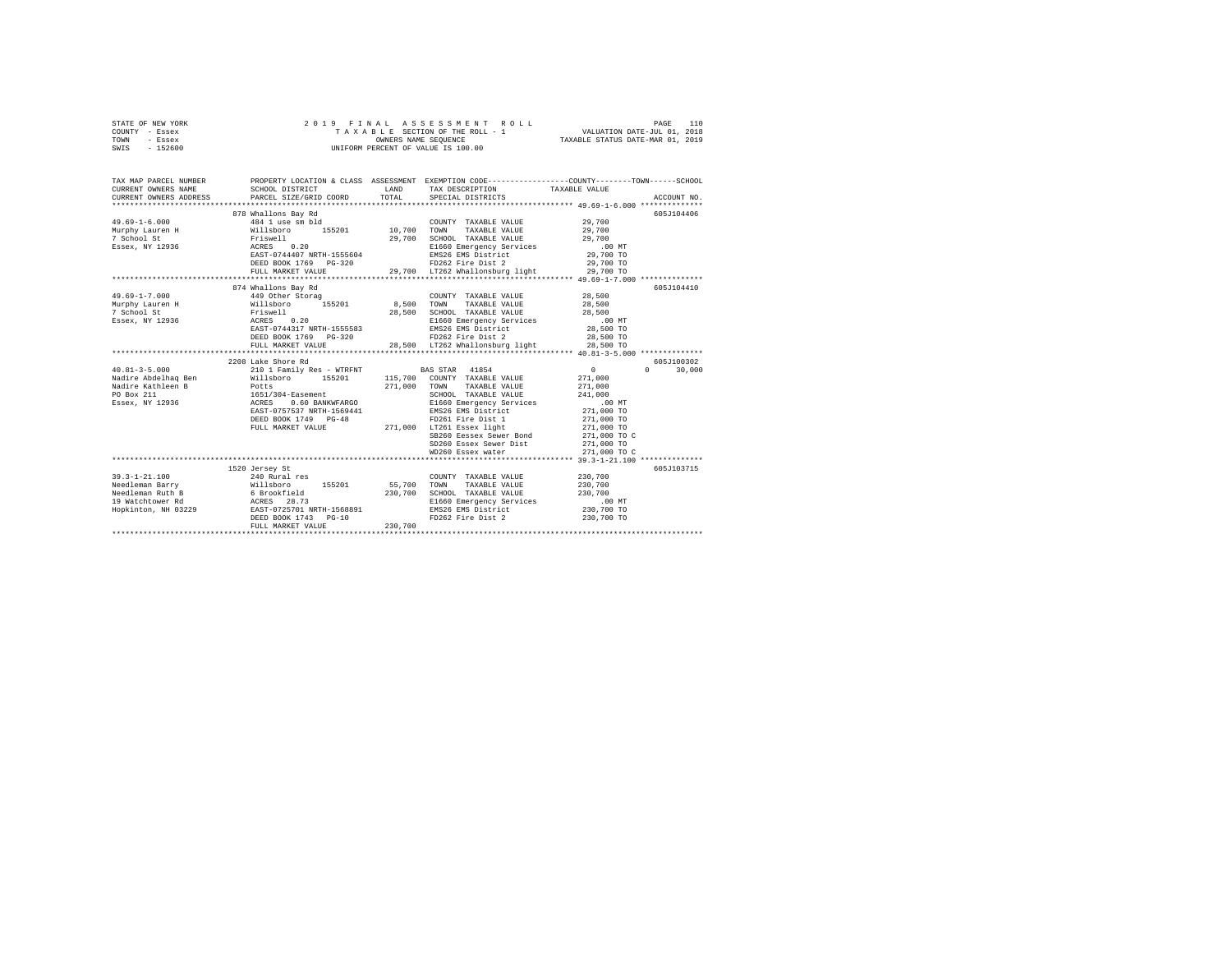| STATE OF NEW YORK | 2019 FINAL ASSESSMENT ROLL         | PAGE                             |
|-------------------|------------------------------------|----------------------------------|
| COUNTY - Essex    | TAXABLE SECTION OF THE ROLL - 1    | VALUATION DATE-JUL 01, 2018      |
| TOWN<br>- Essex   | OWNERS NAME SEOUENCE               | TAXABLE STATUS DATE-MAR 01, 2019 |
| SWIS<br>$-152600$ | UNIFORM PERCENT OF VALUE IS 100.00 |                                  |

| TAX MAP PARCEL NUMBER<br>CURRENT OWNERS NAME<br>CURRENT OWNERS ADDRESS                                                                             | SCHOOL DISTRICT<br>PARCEL SIZE/GRID COORD                                                                                                                                                               | LAND<br>TOTAL                  | TAX DESCRIPTION TAXABLE VALUE<br>SPECIAL DISTRICTS                                                                                                                 | PROPERTY LOCATION & CLASS ASSESSMENT EXEMPTION CODE---------------COUNTY-------TOWN------SCHOOL<br>ACCOUNT NO. |
|----------------------------------------------------------------------------------------------------------------------------------------------------|---------------------------------------------------------------------------------------------------------------------------------------------------------------------------------------------------------|--------------------------------|--------------------------------------------------------------------------------------------------------------------------------------------------------------------|----------------------------------------------------------------------------------------------------------------|
| 39.3-1-22.120 314 Rural vac<10<br>Needleman Barry 314 Rural vac<10<br>Nillsboro 1                                                                  | Jersey St<br>155201 30,000 TOWN<br>DEED BOOK 1743 PG-14<br>FULL MARKET VALUE                                                                                                                            | 30,000<br>30,000               | COUNTY TAXABLE VALUE<br>TAXABLE VALUE<br>SCHOOL TAXABLE VALUE<br>E1660 Emergency Services<br>EMS26 EMS District<br>FD262 Fire Dist 2                               | 605Z008002<br>30,000<br>30,000<br>30,000<br>.00MT<br>30,000 TO<br>30,000 TO                                    |
| 49.15-1-21.000<br>Neely Alden S<br>Friswell<br>Neelv Marshall<br>PO Box 3<br>Essex, NY 12936<br>PRIOR OWNER ON 3/01/2019 EAST-0756274 NRTH-1556868 | Lake Shore Rd<br>311 Res vac land<br>Willsboro<br>155201<br>1364/320 Life Use to<br>Ellen L Dilz<br>ACRES<br>0.30                                                                                       | 300                            | COUNTY TAXABLE VALUE<br>300 TOWN<br>TAXABLE VALUE<br>SCHOOL TAXABLE VALUE 300<br>E1660 Emergency Services .00 MT<br>EMS26 EMS District 300 TO<br>FD262 Fire Dist 2 | 605-7101204<br>300<br>300 TO<br>300 TO                                                                         |
| 49.15-1-24.000<br>Neelv Jill A<br>3657 Broadway Apt 10H Friswell<br>New York, NY 10031                                                             | Lake Shore Rd<br>311 Res vac land<br>Willsboro 1<br>$155201$ 200<br>1364/314 Life Use to<br>Virginia Falso<br>0.22<br>ACRES<br>EAST-0756390 NRTH-1556860<br>FULL MARKET VALUE                           | 200<br>200                     | COUNTY TAXABLE VALUE<br>TAXABLE VALUE<br>TOWN<br>SCHOOL TAXABLE VALUE 200<br>E1660 Emergency Services<br>EMS26 EMS District<br>FD262 Fire Dist 2                   | 605J103012<br>200<br>200<br>.00MT<br>200 TO<br>200 TO                                                          |
| $49.15 - 1 - 25.000$<br>Neelv Jill A<br>3657 Broadway Apt 10H Friswell<br>New York, NY 10031                                                       | 1679 Lake Shore Rd<br>260 Seasonal res<br>Willsboro<br>155201<br>1364/314 Life Use to<br>Virginia Falso<br>ACRES<br>0.10<br>EAST-0756442 NRTH-1556845<br>DEED BOOK 855<br>$PG-348$<br>FULL MARKET VALUE | 8,000 TOWN<br>52,100<br>52,100 | COUNTY TAXABLE VALUE<br>TAXABLE VALUE<br>SCHOOL TAXABLE VALUE<br>E1660 Emergency Services<br>EMS26 EMS District<br>FD262 Fire Dist 2 52,100 TO                     | 605J102501<br>52,100<br>52,100<br>52,100<br>$.00$ MT<br>52,100 TO                                              |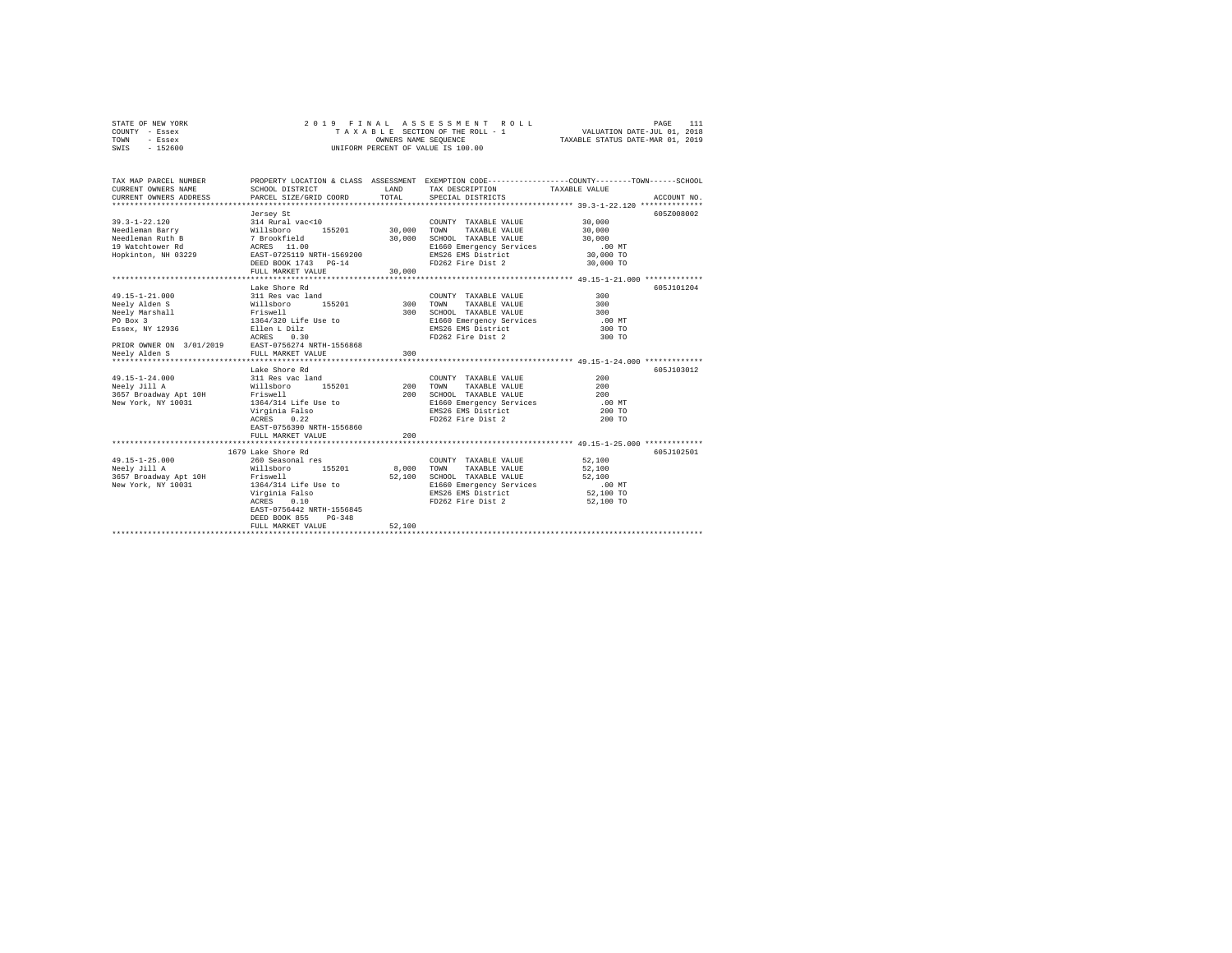| STATE OF NEW YORK | 2019 FINAL ASSESSMENT ROLL         | PAGE                             |
|-------------------|------------------------------------|----------------------------------|
| COUNTY - Essex    | TAXABLE SECTION OF THE ROLL - 1    | VALUATION DATE-JUL 01, 2018      |
| TOWN<br>- Essex   | OWNERS NAME SEOUENCE               | TAXABLE STATUS DATE-MAR 01, 2019 |
| $-152600$<br>SWIS | UNIFORM PERCENT OF VALUE IS 100.00 |                                  |

| TAX MAP PARCEL NUMBER<br>CURRENT OWNERS NAME<br>CURRENT OWNERS ADDRESS PARCEL SIZE/GRID COORD TOTAL                                                                                                                                    | SCHOOL DISTRICT                                             |                   | TAX DESCRIPTION TAXABLE VALUE SPECIAL DISTRICTS<br>LAND TAX DESCRIPTION                                                                                                                          | PROPERTY LOCATION & CLASS ASSESSMENT EXEMPTION CODE---------------COUNTY-------TOWN------SCHOOL<br>ACCOUNT NO. |
|----------------------------------------------------------------------------------------------------------------------------------------------------------------------------------------------------------------------------------------|-------------------------------------------------------------|-------------------|--------------------------------------------------------------------------------------------------------------------------------------------------------------------------------------------------|----------------------------------------------------------------------------------------------------------------|
| 49.11-1-5.130<br>11 Res vac land - WTRFNT COUNTY TAXABLE VALUE<br>Neely Jillann Millsboro 155201 59,900 TOWN TAXABLE VALUE<br>1657 Broadway Apt 10H Whatron 55201 59,900 SCHOOL TAXABLE VALUE<br>New York, NY 10031 RGERS 3.65<br>EAST | Lake Shore Rd<br>DEED BOOK 1881 PG-265<br>FULL MARKET VALUE |                   | 59,900 TOWN IRANSLE VALUE<br>59,900 SCHOOL TAXABLE VALUE<br>E1660 Emergency Services 59,900<br>ENS26 EMS District 59,900 TO<br>FD261 Pire Dist 1 59,900 TO<br>59,900 LT261 Essex light 59,900 TO | 605J189009<br>59,900<br>59,900                                                                                 |
| $40.73 - 3 - 28.000$<br>Neely Jilliann N 35,700 Willsboro 155201 49,800 TOWN TAXABLE VALUE 195,700                                                                                                                                     | 9 Orchard Ln<br>210 1 Family Res                            |                   | COUNTY TAXABLE VALUE<br>SD260 Essex Sewer Dist 195,700 TO                                                                                                                                        | 605J103406<br>195,700                                                                                          |
| $40.81 - 1 - 2.000$                                                                                                                                                                                                                    | 2219 Lake Shore Rd<br>210 1 Family Res                      |                   | COUNTY TAXABLE VALUE 135,200<br>TAXABLE VALUE<br>135,200 SCHOOL TAXABLE VALUE<br>SD260 Essex Sewer Dist 135,200 TO<br>WD260 Essex water 135,200 TO                                               | 605L102215<br>135,200<br>135,200<br>135,200 TO C                                                               |
|                                                                                                                                                                                                                                        | Lake Shore Rd<br>FULL MARKET VALUE                          | $\frac{1}{2}$ 300 |                                                                                                                                                                                                  | 605J102212<br>.00 MT<br>300 TO<br>300 TO                                                                       |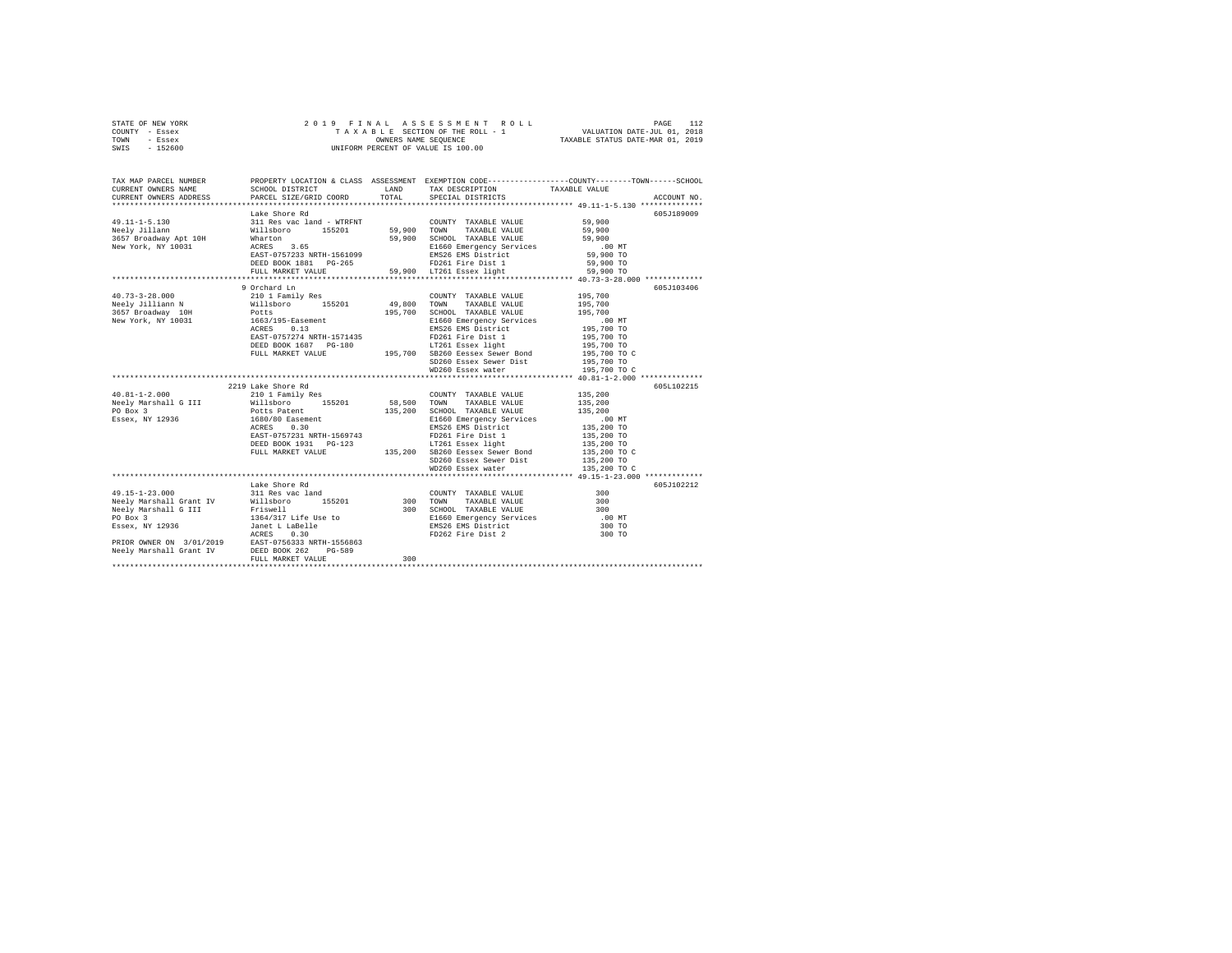| STATE OF NEW YORK<br>COUNTY - Essex<br>TOWN<br>- Essex<br>SWIS - 152600                                      | 2019 FINAL                                                                                                                                                                                                           | OWNERS NAME SEQUENCE                | ASSESSMENT ROLL<br>TAXABLE SECTION OF THE ROLL - 1<br>UNIFORM PERCENT OF VALUE IS 100.00                                                     | PAGE<br>113<br>VALUATION DATE-JUL 01, 2018<br>TAXABLE STATUS DATE-MAR 01, 2019                                                                       |
|--------------------------------------------------------------------------------------------------------------|----------------------------------------------------------------------------------------------------------------------------------------------------------------------------------------------------------------------|-------------------------------------|----------------------------------------------------------------------------------------------------------------------------------------------|------------------------------------------------------------------------------------------------------------------------------------------------------|
| CURRENT OWNERS NAME<br>CURRENT OWNERS ADDRESS                                                                | SCHOOL DISTRICT<br>PARCEL SIZE/GRID COORD                                                                                                                                                                            | TOTAL                               | LAND TAX DESCRIPTION<br>SPECIAL DISTRICTS                                                                                                    | TAX MAP PARCEL NUMBER PROPERTY LOCATION & CLASS ASSESSMENT EXEMPTION CODE--------------COUNTY-------TOWN------SCHOOL<br>TAXABLE VALUE<br>ACCOUNT NO. |
| $49.11 - 1 - 6.100$<br>Nestor Martha M Trust<br>97 Estabrook Rd<br>Concord, MA 01742                         | 12 Burt Way<br>260 Seasonal res<br>Willsboro 155201<br>$ACRES$ 0.68<br>EAST-0756587 NRTH-1562516<br>DEED BOOK 1868 PG-33<br>FULL MARKET VALUE                                                                        | 129,800<br>201,800<br>201,800       | COUNTY TAXABLE VALUE<br>TOWN<br>TAXABLE VALUE<br>SCHOOL TAXABLE VALUE<br>E1660 Emergency Services<br>EMS26 EMS District<br>FD261 Fire Dist 1 | 605J101613<br>201,800<br>201,800<br>201,800<br>.00 MT<br>201,800 TO<br>201,800 TO                                                                    |
| $49.15 - 3 - 10.000$<br>Neuzil Christopher E<br>Neuzil Sandra G<br>11595 Lake Newport Rd<br>Reston, VA 20194 | 141 Albee Ln<br>210 1 Family Res - WTRFNT<br>Willsboro 155201<br>Judd<br>1304/157 Agreement<br>ACRES 1.00<br>EAST-0760396 NRTH-1556606<br>DEED BOOK 1721 PG-145<br>FULL MARKET VALUE                                 | 264,000<br>363,100<br>363,100       | COUNTY TAXABLE VALUE<br>TAXABLE VALUE<br>TOWN<br>SCHOOL TAXABLE VALUE<br>E1660 Emergency Services<br>EMS26 EMS District<br>FD262 Fire Dist 2 | 605J102312<br>363,100<br>363,100<br>363,100<br>$.00$ MT<br>363,100 TO<br>363,100 TO                                                                  |
| 49.15-3-2.110<br>Noble Alexandra<br>Noble Stephen<br>105 Albee Ln<br>Essex, NY 12936                         | ***************************<br>103 Albee Ln<br>210 1 Family Res - WTRFNT<br>Willsboro 155201<br>Friswell<br>1632/45-Restrictive Coven<br>1.4ac<br>ACRES<br>0.40<br>EAST-0759548 NRTH-1557009<br>DEED BOOK 815 PG-154 | *************<br>244,300<br>332,400 | COUNTY TAXABLE VALUE<br>TOWN<br>TAXABLE VALUE<br>SCHOOL TAXABLE VALUE<br>E1660 Emergency Services<br>EMS26 EMS District<br>FD261 Fire Dist 1 | **************** 49.15-3-2.110 ***************<br>605J103102<br>332,400<br>332,400<br>332,400<br>$.00$ MT<br>332,400 TO<br>332,400 TO                |
|                                                                                                              | FULL MARKET VALUE<br>Albee Ln                                                                                                                                                                                        | 332,400                             |                                                                                                                                              | 605Z009001                                                                                                                                           |
| 49.15-3-15.200<br>Noble Alexandra R<br>105 Albee Ln<br>Essex, NY 12936                                       | 311 Res vac land<br>Willsboro 155201<br>Judd<br>1632/45-Restrictive Coven<br>ACRES 1.30<br>EAST-0759465 NRTH-1556774<br>DEED BOOK 1570 PG-47<br>FULL MARKET VALUE                                                    | 20,300<br>20,300<br>20,300          | COUNTY TAXABLE VALUE<br>TOWN<br>TAXABLE VALUE<br>SCHOOL TAXABLE VALUE<br>E1660 Emergency Services<br>EMS26 EMS District<br>FD261 Fire Dist 1 | 20,300<br>20,300<br>20,300<br>$.00$ MT<br>20,300 TO<br>20,300 TO                                                                                     |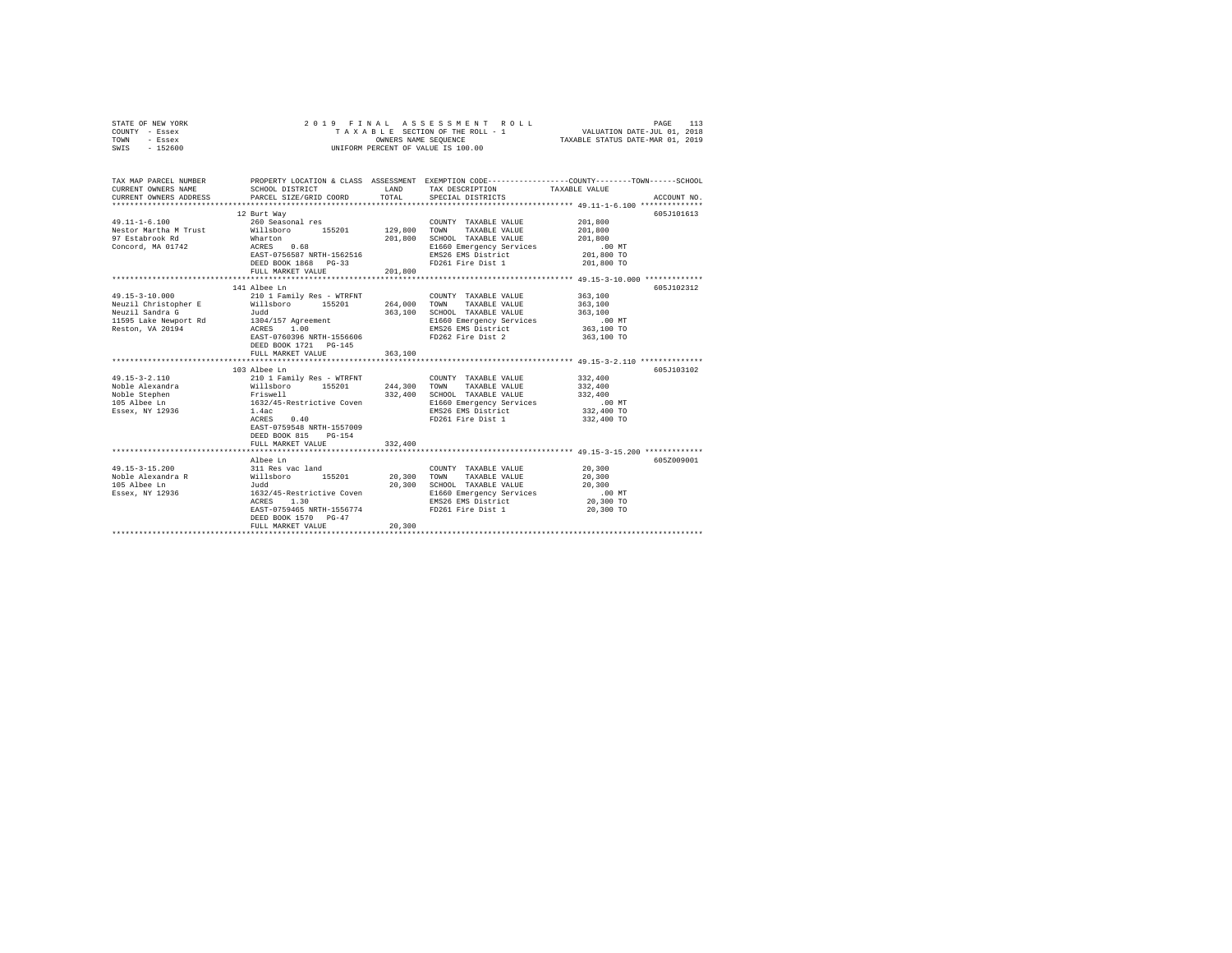| STATE OF NEW YORK | 2019 FINAL ASSESSMENT ROLL         | PAGE                             |
|-------------------|------------------------------------|----------------------------------|
| COUNTY - Essex    | TAXABLE SECTION OF THE ROLL - 1    | VALUATION DATE-JUL 01, 2018      |
| TOWN<br>- Essex   | OWNERS NAME SEOUENCE               | TAXABLE STATUS DATE-MAR 01, 2019 |
| $-152600$<br>SWIS | UNIFORM PERCENT OF VALUE IS 100.00 |                                  |

| TAX MAP PARCEL NUMBER<br>CURRENT OWNERS NAME<br>CURRENT OWNERS ADDRESS | SCHOOL DISTRICT<br>PARCEL SIZE/GRID COORD        | LAND<br>TOTAL | TAX DESCRIPTION<br>SPECIAL DISTRICTS              | PROPERTY LOCATION & CLASS ASSESSMENT EXEMPTION CODE---------------COUNTY-------TOWN-----SCHOOL<br>TAXABLE VALUE<br>ACCOUNT NO. |
|------------------------------------------------------------------------|--------------------------------------------------|---------------|---------------------------------------------------|--------------------------------------------------------------------------------------------------------------------------------|
| ***********************                                                |                                                  |               |                                                   |                                                                                                                                |
|                                                                        | Jersey St                                        |               |                                                   | 605J101510                                                                                                                     |
| $39.3 - 4 - 9.000$                                                     | 910 Priv forest                                  |               | COUNTY TAXABLE VALUE                              | 82,300                                                                                                                         |
| Northeast Wilderness Trust Willsboro                                   | 155201                                           |               | 82,300 TOWN TAXABLE VALUE                         | 82,300                                                                                                                         |
| 17 State St Ste 302                                                    | 9 & 10 Brookfield                                |               | 82,300 SCHOOL TAXABLE VALUE                       | 82,300                                                                                                                         |
| Montpelier, VT 05602                                                   | ACRES 90.00                                      |               | E1660 Emergency Services                          | $.00$ MT                                                                                                                       |
|                                                                        | EAST-0731112 NRTH-1568984                        |               | EMS26 EMS District                                | 82,300 TO                                                                                                                      |
|                                                                        | DEED BOOK 1568 PG-283                            |               | FD262 Fire Dist 2                                 | 82,300 TO                                                                                                                      |
|                                                                        | FULL MARKET VALUE                                | 82,300        |                                                   |                                                                                                                                |
|                                                                        |                                                  |               |                                                   |                                                                                                                                |
|                                                                        | Mason Rd                                         |               |                                                   | 605J101106                                                                                                                     |
| $48.1 - 1 - 11.000$<br>Northeast Wilderness Trust Boquet Valley 152402 | 910 Priv forest                                  |               | COUNTY TAXABLE VALUE<br>14,700 TOWN TAXABLE VALUE | 14,700                                                                                                                         |
| 17 State St Ste 302                                                    | 13 Brookfield                                    |               | SCHOOL TAXABLE VALUE                              | 14,700<br>14,700                                                                                                               |
| Montpelier, VT 05602                                                   |                                                  | 14,700        |                                                   | .00 MT                                                                                                                         |
|                                                                        | Survey 7302<br>ACRES 27.14                       |               | E1660 Emergency Services<br>EMS26 EMS District    | 14,700 TO                                                                                                                      |
|                                                                        | EAST-0727812 NRTH-1566760                        |               | FD262 Fire Dist 2                                 | 14,700 TO                                                                                                                      |
|                                                                        | DEED BOOK 1836 PG-304                            |               |                                                   |                                                                                                                                |
|                                                                        | FULL MARKET VALUE                                | 14,700        |                                                   |                                                                                                                                |
|                                                                        |                                                  |               |                                                   | ******************** 48.1-1-18.100 **************                                                                              |
|                                                                        | Revnolds Rd                                      |               |                                                   | 605J102305                                                                                                                     |
| $48.1 - 1 - 18.100$                                                    | 910 Priv forest                                  |               | COUNTY TAXABLE VALUE                              | 50,800                                                                                                                         |
| Northeast Wilderness Trust Boquet Valley 152402                        |                                                  | 50,800 TOWN   | TAXABLE VALUE                                     | 50,800                                                                                                                         |
| 17 State St Ste 302                                                    | 14 15 Brookfield                                 | 50,800        | SCHOOL TAXABLE VALUE                              | 50,800                                                                                                                         |
| Montpelier, VT 05602                                                   | ACRES 70.00                                      |               | E1660 Emergency Services                          | $.00$ MT                                                                                                                       |
|                                                                        | EAST-0730704 NRTH-1567203                        |               | EMS26 EMS District                                | 50,800 TO                                                                                                                      |
|                                                                        | DEED BOOK 1639 PG-121                            |               | FD262 Fire Dist 2                                 | 50,800 TO                                                                                                                      |
|                                                                        | FULL MARKET VALUE                                | 50,800        |                                                   |                                                                                                                                |
|                                                                        |                                                  |               |                                                   |                                                                                                                                |
|                                                                        | 719 Brookfield Rd                                |               |                                                   | 605Z001002                                                                                                                     |
| $48.1 - 1 - 18.200$                                                    | 322 Rural vac>10                                 |               | COUNTY TAXABLE VALUE                              | 30,400                                                                                                                         |
| Northeast Wilderness Trust Boquet Valley 152402                        |                                                  | 30,400 TOWN   | TAXABLE VALUE                                     | 30,400                                                                                                                         |
| 17 State St Ste 302                                                    | 14 & 15 Brookfield                               | 30,400        | SCHOOL TAXABLE VALUE                              | 30,400                                                                                                                         |
| Montpelier, VT 05602                                                   | ACRES 11.40                                      |               | E1660 Emergency Services                          | .00MT                                                                                                                          |
|                                                                        | EAST-0731626 NRTH-1568192                        |               | EMS26 EMS District<br>FD262 Fire Dist 2           | 30,400 TO<br>30,400 TO                                                                                                         |
|                                                                        | DEED BOOK 1639 PG-121                            | 30,400        |                                                   |                                                                                                                                |
|                                                                        | FULL MARKET VALUE                                |               |                                                   |                                                                                                                                |
|                                                                        | 682 Brookfield Rd                                |               |                                                   | 605J101007                                                                                                                     |
| $48.2 - 1 - 2.100$                                                     | 910 Priv forest                                  |               | COUNTY TAXABLE VALUE                              | 205,800                                                                                                                        |
| Northeast Wilderness Trust Boquet Valley 152402                        |                                                  | 199,100 TOWN  | TAXABLE VALUE                                     | 205,800                                                                                                                        |
| 17 State St Ste 302                                                    | 15 Brookfield                                    |               | 205,800 SCHOOL TAXABLE VALUE                      | 205,800                                                                                                                        |
| Montpelier, VT 05602                                                   | 1486/82 Boundary Line                            |               | E1660 Emergency Services                          | .00 MT                                                                                                                         |
|                                                                        |                                                  |               | EMS26 EMS District                                | 205,800 TO                                                                                                                     |
|                                                                        | Agreement 97.9AC<br>ACRES 202.66<br>ACRES 202.66 |               | FD262 Fire Dist 2                                 | 205,800 TO                                                                                                                     |
|                                                                        | EAST-0733952 NRTH-1567684                        |               |                                                   |                                                                                                                                |
|                                                                        | DEED BOOK 1488 PG-305                            |               |                                                   |                                                                                                                                |
|                                                                        | FULL MARKET VALUE                                | 205,800       |                                                   |                                                                                                                                |
|                                                                        |                                                  |               |                                                   |                                                                                                                                |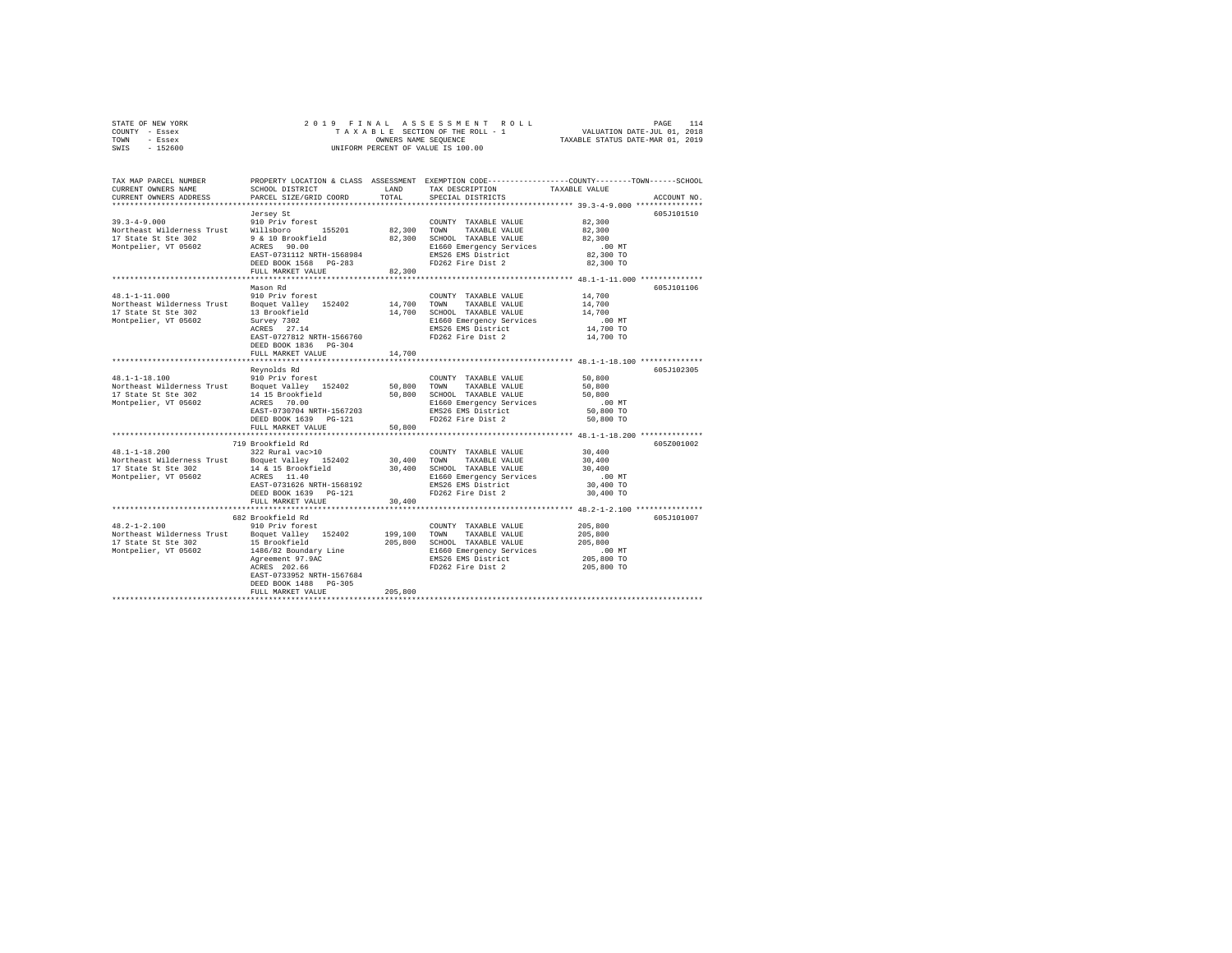| STATE OF NEW YORK | 2019 FINAL ASSESSMENT ROLL         | 115<br>PAGE                      |
|-------------------|------------------------------------|----------------------------------|
| COUNTY - Essex    | TAXABLE SECTION OF THE ROLL - 1    | VALUATION DATE-JUL 01, 2018      |
| TOWN<br>- Essex   | OWNERS NAME SEOUENCE               | TAXABLE STATUS DATE-MAR 01, 2019 |
| $-152600$<br>SWIS | UNIFORM PERCENT OF VALUE IS 100.00 |                                  |

| TAX MAP PARCEL NUMBER<br>CURRENT OWNERS NAME<br>CURRENT OWNERS ADDRESS                                                                                                                                                         | SCHOOL DISTRICT<br>PARCEL SIZE/GRID COORD                                                                                                                                                                                                  | LAND<br>TOTAL | TAX DESCRIPTION<br>SPECIAL DISTRICTS                                                                                                       | PROPERTY LOCATION & CLASS ASSESSMENT EXEMPTION CODE---------------COUNTY-------TOWN-----SCHOOL<br>TAXABLE VALUE<br>ACCOUNT NO. |
|--------------------------------------------------------------------------------------------------------------------------------------------------------------------------------------------------------------------------------|--------------------------------------------------------------------------------------------------------------------------------------------------------------------------------------------------------------------------------------------|---------------|--------------------------------------------------------------------------------------------------------------------------------------------|--------------------------------------------------------------------------------------------------------------------------------|
|                                                                                                                                                                                                                                |                                                                                                                                                                                                                                            |               |                                                                                                                                            |                                                                                                                                |
|                                                                                                                                                                                                                                | 656 Brookfield Rd                                                                                                                                                                                                                          |               |                                                                                                                                            | 605J103408                                                                                                                     |
|                                                                                                                                                                                                                                |                                                                                                                                                                                                                                            |               |                                                                                                                                            |                                                                                                                                |
|                                                                                                                                                                                                                                |                                                                                                                                                                                                                                            |               |                                                                                                                                            |                                                                                                                                |
|                                                                                                                                                                                                                                |                                                                                                                                                                                                                                            |               |                                                                                                                                            |                                                                                                                                |
|                                                                                                                                                                                                                                |                                                                                                                                                                                                                                            |               |                                                                                                                                            | $.00$ MT                                                                                                                       |
|                                                                                                                                                                                                                                |                                                                                                                                                                                                                                            |               |                                                                                                                                            | س بن.<br>2,800 TO                                                                                                              |
|                                                                                                                                                                                                                                |                                                                                                                                                                                                                                            |               |                                                                                                                                            | 2,800 TO                                                                                                                       |
|                                                                                                                                                                                                                                | EAST-0732418 NRTH-1566408                                                                                                                                                                                                                  |               |                                                                                                                                            |                                                                                                                                |
|                                                                                                                                                                                                                                | DEED BOOK 1769 PG-94                                                                                                                                                                                                                       |               |                                                                                                                                            |                                                                                                                                |
|                                                                                                                                                                                                                                | FULL MARKET VALUE                                                                                                                                                                                                                          | 2,800         |                                                                                                                                            |                                                                                                                                |
|                                                                                                                                                                                                                                | 1996 Lake Shore Rd                                                                                                                                                                                                                         |               |                                                                                                                                            | 605J101513                                                                                                                     |
| $49.7 - 4 - 10.000$                                                                                                                                                                                                            | 281 Multiple res - WTRFNT                                                                                                                                                                                                                  |               | COUNTY TAXABLE VALUE                                                                                                                       | 910,400                                                                                                                        |
| Noves Judith G Millsboro 155201 554,100 TOWN TAXABLE VALUE                                                                                                                                                                     |                                                                                                                                                                                                                                            |               |                                                                                                                                            | 910,400                                                                                                                        |
| Gibson Mark                                                                                                                                                                                                                    |                                                                                                                                                                                                                                            |               |                                                                                                                                            |                                                                                                                                |
| Gibson Mark<br>4230 Route 46                                                                                                                                                                                                   |                                                                                                                                                                                                                                            |               | 910,400 SCHOOL TAXABLE VALUE<br>E1660 Emergency Services                                                                                   |                                                                                                                                |
| Munnsville, NY 13409                                                                                                                                                                                                           |                                                                                                                                                                                                                                            |               | E1660 Emergency services<br>EMS26 EMS District<br>FD261 Fire Dist 1<br>Prick Prick                                                         | 910,400<br>.00 MT<br>910,400 TO                                                                                                |
|                                                                                                                                                                                                                                |                                                                                                                                                                                                                                            |               |                                                                                                                                            | 910,400 TO                                                                                                                     |
|                                                                                                                                                                                                                                |                                                                                                                                                                                                                                            |               | LT261 Essex light                                                                                                                          | 910,400 TO                                                                                                                     |
|                                                                                                                                                                                                                                | What<br>Whatch 2003/202)<br>Will (1032/202)<br>20004.50<br>RAST-0758332<br>RAST-0758332<br>REAST-0758332<br>PG-160<br>DEED BOOK 1738 PG-160                                                                                                |               |                                                                                                                                            |                                                                                                                                |
|                                                                                                                                                                                                                                | FULL MARKET VALUE                                                                                                                                                                                                                          | 910,400       |                                                                                                                                            |                                                                                                                                |
|                                                                                                                                                                                                                                |                                                                                                                                                                                                                                            |               |                                                                                                                                            |                                                                                                                                |
|                                                                                                                                                                                                                                | 2754 Essex Rd                                                                                                                                                                                                                              |               |                                                                                                                                            | 605J100205                                                                                                                     |
| $40.65 - 3 - 3.000$                                                                                                                                                                                                            |                                                                                                                                                                                                                                            |               | COUNTY TAXABLE VALUE                                                                                                                       | 356,300                                                                                                                        |
| Nuccio Charles D Jr                                                                                                                                                                                                            |                                                                                                                                                                                                                                            |               |                                                                                                                                            | 356,300                                                                                                                        |
| Sugg-Nuccio Susan                                                                                                                                                                                                              |                                                                                                                                                                                                                                            |               | 356,300 SCHOOL TAXABLE VALUE                                                                                                               | 356,300                                                                                                                        |
| 50 Rock Mill Rd<br>Carmel, NY 10512                                                                                                                                                                                            |                                                                                                                                                                                                                                            |               | E1660 Emergency Services<br>EMS26 EMS District                                                                                             |                                                                                                                                |
|                                                                                                                                                                                                                                | 2103 2020 AM MILISDON 155201 COUNTY TAXABLE VALUE WILLISDON 155201 1787<br>10 1 Family Res - WTRFNT 132,500 TOWN TAXABLE VALUE<br>1675/74-Easement 256,300 SCHOOL TAXABLE VALUE<br>1675/74-Easement 21660 Emergency Services<br>2020 EAST- |               |                                                                                                                                            |                                                                                                                                |
|                                                                                                                                                                                                                                |                                                                                                                                                                                                                                            |               | EAST-0756912 NRTH-1572210 PD261 Fire Dist 1<br>DEED BOOK 1889 PG-62 17801 BSSex light<br>FULL MARKET VALUE 356,300 SB260 Eessex Sewer Bond |                                                                                                                                |
|                                                                                                                                                                                                                                |                                                                                                                                                                                                                                            |               |                                                                                                                                            |                                                                                                                                |
|                                                                                                                                                                                                                                |                                                                                                                                                                                                                                            |               | SD260 Essex Sewer Dist 356,300 TO                                                                                                          |                                                                                                                                |
|                                                                                                                                                                                                                                |                                                                                                                                                                                                                                            |               | WD260 Essex water                                                                                                                          | 356,300 TO C                                                                                                                   |
|                                                                                                                                                                                                                                |                                                                                                                                                                                                                                            |               |                                                                                                                                            | ************************** 40.73-3-14.000 ***********                                                                          |
|                                                                                                                                                                                                                                | 7 Beggs Point St                                                                                                                                                                                                                           |               |                                                                                                                                            | 605J100305                                                                                                                     |
|                                                                                                                                                                                                                                |                                                                                                                                                                                                                                            |               | COUNTY TAXABLE VALUE 236,900                                                                                                               |                                                                                                                                |
|                                                                                                                                                                                                                                |                                                                                                                                                                                                                                            |               | $60\, , 100$ $\,$ TOWN $\,$ TAXABLE VALUE                                                                                                  | 236,900                                                                                                                        |
|                                                                                                                                                                                                                                |                                                                                                                                                                                                                                            |               | 236,900 SCHOOL TAXABLE VALUE 236,900                                                                                                       |                                                                                                                                |
|                                                                                                                                                                                                                                |                                                                                                                                                                                                                                            |               | E1660 Emergency Services<br>EMS26 EMS District                                                                                             | $.00$ MT                                                                                                                       |
|                                                                                                                                                                                                                                |                                                                                                                                                                                                                                            |               |                                                                                                                                            | 00 MT.<br>236,900 TO<br>236,900 TO                                                                                             |
|                                                                                                                                                                                                                                |                                                                                                                                                                                                                                            |               | FD261 Fire Dist 1<br>LT261 Essex light                                                                                                     |                                                                                                                                |
|                                                                                                                                                                                                                                |                                                                                                                                                                                                                                            |               |                                                                                                                                            | 236,900 TO<br>236,900 TO C                                                                                                     |
|                                                                                                                                                                                                                                |                                                                                                                                                                                                                                            |               |                                                                                                                                            | 236,900 TO                                                                                                                     |
| With the CHE of Minimipality of the Minimipality of the Minimipality of the Minimipality of the Minimipality of the Minimipality of the Minimipality of the Minimipality of the Minimipality of the Minimipality of the Minimi |                                                                                                                                                                                                                                            |               |                                                                                                                                            |                                                                                                                                |
|                                                                                                                                                                                                                                |                                                                                                                                                                                                                                            |               |                                                                                                                                            |                                                                                                                                |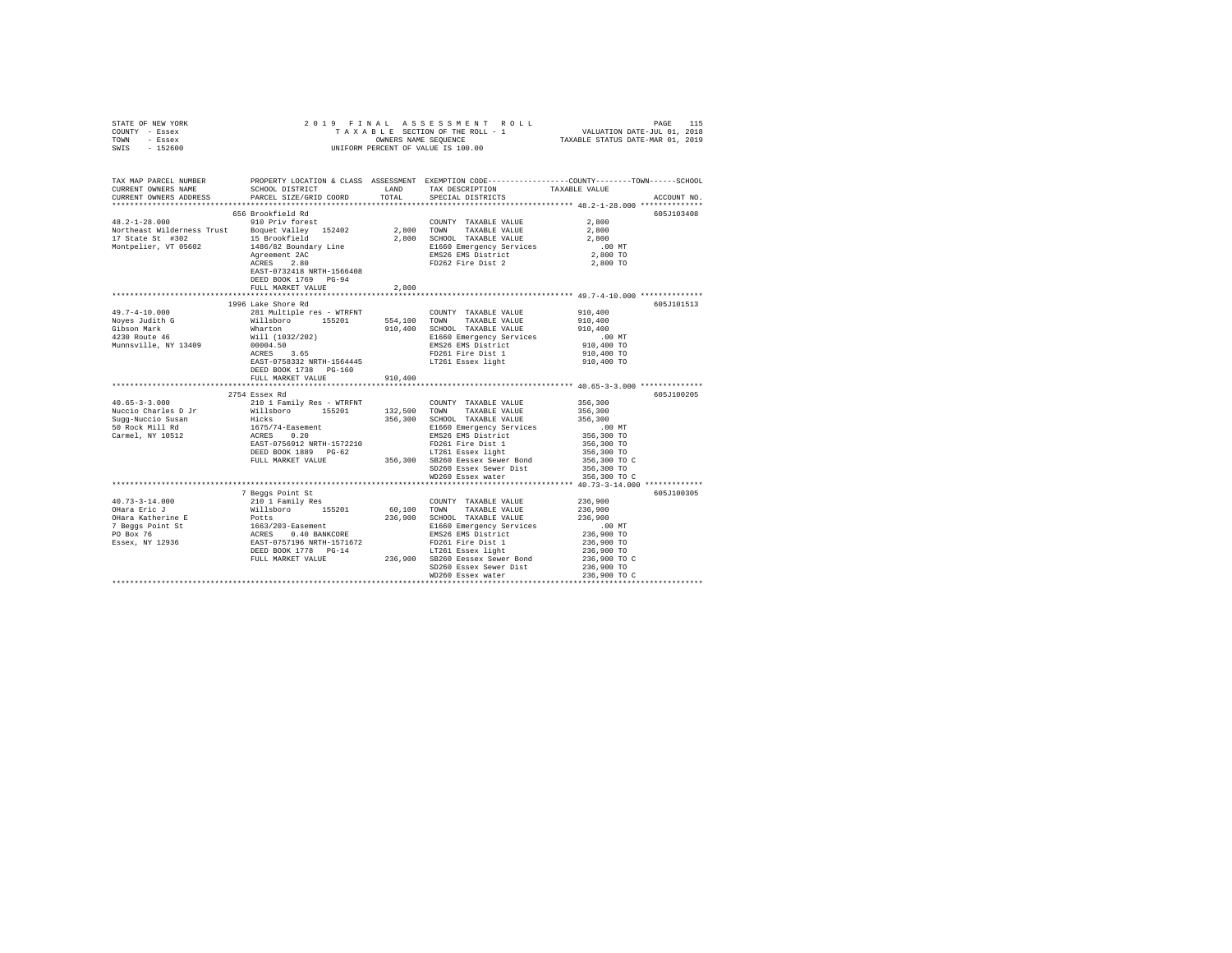| STATE OF NEW YORK                                                                                                                                                                                                                                                                                                                                                                                       | 2019 FINAL ASSESSMENT ROLL - 1<br>TAXABLE SECTION OF THE ROLL - 1<br>ONNERS NAME SEQUENCE |                   |                                                                                             |                                                                                                                      |
|---------------------------------------------------------------------------------------------------------------------------------------------------------------------------------------------------------------------------------------------------------------------------------------------------------------------------------------------------------------------------------------------------------|-------------------------------------------------------------------------------------------|-------------------|---------------------------------------------------------------------------------------------|----------------------------------------------------------------------------------------------------------------------|
| COUNTY - Essex                                                                                                                                                                                                                                                                                                                                                                                          |                                                                                           |                   |                                                                                             |                                                                                                                      |
| TOWN - Essex                                                                                                                                                                                                                                                                                                                                                                                            |                                                                                           |                   |                                                                                             |                                                                                                                      |
| SWIS - 152600                                                                                                                                                                                                                                                                                                                                                                                           |                                                                                           |                   |                                                                                             |                                                                                                                      |
|                                                                                                                                                                                                                                                                                                                                                                                                         |                                                                                           |                   |                                                                                             |                                                                                                                      |
|                                                                                                                                                                                                                                                                                                                                                                                                         |                                                                                           |                   |                                                                                             |                                                                                                                      |
|                                                                                                                                                                                                                                                                                                                                                                                                         |                                                                                           |                   |                                                                                             | TAX MAP PARCEL NUMBER PROPERTY LOCATION & CLASS ASSESSMENT EXEMPTION CODE--------------COUNTY-------TOWN------SCHOOL |
| CURRENT OWNERS NAME                                                                                                                                                                                                                                                                                                                                                                                     | SCHOOL DISTRICT                                                                           |                   | LAND TAX DESCRIPTION TAXABLE VALUE                                                          |                                                                                                                      |
| CURRENT OWNERS ADDRESS PARCEL SIZE/GRID COORD TOTAL SPECIAL DISTRICTS                                                                                                                                                                                                                                                                                                                                   |                                                                                           |                   |                                                                                             | ACCOUNT NO.                                                                                                          |
|                                                                                                                                                                                                                                                                                                                                                                                                         |                                                                                           |                   |                                                                                             |                                                                                                                      |
|                                                                                                                                                                                                                                                                                                                                                                                                         | 2317 NYS Route 22                                                                         |                   |                                                                                             | 605Z005003                                                                                                           |
|                                                                                                                                                                                                                                                                                                                                                                                                         |                                                                                           |                   |                                                                                             |                                                                                                                      |
|                                                                                                                                                                                                                                                                                                                                                                                                         |                                                                                           |                   |                                                                                             |                                                                                                                      |
|                                                                                                                                                                                                                                                                                                                                                                                                         |                                                                                           |                   |                                                                                             |                                                                                                                      |
|                                                                                                                                                                                                                                                                                                                                                                                                         |                                                                                           |                   |                                                                                             |                                                                                                                      |
|                                                                                                                                                                                                                                                                                                                                                                                                         |                                                                                           |                   |                                                                                             |                                                                                                                      |
|                                                                                                                                                                                                                                                                                                                                                                                                         |                                                                                           |                   |                                                                                             |                                                                                                                      |
|                                                                                                                                                                                                                                                                                                                                                                                                         |                                                                                           |                   |                                                                                             |                                                                                                                      |
|                                                                                                                                                                                                                                                                                                                                                                                                         | 2732 NYS Route 22                                                                         |                   |                                                                                             | 605J104504                                                                                                           |
|                                                                                                                                                                                                                                                                                                                                                                                                         |                                                                                           |                   |                                                                                             |                                                                                                                      |
|                                                                                                                                                                                                                                                                                                                                                                                                         |                                                                                           |                   |                                                                                             |                                                                                                                      |
| $\begin{tabular}{l c c c c c} \multicolumn{3}{c c c c} \multicolumn{3}{c c c} \multicolumn{3}{c c c} \multicolumn{3}{c c c} \multicolumn{3}{c c c} \multicolumn{3}{c c c} \multicolumn{3}{c c c} \multicolumn{3}{c c c} \multicolumn{3}{c c c} \multicolumn{3}{c c c} \multicolumn{3}{c c c} \multicolumn{3}{c c c} \multicolumn{3}{c c c} \multicolumn{3}{c c c} \multicolumn{3}{c c c} \multicolumn{$ |                                                                                           |                   |                                                                                             |                                                                                                                      |
|                                                                                                                                                                                                                                                                                                                                                                                                         |                                                                                           |                   |                                                                                             |                                                                                                                      |
|                                                                                                                                                                                                                                                                                                                                                                                                         |                                                                                           |                   |                                                                                             |                                                                                                                      |
|                                                                                                                                                                                                                                                                                                                                                                                                         |                                                                                           |                   |                                                                                             |                                                                                                                      |
|                                                                                                                                                                                                                                                                                                                                                                                                         |                                                                                           |                   |                                                                                             |                                                                                                                      |
|                                                                                                                                                                                                                                                                                                                                                                                                         |                                                                                           |                   |                                                                                             | 222,400 TO C                                                                                                         |
|                                                                                                                                                                                                                                                                                                                                                                                                         |                                                                                           |                   |                                                                                             |                                                                                                                      |
|                                                                                                                                                                                                                                                                                                                                                                                                         |                                                                                           |                   | SD260 Essex Sewer Dona<br>WD260 Essex Sewer Dist 222,400 TO<br>WD260 Essex water 222,400 TO | 222,400 TO C                                                                                                         |
|                                                                                                                                                                                                                                                                                                                                                                                                         |                                                                                           |                   |                                                                                             |                                                                                                                      |
|                                                                                                                                                                                                                                                                                                                                                                                                         | Jersey St                                                                                 |                   |                                                                                             | 605J189005                                                                                                           |
| $39.4 - 1 - 5.210$                                                                                                                                                                                                                                                                                                                                                                                      | 910 Priv forest                                                                           |                   | COUNTY TAXABLE VALUE 68,300                                                                 |                                                                                                                      |
| Open Space Inst Land Trust Inc Willsboro 155201 68,300 TOWN                                                                                                                                                                                                                                                                                                                                             |                                                                                           |                   | TAXABLE VALUE                                                                               | 68,300                                                                                                               |
|                                                                                                                                                                                                                                                                                                                                                                                                         |                                                                                           |                   |                                                                                             |                                                                                                                      |
|                                                                                                                                                                                                                                                                                                                                                                                                         |                                                                                           |                   |                                                                                             |                                                                                                                      |
|                                                                                                                                                                                                                                                                                                                                                                                                         |                                                                                           |                   |                                                                                             |                                                                                                                      |
|                                                                                                                                                                                                                                                                                                                                                                                                         | DEED BOOK 1783 PG-39                                                                      |                   | FD262 Fire Dist 2 68,300 TO                                                                 |                                                                                                                      |
|                                                                                                                                                                                                                                                                                                                                                                                                         | FULL MARKET VALUE                                                                         | 68,300            |                                                                                             |                                                                                                                      |
|                                                                                                                                                                                                                                                                                                                                                                                                         |                                                                                           |                   |                                                                                             |                                                                                                                      |
|                                                                                                                                                                                                                                                                                                                                                                                                         | 2217 Jersey St                                                                            |                   |                                                                                             | 605J199001                                                                                                           |
| $39.4 - 1 - 5.221$                                                                                                                                                                                                                                                                                                                                                                                      | 240 Rural res                                                                             |                   | COUNTY TAXABLE VALUE 179,900                                                                |                                                                                                                      |
|                                                                                                                                                                                                                                                                                                                                                                                                         |                                                                                           |                   |                                                                                             |                                                                                                                      |
|                                                                                                                                                                                                                                                                                                                                                                                                         |                                                                                           |                   |                                                                                             |                                                                                                                      |
|                                                                                                                                                                                                                                                                                                                                                                                                         |                                                                                           |                   |                                                                                             |                                                                                                                      |
|                                                                                                                                                                                                                                                                                                                                                                                                         |                                                                                           |                   |                                                                                             |                                                                                                                      |
|                                                                                                                                                                                                                                                                                                                                                                                                         | DEED BOOK 1783 PG-48                                                                      | $3-48$<br>179,900 | FD262 Fire Dist 2 179,900 TO                                                                |                                                                                                                      |
|                                                                                                                                                                                                                                                                                                                                                                                                         | FULL MARKET VALUE                                                                         |                   |                                                                                             |                                                                                                                      |
|                                                                                                                                                                                                                                                                                                                                                                                                         |                                                                                           |                   |                                                                                             |                                                                                                                      |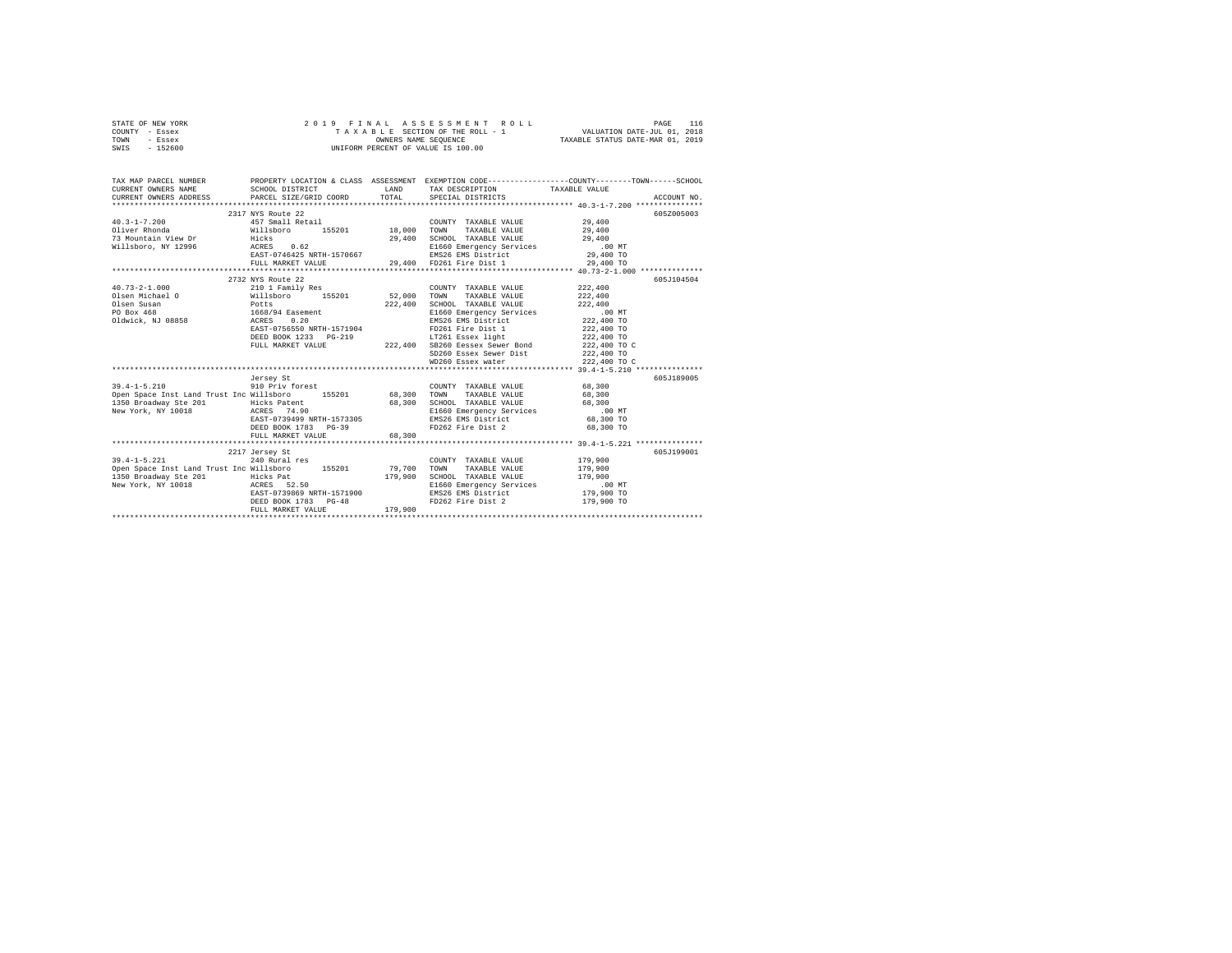|      | STATE OF NEW YORK |  | 2019 FINAL ASSESSMENT ROLL         |                                  | PAGE                        | 117 |
|------|-------------------|--|------------------------------------|----------------------------------|-----------------------------|-----|
|      | COUNTY - Essex    |  | TAXABLE SECTION OF THE ROLL - 1    |                                  | VALUATION DATE-JUL 01, 2018 |     |
| TOWN | - Essex           |  | OWNERS NAME SEOUENCE               | TAXABLE STATUS DATE-MAR 01, 2019 |                             |     |
| SWIS | $-152600$         |  | UNIFORM PERCENT OF VALUE IS 100.00 |                                  |                             |     |

| TAX MAP PARCEL NUMBER<br>CURRENT OWNERS NAME | SCHOOL DISTRICT                                                                                                                                                                                                               |         | LAND TAX DESCRIPTION TAXABLE VALUE                                                                         | PROPERTY LOCATION & CLASS ASSESSMENT EXEMPTION CODE---------------COUNTY-------TOWN------SCHOOL |
|----------------------------------------------|-------------------------------------------------------------------------------------------------------------------------------------------------------------------------------------------------------------------------------|---------|------------------------------------------------------------------------------------------------------------|-------------------------------------------------------------------------------------------------|
| CURRENT OWNERS ADDRESS                       |                                                                                                                                                                                                                               |         |                                                                                                            | CURRENT OWNERS ADDRESS PARCEL SIZE/GRID COORD TOTAL SPECIAL DISTRICTS (2000) ACCOUNT NO.        |
|                                              | 2268 Lake Shore Rd                                                                                                                                                                                                            |         |                                                                                                            | 605J100301                                                                                      |
| $40.73 - 6 - 7.000$                          | 210 1 Family Res                                                                                                                                                                                                              |         | COUNTY TAXABLE VALUE 283,900                                                                               |                                                                                                 |
|                                              |                                                                                                                                                                                                                               |         | TAXABLE VALUE                                                                                              | 283,900                                                                                         |
|                                              |                                                                                                                                                                                                                               |         | SCHOOL TAXABLE VALUE                                                                                       | 283,900                                                                                         |
|                                              | xuni Janet I Potts<br>296 W 10th St Apt 1E 1670/188 Easement                                                                                                                                                                  |         |                                                                                                            |                                                                                                 |
| New York, NY 10014-2587 ACRES 0.10           |                                                                                                                                                                                                                               |         | SCHOOL INNUL VIEWS<br>E1660 Emergency Services 600 MT<br>EMS26 EMS District 283,900 TO                     |                                                                                                 |
|                                              | EAST-0757198 NRTH-1570932                                                                                                                                                                                                     |         | EMS26 EMS District<br>FD261 Fire Dist 1                                                                    | 283,900 TO                                                                                      |
|                                              |                                                                                                                                                                                                                               |         |                                                                                                            |                                                                                                 |
|                                              |                                                                                                                                                                                                                               |         |                                                                                                            |                                                                                                 |
|                                              |                                                                                                                                                                                                                               |         |                                                                                                            |                                                                                                 |
|                                              | EAST-0757198 NKTH-15/V5734<br>DEED BOOK 1718 PG-64 1283,900 SB260 Eessex Sewer Bond 283,900 TO C<br>PULL MARKET VALUE 283,900 SB260 Eessex Sewer Dist 283,900 TO C<br>SD260 Essex Sewer Dist 283,900 TO C                     |         | WD260 Essex water 283,900 TO C                                                                             |                                                                                                 |
|                                              |                                                                                                                                                                                                                               |         |                                                                                                            |                                                                                                 |
|                                              | 1877 Lake Shore Rd                                                                                                                                                                                                            |         |                                                                                                            | 605J104512                                                                                      |
| 49.11-1-51.000                               | 260 Seasonal res - WTRFNT                                                                                                                                                                                                     |         | COUNTY TAXABLE VALUE 404,000                                                                               |                                                                                                 |
|                                              | 260 Seasonal res - WTRENT COUNTY TAXABLE VALUE<br>Willsboro 155201 291,500 TOWN TAXABLE VALUE<br>Wharton 404,000 SCHOOL TAXABLE VALUE                                                                                         |         |                                                                                                            |                                                                                                 |
| Owens Gregory M<br>3657 Broadway Apt 10H     |                                                                                                                                                                                                                               |         |                                                                                                            | 404,000<br>404,000                                                                              |
|                                              | 3657 Broadway Apt 10H Whatton (164,000)<br>New York, NY 10031 (1685 - 160 ACRES 1587 1588711-1561373                                                                                                                          |         |                                                                                                            |                                                                                                 |
|                                              |                                                                                                                                                                                                                               |         |                                                                                                            |                                                                                                 |
|                                              | DEED BOOK 1855 PG-151                                                                                                                                                                                                         |         | E1660 Emergency Services<br>E1660 Emergency Services<br>ENS26 EMS District<br>FD261 Fire Dist 1 404,000 TO |                                                                                                 |
|                                              | FULL MARKET VALUE 404,000                                                                                                                                                                                                     |         |                                                                                                            |                                                                                                 |
|                                              |                                                                                                                                                                                                                               |         |                                                                                                            |                                                                                                 |
|                                              | 1789 Lake Shore Rd                                                                                                                                                                                                            |         |                                                                                                            | 605J102205                                                                                      |
|                                              |                                                                                                                                                                                                                               |         | COUNTY TAXABLE VALUE                                                                                       | 719,200                                                                                         |
|                                              |                                                                                                                                                                                                                               |         |                                                                                                            | 719,200                                                                                         |
|                                              |                                                                                                                                                                                                                               |         | SCHOOL TAXABLE VALUE 719,200                                                                               |                                                                                                 |
|                                              |                                                                                                                                                                                                                               |         |                                                                                                            |                                                                                                 |
|                                              |                                                                                                                                                                                                                               |         | E1660 Emergency Services .00 MT<br>EMS26 EMS District 719,200 TO                                           |                                                                                                 |
|                                              | DEED BOOK 1561 PG-62                                                                                                                                                                                                          |         | FD261 Fire Dist 1                                                                                          | 719,200 TO                                                                                      |
|                                              | FULL MARKET VALUE                                                                                                                                                                                                             | 719,200 |                                                                                                            |                                                                                                 |
|                                              |                                                                                                                                                                                                                               |         |                                                                                                            |                                                                                                 |
|                                              | 67 Wildacres Way                                                                                                                                                                                                              |         |                                                                                                            | 605J103111                                                                                      |
| $49.7 - 1 - 3.000$                           | 260 Seasonal res                                                                                                                                                                                                              |         | COUNTY TAXABLE VALUE                                                                                       |                                                                                                 |
| Palen Frederick P Jr                         | Willsboro 155201 156,800 TOWN TAXABLE VALUE                                                                                                                                                                                   |         |                                                                                                            | 328,600<br>328,600                                                                              |
| Palen Cynthia B                              | Wharton                                                                                                                                                                                                                       | 328,600 | SCHOOL TAXABLE VALUE 328,600                                                                               |                                                                                                 |
|                                              |                                                                                                                                                                                                                               |         |                                                                                                            |                                                                                                 |
|                                              | The cynemics of the community of the cynemics of the cynemics of the cynemics of the cynemics of the cynemics of the cynemics of the cynemics of the cynemics of the cynemics of the cynemics of the cynemics of the cynemics |         |                                                                                                            |                                                                                                 |
|                                              | ACRES 3.28                                                                                                                                                                                                                    |         | FD261 Fire Dist 1 328,600 TO                                                                               |                                                                                                 |
|                                              | EAST-0757083 NRTH-1564310                                                                                                                                                                                                     |         |                                                                                                            |                                                                                                 |
|                                              | DEED BOOK 891 PG-056                                                                                                                                                                                                          |         |                                                                                                            |                                                                                                 |
|                                              | FULL MARKET VALUE                                                                                                                                                                                                             | 328,600 |                                                                                                            |                                                                                                 |
|                                              |                                                                                                                                                                                                                               |         |                                                                                                            |                                                                                                 |
|                                              |                                                                                                                                                                                                                               |         |                                                                                                            |                                                                                                 |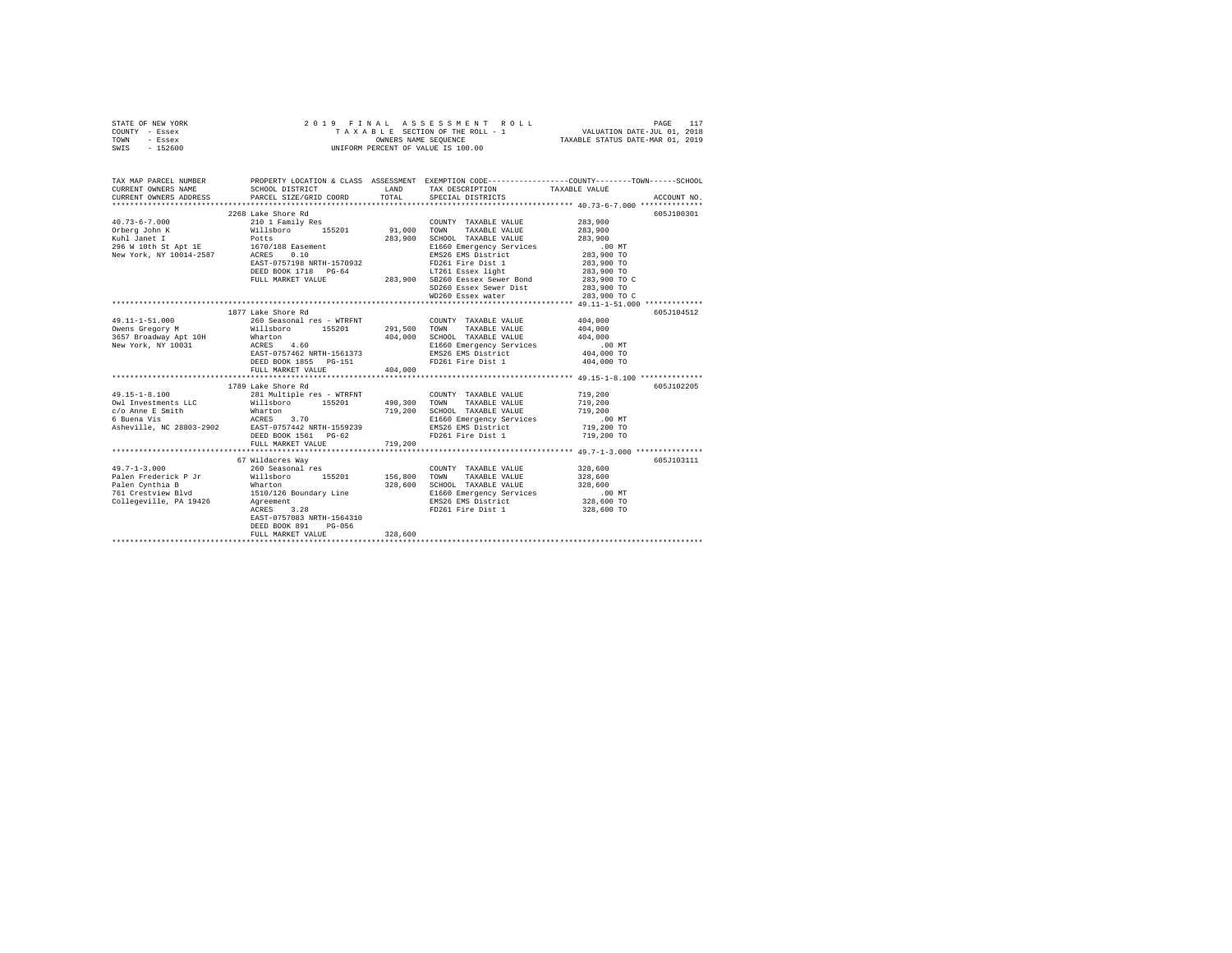| STATE OF NEW YORK | 2019 FINAL ASSESSMENT ROLL         | 118<br>PAGE                      |
|-------------------|------------------------------------|----------------------------------|
| - Essex<br>COUNTY | TAXABLE SECTION OF THE ROLL - 1    | VALUATION DATE-JUL 01, 2018      |
| TOWN<br>- Essex   | OWNERS NAME SEOUENCE               | TAXABLE STATUS DATE-MAR 01, 2019 |
| $-152600$<br>SWIS | UNIFORM PERCENT OF VALUE IS 100.00 |                                  |
|                   |                                    |                                  |

| TAX MAP PARCEL NUMBER<br>CURRENT OWNERS NAME<br>CURRENT OWNERS ADDRESS                                                                                                                                                                                   | SCHOOL DISTRICT<br>PARCEL SIZE/GRID COORD                                                                                                                        | LAND<br>TOTAL | TAX DESCRIPTION<br>SPECIAL DISTRICTS    | PROPERTY LOCATION & CLASS ASSESSMENT EXEMPTION CODE----------------COUNTY-------TOWN------SCHOOL<br>TAXABLE VALUE<br>ACCOUNT NO. |
|----------------------------------------------------------------------------------------------------------------------------------------------------------------------------------------------------------------------------------------------------------|------------------------------------------------------------------------------------------------------------------------------------------------------------------|---------------|-----------------------------------------|----------------------------------------------------------------------------------------------------------------------------------|
| **************************                                                                                                                                                                                                                               |                                                                                                                                                                  |               |                                         |                                                                                                                                  |
|                                                                                                                                                                                                                                                          | 23 Tuttle Way                                                                                                                                                    |               |                                         | 605J103110                                                                                                                       |
| $49.11 - 1 - 1.000$                                                                                                                                                                                                                                      | 260 Seasonal res                                                                                                                                                 |               | COUNTY TAXABLE VALUE                    | 214,000                                                                                                                          |
| Palen Fredrick P Jr                                                                                                                                                                                                                                      | Willsboro 155201                                                                                                                                                 |               | 127,800 TOWN TAXABLE VALUE              | 214,000                                                                                                                          |
| Palen Cynthia B                                                                                                                                                                                                                                          |                                                                                                                                                                  |               | 214,000 SCHOOL TAXABLE VALUE            | 214,000                                                                                                                          |
| 761 Crestview Blvd                                                                                                                                                                                                                                       | Wharton<br>ACRES 0.50                                                                                                                                            |               | E1660 Emergency Services                | .00 MT                                                                                                                           |
| Collegeville, PA 19426 EAST-0756401 NRTH-1563775                                                                                                                                                                                                         |                                                                                                                                                                  |               | EMS26 EMS District                      | 214,000 TO                                                                                                                       |
|                                                                                                                                                                                                                                                          | DEED BOOK 1150 PG-331                                                                                                                                            |               | FD261 Fire Dist 1                       | 214,000 TO                                                                                                                       |
|                                                                                                                                                                                                                                                          | FULL MARKET VALUE                                                                                                                                                | 214,000       |                                         |                                                                                                                                  |
|                                                                                                                                                                                                                                                          |                                                                                                                                                                  |               |                                         |                                                                                                                                  |
|                                                                                                                                                                                                                                                          | 351 Cook Rd                                                                                                                                                      |               |                                         | 605J181002                                                                                                                       |
| $48.2 - 1 - 29.000$                                                                                                                                                                                                                                      | 260 Seasonal res                                                                                                                                                 |               | COUNTY TAXABLE VALUE                    | 153,400                                                                                                                          |
| Palmateer Barbara M                                                                                                                                                                                                                                      | Willsboro 155201                                                                                                                                                 |               | 65,100 TOWN TAXABLE VALUE               | 153,400                                                                                                                          |
| 656 S Ohioville Rd                                                                                                                                                                                                                                       | Wharton<br>ACRES 53.59                                                                                                                                           |               | 153,400 SCHOOL TAXABLE VALUE            | 153,400                                                                                                                          |
| Clintondale, NY 12515                                                                                                                                                                                                                                    |                                                                                                                                                                  |               | E1660 Emergency Services                | $.00$ MT                                                                                                                         |
|                                                                                                                                                                                                                                                          | EAST-0741653 NRTH-1561141                                                                                                                                        |               | EMS26 EMS District<br>FD262 Fire Dist 2 | 153,400 TO                                                                                                                       |
|                                                                                                                                                                                                                                                          | DEED BOOK 1311 PG-288                                                                                                                                            |               |                                         | 153,400 TO                                                                                                                       |
|                                                                                                                                                                                                                                                          | FULL MARKET VALUE                                                                                                                                                |               | 153,400 LT262 Whallonsburg light        | 153,400 TO                                                                                                                       |
|                                                                                                                                                                                                                                                          |                                                                                                                                                                  |               |                                         |                                                                                                                                  |
|                                                                                                                                                                                                                                                          | 64 Daniels Rd                                                                                                                                                    |               |                                         | 605J181005                                                                                                                       |
| $48.1 - 1 - 8.221$                                                                                                                                                                                                                                       | 240 Rural res<br>Boquet Valley 152402                                                                                                                            |               | COUNTY TAXABLE VALUE                    | 90,200                                                                                                                           |
| Palmateer Donald                                                                                                                                                                                                                                         |                                                                                                                                                                  | 38,300 TOWN   | TAXABLE VALUE                           | 90,200                                                                                                                           |
| Palmateer Barbara 18 Brookfield<br>18 Brookfield<br>556 S Ohioville Road 1794/76 Life Estate To<br>Clintondale, NY 12515 Jessie L Palmateer                                                                                                              |                                                                                                                                                                  |               | 90.200 SCHOOL TAXABLE VALUE             | 90,200                                                                                                                           |
|                                                                                                                                                                                                                                                          |                                                                                                                                                                  |               | E1660 Emergency Services                | $.00$ MT                                                                                                                         |
|                                                                                                                                                                                                                                                          |                                                                                                                                                                  |               | EMS26 EMS District                      | 90,200 TO                                                                                                                        |
|                                                                                                                                                                                                                                                          | ACRES 10.00                                                                                                                                                      |               | FD262 Fire Dist 2                       | 90,200 TO                                                                                                                        |
|                                                                                                                                                                                                                                                          | EAST-0727575 NRTH-1563694                                                                                                                                        |               |                                         |                                                                                                                                  |
|                                                                                                                                                                                                                                                          | DEED BOOK 1794 PG-76                                                                                                                                             |               |                                         |                                                                                                                                  |
|                                                                                                                                                                                                                                                          | FULL MARKET VALUE                                                                                                                                                | 90.200        |                                         |                                                                                                                                  |
|                                                                                                                                                                                                                                                          |                                                                                                                                                                  | ********      |                                         | *************************** 57.2-6-1.000 ************                                                                            |
|                                                                                                                                                                                                                                                          | $\begin{tabular}{ll} \textit{----} & \textit{m11} \textit{ Rd} \\ 314 \textit{ Rural vac} & <10 \\ \textit{Willsboro} & 155201 \\ \textit{Judd} & \end{tabular}$ |               |                                         | 605J103112                                                                                                                       |
| $57.2 - 6 - 1.000$                                                                                                                                                                                                                                       |                                                                                                                                                                  |               | COUNTY TAXABLE VALUE                    | 3,000                                                                                                                            |
| Palmer Margaret F                                                                                                                                                                                                                                        |                                                                                                                                                                  | 3,000 TOWN    | TAXABLE VALUE                           | 3,000                                                                                                                            |
| 1099 Sunset Dr                                                                                                                                                                                                                                           |                                                                                                                                                                  |               | 3,000 SCHOOL TAXABLE VALUE              | 3,000                                                                                                                            |
| Willsboro, NY 12996                                                                                                                                                                                                                                      | ACRES 3.00                                                                                                                                                       |               | E1660 Emergency Services                | $.00$ MT                                                                                                                         |
|                                                                                                                                                                                                                                                          | EAST-0743125 NRTH-1551311<br>DEED BOOK 1583 PG-213                                                                                                               |               | EMS26 EMS District<br>FD262 Fire Dist 2 | 3,000 TO                                                                                                                         |
|                                                                                                                                                                                                                                                          | FULL MARKET VALUE                                                                                                                                                |               | 3,000 LT262 Whallonsburg light          | 3,000 TO<br>3,000 TO                                                                                                             |
|                                                                                                                                                                                                                                                          | *******************************                                                                                                                                  |               |                                         | ********************************** 48.76-1-16.000 **************                                                                 |
|                                                                                                                                                                                                                                                          | 1603 NYS Route 22                                                                                                                                                |               |                                         | 605J103115                                                                                                                       |
| $48.76 - 1 - 16.000$                                                                                                                                                                                                                                     | 270 Mfg housing                                                                                                                                                  |               | COUNTY TAXABLE VALUE                    | 32,500                                                                                                                           |
| Palmer Waite                                                                                                                                                                                                                                             |                                                                                                                                                                  | 28,100 TOWN   | TAXABLE VALUE                           | 32,500                                                                                                                           |
|                                                                                                                                                                                                                                                          |                                                                                                                                                                  |               | 32,500 SCHOOL TAXABLE VALUE             | 32,500                                                                                                                           |
| Palmer Walte<br>Palmer Walte<br>Palmer Walte<br>1603 NYS Ree 22<br>1603 NYS Ree 22<br>1603 NYS Ree 22<br>1603 NYS Ree 22<br>1603 NYS Ree 22<br>1603 NYS Ree 22<br>1603 NYS Ree 22<br>1603 NYS Ree 22<br>1603 NYS Ree 22<br>1603 NYS Ree 22<br>1603 NYS R |                                                                                                                                                                  |               | E1660 Emergency Services                | $.00$ MT                                                                                                                         |
|                                                                                                                                                                                                                                                          |                                                                                                                                                                  |               | EMS26 EMS District                      | 32,500 TO                                                                                                                        |
|                                                                                                                                                                                                                                                          |                                                                                                                                                                  |               | FD262 Fire Dist 2                       | 32,500 TO                                                                                                                        |
|                                                                                                                                                                                                                                                          | DEED BOOK 1278 PG-29                                                                                                                                             |               | LT262 Whallonsburg light                | 32,500 TO                                                                                                                        |
|                                                                                                                                                                                                                                                          | FULL MARKET VALUE                                                                                                                                                | 32,500        |                                         |                                                                                                                                  |
| **********************************                                                                                                                                                                                                                       |                                                                                                                                                                  |               |                                         |                                                                                                                                  |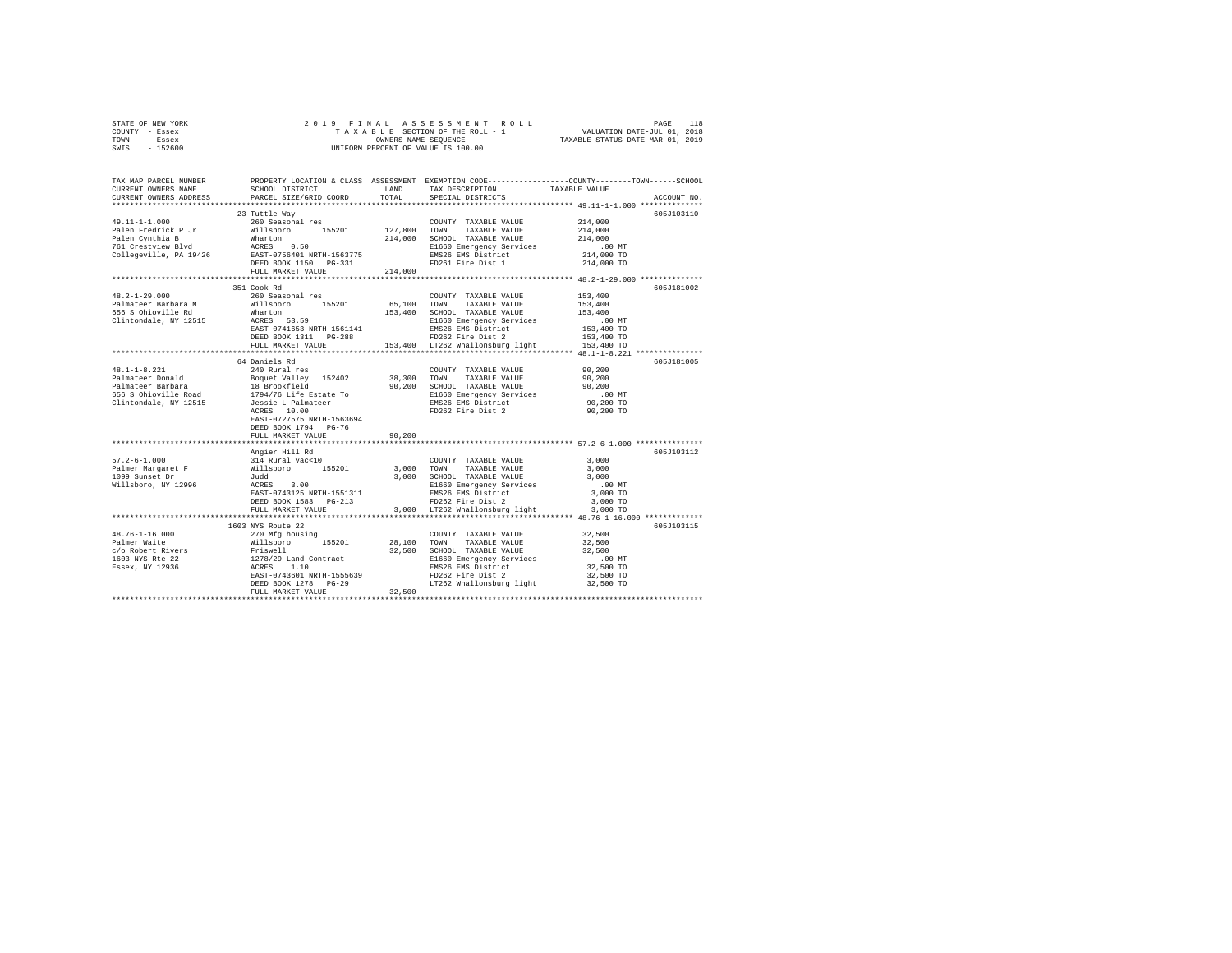| STATE OF NEW YORK |  |  | 2019 FINAL ASSESSMENT ROLL         | 119<br>PAGE                      |  |
|-------------------|--|--|------------------------------------|----------------------------------|--|
| COUNTY - Essex    |  |  | TAXABLE SECTION OF THE ROLL - 1    | VALUATION DATE-JUL 01, 2018      |  |
| TOWN<br>- Essex   |  |  | OWNERS NAME SEOUENCE               | TAXABLE STATUS DATE-MAR 01, 2019 |  |
| - 152600<br>SWIS  |  |  | UNIFORM PERCENT OF VALUE IS 100.00 |                                  |  |

| TAX MAP PARCEL NUMBER                                                    |                                                                                                      |        | PROPERTY LOCATION & CLASS ASSESSMENT EXEMPTION CODE----------------COUNTY-------TOWN-----SCHOOL                                                                                                      |                                                         |             |
|--------------------------------------------------------------------------|------------------------------------------------------------------------------------------------------|--------|------------------------------------------------------------------------------------------------------------------------------------------------------------------------------------------------------|---------------------------------------------------------|-------------|
|                                                                          | Jersey St<br>DEED BOOK 1699 PG-313<br>FULL MARKET VALUE                                              | 33,500 | FD262 Fire Dist 2 33,500 TO                                                                                                                                                                          |                                                         | 605J104401  |
|                                                                          | 1913 Jersey St<br>DEED BOOK 1715 PG-86                                                               |        | 41,400 SCHOOL TAXABLE VALUE 41,400<br>E1660 Emergency Services 400 MT<br>EMS26 EMS District 41,400 TO<br>FD262 Fire Dist 2 41,400 TO                                                                 |                                                         | 605-7100902 |
|                                                                          | 14 Rock Way<br>DEED BOOK 917 PG-250 PD261 Fire Dist 1<br>FULL MARKET VALUE 219,900 LT261 Essex light |        | FD261 Fire Dist 1                                                                                                                                                                                    | 219,900 TO<br>219,900 TO                                | 605J103207  |
|                                                                          |                                                                                                      |        |                                                                                                                                                                                                      |                                                         | 605Z013001  |
| MAY BE SUBJECT TO PAYMENT FULL MARKET VALUE<br>UNDER AGDIST LAW TIL 2023 | School St<br>DEED BOOK 1677 PG-188 BMS26 EMS District<br>FULL MARKET VALUE 45,800 FD261 Fire Dist 1  |        | SCHOOL TAXABLE VALUE 15,896<br>CHOOD COMPANY Services<br>ELG60 Emergency Services<br>EMS26 EMS District 45,800 TO<br>FD261 Fire Dist 1 45,800 TO<br>LT261 Essex light 45,800 TO<br>WD260 Essex water | 29,904 29,904 29,904<br>15,896<br>15,896<br>45,800 TO C |             |
|                                                                          |                                                                                                      |        |                                                                                                                                                                                                      |                                                         |             |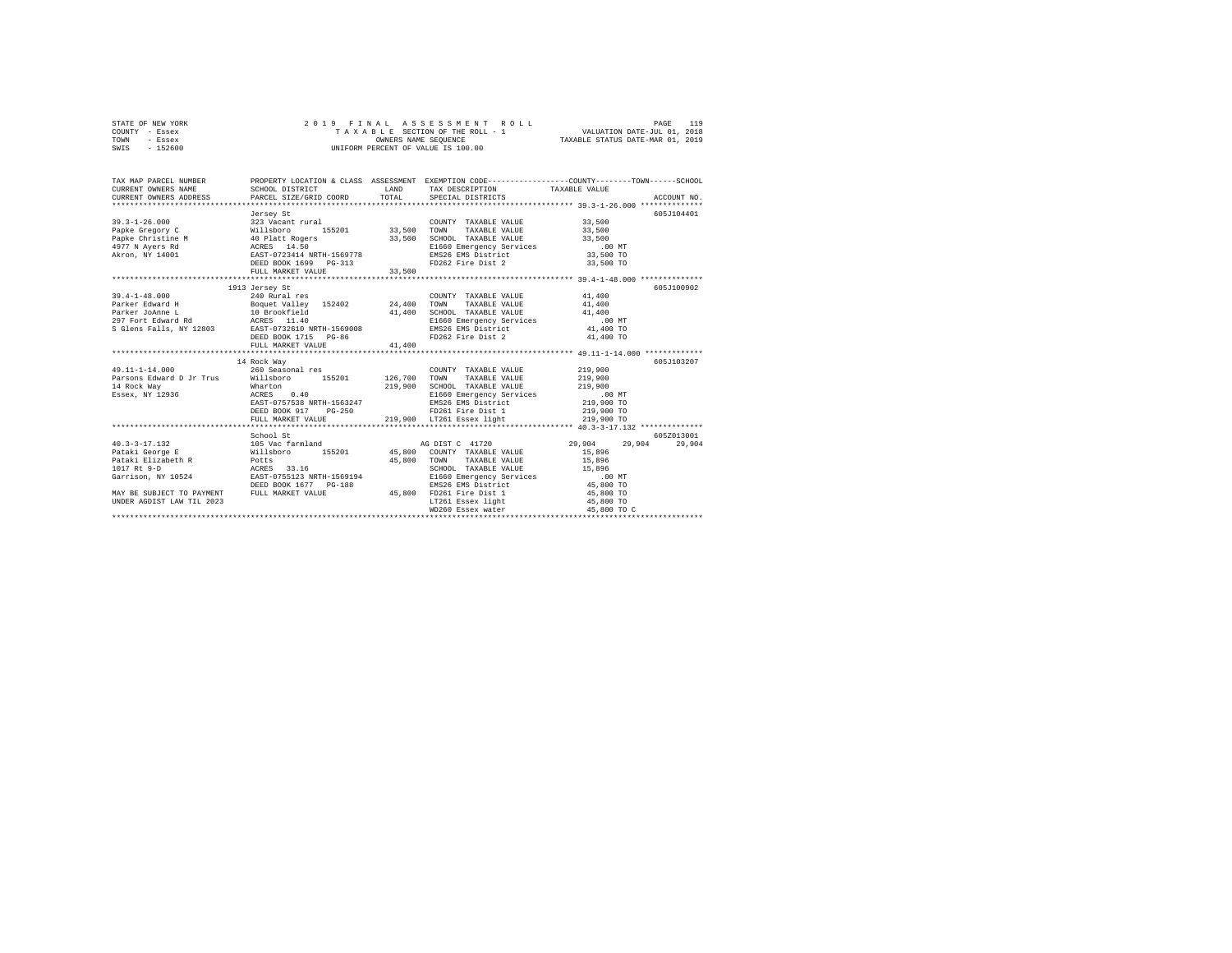| STATE OF NEW YORK | 2019 FINAL ASSESSMENT ROLL         | 120<br>PAGE                      |
|-------------------|------------------------------------|----------------------------------|
| COUNTY - Essex    | TAXABLE SECTION OF THE ROLL - 1    | VALUATION DATE-JUL 01, 2018      |
| TOWN<br>- Essex   | OWNERS NAME SEOUENCE               | TAXABLE STATUS DATE-MAR 01, 2019 |
| $-152600$<br>SWIS | UNIFORM PERCENT OF VALUE IS 100.00 |                                  |

| TAX MAP PARCEL NUMBER     | PROPERTY LOCATION & CLASS ASSESSMENT EXEMPTION CODE----------------COUNTY-------TOWN------SCHOOL<br>TAX PARCE ANGEL AND TAXABLE VALUE CORPORATION CORPORATION TRANSPORTED TRANSPORT TRANSPORT TRANSPORT TRANSPORTED TRANSPORTED TRANSPORTED TRANSPORTED TRANSPORTED TRANSPORTED TRANSPORTED TRANSPORTED TRANSPORTED TRANSPORTED TR                                             |                                                              |                                                       |            |
|---------------------------|--------------------------------------------------------------------------------------------------------------------------------------------------------------------------------------------------------------------------------------------------------------------------------------------------------------------------------------------------------------------------------|--------------------------------------------------------------|-------------------------------------------------------|------------|
|                           |                                                                                                                                                                                                                                                                                                                                                                                |                                                              |                                                       |            |
|                           |                                                                                                                                                                                                                                                                                                                                                                                |                                                              |                                                       |            |
|                           | Lake Shore Rd                                                                                                                                                                                                                                                                                                                                                                  |                                                              |                                                       | 605J101214 |
|                           |                                                                                                                                                                                                                                                                                                                                                                                |                                                              |                                                       |            |
|                           |                                                                                                                                                                                                                                                                                                                                                                                |                                                              |                                                       |            |
|                           |                                                                                                                                                                                                                                                                                                                                                                                |                                                              |                                                       |            |
|                           |                                                                                                                                                                                                                                                                                                                                                                                |                                                              |                                                       |            |
|                           |                                                                                                                                                                                                                                                                                                                                                                                |                                                              |                                                       |            |
|                           |                                                                                                                                                                                                                                                                                                                                                                                |                                                              | 71,800 TO<br>71,800 TO<br>71,800 TO C                 |            |
|                           | FULL MARKET VALUE 71,800 LT261 Essex light                                                                                                                                                                                                                                                                                                                                     | WB261 Water B&I                                              |                                                       |            |
|                           |                                                                                                                                                                                                                                                                                                                                                                                | WD260 Essex water 71,800 TO C                                |                                                       |            |
|                           |                                                                                                                                                                                                                                                                                                                                                                                |                                                              |                                                       |            |
|                           | 44 Farm Way                                                                                                                                                                                                                                                                                                                                                                    |                                                              |                                                       | 605J101213 |
|                           | $\begin{tabular}{l c c c c} \multicolumn{1}{c}{\textbf{49.1-1-12.000}} & \multicolumn{1}{c}{\textbf{49.1-1-12.000}} & \multicolumn{1}{c}{\textbf{49.1-1-12.000}} & \multicolumn{1}{c}{\textbf{49.1-1-12.000}} & \multicolumn{1}{c}{\textbf{49.1-1-12.000}} & \multicolumn{1}{c}{\textbf{49.1-12.000}} & \multicolumn{1}{c}{\textbf{49.1-12.000}} & \multicolumn{1}{c}{\textbf$ |                                                              |                                                       |            |
|                           |                                                                                                                                                                                                                                                                                                                                                                                |                                                              | 24, 252 24, 252 24, 252<br>152, 409 152, 409 152, 409 |            |
|                           |                                                                                                                                                                                                                                                                                                                                                                                |                                                              | 32, 268 32, 268 32, 268                               |            |
|                           |                                                                                                                                                                                                                                                                                                                                                                                |                                                              |                                                       |            |
|                           |                                                                                                                                                                                                                                                                                                                                                                                |                                                              | 1587,871<br>1587,871                                  |            |
|                           |                                                                                                                                                                                                                                                                                                                                                                                |                                                              |                                                       |            |
|                           |                                                                                                                                                                                                                                                                                                                                                                                |                                                              |                                                       |            |
|                           |                                                                                                                                                                                                                                                                                                                                                                                |                                                              | .00 MT<br>1764,532 TO                                 |            |
|                           |                                                                                                                                                                                                                                                                                                                                                                                |                                                              |                                                       |            |
|                           |                                                                                                                                                                                                                                                                                                                                                                                | FD261 Fire Dist 1                                            | 1764,532 TO                                           |            |
|                           |                                                                                                                                                                                                                                                                                                                                                                                | 32,268 EX                                                    |                                                       |            |
|                           |                                                                                                                                                                                                                                                                                                                                                                                | LT261 Essex light                                            | 1764,532 TO                                           |            |
|                           |                                                                                                                                                                                                                                                                                                                                                                                | 32,268 EX                                                    |                                                       |            |
|                           |                                                                                                                                                                                                                                                                                                                                                                                | WB261 Water B&I                                              | 1764,532 TO C                                         |            |
|                           |                                                                                                                                                                                                                                                                                                                                                                                | 32,268 EX                                                    |                                                       |            |
|                           |                                                                                                                                                                                                                                                                                                                                                                                | WD260 Essex water                                            | 1764,532 TO C                                         |            |
|                           |                                                                                                                                                                                                                                                                                                                                                                                | 32,268 EX                                                    |                                                       |            |
|                           |                                                                                                                                                                                                                                                                                                                                                                                |                                                              |                                                       |            |
|                           | Farm Wav                                                                                                                                                                                                                                                                                                                                                                       |                                                              |                                                       | 605J101301 |
|                           |                                                                                                                                                                                                                                                                                                                                                                                |                                                              |                                                       |            |
|                           |                                                                                                                                                                                                                                                                                                                                                                                |                                                              |                                                       |            |
|                           |                                                                                                                                                                                                                                                                                                                                                                                |                                                              |                                                       |            |
|                           |                                                                                                                                                                                                                                                                                                                                                                                |                                                              |                                                       |            |
|                           |                                                                                                                                                                                                                                                                                                                                                                                |                                                              |                                                       |            |
|                           |                                                                                                                                                                                                                                                                                                                                                                                |                                                              |                                                       |            |
|                           |                                                                                                                                                                                                                                                                                                                                                                                |                                                              | 103,200 TO<br>103,200 TO                              |            |
| UNDER AGDIST LAW TIL 2023 |                                                                                                                                                                                                                                                                                                                                                                                | LT261 Essex light 103,200 TO<br>WB261 Water B&I 103,200 TO C |                                                       |            |
|                           |                                                                                                                                                                                                                                                                                                                                                                                |                                                              |                                                       |            |
|                           |                                                                                                                                                                                                                                                                                                                                                                                |                                                              | 103,200 TO C                                          |            |
|                           |                                                                                                                                                                                                                                                                                                                                                                                |                                                              |                                                       |            |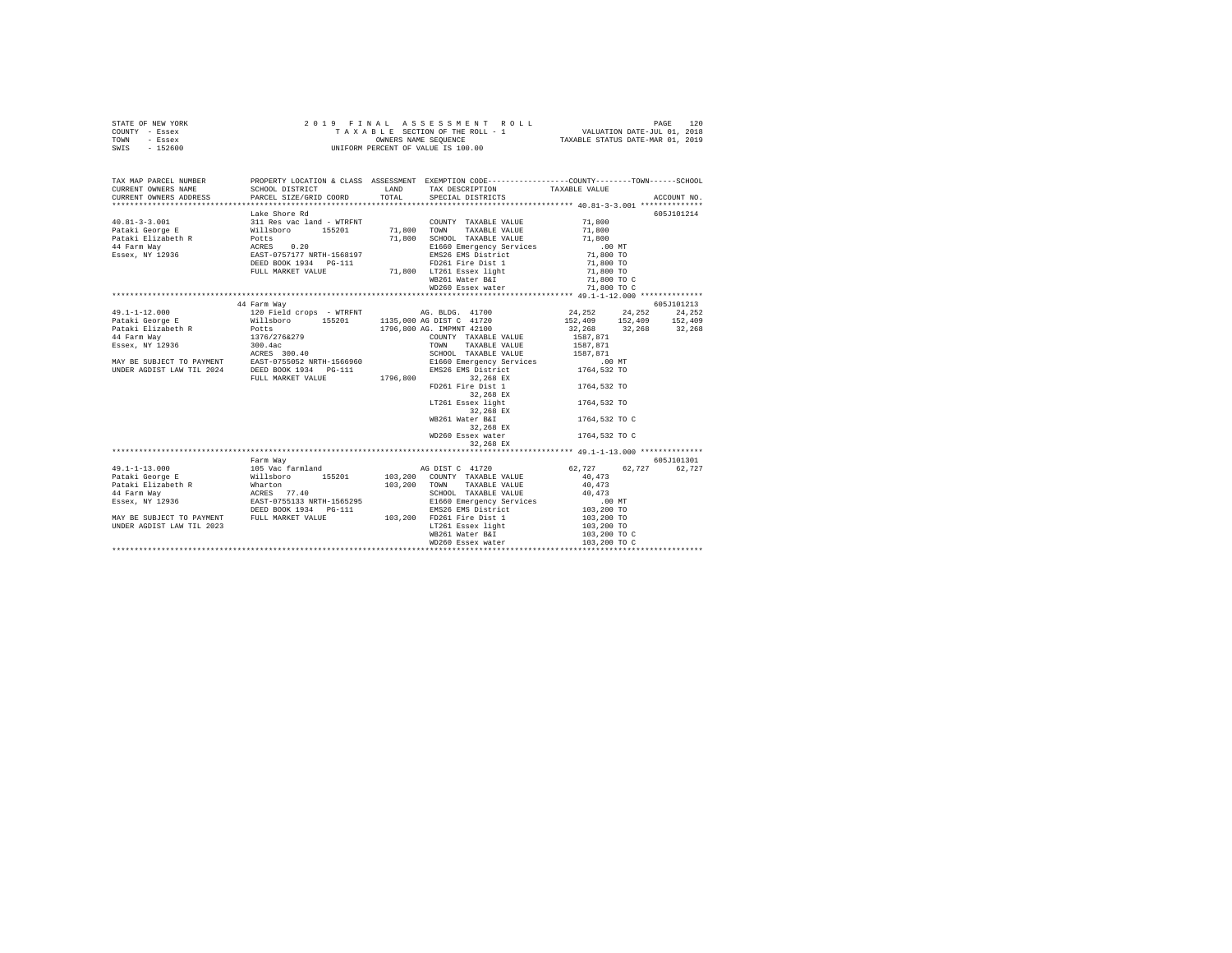|      | STATE OF NEW YORK |  | 2019 FINAL ASSESSMENT ROLL         |                                  | PAGE                        | 121 |
|------|-------------------|--|------------------------------------|----------------------------------|-----------------------------|-----|
|      | COUNTY - Essex    |  | TAXABLE SECTION OF THE ROLL - 1    |                                  | VALUATION DATE-JUL 01, 2018 |     |
| TOWN | - Essex           |  | OWNERS NAME SEOUENCE               | TAXABLE STATUS DATE-MAR 01, 2019 |                             |     |
| SWIS | - 152600          |  | UNIFORM PERCENT OF VALUE IS 100.00 |                                  |                             |     |

| 493 Brookfield Rd     |         |                                     |                                    | 605J102815 |
|-----------------------|---------|-------------------------------------|------------------------------------|------------|
|                       |         |                                     |                                    |            |
|                       |         |                                     |                                    |            |
|                       |         |                                     |                                    |            |
|                       |         |                                     |                                    |            |
|                       |         |                                     |                                    |            |
|                       |         |                                     |                                    |            |
| DEED BOOK 1857 PG-173 |         |                                     |                                    |            |
| FULL MARKET VALUE     | 117,800 |                                     |                                    |            |
|                       |         |                                     |                                    |            |
| 2719 NYS Route 22     |         |                                     |                                    | 605J102915 |
|                       |         |                                     |                                    |            |
|                       |         |                                     |                                    |            |
|                       |         |                                     |                                    |            |
|                       |         |                                     |                                    |            |
|                       |         |                                     |                                    |            |
|                       |         |                                     |                                    |            |
|                       |         |                                     |                                    |            |
|                       |         |                                     |                                    |            |
|                       |         |                                     |                                    |            |
|                       |         |                                     |                                    |            |
|                       |         |                                     |                                    |            |
| 137 Christian Rd      |         |                                     |                                    | 605J102608 |
|                       |         |                                     |                                    |            |
|                       |         |                                     |                                    |            |
|                       |         |                                     |                                    |            |
|                       |         |                                     |                                    |            |
|                       |         |                                     |                                    |            |
|                       |         |                                     |                                    |            |
|                       |         |                                     |                                    |            |
|                       |         | LT262 Whallonsburg light 138,500 TO |                                    |            |
|                       |         |                                     |                                    |            |
| 304 Christian Rd      |         |                                     | 605J103210                         |            |
|                       |         |                                     | 28,594 28,594 28,594<br>0 0 68,700 |            |
|                       |         |                                     |                                    |            |
|                       |         |                                     |                                    |            |
|                       |         |                                     |                                    |            |
|                       |         |                                     |                                    |            |
|                       |         |                                     |                                    |            |
|                       |         |                                     |                                    |            |
|                       |         |                                     |                                    |            |
|                       |         |                                     |                                    |            |
|                       |         |                                     |                                    |            |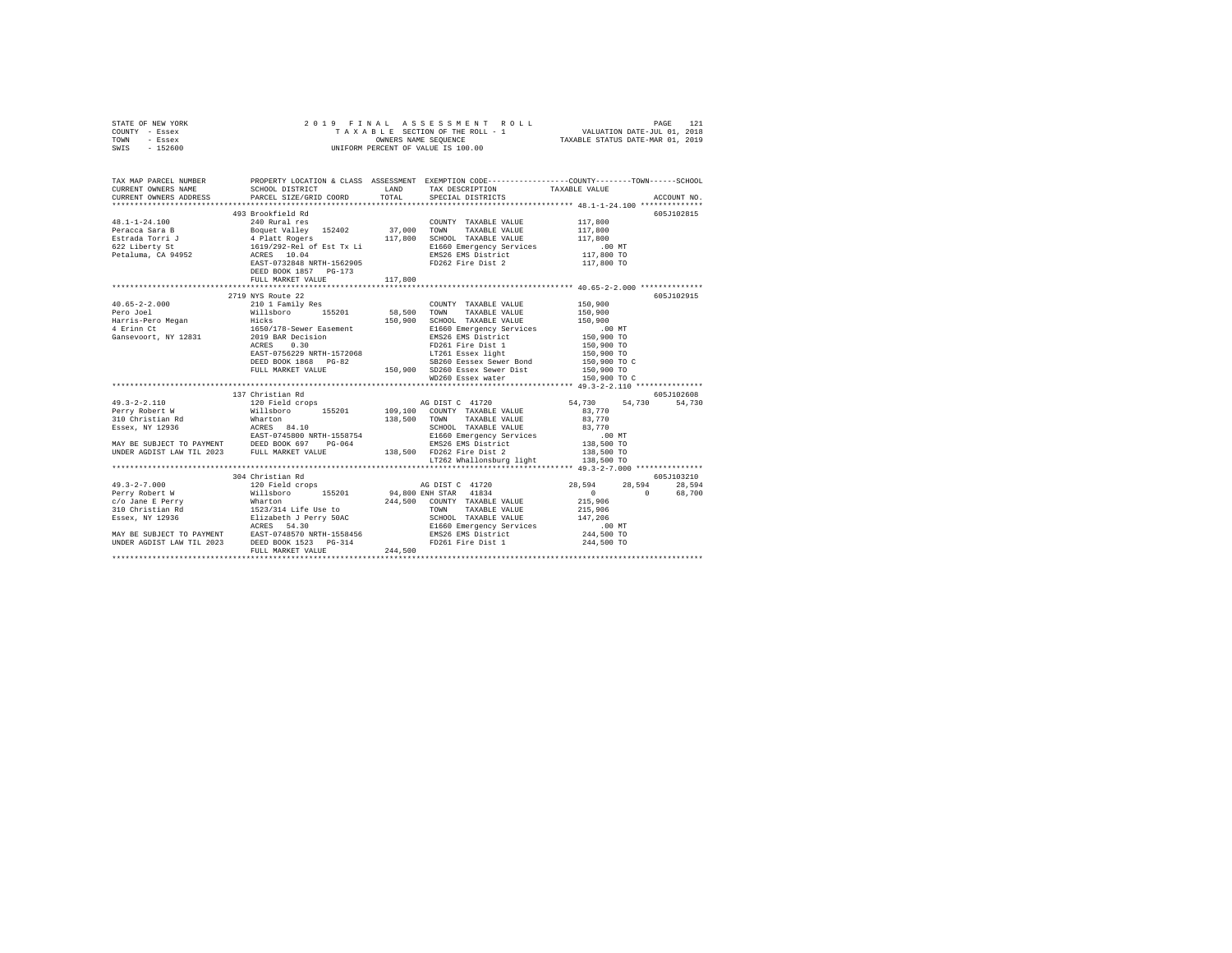| STATE OF NEW YORK | 2019 FINAL ASSESSMENT ROLL         | 122<br>PAGE                      |
|-------------------|------------------------------------|----------------------------------|
| COUNTY - Essex    | TAXABLE SECTION OF THE ROLL - 1    | VALUATION DATE-JUL 01, 2018      |
| TOWN<br>- Essex   | OWNERS NAME SEOUENCE               | TAXABLE STATUS DATE-MAR 01, 2019 |
| $-152600$<br>SWIS | UNIFORM PERCENT OF VALUE IS 100.00 |                                  |

| TAX MAP PARCEL NUMBER<br>CURRENT OWNERS NAME<br>CURRENT OWNERS ADDRESS                                                                                                                                                                                                                                                                                                                                  | SCHOOL DISTRICT<br>PARCEL SIZE/GRID COORD                   | LAND <b>LAND</b><br>TOTAL | TAX DESCRIPTION TAXABLE VALUE SPECIAL DISTRICTS | PROPERTY LOCATION & CLASS ASSESSMENT EXEMPTION CODE---------------COUNTY-------TOWN------SCHOOL<br>ACCOUNT NO.                                         |
|---------------------------------------------------------------------------------------------------------------------------------------------------------------------------------------------------------------------------------------------------------------------------------------------------------------------------------------------------------------------------------------------------------|-------------------------------------------------------------|---------------------------|-------------------------------------------------|--------------------------------------------------------------------------------------------------------------------------------------------------------|
| $\begin{tabular}{l c c c c c} \multicolumn{1}{c c c c} \multicolumn{1}{c c c} \multicolumn{1}{c c c} \multicolumn{1}{c c c} \multicolumn{1}{c c c} \multicolumn{1}{c c c} \multicolumn{1}{c c c} \multicolumn{1}{c c c} \multicolumn{1}{c c c} \multicolumn{1}{c c c} \multicolumn{1}{c c c} \multicolumn{1}{c c c} \multicolumn{1}{c c c} \multicolumn{1}{c c c} \multicolumn{1}{c c c} \multicolumn{$ |                                                             |                           |                                                 | 605J103211<br>54, 256 54, 256<br>54.256<br>$\begin{array}{ccc} & & 0 & & \hline \end{array}$<br>30,000                                                 |
|                                                                                                                                                                                                                                                                                                                                                                                                         |                                                             |                           |                                                 |                                                                                                                                                        |
| 1971-1311 1974-1211 1974-1212 1213-0001 St<br>212 School St<br>Person Arthur 210 15,000 15,201 16,300 VETNAR CTS 41140 17,550 15,000 15,<br>Person Arthur Willshoro 155201 36,300 VETNIS CTS 41140 27,350 27,<br>231,150 10001712<br>231                                                                                                                                                                |                                                             |                           |                                                 | 605Z003004<br>$\begin{array}{cccc} 15\, ,000 & \quad & 15\, ,000 & \quad & 15\, ,000 \\ 27\, ,350 & \quad & 27\, ,350 & \quad & 27\, ,350 \end{array}$ |
|                                                                                                                                                                                                                                                                                                                                                                                                         |                                                             |                           |                                                 |                                                                                                                                                        |
|                                                                                                                                                                                                                                                                                                                                                                                                         | 10 Elm St                                                   |                           | COUNTY TAXABLE VALUE                            | 605J100111<br>100,000<br>100,000                                                                                                                       |
|                                                                                                                                                                                                                                                                                                                                                                                                         | 1684 Jersey St<br>DEED BOOK 1540 PG-49<br>FULL MARKET VALUE | 68,000                    | FD262 Fire Dist 2 68,000 TO                     | 605J103309                                                                                                                                             |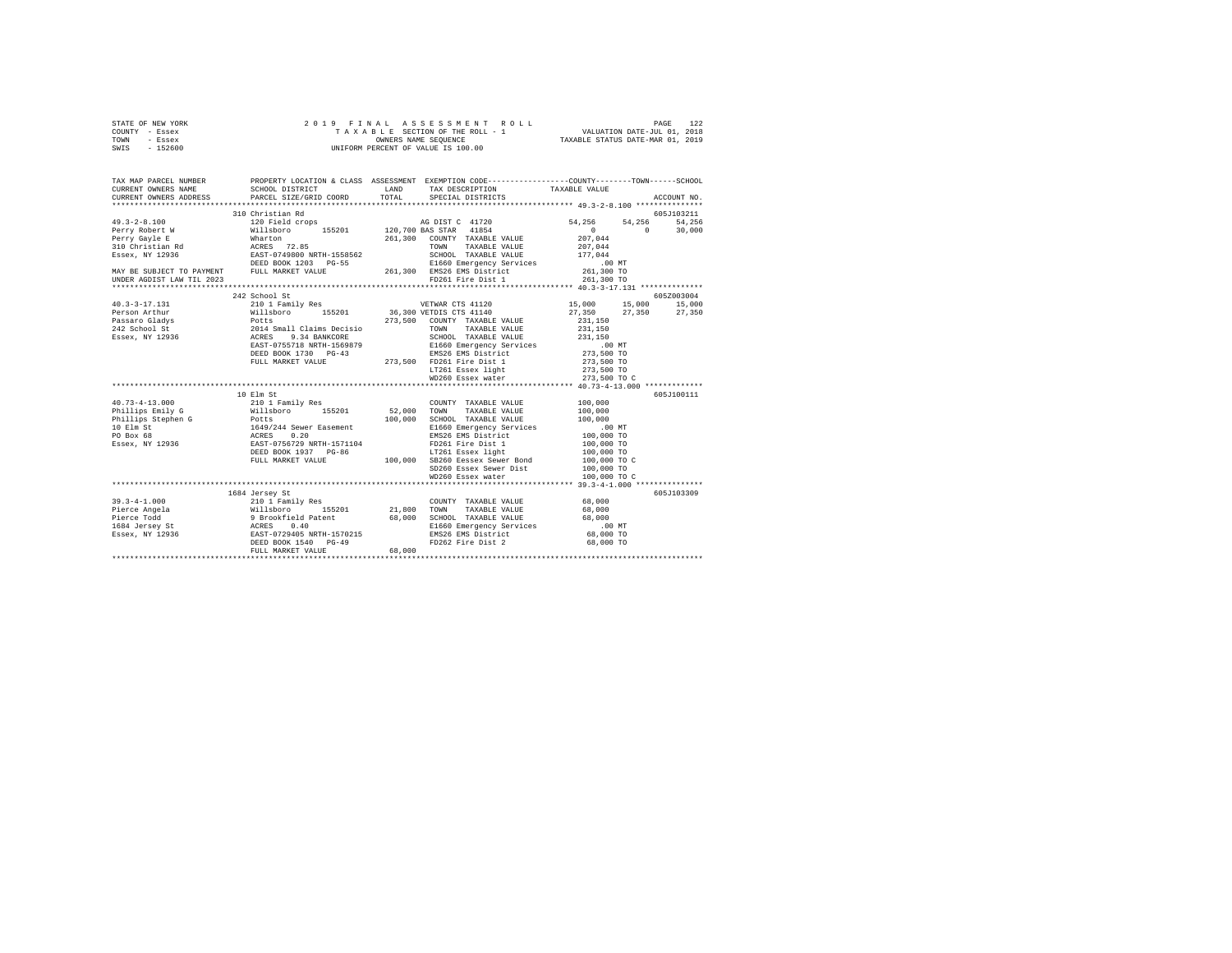| STATE OF NEW YORK | 2019 FINAL ASSESSMENT ROLL         | 123<br>PAGE                      |
|-------------------|------------------------------------|----------------------------------|
| COUNTY - Essex    | TAXABLE SECTION OF THE ROLL - 1    | VALUATION DATE-JUL 01, 2018      |
| TOWN<br>- Essex   | OWNERS NAME SEOUENCE               | TAXABLE STATUS DATE-MAR 01, 2019 |
| $-152600$<br>SWIS | UNIFORM PERCENT OF VALUE IS 100.00 |                                  |

| TAX MAP PARCEL NUMBER<br>CURRENT OWNERS NAME<br>CURRENT OWNERS ADDRESS                                                                                                                                                                                                             | SCHOOL DISTRICT<br>PARCEL SIZE/GRID COORD                                                       | LAND<br>TOTAL      | PROPERTY LOCATION & CLASS ASSESSMENT EXEMPTION CODE----------------COUNTY-------TOWN------SCHOOL<br>TAX DESCRIPTION TAXABLE VALUE<br>SPECIAL DISTRICTS                                                                                                                                                                                                                                                                                                                                                                                                                                                    |                                                                         | ACCOUNT NO.           |
|------------------------------------------------------------------------------------------------------------------------------------------------------------------------------------------------------------------------------------------------------------------------------------|-------------------------------------------------------------------------------------------------|--------------------|-----------------------------------------------------------------------------------------------------------------------------------------------------------------------------------------------------------------------------------------------------------------------------------------------------------------------------------------------------------------------------------------------------------------------------------------------------------------------------------------------------------------------------------------------------------------------------------------------------------|-------------------------------------------------------------------------|-----------------------|
|                                                                                                                                                                                                                                                                                    | Jersey St<br>DEED BOOK 1293 PG-95<br>FULL MARKET VALUE                                          | 600                | COUNTY TAXABLE VALUE<br>TOWN<br>TAXABLE VALUE<br>$\begin{tabular}{lllll} \multicolumn{2}{c}{\textbf{SCHOOL}} & \multicolumn{2}{c}{\textbf{TAXABLE}} & \multicolumn{2}{c}{\textbf{VALUE}} & \multicolumn{2}{c}{\textbf{600}} \\ \multicolumn{2}{c}{\textbf{SCHOOL}} & \multicolumn{2}{c}{\textbf{TAXABLE}} & \multicolumn{2}{c}{\textbf{VALUE}} & \multicolumn{2}{c}{\textbf{500}} \\ \multicolumn{2}{c}{\textbf{500}} & \multicolumn{2}{c}{\textbf{0.0}} & \multicolumn{2}{c}{\textbf{0.0}} \\ \multicolumn{2}{c}{\textbf{$<br>E1660 Emergency Services .00 MT<br>EMS26 EMS District<br>FD262 Fire Dist 2 | 600<br>600<br>600 TO<br>600 TO                                          | 605Z002001            |
|                                                                                                                                                                                                                                                                                    | 1577 Jersey St                                                                                  |                    |                                                                                                                                                                                                                                                                                                                                                                                                                                                                                                                                                                                                           |                                                                         | 605-T104509           |
| $39.3 - 1 - 8.002$<br>- Actor - Land - American Strookfield<br>1577 Jersey Strom - 1931/95 Corr Deed<br>1988 - American Strom - Actual Strom - 1993<br>1988 - Actual Actual - Actual Strom - Actor - Actual Strom - Actor - Actor - Actor - Actor - Actor - A<br>$Essex, NY$ 12936 | 215 1 Fam Res w/<br>EAST-0726617 NRTH-1570354<br>DEED BOOK 887<br>$PG-338$<br>FULL MARKET VALUE | 189,500<br>189,500 | <b>BAS STAR</b> 41854<br>TAXABLE VALUE<br>TOWN<br>SCHOOL TAXABLE VALUE<br>SCHOOL TAAABLE VALUE<br>E1660 Emergency Services<br>EMS26 EMS District 189,500 TO<br>FD262 Fire Dist 2                                                                                                                                                                                                                                                                                                                                                                                                                          | $\sim$ 0<br>189,500<br>159,500<br>.00 MT<br>189,500 TO                  | $\Omega$<br>30,000    |
|                                                                                                                                                                                                                                                                                    | Twin Valley Ln                                                                                  |                    |                                                                                                                                                                                                                                                                                                                                                                                                                                                                                                                                                                                                           |                                                                         | 605J180012            |
| $48.3 - 1 - 18.001$<br>Pierce John A<br>Pierce Melissa J<br>2147 County Route 10 ACRES 3.20<br>Westport, NY 12993<br>MAY BE SUBJECT TO PAYMENT<br>UNDER AGDIST LAW TIL 2023                                                                                                        | 105 Vac farmland<br>EAST-0724967 NRTH-1551675<br>DEED BOOK 1814 PG-239<br>FULL MARKET VALUE     |                    | 39 Taylor & Kimball 4,500 TOWN TAXABLE VALUE<br>SCHOOL TAXABLE VALUE 1,670<br>E1660 Emergency Services 100 MT<br>EMS26 EMS District 4,500 TO<br>3-239 EMS26 EMS District 4,500 TO<br>4,500 FD262 Fire Dist 2 4,500 TO                                                                                                                                                                                                                                                                                                                                                                                     | 2,830 2,830<br>1,670<br>1,670<br>$1\,,670$                              | 2.830                 |
|                                                                                                                                                                                                                                                                                    |                                                                                                 |                    |                                                                                                                                                                                                                                                                                                                                                                                                                                                                                                                                                                                                           |                                                                         |                       |
| $57.1 - 2 - 1.000$<br>Pierce John A<br>Pierce Melissa J<br>2147 County Rte 10 ACRES 45.20<br>Westport, NY 12993<br>MAY BE SUBJECT TO PAYMENT<br>IINDER AGDIST LAW TIL 2023                                                                                                         | County Route 10<br>EAST-0725614 NRTH-1550105<br>DEED BOOK 1428 PG-303<br>FULL MARKET VALUE      |                    | SCHOOL TAXABLE VALUE 19,937<br>E1660 Emergency Services<br>EMERS EMERS DESCRIPTION<br>EMS26 EMS District<br>43,500 FD262 Fire Dist 2                                                                                                                                                                                                                                                                                                                                                                                                                                                                      | 23,563 23,563<br>19,937<br>19,937<br>.00 MT<br>$43,500$ TO<br>43,500 TO | 605-7103302<br>23.563 |
|                                                                                                                                                                                                                                                                                    |                                                                                                 |                    |                                                                                                                                                                                                                                                                                                                                                                                                                                                                                                                                                                                                           |                                                                         |                       |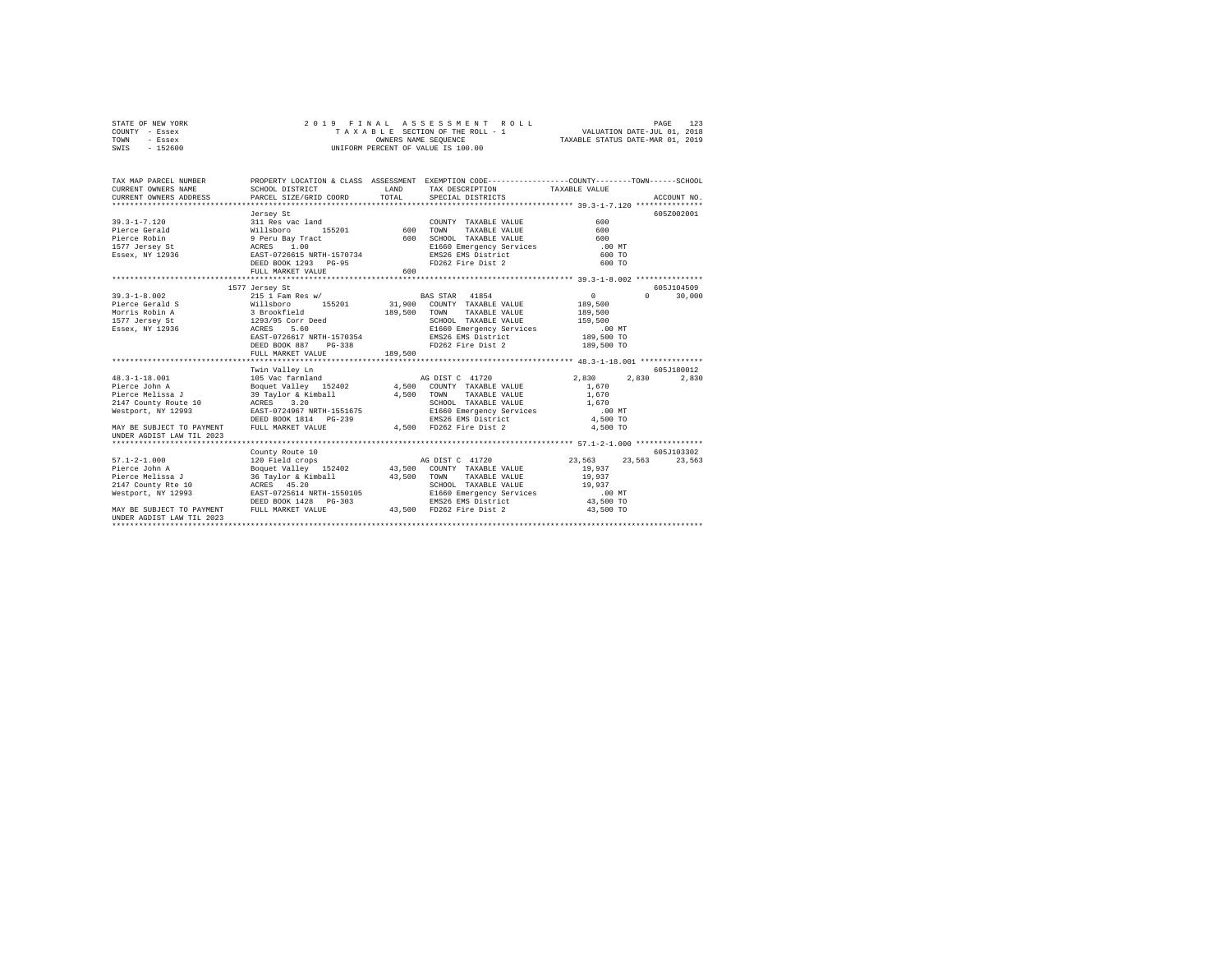|      | STATE OF NEW YORK |  |  |  | 2019 FINAL ASSESSMENT ROLL         |  |  |  |  |  |                                  |  |                             | PAGE | 124 |
|------|-------------------|--|--|--|------------------------------------|--|--|--|--|--|----------------------------------|--|-----------------------------|------|-----|
|      | COUNTY - Essex    |  |  |  | TAXABLE SECTION OF THE ROLL - 1    |  |  |  |  |  |                                  |  | VALUATION DATE-JUL 01, 2018 |      |     |
| TOWN | - Essex           |  |  |  | OWNERS NAME SEOUENCE               |  |  |  |  |  | TAXABLE STATUS DATE-MAR 01, 2019 |  |                             |      |     |
| SWIS | $-152600$         |  |  |  | UNIFORM PERCENT OF VALUE IS 100.00 |  |  |  |  |  |                                  |  |                             |      |     |

| TAX MAP PARCEL NUMBER<br>CURRENT OWNERS NAME<br>CURRENT OWNERS ADDRESS                                                                                                                                                                                                                                                                                              | SCHOOL DISTRICT<br>PARCEL SIZE/GRID COORD | TOTAL  | PROPERTY LOCATION & CLASS ASSESSMENT EXEMPTION CODE---------------COUNTY-------TOWN-----SCHOOL<br>LAND TAX DESCRIPTION<br>SPECIAL DISTRICTS | TAXABLE VALUE         | ACCOUNT NO.   |
|---------------------------------------------------------------------------------------------------------------------------------------------------------------------------------------------------------------------------------------------------------------------------------------------------------------------------------------------------------------------|-------------------------------------------|--------|---------------------------------------------------------------------------------------------------------------------------------------------|-----------------------|---------------|
|                                                                                                                                                                                                                                                                                                                                                                     |                                           |        |                                                                                                                                             |                       |               |
|                                                                                                                                                                                                                                                                                                                                                                     | 88 Daniels Rd                             |        |                                                                                                                                             |                       | 605J101109    |
|                                                                                                                                                                                                                                                                                                                                                                     |                                           |        |                                                                                                                                             |                       | $0 \t 30,000$ |
|                                                                                                                                                                                                                                                                                                                                                                     |                                           |        |                                                                                                                                             |                       |               |
|                                                                                                                                                                                                                                                                                                                                                                     |                                           |        |                                                                                                                                             |                       |               |
|                                                                                                                                                                                                                                                                                                                                                                     |                                           |        |                                                                                                                                             |                       |               |
|                                                                                                                                                                                                                                                                                                                                                                     |                                           |        |                                                                                                                                             |                       |               |
|                                                                                                                                                                                                                                                                                                                                                                     |                                           |        |                                                                                                                                             |                       |               |
|                                                                                                                                                                                                                                                                                                                                                                     |                                           |        |                                                                                                                                             |                       |               |
|                                                                                                                                                                                                                                                                                                                                                                     | FULL MARKET VALUE                         | 96,800 |                                                                                                                                             |                       |               |
|                                                                                                                                                                                                                                                                                                                                                                     |                                           |        |                                                                                                                                             |                       |               |
|                                                                                                                                                                                                                                                                                                                                                                     | Daniels Rd                                |        |                                                                                                                                             |                       | 605J103213    |
| $48.1 - 1 - 32.000$                                                                                                                                                                                                                                                                                                                                                 | 910 Priv forest                           |        | COUNTY TAXABLE VALUE 42,000                                                                                                                 |                       |               |
|                                                                                                                                                                                                                                                                                                                                                                     |                                           |        |                                                                                                                                             | 42,000<br>42,000      |               |
|                                                                                                                                                                                                                                                                                                                                                                     |                                           |        |                                                                                                                                             |                       |               |
|                                                                                                                                                                                                                                                                                                                                                                     |                                           |        | E1660 Emergency Services<br>EMS26 EMS District<br>FD262 Fire Dist 2 (000 TO<br>FD262 Fire Dist 2 (000 TO                                    |                       |               |
|                                                                                                                                                                                                                                                                                                                                                                     | DEED BOOK 1344 PG-298                     |        |                                                                                                                                             |                       |               |
|                                                                                                                                                                                                                                                                                                                                                                     | FULL MARKET VALUE                         | 42,000 |                                                                                                                                             |                       |               |
|                                                                                                                                                                                                                                                                                                                                                                     |                                           |        |                                                                                                                                             |                       |               |
|                                                                                                                                                                                                                                                                                                                                                                     | Daniels Rd                                |        |                                                                                                                                             |                       | 605J103511    |
|                                                                                                                                                                                                                                                                                                                                                                     |                                           |        |                                                                                                                                             |                       |               |
|                                                                                                                                                                                                                                                                                                                                                                     |                                           |        |                                                                                                                                             |                       |               |
|                                                                                                                                                                                                                                                                                                                                                                     |                                           |        |                                                                                                                                             |                       |               |
|                                                                                                                                                                                                                                                                                                                                                                     |                                           |        |                                                                                                                                             |                       |               |
|                                                                                                                                                                                                                                                                                                                                                                     |                                           |        |                                                                                                                                             |                       |               |
|                                                                                                                                                                                                                                                                                                                                                                     | DEED BOOK 1098 PG-241                     |        | FD262 Fire Dist 2                                                                                                                           | 40,700 TO             |               |
|                                                                                                                                                                                                                                                                                                                                                                     | FULL MARKET VALUE                         | 40,700 |                                                                                                                                             |                       |               |
|                                                                                                                                                                                                                                                                                                                                                                     |                                           |        |                                                                                                                                             |                       |               |
|                                                                                                                                                                                                                                                                                                                                                                     | 341 Daniels Rd                            |        |                                                                                                                                             |                       | 605-7195006   |
|                                                                                                                                                                                                                                                                                                                                                                     |                                           |        |                                                                                                                                             |                       |               |
|                                                                                                                                                                                                                                                                                                                                                                     |                                           |        |                                                                                                                                             |                       |               |
|                                                                                                                                                                                                                                                                                                                                                                     |                                           |        |                                                                                                                                             |                       |               |
|                                                                                                                                                                                                                                                                                                                                                                     |                                           |        |                                                                                                                                             | $.00$ MT<br>27,500 TO |               |
|                                                                                                                                                                                                                                                                                                                                                                     | DEED BOOK 1146 PG-104                     |        | FD262 Fire Dist 2                                                                                                                           | 27,500 TO             |               |
|                                                                                                                                                                                                                                                                                                                                                                     | FULL MARKET VALUE                         | 27,500 |                                                                                                                                             |                       |               |
|                                                                                                                                                                                                                                                                                                                                                                     |                                           |        |                                                                                                                                             |                       |               |
|                                                                                                                                                                                                                                                                                                                                                                     |                                           |        |                                                                                                                                             |                       | 605J101010    |
|                                                                                                                                                                                                                                                                                                                                                                     |                                           |        |                                                                                                                                             |                       | $0 \t 30,000$ |
|                                                                                                                                                                                                                                                                                                                                                                     |                                           |        |                                                                                                                                             |                       |               |
|                                                                                                                                                                                                                                                                                                                                                                     |                                           |        |                                                                                                                                             |                       |               |
|                                                                                                                                                                                                                                                                                                                                                                     |                                           |        |                                                                                                                                             |                       |               |
|                                                                                                                                                                                                                                                                                                                                                                     |                                           |        |                                                                                                                                             |                       |               |
|                                                                                                                                                                                                                                                                                                                                                                     |                                           |        |                                                                                                                                             |                       |               |
| $\begin{tabular}{l c c c c c} \hline \textbf{1451} & \textbf{1451} & \textbf{1451} & \textbf{1451} & \textbf{1451} & \textbf{1451} & \textbf{1451} & \textbf{1451} & \textbf{1451} & \textbf{1451} & \textbf{1451} & \textbf{1451} & \textbf{1451} & \textbf{1451} & \textbf{1451} & \textbf{1451} & \textbf{1451} & \textbf{1451} & \textbf{1451} & \textbf{1451}$ |                                           |        |                                                                                                                                             |                       |               |
|                                                                                                                                                                                                                                                                                                                                                                     |                                           |        |                                                                                                                                             |                       |               |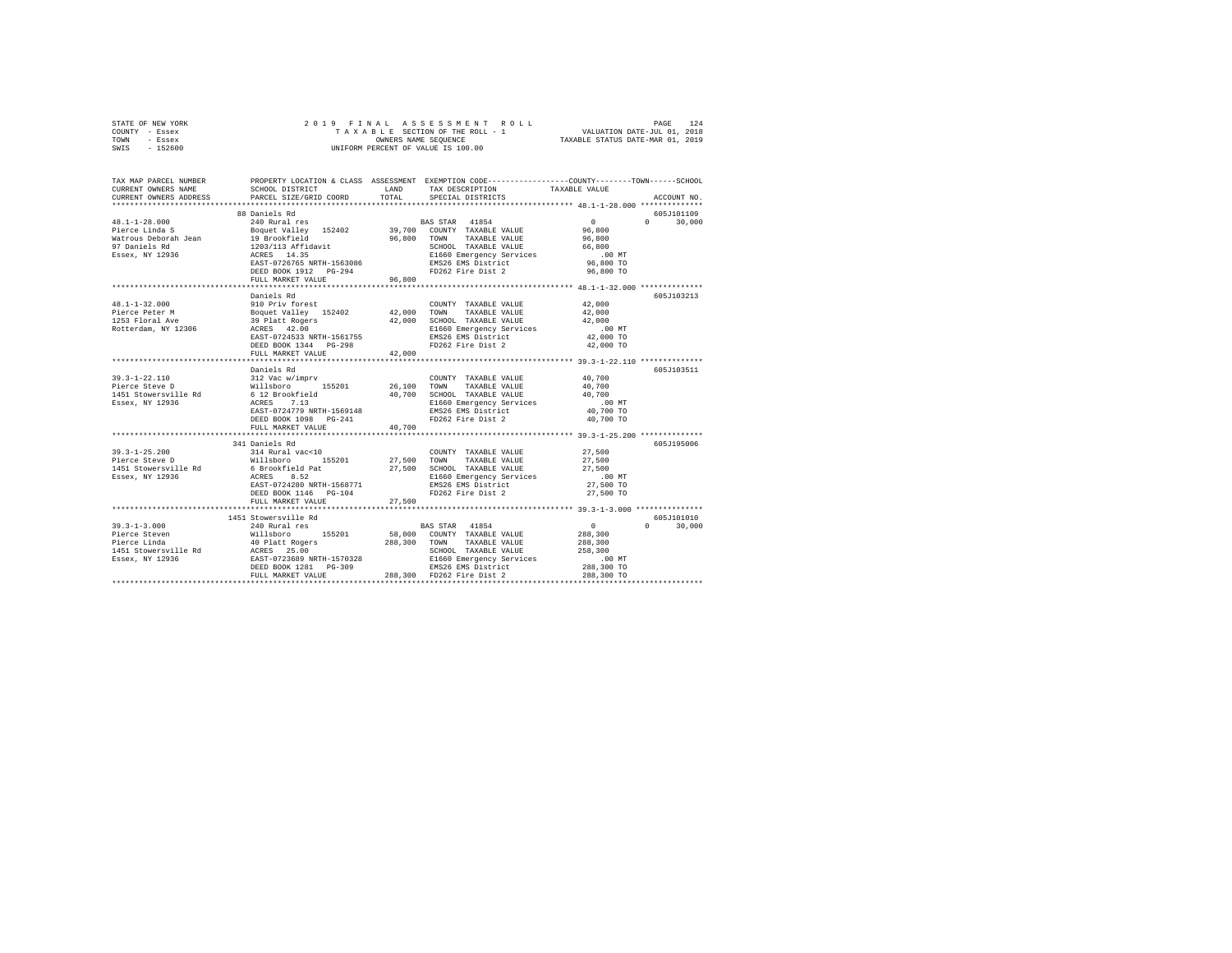| STATE OF NEW YORK<br>COUNTY - Essex                                                                                                                                                                                                                                                                                                                                                                                                               | 2019 FINAL                              |              |                                                                                                                                                                                                                                                                                                                                                                                                                                                                      |                      |                                   |  |  |  |
|---------------------------------------------------------------------------------------------------------------------------------------------------------------------------------------------------------------------------------------------------------------------------------------------------------------------------------------------------------------------------------------------------------------------------------------------------|-----------------------------------------|--------------|----------------------------------------------------------------------------------------------------------------------------------------------------------------------------------------------------------------------------------------------------------------------------------------------------------------------------------------------------------------------------------------------------------------------------------------------------------------------|----------------------|-----------------------------------|--|--|--|
| TOWN<br>- Essex<br>$-152600$                                                                                                                                                                                                                                                                                                                                                                                                                      |                                         |              | OWNERS NAME SEQUENCE<br>UNIFORM PERCENT OF VALUE IS 100.00                                                                                                                                                                                                                                                                                                                                                                                                           |                      |                                   |  |  |  |
| SWIS                                                                                                                                                                                                                                                                                                                                                                                                                                              |                                         |              |                                                                                                                                                                                                                                                                                                                                                                                                                                                                      |                      |                                   |  |  |  |
| TAX MAP PARCEL NUMBER PROPERTY LOCATION & CLASS ASSESSMENT EXEMPTION CODE---------------COUNTY-------TOWN------SCHOOL                                                                                                                                                                                                                                                                                                                             |                                         |              |                                                                                                                                                                                                                                                                                                                                                                                                                                                                      |                      |                                   |  |  |  |
| CURRENT OWNERS NAME                                                                                                                                                                                                                                                                                                                                                                                                                               | SCHOOL DISTRICT LAND                    |              | TAX DESCRIPTION                                                                                                                                                                                                                                                                                                                                                                                                                                                      | TAXABLE VALUE        |                                   |  |  |  |
| CURRENT OWNERS ADDRESS                                                                                                                                                                                                                                                                                                                                                                                                                            | PARCEL SIZE/GRID COORD                  | TOTAL        | SPECIAL DISTRICTS                                                                                                                                                                                                                                                                                                                                                                                                                                                    |                      | ACCOUNT NO.                       |  |  |  |
|                                                                                                                                                                                                                                                                                                                                                                                                                                                   |                                         |              |                                                                                                                                                                                                                                                                                                                                                                                                                                                                      |                      |                                   |  |  |  |
| $40.3 - 1 - 6.001$                                                                                                                                                                                                                                                                                                                                                                                                                                | 2284 NYS Route 22                       |              | $\begin{tabular}{cccc} \bf 2294 \, NTS \, & \bf 2210 & \bf 1 \,~Fami 1y \,~Fes & \bf 25,000 & \bf 25,000 & \bf 25,000 & \bf 26,000 & \bf 27,000 & \bf 28,000 & \bf 28,000 & \bf 29,000 & \bf 20,000 & \bf 20,000 & \bf 20,000 & \bf 20,000 & \bf 20,000 & \bf 20,000 & \bf 20,000 & \bf 20,000 & \bf 20,000 & \bf$                                                                                                                                                   |                      | 605J102908<br>$0 \t 30,000$       |  |  |  |
| Pierce Todd                                                                                                                                                                                                                                                                                                                                                                                                                                       |                                         |              |                                                                                                                                                                                                                                                                                                                                                                                                                                                                      |                      |                                   |  |  |  |
| 2284 NYS Rte 22                                                                                                                                                                                                                                                                                                                                                                                                                                   |                                         |              |                                                                                                                                                                                                                                                                                                                                                                                                                                                                      |                      |                                   |  |  |  |
| Essex, NY 12936                                                                                                                                                                                                                                                                                                                                                                                                                                   |                                         |              |                                                                                                                                                                                                                                                                                                                                                                                                                                                                      |                      |                                   |  |  |  |
|                                                                                                                                                                                                                                                                                                                                                                                                                                                   |                                         |              |                                                                                                                                                                                                                                                                                                                                                                                                                                                                      | .00MT                |                                   |  |  |  |
|                                                                                                                                                                                                                                                                                                                                                                                                                                                   |                                         |              |                                                                                                                                                                                                                                                                                                                                                                                                                                                                      | 84,900 TO            |                                   |  |  |  |
|                                                                                                                                                                                                                                                                                                                                                                                                                                                   |                                         |              |                                                                                                                                                                                                                                                                                                                                                                                                                                                                      | 84,900 TO            |                                   |  |  |  |
|                                                                                                                                                                                                                                                                                                                                                                                                                                                   |                                         |              |                                                                                                                                                                                                                                                                                                                                                                                                                                                                      |                      |                                   |  |  |  |
|                                                                                                                                                                                                                                                                                                                                                                                                                                                   | 33 Ridge Way                            |              |                                                                                                                                                                                                                                                                                                                                                                                                                                                                      |                      | 605J100311                        |  |  |  |
| 49.11-1-19.000                                                                                                                                                                                                                                                                                                                                                                                                                                    | 260 Seasonal res<br>Willsboro 155201    |              | COUNTY TAXABLE VALUE                                                                                                                                                                                                                                                                                                                                                                                                                                                 | 158,200              |                                   |  |  |  |
| Poppino William R<br>Poppino Kathryn B<br>1027 Hickory Rd                                                                                                                                                                                                                                                                                                                                                                                         |                                         | 127,800 TOWN | TAXABLE VALUE                                                                                                                                                                                                                                                                                                                                                                                                                                                        | 158,200              |                                   |  |  |  |
|                                                                                                                                                                                                                                                                                                                                                                                                                                                   |                                         |              | Willsboro<br>Wharton 158,200 SCHOOL TAXABLE VIOLET<br>50 x 130 x Irr 156,200 SCHOOL TAXABLE VIOLET<br>ACRES 0.50 EMS26 EMS District<br>NATH-1563717 FD261 Fire Dist 1<br>158,200 SCHOOL TAXABLE VALUE                                                                                                                                                                                                                                                                | 158,200              |                                   |  |  |  |
|                                                                                                                                                                                                                                                                                                                                                                                                                                                   |                                         |              | E1660 Emergency Services                                                                                                                                                                                                                                                                                                                                                                                                                                             | 00 MT.<br>158,200 TO |                                   |  |  |  |
| Schenctady, NY 12309                                                                                                                                                                                                                                                                                                                                                                                                                              |                                         |              |                                                                                                                                                                                                                                                                                                                                                                                                                                                                      |                      |                                   |  |  |  |
|                                                                                                                                                                                                                                                                                                                                                                                                                                                   |                                         |              |                                                                                                                                                                                                                                                                                                                                                                                                                                                                      | 158,200 TO           |                                   |  |  |  |
|                                                                                                                                                                                                                                                                                                                                                                                                                                                   |                                         |              |                                                                                                                                                                                                                                                                                                                                                                                                                                                                      |                      |                                   |  |  |  |
|                                                                                                                                                                                                                                                                                                                                                                                                                                                   | FULL MARKET VALUE                       | 158,200      |                                                                                                                                                                                                                                                                                                                                                                                                                                                                      |                      |                                   |  |  |  |
|                                                                                                                                                                                                                                                                                                                                                                                                                                                   |                                         |              |                                                                                                                                                                                                                                                                                                                                                                                                                                                                      |                      |                                   |  |  |  |
|                                                                                                                                                                                                                                                                                                                                                                                                                                                   | 1935 Lake Shore Rd<br>210 1 Family Res  |              |                                                                                                                                                                                                                                                                                                                                                                                                                                                                      |                      | 605J100312                        |  |  |  |
| 49.11-1-28.000                                                                                                                                                                                                                                                                                                                                                                                                                                    |                                         |              | COUNTY TAXABLE VALUE 274,200                                                                                                                                                                                                                                                                                                                                                                                                                                         | 274,200              |                                   |  |  |  |
|                                                                                                                                                                                                                                                                                                                                                                                                                                                   |                                         |              |                                                                                                                                                                                                                                                                                                                                                                                                                                                                      | 274,200              |                                   |  |  |  |
|                                                                                                                                                                                                                                                                                                                                                                                                                                                   |                                         |              |                                                                                                                                                                                                                                                                                                                                                                                                                                                                      | .00 MT               |                                   |  |  |  |
|                                                                                                                                                                                                                                                                                                                                                                                                                                                   |                                         |              |                                                                                                                                                                                                                                                                                                                                                                                                                                                                      | 274,200 TO           |                                   |  |  |  |
| $\begin{tabular}{l c c c c c c c c} \hline $\mathsf{Popp} \texttt{in} \texttt{Willism R}$ & $\mathsf{Will} \texttt{in} \texttt{in} \texttt{in} \texttt{in} \texttt{in} \texttt{in} \texttt{in} \texttt{in} \texttt{in} \texttt{in} \texttt{in} \texttt{in} \texttt{in} \texttt{in} \texttt{in} \texttt{in} \texttt{in} \texttt{in} \texttt{in} \texttt{in} \texttt{in} \texttt{in} \texttt{in} \texttt{in} \texttt{in} \texttt{in} \texttt{in} \$ |                                         |              |                                                                                                                                                                                                                                                                                                                                                                                                                                                                      | 274,200 TO           |                                   |  |  |  |
|                                                                                                                                                                                                                                                                                                                                                                                                                                                   | FULL MARKET VALUE                       |              | FD261 Fire Dist 1<br>274,200 LT261 Essex light                                                                                                                                                                                                                                                                                                                                                                                                                       | 274,200 TO           |                                   |  |  |  |
|                                                                                                                                                                                                                                                                                                                                                                                                                                                   |                                         |              |                                                                                                                                                                                                                                                                                                                                                                                                                                                                      |                      |                                   |  |  |  |
|                                                                                                                                                                                                                                                                                                                                                                                                                                                   | 54 Powers Rd                            |              |                                                                                                                                                                                                                                                                                                                                                                                                                                                                      |                      | 605J101103                        |  |  |  |
| $48.4 - 1 - 24.000$                                                                                                                                                                                                                                                                                                                                                                                                                               |                                         |              |                                                                                                                                                                                                                                                                                                                                                                                                                                                                      |                      |                                   |  |  |  |
| Power Gerard                                                                                                                                                                                                                                                                                                                                                                                                                                      |                                         |              | $\begin{tabular}{llllllll} \multicolumn{2}{c}{\textbf{COUNTY}} & \textbf{TAXABLE VALUE} & \multicolumn{2}{c}{\textbf{S9,600}} \\ \multicolumn{2}{c}{\textbf{TOWN}} & \textbf{TAXABLE VALUE} & \multicolumn{2}{c}{\textbf{S9,600}} \\ \multicolumn{2}{c}{\textbf{TOWN}} & \multicolumn{2}{c}{\textbf{TAXABLE VALUE}} & \multicolumn{2}{c}{\textbf{S9,600}} \\ \multicolumn{2}{c}{\textbf{S1,600}} & \multicolumn{2}{c}{\textbf{S2,600}} & \multicolumn{2}{c}{\textbf$ |                      |                                   |  |  |  |
| 54 Powers Rd                                                                                                                                                                                                                                                                                                                                                                                                                                      |                                         |              |                                                                                                                                                                                                                                                                                                                                                                                                                                                                      | 59,600               |                                   |  |  |  |
| Essex, NY 12936                                                                                                                                                                                                                                                                                                                                                                                                                                   |                                         |              |                                                                                                                                                                                                                                                                                                                                                                                                                                                                      | .00MT                |                                   |  |  |  |
|                                                                                                                                                                                                                                                                                                                                                                                                                                                   | ACRES 9.80<br>EAST-0731740 NRTH-1558099 |              | E1660 Emergency Services<br>EMS26 EMS District<br>FD262 Fire Dist 2                                                                                                                                                                                                                                                                                                                                                                                                  | 59,600 TO            |                                   |  |  |  |
|                                                                                                                                                                                                                                                                                                                                                                                                                                                   | DEED BOOK 669 PG-176                    |              |                                                                                                                                                                                                                                                                                                                                                                                                                                                                      | 59,600 TO            |                                   |  |  |  |
|                                                                                                                                                                                                                                                                                                                                                                                                                                                   | FULL MARKET VALUE                       | 59,600       |                                                                                                                                                                                                                                                                                                                                                                                                                                                                      |                      |                                   |  |  |  |
|                                                                                                                                                                                                                                                                                                                                                                                                                                                   | ******************************          |              |                                                                                                                                                                                                                                                                                                                                                                                                                                                                      |                      |                                   |  |  |  |
|                                                                                                                                                                                                                                                                                                                                                                                                                                                   | Twin Valley Ln                          |              |                                                                                                                                                                                                                                                                                                                                                                                                                                                                      |                      | 6057000006                        |  |  |  |
|                                                                                                                                                                                                                                                                                                                                                                                                                                                   | 105 Vac farmland                        |              | AG DIST C 41720                                                                                                                                                                                                                                                                                                                                                                                                                                                      | $\sim$ 0             | $\mathfrak{a}$ and $\mathfrak{a}$ |  |  |  |
|                                                                                                                                                                                                                                                                                                                                                                                                                                                   |                                         |              |                                                                                                                                                                                                                                                                                                                                                                                                                                                                      | 6,100                |                                   |  |  |  |
|                                                                                                                                                                                                                                                                                                                                                                                                                                                   |                                         |              |                                                                                                                                                                                                                                                                                                                                                                                                                                                                      | 6,100                |                                   |  |  |  |
|                                                                                                                                                                                                                                                                                                                                                                                                                                                   |                                         |              |                                                                                                                                                                                                                                                                                                                                                                                                                                                                      | 6,100<br>$.00$ MT    |                                   |  |  |  |
|                                                                                                                                                                                                                                                                                                                                                                                                                                                   |                                         |              |                                                                                                                                                                                                                                                                                                                                                                                                                                                                      | 6,100 TO             |                                   |  |  |  |
|                                                                                                                                                                                                                                                                                                                                                                                                                                                   |                                         |              |                                                                                                                                                                                                                                                                                                                                                                                                                                                                      | 6,100 TO             |                                   |  |  |  |
| UNDER AGDIST LAW TIL 2023                                                                                                                                                                                                                                                                                                                                                                                                                         |                                         |              |                                                                                                                                                                                                                                                                                                                                                                                                                                                                      |                      |                                   |  |  |  |
|                                                                                                                                                                                                                                                                                                                                                                                                                                                   |                                         |              |                                                                                                                                                                                                                                                                                                                                                                                                                                                                      |                      |                                   |  |  |  |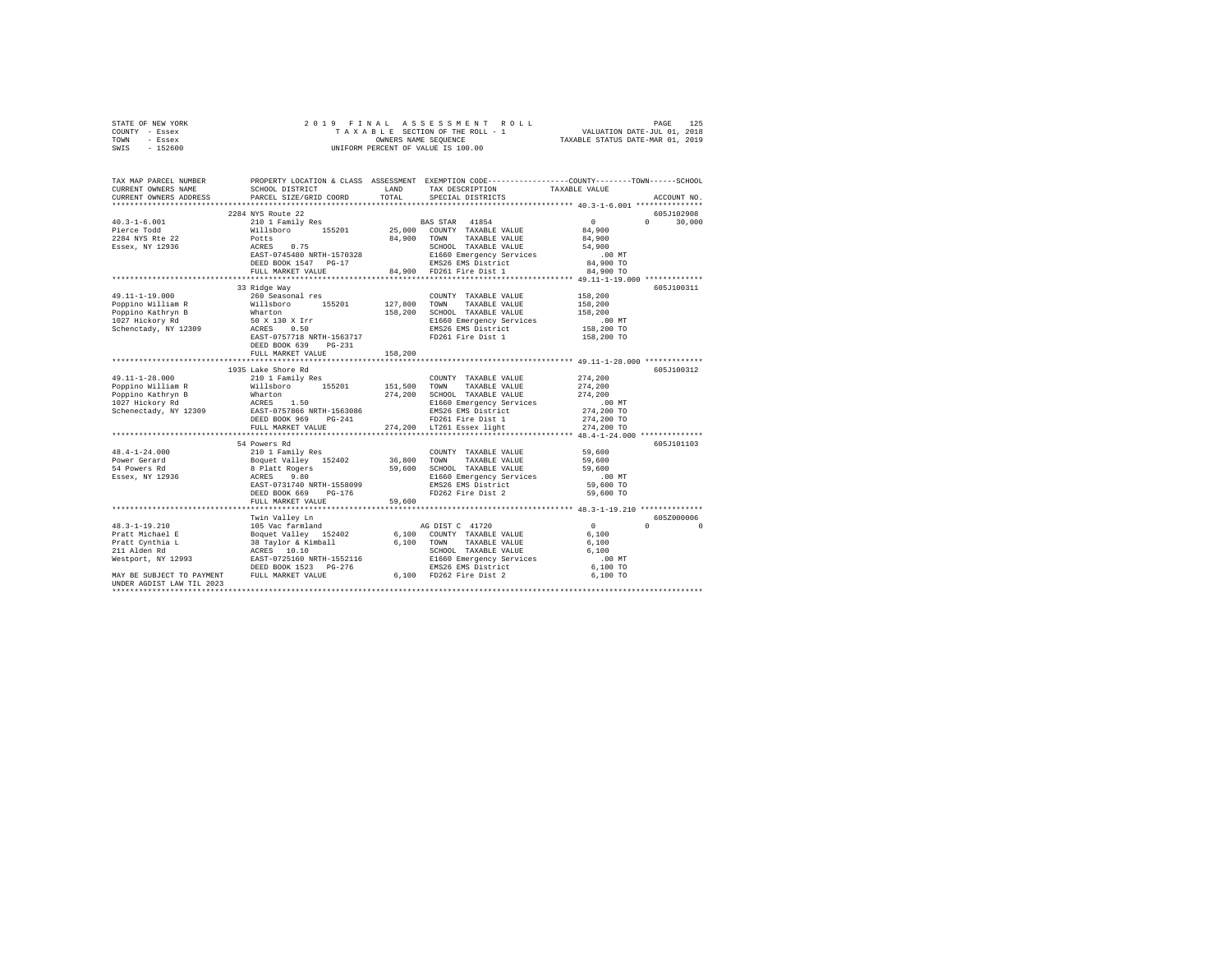|      | STATE OF NEW YORK |  |  | 2019 FINAL ASSESSMENT ROLL         |                                  | PAGE | 126 |
|------|-------------------|--|--|------------------------------------|----------------------------------|------|-----|
|      | COUNTY - Essex    |  |  | TAXABLE SECTION OF THE ROLL - 1    | VALUATION DATE-JUL 01, 2018      |      |     |
| TOWN | - Essex           |  |  | OWNERS NAME SEOUENCE               | TAXABLE STATUS DATE-MAR 01, 2019 |      |     |
| SWIS | $-152600$         |  |  | UNIFORM PERCENT OF VALUE IS 100.00 |                                  |      |     |

| TAX MAP PARCEL NUMBER<br>CURRENT OWNERS NAME<br>. CURRENT OWNERS ADDRESS PARCEL SIZE/GRID COORD TOTAL SPECIAL DISTRICTS (2010) ACCOUNT NO ACCOUNT NO ACCOUNT COORD | SCHOOL DISTRICT                                                                   | LAND | PROPERTY LOCATION & CLASS ASSESSMENT EXEMPTION CODE----------------COUNTY-------TOWN-----SCHOOL<br>TAX DESCRIPTION TAXABLE VALUE                                                         |                 |                           |
|--------------------------------------------------------------------------------------------------------------------------------------------------------------------|-----------------------------------------------------------------------------------|------|------------------------------------------------------------------------------------------------------------------------------------------------------------------------------------------|-----------------|---------------------------|
|                                                                                                                                                                    |                                                                                   |      |                                                                                                                                                                                          |                 |                           |
|                                                                                                                                                                    | Alden Rd                                                                          |      |                                                                                                                                                                                          |                 | 605-T103301               |
| $48.3 - 1 - 22.100$                                                                                                                                                |                                                                                   |      |                                                                                                                                                                                          | 36,788 36,788   | 36,788                    |
| $48.3 - 1 - 1$<br>Pratt Michael E                                                                                                                                  |                                                                                   |      |                                                                                                                                                                                          | 47.512          |                           |
|                                                                                                                                                                    |                                                                                   |      |                                                                                                                                                                                          | 47,512          |                           |
| Westport, NY 12993 ACRES 69.20                                                                                                                                     |                                                                                   |      | SCHOOL TAXABLE VALUE 47,512                                                                                                                                                              |                 |                           |
|                                                                                                                                                                    |                                                                                   |      | EAST-0727254 NRTH-1551878 – EAST-0727254 NRTH-1551878 – EAST-0727254 NRTH-1551878 – EAST-0727254 NRTH-1551878<br>DEED BOOK 1316 – PORT EAST EAST DEED BOOK 1984,300 TO PULL MARKET VALUE |                 |                           |
| MAY BE SUBJECT TO PAYMENT DEED BOOK 1316 PG-3                                                                                                                      |                                                                                   |      |                                                                                                                                                                                          |                 |                           |
| UNDER AGDIST LAW TIL 2023                                                                                                                                          |                                                                                   |      |                                                                                                                                                                                          |                 |                           |
|                                                                                                                                                                    |                                                                                   |      |                                                                                                                                                                                          |                 |                           |
|                                                                                                                                                                    | Twin Valley Ln                                                                    |      |                                                                                                                                                                                          |                 | 605J178512                |
|                                                                                                                                                                    |                                                                                   |      | COUNTY TAXABLE VALUE                                                                                                                                                                     | 400             |                           |
|                                                                                                                                                                    |                                                                                   |      | TAXABLE VALUE 400<br><b>TOWN</b>                                                                                                                                                         |                 |                           |
|                                                                                                                                                                    |                                                                                   |      | SCHOOL TAXABLE VALUE 400<br>E1660 Emergency Services 100<br>EMS26 EMS District 400                                                                                                       |                 |                           |
|                                                                                                                                                                    |                                                                                   |      |                                                                                                                                                                                          | .00MT           |                           |
|                                                                                                                                                                    |                                                                                   |      |                                                                                                                                                                                          | 400 TO          |                           |
|                                                                                                                                                                    | DEED BOOK 1523 PG-276                                                             |      | FD262 Fire Dist 2 400 TO                                                                                                                                                                 |                 |                           |
|                                                                                                                                                                    | FULL MARKET VALUE                                                                 | 400  |                                                                                                                                                                                          |                 |                           |
|                                                                                                                                                                    |                                                                                   |      |                                                                                                                                                                                          |                 |                           |
|                                                                                                                                                                    | Christian Rd                                                                      |      |                                                                                                                                                                                          |                 | 605-7102102               |
| $49.1 - 1 - 27.100$                                                                                                                                                | 105 Vac farmland                                                                  |      | AG DIST C 41720                                                                                                                                                                          | 9.582 9.582     | 9,582                     |
| Preston Katharine M                                                                                                                                                | Willsboro 155201 55,100 COUNTY TAXABLE VALUE<br>Wharton 55,100 TOWN TAXABLE VALUE |      |                                                                                                                                                                                          | 45,518          |                           |
| Bingham John HL                                                                                                                                                    |                                                                                   |      |                                                                                                                                                                                          | 45,518          |                           |
| 247 Christian Rd                                                                                                                                                   | ACRES 45.95                                                                       |      |                                                                                                                                                                                          |                 |                           |
| Essex, NY 12936                                                                                                                                                    | EAST-0747039 NRTH-1561030                                                         |      |                                                                                                                                                                                          |                 |                           |
|                                                                                                                                                                    | DEED BOOK 1388 PG-121                                                             |      |                                                                                                                                                                                          |                 |                           |
| MAY BE SUBJECT TO PAYMENT                                                                                                                                          | FULL MARKET VALUE                                                                 |      | 55,100 FD261 Fire Dist 1                                                                                                                                                                 | 55,100 TO       |                           |
| UNDER AGDIST LAW TIL 2023                                                                                                                                          |                                                                                   |      |                                                                                                                                                                                          |                 |                           |
|                                                                                                                                                                    |                                                                                   |      |                                                                                                                                                                                          |                 |                           |
|                                                                                                                                                                    | 247 Christian Rd                                                                  |      |                                                                                                                                                                                          |                 | 605J186003                |
| $49.1 - 1 - 27.200$                                                                                                                                                | 240 Rural res                                                                     |      | VETCOM CTS 41130 25.000 25.000                                                                                                                                                           |                 | 25,000                    |
|                                                                                                                                                                    |                                                                                   |      |                                                                                                                                                                                          |                 |                           |
|                                                                                                                                                                    |                                                                                   |      | 342,900 BAS STAR 41854<br>COUNTY TAXABLE                                                                                                                                                 | $\sim$ 0 $\sim$ | $\sim$ 0 $\sim$<br>30,000 |
|                                                                                                                                                                    |                                                                                   |      | COUNTY TAXABLE VALUE                                                                                                                                                                     | 274,084         |                           |
| Essex, NY 12936                                                                                                                                                    | ACRES 70.13                                                                       |      | TAXABLE VALUE 274,084<br>TOWN                                                                                                                                                            |                 |                           |
| EAST-0746085 NRTH-1560302<br>MAY BE SUBJECT TO PAYMENT DEED BOOK 1350 PG-238                                                                                       |                                                                                   |      |                                                                                                                                                                                          |                 |                           |
|                                                                                                                                                                    |                                                                                   |      |                                                                                                                                                                                          |                 |                           |
| UNDER AGDIST LAW TIL 2023 FULL MARKET VALUE                                                                                                                        |                                                                                   |      |                                                                                                                                                                                          |                 |                           |
|                                                                                                                                                                    |                                                                                   |      | FD261 Fire Dist 1                                                                                                                                                                        | 342,900 TO      |                           |
|                                                                                                                                                                    |                                                                                   |      |                                                                                                                                                                                          |                 |                           |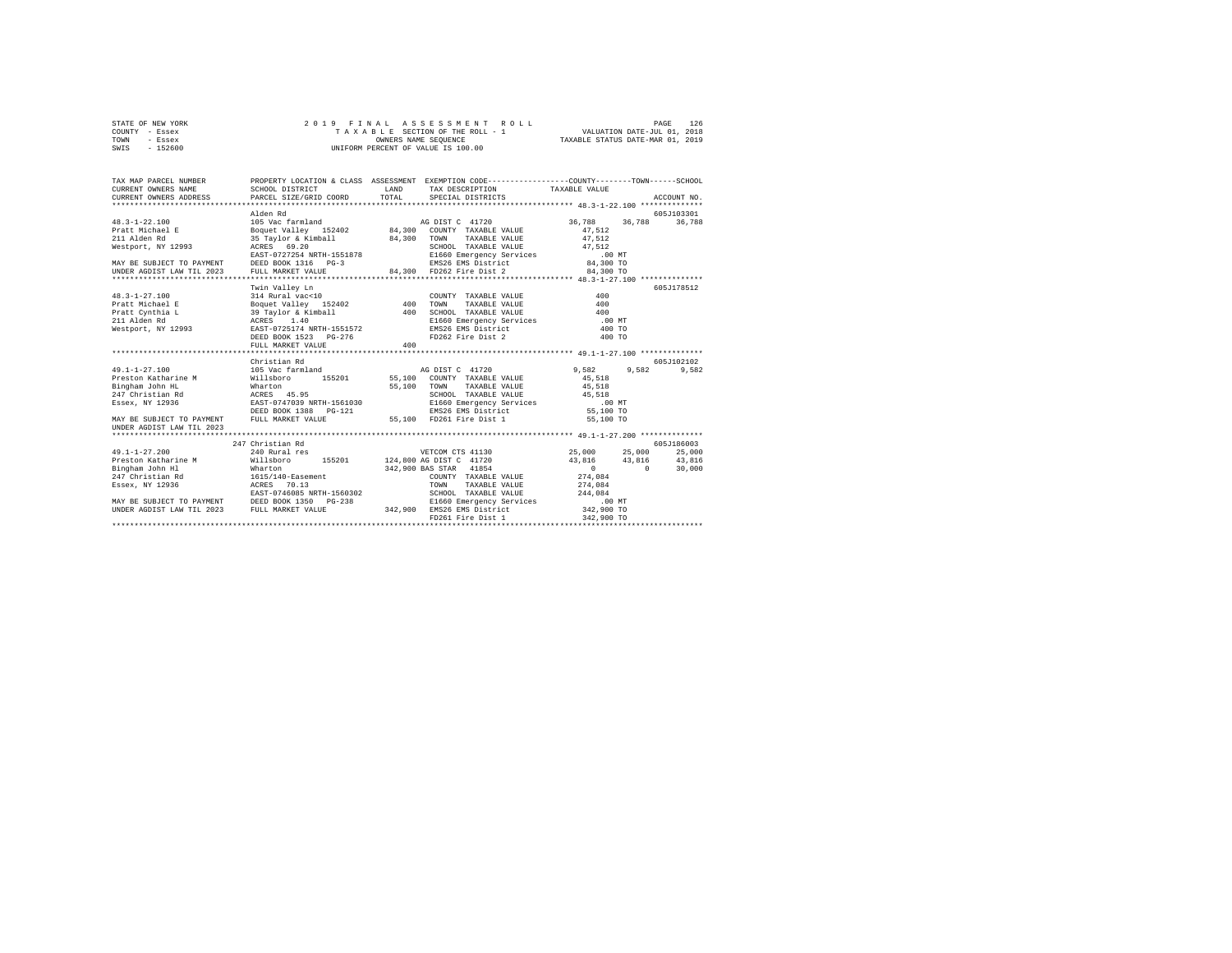| STATE OF NEW YORK                                                                                                                                                                                                                                                                                                                                                                                                         |                                                                                                                          |            |                                                                                                                                                                                    |                            |                    |
|---------------------------------------------------------------------------------------------------------------------------------------------------------------------------------------------------------------------------------------------------------------------------------------------------------------------------------------------------------------------------------------------------------------------------|--------------------------------------------------------------------------------------------------------------------------|------------|------------------------------------------------------------------------------------------------------------------------------------------------------------------------------------|----------------------------|--------------------|
| COUNTY - Essex                                                                                                                                                                                                                                                                                                                                                                                                            |                                                                                                                          |            | PAGE 127 RAL ASSESSMENT ROLL (PAGE 127 PAGE 127 PAGE 127 PAGE 128 PAGE 127 PAGE 127 PAGE 127 PAGE 128 PAGE 128<br>TAXABLE SECTION OF THE ROLL - 1 TAXABLE STATUS DATE-MAR 01, 2019 |                            |                    |
| - Essex<br>TOWN                                                                                                                                                                                                                                                                                                                                                                                                           |                                                                                                                          |            |                                                                                                                                                                                    |                            |                    |
| SWIS<br>$-152600$                                                                                                                                                                                                                                                                                                                                                                                                         | 2019 FINAL ASSESSMENT R<br>TAXABLE SECTION OF THE ROLL - 1<br>ONNERS NAME SEQUENCE<br>UNIFORM PERCENT OF VALUE IS 100.00 |            |                                                                                                                                                                                    |                            |                    |
|                                                                                                                                                                                                                                                                                                                                                                                                                           |                                                                                                                          |            |                                                                                                                                                                                    |                            |                    |
|                                                                                                                                                                                                                                                                                                                                                                                                                           |                                                                                                                          |            |                                                                                                                                                                                    |                            |                    |
|                                                                                                                                                                                                                                                                                                                                                                                                                           |                                                                                                                          |            |                                                                                                                                                                                    |                            |                    |
| TAX MAP PARCEL NUMBER THE PROPERTY LOCATION & CLASS ASSESSMENT EXEMPTION CODE-------------COUNTY-------TOWN------SCHOOL                                                                                                                                                                                                                                                                                                   |                                                                                                                          |            |                                                                                                                                                                                    |                            |                    |
| CURRENT OWNERS NAME                                                                                                                                                                                                                                                                                                                                                                                                       | SCHOOL DISTRICT                                                                                                          |            |                                                                                                                                                                                    |                            |                    |
| CURRENT OWNERS ADDRESS                                                                                                                                                                                                                                                                                                                                                                                                    | PARCEL SIZE/GRID COORD TOTAL SPECIAL DISTRICTS                                                                           |            | LAND TAX DESCRIPTION TAXABLE VALUE TOTAL SPECIAL DISTRICTS                                                                                                                         |                            | ACCOUNT NO.        |
|                                                                                                                                                                                                                                                                                                                                                                                                                           |                                                                                                                          |            |                                                                                                                                                                                    |                            |                    |
|                                                                                                                                                                                                                                                                                                                                                                                                                           |                                                                                                                          |            |                                                                                                                                                                                    |                            |                    |
| $\begin{tabular}{l c c c c c} \multicolumn{1}{c}{\textbf{40.73--5-3.100}} & \multicolumn{1}{c}{\textbf{18.808 Way}} & \multicolumn{1}{c}{\textbf{55.801}} & \multicolumn{1}{c}{\textbf{55.801}} & \multicolumn{1}{c}{\textbf{55.801}} & \multicolumn{1}{c}{\textbf{55.801}} & \multicolumn{1}{c}{\textbf{55.801}} & \multicolumn{1}{c}{\textbf{55.801}} & \multicolumn{1}{c}{\textbf{55.801}} & \multicolumn$             | 18 Ross Way                                                                                                              |            |                                                                                                                                                                                    |                            | 605J102904         |
|                                                                                                                                                                                                                                                                                                                                                                                                                           |                                                                                                                          |            |                                                                                                                                                                                    |                            | $\Omega$<br>30,000 |
|                                                                                                                                                                                                                                                                                                                                                                                                                           |                                                                                                                          |            |                                                                                                                                                                                    |                            |                    |
|                                                                                                                                                                                                                                                                                                                                                                                                                           |                                                                                                                          |            |                                                                                                                                                                                    |                            |                    |
|                                                                                                                                                                                                                                                                                                                                                                                                                           |                                                                                                                          |            |                                                                                                                                                                                    |                            |                    |
|                                                                                                                                                                                                                                                                                                                                                                                                                           |                                                                                                                          |            |                                                                                                                                                                                    |                            |                    |
|                                                                                                                                                                                                                                                                                                                                                                                                                           |                                                                                                                          |            |                                                                                                                                                                                    |                            |                    |
|                                                                                                                                                                                                                                                                                                                                                                                                                           |                                                                                                                          |            |                                                                                                                                                                                    |                            |                    |
|                                                                                                                                                                                                                                                                                                                                                                                                                           |                                                                                                                          |            |                                                                                                                                                                                    |                            |                    |
|                                                                                                                                                                                                                                                                                                                                                                                                                           |                                                                                                                          |            | SB260 Eessex Sewer Bond                                                                                                                                                            | 297,700 TO C               |                    |
|                                                                                                                                                                                                                                                                                                                                                                                                                           |                                                                                                                          |            | SD260 Essex Sewer Dist 297,700 TO                                                                                                                                                  |                            |                    |
|                                                                                                                                                                                                                                                                                                                                                                                                                           |                                                                                                                          |            | WD260 Essex water                                                                                                                                                                  | 297,700 TO C               |                    |
|                                                                                                                                                                                                                                                                                                                                                                                                                           |                                                                                                                          |            |                                                                                                                                                                                    |                            |                    |
|                                                                                                                                                                                                                                                                                                                                                                                                                           |                                                                                                                          |            |                                                                                                                                                                                    |                            |                    |
|                                                                                                                                                                                                                                                                                                                                                                                                                           | 25 Ross Way                                                                                                              |            |                                                                                                                                                                                    |                            | 605J102905         |
| $40.73 - 5 - 18.000$                                                                                                                                                                                                                                                                                                                                                                                                      | 433 Auto body                                                                                                            |            | COUNTY TAXABLE VALUE                                                                                                                                                               | 198,100                    |                    |
|                                                                                                                                                                                                                                                                                                                                                                                                                           |                                                                                                                          |            |                                                                                                                                                                                    | 198,100                    |                    |
|                                                                                                                                                                                                                                                                                                                                                                                                                           |                                                                                                                          |            |                                                                                                                                                                                    | 198,100                    |                    |
| $\begin{tabular}{l c c c c c c} \hline \texttt{W} & \texttt{W} & \texttt{W} & \texttt{W} & \texttt{W} & \texttt{W} & \texttt{W} & \texttt{W} & \texttt{W} & \texttt{W} & \texttt{W} & \texttt{W} & \texttt{W} & \texttt{W} & \texttt{W} & \texttt{W} & \texttt{W} & \texttt{W} & \texttt{W} & \texttt{W} & \texttt{W} & \texttt{W} & \texttt{W} & \texttt{W} & \texttt{W} & \texttt{W} & \texttt{W} & \texttt{W} & \text$ |                                                                                                                          |            | E1660 Emergency Services 198,100 MT<br>EMS26 EMS District 198,100 TO                                                                                                               |                            |                    |
|                                                                                                                                                                                                                                                                                                                                                                                                                           |                                                                                                                          |            |                                                                                                                                                                                    |                            |                    |
|                                                                                                                                                                                                                                                                                                                                                                                                                           |                                                                                                                          |            |                                                                                                                                                                                    | 198,100 TO                 |                    |
|                                                                                                                                                                                                                                                                                                                                                                                                                           |                                                                                                                          |            | LT261 Essex light<br>DEED BOOK 1498 PG-138 LT261 Essex light<br>FULL MARKET VALUE 198,100 SB260 Eessex Sewer Bond                                                                  | 198,100 TO<br>198,100 TO C |                    |
|                                                                                                                                                                                                                                                                                                                                                                                                                           |                                                                                                                          |            |                                                                                                                                                                                    |                            |                    |
|                                                                                                                                                                                                                                                                                                                                                                                                                           |                                                                                                                          |            | SD260 Essex Sewer Dist 198,100 TO                                                                                                                                                  |                            |                    |
|                                                                                                                                                                                                                                                                                                                                                                                                                           |                                                                                                                          |            | WD260 Essex water                                                                                                                                                                  | 198,100 TO C               |                    |
|                                                                                                                                                                                                                                                                                                                                                                                                                           |                                                                                                                          |            |                                                                                                                                                                                    |                            |                    |
|                                                                                                                                                                                                                                                                                                                                                                                                                           | Lake Shore Rd                                                                                                            |            |                                                                                                                                                                                    |                            | 605J178509         |
| $40.81 - 1 - 7.000$                                                                                                                                                                                                                                                                                                                                                                                                       | 311 Res vac land                                                                                                         |            | COUNTY TAXABLE VALUE                                                                                                                                                               | 700                        |                    |
|                                                                                                                                                                                                                                                                                                                                                                                                                           |                                                                                                                          |            | TOWN                                                                                                                                                                               | 700                        |                    |
|                                                                                                                                                                                                                                                                                                                                                                                                                           |                                                                                                                          | 700<br>700 | TAXABLE VALUE<br>TAXABLE VALUE<br>SCHOOL TAXABLE VALUE                                                                                                                             | 700                        |                    |
|                                                                                                                                                                                                                                                                                                                                                                                                                           |                                                                                                                          |            |                                                                                                                                                                                    |                            |                    |
|                                                                                                                                                                                                                                                                                                                                                                                                                           |                                                                                                                          |            | E1660 Emergency Services .00 MT                                                                                                                                                    |                            |                    |
|                                                                                                                                                                                                                                                                                                                                                                                                                           |                                                                                                                          |            | EMS26 EMS District                                                                                                                                                                 | 700 TO                     |                    |
|                                                                                                                                                                                                                                                                                                                                                                                                                           |                                                                                                                          |            | FD261 Fire Dist 1 700 TO<br>700 LT261 Essex light 700 TO 700 TO                                                                                                                    |                            |                    |
|                                                                                                                                                                                                                                                                                                                                                                                                                           | FULL MARKET VALUE                                                                                                        |            |                                                                                                                                                                                    |                            |                    |
|                                                                                                                                                                                                                                                                                                                                                                                                                           |                                                                                                                          |            | SB260 Eessex Sewer Bond 700 TO C                                                                                                                                                   |                            |                    |
|                                                                                                                                                                                                                                                                                                                                                                                                                           |                                                                                                                          |            | SB200 Besson<br>SD260 Essex Sewer Dist                                                                                                                                             | 700 TO                     |                    |
|                                                                                                                                                                                                                                                                                                                                                                                                                           |                                                                                                                          |            |                                                                                                                                                                                    |                            |                    |
|                                                                                                                                                                                                                                                                                                                                                                                                                           |                                                                                                                          |            |                                                                                                                                                                                    |                            |                    |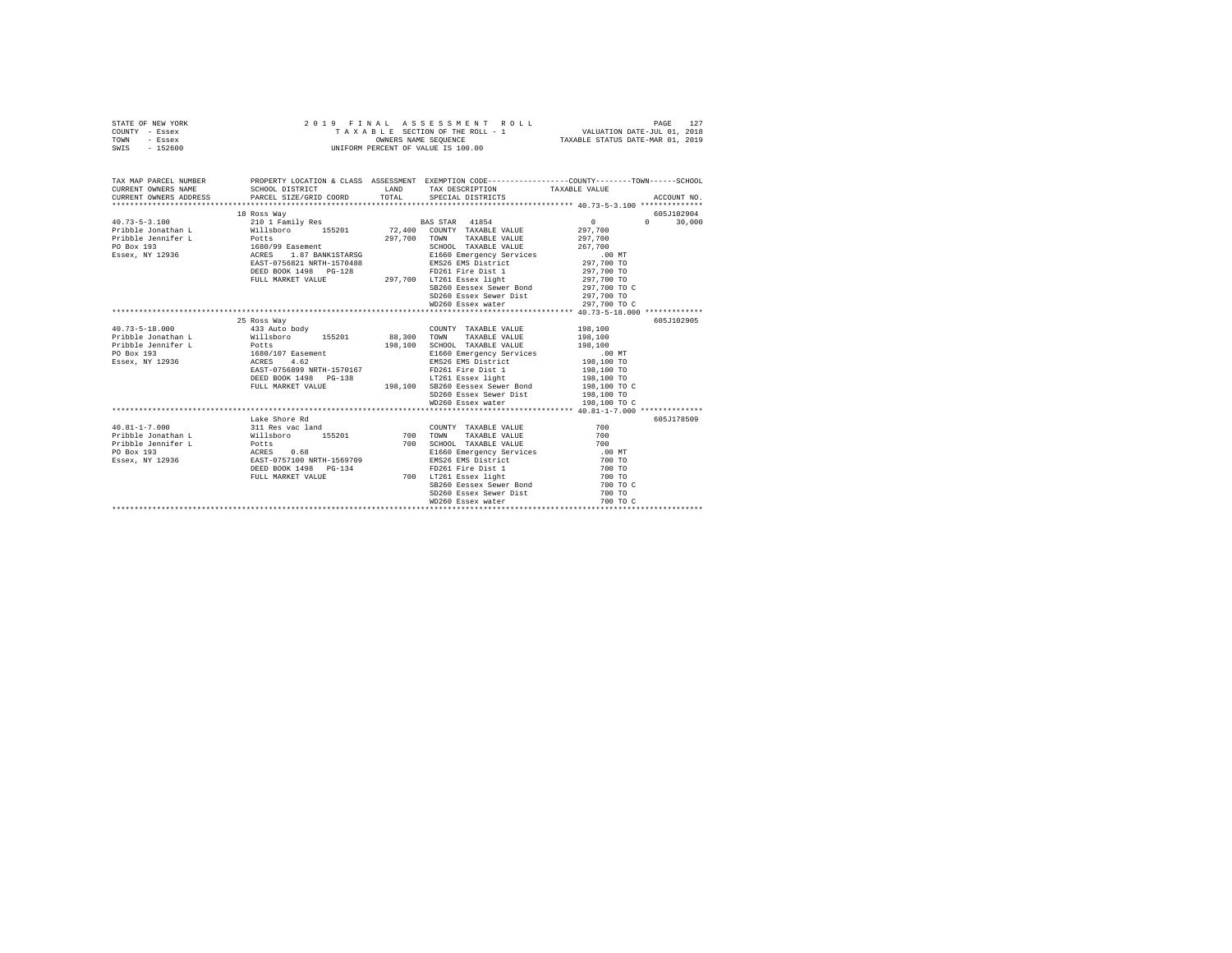| STATE OF NEW YORK | 2019 FINAL ASSESSMENT ROLL         | 128<br>PAGE                      |
|-------------------|------------------------------------|----------------------------------|
| COUNTY - Essex    | TAXABLE SECTION OF THE ROLL - 1    | VALUATION DATE-JUL 01, 2018      |
| TOWN<br>- Essex   | OWNERS NAME SEOUENCE               | TAXABLE STATUS DATE-MAR 01, 2019 |
| $-152600$<br>SWIS | UNIFORM PERCENT OF VALUE IS 100.00 |                                  |

| TAX MAP PARCEL NUMBER<br>CURRENT OWNERS NAME<br>CURRENT OWNERS ADDRESS               | SCHOOL DISTRICT<br>PARCEL SIZE/GRID COORD                                                                                                 | LAND<br>TOTAL | PROPERTY LOCATION & CLASS ASSESSMENT EXEMPTION CODE----------------COUNTY-------TOWN------SCHOOL<br>TAX DESCRIPTION<br>SPECIAL DISTRICTS                                                                                                                                                               | TAXABLE VALUE                                                                | ACCOUNT NO.            |
|--------------------------------------------------------------------------------------|-------------------------------------------------------------------------------------------------------------------------------------------|---------------|--------------------------------------------------------------------------------------------------------------------------------------------------------------------------------------------------------------------------------------------------------------------------------------------------------|------------------------------------------------------------------------------|------------------------|
| ***************************                                                          |                                                                                                                                           |               |                                                                                                                                                                                                                                                                                                        |                                                                              |                        |
|                                                                                      | 98 School St                                                                                                                              |               |                                                                                                                                                                                                                                                                                                        |                                                                              | 605J102907             |
|                                                                                      |                                                                                                                                           |               |                                                                                                                                                                                                                                                                                                        | 42,000<br>42,000<br>$\sim$ 0<br>$\sim$ 0<br>$42,000$<br>$42,000$<br>$\sim$ 0 | 42,000<br>42,000       |
|                                                                                      |                                                                                                                                           |               | TOWN TAXABLE VALUE<br>SCHOOL TAXABLE VALUE<br>SLEGO Emergency Services<br>BMS26 EMS District<br>84,000 FD261 Fire Dist 1<br>LT261 Essex light                                                                                                                                                          | .00 MT<br>84,000 TO<br>84,000 TO<br>84,000 TO                                |                        |
|                                                                                      |                                                                                                                                           |               |                                                                                                                                                                                                                                                                                                        |                                                                              |                        |
|                                                                                      | Block House Rd<br>DEED BOOK 828<br>$PG-001$<br>FULL MARKET VALUE                                                                          | 16,800        | COUNTY TAXABLE VALUE<br>TAXABLE VALUE<br>16,800 TOWN TAARDLE VILLE 16,800 SCHOOL TAXABLE VALUE 16,800 SCHOOL TAXABLE VELTING SECTION TO A MARKET ON A MARKET OF THE SECTION TO A MARKET A MARKET OF THE SECTION OF THE SECTION OF THE SECTION OF THE SECTION OF THE SEC<br>FD261 Fire Dist 1 16,800 TO | 16,800<br>16,800                                                             | 605J100506             |
|                                                                                      |                                                                                                                                           |               |                                                                                                                                                                                                                                                                                                        |                                                                              |                        |
| $48.76 - 1 - 7.000$                                                                  | 1590 NYS Route 22<br>210 1 Family Res<br>DEED BOOK 1162 PG-18<br>FULL MARKET VALUE                                                        |               | ENH STAR 41834<br>SCHOOL TAXABLE VALUE<br>E1660 Emergency Services<br>EMS26 EMS District<br>77,400 FD262 Fire Dist 2                                                                                                                                                                                   | $\sim$ 0<br>77,400<br>77.400<br>8,700<br>.00 MT<br>77,400 TO<br>77,400 TO    | 605J102807<br>0 68,700 |
|                                                                                      |                                                                                                                                           |               | LT262 Whallonsburg light                                                                                                                                                                                                                                                                               | 77,400 TO                                                                    |                        |
|                                                                                      | 1687 Lake Shore Rd                                                                                                                        |               |                                                                                                                                                                                                                                                                                                        | **************** 49.15-1-33.000 ************                                 | 605J104311             |
| $49.15 - 1 - 33.000$<br>Rathbun Carol E<br>2104 Barrett Rd<br>Ballston Spa, NY 12020 | 210 1 Family Res<br>willsboro 155201<br>Friswell<br>ACRES 0.60<br>EAST-0756656 NRTH-1557156<br>DEED BOOK 1023 PG-297<br>FULL MARKET VALUE | 64,500        | COUNTY TAXABLE VALUE<br>23,800 TOWN TAXABLE VALUE<br>$64,500$ SCHOOL TAXABLE VALUE<br>E1660 Emergency Services<br>EMS26 EMS District<br>FD262 Fire Dist 2                                                                                                                                              | 64,500<br>64,500<br>64,500<br>.00 MT<br>64,500 TO<br>64,500 TO               |                        |
|                                                                                      |                                                                                                                                           |               |                                                                                                                                                                                                                                                                                                        |                                                                              |                        |
| 49.15-1-34.000<br>Rathbun Carol E<br>2104 Barrett Rd<br>Ballston Spa, NY 12020       | Lake Shore Rd<br>Friswell 9,600<br>ACRES 0.20<br>EAST-0756691 NRTH-1557239<br>DEED BOOK 1023 PG-297<br>FULL MARKET VALUE                  | 9,600         | COUNTY TAXABLE VALUE<br>TAXABLE VALUE<br>9,600 TOWN TAXABLE VALUE 9 9,600<br>2,600 SCHOOL TAXABLE VALUE 9,600<br>21660 Emergency Services 9,600 TO<br>2000 ELGO Emergency Services 9,600 TO<br>2000 TO PD262 Fire Dist 2                                                                               | 9.600<br>9,600                                                               | 605J104312             |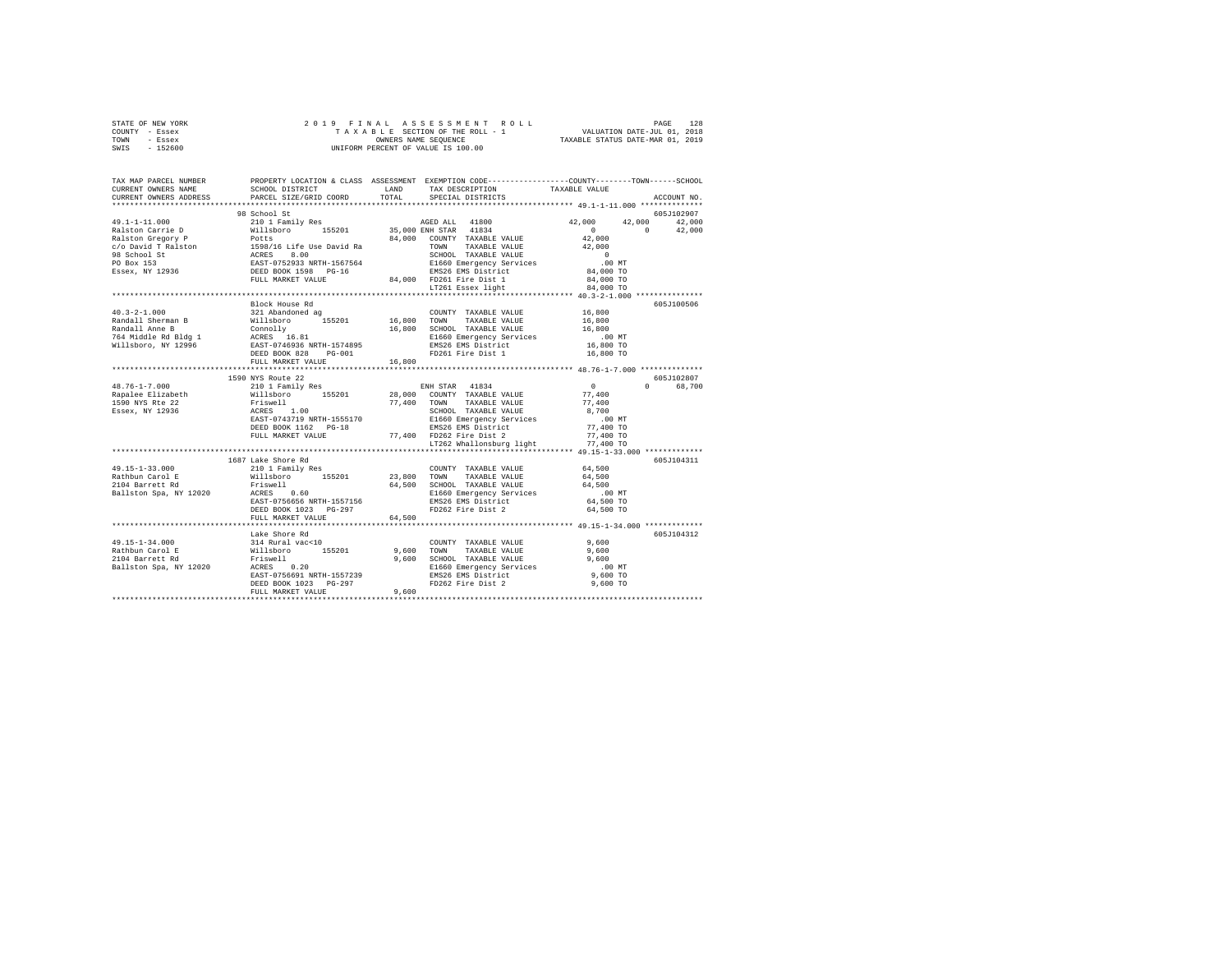| STATE OF NEW YORK | 2019 FINAL ASSESSMENT ROLL         | 129<br>PAGE                      |
|-------------------|------------------------------------|----------------------------------|
| COUNTY - Essex    | TAXABLE SECTION OF THE ROLL - 1    | VALUATION DATE-JUL 01, 2018      |
| TOWN<br>- Essex   | OWNERS NAME SEOUENCE               | TAXABLE STATUS DATE-MAR 01, 2019 |
| $-152600$<br>SWIS | UNIFORM PERCENT OF VALUE IS 100.00 |                                  |

| TAX MAP PARCEL NUMBER<br>CURRENT OWNERS NAME<br>CURRENT OWNERS ADDRESS PARCEL SIZE/GRID COORD        | SCHOOL DISTRICT                                                               | TOTAL   | PROPERTY LOCATION & CLASS ASSESSMENT EXEMPTION CODE-----------------COUNTY-------TOWN------SCHOOL<br>LAND TAX DESCRIPTION TAXABLE VALUE<br>SPECIAL DISTRICTS |                      | ACCOUNT NO.                 |
|------------------------------------------------------------------------------------------------------|-------------------------------------------------------------------------------|---------|--------------------------------------------------------------------------------------------------------------------------------------------------------------|----------------------|-----------------------------|
|                                                                                                      |                                                                               |         |                                                                                                                                                              |                      |                             |
|                                                                                                      | 736 Brookfield Rd                                                             |         |                                                                                                                                                              |                      | 605J175001<br>$0 \t 30,000$ |
|                                                                                                      |                                                                               |         |                                                                                                                                                              |                      |                             |
|                                                                                                      |                                                                               |         |                                                                                                                                                              |                      |                             |
|                                                                                                      |                                                                               |         |                                                                                                                                                              |                      |                             |
|                                                                                                      |                                                                               |         |                                                                                                                                                              |                      |                             |
|                                                                                                      |                                                                               |         |                                                                                                                                                              |                      |                             |
|                                                                                                      |                                                                               |         |                                                                                                                                                              |                      |                             |
|                                                                                                      |                                                                               |         |                                                                                                                                                              |                      |                             |
|                                                                                                      | 10 Orchard Ln                                                                 |         |                                                                                                                                                              |                      | 605J103501                  |
| $40.73 - 6 - 3.000$                                                                                  | 210 1 Family Res - WTRFNT                                                     |         | COUNTY TAXABLE VALUE 514,700                                                                                                                                 |                      |                             |
|                                                                                                      |                                                                               |         |                                                                                                                                                              | 514,700              |                             |
| Red Brick House Trust (Willsboro 155201 239,200 TOWN TAXABLE VALUE (North Market Potts (North State) |                                                                               |         | SCHOOL TAXABLE VALUE                                                                                                                                         | 514,700              |                             |
| Westmount QC, Canada 1649/215-Sewer Easement                                                         |                                                                               |         |                                                                                                                                                              |                      |                             |
|                                                                                                      |                                                                               |         | E1660 Emergency Services<br>EMS26 EMS District                                                                                                               | 00 MT.<br>514,700 TO |                             |
|                                                                                                      | H3Y 3J2 2019 BAR Decision<br>ACRES 0.30                                       |         | FD261 Fire Dist 1                                                                                                                                            | 514,700 TO           |                             |
|                                                                                                      | EAST-0757339 NRTH-1571316                                                     |         |                                                                                                                                                              | 514,700 TO           |                             |
|                                                                                                      | DEED BOOK 1930 PG-131                                                         |         | SB260 Eessex Sewer Bond 514,700 TO C                                                                                                                         |                      |                             |
|                                                                                                      | FULL MARKET VALUE                                                             |         | 514,700 SD260 Essex Sewer Dist 514,700 TO<br>WD260 Essex water 514,700 TO                                                                                    |                      |                             |
|                                                                                                      |                                                                               |         | WD260 Essex water                                                                                                                                            | 514,700 TO C         |                             |
|                                                                                                      |                                                                               |         |                                                                                                                                                              |                      |                             |
|                                                                                                      | Alden Rd                                                                      |         |                                                                                                                                                              |                      | 605J178511                  |
|                                                                                                      |                                                                               |         | COUNTY TAXABLE VALUE 4,200                                                                                                                                   |                      |                             |
|                                                                                                      |                                                                               |         | COUNTY TAXABLE VALUE<br>4,200 TOWN TAXABLE VALUE                                                                                                             | 4,200                |                             |
|                                                                                                      |                                                                               |         | 4,200 SCHOOL TAXABLE VALUE 4,200                                                                                                                             |                      |                             |
|                                                                                                      |                                                                               |         | 1261/194<br>D 1004/333 B Line Agr (B 1660 Emergency Services<br>D 1004/333 B Line Agr (B 18826 EMS District 2<br>ACRES 5.95                                  | $.00$ MT             |                             |
| 266 Alden Rd<br>Westport, NY 12993                                                                   |                                                                               |         |                                                                                                                                                              | $4,200$ TO           |                             |
|                                                                                                      |                                                                               |         | FD262 Fire Dist 2                                                                                                                                            | 4,200 TO             |                             |
|                                                                                                      | EAST-0729727 NRTH-1554407                                                     |         |                                                                                                                                                              |                      |                             |
|                                                                                                      | DEED BOOK 1299 PG-205                                                         |         |                                                                                                                                                              |                      |                             |
|                                                                                                      | FULL MARKET VALUE                                                             | 4,200   |                                                                                                                                                              |                      |                             |
|                                                                                                      |                                                                               |         |                                                                                                                                                              |                      |                             |
|                                                                                                      | 266 Alden Rd                                                                  |         |                                                                                                                                                              |                      | 605.7103407                 |
|                                                                                                      |                                                                               |         |                                                                                                                                                              |                      | 0 68,700                    |
|                                                                                                      |                                                                               |         |                                                                                                                                                              |                      |                             |
|                                                                                                      |                                                                               |         |                                                                                                                                                              |                      |                             |
|                                                                                                      |                                                                               |         |                                                                                                                                                              |                      |                             |
| Westport, NY 12993                                                                                   | lac                                                                           |         |                                                                                                                                                              |                      |                             |
|                                                                                                      | $\begin{array}{lll} 1261/194\\ \text{lac} \\ \text{ACRES} & 1.10 \end{array}$ |         |                                                                                                                                                              |                      |                             |
|                                                                                                      | EAST-0729577 NRTH-1554584                                                     |         | FD262 Fire Dist 2 144,800 TO                                                                                                                                 |                      |                             |
|                                                                                                      | DEED BOOK 1299 PG-205                                                         |         |                                                                                                                                                              |                      |                             |
|                                                                                                      | FULL MARKET VALUE                                                             | 144,800 |                                                                                                                                                              |                      |                             |
|                                                                                                      |                                                                               |         |                                                                                                                                                              |                      |                             |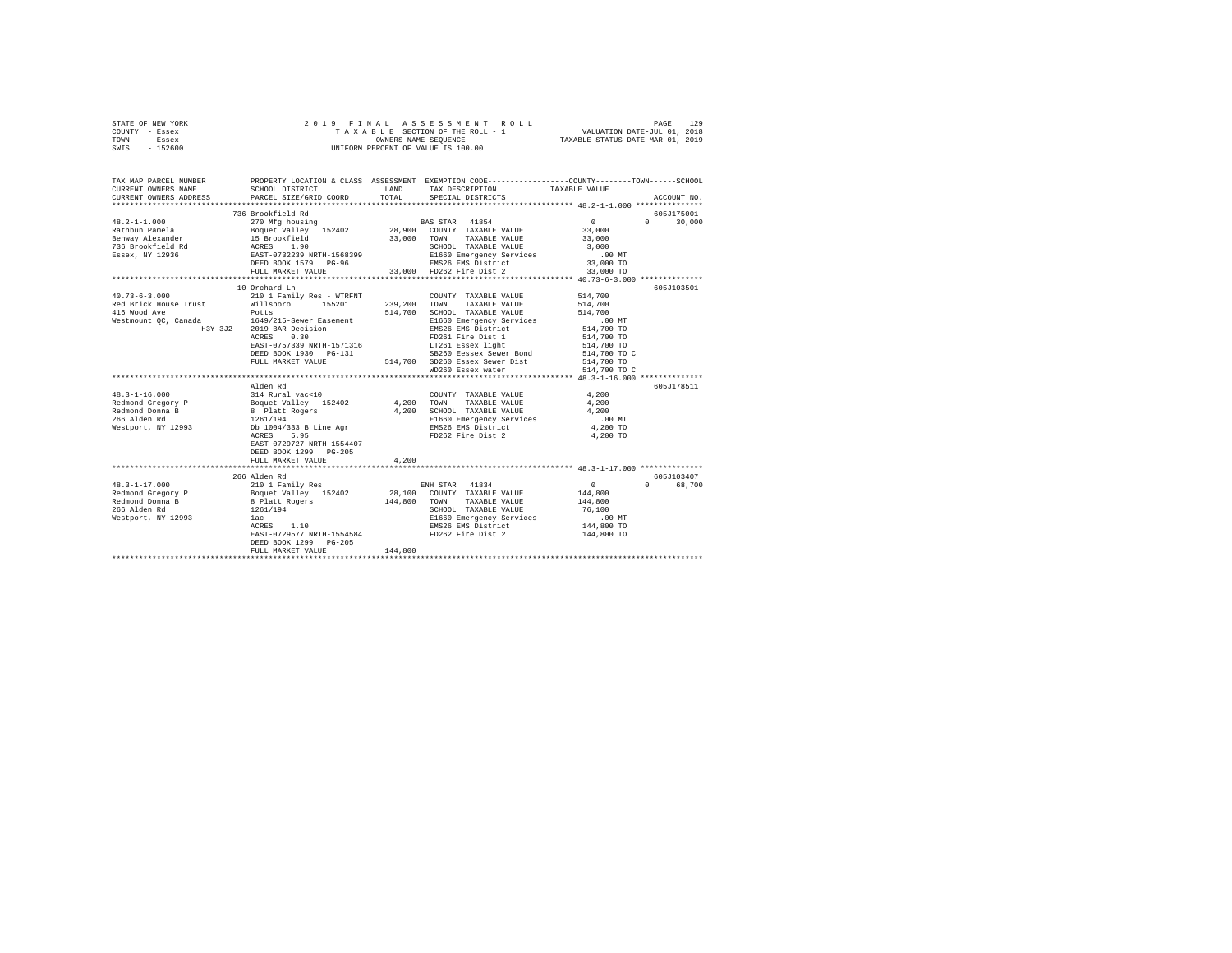|      | STATE OF NEW YORK |  | 2019 FINAL ASSESSMENT ROLL         | 130<br>PAGE                      |  |
|------|-------------------|--|------------------------------------|----------------------------------|--|
|      | COUNTY - Essex    |  | TAXABLE SECTION OF THE ROLL - 1    | VALUATION DATE-JUL 01, 2018      |  |
| TOWN | - Essex           |  | OWNERS NAME SEOUENCE               | TAXABLE STATUS DATE-MAR 01, 2019 |  |
| SWIS | - 152600          |  | UNIFORM PERCENT OF VALUE IS 100.00 |                                  |  |

| TAX MAP PARCEL NUMBER         |                                                                                                                                                                                                                                                                                                                                                                                                |         |                                                                                                                                                                                            | PROPERTY LOCATION & CLASS ASSESSMENT EXEMPTION CODE---------------COUNTY-------TOWN------SCHOOL<br>$\begin{tabular}{lllllllll} \texttt{CURERENT} & & & & & & \texttt{TAXABLE} & \texttt{WALUE} & \\ \texttt{CURERENT} & & & & & \texttt{SCEOCEID} & \texttt{PACECIE} & \texttt{FOLE} & \texttt{PACECUE} & \texttt{PACECUE} & \texttt{PACECUE} & \texttt{ACCOUTN} \\ \texttt{CURERENT} & & & & & \texttt{PACECIE} & \texttt{SPECIE} & \texttt{SPECIE} & \texttt{SPECIE} & \texttt{PACECUE} & \texttt{ACCOUTN} \\ & & & & \texttt{PACECIE} & \$ |
|-------------------------------|------------------------------------------------------------------------------------------------------------------------------------------------------------------------------------------------------------------------------------------------------------------------------------------------------------------------------------------------------------------------------------------------|---------|--------------------------------------------------------------------------------------------------------------------------------------------------------------------------------------------|-----------------------------------------------------------------------------------------------------------------------------------------------------------------------------------------------------------------------------------------------------------------------------------------------------------------------------------------------------------------------------------------------------------------------------------------------------------------------------------------------------------------------------------------------|
|                               | 1835 NYS Route 22                                                                                                                                                                                                                                                                                                                                                                              |         | COUNTY TAXABLE VALUE<br>TAXABLE VALUE<br>109,500 SCHOOL TAXABLE VALUE 109,500 NO NT<br>E1660 Emergency Services 00 NT<br>EMS26 EMS District 109,500 TO<br>FD262 Fire Dist 2 109,500 TO     | 605Z015002<br>109,500<br>109,500<br>109,500 TO                                                                                                                                                                                                                                                                                                                                                                                                                                                                                                |
|                               | 1867 Lake Shore Rd<br>$\begin{array}{ccccccccc} 49.11-1-52.000 & & & & 210 & 1 & \texttt{Family Res} & - & \texttt{WTRFNT} & & & & \texttt{COUNTY} & \texttt{TAXABLE} & \texttt{VALUE} & & & 307,700 \\ \texttt{Reinckens Thomas T} & & & & & & & \texttt{Willsboro} & & 155201 & & 207,500 & \texttt{TOWN} & \texttt{TAXABLE VALUE} & & & 307,700 \\ \end{array}$<br>DEED BOOK 1918    PG-219 |         | FD261 Fire Dist 1 307,700 TO                                                                                                                                                               | 605J104511                                                                                                                                                                                                                                                                                                                                                                                                                                                                                                                                    |
|                               | 2250 Lake Shore Rd                                                                                                                                                                                                                                                                                                                                                                             |         | COUNTY TAXABLE VALUE<br>SCHOOL TAXABLE VALUE 208,600<br>E1660 Emergency Services 6 100 MT<br>EMS26 EMS District 208,600 TO<br>FD261 Fire Dist 1 208,600 TO<br>LT261 Essex light 208,600 TO | 605J102706<br>208,600<br>208,600<br>208,600 TO C<br>208,600 TO<br>208,600 TO C                                                                                                                                                                                                                                                                                                                                                                                                                                                                |
| 49.7-1-2.000 260 Seasonal res | 83 Wildacres Way<br>EAST-0757236 NRTH-1564606<br>DEED BOOK 897 PG-271<br>FULL MARKET VALUE                                                                                                                                                                                                                                                                                                     | 374,600 | COUNTY TAXABLE VALUE 374,600<br>FD261 Fire Dist 1<br>LT261 Essex light                                                                                                                     | 605J103212<br>374,600 TO<br>374,600 TO                                                                                                                                                                                                                                                                                                                                                                                                                                                                                                        |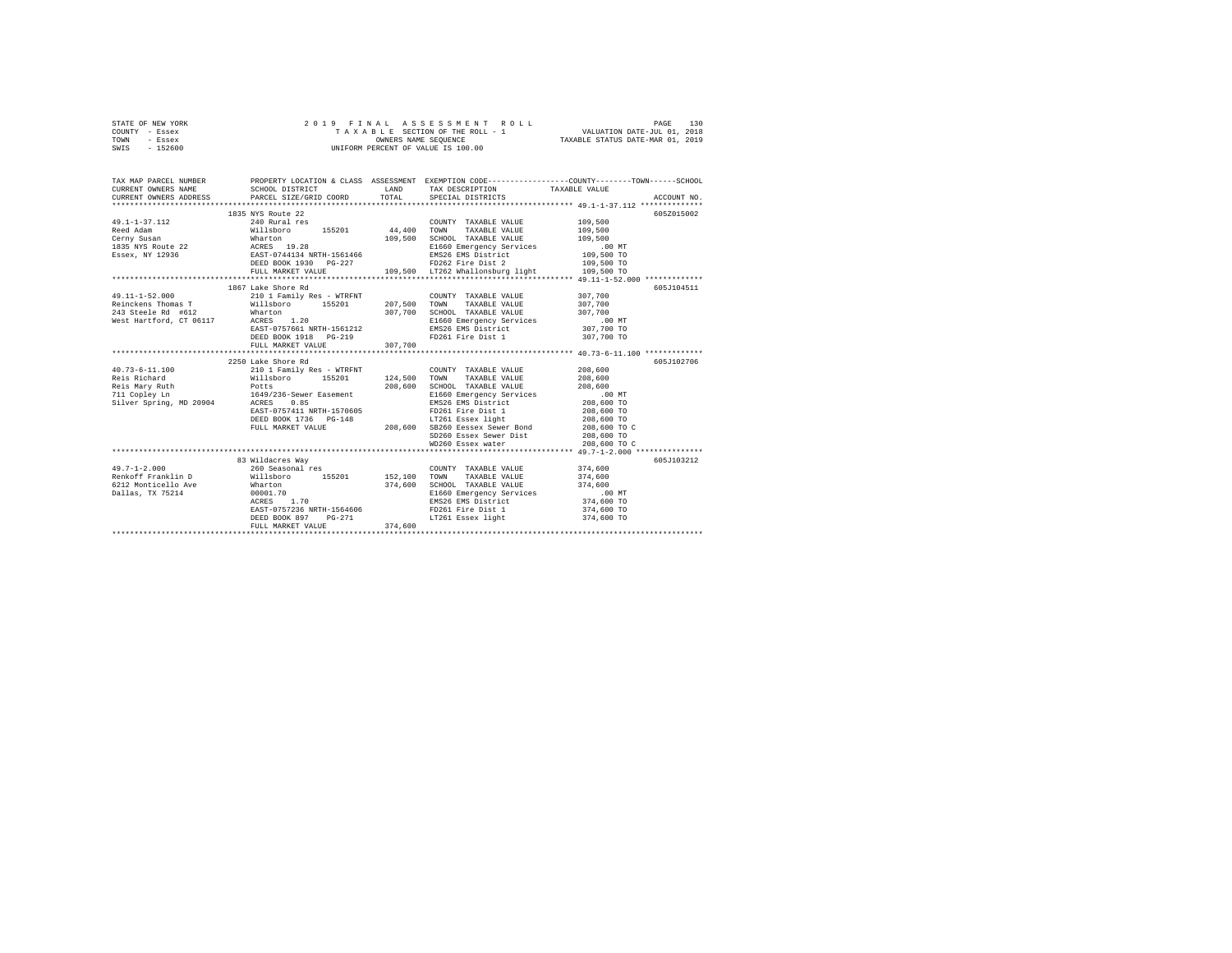|      | STATE OF NEW YORK |  | 2019 FINAL ASSESSMENT ROLL         | PAGE                             | 131 |
|------|-------------------|--|------------------------------------|----------------------------------|-----|
|      | COUNTY - Essex    |  | TAXABLE SECTION OF THE ROLL - 1    | VALUATION DATE-JUL 01, 2018      |     |
| TOWN | - Essex           |  | OWNERS NAME SEOUENCE               | TAXABLE STATUS DATE-MAR 01, 2019 |     |
| SWIS | - 152600          |  | UNIFORM PERCENT OF VALUE IS 100.00 |                                  |     |

| TAX MAP PARCEL NUMBER<br>CURRENT OWNERS NAME  | PROPERTY LOCATION & CLASS ASSESSMENT EXEMPTION CODE---------------COUNTY-------TOWN------SCHOOL<br>SCHOOL DISTRICT                                                                                                                                                                                                                                                                      | LAND TAX DESCRIPTION                                       | TAXABLE VALUE        |             |
|-----------------------------------------------|-----------------------------------------------------------------------------------------------------------------------------------------------------------------------------------------------------------------------------------------------------------------------------------------------------------------------------------------------------------------------------------------|------------------------------------------------------------|----------------------|-------------|
| CURRENT OWNERS ADDRESS PARCEL SIZE/GRID COORD |                                                                                                                                                                                                                                                                                                                                                                                         | TOTAL SPECIAL DISTRICTS                                    |                      | ACCOUNT NO. |
|                                               | 230 Reynolds Rd                                                                                                                                                                                                                                                                                                                                                                         |                                                            |                      | 605J103414  |
|                                               |                                                                                                                                                                                                                                                                                                                                                                                         |                                                            |                      |             |
|                                               |                                                                                                                                                                                                                                                                                                                                                                                         |                                                            |                      |             |
|                                               |                                                                                                                                                                                                                                                                                                                                                                                         |                                                            |                      |             |
|                                               |                                                                                                                                                                                                                                                                                                                                                                                         |                                                            |                      |             |
|                                               |                                                                                                                                                                                                                                                                                                                                                                                         |                                                            |                      |             |
|                                               |                                                                                                                                                                                                                                                                                                                                                                                         |                                                            |                      |             |
|                                               |                                                                                                                                                                                                                                                                                                                                                                                         |                                                            |                      |             |
|                                               |                                                                                                                                                                                                                                                                                                                                                                                         |                                                            |                      |             |
|                                               | 2006 1103 2006 2006 2007 2008 2009 2009 2016 2017 2018 2019 2016 2017 2018 2019 2016 2017 2018 2019 2017 2018 2019 2018 2018 2019 2019 2018 2018 2019 2019 2018 2019 2019 2018 2019 2019 2019 2018 2019 2019 2019 2019 2019 20                                                                                                                                                          |                                                            |                      |             |
|                                               |                                                                                                                                                                                                                                                                                                                                                                                         |                                                            |                      |             |
|                                               |                                                                                                                                                                                                                                                                                                                                                                                         |                                                            |                      |             |
|                                               |                                                                                                                                                                                                                                                                                                                                                                                         |                                                            |                      |             |
|                                               | 337 Christian Rd                                                                                                                                                                                                                                                                                                                                                                        |                                                            |                      | 605J103506  |
|                                               |                                                                                                                                                                                                                                                                                                                                                                                         |                                                            | 42,647 42,647 42,647 |             |
|                                               |                                                                                                                                                                                                                                                                                                                                                                                         |                                                            |                      |             |
|                                               |                                                                                                                                                                                                                                                                                                                                                                                         |                                                            |                      |             |
|                                               |                                                                                                                                                                                                                                                                                                                                                                                         |                                                            |                      |             |
|                                               |                                                                                                                                                                                                                                                                                                                                                                                         |                                                            |                      |             |
|                                               |                                                                                                                                                                                                                                                                                                                                                                                         |                                                            |                      |             |
|                                               |                                                                                                                                                                                                                                                                                                                                                                                         |                                                            |                      |             |
|                                               |                                                                                                                                                                                                                                                                                                                                                                                         |                                                            |                      |             |
|                                               | 347 Christian Rd                                                                                                                                                                                                                                                                                                                                                                        |                                                            |                      | 605Z019003  |
|                                               |                                                                                                                                                                                                                                                                                                                                                                                         |                                                            |                      |             |
|                                               |                                                                                                                                                                                                                                                                                                                                                                                         |                                                            |                      |             |
|                                               |                                                                                                                                                                                                                                                                                                                                                                                         |                                                            |                      |             |
|                                               |                                                                                                                                                                                                                                                                                                                                                                                         |                                                            |                      |             |
|                                               |                                                                                                                                                                                                                                                                                                                                                                                         |                                                            |                      |             |
|                                               |                                                                                                                                                                                                                                                                                                                                                                                         |                                                            |                      |             |
|                                               |                                                                                                                                                                                                                                                                                                                                                                                         |                                                            |                      |             |
|                                               |                                                                                                                                                                                                                                                                                                                                                                                         |                                                            |                      |             |
|                                               | 2221 Lake Shore Rd                                                                                                                                                                                                                                                                                                                                                                      |                                                            |                      | 605J100709  |
|                                               |                                                                                                                                                                                                                                                                                                                                                                                         |                                                            |                      |             |
|                                               |                                                                                                                                                                                                                                                                                                                                                                                         | COUNTY TAXABLE VALUE 296,600<br>TOWN TAXABLE VALUE 296,600 |                      |             |
|                                               |                                                                                                                                                                                                                                                                                                                                                                                         |                                                            |                      |             |
|                                               |                                                                                                                                                                                                                                                                                                                                                                                         |                                                            |                      |             |
|                                               |                                                                                                                                                                                                                                                                                                                                                                                         |                                                            |                      |             |
|                                               |                                                                                                                                                                                                                                                                                                                                                                                         |                                                            |                      |             |
|                                               |                                                                                                                                                                                                                                                                                                                                                                                         |                                                            |                      |             |
|                                               |                                                                                                                                                                                                                                                                                                                                                                                         |                                                            |                      |             |
|                                               |                                                                                                                                                                                                                                                                                                                                                                                         |                                                            |                      |             |
|                                               |                                                                                                                                                                                                                                                                                                                                                                                         |                                                            |                      |             |
|                                               | $\begin{tabular}{l c c c c} \multicolumn{1}{c}{\textbf{40.81--1-1.000}} & \multicolumn{1}{c}{2211} & \textbf{Take Shora H} & \multicolumn{1}{c}{2101} & \textbf{Panily Res} & \multicolumn{1}{c}{\textbf{C}\textbf{OMNTY}} & \textbf{TAXABLE VALUE} & \textbf{296,600} & \textbf{605J100709} & \textbf{605J100709} & \textbf{605J100709} & \textbf{605J100709} & \textbf{605J100709} &$ |                                                            |                      |             |
|                                               |                                                                                                                                                                                                                                                                                                                                                                                         |                                                            |                      |             |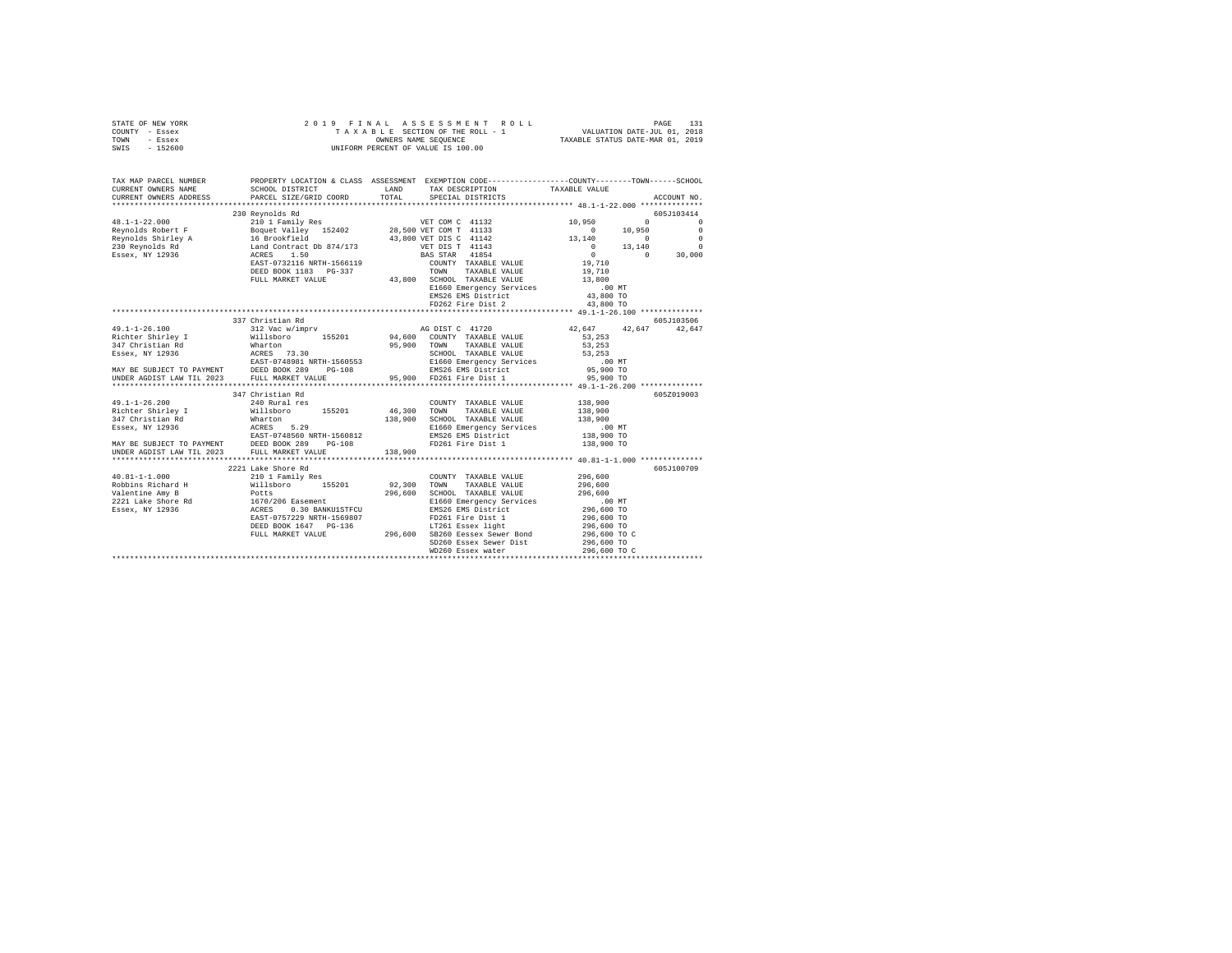| STATE OF NEW YORK | 2019 FINAL ASSESSMENT ROLL         | 132<br>PAGE                      |
|-------------------|------------------------------------|----------------------------------|
| COUNTY - Essex    | TAXABLE SECTION OF THE ROLL - 1    | VALUATION DATE-JUL 01, 2018      |
| TOWN<br>- Essex   | OWNERS NAME SEOUENCE               | TAXABLE STATUS DATE-MAR 01, 2019 |
| $-152600$<br>SWIS | UNIFORM PERCENT OF VALUE IS 100.00 |                                  |

| TAX MAP PARCEL NUMBER<br>CURRENT OWNERS NAME<br>CURRENT OWNERS ADDRESS                                                                                                                                                                                                                                                                                                                                  | PARCEL SIZE/GRID COORD | TOTAL | SPECIAL DISTRICTS                                                                                                                                                                                          | TAXABLE VALUE                | ACCOUNT NO. |
|---------------------------------------------------------------------------------------------------------------------------------------------------------------------------------------------------------------------------------------------------------------------------------------------------------------------------------------------------------------------------------------------------------|------------------------|-------|------------------------------------------------------------------------------------------------------------------------------------------------------------------------------------------------------------|------------------------------|-------------|
|                                                                                                                                                                                                                                                                                                                                                                                                         |                        |       |                                                                                                                                                                                                            |                              |             |
|                                                                                                                                                                                                                                                                                                                                                                                                         | 20 Spire Way           |       |                                                                                                                                                                                                            |                              | 605J101304  |
| 49.15-3-12.000<br>Rock Whallon Real Prop Trust Willsboro 155201 273,200 TOWN TAXABLE VALUE                                                                                                                                                                                                                                                                                                              |                        |       | $\begin{tabular}{llllllll} \multicolumn{2}{c}{\textbf{COUNTY}} & \textbf{TAXABLE VALUE} & \textbf{537,400} \\ \multicolumn{2}{c}{\textbf{TOWN}} & \textbf{TAXABLE VALUE} & \textbf{537,400} \end{tabular}$ |                              |             |
|                                                                                                                                                                                                                                                                                                                                                                                                         |                        |       |                                                                                                                                                                                                            |                              |             |
|                                                                                                                                                                                                                                                                                                                                                                                                         |                        |       |                                                                                                                                                                                                            |                              |             |
|                                                                                                                                                                                                                                                                                                                                                                                                         |                        |       |                                                                                                                                                                                                            |                              |             |
|                                                                                                                                                                                                                                                                                                                                                                                                         |                        |       |                                                                                                                                                                                                            |                              |             |
|                                                                                                                                                                                                                                                                                                                                                                                                         |                        |       |                                                                                                                                                                                                            |                              |             |
|                                                                                                                                                                                                                                                                                                                                                                                                         |                        |       |                                                                                                                                                                                                            |                              |             |
|                                                                                                                                                                                                                                                                                                                                                                                                         |                        |       |                                                                                                                                                                                                            |                              |             |
|                                                                                                                                                                                                                                                                                                                                                                                                         | 2727 NYS Route 22      |       |                                                                                                                                                                                                            |                              | 605J102902  |
|                                                                                                                                                                                                                                                                                                                                                                                                         |                        |       | COUNTY TAXABLE VALUE 198,400                                                                                                                                                                               |                              |             |
|                                                                                                                                                                                                                                                                                                                                                                                                         |                        |       |                                                                                                                                                                                                            | 198,400                      |             |
|                                                                                                                                                                                                                                                                                                                                                                                                         |                        |       | SCHOOL TAXABLE VALUE                                                                                                                                                                                       | 198,400                      |             |
| Chapel Hill, NC 27516 1650/160-Sewer Easement                                                                                                                                                                                                                                                                                                                                                           |                        |       | E1660 Emergency Services .00 MT<br>EMS26 EMS District 198,400 TO                                                                                                                                           |                              |             |
|                                                                                                                                                                                                                                                                                                                                                                                                         | ACRES 0.40             |       |                                                                                                                                                                                                            |                              |             |
|                                                                                                                                                                                                                                                                                                                                                                                                         |                        |       |                                                                                                                                                                                                            |                              |             |
|                                                                                                                                                                                                                                                                                                                                                                                                         |                        |       |                                                                                                                                                                                                            |                              |             |
|                                                                                                                                                                                                                                                                                                                                                                                                         |                        |       |                                                                                                                                                                                                            |                              |             |
|                                                                                                                                                                                                                                                                                                                                                                                                         |                        |       | SD<br>SD<br>SD<br>260 Essex water<br>198,400 TO C<br>198,400 TO C                                                                                                                                          |                              |             |
|                                                                                                                                                                                                                                                                                                                                                                                                         |                        |       |                                                                                                                                                                                                            |                              |             |
|                                                                                                                                                                                                                                                                                                                                                                                                         |                        |       |                                                                                                                                                                                                            |                              |             |
|                                                                                                                                                                                                                                                                                                                                                                                                         | 2835 Essex Rd          |       |                                                                                                                                                                                                            |                              | 605J179004  |
|                                                                                                                                                                                                                                                                                                                                                                                                         |                        |       |                                                                                                                                                                                                            |                              |             |
|                                                                                                                                                                                                                                                                                                                                                                                                         |                        |       |                                                                                                                                                                                                            |                              |             |
|                                                                                                                                                                                                                                                                                                                                                                                                         |                        |       |                                                                                                                                                                                                            |                              |             |
|                                                                                                                                                                                                                                                                                                                                                                                                         |                        |       |                                                                                                                                                                                                            |                              |             |
|                                                                                                                                                                                                                                                                                                                                                                                                         |                        |       |                                                                                                                                                                                                            |                              |             |
|                                                                                                                                                                                                                                                                                                                                                                                                         |                        |       |                                                                                                                                                                                                            |                              |             |
|                                                                                                                                                                                                                                                                                                                                                                                                         |                        |       |                                                                                                                                                                                                            |                              |             |
| $\begin{tabular}{l c c c c c} \multicolumn{3}{c c c c} \multicolumn{3}{c c c} \multicolumn{3}{c c c} \multicolumn{3}{c c c} \multicolumn{3}{c c c} \multicolumn{3}{c c c} \multicolumn{3}{c c c} \multicolumn{3}{c c c} \multicolumn{3}{c c c} \multicolumn{3}{c c c} \multicolumn{3}{c c c} \multicolumn{3}{c c c} \multicolumn{3}{c c c} \multicolumn{3}{c c c} \multicolumn{3}{c c c} \multicolumn{$ |                        |       | LT261 Essex light                                                                                                                                                                                          | 306,600 TO                   |             |
|                                                                                                                                                                                                                                                                                                                                                                                                         |                        |       |                                                                                                                                                                                                            |                              |             |
|                                                                                                                                                                                                                                                                                                                                                                                                         |                        |       | WB261 Water B&I<br>WD260 Essex water                                                                                                                                                                       | 306,600 TO C<br>306,600 TO C |             |
|                                                                                                                                                                                                                                                                                                                                                                                                         |                        |       |                                                                                                                                                                                                            |                              |             |
|                                                                                                                                                                                                                                                                                                                                                                                                         | Sayre Rd               |       |                                                                                                                                                                                                            |                              | 605Z017002  |
|                                                                                                                                                                                                                                                                                                                                                                                                         |                        |       |                                                                                                                                                                                                            | 6,448 6,448                  | 6,448       |
|                                                                                                                                                                                                                                                                                                                                                                                                         |                        |       |                                                                                                                                                                                                            |                              |             |
|                                                                                                                                                                                                                                                                                                                                                                                                         |                        |       |                                                                                                                                                                                                            |                              |             |
|                                                                                                                                                                                                                                                                                                                                                                                                         |                        |       |                                                                                                                                                                                                            |                              |             |
|                                                                                                                                                                                                                                                                                                                                                                                                         |                        |       |                                                                                                                                                                                                            |                              |             |
|                                                                                                                                                                                                                                                                                                                                                                                                         |                        |       |                                                                                                                                                                                                            |                              |             |
|                                                                                                                                                                                                                                                                                                                                                                                                         |                        |       |                                                                                                                                                                                                            |                              |             |
|                                                                                                                                                                                                                                                                                                                                                                                                         |                        |       |                                                                                                                                                                                                            |                              |             |
|                                                                                                                                                                                                                                                                                                                                                                                                         |                        |       |                                                                                                                                                                                                            |                              |             |
|                                                                                                                                                                                                                                                                                                                                                                                                         |                        |       |                                                                                                                                                                                                            |                              |             |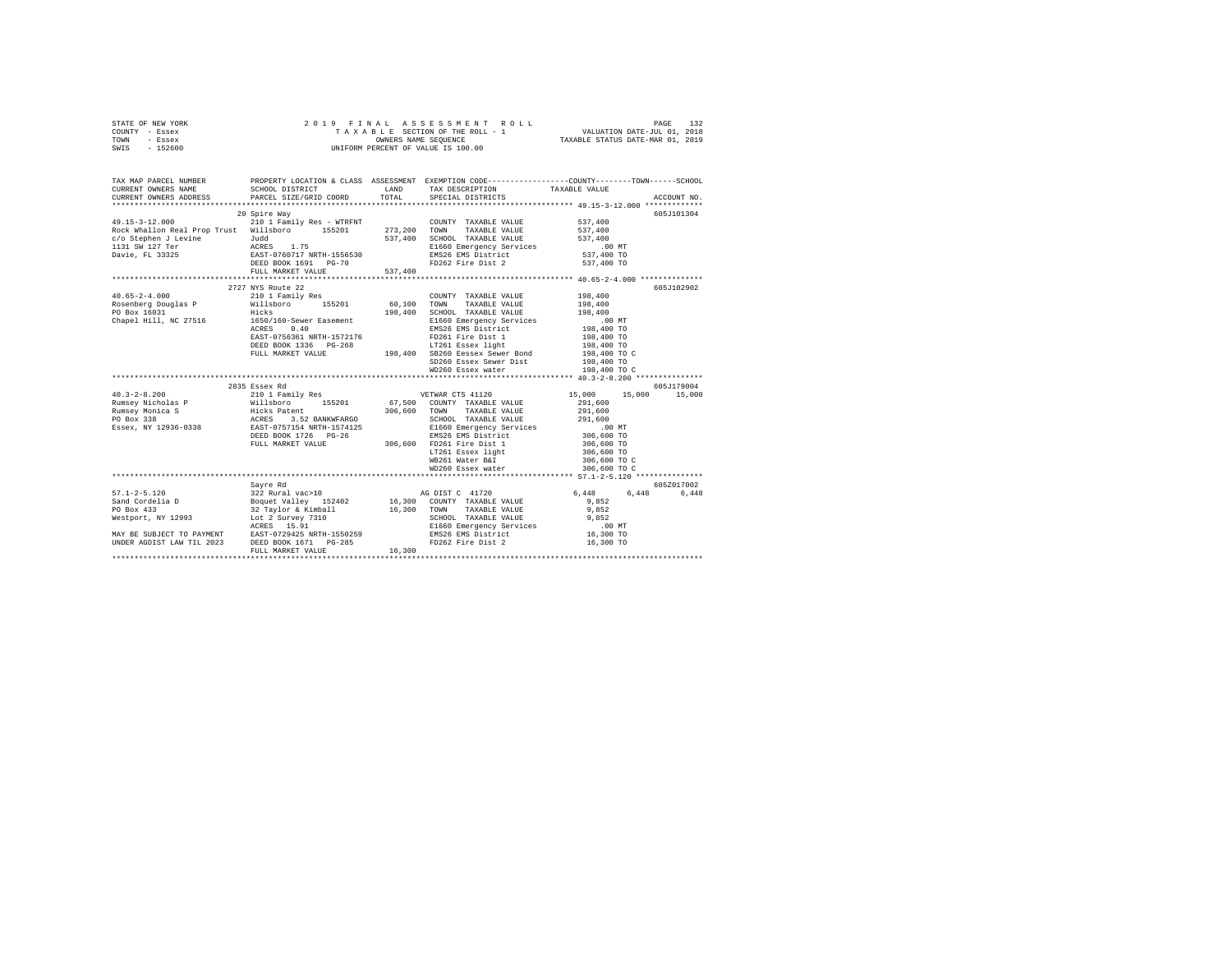|                | STATE OF NEW YORK |  | 2019 FINAL ASSESSMENT ROLL         | PAGE                             | 133 |
|----------------|-------------------|--|------------------------------------|----------------------------------|-----|
| COUNTY - Essex |                   |  | TAXABLE SECTION OF THE ROLL - 1    | VALUATION DATE-JUL 01, 2018      |     |
| TOWN           | - Essex           |  | OWNERS NAME SEOUENCE               | TAXABLE STATUS DATE-MAR 01, 2019 |     |
| SWIS           | $-152600$         |  | UNIFORM PERCENT OF VALUE IS 100.00 |                                  |     |

| TAX MAP PARCEL NUMBER<br>CURRENT OWNERS NAME                                        | SCHOOL DISTRICT                                                                                                                                                                                                                                                              |                    | PROPERTY LOCATION & CLASS ASSESSMENT EXEMPTION CODE---------------COUNTY-------TOWN------SCHOOL<br>LAND TAX DESCRIPTION                                                                                  | TAXABLE VALUE                                                       |                                  |
|-------------------------------------------------------------------------------------|------------------------------------------------------------------------------------------------------------------------------------------------------------------------------------------------------------------------------------------------------------------------------|--------------------|----------------------------------------------------------------------------------------------------------------------------------------------------------------------------------------------------------|---------------------------------------------------------------------|----------------------------------|
| CURRENT OWNERS ADDRESS                                                              | PARCEL SIZE/GRID COORD                                                                                                                                                                                                                                                       | TOTAL              | SPECIAL DISTRICTS                                                                                                                                                                                        |                                                                     | ACCOUNT NO.                      |
|                                                                                     | 42 Sayre Rd                                                                                                                                                                                                                                                                  |                    |                                                                                                                                                                                                          |                                                                     | 605Z017003                       |
|                                                                                     | FULL MARKET VALUE                                                                                                                                                                                                                                                            | $4\,3$ , $5\,0\,0$ |                                                                                                                                                                                                          | 6.670 6.670                                                         | 6.670                            |
|                                                                                     |                                                                                                                                                                                                                                                                              |                    |                                                                                                                                                                                                          |                                                                     |                                  |
| 49.15-3-5.000                                                                       | 122 Albee Ln<br>210 1 Family Res - WTRFNT<br>DEED BOOK 1168 PG-148<br>FULL MARKET VALUE                                                                                                                                                                                      | 459,300            | COUNTY TAXABLE VALUE<br>TAXABLE VALUE<br>459,300 SCHOOL TAXABLE VALUE<br>E1660 Emergency Services<br>EMS26 EMS District<br>ENS26 EMS District                                                            | 459,300<br>459,300<br>459,300<br>.00 MT<br>459,300 TO<br>459,300 TO | 605J101206                       |
|                                                                                     |                                                                                                                                                                                                                                                                              |                    |                                                                                                                                                                                                          |                                                                     |                                  |
| $49.15 - 3 - 6.000$<br>Sattar Family Trust<br>1405 Rowe Rd<br>Schenectady, NY 12309 | ACRES 1.30<br>EAST-0759941 NRTH-1556525<br>DEED BOOK 1168 PG-148<br>FULL MARKET VALUE                                                                                                                                                                                        | 166,600            | COUNTY TAXABLE VALUE 166,600<br>166,600 SCHOOL TAXABLE VALUE 166,600<br>E1660 Emergency Services 166,600 MT<br>EMS26 EMS District 166,600 TO<br>PD251 Emergency Services 166,600 TO<br>FD261 Fire Dist 1 | 166,600<br>166,600 TO                                               | 605J101205                       |
|                                                                                     |                                                                                                                                                                                                                                                                              |                    |                                                                                                                                                                                                          |                                                                     |                                  |
|                                                                                     | 52 Spear Rd<br>39.3-1-11.200<br>Satterlee Clifford M 2010 1 Family Res 29,000 TONY<br>Satterlee Shiela T 2 Brookfield 91,400 SCHOOL<br>87 Old Military Rd ACRES 2.00<br>1660 Em<br>Lake George, NY 12845 EAST-0728592 NRTH-1571484 EMB26 EMB26 EMB26 EM<br>FULL MARKET VALUE | 91,400             | COUNTY TAXABLE VALUE<br>TAXABLE VALUE 91,400<br>91,400 SCHOOL TAXABLE VALUE<br>E1660 Emergency Services<br>E1660 Emergency Jersey<br>EMS26 EMS District<br>FD262 Fire Dist 2                             | 91,400<br>91,400<br>$.00$ MT<br>91,400 TO<br>91,400 TO              | 605J176013                       |
|                                                                                     |                                                                                                                                                                                                                                                                              |                    |                                                                                                                                                                                                          |                                                                     |                                  |
|                                                                                     | 240 Sayre Rd                                                                                                                                                                                                                                                                 |                    |                                                                                                                                                                                                          |                                                                     | 605J103609<br>68,700<br>$\Omega$ |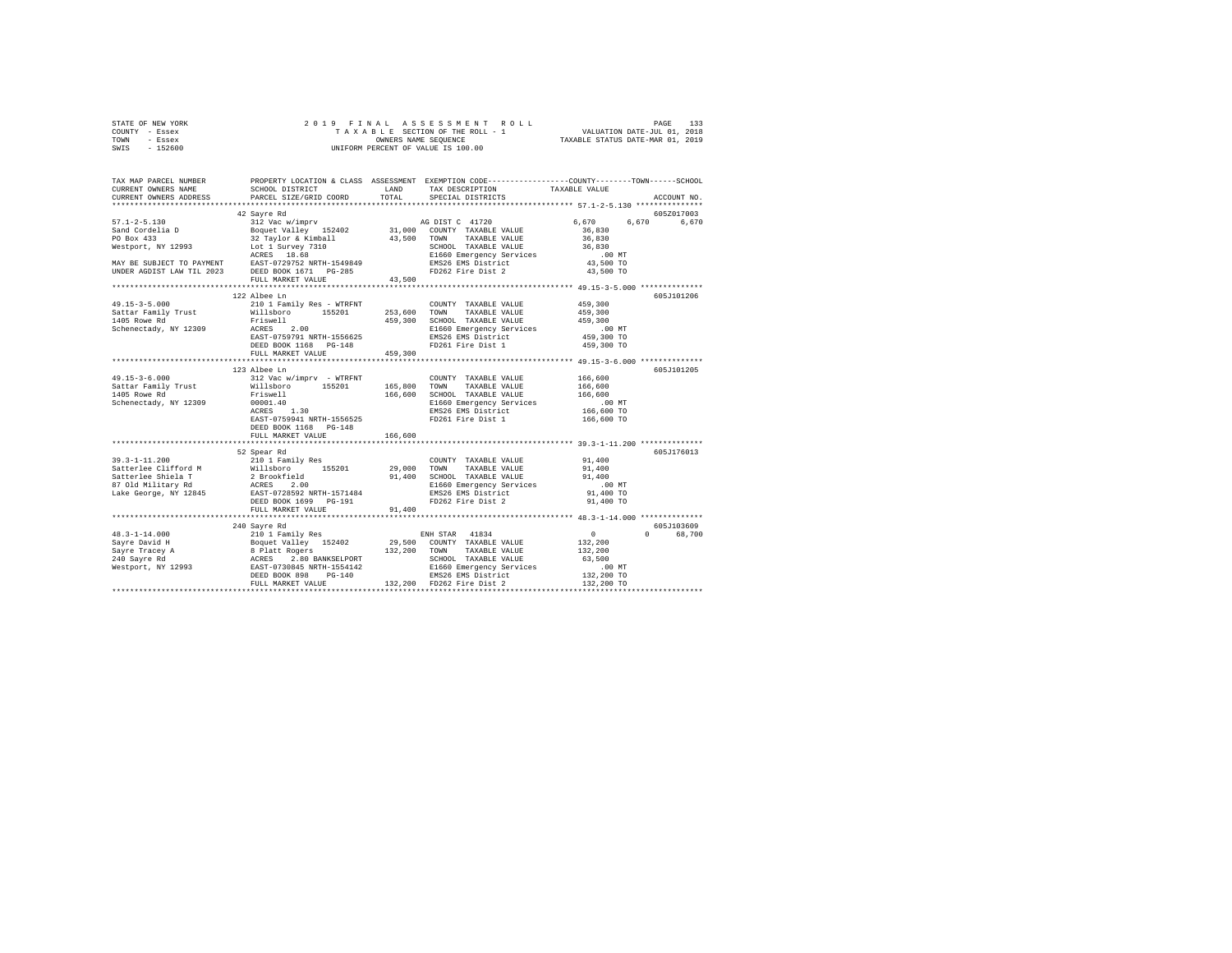|      | STATE OF NEW YORK |  |  | 2019 FINAL ASSESSMENT ROLL         |                                  | PAGE | 134 |
|------|-------------------|--|--|------------------------------------|----------------------------------|------|-----|
|      | COUNTY - Essex    |  |  | TAXABLE SECTION OF THE ROLL - 1    | VALUATION DATE-JUL 01, 2018      |      |     |
| TOWN | - Essex           |  |  | OWNERS NAME SEOUENCE               | TAXABLE STATUS DATE-MAR 01, 2019 |      |     |
| SWIS | $-152600$         |  |  | UNIFORM PERCENT OF VALUE IS 100.00 |                                  |      |     |

| TAX MAP PARCEL NUMBER<br>CURRENT OWNERS NAME<br>CURRENT OWNERS ADDRESS PARCEL SIZE/GRID COORD TOTAL | SCHOOL DISTRICT                                                 | LAND         | PROPERTY LOCATION & CLASS ASSESSMENT EXEMPTION CODE----------------COUNTY-------TOWN-----SCHOOL<br>TAX DESCRIPTION<br>SPECIAL DISTRICTS | TAXABLE VALUE        | ACCOUNT NO.          |
|-----------------------------------------------------------------------------------------------------|-----------------------------------------------------------------|--------------|-----------------------------------------------------------------------------------------------------------------------------------------|----------------------|----------------------|
|                                                                                                     |                                                                 |              |                                                                                                                                         |                      |                      |
| $48.3 - 1 - 15.100$                                                                                 | Sayre Rd                                                        |              |                                                                                                                                         | 27, 219 27, 219      | 605J103607<br>27.219 |
| Savre David H                                                                                       |                                                                 |              |                                                                                                                                         | 99,881               |                      |
| Morris Mary Jean 8 Platt Rogers                                                                     |                                                                 | 127,100 TOWN | TAXABLE VALUE 99,881                                                                                                                    |                      |                      |
| 240 Savre Rd                                                                                        |                                                                 |              |                                                                                                                                         |                      |                      |
| Westport, NY 12993                                                                                  | ACRES 123.60<br>EAST-0731168 NRTH-1553403                       |              |                                                                                                                                         |                      |                      |
|                                                                                                     | $PG-243$<br>DEED BOOK 454                                       |              | SCHOOL TAXABLE VALUE 99,881<br>E1660 Emergency Services .00 MT<br>EMS26 EMS District 127,100 TO                                         |                      |                      |
| MAY BE SUBJECT TO PAYMENT                                                                           |                                                                 |              | FULL MARKET VALUE 127,100 FD262 Fire Dist 2 127,100 TO                                                                                  |                      |                      |
| UNDER AGDIST LAW TIL 2023                                                                           |                                                                 |              |                                                                                                                                         |                      |                      |
|                                                                                                     |                                                                 |              |                                                                                                                                         |                      |                      |
|                                                                                                     | Walker Rd                                                       |              |                                                                                                                                         |                      | 605J103608           |
| $48.4 - 1 - 21.000$                                                                                 | 910 Priv forest                                                 |              | COUNTY TAXABLE VALUE                                                                                                                    | 57,400               |                      |
| Sayre David H                                                                                       |                                                                 |              | TAXABLE VALUE                                                                                                                           | $57\,, 400$          |                      |
| Sayre Tracey A                                                                                      | Boquet Valley 152402 57,400 TOWN<br>6 Platt Rogers 57,400 SCHOO |              | SCHOOL TAXABLE VALUE                                                                                                                    | 57,400               |                      |
| 240 Savre Rd                                                                                        | 00100.00                                                        |              | E1660 Emergency Services .00 MT                                                                                                         |                      |                      |
| Westport, NY 12993                                                                                  | ACRES 108.30                                                    |              | EMS26 EMS District                                                                                                                      | 57,400 TO            |                      |
|                                                                                                     | EAST-0733067 NRTH-1553752                                       |              | FD262 Fire Dist 2                                                                                                                       | 57,400 TO            |                      |
|                                                                                                     | DEED BOOK 898 PG-138                                            |              |                                                                                                                                         |                      |                      |
|                                                                                                     | FULL MARKET VALUE                                               | 57,400       |                                                                                                                                         |                      |                      |
|                                                                                                     |                                                                 |              |                                                                                                                                         |                      |                      |
|                                                                                                     | Walker Rd                                                       |              |                                                                                                                                         |                      | 605J103606           |
| $57.2 - 3 - 1.000$                                                                                  | 120 Field crops                                                 |              | COUNTY TAXABLE VALUE 143.800                                                                                                            |                      |                      |
| Sayre David H                                                                                       |                                                                 |              | Boquet Valley 152402 129,700 TOWN TAXABLE VALUE 143,800                                                                                 |                      |                      |
|                                                                                                     |                                                                 |              |                                                                                                                                         |                      |                      |
| Morris Mary Jean<br>240 Sayre Rd                                                                    | 6 8 Platt Rogers<br>ACRES 121.70                                |              | 143,800 SCHOOL TAXABLE VALUE 143,800 SCHOOL TAXABLE VALUE 1660 Energency Services 143,800 MT<br>200 E1660 Energency Services 143,800 TO |                      |                      |
| Westport, NY 12993 EAST-0732479 NRTH-1551715                                                        |                                                                 |              |                                                                                                                                         |                      |                      |
|                                                                                                     | $PG-243$<br>DEED BOOK 454                                       |              | FD262 Fire Dist 2 143,800 TO                                                                                                            |                      |                      |
|                                                                                                     | FULL MARKET VALUE                                               | 143,800      |                                                                                                                                         |                      |                      |
|                                                                                                     |                                                                 |              |                                                                                                                                         |                      |                      |
|                                                                                                     | 160 Sayre Rd                                                    |              |                                                                                                                                         |                      | 605J195010           |
|                                                                                                     |                                                                 |              |                                                                                                                                         | 43,500 43,500 43,500 |                      |
|                                                                                                     |                                                                 |              |                                                                                                                                         | $\sim$ 0             | $0 \t 43,500$        |
|                                                                                                     |                                                                 |              |                                                                                                                                         | 43,500               |                      |
| Westport, NY 12993                                                                                  | ACRES<br>2.00                                                   |              | TOWN<br>TAXABLE VALUE 43,500                                                                                                            |                      |                      |
|                                                                                                     | EAST-0730521 NRTH-1552160                                       |              | SCHOOL TAXABLE VALUE                                                                                                                    | $0$ .00 MT           |                      |
|                                                                                                     |                                                                 |              | E1660 Emergency Services                                                                                                                |                      |                      |
|                                                                                                     | FULL MARKET VALUE                                               |              | 87,000 EMS26 EMS District                                                                                                               | 87,000 TO            |                      |
|                                                                                                     |                                                                 |              | FD262 Fire Dist 2                                                                                                                       | 87,000 TO            |                      |
|                                                                                                     |                                                                 |              |                                                                                                                                         |                      |                      |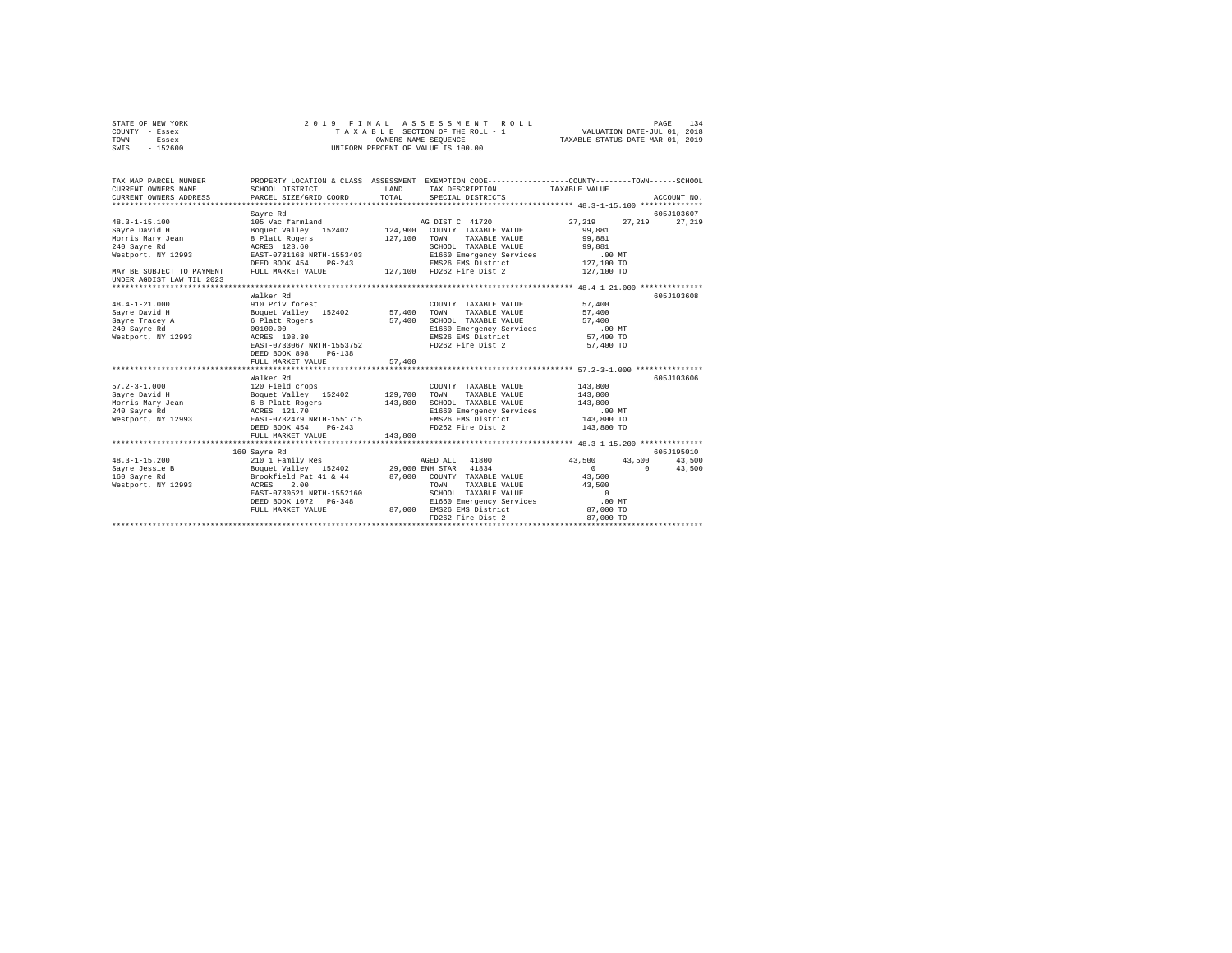|      | STATE OF NEW YORK |  | 2019 FINAL ASSESSMENT ROLL         |                                  | PAGE                        | 135 |
|------|-------------------|--|------------------------------------|----------------------------------|-----------------------------|-----|
|      | COUNTY - Essex    |  | TAXABLE SECTION OF THE ROLL - 1    |                                  | VALUATION DATE-JUL 01, 2018 |     |
| TOWN | - Essex           |  | OWNERS NAME SEOUENCE               | TAXABLE STATUS DATE-MAR 01, 2019 |                             |     |
| SWIS | $-152600$         |  | UNIFORM PERCENT OF VALUE IS 100.00 |                                  |                             |     |

| TAX MAP PARCEL NUMBER<br>CURRENT OWNERS NAME<br>CURRENT OWNERS ADDRESS             | SCHOOL DISTRICT<br>PARCEL SIZE/GRID COORD  | T.AND<br>TOTAL. | PROPERTY LOCATION & CLASS ASSESSMENT EXEMPTION CODE---------------COUNTY-------TOWN-----SCHOOL<br>TAX DESCRIPTION TAXABLE VALUE<br>SPECIAL DISTRICTS |                            | ACCOUNT NO. |
|------------------------------------------------------------------------------------|--------------------------------------------|-----------------|------------------------------------------------------------------------------------------------------------------------------------------------------|----------------------------|-------------|
|                                                                                    |                                            |                 |                                                                                                                                                      |                            |             |
|                                                                                    | Leaning Rd                                 |                 |                                                                                                                                                      |                            | 605J102406  |
| $48.2 - 1 - 10.100$<br>Sayward George                                              | 105 Vac farmland<br>Willsboro              |                 | AG DIST C 41720<br>155201 75,000 COUNTY TAXABLE VALUE                                                                                                | 44.302<br>44.302<br>30,698 | 44,302      |
| Savward Lois A                                                                     | Potts                                      | 75,000          | TAXABLE VALUE<br>TOWN                                                                                                                                | 30,698                     |             |
| 528 Angier Hill Rd                                                                 | 1729/227 BLA                               |                 | SCHOOL TAXABLE VALUE                                                                                                                                 | 30,698                     |             |
| Essex, NY 12936                                                                    | ACRES 53.60                                |                 | SCHOOL TAXABLE VALUE<br>E1660 Emergency Services                                                                                                     | $50,000 \text{ MT}$ .00 MT |             |
|                                                                                    | EAST-0741432 NRTH-1564754                  |                 | EMS26 EMS District                                                                                                                                   | 75,000 TO                  |             |
|                                                                                    | $PG-110$                                   |                 | FD262 Fire Dist 2                                                                                                                                    | 75,000 TO                  |             |
| MAY BE SUBJECT TO PAYMENT DEED BOOK 986<br>UNDER AGDIST LAW TIL 2023 FULL MARKET V | FULL MARKET VALUE                          | 75,000          |                                                                                                                                                      |                            |             |
|                                                                                    |                                            |                 |                                                                                                                                                      |                            |             |
|                                                                                    | Leaning Rd                                 |                 |                                                                                                                                                      |                            | 605-7103611 |
| $48.2 - 1 - 14.000$                                                                | 105 Vac farmland                           |                 | AG DIST C 41720                                                                                                                                      | 58,548 58,548              | 58,548      |
| Sayward George                                                                     | Willsboro                                  |                 | 155201 96,700 COUNTY TAXABLE VALUE                                                                                                                   | 38,152                     |             |
| Savward Lois                                                                       | Wharton                                    | 96,700          | TOWN TAXABLE VALUE                                                                                                                                   | 38,152                     |             |
| 528 Angier Hill Rd                                                                 | ACRES 69.10                                |                 | SCHOOL TAXABLE VALUE                                                                                                                                 | 38,152                     |             |
| Essex, NY 12936                                                                    | EAST-0740778 NRTH-1562313                  |                 | E1660 Emergency Services                                                                                                                             | $.00$ MT                   |             |
|                                                                                    | DEED BOOK 883<br>$PG-40$                   |                 | EMS26 EMS District                                                                                                                                   | 96,700 TO                  |             |
| MAY BE SUBJECT TO PAYMENT                                                          | FULL MARKET VALUE                          |                 | 96,700 FD262 Fire Dist 2                                                                                                                             | 96,700 TO                  |             |
| UNDER AGDIST LAW TIL 2023                                                          |                                            |                 |                                                                                                                                                      |                            |             |
|                                                                                    |                                            |                 |                                                                                                                                                      |                            |             |
|                                                                                    | 528 Angier Hill Rd                         |                 |                                                                                                                                                      |                            | 605J103202  |
| $58.1 - 2 - 2.000$                                                                 | 210 1 Family Res                           |                 | ENH STAR 41834                                                                                                                                       | 0<br>$\Omega$              | 68,700      |
|                                                                                    | Sayward George 6 6 Millsboro 155201 28,100 |                 | COUNTY TAXABLE VALUE                                                                                                                                 | 160,400                    |             |
| Sayward Lois<br>Sayward Lois<br>528 Angier Hill Rd                                 | Judd                                       | 160,400         | TOWN<br>TAXABLE VALUE                                                                                                                                | 160,400                    |             |
|                                                                                    | ACRES 1.10                                 |                 | SCHOOL TAXABLE VALUE                                                                                                                                 | 91,700                     |             |
| Essex, NY 12936                                                                    | EAST-0743704 NRTH-1551879                  |                 | E1660 Emergency Services                                                                                                                             | $.00$ MT                   |             |
|                                                                                    | DEED BOOK 679<br>$PG-277$                  |                 | EMS26 EMS District                                                                                                                                   | 160,400 TO                 |             |
|                                                                                    | FULL MARKET VALUE                          |                 | 160.400 FD262 Fire Dist 2                                                                                                                            | 160,400 TO                 |             |
|                                                                                    |                                            |                 | LT262 Whallonsburg light                                                                                                                             | 160,400 TO                 |             |
|                                                                                    |                                            |                 |                                                                                                                                                      |                            |             |
|                                                                                    | Brookfield Rd                              |                 |                                                                                                                                                      |                            | 605J103610  |
| $48.3 - 1 - 2.000$<br>Savward Peter B                                              | 910 Priv forest                            |                 | COUNTY TAXABLE VALUE 27,600<br>TOWN<br>TAXABLE VALUE                                                                                                 | 27,600                     |             |
| Savward Janet L                                                                    | Boquet Valley 152402 27,600                | 27,600          | SCHOOL TAXABLE VALUE                                                                                                                                 | 27,600                     |             |
| 904 Middle Rd                                                                      | 7 Platt Rogers<br>00040.00                 |                 | E1660 Emergency Services                                                                                                                             | .00 MT                     |             |
| Willsboro, NY 12996                                                                | ACRES 40.00                                |                 | EMS26 EMS District                                                                                                                                   | 27,600 TO                  |             |
|                                                                                    | EAST-0726307 NRTH-1560567                  |                 | FD262 Fire Dist 2                                                                                                                                    | 27,600 TO                  |             |
|                                                                                    | DEED BOOK 1773 PG-165                      |                 |                                                                                                                                                      |                            |             |
|                                                                                    | FULL MARKET VALUE                          | 27,600          |                                                                                                                                                      |                            |             |
|                                                                                    |                                            |                 |                                                                                                                                                      |                            |             |
|                                                                                    |                                            |                 |                                                                                                                                                      |                            |             |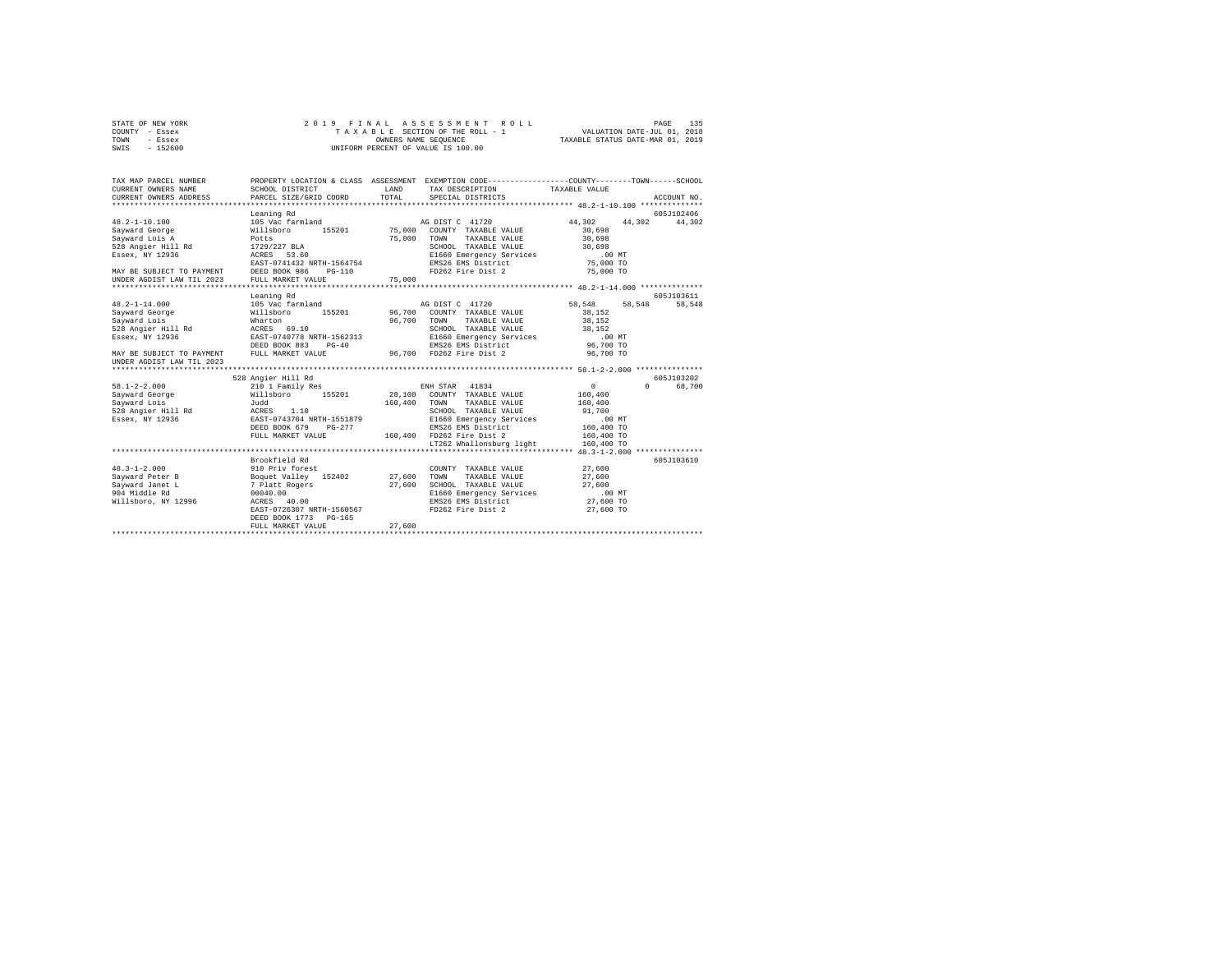| STATE OF NEW YORK<br>COUNTY - Essex<br>TOWN<br>- Essex<br>SWIS - 152600 | 2019 FINAL                                                                                                                                                                                                                                                                                        | UNIFORM PERCENT OF VALUE IS 100.00 |                   |                            |               |
|-------------------------------------------------------------------------|---------------------------------------------------------------------------------------------------------------------------------------------------------------------------------------------------------------------------------------------------------------------------------------------------|------------------------------------|-------------------|----------------------------|---------------|
| CURRENT OWNERS NAME<br>CURRENT OWNERS ADDRESS                           | TAX MAP PARCEL NUMBER PROPERTY LOCATION & CLASS ASSESSMENT EXEMPTION CODE--------------COUNTY-------TOWN------SCHOOL<br>SCHOOL DISTRICT LAND TAX DESCRIPTION<br>PARCEL SIZE/GRID COORD TOTAL                                                                                                      |                                    | SPECIAL DISTRICTS | TAXABLE VALUE              | ACCOUNT NO.   |
|                                                                         | 2386 NYS Route 22                                                                                                                                                                                                                                                                                 |                                    |                   |                            | 605J103615    |
|                                                                         | EAST-0748112 NRTH-1570687<br>DEED BOOK 1666 PG-101                                                                                                                                                                                                                                                |                                    |                   |                            |               |
|                                                                         | FULL MARKET VALUE                                                                                                                                                                                                                                                                                 | 105,000                            |                   |                            |               |
|                                                                         |                                                                                                                                                                                                                                                                                                   |                                    |                   |                            |               |
|                                                                         | NYS Route 22                                                                                                                                                                                                                                                                                      |                                    |                   |                            | 605Z005001    |
|                                                                         |                                                                                                                                                                                                                                                                                                   |                                    |                   | 123, 472 123, 472 123, 472 |               |
|                                                                         | 495 Middle Rd                                                                                                                                                                                                                                                                                     |                                    |                   |                            | 605J185002    |
| $40.3 - 3 - 1.200$                                                      | 9.79°21.2000<br>29,500 BAS STAR 1854<br>29,500 BAS STAR 1854<br>495 Middle Rd<br>29,500 BAS STAR 1854<br>495 Middle Rd<br>29,500 BAS STAR 1854<br>29,500 BAS STAR 1854<br>29,500 BAS STAR 1854<br>29,500 BAS STAR 1854<br>29,500 BAS STAR 1854<br><br>FULL MARKET VALUE 163,400 FD261 Fire Dist 1 |                                    |                   | 163,400 TO                 | $0 \t 30,000$ |
|                                                                         |                                                                                                                                                                                                                                                                                                   |                                    |                   |                            |               |
|                                                                         | Middle Rd<br>DEED BOOK 1514 PG-289 PD261 Fire Dist 1<br>FULL MARKET VALUE 23,900 LT261 Essex light                                                                                                                                                                                                |                                    |                   | 23,900 TO                  | 605J178504    |
|                                                                         |                                                                                                                                                                                                                                                                                                   |                                    |                   |                            |               |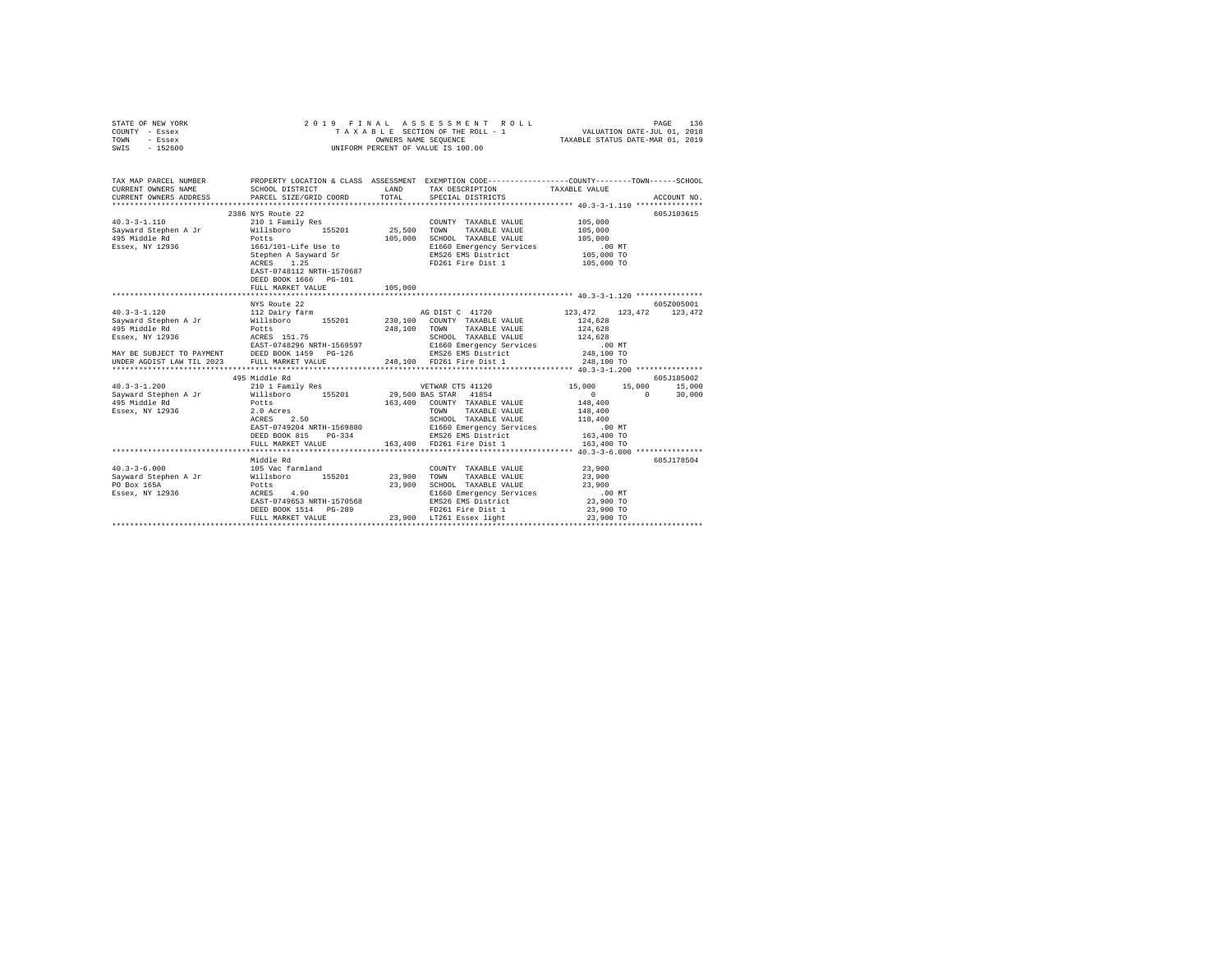| STATE OF NEW YORK | 2019 FINAL ASSESSMENT ROLL         | 137<br>PAGE                      |
|-------------------|------------------------------------|----------------------------------|
| COUNTY - Essex    | TAXABLE SECTION OF THE ROLL - 1    | VALUATION DATE-JUL 01, 2018      |
| TOWN<br>- Essex   | OWNERS NAME SEOUENCE               | TAXABLE STATUS DATE-MAR 01, 2019 |
| $-152600$<br>SWIS | UNIFORM PERCENT OF VALUE IS 100.00 |                                  |

| TAX MAP PARCEL NUMBER                                                                                                                                                                                                                  |                           |         | PROPERTY LOCATION & CLASS ASSESSMENT EXEMPTION CODE----------------COUNTY-------TOWN-----SCHOOL<br>TAX DESCRIPTION TAXABLE VALUE |                      | ACCOUNT NO. |
|----------------------------------------------------------------------------------------------------------------------------------------------------------------------------------------------------------------------------------------|---------------------------|---------|----------------------------------------------------------------------------------------------------------------------------------|----------------------|-------------|
|                                                                                                                                                                                                                                        |                           |         |                                                                                                                                  |                      |             |
|                                                                                                                                                                                                                                        | Middle Rd                 |         |                                                                                                                                  |                      | 605J103701  |
|                                                                                                                                                                                                                                        |                           |         |                                                                                                                                  | 10.407 10.407        |             |
|                                                                                                                                                                                                                                        |                           |         |                                                                                                                                  |                      |             |
|                                                                                                                                                                                                                                        |                           |         |                                                                                                                                  |                      |             |
|                                                                                                                                                                                                                                        |                           |         |                                                                                                                                  |                      |             |
|                                                                                                                                                                                                                                        |                           |         |                                                                                                                                  |                      |             |
|                                                                                                                                                                                                                                        |                           |         |                                                                                                                                  |                      |             |
|                                                                                                                                                                                                                                        |                           |         |                                                                                                                                  |                      |             |
| UNDER AGDIST LAW TIL 2023                                                                                                                                                                                                              |                           |         | LT261 Essex light 18,300 TO                                                                                                      |                      |             |
|                                                                                                                                                                                                                                        | 66 Reber Rd               |         |                                                                                                                                  |                      | 605J101011  |
|                                                                                                                                                                                                                                        |                           |         |                                                                                                                                  | 46,787 46,787 46,787 |             |
|                                                                                                                                                                                                                                        |                           |         |                                                                                                                                  | 103,013              |             |
|                                                                                                                                                                                                                                        |                           |         |                                                                                                                                  |                      |             |
|                                                                                                                                                                                                                                        |                           |         |                                                                                                                                  |                      |             |
| 3ayward Strong View Farm LL WINDSON 1990 1992<br>29 Angler Hill Rd 8 Peru Bay Tract 149,800 TOWN TAXABLE VALUE 103,013<br>29 Angler Hill Rd 8 Peru Bay Tract 149,800 TOWN TAXABLE VALUE 103,013<br>29 Angler Hill Rd 8 Peru Bay Trac   |                           |         |                                                                                                                                  |                      |             |
|                                                                                                                                                                                                                                        |                           |         |                                                                                                                                  |                      |             |
|                                                                                                                                                                                                                                        |                           |         |                                                                                                                                  |                      |             |
|                                                                                                                                                                                                                                        |                           |         |                                                                                                                                  |                      |             |
|                                                                                                                                                                                                                                        |                           |         |                                                                                                                                  |                      |             |
|                                                                                                                                                                                                                                        | 15 Orchard Ln             |         |                                                                                                                                  |                      | 605J103703  |
| $40.73 - 3 - 24.000$                                                                                                                                                                                                                   | 210 1 Family Res - WTRFNT |         | COUNTY TAXABLE VALUE 166,500                                                                                                     |                      |             |
|                                                                                                                                                                                                                                        |                           |         |                                                                                                                                  |                      |             |
|                                                                                                                                                                                                                                        |                           |         |                                                                                                                                  |                      |             |
|                                                                                                                                                                                                                                        |                           |         |                                                                                                                                  |                      |             |
|                                                                                                                                                                                                                                        |                           |         |                                                                                                                                  |                      |             |
|                                                                                                                                                                                                                                        |                           |         |                                                                                                                                  |                      |             |
|                                                                                                                                                                                                                                        |                           |         |                                                                                                                                  |                      |             |
|                                                                                                                                                                                                                                        |                           |         |                                                                                                                                  |                      |             |
|                                                                                                                                                                                                                                        |                           |         | SD260 Essex Sewer Dist<br>WD260 Essex water                                                                                      | 166,500 TO           |             |
|                                                                                                                                                                                                                                        |                           |         | WD260 Essex water                                                                                                                | 166,500 TO C         |             |
|                                                                                                                                                                                                                                        | 64 Burt Way               |         |                                                                                                                                  |                      | 605J103108  |
| 49.11-1-33.000 210 1 Family Res                                                                                                                                                                                                        |                           |         | COUNTY TAXABLE VALUE 331,100                                                                                                     |                      |             |
|                                                                                                                                                                                                                                        |                           |         |                                                                                                                                  |                      |             |
|                                                                                                                                                                                                                                        |                           |         |                                                                                                                                  |                      |             |
|                                                                                                                                                                                                                                        |                           |         |                                                                                                                                  |                      |             |
| Charlotte, VT 05445<br>2011 19 Sileen M (111sboro 155201 225,900 TOWN TAXABLE VALUE 2011,100<br>2109 Greenbush Rd (2012 1205)<br>2109 Greenbush Rd (2012 1205 2106)<br>2109 Greenbush Rd (2012 1206 2109 21660 Emergency Services 231, |                           |         |                                                                                                                                  |                      |             |
|                                                                                                                                                                                                                                        |                           |         |                                                                                                                                  |                      |             |
|                                                                                                                                                                                                                                        | FULL MARKET VALUE         | 331,100 |                                                                                                                                  |                      |             |
|                                                                                                                                                                                                                                        |                           |         |                                                                                                                                  |                      |             |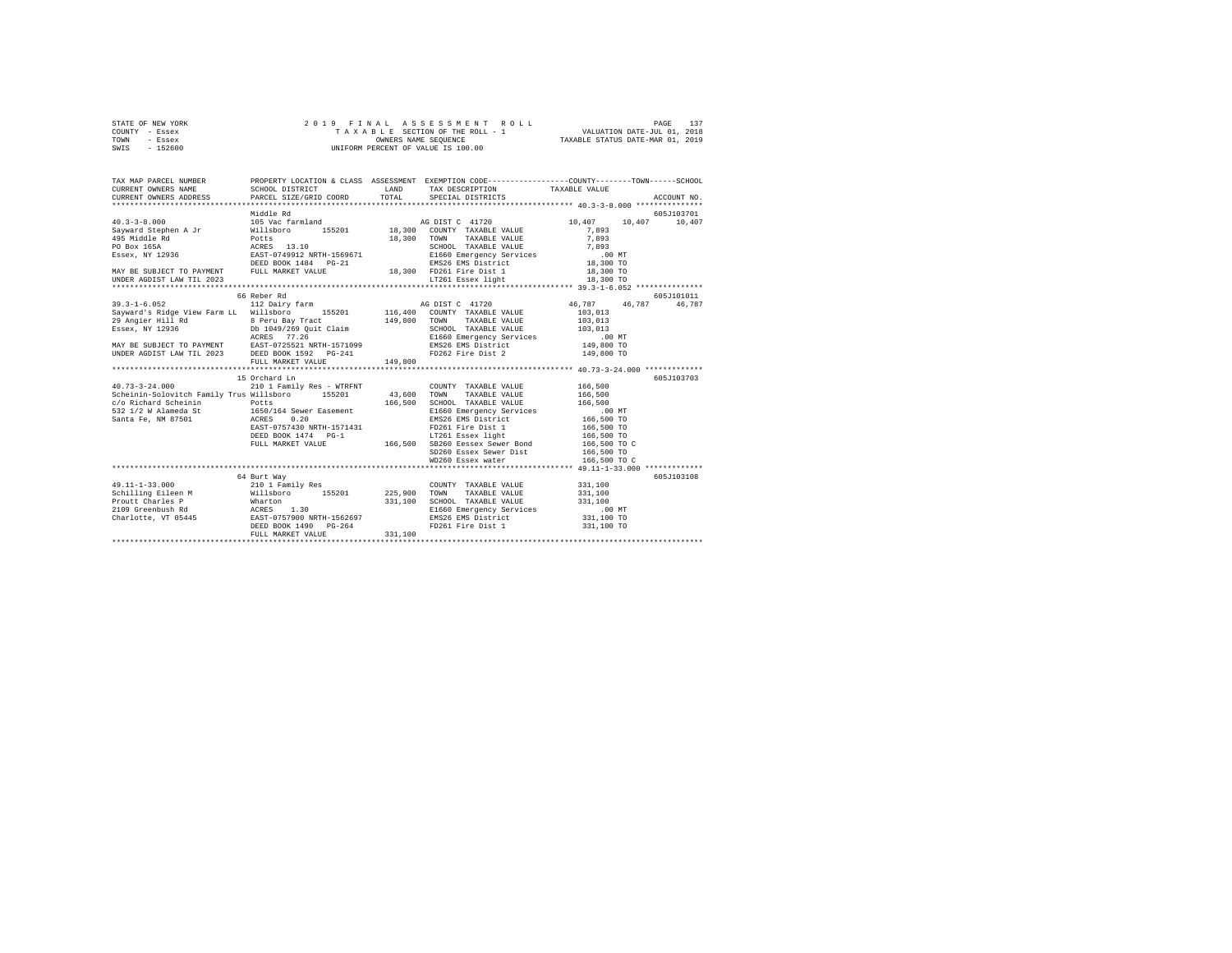| STATE OF NEW YORK | 2019 FINAL ASSESSMENT ROLL         | 138<br>PAGE                      |
|-------------------|------------------------------------|----------------------------------|
| COUNTY - Essex    | TAXABLE SECTION OF THE ROLL - 1    | VALUATION DATE-JUL 01, 2018      |
| TOWN<br>- Essex   | OWNERS NAME SEOUENCE               | TAXABLE STATUS DATE-MAR 01, 2019 |
| - 152600<br>SWIS  | UNIFORM PERCENT OF VALUE IS 100.00 |                                  |

| TAX MAP PARCEL NUMBER<br>CURRENT OWNERS NAME<br>CURRENT OWNERS ADDRESS                                                                                                                                                                                                                                         | SCHOOL DISTRICT<br>PARCEL SIZE/GRID COORD                                                                                                                                                                                | LAND<br>TOTAL      | TAX DESCRIPTION TAXABLE VALUE<br>SPECIAL DISTRICTS                                                                                                                       | PROPERTY LOCATION & CLASS ASSESSMENT EXEMPTION CODE----------------COUNTY-------TOWN------SCHOOL<br>ACCOUNT NO.                                                                   |
|----------------------------------------------------------------------------------------------------------------------------------------------------------------------------------------------------------------------------------------------------------------------------------------------------------------|--------------------------------------------------------------------------------------------------------------------------------------------------------------------------------------------------------------------------|--------------------|--------------------------------------------------------------------------------------------------------------------------------------------------------------------------|-----------------------------------------------------------------------------------------------------------------------------------------------------------------------------------|
| $39.3 - 1 - 27.000$                                                                                                                                                                                                                                                                                            | Jersey St<br>910 Priv forest<br>Willsboro 155201 4,300 TOWN<br>FULL MARKET VALUE                                                                                                                                         | 4,300              | COUNTY TAXABLE VALUE<br>TAXABLE VALUE                                                                                                                                    | 605J178528<br>4,300<br>4,300<br>4,300<br>$.00$ MT<br>4,300 TO<br>4,300 TO                                                                                                         |
| $40.73 - 3 - 9.000$                                                                                                                                                                                                                                                                                            | 35 Beggs Point St<br>210 1 Family Res                                                                                                                                                                                    |                    | COUNTY TAXABLE VALUE 230,300<br>E1660 Emergency Services<br>EMS26 EMS District<br>FD261 Fire Dist 1<br>LT261 Essex light<br>SB260 Eessex Sewer Bond<br>WD260 Essex water | 605J103705<br>230,300<br>230,300<br>00 MT.<br>230,300 TO<br>230,300 TO<br>230,300 TO<br>230,300 TO C<br>230,300 TO<br>230,300 TO C                                                |
|                                                                                                                                                                                                                                                                                                                |                                                                                                                                                                                                                          |                    |                                                                                                                                                                          |                                                                                                                                                                                   |
| $40.73 - 3 - 7.000$<br>Schmitt Wallace G Trust Willsboro<br>c/o Wendy Schmitt<br>276 Temple Hill Rd Unit 2302 1652/28-Easement<br>New Windsor, NY 12553 ACRES 0.10<br>New Windsor, NY 12553                                                                                                                    | 39 Beggs Point St<br>210 1 Family Res<br>155201<br>Potts<br>EAST-0757084 NRTH-1571905<br>EXED BOOK 1764 PG-261 LT261 Essex light<br>FULL MARKET VALUE 271,200 SB260 Bessex Sewer Bond<br>271,200 SB260 Bessex Sewer Bond | 68,300 TOWN        | COUNTY TAXABLE VALUE<br>TAXABLE VALUE<br>271,200 SCHOOL TAXABLE VALUE<br>E1660 Emergency Services<br>EMS26 EMS District<br>FD261 Fire Dist 1                             | 605J103704<br>271,200<br>271,200<br>271,200<br>$100 \text{ MT}$<br>$271,200 \text{ TO}$<br>$271,200 \text{ TO}$<br>$271,200 \text{ TO}$<br>$271,200 \text{ TO}$ C<br>271,200 TO C |
|                                                                                                                                                                                                                                                                                                                | 37 Beggs Point St                                                                                                                                                                                                        |                    |                                                                                                                                                                          | 605J103706                                                                                                                                                                        |
| $40.73 - 3 - 8.000$<br>Schmitt Wallace G Trust Willsboro<br>Schmitt Joan S Trust<br>Schmitt Joan S Trust<br>215 Brook Hollow Lm<br>215 Brook Hollow Lm<br>215 Brook Hollow Lm<br>215 Brook Hollow Lm<br>215 Brook Hollow Lm<br>215 Brook Hollow Lm<br>215 Brook Hollow Lm<br>216 DEED BOOK 1852<br>21600 Brook | 457 Small Retail                                                                                                                                                                                                         | 155201 60,200 TOWN | COUNTY TAXABLE VALUE<br>TAXABLE VALUE<br>SCHOOL TAXABLE VALUE<br>E1660 Emergency Services<br>FD261 Fire Dist 1<br>LT261 Essex light                                      | 99,400<br>99,400<br>99,400<br>.00MT<br>99,400 TO<br>99,400 TO<br>99,400 TO<br>99,400 TO C<br>99,400 TO                                                                            |
|                                                                                                                                                                                                                                                                                                                |                                                                                                                                                                                                                          |                    |                                                                                                                                                                          |                                                                                                                                                                                   |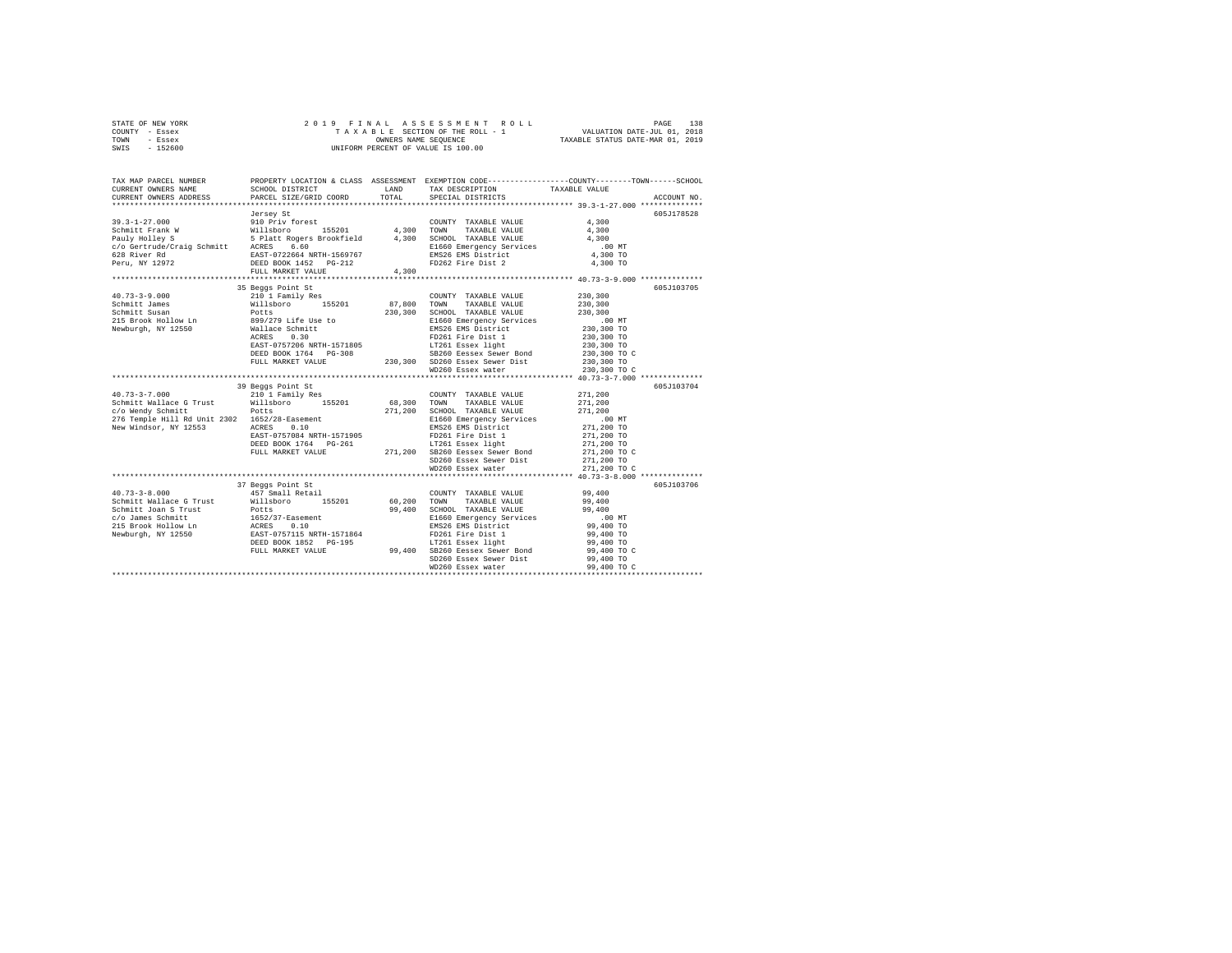|      | STATE OF NEW YORK |  | 2019 FINAL ASSESSMENT ROLL         |                                  | PAGE                        | 139 |
|------|-------------------|--|------------------------------------|----------------------------------|-----------------------------|-----|
|      | COUNTY - Essex    |  | TAXABLE SECTION OF THE ROLL - 1    |                                  | VALUATION DATE-JUL 01, 2018 |     |
| TOWN | - Essex           |  | OWNERS NAME SEOUENCE               | TAXABLE STATUS DATE-MAR 01, 2019 |                             |     |
| SWIS | $-152600$         |  | UNIFORM PERCENT OF VALUE IS 100.00 |                                  |                             |     |

| TAX MAP PARCEL NUMBER                                                 |                                         |         |                                                                                                           | PROPERTY LOCATION & CLASS ASSESSMENT EXEMPTION CODE----------------COUNTY-------TOWN------SCHOOL<br>CURRENT OWNERS NAME SCHOOL DISTRICT LAND TAX DESCRIPTION TAXABLE VALUE ACCOUNT NO. ACCOUNT NO SCHOOL DISTRICT LAND TAX DESCRIPTION TAXABLE VALUE ACCOUNT NO. |  |
|-----------------------------------------------------------------------|-----------------------------------------|---------|-----------------------------------------------------------------------------------------------------------|------------------------------------------------------------------------------------------------------------------------------------------------------------------------------------------------------------------------------------------------------------------|--|
|                                                                       |                                         |         |                                                                                                           |                                                                                                                                                                                                                                                                  |  |
|                                                                       | 2312 Main St                            |         |                                                                                                           | 605J101711                                                                                                                                                                                                                                                       |  |
| $40.73 - 3 - 1.000$                                                   | 482 Det row bldg                        |         | COUNTY TAXABLE VALUE 149.200                                                                              |                                                                                                                                                                                                                                                                  |  |
|                                                                       |                                         |         | TAXABLE VALUE<br>TOWN                                                                                     | 149,200                                                                                                                                                                                                                                                          |  |
|                                                                       |                                         |         | SCHOOL TAXABLE VALUE                                                                                      | 149,200                                                                                                                                                                                                                                                          |  |
|                                                                       |                                         |         |                                                                                                           |                                                                                                                                                                                                                                                                  |  |
|                                                                       | ACRES 0.09<br>EAST-0756980 NRTH-1571981 |         |                                                                                                           |                                                                                                                                                                                                                                                                  |  |
|                                                                       |                                         |         |                                                                                                           |                                                                                                                                                                                                                                                                  |  |
|                                                                       |                                         |         |                                                                                                           |                                                                                                                                                                                                                                                                  |  |
|                                                                       |                                         |         |                                                                                                           |                                                                                                                                                                                                                                                                  |  |
|                                                                       |                                         |         |                                                                                                           |                                                                                                                                                                                                                                                                  |  |
|                                                                       |                                         |         | WD260 Essex water 149,200 TO C                                                                            |                                                                                                                                                                                                                                                                  |  |
|                                                                       |                                         |         |                                                                                                           |                                                                                                                                                                                                                                                                  |  |
|                                                                       | 2 Schreiber Way                         |         |                                                                                                           | 605J103708                                                                                                                                                                                                                                                       |  |
| $39.4 - 1 - 36.000$                                                   |                                         |         |                                                                                                           | 210 1 Family Res 600 25,000 25,000 25,000 25,000 25,000                                                                                                                                                                                                          |  |
|                                                                       |                                         |         |                                                                                                           | 30,000<br>$\sim$ 0 $\sim$ 0                                                                                                                                                                                                                                      |  |
|                                                                       |                                         |         |                                                                                                           |                                                                                                                                                                                                                                                                  |  |
|                                                                       |                                         |         |                                                                                                           |                                                                                                                                                                                                                                                                  |  |
|                                                                       |                                         |         |                                                                                                           |                                                                                                                                                                                                                                                                  |  |
|                                                                       |                                         |         |                                                                                                           |                                                                                                                                                                                                                                                                  |  |
|                                                                       |                                         |         |                                                                                                           |                                                                                                                                                                                                                                                                  |  |
|                                                                       |                                         |         |                                                                                                           |                                                                                                                                                                                                                                                                  |  |
|                                                                       |                                         |         |                                                                                                           |                                                                                                                                                                                                                                                                  |  |
|                                                                       | 405 Leaning Rd                          |         |                                                                                                           | 605K104302                                                                                                                                                                                                                                                       |  |
|                                                                       |                                         |         |                                                                                                           |                                                                                                                                                                                                                                                                  |  |
|                                                                       |                                         |         |                                                                                                           |                                                                                                                                                                                                                                                                  |  |
|                                                                       |                                         |         |                                                                                                           |                                                                                                                                                                                                                                                                  |  |
|                                                                       |                                         |         |                                                                                                           |                                                                                                                                                                                                                                                                  |  |
|                                                                       |                                         |         |                                                                                                           |                                                                                                                                                                                                                                                                  |  |
|                                                                       | DEED BOOK 1844 PG-280                   |         | FD261 Fire Dist 1 24,800 TO                                                                               |                                                                                                                                                                                                                                                                  |  |
|                                                                       | FULL MARKET VALUE                       | 24,800  |                                                                                                           |                                                                                                                                                                                                                                                                  |  |
|                                                                       |                                         |         |                                                                                                           |                                                                                                                                                                                                                                                                  |  |
|                                                                       |                                         |         |                                                                                                           | 605J101108                                                                                                                                                                                                                                                       |  |
| $40.3 - 1 - 9.001$                                                    | 2239 NYS Route 22<br>210 1 Family Res   |         | COUNTY TAXABLE VALUE 245,800                                                                              |                                                                                                                                                                                                                                                                  |  |
| Schueller Gretel H Millsboro 155201 30,300 TOWN TAXABLE VALUE 245,800 |                                         |         |                                                                                                           |                                                                                                                                                                                                                                                                  |  |
|                                                                       |                                         |         |                                                                                                           |                                                                                                                                                                                                                                                                  |  |
| r0 Box 223<br>Essex, NY 12936                                         | Hicks<br>00003.30<br>ACRES 3.25         |         | 245,800 SCHOOL TAXABLE VALUE 245,800<br>E1660 Emergency Services 2.00 MT<br>EMS26 EMS District 245,800 TO |                                                                                                                                                                                                                                                                  |  |
|                                                                       |                                         |         |                                                                                                           |                                                                                                                                                                                                                                                                  |  |
|                                                                       | EAST-0744430 NRTH-1570517               |         | FD261 Fire Dist 1 245,800 TO                                                                              |                                                                                                                                                                                                                                                                  |  |
|                                                                       | DEED BOOK 1858 PG-111                   |         |                                                                                                           |                                                                                                                                                                                                                                                                  |  |
|                                                                       | FULL MARKET VALUE                       | 245,800 |                                                                                                           |                                                                                                                                                                                                                                                                  |  |
|                                                                       |                                         |         |                                                                                                           |                                                                                                                                                                                                                                                                  |  |
|                                                                       |                                         |         |                                                                                                           |                                                                                                                                                                                                                                                                  |  |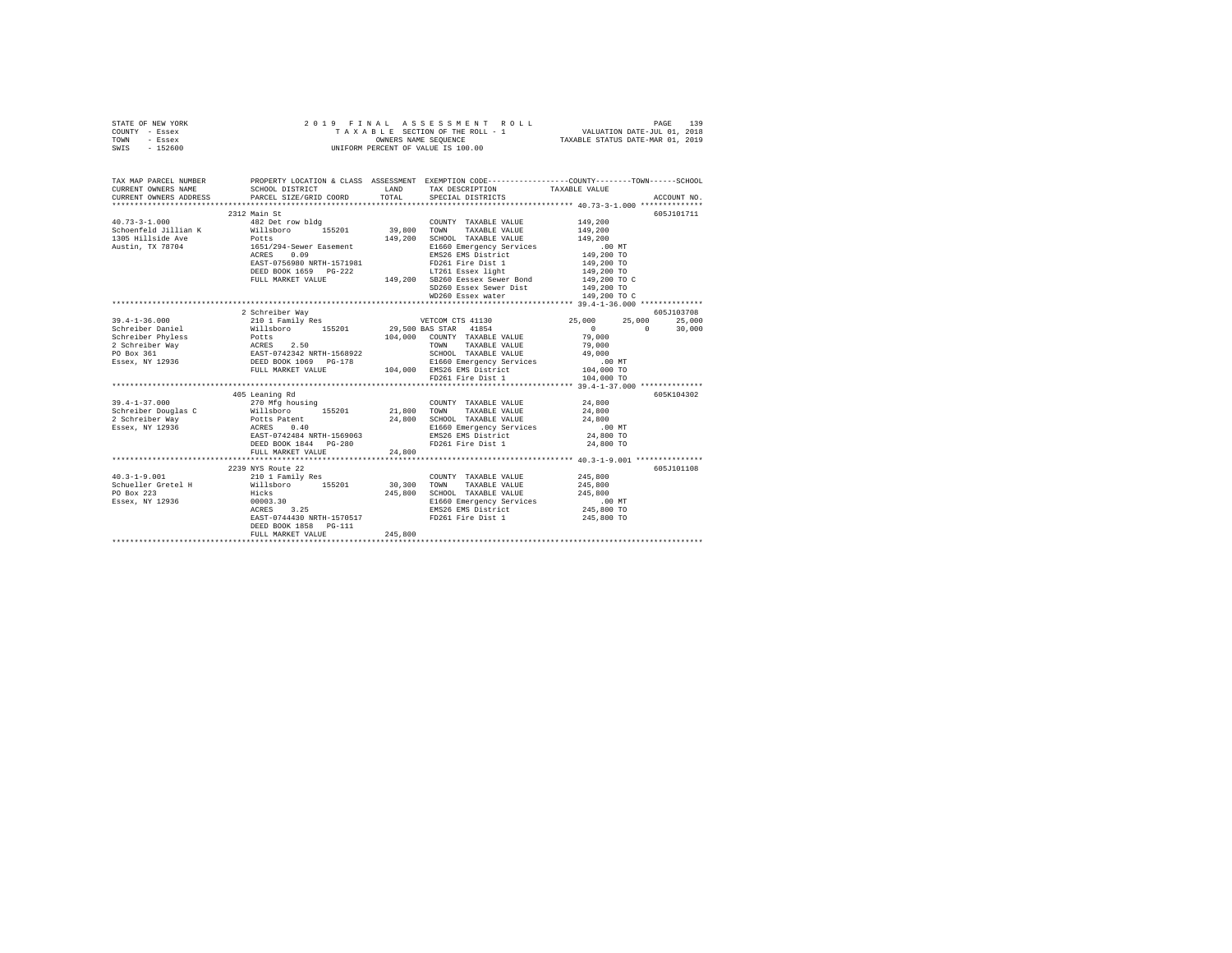| STATE OF NEW YORK<br>COUNTY - Essex<br>TOWN - Essex<br>SWIS - 152600                                                                                                                                                                                                                                                                                                                                                             |                                                                         | $\begin{tabular}{ccccc} 2 & 0 & 1 & 9 & F & I & M & A & S & S & E & S & S & M & E & N & T & R & O & L & L & P \end{tabular} \begin{tabular}{ccccc} PAGE & 140 \\ T A & X & A & B & E & S & T & T & R & C & L & V \end{tabular} \begin{tabular}{ccccc} PAGE & 140 \\ \hline \texttt{Y} & A & X & A & B & S & S & S & S & S & S & R & S & L & L & V \end{tabular} \end{tabular} \begin{tabular}{c} PAGE & 140 \\ \hline \texttt{V} & \texttt{VALUATION DATE-UL} & 01$ |                                    |               |  |
|----------------------------------------------------------------------------------------------------------------------------------------------------------------------------------------------------------------------------------------------------------------------------------------------------------------------------------------------------------------------------------------------------------------------------------|-------------------------------------------------------------------------|---------------------------------------------------------------------------------------------------------------------------------------------------------------------------------------------------------------------------------------------------------------------------------------------------------------------------------------------------------------------------------------------------------------------------------------------------------------------|------------------------------------|---------------|--|
| TAX MAP PARCEL NUMBER PROPERTY LOCATION & CLASS ASSESSMENT EXEMPTION CODE---------------COUNTY--------TOWN-----SCHOOL<br>CURRENT OWNERS NAME<br>CURRENT OWNERS ADDRESS                                                                                                                                                                                                                                                           | SCHOOL DISTRICT<br>LAND TAX DESCRIPTION<br>PARCEL SIZE/GRID COORD TOTAL | SPECIAL DISTRICTS                                                                                                                                                                                                                                                                                                                                                                                                                                                   | TAXABLE VALUE                      | ACCOUNT NO.   |  |
|                                                                                                                                                                                                                                                                                                                                                                                                                                  | 607 Middle Rd                                                           |                                                                                                                                                                                                                                                                                                                                                                                                                                                                     |                                    | 605J104102    |  |
| $40.3 - 2 - 14.100$                                                                                                                                                                                                                                                                                                                                                                                                              | 240 Rural res                                                           | AG DIST C 41720                                                                                                                                                                                                                                                                                                                                                                                                                                                     | 66.145 66.145 66.145               |               |  |
|                                                                                                                                                                                                                                                                                                                                                                                                                                  |                                                                         |                                                                                                                                                                                                                                                                                                                                                                                                                                                                     | 483,355                            |               |  |
|                                                                                                                                                                                                                                                                                                                                                                                                                                  |                                                                         |                                                                                                                                                                                                                                                                                                                                                                                                                                                                     | 483,355                            |               |  |
|                                                                                                                                                                                                                                                                                                                                                                                                                                  |                                                                         |                                                                                                                                                                                                                                                                                                                                                                                                                                                                     | 483,355                            |               |  |
|                                                                                                                                                                                                                                                                                                                                                                                                                                  |                                                                         |                                                                                                                                                                                                                                                                                                                                                                                                                                                                     | 00 MT.<br>549,500 TO               |               |  |
|                                                                                                                                                                                                                                                                                                                                                                                                                                  |                                                                         |                                                                                                                                                                                                                                                                                                                                                                                                                                                                     |                                    |               |  |
| UNDER AGDIST LAW TIL 2023                                                                                                                                                                                                                                                                                                                                                                                                        |                                                                         |                                                                                                                                                                                                                                                                                                                                                                                                                                                                     | 549,500 TO                         |               |  |
|                                                                                                                                                                                                                                                                                                                                                                                                                                  |                                                                         |                                                                                                                                                                                                                                                                                                                                                                                                                                                                     |                                    |               |  |
| $40.73 - 3 - 27.000$                                                                                                                                                                                                                                                                                                                                                                                                             | 11 Orchard Ln<br>210 1 Family Res                                       | COUNTY TAXABLE VALUE                                                                                                                                                                                                                                                                                                                                                                                                                                                | 275,400                            | 605L102914    |  |
|                                                                                                                                                                                                                                                                                                                                                                                                                                  |                                                                         |                                                                                                                                                                                                                                                                                                                                                                                                                                                                     | 275,400                            |               |  |
|                                                                                                                                                                                                                                                                                                                                                                                                                                  |                                                                         |                                                                                                                                                                                                                                                                                                                                                                                                                                                                     | 275,400                            |               |  |
|                                                                                                                                                                                                                                                                                                                                                                                                                                  |                                                                         |                                                                                                                                                                                                                                                                                                                                                                                                                                                                     | .00 MT                             |               |  |
|                                                                                                                                                                                                                                                                                                                                                                                                                                  |                                                                         |                                                                                                                                                                                                                                                                                                                                                                                                                                                                     | 275,400 TO                         |               |  |
|                                                                                                                                                                                                                                                                                                                                                                                                                                  |                                                                         |                                                                                                                                                                                                                                                                                                                                                                                                                                                                     | 275,400 TO                         |               |  |
|                                                                                                                                                                                                                                                                                                                                                                                                                                  |                                                                         |                                                                                                                                                                                                                                                                                                                                                                                                                                                                     | 275,400 TO                         |               |  |
|                                                                                                                                                                                                                                                                                                                                                                                                                                  |                                                                         |                                                                                                                                                                                                                                                                                                                                                                                                                                                                     | 275,400 TO C                       |               |  |
|                                                                                                                                                                                                                                                                                                                                                                                                                                  |                                                                         | SD260 Essex Sewer Dist<br>WD260 Essex water                                                                                                                                                                                                                                                                                                                                                                                                                         | 275,400 TO<br>275,400 TO C         |               |  |
|                                                                                                                                                                                                                                                                                                                                                                                                                                  |                                                                         |                                                                                                                                                                                                                                                                                                                                                                                                                                                                     |                                    |               |  |
|                                                                                                                                                                                                                                                                                                                                                                                                                                  | 2302 Main St                                                            |                                                                                                                                                                                                                                                                                                                                                                                                                                                                     |                                    | 605J103801    |  |
|                                                                                                                                                                                                                                                                                                                                                                                                                                  |                                                                         |                                                                                                                                                                                                                                                                                                                                                                                                                                                                     | $0$<br>245,300                     | $0 \t 30,000$ |  |
|                                                                                                                                                                                                                                                                                                                                                                                                                                  |                                                                         |                                                                                                                                                                                                                                                                                                                                                                                                                                                                     |                                    |               |  |
|                                                                                                                                                                                                                                                                                                                                                                                                                                  |                                                                         |                                                                                                                                                                                                                                                                                                                                                                                                                                                                     | 245,300<br>215,300                 |               |  |
|                                                                                                                                                                                                                                                                                                                                                                                                                                  |                                                                         |                                                                                                                                                                                                                                                                                                                                                                                                                                                                     |                                    |               |  |
|                                                                                                                                                                                                                                                                                                                                                                                                                                  |                                                                         |                                                                                                                                                                                                                                                                                                                                                                                                                                                                     | 00 MT.<br>245,300 TO<br>245,300 TO |               |  |
|                                                                                                                                                                                                                                                                                                                                                                                                                                  |                                                                         |                                                                                                                                                                                                                                                                                                                                                                                                                                                                     |                                    |               |  |
|                                                                                                                                                                                                                                                                                                                                                                                                                                  |                                                                         |                                                                                                                                                                                                                                                                                                                                                                                                                                                                     | 245,300 TO                         |               |  |
| $\begin{tabular}{l c c c c c} \multicolumn{1}{c}{\textbf{40.73--3-6.100}} & \multicolumn{1}{c}{2302} & \multicolumn{1}{c}{2301} & \multicolumn{1}{c}{\textbf{11 Fami1y Res}} & \multicolumn{1}{c}{\textbf{BAS STRR}} & \multicolumn{1}{c}{\textbf{418-5}} \\ \multicolumn{1}{c}{\textbf{Shapiro Nuse}11 B}} & \multicolumn{1}{c}{\textbf{110}1 \textbf{Fami1y Res}} & \multicolumn{1}{c}{\textbf{55201}} & \multicolumn{1}{c}{\$ |                                                                         | SB260 Eessex Sewer Bond                                                                                                                                                                                                                                                                                                                                                                                                                                             | 245,300 TO C                       |               |  |
|                                                                                                                                                                                                                                                                                                                                                                                                                                  |                                                                         | SD260 Essex Sewer Dist                                                                                                                                                                                                                                                                                                                                                                                                                                              | 245,300 TO                         |               |  |
|                                                                                                                                                                                                                                                                                                                                                                                                                                  |                                                                         | WD260 Essex water                                                                                                                                                                                                                                                                                                                                                                                                                                                   | 245,300 TO C                       |               |  |
|                                                                                                                                                                                                                                                                                                                                                                                                                                  |                                                                         |                                                                                                                                                                                                                                                                                                                                                                                                                                                                     |                                    |               |  |
|                                                                                                                                                                                                                                                                                                                                                                                                                                  | 269 School St                                                           |                                                                                                                                                                                                                                                                                                                                                                                                                                                                     |                                    | 605J103709    |  |
|                                                                                                                                                                                                                                                                                                                                                                                                                                  |                                                                         |                                                                                                                                                                                                                                                                                                                                                                                                                                                                     | 432,900                            |               |  |
|                                                                                                                                                                                                                                                                                                                                                                                                                                  |                                                                         |                                                                                                                                                                                                                                                                                                                                                                                                                                                                     | 432,900<br>432,900                 |               |  |
|                                                                                                                                                                                                                                                                                                                                                                                                                                  |                                                                         |                                                                                                                                                                                                                                                                                                                                                                                                                                                                     |                                    |               |  |
|                                                                                                                                                                                                                                                                                                                                                                                                                                  |                                                                         |                                                                                                                                                                                                                                                                                                                                                                                                                                                                     | 00 MT.<br>432,900 TO<br>432,900 TO |               |  |
|                                                                                                                                                                                                                                                                                                                                                                                                                                  |                                                                         |                                                                                                                                                                                                                                                                                                                                                                                                                                                                     |                                    |               |  |
|                                                                                                                                                                                                                                                                                                                                                                                                                                  |                                                                         |                                                                                                                                                                                                                                                                                                                                                                                                                                                                     | 432,900 TO                         |               |  |
|                                                                                                                                                                                                                                                                                                                                                                                                                                  |                                                                         |                                                                                                                                                                                                                                                                                                                                                                                                                                                                     | 432,900 TO C                       |               |  |
|                                                                                                                                                                                                                                                                                                                                                                                                                                  |                                                                         | SD260 Essex Sewer Dist                                                                                                                                                                                                                                                                                                                                                                                                                                              | 432,900 TO                         |               |  |
|                                                                                                                                                                                                                                                                                                                                                                                                                                  |                                                                         | WD260 Essex water                                                                                                                                                                                                                                                                                                                                                                                                                                                   | 432,900 TO C                       |               |  |
|                                                                                                                                                                                                                                                                                                                                                                                                                                  |                                                                         |                                                                                                                                                                                                                                                                                                                                                                                                                                                                     |                                    |               |  |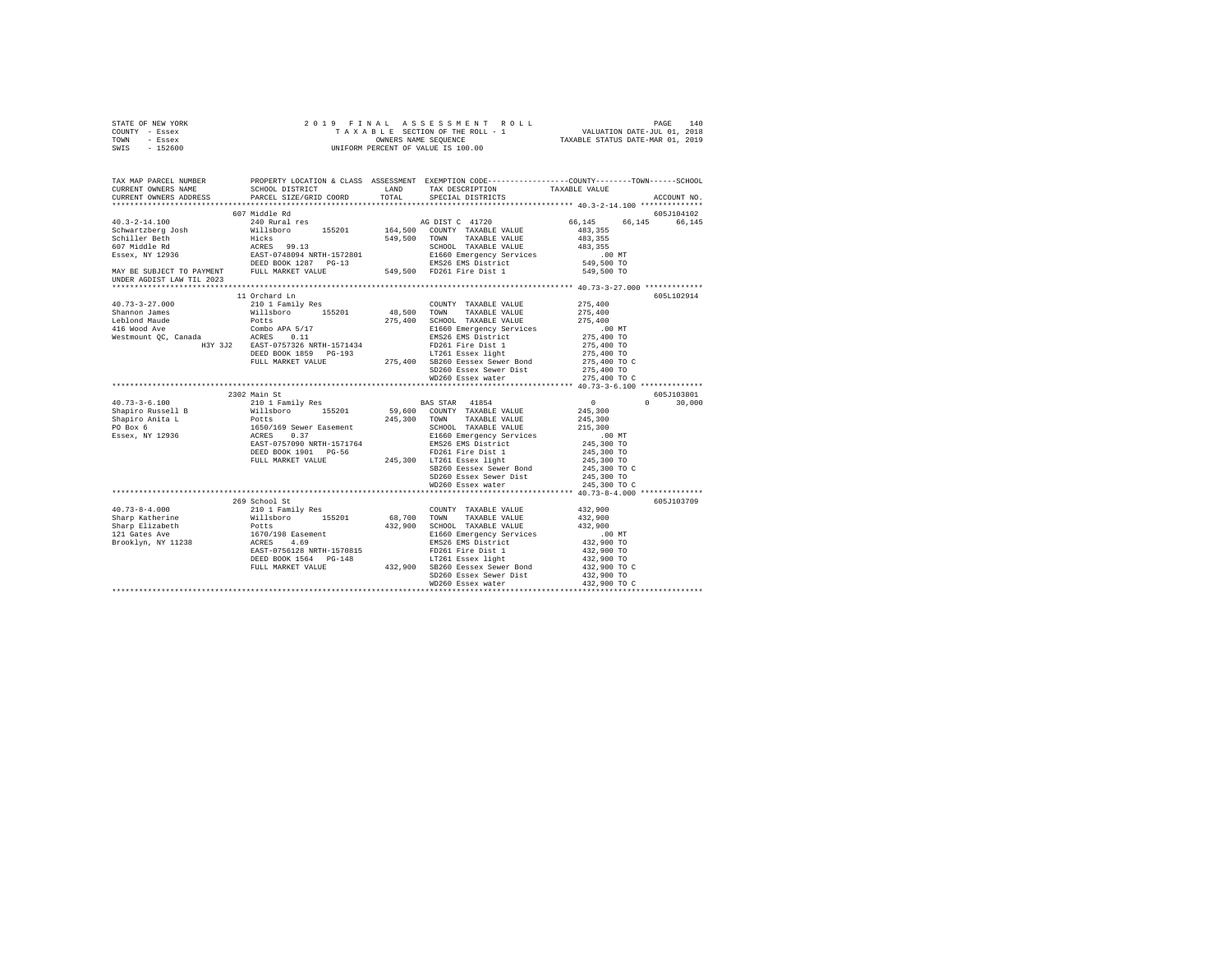|      | STATE OF NEW YORK |  |  |  | 2019 FINAL ASSESSMENT ROLL         |  |                                  | PAGE | 141 |
|------|-------------------|--|--|--|------------------------------------|--|----------------------------------|------|-----|
|      | COUNTY - Essex    |  |  |  | TAXABLE SECTION OF THE ROLL - 1    |  | VALUATION DATE-JUL 01, 2018      |      |     |
| TOWN | - Essex           |  |  |  | OWNERS NAME SEOUENCE               |  | TAXABLE STATUS DATE-MAR 01, 2019 |      |     |
| SWIS | $-152600$         |  |  |  | UNIFORM PERCENT OF VALUE IS 100.00 |  |                                  |      |     |

| TAX MAP PARCEL NUMBER<br>CURRENT OWNERS NAME                                                                                                                                                                                                                                                                                                                                                              | SCHOOL DISTRICT<br>ESS PARCEL SIZE/GRID COORD | LAND TAX DESCRIPTION TAXABLE VALUE          | PROPERTY LOCATION & CLASS ASSESSMENT EXEMPTION CODE---------------COUNTY-------TOWN------SCHOOL |
|-----------------------------------------------------------------------------------------------------------------------------------------------------------------------------------------------------------------------------------------------------------------------------------------------------------------------------------------------------------------------------------------------------------|-----------------------------------------------|---------------------------------------------|-------------------------------------------------------------------------------------------------|
| CURRENT OWNERS ADDRESS                                                                                                                                                                                                                                                                                                                                                                                    |                                               | TOTAL SPECIAL DISTRICTS                     | ACCOUNT NO.                                                                                     |
|                                                                                                                                                                                                                                                                                                                                                                                                           |                                               |                                             |                                                                                                 |
|                                                                                                                                                                                                                                                                                                                                                                                                           | 366 Brookfield Rd                             |                                             | 605J103502                                                                                      |
|                                                                                                                                                                                                                                                                                                                                                                                                           |                                               |                                             | $\Omega$ and $\Omega$<br>30,000                                                                 |
|                                                                                                                                                                                                                                                                                                                                                                                                           |                                               |                                             |                                                                                                 |
|                                                                                                                                                                                                                                                                                                                                                                                                           |                                               |                                             |                                                                                                 |
|                                                                                                                                                                                                                                                                                                                                                                                                           |                                               |                                             |                                                                                                 |
|                                                                                                                                                                                                                                                                                                                                                                                                           |                                               |                                             |                                                                                                 |
|                                                                                                                                                                                                                                                                                                                                                                                                           |                                               |                                             |                                                                                                 |
|                                                                                                                                                                                                                                                                                                                                                                                                           |                                               |                                             |                                                                                                 |
|                                                                                                                                                                                                                                                                                                                                                                                                           | 5 Clubhouse Way                               |                                             | 605J101610                                                                                      |
|                                                                                                                                                                                                                                                                                                                                                                                                           |                                               |                                             |                                                                                                 |
|                                                                                                                                                                                                                                                                                                                                                                                                           |                                               |                                             |                                                                                                 |
|                                                                                                                                                                                                                                                                                                                                                                                                           |                                               |                                             |                                                                                                 |
|                                                                                                                                                                                                                                                                                                                                                                                                           |                                               |                                             |                                                                                                 |
|                                                                                                                                                                                                                                                                                                                                                                                                           |                                               |                                             |                                                                                                 |
|                                                                                                                                                                                                                                                                                                                                                                                                           |                                               |                                             |                                                                                                 |
|                                                                                                                                                                                                                                                                                                                                                                                                           | FULL MARKET VALUE 284,000                     |                                             |                                                                                                 |
|                                                                                                                                                                                                                                                                                                                                                                                                           |                                               |                                             |                                                                                                 |
|                                                                                                                                                                                                                                                                                                                                                                                                           | 1446 Lake Shore Rd                            |                                             | 605J195005                                                                                      |
|                                                                                                                                                                                                                                                                                                                                                                                                           |                                               |                                             | $0 \t 30,000$                                                                                   |
|                                                                                                                                                                                                                                                                                                                                                                                                           |                                               |                                             |                                                                                                 |
|                                                                                                                                                                                                                                                                                                                                                                                                           |                                               |                                             |                                                                                                 |
|                                                                                                                                                                                                                                                                                                                                                                                                           |                                               |                                             |                                                                                                 |
|                                                                                                                                                                                                                                                                                                                                                                                                           |                                               |                                             |                                                                                                 |
|                                                                                                                                                                                                                                                                                                                                                                                                           |                                               | FULL MARKET VALUE 483,600 FD262 Fire Dist 2 |                                                                                                 |
|                                                                                                                                                                                                                                                                                                                                                                                                           |                                               |                                             | 483,600 TO                                                                                      |
|                                                                                                                                                                                                                                                                                                                                                                                                           |                                               |                                             |                                                                                                 |
| $190.3-4-8.000$ $190.3-4-8.000$ $190.3-4-8.000$ $190.3-4-8.000$ $190.3-4-8.000$ $190.3-4-8.000$ $190.3-4-8.000$ $190.3-4-8.000$ $190.3-4-8.000$ $190.3-4-8.000$ $190.3-4-8.000$ $190.3-4-8.000$ $190.3-4-8.000$ $190.3-4-8.00$                                                                                                                                                                            | 1908 Jersey St                                |                                             | 605J102803<br>$0 \t 30.000$                                                                     |
|                                                                                                                                                                                                                                                                                                                                                                                                           |                                               |                                             |                                                                                                 |
|                                                                                                                                                                                                                                                                                                                                                                                                           |                                               |                                             |                                                                                                 |
|                                                                                                                                                                                                                                                                                                                                                                                                           |                                               |                                             |                                                                                                 |
|                                                                                                                                                                                                                                                                                                                                                                                                           |                                               |                                             |                                                                                                 |
|                                                                                                                                                                                                                                                                                                                                                                                                           |                                               |                                             |                                                                                                 |
|                                                                                                                                                                                                                                                                                                                                                                                                           |                                               |                                             |                                                                                                 |
|                                                                                                                                                                                                                                                                                                                                                                                                           |                                               |                                             |                                                                                                 |
|                                                                                                                                                                                                                                                                                                                                                                                                           | 2892 Essex Rd                                 |                                             | 605J104111                                                                                      |
|                                                                                                                                                                                                                                                                                                                                                                                                           |                                               |                                             |                                                                                                 |
|                                                                                                                                                                                                                                                                                                                                                                                                           |                                               |                                             |                                                                                                 |
|                                                                                                                                                                                                                                                                                                                                                                                                           |                                               |                                             |                                                                                                 |
|                                                                                                                                                                                                                                                                                                                                                                                                           |                                               |                                             |                                                                                                 |
|                                                                                                                                                                                                                                                                                                                                                                                                           |                                               |                                             |                                                                                                 |
|                                                                                                                                                                                                                                                                                                                                                                                                           |                                               |                                             |                                                                                                 |
|                                                                                                                                                                                                                                                                                                                                                                                                           |                                               |                                             |                                                                                                 |
|                                                                                                                                                                                                                                                                                                                                                                                                           |                                               |                                             |                                                                                                 |
| $\begin{tabular}{l c c c c} \multicolumn{1}{c}{\textbf{40.57--3-2.000}} & \multicolumn{1}{c}{2892} & \multicolumn{1}{c}{2892} & \multicolumn{1}{c}{2892} & \multicolumn{1}{c}{2892} & \multicolumn{1}{c}{2892} & \multicolumn{1}{c}{2892} & \multicolumn{1}{c}{2892} & \multicolumn{1}{c}{2892} & \multicolumn{1}{c}{2892} & \multicolumn{1}{c}{2892} & \multicolumn{1}{c}{2892} & \multicolumn{1}{c}{28$ |                                               |                                             |                                                                                                 |
|                                                                                                                                                                                                                                                                                                                                                                                                           |                                               |                                             |                                                                                                 |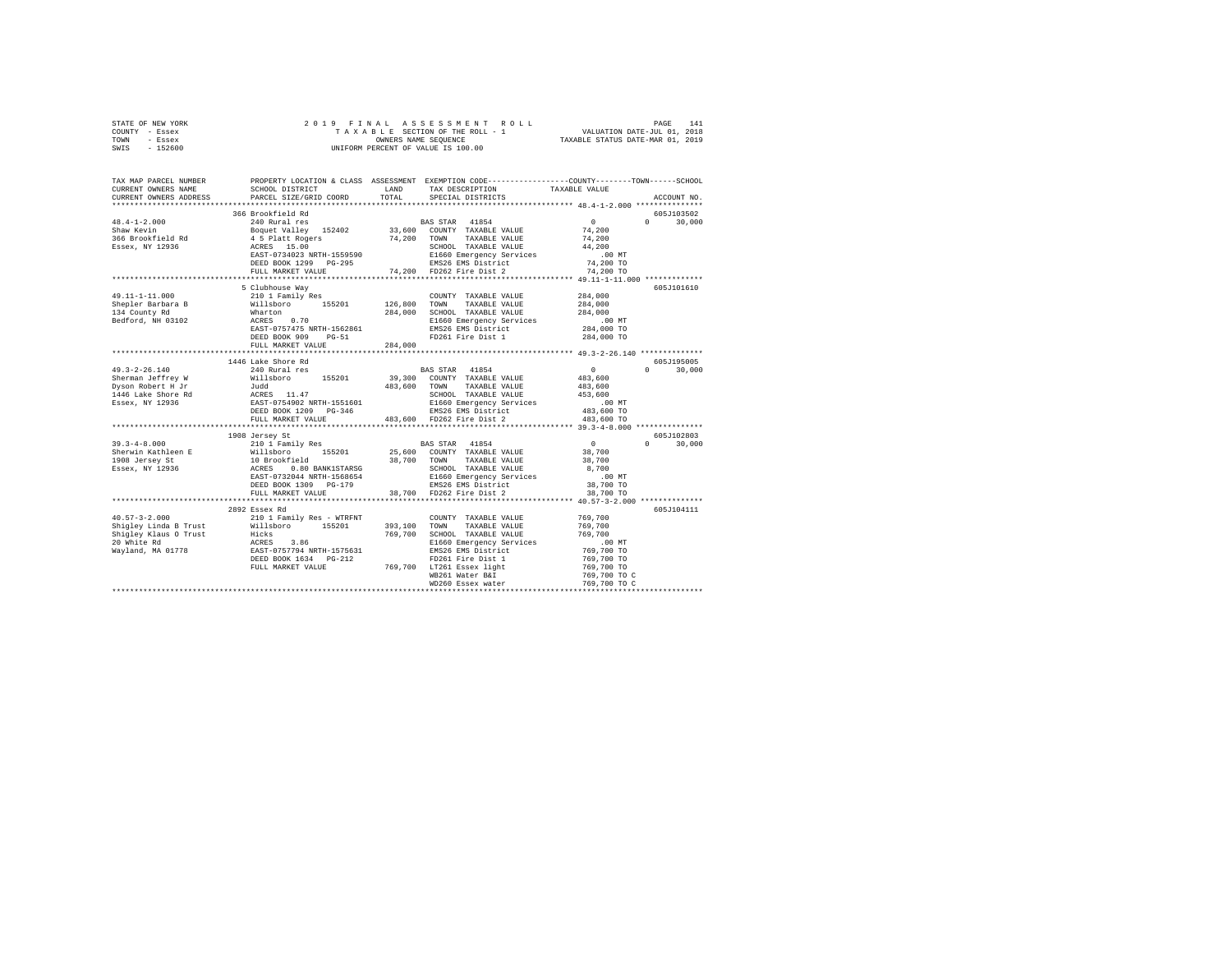| STATE OF NEW YORK | 2019 FINAL ASSESSMENT ROLL         | 142<br>PAGE                      |
|-------------------|------------------------------------|----------------------------------|
| COUNTY - Essex    | TAXABLE SECTION OF THE ROLL - 1    | VALUATION DATE-JUL 01, 2018      |
| TOWN<br>- Essex   | OWNERS NAME SEOUENCE               | TAXABLE STATUS DATE-MAR 01, 2019 |
| $-152600$<br>SWIS | UNIFORM PERCENT OF VALUE IS 100.00 |                                  |

| TAX MAP PARCEL NUMBER<br>CURRENT OWNERS NAME SCHOOL DISTRICT LAND TAX DESCRIPTION TAXABLE VALUE ACCOUNT NO. ACCOUNT NO. ANNO TRANSMENT OWNERS ADDRESS PART SCHOOL DISTRICT LAND TO A MACHINE TRANSMENT ON ACCOUNT NO. |                                                                                                                                                                                                                                    |         | PROPERTY LOCATION & CLASS ASSESSMENT EXEMPTION CODE-----------------COUNTY-------TOWN------SCHOOL |                             |            |
|-----------------------------------------------------------------------------------------------------------------------------------------------------------------------------------------------------------------------|------------------------------------------------------------------------------------------------------------------------------------------------------------------------------------------------------------------------------------|---------|---------------------------------------------------------------------------------------------------|-----------------------------|------------|
|                                                                                                                                                                                                                       |                                                                                                                                                                                                                                    |         |                                                                                                   |                             |            |
|                                                                                                                                                                                                                       | 2280 Main St                                                                                                                                                                                                                       |         |                                                                                                   |                             | 605J103015 |
| $40.73 - 6 - 1.000$                                                                                                                                                                                                   | 210 1 Family Res                                                                                                                                                                                                                   |         | COUNTY TAXABLE VALUE                                                                              | 209,200                     |            |
| Silbernagel Christopher Millsboro 155201 52,000                                                                                                                                                                       |                                                                                                                                                                                                                                    |         | TOWN<br>TAXABLE VALUE                                                                             | 209,200                     |            |
|                                                                                                                                                                                                                       |                                                                                                                                                                                                                                    | 209,200 | SCHOOL TAXABLE VALUE                                                                              | 209,200                     |            |
|                                                                                                                                                                                                                       |                                                                                                                                                                                                                                    |         | E1660 Emergency Services                                                                          | $.00$ MT                    |            |
|                                                                                                                                                                                                                       |                                                                                                                                                                                                                                    |         | EMS26 EMS District                                                                                | 209,200 TO                  |            |
|                                                                                                                                                                                                                       |                                                                                                                                                                                                                                    |         | FD261 Fire Dist 1                                                                                 | 209,200 TO                  |            |
|                                                                                                                                                                                                                       |                                                                                                                                                                                                                                    |         | LT261 Essex light 209,200 TO                                                                      |                             |            |
|                                                                                                                                                                                                                       | FULL MARKET VALUE                                                                                                                                                                                                                  |         | $5-111$ LT261 Essex light<br>209,200 SB260 Eessex Sewer Bond<br>209,200 Second Bond Mark          |                             |            |
|                                                                                                                                                                                                                       |                                                                                                                                                                                                                                    |         | SD260 Essex Sewer Dist                                                                            | 209,200 TO C<br>209,200 TO  |            |
|                                                                                                                                                                                                                       |                                                                                                                                                                                                                                    |         | WD260 Essex water                                                                                 | 209,200 TO C                |            |
|                                                                                                                                                                                                                       |                                                                                                                                                                                                                                    |         |                                                                                                   |                             |            |
|                                                                                                                                                                                                                       | Revnolds Rd                                                                                                                                                                                                                        |         |                                                                                                   |                             | 605J101612 |
|                                                                                                                                                                                                                       |                                                                                                                                                                                                                                    |         | COUNTY TAXABLE VALUE                                                                              | 9,800                       |            |
|                                                                                                                                                                                                                       |                                                                                                                                                                                                                                    |         | TAXABLE VALUE<br>TOWN                                                                             | 9,800                       |            |
|                                                                                                                                                                                                                       |                                                                                                                                                                                                                                    |         | SCHOOL TAXABLE VALUE                                                                              | 9,800                       |            |
|                                                                                                                                                                                                                       |                                                                                                                                                                                                                                    |         | E1660 Emergency Services                                                                          | $.00$ MT                    |            |
| Haymarket, VA 20169                                                                                                                                                                                                   | ACRES 15.10                                                                                                                                                                                                                        |         |                                                                                                   | 9,800 TO                    |            |
|                                                                                                                                                                                                                       | --------<br>ACRES 15.10<br>EAST-0729909 NRTH-1565326                                                                                                                                                                               |         | EMS26 EMS District<br>FD262 Fire Dist 2                                                           | 9,800 TO                    |            |
|                                                                                                                                                                                                                       | DEED BOOK 1187 PG-166                                                                                                                                                                                                              |         |                                                                                                   |                             |            |
|                                                                                                                                                                                                                       | FULL MARKET VALUE                                                                                                                                                                                                                  | 9,800   |                                                                                                   |                             |            |
|                                                                                                                                                                                                                       |                                                                                                                                                                                                                                    |         |                                                                                                   |                             |            |
|                                                                                                                                                                                                                       | 171 Cross Rd                                                                                                                                                                                                                       |         |                                                                                                   |                             | 605J103504 |
| $\frac{49.3-2-25.000}{49.3-2-25.000}$ and $\frac{120 \text{ Field crops}}{111 \text{ sboto}}$ and $\frac{155201}{211,700 BAS STR}$ 41854                                                                              |                                                                                                                                                                                                                                    |         |                                                                                                   | 113,854<br>113,854 113,854  |            |
|                                                                                                                                                                                                                       |                                                                                                                                                                                                                                    |         |                                                                                                   | $\sim$ 0 $\sim$<br>$\sim$ 0 | 30,000     |
|                                                                                                                                                                                                                       |                                                                                                                                                                                                                                    |         | 409.700 COUNTY TAXABLE VALUE                                                                      | 295,846                     |            |
|                                                                                                                                                                                                                       |                                                                                                                                                                                                                                    |         | TOWN<br>TAXABLE VALUE                                                                             | 295,846                     |            |
|                                                                                                                                                                                                                       |                                                                                                                                                                                                                                    |         | SCHOOL TAXABLE VALUE                                                                              | 265,846                     |            |
|                                                                                                                                                                                                                       |                                                                                                                                                                                                                                    |         |                                                                                                   | .00 MT                      |            |
|                                                                                                                                                                                                                       |                                                                                                                                                                                                                                    |         |                                                                                                   | 409,700 TO                  |            |
|                                                                                                                                                                                                                       |                                                                                                                                                                                                                                    |         |                                                                                                   | 409,700 TO                  |            |
|                                                                                                                                                                                                                       |                                                                                                                                                                                                                                    |         |                                                                                                   |                             |            |
|                                                                                                                                                                                                                       | 1816 Lake Shore Rd                                                                                                                                                                                                                 |         |                                                                                                   |                             | 605J103914 |
| $49.11 - 1 - 60.000$                                                                                                                                                                                                  | 240 Rural res - WTRFNT                                                                                                                                                                                                             |         | COUNTY TAXABLE VALUE                                                                              | 735,700                     |            |
| Slatkin Carole                                                                                                                                                                                                        |                                                                                                                                                                                                                                    | 381,700 | TOWN TAXABLE VALUE                                                                                | 735,700                     |            |
| Slatkin Laura                                                                                                                                                                                                         |                                                                                                                                                                                                                                    | 735,700 | SCHOOL TAXABLE VALUE                                                                              | 735,700                     |            |
| 171 Cross Rd                                                                                                                                                                                                          |                                                                                                                                                                                                                                    |         | E1660 Emergency Services                                                                          | .00 MT                      |            |
| Essex, NY 12936                                                                                                                                                                                                       | e – 1111<br>1111 – 11201 – 11201 – 11201 – 11201 – 11201 – 12201 – 12301 – 12301 – 12301 – 12301 – 12301 – 1230<br>236 – 12302 – 12303 – 12303 – 12303 – 12303 – 12303 – 12303 – 12303 – 12303 – 12303 – 12303 – 12303 – 12303 – 1 |         | EMS26 EMS District                                                                                | 735,700 TO                  |            |
|                                                                                                                                                                                                                       | DEED BOOK 1006 PG-163                                                                                                                                                                                                              |         | FD261 Fire Dist 1                                                                                 | 735,700 TO                  |            |
|                                                                                                                                                                                                                       | FULL MARKET VALUE                                                                                                                                                                                                                  | 735,700 |                                                                                                   |                             |            |
|                                                                                                                                                                                                                       |                                                                                                                                                                                                                                    |         |                                                                                                   |                             |            |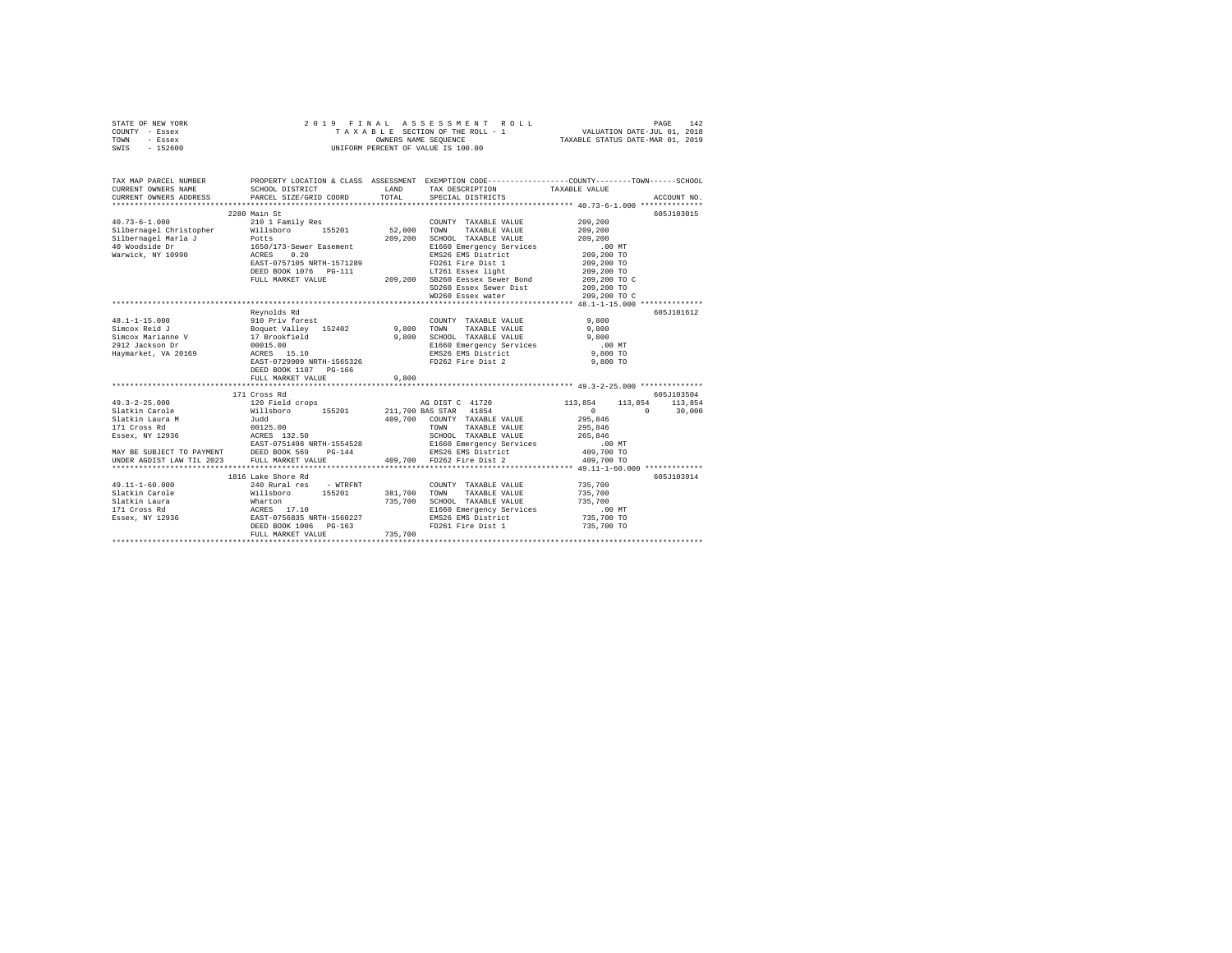| STATE OF NEW YORK |  |  | 2019 FINAL ASSESSMENT ROLL         |                                  | PAGE | 143 |
|-------------------|--|--|------------------------------------|----------------------------------|------|-----|
| COUNTY - Essex    |  |  | TAXABLE SECTION OF THE ROLL - 1    | VALUATION DATE-JUL 01, 2018      |      |     |
| TOWN<br>- Essex   |  |  | OWNERS NAME SEOUENCE               | TAXABLE STATUS DATE-MAR 01, 2019 |      |     |
| $-152600$<br>SWIS |  |  | UNIFORM PERCENT OF VALUE IS 100.00 |                                  |      |     |

| TAX MAP PARCEL NUMBER<br>CURRENT OWNERS NAME<br>CURRENT OWNERS ADDRESS                                                                                                                                                                     | SCHOOL DISTRICT TAND TAX DESCRIPTION<br>PARCEL SIZE/GRID COORD | TOTAL   | SPECIAL DISTRICTS                                               | PROPERTY LOCATION & CLASS ASSESSMENT EXEMPTION CODE---------------COUNTY-------TOWN-----SCHOOL<br>TAXABLE VALUE<br>ACCOUNT NO. |  |  |  |  |  |  |  |
|--------------------------------------------------------------------------------------------------------------------------------------------------------------------------------------------------------------------------------------------|----------------------------------------------------------------|---------|-----------------------------------------------------------------|--------------------------------------------------------------------------------------------------------------------------------|--|--|--|--|--|--|--|
|                                                                                                                                                                                                                                            |                                                                |         |                                                                 |                                                                                                                                |  |  |  |  |  |  |  |
|                                                                                                                                                                                                                                            | Lake Shore Rd                                                  |         |                                                                 | 605J103913                                                                                                                     |  |  |  |  |  |  |  |
|                                                                                                                                                                                                                                            |                                                                |         |                                                                 |                                                                                                                                |  |  |  |  |  |  |  |
|                                                                                                                                                                                                                                            |                                                                |         |                                                                 |                                                                                                                                |  |  |  |  |  |  |  |
|                                                                                                                                                                                                                                            |                                                                |         |                                                                 |                                                                                                                                |  |  |  |  |  |  |  |
|                                                                                                                                                                                                                                            |                                                                |         |                                                                 | 00 MT.<br>197,700 TO                                                                                                           |  |  |  |  |  |  |  |
|                                                                                                                                                                                                                                            |                                                                |         |                                                                 |                                                                                                                                |  |  |  |  |  |  |  |
|                                                                                                                                                                                                                                            | DEED BOOK 532 PG-159                                           |         | FD261 Fire Dist 1                                               | 197,700 TO                                                                                                                     |  |  |  |  |  |  |  |
|                                                                                                                                                                                                                                            | FULL MARKET VALUE 197,700                                      |         |                                                                 |                                                                                                                                |  |  |  |  |  |  |  |
|                                                                                                                                                                                                                                            |                                                                |         |                                                                 |                                                                                                                                |  |  |  |  |  |  |  |
|                                                                                                                                                                                                                                            | 1835 Lake Shore Rd                                             |         |                                                                 | 605J103915                                                                                                                     |  |  |  |  |  |  |  |
| 49.11-1-59.000                                                                                                                                                                                                                             | 260 Seasonal res - WTRFNT                                      |         | COUNTY TAXABLE VALUE                                            | 433,600                                                                                                                        |  |  |  |  |  |  |  |
|                                                                                                                                                                                                                                            |                                                                |         |                                                                 | 433,600                                                                                                                        |  |  |  |  |  |  |  |
|                                                                                                                                                                                                                                            |                                                                |         |                                                                 | 433,600                                                                                                                        |  |  |  |  |  |  |  |
| 91.11-1-93.000 MM TAXABLE VALUE<br>191.11-1-93.000 MM TAXABLE VALUE<br>C/O Carole Slatkin Mharton<br>191.12 Cross Rd ACRES 6.60 433,600 SCHOOL TAXABLE VALUE<br>171 Cross Rd ACRES 6.60 E1660 Bmg26 SENSCHORE RESERV SPITTER<br>18826 EX   |                                                                |         |                                                                 |                                                                                                                                |  |  |  |  |  |  |  |
|                                                                                                                                                                                                                                            |                                                                |         |                                                                 |                                                                                                                                |  |  |  |  |  |  |  |
|                                                                                                                                                                                                                                            | FULL MARKET VALUE 433,600                                      |         | FD261 Fire Dist 1                                               | 433,600 TO                                                                                                                     |  |  |  |  |  |  |  |
|                                                                                                                                                                                                                                            |                                                                |         |                                                                 |                                                                                                                                |  |  |  |  |  |  |  |
|                                                                                                                                                                                                                                            |                                                                |         |                                                                 |                                                                                                                                |  |  |  |  |  |  |  |
|                                                                                                                                                                                                                                            | 11 Pearson Way<br>210 1 Family Res                             |         |                                                                 | 605J103008<br>342,200                                                                                                          |  |  |  |  |  |  |  |
| 49.11-1-24.000                                                                                                                                                                                                                             |                                                                |         | COUNTY TAXABLE VALUE                                            |                                                                                                                                |  |  |  |  |  |  |  |
| Smiles Martina Hart (1990) - 199,500 TOWN TAXABLE VALUE 342,200<br>199,500 TOWN TAXABLE VALUE 342,200<br>199,500 TOWN TAXABLE VALUE 342,200 SCHOOL TAXABLE VALUE 344,200<br>10.0 South Burlington, VT 05403 ACRES 10.000 - 199,000 DEC     |                                                                |         |                                                                 |                                                                                                                                |  |  |  |  |  |  |  |
|                                                                                                                                                                                                                                            |                                                                |         |                                                                 |                                                                                                                                |  |  |  |  |  |  |  |
|                                                                                                                                                                                                                                            | EAST-0758096 NRTH-1563490                                      |         | E1660 Emergency Services<br>EMS26 EMS District                  | .00 MT.<br>342,200 TO                                                                                                          |  |  |  |  |  |  |  |
|                                                                                                                                                                                                                                            | DEED BOOK 1663 PG-134                                          |         | FD261 Fire Dist 1                                               | 342,200 TO                                                                                                                     |  |  |  |  |  |  |  |
|                                                                                                                                                                                                                                            | FULL MARKET VALUE                                              | 342,200 |                                                                 |                                                                                                                                |  |  |  |  |  |  |  |
|                                                                                                                                                                                                                                            |                                                                |         |                                                                 |                                                                                                                                |  |  |  |  |  |  |  |
|                                                                                                                                                                                                                                            | 1421 Whallons Bay Rd                                           |         |                                                                 | 605J102206                                                                                                                     |  |  |  |  |  |  |  |
| 49.1-1-15.100 240 Rural res                                                                                                                                                                                                                |                                                                |         | AG DIST C 41720                                                 | 135,954 135,954 135,954                                                                                                        |  |  |  |  |  |  |  |
| Smith Anne Ehrenclou Trust Willsboro 155201 456,100 COUNTY TAXABLE VALUE                                                                                                                                                                   |                                                                |         |                                                                 | 821,246                                                                                                                        |  |  |  |  |  |  |  |
|                                                                                                                                                                                                                                            |                                                                |         |                                                                 | 821,246                                                                                                                        |  |  |  |  |  |  |  |
|                                                                                                                                                                                                                                            |                                                                |         | SCHOOL TAXABLE VALUE 821,246                                    |                                                                                                                                |  |  |  |  |  |  |  |
|                                                                                                                                                                                                                                            |                                                                |         |                                                                 | .00 MT                                                                                                                         |  |  |  |  |  |  |  |
| USICAL AMERICAN MARINDRY AND MANUS 1997,200 TOWN TAXABLE VALUE<br>SCO Anne E Smith Marindry Mariton 1997,200 TOWN TAXABLE VALUE<br>6 Johnna 1997,200 TOWN TAXABLE VALUE<br>Asheville, NC 28803 BEAST-0754618 NRTH-1561445 B1660 Emer       |                                                                |         |                                                                 | 957,200 TO                                                                                                                     |  |  |  |  |  |  |  |
|                                                                                                                                                                                                                                            |                                                                |         |                                                                 | 957,200 TO                                                                                                                     |  |  |  |  |  |  |  |
| UNDER AGDIST LAW TIL 2023                                                                                                                                                                                                                  |                                                                |         |                                                                 |                                                                                                                                |  |  |  |  |  |  |  |
|                                                                                                                                                                                                                                            |                                                                |         |                                                                 |                                                                                                                                |  |  |  |  |  |  |  |
|                                                                                                                                                                                                                                            |                                                                |         |                                                                 | 605J102302                                                                                                                     |  |  |  |  |  |  |  |
|                                                                                                                                                                                                                                            |                                                                |         |                                                                 |                                                                                                                                |  |  |  |  |  |  |  |
|                                                                                                                                                                                                                                            |                                                                |         |                                                                 |                                                                                                                                |  |  |  |  |  |  |  |
|                                                                                                                                                                                                                                            |                                                                |         |                                                                 |                                                                                                                                |  |  |  |  |  |  |  |
| 39.4-1-11.000<br>39.4-1-11.000<br>39.4-1-11.000<br>39.4-1-11.000<br>39.567ranko David Willisboro 155201<br>35,900 TOWN TAXABLE VALUE 68,800<br>317 Skyline Dr Hicks 1148/23<br>8.4ac 1248/23<br>8.4ac 1248/23<br>8.4ac 1248/23<br>202RES 1 |                                                                |         |                                                                 |                                                                                                                                |  |  |  |  |  |  |  |
|                                                                                                                                                                                                                                            |                                                                |         | E1660 Emergency Services .00 MT<br>EMS26 EMS District 68,800 TO |                                                                                                                                |  |  |  |  |  |  |  |
|                                                                                                                                                                                                                                            |                                                                |         | EAST-0743252 NRTH-1571174 FD261 Fire Dist 1                     | 68,800 TO                                                                                                                      |  |  |  |  |  |  |  |
|                                                                                                                                                                                                                                            | DEED BOOK 1246 PG-184                                          |         |                                                                 |                                                                                                                                |  |  |  |  |  |  |  |
|                                                                                                                                                                                                                                            | FULL MARKET VALUE                                              | 68,800  |                                                                 |                                                                                                                                |  |  |  |  |  |  |  |
|                                                                                                                                                                                                                                            |                                                                |         |                                                                 |                                                                                                                                |  |  |  |  |  |  |  |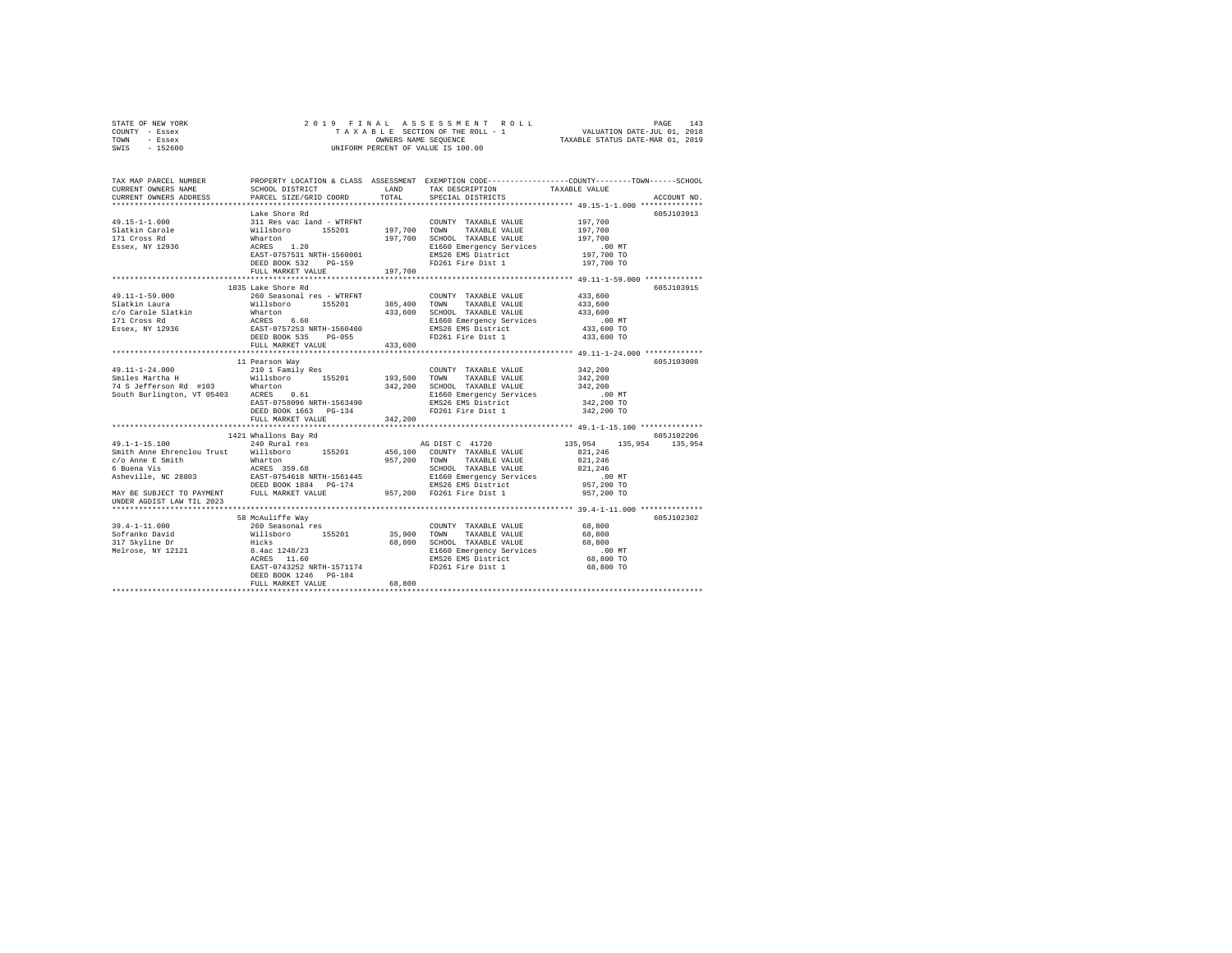| STATE OF NEW YORK |         |  |  |  | 2019 FINAL ASSESSMENT ROLL         |                                  | PAGE | 144 |
|-------------------|---------|--|--|--|------------------------------------|----------------------------------|------|-----|
| COUNTY - Essex    |         |  |  |  | TAXABLE SECTION OF THE ROLL - 1    | VALUATION DATE-JUL 01, 2018      |      |     |
| TOWN              | - Essex |  |  |  | OWNERS NAME SEOUENCE               | TAXABLE STATUS DATE-MAR 01, 2019 |      |     |
| SWIS - 152600     |         |  |  |  | UNIFORM PERCENT OF VALUE IS 100.00 |                                  |      |     |

| TAX MAP PARCEL NUMBER<br>CURRENT OWNERS NAME                                                                                                                                                                                                                                                                                                                                                            |                                                                 |                                                                                                                                                                                                                                                                                                                                                                                                                                              |                      |               |
|---------------------------------------------------------------------------------------------------------------------------------------------------------------------------------------------------------------------------------------------------------------------------------------------------------------------------------------------------------------------------------------------------------|-----------------------------------------------------------------|----------------------------------------------------------------------------------------------------------------------------------------------------------------------------------------------------------------------------------------------------------------------------------------------------------------------------------------------------------------------------------------------------------------------------------------------|----------------------|---------------|
| CURRENT OWNERS ADDRESS FORCEL SIZE/GRID COORD TOTAL SPECIAL DISTRICTS (2011) ACCOUNT NO.                                                                                                                                                                                                                                                                                                                |                                                                 |                                                                                                                                                                                                                                                                                                                                                                                                                                              |                      |               |
|                                                                                                                                                                                                                                                                                                                                                                                                         | McAuliffe Wav                                                   |                                                                                                                                                                                                                                                                                                                                                                                                                                              |                      | 605J100403    |
|                                                                                                                                                                                                                                                                                                                                                                                                         |                                                                 | COUNTY TAXABLE VALUE 51,500                                                                                                                                                                                                                                                                                                                                                                                                                  |                      |               |
|                                                                                                                                                                                                                                                                                                                                                                                                         |                                                                 |                                                                                                                                                                                                                                                                                                                                                                                                                                              | 51,500               |               |
|                                                                                                                                                                                                                                                                                                                                                                                                         |                                                                 |                                                                                                                                                                                                                                                                                                                                                                                                                                              | 51,500               |               |
|                                                                                                                                                                                                                                                                                                                                                                                                         |                                                                 | E1660 Emergency Services .00 MT                                                                                                                                                                                                                                                                                                                                                                                                              |                      |               |
|                                                                                                                                                                                                                                                                                                                                                                                                         |                                                                 |                                                                                                                                                                                                                                                                                                                                                                                                                                              | 51,500 TO            |               |
| 39.4-1-7.000<br>Sofranko Bavid R (1911 Milledoro 155201 51,500 COUNTY TAXABLE VALUE<br>Sofranko Geraldine P Hicks<br>Sofranko Geraldine P Hicks<br>317 Skyline Dr ACRES 56.10 51,500 SCHOOL TAXABLE VALUE<br>Melrose, NY 12121 EACRES 5                                                                                                                                                                 | FULL MARKET VALUE 51,500                                        |                                                                                                                                                                                                                                                                                                                                                                                                                                              | 51,500 TO            |               |
|                                                                                                                                                                                                                                                                                                                                                                                                         |                                                                 |                                                                                                                                                                                                                                                                                                                                                                                                                                              |                      |               |
|                                                                                                                                                                                                                                                                                                                                                                                                         | Clark Rd                                                        |                                                                                                                                                                                                                                                                                                                                                                                                                                              |                      | 605J102402    |
|                                                                                                                                                                                                                                                                                                                                                                                                         |                                                                 |                                                                                                                                                                                                                                                                                                                                                                                                                                              |                      |               |
|                                                                                                                                                                                                                                                                                                                                                                                                         |                                                                 |                                                                                                                                                                                                                                                                                                                                                                                                                                              |                      |               |
|                                                                                                                                                                                                                                                                                                                                                                                                         |                                                                 |                                                                                                                                                                                                                                                                                                                                                                                                                                              |                      |               |
|                                                                                                                                                                                                                                                                                                                                                                                                         |                                                                 | E1660 Emergency Services .00 MT                                                                                                                                                                                                                                                                                                                                                                                                              |                      |               |
|                                                                                                                                                                                                                                                                                                                                                                                                         | DEED BOOK 1119 PG-173                                           | FD262 Fire Dist 2                                                                                                                                                                                                                                                                                                                                                                                                                            | 27,300 TO            |               |
|                                                                                                                                                                                                                                                                                                                                                                                                         |                                                                 |                                                                                                                                                                                                                                                                                                                                                                                                                                              | 27,300 TO            |               |
|                                                                                                                                                                                                                                                                                                                                                                                                         |                                                                 |                                                                                                                                                                                                                                                                                                                                                                                                                                              |                      |               |
| $\begin{tabular}{l c c c c c} \multicolumn{4}{c c c c} \multicolumn{4}{c c c} \multicolumn{4}{c c c} \multicolumn{4}{c c c} \multicolumn{4}{c c c} \multicolumn{4}{c c c} \multicolumn{4}{c c c} \multicolumn{4}{c c c} \multicolumn{4}{c c c} \multicolumn{4}{c c c} \multicolumn{4}{c c c} \multicolumn{4}{c c c} \multicolumn{4}{c c c} \multicolumn{4}{c c c} \multicolumn{4}{c c c} \multicolumn{$ | 2278 Main St                                                    | 37 PCT OF VALUE USED FOR EXEMPTION PURPOSES                                                                                                                                                                                                                                                                                                                                                                                                  |                      | 605-T101308   |
|                                                                                                                                                                                                                                                                                                                                                                                                         |                                                                 |                                                                                                                                                                                                                                                                                                                                                                                                                                              | 42,458 42,458 42,458 |               |
|                                                                                                                                                                                                                                                                                                                                                                                                         |                                                                 |                                                                                                                                                                                                                                                                                                                                                                                                                                              |                      | 68,700        |
|                                                                                                                                                                                                                                                                                                                                                                                                         |                                                                 |                                                                                                                                                                                                                                                                                                                                                                                                                                              |                      |               |
|                                                                                                                                                                                                                                                                                                                                                                                                         |                                                                 |                                                                                                                                                                                                                                                                                                                                                                                                                                              |                      |               |
|                                                                                                                                                                                                                                                                                                                                                                                                         |                                                                 |                                                                                                                                                                                                                                                                                                                                                                                                                                              |                      |               |
|                                                                                                                                                                                                                                                                                                                                                                                                         |                                                                 |                                                                                                                                                                                                                                                                                                                                                                                                                                              |                      |               |
|                                                                                                                                                                                                                                                                                                                                                                                                         |                                                                 |                                                                                                                                                                                                                                                                                                                                                                                                                                              |                      |               |
|                                                                                                                                                                                                                                                                                                                                                                                                         |                                                                 |                                                                                                                                                                                                                                                                                                                                                                                                                                              |                      |               |
|                                                                                                                                                                                                                                                                                                                                                                                                         |                                                                 |                                                                                                                                                                                                                                                                                                                                                                                                                                              |                      |               |
|                                                                                                                                                                                                                                                                                                                                                                                                         |                                                                 | SB260 Eessex Sewer Bond 229,500 TO C                                                                                                                                                                                                                                                                                                                                                                                                         |                      |               |
|                                                                                                                                                                                                                                                                                                                                                                                                         |                                                                 | SD260 Essex Sewer Dist 229,500 TO                                                                                                                                                                                                                                                                                                                                                                                                            |                      |               |
|                                                                                                                                                                                                                                                                                                                                                                                                         |                                                                 |                                                                                                                                                                                                                                                                                                                                                                                                                                              |                      |               |
|                                                                                                                                                                                                                                                                                                                                                                                                         |                                                                 |                                                                                                                                                                                                                                                                                                                                                                                                                                              |                      | 605-7191004   |
| $39.3 - 1 - 2.200$                                                                                                                                                                                                                                                                                                                                                                                      |                                                                 |                                                                                                                                                                                                                                                                                                                                                                                                                                              | $\overline{a}$       | $0 \t 30,000$ |
| Soper Ryan S                                                                                                                                                                                                                                                                                                                                                                                            |                                                                 |                                                                                                                                                                                                                                                                                                                                                                                                                                              |                      |               |
|                                                                                                                                                                                                                                                                                                                                                                                                         |                                                                 |                                                                                                                                                                                                                                                                                                                                                                                                                                              |                      |               |
| 69 Reber Rd<br>Willsboro, NY 12996                                                                                                                                                                                                                                                                                                                                                                      |                                                                 | $\begin{array}{cccc} 69 \text{ Reber M}\\ 2101 \text{ Fami1ly Res} \\ 811 \text{ Isport M} \\ 7 \text{ Perv Bay Tract} \\ 7 \text{ Perv Bay Tract} \\ 12996 \end{array} \qquad \begin{array}{cccc} \text{BAS STAR} & 41854 & 0 \\ 30,400 & \text{CONTY TAXABLE VALUE} \\ 90,000 & \text{TONW} \\ 90,000 & \text{TONW} \\ 90,000 & \text{TONW} \\ 8 \text{CHOOL} & \text{TAXABLE VALUE} \\ 90,000 & \text{SCHOOL} & \text{TAXABLE VALUE} \\ $ |                      |               |
|                                                                                                                                                                                                                                                                                                                                                                                                         |                                                                 |                                                                                                                                                                                                                                                                                                                                                                                                                                              |                      |               |
|                                                                                                                                                                                                                                                                                                                                                                                                         |                                                                 | EAST-0724234 NRTH-1571176 E1660 Emergency Services 00 NT<br>DEED BOOK 978 PG-274 EMS26 EMS District 90,000 TO                                                                                                                                                                                                                                                                                                                                |                      |               |
|                                                                                                                                                                                                                                                                                                                                                                                                         | ENSION 178 PG-274<br>FULL MARKET VALUE 90,000 FD262 Fire Dist 2 |                                                                                                                                                                                                                                                                                                                                                                                                                                              | 90,000 TO            |               |
|                                                                                                                                                                                                                                                                                                                                                                                                         |                                                                 |                                                                                                                                                                                                                                                                                                                                                                                                                                              |                      |               |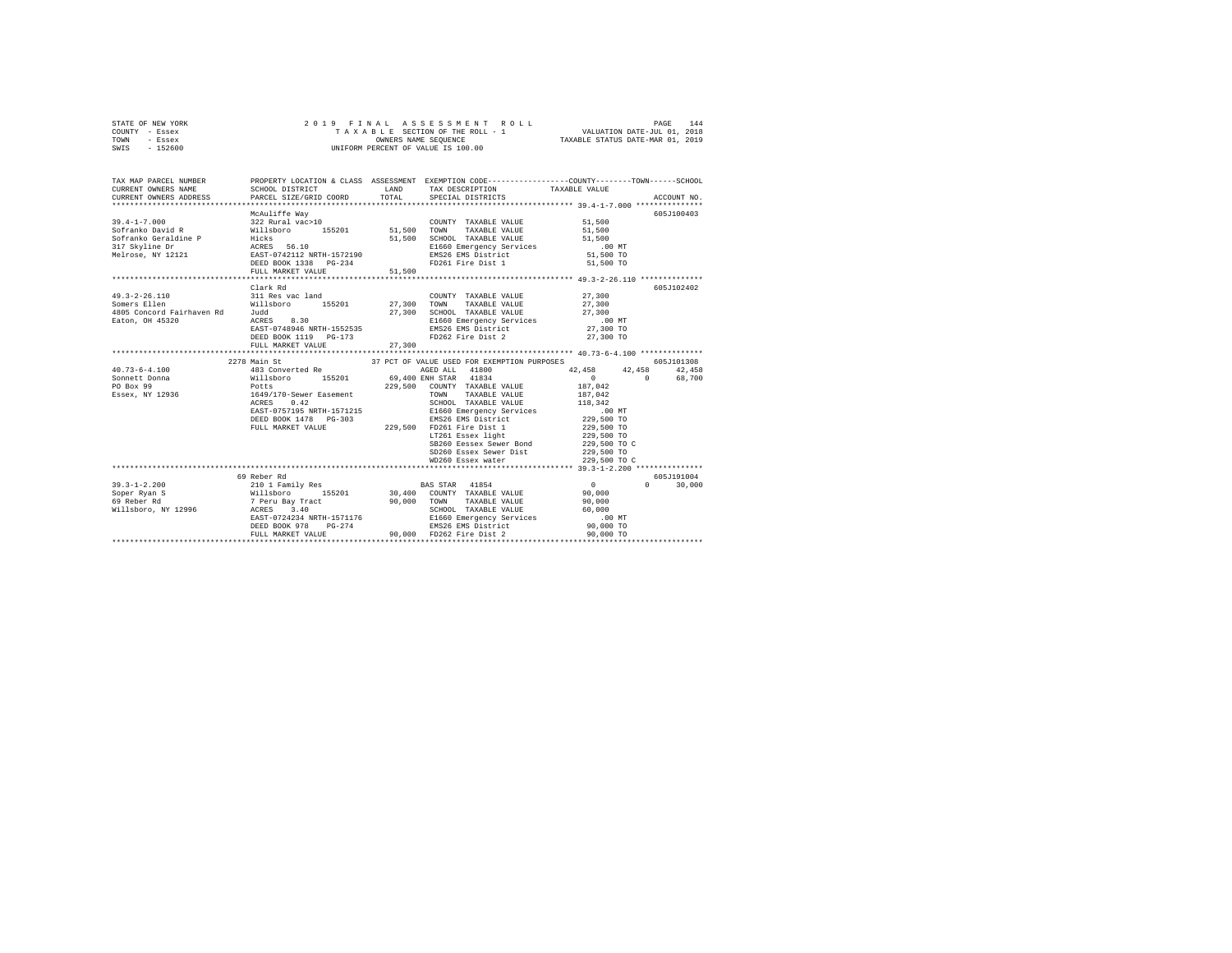| STATE OF NEW YORK                       |                                   |               | 2019 FINAL ASSESSMENT ROLL                                                                      |                                  | 145<br>PAGE |
|-----------------------------------------|-----------------------------------|---------------|-------------------------------------------------------------------------------------------------|----------------------------------|-------------|
| COUNTY - Essex                          |                                   |               | TAXABLE SECTION OF THE ROLL - 1                                                                 | VALUATION DATE-JUL 01, 2018      |             |
| TOWN<br>- Essex                         |                                   |               |                                                                                                 | TAXABLE STATUS DATE-MAR 01, 2019 |             |
| SWIS - 152600                           |                                   |               | UNIFORM PERCENT OF VALUE IS 100.00                                                              |                                  |             |
|                                         |                                   |               |                                                                                                 |                                  |             |
| TAX MAP PARCEL NUMBER                   |                                   |               | PROPERTY LOCATION & CLASS ASSESSMENT EXEMPTION CODE---------------COUNTY-------TOWN------SCHOOL |                                  |             |
| CURRENT OWNERS NAME                     | SCHOOL DISTRICT                   | LAND          | TAX DESCRIPTION                                                                                 | TAXABLE VALUE                    |             |
| CURRENT OWNERS ADDRESS                  | PARCEL SIZE/GRID COORD            | TOTAL         | SPECIAL DISTRICTS                                                                               |                                  | ACCOUNT NO. |
|                                         | NYS Route 22                      |               |                                                                                                 |                                  | 605J102913  |
| $40.11 - 1 - 1.000$                     | 311 Res vac land - WTRFNT         |               | AG DIST C 41720                                                                                 | 10,566 10,566 10,566             |             |
| South Braidlea Farms LLC Willsboro      | 155201                            | 450,100       | COUNTY TAXABLE VALUE                                                                            | 439.534                          |             |
| c/o Rock Spring Properties LLC Connolly |                                   | 450,100 TOWN  | TAXABLE VALUE                                                                                   | 439,534                          |             |
| 6500 Rock Spring Dr Ste Five ACRES 6.40 |                                   |               | SCHOOL TAXABLE VALUE                                                                            | 439.534                          |             |
| Bethesda, MD 20817                      | EAST-0757675 NRTH-1576399         |               |                                                                                                 | $.00$ MT                         |             |
|                                         |                                   |               | E1660 Emergency Services                                                                        |                                  |             |
|                                         | DEED BOOK 1800 PG-280             |               | EMS26 EMS District<br>450,100 FD261 Fire Dist 1                                                 | 450,100 TO                       |             |
| MAY BE SUBJECT TO PAYMENT               | FULL MARKET VALUE                 |               |                                                                                                 | 450,100 TO                       |             |
| UNDER AGDIST LAW TIL 2023               |                                   |               | LT261 Essex light                                                                               | 450,100 TO                       |             |
|                                         |                                   |               | WB261 Water B&I                                                                                 | 450,100 TO C                     |             |
|                                         |                                   |               | WD260 Essex water                                                                               | 450,100 TO C                     |             |
|                                         |                                   |               |                                                                                                 |                                  |             |
|                                         | 187 Leaning Rd                    |               |                                                                                                 |                                  | 605J191005  |
| $48.2 - 1 - 10.210$                     | 240 Rural res                     |               | COUNTY TAXABLE VALUE                                                                            | 322,000                          |             |
| Sparre Audrey D                         | Willsboro<br>155201 114,700       |               | TOWN<br>TAXABLE VALUE                                                                           | 322,000                          |             |
| 187 Leaning Rd                          | Brookfield/gore S Potts           |               | 322,000 SCHOOL TAXABLE VALUE                                                                    | 322,000                          |             |
| Essex, NY 12936                         | 1422/75 Conservation Easm         |               | E1660 Emergency Services                                                                        | $.00$ MT                         |             |
|                                         | 1729/227 BLA 1751/190 Eas         |               | EMS26 EMS District                                                                              | 322,000 TO                       |             |
|                                         | ACRES 100.00                      |               | FD262 Fire Dist 2                                                                               | 322,000 TO                       |             |
|                                         | EAST-0739298 NRTH-1564602         |               |                                                                                                 |                                  |             |
|                                         | DEED BOOK 1751 PG-323             |               |                                                                                                 |                                  |             |
|                                         | FULL MARKET VALUE                 | 322,000       |                                                                                                 |                                  |             |
|                                         |                                   |               |                                                                                                 |                                  |             |
|                                         | Leaning Rd                        |               |                                                                                                 |                                  | 605Z014003  |
| $48.2 - 1 - 10.220$                     | 311 Res vac land                  |               | COUNTY TAXABLE VALUE                                                                            | 27,200                           |             |
| Sparre Audrey D                         | Willsboro<br>155201               | 27,200        | TAXABLE VALUE<br>TOWN                                                                           | 27,200                           |             |
| 187 Leaning Rd                          | Brookfield/Gore S Potts           | 27,200        | SCHOOL TAXABLE VALUE                                                                            | 27,200                           |             |
| Essex, NY 12936                         | 1751/190 Easmt                    |               | E1660 Emergency Services                                                                        | $.00$ MT                         |             |
|                                         | ACRES<br>8.20                     |               | EMS26 EMS District                                                                              | 27,200 TO                        |             |
|                                         | EAST-0740180 NRTH-1564268         |               | FD262 Fire Dist 2                                                                               | 27,200 TO                        |             |
|                                         | DEED BOOK 1751 PG-323             |               |                                                                                                 |                                  |             |
|                                         | FULL MARKET VALUE                 | 27,200        |                                                                                                 |                                  |             |
|                                         |                                   |               | ********************************* 48.2-1-10.230 ***************                                 |                                  |             |
|                                         | Leaning Rd                        |               |                                                                                                 |                                  | 605Z014004  |
| $48.2 - 1 - 10.230$                     | 312 Vac w/imprv                   |               | COUNTY TAXABLE VALUE                                                                            | 22,100                           |             |
| Sparre Audrey D                         | Willsboro                         | 155201 21,500 | TOWN<br>TAXABLE VALUE                                                                           | 22,100                           |             |
| 187 Leaning Rd                          | Brookfield/Gore S Potts           | 22,100        | SCHOOL TAXABLE VALUE                                                                            | 22,100                           |             |
| Essex, NY 12936                         |                                   |               | E1660 Emergency Services                                                                        | $.00$ MT                         |             |
|                                         | $1751/190$ Easmt<br>2.25<br>ACRES |               | EMS26 EMS District                                                                              | 22,100 TO                        |             |
|                                         | EAST-0740521 NRTH-1564270         |               | FD262 Fire Dist 2                                                                               | 22,100 TO                        |             |
|                                         |                                   |               |                                                                                                 |                                  |             |
|                                         | DEED BOOK 1751 PG-323             |               |                                                                                                 |                                  |             |
|                                         | FULL MARKET VALUE                 | 22,100        |                                                                                                 |                                  |             |
|                                         |                                   |               |                                                                                                 |                                  |             |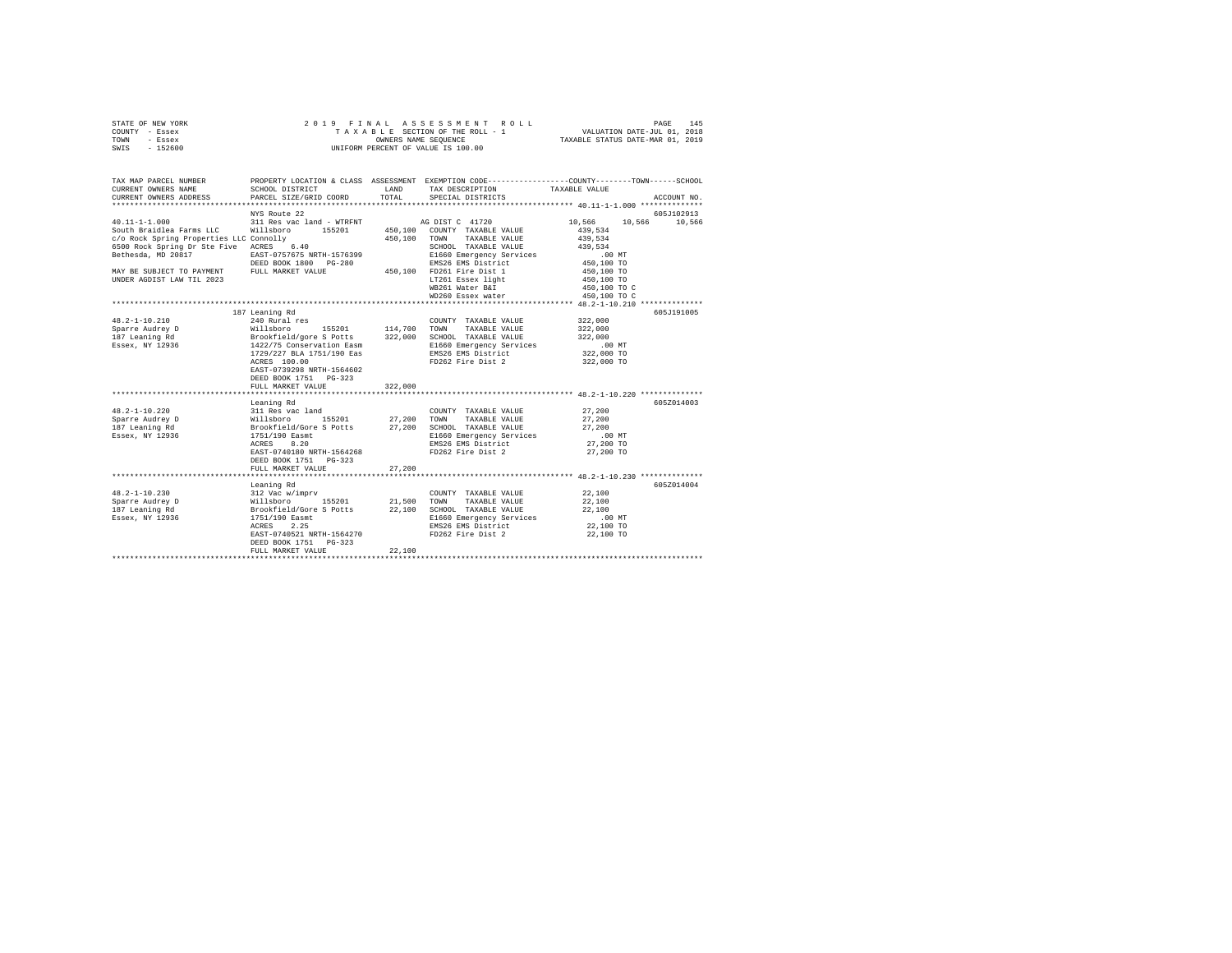|      | STATE OF NEW YORK |  | 2019 FINAL ASSESSMENT ROLL         | 146<br>PAGE                      |  |
|------|-------------------|--|------------------------------------|----------------------------------|--|
|      | COUNTY - Essex    |  | TAXABLE SECTION OF THE ROLL - 1    | VALUATION DATE-JUL 01, 2018      |  |
| TOWN | - Essex           |  | OWNERS NAME SEOUENCE               | TAXABLE STATUS DATE-MAR 01, 2019 |  |
| SWIS | - 152600          |  | UNIFORM PERCENT OF VALUE IS 100.00 |                                  |  |

| TAX MAP PARCEL NUMBER<br>CURRENT OWNERS NAME | SCHOOL DISTRICT                                                      | LAND    | TAX DESCRIPTION TAXABLE VALUE                                   | PROPERTY LOCATION & CLASS ASSESSMENT EXEMPTION CODE----------------COUNTY-------TOWN-----SCHOOL |             |
|----------------------------------------------|----------------------------------------------------------------------|---------|-----------------------------------------------------------------|-------------------------------------------------------------------------------------------------|-------------|
|                                              |                                                                      |         |                                                                 |                                                                                                 |             |
|                                              | 1677 Lake Shore Rd                                                   |         |                                                                 | 605J101201                                                                                      |             |
| $49.15 - 1 - 30.000$                         | 270 Mfg housing                                                      |         | COUNTY TAXABLE VALUE 25,700                                     |                                                                                                 |             |
|                                              | Sperbeck Thomas E Willsboro 155201 20.600 TOWN TAXABLE VALUE 25.700  |         |                                                                 |                                                                                                 |             |
| 23 Gifford Rd                                | Friswell                                                             |         | 25,700 SCHOOL TAXABLE VALUE 25,700                              |                                                                                                 |             |
|                                              | Schenectady, NY 12304 ACRES 0.30                                     |         |                                                                 |                                                                                                 |             |
|                                              | EAST-0756597 NRTH-1556914                                            |         | E1660 Emergency Services .00 MT<br>EMS26 EMS District 25,700 TO |                                                                                                 |             |
|                                              | DEED BOOK 894 PG-266                                                 |         | FD262 Fire Dist 2                                               | 25,700 TO                                                                                       |             |
|                                              | FULL MARKET VALUE                                                    | 25,700  |                                                                 |                                                                                                 |             |
|                                              |                                                                      |         |                                                                 |                                                                                                 |             |
|                                              | 16 Spire Way                                                         |         |                                                                 |                                                                                                 | 605-7104014 |
| $49.15 - 3 - 13.000$                         | 260 Seasonal res - WTRFNT                                            |         | COUNTY TAXABLE VALUE                                            | 400,500                                                                                         |             |
| Spire Family LLC                             | Willsboro 155201                                                     |         | 193,200 TOWN TAXABLE VALUE                                      | 400,500                                                                                         |             |
| c/o Hardy Spire                              | Judd                                                                 | 400,500 | SCHOOL TAXABLE VALUE                                            | 400,500                                                                                         |             |
| 10504 Drumm Ave                              | ACRES 2.40                                                           |         | E1660 Emergency Services .00 MT                                 |                                                                                                 |             |
|                                              | Kensington, MD 20895 EAST-0760893 NRTH-1556467                       |         | EMS26 EMS District 400,500 TO                                   |                                                                                                 |             |
|                                              | DEED BOOK 1787    PG-261                                             |         | FD262 Fire Dist 2                                               | 400,500 TO                                                                                      |             |
|                                              | FULL MARKET VALUE                                                    | 400,500 |                                                                 |                                                                                                 |             |
|                                              | 20 Derby Way                                                         |         |                                                                 | 605J101403                                                                                      |             |
| $49.11 - 1 - 40.000$                         | 260 Seasonal res                                                     |         | COUNTY TAXABLE VALUE                                            | 304,300                                                                                         |             |
|                                              |                                                                      |         | TAXABLE VALUE<br>TOWN                                           | 304,300                                                                                         |             |
|                                              | Sprague Henry H III Millsboro 155201 225,300                         | 304,300 | SCHOOL TAXABLE VALUE                                            | 304,300                                                                                         |             |
|                                              |                                                                      |         | SCHOOL TAXABLE VALUE 304,300<br>E1660 Emergency Services .00 MT |                                                                                                 |             |
|                                              | EAST-0757913 NRTH-1562512                                            |         | EMS26 EMS District 304,300 TO                                   |                                                                                                 |             |
|                                              | DEED BOOK 1654 PG-127                                                |         | FD261 Fire Dist 1 304,300 TO                                    |                                                                                                 |             |
|                                              | FULL MARKET VALUE                                                    | 304,300 |                                                                 |                                                                                                 |             |
|                                              |                                                                      |         |                                                                 |                                                                                                 |             |
|                                              | 2291 NYS Route 22                                                    |         |                                                                 | 605J101409                                                                                      |             |
| $40.3 - 1 - 3.000$                           | 240 Rural res                                                        |         | COUNTY TAXABLE VALUE                                            | 212,300                                                                                         |             |
|                                              | Sprang Michael $\texttt{Willsboro}$ 155201 50,400                    |         | TAXABLE VALUE<br>TOWN                                           | 212,300                                                                                         |             |
| Sprang Cheryl<br>Hicks                       |                                                                      | 212,300 | SCHOOL TAXABLE VALUE                                            | 212,300                                                                                         |             |
|                                              | Sprang Cucry<br>2291 NYS Route 22 20.0 Acres<br>Posey NY 12936 20.00 |         | E1660 Emergency Services                                        | $.00$ MT                                                                                        |             |
|                                              |                                                                      |         | EMS26 EMS District                                              | $212,300$ TO                                                                                    |             |
|                                              | EAST-0745109 NRTH-1573862                                            |         | FD261 Fire Dist 1                                               | 212,300 TO                                                                                      |             |
|                                              | DEED BOOK 1843 PG-228                                                |         |                                                                 |                                                                                                 |             |
|                                              | FULL MARKET VALUE                                                    | 212,300 |                                                                 |                                                                                                 |             |
|                                              |                                                                      |         |                                                                 |                                                                                                 |             |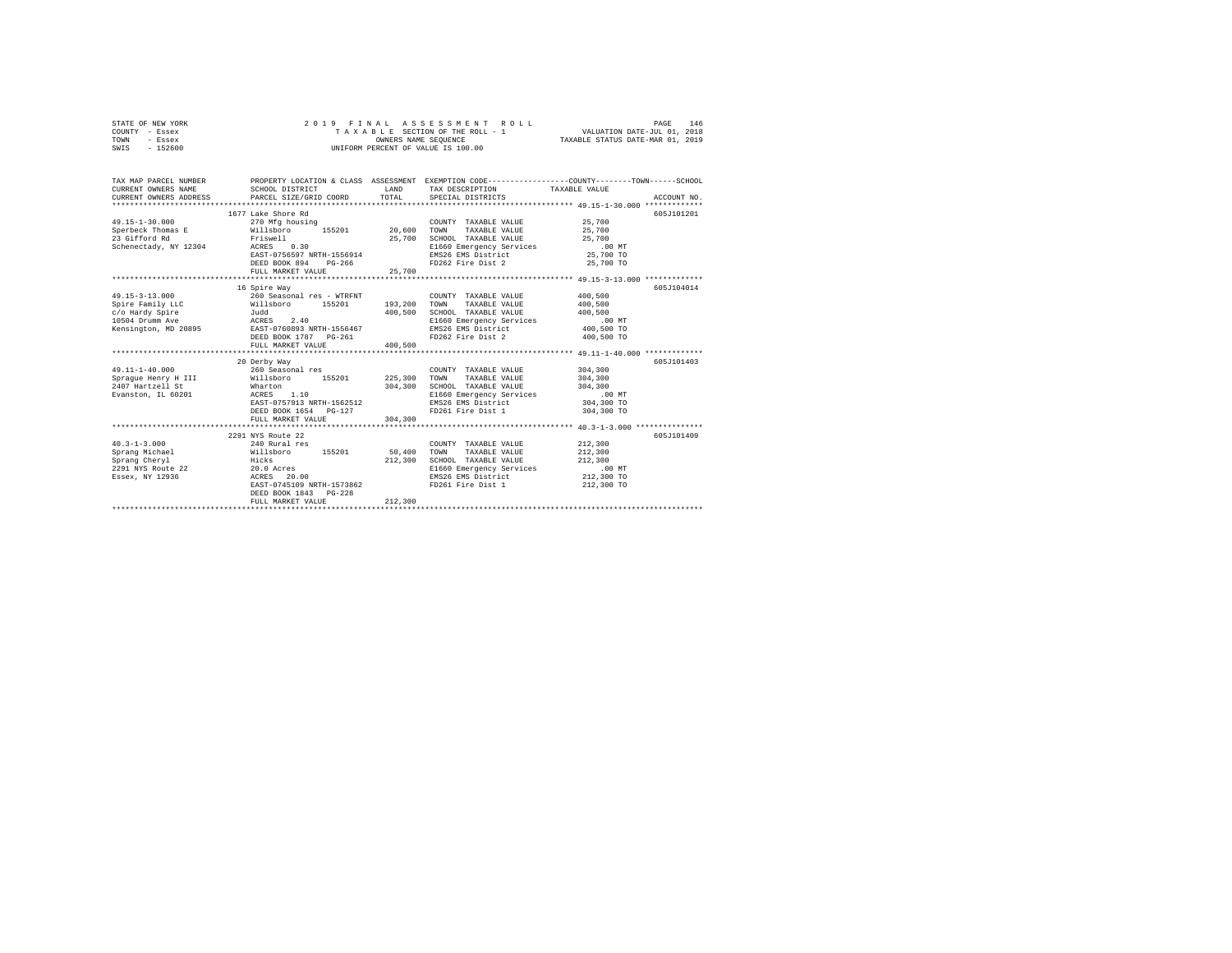| STATE OF NEW YORK | 2019 FINAL ASSESSMENT ROLL         | 147<br>PAGE                      |
|-------------------|------------------------------------|----------------------------------|
| COUNTY - Essex    | TAXABLE SECTION OF THE ROLL - 1    | VALUATION DATE-JUL 01, 2018      |
| TOWN<br>- Essex   | OWNERS NAME SEOUENCE               | TAXABLE STATUS DATE-MAR 01, 2019 |
| SWIS<br>$-152600$ | UNIFORM PERCENT OF VALUE IS 100.00 |                                  |

| TAX MAP PARCEL NUMBER  |                                                                                                                                                                                                                                                                                                                                                                                                                                                          |        |                                                                                                                                          | PROPERTY LOCATION & CLASS ASSESSMENT EXEMPTION CODE---------------COUNTY-------TOWN-----SCHOOL |
|------------------------|----------------------------------------------------------------------------------------------------------------------------------------------------------------------------------------------------------------------------------------------------------------------------------------------------------------------------------------------------------------------------------------------------------------------------------------------------------|--------|------------------------------------------------------------------------------------------------------------------------------------------|------------------------------------------------------------------------------------------------|
| CURRENT OWNERS NAME    | SCHOOL DISTRICT                                                                                                                                                                                                                                                                                                                                                                                                                                          | LAND   | TAX DESCRIPTION TAXABLE VALUE                                                                                                            |                                                                                                |
| CURRENT OWNERS ADDRESS | PARCEL SIZE/GRID COORD                                                                                                                                                                                                                                                                                                                                                                                                                                   | TOTAL  | SPECIAL DISTRICTS                                                                                                                        | ACCOUNT NO.                                                                                    |
|                        |                                                                                                                                                                                                                                                                                                                                                                                                                                                          |        |                                                                                                                                          |                                                                                                |
|                        | 2291 Main St                                                                                                                                                                                                                                                                                                                                                                                                                                             |        |                                                                                                                                          | 605J102708                                                                                     |
|                        |                                                                                                                                                                                                                                                                                                                                                                                                                                                          |        |                                                                                                                                          | $\sim$ 0<br>$\Omega$<br>30,000                                                                 |
|                        |                                                                                                                                                                                                                                                                                                                                                                                                                                                          |        |                                                                                                                                          | 298,900<br>298,900                                                                             |
|                        |                                                                                                                                                                                                                                                                                                                                                                                                                                                          |        |                                                                                                                                          |                                                                                                |
|                        |                                                                                                                                                                                                                                                                                                                                                                                                                                                          |        |                                                                                                                                          |                                                                                                |
|                        |                                                                                                                                                                                                                                                                                                                                                                                                                                                          |        |                                                                                                                                          |                                                                                                |
|                        |                                                                                                                                                                                                                                                                                                                                                                                                                                                          |        |                                                                                                                                          | 268,900<br>00 MT.<br>298,900 TO                                                                |
|                        |                                                                                                                                                                                                                                                                                                                                                                                                                                                          |        |                                                                                                                                          | 298,900 TO                                                                                     |
|                        |                                                                                                                                                                                                                                                                                                                                                                                                                                                          |        | LT261 Essex light                                                                                                                        | 298,900 TO<br>298,900 TO C                                                                     |
|                        |                                                                                                                                                                                                                                                                                                                                                                                                                                                          |        | SB260 Eessex Sewer Bond                                                                                                                  |                                                                                                |
|                        |                                                                                                                                                                                                                                                                                                                                                                                                                                                          |        | SD260 Essex Sewer Dist                                                                                                                   | 298,900 TO                                                                                     |
|                        |                                                                                                                                                                                                                                                                                                                                                                                                                                                          |        | WD260 Essex water                                                                                                                        | 298,900 TO C                                                                                   |
|                        |                                                                                                                                                                                                                                                                                                                                                                                                                                                          |        |                                                                                                                                          |                                                                                                |
|                        | 1703 Lake Shore Rd                                                                                                                                                                                                                                                                                                                                                                                                                                       |        |                                                                                                                                          | 605J102415                                                                                     |
| 49.15-1-38.000         | 260 Seasonal res                                                                                                                                                                                                                                                                                                                                                                                                                                         |        | COUNTY TAXABLE VALUE 47,100                                                                                                              |                                                                                                |
|                        |                                                                                                                                                                                                                                                                                                                                                                                                                                                          |        |                                                                                                                                          | 47.100                                                                                         |
|                        |                                                                                                                                                                                                                                                                                                                                                                                                                                                          |        |                                                                                                                                          | 47,100                                                                                         |
|                        |                                                                                                                                                                                                                                                                                                                                                                                                                                                          |        | 47,100 SCHOOL TAXABLE VALUE<br>E1660 Emergency Services<br>EMS26 EMS District                                                            | .00 MT<br>47,100 TO                                                                            |
|                        | $\begin{tabular}{lcccc} Stavropolous Xenophon & \begin{tabular}{l} $\tt M111sbor \\ $640$ & T04W1 & \tt FANABLE} \end{tabular} & \begin{tabular}{l} $\tt M11sbor \\ $7,100$ & \tt T04W1 & \tt TANABLE} \end{tabular} & \begin{tabular}{l} $\tt M11sbor \\ $47,100$ & \tt C7WN & \tt TANABLE} \end{tabular} & \begin{tabular}{l} $\tt M1UB} \end{tabular} \\ \end{tabular} \end{tabular} \begin{tabular}{lcccc} \tt M11sbor \\ $40$ & \tt M2T10 & \tt S1$ |        |                                                                                                                                          |                                                                                                |
|                        | DEED BOOK 735 PG-071                                                                                                                                                                                                                                                                                                                                                                                                                                     |        | FD261 Fire Dist 1                                                                                                                        | 47,100 TO                                                                                      |
|                        | FULL MARKET VALUE                                                                                                                                                                                                                                                                                                                                                                                                                                        | 47,100 |                                                                                                                                          |                                                                                                |
|                        |                                                                                                                                                                                                                                                                                                                                                                                                                                                          |        |                                                                                                                                          |                                                                                                |
|                        | 2260 Lake Shore Rd                                                                                                                                                                                                                                                                                                                                                                                                                                       |        |                                                                                                                                          | 605-7103114                                                                                    |
|                        |                                                                                                                                                                                                                                                                                                                                                                                                                                                          |        | COUNTY TAXABLE VALUE<br>91,700 TOWN TAXABLE VALUE<br>COUNTY TAXABLE VALUE                                                                | 330,200                                                                                        |
|                        |                                                                                                                                                                                                                                                                                                                                                                                                                                                          |        |                                                                                                                                          | 330,200                                                                                        |
|                        |                                                                                                                                                                                                                                                                                                                                                                                                                                                          |        | 330,200 SCHOOL TAXABLE VILLE<br>330,200 SCHOOL TAXABLE VALUE 330,200<br>E1660 Emergency Services .00 NT<br>EMS26 EMS District 330,200 TO |                                                                                                |
|                        |                                                                                                                                                                                                                                                                                                                                                                                                                                                          |        |                                                                                                                                          |                                                                                                |
|                        |                                                                                                                                                                                                                                                                                                                                                                                                                                                          |        |                                                                                                                                          |                                                                                                |
|                        |                                                                                                                                                                                                                                                                                                                                                                                                                                                          |        |                                                                                                                                          | 330,200 TO                                                                                     |
|                        |                                                                                                                                                                                                                                                                                                                                                                                                                                                          |        |                                                                                                                                          | 330,200 TO                                                                                     |
|                        |                                                                                                                                                                                                                                                                                                                                                                                                                                                          |        |                                                                                                                                          | 330,200 TO C<br>330,200 TO                                                                     |
|                        |                                                                                                                                                                                                                                                                                                                                                                                                                                                          |        | SD260 Essex Sewer Dist                                                                                                                   |                                                                                                |
|                        |                                                                                                                                                                                                                                                                                                                                                                                                                                                          |        | WD260 Essex water                                                                                                                        | 330,200 TO C                                                                                   |
|                        |                                                                                                                                                                                                                                                                                                                                                                                                                                                          |        |                                                                                                                                          |                                                                                                |
|                        | 56 Alden Rd                                                                                                                                                                                                                                                                                                                                                                                                                                              |        |                                                                                                                                          | 605J104107<br>270 MFg housing <b>AGED ALL</b> 41800 14,000 14,000 14,000 14,000                |
| $48.3 - 1 - 24.000$    |                                                                                                                                                                                                                                                                                                                                                                                                                                                          |        |                                                                                                                                          |                                                                                                |
|                        |                                                                                                                                                                                                                                                                                                                                                                                                                                                          |        |                                                                                                                                          | $\sim$ 0 $\sim$<br>$\sim$ 0 $\sim$ 0<br>14,000                                                 |
|                        |                                                                                                                                                                                                                                                                                                                                                                                                                                                          |        |                                                                                                                                          | 14,000                                                                                         |
|                        |                                                                                                                                                                                                                                                                                                                                                                                                                                                          |        | TAXABLE VALUE                                                                                                                            | 14,000                                                                                         |
|                        |                                                                                                                                                                                                                                                                                                                                                                                                                                                          |        |                                                                                                                                          | $\sim$ 0                                                                                       |
|                        |                                                                                                                                                                                                                                                                                                                                                                                                                                                          |        | SCHOOL TAXABLE VALUE<br>E1660 Emergency Services<br>EMS26 EMS District                                                                   | $.00$ MT                                                                                       |
|                        |                                                                                                                                                                                                                                                                                                                                                                                                                                                          |        |                                                                                                                                          | 28,000 TO                                                                                      |
|                        |                                                                                                                                                                                                                                                                                                                                                                                                                                                          | 28,000 | FD262 Fire Dist 2                                                                                                                        | 28,000 TO                                                                                      |
|                        | FULL MARKET VALUE                                                                                                                                                                                                                                                                                                                                                                                                                                        |        |                                                                                                                                          |                                                                                                |
|                        |                                                                                                                                                                                                                                                                                                                                                                                                                                                          |        |                                                                                                                                          |                                                                                                |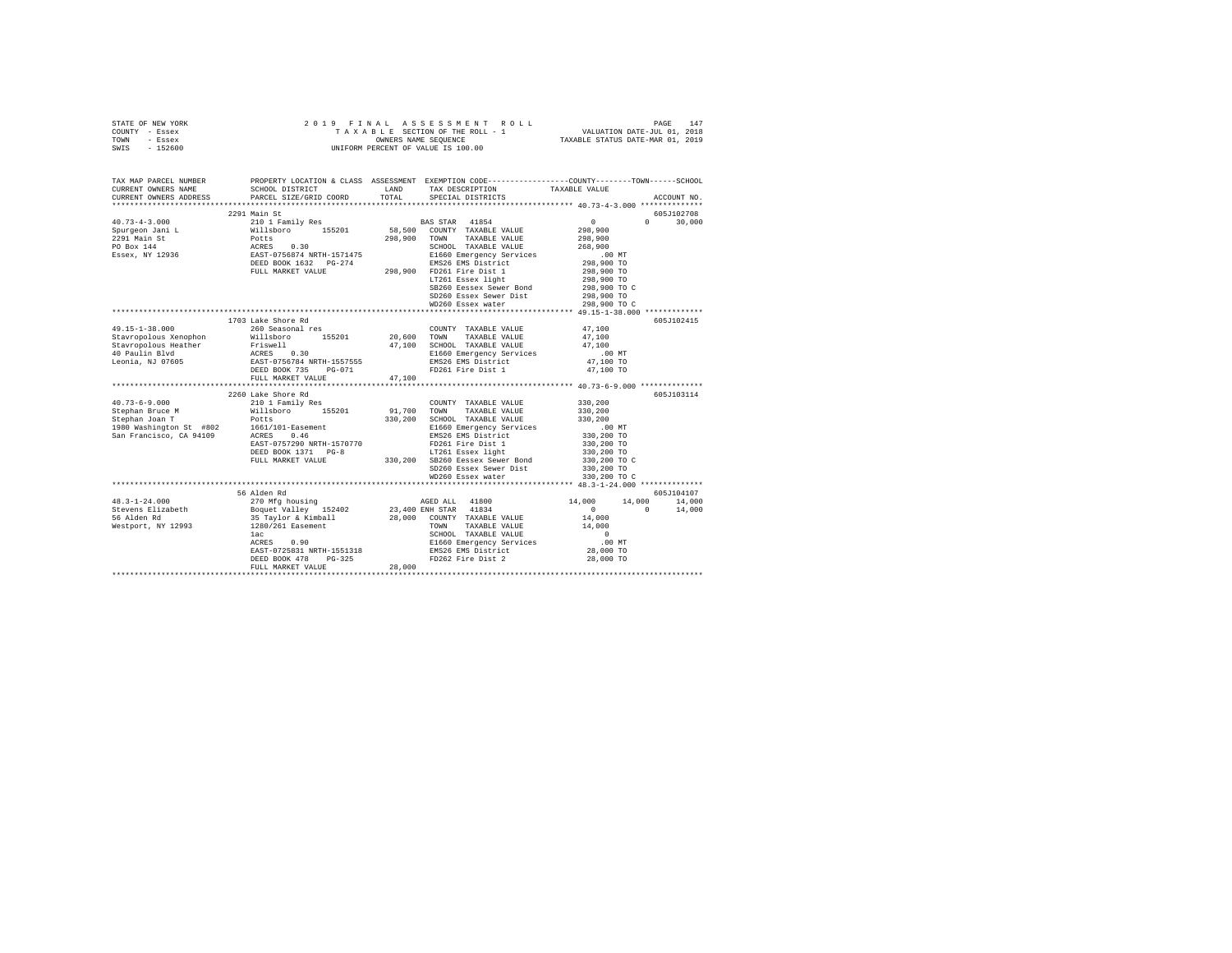|                | STATE OF NEW YORK |  |  |  |                                    |  | 2019 FINAL ASSESSMENT ROLL |                                  | PAGE | 148 |
|----------------|-------------------|--|--|--|------------------------------------|--|----------------------------|----------------------------------|------|-----|
| COUNTY - Essex |                   |  |  |  | TAXABLE SECTION OF THE ROLL - 1    |  |                            | VALUATION DATE-JUL 01, 2018      |      |     |
| TOWN           | - Essex           |  |  |  | OWNERS NAME SEOUENCE               |  |                            | TAXABLE STATUS DATE-MAR 01, 2019 |      |     |
| SWTS           | $-152600$         |  |  |  | UNIFORM PERCENT OF VALUE IS 100.00 |  |                            |                                  |      |     |

| TAX MAP PARCEL NUMBER                                                                                                                                                                                                                  | SCHOOL DISTRICT           | LAND   | PROPERTY LOCATION & CLASS ASSESSMENT EXEMPTION CODE----------------COUNTY-------TOWN-----SCHOOL<br>TAX DESCRIPTION TAXABLE VALUE |                                    |             |
|----------------------------------------------------------------------------------------------------------------------------------------------------------------------------------------------------------------------------------------|---------------------------|--------|----------------------------------------------------------------------------------------------------------------------------------|------------------------------------|-------------|
|                                                                                                                                                                                                                                        |                           | TOTAL  | SPECIAL DISTRICTS                                                                                                                |                                    | ACCOUNT NO. |
|                                                                                                                                                                                                                                        |                           |        |                                                                                                                                  |                                    |             |
|                                                                                                                                                                                                                                        | 697 Middle Rd             |        |                                                                                                                                  |                                    | 605J188004  |
| $40.3 - 2 - 2.221$                                                                                                                                                                                                                     | 240 Rural res             |        | AG DIST C 41720                                                                                                                  | 36,307 36,307                      | 36,307      |
|                                                                                                                                                                                                                                        |                           |        |                                                                                                                                  | 257,993                            |             |
|                                                                                                                                                                                                                                        |                           |        |                                                                                                                                  | 257,993                            |             |
|                                                                                                                                                                                                                                        |                           |        | SCHOOL TAXABLE VALUE                                                                                                             | 257,993                            |             |
|                                                                                                                                                                                                                                        |                           |        |                                                                                                                                  |                                    |             |
|                                                                                                                                                                                                                                        |                           |        |                                                                                                                                  |                                    |             |
| 3773 SE Old Saint Lucie Blvd ACRES 46.00 SCHOOL TAXABLE VALUE<br>Stuart, FL 34996 BAST-0747979 NRTH-1574544 B1660 Emergency Services<br>DEED BOOK 1793 PG-203 BMS26 EMS District<br>MAY BE SUBJECT TO PAYMENT FULL MARKET VALUE 294,30 |                           |        |                                                                                                                                  | 00 MT.<br>294,300 TO<br>294,300 TO |             |
| UNDER AGDIST LAW TIL 2023                                                                                                                                                                                                              |                           |        |                                                                                                                                  |                                    |             |
|                                                                                                                                                                                                                                        |                           |        |                                                                                                                                  |                                    |             |
|                                                                                                                                                                                                                                        | 2197 NYS Route 22         |        |                                                                                                                                  |                                    | 6079900510  |
|                                                                                                                                                                                                                                        |                           |        |                                                                                                                                  |                                    |             |
|                                                                                                                                                                                                                                        |                           |        |                                                                                                                                  |                                    |             |
|                                                                                                                                                                                                                                        |                           |        |                                                                                                                                  |                                    |             |
|                                                                                                                                                                                                                                        |                           |        |                                                                                                                                  |                                    |             |
|                                                                                                                                                                                                                                        |                           |        |                                                                                                                                  |                                    |             |
|                                                                                                                                                                                                                                        |                           |        |                                                                                                                                  |                                    |             |
|                                                                                                                                                                                                                                        | FULL MARKET VALUE 114,800 |        |                                                                                                                                  |                                    |             |
|                                                                                                                                                                                                                                        |                           |        |                                                                                                                                  |                                    |             |
|                                                                                                                                                                                                                                        | 1420 Whallons Bay Rd      |        |                                                                                                                                  |                                    | 605Z006002  |
|                                                                                                                                                                                                                                        |                           |        |                                                                                                                                  | 6,354                              | 6,354 6,354 |
|                                                                                                                                                                                                                                        |                           |        |                                                                                                                                  | 622,746                            |             |
|                                                                                                                                                                                                                                        |                           |        |                                                                                                                                  |                                    |             |
|                                                                                                                                                                                                                                        |                           |        |                                                                                                                                  | 622,746<br>622,746                 |             |
|                                                                                                                                                                                                                                        |                           |        |                                                                                                                                  |                                    |             |
|                                                                                                                                                                                                                                        |                           |        |                                                                                                                                  | 00 MT.<br>629,100 TO               |             |
|                                                                                                                                                                                                                                        |                           |        |                                                                                                                                  | 629,100 TO                         |             |
|                                                                                                                                                                                                                                        |                           |        |                                                                                                                                  |                                    |             |
|                                                                                                                                                                                                                                        |                           |        |                                                                                                                                  |                                    |             |
|                                                                                                                                                                                                                                        |                           |        |                                                                                                                                  |                                    | 605J101406  |
|                                                                                                                                                                                                                                        |                           |        |                                                                                                                                  | 261,000                            |             |
|                                                                                                                                                                                                                                        |                           |        |                                                                                                                                  |                                    |             |
|                                                                                                                                                                                                                                        |                           |        |                                                                                                                                  | 261,000<br>261,000                 |             |
|                                                                                                                                                                                                                                        |                           |        |                                                                                                                                  |                                    |             |
|                                                                                                                                                                                                                                        |                           |        |                                                                                                                                  | 00 MT.<br>261,000 TO               |             |
|                                                                                                                                                                                                                                        |                           |        |                                                                                                                                  |                                    |             |
|                                                                                                                                                                                                                                        |                           |        |                                                                                                                                  | 261,000 TO                         |             |
|                                                                                                                                                                                                                                        |                           |        |                                                                                                                                  |                                    |             |
|                                                                                                                                                                                                                                        |                           |        |                                                                                                                                  |                                    |             |
|                                                                                                                                                                                                                                        | Middle Rd                 |        |                                                                                                                                  |                                    | 605J187005  |
|                                                                                                                                                                                                                                        |                           |        |                                                                                                                                  | 27,494 27,494 27,494               |             |
|                                                                                                                                                                                                                                        |                           |        |                                                                                                                                  |                                    |             |
|                                                                                                                                                                                                                                        |                           |        |                                                                                                                                  |                                    |             |
|                                                                                                                                                                                                                                        |                           |        |                                                                                                                                  |                                    |             |
|                                                                                                                                                                                                                                        |                           |        |                                                                                                                                  |                                    |             |
|                                                                                                                                                                                                                                        |                           |        |                                                                                                                                  |                                    |             |
|                                                                                                                                                                                                                                        |                           |        |                                                                                                                                  |                                    |             |
|                                                                                                                                                                                                                                        | FULL MARKET VALUE         | 56,300 |                                                                                                                                  |                                    |             |
|                                                                                                                                                                                                                                        |                           |        |                                                                                                                                  |                                    |             |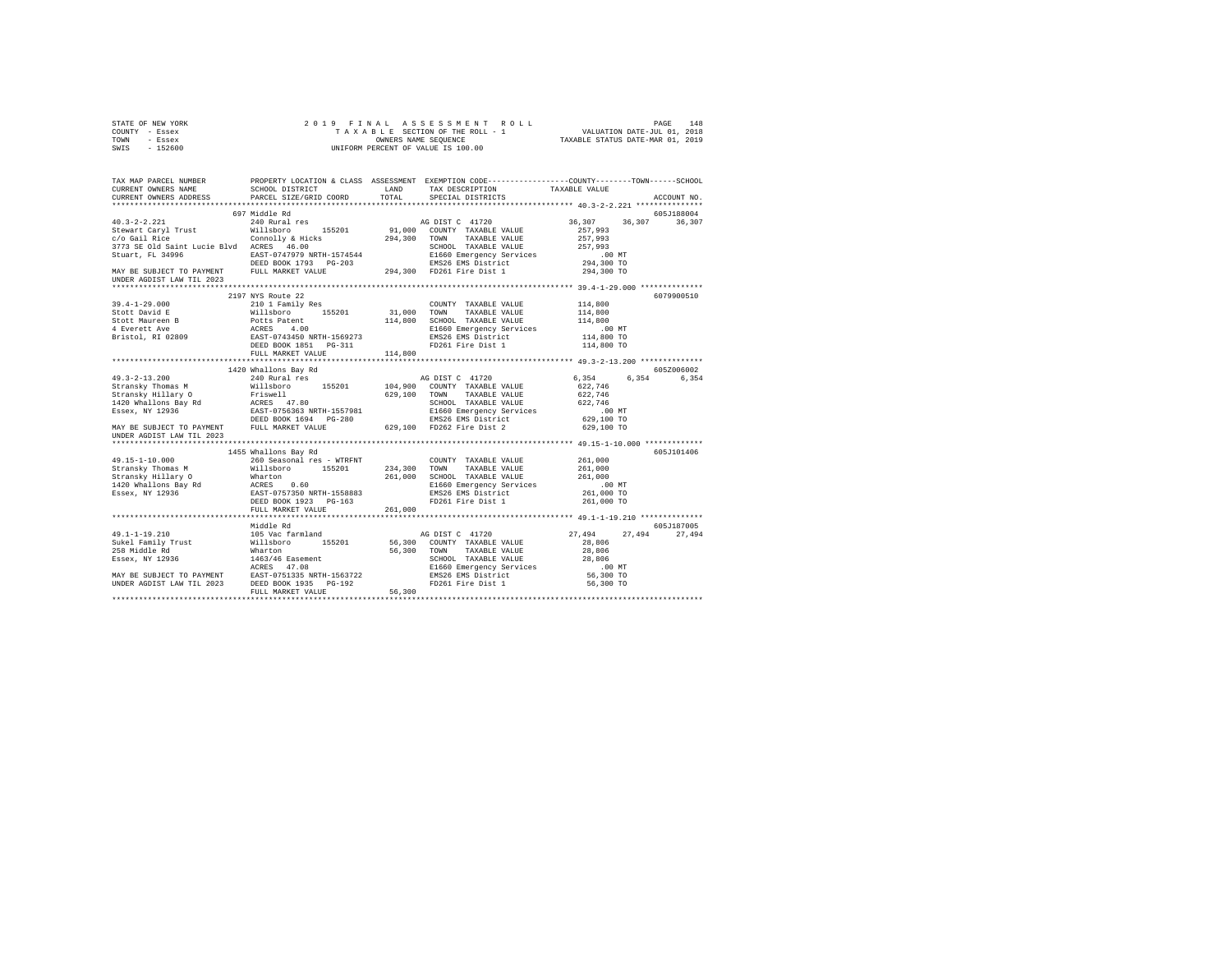| STATE OF NEW YORK | 2019 FINAL ASSESSMENT ROLL         | 149<br>PAGE                      |
|-------------------|------------------------------------|----------------------------------|
| COUNTY - Essex    | TAXABLE SECTION OF THE ROLL - 1    | VALUATION DATE-JUL 01, 2018      |
| TOWN<br>- Essex   | OWNERS NAME SEOUENCE               | TAXABLE STATUS DATE-MAR 01, 2019 |
| $-152600$<br>SWIS | UNIFORM PERCENT OF VALUE IS 100.00 |                                  |

| TAX MAP PARCEL NUMBER<br>CURRENT OWNERS NAME<br>CURRENT OWNERS ADDRESS PARCEL SIZE/GRID COORD TOTAL SPECIAL DISTRICTS<br>CURRENT OWNERS ADDRESS PARCEL SIZE/GRID COORD TOTAL SPECIAL DISTRICTS (2011) ACCOUNT NO.                                             | PROPERTY LOCATION & CLASS ASSESSMENT EXEMPTION CODE----------------COUNTY-------TOWN------SCHOOL<br>SCHOOL DISTRICT |         | LAND TAX DESCRIPTION TAXABLE VALUE                                                                |                      |             |
|---------------------------------------------------------------------------------------------------------------------------------------------------------------------------------------------------------------------------------------------------------------|---------------------------------------------------------------------------------------------------------------------|---------|---------------------------------------------------------------------------------------------------|----------------------|-------------|
|                                                                                                                                                                                                                                                               | 258 Middle Rd                                                                                                       |         |                                                                                                   |                      | 605J104314  |
| $49.1 - 1 - 21.000$                                                                                                                                                                                                                                           | 210 1 Family Res                                                                                                    |         | VETWAR CTS 41120                                                                                  | 15,000 15,000 15,000 |             |
| Sukel Raymond P Willsboro 155201 29,600 ENH STAR 41834                                                                                                                                                                                                        |                                                                                                                     |         |                                                                                                   | $0 \t 0 \t 68,700$   |             |
|                                                                                                                                                                                                                                                               |                                                                                                                     |         |                                                                                                   |                      |             |
|                                                                                                                                                                                                                                                               |                                                                                                                     |         |                                                                                                   |                      |             |
|                                                                                                                                                                                                                                                               |                                                                                                                     |         |                                                                                                   |                      |             |
|                                                                                                                                                                                                                                                               |                                                                                                                     |         |                                                                                                   |                      |             |
|                                                                                                                                                                                                                                                               |                                                                                                                     |         |                                                                                                   |                      |             |
|                                                                                                                                                                                                                                                               | DEED BOOK 1628 PG-151 PD261 Fire Dist 1 121,400 TO                                                                  |         |                                                                                                   |                      |             |
|                                                                                                                                                                                                                                                               |                                                                                                                     |         |                                                                                                   |                      |             |
|                                                                                                                                                                                                                                                               |                                                                                                                     |         |                                                                                                   |                      |             |
|                                                                                                                                                                                                                                                               | Brookfield Rd                                                                                                       |         |                                                                                                   |                      | 605J101407  |
| 48.3-1-20.001 910 Priv forest                                                                                                                                                                                                                                 |                                                                                                                     |         | COUNTY TAXABLE VALUE 17,100                                                                       |                      |             |
|                                                                                                                                                                                                                                                               |                                                                                                                     |         |                                                                                                   |                      |             |
|                                                                                                                                                                                                                                                               |                                                                                                                     |         |                                                                                                   |                      |             |
|                                                                                                                                                                                                                                                               |                                                                                                                     |         | E1660 Emergency Services 10.00 MT<br>EMS26 EMS District 17,100 TO<br>EMS26 EMS District 17,100 TO |                      |             |
|                                                                                                                                                                                                                                                               | EAST-0724502 NRTH-1560380                                                                                           |         |                                                                                                   |                      |             |
|                                                                                                                                                                                                                                                               | DEED BOOK 1055 PG-282<br>FULL MARKET VALUE                                                                          | 17,100  | FD262 Fire Dist 2                                                                                 | 17,100 TO            |             |
|                                                                                                                                                                                                                                                               |                                                                                                                     |         |                                                                                                   |                      |             |
|                                                                                                                                                                                                                                                               | 16 Sandy Point Way                                                                                                  |         |                                                                                                   |                      | 605-7100108 |
| $40.65 - 1 - 1.100$                                                                                                                                                                                                                                           | 260 Seasonal res - WTRFNT                                                                                           |         | COUNTY TAXABLE VALUE 455,700                                                                      |                      |             |
|                                                                                                                                                                                                                                                               |                                                                                                                     |         | TOWN<br>TAXABLE VALUE 455,700                                                                     |                      |             |
|                                                                                                                                                                                                                                                               |                                                                                                                     |         |                                                                                                   |                      |             |
| Needham, MA 02492 2.0 A                                                                                                                                                                                                                                       |                                                                                                                     |         | SCHOOL TAXABLE VALUE 455,700<br>E1660 Emergency Services .00 MT                                   |                      |             |
|                                                                                                                                                                                                                                                               |                                                                                                                     |         |                                                                                                   |                      |             |
|                                                                                                                                                                                                                                                               |                                                                                                                     |         |                                                                                                   |                      |             |
|                                                                                                                                                                                                                                                               |                                                                                                                     |         |                                                                                                   |                      |             |
|                                                                                                                                                                                                                                                               |                                                                                                                     |         |                                                                                                   |                      |             |
|                                                                                                                                                                                                                                                               |                                                                                                                     |         | WD260 Essex water                                                                                 | 455,700 TO C         |             |
|                                                                                                                                                                                                                                                               |                                                                                                                     |         |                                                                                                   |                      |             |
|                                                                                                                                                                                                                                                               | 228 Clark Rd                                                                                                        |         |                                                                                                   |                      | 605J188003  |
|                                                                                                                                                                                                                                                               |                                                                                                                     |         |                                                                                                   |                      |             |
|                                                                                                                                                                                                                                                               |                                                                                                                     |         |                                                                                                   |                      |             |
|                                                                                                                                                                                                                                                               |                                                                                                                     |         |                                                                                                   |                      |             |
| 49.3-2-26.200<br>Swan John S. The COUNTY TAXABLE VALUE 206,200<br>SWAN STATES AND TRISPORT 206,200<br>226 Clark Rd<br>206,200<br>206,200<br>206,200<br>206,200<br>206,200<br>206,200<br>206,200<br>206,200<br>206,200<br>206,200<br>206,200<br>206,200<br>206 |                                                                                                                     |         | E1660 Emergency Services<br>EMS26 EMS District<br>FD262 Fire Dist 2 206,200 TO<br>206,200 TO      |                      |             |
|                                                                                                                                                                                                                                                               | EAST-0749104 NRTH-1551959                                                                                           |         |                                                                                                   |                      |             |
|                                                                                                                                                                                                                                                               | DEED BOOK 895 PG-115                                                                                                |         |                                                                                                   |                      |             |
|                                                                                                                                                                                                                                                               | FULL MARKET VALUE                                                                                                   | 206,200 |                                                                                                   |                      |             |
|                                                                                                                                                                                                                                                               |                                                                                                                     |         |                                                                                                   |                      |             |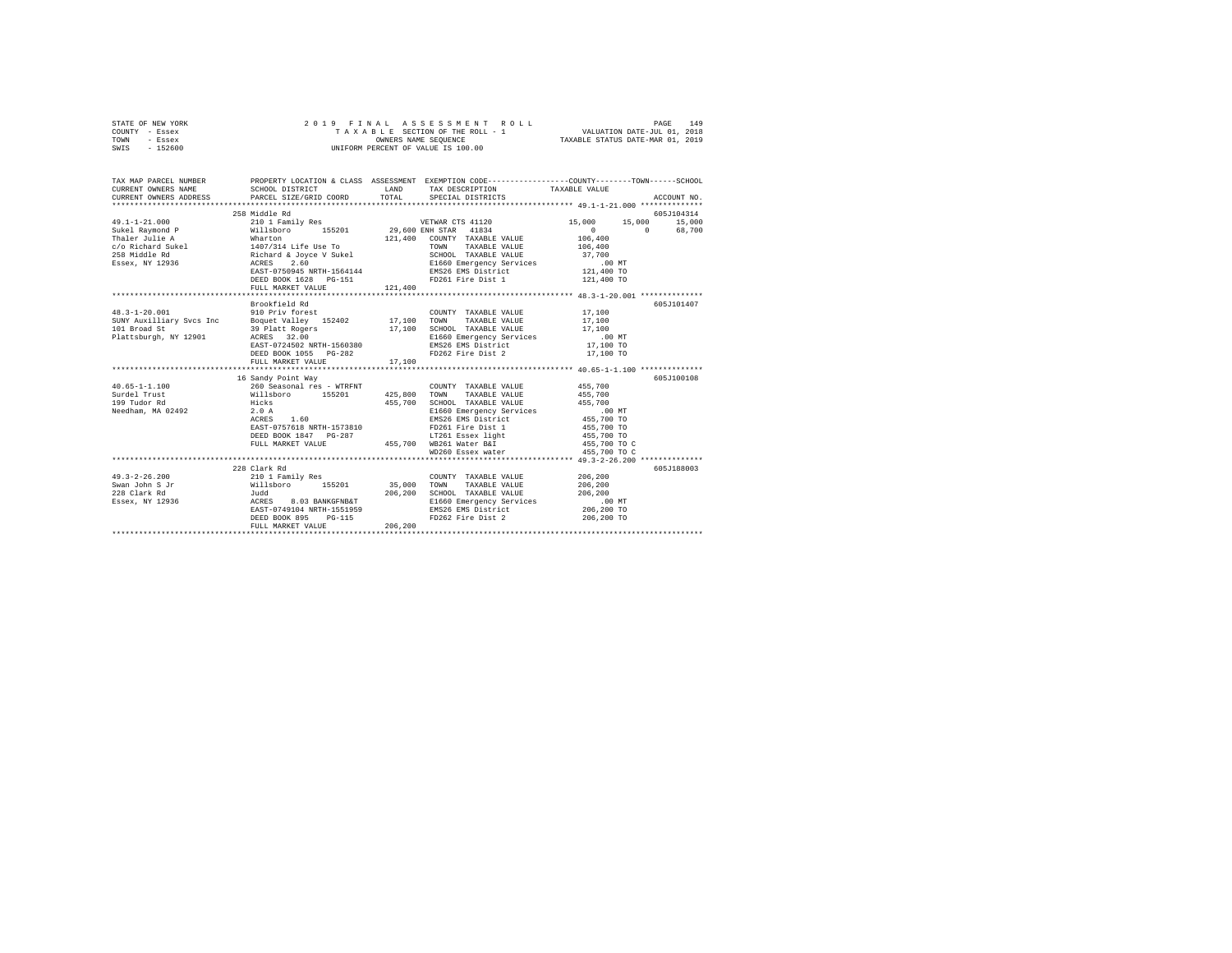| STATE OF NEW YORK | 2019 FINAL ASSESSMENT ROLL         | 150<br>PAGE                      |
|-------------------|------------------------------------|----------------------------------|
| COUNTY - Essex    | TAXABLE SECTION OF THE ROLL - 1    | VALUATION DATE-JUL 01, 2018      |
| TOWN<br>- Essex   | OWNERS NAME SEOUENCE               | TAXABLE STATUS DATE-MAR 01, 2019 |
| $-152600$<br>SWIS | UNIFORM PERCENT OF VALUE IS 100.00 |                                  |

| TAX MAP PARCEL NUMBER                                                                                                                                                                                                                                                 |                                                                                                                          |                               | PROPERTY LOCATION & CLASS ASSESSMENT EXEMPTION CODE----------------COUNTY-------TOWN-----SCHOOL                                                                                   |                                  |                                  |
|-----------------------------------------------------------------------------------------------------------------------------------------------------------------------------------------------------------------------------------------------------------------------|--------------------------------------------------------------------------------------------------------------------------|-------------------------------|-----------------------------------------------------------------------------------------------------------------------------------------------------------------------------------|----------------------------------|----------------------------------|
| $39.3 - 1 - 25.100$                                                                                                                                                                                                                                                   | 307 Daniels Rd<br>240 Rural res<br>res COUNT<br>155201 104,100 TOWN<br>DEED BOOK 1867 PG-95<br>FULL MARKET VALUE 191,200 | 191,200<br>and a construction | COUNTY TAXABLE VALUE 191.200<br>TAXABLE VALUE<br>SCHOOL TAXABLE VALUE 191,200<br>E1660 Emergency Services .00 MT<br>EMS26 EMS District 191,200 TO<br>FD262 Fire Dist 2 191,200 TO | 191,200                          | 605J103215                       |
| 40.3-3-7.000 210 1 Family Res                                                                                                                                                                                                                                         | 512 Middle Rd<br>EAST-0749702 NRTH-1570260                                                                               |                               | ENH STAR 41834<br>CHOOL TAXABLE VALUE<br>E1660 Emergency Services 00 Mi<br>manufacture  160,100 TO<br>160,100 TO<br>160,100 TO                                                    | $\sim$ 0<br>160,100<br>160,100   | 605J176004<br>$\Omega$<br>68,700 |
| 1871 Thousand Oaks Blvd Wharton<br>Berkelev, CA 94707<br>ACRES                                                                                                                                                                                                        | 19 Old Oak Way<br>3.82<br>EAST-0757160 NRTH-1562196<br>DEED BOOK 1614 PG-275<br>FULL MARKET VALUE                        | 452,000<br>452,000            | COUNTY TAXABLE VALUE<br>SCHOOL TAXABLE VALUE 452,000<br>E1660 Emergency Services .00 MT<br>EMS26 EMS District 452,000 TO<br>FD261 Fire Dist 1                                     | 452,000<br>452,000<br>452,000 TO | 605J102801                       |
|                                                                                                                                                                                                                                                                       |                                                                                                                          |                               |                                                                                                                                                                                   |                                  |                                  |
| $49.3 - 2 - 20.600$<br>Tabor 64 Inc<br>color and the President and the control of the control of the control of the control of the control of the control of the control of the control of the same control of the same control of the same of the same control of th | Cross Rd<br>EAST-0753137 NRTH-1555715<br>DEED BOOK 1595 PG-77<br>FULL MARKET VALUE                                       | 25,900<br>25,900              | COUNTY TAXABLE VALUE<br>SCHOOL TAXABLE VALUE 25,900<br>E1660 Emergency Services 00 MT<br>EMS26 EMS District 25,900 To<br>FD262 Fire Dist 2                                        | 25,900<br>25,900<br>25,900 TO    | 605Z007006                       |
|                                                                                                                                                                                                                                                                       |                                                                                                                          |                               |                                                                                                                                                                                   |                                  |                                  |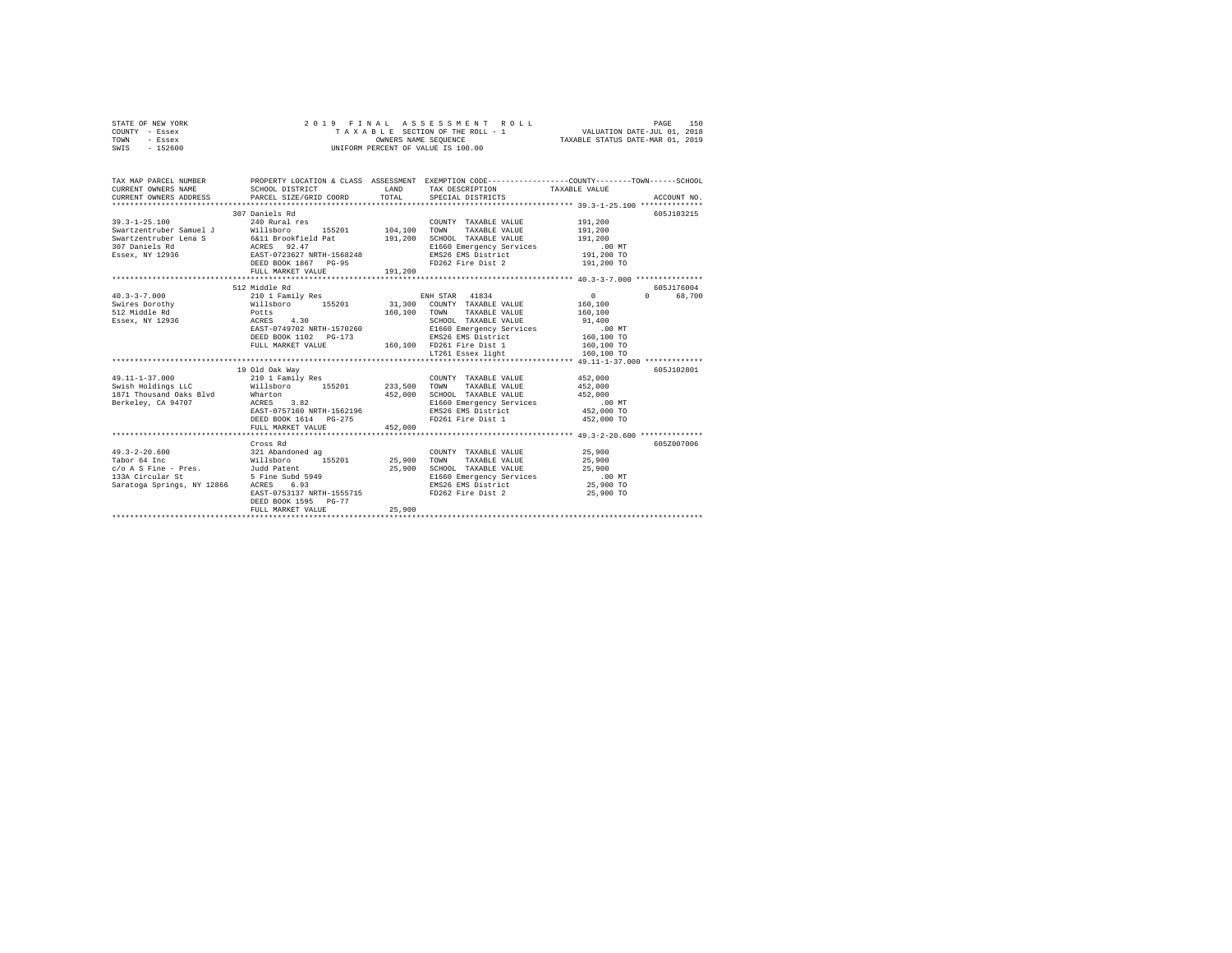|      | STATE OF NEW YORK |  | 2019 FINAL ASSESSMENT ROLL         | 151<br>PAGE                      |
|------|-------------------|--|------------------------------------|----------------------------------|
|      | COUNTY - Essex    |  | TAXABLE SECTION OF THE ROLL - 1    | VALUATION DATE-JUL 01, 2018      |
| TOWN | - Essex           |  | OWNERS NAME SEOUENCE               | TAXABLE STATUS DATE-MAR 01, 2019 |
| SWIS | - 152600          |  | UNIFORM PERCENT OF VALUE IS 100.00 |                                  |

| TAX MAP PARCEL NUMBER                                    |                                                                                                                                                                                                                                                                                                       |                       |                                                                                                                                                                                | PROPERTY LOCATION & CLASS ASSESSMENT EXEMPTION CODE---------------COUNTY-------TOWN-----SCHOOL                    |
|----------------------------------------------------------|-------------------------------------------------------------------------------------------------------------------------------------------------------------------------------------------------------------------------------------------------------------------------------------------------------|-----------------------|--------------------------------------------------------------------------------------------------------------------------------------------------------------------------------|-------------------------------------------------------------------------------------------------------------------|
| $40.3 - 2 - 9.100$<br>Tart William O Jr Willsboro        | 2819 Essex Rd<br>240 Rural res<br>155201 96,900<br>Little Michelle Mann Hicks<br>5248 W Catherine State 38.1ac<br>Plattsburgh, NY 12901 – ACRES 36.91<br>EAST-0755657 NRTH-1573481 PD261 Fire Dist 1<br>DEED BOOK 834 PG-219 DEED LIT261 Essex light<br>FULL MARKET VALUE 186,000 WB261 Water Bar     | 186,000               | COUNTY TAXABLE VALUE<br>TAXABLE VALUE<br>TOWN<br>SCHOOL TAXABLE VALUE<br>E1660 Emergency Services<br>EMS26 EMS District<br>FD261 Fire Dist 1                                   | 605J104206<br>186,000<br>186,000<br>186,000<br>$.00$ MT<br>186,000 TO<br>186,000 TO<br>186,000 TO<br>186,000 TO C |
|                                                          |                                                                                                                                                                                                                                                                                                       |                       | WD260 Essex water                                                                                                                                                              | 186,000 TO C                                                                                                      |
| $49.3 - 2 - 12.000$                                      | 1330 Whallons Bay Rd<br>260 Seasonal res<br>DEED BOOK 1883 PG-99<br>FULL MARKET VALUE                                                                                                                                                                                                                 | 94,500                | COUNTY TAXABLE VALUE 94,500<br>34,500 TOWN TAXABLE VALUE<br>94,500 SCHOOL TAXABLE VALUE<br>E1660 Emergency Services<br>EMS26 EMS District<br>FD261 Fire Dist 1                 | 605J103107<br>94,500<br>94,500<br>$.00$ MT<br>$94,500$ TO<br>94,500 TO                                            |
| $49.3 - 2 - 13.100$<br>UNDER AGDIST LAW TIL 2023         | 1352 Whallons Bay Rd<br>240 Rural res<br><b>Fried Baum Bichard C</b><br><b>Fried Baum Bichard C</b><br><b>Teite Baum Bichard C</b><br><b>ISSE WILLEND COUNTY TAXABLE VALUE</b><br>THE CHINE APP ASSEMBLE AND TAXABLE VALUE<br>THE APP ASSEMBLE AND DESCRIPTION NETH-1557394<br>BIS60 EMP AND DESCRIPT |                       | AG DIST C 41720                                                                                                                                                                | 605J103505<br>10,355 10,355 10,355                                                                                |
| $48.4 - 1 - 19.100$<br>Ter Louw Jan D<br>Ter Louw Jane L | 608 Walker Rd<br>312 Vac w/imprv<br>Willsboro 155201<br>3 Platt Rogers<br>FULL MARKET VALUE                                                                                                                                                                                                           | 64,300 TOWN<br>67,100 | COUNTY TAXABLE VALUE<br>TAXABLE VALUE<br>SCHOOL TAXABLE VALUE 67.100<br>E1660 Emergency Services<br>EMS26 EMS District<br>FD262 Fire Dist 2<br>67.100 LT262 Whallonsburg light | 605J104408<br>67,100<br>67,100<br>$.00$ MT<br>67,100 TO<br>67,100 TO<br>67,100 TO                                 |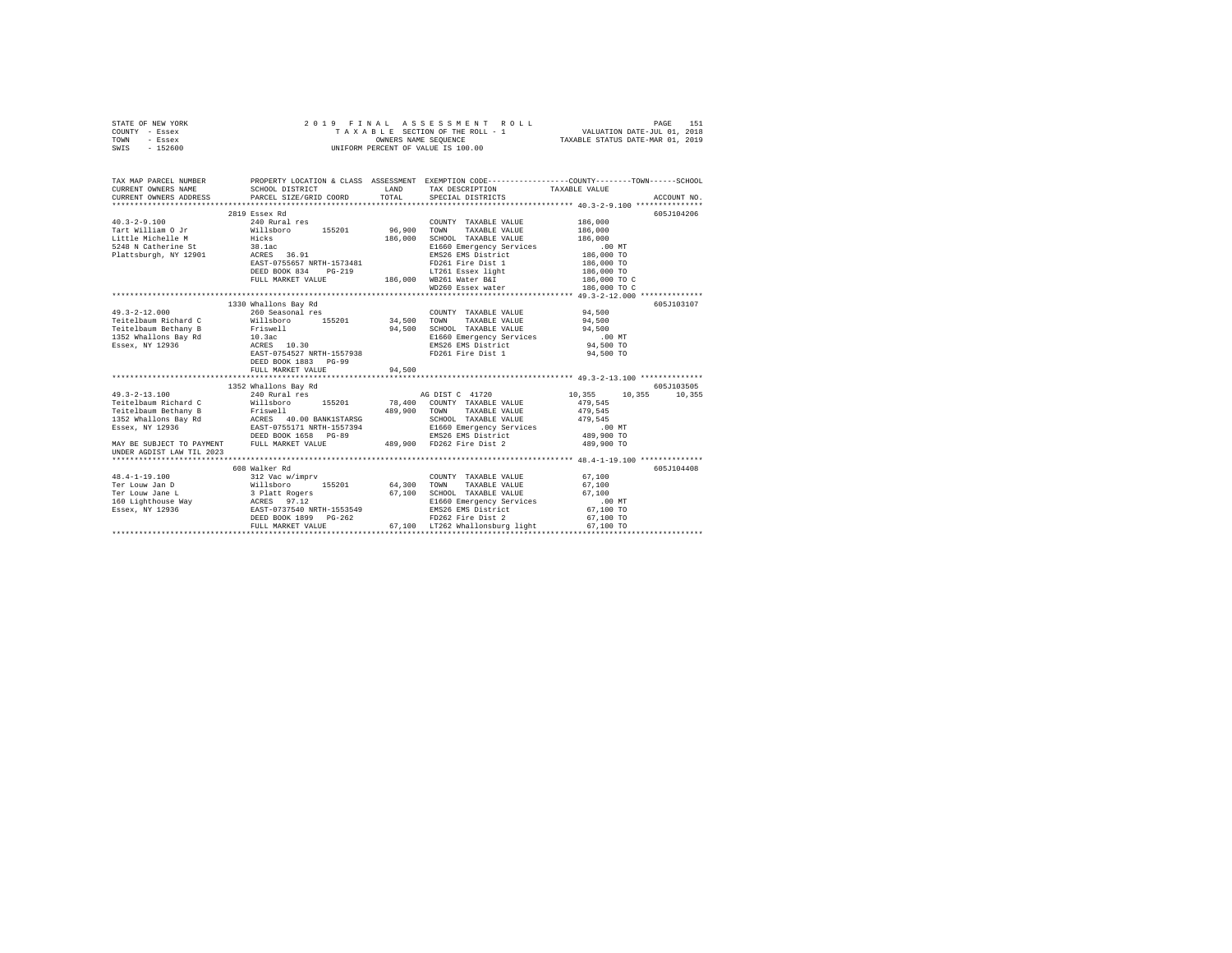|      | STATE OF NEW YORK |  | 2019 FINAL ASSESSMENT ROLL         |                                  | PAGE                        | 152 |
|------|-------------------|--|------------------------------------|----------------------------------|-----------------------------|-----|
|      | COUNTY - Essex    |  | TAXABLE SECTION OF THE ROLL - 1    |                                  | VALUATION DATE-JUL 01, 2018 |     |
| TOWN | - Essex           |  | OWNERS NAME SEOUENCE               | TAXABLE STATUS DATE-MAR 01, 2019 |                             |     |
| SWIS | $-152600$         |  | UNIFORM PERCENT OF VALUE IS 100.00 |                                  |                             |     |

| TAX MAP PARCEL NUMBER<br>CURRENT OWNERS NAME                                                                                                                                                                                                                                                                                                                               | SCHOOL DISTRICT                      | LAND | TAX DESCRIPTION TAXABLE VALUE             | PROPERTY LOCATION & CLASS ASSESSMENT EXEMPTION CODE---------------COUNTY-------TOWN-----SCHOOL                                                                                                                                     |
|----------------------------------------------------------------------------------------------------------------------------------------------------------------------------------------------------------------------------------------------------------------------------------------------------------------------------------------------------------------------------|--------------------------------------|------|-------------------------------------------|------------------------------------------------------------------------------------------------------------------------------------------------------------------------------------------------------------------------------------|
| CURRENT OWNERS ADDRESS                                                                                                                                                                                                                                                                                                                                                     | PARCEL SIZE/GRID COORD               |      | TOTAL SPECIAL DISTRICTS                   | ACCOUNT NO.                                                                                                                                                                                                                        |
|                                                                                                                                                                                                                                                                                                                                                                            |                                      |      |                                           |                                                                                                                                                                                                                                    |
|                                                                                                                                                                                                                                                                                                                                                                            | 160 Lighthouse Way                   |      |                                           | 605J101514                                                                                                                                                                                                                         |
|                                                                                                                                                                                                                                                                                                                                                                            |                                      |      |                                           | $\Omega$<br>30,000                                                                                                                                                                                                                 |
|                                                                                                                                                                                                                                                                                                                                                                            |                                      |      |                                           |                                                                                                                                                                                                                                    |
|                                                                                                                                                                                                                                                                                                                                                                            |                                      |      |                                           |                                                                                                                                                                                                                                    |
|                                                                                                                                                                                                                                                                                                                                                                            |                                      |      |                                           |                                                                                                                                                                                                                                    |
|                                                                                                                                                                                                                                                                                                                                                                            |                                      |      |                                           |                                                                                                                                                                                                                                    |
|                                                                                                                                                                                                                                                                                                                                                                            |                                      |      |                                           |                                                                                                                                                                                                                                    |
|                                                                                                                                                                                                                                                                                                                                                                            |                                      |      |                                           |                                                                                                                                                                                                                                    |
|                                                                                                                                                                                                                                                                                                                                                                            |                                      |      |                                           | 605J103710                                                                                                                                                                                                                         |
|                                                                                                                                                                                                                                                                                                                                                                            |                                      |      |                                           |                                                                                                                                                                                                                                    |
|                                                                                                                                                                                                                                                                                                                                                                            |                                      |      |                                           |                                                                                                                                                                                                                                    |
|                                                                                                                                                                                                                                                                                                                                                                            |                                      |      |                                           |                                                                                                                                                                                                                                    |
|                                                                                                                                                                                                                                                                                                                                                                            |                                      |      |                                           |                                                                                                                                                                                                                                    |
|                                                                                                                                                                                                                                                                                                                                                                            |                                      |      |                                           |                                                                                                                                                                                                                                    |
|                                                                                                                                                                                                                                                                                                                                                                            |                                      |      |                                           |                                                                                                                                                                                                                                    |
|                                                                                                                                                                                                                                                                                                                                                                            |                                      |      |                                           |                                                                                                                                                                                                                                    |
|                                                                                                                                                                                                                                                                                                                                                                            | ************************************ |      |                                           | ACRES 1.50<br>RACRES 1.50<br>DREP 1976 2000 TO EXAMPLE 2<br>DREP 1976 2000 TO PDES 2000 TO PDES 2000 TO PDES 2000 TO PDES 2000 TO PDES 2000 TO PDES 2000 TO PDES 2000 TO<br>PULSI MARKET VALUE 2 99,000 TO PDES What 2000 TO PULSI |
| $\begin{tabular}{lcccc} $48.4-1-12.000$ & \begin{tabular}{lcccc} 48.4-1-12.000 & \begin{tabular}{lcccc} 48.4-1-12.000 & \begin{tabular}{lcccc} 48.4-1-12.000 & \begin{tabular}{lcccc} 48.4-1-12.000 & \begin{tabular}{lcccc} 48.4-1-12.000 & \begin{tabular}{lcccc} 48.4-1-12.000 & \begin{tabular}{lcccc} 48.4-1-12.000 & \begin{tabular}{lcccc} 48.4-1-12.000 & \begin{$ |                                      |      |                                           | 605J102813                                                                                                                                                                                                                         |
|                                                                                                                                                                                                                                                                                                                                                                            |                                      |      |                                           |                                                                                                                                                                                                                                    |
|                                                                                                                                                                                                                                                                                                                                                                            |                                      |      |                                           |                                                                                                                                                                                                                                    |
|                                                                                                                                                                                                                                                                                                                                                                            |                                      |      |                                           |                                                                                                                                                                                                                                    |
|                                                                                                                                                                                                                                                                                                                                                                            |                                      |      |                                           |                                                                                                                                                                                                                                    |
|                                                                                                                                                                                                                                                                                                                                                                            |                                      |      |                                           |                                                                                                                                                                                                                                    |
|                                                                                                                                                                                                                                                                                                                                                                            |                                      |      |                                           |                                                                                                                                                                                                                                    |
|                                                                                                                                                                                                                                                                                                                                                                            | FULL MARKET VALUE                    |      | 68,800 LT262 Whallonsburg light 68,800 TO |                                                                                                                                                                                                                                    |
|                                                                                                                                                                                                                                                                                                                                                                            |                                      |      |                                           |                                                                                                                                                                                                                                    |
|                                                                                                                                                                                                                                                                                                                                                                            | 33 County Home Way                   |      |                                           | 605J178514                                                                                                                                                                                                                         |
|                                                                                                                                                                                                                                                                                                                                                                            |                                      |      |                                           | 175,444 175,444                                                                                                                                                                                                                    |
|                                                                                                                                                                                                                                                                                                                                                                            |                                      |      |                                           |                                                                                                                                                                                                                                    |
|                                                                                                                                                                                                                                                                                                                                                                            |                                      |      |                                           |                                                                                                                                                                                                                                    |
|                                                                                                                                                                                                                                                                                                                                                                            |                                      |      |                                           |                                                                                                                                                                                                                                    |
|                                                                                                                                                                                                                                                                                                                                                                            |                                      |      |                                           |                                                                                                                                                                                                                                    |
|                                                                                                                                                                                                                                                                                                                                                                            |                                      |      |                                           |                                                                                                                                                                                                                                    |
|                                                                                                                                                                                                                                                                                                                                                                            |                                      |      |                                           |                                                                                                                                                                                                                                    |
|                                                                                                                                                                                                                                                                                                                                                                            |                                      |      |                                           |                                                                                                                                                                                                                                    |
|                                                                                                                                                                                                                                                                                                                                                                            | NYS Route 22                         |      |                                           | 605J195002                                                                                                                                                                                                                         |
|                                                                                                                                                                                                                                                                                                                                                                            |                                      |      |                                           | 24.971                                                                                                                                                                                                                             |
|                                                                                                                                                                                                                                                                                                                                                                            |                                      |      |                                           |                                                                                                                                                                                                                                    |
|                                                                                                                                                                                                                                                                                                                                                                            |                                      |      |                                           |                                                                                                                                                                                                                                    |
|                                                                                                                                                                                                                                                                                                                                                                            |                                      |      |                                           |                                                                                                                                                                                                                                    |
|                                                                                                                                                                                                                                                                                                                                                                            |                                      |      |                                           |                                                                                                                                                                                                                                    |
|                                                                                                                                                                                                                                                                                                                                                                            |                                      |      |                                           |                                                                                                                                                                                                                                    |
|                                                                                                                                                                                                                                                                                                                                                                            |                                      |      |                                           |                                                                                                                                                                                                                                    |
|                                                                                                                                                                                                                                                                                                                                                                            |                                      |      |                                           |                                                                                                                                                                                                                                    |
|                                                                                                                                                                                                                                                                                                                                                                            |                                      |      |                                           |                                                                                                                                                                                                                                    |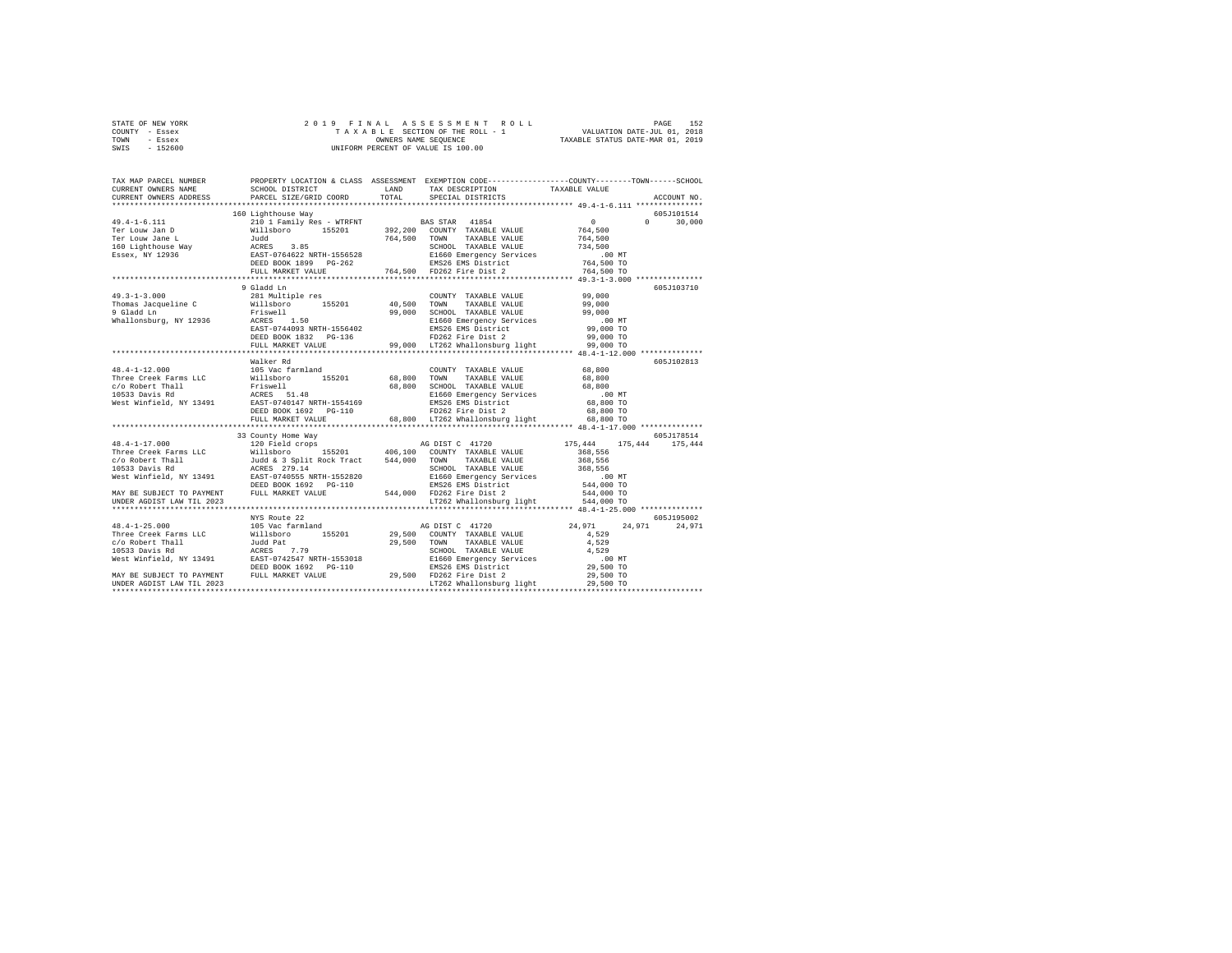| STATE OF NEW YORK | 2019 FINAL ASSESSMENT ROLL         | 153<br>PAGE                      |
|-------------------|------------------------------------|----------------------------------|
| COUNTY - Essex    | TAXABLE SECTION OF THE ROLL - 1    | VALUATION DATE-JUL 01, 2018      |
| TOWN<br>- Essex   | OWNERS NAME SEOUENCE               | TAXABLE STATUS DATE-MAR 01, 2019 |
| - 152600<br>SWIS  | UNIFORM PERCENT OF VALUE IS 100.00 |                                  |

| $\begin{tabular}{lcccc} 48.4-2-1.000 & NYS\ R014-2-1.000 & NYS\ R015050 & 155201 & 31,100 & 155201 & 31,100 & 155201 & 31,100 & 155201 & 31,100 & 155201 & 31,100 & 155201 & 31,100 & 155201 & 31,100 & 155201 & 31,100 & 155201 & 31,100 & 155201 & 31,100 & 155201 & 3$                                                                                                                                                          | NYS Route 22 |  | 605J178516                                                                                                                                                                                                                       |  |
|------------------------------------------------------------------------------------------------------------------------------------------------------------------------------------------------------------------------------------------------------------------------------------------------------------------------------------------------------------------------------------------------------------------------------------|--------------|--|----------------------------------------------------------------------------------------------------------------------------------------------------------------------------------------------------------------------------------|--|
|                                                                                                                                                                                                                                                                                                                                                                                                                                    |              |  |                                                                                                                                                                                                                                  |  |
|                                                                                                                                                                                                                                                                                                                                                                                                                                    |              |  |                                                                                                                                                                                                                                  |  |
|                                                                                                                                                                                                                                                                                                                                                                                                                                    |              |  |                                                                                                                                                                                                                                  |  |
|                                                                                                                                                                                                                                                                                                                                                                                                                                    |              |  |                                                                                                                                                                                                                                  |  |
|                                                                                                                                                                                                                                                                                                                                                                                                                                    |              |  |                                                                                                                                                                                                                                  |  |
|                                                                                                                                                                                                                                                                                                                                                                                                                                    |              |  |                                                                                                                                                                                                                                  |  |
|                                                                                                                                                                                                                                                                                                                                                                                                                                    |              |  |                                                                                                                                                                                                                                  |  |
|                                                                                                                                                                                                                                                                                                                                                                                                                                    |              |  |                                                                                                                                                                                                                                  |  |
|                                                                                                                                                                                                                                                                                                                                                                                                                                    | Ferris Ln    |  | 605J178523                                                                                                                                                                                                                       |  |
|                                                                                                                                                                                                                                                                                                                                                                                                                                    |              |  |                                                                                                                                                                                                                                  |  |
|                                                                                                                                                                                                                                                                                                                                                                                                                                    |              |  |                                                                                                                                                                                                                                  |  |
|                                                                                                                                                                                                                                                                                                                                                                                                                                    |              |  |                                                                                                                                                                                                                                  |  |
|                                                                                                                                                                                                                                                                                                                                                                                                                                    |              |  |                                                                                                                                                                                                                                  |  |
|                                                                                                                                                                                                                                                                                                                                                                                                                                    |              |  |                                                                                                                                                                                                                                  |  |
|                                                                                                                                                                                                                                                                                                                                                                                                                                    |              |  |                                                                                                                                                                                                                                  |  |
|                                                                                                                                                                                                                                                                                                                                                                                                                                    |              |  |                                                                                                                                                                                                                                  |  |
|                                                                                                                                                                                                                                                                                                                                                                                                                                    |              |  |                                                                                                                                                                                                                                  |  |
| $57.2 - 3 - 5.100$                                                                                                                                                                                                                                                                                                                                                                                                                 | Ferris Ln    |  | 605J102809                                                                                                                                                                                                                       |  |
|                                                                                                                                                                                                                                                                                                                                                                                                                                    |              |  | 9,910 9,910                                                                                                                                                                                                                      |  |
|                                                                                                                                                                                                                                                                                                                                                                                                                                    |              |  |                                                                                                                                                                                                                                  |  |
|                                                                                                                                                                                                                                                                                                                                                                                                                                    |              |  |                                                                                                                                                                                                                                  |  |
|                                                                                                                                                                                                                                                                                                                                                                                                                                    |              |  |                                                                                                                                                                                                                                  |  |
|                                                                                                                                                                                                                                                                                                                                                                                                                                    |              |  |                                                                                                                                                                                                                                  |  |
|                                                                                                                                                                                                                                                                                                                                                                                                                                    |              |  |                                                                                                                                                                                                                                  |  |
| UNDER AGDIST LAW TIL 2023                                                                                                                                                                                                                                                                                                                                                                                                          |              |  |                                                                                                                                                                                                                                  |  |
|                                                                                                                                                                                                                                                                                                                                                                                                                                    |              |  | 605J195011                                                                                                                                                                                                                       |  |
|                                                                                                                                                                                                                                                                                                                                                                                                                                    | Ferris Ln    |  |                                                                                                                                                                                                                                  |  |
|                                                                                                                                                                                                                                                                                                                                                                                                                                    |              |  |                                                                                                                                                                                                                                  |  |
|                                                                                                                                                                                                                                                                                                                                                                                                                                    |              |  |                                                                                                                                                                                                                                  |  |
|                                                                                                                                                                                                                                                                                                                                                                                                                                    |              |  |                                                                                                                                                                                                                                  |  |
|                                                                                                                                                                                                                                                                                                                                                                                                                                    |              |  |                                                                                                                                                                                                                                  |  |
|                                                                                                                                                                                                                                                                                                                                                                                                                                    |              |  |                                                                                                                                                                                                                                  |  |
|                                                                                                                                                                                                                                                                                                                                                                                                                                    |              |  |                                                                                                                                                                                                                                  |  |
|                                                                                                                                                                                                                                                                                                                                                                                                                                    |              |  |                                                                                                                                                                                                                                  |  |
|                                                                                                                                                                                                                                                                                                                                                                                                                                    |              |  | 605J102808                                                                                                                                                                                                                       |  |
|                                                                                                                                                                                                                                                                                                                                                                                                                                    |              |  |                                                                                                                                                                                                                                  |  |
|                                                                                                                                                                                                                                                                                                                                                                                                                                    |              |  |                                                                                                                                                                                                                                  |  |
|                                                                                                                                                                                                                                                                                                                                                                                                                                    |              |  |                                                                                                                                                                                                                                  |  |
|                                                                                                                                                                                                                                                                                                                                                                                                                                    |              |  |                                                                                                                                                                                                                                  |  |
|                                                                                                                                                                                                                                                                                                                                                                                                                                    |              |  |                                                                                                                                                                                                                                  |  |
|                                                                                                                                                                                                                                                                                                                                                                                                                                    |              |  |                                                                                                                                                                                                                                  |  |
| $\begin{tabular}{l c c c c} \hline $57.2-3-6.000$ & \begin{tabular}{l c c c} \multicolumn{2}{c}{\textbf{Waller Rd}} & \multicolumn{2}{c}{\textbf{Waller Rd}} \\ \hline \multicolumn{2}{c}{\textbf{71.2-3-6.000}} & \multicolumn{2}{c}{\textbf{Waller Rd}} & \multicolumn{2}{c}{\textbf{91.00}} & \multicolumn{2}{c}{\textbf{Wuler Rd}} & \multicolumn{2}{c}{\textbf{92.00}} & \multicolumn{2}{c}{\textbf{93.00}} & \multicolumn{2$ |              |  | $FULL$ and $FUL$ and $FUL$ and $F2$ and $F3$ and $F4$ and $F5$ and $F5$ are $F5$ and $F5$ and $F5$ and $F5$ and $F5$ and $F6$ and $F6$ and $F6$ and $F7$ and $F8$ and $F9$ and $F9$ and $F9$ and $F9$ and $F9$ and $F9$ and $F9$ |  |
|                                                                                                                                                                                                                                                                                                                                                                                                                                    |              |  |                                                                                                                                                                                                                                  |  |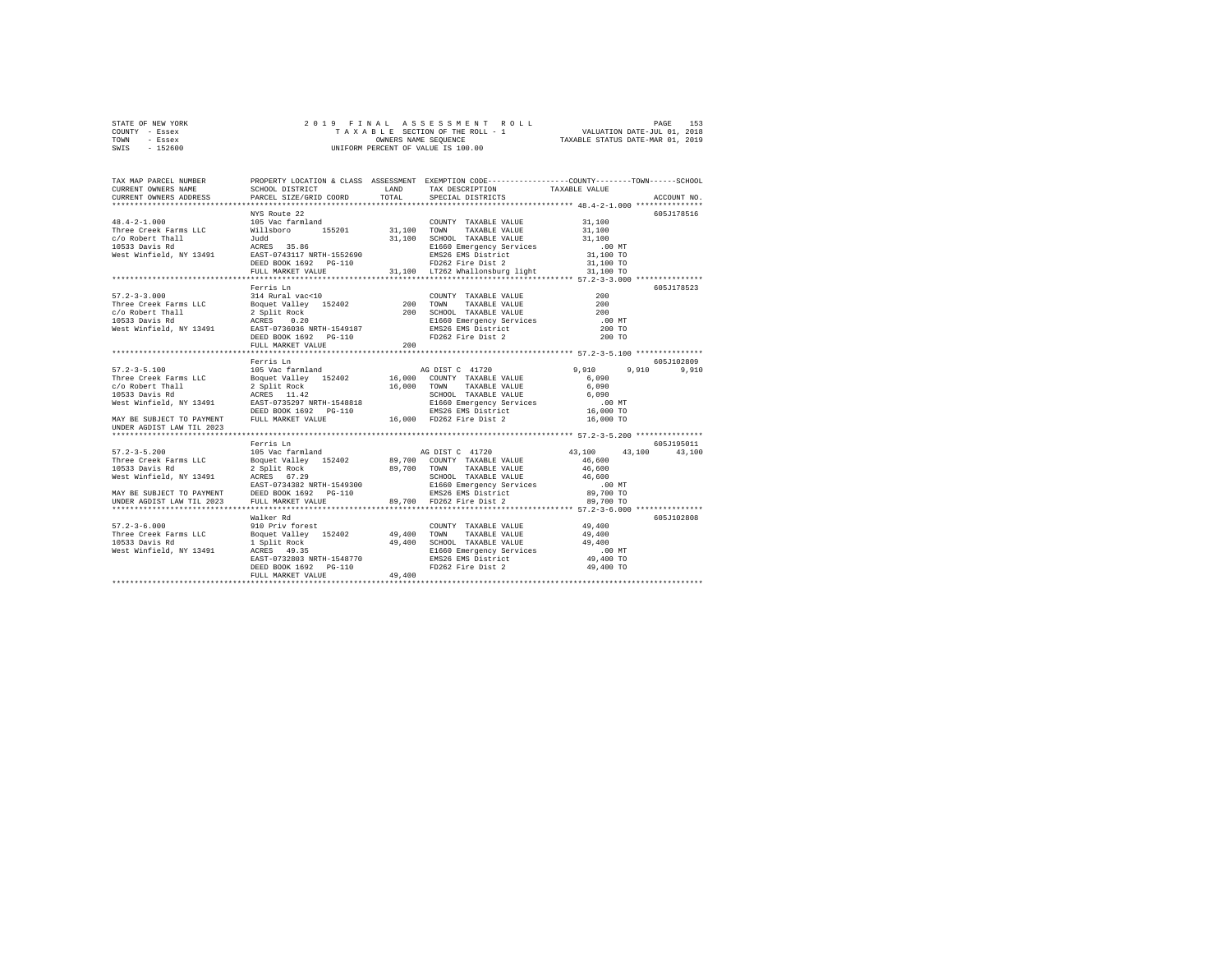| STATE OF NEW YORK | 2019 FINAL ASSESSMENT ROLL         | 154<br>PAGE                      |
|-------------------|------------------------------------|----------------------------------|
| COUNTY - Essex    | TAXABLE SECTION OF THE ROLL - 1    | VALUATION DATE-JUL 01, 2018      |
| TOWN<br>- Essex   | OWNERS NAME SEOUENCE               | TAXABLE STATUS DATE-MAR 01, 2019 |
| $-152600$<br>SWIS | UNIFORM PERCENT OF VALUE IS 100.00 |                                  |

| TAX MAP PARCEL NUMBER                                                                                                                                                                                                                                                                                                                                                                                                      |                                                                                                                                                     |              | PROPERTY LOCATION & CLASS ASSESSMENT EXEMPTION CODE----------------COUNTY-------TOWN------SCHOOL                                                                                                                                                                                                                                                                               |                                            |                                  |
|----------------------------------------------------------------------------------------------------------------------------------------------------------------------------------------------------------------------------------------------------------------------------------------------------------------------------------------------------------------------------------------------------------------------------|-----------------------------------------------------------------------------------------------------------------------------------------------------|--------------|--------------------------------------------------------------------------------------------------------------------------------------------------------------------------------------------------------------------------------------------------------------------------------------------------------------------------------------------------------------------------------|--------------------------------------------|----------------------------------|
| $57.2 - 3 - 8.000$<br>91.4-3-0.000 MM TAXABLE VALUE<br>Three Creek Farms LLC Millshoro 155201 135,500 TOWN TAXABLE VALUE<br>10533 Davis Rd 263 Split Rock 135,500 SCHOOL TAXABLE VALUE<br>10533 Davis Rd 26255 156.05 11660 Emergency Services<br>EMS26 EMS26 EM                                                                                                                                                           | NYS Route 22<br>105 Vac farmland<br>DEED BOOK 1692 PG-110                                                                                           |              | COUNTY TAXABLE VALUE 135,500<br>TAXABLE VALUE<br>SCHOOL TAXABLE VALUE<br>E1660 Emergency Services<br>EMS26 EMS District 135,500 TO<br>125,500 TO<br>EMS26 EMS District<br>FD262 Fire District<br>FULL MARKET VALUE 135,500 LT262 Whallonsburg light 135,500 TO                                                                                                                 | 135,500<br>135,500<br>135,500 TO           | 605J195001                       |
| 49.15-1-16.000 311 Res vac land                                                                                                                                                                                                                                                                                                                                                                                            | Lake Shore Rd<br>EAST-0756803 NRTH-1556802<br>DEED BOOK 1914 PG-175<br>FULL MARKET VALUE                                                            | 19,400       | COUNTY TAXABLE VALUE 19,400<br>E1660 Emergency Services .00 MT<br>EMS26 EMS District<br>FD262 Fire Dist 2                                                                                                                                                                                                                                                                      | 19,400<br>19,400<br>19,400 TO<br>19,400 TO | 605J102005                       |
|                                                                                                                                                                                                                                                                                                                                                                                                                            |                                                                                                                                                     |              |                                                                                                                                                                                                                                                                                                                                                                                |                                            |                                  |
| 49.15-1-28.000<br>49.15-1-28.000 MM MARBLE VALUE 200 MM MARBLE VALUE 2000 MM MARBLE VALUE 2000 MM TAXABLE VALUE 2000<br>Tisdale Family Trust Willsboro 155201 23,800 TOWN TAXABLE VALUE 20,500<br>23.800 SCHOOL TAXABLE VALUE 2000 MM MARBLE VALUE 200                                                                                                                                                                     | 1671 Lake Shore Rd<br>11 Bane Shore Ru<br>260 Seasonal res<br>ACRES 0.60<br>EAST-0756573 NRTH-1556816<br>DEED BOOK 1914 PG-175<br>FULL MARKET VALUE | 69,500       | COUNTY TAXABLE VALUE 69,500<br>FD262 Fire Dist 2 69,500 TO                                                                                                                                                                                                                                                                                                                     |                                            | 605J100913                       |
|                                                                                                                                                                                                                                                                                                                                                                                                                            |                                                                                                                                                     |              |                                                                                                                                                                                                                                                                                                                                                                                |                                            |                                  |
| $\begin{array}{l} 40.73 - 2 - 15.001 \hspace{2.1cm} & \hspace{2.1cm} 210 \hspace{2.0cm} 1 \hspace{2.0cm} \text{Family Res} \hspace{2.2cm} & \hspace{2.1cm} \text{BAS STAR} \hspace{2.2cm} & \hspace{2.1cm} 41854 \hspace{2.2cm} 0 \hspace{2.2cm} \text{Cospann Sylvia M} \hspace{2.2cm} & \hspace{2.1cm} 292,300 \end{array}$<br>1982<br>1988 Elm St<br>PO Box 204 1651/275-Sewer Easement<br>Essex, NY 12936 16814 Pg 183 | 36 Elm St<br>Db 814 Pg 183<br>ACRES 0.43<br>EAST-0756618 NRTH-1571789<br>ACRES 0.43                                                                 | 292.300 TOWN | TOWN TAXABLE VINUE<br>SCHOOL TAXABLE VALUE<br>E1660 Emergency Services<br>ENS26 EMS District 292,300 TO<br>EMS26 EMS District 202,300 TO<br>EMS26 EMS District<br>FD261 Fire Dist 1<br>LT261 Essex light<br>EAST-0756618 NRTH-1571789<br>DEED BOOK 1791 PG-208 1792,300 SB260 Eessex Sewer Bond<br>PULL MARKET VALUE 292,300 SB260 Eessex Sewer Dist<br>SD260 Essex Sewer Dist | 292,300 TO<br>292,300 TO C<br>292,300 TO   | 605J103515<br>30,000<br>$\Omega$ |
|                                                                                                                                                                                                                                                                                                                                                                                                                            |                                                                                                                                                     |              | WD260 Essex water                                                                                                                                                                                                                                                                                                                                                              | 292,300 TO C                               |                                  |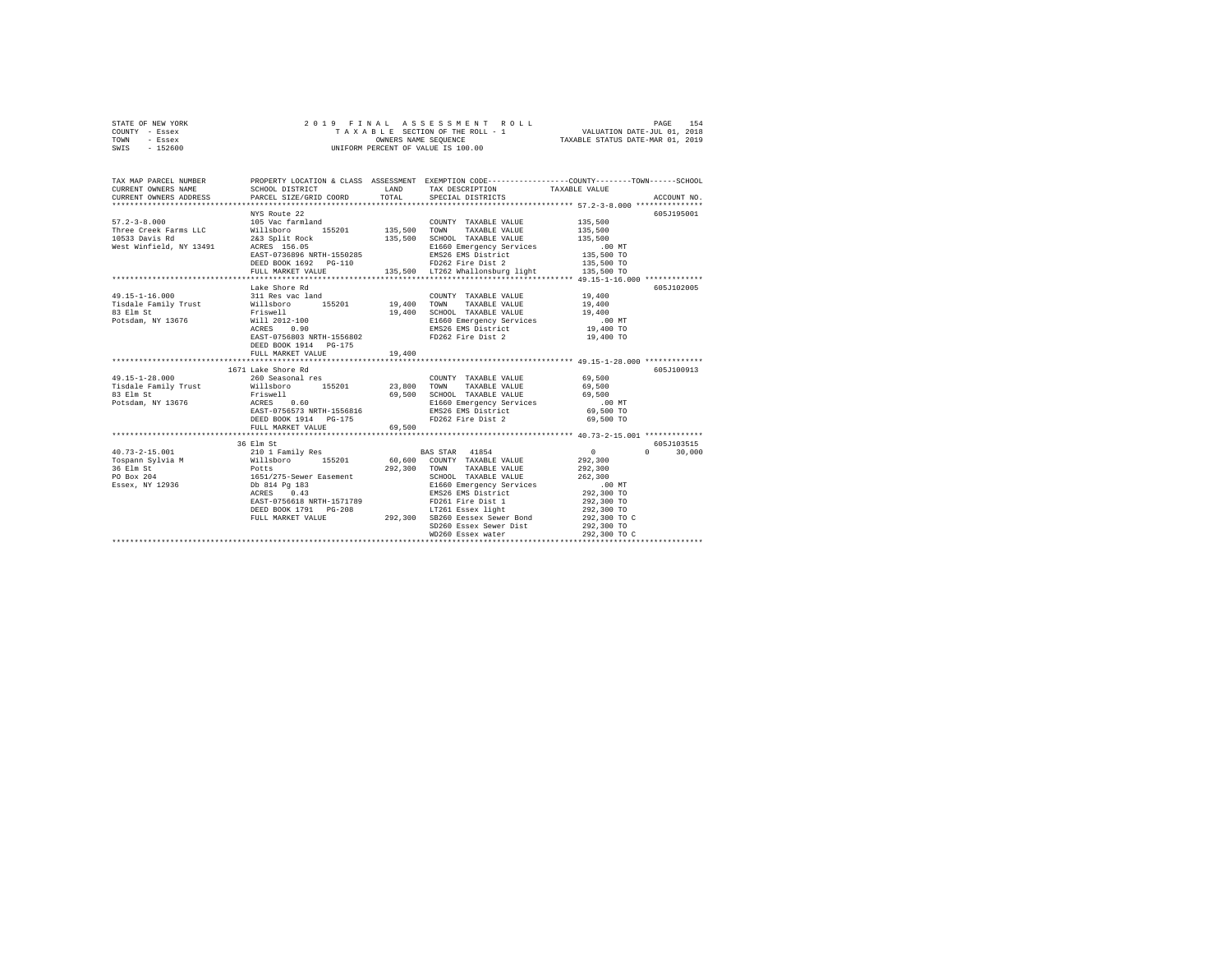|                | STATE OF NEW YORK |  |  |  | 2019 FINAL ASSESSMENT ROLL         |                                  | PAGE | 155 |
|----------------|-------------------|--|--|--|------------------------------------|----------------------------------|------|-----|
| COUNTY - Essex |                   |  |  |  | TAXABLE SECTION OF THE ROLL - 1    | VALUATION DATE-JUL 01, 2018      |      |     |
| TOWN           | - Essex           |  |  |  | OWNERS NAME SEOUENCE               | TAXABLE STATUS DATE-MAR 01, 2019 |      |     |
| SWIS           | - 152600          |  |  |  | UNIFORM PERCENT OF VALUE IS 100.00 |                                  |      |     |

| TAX MAP PARCEL NUMBER                                                                                                                                                                                                                                                                        |                                                                                      | TAX DESCRIPTION TAXABLE VALUE                                                                                                                                                                                                                                                                                                                           | PROPERTY LOCATION & CLASS ASSESSMENT EXEMPTION CODE----------------COUNTY-------TOWN-----SCHOOL |
|----------------------------------------------------------------------------------------------------------------------------------------------------------------------------------------------------------------------------------------------------------------------------------------------|--------------------------------------------------------------------------------------|---------------------------------------------------------------------------------------------------------------------------------------------------------------------------------------------------------------------------------------------------------------------------------------------------------------------------------------------------------|-------------------------------------------------------------------------------------------------|
|                                                                                                                                                                                                                                                                                              | 23 Lila Way                                                                          |                                                                                                                                                                                                                                                                                                                                                         | 605J102104                                                                                      |
| $\begin{array}{cccccc} 49.11\texttt{-}1\texttt{-}49.000 & & & 210\text{ 1 Family Res - WITH} & & & \text{COUNTY TAXABLE VALUE} \\ \text{Touhey Charles Latham} & & & \text{Willsboro} & & 155201 & & 372,900 & \text{TONNY} & \text{TAXABLE VALUE} \\ \end{array}$                           | 1893 Lake Shore Rd                                                                   | COUNTY TAXABLE VALUE 512,100<br>512,100 SCHOOL TAXABLE VALUE 512,100<br>E1660 Emergency Services 5160 DNT<br>EMS26 EMS District 512,100 TO                                                                                                                                                                                                              | 605J104214<br>512,100                                                                           |
| 49.1-1-31.220 831 Tele Comm<br>1991 - 1992 - 1992 - 1992 - 1993 - 1994 - 1994 - 1994 - 1994 - 1994 - 1994 - 1994 - 1994 - 1994 - 1994 - 1994<br>1996 - 1994 - 1994 - 1994 - 1994 - 1994 - 1994 - 1994 - 1994 - 1994 - 1994 - 1994 - 1994 - 1994 - 1994 - 1994<br>19                          | NYS Route 22                                                                         | COUNTY TAXABLE VALUE 753,600                                                                                                                                                                                                                                                                                                                            | 605Z001005                                                                                      |
| 40.57-1-2.000 642 Health bldg<br>Trzaskos Brian – Hillsboro – 155201 63,900 TOWN TAXABLE VALUE 152,700<br>PO Box 23 – Hicks – 152,700 SCHOOL TAXABLE VALUE 152,700 – 152,700 – 152,700 – 152,700 – 152,700 – 152,700 – 1<br>Millsboro, NY 12996 – Db 879 Pg 224 – 152<br>Willsboro, NY 12996 | 2885 Essex Rd<br>Hicks 152,700<br>Db 879 Pg 224<br>164/340 Mtg Release<br>ACRES 0.30 | COUNTY TAXABLE VALUE 152,700<br>152,700 SCHOOL TAXABLE VALUE 152,700 SCHOOL TAXABLE VALUE 152,700 MT<br>EMS26 EMS District 152,700 TO<br>FD261 Fire Dist 1<br>$\begin{array}{lllll} \texttt{EAST-0757404 NRTH-1575375} & \texttt{1111} & \texttt{111} & \texttt{111} \\ \texttt{DEED BOOK 1746} & \texttt{PG-4} & \texttt{WB261 Wafter RF} \end{array}$ | 605J101914<br>152,700 TO<br>152,700 TO<br>152,700 TO C                                          |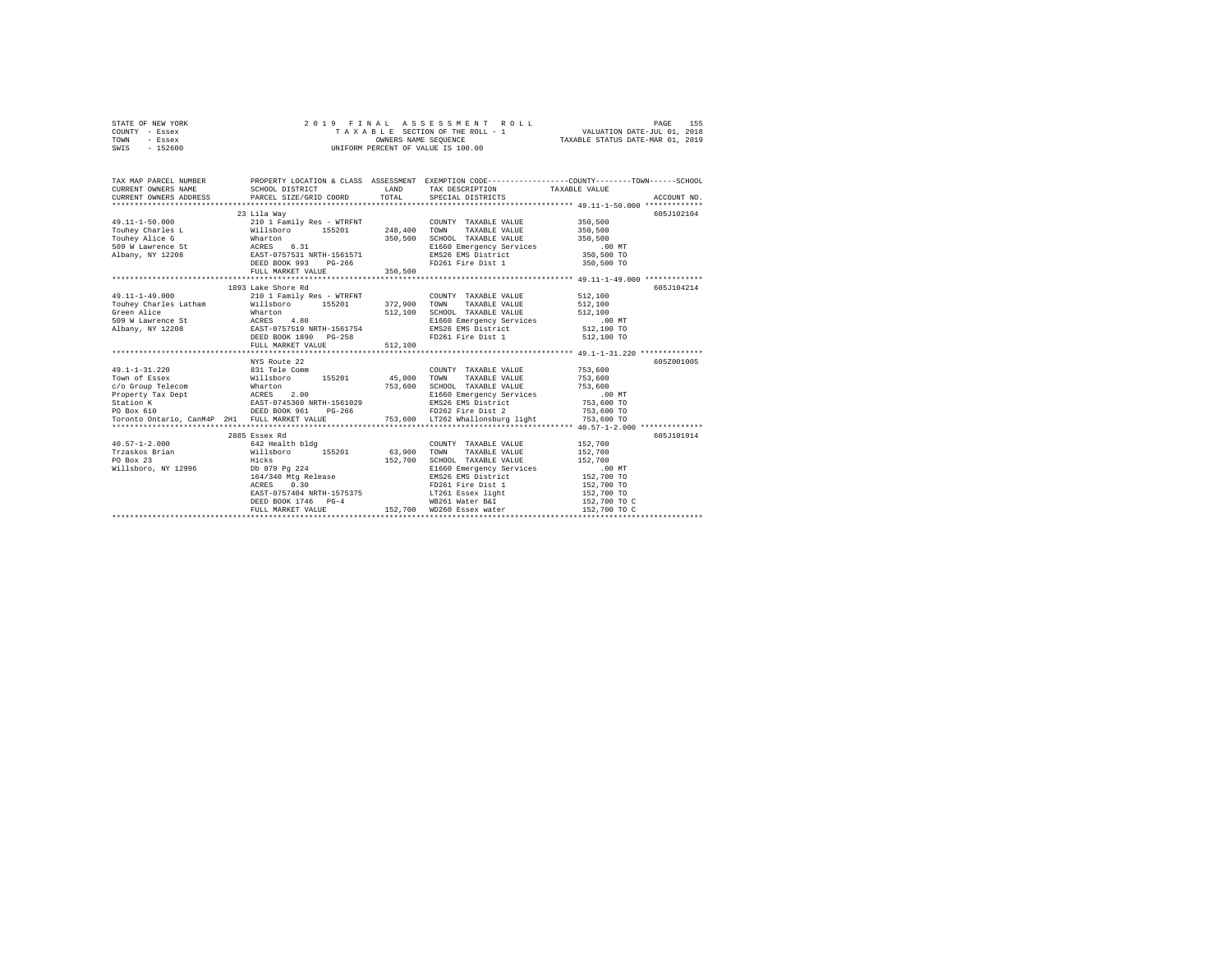| STATE OF NEW YORK<br>COUNTY - Essex<br>TOWN - Essex<br>SWIS - 152600                                                                                                                                                                               | 2019 FINAL ASSESSMENT<br>TAXABLE SCTION OF THE ROLL -<br>UNIFORM PERCENT OF VALUE IS 100.00 |               | ASSESSMENT ROLL                                                                                                                         | VALUATION DATE-JUL 01, 2018 | PAGE<br>156   |
|----------------------------------------------------------------------------------------------------------------------------------------------------------------------------------------------------------------------------------------------------|---------------------------------------------------------------------------------------------|---------------|-----------------------------------------------------------------------------------------------------------------------------------------|-----------------------------|---------------|
| TAX MAP PARCEL NUMBER<br>CURRENT OWNERS NAME<br>CURRENT OWNERS ADDRESS                                                                                                                                                                             | SCHOOL DISTRICT<br>PARCEL SIZE/GRID COORD                                                   | LAND<br>TOTAL | PROPERTY LOCATION & CLASS ASSESSMENT EXEMPTION CODE---------------COUNTY-------TOWN------SCHOOL<br>TAX DESCRIPTION<br>SPECIAL DISTRICTS | TAXABLE VALUE               | ACCOUNT NO.   |
|                                                                                                                                                                                                                                                    | 13 Beggs Point St                                                                           |               |                                                                                                                                         |                             | 605J104209    |
| $40.73 - 3 - 13.000$                                                                                                                                                                                                                               |                                                                                             |               |                                                                                                                                         | 15,000                      | 15,000 15,000 |
| Tuller Scott W                                                                                                                                                                                                                                     |                                                                                             |               |                                                                                                                                         | $\sim$ 0<br>$\sim$ 0        | 30,000        |
| Hulbert Kamala R                                                                                                                                                                                                                                   |                                                                                             |               |                                                                                                                                         | 169,800                     |               |
|                                                                                                                                                                                                                                                    |                                                                                             |               |                                                                                                                                         | 169,800                     |               |
|                                                                                                                                                                                                                                                    |                                                                                             |               |                                                                                                                                         | 139,800                     |               |
| c/o Stanley W Tuller<br>PO Box 279<br>Essex, NY 12936                                                                                                                                                                                              |                                                                                             |               |                                                                                                                                         |                             |               |
|                                                                                                                                                                                                                                                    |                                                                                             |               |                                                                                                                                         | 00 MT.<br>184,800 TO        |               |
|                                                                                                                                                                                                                                                    |                                                                                             |               |                                                                                                                                         |                             |               |
|                                                                                                                                                                                                                                                    |                                                                                             |               |                                                                                                                                         | 184,800 TO<br>184,800 TO    |               |
|                                                                                                                                                                                                                                                    |                                                                                             |               |                                                                                                                                         | 184,800 TO C                |               |
|                                                                                                                                                                                                                                                    |                                                                                             |               | SD260 Essex Sewer Dist                                                                                                                  | 184,800 TO                  |               |
|                                                                                                                                                                                                                                                    |                                                                                             |               | WD260 Essex water                                                                                                                       | 184,800 TO C                |               |
|                                                                                                                                                                                                                                                    |                                                                                             |               |                                                                                                                                         |                             |               |
|                                                                                                                                                                                                                                                    | 414 Cook Rd                                                                                 |               |                                                                                                                                         |                             | 605J180011    |
| $48.4 - 1 - 8.200$                                                                                                                                                                                                                                 | 240 Rural res                                                                               |               | COUNTY TAXABLE VALUE                                                                                                                    | 128,700                     |               |
|                                                                                                                                                                                                                                                    |                                                                                             | 76,500        | TOWN TAXABLE VALUE                                                                                                                      | 128,700                     |               |
|                                                                                                                                                                                                                                                    |                                                                                             | 128,700       | SCHOOL TAXABLE VALUE                                                                                                                    | 128,700                     |               |
| <b>The Second State of Millsboro</b> 155201<br><b>The Second State Constant State 155201</b><br><b>State Lesley A</b> SACES 63.50<br><b>SAN Francisco, CA 94107</b> EAST-0742358 RETH-1559443<br>SAN Francisco, CA 94107 EAST-0742358 RETH-1559443 |                                                                                             |               | E1660 Emergency Services                                                                                                                | .00 MT                      |               |
|                                                                                                                                                                                                                                                    |                                                                                             |               | EMS26 EMS District<br>FD262 Fire District<br>FD262 Fire Dist 2 128,700 TO                                                               |                             |               |
|                                                                                                                                                                                                                                                    | DEED BOOK 1888 PG-93                                                                        |               |                                                                                                                                         |                             |               |
|                                                                                                                                                                                                                                                    | FULL MARKET VALUE                                                                           |               | 128,700 LT262 Whallonsburg light                                                                                                        | 128,700 TO                  |               |
|                                                                                                                                                                                                                                                    | *************************                                                                   |               |                                                                                                                                         |                             |               |
|                                                                                                                                                                                                                                                    | 41 Ridge Way                                                                                |               |                                                                                                                                         |                             | 605J101512    |
| $49.11 - 1 - 18.000$                                                                                                                                                                                                                               |                                                                                             |               | COUNTY TAXABLE VALUE                                                                                                                    | 143,500                     |               |
| Ulm Bruce D                                                                                                                                                                                                                                        | 260 Seasonal res<br>Willsboro 155201<br>Wharton                                             | 130,000 TOWN  | TAXABLE VALUE                                                                                                                           | 143,500                     |               |
| PO Box 229                                                                                                                                                                                                                                         | Wharton<br>ACRES 0.70                                                                       |               | 143,500 SCHOOL TAXABLE VALUE                                                                                                            | 143,500                     |               |
| Hewitt, NJ 07421-0229                                                                                                                                                                                                                              |                                                                                             |               | E1660 Emergency Services                                                                                                                | $.00$ MT                    |               |
|                                                                                                                                                                                                                                                    | EAST-0757595 NRTH-1563650                                                                   |               | EMS26 EMS District                                                                                                                      | 143,500 TO                  |               |
|                                                                                                                                                                                                                                                    | DEED BOOK 1174 PG-150                                                                       |               | FD261 Fire Dist 1<br>143,500 LT261 Essex light                                                                                          | 143,500 TO                  |               |
|                                                                                                                                                                                                                                                    | FULL MARKET VALUE                                                                           |               |                                                                                                                                         | 143,500 TO                  |               |
|                                                                                                                                                                                                                                                    | 377 Christian Rd                                                                            |               |                                                                                                                                         |                             | 605J191001    |
| 49.1-1-24.120                                                                                                                                                                                                                                      | 240 Rural res                                                                               |               | ENH STAR 41834                                                                                                                          | $\sim$ 0                    | 0 68,700      |
|                                                                                                                                                                                                                                                    |                                                                                             |               |                                                                                                                                         | 275,600                     |               |
|                                                                                                                                                                                                                                                    |                                                                                             |               |                                                                                                                                         | 275,600                     |               |
| Ulmer Robin L Millsboro 155201 54,300 COUNTY TAXABLE VALUE 1977 Christian Rd Mharton 1764/165 Death Certificat<br>377 Christian Rd Mharton 275,600 TOWN TAXABLE VALUE Essex, NY 12936 16618 23.50 E1660 Emergency Services                         |                                                                                             |               |                                                                                                                                         | 206,900                     |               |
|                                                                                                                                                                                                                                                    |                                                                                             |               |                                                                                                                                         | .00 MT                      |               |
|                                                                                                                                                                                                                                                    | EAST-0748266 NRTH-1561724                                                                   |               |                                                                                                                                         | 275,600 TO                  |               |
|                                                                                                                                                                                                                                                    | $PG-50$<br>DEED BOOK 970                                                                    |               | JUNUL TAXABLE VALUE<br>E1660 Emergency Services<br>EMS26 EMS District<br>FD261 Pier - '<br>FD261 Fire Dist 1                            | 275,600 TO                  |               |
|                                                                                                                                                                                                                                                    | FULL MARKET VALUE                                                                           | 275,600       |                                                                                                                                         |                             |               |
|                                                                                                                                                                                                                                                    |                                                                                             |               |                                                                                                                                         |                             |               |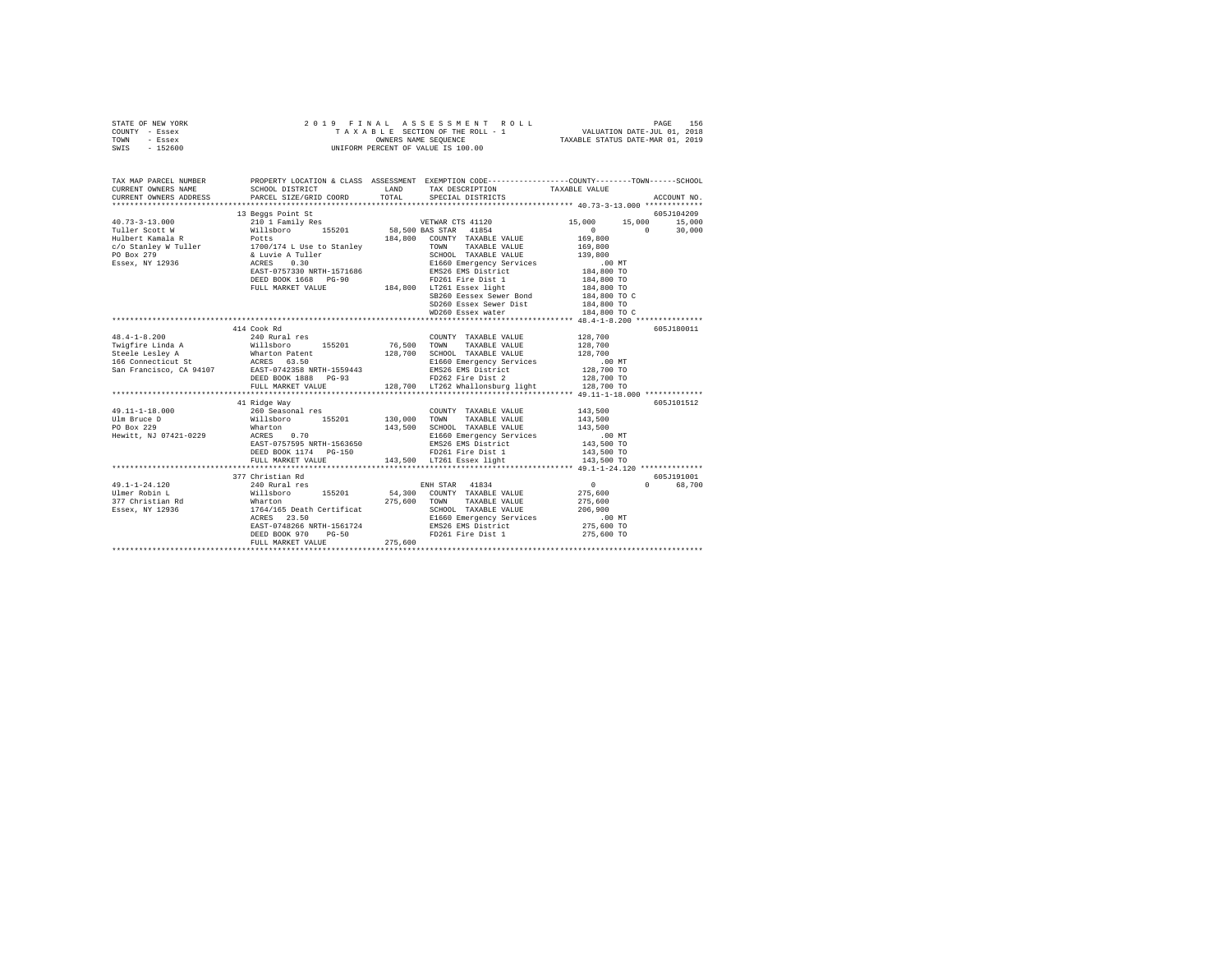| STATE OF NEW YORK<br>COUNTY - Essex                                                                                      |                                                    |         | 2019 FINAL ASSESSMENT ROLL                                                                                                                                |                            | PAGE        | 157    |
|--------------------------------------------------------------------------------------------------------------------------|----------------------------------------------------|---------|-----------------------------------------------------------------------------------------------------------------------------------------------------------|----------------------------|-------------|--------|
| - Essex<br>TOWN                                                                                                          |                                                    |         |                                                                                                                                                           |                            |             |        |
| $-152600$<br>SWIS                                                                                                        |                                                    |         | UNIFORM PERCENT OF VALUE IS 100.00                                                                                                                        |                            |             |        |
|                                                                                                                          |                                                    |         |                                                                                                                                                           |                            |             |        |
|                                                                                                                          |                                                    |         |                                                                                                                                                           |                            |             |        |
|                                                                                                                          |                                                    |         |                                                                                                                                                           |                            |             |        |
| TAX MAP PARCEL NUMBER THE PROPERTY LOCATION & CLASS ASSESSMENT EXEMPTION CODE--------------COUNTY-------TOWN------SCHOOL |                                                    |         |                                                                                                                                                           |                            |             |        |
| CURRENT OWNERS NAME                                                                                                      | SCHOOL DISTRICT                                    |         | ${\tt LAND} \hspace{1.5cm} {\tt TAX} \hspace{2.5cm} {\tt DESCRIPTION} \hspace{3.5cm} {\tt TAXABLE} \hspace{2.5cm} {\tt VALUE}$<br>TOTAL SPECIAL DISTRICTS |                            |             |        |
| CURRENT OWNERS ADDRESS                                                                                                   | PARCEL SIZE/GRID COORD                             |         |                                                                                                                                                           |                            | ACCOUNT NO. |        |
|                                                                                                                          |                                                    |         |                                                                                                                                                           |                            |             |        |
|                                                                                                                          |                                                    |         |                                                                                                                                                           |                            | 605J101115  |        |
|                                                                                                                          |                                                    |         |                                                                                                                                                           | $0 \qquad \qquad$          | $\Omega$    | 68,700 |
|                                                                                                                          |                                                    |         |                                                                                                                                                           | 230,800<br>230,800         |             |        |
|                                                                                                                          |                                                    |         | SCHOOL TAXABLE VALUE                                                                                                                                      | 162,100                    |             |        |
|                                                                                                                          |                                                    |         | E1660 Emergency Services                                                                                                                                  | .00MT                      |             |        |
|                                                                                                                          |                                                    |         |                                                                                                                                                           |                            |             |        |
|                                                                                                                          | EAST-0757191 NRTH-1569488<br>DEED BOOK 1448 PG-272 |         | EMS26 EMS District<br>FD261 Fire Dist 1                                                                                                                   | 230,800 TO<br>230,800 TO   |             |        |
|                                                                                                                          | FULL MARKET VALUE                                  |         | $230,800$ LT261 Essex light 230,800 TO                                                                                                                    |                            |             |        |
|                                                                                                                          |                                                    |         | SB260 Eessex Sewer Bond                                                                                                                                   | 230,800 TO C               |             |        |
|                                                                                                                          |                                                    |         | SD260 Essex Sewer Dist                                                                                                                                    | 230,800 TO                 |             |        |
|                                                                                                                          |                                                    |         | WD260 Essex water                                                                                                                                         | 230,800 TO C               |             |        |
|                                                                                                                          |                                                    |         |                                                                                                                                                           |                            |             |        |
|                                                                                                                          | 2296 Main St                                       |         |                                                                                                                                                           |                            | 605J103503  |        |
| $40.73 - 3 - 17.000$                                                                                                     | 210 1 Family Res                                   |         | VETWAR CTS 41120                                                                                                                                          | 15,000 15,000 15,000       |             |        |
|                                                                                                                          |                                                    |         |                                                                                                                                                           | 49,950 49,950 49,950       |             |        |
|                                                                                                                          |                                                    |         |                                                                                                                                                           | 101,550                    |             |        |
| Essex, NY 12936 1678/254 Easement                                                                                        |                                                    |         | TOWN<br>TAXABLE VALUE                                                                                                                                     | 101,550                    |             |        |
|                                                                                                                          | ACRES 0.10                                         |         | SCHOOL TAXABLE VALUE                                                                                                                                      | 101,550                    |             |        |
|                                                                                                                          | EAST-0757025 NRTH-1571625                          |         | E1660 Emergency Services                                                                                                                                  | $.00$ MT                   |             |        |
|                                                                                                                          | DEED BOOK 1067 PG-308                              |         | EMS26 EMS District                                                                                                                                        | 166,500 TO<br>166,500 TO   |             |        |
|                                                                                                                          | FULL MARKET VALUE                                  |         | 2-308 ans 20 and Distinct<br>166,500 FD261 Fire Dist 1                                                                                                    |                            |             |        |
|                                                                                                                          |                                                    |         | LT261 Essex light                                                                                                                                         |                            |             |        |
|                                                                                                                          |                                                    |         | SB260 Eessex Sewer Bond                                                                                                                                   | 166,500 TO<br>166,500 TO C |             |        |
|                                                                                                                          |                                                    |         | SD260 Essex Sewer Dist                                                                                                                                    | 166,500 TO                 |             |        |
|                                                                                                                          |                                                    |         | WD260 Essex water                                                                                                                                         | 166,500 TO C               |             |        |
|                                                                                                                          |                                                    |         |                                                                                                                                                           |                            |             |        |
|                                                                                                                          | Ridge Way                                          |         |                                                                                                                                                           |                            | 605J104308  |        |
|                                                                                                                          |                                                    |         | COUNTY TAXABLE VALUE                                                                                                                                      | 130,300                    |             |        |
|                                                                                                                          |                                                    |         | TAXABLE VALUE<br>TOWN                                                                                                                                     | 130,300                    |             |        |
|                                                                                                                          |                                                    |         | SCHOOL TAXABLE VALUE                                                                                                                                      | 130,300                    |             |        |
|                                                                                                                          |                                                    |         | E1660 Emergency Services                                                                                                                                  | .00 MT                     |             |        |
|                                                                                                                          |                                                    |         | EMS26 EMS District                                                                                                                                        | 130,300 TO                 |             |        |
|                                                                                                                          |                                                    |         |                                                                                                                                                           | 130,300 TO                 |             |        |
|                                                                                                                          | DEED BOOK 920<br>$PG-298$                          |         |                                                                                                                                                           |                            |             |        |
|                                                                                                                          | FULL MARKET VALUE                                  | 130,300 |                                                                                                                                                           |                            |             |        |
|                                                                                                                          |                                                    |         |                                                                                                                                                           |                            |             |        |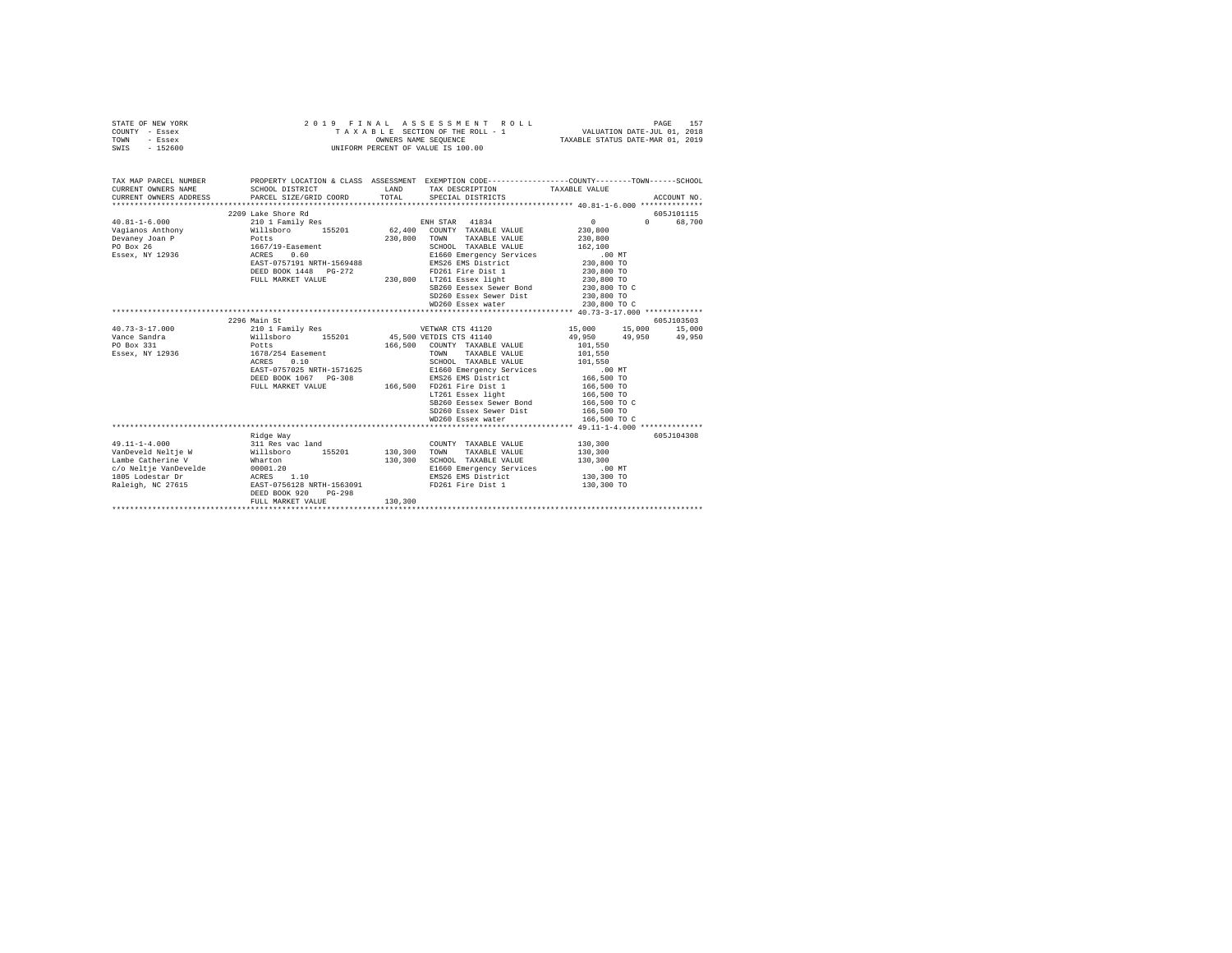| STATE OF NEW YORK<br>COUNTY - Essex<br>TOWN - Essex<br>SWIS - 152600                                                                                                                                                                                                                                         |                                                                                                                                                                                                                                                                                                          |       |                                                                                                                                                                                                                                                                                                                                                                                                   |                                                                                                                                                                                 |                                              |
|--------------------------------------------------------------------------------------------------------------------------------------------------------------------------------------------------------------------------------------------------------------------------------------------------------------|----------------------------------------------------------------------------------------------------------------------------------------------------------------------------------------------------------------------------------------------------------------------------------------------------------|-------|---------------------------------------------------------------------------------------------------------------------------------------------------------------------------------------------------------------------------------------------------------------------------------------------------------------------------------------------------------------------------------------------------|---------------------------------------------------------------------------------------------------------------------------------------------------------------------------------|----------------------------------------------|
| TAX MAP PARCEL NUMBER<br>CURRENT OWNERS NAME<br>CURRENT OWNERS ADDRESS                                                                                                                                                                                                                                       | SCHOOL DISTRICT LAND<br>PARCEL SIZE/GRID COORD                                                                                                                                                                                                                                                           | TOTAL | PROPERTY LOCATION & CLASS ASSESSMENT EXEMPTION CODE----------------COUNTY--------TOWN------SCHOOL<br>TAX DESCRIPTION<br>SPECIAL DISTRICTS                                                                                                                                                                                                                                                         | TAXABLE VALUE                                                                                                                                                                   | ACCOUNT NO.                                  |
| $40.73 - 5 - 12.000$                                                                                                                                                                                                                                                                                         | 2255 Lake Shore Rd<br>210 1 Family Res<br>Willsboro 155201                                                                                                                                                                                                                                               |       | BAS STAR 41854<br>61,800 COUNTY TAXABLE VALUE                                                                                                                                                                                                                                                                                                                                                     | $\mathbf{0}$                                                                                                                                                                    | 605J103201<br>$\Omega$<br>30,000             |
| VanHoven James B<br>VanHoven Colleen M<br>2255 Lake Shore Rd<br>PO Box 114<br>Essex, NY 12936                                                                                                                                                                                                                | Potts<br>1325/234 Boundary Agrmnt<br>1669/91 Easement<br>ACRES 0.50<br>EAST-0757086 NRTH-1570580                                                                                                                                                                                                         |       | 343,300 TOWN TAXABLE VALUE<br>SCHOOL TAXABLE VALUE<br>E1660 Emergency Services<br>E1660 Emergency Services<br>EMS26 EMS District                                                                                                                                                                                                                                                                  | 343,300<br>343,300<br>313,300<br>.00 MT<br>343,300 TO<br>343,300 TO                                                                                                             |                                              |
|                                                                                                                                                                                                                                                                                                              |                                                                                                                                                                                                                                                                                                          |       | FD261 Fire Dist 1<br>LT261 Essex light<br>EASI-U JOURN ET LE PORT AND LIST PORT ON A PRESE PORT ON A LIST PORT OF LAND THAT A LIST PORT OF LAND THAT A LIS<br>DEED BOOK 1590 DE-274 243,300 SB260 Eessex Sewer Bond<br>SD260 Essex Sewer Dist<br>WD260 Essex water                                                                                                                                | 343,300 TO<br>343,300 TO C<br>343,300 TO<br>343,300 TO C                                                                                                                        |                                              |
|                                                                                                                                                                                                                                                                                                              |                                                                                                                                                                                                                                                                                                          |       |                                                                                                                                                                                                                                                                                                                                                                                                   |                                                                                                                                                                                 |                                              |
| $39.3 - 4 - 2.000$<br>Vogel Gwen<br>1712 Jersey St<br>Essex, NY 12936<br>EAST-0730178 NRTH-1569805<br>MAY BE SUBJECT TO PAYMENT DEED BOOK 1817 DG-255<br>UNDER AGDIST LAW TIL 2023 FULL MARKET VALUE<br>$40.3 - 2 - 9.200$<br>40.3-2-9.200<br>Voorhis Dorothy<br>PO Box 147<br>PO Box 147<br>Essex, NY 12936 | 1712 Jersey St<br>240 Rural res<br>Willsboro 155201<br>9 Brookfield Pat<br>ACRES 32.50<br>Essex Rd<br>311 Res vac land<br>311 Res vac Tand (1990)<br>Willsboro 195201 10,100 TOWN TAXABLE VALUE<br>Hicks 10,100 SCHOOL TAXABLE VALUE<br>ACRES 1.19<br>EAST-0757013 NRTH-1573609<br>DEED BOOK 1245 PG-335 |       | AG DIST C 41720<br>63,900 COUNTY TAXABLE VALUE<br>249,800 TOWN TAXABLE VALUE<br>SCHOOL TAXABLE VALUE<br>SCROOL TAAABLE VALUE<br>E1660 Emergency Services<br>EMS26 EMS District<br>EMS26 EMS District<br>249,800 FD262 Fire Dist 2<br>$\texttt{COUNTY} \quad \texttt{TXABLE} \quad \texttt{VALUE} \qquad \qquad 10\, , 100$<br>E1660 Emergency Services<br>EMS26 EMS District<br>FD261 Fire Dist 1 | 16,845<br>232,955<br>232,955<br>232.955<br>$.00$ MT<br>249,800 TO<br>249,800 TO<br>10,100<br>10,100<br>$.00$ MT<br>00 MT.<br>10,100 TO<br>10,100 TO                             | 605J197013<br>16,845<br>16,845<br>605Z001001 |
|                                                                                                                                                                                                                                                                                                              | FULL MARKET VALUE                                                                                                                                                                                                                                                                                        |       | 10,100 LT261 Essex light<br>WB261 Water B&I<br>WD260 Essex water                                                                                                                                                                                                                                                                                                                                  | 10,100 TO<br>10,100 TO C<br>10,100 TO C                                                                                                                                         |                                              |
|                                                                                                                                                                                                                                                                                                              | 2803 Essex Rd                                                                                                                                                                                                                                                                                            |       |                                                                                                                                                                                                                                                                                                                                                                                                   |                                                                                                                                                                                 | 605J104315                                   |
| $40.65 - 1 - 2.000$<br>Voorhis Dorothy B<br>PO Box 147<br>Essex, NY 12936                                                                                                                                                                                                                                    | 250 Estate<br>Willsboro 155201<br>Hicks<br>00005.90<br>ACRES 5.20<br>EAST-0756999 NRTH-1573335<br>DEED BOOK 1020 PG-231<br>FULL MARKET VALUE                                                                                                                                                             |       | - WTRFNT VETWAR CTS 41120<br>155201 431,000 BAS STAR 41854<br>728,600 COUNTY TAXABLE VALUE<br>TOWN TAXABLE VALUE<br>SCHOOL TAXABLE VALUE<br>E1660 Emergency Services<br>EMS26 EMS District<br>728,600 FD261 Fire Dist 1<br>LT261 Essex light<br>WB261 Water B&I<br>WD260 Essex water                                                                                                              | 15,000<br>$\sim$ 0<br>713,600<br>713,600<br>683,600<br>.00MT<br>728,600 TO<br>728,600 TO<br>728,600 TO<br>728,600 TO C<br>728,600 TO C<br>************************************* | 15,000 15,000<br>$\sim$ 0<br>30,000          |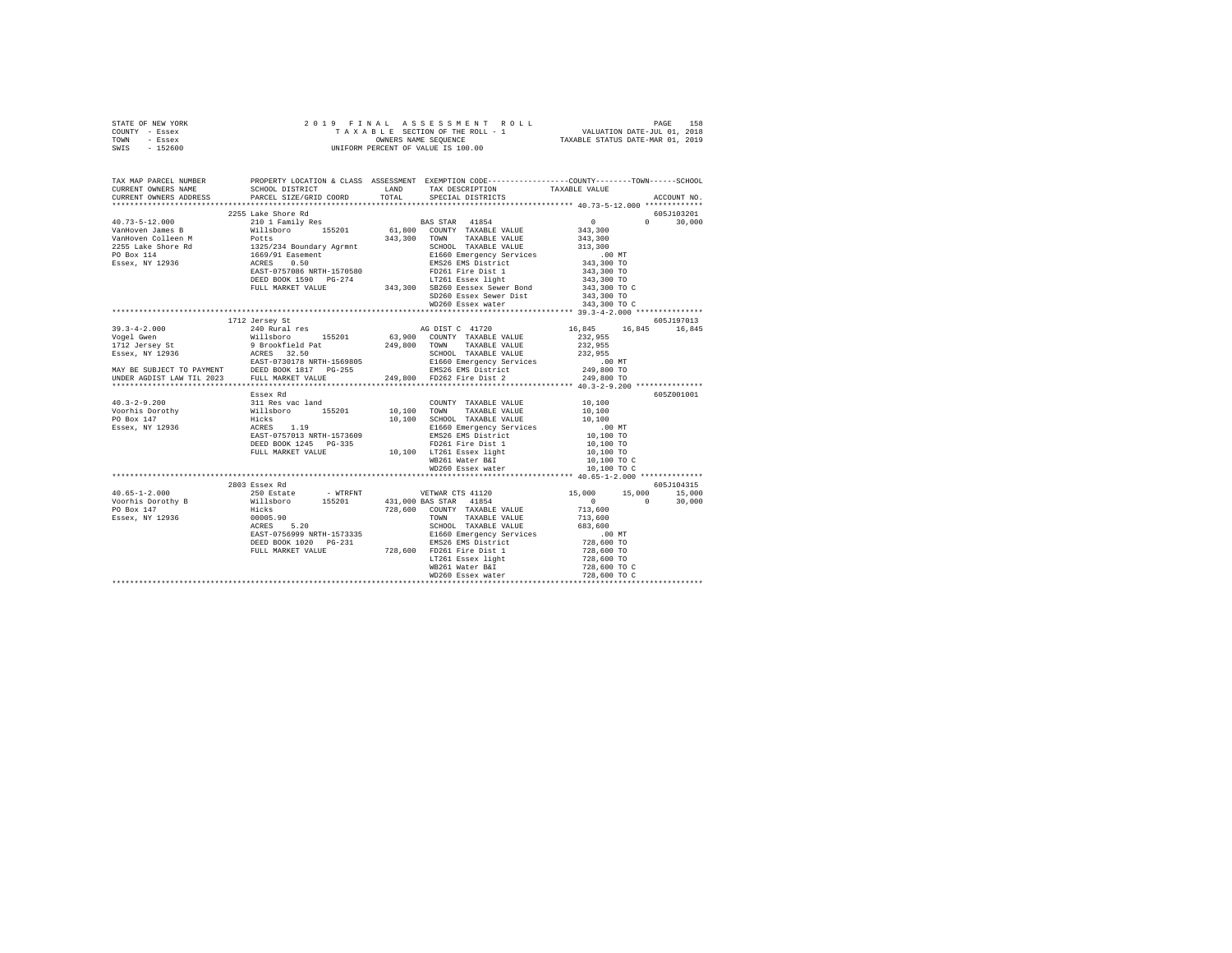| STATE OF NEW YORK | 2019 FINAL ASSESSMENT ROLL         | 159<br>PAGE                      |
|-------------------|------------------------------------|----------------------------------|
| COUNTY - Essex    | TAXABLE SECTION OF THE ROLL - 1    | VALUATION DATE-JUL 01, 2018      |
| TOWN<br>- Essex   | OWNERS NAME SEOUENCE               | TAXABLE STATUS DATE-MAR 01, 2019 |
| $-152600$<br>SWIS | UNIFORM PERCENT OF VALUE IS 100.00 |                                  |

| TAX MAP PARCEL NUMBER<br>CURRENT OWNERS NAME                                                                                                                                                                                                                                                                                                                                                                |                    | LAND TAX DESCRIPTION TAXABLE VALUE                                                                                                                                                                                                                                                 |                                             |               |
|-------------------------------------------------------------------------------------------------------------------------------------------------------------------------------------------------------------------------------------------------------------------------------------------------------------------------------------------------------------------------------------------------------------|--------------------|------------------------------------------------------------------------------------------------------------------------------------------------------------------------------------------------------------------------------------------------------------------------------------|---------------------------------------------|---------------|
|                                                                                                                                                                                                                                                                                                                                                                                                             |                    |                                                                                                                                                                                                                                                                                    |                                             |               |
|                                                                                                                                                                                                                                                                                                                                                                                                             | 2227 Lake Shore Rd |                                                                                                                                                                                                                                                                                    |                                             | 605J103004    |
|                                                                                                                                                                                                                                                                                                                                                                                                             |                    | COUNTY TAXABLE VALUE 221,400                                                                                                                                                                                                                                                       |                                             |               |
|                                                                                                                                                                                                                                                                                                                                                                                                             |                    | TAXABLE VALUE 221,400                                                                                                                                                                                                                                                              |                                             |               |
|                                                                                                                                                                                                                                                                                                                                                                                                             |                    | 221,400 SCHOOL TAXABLE VALUE 221,400<br>E1660 Emergency Services 200 MT<br>EMS26 EMS District 221,400 TO                                                                                                                                                                           |                                             |               |
|                                                                                                                                                                                                                                                                                                                                                                                                             |                    |                                                                                                                                                                                                                                                                                    |                                             |               |
|                                                                                                                                                                                                                                                                                                                                                                                                             |                    |                                                                                                                                                                                                                                                                                    |                                             |               |
|                                                                                                                                                                                                                                                                                                                                                                                                             |                    |                                                                                                                                                                                                                                                                                    |                                             |               |
|                                                                                                                                                                                                                                                                                                                                                                                                             |                    |                                                                                                                                                                                                                                                                                    |                                             |               |
|                                                                                                                                                                                                                                                                                                                                                                                                             |                    |                                                                                                                                                                                                                                                                                    |                                             |               |
|                                                                                                                                                                                                                                                                                                                                                                                                             |                    |                                                                                                                                                                                                                                                                                    |                                             |               |
|                                                                                                                                                                                                                                                                                                                                                                                                             |                    |                                                                                                                                                                                                                                                                                    |                                             |               |
|                                                                                                                                                                                                                                                                                                                                                                                                             |                    |                                                                                                                                                                                                                                                                                    |                                             |               |
|                                                                                                                                                                                                                                                                                                                                                                                                             | Christian Rd       |                                                                                                                                                                                                                                                                                    |                                             | 605J104413    |
| $49.3 - 2 - 3.100$                                                                                                                                                                                                                                                                                                                                                                                          |                    |                                                                                                                                                                                                                                                                                    |                                             |               |
| Walker Jason                                                                                                                                                                                                                                                                                                                                                                                                |                    |                                                                                                                                                                                                                                                                                    |                                             |               |
| PO Box 4                                                                                                                                                                                                                                                                                                                                                                                                    |                    |                                                                                                                                                                                                                                                                                    |                                             |               |
| Essex, NY 12936                                                                                                                                                                                                                                                                                                                                                                                             |                    |                                                                                                                                                                                                                                                                                    |                                             |               |
|                                                                                                                                                                                                                                                                                                                                                                                                             |                    |                                                                                                                                                                                                                                                                                    |                                             |               |
|                                                                                                                                                                                                                                                                                                                                                                                                             |                    | 114 Rural vac<10<br>23,800<br>23,800<br>23,800<br>23,800<br>23,800<br>23,800<br>23,800<br>23,800<br>23,800<br>23,800<br>23,800<br>23,800<br>23,800<br>23,800<br>23,800<br>23,800<br>23,800<br>23,800<br>23,800<br>23,800<br>23,800<br>23,800<br>23,800<br>23,800<br>23,800<br>23,8 |                                             |               |
|                                                                                                                                                                                                                                                                                                                                                                                                             | FULL MARKET VALUE  | 23,800 LT262 Whallonsburg light 23,800 TO                                                                                                                                                                                                                                          |                                             |               |
|                                                                                                                                                                                                                                                                                                                                                                                                             |                    |                                                                                                                                                                                                                                                                                    |                                             |               |
|                                                                                                                                                                                                                                                                                                                                                                                                             | 83 Christian Rd    |                                                                                                                                                                                                                                                                                    |                                             | 605J194009    |
|                                                                                                                                                                                                                                                                                                                                                                                                             |                    |                                                                                                                                                                                                                                                                                    |                                             | $0 \t 30,000$ |
|                                                                                                                                                                                                                                                                                                                                                                                                             |                    |                                                                                                                                                                                                                                                                                    |                                             |               |
|                                                                                                                                                                                                                                                                                                                                                                                                             |                    |                                                                                                                                                                                                                                                                                    |                                             |               |
|                                                                                                                                                                                                                                                                                                                                                                                                             |                    |                                                                                                                                                                                                                                                                                    |                                             |               |
|                                                                                                                                                                                                                                                                                                                                                                                                             |                    |                                                                                                                                                                                                                                                                                    |                                             |               |
|                                                                                                                                                                                                                                                                                                                                                                                                             |                    |                                                                                                                                                                                                                                                                                    |                                             |               |
|                                                                                                                                                                                                                                                                                                                                                                                                             |                    |                                                                                                                                                                                                                                                                                    |                                             |               |
| $\begin{array}{cccccccc} \texttt{85} & \texttt{ST1001} & \texttt{55} & \texttt{56} & \texttt{57} & \texttt{57} & \texttt{58} & \texttt{58} & \texttt{58} & \texttt{59} & \texttt{59} & \texttt{59} & \texttt{59} & \texttt{59} & \texttt{59} & \texttt{59} & \texttt{59} & \texttt{59} & \texttt{59} & \texttt{59} & \texttt{59} & \texttt{59} & \texttt{59} & \texttt{59} & \texttt{59} & \texttt{59} & \$ |                    |                                                                                                                                                                                                                                                                                    |                                             |               |
|                                                                                                                                                                                                                                                                                                                                                                                                             |                    |                                                                                                                                                                                                                                                                                    |                                             | 605J178500    |
|                                                                                                                                                                                                                                                                                                                                                                                                             | 2360 Jersey St     |                                                                                                                                                                                                                                                                                    |                                             | 0 68,700      |
|                                                                                                                                                                                                                                                                                                                                                                                                             |                    |                                                                                                                                                                                                                                                                                    | $\begin{array}{c} 0 \\ 145,200 \end{array}$ |               |
|                                                                                                                                                                                                                                                                                                                                                                                                             |                    |                                                                                                                                                                                                                                                                                    |                                             |               |
|                                                                                                                                                                                                                                                                                                                                                                                                             |                    |                                                                                                                                                                                                                                                                                    |                                             |               |
| 39.4-1-10.200 2390 2390 210 Rural Pes 200 2140 Rural Practices EXAM BASE PRANCIS 201 2010 2140 Rural Practices<br>Walls Prank Mills More Hicks & Potts Pat 2145,200 TOWNY TAXABLE VALUE 145,200<br>2360 Jersey St – ACRES 17.60 BA                                                                                                                                                                          |                    |                                                                                                                                                                                                                                                                                    | .00 MT                                      |               |
|                                                                                                                                                                                                                                                                                                                                                                                                             |                    |                                                                                                                                                                                                                                                                                    | 145,200 TO                                  |               |
|                                                                                                                                                                                                                                                                                                                                                                                                             | FULL MARKET VALUE  | 145,200 FD261 Fire Dist 1                                                                                                                                                                                                                                                          | 145,200 TO                                  |               |
|                                                                                                                                                                                                                                                                                                                                                                                                             |                    |                                                                                                                                                                                                                                                                                    |                                             |               |
|                                                                                                                                                                                                                                                                                                                                                                                                             |                    |                                                                                                                                                                                                                                                                                    |                                             |               |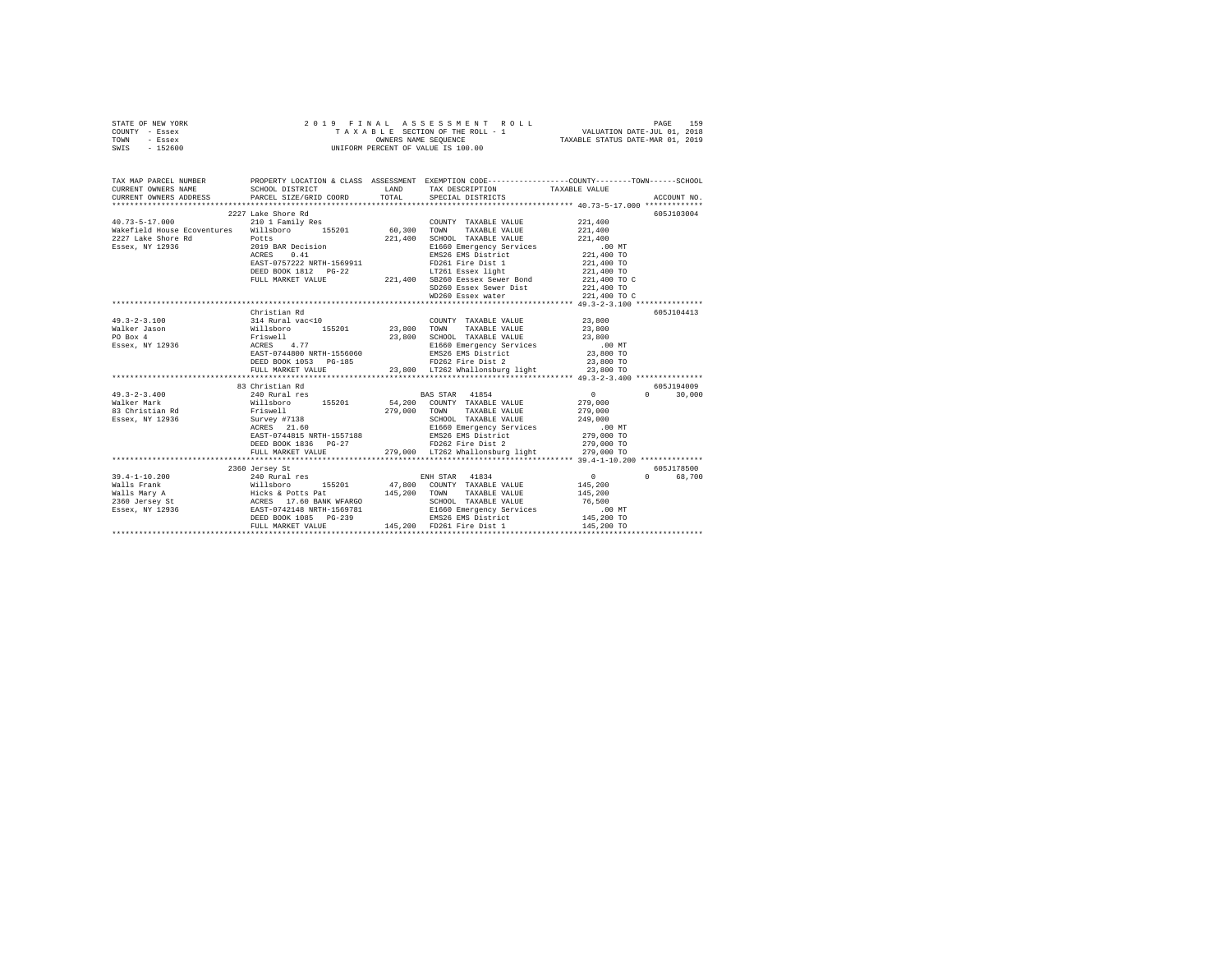| STATE OF NEW YORK                             |                                                                                                                                                                                                                                                    |                      | 2019 FINAL ASSESSMENT ROLL                                                                   |                                                                                                                     |
|-----------------------------------------------|----------------------------------------------------------------------------------------------------------------------------------------------------------------------------------------------------------------------------------------------------|----------------------|----------------------------------------------------------------------------------------------|---------------------------------------------------------------------------------------------------------------------|
| COUNTY - Essex                                | 2019 FINAL ASSESSMENT<br>TAXABLE SECTION OF THE ROLL -<br>UNIFORM PERCENT OF VALUE IS 100.00                                                                                                                                                       |                      |                                                                                              |                                                                                                                     |
| TOWN - Essex                                  |                                                                                                                                                                                                                                                    |                      |                                                                                              |                                                                                                                     |
| SWIS - 152600                                 |                                                                                                                                                                                                                                                    |                      |                                                                                              |                                                                                                                     |
|                                               |                                                                                                                                                                                                                                                    |                      |                                                                                              |                                                                                                                     |
|                                               |                                                                                                                                                                                                                                                    |                      |                                                                                              |                                                                                                                     |
|                                               |                                                                                                                                                                                                                                                    |                      |                                                                                              |                                                                                                                     |
|                                               |                                                                                                                                                                                                                                                    |                      |                                                                                              | TAX MAP PARCEL NUMBER PROPERTY LOCATION & CLASS ASSESSMENT EXEMPTION CODE--------------COUNTY-------TOWN-----SCHOOL |
| CURRENT OWNERS NAME                           | SCHOOL DISTRICT                                                                                                                                                                                                                                    |                      | LAND TAX DESCRIPTION                                                                         | TAXABLE VALUE                                                                                                       |
| CURRENT OWNERS ADDRESS PARCEL SIZE/GRID COORD |                                                                                                                                                                                                                                                    | TOTAL                | SPECIAL DISTRICTS                                                                            | ACCOUNT NO.                                                                                                         |
|                                               |                                                                                                                                                                                                                                                    |                      |                                                                                              |                                                                                                                     |
|                                               | 26 Beggs Point St                                                                                                                                                                                                                                  |                      |                                                                                              | 605J100307                                                                                                          |
| $40.73 - 3 - 12.003$                          |                                                                                                                                                                                                                                                    |                      |                                                                                              | 251,600                                                                                                             |
| Wardle G Alan                                 |                                                                                                                                                                                                                                                    |                      |                                                                                              | 251,600                                                                                                             |
| 38 W 69th St 1A                               |                                                                                                                                                                                                                                                    |                      |                                                                                              | 251,600                                                                                                             |
| New York, NY 10023                            |                                                                                                                                                                                                                                                    |                      |                                                                                              | .00 MT                                                                                                              |
|                                               |                                                                                                                                                                                                                                                    |                      |                                                                                              |                                                                                                                     |
|                                               | NET AND TRIMATE VALUE OF THE SERVICE SERVICE SERVICE PRESSURE THE POST OF THE POST OF THE POST OF THE PRESSURE OF THE PRESSURE OF THE PRESSURE OF THE PRESSURE OF THE PRESSURE THAT THE POST OF THE PRESSURE THAT THE POST OF                      |                      | E1660 Emergency Services<br>EMS26 EMS District<br>FD261 Fire Dist 1<br>LT261 Essex light     |                                                                                                                     |
|                                               |                                                                                                                                                                                                                                                    |                      |                                                                                              |                                                                                                                     |
|                                               |                                                                                                                                                                                                                                                    |                      | DEED BOOK 1145 PG-216 LT261 Essex light<br>FULL MARKET VALUE 251,600 SB260 Eessex Sewer Bond |                                                                                                                     |
|                                               |                                                                                                                                                                                                                                                    |                      |                                                                                              | $251,600$ TO<br>$251,600$ TO<br>$251,600$ TO<br>$251,600$ TO C<br>251,600 TO                                        |
|                                               |                                                                                                                                                                                                                                                    |                      | SD260 Essex Sewer Dist                                                                       |                                                                                                                     |
|                                               |                                                                                                                                                                                                                                                    |                      | WD260 Essex water                                                                            | 251,600 TO C                                                                                                        |
|                                               |                                                                                                                                                                                                                                                    |                      |                                                                                              |                                                                                                                     |
|                                               | 2307 Main St                                                                                                                                                                                                                                       |                      |                                                                                              | 605J103214                                                                                                          |
| $40.73 - 2 - 9.000$                           | 210 1 Family Res                                                                                                                                                                                                                                   |                      | COUNTY TAXABLE VALUE 295,900                                                                 |                                                                                                                     |
| Warner Scott                                  | Willsboro 155201                                                                                                                                                                                                                                   | 52,000 TOWN          | TAXABLE VALUE                                                                                | 295,900                                                                                                             |
| Kirchner David                                | Potts<br>1661/108-Easement                                                                                                                                                                                                                         |                      | 295,900 SCHOOL TAXABLE VALUE                                                                 | 295,900                                                                                                             |
| 30 Cumberland St                              |                                                                                                                                                                                                                                                    |                      | E1660 Emergency Services<br>EMS26 EMS District<br>FD261 Fire Dist 1                          | 00 MT.<br>295,900 TO<br>295,900 TO<br>295,900 TO                                                                    |
|                                               |                                                                                                                                                                                                                                                    |                      |                                                                                              |                                                                                                                     |
|                                               | 91 - 2021<br>2021 - 2022 - 2023<br>2022 - 2023 - 2024<br>2022 - 2023 - 2024<br>2027 - 2033 - 2034<br>2027 - 2034<br>2037 - 2035 - 2036 - 2037 - 2034<br>2037 - 2036 - 2037 - 2034<br>2037 - 2036 - 2037 - 2034<br>2037 - 2036 - 2037 - 2034<br>203 |                      |                                                                                              |                                                                                                                     |
|                                               |                                                                                                                                                                                                                                                    |                      | LT261 Essex light<br>SB260 Eessex light<br>SB260 Eessex Sewer Bond                           |                                                                                                                     |
|                                               |                                                                                                                                                                                                                                                    |                      |                                                                                              | 295,900 TO C                                                                                                        |
|                                               | FULL MARKET VALUE                                                                                                                                                                                                                                  |                      | 295,900 SD260 Essex Sewer Dist                                                               | 295,900 TO                                                                                                          |
|                                               |                                                                                                                                                                                                                                                    |                      | WD260 Essex water                                                                            | 295,900 TO C                                                                                                        |
|                                               |                                                                                                                                                                                                                                                    |                      |                                                                                              |                                                                                                                     |
|                                               | 893 Whallons Bay Rd                                                                                                                                                                                                                                |                      |                                                                                              | 605J101401                                                                                                          |
| $49.69 - 2 - 2.000$                           | 210 1 Family Res                                                                                                                                                                                                                                   |                      | COUNTY TAXABLE VALUE 69,400                                                                  |                                                                                                                     |
| Watrous Fred                                  | Willsboro 155201 21,800 TOWN                                                                                                                                                                                                                       |                      | TAXABLE VALUE                                                                                | 69,400                                                                                                              |
| Pierce Angela                                 | Friswell<br>ACRES 0.40                                                                                                                                                                                                                             |                      | 69.400 SCHOOL TAXABLE VALUE                                                                  | 69,400                                                                                                              |
|                                               | 1111-12<br>1284 NYS Route 22 22 2385 2384 NRTH-1555704<br>1288 ESSEX, NY 12936 2285 1286 1287 1298 1298 1298                                                                                                                                       |                      |                                                                                              | $.00$ MT                                                                                                            |
|                                               |                                                                                                                                                                                                                                                    |                      |                                                                                              | 69,400 TO                                                                                                           |
|                                               | DEED BOOK 1795 PG-206                                                                                                                                                                                                                              |                      | E1660 Emergency Services<br>EMS26 EMS District<br>FD262 Fire Dist 2                          | 69,400 TO                                                                                                           |
|                                               | FULL MARKET VALUE                                                                                                                                                                                                                                  |                      | 69,400 LT262 Whallonsburg light 69,400 TO                                                    |                                                                                                                     |
|                                               |                                                                                                                                                                                                                                                    |                      |                                                                                              |                                                                                                                     |
|                                               | 892 Whallons Bay Rd                                                                                                                                                                                                                                |                      |                                                                                              | 605J104405                                                                                                          |
| $49.69 - 2 - 3.000$                           | 210 1 Family Res                                                                                                                                                                                                                                   |                      | COUNTY TAXABLE VALUE 213,700                                                                 |                                                                                                                     |
| Weber Albert William                          | willsboro 155201                                                                                                                                                                                                                                   | COUNT<br>29,900 TOWN | TAXABLE VALUE                                                                                | 213,700                                                                                                             |
|                                               |                                                                                                                                                                                                                                                    |                      |                                                                                              | 213,700                                                                                                             |
|                                               |                                                                                                                                                                                                                                                    |                      |                                                                                              | .00 MT                                                                                                              |
|                                               |                                                                                                                                                                                                                                                    |                      |                                                                                              | 213,700 TO                                                                                                          |
|                                               | DEED BOOK 1913 PG-34                                                                                                                                                                                                                               |                      | EMS26 EMS District<br>FD262 Fire Dist 2                                                      | 213,700 TO                                                                                                          |
|                                               | FULL MARKET VALUE                                                                                                                                                                                                                                  |                      | 213,700 LT262 Whallonsburg light                                                             | 213,700 TO                                                                                                          |
|                                               |                                                                                                                                                                                                                                                    |                      |                                                                                              |                                                                                                                     |
|                                               |                                                                                                                                                                                                                                                    |                      |                                                                                              |                                                                                                                     |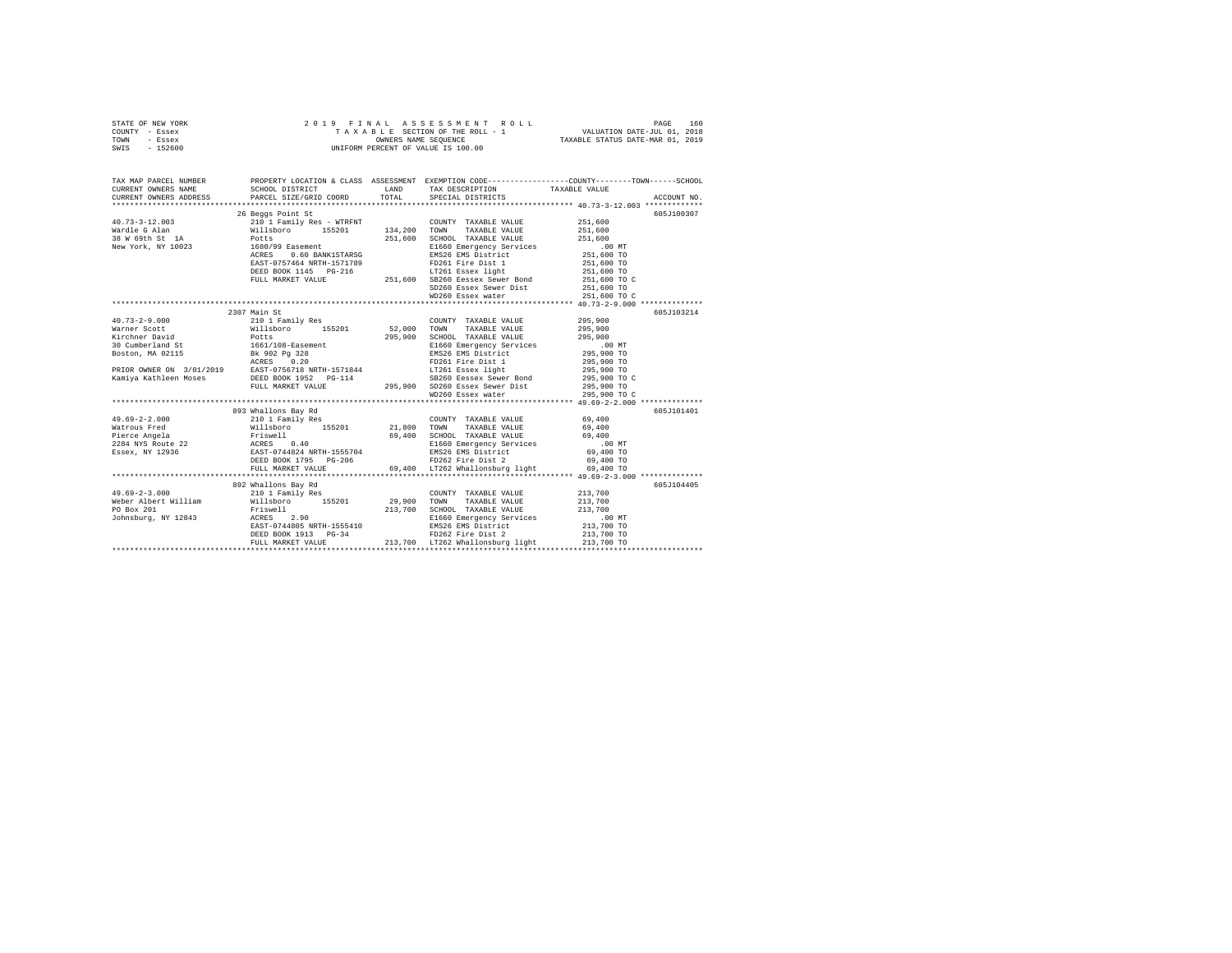| STATE OF NEW YORK | 2019 FINAL ASSESSMENT ROLL         | 161<br>PAGE                      |
|-------------------|------------------------------------|----------------------------------|
| COUNTY - Essex    | TAXABLE SECTION OF THE ROLL - 1    | VALUATION DATE-JUL 01, 2018      |
| TOWN<br>- Essex   | OWNERS NAME SEOUENCE               | TAXABLE STATUS DATE-MAR 01, 2019 |
| $-152600$<br>SWIS | UNIFORM PERCENT OF VALUE IS 100.00 |                                  |

| TAX MAP PARCEL NUMBER<br>CURRENT OWNERS NAME<br>CURRENT OWNERS ADDRESS PARCEL SIZE/GRID COORD | SCHOOL DISTRICT                                                                                                                     | LAND<br>TOTAL | TAX DESCRIPTION TAXABLE VALUE SPECIAL DISTRICTS                                                                                                                                                                                                                                                                                                                                                                                                                                                                    | PROPERTY LOCATION & CLASS ASSESSMENT EXEMPTION CODE---------------COUNTY-------TOWN------SCHOOL<br>ACCOUNT NO. |
|-----------------------------------------------------------------------------------------------|-------------------------------------------------------------------------------------------------------------------------------------|---------------|--------------------------------------------------------------------------------------------------------------------------------------------------------------------------------------------------------------------------------------------------------------------------------------------------------------------------------------------------------------------------------------------------------------------------------------------------------------------------------------------------------------------|----------------------------------------------------------------------------------------------------------------|
|                                                                                               | 697 Brookfield Rd<br>DEED BOOK 1936 PG-305                                                                                          |               | COUNTY TAXABLE VALUE<br>TOWN<br>TAXABLE VALUE<br>SCHOOL TAXABLE VALUE<br>Elf60 Emergency Services .00 MT<br>Elf60 Emergency Services .00 MT<br>THEO EMERGENCY SERVICE . 123,700 TO<br>FD262 Fire Dist 2 123,700 TO                                                                                                                                                                                                                                                                                                 | 605Z001003<br>123,700<br>123,700<br>123,700                                                                    |
| PO Box 182<br>Orford, NH 03777                                                                | 2309 Main St<br>Potts<br>1649/161 Sewer Easement<br>ACRES 0.09                                                                      | 343,800       | SCHOOL TAXABLE VALUE 343,800<br>E1660 Emergency Services .00 MT<br>EMS26 EMS District 343,800 TO<br>$\begin{array}{lllll} \texttt{EAST-0756778 NRTH-1571897} & & & & & \texttt{FDZ61 Fire Dist 1} & & & & 343,800 \texttt{\color{red}{To}} \\ \texttt{DEEDOK 1888} & & & & \texttt{PC-204} & & & 11750 \texttt{\color{red}{To}} \\ \texttt{FULL MARKET VALUE} & & & & & \texttt{17501} & & 343,800 \texttt{\color{red}{To}} \\ \end{array}$<br>SD260 Essex Sewer Dist 343,800 TO<br>WD260 Essex water 343,800 TO C | 605J104108<br>343,800<br>343,800                                                                               |
| Westport, NY 12993                                                                            | 2264 County Route 10<br>00014.80<br>00014.80<br>ACRES 14.80<br>EAST-0727100 NRTH-1549463 FD262 Fire Dist 2<br>DEED BOOK 1822 PG-185 |               | COUNTY TAXABLE VALUE 113,500<br>TAXABLE VALUE<br>SCHOOL TAXABLE VALUE<br>E1660 Emergency Services .00 MT<br>EMS26 EMS District  113,500 TO                                                                                                                                                                                                                                                                                                                                                                         | 605J102210<br>113,500<br>113,500<br>113,500 TO                                                                 |
|                                                                                               | FULL MARKET VALUE                                                                                                                   | 113,500       |                                                                                                                                                                                                                                                                                                                                                                                                                                                                                                                    |                                                                                                                |
|                                                                                               | 61 Block House Rd<br>EAST-0750354 NRTH-1575119<br>DEED BOOK 1682 PG-202<br>FULL MARKET VALUE                                        | 353,300       | SCHOOL TAXABLE VALUE 323,300<br>E1660 Emergency Services<br>EMS26 EMS District<br>FD261 Fire Dist 1 353,300 TO                                                                                                                                                                                                                                                                                                                                                                                                     | 605J103513<br>$\sim$ 0 $\sim$<br>$0 \t 30,000$<br>353,300<br>353,300<br>.00 MT<br>353,300 TO                   |
|                                                                                               |                                                                                                                                     |               |                                                                                                                                                                                                                                                                                                                                                                                                                                                                                                                    |                                                                                                                |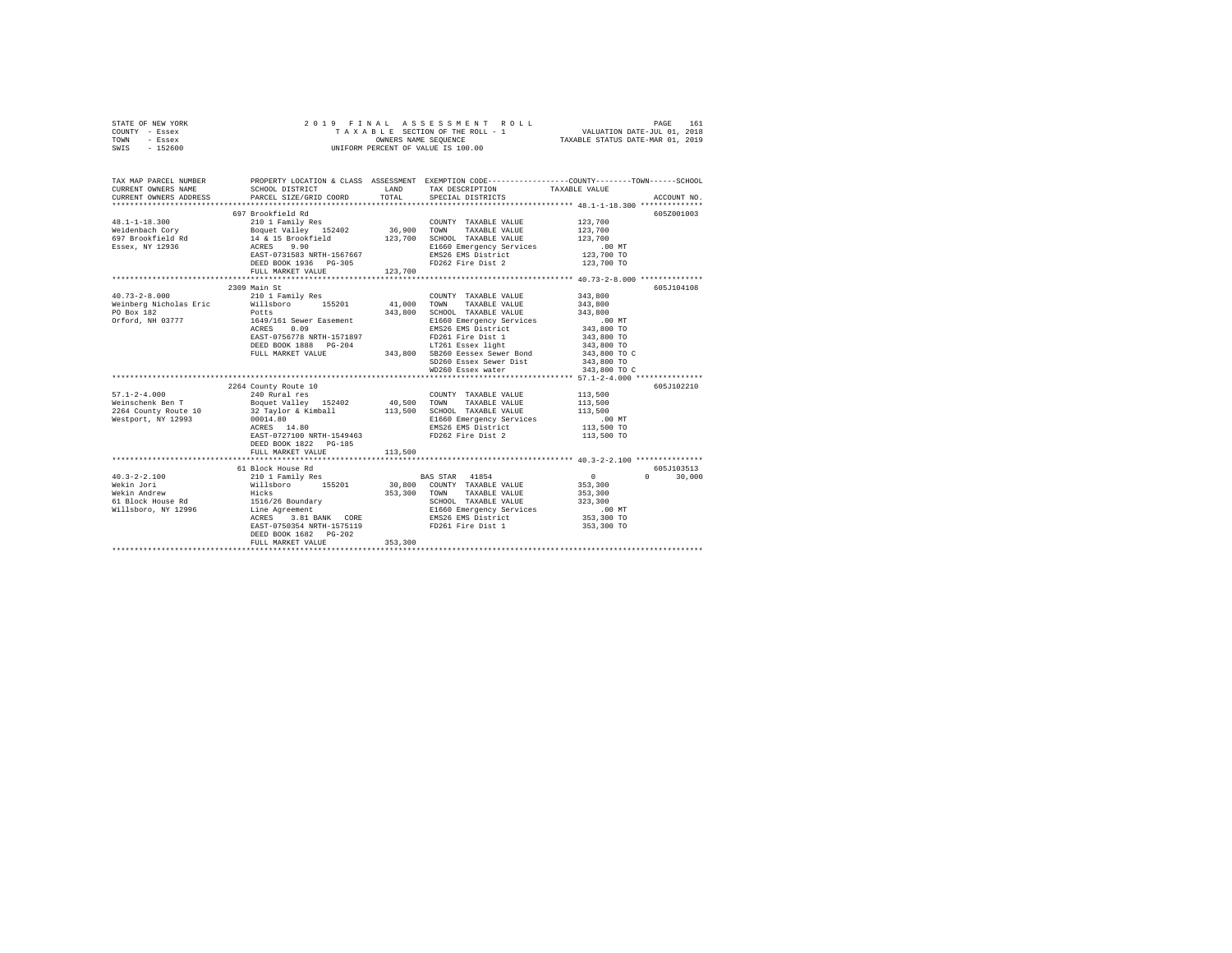|      | STATE OF NEW YORK |  |  | 2019 FINAL ASSESSMENT ROLL         |                                  | PAGE | 162 |
|------|-------------------|--|--|------------------------------------|----------------------------------|------|-----|
|      | COUNTY - Essex    |  |  | TAXABLE SECTION OF THE ROLL - 1    | VALUATION DATE-JUL 01, 2018      |      |     |
| TOWN | - Essex           |  |  | OWNERS NAME SEOUENCE               | TAXABLE STATUS DATE-MAR 01, 2019 |      |     |
| SWIS | $-152600$         |  |  | UNIFORM PERCENT OF VALUE IS 100.00 |                                  |      |     |

| CURRENT OWNERS ADDRESS<br>ACCOUNT NO.<br>2059 Jersey St<br>605J101112<br>19.4-1-45.000<br>Welch Shane M 2010 1 Family Res 2000NYT TAXABLE VALUE<br>Nelch Shane M Boguet Valley 152402<br>2019 Jersey St Hicks 1.10 BANK LERETA 85,300 SCHOOL TAXABLE VALUE<br>ESSEX, NY 12936 ACRESS 1.10 BANK LERETA 2560 EMEN<br>COUNTY TAXABLE VALUE 85,300<br>85,300<br>85,300 SCHOOL TAXABLE VALUE<br>85,300<br>E1660 Emergency Services<br>.00MT<br>85,300 TO<br>EMS26 EMS District<br>FD262 Fire Dist 2<br>85,300 TO<br>DEED BOOK 1892 PG-209<br>85,300<br>FULL MARKET VALUE<br>NYS Route 22<br>605J104507<br>COUNTY TAXABLE VALUE 20,200<br>$48.76 - 1 - 5.000$<br>311 Res vac land<br>Whallonsburg Grange Hall Inc Willsboro $155201$ 20,200 TOWN<br>20,200 TOWN TAXABLE VALUE<br>20,200 SCHOOL TAXABLE VALUE<br>20,200<br>20,200<br>Priswell<br>ACRES 1.20<br>EAST-0743899 NRTH-1555334<br>DEED BOOK 1938 PG-49<br>PO Box 54<br>1598 NYS Route 22<br>605J104506<br>105,900<br>432 Gas station<br>$48.76 - 1 - 6.000$<br>COUNTY TAXABLE VALUE<br>VICTOR CHANGE AND TOWER TANGELE VALUE AND TOWER VALUE OF SAND SUITS AND MALLOS DUE TO DESCRIP TO THE PRESSURE O<br>105,900 SCHOOL PARABLE VALUE PO BOX 54 FITS (105,900 SCHOOL TAXABLE VALUE PO BOX 54 CHASTER CALLS AND ENGLY SA<br>00 MT.<br>105,900 TO<br>FD262 Fire Dist 2<br>105,900 TO<br>DEED BOOK 1938 PG-49<br>105,900 LT262 Whallonsburg light 105,900 TO<br>FULL MARKET VALUE<br>605J103702<br>25 Vineyard Way<br>EMS26 EMS District<br>FD261 Fire Dist 1<br>416,400 TO<br>UNDER AGDIST LAW TIL 2028<br>416,400 TO<br>605J104510<br>2194 NYS Route 22<br>$\sim$ 0<br>$\Omega$<br>30,000<br>POLES 1.45 27,700 TOWN TAXABLE VALUE (27,700 ACRES 1.45 27,700 ACRES 1.45 2.145 2.146 2.147 2.146 2.147 2.147 2.147 2.147 2.147 2.147 2.147 2.147 2.147 2.147 2.147 2.147 2.147 2.147 2.147 2.147 2.147 2.147 2.147 2.147 2.14<br>Saranac Lake, NY 12983 ACRES 1.45 | TAX MAP PARCEL NUMBER<br>CURRENT OWNERS NAME | SCHOOL DISTRICT        | LAND  | TAX DESCRIPTION   | PROPERTY LOCATION & CLASS ASSESSMENT EXEMPTION CODE-----------------COUNTY-------TOWN------SCHOOL<br>TAXABLE VALUE |  |
|---------------------------------------------------------------------------------------------------------------------------------------------------------------------------------------------------------------------------------------------------------------------------------------------------------------------------------------------------------------------------------------------------------------------------------------------------------------------------------------------------------------------------------------------------------------------------------------------------------------------------------------------------------------------------------------------------------------------------------------------------------------------------------------------------------------------------------------------------------------------------------------------------------------------------------------------------------------------------------------------------------------------------------------------------------------------------------------------------------------------------------------------------------------------------------------------------------------------------------------------------------------------------------------------------------------------------------------------------------------------------------------------------------------------------------------------------------------------------------------------------------------------------------------------------------------------------------------------------------------------------------------------------------------------------------------------------------------------------------------------------------------------------------------------------------------------------------------------------------------------------------------------------------------------|----------------------------------------------|------------------------|-------|-------------------|--------------------------------------------------------------------------------------------------------------------|--|
|                                                                                                                                                                                                                                                                                                                                                                                                                                                                                                                                                                                                                                                                                                                                                                                                                                                                                                                                                                                                                                                                                                                                                                                                                                                                                                                                                                                                                                                                                                                                                                                                                                                                                                                                                                                                                                                                                                                     |                                              | PARCEL SIZE/GRID COORD | TOTAL | SPECIAL DISTRICTS |                                                                                                                    |  |
|                                                                                                                                                                                                                                                                                                                                                                                                                                                                                                                                                                                                                                                                                                                                                                                                                                                                                                                                                                                                                                                                                                                                                                                                                                                                                                                                                                                                                                                                                                                                                                                                                                                                                                                                                                                                                                                                                                                     |                                              |                        |       |                   |                                                                                                                    |  |
|                                                                                                                                                                                                                                                                                                                                                                                                                                                                                                                                                                                                                                                                                                                                                                                                                                                                                                                                                                                                                                                                                                                                                                                                                                                                                                                                                                                                                                                                                                                                                                                                                                                                                                                                                                                                                                                                                                                     |                                              |                        |       |                   |                                                                                                                    |  |
|                                                                                                                                                                                                                                                                                                                                                                                                                                                                                                                                                                                                                                                                                                                                                                                                                                                                                                                                                                                                                                                                                                                                                                                                                                                                                                                                                                                                                                                                                                                                                                                                                                                                                                                                                                                                                                                                                                                     |                                              |                        |       |                   |                                                                                                                    |  |
|                                                                                                                                                                                                                                                                                                                                                                                                                                                                                                                                                                                                                                                                                                                                                                                                                                                                                                                                                                                                                                                                                                                                                                                                                                                                                                                                                                                                                                                                                                                                                                                                                                                                                                                                                                                                                                                                                                                     |                                              |                        |       |                   |                                                                                                                    |  |
|                                                                                                                                                                                                                                                                                                                                                                                                                                                                                                                                                                                                                                                                                                                                                                                                                                                                                                                                                                                                                                                                                                                                                                                                                                                                                                                                                                                                                                                                                                                                                                                                                                                                                                                                                                                                                                                                                                                     |                                              |                        |       |                   |                                                                                                                    |  |
|                                                                                                                                                                                                                                                                                                                                                                                                                                                                                                                                                                                                                                                                                                                                                                                                                                                                                                                                                                                                                                                                                                                                                                                                                                                                                                                                                                                                                                                                                                                                                                                                                                                                                                                                                                                                                                                                                                                     |                                              |                        |       |                   |                                                                                                                    |  |
|                                                                                                                                                                                                                                                                                                                                                                                                                                                                                                                                                                                                                                                                                                                                                                                                                                                                                                                                                                                                                                                                                                                                                                                                                                                                                                                                                                                                                                                                                                                                                                                                                                                                                                                                                                                                                                                                                                                     |                                              |                        |       |                   |                                                                                                                    |  |
|                                                                                                                                                                                                                                                                                                                                                                                                                                                                                                                                                                                                                                                                                                                                                                                                                                                                                                                                                                                                                                                                                                                                                                                                                                                                                                                                                                                                                                                                                                                                                                                                                                                                                                                                                                                                                                                                                                                     |                                              |                        |       |                   |                                                                                                                    |  |
|                                                                                                                                                                                                                                                                                                                                                                                                                                                                                                                                                                                                                                                                                                                                                                                                                                                                                                                                                                                                                                                                                                                                                                                                                                                                                                                                                                                                                                                                                                                                                                                                                                                                                                                                                                                                                                                                                                                     |                                              |                        |       |                   |                                                                                                                    |  |
|                                                                                                                                                                                                                                                                                                                                                                                                                                                                                                                                                                                                                                                                                                                                                                                                                                                                                                                                                                                                                                                                                                                                                                                                                                                                                                                                                                                                                                                                                                                                                                                                                                                                                                                                                                                                                                                                                                                     |                                              |                        |       |                   |                                                                                                                    |  |
|                                                                                                                                                                                                                                                                                                                                                                                                                                                                                                                                                                                                                                                                                                                                                                                                                                                                                                                                                                                                                                                                                                                                                                                                                                                                                                                                                                                                                                                                                                                                                                                                                                                                                                                                                                                                                                                                                                                     |                                              |                        |       |                   |                                                                                                                    |  |
|                                                                                                                                                                                                                                                                                                                                                                                                                                                                                                                                                                                                                                                                                                                                                                                                                                                                                                                                                                                                                                                                                                                                                                                                                                                                                                                                                                                                                                                                                                                                                                                                                                                                                                                                                                                                                                                                                                                     |                                              |                        |       |                   |                                                                                                                    |  |
|                                                                                                                                                                                                                                                                                                                                                                                                                                                                                                                                                                                                                                                                                                                                                                                                                                                                                                                                                                                                                                                                                                                                                                                                                                                                                                                                                                                                                                                                                                                                                                                                                                                                                                                                                                                                                                                                                                                     |                                              |                        |       |                   |                                                                                                                    |  |
|                                                                                                                                                                                                                                                                                                                                                                                                                                                                                                                                                                                                                                                                                                                                                                                                                                                                                                                                                                                                                                                                                                                                                                                                                                                                                                                                                                                                                                                                                                                                                                                                                                                                                                                                                                                                                                                                                                                     |                                              |                        |       |                   |                                                                                                                    |  |
|                                                                                                                                                                                                                                                                                                                                                                                                                                                                                                                                                                                                                                                                                                                                                                                                                                                                                                                                                                                                                                                                                                                                                                                                                                                                                                                                                                                                                                                                                                                                                                                                                                                                                                                                                                                                                                                                                                                     |                                              |                        |       |                   |                                                                                                                    |  |
|                                                                                                                                                                                                                                                                                                                                                                                                                                                                                                                                                                                                                                                                                                                                                                                                                                                                                                                                                                                                                                                                                                                                                                                                                                                                                                                                                                                                                                                                                                                                                                                                                                                                                                                                                                                                                                                                                                                     |                                              |                        |       |                   |                                                                                                                    |  |
|                                                                                                                                                                                                                                                                                                                                                                                                                                                                                                                                                                                                                                                                                                                                                                                                                                                                                                                                                                                                                                                                                                                                                                                                                                                                                                                                                                                                                                                                                                                                                                                                                                                                                                                                                                                                                                                                                                                     |                                              |                        |       |                   |                                                                                                                    |  |
|                                                                                                                                                                                                                                                                                                                                                                                                                                                                                                                                                                                                                                                                                                                                                                                                                                                                                                                                                                                                                                                                                                                                                                                                                                                                                                                                                                                                                                                                                                                                                                                                                                                                                                                                                                                                                                                                                                                     |                                              |                        |       |                   |                                                                                                                    |  |
|                                                                                                                                                                                                                                                                                                                                                                                                                                                                                                                                                                                                                                                                                                                                                                                                                                                                                                                                                                                                                                                                                                                                                                                                                                                                                                                                                                                                                                                                                                                                                                                                                                                                                                                                                                                                                                                                                                                     |                                              |                        |       |                   |                                                                                                                    |  |
|                                                                                                                                                                                                                                                                                                                                                                                                                                                                                                                                                                                                                                                                                                                                                                                                                                                                                                                                                                                                                                                                                                                                                                                                                                                                                                                                                                                                                                                                                                                                                                                                                                                                                                                                                                                                                                                                                                                     |                                              |                        |       |                   |                                                                                                                    |  |
|                                                                                                                                                                                                                                                                                                                                                                                                                                                                                                                                                                                                                                                                                                                                                                                                                                                                                                                                                                                                                                                                                                                                                                                                                                                                                                                                                                                                                                                                                                                                                                                                                                                                                                                                                                                                                                                                                                                     |                                              |                        |       |                   |                                                                                                                    |  |
|                                                                                                                                                                                                                                                                                                                                                                                                                                                                                                                                                                                                                                                                                                                                                                                                                                                                                                                                                                                                                                                                                                                                                                                                                                                                                                                                                                                                                                                                                                                                                                                                                                                                                                                                                                                                                                                                                                                     |                                              |                        |       |                   |                                                                                                                    |  |
|                                                                                                                                                                                                                                                                                                                                                                                                                                                                                                                                                                                                                                                                                                                                                                                                                                                                                                                                                                                                                                                                                                                                                                                                                                                                                                                                                                                                                                                                                                                                                                                                                                                                                                                                                                                                                                                                                                                     |                                              |                        |       |                   |                                                                                                                    |  |
|                                                                                                                                                                                                                                                                                                                                                                                                                                                                                                                                                                                                                                                                                                                                                                                                                                                                                                                                                                                                                                                                                                                                                                                                                                                                                                                                                                                                                                                                                                                                                                                                                                                                                                                                                                                                                                                                                                                     |                                              |                        |       |                   |                                                                                                                    |  |
|                                                                                                                                                                                                                                                                                                                                                                                                                                                                                                                                                                                                                                                                                                                                                                                                                                                                                                                                                                                                                                                                                                                                                                                                                                                                                                                                                                                                                                                                                                                                                                                                                                                                                                                                                                                                                                                                                                                     |                                              |                        |       |                   |                                                                                                                    |  |
|                                                                                                                                                                                                                                                                                                                                                                                                                                                                                                                                                                                                                                                                                                                                                                                                                                                                                                                                                                                                                                                                                                                                                                                                                                                                                                                                                                                                                                                                                                                                                                                                                                                                                                                                                                                                                                                                                                                     |                                              |                        |       |                   |                                                                                                                    |  |
|                                                                                                                                                                                                                                                                                                                                                                                                                                                                                                                                                                                                                                                                                                                                                                                                                                                                                                                                                                                                                                                                                                                                                                                                                                                                                                                                                                                                                                                                                                                                                                                                                                                                                                                                                                                                                                                                                                                     |                                              |                        |       |                   |                                                                                                                    |  |
|                                                                                                                                                                                                                                                                                                                                                                                                                                                                                                                                                                                                                                                                                                                                                                                                                                                                                                                                                                                                                                                                                                                                                                                                                                                                                                                                                                                                                                                                                                                                                                                                                                                                                                                                                                                                                                                                                                                     |                                              |                        |       |                   |                                                                                                                    |  |
|                                                                                                                                                                                                                                                                                                                                                                                                                                                                                                                                                                                                                                                                                                                                                                                                                                                                                                                                                                                                                                                                                                                                                                                                                                                                                                                                                                                                                                                                                                                                                                                                                                                                                                                                                                                                                                                                                                                     |                                              |                        |       |                   |                                                                                                                    |  |
|                                                                                                                                                                                                                                                                                                                                                                                                                                                                                                                                                                                                                                                                                                                                                                                                                                                                                                                                                                                                                                                                                                                                                                                                                                                                                                                                                                                                                                                                                                                                                                                                                                                                                                                                                                                                                                                                                                                     |                                              |                        |       |                   |                                                                                                                    |  |
|                                                                                                                                                                                                                                                                                                                                                                                                                                                                                                                                                                                                                                                                                                                                                                                                                                                                                                                                                                                                                                                                                                                                                                                                                                                                                                                                                                                                                                                                                                                                                                                                                                                                                                                                                                                                                                                                                                                     |                                              |                        |       |                   |                                                                                                                    |  |
|                                                                                                                                                                                                                                                                                                                                                                                                                                                                                                                                                                                                                                                                                                                                                                                                                                                                                                                                                                                                                                                                                                                                                                                                                                                                                                                                                                                                                                                                                                                                                                                                                                                                                                                                                                                                                                                                                                                     |                                              |                        |       |                   |                                                                                                                    |  |
|                                                                                                                                                                                                                                                                                                                                                                                                                                                                                                                                                                                                                                                                                                                                                                                                                                                                                                                                                                                                                                                                                                                                                                                                                                                                                                                                                                                                                                                                                                                                                                                                                                                                                                                                                                                                                                                                                                                     |                                              |                        |       |                   |                                                                                                                    |  |
|                                                                                                                                                                                                                                                                                                                                                                                                                                                                                                                                                                                                                                                                                                                                                                                                                                                                                                                                                                                                                                                                                                                                                                                                                                                                                                                                                                                                                                                                                                                                                                                                                                                                                                                                                                                                                                                                                                                     |                                              |                        |       |                   |                                                                                                                    |  |
|                                                                                                                                                                                                                                                                                                                                                                                                                                                                                                                                                                                                                                                                                                                                                                                                                                                                                                                                                                                                                                                                                                                                                                                                                                                                                                                                                                                                                                                                                                                                                                                                                                                                                                                                                                                                                                                                                                                     |                                              |                        |       |                   |                                                                                                                    |  |
|                                                                                                                                                                                                                                                                                                                                                                                                                                                                                                                                                                                                                                                                                                                                                                                                                                                                                                                                                                                                                                                                                                                                                                                                                                                                                                                                                                                                                                                                                                                                                                                                                                                                                                                                                                                                                                                                                                                     |                                              |                        |       |                   |                                                                                                                    |  |
|                                                                                                                                                                                                                                                                                                                                                                                                                                                                                                                                                                                                                                                                                                                                                                                                                                                                                                                                                                                                                                                                                                                                                                                                                                                                                                                                                                                                                                                                                                                                                                                                                                                                                                                                                                                                                                                                                                                     |                                              |                        |       |                   |                                                                                                                    |  |
|                                                                                                                                                                                                                                                                                                                                                                                                                                                                                                                                                                                                                                                                                                                                                                                                                                                                                                                                                                                                                                                                                                                                                                                                                                                                                                                                                                                                                                                                                                                                                                                                                                                                                                                                                                                                                                                                                                                     |                                              |                        |       |                   |                                                                                                                    |  |
|                                                                                                                                                                                                                                                                                                                                                                                                                                                                                                                                                                                                                                                                                                                                                                                                                                                                                                                                                                                                                                                                                                                                                                                                                                                                                                                                                                                                                                                                                                                                                                                                                                                                                                                                                                                                                                                                                                                     |                                              |                        |       |                   |                                                                                                                    |  |
|                                                                                                                                                                                                                                                                                                                                                                                                                                                                                                                                                                                                                                                                                                                                                                                                                                                                                                                                                                                                                                                                                                                                                                                                                                                                                                                                                                                                                                                                                                                                                                                                                                                                                                                                                                                                                                                                                                                     |                                              |                        |       |                   |                                                                                                                    |  |
|                                                                                                                                                                                                                                                                                                                                                                                                                                                                                                                                                                                                                                                                                                                                                                                                                                                                                                                                                                                                                                                                                                                                                                                                                                                                                                                                                                                                                                                                                                                                                                                                                                                                                                                                                                                                                                                                                                                     |                                              |                        |       |                   |                                                                                                                    |  |
|                                                                                                                                                                                                                                                                                                                                                                                                                                                                                                                                                                                                                                                                                                                                                                                                                                                                                                                                                                                                                                                                                                                                                                                                                                                                                                                                                                                                                                                                                                                                                                                                                                                                                                                                                                                                                                                                                                                     |                                              |                        |       |                   |                                                                                                                    |  |
|                                                                                                                                                                                                                                                                                                                                                                                                                                                                                                                                                                                                                                                                                                                                                                                                                                                                                                                                                                                                                                                                                                                                                                                                                                                                                                                                                                                                                                                                                                                                                                                                                                                                                                                                                                                                                                                                                                                     |                                              |                        |       |                   |                                                                                                                    |  |
|                                                                                                                                                                                                                                                                                                                                                                                                                                                                                                                                                                                                                                                                                                                                                                                                                                                                                                                                                                                                                                                                                                                                                                                                                                                                                                                                                                                                                                                                                                                                                                                                                                                                                                                                                                                                                                                                                                                     |                                              |                        |       |                   |                                                                                                                    |  |
|                                                                                                                                                                                                                                                                                                                                                                                                                                                                                                                                                                                                                                                                                                                                                                                                                                                                                                                                                                                                                                                                                                                                                                                                                                                                                                                                                                                                                                                                                                                                                                                                                                                                                                                                                                                                                                                                                                                     |                                              |                        |       |                   |                                                                                                                    |  |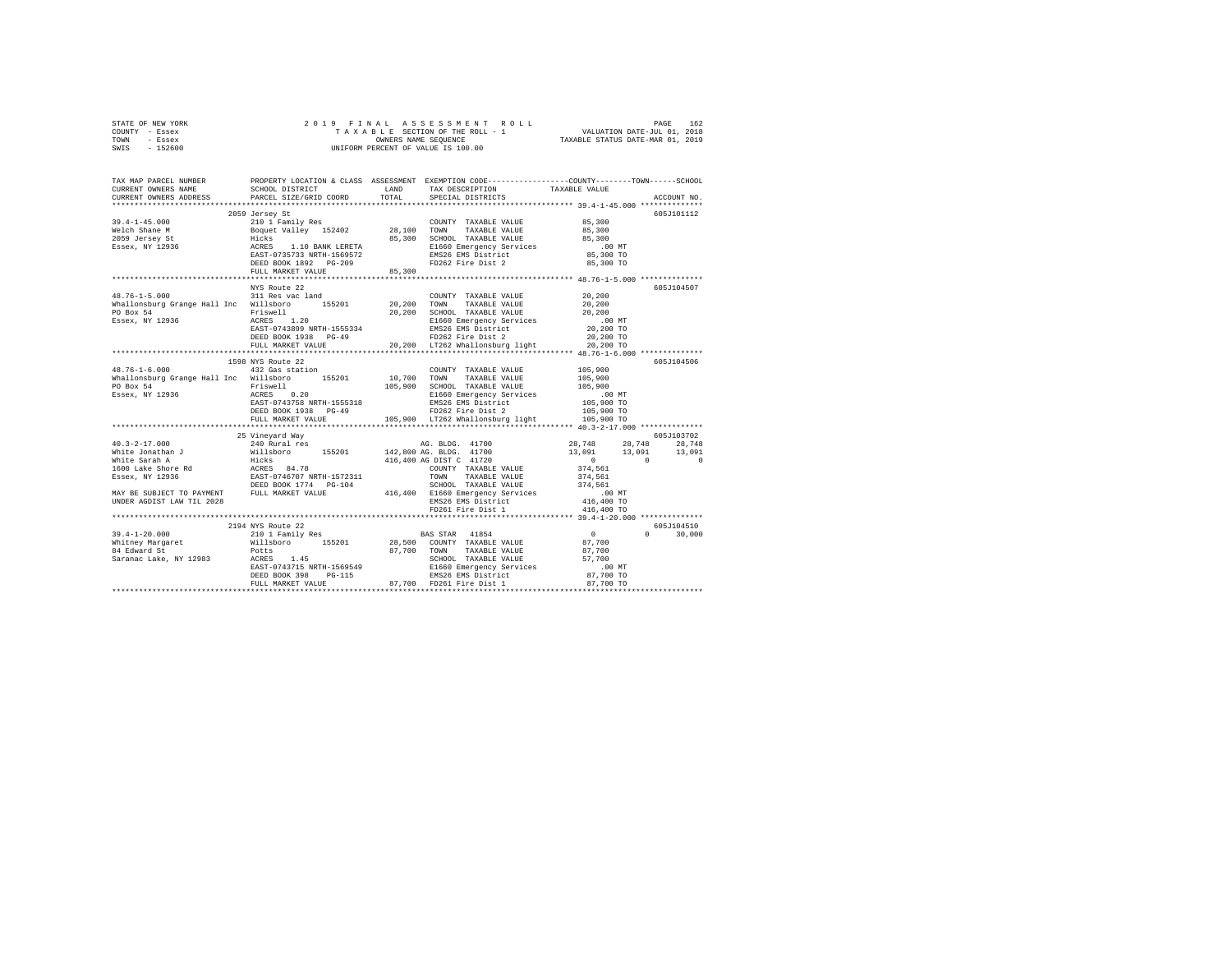|                | STATE OF NEW YORK |  |  | 2019 FINAL ASSESSMENT ROLL         |                                  | PAGE                        | 163 |
|----------------|-------------------|--|--|------------------------------------|----------------------------------|-----------------------------|-----|
| COUNTY - Essex |                   |  |  | TAXABLE SECTION OF THE ROLL - 1    |                                  | VALUATION DATE-JUL 01, 2018 |     |
| TOWN           | - Essex           |  |  | OWNERS NAME SEOUENCE               | TAXABLE STATUS DATE-MAR 01, 2019 |                             |     |
| SWIS           | $-152600$         |  |  | UNIFORM PERCENT OF VALUE IS 100.00 |                                  |                             |     |

| TAX MAP PARCEL NUMBER                                                                                                                                                                                                                                                                                                                                                                                               |                                                                                                                                                                                                                                                                                                        |                                                                                                                                                                                                     | PROPERTY LOCATION & CLASS ASSESSMENT EXEMPTION CODE---------------COUNTY-------TOWN------SCHOOL |
|---------------------------------------------------------------------------------------------------------------------------------------------------------------------------------------------------------------------------------------------------------------------------------------------------------------------------------------------------------------------------------------------------------------------|--------------------------------------------------------------------------------------------------------------------------------------------------------------------------------------------------------------------------------------------------------------------------------------------------------|-----------------------------------------------------------------------------------------------------------------------------------------------------------------------------------------------------|-------------------------------------------------------------------------------------------------|
| 49.11-1-36.000<br>$\begin{tabular}{l c c c c c c c c} \multicolumn{1}{c}{\textbf{W.D.}-3.000} & \multicolumn{1}{c}{\textbf{W.D.}-3.000} & \multicolumn{1}{c}{\textbf{W.D.}-3.000} & \multicolumn{1}{c}{\textbf{W.D.}-3.000} & \multicolumn{1}{c}{\textbf{W.D.}-3.000} & \multicolumn{1}{c}{\textbf{W.D.}-3.000} & \multicolumn{1}{c}{\textbf{W.D.}-3.000} & \multicolumn{1}{c}{\textbf{W.D.}-3.000} & \multicolumn$ | 15 Old Oak Way<br>260 Seasonal res                                                                                                                                                                                                                                                                     | COUNTY TAXABLE VALUE 287,300                                                                                                                                                                        | 605J100212                                                                                      |
|                                                                                                                                                                                                                                                                                                                                                                                                                     | 2847 Essex Rd                                                                                                                                                                                                                                                                                          | COUNTY TAXABLE VALUE 233,300                                                                                                                                                                        | 605-7101705                                                                                     |
| $48.4 - 1 - 19.200$<br>Wilcox Mark D<br>599 Walker Rd<br>Essex, NY 12936                                                                                                                                                                                                                                                                                                                                            | 599 Walker Rd<br>260 Seasonal res<br>200 021 02011 1682011 1682011 1682011 1682011 1711<br>Willsboro 155201 71,100 TOWN TAXABLE VALUE 101,600<br>3 Platt Rogers 101,600 ECHOOL TAXABLE VALUE 101,600<br>ACRES 44.09 RAST-0738186 NRTH-1555331 E1663 Emergency Services 10<br>EAST-0738186 NRTH-1555331 | COUNTY TAXABLE VALUE 101.600                                                                                                                                                                        | 605Z010001                                                                                      |
|                                                                                                                                                                                                                                                                                                                                                                                                                     | 2755 Essex Rd<br>EAST-0756756 NRTH-1572213                                                                                                                                                                                                                                                             | COUNTY TAXABLE VALUE<br>TAXABLE VALUE 203,800<br>203,800 SCHOOL TAXABLE VALUE 203,800<br>E1660 Emergency Services .00 MT<br>EMS26 EMS District 203,800 TO<br>FD261 Fire Dist 1<br>LT261 Essex light | 605L102709<br>203,800<br>203,800 TO<br>203,800 TO                                               |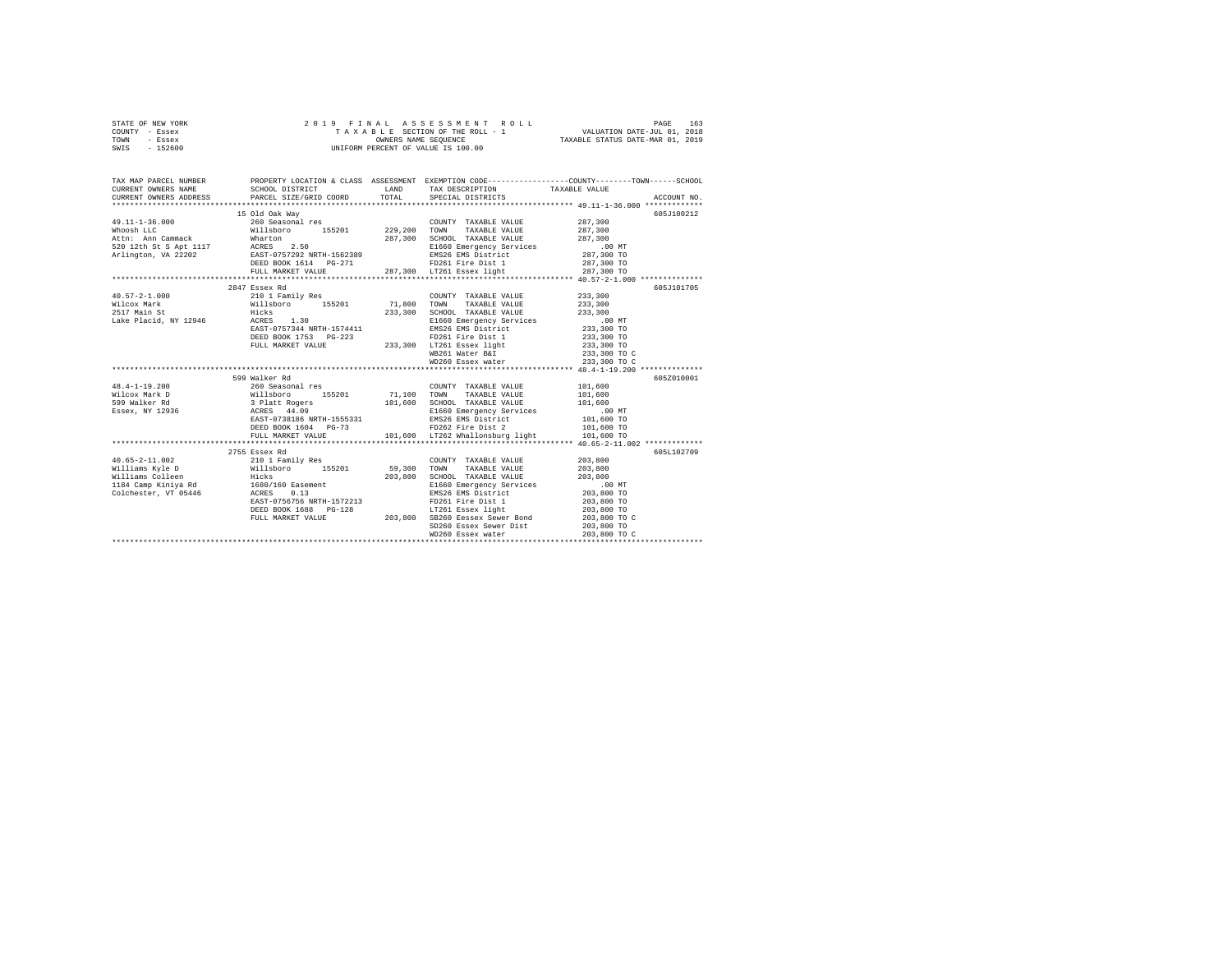| STATE OF NEW YORK |  |  | 2019 FINAL ASSESSMENT ROLL         |                                  | PAGE | 164 |
|-------------------|--|--|------------------------------------|----------------------------------|------|-----|
| COUNTY - Essex    |  |  | TAXABLE SECTION OF THE ROLL - 1    | VALUATION DATE-JUL 01, 2018      |      |     |
| TOWN<br>- Essex   |  |  | OWNERS NAME SEOUENCE               | TAXABLE STATUS DATE-MAR 01, 2019 |      |     |
| - 152600<br>SWIS  |  |  | UNIFORM PERCENT OF VALUE IS 100.00 |                                  |      |     |

| TAX MAP PARCEL NUMBER<br>CURRENT OWNERS NAME<br>CURRENT OWNERS ADDRESS                                                                                                                                                                                         | SCHOOL DISTRICT<br>PARCEL SIZE/GRID COORD                                                                                             | LAND<br>TOTAL | TAX DESCRIPTION TAXABLE VALUE<br>SPECIAL DISTRICTS                                                                                                                                                                                                                                                                                          | PROPERTY LOCATION & CLASS ASSESSMENT EXEMPTION CODE----------------COUNTY-------TOWN-----SCHOOL<br>ACCOUNT NO. |
|----------------------------------------------------------------------------------------------------------------------------------------------------------------------------------------------------------------------------------------------------------------|---------------------------------------------------------------------------------------------------------------------------------------|---------------|---------------------------------------------------------------------------------------------------------------------------------------------------------------------------------------------------------------------------------------------------------------------------------------------------------------------------------------------|----------------------------------------------------------------------------------------------------------------|
| What II am a member of the member of the Marton of Totten Lucy<br>28 Clubhouse Way 10 893 Pg 233/236<br>28 Essex, NY 12936 2887 - 201797886 NRTH-1563223                                                                                                       | 28 Clubhouse Way<br>DEED BOOK 1814 PG-234                                                                                             |               | COUNTY TAXABLE VALUE 350.200<br>TAXABLE VALUE<br>TOWN<br>SCHOOL TAXABLE VALUE 350,200<br>E1660 Emergency Services 00 MT<br>EMS26 EMS District 350,200 TO<br>FD261 Fire Dist 1<br>LT261 Essex light                                                                                                                                          | 605J174009<br>350,200<br>350,200 TO<br>26,710 TO                                                               |
|                                                                                                                                                                                                                                                                | 2235 Lake Shore Rd<br>EAST-0757208 NRTH-1570133                                                                                       |               | COUNTY TAXABLE VALUE<br>SCHOOL TAXABLE VALUE<br>E1660 Emergency Services .00 MT<br>EMS26 EMS District 202,700 TO<br>FD261 Fire Dist 1 202,700 TO<br>DEED BOOK 1608 PG-271 1202,700 LT261 Essex light 202,700 TO<br>FULL MARKET VALUE 202,700 SB260 Eessex Sewer Bond 202,700 TO C<br>SD260 Essex Sewer Dist 202,700 TO<br>WD260 Essex water | 605J102710<br>202,700<br>202.700<br>202,700<br>202,700 TO C                                                    |
| $49.69 - 2 - 4.000$<br>Wisley Device 2012 22,400 COUNTY TAXABLE VALUE 105,200<br>1990 Clark Rd Millen (1990) 22,400 COUNTY TAXABLE VALUE 105,200<br>1990 Clark Rd Millen (1990) 22,400 COUNTY TAXABLE VALUE 105,200<br>1990 TAXABLE VALUE 15,200 ACRES 0.74 SC | 5 Christian Rd<br>EAST-0744949 NRTH-1555714<br>DEED BOOK 1753 PG-42 EMS26 EMS District<br>FULL MARKET VALUE 105,200 FD262 Fire Dist 2 |               | 210 1 Family Res BAS STAR 41854<br>SCHOOL TAXABLE VALUE 75,200<br>E1660 Emergency Services .00 MT<br>EMS26 EMS District 105,200 TO<br>LT261 Essex light                                                                                                                                                                                     | 605J183006<br>$\sim$ 0<br>$\Omega$<br>30,000<br>105,200 TO<br>105,200 TO                                       |
|                                                                                                                                                                                                                                                                | 27 Gladd Ln                                                                                                                           |               |                                                                                                                                                                                                                                                                                                                                             | 605-7100813                                                                                                    |
| $48.4 - 1 - 10.000$<br>Wrisley Kyle O (Millsboro 155201 28,000 TOWN TAXABLE VALUE 35,300<br>25 Gladdin – Wharton & Friswell Patent 35,300 SCHOOL TAXABLE VALUE 35,300<br>29 Easex, NY 12936 – ACRES 1.10 – ELEC EMERIGEN SERVICES                              | 312 Vac w/imprv<br>EAST-0743843 NRTH-1556953<br>DEED BOOK 1873 PG-102<br>FULL MARKET VALUE                                            |               | COUNTY TAXABLE VALUE 35,300<br>EMS26 EMS District<br>FD262 Fire Dist 2<br>35,300 LT262 Whallonsburg light                                                                                                                                                                                                                                   | 35,300 TO<br>35,300 TO<br>35,300 TO                                                                            |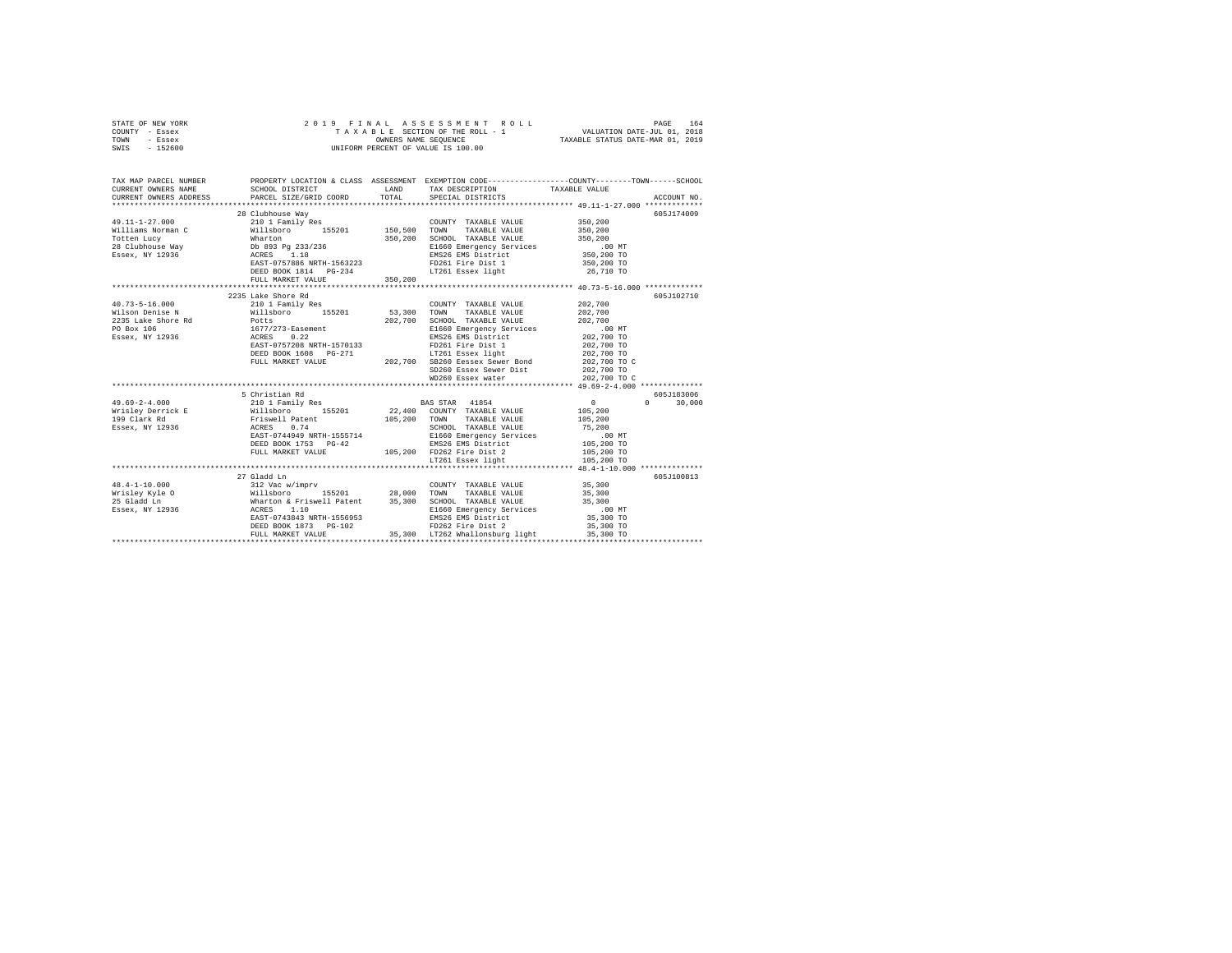|      | STATE OF NEW YORK |  |  | 2019 FINAL ASSESSMENT ROLL         | PAGE                             | 165 |
|------|-------------------|--|--|------------------------------------|----------------------------------|-----|
|      | COUNTY - Essex    |  |  | TAXABLE SECTION OF THE ROLL - 1    | VALUATION DATE-JUL 01, 2018      |     |
| TOWN | - Essex           |  |  | OWNERS NAME SEOUENCE               | TAXABLE STATUS DATE-MAR 01, 2019 |     |
| SWIS | - 152600          |  |  | UNIFORM PERCENT OF VALUE IS 100.00 |                                  |     |

| TAX MAP PARCEL NUMBER<br>CURRENT OWNERS NAME                                                                                                                                                                                                                                            | SCHOOL DISTRICT                                                                                                                                                                     | LAND   | TAX DESCRIPTION                                                                                                                                                                                                                                                                  | PROPERTY LOCATION & CLASS ASSESSMENT EXEMPTION CODE---------------COUNTY-------TOWN------SCHOOL<br>TAXABLE VALUE<br>CURRENT OWNERS ADDRESS PARCEL SIZE/GRID COORD TOTAL SPECIAL DISTRICTS (2011) ACCOUNT NO. |
|-----------------------------------------------------------------------------------------------------------------------------------------------------------------------------------------------------------------------------------------------------------------------------------------|-------------------------------------------------------------------------------------------------------------------------------------------------------------------------------------|--------|----------------------------------------------------------------------------------------------------------------------------------------------------------------------------------------------------------------------------------------------------------------------------------|--------------------------------------------------------------------------------------------------------------------------------------------------------------------------------------------------------------|
| $48.4 - 1 - 11.000$<br>vietary (1990)<br>Willshorp (195201 28,600<br>25 Gladd Ln Priswell (1971)<br>25 ACRES 1.60<br>25 ACRES 1.60<br>26 EAST-0743936 NRTH-1556807                                                                                                                      | 25 Gladd Ln<br>210 1 Family Res                                                                                                                                                     |        | COUNTY TAXABLE VALUE 115,300<br>TOWN<br>TAXABLE VALUE 115,300<br>SCHOOL TAXABLE VALUE<br>E1660 Emergency Services<br>EMS26 EMS District 115,300 TO                                                                                                                               | 605J104602<br>115,300<br>.00MT                                                                                                                                                                               |
| $49.3 - 1 - 4.000$<br>Wrisley Kyle 0 $\texttt{Willsboro}$ 155201 24,600 TOWN TAXABLE VALUE 33,400<br>25 Gladd Ln<br>Essex, NY 12936                                                                                                                                                     | 15 Gladd Ln<br>312 Vac w/imprv<br>Friswell<br>36 1556/189 Life Use to<br>Raymond K Wrisley<br>ACRES 0.70<br>EAST-0744017 NRTH-1556617<br>DEED BOOK 1556 PG-189<br>FULL MARKET VALUE | 33,400 | COUNTY TAXABLE VALUE 33,400<br>33,400 SCHOOL TAXABLE VALUE 33,400<br>E1660 Emergency Services .00 MT<br>EMS26 EMS District 33,400 TO<br>FD262 Fire Dist 2<br>LT262 Whallonsburg light 33,400 TO                                                                                  | 605J104603<br>33,400 TO                                                                                                                                                                                      |
| 1991 - 11.000 - 12.101 Pamily Res . BAS STAR 41854 0<br>112,700 COUNTY TAXABLE VALUE 113,500<br>113,500 TOWN TAXABLE VALUE 113,500<br>1992 Clark Rd 3,500 NCRES 0.79 501 2010 IN SCHOOL TAXABLE VALUE 113,500<br>1992 Clark Rd 35,500<br>Essex, NY 12936-9725 EAST-0748732 NRTH-1551312 | 199 Clark Rd<br>DEED BOOK 821 PG-338 EMS26 EMS District<br>FULL MARKET VALUE 113,500 FD262 Fire Dist 2                                                                              |        | 12,500 TONN TAXABLE VALUE<br>SCHOOL TAXABLE VALUE<br>SCHOOL TAXABLE VALUE<br>EL660 Emergency Services<br>EMS26 EMS District<br>TAXABLE 113,500 TO<br>TAXABLE 113,500 TO<br>TAXABLE 113,500 TO<br>TAXABLE 113,500 TO<br>TAXABLE 113,500 TO<br>LT262 Whallonsburg light 113,500 TO | 605-7102213<br>$\Omega$<br>30,000                                                                                                                                                                            |
| $49.3 - 2 - 26.130$<br>$\texttt{Essex, NY}\ \texttt{12936-9725}\ \texttt{EAST-0753444 NRTH-1552216} \\ \texttt{DEED BOOK}\ \texttt{1172}\ \texttt{PG-242}$<br>MAY BE SUBJECT TO PAYMENT FULL MARKET VALUE<br>UNDER AGDIST LAW TIL 2023                                                  | 1445 Lake Shore Rd                                                                                                                                                                  |        | SCHOOL TAXABLE VALUE 81,487<br>E1660 Emergency Services 6.00 MT<br>EMS26 EMS District 172,500 TO<br>172,500 FD262 Fire Dist 2                                                                                                                                                    | 605J195004<br>312 Vac w/imprv <b>b AG</b> DIST C 41720 <b>b</b> 91,013 91,013<br>91.013<br>81,487<br>81,487<br>172,500 TO                                                                                    |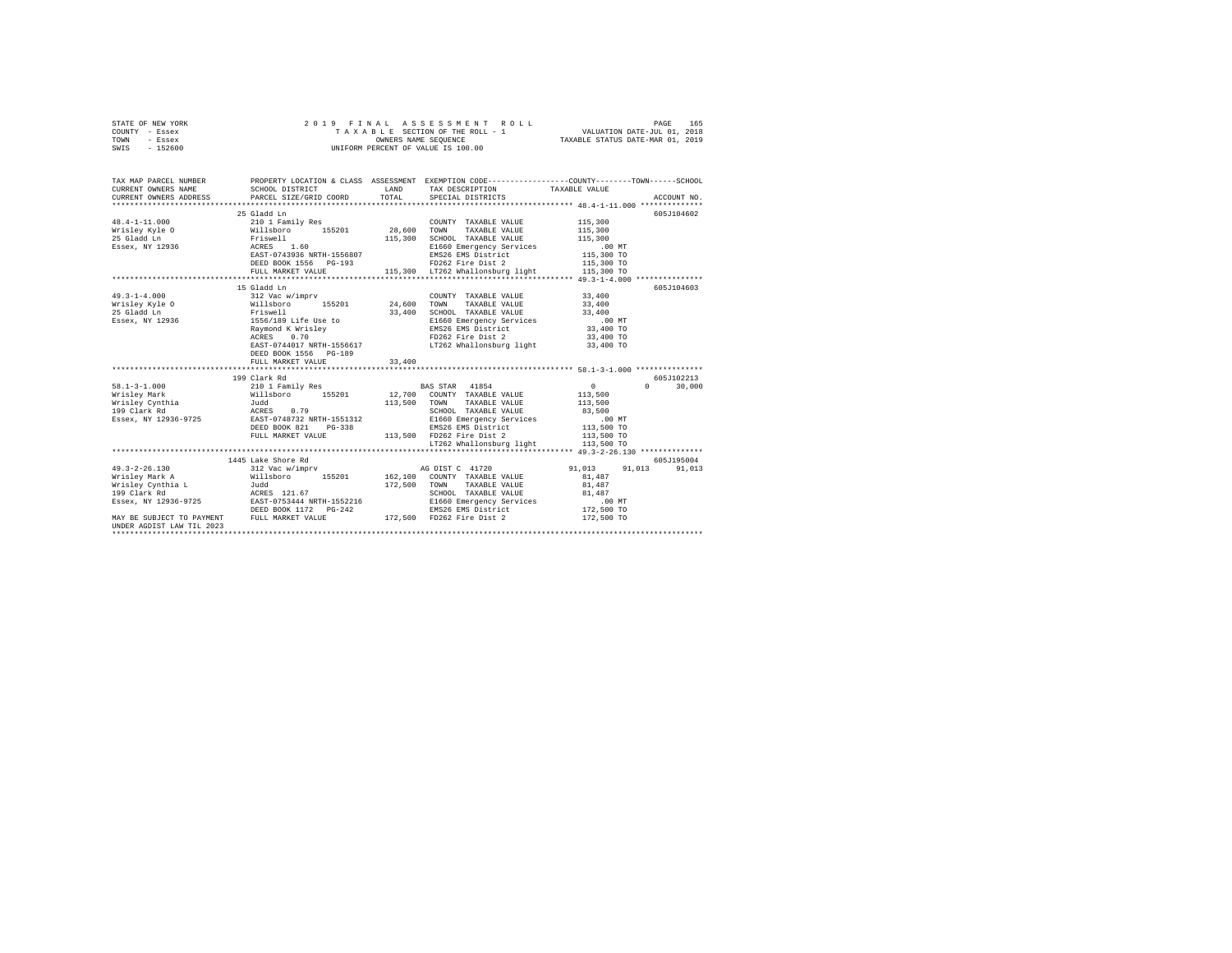| STATE OF NEW YORK | 2019 FINAL ASSESSMENT ROLL         | 166<br>PAGE                      |
|-------------------|------------------------------------|----------------------------------|
| COUNTY - Essex    | TAXABLE SECTION OF THE ROLL - 1    | VALUATION DATE-JUL 01, 2018      |
| TOWN<br>- Essex   | OWNERS NAME SEOUENCE               | TAXABLE STATUS DATE-MAR 01, 2019 |
| $-152600$<br>SWIS | UNIFORM PERCENT OF VALUE IS 100.00 |                                  |

| TAX MAP PARCEL NUMBER<br>CURRENT OWNERS NAME | SCHOOL DISTRICT                                                                                                                                                                                                                       | LAND        | PROPERTY LOCATION & CLASS ASSESSMENT EXEMPTION CODE---------------COUNTY-------TOWN-----SCHOOL<br>TAX DESCRIPTION TAXABLE VALUE                         |                                            |                    |
|----------------------------------------------|---------------------------------------------------------------------------------------------------------------------------------------------------------------------------------------------------------------------------------------|-------------|---------------------------------------------------------------------------------------------------------------------------------------------------------|--------------------------------------------|--------------------|
| CURRENT OWNERS ADDRESS                       | PARCEL SIZE/GRID COORD                                                                                                                                                                                                                | TOTAL       | SPECIAL DISTRICTS                                                                                                                                       |                                            | ACCOUNT NO.        |
|                                              | Clark Rd                                                                                                                                                                                                                              |             |                                                                                                                                                         |                                            | 605J183003         |
|                                              |                                                                                                                                                                                                                                       |             |                                                                                                                                                         | 23,441                                     | 23,441             |
|                                              |                                                                                                                                                                                                                                       |             |                                                                                                                                                         |                                            |                    |
|                                              |                                                                                                                                                                                                                                       |             |                                                                                                                                                         |                                            |                    |
|                                              |                                                                                                                                                                                                                                       |             |                                                                                                                                                         |                                            |                    |
|                                              |                                                                                                                                                                                                                                       |             |                                                                                                                                                         |                                            |                    |
|                                              |                                                                                                                                                                                                                                       |             |                                                                                                                                                         |                                            |                    |
|                                              |                                                                                                                                                                                                                                       |             |                                                                                                                                                         |                                            |                    |
|                                              |                                                                                                                                                                                                                                       |             |                                                                                                                                                         |                                            |                    |
|                                              |                                                                                                                                                                                                                                       |             |                                                                                                                                                         |                                            |                    |
|                                              |                                                                                                                                                                                                                                       |             |                                                                                                                                                         |                                            | 605J103208         |
| $40.65 - 2 - 7.100$                          | 210 1 Family Res                                                                                                                                                                                                                      |             | COUNTY TAXABLE VALUE                                                                                                                                    | 180,200                                    |                    |
|                                              | Youngs-Schmitt James Millsboro 155201 58,800                                                                                                                                                                                          |             | TAXABLE VALUE<br>TOWN                                                                                                                                   | 180,200                                    |                    |
| PO Box 53                                    | Hicks                                                                                                                                                                                                                                 | 180,200     | SCHOOL TAXABLE VALUE<br>SCHOOL TAXABLE VALUE<br>E1660 Emergency Services                                                                                | 180,200                                    |                    |
|                                              | ESSEX, NY 12936<br>PRIOR OWNER ON 3/01/2019 POUGLAS December 2022<br>PRIOR OWNER ON 3/01/2019 ACRES 0.32<br>PERSON EXAMPLE POLE FITE Dist 1 180,200 TO<br>ERSP-0756555 NRTH-1572212 PRIOR SESSE RESERVED 180,200 TO 283260 Essex Sewe |             | 911660 Emergency Services<br>E1660 Emergency Services<br>EMS26 EMS District 180,200 TO<br>EMS26 EMS District 180,200 TO<br>LT261 Essex light 180,200 TO |                                            |                    |
|                                              |                                                                                                                                                                                                                                       |             |                                                                                                                                                         |                                            |                    |
|                                              |                                                                                                                                                                                                                                       |             |                                                                                                                                                         |                                            |                    |
|                                              |                                                                                                                                                                                                                                       |             |                                                                                                                                                         |                                            |                    |
|                                              |                                                                                                                                                                                                                                       |             |                                                                                                                                                         |                                            |                    |
|                                              |                                                                                                                                                                                                                                       |             |                                                                                                                                                         |                                            |                    |
|                                              |                                                                                                                                                                                                                                       |             | WD260 Essex water 180,200 TO C                                                                                                                          |                                            |                    |
|                                              | 1345 NYS Route 22                                                                                                                                                                                                                     |             |                                                                                                                                                         |                                            | 605J102012         |
| $57.2 - 4 - 2.100$                           | 240 Rural res                                                                                                                                                                                                                         |             | <b>BAS STAR</b> 41854                                                                                                                                   | $\sim$ 0 $\sim$                            | $\Omega$<br>30,000 |
| Zahorchak Jennifer Willsboro                 |                                                                                                                                                                                                                                       |             | 155201 37,000 COUNTY TAXABLE VALUE                                                                                                                      | 158,400                                    |                    |
|                                              |                                                                                                                                                                                                                                       |             |                                                                                                                                                         | 158,400                                    |                    |
|                                              | VanDeusen Gregg (1992 – 1993)<br>1345 NYS Route 22 – ACRES 10.00 BANKISTARSG – 1987–1998 – 2010 1712-1812 VALUE<br>Essex, NY 12936 – EAST-0739718 NRTH-1550783 – E1660 Emergency Services                                             |             |                                                                                                                                                         | 128,400                                    |                    |
|                                              |                                                                                                                                                                                                                                       |             | SCHOOL TAXABLE VALUE<br>E1660 Emergency Services                                                                                                        | .00 MT                                     |                    |
|                                              | DEED BOOK 1588 PG-198                                                                                                                                                                                                                 |             |                                                                                                                                                         |                                            |                    |
|                                              | FULL MARKET VALUE                                                                                                                                                                                                                     |             |                                                                                                                                                         |                                            |                    |
|                                              |                                                                                                                                                                                                                                       |             | 2007.<br>1989 - 2007 158,400 ENSZ ENS District<br>1989 - 158,400 ENSZ Fire District<br>198,400 - 158,400 In 1982 Whallonsburg light 158,400 TO          |                                            |                    |
|                                              |                                                                                                                                                                                                                                       |             |                                                                                                                                                         |                                            |                    |
|                                              | 1829 NYS Route 22                                                                                                                                                                                                                     |             |                                                                                                                                                         |                                            | 605J100907         |
| $49.1 - 1 - 36.000$                          | 210 1 Family Res<br>Willsboro 155201                                                                                                                                                                                                  |             | <b>BAS STAR</b> 41854                                                                                                                                   | $\begin{array}{c} 0 \\ 95,500 \end{array}$ | $\Omega$<br>30,000 |
| Zeh Beverley J                               |                                                                                                                                                                                                                                       |             | 27,500 COUNTY TAXABLE VALUE                                                                                                                             |                                            |                    |
|                                              |                                                                                                                                                                                                                                       | 95,500 TOWN | TAXABLE VALUE 95,500                                                                                                                                    |                                            |                    |
|                                              | Currier Eric R<br>1829 NYS ROULE 22 ACRES 0.96 BANKPNYMAC 95,500<br>1829 NYS ROULE 22 ACRES 0.96 BANKPNYMAC 95,500<br>EAST-0744913 NRTH-1560822                                                                                       |             | SCHOOL TAXABLE VALUE 65,500<br>E1660 Emergency Services 00 MT<br>EMS26 EMS District 95,500 TO<br>25,500 TO                                              |                                            |                    |
|                                              |                                                                                                                                                                                                                                       |             |                                                                                                                                                         |                                            |                    |
|                                              | DEED BOOK 1792 PG-196                                                                                                                                                                                                                 |             |                                                                                                                                                         |                                            |                    |
|                                              | FULL MARKET VALUE                                                                                                                                                                                                                     |             | 95,500 FD262 Fire Dist 2<br>T.T262 Whallonsburg light                                                                                                   | 95,500 TO                                  |                    |
|                                              |                                                                                                                                                                                                                                       |             | LT262 Whallonsburg light                                                                                                                                | 95,500 TO                                  |                    |
|                                              |                                                                                                                                                                                                                                       |             |                                                                                                                                                         |                                            |                    |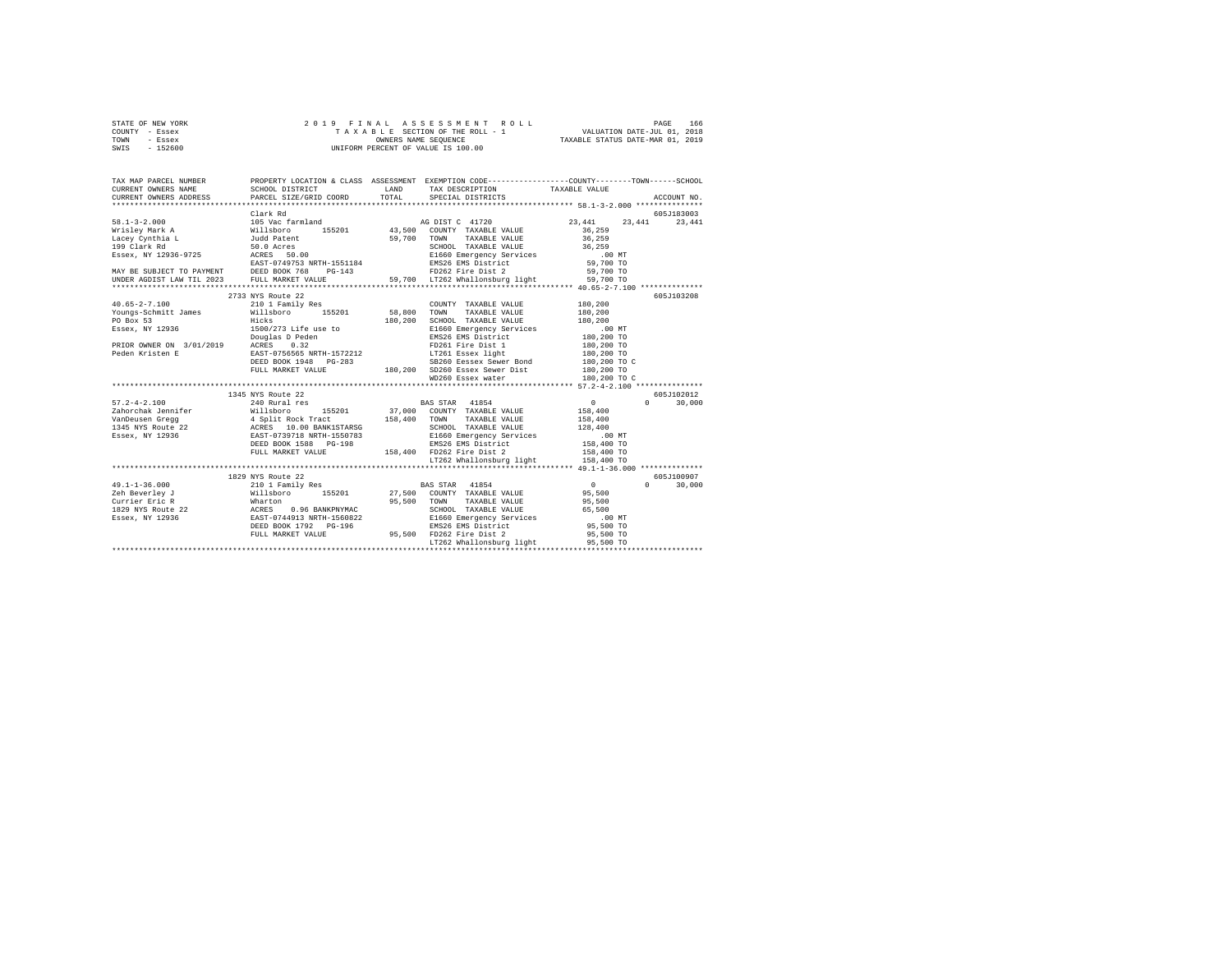| STATE OF NEW YORK | 2019 FINAL ASSESSMENT ROLL         | 167<br>PAGE                      |
|-------------------|------------------------------------|----------------------------------|
| COUNTY<br>- Essex | TAXABLE SECTION OF THE ROLL - 1    | VALUATION DATE-JUL 01, 2018      |
| TOWN<br>- Essex   |                                    | TAXABLE STATUS DATE-MAR 01, 2019 |
| SWIS<br>$-152600$ |                                    | RPS150/V04/L015                  |
|                   | UNIFORM PERCENT OF VALUE IS 100.00 | CURRENT DATE 6/26/2019           |
|                   |                                    |                                  |
|                   | ROLL SUB SECTION- - TOTALS         |                                  |

## \*\*\* S P E C I A L D I S T R I C T S U M M A R Y \*\*\*

|      |                      | TOTAL   | EXTENSION   | <b>EXTENSION</b> | AD VALOREM | <b>EXEMPT</b> | TAXABLE    |
|------|----------------------|---------|-------------|------------------|------------|---------------|------------|
| CODE | DISTRICT NAME        | PARCELS | TYPE        | VALUE            | VALUE      | AMOUNT        | VALUE      |
|      |                      |         |             |                  |            |               |            |
|      | AP902 Pro Rata tax C |         | 1 MOVTAX    | 19.17            |            |               | 19.17      |
|      | AP903 Pro Rata tax T |         | 1 MOVTAX    | 30.52            |            |               | 30.52      |
|      | AP904 Pro Rata tax S |         | 1 MOVTAX    | 214.55           |            |               | 214.55     |
|      | EMS26 EMS District   |         | 686 TOTAL   |                  | 130086.407 | 52,268        | 130034.139 |
|      | SB260 Ressex Sewer B |         | 129 TOTAL C |                  | 30232.592  |               | 30232.592  |
|      | SD260 Essex Sewer Di |         | 129 TOTAL   |                  | 30232.592  |               | 30232.592  |
|      | E1660 Emergency Serv |         | 686 MOVTAX  |                  |            |               |            |
|      | FD261 Fire Dist 1    |         | 392 TOTAL   |                  | 93758,778  | 52,268        | 93706.510  |
|      | FD262 Fire Dist 2    |         | 298 TOTAL   |                  | 36327.629  |               | 36327.629  |
|      | LT261 Essex light    |         | 212 TOTAL   |                  | 55557.702  | 52.268        | 55505,434  |
|      | LT262 Whallonsburg 1 |         | 81 TOTAL    |                  | 11958.348  |               | 11958.348  |
|      | WB261 Water B&I      |         | 35 TOTAL C  |                  | 14939,700  | 32,268        | 14907.432  |
|      | WD260 Essex water    |         | 169 TOTAL C |                  | 46387.092  | 32,268        | 46354.824  |

#### \*\*\* S C H O O L D I S T R I C T S U M M A R Y \*\*\*

| CODE             | DISTRICT NAME              | TOTAL<br>PARCELS | ASSESSED<br>LAND      | ASSESSED<br>TOTAL      | EXEMPT<br>AMOUNT    | TOTAL<br>TAXABLE       | <b>STAR</b><br>AMOUNT | STAR<br>TAXABLE        |
|------------------|----------------------------|------------------|-----------------------|------------------------|---------------------|------------------------|-----------------------|------------------------|
| 152402<br>155201 | Boquet Valley<br>Willsboro | 98<br>588        | 4181,700<br>55393.211 | 8245,800<br>121840.607 | 713,069<br>5778.833 | 7532.731<br>116061.774 | 1195,900<br>5196.850  | 6336.831<br>110864.924 |
|                  | SUB-TOTAL                  | 686              | 59574.911             | 130086.407             | 6491.902            | 123594.505             | 6392.750              | 117201.755             |
|                  | TOTAL                      | 686              | 59574.911             | 130086.407             | 6491.902            | 123594.505             | 6392.750              | 117201.755             |

\*\*\* S Y S T E M C O D E S S U M M A R Y \*\*\*

NO SYSTEM EXEMPTIONS AT THIS LEVEL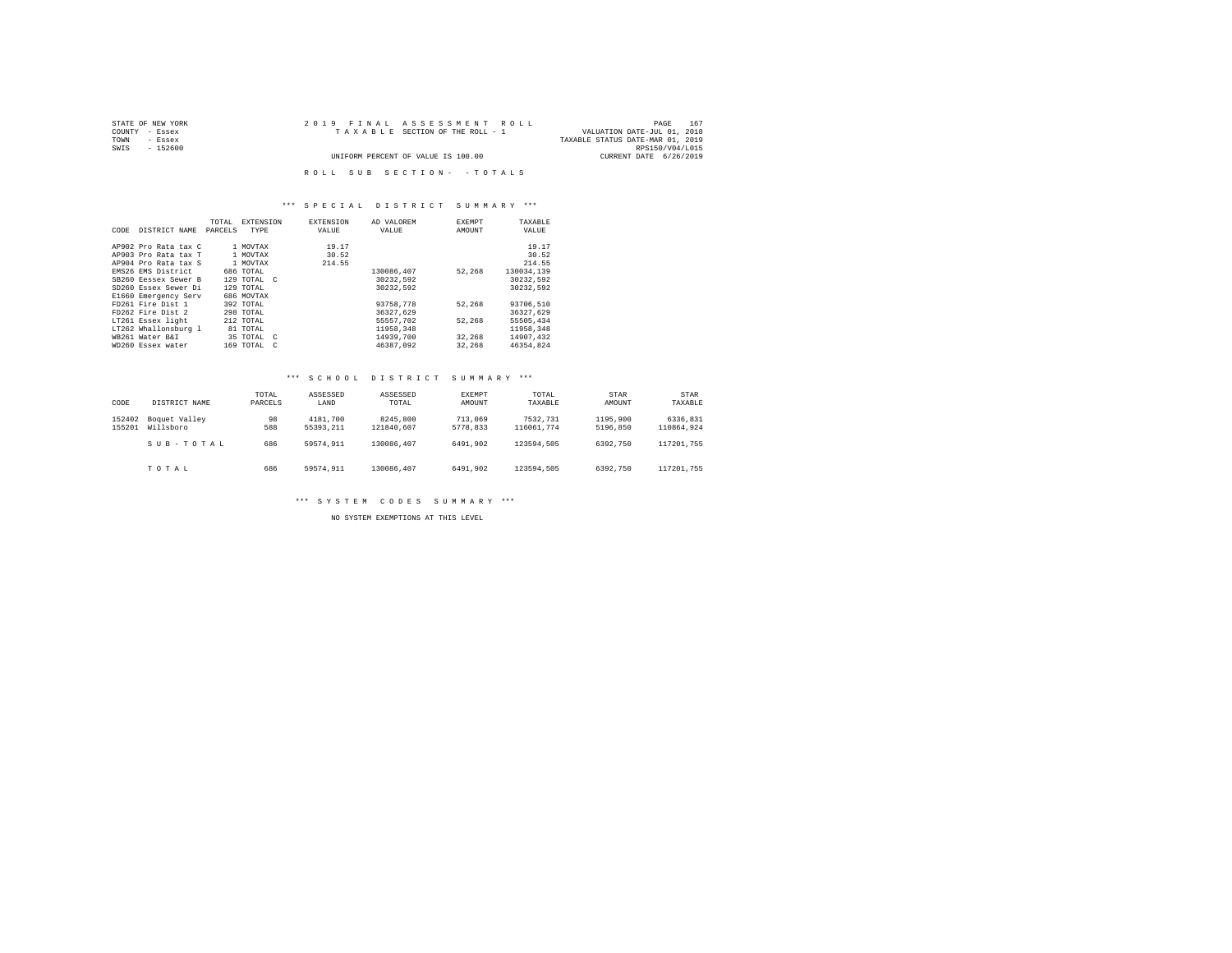| STATE OF NEW YORK | 2019 FINAL ASSESSMENT ROLL         | 168<br>PAGE                      |
|-------------------|------------------------------------|----------------------------------|
| COUNTY - Essex    | TAXABLE SECTION OF THE ROLL - 1    | VALUATION DATE-JUL 01, 2018      |
| TOWN<br>- Essex   |                                    | TAXABLE STATUS DATE-MAR 01, 2019 |
| SWIS<br>- 152600  |                                    | RPS150/V04/L015                  |
|                   | UNIFORM PERCENT OF VALUE IS 100.00 | CURRENT DATE 6/26/2019           |
|                   |                                    |                                  |
|                   | ROLL SUB SECTION- - TOTALS         |                                  |

# \*\*\* E X E M P T I O N S U M M A R Y \*\*\*

|       |                 | TOTAL          |          |          |           |
|-------|-----------------|----------------|----------|----------|-----------|
| CODE  | DESCRIPTION     | PARCELS        | COUNTY   | TOWN     | SCHOOL    |
|       |                 |                |          |          |           |
| 33302 | CNTY REFOR      |                | 123,600  |          |           |
| 41101 | VETERANS        |                | 5,000    | 5,000    |           |
| 41120 | VETWAR CTS      | 17             | 252,525  | 252,525  | 252,525   |
| 41130 | VETCOM CTS      | 10             | 248,050  | 248,050  | 248,050   |
| 41132 | VET COM C       |                | 10,950   |          |           |
| 41133 | VET COM T       |                |          | 10,950   |           |
| 41140 | VETDIS CTS      | 5              | 212,400  | 212,400  | 212,400   |
| 41142 | VET DIS C       |                | 13,140   |          |           |
| 41143 | VET DIS T       |                |          | 13,140   |           |
| 41700 | AG. BLDG.       | 9              | 423,071  | 423,071  | 423.071   |
| 41720 | AG DIST C       | 90             | 3939,138 | 3939.138 | 3939,138  |
| 41800 | AGED ALL        | 21             | 1364,450 | 1364,450 | 1364,450  |
| 41834 | ENH STAR        | 52             |          |          | 3212,750  |
| 41854 | <b>BAS STAR</b> | 106            |          |          | 3180,000  |
| 42100 | AG. IMPMNT      | $\overline{a}$ | 52.268   | 52.268   | 52.268    |
|       | TOTAL           | 318            | 6644.592 | 6520.992 | 12884.652 |
|       |                 |                |          |          |           |

## \*\*\* G R A N D T O T A L S \*\*\*

| ROLL       | DESCRIPTION | TOTAL   | ASSESSED  | ASSESSED   | TAXABLE    | TAXABLE    | TAXABLE    | STAR       |
|------------|-------------|---------|-----------|------------|------------|------------|------------|------------|
| <b>SEC</b> |             | PARCELS | LAND      | TOTAL      | COUNTY     | TOWN       | SCHOOL     | TAXABLE    |
|            | TAXABLE     | 686     | 59574.911 | 130086.407 | 123441.815 | 123565.415 | 123594.505 | 117201.755 |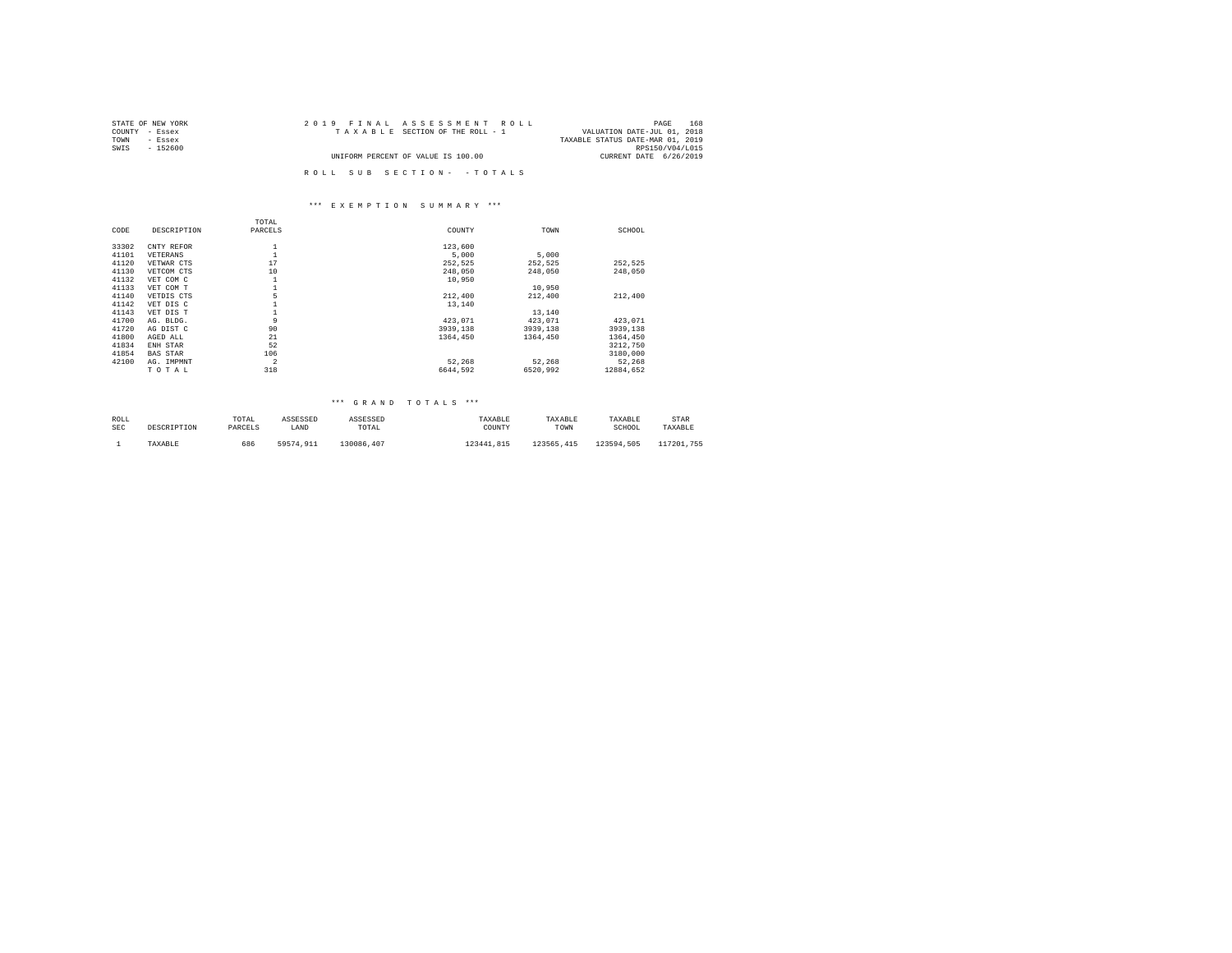| STATE OF NEW YORK |  |  |  |  | 2019 FINAL ASSESSMENT ROLL         |  |  |  |  |                                                                          | PAGE | 169 |
|-------------------|--|--|--|--|------------------------------------|--|--|--|--|--------------------------------------------------------------------------|------|-----|
| COUNTY - Essex    |  |  |  |  |                                    |  |  |  |  | TAXABLE SECTION OF THE ROLL - 1 SUB-SECT - B VALUATION DATE-JUL 01, 2018 |      |     |
| TOWN<br>- Essex   |  |  |  |  | OWNERS NAME SEOUENCE               |  |  |  |  | TAXABLE STATUS DATE-MAR 01, 2019                                         |      |     |
| $-152600$<br>SWIS |  |  |  |  | UNIFORM PERCENT OF VALUE IS 100.00 |  |  |  |  |                                                                          |      |     |

|                    | 124 Savre Rd        |                                                                                                                                                                                                                                                                                                                                                                                         | 605J192002 |
|--------------------|---------------------|-----------------------------------------------------------------------------------------------------------------------------------------------------------------------------------------------------------------------------------------------------------------------------------------------------------------------------------------------------------------------------------------|------------|
|                    |                     |                                                                                                                                                                                                                                                                                                                                                                                         |            |
|                    |                     |                                                                                                                                                                                                                                                                                                                                                                                         |            |
|                    |                     |                                                                                                                                                                                                                                                                                                                                                                                         |            |
|                    |                     |                                                                                                                                                                                                                                                                                                                                                                                         |            |
|                    |                     |                                                                                                                                                                                                                                                                                                                                                                                         |            |
|                    |                     |                                                                                                                                                                                                                                                                                                                                                                                         |            |
|                    |                     |                                                                                                                                                                                                                                                                                                                                                                                         |            |
|                    |                     |                                                                                                                                                                                                                                                                                                                                                                                         |            |
|                    |                     |                                                                                                                                                                                                                                                                                                                                                                                         |            |
| $49.4 - 1 - 6.200$ | 124 Lighthouse Way  |                                                                                                                                                                                                                                                                                                                                                                                         | 605J185003 |
|                    |                     | 912 Forest s480a - WTRFNT BAS STAR 41854 0 0 30,000                                                                                                                                                                                                                                                                                                                                     |            |
|                    |                     |                                                                                                                                                                                                                                                                                                                                                                                         |            |
|                    |                     |                                                                                                                                                                                                                                                                                                                                                                                         |            |
|                    |                     |                                                                                                                                                                                                                                                                                                                                                                                         |            |
|                    |                     |                                                                                                                                                                                                                                                                                                                                                                                         |            |
|                    |                     |                                                                                                                                                                                                                                                                                                                                                                                         |            |
|                    |                     |                                                                                                                                                                                                                                                                                                                                                                                         |            |
|                    |                     |                                                                                                                                                                                                                                                                                                                                                                                         |            |
|                    | 151 Grog Harbor Way |                                                                                                                                                                                                                                                                                                                                                                                         | 605J100103 |
|                    |                     |                                                                                                                                                                                                                                                                                                                                                                                         |            |
|                    |                     |                                                                                                                                                                                                                                                                                                                                                                                         |            |
|                    |                     |                                                                                                                                                                                                                                                                                                                                                                                         |            |
|                    |                     |                                                                                                                                                                                                                                                                                                                                                                                         |            |
|                    |                     |                                                                                                                                                                                                                                                                                                                                                                                         |            |
|                    |                     |                                                                                                                                                                                                                                                                                                                                                                                         |            |
|                    |                     |                                                                                                                                                                                                                                                                                                                                                                                         |            |
|                    |                     |                                                                                                                                                                                                                                                                                                                                                                                         |            |
|                    |                     |                                                                                                                                                                                                                                                                                                                                                                                         |            |
|                    |                     |                                                                                                                                                                                                                                                                                                                                                                                         |            |
|                    | 237 Alden Rd        |                                                                                                                                                                                                                                                                                                                                                                                         | 605Z015001 |
|                    |                     |                                                                                                                                                                                                                                                                                                                                                                                         |            |
|                    |                     |                                                                                                                                                                                                                                                                                                                                                                                         |            |
|                    |                     |                                                                                                                                                                                                                                                                                                                                                                                         |            |
|                    |                     |                                                                                                                                                                                                                                                                                                                                                                                         |            |
|                    |                     |                                                                                                                                                                                                                                                                                                                                                                                         |            |
|                    |                     |                                                                                                                                                                                                                                                                                                                                                                                         |            |
|                    |                     |                                                                                                                                                                                                                                                                                                                                                                                         |            |
|                    |                     |                                                                                                                                                                                                                                                                                                                                                                                         |            |
|                    |                     | $\begin{tabular}{l c c c c} \multicolumn{1}{c}{\textbf{48.3--1--10.120}} & \multicolumn{1}{c}{23.7\ \text{D}12} & \multicolumn{1}{c}{23.7\ \text{D}12} & \multicolumn{1}{c}{23.7\ \text{D}12} & \multicolumn{1}{c}{23.7\ \text{D}12} & \multicolumn{1}{c}{23.7\ \text{D}12} & \multicolumn{1}{c}{23.7\ \text{D}12} & \multicolumn{1}{c}{23.7\ \text{D}12} & \multicolumn{1}{c}{23.7\ \$ |            |
|                    |                     |                                                                                                                                                                                                                                                                                                                                                                                         |            |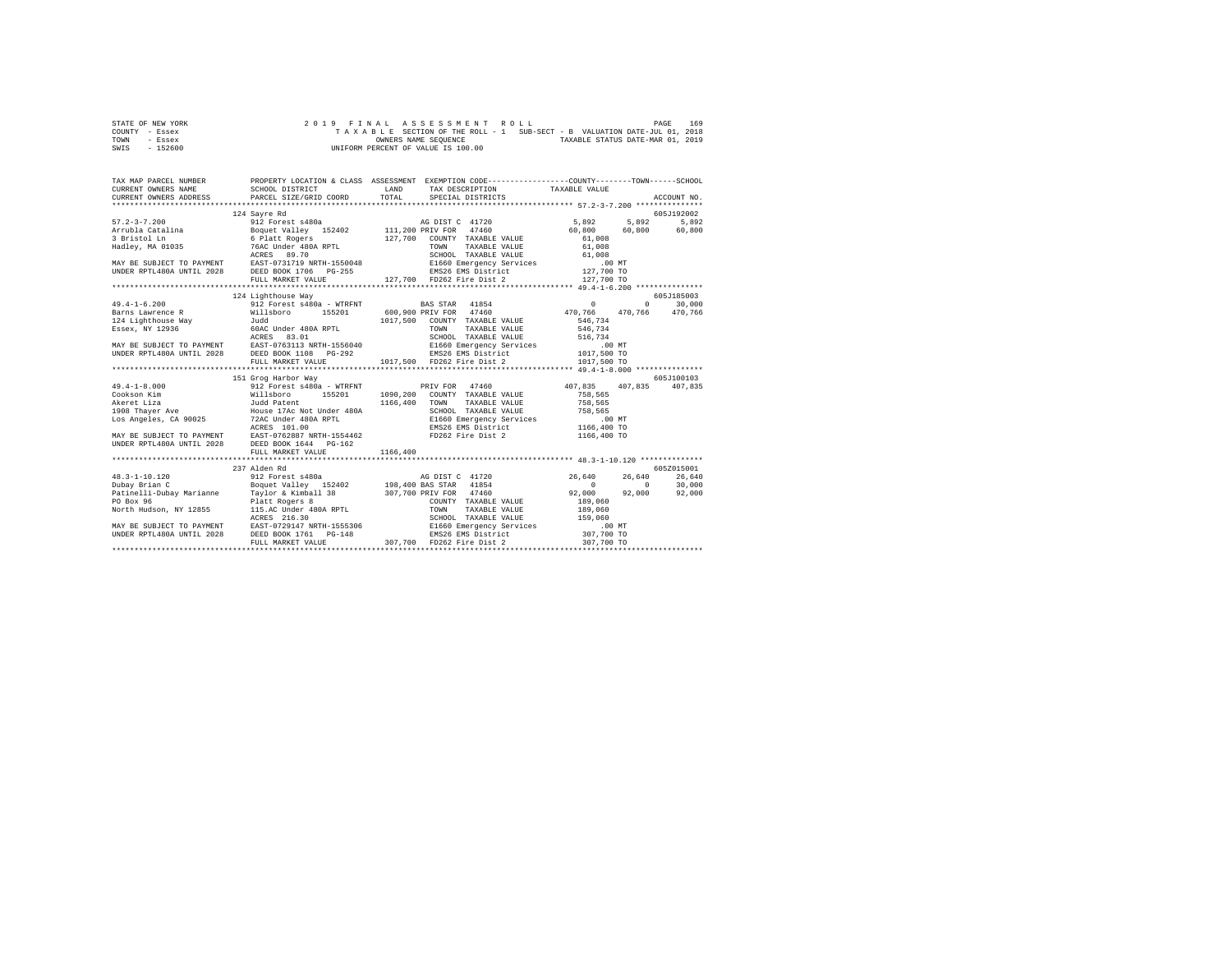| STATE OF NEW YORK | 2019 FINAL ASSESSMENT ROLL                                               | 170<br>PAGE                      |
|-------------------|--------------------------------------------------------------------------|----------------------------------|
| COUNTY - Essex    | TAXABLE SECTION OF THE ROLL - 1 SUB-SECT - B VALUATION DATE-JUL 01, 2018 |                                  |
| TOWN<br>- Essex   | OWNERS NAME SEOUENCE                                                     | TAXABLE STATUS DATE-MAR 01, 2019 |
| $-152600$<br>SWIS | UNIFORM PERCENT OF VALUE IS 100.00                                       |                                  |

| TAX MAP PARCEL NUMBER<br>CURRENT OWNERS NAME | PROPERTY LOCATION & CLASS ASSESSMENT EXEMPTION CODE---------------COUNTY-------TOWN-----SCHOOL<br>CURRENT OWNERS ADDRESS PARCEL SIZE/GRID COORD                                                                                                                                                                                                                                                                       |  | ACCOUNT NO.          |
|----------------------------------------------|-----------------------------------------------------------------------------------------------------------------------------------------------------------------------------------------------------------------------------------------------------------------------------------------------------------------------------------------------------------------------------------------------------------------------|--|----------------------|
|                                              |                                                                                                                                                                                                                                                                                                                                                                                                                       |  |                      |
|                                              | Brookfield Rd                                                                                                                                                                                                                                                                                                                                                                                                         |  | 605Z012001<br>88,500 |
|                                              | Jersey St<br>$\begin{tabular}{l c c c c c} \multicolumn{4}{c c c} \multicolumn{4}{c c c} \multicolumn{4}{c c c} \multicolumn{4}{c c c} \multicolumn{4}{c c c} \multicolumn{4}{c c c} \multicolumn{4}{c c c} \multicolumn{4}{c c c} \multicolumn{4}{c c c} \multicolumn{4}{c c c} \multicolumn{4}{c c c} \multicolumn{4}{c c c} \multicolumn{4}{c c c} \multicolumn{4}{c c c} \multicolumn{4}{c c c} \multicolumn{4}{$ |  | 605J100315           |
|                                              | Brookfield Rd                                                                                                                                                                                                                                                                                                                                                                                                         |  | 605-7101014          |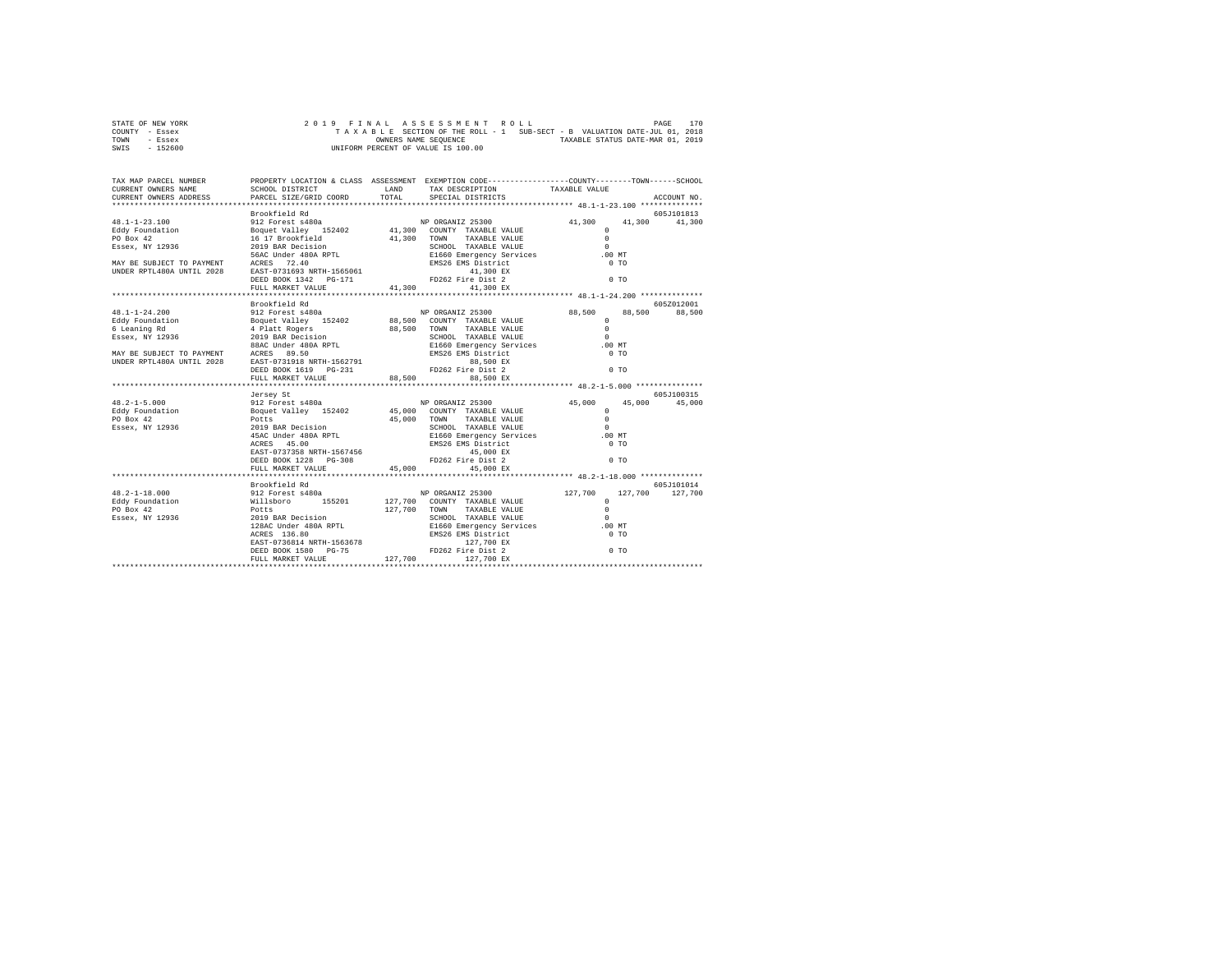| STATE OF NEW YORK |                      |  |  |  |                                    |  |  |  |  |                                  |  | 2019 FINAL ASSESSMENT ROLL |                                                                          | PAGE | 171 |
|-------------------|----------------------|--|--|--|------------------------------------|--|--|--|--|----------------------------------|--|----------------------------|--------------------------------------------------------------------------|------|-----|
| COUNTY - Essex    |                      |  |  |  |                                    |  |  |  |  |                                  |  |                            | TAXABLE SECTION OF THE ROLL - 1 SUB-SECT - B VALUATION DATE-JUL 01, 2018 |      |     |
| TOWN<br>- Essex   | OWNERS NAME SEOUENCE |  |  |  |                                    |  |  |  |  | TAXABLE STATUS DATE-MAR 01, 2019 |  |                            |                                                                          |      |     |
| $-152600$<br>SWIS |                      |  |  |  | UNIFORM PERCENT OF VALUE IS 100.00 |  |  |  |  |                                  |  |                            |                                                                          |      |     |

| $\begin{tabular}{c cccc} \multicolumn{1}{c}{\textbf{E4}} & \multicolumn{1}{c}{\textbf{E4}} & \multicolumn{1}{c}{\textbf{E4}} & \multicolumn{1}{c}{\textbf{E4}} & \multicolumn{1}{c}{\textbf{E4}} & \multicolumn{1}{c}{\textbf{E4}} & \multicolumn{1}{c}{\textbf{E4}} & \multicolumn{1}{c}{\textbf{E4}} & \multicolumn{1}{c}{\textbf{E4}} & \multicolumn{1}{c}{\textbf{E4}} & \multicolumn{1}{c}{\textbf{E4}} & \multicolumn{1}{c}{\textbf{E4}} & \multicolumn{1$ |               |  |               |            |
|------------------------------------------------------------------------------------------------------------------------------------------------------------------------------------------------------------------------------------------------------------------------------------------------------------------------------------------------------------------------------------------------------------------------------------------------------------------|---------------|--|---------------|------------|
|                                                                                                                                                                                                                                                                                                                                                                                                                                                                  |               |  |               |            |
|                                                                                                                                                                                                                                                                                                                                                                                                                                                                  |               |  |               |            |
|                                                                                                                                                                                                                                                                                                                                                                                                                                                                  |               |  |               |            |
|                                                                                                                                                                                                                                                                                                                                                                                                                                                                  |               |  |               |            |
|                                                                                                                                                                                                                                                                                                                                                                                                                                                                  |               |  |               |            |
|                                                                                                                                                                                                                                                                                                                                                                                                                                                                  |               |  |               |            |
|                                                                                                                                                                                                                                                                                                                                                                                                                                                                  |               |  |               |            |
|                                                                                                                                                                                                                                                                                                                                                                                                                                                                  |               |  |               |            |
|                                                                                                                                                                                                                                                                                                                                                                                                                                                                  |               |  |               |            |
|                                                                                                                                                                                                                                                                                                                                                                                                                                                                  | Cook Rd       |  |               | 605J100705 |
|                                                                                                                                                                                                                                                                                                                                                                                                                                                                  |               |  |               |            |
|                                                                                                                                                                                                                                                                                                                                                                                                                                                                  |               |  |               |            |
|                                                                                                                                                                                                                                                                                                                                                                                                                                                                  |               |  |               |            |
|                                                                                                                                                                                                                                                                                                                                                                                                                                                                  |               |  |               |            |
|                                                                                                                                                                                                                                                                                                                                                                                                                                                                  |               |  |               |            |
|                                                                                                                                                                                                                                                                                                                                                                                                                                                                  |               |  |               |            |
|                                                                                                                                                                                                                                                                                                                                                                                                                                                                  |               |  |               |            |
|                                                                                                                                                                                                                                                                                                                                                                                                                                                                  |               |  |               |            |
|                                                                                                                                                                                                                                                                                                                                                                                                                                                                  |               |  |               |            |
|                                                                                                                                                                                                                                                                                                                                                                                                                                                                  |               |  |               |            |
|                                                                                                                                                                                                                                                                                                                                                                                                                                                                  | Brookfield Rd |  |               | 605J100608 |
|                                                                                                                                                                                                                                                                                                                                                                                                                                                                  |               |  | 14,400 14,400 |            |
|                                                                                                                                                                                                                                                                                                                                                                                                                                                                  |               |  |               |            |
|                                                                                                                                                                                                                                                                                                                                                                                                                                                                  |               |  |               |            |
|                                                                                                                                                                                                                                                                                                                                                                                                                                                                  |               |  |               |            |
|                                                                                                                                                                                                                                                                                                                                                                                                                                                                  |               |  |               |            |
|                                                                                                                                                                                                                                                                                                                                                                                                                                                                  |               |  |               |            |
|                                                                                                                                                                                                                                                                                                                                                                                                                                                                  |               |  |               |            |
|                                                                                                                                                                                                                                                                                                                                                                                                                                                                  |               |  |               |            |
|                                                                                                                                                                                                                                                                                                                                                                                                                                                                  |               |  |               |            |
|                                                                                                                                                                                                                                                                                                                                                                                                                                                                  |               |  |               |            |
|                                                                                                                                                                                                                                                                                                                                                                                                                                                                  |               |  |               |            |
|                                                                                                                                                                                                                                                                                                                                                                                                                                                                  |               |  |               |            |
|                                                                                                                                                                                                                                                                                                                                                                                                                                                                  |               |  |               |            |
|                                                                                                                                                                                                                                                                                                                                                                                                                                                                  |               |  |               |            |
|                                                                                                                                                                                                                                                                                                                                                                                                                                                                  |               |  |               |            |
|                                                                                                                                                                                                                                                                                                                                                                                                                                                                  |               |  |               |            |
|                                                                                                                                                                                                                                                                                                                                                                                                                                                                  |               |  |               |            |
|                                                                                                                                                                                                                                                                                                                                                                                                                                                                  |               |  |               |            |
|                                                                                                                                                                                                                                                                                                                                                                                                                                                                  |               |  |               |            |
|                                                                                                                                                                                                                                                                                                                                                                                                                                                                  |               |  |               |            |
| 99 (6057104213<br>46.4–1–5.000 Proced Ref (6057104213<br>2912 Forest 4480a<br>Forest 6480a<br>Forest 6480a<br>Forest 6480a<br>Forest 6480a<br>Forest 610.00 152011<br>2912 Pilatt Rogers<br>29 Pilatt Rogers<br>29 Pilatt Rogers<br>29 Pilatt Roge                                                                                                                                                                                                               |               |  |               |            |
|                                                                                                                                                                                                                                                                                                                                                                                                                                                                  |               |  |               |            |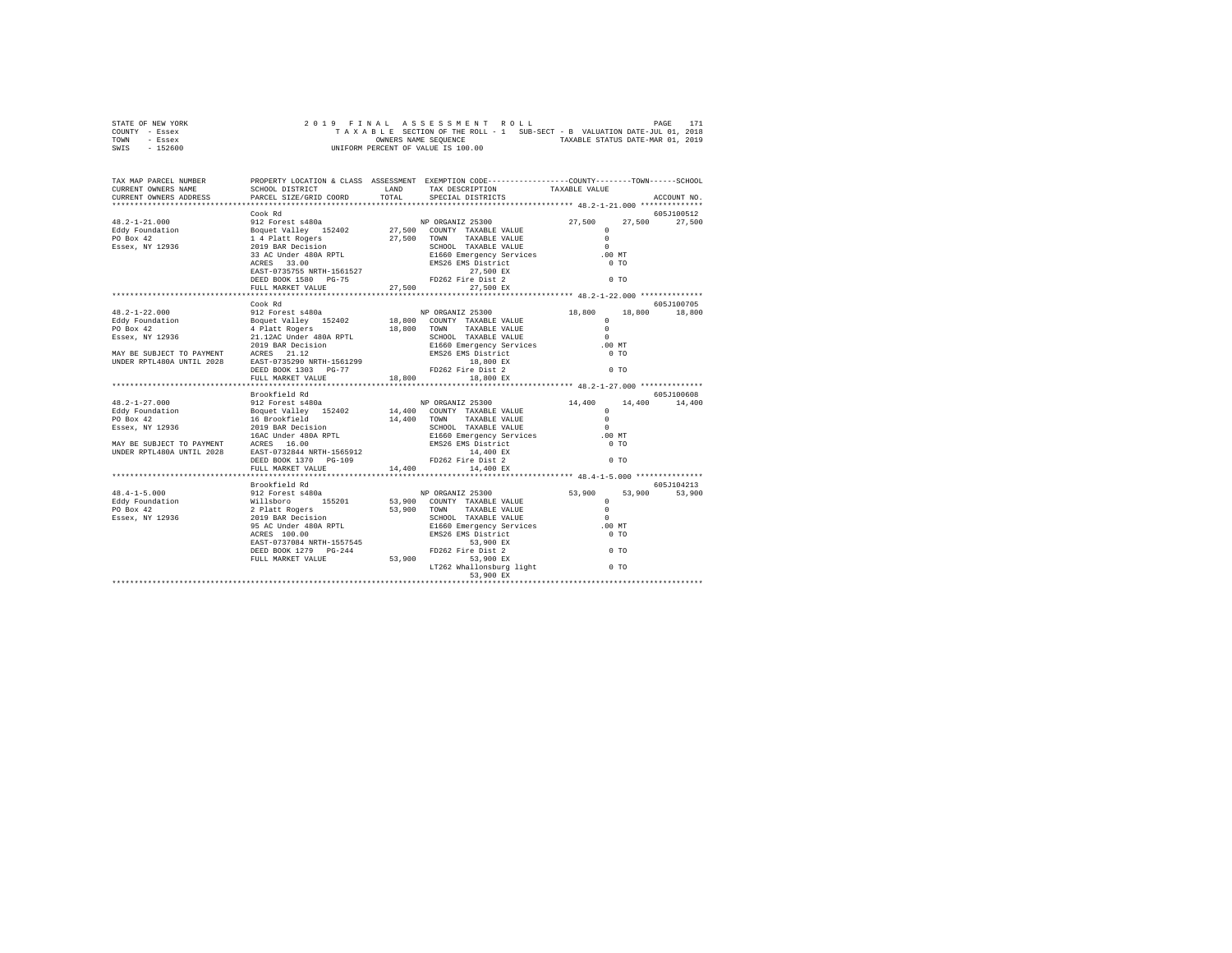| STATE OF NEW YORK |  |  |  |  |                                    |  |  |  |  | 2019 FINAL ASSESSMENT ROLL |                                                                          | PAGE | 172 |
|-------------------|--|--|--|--|------------------------------------|--|--|--|--|----------------------------|--------------------------------------------------------------------------|------|-----|
| COUNTY - Essex    |  |  |  |  |                                    |  |  |  |  |                            | TAXABLE SECTION OF THE ROLL - 1 SUB-SECT - B VALUATION DATE-JUL 01, 2018 |      |     |
| TOWN<br>- Essex   |  |  |  |  | OWNERS NAME SEOUENCE               |  |  |  |  |                            | TAXABLE STATUS DATE-MAR 01, 2019                                         |      |     |
| $-152600$<br>SWIS |  |  |  |  | UNIFORM PERCENT OF VALUE IS 100.00 |  |  |  |  |                            |                                                                          |      |     |

| TAX MAP PARCEL NUMBER PROPERTY LOCATION & CLASS ASSESSMENT EXEMPTION CODE-------------COUNTY-------TOWN------SCHOOL<br>-CORRENT OWNERS ADME SCHOOL DISTRICT ( CHOOL DISTRICT) TAX DESCRIPTION TAXABLE VALUE ( ACCOUNT NO.<br>CURRENT OWNERS ADDRESS PARCEL SIZE/GRID CORD TOTAL SPECIAL DISTRICT ( ACCOUNT NO.)                                                                                                                                                       |                              |        |                                                                                                                  |                          |             |
|-----------------------------------------------------------------------------------------------------------------------------------------------------------------------------------------------------------------------------------------------------------------------------------------------------------------------------------------------------------------------------------------------------------------------------------------------------------------------|------------------------------|--------|------------------------------------------------------------------------------------------------------------------|--------------------------|-------------|
| MAY BE SUBJECT TO PAYMENT<br>INDER RPTL480A UNTIL 2028 BASED = 1200 BK = 1200 BK = 1200 BK<br>DINDER RPTL480A UNTIL 2028 = DEED BOOK 1279 = PG-53<br>DEEL MARKET VALUE = 172,500 = 172,500 EX                                                                                                                                                                                                                                                                         | Walker Rd                    |        | LT262 Whallonsburg light 0 TO                                                                                    | 0 <sub>T</sub><br>$0$ TO | 605J102812  |
|                                                                                                                                                                                                                                                                                                                                                                                                                                                                       | Cook Rd                      |        | LT262 Whallonsburg light 6 0 TO                                                                                  |                          | 605-7197007 |
| 48.4-1-8.110 912 Forest s480a<br>over view of the millibror (1920)<br>2007 - Eddy Foundation (1920)<br>20 Marton (1920)<br>20 Marton (1920)<br>20 Marton (1920)<br>20 Marton (1920)<br>20 Marton (1920)<br>20 Marton (1920)<br>20 Marton (1920)<br>20 Marton (1920)<br>20 Marton (1920)<br>20<br>MAY BE SUBJECT TO PAYMENT EAST-0743444 NRTH-1558766 FD262 Fire Dist 2 40,400 TO<br>UNDER RPTL480A UNTIL 2028 DEED BOOK 1299 PG-64 LT262 Whallonsburg light 40,400 TO | Cook Rd<br>FULL MARKET VALUE | 40,400 | $\begin{tabular}{lllllll} \textbf{COUNTY} & \textbf{TAXABLE} & \textbf{VALUE} & & \textbf{40,400} \end{tabular}$ |                          | 605J102401  |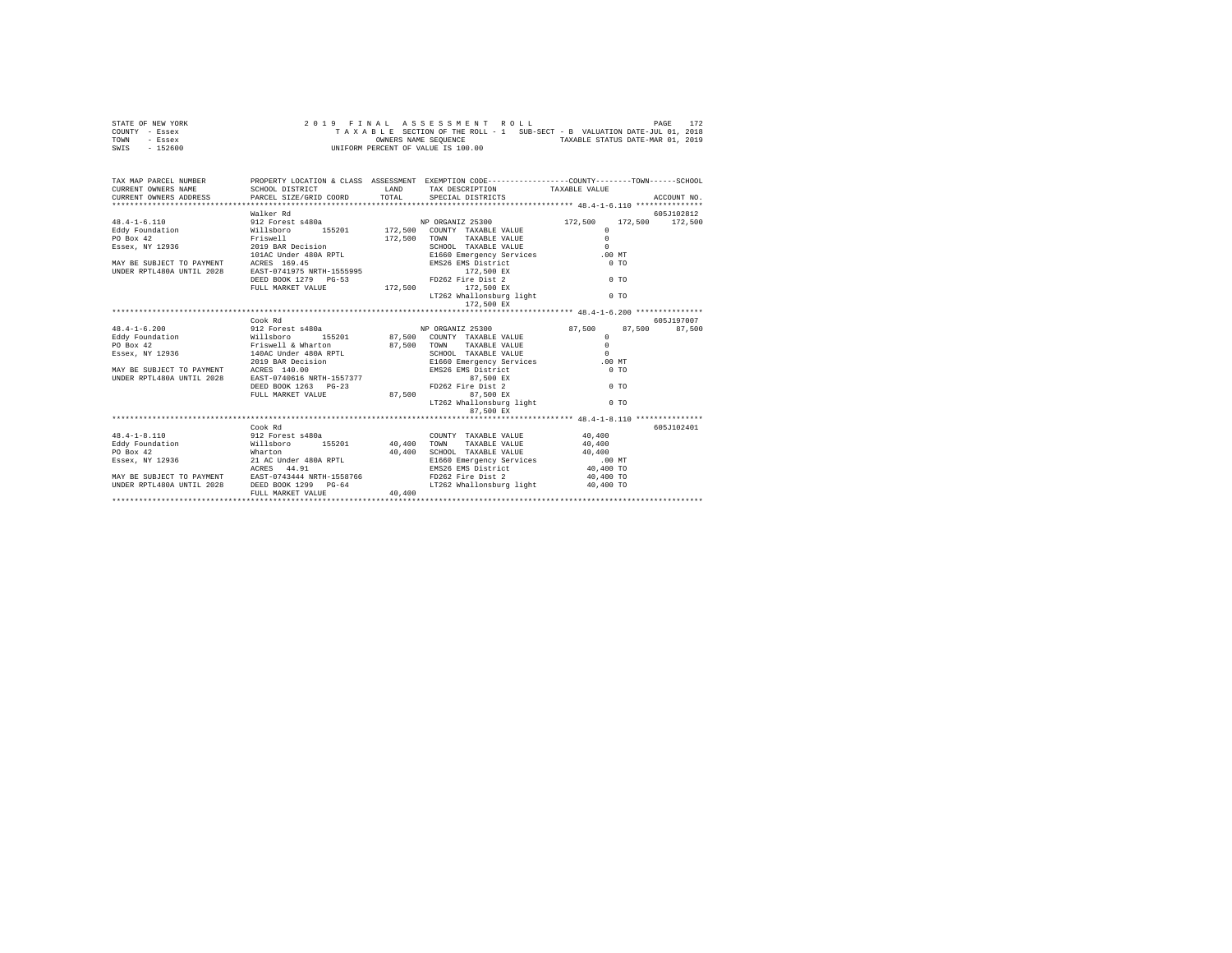| STATE OF NEW YORK |                      | 2019 FINAL ASSESSMENT ROLL         |                                                                          | 173<br>PAGE |
|-------------------|----------------------|------------------------------------|--------------------------------------------------------------------------|-------------|
| COUNTY - Essex    |                      |                                    | TAXABLE SECTION OF THE ROLL - 1 SUB-SECT - B VALUATION DATE-JUL 01, 2018 |             |
| TOWN<br>- Essex   | OWNERS NAME SEOUENCE |                                    | TAXABLE STATUS DATE-MAR 01, 2019                                         |             |
| $-152600$<br>SWIS |                      | UNIFORM PERCENT OF VALUE IS 100.00 |                                                                          |             |

| TAX MAP PARCEL NUMBER                                                                                                                                                                                                                                                                                                  |                                                   | PROPERTY LOCATION & CLASS ASSESSMENT EXEMPTION CODE----------------COUNTY-------TOWN------SCHOOL |  |            |
|------------------------------------------------------------------------------------------------------------------------------------------------------------------------------------------------------------------------------------------------------------------------------------------------------------------------|---------------------------------------------------|--------------------------------------------------------------------------------------------------|--|------------|
|                                                                                                                                                                                                                                                                                                                        | Walker Rd                                         | 160,300 EX                                                                                       |  | 605J104411 |
|                                                                                                                                                                                                                                                                                                                        |                                                   |                                                                                                  |  |            |
|                                                                                                                                                                                                                                                                                                                        | Walker Rd<br>FULL MARKET VALUE $27,600$ 27,600 EX | 27,600 EX<br>LT262 Whallonsburg light 0 TO                                                       |  | 605Z005004 |
|                                                                                                                                                                                                                                                                                                                        |                                                   |                                                                                                  |  |            |
| $\begin{tabular}{lcccc} 48.4-1-22.000 & 327 Walker Rd & 912 Power & 52402\nKlepear Dillon Thomas & 912 Power & 152402\nEagear N. W. 12936 & 12.1986\n137 Walker Rd & 58 B-11et Rogers\n138.909 BLA & 22,984\n139.900 AG. BLDG. 41700\n139.200\n130.99.200\n131.98 B. Pat the Ggers\n1320/99 BLA & 239,400 AG. BLDG. 4$ |                                                   |                                                                                                  |  |            |
|                                                                                                                                                                                                                                                                                                                        |                                                   |                                                                                                  |  |            |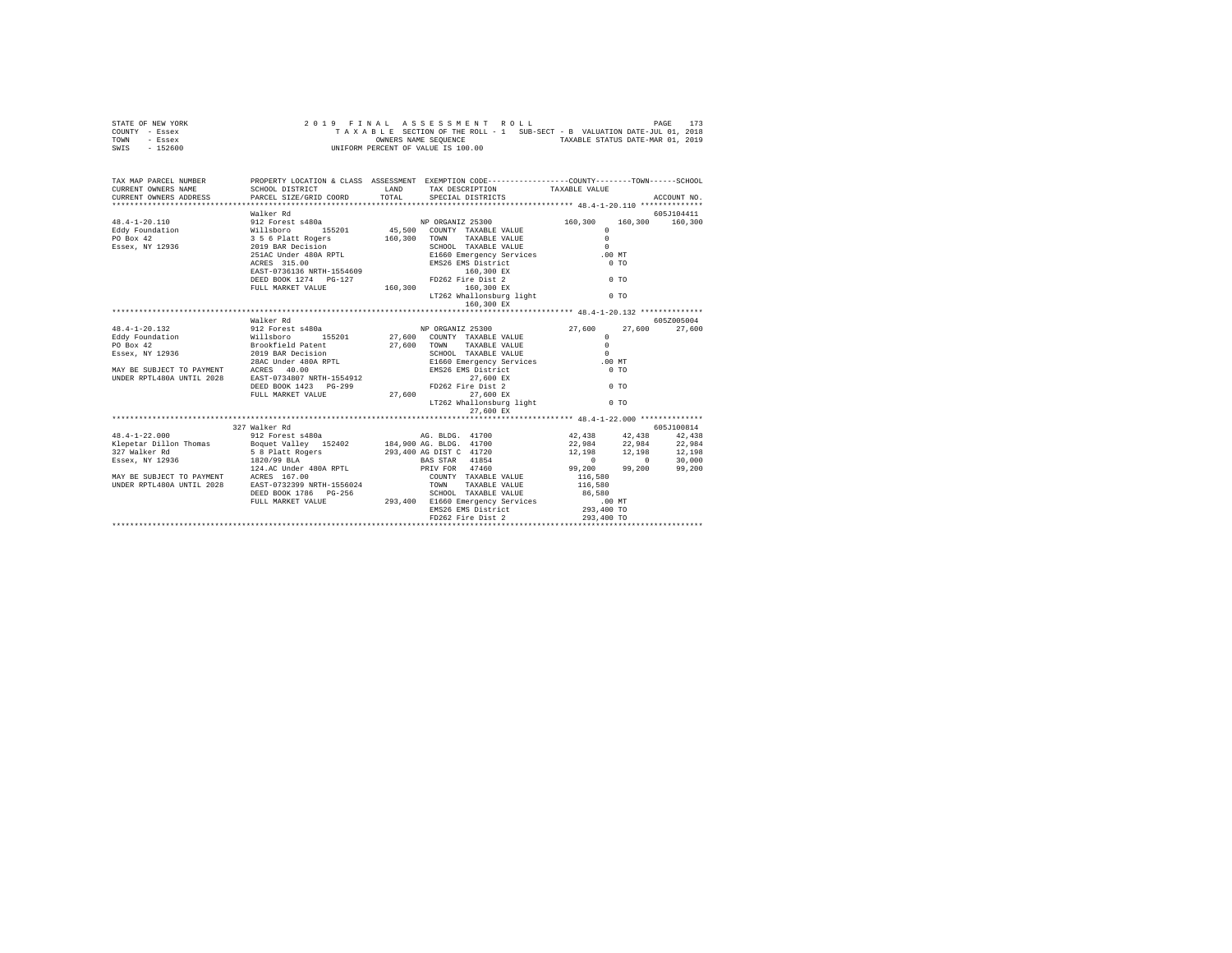| STATE OF NEW YORK | 2019 FINAL ASSESSMENT ROLL                                               | 174<br>PAGE                      |
|-------------------|--------------------------------------------------------------------------|----------------------------------|
| COUNTY - Essex    | TAXABLE SECTION OF THE ROLL - 1 SUB-SECT - B VALUATION DATE-JUL 01, 2018 |                                  |
| TOWN<br>- Essex   | OWNERS NAME SEOUENCE                                                     | TAXABLE STATUS DATE-MAR 01, 2019 |
| - 152600<br>SWIS  | UNIFORM PERCENT OF VALUE IS 100.00                                       |                                  |

|                                                                                                                                                                                                                                                                                                                                                                                                                                  | NYS Route 22                              |                |                                      |                                                    | 605J101415 |
|----------------------------------------------------------------------------------------------------------------------------------------------------------------------------------------------------------------------------------------------------------------------------------------------------------------------------------------------------------------------------------------------------------------------------------|-------------------------------------------|----------------|--------------------------------------|----------------------------------------------------|------------|
|                                                                                                                                                                                                                                                                                                                                                                                                                                  |                                           |                |                                      | $45,185$ $45,185$ $45,185$<br>36,800 36,800 36,800 |            |
|                                                                                                                                                                                                                                                                                                                                                                                                                                  |                                           |                |                                      |                                                    |            |
|                                                                                                                                                                                                                                                                                                                                                                                                                                  |                                           |                |                                      |                                                    |            |
|                                                                                                                                                                                                                                                                                                                                                                                                                                  |                                           |                |                                      |                                                    |            |
|                                                                                                                                                                                                                                                                                                                                                                                                                                  |                                           |                |                                      |                                                    |            |
|                                                                                                                                                                                                                                                                                                                                                                                                                                  |                                           |                |                                      |                                                    |            |
|                                                                                                                                                                                                                                                                                                                                                                                                                                  |                                           |                | FD261 Fire Dist 1 155,400 TO         |                                                    |            |
|                                                                                                                                                                                                                                                                                                                                                                                                                                  | DEED BOOK 1047 PG-64<br>FULL MARKET VALUE | $G-64$ 155,400 |                                      |                                                    |            |
|                                                                                                                                                                                                                                                                                                                                                                                                                                  |                                           |                |                                      |                                                    |            |
|                                                                                                                                                                                                                                                                                                                                                                                                                                  | NYS Route 22                              |                |                                      |                                                    | 605J101503 |
|                                                                                                                                                                                                                                                                                                                                                                                                                                  |                                           |                | AG DIST C 41720 29,588 29,588 29,588 |                                                    |            |
|                                                                                                                                                                                                                                                                                                                                                                                                                                  |                                           |                |                                      | $34,400$ $34,400$ $34,400$                         |            |
|                                                                                                                                                                                                                                                                                                                                                                                                                                  |                                           |                |                                      |                                                    |            |
|                                                                                                                                                                                                                                                                                                                                                                                                                                  |                                           |                |                                      |                                                    |            |
|                                                                                                                                                                                                                                                                                                                                                                                                                                  |                                           |                |                                      |                                                    |            |
|                                                                                                                                                                                                                                                                                                                                                                                                                                  |                                           |                |                                      |                                                    |            |
|                                                                                                                                                                                                                                                                                                                                                                                                                                  |                                           |                |                                      |                                                    |            |
|                                                                                                                                                                                                                                                                                                                                                                                                                                  |                                           |                |                                      |                                                    |            |
|                                                                                                                                                                                                                                                                                                                                                                                                                                  | FULL MARKET VALUE                         | 96,200         |                                      |                                                    |            |
|                                                                                                                                                                                                                                                                                                                                                                                                                                  |                                           |                |                                      |                                                    |            |
|                                                                                                                                                                                                                                                                                                                                                                                                                                  | 211 Alden Rd                              |                |                                      |                                                    | 605J103314 |
|                                                                                                                                                                                                                                                                                                                                                                                                                                  |                                           |                |                                      |                                                    |            |
|                                                                                                                                                                                                                                                                                                                                                                                                                                  |                                           |                |                                      |                                                    |            |
| $\begin{array}{lcccccc} & 211 & 41 \, \texttt{d} \texttt{141} & 48.3-1-10.110 & 240 & \texttt{Rural res} & \texttt{AG DIST C} & 41720 & 26,412 & 26,412 & 26,412 & 26,412 & 26,412 & 26,412 & 26,412 & 26,412 & 26,412 & 26,412 & 26,412 & 26,412 & 26,412 & 26,412 & 26,412 & 26,412 & 26,412 & 26,$                                                                                                                            |                                           |                |                                      |                                                    |            |
|                                                                                                                                                                                                                                                                                                                                                                                                                                  |                                           |                |                                      |                                                    |            |
|                                                                                                                                                                                                                                                                                                                                                                                                                                  |                                           |                |                                      |                                                    |            |
|                                                                                                                                                                                                                                                                                                                                                                                                                                  |                                           |                |                                      |                                                    |            |
|                                                                                                                                                                                                                                                                                                                                                                                                                                  |                                           |                |                                      |                                                    |            |
|                                                                                                                                                                                                                                                                                                                                                                                                                                  |                                           |                |                                      |                                                    |            |
| $\begin{tabular}{l c c c c c} \multicolumn{4}{c}{\textbf{Pratt Michael E}} & \multicolumn{4}{c}{\textbf{Boguet Valley}} & \multicolumn{4}{c}{\textbf{154.201}} & \multicolumn{4}{c}{\textbf{154.202}} & \multicolumn{4}{c}{\textbf{154.203}} & \multicolumn{4}{c}{\textbf{154.204}} & \multicolumn{4}{c}{\textbf{154.204}} & \multicolumn{4}{c}{\textbf{154.205}} & \multicolumn{4}{c}{\textbf{154.206}} & \multicolumn{4}{c}{\$ |                                           |                |                                      |                                                    |            |
|                                                                                                                                                                                                                                                                                                                                                                                                                                  |                                           |                |                                      |                                                    |            |
|                                                                                                                                                                                                                                                                                                                                                                                                                                  | Jersey St                                 |                |                                      |                                                    | 605J103908 |
|                                                                                                                                                                                                                                                                                                                                                                                                                                  |                                           |                |                                      | 44,560 44,560 44,560                               |            |
|                                                                                                                                                                                                                                                                                                                                                                                                                                  |                                           |                |                                      |                                                    |            |
|                                                                                                                                                                                                                                                                                                                                                                                                                                  |                                           |                |                                      |                                                    |            |
|                                                                                                                                                                                                                                                                                                                                                                                                                                  |                                           |                |                                      |                                                    |            |
|                                                                                                                                                                                                                                                                                                                                                                                                                                  |                                           |                |                                      |                                                    |            |
|                                                                                                                                                                                                                                                                                                                                                                                                                                  |                                           |                |                                      |                                                    |            |
|                                                                                                                                                                                                                                                                                                                                                                                                                                  |                                           |                |                                      |                                                    |            |
| $130.4-1-3.000$ $20.4-1-3.000$ $20.4-1-3.000$ $20.4-1-3.000$ $20.4-1-3.000$ $20.4-1-3.000$ $20.4-1-3.000$ $20.4-1-3.000$ $20.4-1-3.000$ $20.4-1-3.000$ $20.4-1-3.000$ $20.4-1-3.000$ $20.4-1-3.000$ $20.4-1-3.000$ $20.4-1-3.$                                                                                                                                                                                                   |                                           |                |                                      |                                                    |            |
|                                                                                                                                                                                                                                                                                                                                                                                                                                  |                                           |                |                                      |                                                    |            |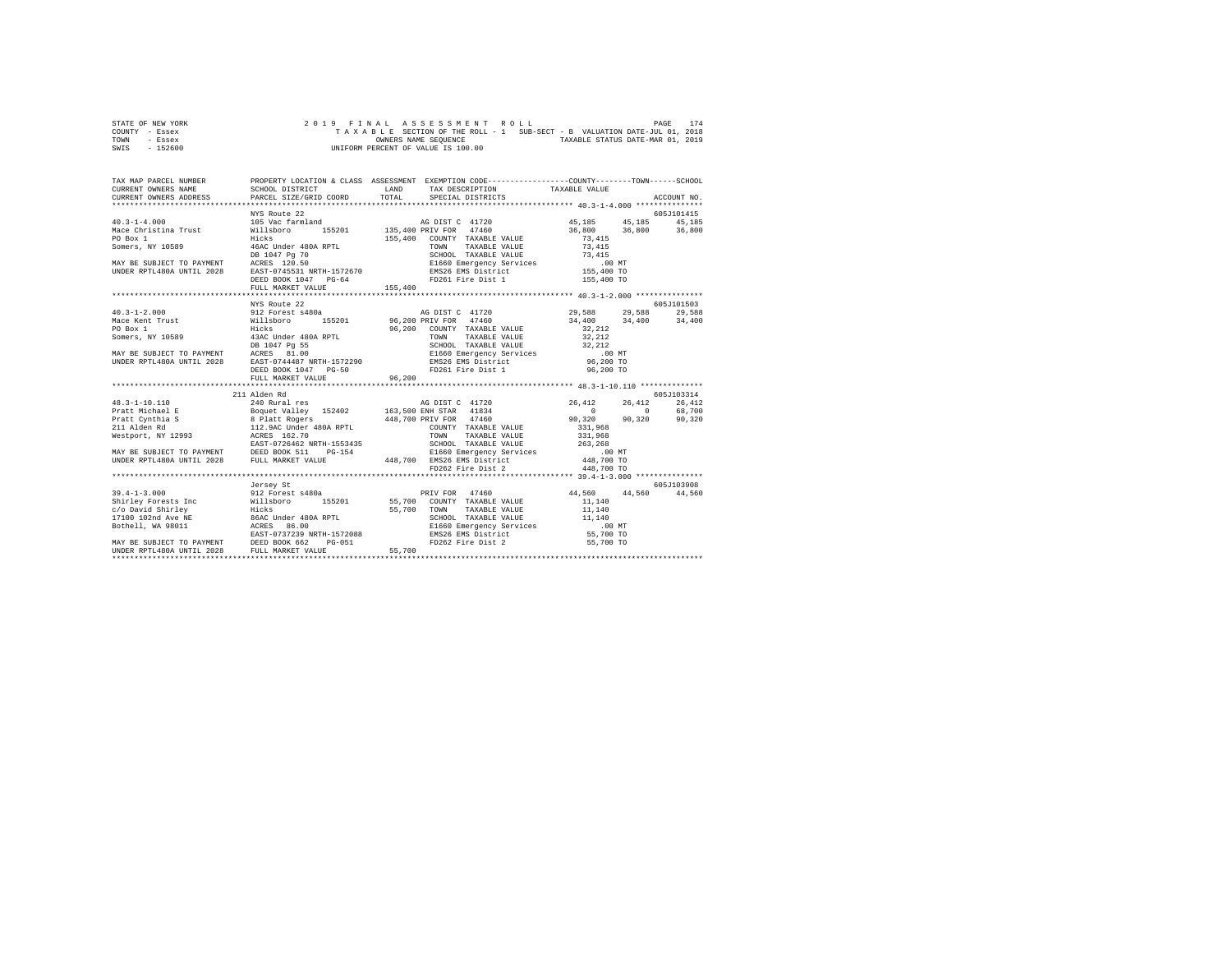| STATE OF NEW YORK | 2019 FINAL ASSESSMENT ROLL                                               | 175<br>PAGE |
|-------------------|--------------------------------------------------------------------------|-------------|
| COUNTY - Essex    | TAXABLE SECTION OF THE ROLL - 1 SUB-SECT - B VALUATION DATE-JUL 01, 2018 |             |
| TOWN<br>- Essex   | TAXABLE STATUS DATE-MAR 01, 2019<br>OWNERS NAME SEOUENCE                 |             |
| $-152600$<br>SWIS | UNIFORM PERCENT OF VALUE IS 100.00                                       |             |

| TAX MAP PARCEL NUMBER<br>CURRENT OWNERS NAME<br>CURRENT OWNERS ADDRESS                                                                                                                                                                                                                                                          | SCHOOL DISTRICT<br>PARCEL SIZE/GRID COORD                                                                                                                                      | LAND<br>TOTAL      | PROPERTY LOCATION & CLASS ASSESSMENT EXEMPTION CODE----------------COUNTY-------TOWN-----SCHOOL<br>TAX DESCRIPTION TAXABLE VALUE<br>SPECIAL DISTRICTS                                           |                                                                                        | ACCOUNT NO.           |
|---------------------------------------------------------------------------------------------------------------------------------------------------------------------------------------------------------------------------------------------------------------------------------------------------------------------------------|--------------------------------------------------------------------------------------------------------------------------------------------------------------------------------|--------------------|-------------------------------------------------------------------------------------------------------------------------------------------------------------------------------------------------|----------------------------------------------------------------------------------------|-----------------------|
| $39.4 - 1 - 41.100$<br>Shirley Forests Inc<br>c/o David Shirley<br>17100 102nd Ave NE 210AC Under 480A RPTL<br>Bothell, WA 98011 2008 270.67<br>MAY BE SUBJECT TO PAYMENT DEED BOOK 662<br>UNDER RPTL480A UNTIL 2028 FULL MARKET VA                                                                                             | Jersey St<br>912 Forest s480a<br>Willsboro<br>155201<br>EAST-0739510 NRTH-1569854<br>PG-051<br>FULL MARKET VALUE                                                               | 195,200<br>195,200 | PRIV FOR 47460<br>195,200 COUNTY TAXABLE VALUE<br>TOWN<br>TAXABLE VALUE<br>SCHOOL TAXABLE VALUE 61,600<br>E1660 Emergency Services .00 MT<br>EMS26 EMS District 195,200 TO<br>FD262 Fire Dist 2 | 133,600<br>133,600<br>61,600<br>61,600<br>195,200 TO                                   | 605J103909<br>133,600 |
|                                                                                                                                                                                                                                                                                                                                 |                                                                                                                                                                                |                    |                                                                                                                                                                                                 |                                                                                        |                       |
| $39.4 - 1 - 47.000$<br>Shirley Forests Inc<br>Gore<br>c/o David Shirley<br>17100 102nd Ave NE<br>Bothell, WA 98011<br>MAY BE SUBJECT TO PAYMENT DEED BOOK 662<br>UNDER RPTL480A UNTIL 2028 FULL MARKET VA                                                                                                                       | Jersey St<br>912 Forest s480a<br>Boquet Valley 152402 41,400 COUNTY TAXABLE VALUE<br>50AC Under 480A RPTL<br>ACRES 50.00<br>ACRES 50.00<br>EAST-0733281 NRTH-1569832<br>PG-051 | 41,400             | PRIV FOR 47460<br>TOWN<br>TAXABLE VALUE<br>SCHOOL TAXABLE VALUE<br>E1660 Emergency Services<br>EMS26 EMS District<br>FD262 Fire Dist 2                                                          | 33,120<br>33,120<br>8,280<br>8,280<br>8,280<br>$.00$ MT<br>41,400 TO<br>41,400 TO      | 605-T103803<br>33,120 |
|                                                                                                                                                                                                                                                                                                                                 | FULL MARKET VALUE                                                                                                                                                              | 41,400             |                                                                                                                                                                                                 |                                                                                        |                       |
|                                                                                                                                                                                                                                                                                                                                 | Daniels Rd                                                                                                                                                                     |                    |                                                                                                                                                                                                 |                                                                                        | 605J103904            |
| $48.1 - 1 - 1.100$<br>Shirley Forests Inc 50 Boquet Valley 152402 119,700 COUNTY TAXABLE VALUE<br>Shirley Forests inc. 1991<br>19.70 (And Shirley 1992)<br>19.70 102 172.8AC Under 480A RPTL<br>1700 102nd Ave NR 172.8AC Under 480A RPTL<br>17.1-201   MACRES 174.80<br>MAY BE SUBJECT TO PAYMENT<br>UNDER RPTL480A UNTIL 2028 | 912 Forest s480a<br>EAST-0724067 NRTH-1564937<br>DEED BOOK 662 PG-051<br>FULL MARKET VALUE                                                                                     | 119,700<br>119,700 | PRIV FOR 47460<br>TOWN<br>TAXABLE VALUE<br>SCHOOL TAXABLE VALUE<br>E1660 Emergency Services<br>EMS26 EMS District<br>FD262 Fire Dist 2                                                          | 95,280<br>95,280<br>24,420<br>24,420<br>24,420<br>$.00$ MT<br>119,700 TO<br>119,700 TO | 95,280                |
|                                                                                                                                                                                                                                                                                                                                 |                                                                                                                                                                                |                    |                                                                                                                                                                                                 |                                                                                        |                       |
| $48.1 - 1 - 2.000$<br>Bothell, WA 98011<br><b>ACRES</b><br>MAY BE SUBJECT TO PAYMENT DEED BOOK 662                                                                                                                                                                                                                              | Daniels Rd<br>912 Forest s480a<br>25.00<br>EAST-0725895 NRTH-1563687<br>PG-051                                                                                                 |                    | PRIV FOR 47460<br>SCHOOL TAXABLE VALUE<br>E1660 Emergency Services<br>EMS26 EMS District<br>FD262 Fire Dist 2                                                                                   | 20,000<br>20,000<br>5,000<br>5,000<br>5,000<br>.00 MT<br>25,000 TO<br>25,000 TO        | 605-7103804<br>20,000 |
| UNDER RPTL480A UNTIL 2028                                                                                                                                                                                                                                                                                                       | FULL MARKET VALUE                                                                                                                                                              | 25,000             |                                                                                                                                                                                                 |                                                                                        |                       |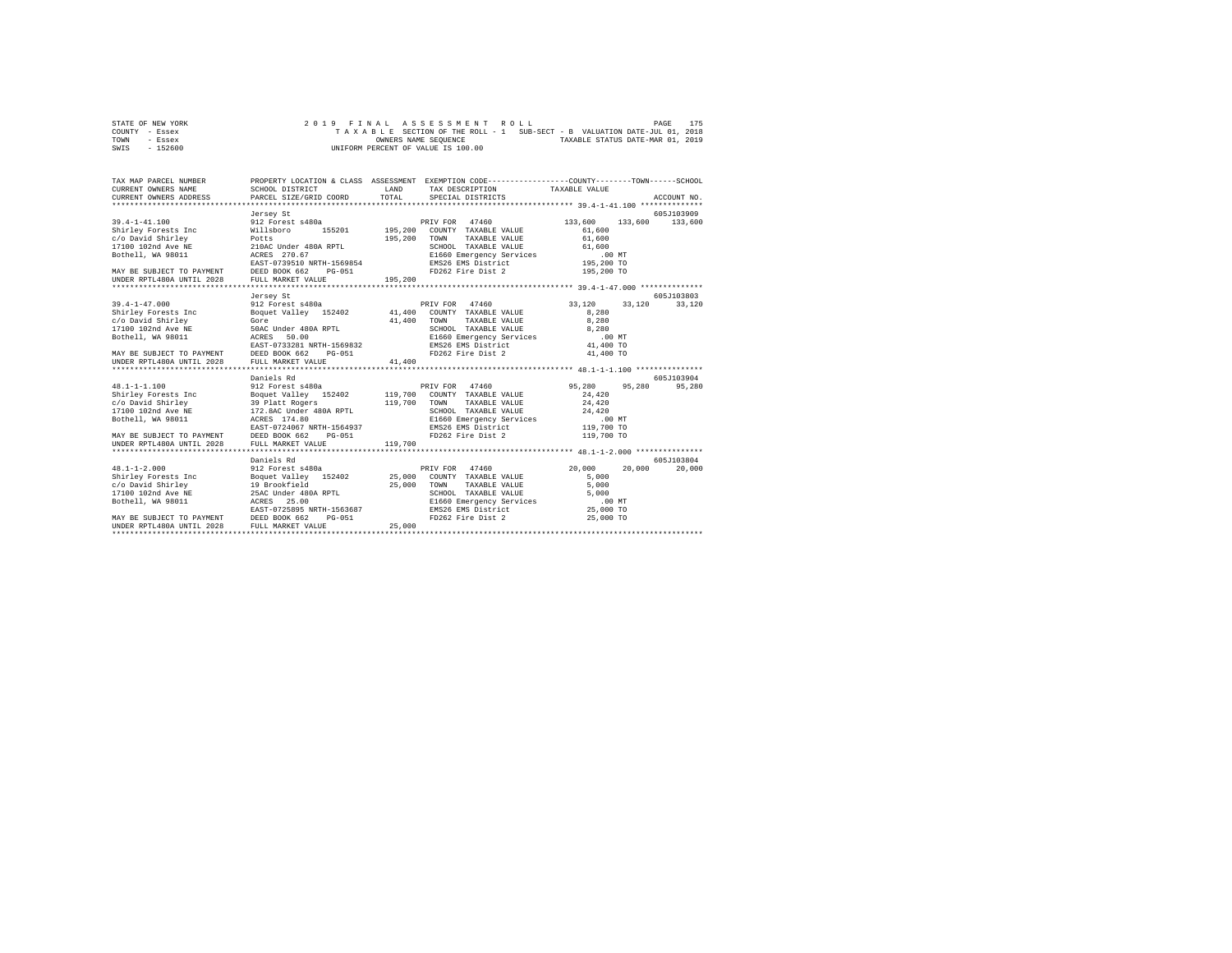| STATE OF NEW YORK | 2019 FINAL ASSESSMENT ROLL                                               | PAGE | 176 |
|-------------------|--------------------------------------------------------------------------|------|-----|
| COUNTY - Essex    | TAXABLE SECTION OF THE ROLL - 1 SUB-SECT - B VALUATION DATE-JUL 01, 2018 |      |     |
| TOWN<br>- Essex   | TAXABLE STATUS DATE-MAR 01, 2019<br>OWNERS NAME SEOUENCE                 |      |     |
| $-152600$<br>SWIS | UNIFORM PERCENT OF VALUE IS 100.00                                       |      |     |

| TAX MAP PARCEL NUMBER                                                                                                                                                                                                                                                                        |                                 |        | PROPERTY LOCATION & CLASS ASSESSMENT EXEMPTION CODE---------------COUNTY-------TOWN------SCHOOL |                                  |                       |
|----------------------------------------------------------------------------------------------------------------------------------------------------------------------------------------------------------------------------------------------------------------------------------------------|---------------------------------|--------|-------------------------------------------------------------------------------------------------|----------------------------------|-----------------------|
|                                                                                                                                                                                                                                                                                              | Mason Rd                        |        |                                                                                                 | 36,720                           | 605J103906<br>36.720  |
|                                                                                                                                                                                                                                                                                              |                                 |        |                                                                                                 |                                  |                       |
| $48.1 - 1 - 6.000$<br>48.1-1-0.000<br>Shirley Forests Inc = Bequet Valley 152402<br>Shirley Forests Inc = Bequet Valley 152402<br>2.19 Brookfield<br>2.19 Brookfield<br>2.19 Brookfield<br>2.19 Brookfield<br>2.19 Brookfield<br>2.19 Brookfield<br>2.19 Brookfield<br>2                     | Daniels Rd<br>912 Forest s480a  |        | PRIV FOR 47460                                                                                  | 30,240 30,240                    | 605-7103806<br>30,240 |
|                                                                                                                                                                                                                                                                                              |                                 |        |                                                                                                 |                                  |                       |
| EAST-0727297 NRTH-1565007<br>MAY BE SUBJECT TO PAYMENT DEED BOOK 662 PG-051<br>UNDER RPTL480A UNTIL 2028                                                                                                                                                                                     | Daniels Rd<br>FULL MARKET VALUE | 35,500 | EMS26 EMS District<br>FD262 Fire Dist 2                                                         | 28,400<br>35,500 TO<br>35,500 TO | 605J103907<br>28,400  |
| $48.1 - 1 - 9.000$<br>0.1.1.1.27 FOR THE MODEL MANUS 152402<br>Color States (1988) 2001 18,400 COUNTY TAXABLE VALUE 3,680<br>2.680 18,400 COUNTY TAXABLE VALUE 3,680<br>2.1100 102nd Ave NE 18.4AC Under 480A RPTL SCHOOL TAXABLE VALUE 3,680<br>UNDER RPTL480A UNTIL 2028 FULL MARKET VALUE | Revnolds Rd<br>912 Forest s480a | 18,400 | PRIV FOR 47460<br>FD262 Fire Dist 2                                                             | 14,720<br>14,720<br>18,400 TO    | 605J103815<br>14,720  |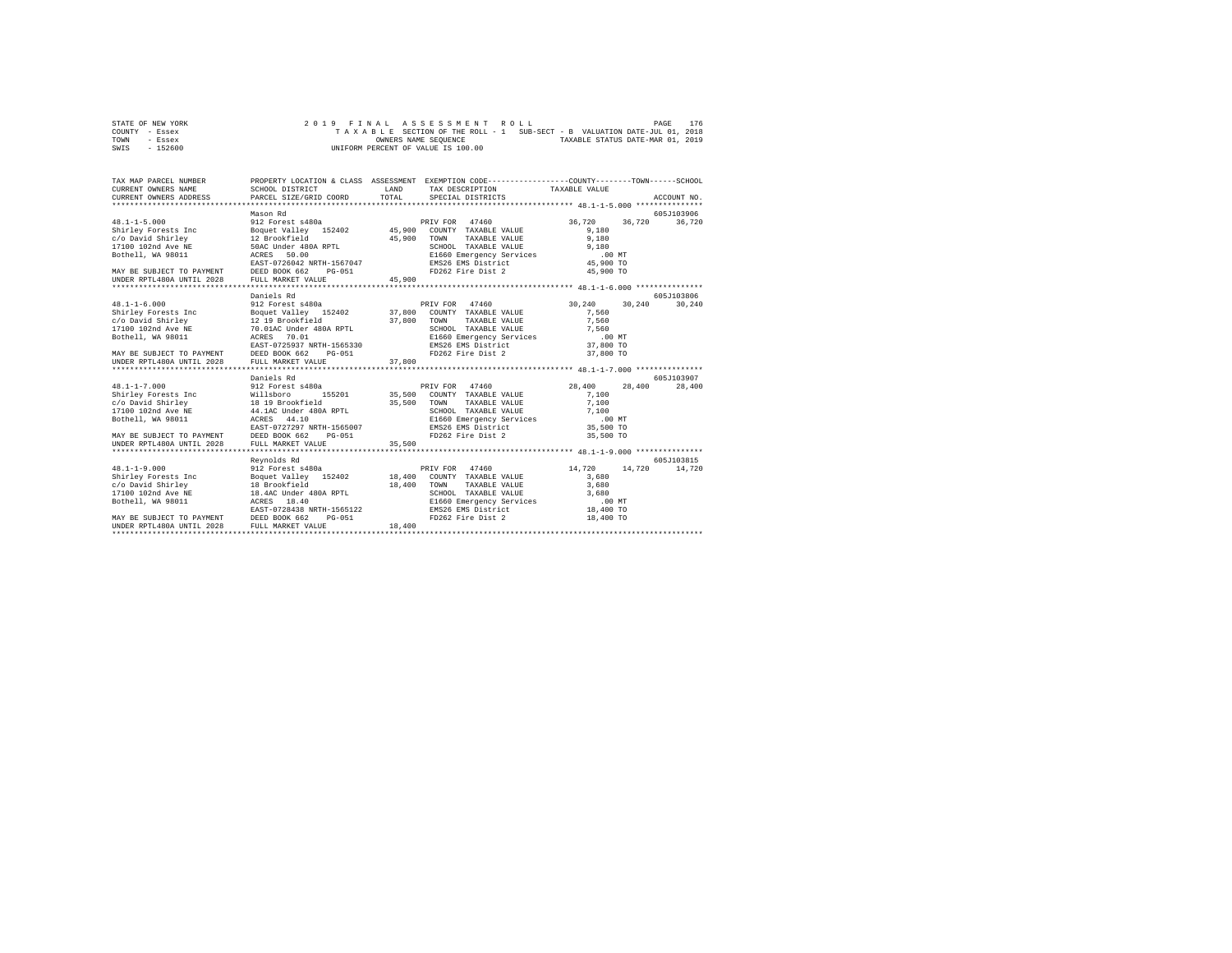| STATE OF NEW YORK | 2019 FINAL ASSESSMENT ROLL                                               | 177<br>PAGE                      |
|-------------------|--------------------------------------------------------------------------|----------------------------------|
| COUNTY - Essex    | TAXABLE SECTION OF THE ROLL - 1 SUB-SECT - B VALUATION DATE-JUL 01, 2018 |                                  |
| TOWN<br>- Essex   | OWNERS NAME SEOUENCE                                                     | TAXABLE STATUS DATE-MAR 01, 2019 |
| $-152600$<br>SWIS | UNIFORM PERCENT OF VALUE IS 100.00                                       |                                  |

| TAX MAP PARCEL NUMBER<br>CURRENT OWNERS NAME<br>CURRENT OWNERS ADDRESS                                                                                                                                                                                                                                                                                                                                                                                                | SCHOOL DISTRICT<br>PARCEL SIZE/GRID COORD                                                  | <b>T.AND</b><br>TOTAL | PROPERTY LOCATION & CLASS ASSESSMENT EXEMPTION CODE---------------COUNTY-------TOWN------SCHOOL<br>TAX DESCRIPTION TAXABLE VALUE<br>SPECIAL DISTRICTS |                                                     | ACCOUNT NO.          |
|-----------------------------------------------------------------------------------------------------------------------------------------------------------------------------------------------------------------------------------------------------------------------------------------------------------------------------------------------------------------------------------------------------------------------------------------------------------------------|--------------------------------------------------------------------------------------------|-----------------------|-------------------------------------------------------------------------------------------------------------------------------------------------------|-----------------------------------------------------|----------------------|
| 48.1-1-14.000   912 Forest s480a   PRIV FOR 47460<br>Shirley Forests Inc   Boquet Valley   152402   73,800   COUNTY TAXABLE VALUE<br>Shirley Forests Inc. (1997)<br>Communist Scheduler Hotel (1998)<br>1990 - Scheduler Hotel (1998)<br>1990 - Marc Bach, Marchael, Marchael, Marchael, Marchael, Marchael, Marchael, Marchael, 2001<br>1990 - Accres Marchael, Marchael, Mar<br>MAY BE SUBJECT TO PAYMENT DEED BOOK 662<br>UNDER RPTL480A UNTIL 2028 FULL MARKET VA | Revnolds Rd<br>PG-051<br>FULL MARKET VALUE                                                 | 73,800                | FD262 Fire Dist 2                                                                                                                                     | 59,040<br>59,040<br>14,760<br>73,800 TO             | 605J103902<br>59,040 |
|                                                                                                                                                                                                                                                                                                                                                                                                                                                                       |                                                                                            |                       |                                                                                                                                                       |                                                     |                      |
| $48.1 - 1 - 25.000$<br>-0.12 -2.00 -2.00 -2.00 -2.00 -2.00 -2.00 -2.00 -2.00 -2.00 -2.00 -2.00 -2.00 -2.00 -2.00 -2.00 -2.00 -2.00 -2.00 -2.00 -2.00 -2.00 -2.00 -2.00 -2.00 -2.00 -2.00 -2.00 -2.00 -2.00 -2.00 -2.00 -2.00 -2.00 -2.00 -2.00 -2.00<br>MAY BE SUBJECT TO PAYMENT DEED BOOK 662<br>UNDER RPTL480A UNTIL 2028 FULL MARKET VA                                                                                                                           | Daniels Rd<br>912 Forest s480a<br>PG-051<br>FULL MARKET VALUE                              | 87,200                | PRIV FOR 47460<br>FD262 Fire Dist 2                                                                                                                   | 69,760 69,760<br>87,200 TO                          | 605-103814<br>69,760 |
|                                                                                                                                                                                                                                                                                                                                                                                                                                                                       |                                                                                            |                       |                                                                                                                                                       |                                                     |                      |
| $48.1 - 1 - 30.000$<br>Shirley Forests Inc 50 Boquet Valley 152402 47,000 COUNTY TAXABLE VALUE<br>or and the control of the control of the control of the control of the control of the control of the control o<br>17100 102nd Ave Was 66.660 David School Structure Value of the SCHOOL TAXABLE VALUE 9,400<br>1911 - Bothell, WA 98<br>MAY BE SUBJECT TO PAYMENT DEED BOOK 662 PG-051<br>UNDER RPTL480A UNTIL 2028                                                 | Daniels Rd<br>912 Forest s480a<br>EAST-0726045 NRTH-1562046<br>FULL MARKET VALUE           | 47,000                | PRIV FOR 47460<br>EMS26 EMS District<br>FD262 Fire Dist 2                                                                                             | 37.600<br>37,600<br>9.400<br>47,000 TO<br>47,000 TO | 605J103901<br>37,600 |
| $48.1 - 1 - 31.000$<br>1991 - Journal Boulder (1992)<br>1991 - Andrey Marie (1992)<br>25,900 COUNTY TAXABLE VALUE<br>26,900 COUNTY TAXABLE VALUE<br>27 39 Platt Rogers (1992)<br>27 29 Platt SCRES (1993)<br>27 29 25,900 COUNTY TAXABLE VALUE<br>27 29 29 29 29 29<br>MAY BE SUBJECT TO PAYMENT DEED BOOK 662<br>UNDER RPTL480A UNTIL 2028                                                                                                                           | Daniels Rd<br>912 Forest s480a<br>EAST-0724249 NRTH-1562704<br>PG-051<br>FULL MARKET VALUE | 25,900                | PRIV FOR 47460<br>SCHOOL TAXABLE VALUE 5,180<br>E1660 Emergency Services 6 100 MT<br>EMS26 EMS District 25,900 TO<br>FD262 Fire Dist 2                | 20.720<br>20,720<br>5,180<br>5,180<br>25,900 TO     | 605J103903<br>20.720 |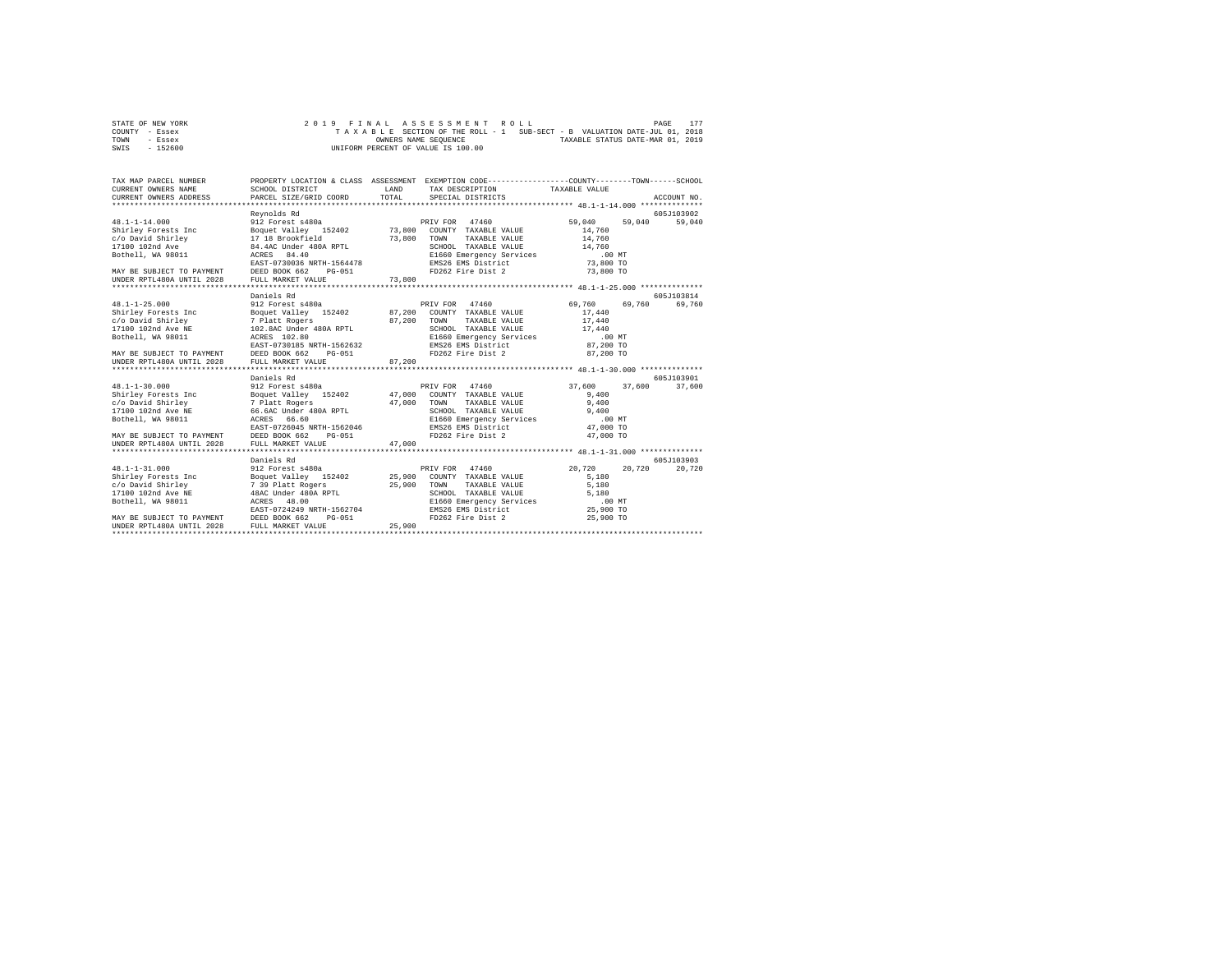| STATE OF NEW YORK | 2019 FINAL ASSESSMENT ROLL                                               | 178<br>PAGE                      |
|-------------------|--------------------------------------------------------------------------|----------------------------------|
| COUNTY - Essex    | TAXABLE SECTION OF THE ROLL - 1 SUB-SECT - B VALUATION DATE-JUL 01, 2018 |                                  |
| TOWN<br>- Essex   | OWNERS NAME SEOUENCE                                                     | TAXABLE STATUS DATE-MAR 01, 2019 |
| $-152600$<br>SWIS | UNIFORM PERCENT OF VALUE IS 100.00                                       |                                  |

| TAX MAP PARCEL NUMBER<br>CURRENT OWNERS ADDRESS PARCEL SIZE/GRIP  - WARRENT OWNERS ADDRESS PARCEL SIZE/GRIP                                                                                                                                                                                           | PARCEL SIZE/GRID COORD                                                              | <b>T.AND</b><br>TOTAL   | PROPERTY LOCATION & CLASS ASSESSMENT EXEMPTION CODE----------------COUNTY-------TOWN-----SCHOOL<br>TAX DESCRIPTION TAXABLE VALUE<br>SPECIAL DISTRICTS                |                                                                  | ACCOUNT NO.           |
|-------------------------------------------------------------------------------------------------------------------------------------------------------------------------------------------------------------------------------------------------------------------------------------------------------|-------------------------------------------------------------------------------------|-------------------------|----------------------------------------------------------------------------------------------------------------------------------------------------------------------|------------------------------------------------------------------|-----------------------|
| MAY BE SUBJECT TO PAYMENT DEED BOOK 662 PG-051<br>UNDER RPTL480A UNTIL 2028 FULL MARKET VALUE                                                                                                                                                                                                         | Brookfield Rd                                                                       | 77,900                  | FD262 Fire Dist 2                                                                                                                                                    | 58,320<br>77,900 TO                                              | 605J103805<br>58,320  |
|                                                                                                                                                                                                                                                                                                       |                                                                                     |                         |                                                                                                                                                                      |                                                                  |                       |
| $48.3 - 1 - 3.000$<br>MAY BE SUBJECT TO PAYMENT DEED BOOK 662<br>UNDER RPTL480A UNTIL 2028 FULL MARKET VA                                                                                                                                                                                             | Brookfield Rd<br>912 Forest s480a<br>PG-051<br>FULL MARKET VALUE                    | 32,900                  | PRIV FOR 47460<br>FD262 Fire Dist 2                                                                                                                                  | 26,320 26,320<br>32,900 TO                                       | 605.T103813<br>26,320 |
|                                                                                                                                                                                                                                                                                                       |                                                                                     |                         |                                                                                                                                                                      |                                                                  |                       |
| $48.3 - 1 - 4.000$<br>45.5-14.000 1021 122,300<br>Shirley Forests Inc = Boquet Valley 152402 122,300<br>c/o David Shirley = 7 Platt Rogers = 122,300<br>1700 102nd Ave NE = 156.30<br>Bothell, WA 98011 = ACRES 156.30<br>MAY BE SUBJECT TO PAYMENT DEED BOOK 662 PG-051<br>UNDER RPTL480A UNTIL 2028 | Brookfield Rd<br>912 Forest s480a<br>EAST-0728996 NRTH-1560271<br>FULL MARKET VALUE | 122,300 TOWN<br>122,300 | PRIV FOR 47460<br>COUNTY TAXABLE VALUE<br>TAXABLE VALUE<br>SCHOOL TAXABLE VALUE 24,460<br>E1660 Emergency Services .00 MT<br>EMS26 EMS District<br>FD262 Fire Dist 2 | 97.840<br>97.840<br>24,460<br>24,460<br>122,300 TO<br>122,300 TO | 605J103808<br>97.840  |
| $48.3 - 1 - 8.000$<br>Bothell, WA 98011 ACRES 238.80<br>MAY BE SUBJECT TO PAYMENT DEED BOOK 662<br>UNDER RPTL480A UNTIL 2028 FULL MARKET VALUE                                                                                                                                                        | Brookfield Rd<br>912 Forest s480a<br>EAST-0728870 NRTH-1557832<br>PG-051            | 166,000                 | PRIV FOR 47460<br>SCHOOL TAXABLE VALUE 36,960<br>E1660 Emergency Services .00 MT<br>EMS26 EMS District .000 TO<br>FD262 Fire Dist 2                                  | 129,040 129,040<br>36,960<br>36,960<br>166,000 TO                | 605J103809<br>129,040 |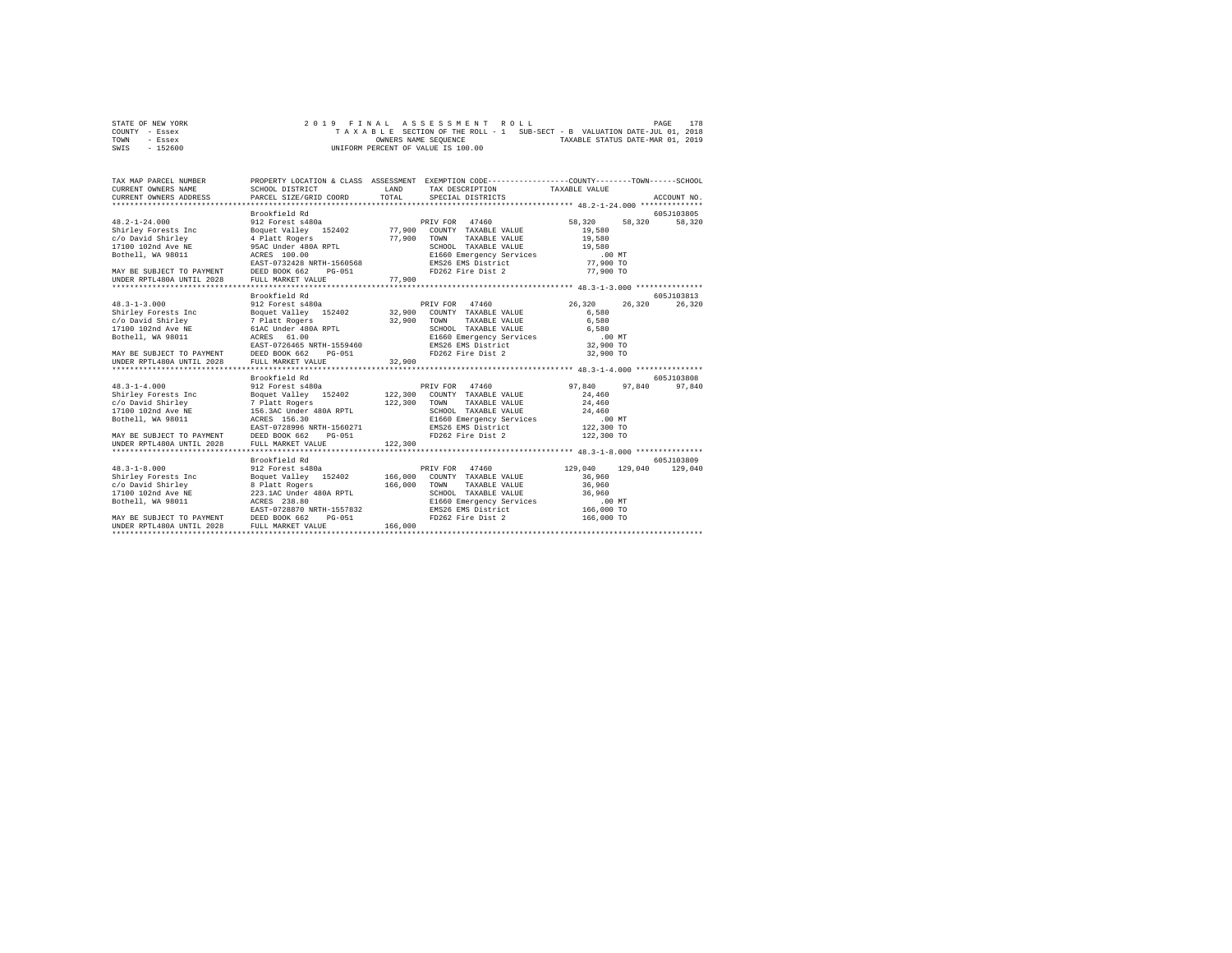| STATE OF NEW YORK |  |  | 2019 FINAL ASSESSMENT ROLL                                               |                                  | PAGE | 179 |
|-------------------|--|--|--------------------------------------------------------------------------|----------------------------------|------|-----|
| COUNTY - Essex    |  |  | TAXABLE SECTION OF THE ROLL - 1 SUB-SECT - B VALUATION DATE-JUL 01, 2018 |                                  |      |     |
| TOWN<br>- Essex   |  |  | OWNERS NAME SEOUENCE                                                     | TAXABLE STATUS DATE-MAR 01, 2019 |      |     |
| $-152600$<br>SWIS |  |  | UNIFORM PERCENT OF VALUE IS 100.00                                       |                                  |      |     |

| TAX MAP PARCEL NUMBER<br>CURRENT OWNERS NAME<br>CURRENT OWNERS ADDRESS                                                                                                                                                                                              | SCHOOL DISTRICT<br>PARCEL SIZE/GRID COORD                                                                                                  | LAND<br>TOTAL    | PROPERTY LOCATION & CLASS ASSESSMENT EXEMPTION CODE----------------COUNTY-------TOWN------SCHOOL<br>TAX DESCRIPTION TAXABLE VALUE<br>SPECIAL DISTRICTS         |                                                                                        | ACCOUNT NO.          |
|---------------------------------------------------------------------------------------------------------------------------------------------------------------------------------------------------------------------------------------------------------------------|--------------------------------------------------------------------------------------------------------------------------------------------|------------------|----------------------------------------------------------------------------------------------------------------------------------------------------------------|----------------------------------------------------------------------------------------|----------------------|
| $48.3 - 1 - 9.000$<br>Shirley Forests Inc<br>c/o David Shirley 8 Platt Rogers<br>$17100$ 102nd Ave NE $18.9$ AC Under 480A RPTL<br>17100 102nd Ave NE 18.9AC Under 480A RPTL<br>MAY BE SUBJECT TO PAYMENT DEED BOOK 662<br>UNDER RPTL480A UNTIL 2028 FULL MARKET VA | Brookfield Rd<br>912 Forest s480a<br>raiv rua = 4/400<br>Boquet Valley = 152402 16,700 COUNTY TAXABLE VALUE<br>PG-051<br>FULL MARKET VALUE | 16,700<br>16,700 | PRIV FOR 47460<br>TOWN<br>TAXABLE VALUE<br>FD262 Fire Dist 2                                                                                                   | 8,800<br>8,800<br>7,900<br>7,900<br>16,700 TO                                          | 605J103807<br>8,800  |
|                                                                                                                                                                                                                                                                     |                                                                                                                                            |                  |                                                                                                                                                                |                                                                                        |                      |
|                                                                                                                                                                                                                                                                     | Cook Rd                                                                                                                                    |                  |                                                                                                                                                                |                                                                                        | 605-1103812          |
| $48.4 - 1 - 3.000$<br>MAY BE SUBJECT TO PAYMENT DEED BOOK 662<br>UNDER RPTL480A UNTIL 2028 FULL MARKET VA                                                                                                                                                           | 912 Forest s480a<br>EAST-0734812 NRTH-1559221<br>PG-051<br>FULL MARKET VALUE                                                               | 72,700           | PRIV FOR 47460<br>TAXABLE VALUE<br>------<br>SCHOOL TAXABLE VALUE<br>E1660 Emergency Services<br>EMS26 EMS District<br>FD262 Fire Dist 2                       | 58,160<br>58,160<br>14,540<br>14,540<br>$14,540$<br>$.00$ MT<br>72,700 TO<br>72,700 TO | 58,160               |
|                                                                                                                                                                                                                                                                     |                                                                                                                                            |                  |                                                                                                                                                                |                                                                                        |                      |
| $48.4 - 1 - 4.000$<br>Shirley Forests Inc Boquet Valley 152402 34,700<br>c/o David Shirley<br>17100 102nd Ave NE                                                                                                                                                    | Cook Rd<br>912 Forest s480a<br>Boquet valley<br>1 2 Platt Rogers<br>45.6AC Under 480A RPTL<br>25 60                                        | RPTL 34,700      | PRIV FOR 47460<br>COUNTY TAXABLE VALUE<br>TAXABLE VALUE<br>TOWN<br>SCHOOL TAXABLE VALUE<br>E1660 Emergency Services                                            | 27.760<br>27.760<br>6,940<br>6,940<br>6,940                                            | 605J103811<br>27,760 |
| Bothell, WA 98011<br>MAY BE SUBJECT TO PAYMENT<br>UNDER RPTL480A UNTIL 2028                                                                                                                                                                                         | EAST-0736414 NRTH-1559284<br>DEED BOOK 662<br>PG-051<br>FULL MARKET VALUE                                                                  | 34,700           | EMS26 EMS District<br>FD262 Fire Dist 2                                                                                                                        | $.00$ MT<br>34,700 TO<br>34,700 TO                                                     |                      |
|                                                                                                                                                                                                                                                                     | Brookfield Rd                                                                                                                              |                  |                                                                                                                                                                |                                                                                        | 605-103810           |
| $48.4 - 1 - 23.000$<br>Bothell, WA 98011<br>MAY BE SUBJECT TO PAYMENT DEED BOOK 662                                                                                                                                                                                 | 912 Forest s480a<br>ACRES 70.40<br>EAST-0732659 NRTH-1557960<br>$PG-051$                                                                   | 68,100           | PRIV FOR 47460<br>COUNTY TAXABLE VALUE<br>TOWN<br>TAXABLE VALUE<br>SCHOOL TAXABLE VALUE<br>E1660 Emergency Services<br>EMS26 EMS District<br>FD262 Fire Dist 2 | 54,480<br>54,480<br>13,620<br>13,620<br>13,620<br>.00 MT<br>68,100 TO<br>68,100 TO     | 54,480               |
| UNDER RPTL480A UNTIL 2028                                                                                                                                                                                                                                           | FULL MARKET VALUE                                                                                                                          | 68,100           |                                                                                                                                                                |                                                                                        |                      |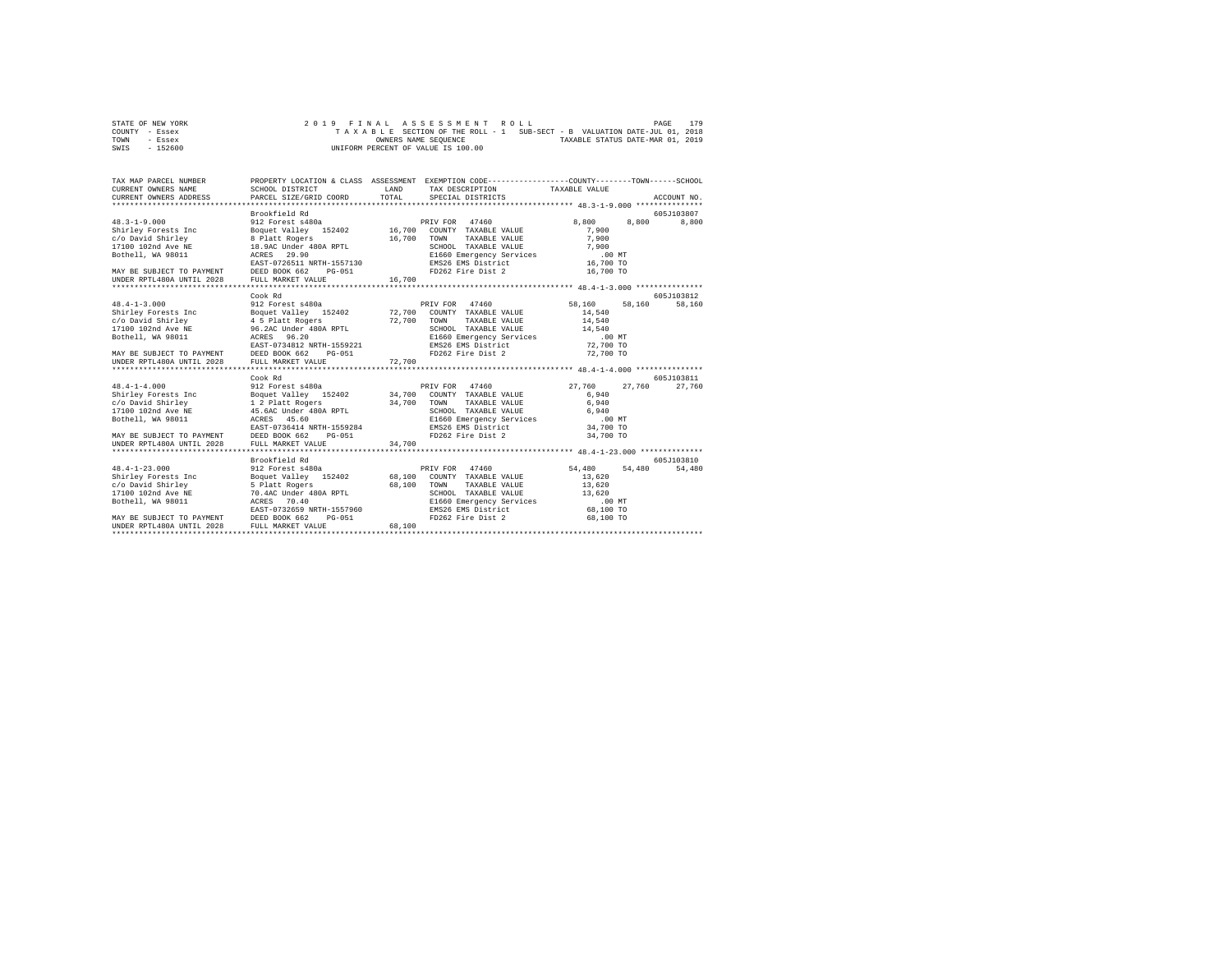| STATE OF NEW YORK | 2019 FINAL ASSESSMENT ROLL                                               | 180<br>PAGE                      |
|-------------------|--------------------------------------------------------------------------|----------------------------------|
| COUNTY - Essex    | TAXABLE SECTION OF THE ROLL - 1 SUB-SECT - B VALUATION DATE-JUL 01, 2018 |                                  |
| TOWN<br>- Essex   |                                                                          | TAXABLE STATUS DATE-MAR 01, 2019 |
| SWTS<br>- 152600  |                                                                          | RPS150/V04/L015                  |
|                   | UNIFORM PERCENT OF VALUE IS 100.00                                       | CURRENT DATE 6/26/2019           |
|                   |                                                                          |                                  |
|                   | ROLL SUB SECTION-B-TOTALS                                                |                                  |

## \*\*\* S P E C I A L D I S T R I C T S U M M A R Y \*\*\*

| CODE | DISTRICT NAME                              | TOTAL<br>PARCELS | EXTENSION<br>TYPE     | <b>EXTENSION</b><br>VALUE | AD VALOREM<br>VALUE | EXEMPT<br>AMOUNT | TAXABLE<br>VALUE |
|------|--------------------------------------------|------------------|-----------------------|---------------------------|---------------------|------------------|------------------|
|      | EMS26 EMS District<br>E1660 Emergency Serv |                  | 42 TOTAL<br>42 MOVTAX |                           | 5918,200            | 865,000          | 5053,200         |
|      |                                            |                  |                       |                           |                     |                  |                  |
|      | FD261 Fire Dist 1                          |                  | 2 TOTAL               |                           | 251,600             |                  | 251,600          |
|      | FD262 Fire Dist 2                          |                  | 40 TOTAL              |                           | 5666,600            | 865,000          | 4801,600         |
|      | LT262 Whallonsburg 1                       |                  | 6 TOTAL               |                           | 542,200             | 501,800          | 40,400           |

#### \*\*\* S C H O O L D I S T R I C T S U M M A R Y \*\*\*

| CODE             | DISTRICT NAME              | TOTAL<br>PARCELS | ASSESSED<br>LAND     | ASSESSED<br>TOTAL    | EXEMPT<br>AMOUNT     | TOTAL<br>TAXABLE    | STAR<br>AMOUNT    | <b>STAR</b><br>TAXABLE |
|------------------|----------------------------|------------------|----------------------|----------------------|----------------------|---------------------|-------------------|------------------------|
| 152402<br>155201 | Boquet Valley<br>Willsboro | 28<br>14         | 2006,900<br>2764.200 | 2526,400<br>3391,800 | 1592.304<br>1860.634 | 934,096<br>1531,166 | 128,700<br>30,000 | 805,396<br>1501,166    |
|                  | SUB-TOTAL                  | 42               | 4771.100             | 5918,200             | 3452,938             | 2465.262            | 158,700           | 2306.562               |
|                  | TOTAL                      | 42               | 4771.100             | 5918,200             | 3452.938             | 2465.262            | 158,700           | 2306.562               |

#### \*\*\* S Y S T E M C O D E S S U M M A R Y \*\*\*

NO SYSTEM EXEMPTIONS AT THIS LEVEL

## \*\*\* E X E M P T I O N S U M M A R Y \*\*\*

| CODE  | DESCRIPTION     | TOTAL<br>PARCELS | COUNTY   | TOWN     | SCHOOL   |
|-------|-----------------|------------------|----------|----------|----------|
| 25300 | NP ORGANIZ      | 12               | 865,000  | 865,000  | 865,000  |
| 41700 | AG. BLDG.       |                  | 65.422   | 65.422   | 65,422   |
| 41720 | AG DIST C       | 6                | 145,915  | 145.915  | 145,915  |
| 41834 | ENH STAR        |                  |          |          | 68,700   |
| 41854 | <b>BAS STAR</b> | ٠                |          |          | 90,000   |
| 47460 | PRIV FOR        | 29               | 2376.601 | 2376.601 | 2376.601 |
|       | TOTAL           | 52               | 3452.938 | 3452.938 | 3611,638 |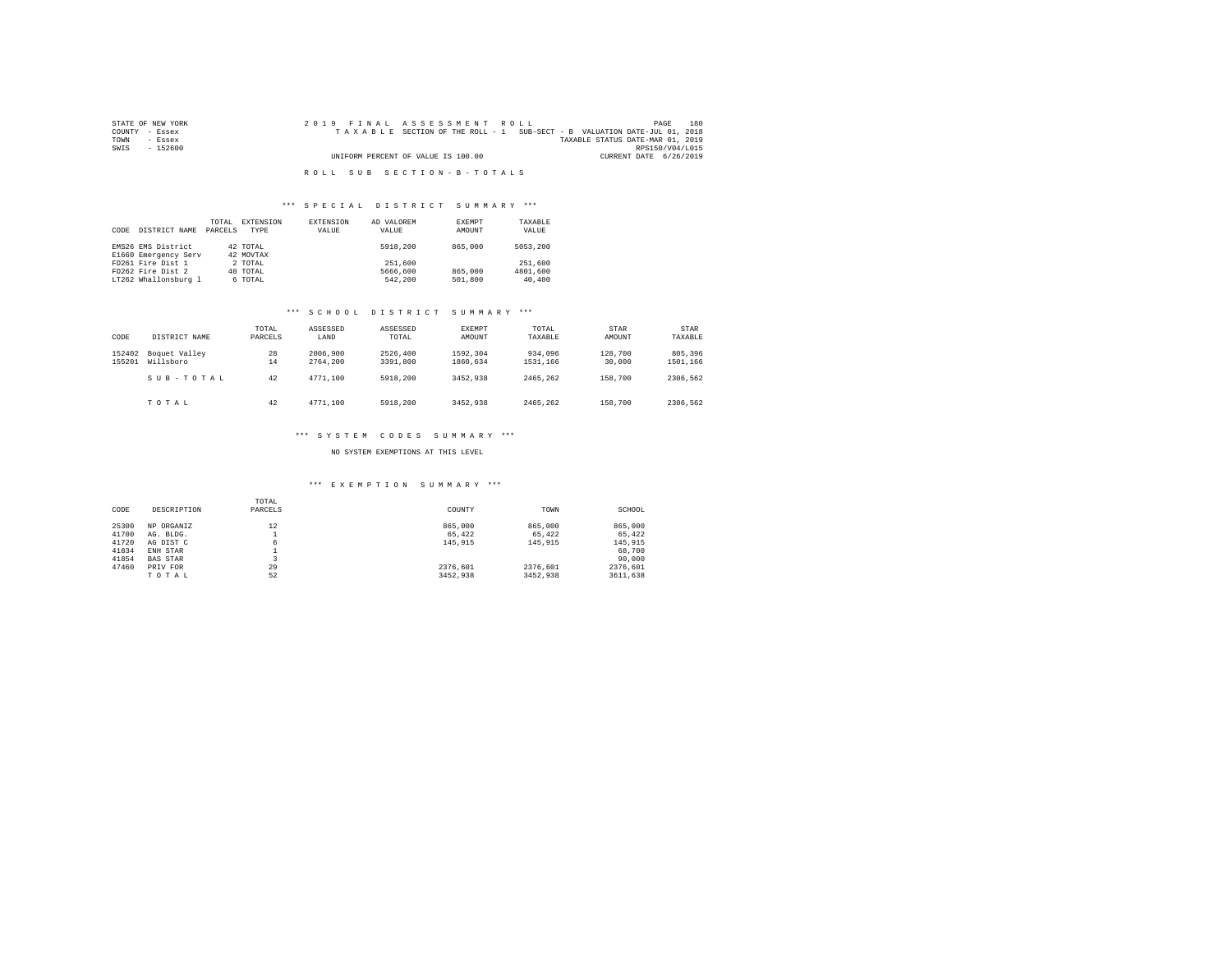| STATE OF NEW YORK | 2019 FINAL ASSESSMENT ROLL                                               | 181<br>PAGE                      |
|-------------------|--------------------------------------------------------------------------|----------------------------------|
| COUNTY - Essex    | TAXABLE SECTION OF THE ROLL - 1 SUB-SECT - B VALUATION DATE-JUL 01, 2018 |                                  |
| TOWN<br>- Essex   |                                                                          | TAXABLE STATUS DATE-MAR 01, 2019 |
| SWIS<br>$-152600$ |                                                                          | RPS150/V04/L015                  |
|                   | UNIFORM PERCENT OF VALUE IS 100.00                                       | CURRENT DATE 6/26/2019           |
|                   | ROLL SUB SECTION-B-TOTALS                                                |                                  |

| ROLL       | DESCRIPTION | TOTAL   | ASSESSED | ASSESSED | TAXABLE  | TAXABLE  | TAXABLE  | STAR     |
|------------|-------------|---------|----------|----------|----------|----------|----------|----------|
| <b>SEC</b> |             | PARCELS | LAND     | TOTAL    | COUNTY   | TOWN     | SCHOOL   | TAXABLE  |
|            | TAXABLE     | 42      | 4771.100 | 5918,200 | 2465.262 | 2465.262 | 2465.262 | 2306.562 |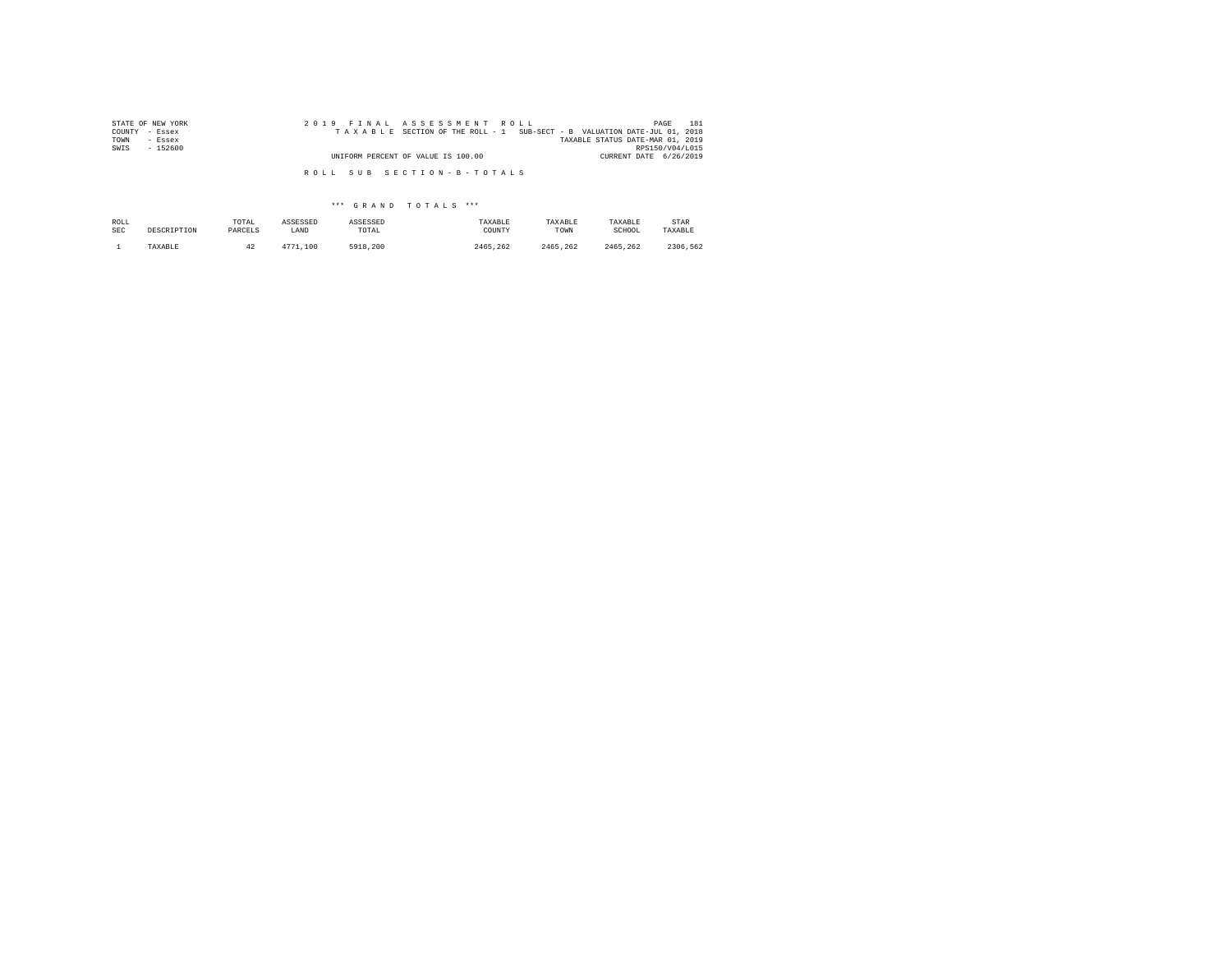| STATE OF NEW YORK | 2019 FINAL ASSESSMENT ROLL         | 182<br>PAGE                      |
|-------------------|------------------------------------|----------------------------------|
| COUNTY - Essex    | TAXABLE SECTION OF THE ROLL - 1    | VALUATION DATE-JUL 01, 2018      |
| TOWN<br>- Essex   |                                    | TAXABLE STATUS DATE-MAR 01, 2019 |
| - 152600<br>SWIS  | UNIFORM PERCENT OF VALUE IS 100.00 | RPS150/V04/L015                  |
|                   |                                    | CURRENT DATE 6/26/2019           |

## \*\*\* S P E C I A L D I S T R I C T S U M M A R Y \*\*\*

|      |                      | TOTAL   | <b>EXTENSION</b> | <b>EXTENSION</b> | AD VALOREM | <b>EXEMPT</b> | TAXABLE    |
|------|----------------------|---------|------------------|------------------|------------|---------------|------------|
| CODE | DISTRICT NAME        | PARCELS | TYPE             | VALUE            | VALUE      | AMOUNT        | VALUE      |
|      |                      |         |                  |                  |            |               |            |
|      | AP902 Pro Rata tax C |         | 1 MOVTAX         | 19.17            |            |               | 19.17      |
|      | AP903 Pro Rata tax T |         | 1 MOVTAX         | 30.52            |            |               | 30.52      |
|      | AP904 Pro Rata tax S |         | 1 MOVTAX         | 214.55           |            |               | 214.55     |
|      | EMS26 EMS District   |         | 728 TOTAL        |                  | 136004.607 | 917,268       | 135087.339 |
|      | SB260 Eessex Sewer B |         | 129 TOTAL C      |                  | 30232.592  |               | 30232.592  |
|      | SD260 Essex Sewer Di |         | 129 TOTAL        |                  | 30232.592  |               | 30232.592  |
|      | E1660 Emergency Serv |         | 728 MOVTAX       |                  |            |               |            |
|      | FD261 Fire Dist 1    |         | 394 TOTAL        |                  | 94010.378  | 52,268        | 93958,110  |
|      | FD262 Fire Dist 2    |         | 338 TOTAL        |                  | 41994.229  | 865,000       | 41129.229  |
|      | LT261 Essex light    |         | 212 TOTAL        |                  | 55557.702  | 52.268        | 55505.434  |
|      | LT262 Whallonsburg 1 |         | 87 TOTAL         |                  | 12500.548  | 501,800       | 11998.748  |
|      | WB261 Water B&I      |         | 35 TOTAL C       |                  | 14939,700  | 32,268        | 14907.432  |
|      | WD260 Essex water    |         | 169 TOTAL C      |                  | 46387.092  | 32,268        | 46354.824  |

#### \*\*\* S C H O O L D I S T R I C T S U M M A R Y \*\*\*

| CODE             | DISTRICT NAME              | TOTAL<br>PARCELS | ASSESSED<br>LAND      | ASSESSED<br>TOTAL       | <b>EXEMPT</b><br>AMOUNT | TOTAL<br>TAXABLE       | <b>STAR</b><br>AMOUNT | <b>STAR</b><br>TAXABLE |
|------------------|----------------------------|------------------|-----------------------|-------------------------|-------------------------|------------------------|-----------------------|------------------------|
| 152402<br>155201 | Boquet Valley<br>Willsboro | 126<br>602       | 6188,600<br>58157.411 | 10772,200<br>125232.407 | 2305.373<br>7639.467    | 8466.827<br>117592.940 | 1324,600<br>5226.850  | 7142.227<br>112366.090 |
|                  | SUB-TOTAL                  | 728              | 64346.011             | 136004.607              | 9944.840                | 126059.767             | 6551,450              | 119508.317             |
|                  | TOTAL                      | 728              | 64346.011             | 136004.607              | 9944.840                | 126059.767             | 6551,450              | 119508.317             |

\*\*\* S Y S T E M C O D E S S U M M A R Y \*\*\*

NO SYSTEM EXEMPTIONS AT THIS LEVEL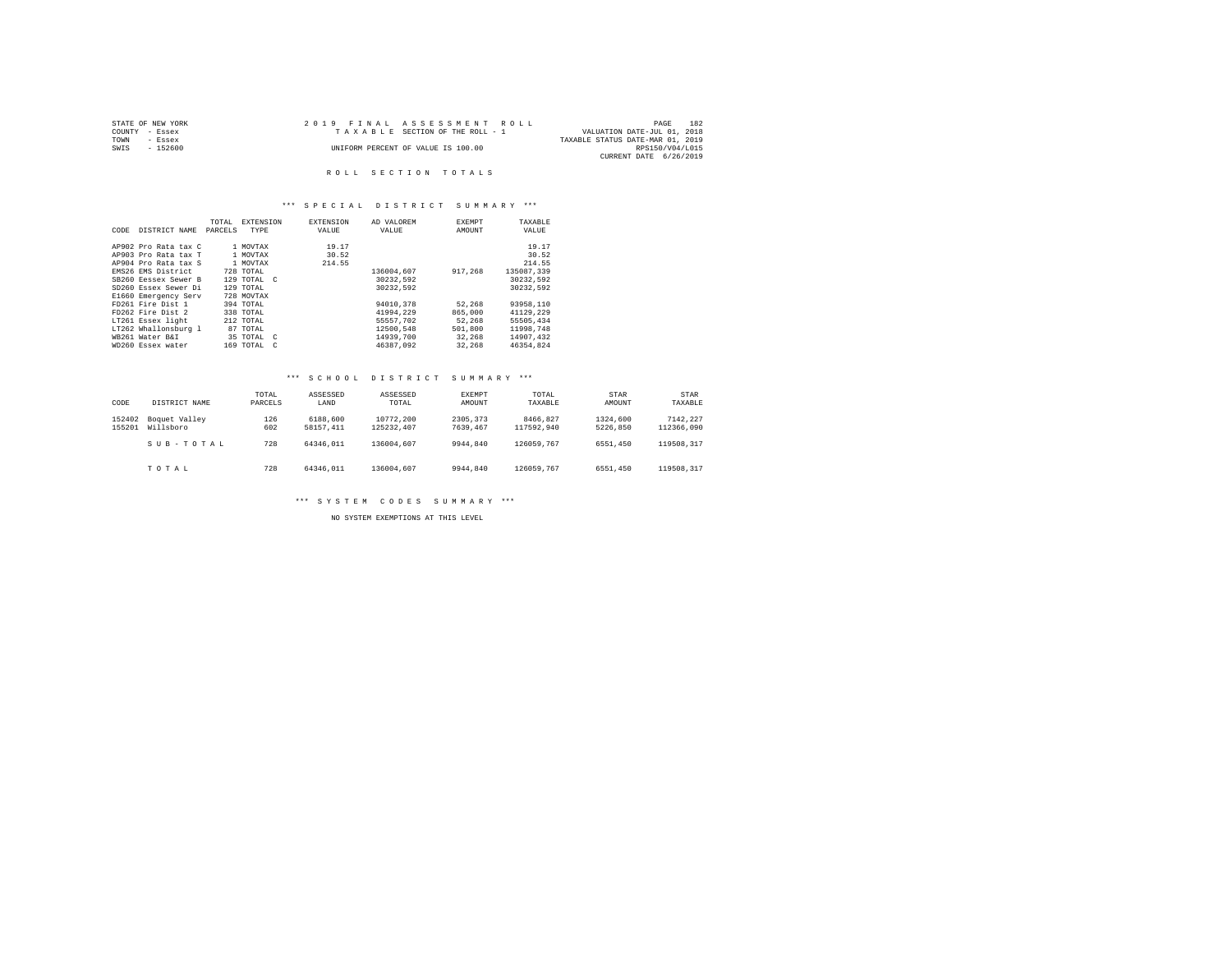| STATE OF NEW YORK | 2019 FINAL ASSESSMENT ROLL         | 183<br>PAGE                      |
|-------------------|------------------------------------|----------------------------------|
| COUNTY - Essex    | TAXABLE SECTION OF THE ROLL - 1    | VALUATION DATE-JUL 01, 2018      |
| TOWN<br>- Essex   |                                    | TAXABLE STATUS DATE-MAR 01, 2019 |
| SWIS<br>- 152600  | UNIFORM PERCENT OF VALUE IS 100.00 | RPS150/V04/L015                  |
|                   |                                    | CURRENT DATE 6/26/2019           |
|                   |                                    |                                  |
|                   | ROLL SECTION TOTALS                |                                  |

# \*\*\* E X E M P T I O N S U M M A R Y \*\*\*

|                 | TOTAL          |           |          |           |
|-----------------|----------------|-----------|----------|-----------|
| DESCRIPTION     | PARCELS        | COUNTY    | TOWN     | SCHOOL    |
| NP ORGANIZ      | 12             | 865,000   | 865,000  | 865,000   |
| CNTY REFOR      | $\mathbf{1}$   | 123,600   |          |           |
| VETERANS        | $\mathbf{1}$   | 5,000     | 5,000    |           |
| VETWAR CTS      | 17             | 252.525   | 252.525  | 252,525   |
| VETCOM CTS      | 10             | 248,050   | 248,050  | 248,050   |
| VET COM C       | $\,1\,$        | 10,950    |          |           |
| VET COM T       | $\mathbf{1}$   |           | 10,950   |           |
| VETDIS CTS      | 5              | 212,400   | 212,400  | 212,400   |
| VET DIS C       | $\mathbf{1}$   | 13,140    |          |           |
| VET DIS T       | $\mathbf{1}$   |           | 13,140   |           |
| AG. BLDG.       | 10             | 488,493   | 488,493  | 488,493   |
| AG DIST C       | 96             | 4085,053  | 4085,053 | 4085,053  |
| AGED ALL        | 21             | 1364,450  | 1364,450 | 1364,450  |
| ENH STAR        | 53             |           |          | 3281.450  |
| <b>BAS STAR</b> | 109            |           |          | 3270,000  |
| AG. IMPMNT      | $\overline{2}$ | 52.268    | 52.268   | 52,268    |
| PRIV FOR        | 29             | 2376.601  | 2376.601 | 2376,601  |
| TOTAL           | 370            | 10097.530 | 9973,930 | 16496.290 |
|                 |                |           |          |           |

| ROLL | DESCRIPTION | TOTAL   | ASSESSED  | ASSESSED   | TAXABLE    | TAXABLE    | TAXABLE    | STAR       |
|------|-------------|---------|-----------|------------|------------|------------|------------|------------|
| SEC  |             | PARCELS | LAND      | TOTAL      | COUNTY     | TOWN       | SCHOOL     | TAXABLE    |
|      | TAXABLE     | 728     | 64346.011 | 136004.607 | 125907.077 | 126030.677 | 126059.767 | 119508.317 |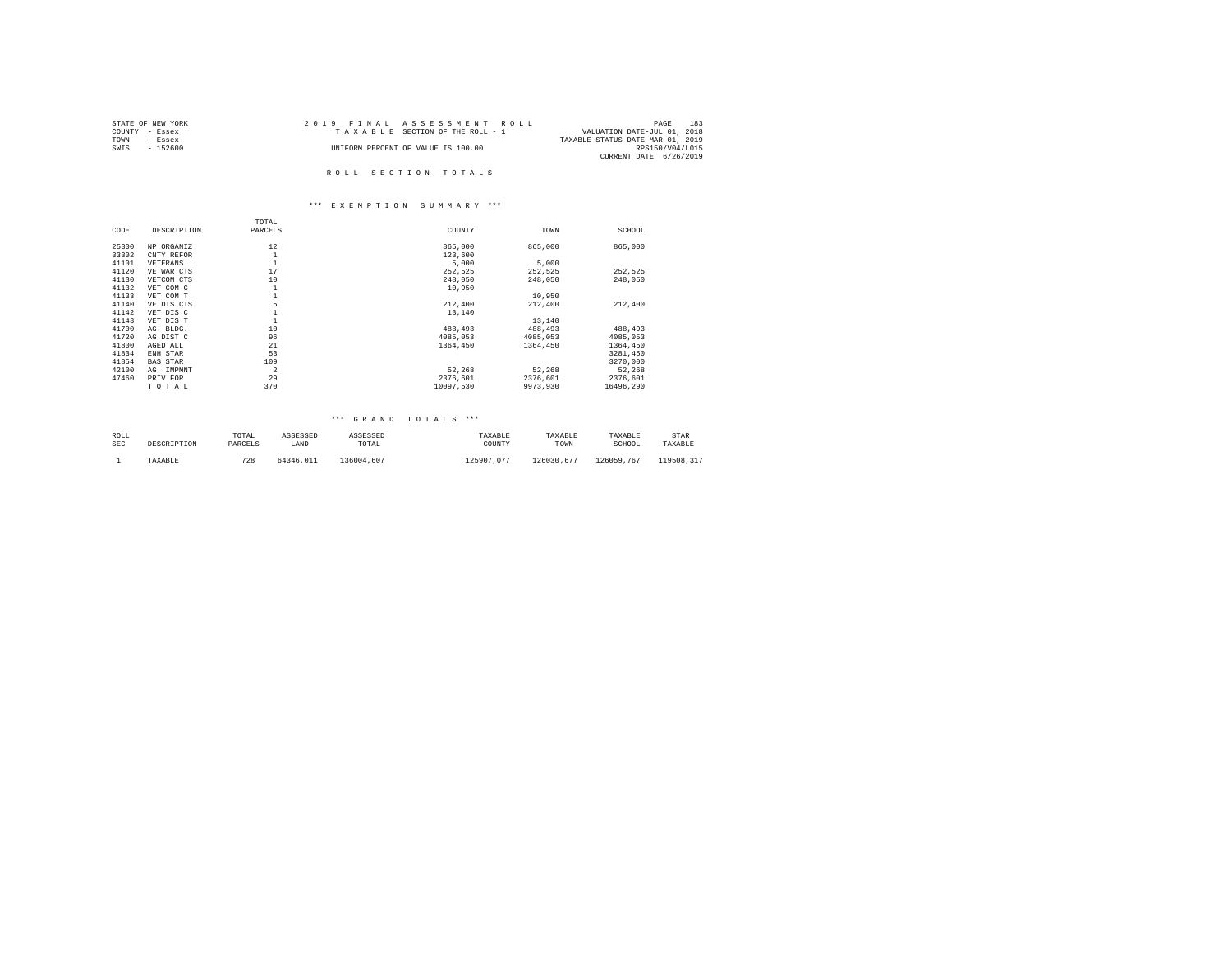| STATE OF NEW YORK |           |  |  | 2019 FINAL ASSESSMENT ROLL               |                                  | PAGE                        | 184 |
|-------------------|-----------|--|--|------------------------------------------|----------------------------------|-----------------------------|-----|
| COUNTY - Essex    |           |  |  | STATE OWNED LAND SECTION OF THE ROLL - 3 |                                  | VALUATION DATE-JUL 01, 2018 |     |
| TOWN              | - Essex   |  |  | OWNERS NAME SEOUENCE                     | TAXABLE STATUS DATE-MAR 01, 2019 |                             |     |
| SWIS              | $-152600$ |  |  | UNIFORM PERCENT OF VALUE IS 100.00       |                                  |                             |     |

| TAX MAP PARCEL NUMBER                                                                          |                                                                                    |               |                                 | PROPERTY LOCATION & CLASS ASSESSMENT EXEMPTION CODE----------------COUNTY-------TOWN-----SCHOOL |
|------------------------------------------------------------------------------------------------|------------------------------------------------------------------------------------|---------------|---------------------------------|-------------------------------------------------------------------------------------------------|
|                                                                                                |                                                                                    |               | TAX DESCRIPTION TAXABLE VALUE   |                                                                                                 |
|                                                                                                |                                                                                    |               |                                 | ACCOUNT NO.                                                                                     |
|                                                                                                |                                                                                    |               |                                 |                                                                                                 |
|                                                                                                | Lake Shore Rd                                                                      |               |                                 | 605J195003                                                                                      |
| $49.3 - 2 - 26.120$<br>931 Forest s532a                                                        |                                                                                    |               | COUNTY TAXABLE VALUE            | 60,100                                                                                          |
| Willsboro<br>0110001                                                                           |                                                                                    | 155201 60.100 | TAXABLE VALUE<br>TOWN           | 60,100                                                                                          |
| State of New York [Judd                                                                        |                                                                                    | 60,100        | SCHOOL TAXABLE VALUE            | 60,100                                                                                          |
| NYS Office State Comptroller ACRES 109.09                                                      |                                                                                    |               | E1660 Emergency Services .00 MT |                                                                                                 |
| Finance Office-Fixed Cost Unit EAST-0750816 NRTH-1552356                                       |                                                                                    |               | EMS26 EMS District 60,100 TO    |                                                                                                 |
| 110 State St                                                                                   | DEED BOOK 1070 PG-329                                                              |               | FD262 Fire Dist 2 60,100 TO     |                                                                                                 |
| Albany, NY 12236 FULL MARKET VALUE                                                             |                                                                                    | 60.100        |                                 |                                                                                                 |
|                                                                                                |                                                                                    |               |                                 |                                                                                                 |
|                                                                                                | Lake Shore Rd                                                                      |               |                                 | 605J194004                                                                                      |
| 49.4-1-2.200 931 Forest s532a                                                                  |                                                                                    |               | COUNTY TAXABLE VALUE            | 222,900                                                                                         |
| willsboro<br>0120001                                                                           | 155201 222,900                                                                     |               | TAXABLE VALUE<br>TOWN           | 222,900                                                                                         |
| State of New York Judd Pat 38.86 222,900<br>NYS Office State Comptroller ACRES 338.86          |                                                                                    |               | SCHOOL TAXABLE VALUE            | 222,900                                                                                         |
|                                                                                                |                                                                                    |               | E1660 Emergency Services .00 MT |                                                                                                 |
| Finance Office-Fixed Cost Unit EAST-0759025 NRTH-1553159<br>110 State St DEED BOOK 1079 PG-316 |                                                                                    |               | EMS26 EMS District              | 222,900 TO                                                                                      |
|                                                                                                |                                                                                    |               | FD261 Fire Dist 1 222,900 TO    |                                                                                                 |
| Albany, NY 12236 FULL MARKET VALUE                                                             |                                                                                    | 222,900       |                                 |                                                                                                 |
|                                                                                                |                                                                                    |               |                                 |                                                                                                 |
|                                                                                                | Errata                                                                             |               |                                 | 605Z012018                                                                                      |
| 999.99-1-1.000 993 Transition t                                                                | $\frac{155201}{0}$                                                                 |               | COUNTY TAXABLE VALUE            | $^{\circ}$                                                                                      |
| 7777777<br>willsboro                                                                           |                                                                                    |               | TOWN<br>TAXABLE VALUE           | $\circ$                                                                                         |
| NYS Office State Comptroller 2019 Transition Assessmen 0                                       |                                                                                    |               | SCHOOL TAXABLE VALUE            | $\Omega$                                                                                        |
| Finance Office-Fixed Cost Unit For All Purposes                                                |                                                                                    |               | EMS26 EMS District              | $0$ TO                                                                                          |
| 110 State St                                                                                   |                                                                                    |               |                                 | 0.70                                                                                            |
| Albany, NY 12236                                                                               | FULL MARKET VALUE<br>0 FD261 Fire Dist 1<br>FD262 Fire Dist 1<br>FD262 Fire Dist 2 |               |                                 | 0.70                                                                                            |
|                                                                                                |                                                                                    |               |                                 |                                                                                                 |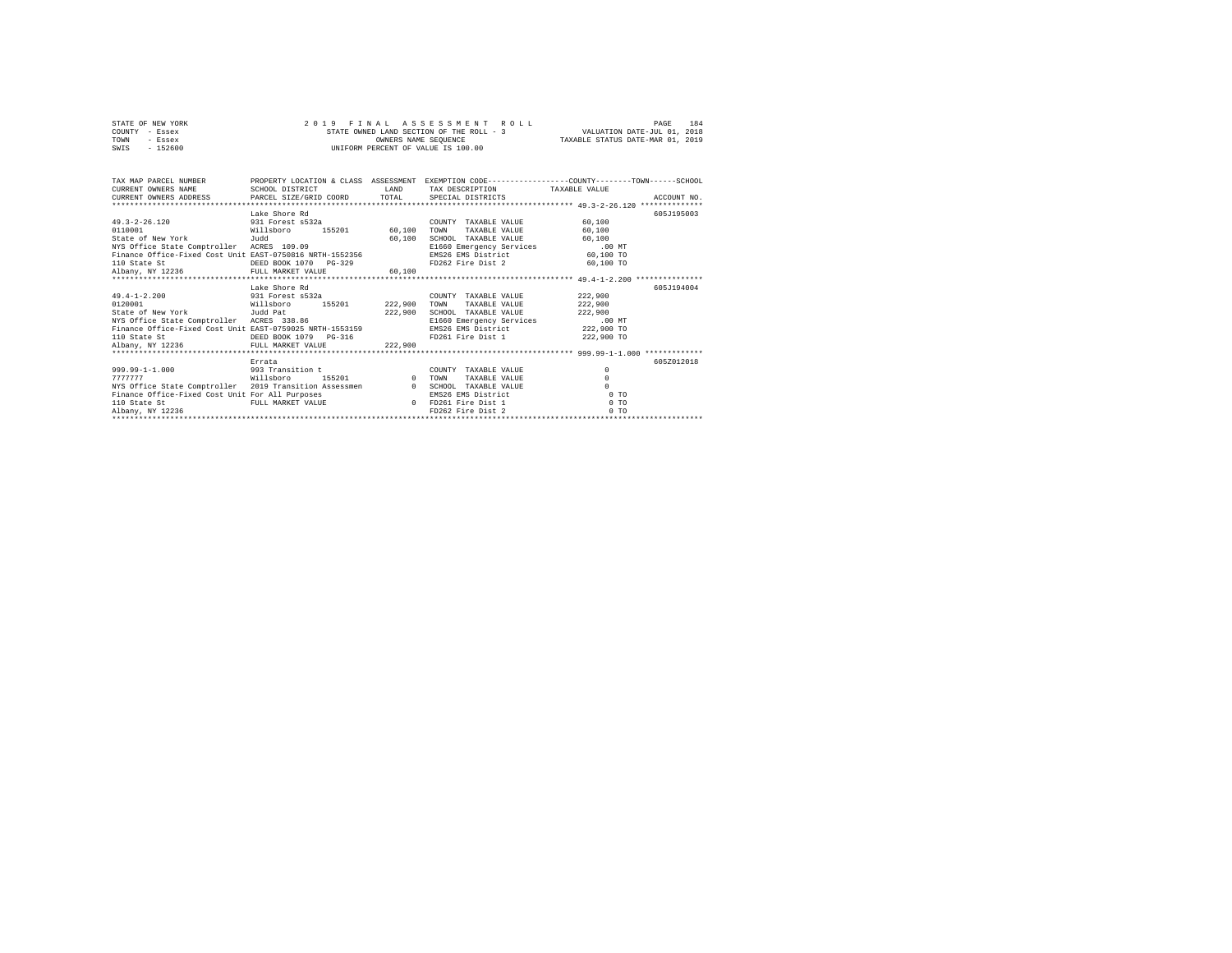| STATE OF NEW YORK | 2019 FINAL ASSESSMENT ROLL               | 185<br>PAGE                      |
|-------------------|------------------------------------------|----------------------------------|
| COUNTY - Essex    | STATE OWNED LAND SECTION OF THE ROLL - 3 | VALUATION DATE-JUL 01, 2018      |
| TOWN<br>- Essex   |                                          | TAXABLE STATUS DATE-MAR 01, 2019 |
| SWIS<br>- 152600  |                                          | RPS150/V04/L015                  |
|                   | UNIFORM PERCENT OF VALUE IS 100.00       | CURRENT DATE 6/26/2019           |
|                   |                                          |                                  |
|                   | ROLL SUB SECTION- - TOTALS               |                                  |

| CODE | DISTRICT NAME                              | TOTAL<br>PARCELS | EXTENSION<br>TYPR   | <b>EXTENSION</b><br>VALUE | AD VALOREM<br>VALUE | EXEMPT<br>AMOUNT | TAXARLE<br>VALUE  |
|------|--------------------------------------------|------------------|---------------------|---------------------------|---------------------|------------------|-------------------|
|      | EMS26 EMS District<br>E1660 Emergency Serv |                  | 3 TOTAL<br>2 MOVTAX |                           | 283,000             |                  | 283,000           |
|      | FD261 Fire Dist 1<br>FD262 Fire Dist 2     |                  | 2 TOTAL<br>2 TOTAL  |                           | 222,900<br>60,100   |                  | 222,900<br>60,100 |

### \*\*\* S C H O O L D I S T R I C T S U M M A R Y \*\*\*

| CODE   | DISTRICT NAME | TOTAL<br>PARCELS | ASSESSED<br>LAND | ASSESSED<br>TOTAL | EXEMPT<br>AMOUNT | TOTAL<br>TAXABLE | STAR<br>AMOUNT | STAR<br>TAXABLE |
|--------|---------------|------------------|------------------|-------------------|------------------|------------------|----------------|-----------------|
| 155201 | Willsboro     |                  | 283,000          | 283,000           |                  | 283,000          |                | 283,000         |
|        | SUB-TOTAL     |                  | 283,000          | 283,000           |                  | 283,000          |                | 283,000         |
|        | TOTAL         |                  | 283,000          | 283,000           |                  | 283,000          |                | 283,000         |

## \*\*\* S Y S T E M C O D E S S U M M A R Y \*\*\*

#### NO SYSTEM EXEMPTIONS AT THIS LEVEL

### \*\*\* E X E M P T I O N S U M M A R Y \*\*\*

### NO EXEMPTIONS AT THIS LEVEL

| ROLL<br><b>SEC</b> | DESCRIPTION      | TOTAL<br>PARCELS | ASSESSED<br>LAND | ASSESSED<br>TOTAL | TAXABLE<br>COUNTY | TAXABLE<br>TOWN | TAXABLE<br>SCHOOL | <b>STAR</b><br>TAXABLE |
|--------------------|------------------|------------------|------------------|-------------------|-------------------|-----------------|-------------------|------------------------|
|                    | STATE OWNED LAND |                  | 283<br>.000      | 283,000           | 283.<br>.000      | 283<br>.000     | 283<br>,000       | 283,000                |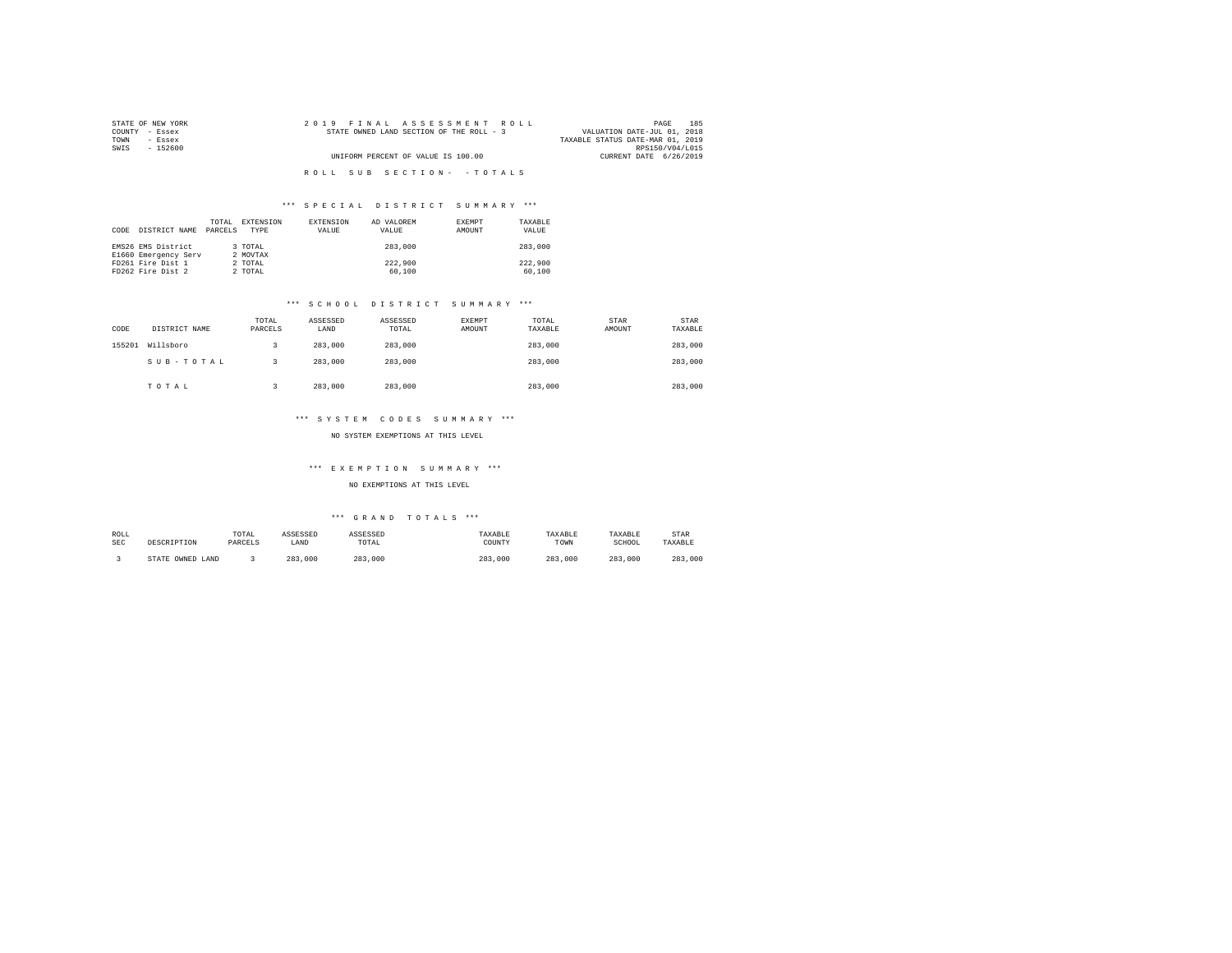| STATE OF NEW YORK<br>COUNTY - Essex<br>TOWN - Essex<br>SWIS - 152600                                                                                                                                                                                      |                                                                                                                                                                       | OWNERS NAME SEQUENCE | 2019 FINAL ASSESSMENT ROLL<br>UNIFORM PERCENT OF VALUE IS 100.00                                                          | PAGE<br>186<br>PAGE 186 PINAL ASSESSMENT ROLL<br>STATE SONNED LAND SECTION OF THE ROLL - 3 SUB-SECT - P VALUATION DATE-JUL 01, 2018<br>ROLL SUB-SECT - P- ECL CONSERVATION AND COMMON LAW EASEMENTS TAXABLE STATUS DATE-MAR 01, 2019 |
|-----------------------------------------------------------------------------------------------------------------------------------------------------------------------------------------------------------------------------------------------------------|-----------------------------------------------------------------------------------------------------------------------------------------------------------------------|----------------------|---------------------------------------------------------------------------------------------------------------------------|--------------------------------------------------------------------------------------------------------------------------------------------------------------------------------------------------------------------------------------|
| TAX MAP PARCEL NUMBER<br>CURRENT OWNERS NAME<br>CURRENT OWNERS ADDRESS PARCEL SIZE/GRID COORD TOTAL                                                                                                                                                       | SCHOOL DISTRICT LAND                                                                                                                                                  |                      | TAX DESCRIPTION<br>SPECIAL DISTRICTS                                                                                      | PROPERTY LOCATION & CLASS ASSESSMENT EXEMPTION CODE----------------COUNTY-------TOWN-----SCHOOL<br>TAXABLE VALUE<br>ACCOUNT NO.                                                                                                      |
|                                                                                                                                                                                                                                                           | 56 Albee Ln<br>ACRES 63.20<br>EAST-0758359 NRTH-1556917<br>DEED BOOK 1831 PG-289<br>CONSERVATION ESMT % 83.00                                                         |                      | FD261 Fire Dist 1                                                                                                         | 605J101714<br>450,524<br>450.524<br>450,524<br>450,524 TO<br>450,524 TO                                                                                                                                                              |
|                                                                                                                                                                                                                                                           | FULL MARKET VALUE                                                                                                                                                     | 450.524              |                                                                                                                           |                                                                                                                                                                                                                                      |
| 49.4-1-2.120-ESMT<br>State of New York Millsboro 155201 285,188 TOWN 716301 285,188 TOWN 716361 205,188 CHOOL 205,188 205001 205,188 205001 2051                                                                                                          | Albee Ln<br>980 Consvn easmt - WTRFNT<br>EAST-0759233 NRTH-1556917<br>DEED BOOK 1831    PG-313<br>CONSERVATION ESMT % 83.00                                           |                      | COUNTY TAXABLE VALUE<br>TAXABLE VALUE<br>285,188 SCHOOL TAXABLE VALUE<br>EMS26 EMS District<br>FD261 Fire Dist 1          | 605Z012003<br>285,188<br>285,188<br>285,188<br>285,188 TO<br>285,188 TO                                                                                                                                                              |
|                                                                                                                                                                                                                                                           | FULL MARKET VALUE                                                                                                                                                     | 285,188              |                                                                                                                           |                                                                                                                                                                                                                                      |
|                                                                                                                                                                                                                                                           | Albee Ln                                                                                                                                                              |                      |                                                                                                                           | 605Z012010                                                                                                                                                                                                                           |
| 49.4-1-2.130-ESMT<br>1971, 1992, 2008, 2008, 2008, 2008, 2008, 2008, 2008, 2008, 2008, 2008, 2008, 2008, 2008, 2008, 2008, 2008, 20<br>1970, 2008, 2008, 2008, 2008, 2008, 2008, 2008, 2008, 2008, 2008, 2008, 2008, 2009, 2008, 2009, 2009, 2009, 2<br>1 | 980 Consvn easmt - WTRFNT<br>EAST-0761160 NRTH-1556248 FD261 Fire Dist 1<br>DEED BOOK 1831 PG-301 FD262 Fire Dist 2<br>CONSERVATION ESMT % 83.00<br>FULL MARKET VALUE | 558,507              | COUNTY TAXABLE VALUE<br>TAXABLE VALUE<br>558,507 SCHOOL TAXABLE VALUE<br>EMS26 EMS District                               | 558,507<br>558,507<br>558,507<br>558,507 TO<br>547,337 TO<br>11,170 TO                                                                                                                                                               |
|                                                                                                                                                                                                                                                           |                                                                                                                                                                       |                      |                                                                                                                           |                                                                                                                                                                                                                                      |
| 49.4-1-2.160-ESMT<br>State Of New York (Willsboro Casus Company Treasure Tudd<br>C/O COunty Treasurer (Tudd Tudd Rasex<br>$C/O$ County Treasurer $Judd$<br>Essex $County$ ACRES 105.40                                                                    | Albee Ln<br>980 Consvn easmt<br>EAST-0760149 NRTH-1555197 FD261 Fire Dist 1<br>DEED BOOK 1831 PG-297<br>CONSERVATION ESMT % 83.00<br>FULL MARKET VALUE                | 80,759               | COUNTY TAXABLE VALUE 80,759<br>80.759 TOWN TAXABLE VALUE<br>80,759 SCHOOL TAXABLE VALUE<br>EMS26 EMS District             | 605Z012013<br>80,759<br>80,759<br>80.759 TO<br>80,759 TO                                                                                                                                                                             |
|                                                                                                                                                                                                                                                           |                                                                                                                                                                       |                      |                                                                                                                           | ******************************* 49.4-1-2.190-ESMT **********                                                                                                                                                                         |
| 49.4-1-2.190-ESMT<br>State Of New York Millsboro 155201<br>C/O County Treasurer 100d<br>Essex County ACRES 8.30                                                                                                                                           | Albee Ln<br>980 Consvn easmt<br>EAST-0757328 NRTH-1557588<br>DEED BOOK 1831 PG-305<br>CONSERVATION ESMT % 83.00<br>FULL MARKET VALUE                                  | 5.478                | COUNTY TAXABLE VALUE<br>5,478 TOWN TAXABLE VALUE<br>5,478 SCHOOL TAXABLE VALUE<br>EMS26 EMS District<br>FD261 Fire Dist 1 | 605Z012016<br>5,478<br>5,478<br>5,478<br>5,478 TO<br>5,478 TO                                                                                                                                                                        |
|                                                                                                                                                                                                                                                           |                                                                                                                                                                       | **************       |                                                                                                                           |                                                                                                                                                                                                                                      |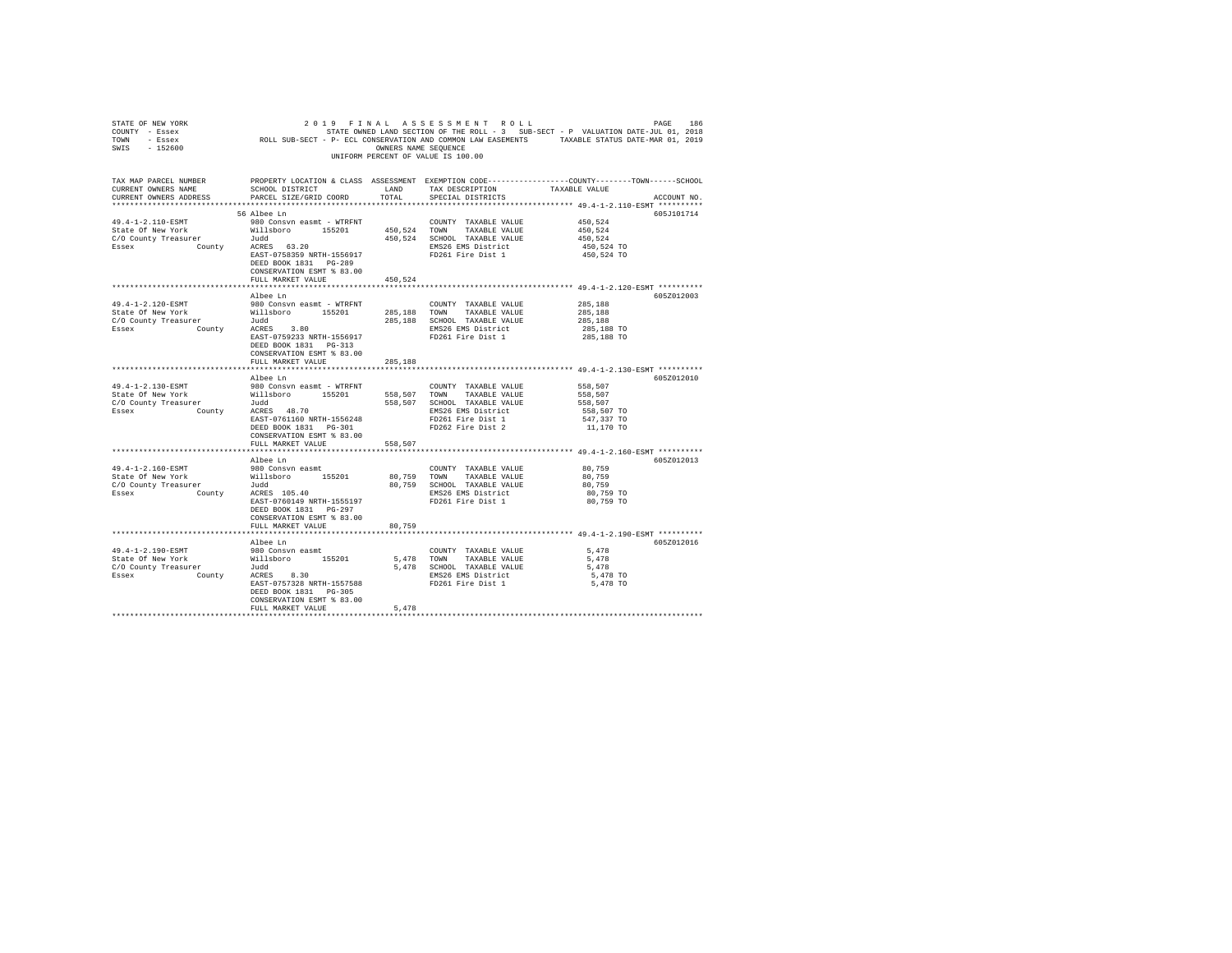| STATE OF NEW YORK<br>COUNTY - Essex<br>- Essex<br>TOWN<br>$-152600$<br>SWTS                                                                                                                        | STATE OWNED EXAMED LAND SECTION OF THE ROLL - 3 SUB-SECT - P VALUATION DATE-JUL 01, 2018<br>ROLL SUB-SECT - P- ECL CONSERVATION AND COMMON LAW EASEMENTS TRAXABLE STATUS DATE-MAR 01, 2019                   | OWNERS NAME SEOUENCE | 2019 FINAL ASSESSMENT ROLL<br>STATE OWNED LAND SECTION OF THE ROLL - 3 SUB-SECT - P VALUATION DATE-JUL 01, 2018<br>UNIFORM PERCENT OF VALUE IS 100.00 |                                                           | 187<br>PAGE |
|----------------------------------------------------------------------------------------------------------------------------------------------------------------------------------------------------|--------------------------------------------------------------------------------------------------------------------------------------------------------------------------------------------------------------|----------------------|-------------------------------------------------------------------------------------------------------------------------------------------------------|-----------------------------------------------------------|-------------|
| TAX MAP PARCEL NUMBER PROPERTY LOCATION & CLASS ASSESSMENT EXEMPTION CODE--------------COUNTY-------TOWN------SCHOOL<br>CURRENT OWNERS NAME<br>CURRENT OWNERS ADDRESS PARCEL SIZE/GRID COORD TOTAL | SCHOOL DISTRICT<br><b>LAND</b>                                                                                                                                                                               |                      | TAX DESCRIPTION TAXABLE VALUE<br>SPECIAL DISTRICTS                                                                                                    |                                                           | ACCOUNT NO. |
| 49.4-1-3.000-ESMT<br>State Of New York 6 155201 850.833<br>C/O County Treasurer<br>Essex<br>County                                                                                                 | 175 Lighthouse Way<br>980 Consyn easmt - WTRFNT<br>Judd<br>00004.80<br>ACRES 39.60<br>EAST-0763865 NRTH-1556911 FD262 Fire Dist 2<br>DEED BOOK 1831 PG-309<br>CONSERVATION ESMT & 83.00<br>FULL MARKET VALUE | 850,833<br>850,833   | COUNTY TAXABLE VALUE<br>TAXABLE VALUE<br>TOWN<br>SCHOOL TAXABLE VALUE<br>EMS26 EMS District<br>FD261 Fire Dist 1 680,666 TO                           | 850,833<br>850,833<br>850,833<br>850,833 TO<br>170,167 TO | 605J101706  |
| 49.4-1-9.110-ESMT 980 Consyn easmt<br>State Of New York 6 Willsboro 155201 96.944<br>C/O County Treasurer<br>County<br>Essex                                                                       | Lake Shore Rd<br>Judd<br>ACRES 121.80<br>EAST-0757479 NRTH-1555245<br>DEED BOOK 1831 PG-293<br>CONSERVATION ESMT % 83.00<br>FULL MARKET VALUE                                                                | 96.944<br>96.944     | COUNTY TAXABLE VALUE 96,944<br>TAXABLE VALUE<br>TOWN<br>SCHOOL TAXABLE VALUE<br>EMS26 EMS District<br>FD261 Fire Dist 1<br>FD262 Fire Dist 2          | 96.944<br>96,944<br>96,944 TO<br>72,708 TO<br>24,236 TO   | 605.T101713 |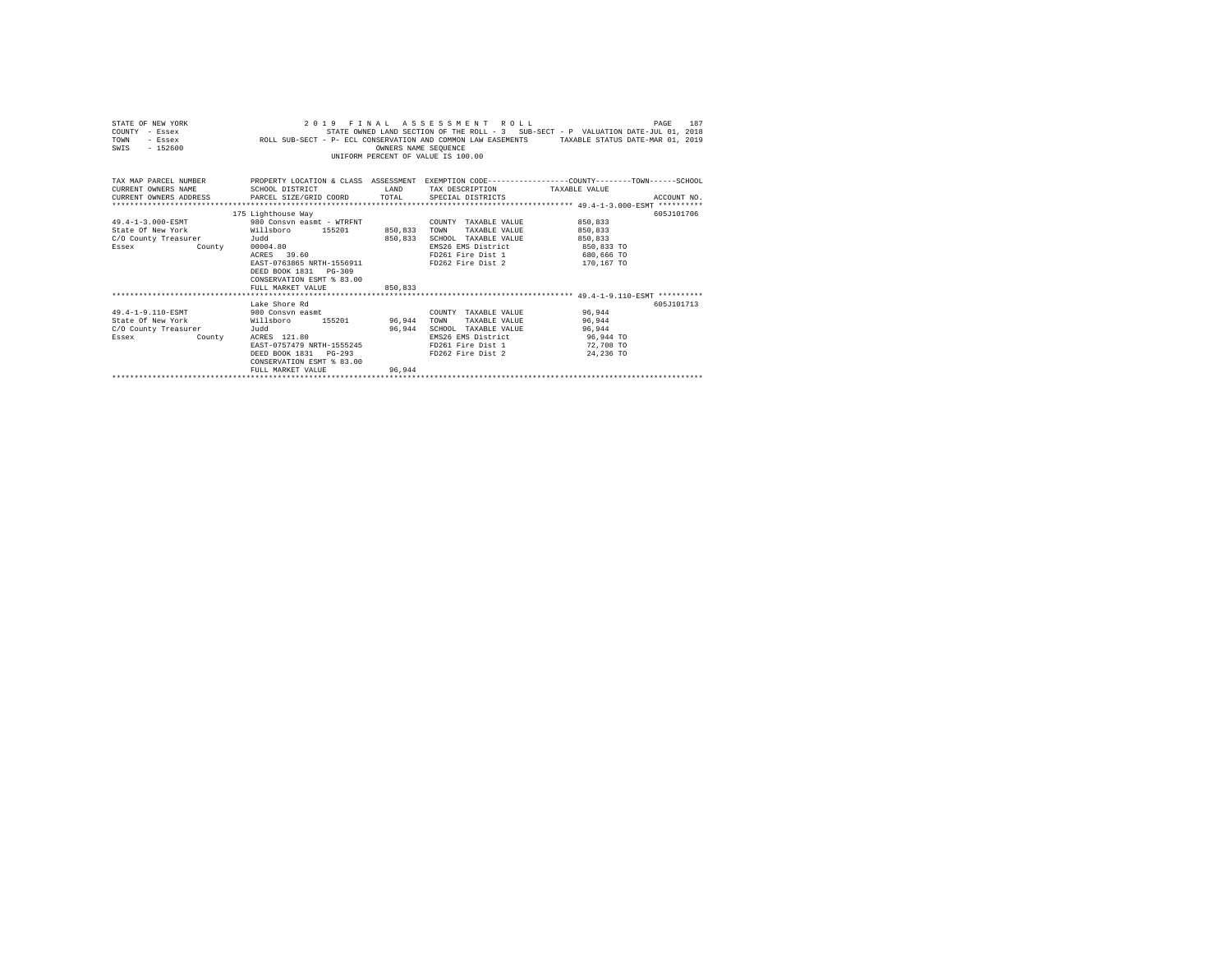|                | STATE OF NEW YORK                  | 2019 FINAL ASSESSMENT ROLL                                                                       | PAGE            | 188 |  |  |  |
|----------------|------------------------------------|--------------------------------------------------------------------------------------------------|-----------------|-----|--|--|--|
| COUNTY - Essex |                                    | STATE OWNED LAND SECTION OF THE ROLL - 3 SUB-SECT - P VALUATION DATE-JUL 01, 2018                |                 |     |  |  |  |
| TOWN           | - Essex                            | TAXABLE STATUS DATE-MAR 01, 2019<br>ROLL SUB-SECT - P- ECL CONSERVATION AND COMMON LAW EASEMENTS |                 |     |  |  |  |
| SWIS           | $-152600$                          |                                                                                                  | RPS150/V04/L015 |     |  |  |  |
|                |                                    | CURRENT DATE 6/26/2019                                                                           |                 |     |  |  |  |
|                | UNIFORM PERCENT OF VALUE IS 100.00 |                                                                                                  |                 |     |  |  |  |
|                |                                    | ROLL SUB SECTION-P-TOTALS                                                                        |                 |     |  |  |  |

| CODE | DISTRICT NAME        | TOTAL<br>PARCELS | EXTENSION<br><b>TYPE</b> | EXTENSION<br>VALUE | AD VALOREM<br>VALUE | <b>EXEMPT</b><br>AMOUNT | TAXARLE<br>VALUE |
|------|----------------------|------------------|--------------------------|--------------------|---------------------|-------------------------|------------------|
|      | EMS26 EMS District   |                  | 7 TOTAL                  |                    | 2328,233            |                         | 2328.233         |
|      | E1660 Emergency Serv |                  | 7 MOVTAX                 |                    |                     |                         |                  |
|      | FD261 Fire Dist 1    |                  | 7 TOTAL                  |                    | 2122,660            |                         | 2122,660         |
|      | FD262 Fire Dist 2    |                  | 3 TOTAL                  |                    | 205,573             |                         | 205.573          |

# \*\*\* S C H O O L D I S T R I C T S U M M A R Y \*\*\*

| CODE   | DISTRICT NAME | TOTAL<br>PARCELS | ASSESSED<br>LAND | ASSESSED<br>TOTAL | EXEMPT<br>AMOUNT | TOTAL<br>TAXABLE | STAR<br>AMOUNT | STAR<br>TAXABLE |
|--------|---------------|------------------|------------------|-------------------|------------------|------------------|----------------|-----------------|
| 155201 | Willsboro     |                  | 2328.233         | 2328,233          |                  | 2328.233         |                | 2328.233        |
|        | SUB-TOTAL     |                  | 2328.233         | 2328,233          |                  | 2328.233         |                | 2328.233        |
|        | TOTAL         |                  | 2328.233         | 2328,233          |                  | 2328.233         |                | 2328.233        |

# \*\*\* S Y S T E M C O D E S S U M M A R Y \*\*\*

#### NO SYSTEM EXEMPTIONS AT THIS LEVEL

# \*\*\* E X E M P T I O N S U M M A R Y \*\*\*

### NO EXEMPTIONS AT THIS LEVEL

| ROLL<br><b>SEC</b> | DESCRIPTION      | TOTAL<br>PARCELS | ASSESSED<br>LAND | ASSESSED<br>TOTAL    | TAXABLE<br>COUNTY | TAXABLE<br>TOWN | TAXABLE<br>SCHOOL | <b>STAR</b><br>TAXABLE |
|--------------------|------------------|------------------|------------------|----------------------|-------------------|-----------------|-------------------|------------------------|
|                    | STATE OWNED LAND |                  | 2328.233         | 2328 233<br>2320.233 | 2328.233          | 2328.233        | 2328.233          | 2328.233               |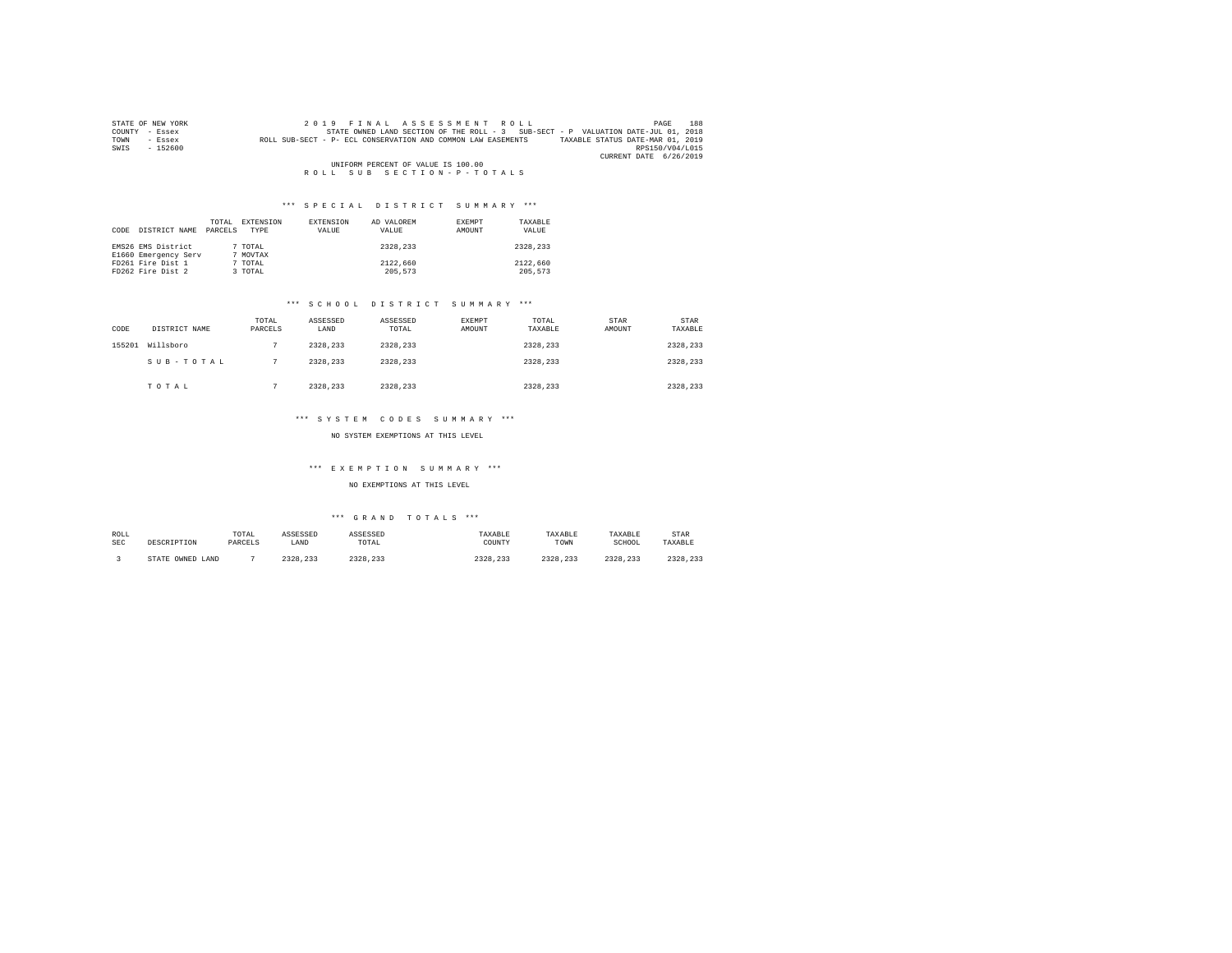| STATE OF NEW YORK | 2019 FINAL ASSESSMENT ROLL               | 189<br>PAGE                      |
|-------------------|------------------------------------------|----------------------------------|
| COUNTY<br>- Essex | STATE OWNED LAND SECTION OF THE ROLL - 3 | VALUATION DATE-JUL 01, 2018      |
| TOWN<br>- Essex   |                                          | TAXABLE STATUS DATE-MAR 01, 2019 |
| SWIS<br>$-152600$ |                                          | RPS150/V04/L015                  |
|                   | UNIFORM PERCENT OF VALUE IS 100.00       | CURRENT DATE 6/26/2019           |
|                   |                                          |                                  |
|                   | ROLL SECTION TOTALS                      |                                  |

| CODE | DISTRICT NAME                              | TOTAL<br>PARCELS | EXTENSION<br><b>TYPE</b> | <b>EXTENSION</b><br>VALUE | AD VALOREM<br>VALUE | EXEMPT<br>AMOUNT | TAXABLE<br>VALUE    |
|------|--------------------------------------------|------------------|--------------------------|---------------------------|---------------------|------------------|---------------------|
|      | EMS26 EMS District<br>E1660 Emergency Serv |                  | 10 TOTAL<br>9 MOVTAX     |                           | 2611.233            |                  | 2611,233            |
|      | FD261 Fire Dist 1<br>FD262 Fire Dist 2     |                  | 9 TOTAL<br>5 TOTAL       |                           | 2345,560<br>265.673 |                  | 2345.560<br>265.673 |

# \*\*\* S C H O O L D I S T R I C T S U M M A R Y \*\*\*

| CODE   | DISTRICT NAME | TOTAL<br>PARCELS | ASSESSED<br>LAND | ASSESSED<br>TOTAL | <b>EXEMPT</b><br>AMOUNT | TOTAL<br>TAXABLE | STAR<br>AMOUNT | STAR<br>TAXABLE |
|--------|---------------|------------------|------------------|-------------------|-------------------------|------------------|----------------|-----------------|
| 155201 | Willsboro     | 10               | 2611.233         | 2611.233          |                         | 2611.233         |                | 2611,233        |
|        | SUB-TOTAL     | 10               | 2611.233         | 2611,233          |                         | 2611.233         |                | 2611,233        |
|        | TOTAL         | 10               | 2611.233         | 2611.233          |                         | 2611,233         |                | 2611,233        |

# \*\*\* S Y S T E M C O D E S S U M M A R Y \*\*\*

#### NO SYSTEM EXEMPTIONS AT THIS LEVEL

# \*\*\* E X E M P T I O N S U M M A R Y \*\*\*

NO EXEMPTIONS AT THIS LEVEL

| ROLL<br><b>SEC</b> | DESCRIPTION      | TOTAL<br>PARCELS | ASSESSED<br>LAND | ASSESSED<br>TOTAL | TAXABLE<br>COUNTY | TAXABLE<br>TOWN | TAXABLE<br>SCHOOL | <b>STAR</b><br>TAXABLE |
|--------------------|------------------|------------------|------------------|-------------------|-------------------|-----------------|-------------------|------------------------|
|                    | STATE OWNED LAND | $1 \Omega$       | 2611.233         | 2611.233<br>- 222 | 2611.233          | 2611.233        | 2611.233          | 2611.233               |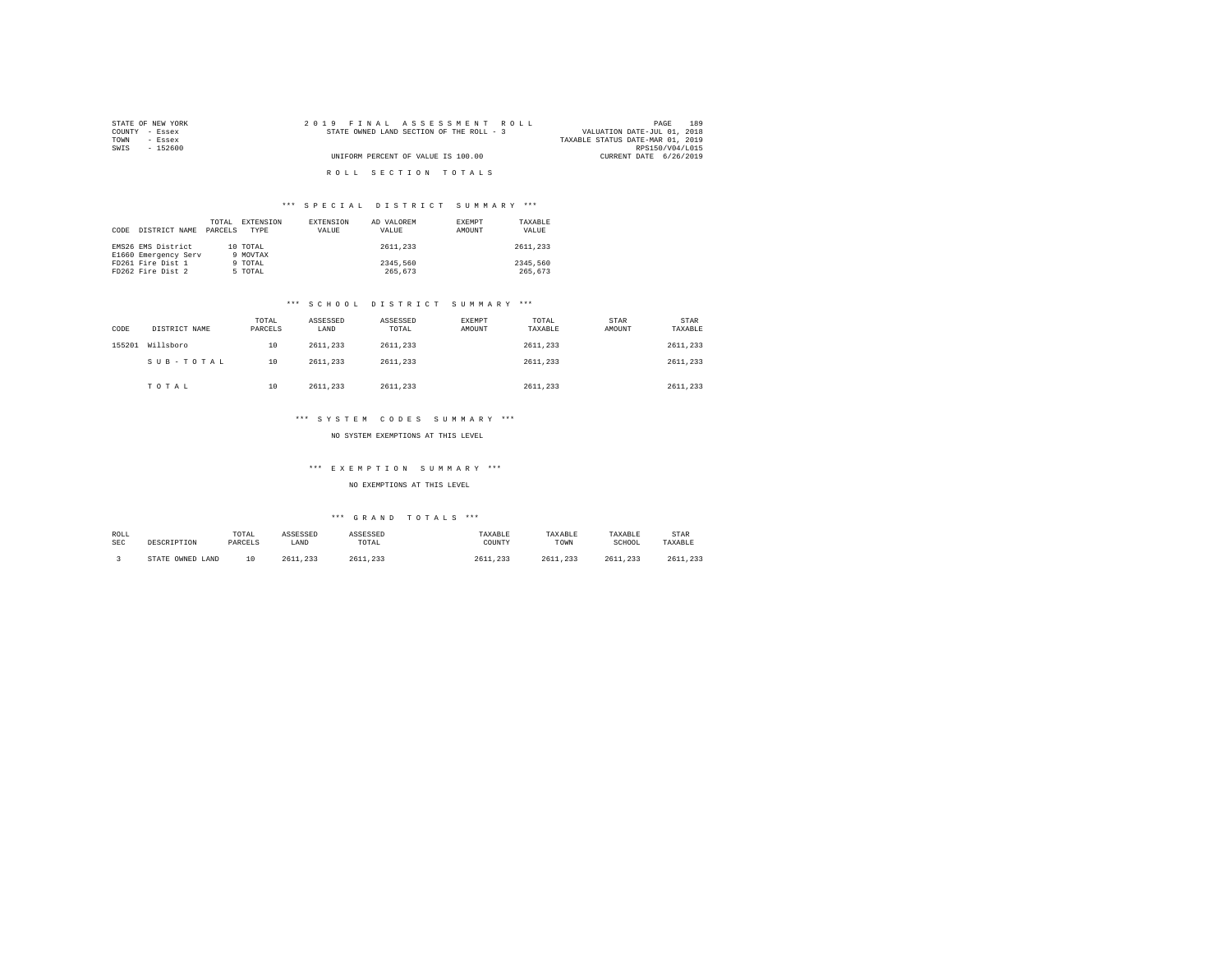|                | STATE OF NEW YORK |  | 2019 FINAL ASSESSMENT ROLL                |                                  | PAGE                        | 190 |
|----------------|-------------------|--|-------------------------------------------|----------------------------------|-----------------------------|-----|
| COUNTY - Essex |                   |  | SPECIAL FRANCHISE SECTION OF THE ROLL - 5 |                                  | VALUATION DATE-JUL 01, 2018 |     |
| TOWN           | - Essex           |  | OWNERS NAME SEOUENCE                      | TAXABLE STATUS DATE-MAR 01, 2019 |                             |     |
| SWIS           | - 152600          |  | UNIFORM PERCENT OF VALUE IS 100.00        |                                  |                             |     |

| TAX MAP PARCEL NUMBER                                                                                                                                                                                                           |                                       | LAND<br>TOTAL | PROPERTY LOCATION & CLASS ASSESSMENT EXEMPTION CODE----------------COUNTY-------TOWN------SCHOOL<br>TAX DESCRIPTION TAXABLE VALUE SPECIAL DISTRICTS                                                                                                                                                                                                                                            |                                                          | ACCOUNT NO. |
|---------------------------------------------------------------------------------------------------------------------------------------------------------------------------------------------------------------------------------|---------------------------------------|---------------|------------------------------------------------------------------------------------------------------------------------------------------------------------------------------------------------------------------------------------------------------------------------------------------------------------------------------------------------------------------------------------------------|----------------------------------------------------------|-------------|
| 526.-9999-905.840/8602 869 Television                                                                                                                                                                                           | Townwide                              |               | COUNTY TAXABLE VALUE 23,025<br>TOWN<br>TAXABLE VALUE<br>SCHOOL TAXABLE VALUE<br>EMS26 EMS District 23,025 TO<br>FD261 Fire Dist 1<br>FD262 Fire Dist 2<br>FULL MARKET VALUE 23,025 1025 10261 ESSEX light 23,025 TO<br>11782 Market 23,025 1011062 101262 1011000119 11ght 23,025 TO<br>1293,025 TO 23,025 TO 20126 20126 23,025 TO 23,025 TO 23,025 TO 23,025 TO 23,025 TO 23,025 TO 23,025 T | 23,025<br>23,025<br>23,025 TO<br>23,025 TO               | 6050191019  |
| 526.-9999-608.900/8601 866 Telephone                                                                                                                                                                                            | Townwide<br>EAST-0738014 NRTH-1554205 |               | COUNTY TAXABLE VALUE 14,001<br>EMS26 EMS District 14,001 TO                                                                                                                                                                                                                                                                                                                                    | 14,001<br>14,001<br>14,001 TO                            | 6050304801  |
| Avangrid Mgmt Center-Local Tax Special Franchise Town 35,321 SCHOOL TAXABLE VALUE 35,321<br>One City Center F1 5th Mo Land Improvements Only BMS26 EMS District<br>Portland, ME 04101 131600-152600-860 9.46% FD261 Fire Dist 1 | Townwide                              |               | COUNTY TAXABLE VALUE<br>WD260 Essex water                                                                                                                                                                                                                                                                                                                                                      | 35,321<br>35,321<br>35,321 TO<br>21,751 TO<br>4,779 TO C | 605J190017  |
|                                                                                                                                                                                                                                 | Townwide                              |               | WD260 Essex water                                                                                                                                                                                                                                                                                                                                                                              | 45,738 TO C                                              | 6050304907  |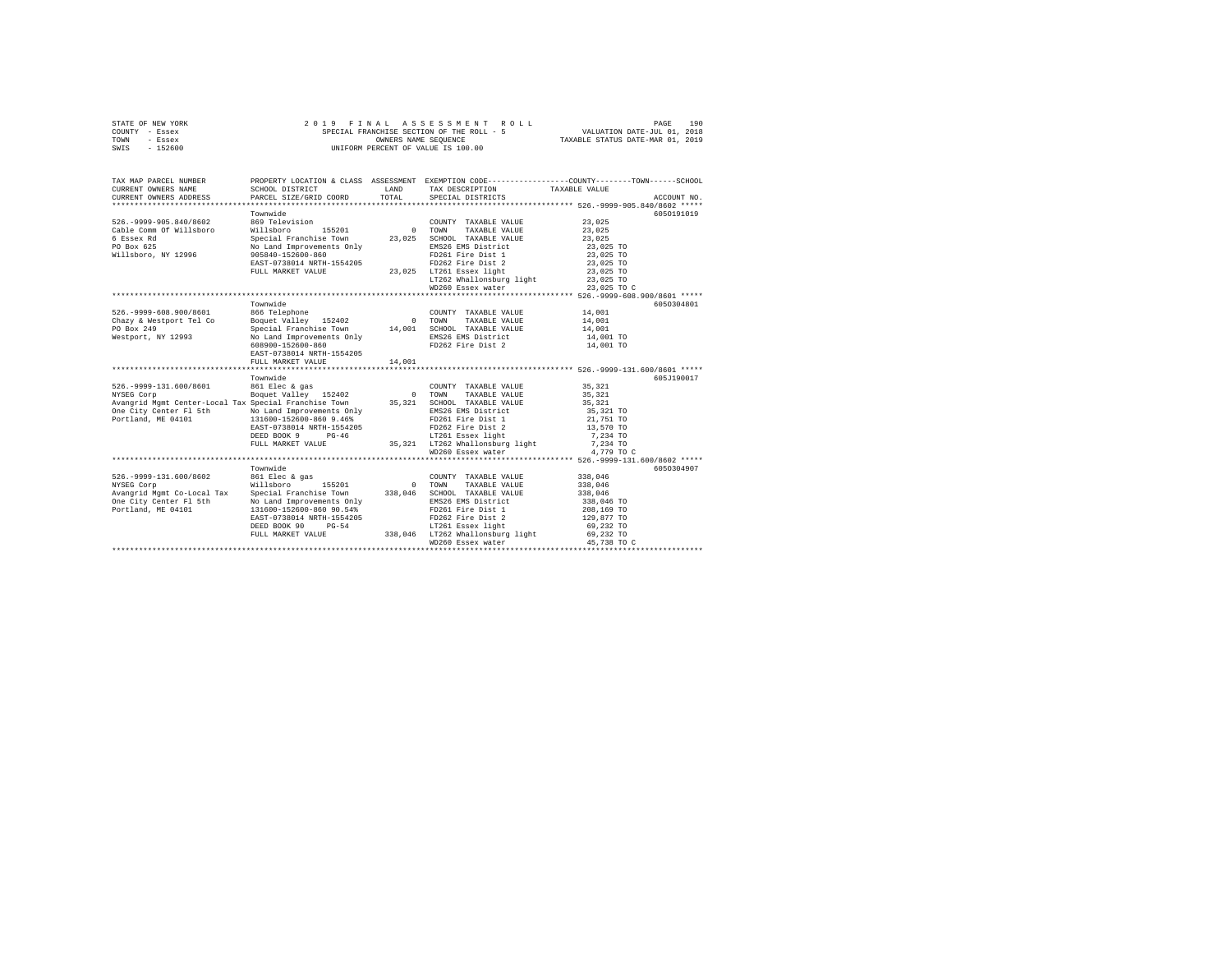| STATE OF NEW YORK | 2019 FINAL ASSESSMENT ROLL                | 191<br>PAGE                      |
|-------------------|-------------------------------------------|----------------------------------|
| COUNTY - Essex    | SPECIAL FRANCHISE SECTION OF THE ROLL - 5 | VALUATION DATE-JUL 01, 2018      |
| TOWN<br>- Essex   | OWNERS NAME SEOUENCE                      | TAXABLE STATUS DATE-MAR 01, 2019 |
| SWIS<br>- 152600  | UNIFORM PERCENT OF VALUE IS 100.00        |                                  |
|                   |                                           |                                  |
|                   |                                           |                                  |

| TAX MAP PARCEL NUMBER    | PROPERTY LOCATION & CLASS | ASSESSMENT |                          | EXEMPTION CODE-----------------COUNTY-------TOWN------SCHOOL |
|--------------------------|---------------------------|------------|--------------------------|--------------------------------------------------------------|
| CURRENT OWNERS NAME      | SCHOOL DISTRICT           | LAND       | TAX DESCRIPTION          | TAXABLE VALUE                                                |
| CURRENT OWNERS ADDRESS   | PARCEL SIZE/GRID COORD    | TOTAL      | SPECIAL DISTRICTS        | ACCOUNT NO.                                                  |
|                          |                           |            |                          |                                                              |
|                          | Townwide                  |            |                          | 6050304905                                                   |
| 526. - 9999-631.900/8602 | 866 Telephone             |            | TAXABLE VALUE<br>COUNTY  | 155,991                                                      |
| Verizon New York Inc     | 155201<br>Willsboro       | $\Omega$   | TAXABLE VALUE<br>TOWN    | 155,991                                                      |
| c/o Duff & Phelps        | Special Franchise Town    | 155,991    | SCHOOL TAXABLE VALUE     | 155,991                                                      |
| PO Box 2749              | No Land Improvements Only |            | EMS26 EMS District       | 155,991 TO                                                   |
| Addison, TX 75001        | 631900-152600-860         |            | FD261 Fire Dist 1        | 93,595 TO                                                    |
|                          | EAST-0738014 NRTH-1554205 |            | FD262 Fire Dist 2        | 62,396 TO                                                    |
|                          | FULL MARKET VALUE         | 155,991    | LT261 Essex light        | 33,132 TO                                                    |
|                          |                           |            | LT262 Whallonsburg light | 31,651 TO                                                    |
|                          |                           |            | WD260 Essex water        | 32,758 TO C                                                  |
|                          |                           |            |                          |                                                              |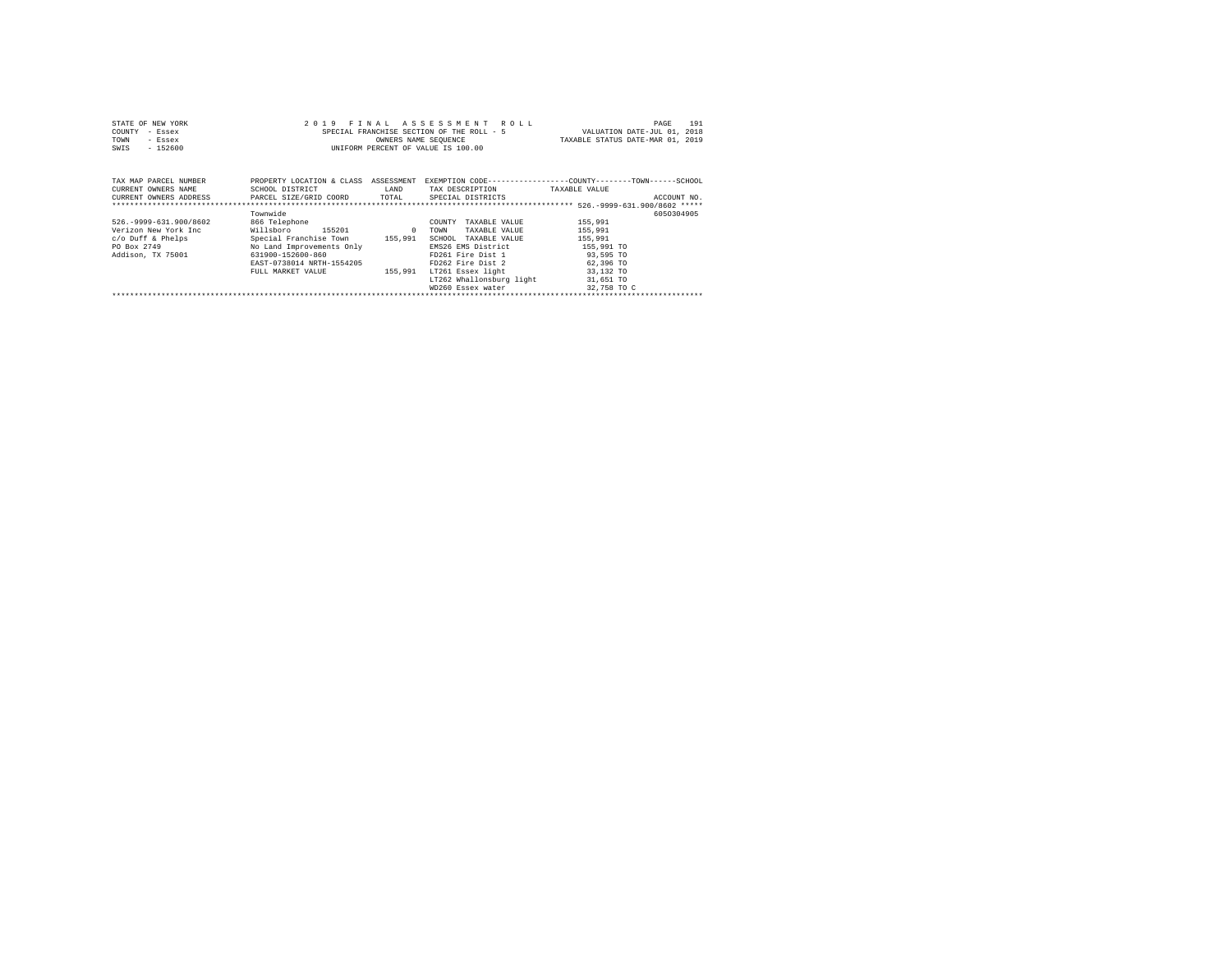| STATE OF NEW YORK | 2019 FINAL ASSESSMENT ROLL                | 192<br>PAGE                      |
|-------------------|-------------------------------------------|----------------------------------|
| COUNTY - Essex    | SPECIAL FRANCHISE SECTION OF THE ROLL - 5 | VALUATION DATE-JUL 01, 2018      |
| TOWN<br>- Essex   |                                           | TAXABLE STATUS DATE-MAR 01, 2019 |
| SWIS<br>- 152600  |                                           | RPS150/V04/L015                  |
|                   | UNIFORM PERCENT OF VALUE IS 100.00        | CURRENT DATE 6/26/2019           |
|                   |                                           |                                  |
|                   | ROLL SUB SECTION- - TOTALS                |                                  |

|      |                      | TOTAL   | EXTENSION | EXTENSION | AD VALOREM | EXEMPT | TAXABLE |
|------|----------------------|---------|-----------|-----------|------------|--------|---------|
| CODE | DISTRICT NAME        | PARCELS | TYPE      | VALUE     | VALUE      | AMOUNT | VALUE   |
|      |                      |         |           |           |            |        |         |
|      | EMS26 EMS District   |         | 5 TOTAL   |           | 566,384    |        | 566,384 |
|      | FD261 Fire Dist 1    |         | 4 TOTAL   |           | 346.540    |        | 346.540 |
|      | FD262 Fire Dist 2    |         | 5 TOTAL   |           | 242.869    |        | 242.869 |
|      | LT261 Essex light    |         | 4 TOTAL   |           | 132.623    |        | 132.623 |
|      | LT262 Whallonsburg 1 |         | 4 TOTAL   |           | 131,142    |        | 131,142 |
|      | WD260 Essex water    |         | 4 TOTAL C |           | 106,300    |        | 106,300 |

#### \*\*\* S C H O O L D I S T R I C T S U M M A R Y \*\*\*

| CODE             | DISTRICT NAME              | TOTAL<br>PARCELS    | ASSESSED<br>LAND | ASSESSED<br>TOTAL | EXEMPT<br>AMOUNT | TOTAL<br>TAXABLE  | STAR<br>AMOUNT | STAR<br>TAXABLE   |
|------------------|----------------------------|---------------------|------------------|-------------------|------------------|-------------------|----------------|-------------------|
| 152402<br>155201 | Boquet Valley<br>Willsboro | $\overline{a}$<br>۰ |                  | 49.322<br>517,062 |                  | 49.322<br>517,062 |                | 49.322<br>517,062 |
|                  | SUB-TOTAL                  | ь                   |                  | 566,384           |                  | 566.384           |                | 566,384           |
|                  | TOTAL                      | ь                   |                  | 566.384           |                  | 566.384           |                | 566,384           |

## \*\*\* S Y S T E M C O D E S S U M M A R Y \*\*\*

NO SYSTEM EXEMPTIONS AT THIS LEVEL

\*\*\* E X E M P T I O N S U M M A R Y \*\*\*

NO EXEMPTIONS AT THIS LEVEL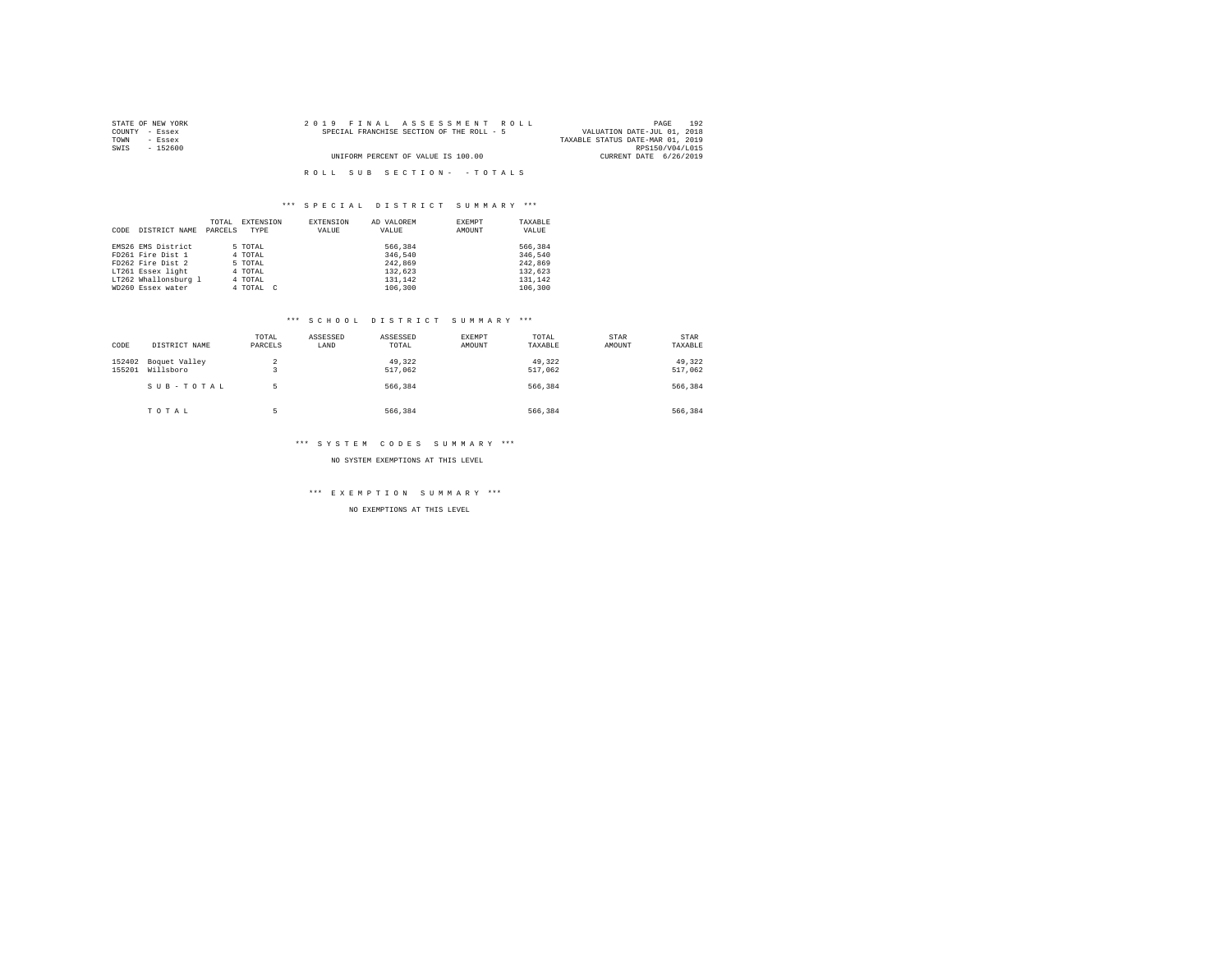| STATE OF NEW YORK | 2019 FINAL ASSESSMENT ROLL                | 193<br>PAGE                      |
|-------------------|-------------------------------------------|----------------------------------|
| COUNTY - Essex    | SPECIAL FRANCHISE SECTION OF THE ROLL - 5 | VALUATION DATE-JUL 01, 2018      |
| TOWN<br>- Essex   |                                           | TAXABLE STATUS DATE-MAR 01, 2019 |
| SWIS<br>$-152600$ |                                           | RPS150/V04/L015                  |
|                   | UNIFORM PERCENT OF VALUE IS 100.00        | CURRENT DATE 6/26/2019           |
|                   |                                           |                                  |
|                   | ROLL SUB SECTION- - TOTALS                |                                  |
|                   |                                           |                                  |

| ROLL | DESCRIPTION       | TOTAL   | ASSESSED | ASSESSED | TAXABLE | TAXABLE | TAXABLE | STAR    |
|------|-------------------|---------|----------|----------|---------|---------|---------|---------|
| SEC  |                   | PARCELS | LAND     | TOTAL    | COUNTY  | TOWN    | SCHOOL  | TAXABLE |
|      | SPECIAL FRANCHISE |         |          | 566.384  | 566.384 | 566.384 | 566.384 | 566.384 |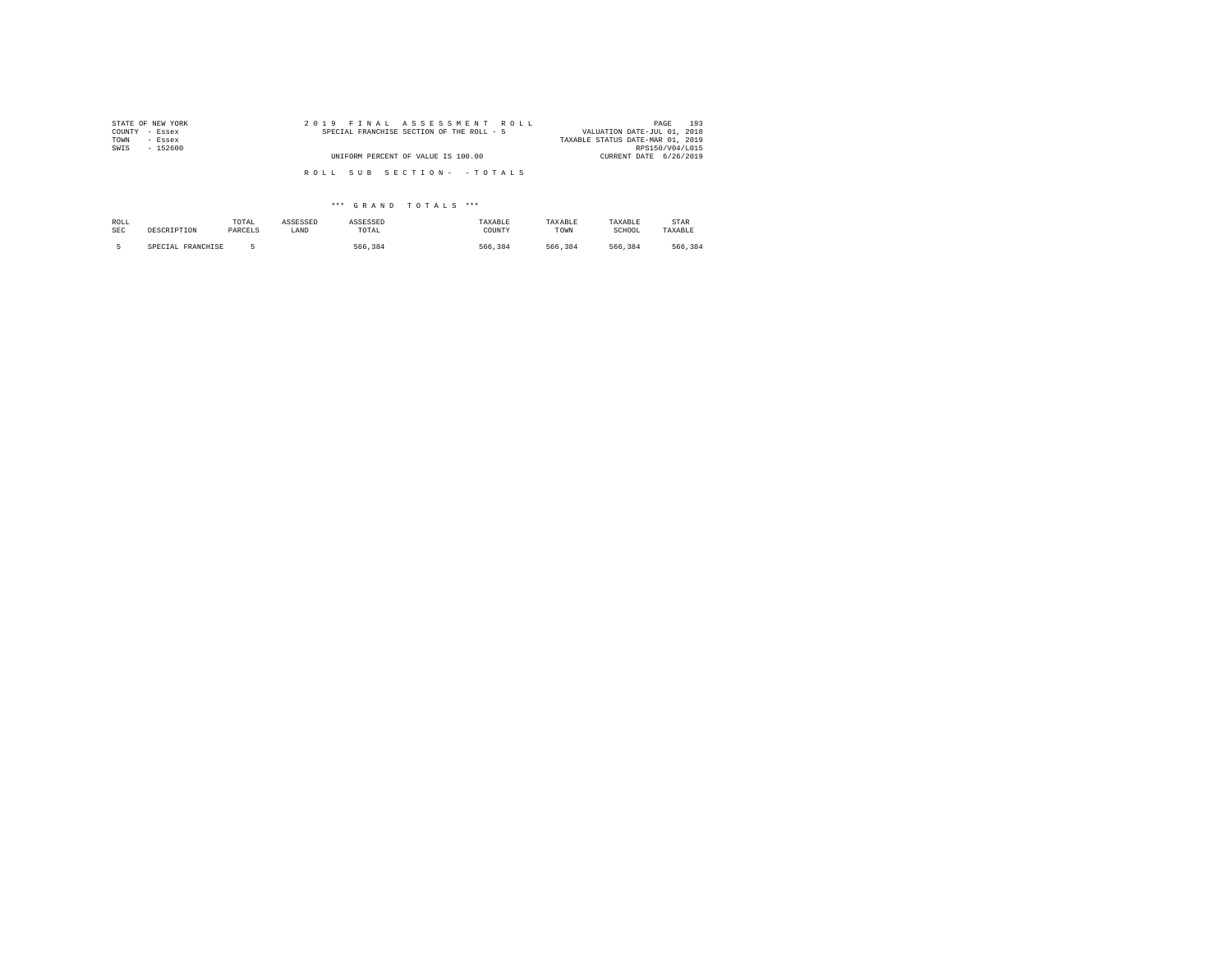| STATE OF NEW YORK | 2019 FINAL ASSESSMENT ROLL                | 194<br>PAGE                      |
|-------------------|-------------------------------------------|----------------------------------|
| COUNTY - Essex    | SPECIAL FRANCHISE SECTION OF THE ROLL - 5 | VALUATION DATE-JUL 01, 2018      |
| TOWN<br>$-$ Essex |                                           | TAXABLE STATUS DATE-MAR 01, 2019 |
| - 152600<br>SWIS  | UNIFORM PERCENT OF VALUE IS 100.00        | RPS150/V04/L015                  |
|                   |                                           | CURRENT DATE 6/26/2019           |

## \*\*\* S P E C I A L D I S T R I C T S U M M A R Y \*\*\*

|      |                      | TOTAL   | EXTENSION | EXTENSION | AD VALOREM | EXEMPT | TAXABLE |
|------|----------------------|---------|-----------|-----------|------------|--------|---------|
| CODE | DISTRICT NAME        | PARCELS | TYPE      | VALUE     | VALUE      | AMOUNT | VALUE   |
|      |                      |         |           |           |            |        |         |
|      | EMS26 EMS District   |         | 5 TOTAL   |           | 566,384    |        | 566,384 |
|      | FD261 Fire Dist 1    |         | 4 TOTAL   |           | 346.540    |        | 346.540 |
|      | FD262 Fire Dist 2    |         | 5 TOTAL   |           | 242,869    |        | 242,869 |
|      | LT261 Essex light    |         | 4 TOTAL   |           | 132.623    |        | 132.623 |
|      | LT262 Whallonsburg 1 |         | 4 TOTAL   |           | 131,142    |        | 131.142 |
|      | WD260 Essex water    |         | 4 TOTAL C |           | 106,300    |        | 106,300 |

#### \*\*\* S C H O O L D I S T R I C T S U M M A R Y \*\*\*

| CODE             | DISTRICT NAME              | TOTAL<br>PARCELS             | ASSESSED<br>LAND | ASSESSED<br>TOTAL | <b>EXEMPT</b><br>AMOUNT | TOTAL<br>TAXABLE  | STAR<br>AMOUNT | <b>STAR</b><br>TAXABLE |
|------------------|----------------------------|------------------------------|------------------|-------------------|-------------------------|-------------------|----------------|------------------------|
| 152402<br>155201 | Boquet Valley<br>Willsboro | 2<br>$\overline{\mathbf{3}}$ |                  | 49.322<br>517,062 |                         | 49.322<br>517.062 |                | 49.322<br>517,062      |
|                  | SUB-TOTAL                  | 5                            |                  | 566.384           |                         | 566.384           |                | 566.384                |
|                  | TOTAL                      | к                            |                  | 566.384           |                         | 566.384           |                | 566,384                |

### \*\*\* S Y S T E M C O D E S S U M M A R Y \*\*\*

NO SYSTEM EXEMPTIONS AT THIS LEVEL

\*\*\* E X E M P T I O N S U M M A R Y \*\*\*

NO EXEMPTIONS AT THIS LEVEL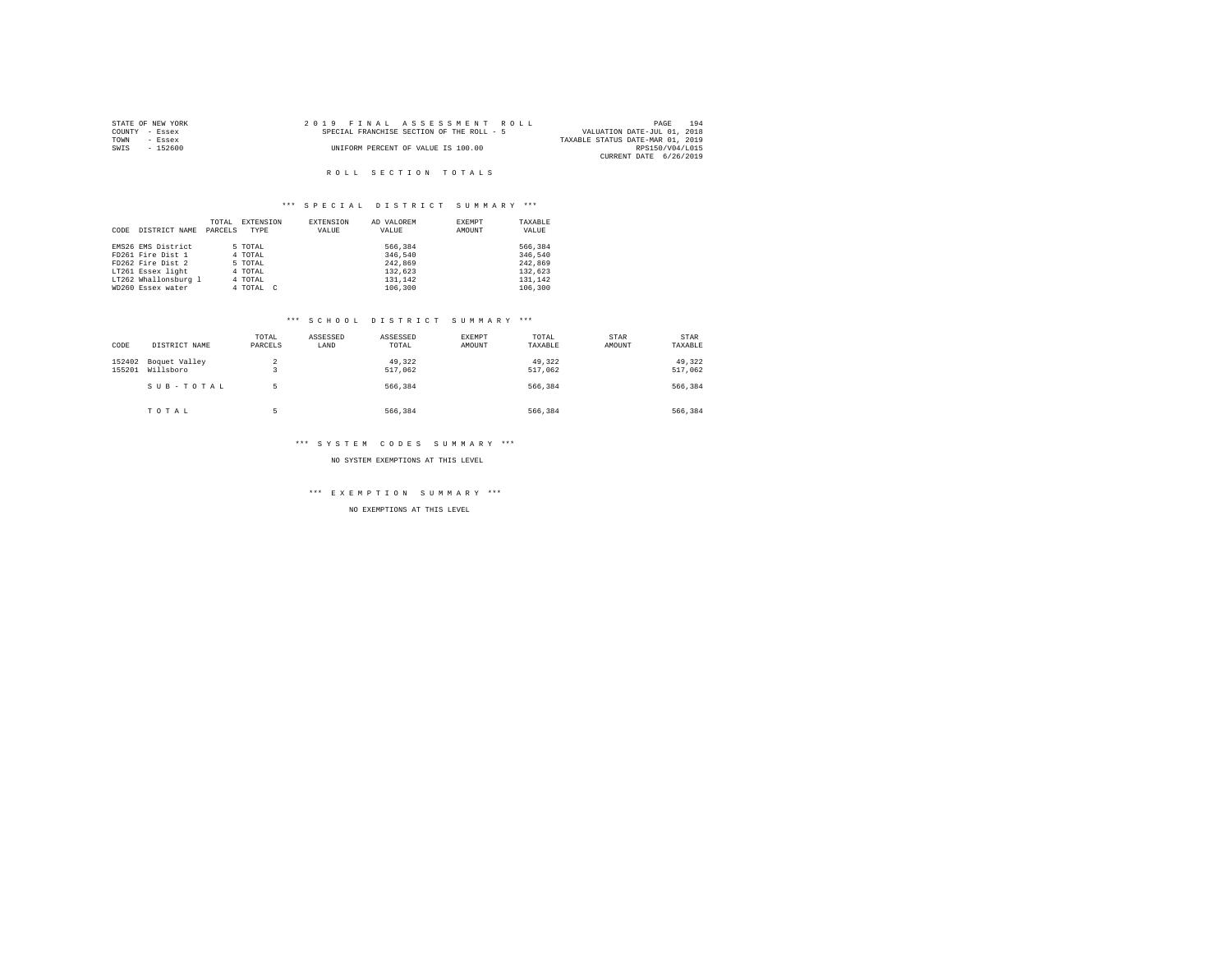| STATE OF NEW YORK | 2019 FINAL ASSESSMENT ROLL                | 195<br>PAGE                      |
|-------------------|-------------------------------------------|----------------------------------|
| COUNTY<br>- Essex | SPECIAL FRANCHISE SECTION OF THE ROLL - 5 | VALUATION DATE-JUL 01, 2018      |
| TOWN<br>- Essex   |                                           | TAXABLE STATUS DATE-MAR 01, 2019 |
| SWIS<br>$-152600$ | UNIFORM PERCENT OF VALUE IS 100.00        | RPS150/V04/L015                  |
|                   |                                           | CURRENT DATE 6/26/2019           |
|                   |                                           |                                  |
|                   | ROLL SECTION TOTALS                       |                                  |

| ROLL       | DESCRIPTION       | TOTAL   | ASSESSED | ASSESSED | TAXABLE | TAXABLE | TAXABLE | STAR    |
|------------|-------------------|---------|----------|----------|---------|---------|---------|---------|
| <b>SEC</b> |                   | PARCELS | LAND     | TOTAL    | COUNTY  | TOWN    | SCHOOL  | TAXABLE |
|            | SPECIAL FRANCHISE |         |          | 566.384  | 566.384 | 566.384 | 566.384 | 566.384 |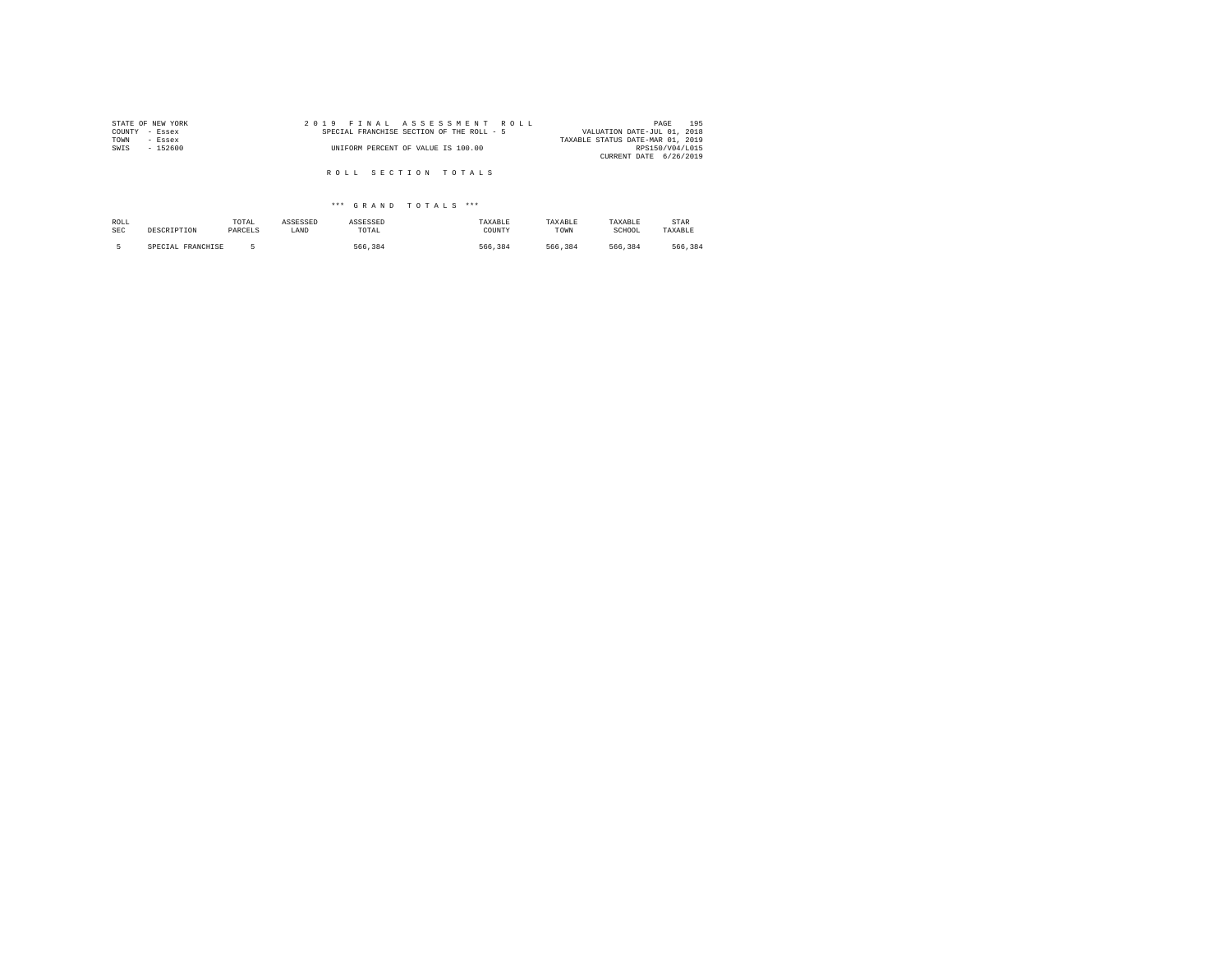|      | STATE OF NEW YORK | 2019 FINAL ASSESSMENT ROLL             | 196<br>PAGE                      |
|------|-------------------|----------------------------------------|----------------------------------|
|      | COUNTY - Essex    | UTILITY & R.R. SECTION OF THE ROLL - 6 | VALUATION DATE-JUL 01, 2018      |
| TOWN | - Essex           | OWNERS NAME SEOUENCE                   | TAXABLE STATUS DATE-MAR 01, 2019 |
| SWIS | - 152600          | UNIFORM PERCENT OF VALUE IS 100.00     |                                  |

| TAX MAP PARCEL NUMBER<br>CURRENT OWNERS NAME<br>CURRENT OWNERS ADDRESS                                                       | SCHOOL DISTRICT<br>PARCEL SIZE/GRID COORD                                                                                                                       | TOTAL    | LAND TAX DESCRIPTION<br>SPECIAL DISTRICTS                                                                                                                                                                         | PROPERTY LOCATION & CLASS ASSESSMENT EXEMPTION CODE---------------COUNTY-------TOWN------SCHOOL<br>TAXABLE VALUE<br>ACCOUNT NO. |
|------------------------------------------------------------------------------------------------------------------------------|-----------------------------------------------------------------------------------------------------------------------------------------------------------------|----------|-------------------------------------------------------------------------------------------------------------------------------------------------------------------------------------------------------------------|---------------------------------------------------------------------------------------------------------------------------------|
| 626. - 9999-601. 700/1884<br>AT&T Communications Inc<br>PO Box 7207<br>Bedminster, NJ 07921                                  | Outside Plant<br>888888<br>155001 .00600<br>Apportion School 7.2%<br>EAST-0738014 NRTH-1554205<br>FULL MARKET VALUE                                             |          | COUNTY TAXABLE VALUE<br>TAXABLE VALUE<br>4,384 SCHOOL TAXABLE VALUE<br>EMS26 EMS District<br>FD261 Fire Dist 1<br>FD262 Fire Dist 2<br>4,384 LT261 Essex light<br>LT262 Whallonsburg light<br>WD260 Essex water   | 605Z019004<br>4,384<br>4,384<br>4.384<br>4,384 TO<br>2,192 TO<br>2,192 TO<br>1,096 TO<br>1,096 TO<br>365 TO C                   |
| 626.-9999-601.700/1885 836 Telecom.eq.<br>AT&T Communications Inc Willsboro 155201<br>PO Box 7207<br>Bedminster, NJ 07921    | Outside Plant<br>888888<br>155201 .09400<br>Apportion School 92.8%<br>EAST-0738014 NRTH-1554205<br>FULL MARKET VALUE                                            | 56,507   | COUNTY TAXABLE VALUE<br>0 TOWN TAXABLE VALUE<br>SCHOOL TAXABLE VALUE<br>EMS26 EMS District<br>FD261 Fire Dist 1<br>FD262 Fire Dist 2<br>56,507 LT261 Essex light<br>LT262 Whallonsburg light<br>WD260 Essex water | 605Z019005<br>56,507<br>56,507<br>56,507<br>56,507 TO<br>28,254 TO<br>28,254 TO<br>14,127 TO<br>14,127 TO<br>4,707 TO C         |
| 626. - 9999 - 713.000/1884<br>BCE Nexxia Corporation<br>PO Box 80615<br>Indianapolis, IN 46280                               | Outside Plant<br>836 Telecom. eq.<br>Boquet Valley 152402<br>888888<br>155001 .00600<br>Apportion School 7.2%<br>EAST-0738014 NRTH-1554205<br>FULL MARKET VALUE | $0$ TOWN | COUNTY TAXABLE VALUE<br>TAXABLE VALUE<br>11,643 SCHOOL TAXABLE VALUE<br>EMS26 EMS District<br>FD261 Fire Dist 1                                                                                                   | 605Z019008<br>11,643<br>11,643<br>11,643<br>11,643 TO<br>5,822 TO<br>5,822 TO<br>2,911 TO<br>2,911 TO<br>970 TO C               |
| 626.-9999-713.000/1885 836 Telecom. eq.<br>BCE Nexxia Corporation Willsboro 155201<br>PO Box 80615<br>Indianapolis, IN 46280 | Outside Plant<br>888888<br>155201 .09400<br>Apportion School 92.8%<br>EAST-0738014 NRTH-1554205<br>FULL MARKET VALUE                                            | 150.068  | COUNTY TAXABLE VALUE<br>0 TOWN TAXABLE VALUE<br>COUNTY TAXABLE VALUE<br>EMS26 EMS District<br>FD261 Fire Dist 1<br>FD262 Fire Dist 2<br>150,068 LT261 Essex light<br>LT262 Whallonsburg light                     | 605Z019009<br>150,068<br>150,068<br>150,068<br>150,068 TO<br>75,034 TO<br>75,034 TO<br>37,517 TO<br>37,517 TO                   |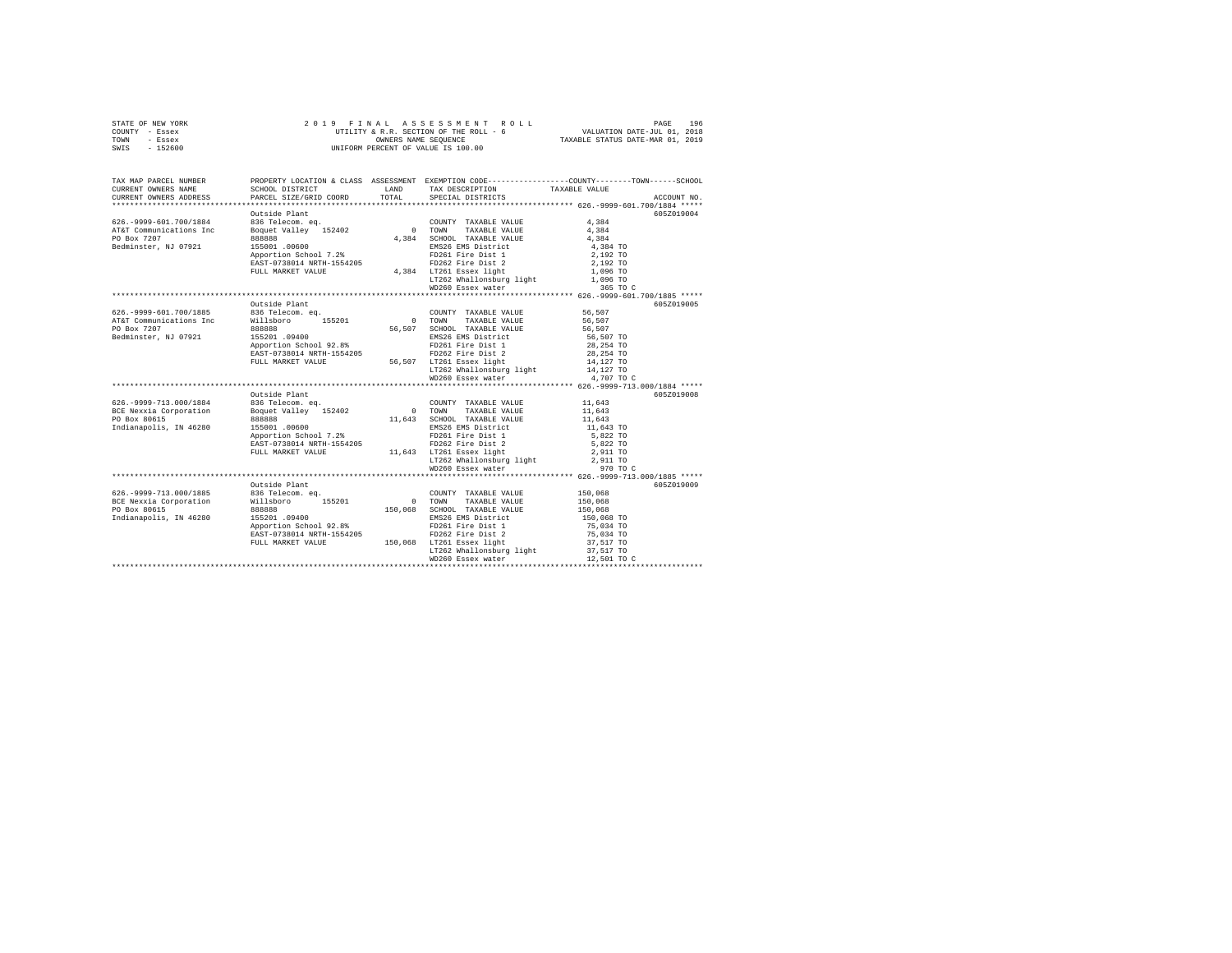| STATE OF NEW YORK | 2019 FINAL ASSESSMENT ROLL             | 197<br>PAGE                      |
|-------------------|----------------------------------------|----------------------------------|
| COUNTY - Essex    | UTILITY & R.R. SECTION OF THE ROLL - 6 | VALUATION DATE-JUL 01, 2018      |
| TOWN<br>- Essex   | OWNERS NAME SEOUENCE                   | TAXABLE STATUS DATE-MAR 01, 2019 |
| - 152600<br>SWIS  | UNIFORM PERCENT OF VALUE IS 100.00     |                                  |

| TAX MAP PARCEL NUMBER<br>CURRENT OWNERS NAME<br>CURRENT OWNERS ADDRESS                                                                             | SCHOOL DISTRICT<br>PARCEL SIZE/GRID COORD                                                                                                                                       | <b>T.AND</b><br>TOTAL      | TAX DESCRIPTION TAXABLE VALUE<br>SPECIAL DISTRICTS                                                                                                                                                                   | PROPERTY LOCATION & CLASS ASSESSMENT EXEMPTION CODE---------------COUNTY-------TOWN------SCHOOL<br>ACCOUNT NO.                             |
|----------------------------------------------------------------------------------------------------------------------------------------------------|---------------------------------------------------------------------------------------------------------------------------------------------------------------------------------|----------------------------|----------------------------------------------------------------------------------------------------------------------------------------------------------------------------------------------------------------------|--------------------------------------------------------------------------------------------------------------------------------------------|
| 626. - 9999 - 745.000/1884<br>Century Link<br>CenturyLink Prop Tx Dept<br>1025 El Dorado Blvd<br>Broomfield, CO 80021                              | Outside Plant<br>836 Telecom. eq.<br>Boquet Valley 152402<br>888888<br>155001.00600<br>Apportion School 7.2%<br>EAST-0738014 NRTH-1554205<br>FULL MARKET VALUE                  | $\Omega$<br>2.094          | COUNTY TAXABLE VALUE<br>TAXABLE VALUE<br>TOWN<br>SCHOOL TAXABLE VALUE<br>EMS26 EMS District<br>FD261 Fire Dist 1<br>FD262 Fire Dist 2<br>2.094 LT261 Essex light<br>LT262 Whallonsburg light<br>WD260 Essex water    | 605Z019010<br>2.094<br>2,094<br>2.094<br>2,094 TO<br>1,047 TO<br>1,047 TO<br>524 TO<br>524 TO<br>174 TO C                                  |
|                                                                                                                                                    |                                                                                                                                                                                 |                            |                                                                                                                                                                                                                      |                                                                                                                                            |
| 626. - 9999 - 745.000/1885<br>Century Link<br>CenturyLink Prop Tx Dept<br>1025 El Dorado Blvd<br>Broomfield, CO 80021<br>626. - 9999-608. 900/1881 | Outside Plant<br>836 Telecom. eq.<br>155201<br>Willsboro<br>888888<br>155201.09400<br>Apportion School 92.8%<br>EAST-0738014 NRTH-1554205<br>FULL MARKET VALUE<br>Outside Plant | 26,987                     | COUNTY TAXABLE VALUE<br>0 TOWN<br>TAXABLE VALUE<br>SCHOOL TAXABLE VALUE<br>EMS26 EMS District<br>FD261 Fire Dist 1<br>FD262 Fire Dist 2<br>26,987 LT261 Essex light<br>LT262 Whallonsburg light<br>WD260 Essex water | 605Z019011<br>26,987<br>26,987<br>26,987<br>26.987 TO<br>13,494 TO<br>13,494 TO<br>6,747 TO<br>6,747 TO<br>2.248 TO C<br>605N204701<br>674 |
| Chazy & Westport Tel Co<br>PO Box 249<br>Westport, NY 12993                                                                                        | 836 Telecom. eq.<br>Boquet Valley 152402<br>888888<br>155001.10000<br>Apportion School 7.2%<br>EAST-0738014 NRTH-1554205<br>FULL MARKET VALUE                                   | 674<br>674                 | COUNTY TAXABLE VALUE<br>0 TOWN<br>TAXABLE VALUE<br>SCHOOL TAXABLE VALUE<br>EMS26 EMS District<br>FD262 Fire Dist 2                                                                                                   | 674<br>674<br>674 TO<br>674 TO                                                                                                             |
| 626. - 9999-608.900/1882<br>Chazy & Westport Tel Co<br>PO Box 249<br>Westport, NY 12993                                                            | Outside Plant<br>836 Telecom. ea.<br>Willsboro<br>155201<br>888888<br>155001.10000<br>Apportion School 92.8%<br>EAST-0738014 NRTH-1554205<br>FULL MARKET VALUE                  | $\Omega$<br>8,688<br>8,688 | COUNTY TAXABLE VALUE<br>TOWN<br>TAXABLE VALUE<br>SCHOOL TAXABLE VALUE<br>EMS26 EMS District<br>FD262 Fire Dist 2                                                                                                     | 605N015004<br>8,688<br>8,688<br>8,688<br>8,688 TO<br>8,688 TO                                                                              |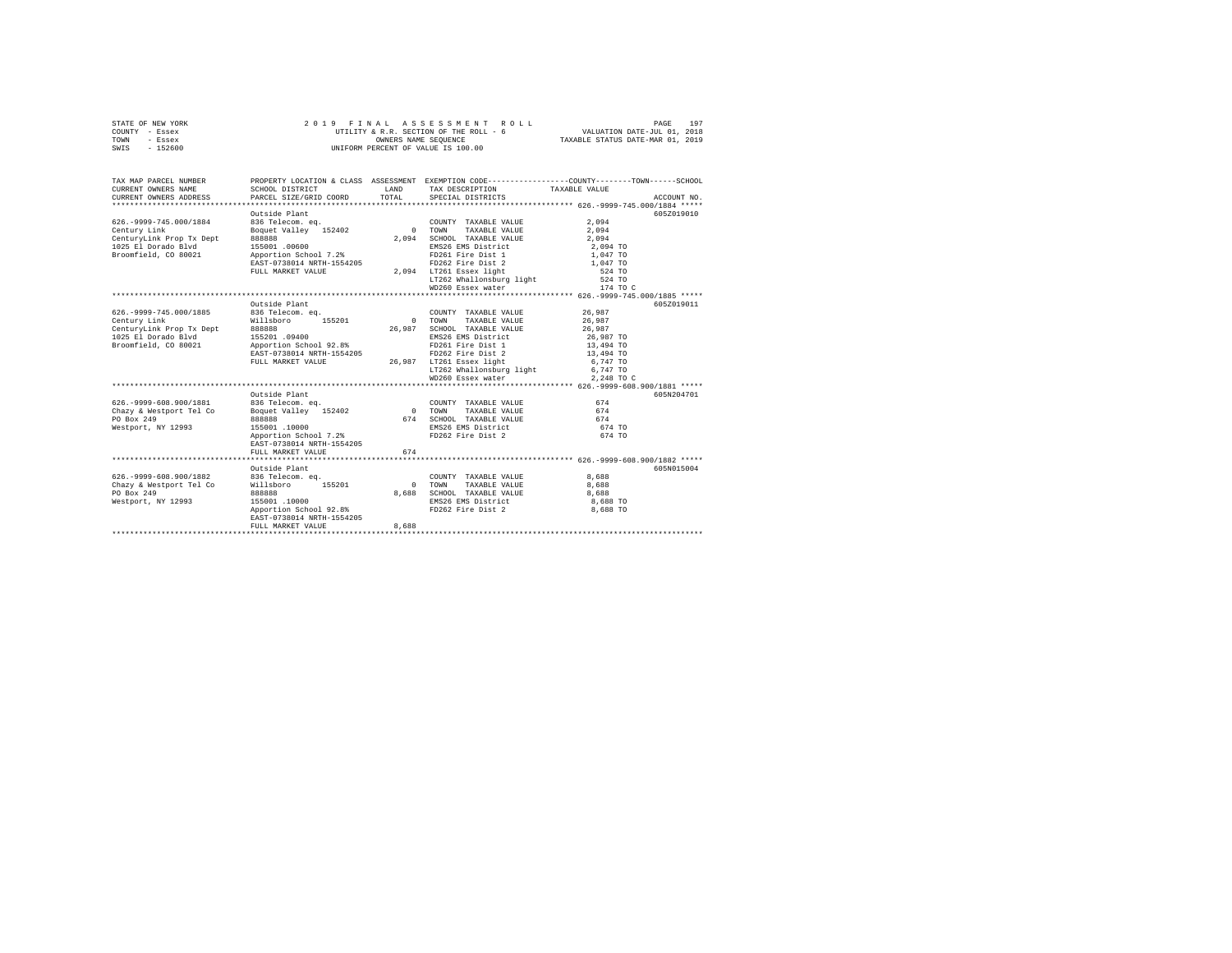| STATE OF NEW YORK<br>COUNTY - Essex<br><b>TOWN</b><br>- Essex<br>$-152600$<br>SWIS                                                                                                                                             |                                                                                                                                                                                                        |              | 2019 FINAL ASSESSMENT ROLL<br>UTILITY & R.R. SECTION OF THE ROLL - 6 VALUATION DATE-JUL 01, 2018<br>UNIFORM PERCENT OF VALUE IS 100.00                                                                                                                   |                                                                                                                   | 198<br>PAGE            |
|--------------------------------------------------------------------------------------------------------------------------------------------------------------------------------------------------------------------------------|--------------------------------------------------------------------------------------------------------------------------------------------------------------------------------------------------------|--------------|----------------------------------------------------------------------------------------------------------------------------------------------------------------------------------------------------------------------------------------------------------|-------------------------------------------------------------------------------------------------------------------|------------------------|
| TAX MAP PARCEL NUMBER PROPERTY LOCATION & CLASS ASSESSMENT EXEMPTION CODE---------------COUNTY-------TOWN-----SCHOOL<br>CURRENT OWNERS NAME<br>CURRENT OWNERS ADDRESS                                                          | SCHOOL DISTRICT TAND TAX DESCRIPTION<br>PARCEL SIZE/GRID COORD                                                                                                                                         | TOTAL        | SPECIAL DISTRICTS                                                                                                                                                                                                                                        | TAXABLE VALUE                                                                                                     | ACCOUNT NO.            |
|                                                                                                                                                                                                                                | FULL MARKET VALUE                                                                                                                                                                                      | 37,300       | 37,300 EX<br>FD261 Fire Dist 1<br>37,300 EX<br>LT261 Essex light<br>37,300 EX<br>WD260 Essex water<br>37,300 EX                                                                                                                                          | 37,300<br>$\Omega$<br>$\Omega$<br>37,300<br>$.00$ MT<br>0 <sub>T</sub><br>$0$ TO<br>$0$ TO<br>$0$ TO C            | 605Z004010<br>37,300 0 |
| $40.65 - 3 - 1.000$<br>Lake Champlain Trans Co Inc Willsboro 155201<br>King Street Dock<br>Burlington, VT 05401                                                                                                                | 2758 Essex Rd<br>448 Pier / wharf - WTRFNT             COUNTY TAXABLE VALUE<br>Hicks<br>ACRES 0.50<br>EAST-0756958 NRTH-1572370<br>DEED BOOK 610 PG-017<br>FULL MARKET VALUE 310,100 LT261 Essex light | 270.400 TOWN | TAXABLE VALUE<br>310,100 SCHOOL TAXABLE VALUE<br>E1660 Emergency Services<br>EMS26 EMS District<br>$FD261$ Fire Dist 1<br>SB260 Eessex Sewer Bond<br>SD260 Essex Sewer Dist 310,100 TO<br>WD260 Essex water                                              | 310,100<br>310,100<br>310,100<br>.00 MT<br>310,100 TO<br>310,100 TO<br>310,100 TO<br>310,100 TO C<br>310,100 TO C | 605N204704             |
| 626.-9999-760.700/1884 836 Telecom. eq.<br>Level 3 Communications<br>CenturyLink Prop Tx Dept<br>152402<br>1025 El Dorado Blvd<br>1025 El Dorado Blvd<br>155001 .00600<br>Broomfield, CO 80021<br>20071 .00600<br>20071 .00600 | Outside Plant<br>EAST-0738014 NRTH-1554205<br>FULL MARKET VALUE                                                                                                                                        | 34,945       | COUNTY TAXABLE VALUE<br>0 TOWN TAXABLE VALUE<br>COUNTY TAXABLE VALUE 34,945<br>SCHOOL TAXABLE VALUE<br>EMS26 EMS District<br>FD261 Fire Dist 1<br>1554205 FD262 Fire Dist 2<br>34,945 LT261 Essex light<br>LT262 Whallonsburg light<br>WD260 Essex water | 34,945<br>34,945<br>34,945 TO<br>17,473 TO<br>17,473 TO<br>8,736 TO<br>8,736 TO<br>2,911 TO C                     | 605Z019012             |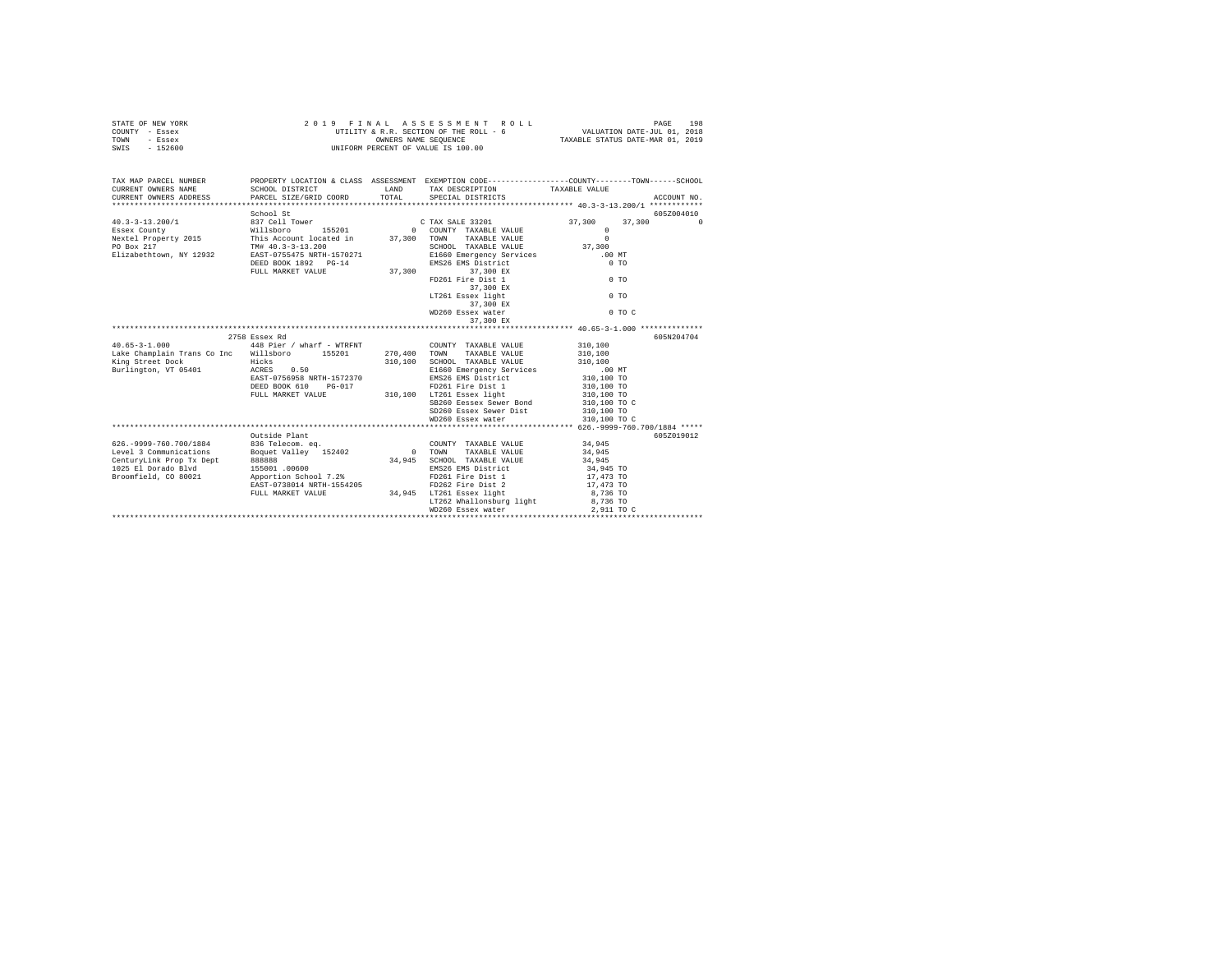| STATE OF NEW YORK | 2019 FINAL ASSESSMENT ROLL             | 199<br>PAGE                      |
|-------------------|----------------------------------------|----------------------------------|
| COUNTY - Essex    | UTILITY & R.R. SECTION OF THE ROLL - 6 | VALUATION DATE-JUL 01, 2018      |
| TOWN<br>- Essex   | OWNERS NAME SEOUENCE                   | TAXABLE STATUS DATE-MAR 01, 2019 |
| - 152600<br>SWIS  | UNIFORM PERCENT OF VALUE IS 100.00     |                                  |

| TAX MAP PARCEL NUMBER                                                                                                                                                                                                          |                           |  | PROPERTY LOCATION & CLASS ASSESSMENT EXEMPTION CODE---------------COUNTY-------TOWN-----SCHOOL<br>TRA WAP PARCEL BURGER IN A SURGER TRANSPORT ON THE SPECIE OF THE SERVICE OF THE CHARGE TRANSPORT OF THE SCHOOL DISTRICT TRANSPORT OF THE SERVICE OF THE SERVICE OF THE SPECIE OF THE SPECIE OF THE SPECIE OF THE SPECIE OF THE |
|--------------------------------------------------------------------------------------------------------------------------------------------------------------------------------------------------------------------------------|---------------------------|--|----------------------------------------------------------------------------------------------------------------------------------------------------------------------------------------------------------------------------------------------------------------------------------------------------------------------------------|
|                                                                                                                                                                                                                                |                           |  | 605Z019013                                                                                                                                                                                                                                                                                                                       |
|                                                                                                                                                                                                                                |                           |  |                                                                                                                                                                                                                                                                                                                                  |
|                                                                                                                                                                                                                                |                           |  |                                                                                                                                                                                                                                                                                                                                  |
|                                                                                                                                                                                                                                |                           |  | 605Z000002                                                                                                                                                                                                                                                                                                                       |
|                                                                                                                                                                                                                                |                           |  | 1,201 Mortheast Grouped Trans Level of Paris Level of The COUNTY TAXABLE VALUE 1,201 0<br>NYSEG Corp Boguet Valley 152402 0 TOWN TAXABLE VALUE 1,201<br>2010 MySEG Corp 1,201 00016 1,201 CCONTY TAXABLE VALUE 1,201<br>2010 202016                                                                                              |
|                                                                                                                                                                                                                                |                           |  |                                                                                                                                                                                                                                                                                                                                  |
|                                                                                                                                                                                                                                | Northeast Grouped Trans L |  | 605Z000003                                                                                                                                                                                                                                                                                                                       |
|                                                                                                                                                                                                                                |                           |  |                                                                                                                                                                                                                                                                                                                                  |
|                                                                                                                                                                                                                                |                           |  | 605Z000004<br>226 TO<br>6 TO<br>220 TO                                                                                                                                                                                                                                                                                           |
| 6052. 1999-131.600/1012 Republic Steel Brook Trans (COUNTY TAXABLE VALUE 2021 Republic Steel Trans Imp. 1982 Rec Trans Imp. 1982 Republic Steel Brook Trans (COUNTY TAXABLE VALUE 2021 2021 2021 2021 2032 RARBLE VALUE 2021 2 |                           |  | 605Z000005                                                                                                                                                                                                                                                                                                                       |
|                                                                                                                                                                                                                                |                           |  |                                                                                                                                                                                                                                                                                                                                  |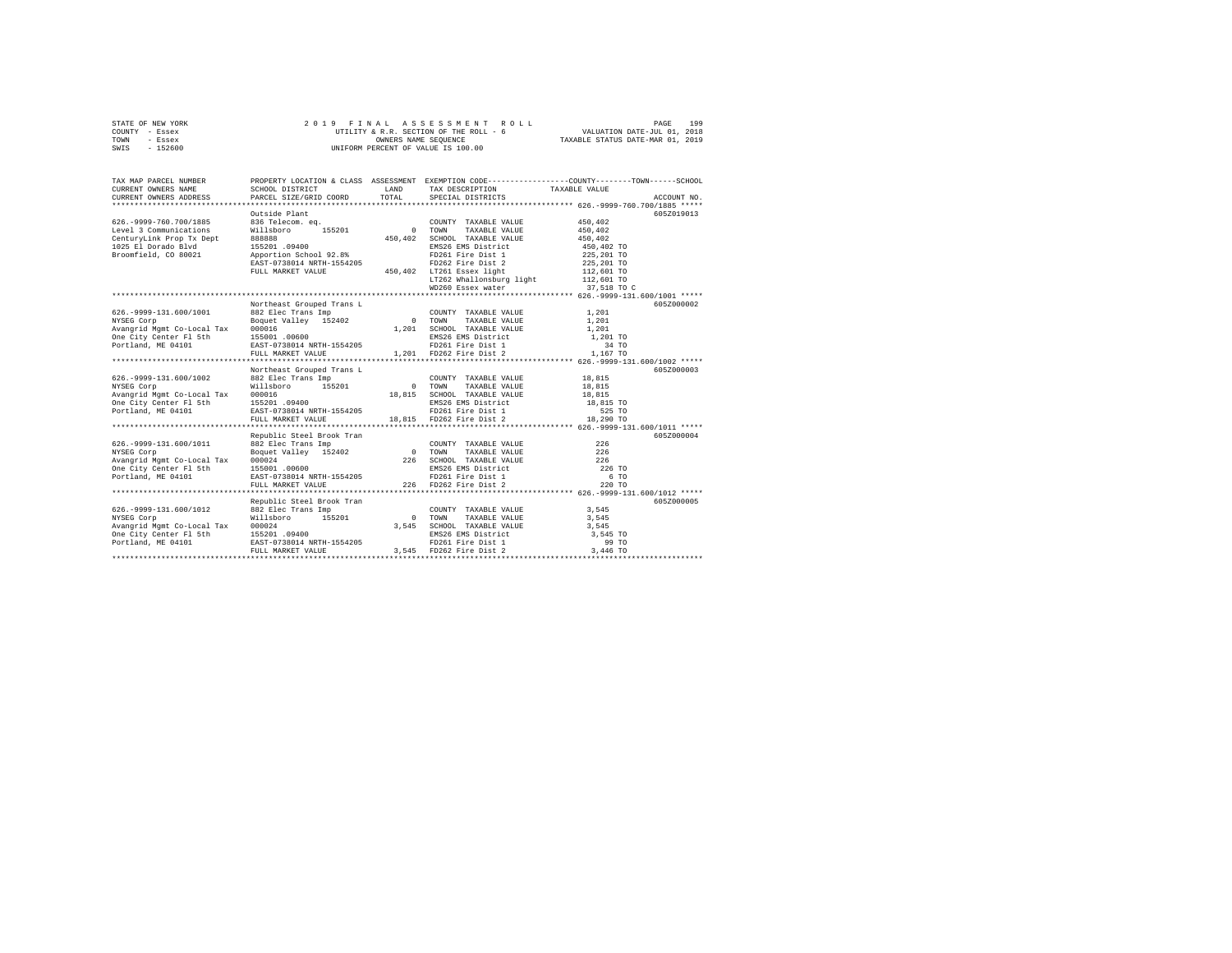| STATE OF NEW YORK |           |  |  | 2019 FINAL ASSESSMENT ROLL             |                                  | PAGE                        | 200 |
|-------------------|-----------|--|--|----------------------------------------|----------------------------------|-----------------------------|-----|
| COUNTY - Essex    |           |  |  | UTILITY & R.R. SECTION OF THE ROLL - 6 |                                  | VALUATION DATE-JUL 01, 2018 |     |
| TOWN              | - Essex   |  |  | OWNERS NAME SEOUENCE                   | TAXABLE STATUS DATE-MAR 01, 2019 |                             |     |
| SWIS              | $-152600$ |  |  | UNIFORM PERCENT OF VALUE IS 100.00     |                                  |                             |     |

| TAX MAP PARCEL NUMBER<br>CURRENT OWNERS NAME<br>CURRENT OWNERS ADDRESS PARCEL SIZE/GRID COORD TOTAL SPECIAL DISTRICTS                                                                                                                                                            | SCHOOL DISTRICT                                                                                            | LAND                     | TAX DESCRIPTION TAXABLE VALUE                                                                                                                                                                                                                                 | PROPERTY LOCATION & CLASS ASSESSMENT EXEMPTION CODE----------------COUNTY-------TOWN------SCHOOL<br>ACCOUNT NO. |
|----------------------------------------------------------------------------------------------------------------------------------------------------------------------------------------------------------------------------------------------------------------------------------|------------------------------------------------------------------------------------------------------------|--------------------------|---------------------------------------------------------------------------------------------------------------------------------------------------------------------------------------------------------------------------------------------------------------|-----------------------------------------------------------------------------------------------------------------|
| 626.-9999-131.600/1881 884 Elec Dist Out<br>MYSEG Corp<br>2001 Magnet Corporate Magnet Corporate Magnet Corporate Magnet Corporate Magnet Corporate Magnet CHO<br>2011 Magnet Corporate Magnet Corporate 155001<br>2011 Magnet Corporate 155001 Magnet Corporate Magnet Magnet M | Outside Plant<br>FULL MARKET VALUE                                                                         |                          | COUNTY TAXABLE VALUE 81,198<br>81,198 SCHOOL TAXABLE VALUE<br>EMS26 EMS District<br>FD261 Fire Dist 1<br>81,198 FD262 Fire Dist 2 78,933 TO                                                                                                                   | 605J190018<br>TAXABLE VALUE 81,198<br>81,198<br>81,198 TO<br>2,265 TO                                           |
| 626.-9999-131.600/1882 884 Elec Dist Out                                                                                                                                                                                                                                         | Outside Plant                                                                                              |                          | COUNTY TAXABLE VALUE<br>TAXABLE VALUE<br>1272,105 SCHOOL TAXABLE VALUE<br>EMS26 EMS District                                                                                                                                                                  | 605N204705<br>1272.105<br>1272.105<br>1272,105<br>1272,105 TO                                                   |
| % (1999-701.800/1884 – 1111)<br>Telus Communications Inc – Boguet Valley – 152402 – 1628<br>Telus Communications Inc – Boquet Valley – 152402 – 1628<br>PO Box 1552<br>Edmonton AB, Canada T5J 2N7 155001 .00600                                                                 | Outside Plant<br>888888<br>Apportion School 7.2%<br>EAST-0738014 NRTH-1554205<br>FULL MARKET VALUE         | 0 TOWN                   | COUNTY TAXABLE VALUE<br>TAXABLE VALUE<br>1,177 SCHOOL TAXABLE VALUE 1,177<br>EMS26 EMS District 1,177 TO                                                                                                                                                      | 605Z019006<br>1,177<br>1,177<br>98 TO C                                                                         |
| 626.-9999-701.800/1885 836 Telecom. eq.<br>Telus Communications Inc Willsboro 155201                                                                                                                                                                                             | Outside Plant<br>155201 .09400<br>Apportion School 92.8%<br>EAST-0738014 NRTH-1554205<br>FULL MARKET VALUE | <b>CONTINUES IN TOWN</b> | COUNTY TAXABLE VALUE 15,172<br>TAXABLE VALUE 15,172<br>15,172 SCHOOL TAXABLE VALUE<br>EMS26 EMS District<br>FD261 Fire Dist 1 7,586 TO<br>FD262 Fire Dist 2<br>15,172 LT261 Essex light<br>LT261 Essex light<br>LT262 Whallonsburg light<br>WD260 Essex water | 605Z019007<br>15,172<br>15,172 TO<br>7,586 TO<br>3,793 TO<br>3,793 TO<br>1,264 TO C                             |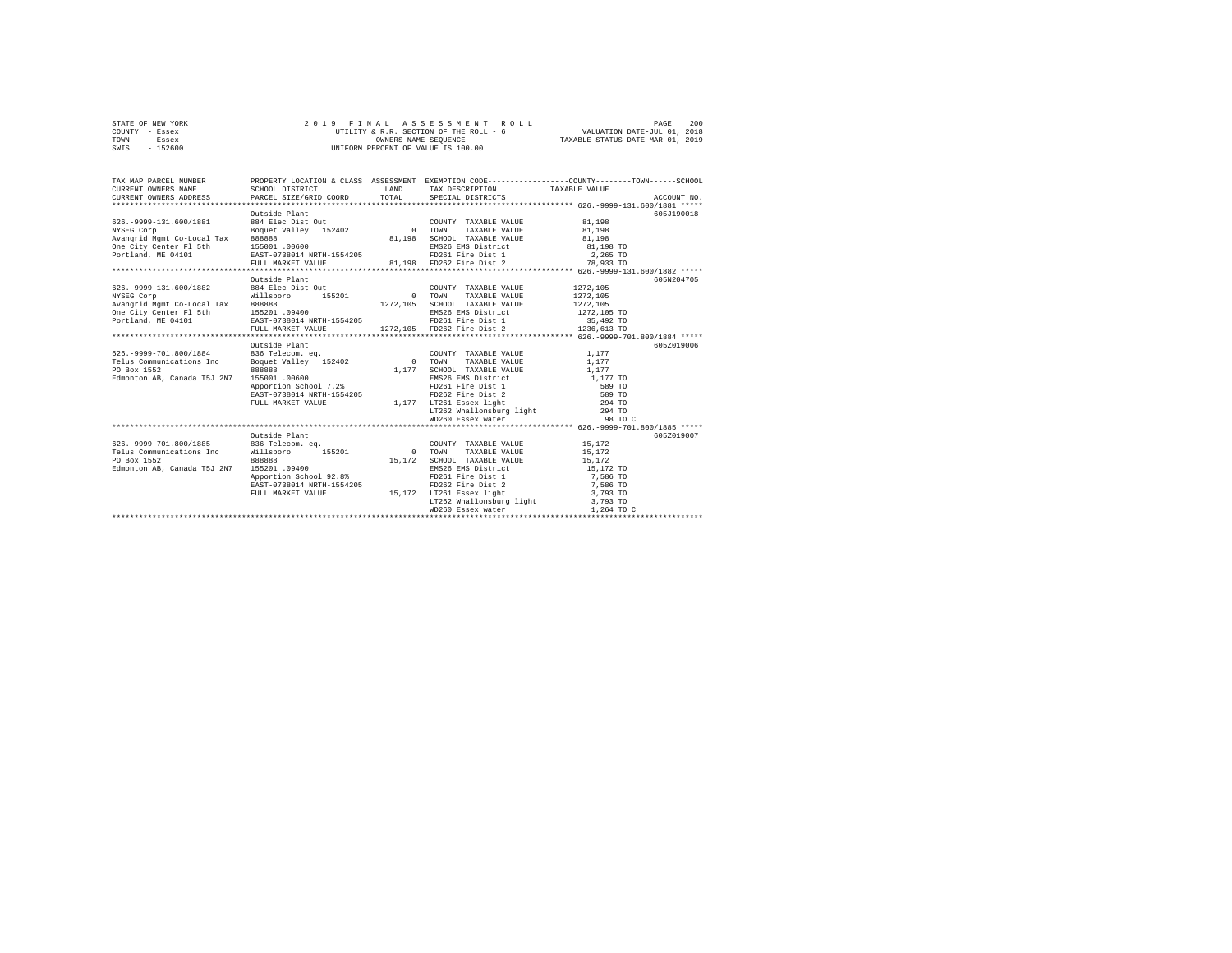|      | STATE OF NEW YORK | 2019 FINAL ASSESSMENT ROLL             | 201<br>PAGE                      |
|------|-------------------|----------------------------------------|----------------------------------|
|      | COUNTY - Essex    | UTILITY & R.R. SECTION OF THE ROLL - 6 | VALUATION DATE-JUL 01, 2018      |
| TOWN | - Essex           | OWNERS NAME SEOUENCE                   | TAXABLE STATUS DATE-MAR 01, 2019 |
| SWIS | - 152600          | UNIFORM PERCENT OF VALUE IS 100.00     |                                  |

| TAX MAP PARCEL NUMBER<br>CURRENT OWNERS NAME | SCHOOL DISTRICT                                | LAND   | PROPERTY LOCATION & CLASS ASSESSMENT EXEMPTION CODE----------------COUNTY-------TOWN------SCHOOL<br>TAX DESCRIPTION TAXABLE VALUE |             |             |
|----------------------------------------------|------------------------------------------------|--------|-----------------------------------------------------------------------------------------------------------------------------------|-------------|-------------|
| CURRENT OWNERS ADDRESS                       | PARCEL SIZE/GRID COORD TOTAL SPECIAL DISTRICTS |        |                                                                                                                                   |             | ACCOUNT NO. |
|                                              |                                                |        |                                                                                                                                   |             |             |
|                                              | Outside Plant                                  |        |                                                                                                                                   |             | 605-1190016 |
| 626. - 9999-631.900/1881                     | 836 Telecom. eq.<br>Boquet Valley 152402       |        | COUNTY TAXABLE VALUE                                                                                                              | 4.375       |             |
| Verizon New York Inc                         |                                                | 0 TOWN | TAXABLE VALUE                                                                                                                     | 4.375       |             |
| c/o Duff & Phelps                            | 88888                                          | 4,375  | SCHOOL TAXABLE VALUE                                                                                                              | 4.375       |             |
| PO Box 2749                                  | 155001 .00600                                  |        | EMS26 EMS District 4,375 TO                                                                                                       |             |             |
| Addison, TX 75001 Apportion School 7.2%      |                                                |        | FD261 Fire Dist 1 2,188 TO                                                                                                        |             |             |
|                                              | EAST-0738014 NRTH-1554205                      |        | FD262 Fire Dist 2 2,188 TO                                                                                                        |             |             |
|                                              | FULL MARKET VALUE                              |        | 4,375 LT261 Essex light                                                                                                           | 1,094 TO    |             |
|                                              |                                                |        | LT262 Whallonsburg light 1,094 TO                                                                                                 |             |             |
|                                              |                                                |        |                                                                                                                                   |             |             |
|                                              |                                                |        |                                                                                                                                   |             |             |
|                                              | Outside Plant                                  |        |                                                                                                                                   |             | 605N204920  |
| 626. - 9999-631.900/1882                     | 836 Telecom, eq.                               |        | COUNTY TAXABLE VALUE                                                                                                              | 56,393      |             |
| Verizon New York Inc                         | Willsboro 155201                               |        | TAXABLE VALUE<br>0 TOWN                                                                                                           | 56,393      |             |
| c/o Duff & Phelps                            | 888888                                         | 56,393 | SCHOOL TAXABLE VALUE                                                                                                              | 56,393      |             |
| PO Box 2749                                  | 155201 .09400                                  |        | EMS26 EMS District                                                                                                                | 56,393 TO   |             |
| Addison, TX 75001                            | Apportion School 92.8%                         |        | FD261 Fire Dist 1                                                                                                                 | 28,197 TO   |             |
|                                              | EAST-0738014 NRTH-1554205                      |        | FD262 Fire Dist 2                                                                                                                 | 28,197 TO   |             |
|                                              | FULL MARKET VALUE                              |        | 56,393 LT261 Essex light                                                                                                          | 14,098 TO   |             |
|                                              |                                                |        | LT262 Whallonsburg light 14,098 TO                                                                                                |             |             |
|                                              |                                                |        | WD260 Essex water                                                                                                                 | 4,698 TO C  |             |
|                                              |                                                |        |                                                                                                                                   |             |             |
|                                              | 239 School St                                  |        |                                                                                                                                   |             | 6052018001  |
| $40.3 - 3 - 13.200/2$                        | 837 Cell Tower                                 |        | COUNTY TAXABLE VALUE 47,500                                                                                                       |             |             |
| Verizon Wireless<br>Willsboro                | 155201 0 TOWN                                  |        | TAXABLE VALUE                                                                                                                     | 47,500      |             |
| Duff & Phelps LLC Potts Patent               |                                                | 47.500 | SCHOOL TAXABLE VALUE                                                                                                              | 47.500      |             |
| PO Box 2549                                  | lease agreement 1849/122                       |        | E1660 Emergency Services                                                                                                          | $.00$ MT    |             |
| Addison, TX 75001 EAST-0755475 NRTH-1570271  |                                                |        | EMS26 EMS District                                                                                                                | 47,500 TO   |             |
|                                              | DEED BOOK 1849 PG-122                          |        | FD261 Fire Dist 1                                                                                                                 | 47,500 TO   |             |
|                                              | FULL MARKET VALUE                              |        | 47,500 LT261 Essex light                                                                                                          | 47,500 TO   |             |
|                                              |                                                |        | WD260 Essex water                                                                                                                 | 47,500 TO C |             |
|                                              |                                                |        |                                                                                                                                   |             |             |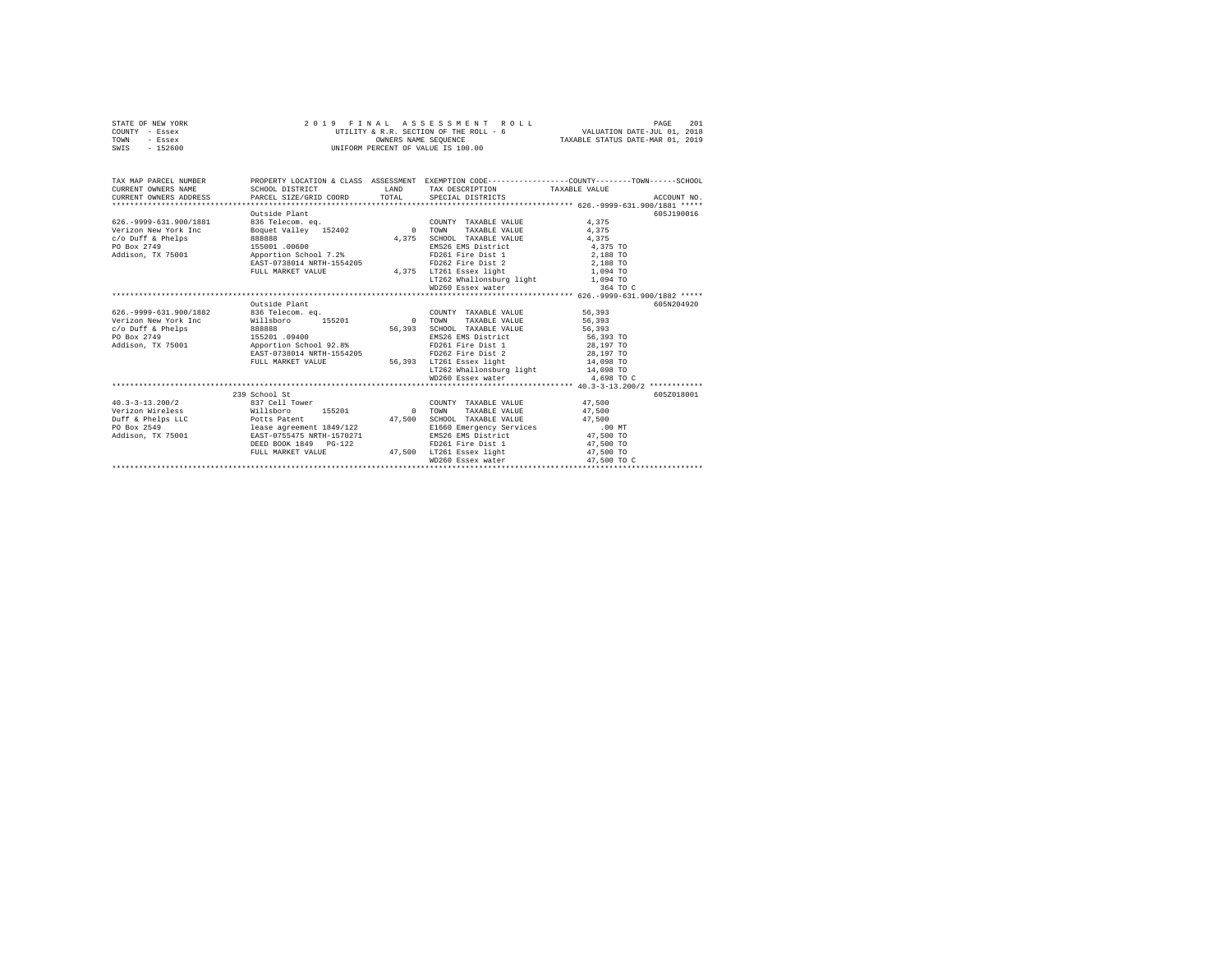| STATE OF NEW YORK | 2019 FINAL ASSESSMENT ROLL             | 202<br>PAGE                      |
|-------------------|----------------------------------------|----------------------------------|
| COUNTY - Essex    | UTILITY & R.R. SECTION OF THE ROLL - 6 | VALUATION DATE-JUL 01, 2018      |
| TOWN<br>- Essex   |                                        | TAXABLE STATUS DATE-MAR 01, 2019 |
| SWIS<br>$-152600$ |                                        | RPS150/V04/L015                  |
|                   | UNIFORM PERCENT OF VALUE IS 100.00     | CURRENT DATE 6/26/2019           |
|                   |                                        |                                  |
|                   | ROLL SUB SECTION- - TOTALS             |                                  |

|      |                      | TOTAL   | <b>EXTENSION</b> | <b>EXTENSION</b> | AD VALOREM | <b>EXEMPT</b> | TAXABLE  |
|------|----------------------|---------|------------------|------------------|------------|---------------|----------|
| CODE | DISTRICT NAME        | PARCELS | <b>TYPE</b>      | VALUE            | VALUE      | AMOUNT        | VALUE    |
|      |                      |         |                  |                  |            |               |          |
|      | EMS26 EMS District   |         | 23 TOTAL         |                  | 2595,499   | 37,300        | 2558,199 |
|      | SB260 Eessex Sewer B |         | 1 TOTAL C        |                  | 310,100    |               | 310,100  |
|      | SD260 Essex Sewer Di |         | 1 TOTAL          |                  | 310,100    |               | 310,100  |
|      | E1660 Emergency Serv |         | 3 MOVTAX         |                  |            |               |          |
|      | FD261 Fire Dist 1    |         | 21 TOTAL         |                  | 840,398    | 37,300        | 803,098  |
|      | FD262 Fire Dist 2    |         | 20 TOTAL         |                  | 1755.108   |               | 1755,108 |
|      | LT261 Essex light    |         | 15 TOTAL         |                  | 598,438    | 37,300        | 561,138  |
|      | LT262 Whallonsburg 1 |         | 12 TOTAL         |                  | 203,538    |               | 203,538  |
|      | WD260 Essex water    |         | 15 TOTAL C       |                  | 462.718    | 37,300        | 425, 418 |

### \*\*\* S C H O O L D I S T R I C T S U M M A R Y \*\*\*

| CODE             | DISTRICT NAME              | TOTAL<br>PARCELS | ASSESSED<br>LAND | ASSESSED<br>TOTAL   | EXEMPT<br>AMOUNT | TOTAL<br>TAXABLE    | STAR<br>AMOUNT | STAR<br>TAXABLE     |
|------------------|----------------------------|------------------|------------------|---------------------|------------------|---------------------|----------------|---------------------|
| 152402<br>155201 | Boquet Valley<br>Willsboro | 10<br>13         | 270,400          | 141.917<br>2453.582 |                  | 141.917<br>2453.582 |                | 141.917<br>2453.582 |
|                  | SUB-TOTAL                  | 23               | 270,400          | 2595,499            |                  | 2595.499            |                | 2595,499            |
|                  | TOTAL                      | 23               | 270,400          | 2595,499            |                  | 2595.499            |                | 2595,499            |

### \*\*\* S Y S T E M C O D E S S U M M A R Y \*\*\*

NO SYSTEM EXEMPTIONS AT THIS LEVEL

# \*\*\* E X E M P T I O N S U M M A R Y \*\*\*

| CODE  | DESCRIPTION         | TOTAL<br>PARCELS | COUNTY           | TOWN             | SCHOOL |
|-------|---------------------|------------------|------------------|------------------|--------|
| 33201 | C TAX SALE<br>TOTAL |                  | 37,300<br>37,300 | 37,300<br>37,300 |        |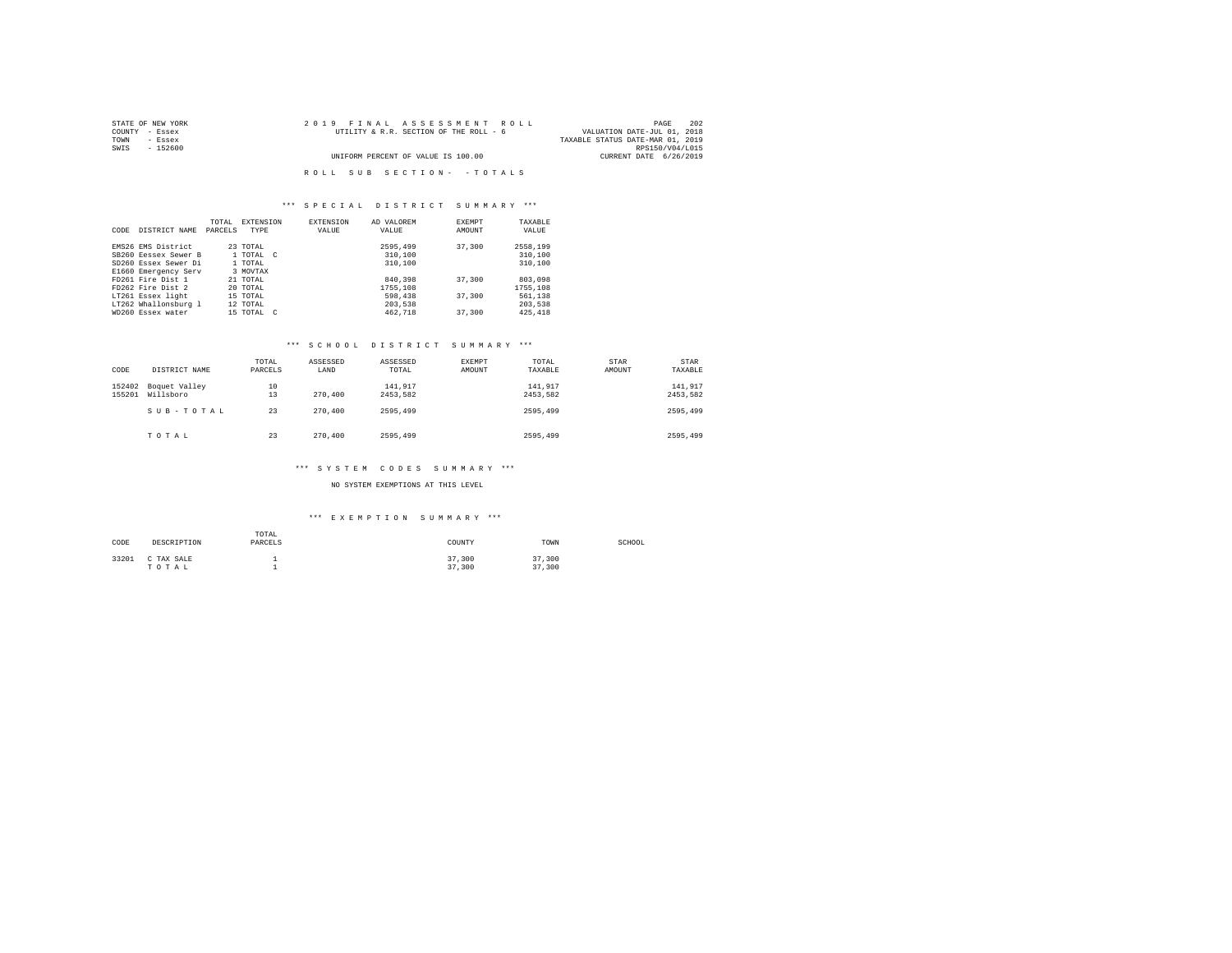| STATE OF NEW YORK | 2019 FINAL ASSESSMENT ROLL             | 203<br>PAGE                      |
|-------------------|----------------------------------------|----------------------------------|
| COUNTY - Essex    | UTILITY & R.R. SECTION OF THE ROLL - 6 | VALUATION DATE-JUL 01, 2018      |
| TOWN<br>- Essex   |                                        | TAXABLE STATUS DATE-MAR 01, 2019 |
| SWIS<br>$-152600$ |                                        | RPS150/V04/L015                  |
|                   | UNIFORM PERCENT OF VALUE IS 100.00     | CURRENT DATE 6/26/2019           |
|                   |                                        |                                  |
|                   | ROLL SUB SECTION- - TOTALS             |                                  |

| ROLL       | DESCRIPTION      | TOTAL   | ASSESSED | ASSESSED | TAXABLE  | TAXABLE  | TAXABLE  | STAR     |
|------------|------------------|---------|----------|----------|----------|----------|----------|----------|
| <b>SEC</b> |                  | PARCELS | LAND     | TOTAL    | COUNTY   | TOWN     | SCHOOL   | TAXABLE  |
|            | UTILITIES & N.C. | 23      | 270,400  | 2595,499 | 2558,199 | 2558.199 | 2595.499 | 2595,499 |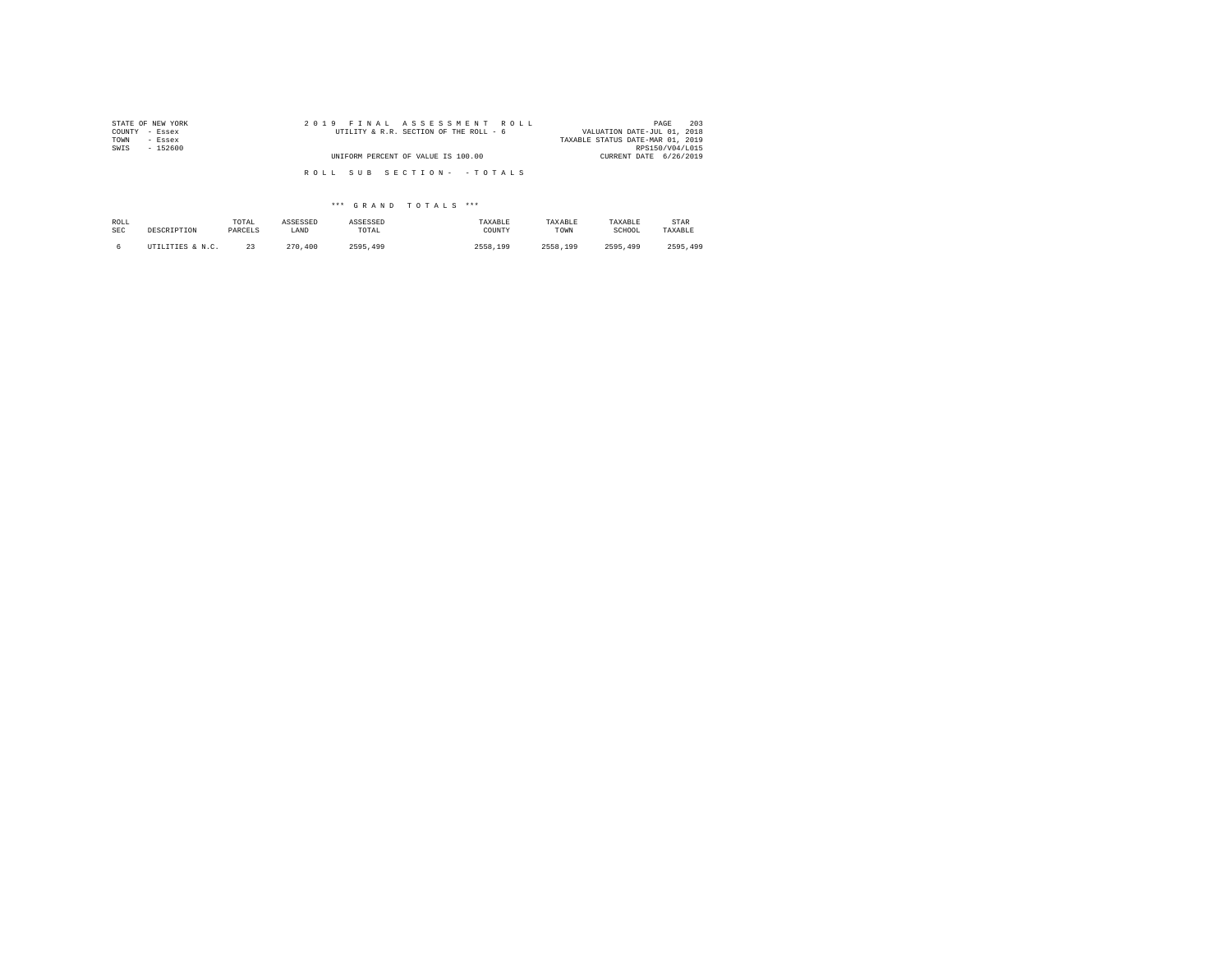| STATE OF NEW YORK | 2019 FINAL ASSESSMENT ROLL             | 204<br>PAGE                      |
|-------------------|----------------------------------------|----------------------------------|
| COUNTY - Essex    | UTILITY & R.R. SECTION OF THE ROLL - 6 | VALUATION DATE-JUL 01, 2018      |
| TOWN<br>- Essex   |                                        | TAXABLE STATUS DATE-MAR 01, 2019 |
| SWIS<br>- 152600  | UNIFORM PERCENT OF VALUE IS 100.00     | RPS150/V04/L015                  |
|                   |                                        | CURRENT DATE 6/26/2019           |

## \*\*\* S P E C I A L D I S T R I C T S U M M A R Y \*\*\*

|      |                      | TOTAL   | <b>EXTENSION</b> | <b>EXTENSION</b> | AD VALOREM | EXEMPT | TAXABLE  |
|------|----------------------|---------|------------------|------------------|------------|--------|----------|
| CODE | DISTRICT NAME        | PARCELS | <b>TYPE</b>      | VALUE            | VALUE      | AMOUNT | VALUE    |
|      |                      |         |                  |                  |            |        |          |
|      | EMS26 EMS District   |         | 23 TOTAL         |                  | 2595,499   | 37,300 | 2558,199 |
|      | SB260 Eessex Sewer B |         | 1 TOTAL C        |                  | 310,100    |        | 310,100  |
|      | SD260 Essex Sewer Di |         | 1 TOTAL          |                  | 310,100    |        | 310,100  |
|      | E1660 Emergency Serv |         | 3 MOVTAX         |                  |            |        |          |
|      | FD261 Fire Dist 1    |         | 21 TOTAL         |                  | 840,398    | 37,300 | 803,098  |
|      | FD262 Fire Dist 2    |         | 20 TOTAL         |                  | 1755,108   |        | 1755,108 |
|      | LT261 Essex light    |         | 15 TOTAL         |                  | 598,438    | 37,300 | 561,138  |
|      | LT262 Whallonsburg 1 |         | 12 TOTAL         |                  | 203,538    |        | 203,538  |
|      | WD260 Essex water    |         | 15 TOTAL C       |                  | 462.718    | 37,300 | 425, 418 |

### \*\*\* S C H O O L D I S T R I C T S U M M A R Y \*\*\*

| CODE             | DISTRICT NAME              | TOTAL<br>PARCELS | ASSESSED<br>LAND | ASSESSED<br>TOTAL   | EXEMPT<br>AMOUNT | TOTAL<br>TAXABLE    | STAR<br>AMOUNT | STAR<br>TAXABLE     |
|------------------|----------------------------|------------------|------------------|---------------------|------------------|---------------------|----------------|---------------------|
| 152402<br>155201 | Boquet Valley<br>Willsboro | 10<br>13         | 270,400          | 141.917<br>2453.582 |                  | 141.917<br>2453.582 |                | 141.917<br>2453.582 |
|                  | SUB-TOTAL                  | 23               | 270,400          | 2595,499            |                  | 2595,499            |                | 2595,499            |
|                  | TOTAL                      | 23               | 270,400          | 2595,499            |                  | 2595,499            |                | 2595,499            |

### \*\*\* S Y S T E M C O D E S S U M M A R Y \*\*\*

NO SYSTEM EXEMPTIONS AT THIS LEVEL

# \*\*\* E X E M P T I O N S U M M A R Y \*\*\*

| CODE  | DESCRIPTION         | TOTAL<br>PARCELS | COUNTY           | TOWN             | SCHOOL |
|-------|---------------------|------------------|------------------|------------------|--------|
| 33201 | C TAX SALE<br>TOTAL |                  | 37,300<br>37,300 | 37,300<br>37,300 |        |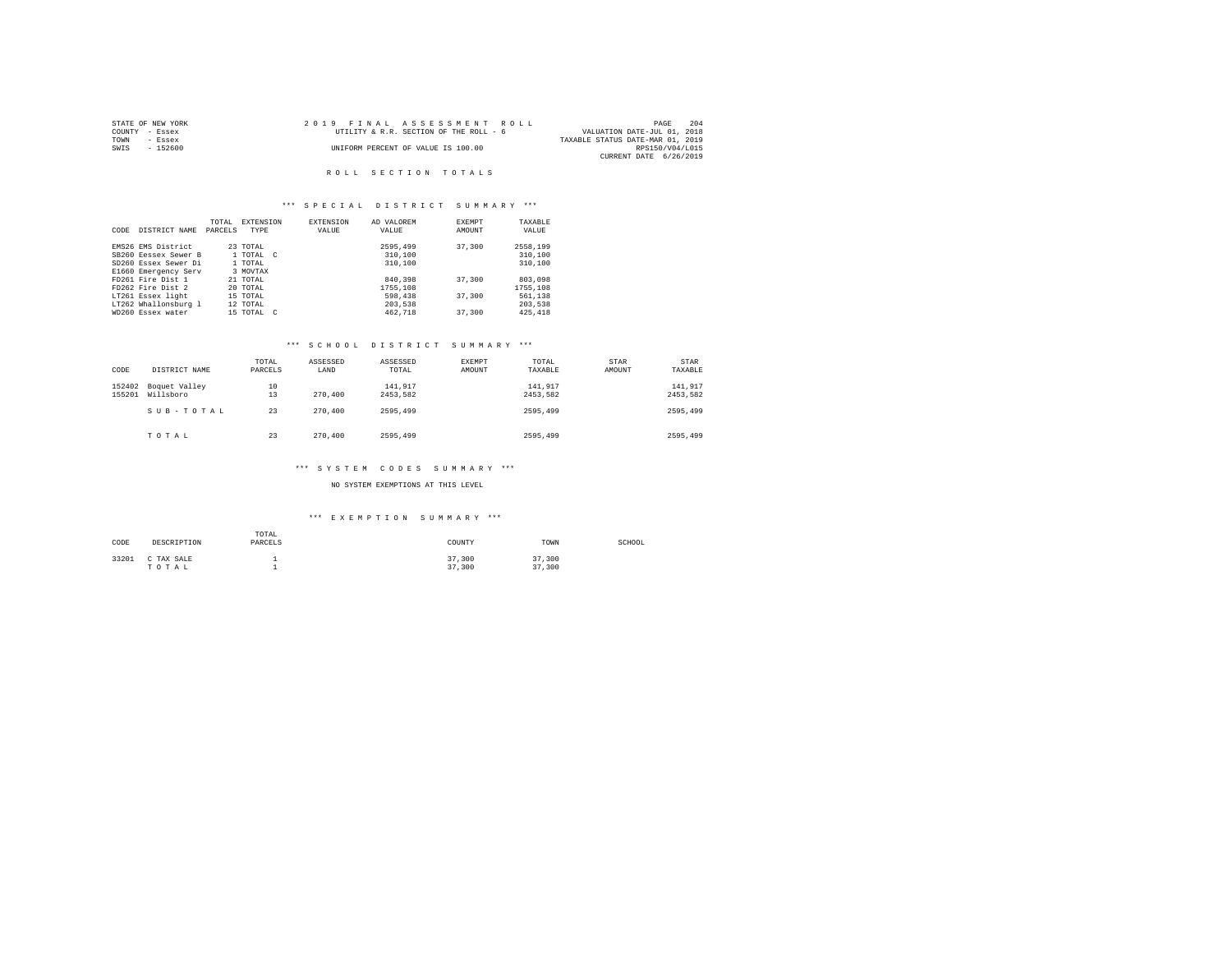| STATE OF NEW YORK | 2019 FINAL ASSESSMENT ROLL             | 205<br>PAGE                      |
|-------------------|----------------------------------------|----------------------------------|
| COUNTY<br>- Essex | UTILITY & R.R. SECTION OF THE ROLL - 6 | VALUATION DATE-JUL 01, 2018      |
| TOWN<br>- Essex   |                                        | TAXABLE STATUS DATE-MAR 01, 2019 |
| SWIS<br>$-152600$ | UNIFORM PERCENT OF VALUE IS 100.00     | RPS150/V04/L015                  |
|                   |                                        | CURRENT DATE 6/26/2019           |
|                   |                                        |                                  |
|                   | ROLL SECTION TOTALS                    |                                  |

| ROLL | DESCRIPTION      | TOTAL   | ASSESSED | ASSESSED | TAXABLE  | TAXABLE  | TAXABLE  | STAR     |
|------|------------------|---------|----------|----------|----------|----------|----------|----------|
| SEC  |                  | PARCELS | LAND     | TOTAL    | COUNTY   | TOWN     | SCHOOL   | TAXABLE  |
|      | UTILITIES & N.C. | 23      | 270,400  | 2595.499 | 2558,199 | 2558.199 | 2595.499 | 2595.499 |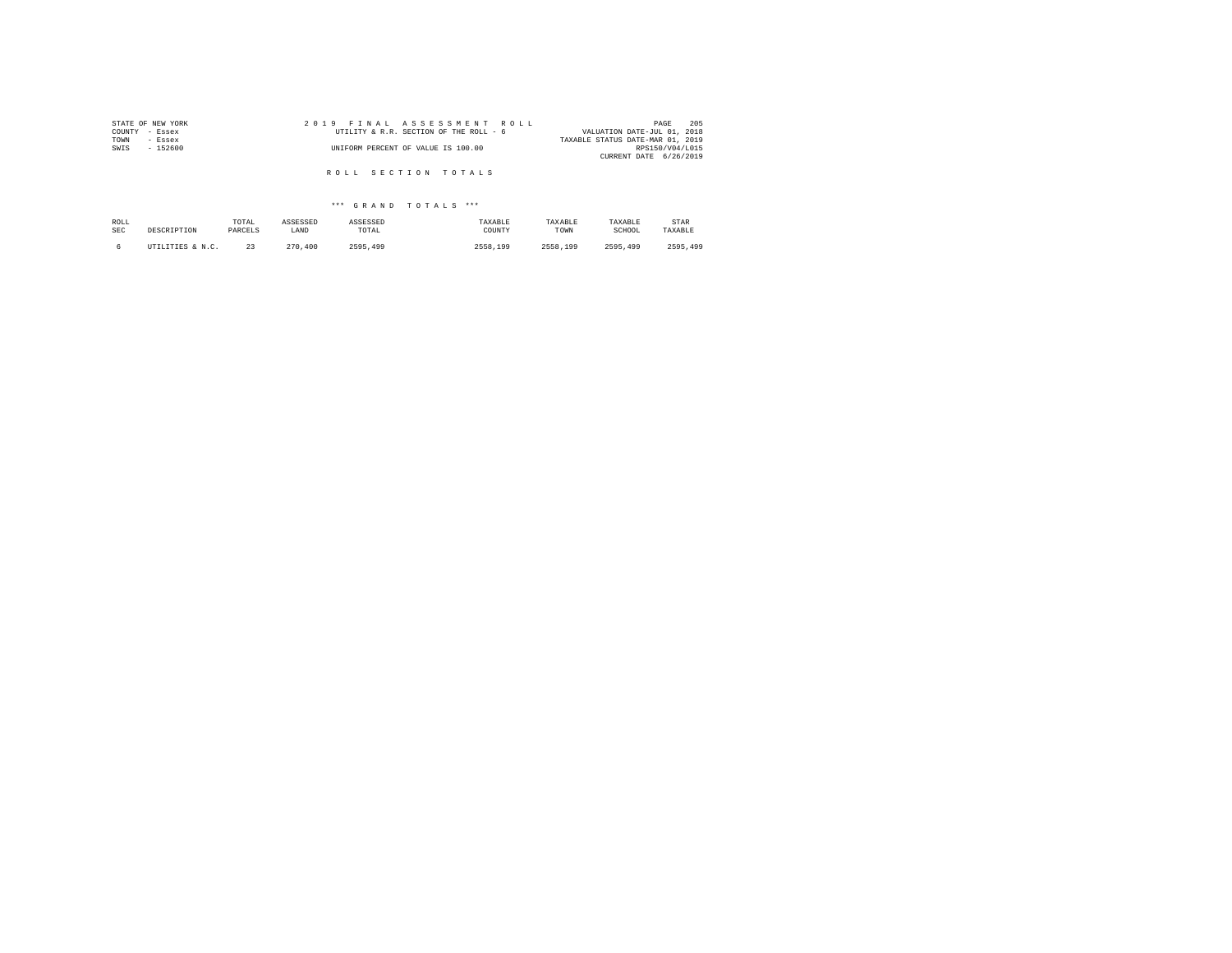| STATE OF NEW YORK | 2019 FINAL ASSESSMENT ROLL               | 206<br>PAGE                      |
|-------------------|------------------------------------------|----------------------------------|
| COUNTY - Essex    | CEILING RAILROAD SECTION OF THE ROLL - 7 | VALUATION DATE-JUL 01, 2018      |
| TOWN<br>- Essex   | OWNERS NAME SEOUENCE                     | TAXABLE STATUS DATE-MAR 01, 2019 |
| $-152600$<br>SWIS | UNIFORM PERCENT OF VALUE IS 100.00       |                                  |
|                   |                                          |                                  |

| TAX MAP PARCEL NUMBER<br>CURRENT OWNERS NAME<br>CURRENT OWNERS ADDRESS                                     | PROPERTY LOCATION & CLASS<br>SCHOOL DISTRICT<br>PARCEL SIZE/GRID COORD                                                                                                                                   | ASSESSMENT<br>LAND<br>TOTAL  | EXEMPTION CODE-----------------COUNTY-------TOWN------SCHOOL<br>TAX DESCRIPTION<br>SPECIAL DISTRICTS                                                                                                | TAXABLE VALUE                                                                                     | ACCOUNT NO. |
|------------------------------------------------------------------------------------------------------------|----------------------------------------------------------------------------------------------------------------------------------------------------------------------------------------------------------|------------------------------|-----------------------------------------------------------------------------------------------------------------------------------------------------------------------------------------------------|---------------------------------------------------------------------------------------------------|-------------|
| $49.1 - 1 - 29.000$<br>D&H Corporation<br>7th Floor Tax Dept<br>120 S 6th St<br>Minneapolis, MN 55402-1803 | NYS Route 22<br>842 Ceiling rr<br>155201<br>Willsboro<br>Railroad Ceiling Property<br>Main Line Thru Town<br>17.90<br>ACRES<br>EAST-0747199 NRTH-1564141<br>DEED BOOK 985<br>$PG-1$<br>FULL MARKET VALUE | 46,600<br>906,502<br>906,502 | TAXABLE VALUE<br>COUNTY<br>TAXABLE VALUE<br>TOWN<br>SCHOOL<br>TAXABLE VALUE<br>E1660 Emergency Services<br>EMS26 EMS District<br>FD261 Fire Dist 1<br>FD262 Fire Dist 2<br>LT262 Whallonsburg light | 906,502<br>906.502<br>906,502<br>$.00$ MT<br>906,502 TO<br>411,552 TO<br>494,950 TO<br>494,950 TO | 605N204703  |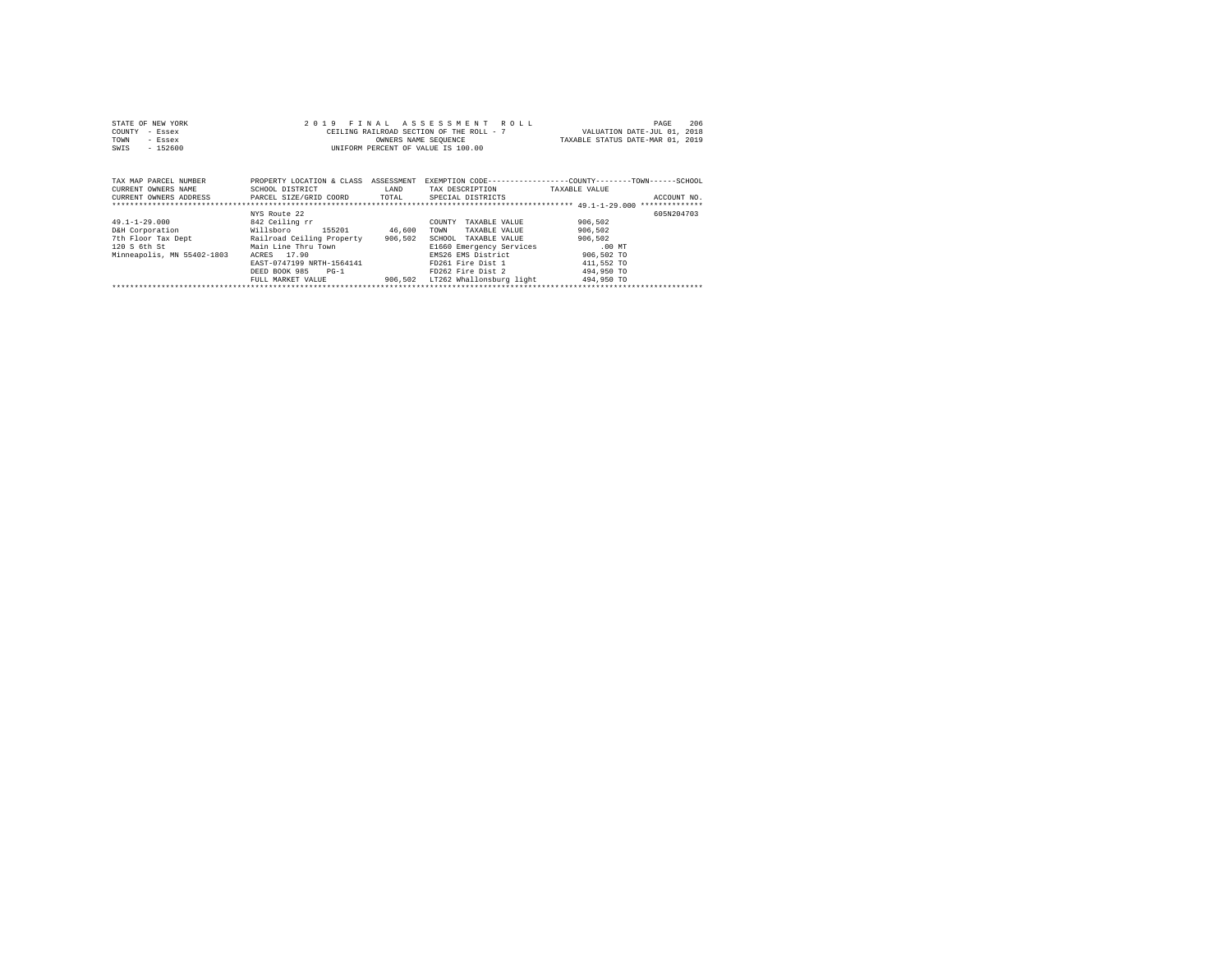| STATE OF NEW YORK | 2019 FINAL ASSESSMENT ROLL               | 207<br>PAGE                      |
|-------------------|------------------------------------------|----------------------------------|
| COUNTY - Essex    | CEILING RAILROAD SECTION OF THE ROLL - 7 | VALUATION DATE-JUL 01, 2018      |
| TOWN<br>- Essex   |                                          | TAXABLE STATUS DATE-MAR 01, 2019 |
| SWIS<br>- 152600  |                                          | RPS150/V04/L015                  |
|                   | UNIFORM PERCENT OF VALUE IS 100.00       | CURRENT DATE 6/26/2019           |
|                   |                                          |                                  |
|                   | ROLL SUB SECTION- - TOTALS               |                                  |

| CODE | DISTRICT NAME        | TOTAL<br>PARCELS | EXTENSION<br>TYPE | EXTENSION<br>VALUE | AD VALOREM<br>VALUE | EXEMPT<br>AMOUNT | TAXABLE<br>VALUE |
|------|----------------------|------------------|-------------------|--------------------|---------------------|------------------|------------------|
|      | EMS26 EMS District   |                  | 1 TOTAL           |                    | 906,502             |                  | 906,502          |
|      | E1660 Emergency Serv |                  | 1 MOVTAX          |                    |                     |                  |                  |
|      | FD261 Fire Dist 1    |                  | 1 TOTAL           |                    | 411.552             |                  | 411.552          |
|      | FD262 Fire Dist 2    |                  | 1 TOTAL           |                    | 494,950             |                  | 494,950          |
|      | LT262 Whallonsburg 1 |                  | 1 TOTAL           |                    | 494,950             |                  | 494,950          |

### \*\*\* S C H O O L D I S T R I C T S U M M A R Y \*\*\*

| CODE   | DISTRICT NAME | TOTAL<br>PARCELS | ASSESSED<br>LAND | ASSESSED<br>TOTAL | EXEMPT<br>AMOUNT | TOTAL<br>TAXABLE | STAR<br>AMOUNT | STAR<br>TAXABLE |
|--------|---------------|------------------|------------------|-------------------|------------------|------------------|----------------|-----------------|
| 155201 | Willsboro     |                  | 46,600           | 906.502           |                  | 906.502          |                | 906,502         |
|        | SUB-TOTAL     |                  | 46.600           | 906.502           |                  | 906.502          |                | 906,502         |
|        | TOTAL         |                  | 46,600           | 906.502           |                  | 906.502          |                | 906,502         |

#### \*\*\* S Y S T E M C O D E S S U M M A R Y \*\*\*

# NO SYSTEM EXEMPTIONS AT THIS LEVEL

#### \*\*\* E X E M P T I O N S U M M A R Y \*\*\*

#### NO EXEMPTIONS AT THIS LEVEL

| ROLL       | DESCRIPTION       | TOTAL   | ASSESSED | <b><i>ASSESSED</i></b> | TAXABLE | TAXABLE | TAXABLE | STAR    |
|------------|-------------------|---------|----------|------------------------|---------|---------|---------|---------|
| <b>SEC</b> |                   | PARCELS | LAND     | TOTAL                  | COUNTY  | TOWN    | SCHOOL  | TAXABLE |
|            | CEILING RAILROADS |         | 46.600   | 906.502                | 906.502 | 906.502 | 906.502 | 906.502 |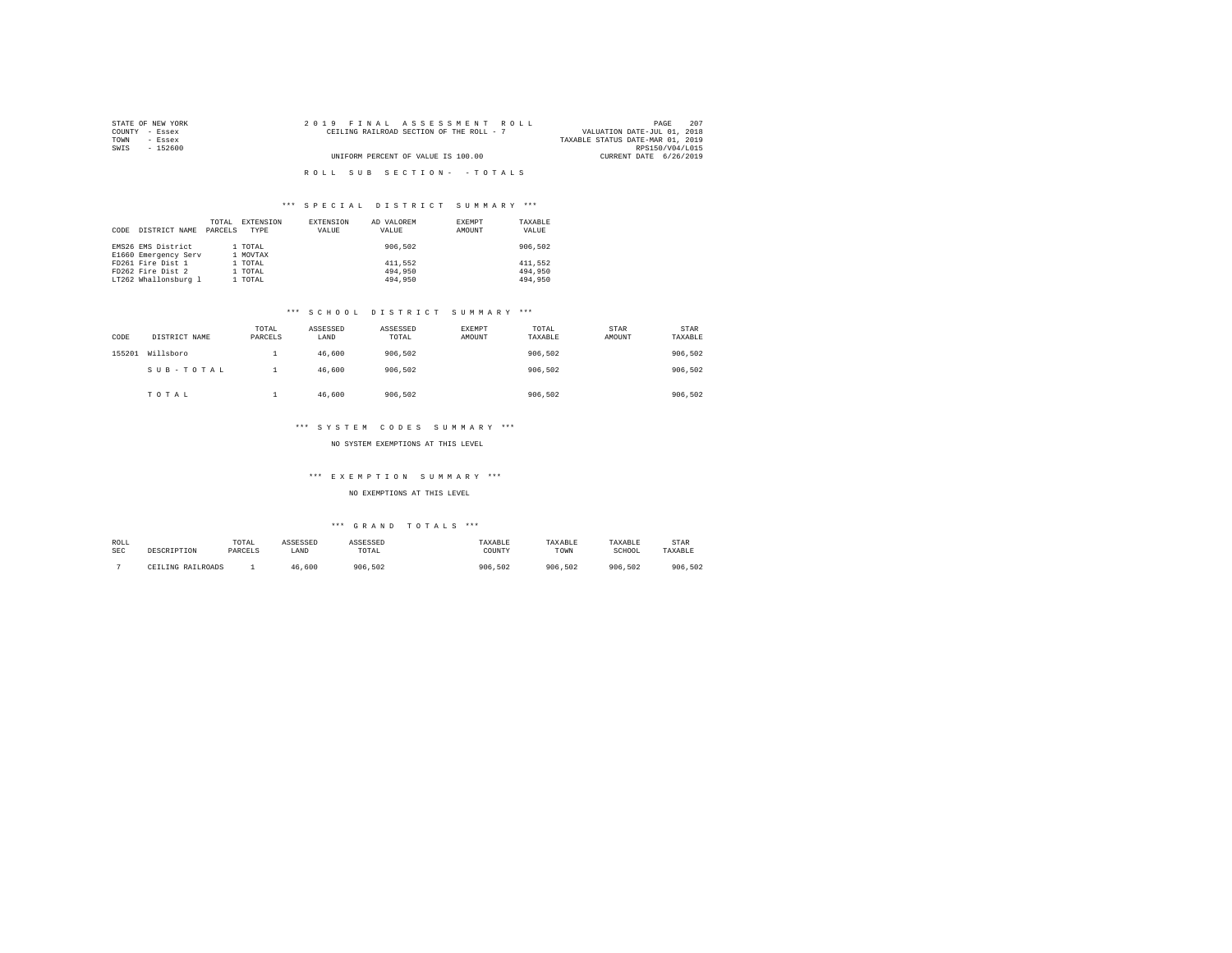|      | STATE OF NEW YORK | 2019 FINAL ASSESSMENT ROLL               | 208<br>PAGE                      |
|------|-------------------|------------------------------------------|----------------------------------|
|      | COUNTY - Essex    | CEILING RAILROAD SECTION OF THE ROLL - 7 | VALUATION DATE-JUL 01, 2018      |
| TOWN | - Essex           |                                          | TAXABLE STATUS DATE-MAR 01, 2019 |
| SWTS | $-152600$         | UNIFORM PERCENT OF VALUE IS 100.00       | RPS150/V04/L015                  |
|      |                   |                                          | CURRENT DATE 6/26/2019           |

## \*\*\* S P E C I A L D I S T R I C T S U M M A R Y \*\*\*

| CODE | DISTRICT NAME        | TOTAL<br>PARCELS | EXTENSION<br>TYPE | <b>EXTENSION</b><br>VALUE | AD VALOREM<br>VALUE | EXEMPT<br>AMOUNT | TAXABLE<br>VALUE |
|------|----------------------|------------------|-------------------|---------------------------|---------------------|------------------|------------------|
|      | EMS26 EMS District   |                  | 1 TOTAL           |                           | 906,502             |                  | 906,502          |
|      | E1660 Emergency Serv |                  | 1 MOVTAX          |                           |                     |                  |                  |
|      | FD261 Fire Dist 1    |                  | 1 TOTAL           |                           | 411.552             |                  | 411.552          |
|      | FD262 Fire Dist 2    |                  | 1 TOTAL           |                           | 494,950             |                  | 494,950          |
|      | LT262 Whallonsburg 1 |                  | 1 TOTAL           |                           | 494,950             |                  | 494,950          |

### \*\*\* S C H O O L D I S T R I C T S U M M A R Y \*\*\*

| CODE   | DISTRICT NAME | TOTAL<br>PARCELS | ASSESSED<br>LAND | ASSESSED<br>TOTAL | <b>EXEMPT</b><br>AMOUNT | TOTAL<br>TAXABLE | STAR<br>AMOUNT | STAR<br>TAXABLE |
|--------|---------------|------------------|------------------|-------------------|-------------------------|------------------|----------------|-----------------|
| 155201 | Willsboro     |                  | 46,600           | 906.502           |                         | 906.502          |                | 906,502         |
|        | SUB-TOTAL     |                  | 46,600           | 906,502           |                         | 906,502          |                | 906,502         |
|        | TOTAL         |                  | 46,600           | 906,502           |                         | 906.502          |                | 906,502         |

#### \*\*\* S Y S T E M C O D E S S U M M A R Y \*\*\*

### NO SYSTEM EXEMPTIONS AT THIS LEVEL

#### \*\*\* E X E M P T I O N S U M M A R Y \*\*\*

NO EXEMPTIONS AT THIS LEVEL

| ROLL       | DESCRIPTION       | TOTAL   | ASSESSED | <b><i>ASSESSED</i></b> | TAXABLE | TAXABLE | TAXABLE | STAR    |
|------------|-------------------|---------|----------|------------------------|---------|---------|---------|---------|
| <b>SEC</b> |                   | PARCELS | LAND     | TOTAL                  | COUNTY  | TOWN    | SCHOOL  | TAXABLE |
|            | CEILING RAILROADS |         | 46.600   | 906.502                | 906.502 | 906.502 | 906.502 | 906.502 |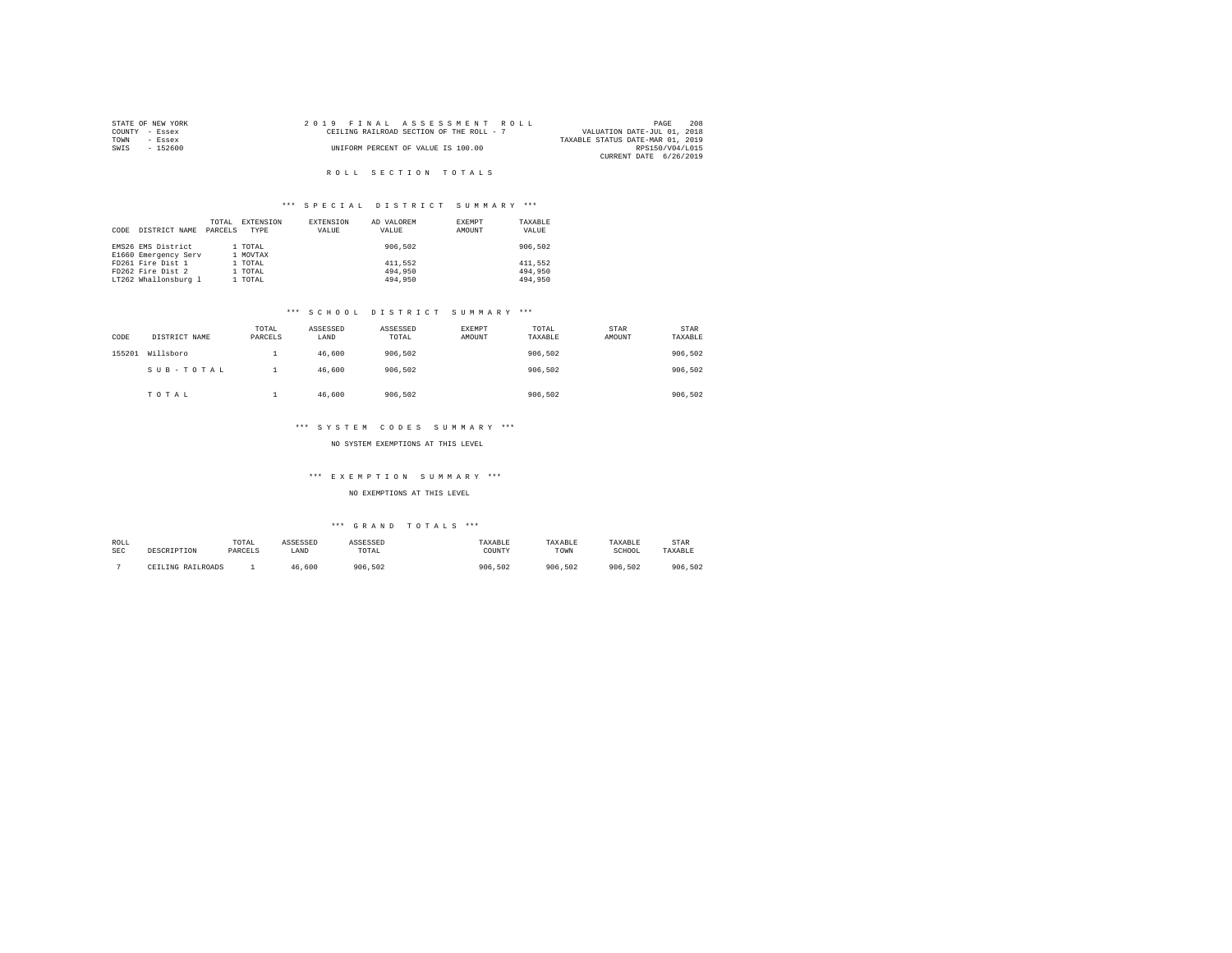|      | STATE OF NEW YORK | 2019 FINAL ASSESSMENT ROLL            | 209<br>PAGE                      |
|------|-------------------|---------------------------------------|----------------------------------|
|      | COUNTY - Essex    | WHOLLY EXEMPT SECTION OF THE ROLL - 8 | VALUATION DATE-JUL 01, 2018      |
| TOWN | - Essex           | OWNERS NAME SEOUENCE                  | TAXABLE STATUS DATE-MAR 01, 2019 |
| SWIS | - 152600          | UNIFORM PERCENT OF VALUE IS 100.00    |                                  |

| TAX MAP PARCEL NUMBER                                                                                                                                                                                                                                                                                                                                      |                          | PROPERTY LOCATION & CLASS ASSESSMENT EXEMPTION CODE----------------COUNTY-------TOWN------SCHOOL                                                                          |                |            |
|------------------------------------------------------------------------------------------------------------------------------------------------------------------------------------------------------------------------------------------------------------------------------------------------------------------------------------------------------------|--------------------------|---------------------------------------------------------------------------------------------------------------------------------------------------------------------------|----------------|------------|
|                                                                                                                                                                                                                                                                                                                                                            |                          |                                                                                                                                                                           |                |            |
|                                                                                                                                                                                                                                                                                                                                                            | Lake Shore Rd            |                                                                                                                                                                           |                | 605J194005 |
|                                                                                                                                                                                                                                                                                                                                                            |                          |                                                                                                                                                                           |                |            |
|                                                                                                                                                                                                                                                                                                                                                            |                          |                                                                                                                                                                           |                |            |
|                                                                                                                                                                                                                                                                                                                                                            |                          |                                                                                                                                                                           |                |            |
|                                                                                                                                                                                                                                                                                                                                                            |                          |                                                                                                                                                                           |                |            |
|                                                                                                                                                                                                                                                                                                                                                            |                          |                                                                                                                                                                           |                |            |
|                                                                                                                                                                                                                                                                                                                                                            |                          |                                                                                                                                                                           |                |            |
|                                                                                                                                                                                                                                                                                                                                                            | FULL MARKET VALUE 40,100 | 40,100 EX                                                                                                                                                                 |                |            |
|                                                                                                                                                                                                                                                                                                                                                            |                          | FD262 Fire Dist 2                                                                                                                                                         | $0$ TO         |            |
|                                                                                                                                                                                                                                                                                                                                                            |                          |                                                                                                                                                                           |                |            |
|                                                                                                                                                                                                                                                                                                                                                            |                          |                                                                                                                                                                           |                |            |
|                                                                                                                                                                                                                                                                                                                                                            | 203 Revnolds Rd          |                                                                                                                                                                           |                | 6079905107 |
| $48.1 - 1 - 19.000$                                                                                                                                                                                                                                                                                                                                        |                          | 695 Cemetery <b>Example 2</b> ,000 2,000 2,000                                                                                                                            |                | 2,000      |
|                                                                                                                                                                                                                                                                                                                                                            |                          |                                                                                                                                                                           | $\Omega$       |            |
|                                                                                                                                                                                                                                                                                                                                                            |                          |                                                                                                                                                                           | $\Omega$       |            |
|                                                                                                                                                                                                                                                                                                                                                            | ACRES 0.86               |                                                                                                                                                                           |                |            |
|                                                                                                                                                                                                                                                                                                                                                            |                          |                                                                                                                                                                           |                |            |
|                                                                                                                                                                                                                                                                                                                                                            |                          |                                                                                                                                                                           |                |            |
|                                                                                                                                                                                                                                                                                                                                                            |                          | $2$ , 000 $\,$ EX                                                                                                                                                         |                |            |
|                                                                                                                                                                                                                                                                                                                                                            |                          | FD262 Fire Dist 2                                                                                                                                                         | 0 T0           |            |
|                                                                                                                                                                                                                                                                                                                                                            |                          | 2,000 EX                                                                                                                                                                  |                |            |
|                                                                                                                                                                                                                                                                                                                                                            |                          |                                                                                                                                                                           |                |            |
|                                                                                                                                                                                                                                                                                                                                                            | 2891 Essex Rd            |                                                                                                                                                                           |                | 6079905001 |
|                                                                                                                                                                                                                                                                                                                                                            |                          |                                                                                                                                                                           |                |            |
|                                                                                                                                                                                                                                                                                                                                                            |                          |                                                                                                                                                                           |                |            |
| $\begin{array}{lllll} \texttt{40.57--1-1.000} & \texttt{40.520} & \texttt{40.530} & \texttt{60.540} & \texttt{60.540} & \texttt{60.540} & \texttt{60.540} & \texttt{60.540} & \texttt{60.540} & \texttt{60.540} \\ \texttt{Cathicome} & \texttt{50.540} & \texttt{60.540} & \texttt{60.540} & \texttt{60.540} & \texttt{60.540} & \texttt{60.540} & \text$ |                          |                                                                                                                                                                           |                |            |
| PO Box 607 00001.00<br>Willsboro, NY 12996 ACRES 1.00                                                                                                                                                                                                                                                                                                      |                          | SCHOOL TAXABLE VALUE                                                                                                                                                      | $\Omega$       |            |
|                                                                                                                                                                                                                                                                                                                                                            |                          | E1660 Emergency Services .00 MT                                                                                                                                           |                |            |
|                                                                                                                                                                                                                                                                                                                                                            |                          | EAST-0757322 NRTH-1575547 EMS26 EMS District 0 TO TO TO TO EDED BOOK TO BOOK 2 TO TO TO TO TO TO TO TO TO TO TO<br>DEED BOOK 078 PG-058 370,300 FD261 Fire Dist 1 0 TO TO |                |            |
|                                                                                                                                                                                                                                                                                                                                                            |                          |                                                                                                                                                                           |                |            |
|                                                                                                                                                                                                                                                                                                                                                            |                          |                                                                                                                                                                           |                |            |
|                                                                                                                                                                                                                                                                                                                                                            |                          | 370,300 EX                                                                                                                                                                |                |            |
|                                                                                                                                                                                                                                                                                                                                                            |                          | LT261 Essex light                                                                                                                                                         | 0 <sub>T</sub> |            |
|                                                                                                                                                                                                                                                                                                                                                            |                          | 370,300 EX                                                                                                                                                                |                |            |
|                                                                                                                                                                                                                                                                                                                                                            |                          | WB261 Water B&I                                                                                                                                                           | 370,300 TO C   |            |
|                                                                                                                                                                                                                                                                                                                                                            |                          | WD260 Essex water                                                                                                                                                         | 370,300 TO C   |            |
|                                                                                                                                                                                                                                                                                                                                                            |                          |                                                                                                                                                                           |                |            |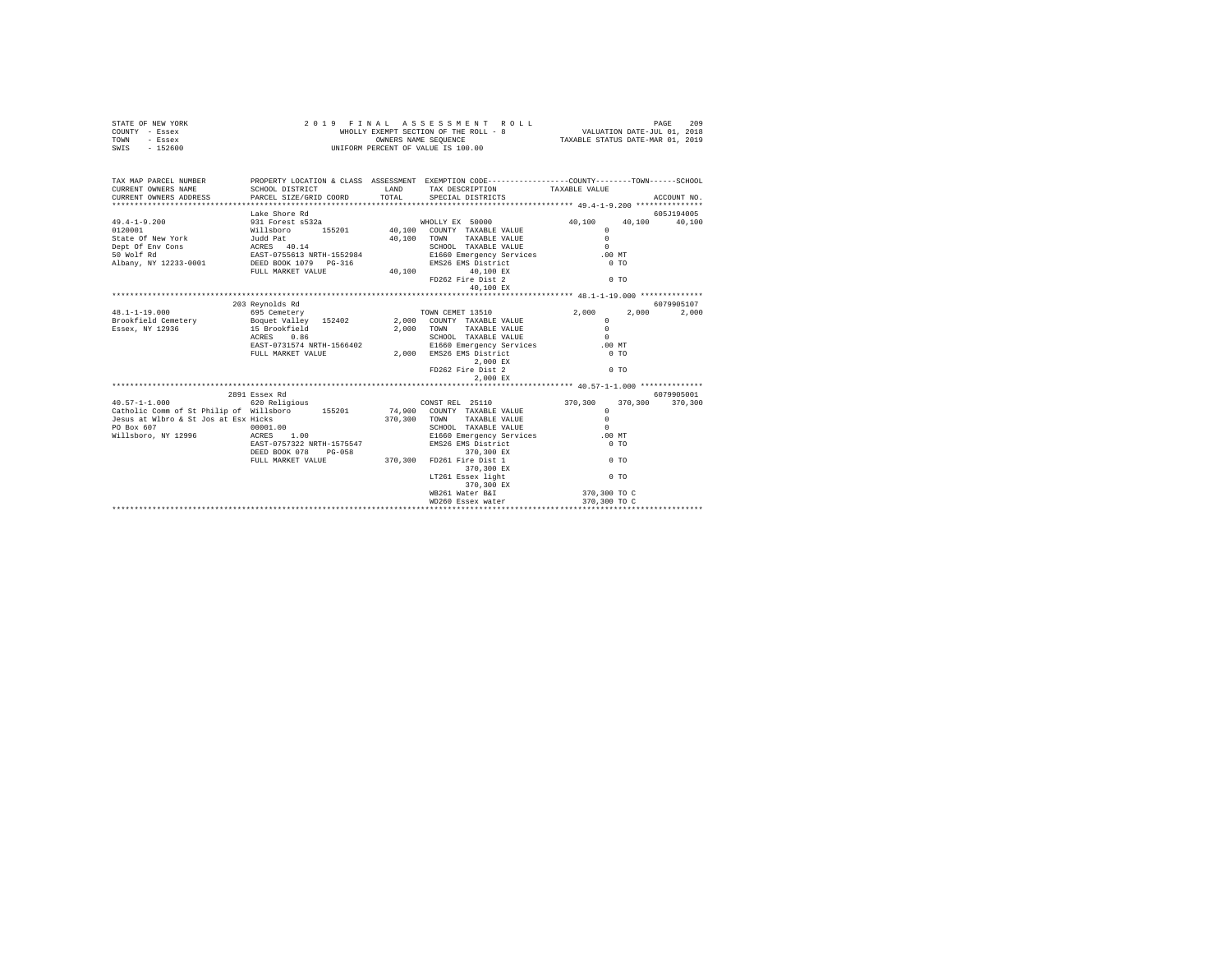| STATE OF NEW YORK<br>COUNTY - Essex<br>TOWN - Essex<br>SWIS - 152600                                                                                                                                                                                                                                                                                                                                    | 2019 FINAL ASSESSMENT 1<br>WHOLLY EXEMPT SECTION OF THE ROLL -<br>UNIFORM PERCENT OF VALUE IS 100.00                                                                | 2019 FINAL ASSESSMENT ROLL                                                                                                                                                                                                                                             |                                                       |                                  |
|---------------------------------------------------------------------------------------------------------------------------------------------------------------------------------------------------------------------------------------------------------------------------------------------------------------------------------------------------------------------------------------------------------|---------------------------------------------------------------------------------------------------------------------------------------------------------------------|------------------------------------------------------------------------------------------------------------------------------------------------------------------------------------------------------------------------------------------------------------------------|-------------------------------------------------------|----------------------------------|
| TAX MAP PARCEL NUMBER PROPERTY LOCATION & CLASS ASSESSMENT EXEMPTION CODE--------------COUNTY-------TOWN-----SCHOOL                                                                                                                                                                                                                                                                                     | SCHOOL DISTRICT TAND TAX DESCRIPTION                                                                                                                                |                                                                                                                                                                                                                                                                        | TAXABLE VALUE                                         |                                  |
|                                                                                                                                                                                                                                                                                                                                                                                                         |                                                                                                                                                                     | SPECIAL DISTRICTS                                                                                                                                                                                                                                                      |                                                       | ACCOUNT NO.                      |
|                                                                                                                                                                                                                                                                                                                                                                                                         | 1865 NYS Route 22                                                                                                                                                   |                                                                                                                                                                                                                                                                        |                                                       | 6079905109                       |
| $49.1 - 1 - 38.000$                                                                                                                                                                                                                                                                                                                                                                                     |                                                                                                                                                                     | TOWN CEMET 13510                                                                                                                                                                                                                                                       | 4,800 4,800                                           | 4,800                            |
| Central Cemetery<br>Essex, NY 12936                                                                                                                                                                                                                                                                                                                                                                     | TOWN CEMET 13510 ו- TOWN CEMET 13510<br>Willsboro 155201 4,800 COUNTY TAXABLE VALUE<br>Wharton 155201 4,800 TOWN TAXABLE VALUE<br>Wharton<br>00002.00<br>ACRES 2.00 |                                                                                                                                                                                                                                                                        | $^{\circ}$<br>$\sim$ 0<br>$\sim$ 0<br>.00MT<br>$0$ TO |                                  |
|                                                                                                                                                                                                                                                                                                                                                                                                         | FULL MARKET VALUE 4,800 FD262 Fire Dist 2                                                                                                                           |                                                                                                                                                                                                                                                                        | 0 <sub>T</sub>                                        |                                  |
|                                                                                                                                                                                                                                                                                                                                                                                                         |                                                                                                                                                                     | 4,800 EX                                                                                                                                                                                                                                                               |                                                       |                                  |
|                                                                                                                                                                                                                                                                                                                                                                                                         |                                                                                                                                                                     |                                                                                                                                                                                                                                                                        |                                                       | 605J102712                       |
|                                                                                                                                                                                                                                                                                                                                                                                                         | Angier Hill Rd                                                                                                                                                      |                                                                                                                                                                                                                                                                        | 14,300                                                | 14,300 14,300                    |
|                                                                                                                                                                                                                                                                                                                                                                                                         | EAST-0742839 NRTH-1550674                                                                                                                                           | SCHOOL TAXABLE VALUE<br>${\tt DEED \ BOOK \ 1727 \  \  \, PG-1} \hspace{3.8cm} {\tt EMS26 \ EMS \  \, \tt District} \ \label{eq:27}$ ${\tt FULL \  \, \tt MARKET \  \, VALUE} \hspace{3.8cm} 14,300 \ \  \, \tt 14,300 \  \, \tt 24$<br>FD262 Fire Dist 2<br>14,300 EX | $\Omega$<br>$\Omega$<br>$0$ TO<br>0 <sub>T</sub>      |                                  |
|                                                                                                                                                                                                                                                                                                                                                                                                         |                                                                                                                                                                     | LT262 Whallonsburg light 0 TO<br>14,300 EX                                                                                                                                                                                                                             |                                                       |                                  |
|                                                                                                                                                                                                                                                                                                                                                                                                         |                                                                                                                                                                     |                                                                                                                                                                                                                                                                        |                                                       |                                  |
|                                                                                                                                                                                                                                                                                                                                                                                                         |                                                                                                                                                                     |                                                                                                                                                                                                                                                                        |                                                       | 605J104310<br>651,200<br>651,200 |
| $\begin{tabular}{l c c c c c} \multicolumn{4}{c c c c} \multicolumn{4}{c c c} \multicolumn{4}{c c c} \multicolumn{4}{c c c} \multicolumn{4}{c c c} \multicolumn{4}{c c c} \multicolumn{4}{c c c} \multicolumn{4}{c c c} \multicolumn{4}{c c c} \multicolumn{4}{c c c} \multicolumn{4}{c c c} \multicolumn{4}{c c c} \multicolumn{4}{c c c} \multicolumn{4}{c c c} \multicolumn{4}{c c c} \multicolumn{$ |                                                                                                                                                                     |                                                                                                                                                                                                                                                                        |                                                       |                                  |
|                                                                                                                                                                                                                                                                                                                                                                                                         |                                                                                                                                                                     | 651,200 EX<br>SB260 Eessex Sewer Bond 651,200 TO C<br>SD260 Essex Sewer Dist                                                                                                                                                                                           | $0$ TO                                                |                                  |
|                                                                                                                                                                                                                                                                                                                                                                                                         |                                                                                                                                                                     | 651,200 EX<br>WD260 Essex water                                                                                                                                                                                                                                        | 651,200 TO C                                          |                                  |
|                                                                                                                                                                                                                                                                                                                                                                                                         |                                                                                                                                                                     |                                                                                                                                                                                                                                                                        |                                                       |                                  |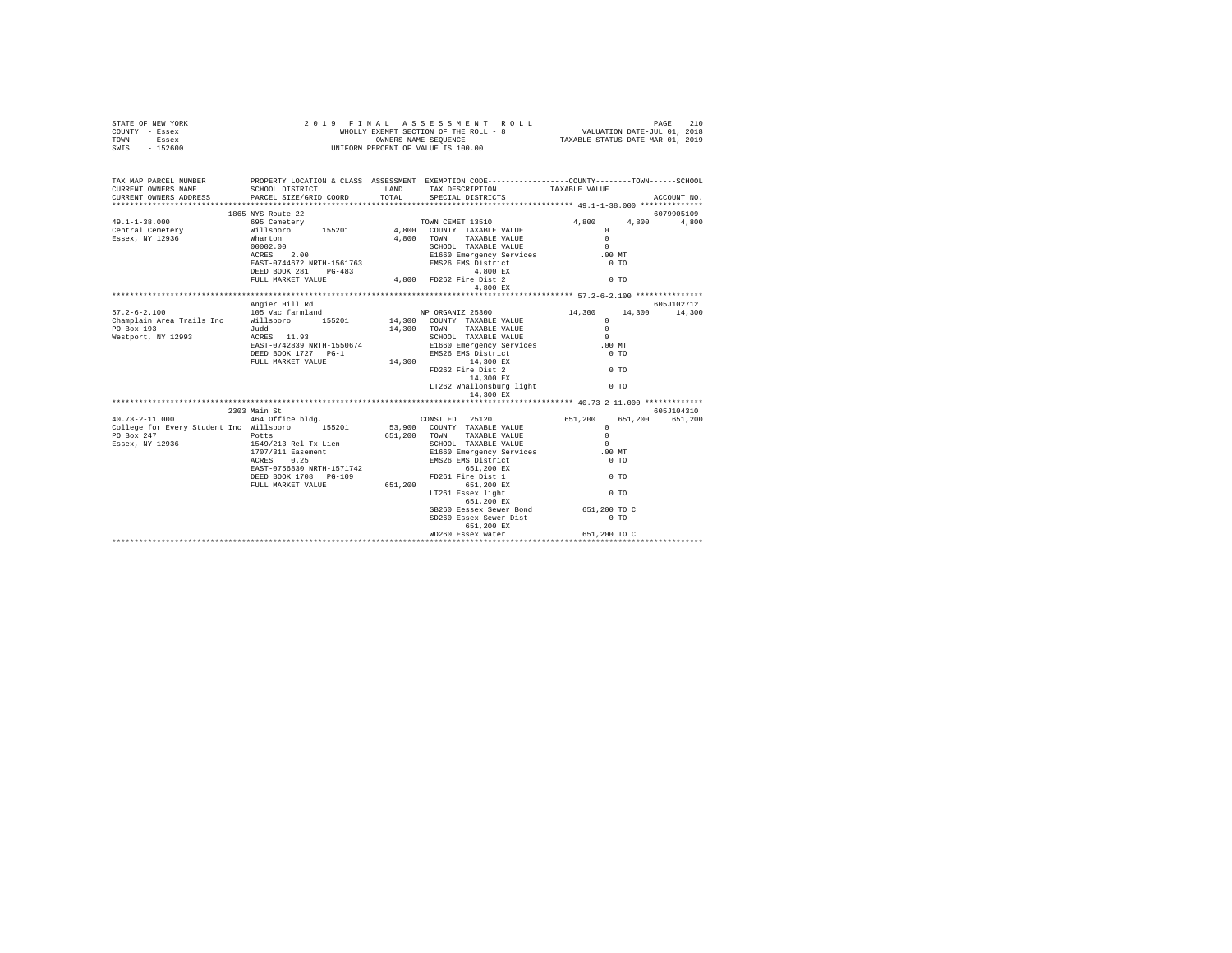| STATE OF NEW YORK<br>COUNTY - Essex<br>TOWN - Essex<br>SWIS - 152600                                                                                                                                                                                                                                                                                |            |  |             |
|-----------------------------------------------------------------------------------------------------------------------------------------------------------------------------------------------------------------------------------------------------------------------------------------------------------------------------------------------------|------------|--|-------------|
|                                                                                                                                                                                                                                                                                                                                                     |            |  |             |
| TAX MAP PARCEL NUMBER PROPERTY LOCATION & CLASS ASSESSMENT EXEMPTION CODE--------------COUNTY-------TOWN-----SCHOOL                                                                                                                                                                                                                                 |            |  |             |
|                                                                                                                                                                                                                                                                                                                                                     |            |  | ACCOUNT NO. |
| $\begin{tabular}{l c c c c c} \hline \texttt{48.1--1-8.222} & \texttt{5012007001} & \texttt{10211} & \texttt{10212} & \texttt{5100} & \texttt{5012007001} & \texttt{6052007001} \\ \hline \texttt{48.1--1-8.222} & \texttt{310} & \texttt{PP.15} & \texttt{5100} & \texttt{310} & \texttt{5100} & \texttt{32402} & \texttt{339,500} & \texttt{339,$ |            |  |             |
|                                                                                                                                                                                                                                                                                                                                                     |            |  |             |
|                                                                                                                                                                                                                                                                                                                                                     |            |  |             |
|                                                                                                                                                                                                                                                                                                                                                     |            |  |             |
|                                                                                                                                                                                                                                                                                                                                                     |            |  |             |
|                                                                                                                                                                                                                                                                                                                                                     |            |  |             |
|                                                                                                                                                                                                                                                                                                                                                     |            |  |             |
|                                                                                                                                                                                                                                                                                                                                                     |            |  |             |
|                                                                                                                                                                                                                                                                                                                                                     |            |  |             |
|                                                                                                                                                                                                                                                                                                                                                     |            |  |             |
|                                                                                                                                                                                                                                                                                                                                                     | Leaning Rd |  | 605Z010003  |
|                                                                                                                                                                                                                                                                                                                                                     |            |  |             |
|                                                                                                                                                                                                                                                                                                                                                     |            |  |             |
|                                                                                                                                                                                                                                                                                                                                                     |            |  |             |
|                                                                                                                                                                                                                                                                                                                                                     |            |  |             |
|                                                                                                                                                                                                                                                                                                                                                     |            |  |             |
|                                                                                                                                                                                                                                                                                                                                                     |            |  |             |
| $\begin{tabular}{l c c c c c} $48.2-1-6.220$ & Learning RdB 2500Ealdly & Biquet value & $152402$ & $169,000$ & $169,000$ & $169,000$ & $169,000$ & $169,000$ & $169,000$ & $169,000$ & $169,000$ & $169,000$ & $169,000$ & $169,000$ & $169,000$ & $169,000$ & $169,000$ & $169,000$ & $169,0$                                                      |            |  |             |
|                                                                                                                                                                                                                                                                                                                                                     |            |  |             |
|                                                                                                                                                                                                                                                                                                                                                     |            |  |             |
|                                                                                                                                                                                                                                                                                                                                                     |            |  |             |
|                                                                                                                                                                                                                                                                                                                                                     |            |  |             |
|                                                                                                                                                                                                                                                                                                                                                     |            |  |             |
|                                                                                                                                                                                                                                                                                                                                                     |            |  |             |
|                                                                                                                                                                                                                                                                                                                                                     |            |  |             |
|                                                                                                                                                                                                                                                                                                                                                     |            |  |             |
|                                                                                                                                                                                                                                                                                                                                                     |            |  |             |
|                                                                                                                                                                                                                                                                                                                                                     |            |  |             |
|                                                                                                                                                                                                                                                                                                                                                     |            |  |             |
|                                                                                                                                                                                                                                                                                                                                                     |            |  |             |
|                                                                                                                                                                                                                                                                                                                                                     | Cook Rd    |  | 605J100401  |
|                                                                                                                                                                                                                                                                                                                                                     |            |  |             |
|                                                                                                                                                                                                                                                                                                                                                     |            |  |             |
|                                                                                                                                                                                                                                                                                                                                                     |            |  |             |
|                                                                                                                                                                                                                                                                                                                                                     |            |  |             |
|                                                                                                                                                                                                                                                                                                                                                     |            |  |             |
|                                                                                                                                                                                                                                                                                                                                                     |            |  |             |
|                                                                                                                                                                                                                                                                                                                                                     |            |  |             |
|                                                                                                                                                                                                                                                                                                                                                     |            |  |             |
|                                                                                                                                                                                                                                                                                                                                                     |            |  |             |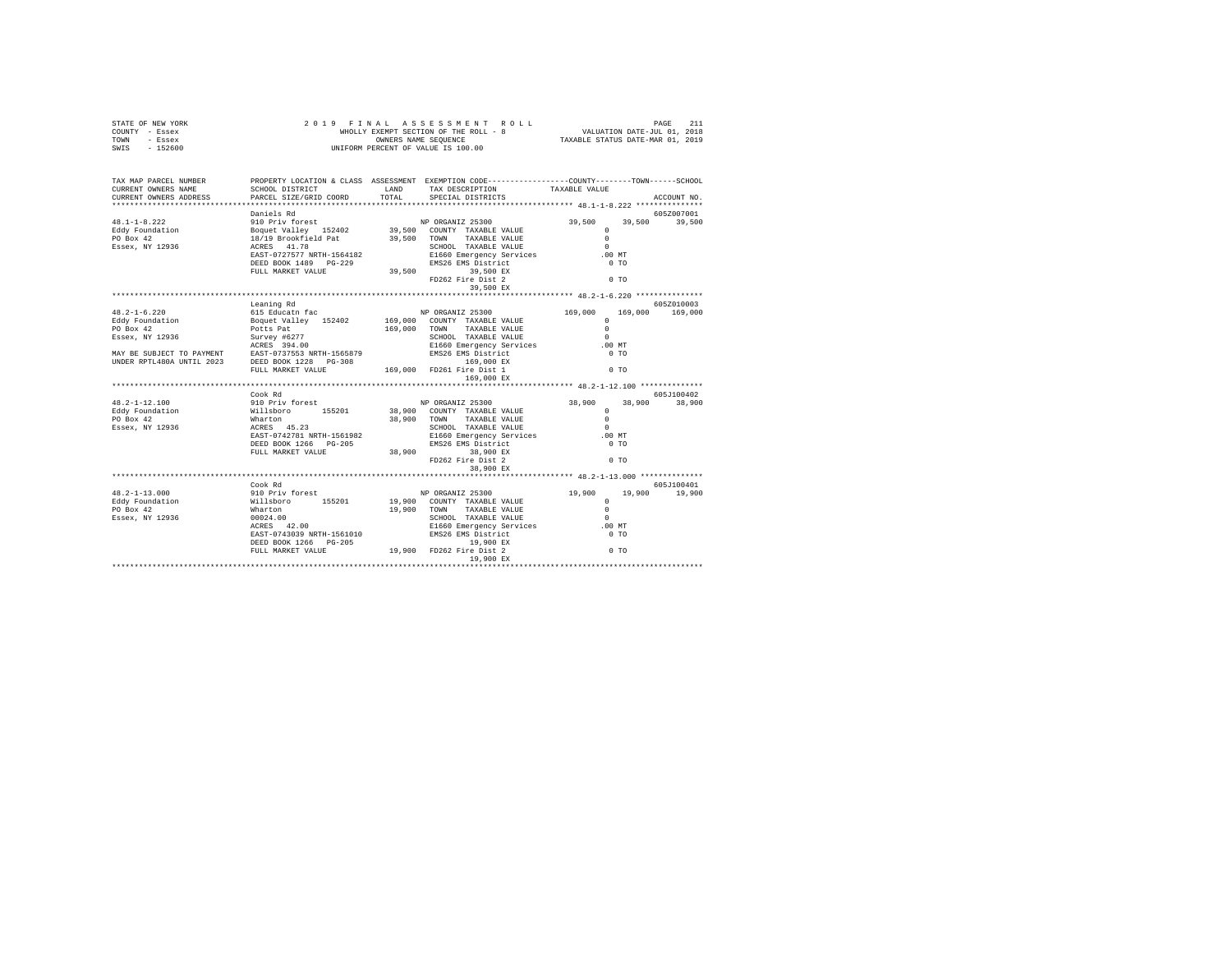| STATE OF NEW YORK<br>COUNTY - Essex<br>TOWN - Essex<br>SWIS - 152600                                                                                                                                                                                                                                                                                         | 2019 FINAL ASSESSMENT<br>WHOLLY EXEMPT SECTION OF THE ROLL -<br>UNIFORM PERCENT OF VALUE IS 100.00 | AL ASSESSMENT ROLL PAGE PAGE 212 PAGE PAGE 211 PAGE 2011<br>EXEMPT SECTION OF THE ROLL - 8 VALUATION DATE-JUL 01, 2018<br>OWNERS NAME SEQUENCE . TAXABLE STATUS DATE-MAR 01, 2019<br>2019 FINAL ASSESSMENT ROLL<br>WHOLLY EXEMPT SECTION OF THE ROLL - 8 |                                                             |             |
|--------------------------------------------------------------------------------------------------------------------------------------------------------------------------------------------------------------------------------------------------------------------------------------------------------------------------------------------------------------|----------------------------------------------------------------------------------------------------|----------------------------------------------------------------------------------------------------------------------------------------------------------------------------------------------------------------------------------------------------------|-------------------------------------------------------------|-------------|
| TAX MAP PARCEL NUMBER PROPERTY LOCATION & CLASS ASSESSMENT EXEMPTION CODE--------------COUNTY-------TOWN------SCHOOL<br>CURRENT OWNERS NAME<br>CURRENT OWNERS ADDRESS PARCEL SIZE/GRID COORD TOTAL                                                                                                                                                           | SCHOOL DISTRICT TAND TAX DESCRIPTION                                                               |                                                                                                                                                                                                                                                          | TAXABLE VALUE                                               |             |
| $\begin{tabular}{lllllllllll} $\text{r.} \; \; 2$--1$--20.000 & $\text{N} \; \; 0.000$ & $\text{314 Rural vac} & $\text{1001} \; \; 0.000$ & $\text{314 Rural vac} & $\text{1011} \; \; 0.000$ & $\text{NP} \; \; 0.000$ & $\text{NP} \; \; 0.000$ & $\text{NP} \; \; 0.000$ & $\text{NP} \; \; 0.000$ & $\text{P.001} \; \; 0.000$ & $\text{P.001} \; \; 0$ |                                                                                                    | SPECIAL DISTRICTS                                                                                                                                                                                                                                        |                                                             | ACCOUNT NO. |
|                                                                                                                                                                                                                                                                                                                                                              |                                                                                                    |                                                                                                                                                                                                                                                          |                                                             | 605J100906  |
|                                                                                                                                                                                                                                                                                                                                                              |                                                                                                    |                                                                                                                                                                                                                                                          | $9.600$ $9.600$                                             | 9,600       |
|                                                                                                                                                                                                                                                                                                                                                              |                                                                                                    |                                                                                                                                                                                                                                                          | $^{\circ}$                                                  |             |
|                                                                                                                                                                                                                                                                                                                                                              |                                                                                                    |                                                                                                                                                                                                                                                          | $\sim$ 0                                                    |             |
|                                                                                                                                                                                                                                                                                                                                                              |                                                                                                    |                                                                                                                                                                                                                                                          | $\sim$<br>.00MT                                             |             |
|                                                                                                                                                                                                                                                                                                                                                              |                                                                                                    |                                                                                                                                                                                                                                                          | $0$ TO                                                      |             |
|                                                                                                                                                                                                                                                                                                                                                              |                                                                                                    |                                                                                                                                                                                                                                                          |                                                             |             |
|                                                                                                                                                                                                                                                                                                                                                              | FULL MARKET VALUE 9,600 FD262 Fire Dist 2                                                          |                                                                                                                                                                                                                                                          | 0 <sub>T</sub>                                              |             |
|                                                                                                                                                                                                                                                                                                                                                              |                                                                                                    | 9,600 EX                                                                                                                                                                                                                                                 |                                                             |             |
|                                                                                                                                                                                                                                                                                                                                                              | Cook Rd                                                                                            |                                                                                                                                                                                                                                                          | ****************************** 48.4-1-7.100 *************** | 605J100802  |
| $48.4 - 1 - 7.100$                                                                                                                                                                                                                                                                                                                                           | 612 School                                                                                         | NP ORGANIZ 25300                                                                                                                                                                                                                                         | 143,300<br>143,300                                          | 143,300     |
|                                                                                                                                                                                                                                                                                                                                                              |                                                                                                    | 143,300 COUNTY TAXABLE VALUE                                                                                                                                                                                                                             | $\Omega$                                                    |             |
|                                                                                                                                                                                                                                                                                                                                                              |                                                                                                    | 143,300 TOWN TAXABLE VALUE                                                                                                                                                                                                                               | $\Omega$                                                    |             |
|                                                                                                                                                                                                                                                                                                                                                              |                                                                                                    | SCHOOL TAXABLE VALUE                                                                                                                                                                                                                                     | $\sim$                                                      |             |
|                                                                                                                                                                                                                                                                                                                                                              |                                                                                                    | E1660 Emergency Services                                                                                                                                                                                                                                 | .00MT                                                       |             |
|                                                                                                                                                                                                                                                                                                                                                              |                                                                                                    | RAST-0739800 NRTH-1558679<br>ENSZ6 EMS District<br>DEED BOOK 1263 PG-23<br>PULL MARKET VALUE 143,300 FD262 Fire Dist 2                                                                                                                                   | $0$ TO                                                      |             |
|                                                                                                                                                                                                                                                                                                                                                              |                                                                                                    |                                                                                                                                                                                                                                                          | 0 <sub>T</sub>                                              |             |
|                                                                                                                                                                                                                                                                                                                                                              |                                                                                                    | 143,300 EX                                                                                                                                                                                                                                               |                                                             |             |
|                                                                                                                                                                                                                                                                                                                                                              |                                                                                                    | LT262 Whallonsburg light 0 TO                                                                                                                                                                                                                            |                                                             |             |
|                                                                                                                                                                                                                                                                                                                                                              |                                                                                                    | 143,300 EX                                                                                                                                                                                                                                               |                                                             |             |
|                                                                                                                                                                                                                                                                                                                                                              |                                                                                                    |                                                                                                                                                                                                                                                          |                                                             |             |
|                                                                                                                                                                                                                                                                                                                                                              |                                                                                                    | 2698 NYS Route 22<br>695 Cemetery 695 Cemetery 2,400<br>Millsboro 155201 2,400 COUNTY TAXABLE VALUE<br>Potts 2,400 TOWN TAXABLE VALUE                                                                                                                    |                                                             | 6079905009  |
| $40.3 - 3 - 16.000$<br>Essex Cemetery                                                                                                                                                                                                                                                                                                                        |                                                                                                    |                                                                                                                                                                                                                                                          | 2,400<br>2,400<br>$\Omega$                                  | 2,400       |
| Essex, NY 12936                                                                                                                                                                                                                                                                                                                                              |                                                                                                    |                                                                                                                                                                                                                                                          | $\sim$                                                      |             |
|                                                                                                                                                                                                                                                                                                                                                              | Potts<br>ACRES 1.00                                                                                |                                                                                                                                                                                                                                                          |                                                             |             |
|                                                                                                                                                                                                                                                                                                                                                              |                                                                                                    |                                                                                                                                                                                                                                                          |                                                             |             |
|                                                                                                                                                                                                                                                                                                                                                              |                                                                                                    |                                                                                                                                                                                                                                                          |                                                             |             |
|                                                                                                                                                                                                                                                                                                                                                              |                                                                                                    | $2,400$ EX                                                                                                                                                                                                                                               | $0$ TO                                                      |             |
|                                                                                                                                                                                                                                                                                                                                                              |                                                                                                    | FD261 Fire Dist 1                                                                                                                                                                                                                                        |                                                             |             |
|                                                                                                                                                                                                                                                                                                                                                              |                                                                                                    | $2,400 \, \text{EX}$ LT261 Essex light                                                                                                                                                                                                                   | $\sim$ 0 TO                                                 |             |
|                                                                                                                                                                                                                                                                                                                                                              |                                                                                                    | 2,400 EX                                                                                                                                                                                                                                                 |                                                             |             |
|                                                                                                                                                                                                                                                                                                                                                              |                                                                                                    | WB261 Water B&I                                                                                                                                                                                                                                          | $0$ TO C                                                    |             |
|                                                                                                                                                                                                                                                                                                                                                              |                                                                                                    | 2,400 EX                                                                                                                                                                                                                                                 |                                                             |             |
|                                                                                                                                                                                                                                                                                                                                                              |                                                                                                    | WD260 Essex water 0 TO C                                                                                                                                                                                                                                 |                                                             |             |
|                                                                                                                                                                                                                                                                                                                                                              |                                                                                                    | 2.400 EX                                                                                                                                                                                                                                                 |                                                             |             |
|                                                                                                                                                                                                                                                                                                                                                              |                                                                                                    |                                                                                                                                                                                                                                                          |                                                             |             |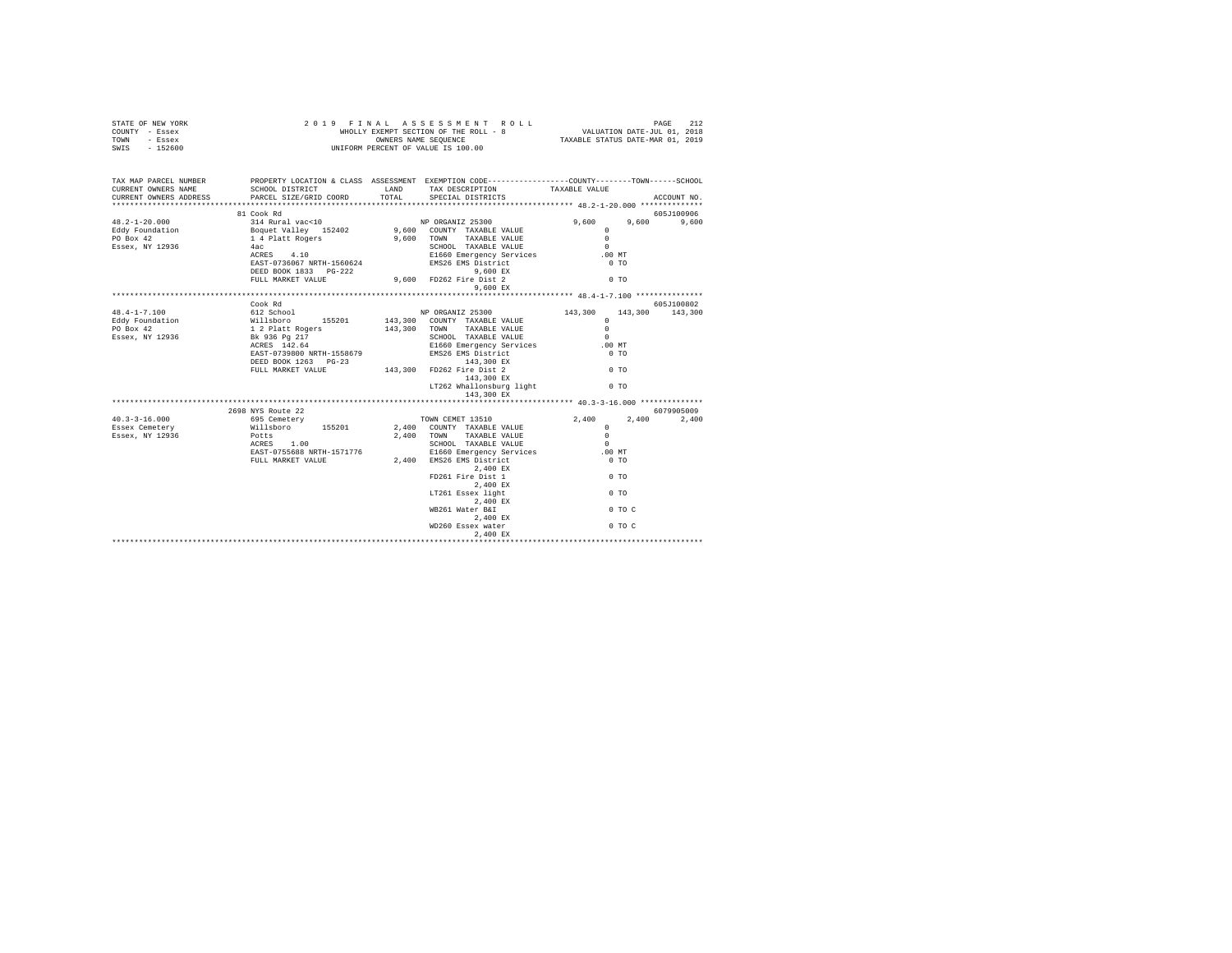| STATE OF NEW YORK | 2019 FINAL ASSESSMENT ROLL            | PAGE                             |
|-------------------|---------------------------------------|----------------------------------|
| COUNTY - Essex    | WHOLLY EXEMPT SECTION OF THE ROLL - 8 | VALUATION DATE-JUL 01, 2018      |
| TOWN<br>- Essex   | OWNERS NAME SEOUENCE                  | TAXABLE STATUS DATE-MAR 01, 2019 |
| - 152600<br>SWIS  | UNIFORM PERCENT OF VALUE IS 100.00    |                                  |

| TAX MAP PARCEL NUMBER PROPERTY LOCATION & CLASS ASSESSMENT EXEMPTION CODE--------------COUNTY-------TOWN-----SCHOOL<br>CURRENT OWNERS NAME               SCHOOL DISTRICT                   LAND       TAX DESCRIPTION                TAXABLE VALUE |                   |                                                                                                                                |              |            |
|----------------------------------------------------------------------------------------------------------------------------------------------------------------------------------------------------------------------------------------------------|-------------------|--------------------------------------------------------------------------------------------------------------------------------|--------------|------------|
|                                                                                                                                                                                                                                                    | 2757 Essex Rd     |                                                                                                                                |              | 605J102903 |
| $40.65 - 2 - 9.100$                                                                                                                                                                                                                                |                   |                                                                                                                                |              |            |
| Essex Comm Heritage Org Inc Willsboro 155201 73,900 COUNTY TAXABLE VALUE                                                                                                                                                                           |                   |                                                                                                                                |              |            |
|                                                                                                                                                                                                                                                    |                   |                                                                                                                                |              |            |
|                                                                                                                                                                                                                                                    |                   |                                                                                                                                |              |            |
| Exact Comm Heritage Org Inc Willisbury<br>FO Box 250<br>FIGS119 Easement 1608/119 Easement 1608/119 Easement 1608/119 Easement 1608/119 Easement 1608/119 Easement 1608/119 Easement 1608/119 Easement 1608/119 Easement 1608/119                  |                   |                                                                                                                                |              |            |
|                                                                                                                                                                                                                                                    |                   |                                                                                                                                |              |            |
|                                                                                                                                                                                                                                                    |                   |                                                                                                                                |              |            |
|                                                                                                                                                                                                                                                    |                   |                                                                                                                                |              |            |
|                                                                                                                                                                                                                                                    |                   |                                                                                                                                |              |            |
|                                                                                                                                                                                                                                                    |                   |                                                                                                                                |              |            |
|                                                                                                                                                                                                                                                    |                   |                                                                                                                                |              |            |
|                                                                                                                                                                                                                                                    |                   | SB260 Eessex Sewer Bond 73,900 TO C<br>SD260 Essex Sewer Dist 0 TO                                                             |              |            |
|                                                                                                                                                                                                                                                    |                   |                                                                                                                                |              |            |
|                                                                                                                                                                                                                                                    |                   | 73,900 EX                                                                                                                      |              |            |
|                                                                                                                                                                                                                                                    |                   | WD260 Essex water 73,900 TO C                                                                                                  |              |            |
|                                                                                                                                                                                                                                                    |                   |                                                                                                                                |              |            |
| 482 Det row bldg N N ORGANIZ 25300 245,500 245,500 245,500 245,500 245,500 245,500 245,500 245,500 245,500 245                                                                                                                                     | 2728 NYS Route 22 |                                                                                                                                |              | 605J102506 |
|                                                                                                                                                                                                                                                    |                   |                                                                                                                                |              |            |
|                                                                                                                                                                                                                                                    |                   |                                                                                                                                |              |            |
| Essex Comm Heritage Org Inc Willsboro 155201 40,900 COUNTY TAXABLE VALUE 0<br>Station Rd Potts 245,500 TOWN TAXABLE VALUE 0<br>Essex, NY 12936 1649/224-Sewer Easement SCHOOL TAXABLE VALUE 0<br>ESSex, NY 12936 1649/224-Sewer Ease               |                   |                                                                                                                                |              |            |
|                                                                                                                                                                                                                                                    |                   |                                                                                                                                |              |            |
|                                                                                                                                                                                                                                                    |                   | EAST-0756431 NRTH-1571902 EMS26 EMS District                                                                                   | $0$ TO       |            |
|                                                                                                                                                                                                                                                    |                   |                                                                                                                                |              |            |
|                                                                                                                                                                                                                                                    |                   | ${\tt DEED\ BOK\ 1267\quad PG-162\quad \hfill 245,500\quad EX\quad \hfill 245,500\quad EX\quad \hfill 0\ TO\quad \hfill 0\ T0$ |              |            |
|                                                                                                                                                                                                                                                    |                   | 245,500 EX                                                                                                                     |              |            |
|                                                                                                                                                                                                                                                    |                   | LT261 Essex light                                                                                                              | $0$ TO       |            |
|                                                                                                                                                                                                                                                    |                   | 245,500 EX                                                                                                                     |              |            |
|                                                                                                                                                                                                                                                    |                   |                                                                                                                                |              |            |
|                                                                                                                                                                                                                                                    |                   | SB260 Eessex Sewer Bond 245,500 TO C<br>SD260 Essex Sewer Dist 0 TO 0                                                          |              |            |
|                                                                                                                                                                                                                                                    |                   | 245,500 EX                                                                                                                     |              |            |
|                                                                                                                                                                                                                                                    |                   | WD260 Essex water                                                                                                              | 245,500 TO C |            |
|                                                                                                                                                                                                                                                    |                   |                                                                                                                                |              |            |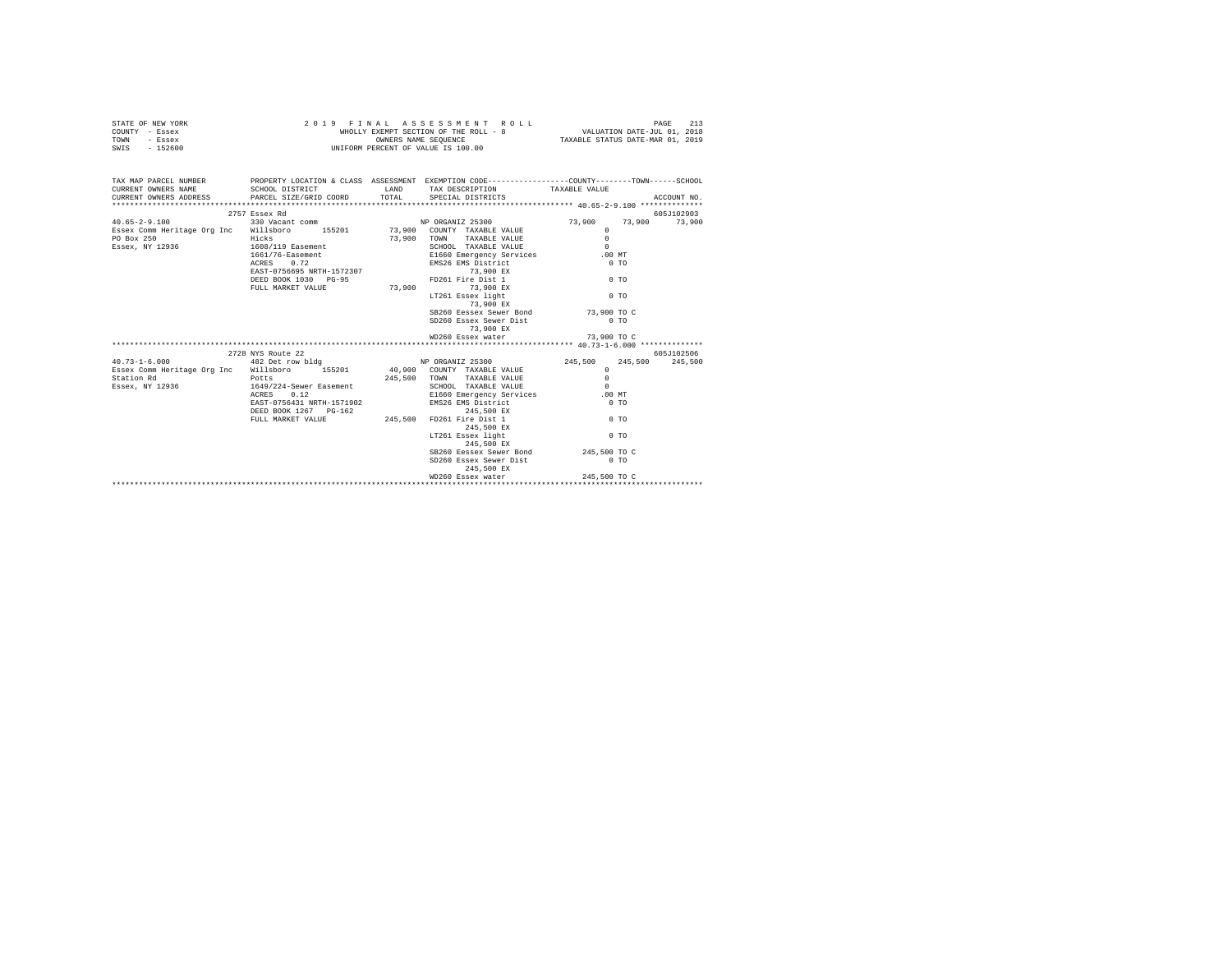| STATE OF NEW YORK | 2019 FINAL ASSESSMENT ROLL            | 214<br>PAGE                      |
|-------------------|---------------------------------------|----------------------------------|
| COUNTY - Essex    | WHOLLY EXEMPT SECTION OF THE ROLL - 8 | VALUATION DATE-JUL 01, 2018      |
| TOWN<br>- Essex   | OWNERS NAME SEOUENCE                  | TAXABLE STATUS DATE-MAR 01, 2019 |
| - 152600<br>SWIS  | UNIFORM PERCENT OF VALUE IS 100.00    |                                  |

| TAX MAP PARCEL NUMBER<br>CURRENT OWNERS NAME                                                                                                                                                                                                                                                                                                                                                                                                                    | SCHOOL DISTRICT                                                                                                                                                                                                                                                                                                                                                                                                                             |  | PROPERTY LOCATION & CLASS ASSESSMENT EXEMPTION CODE---------------COUNTY-------TOWN------SCHOOL<br>LAND TAX DESCRIPTION TAXABLE VALUE |                            |             |  |  |
|-----------------------------------------------------------------------------------------------------------------------------------------------------------------------------------------------------------------------------------------------------------------------------------------------------------------------------------------------------------------------------------------------------------------------------------------------------------------|---------------------------------------------------------------------------------------------------------------------------------------------------------------------------------------------------------------------------------------------------------------------------------------------------------------------------------------------------------------------------------------------------------------------------------------------|--|---------------------------------------------------------------------------------------------------------------------------------------|----------------------------|-------------|--|--|
| CURRENT OWNERS ADDRESS PARCEL SIZE/GRID COORD TOTAL SPECIAL DISTRICTS                                                                                                                                                                                                                                                                                                                                                                                           |                                                                                                                                                                                                                                                                                                                                                                                                                                             |  |                                                                                                                                       |                            | ACCOUNT NO. |  |  |
| $\begin{tabular}{l c c c c c} \multicolumn{4}{c c c} \multicolumn{4}{c c} \multicolumn{4}{c c} \multicolumn{4}{c c} \multicolumn{4}{c} \multicolumn{4}{c} \multicolumn{4}{c} \multicolumn{4}{c} \multicolumn{4}{c} \multicolumn{4}{c} \multicolumn{4}{c} \multicolumn{4}{c} \multicolumn{4}{c} \multicolumn{4}{c} \multicolumn{4}{c} \multicolumn{4}{c} \multicolumn{4}{c} \multicolumn{4}{c} \multicolumn{4}{c} \multicolumn{4}{c} \multicolumn{4}{c} \multic$ | 2743 NYS Route 22                                                                                                                                                                                                                                                                                                                                                                                                                           |  |                                                                                                                                       |                            | 6079905014  |  |  |
|                                                                                                                                                                                                                                                                                                                                                                                                                                                                 |                                                                                                                                                                                                                                                                                                                                                                                                                                             |  |                                                                                                                                       | 374,000                    | 374,000     |  |  |
|                                                                                                                                                                                                                                                                                                                                                                                                                                                                 |                                                                                                                                                                                                                                                                                                                                                                                                                                             |  |                                                                                                                                       |                            |             |  |  |
|                                                                                                                                                                                                                                                                                                                                                                                                                                                                 |                                                                                                                                                                                                                                                                                                                                                                                                                                             |  |                                                                                                                                       |                            |             |  |  |
|                                                                                                                                                                                                                                                                                                                                                                                                                                                                 |                                                                                                                                                                                                                                                                                                                                                                                                                                             |  |                                                                                                                                       |                            |             |  |  |
|                                                                                                                                                                                                                                                                                                                                                                                                                                                                 |                                                                                                                                                                                                                                                                                                                                                                                                                                             |  |                                                                                                                                       |                            |             |  |  |
|                                                                                                                                                                                                                                                                                                                                                                                                                                                                 |                                                                                                                                                                                                                                                                                                                                                                                                                                             |  |                                                                                                                                       |                            |             |  |  |
|                                                                                                                                                                                                                                                                                                                                                                                                                                                                 |                                                                                                                                                                                                                                                                                                                                                                                                                                             |  |                                                                                                                                       |                            |             |  |  |
|                                                                                                                                                                                                                                                                                                                                                                                                                                                                 |                                                                                                                                                                                                                                                                                                                                                                                                                                             |  |                                                                                                                                       |                            |             |  |  |
|                                                                                                                                                                                                                                                                                                                                                                                                                                                                 |                                                                                                                                                                                                                                                                                                                                                                                                                                             |  |                                                                                                                                       |                            |             |  |  |
|                                                                                                                                                                                                                                                                                                                                                                                                                                                                 |                                                                                                                                                                                                                                                                                                                                                                                                                                             |  |                                                                                                                                       |                            |             |  |  |
|                                                                                                                                                                                                                                                                                                                                                                                                                                                                 |                                                                                                                                                                                                                                                                                                                                                                                                                                             |  |                                                                                                                                       |                            |             |  |  |
|                                                                                                                                                                                                                                                                                                                                                                                                                                                                 |                                                                                                                                                                                                                                                                                                                                                                                                                                             |  |                                                                                                                                       |                            |             |  |  |
|                                                                                                                                                                                                                                                                                                                                                                                                                                                                 |                                                                                                                                                                                                                                                                                                                                                                                                                                             |  | SB260 Eessex Sewer Bond 374,000 TO C                                                                                                  |                            |             |  |  |
|                                                                                                                                                                                                                                                                                                                                                                                                                                                                 |                                                                                                                                                                                                                                                                                                                                                                                                                                             |  |                                                                                                                                       |                            |             |  |  |
|                                                                                                                                                                                                                                                                                                                                                                                                                                                                 |                                                                                                                                                                                                                                                                                                                                                                                                                                             |  | 374,000 EX                                                                                                                            |                            |             |  |  |
|                                                                                                                                                                                                                                                                                                                                                                                                                                                                 |                                                                                                                                                                                                                                                                                                                                                                                                                                             |  | WD260 Essex water 374,000 TO C                                                                                                        |                            |             |  |  |
|                                                                                                                                                                                                                                                                                                                                                                                                                                                                 |                                                                                                                                                                                                                                                                                                                                                                                                                                             |  |                                                                                                                                       |                            |             |  |  |
|                                                                                                                                                                                                                                                                                                                                                                                                                                                                 | 2306 Main St                                                                                                                                                                                                                                                                                                                                                                                                                                |  |                                                                                                                                       |                            |             |  |  |
| $\begin{array}{cccc} 40.73 - 3 - 4.000 & 620 \text{ Relations} & 155201 & 43,800 & \text{COUNT PAR 21600} \\ \text{Essex Comm United Methods} & \text{Willsboro} & 155201 & 43,800 & \text{COUNT TAXABLE VALUE} \end{array}$                                                                                                                                                                                                                                    |                                                                                                                                                                                                                                                                                                                                                                                                                                             |  |                                                                                                                                       |                            |             |  |  |
|                                                                                                                                                                                                                                                                                                                                                                                                                                                                 |                                                                                                                                                                                                                                                                                                                                                                                                                                             |  |                                                                                                                                       |                            |             |  |  |
| Church Potts<br>PO Box 125 1650/140-Sewer Easement<br>Essex, NY 12936 12020 2020                                                                                                                                                                                                                                                                                                                                                                                |                                                                                                                                                                                                                                                                                                                                                                                                                                             |  |                                                                                                                                       |                            |             |  |  |
|                                                                                                                                                                                                                                                                                                                                                                                                                                                                 |                                                                                                                                                                                                                                                                                                                                                                                                                                             |  |                                                                                                                                       |                            |             |  |  |
|                                                                                                                                                                                                                                                                                                                                                                                                                                                                 |                                                                                                                                                                                                                                                                                                                                                                                                                                             |  |                                                                                                                                       |                            |             |  |  |
|                                                                                                                                                                                                                                                                                                                                                                                                                                                                 | EAST-0756994 NRTH-1571874                                                                                                                                                                                                                                                                                                                                                                                                                   |  |                                                                                                                                       |                            |             |  |  |
|                                                                                                                                                                                                                                                                                                                                                                                                                                                                 |                                                                                                                                                                                                                                                                                                                                                                                                                                             |  |                                                                                                                                       |                            |             |  |  |
|                                                                                                                                                                                                                                                                                                                                                                                                                                                                 |                                                                                                                                                                                                                                                                                                                                                                                                                                             |  | FULL MARKET VALUE 221,700 LT261 Essex light                                                                                           |                            |             |  |  |
|                                                                                                                                                                                                                                                                                                                                                                                                                                                                 |                                                                                                                                                                                                                                                                                                                                                                                                                                             |  | SB260 Eessex Sewer Bond                                                                                                               | 221,700 TO<br>221,700 TO C |             |  |  |
|                                                                                                                                                                                                                                                                                                                                                                                                                                                                 |                                                                                                                                                                                                                                                                                                                                                                                                                                             |  | SD260 Essex Sewer Dist 221,700 TO                                                                                                     |                            |             |  |  |
|                                                                                                                                                                                                                                                                                                                                                                                                                                                                 |                                                                                                                                                                                                                                                                                                                                                                                                                                             |  | WD260 Essex water                                                                                                                     | 221,700 TO C               |             |  |  |
|                                                                                                                                                                                                                                                                                                                                                                                                                                                                 |                                                                                                                                                                                                                                                                                                                                                                                                                                             |  |                                                                                                                                       |                            |             |  |  |
|                                                                                                                                                                                                                                                                                                                                                                                                                                                                 | 17 Tyrrell St                                                                                                                                                                                                                                                                                                                                                                                                                               |  |                                                                                                                                       |                            | 605J104211  |  |  |
| $49.69 - 1 - 2.002$                                                                                                                                                                                                                                                                                                                                                                                                                                             |                                                                                                                                                                                                                                                                                                                                                                                                                                             |  |                                                                                                                                       |                            | 100         |  |  |
| Essex County                                                                                                                                                                                                                                                                                                                                                                                                                                                    |                                                                                                                                                                                                                                                                                                                                                                                                                                             |  |                                                                                                                                       |                            |             |  |  |
| PO Box 217                                                                                                                                                                                                                                                                                                                                                                                                                                                      |                                                                                                                                                                                                                                                                                                                                                                                                                                             |  |                                                                                                                                       |                            |             |  |  |
| Elizabethtown, NY 12932                                                                                                                                                                                                                                                                                                                                                                                                                                         |                                                                                                                                                                                                                                                                                                                                                                                                                                             |  |                                                                                                                                       |                            |             |  |  |
|                                                                                                                                                                                                                                                                                                                                                                                                                                                                 |                                                                                                                                                                                                                                                                                                                                                                                                                                             |  |                                                                                                                                       |                            |             |  |  |
|                                                                                                                                                                                                                                                                                                                                                                                                                                                                 |                                                                                                                                                                                                                                                                                                                                                                                                                                             |  |                                                                                                                                       |                            |             |  |  |
|                                                                                                                                                                                                                                                                                                                                                                                                                                                                 |                                                                                                                                                                                                                                                                                                                                                                                                                                             |  |                                                                                                                                       |                            |             |  |  |
|                                                                                                                                                                                                                                                                                                                                                                                                                                                                 |                                                                                                                                                                                                                                                                                                                                                                                                                                             |  |                                                                                                                                       |                            |             |  |  |
|                                                                                                                                                                                                                                                                                                                                                                                                                                                                 | $\begin{tabular}{c c c c} \multicolumn{3}{c}{17.7yrxell St1 St1 St1} \multicolumn{3}{c}{\begin{tabular}{c}{\begin{tabular}{c} $17.9yrxell St21$} \multicolumn{3}{c}{\begin{tabular}[c]{c} $17.9yrxell St21$} \multicolumn{3}{c}{\begin{tabular}[c]{c} $100$} \multicolumn{3}{c}{\begin{tabular}[c]{c} $100$} \multicolumn{3}{c}{\begin{tabular}[c]{c} $100$} \multicolumn{3}{c}{\begin{tabular}[c]{c} $100$} \multicolumn{3}{c}{\begin{tab$ |  |                                                                                                                                       |                            |             |  |  |
|                                                                                                                                                                                                                                                                                                                                                                                                                                                                 |                                                                                                                                                                                                                                                                                                                                                                                                                                             |  | 100 EX                                                                                                                                |                            |             |  |  |
|                                                                                                                                                                                                                                                                                                                                                                                                                                                                 |                                                                                                                                                                                                                                                                                                                                                                                                                                             |  | LT262 Whallonsburg light<br>$100 \text{ yr}$                                                                                          | $0$ TO                     |             |  |  |
|                                                                                                                                                                                                                                                                                                                                                                                                                                                                 | LT262 Whallonsburg light [1911]<br>-100 EXE = 100 EXE = 100 EXE = 100 EXE = 100 EXE = 100 EXE = 100 EXE = 100 EXE = 100 EXE = 100 EXE = 100 EXE =                                                                                                                                                                                                                                                                                           |  |                                                                                                                                       |                            |             |  |  |
|                                                                                                                                                                                                                                                                                                                                                                                                                                                                 |                                                                                                                                                                                                                                                                                                                                                                                                                                             |  |                                                                                                                                       |                            |             |  |  |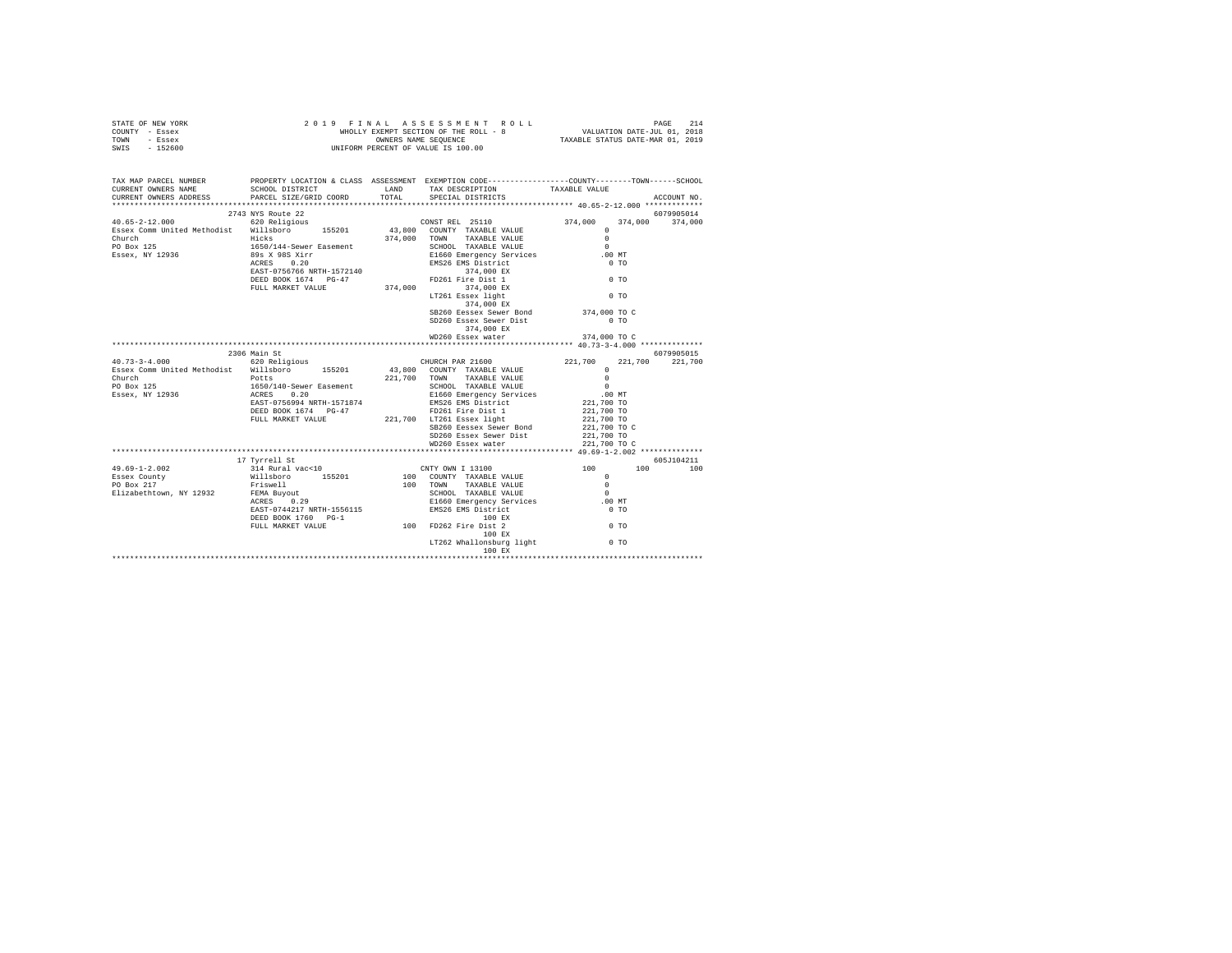| STATE OF NEW YORK | 2019 FINAL ASSESSMENT ROLL            | 215<br>PAGE                      |
|-------------------|---------------------------------------|----------------------------------|
| COUNTY<br>- Essex | WHOLLY EXEMPT SECTION OF THE ROLL - 8 | VALUATION DATE-JUL 01, 2018      |
| TOWN<br>- Essex   | OWNERS NAME SEOUENCE                  | TAXABLE STATUS DATE-MAR 01, 2019 |
| $-152600$<br>SWIS | UNIFORM PERCENT OF VALUE IS 100.00    |                                  |

| NYS Route 22<br>605Z016004<br>$0$ TO<br>FD262 Fire Dist 2<br>$2,200$ EX<br>LT262 Whallonsburg light 0 TO<br>2.200 EX<br>$\begin{tabular}{l c c c c c} \multicolumn{2}{c}{\text{\small{Maldions Bay Rd}} } & \multicolumn{2}{c}{\text{\small{Maldions Bay Rd}} } & \multicolumn{2}{c}{\text{\small{Maldions Bay Rd}} } & \multicolumn{2}{c}{\text{\small{Maldions Bay Rd}} } & \multicolumn{2}{c}{\text{\small{Maldions Bay Rd}} } & \multicolumn{2}{c}{\text{\small{Maldions Bay Rd}} } & \multicolumn{2}{c}{\text{\small{Maldions} }} & \multicolumn{2}{c}{\text{\small{Maldions} }} & \multicolumn{2}{c}{\text{\small{Maldions} }} & \multicolumn{2}{c}{\$<br>100 EX<br>$\sim$ 0 TO<br>FD262 Fire Dist 2<br>100 RX<br>LT262 Whallonsburg light 0 TO<br>100 EX<br>605-7197010<br>2659 NYS Route 22<br>40.3-2-13.120 662 Police/fire  VOL F DEPT 26400 557,300<br>557,300 557,300<br>Essex Fire District #1 will<br>short under the SE201 42,400 COUNTY TAXABLE VALUE 0<br>Board of Fire Commission Hocks Pat 557,300 TOWN TAXABLE VALUE 0<br>For Dox 58 Resex, NY 12936 EAST-075460 E1660 Energency Services<br>Essex, NY 1<br>E1660 Emergency Services .00 MT<br>$0$ TO<br>$0$ TO<br>FD261 Fire Dist 1<br>557,300 EX<br>LT261 Essex light<br>$0$ TO<br>557,300 EX<br>557,300 TO C<br>WB261 Water B&I | TAX MAP PARCEL NUMBER |  | PROPERTY LOCATION & CLASS ASSESSMENT EXEMPTION CODE---------------COUNTY-------TOWN-----SCHOOL |  |
|--------------------------------------------------------------------------------------------------------------------------------------------------------------------------------------------------------------------------------------------------------------------------------------------------------------------------------------------------------------------------------------------------------------------------------------------------------------------------------------------------------------------------------------------------------------------------------------------------------------------------------------------------------------------------------------------------------------------------------------------------------------------------------------------------------------------------------------------------------------------------------------------------------------------------------------------------------------------------------------------------------------------------------------------------------------------------------------------------------------------------------------------------------------------------------------------------------------------------------------------------------------------------------------------------------|-----------------------|--|------------------------------------------------------------------------------------------------|--|
|                                                                                                                                                                                                                                                                                                                                                                                                                                                                                                                                                                                                                                                                                                                                                                                                                                                                                                                                                                                                                                                                                                                                                                                                                                                                                                        |                       |  |                                                                                                |  |
|                                                                                                                                                                                                                                                                                                                                                                                                                                                                                                                                                                                                                                                                                                                                                                                                                                                                                                                                                                                                                                                                                                                                                                                                                                                                                                        |                       |  |                                                                                                |  |
|                                                                                                                                                                                                                                                                                                                                                                                                                                                                                                                                                                                                                                                                                                                                                                                                                                                                                                                                                                                                                                                                                                                                                                                                                                                                                                        |                       |  |                                                                                                |  |
|                                                                                                                                                                                                                                                                                                                                                                                                                                                                                                                                                                                                                                                                                                                                                                                                                                                                                                                                                                                                                                                                                                                                                                                                                                                                                                        |                       |  |                                                                                                |  |
|                                                                                                                                                                                                                                                                                                                                                                                                                                                                                                                                                                                                                                                                                                                                                                                                                                                                                                                                                                                                                                                                                                                                                                                                                                                                                                        |                       |  |                                                                                                |  |
|                                                                                                                                                                                                                                                                                                                                                                                                                                                                                                                                                                                                                                                                                                                                                                                                                                                                                                                                                                                                                                                                                                                                                                                                                                                                                                        |                       |  |                                                                                                |  |
|                                                                                                                                                                                                                                                                                                                                                                                                                                                                                                                                                                                                                                                                                                                                                                                                                                                                                                                                                                                                                                                                                                                                                                                                                                                                                                        |                       |  |                                                                                                |  |
|                                                                                                                                                                                                                                                                                                                                                                                                                                                                                                                                                                                                                                                                                                                                                                                                                                                                                                                                                                                                                                                                                                                                                                                                                                                                                                        |                       |  |                                                                                                |  |
|                                                                                                                                                                                                                                                                                                                                                                                                                                                                                                                                                                                                                                                                                                                                                                                                                                                                                                                                                                                                                                                                                                                                                                                                                                                                                                        |                       |  |                                                                                                |  |
|                                                                                                                                                                                                                                                                                                                                                                                                                                                                                                                                                                                                                                                                                                                                                                                                                                                                                                                                                                                                                                                                                                                                                                                                                                                                                                        |                       |  |                                                                                                |  |
|                                                                                                                                                                                                                                                                                                                                                                                                                                                                                                                                                                                                                                                                                                                                                                                                                                                                                                                                                                                                                                                                                                                                                                                                                                                                                                        |                       |  |                                                                                                |  |
|                                                                                                                                                                                                                                                                                                                                                                                                                                                                                                                                                                                                                                                                                                                                                                                                                                                                                                                                                                                                                                                                                                                                                                                                                                                                                                        |                       |  |                                                                                                |  |
|                                                                                                                                                                                                                                                                                                                                                                                                                                                                                                                                                                                                                                                                                                                                                                                                                                                                                                                                                                                                                                                                                                                                                                                                                                                                                                        |                       |  |                                                                                                |  |
|                                                                                                                                                                                                                                                                                                                                                                                                                                                                                                                                                                                                                                                                                                                                                                                                                                                                                                                                                                                                                                                                                                                                                                                                                                                                                                        |                       |  |                                                                                                |  |
|                                                                                                                                                                                                                                                                                                                                                                                                                                                                                                                                                                                                                                                                                                                                                                                                                                                                                                                                                                                                                                                                                                                                                                                                                                                                                                        |                       |  |                                                                                                |  |
|                                                                                                                                                                                                                                                                                                                                                                                                                                                                                                                                                                                                                                                                                                                                                                                                                                                                                                                                                                                                                                                                                                                                                                                                                                                                                                        |                       |  |                                                                                                |  |
|                                                                                                                                                                                                                                                                                                                                                                                                                                                                                                                                                                                                                                                                                                                                                                                                                                                                                                                                                                                                                                                                                                                                                                                                                                                                                                        |                       |  |                                                                                                |  |
|                                                                                                                                                                                                                                                                                                                                                                                                                                                                                                                                                                                                                                                                                                                                                                                                                                                                                                                                                                                                                                                                                                                                                                                                                                                                                                        |                       |  |                                                                                                |  |
|                                                                                                                                                                                                                                                                                                                                                                                                                                                                                                                                                                                                                                                                                                                                                                                                                                                                                                                                                                                                                                                                                                                                                                                                                                                                                                        |                       |  |                                                                                                |  |
|                                                                                                                                                                                                                                                                                                                                                                                                                                                                                                                                                                                                                                                                                                                                                                                                                                                                                                                                                                                                                                                                                                                                                                                                                                                                                                        |                       |  |                                                                                                |  |
|                                                                                                                                                                                                                                                                                                                                                                                                                                                                                                                                                                                                                                                                                                                                                                                                                                                                                                                                                                                                                                                                                                                                                                                                                                                                                                        |                       |  |                                                                                                |  |
|                                                                                                                                                                                                                                                                                                                                                                                                                                                                                                                                                                                                                                                                                                                                                                                                                                                                                                                                                                                                                                                                                                                                                                                                                                                                                                        |                       |  |                                                                                                |  |
|                                                                                                                                                                                                                                                                                                                                                                                                                                                                                                                                                                                                                                                                                                                                                                                                                                                                                                                                                                                                                                                                                                                                                                                                                                                                                                        |                       |  |                                                                                                |  |
|                                                                                                                                                                                                                                                                                                                                                                                                                                                                                                                                                                                                                                                                                                                                                                                                                                                                                                                                                                                                                                                                                                                                                                                                                                                                                                        |                       |  |                                                                                                |  |
|                                                                                                                                                                                                                                                                                                                                                                                                                                                                                                                                                                                                                                                                                                                                                                                                                                                                                                                                                                                                                                                                                                                                                                                                                                                                                                        |                       |  |                                                                                                |  |
|                                                                                                                                                                                                                                                                                                                                                                                                                                                                                                                                                                                                                                                                                                                                                                                                                                                                                                                                                                                                                                                                                                                                                                                                                                                                                                        |                       |  |                                                                                                |  |
|                                                                                                                                                                                                                                                                                                                                                                                                                                                                                                                                                                                                                                                                                                                                                                                                                                                                                                                                                                                                                                                                                                                                                                                                                                                                                                        |                       |  |                                                                                                |  |
|                                                                                                                                                                                                                                                                                                                                                                                                                                                                                                                                                                                                                                                                                                                                                                                                                                                                                                                                                                                                                                                                                                                                                                                                                                                                                                        |                       |  |                                                                                                |  |
|                                                                                                                                                                                                                                                                                                                                                                                                                                                                                                                                                                                                                                                                                                                                                                                                                                                                                                                                                                                                                                                                                                                                                                                                                                                                                                        |                       |  |                                                                                                |  |
|                                                                                                                                                                                                                                                                                                                                                                                                                                                                                                                                                                                                                                                                                                                                                                                                                                                                                                                                                                                                                                                                                                                                                                                                                                                                                                        |                       |  |                                                                                                |  |
|                                                                                                                                                                                                                                                                                                                                                                                                                                                                                                                                                                                                                                                                                                                                                                                                                                                                                                                                                                                                                                                                                                                                                                                                                                                                                                        |                       |  |                                                                                                |  |
|                                                                                                                                                                                                                                                                                                                                                                                                                                                                                                                                                                                                                                                                                                                                                                                                                                                                                                                                                                                                                                                                                                                                                                                                                                                                                                        |                       |  |                                                                                                |  |
|                                                                                                                                                                                                                                                                                                                                                                                                                                                                                                                                                                                                                                                                                                                                                                                                                                                                                                                                                                                                                                                                                                                                                                                                                                                                                                        |                       |  |                                                                                                |  |
|                                                                                                                                                                                                                                                                                                                                                                                                                                                                                                                                                                                                                                                                                                                                                                                                                                                                                                                                                                                                                                                                                                                                                                                                                                                                                                        |                       |  |                                                                                                |  |
|                                                                                                                                                                                                                                                                                                                                                                                                                                                                                                                                                                                                                                                                                                                                                                                                                                                                                                                                                                                                                                                                                                                                                                                                                                                                                                        |                       |  |                                                                                                |  |
|                                                                                                                                                                                                                                                                                                                                                                                                                                                                                                                                                                                                                                                                                                                                                                                                                                                                                                                                                                                                                                                                                                                                                                                                                                                                                                        |                       |  |                                                                                                |  |
|                                                                                                                                                                                                                                                                                                                                                                                                                                                                                                                                                                                                                                                                                                                                                                                                                                                                                                                                                                                                                                                                                                                                                                                                                                                                                                        |                       |  |                                                                                                |  |
|                                                                                                                                                                                                                                                                                                                                                                                                                                                                                                                                                                                                                                                                                                                                                                                                                                                                                                                                                                                                                                                                                                                                                                                                                                                                                                        |                       |  |                                                                                                |  |
|                                                                                                                                                                                                                                                                                                                                                                                                                                                                                                                                                                                                                                                                                                                                                                                                                                                                                                                                                                                                                                                                                                                                                                                                                                                                                                        |                       |  |                                                                                                |  |
|                                                                                                                                                                                                                                                                                                                                                                                                                                                                                                                                                                                                                                                                                                                                                                                                                                                                                                                                                                                                                                                                                                                                                                                                                                                                                                        |                       |  |                                                                                                |  |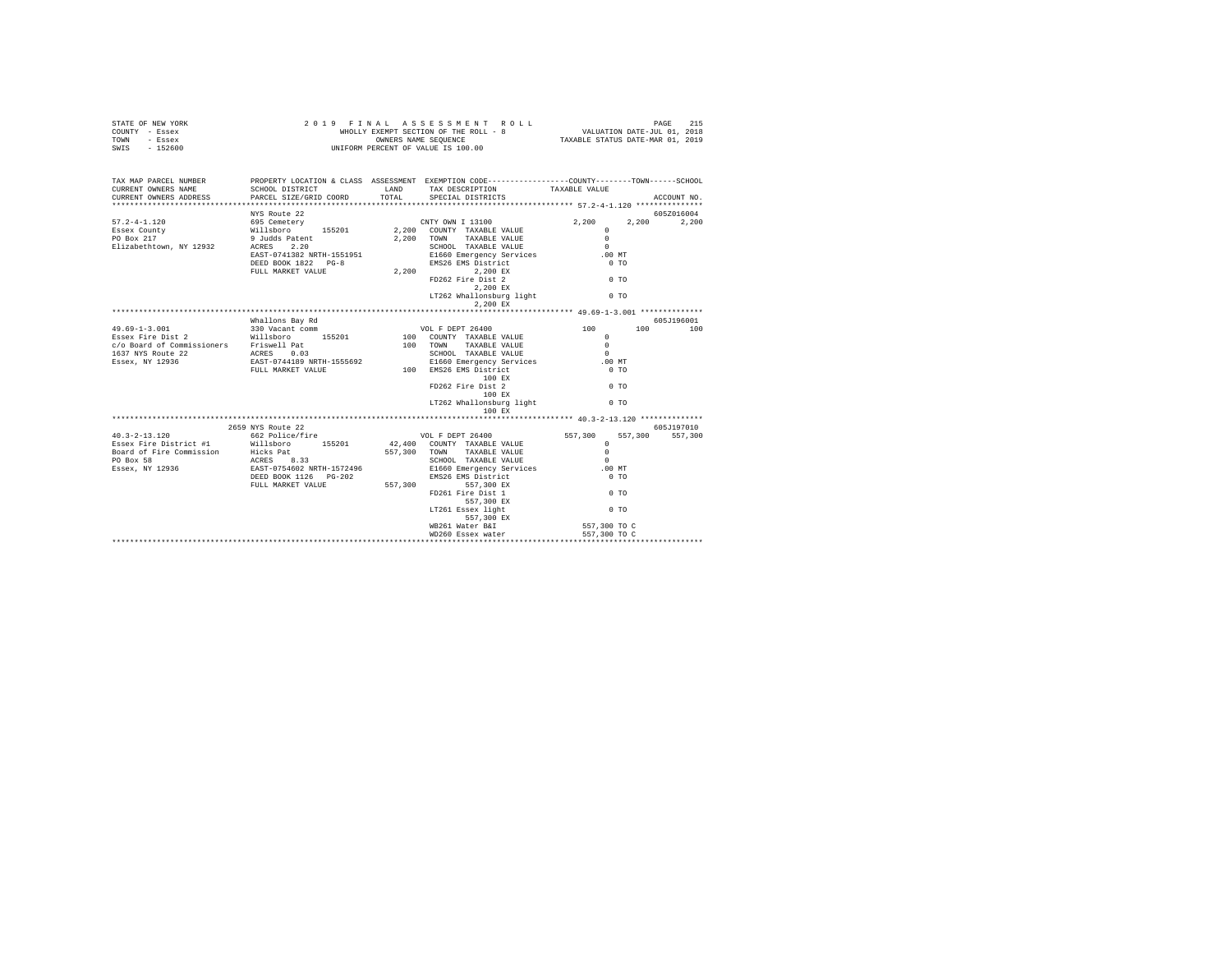| TOWN<br>- Essex<br>SWIS - 152600 |                                                                       |         | OWNERS NAME SEQUENCE<br>UNIFORM PERCENT OF VALUE IS 100.00                                      | TAXABLE STATUS DATE-MAR 01, 2019 |             |
|----------------------------------|-----------------------------------------------------------------------|---------|-------------------------------------------------------------------------------------------------|----------------------------------|-------------|
|                                  |                                                                       |         |                                                                                                 |                                  |             |
| TAX MAP PARCEL NUMBER            |                                                                       |         | PROPERTY LOCATION & CLASS ASSESSMENT EXEMPTION CODE----------------COUNTY-------TOWN-----SCHOOL |                                  |             |
| CURRENT OWNERS NAME              | SCHOOL DISTRICT                                                       |         | LAND TAX DESCRIPTION TAXABLE VALUE                                                              |                                  |             |
|                                  | CURRENT OWNERS ADDRESS PARCEL SIZE/GRID COORD TOTAL SPECIAL DISTRICTS |         |                                                                                                 |                                  | ACCOUNT NO. |
|                                  |                                                                       |         |                                                                                                 |                                  |             |
|                                  | 4 Church St                                                           |         |                                                                                                 |                                  | 6079905101  |
| $40.73 - 4 - 1.000$              |                                                                       |         |                                                                                                 |                                  |             |
|                                  |                                                                       |         |                                                                                                 | $\Omega$                         |             |
|                                  | Potts<br>1675/93-Easement                                             |         |                                                                                                 | $\circ$                          |             |
| Essex, NY 12936                  |                                                                       |         | SCHOOL TAXABLE VALUE                                                                            | $\Omega$                         |             |
|                                  | 95s X 76S<br>$76S$<br>0.20                                            |         | E1660 Emergency Services .00 MT                                                                 |                                  |             |
|                                  | ACRES                                                                 |         | EMS26 EMS District                                                                              | 0.70                             |             |
|                                  | EAST-0756672 NRTH-1571433 313,800 EX                                  |         |                                                                                                 | 0.70                             |             |
|                                  |                                                                       |         | DEED BOOK 077 PG-325 FD261 Fire Dist 1                                                          |                                  |             |
|                                  | FULL MARKET VALUE                                                     |         | 313,800 313,800 EX                                                                              |                                  |             |
|                                  |                                                                       |         | LT261 Essex light                                                                               | $0$ TO                           |             |
|                                  |                                                                       |         | 313,800 EX                                                                                      |                                  |             |
|                                  |                                                                       |         | SB260 Eessex Sewer Bond 313,800 TO C                                                            |                                  |             |
|                                  |                                                                       |         | SD260 Essex Sewer Dist                                                                          | $0$ TO                           |             |
|                                  |                                                                       |         | 313,800 EX<br>WD260 Essex water 313,800 TO C                                                    |                                  |             |
|                                  |                                                                       |         |                                                                                                 |                                  |             |
|                                  | 10 Church St                                                          |         |                                                                                                 |                                  | 6079905102  |
| $40.73 - 4 - 2.000$              | 210 1 Family Res CHURCH PAR 21600                                     |         |                                                                                                 | 247,600 247,600                  | 247,600     |
|                                  | Essex St Johns Parsonage Millsboro 155201 45,500 COUNTY TAXABLE VALUE |         |                                                                                                 | $\Omega$                         |             |
| PO Box 262                       | Potts                                                                 | 247.600 | TOWN TAXABLE VALUE                                                                              | $\Omega$                         |             |
| Essex, NY 12936                  | 1675/99-Easement                                                      |         | SCHOOL TAXABLE VALUE                                                                            | $\cap$                           |             |
|                                  | 76s X 76S Xirr                                                        |         | E1660 Emergency Services .00 MT                                                                 |                                  |             |
|                                  | 0.10<br>ACRES                                                         |         | EMS26 EMS District 247,600 TO                                                                   |                                  |             |
|                                  | EAST-0756755 NRTH-1571452                                             |         | FD261 Fire Dist 1 247,600 TO                                                                    |                                  |             |
|                                  | DEED BOOK 077 PG-325                                                  |         | LT261 Essex light                                                                               | 247,600 TO                       |             |
|                                  | FULL MARKET VALUE                                                     | 247.600 | SB260 Eessex Sewer Bond                                                                         | 247,600 TO C                     |             |

STATE OF NEW YORK 2019 FINAL ASSESS ON BIT ROLL<br>COUNTY - Essex 216 MHOLLY EXEMPT SECTION OF THE ROLL - 8 VALUATION DATE-JUL 01, 2018

|                          |                           |         | ------------------       | --------           |            |
|--------------------------|---------------------------|---------|--------------------------|--------------------|------------|
|                          | FULL MARKET VALUE         | 247.600 | SB260 Eessex Sewer Bond  | 247,600 TO C       |            |
|                          |                           |         | SD260 Essex Sewer Dist   | 247,600 TO         |            |
|                          |                           |         | WD260 Essex water        | 247,600 TO C       |            |
|                          |                           |         |                          |                    |            |
|                          | 2172 NYS Route 22         |         |                          |                    | 6079905002 |
| $39.4 - 1 - 23.000$      | 620 Religious             |         | CONST REL 25110          | 293,100<br>293,100 | 293,100    |
| Foothills Baptist Church | 155201<br>Willsboro       | 27,600  | COUNTY TAXABLE VALUE     |                    |            |
| c/o Gigi Hulse           | Potts                     | 293,100 | TOWN<br>TAXABLE VALUE    |                    |            |
| 1019 Middle Rd           | 00002.00                  |         | SCHOOL TAXABLE VALUE     |                    |            |
| Willsboro, NY 12996      | 2.10<br>ACRES             |         | E1660 Emergency Services | $.00$ MT           |            |
|                          | EAST-0743826 NRTH-1568983 |         | EMS26 EMS District       | $0$ TO             |            |
|                          | DEED BOOK 1455 PG-158     |         | 293,100 EX               |                    |            |
|                          | FULL MARKET VALUE         | 293,100 | FD261 Fire Dist 1        | $0$ TO             |            |
|                          |                           |         | 293,100 EX               |                    |            |
|                          |                           |         |                          |                    |            |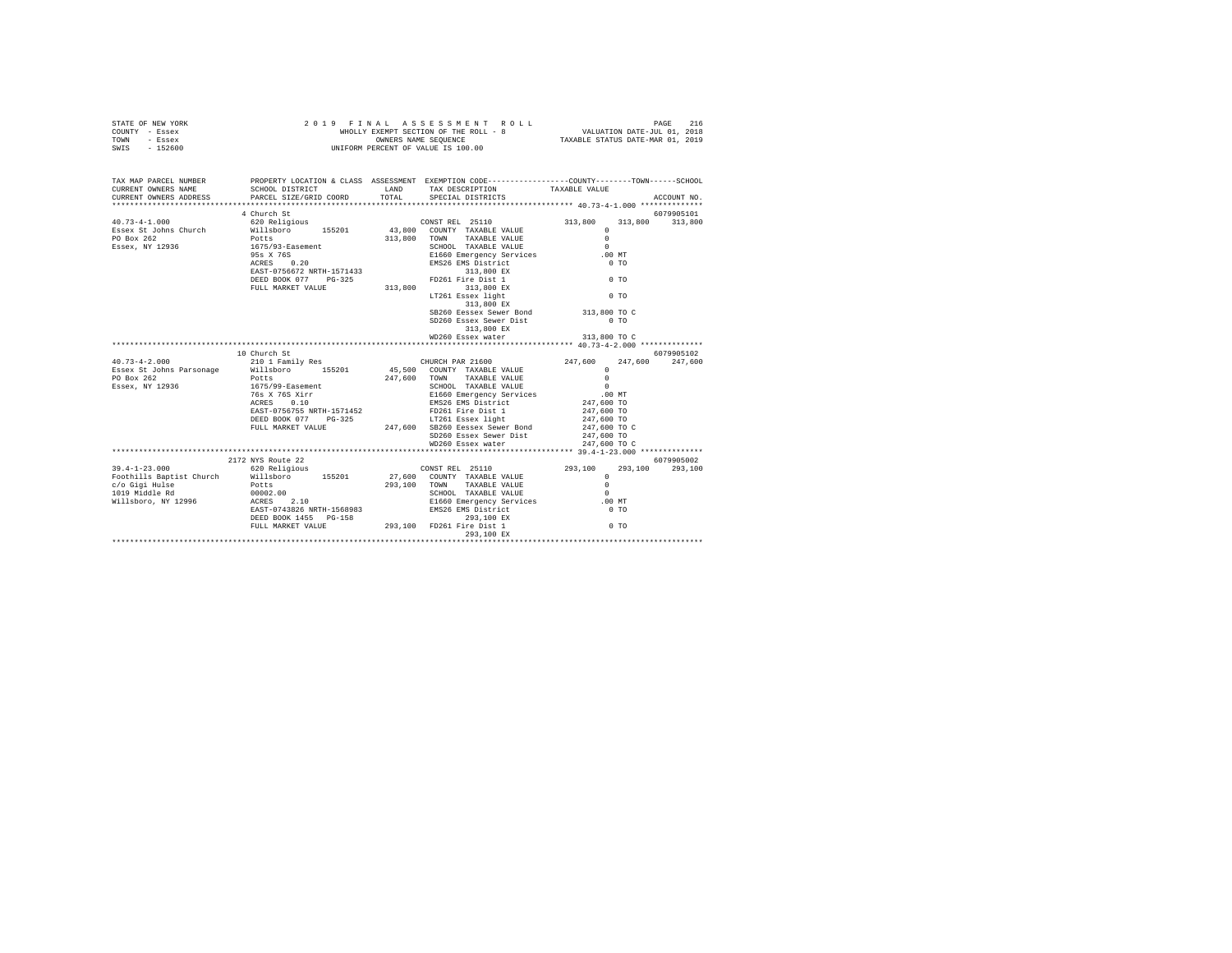|                | STATE OF NEW YORK |  | 2019 FINAL ASSESSMENT ROLL            |                                  | PAGE                        | 217 |
|----------------|-------------------|--|---------------------------------------|----------------------------------|-----------------------------|-----|
| COUNTY - Essex |                   |  | WHOLLY EXEMPT SECTION OF THE ROLL - 8 |                                  | VALUATION DATE-JUL 01, 2018 |     |
| TOWN           | - Essex           |  | OWNERS NAME SEOUENCE                  | TAXABLE STATUS DATE-MAR 01, 2019 |                             |     |
| SWTS           | $-152600$         |  | UNIFORM PERCENT OF VALUE IS 100.00    |                                  |                             |     |
|                |                   |  |                                       |                                  |                             |     |

| TAX MAP PARCEL NUMBER        |                                                                                                                                                                                                                                                                                       |                                                                                                                                | PROPERTY LOCATION & CLASS ASSESSMENT EXEMPTION CODE---------------COUNTY-------TOWN-----SCHOOL                                                       |
|------------------------------|---------------------------------------------------------------------------------------------------------------------------------------------------------------------------------------------------------------------------------------------------------------------------------------|--------------------------------------------------------------------------------------------------------------------------------|------------------------------------------------------------------------------------------------------------------------------------------------------|
| CURRENT OWNERS NAME          |                                                                                                                                                                                                                                                                                       | SCHOOL DISTRICT                      LAND        TAX DESCRIPTION                   TAXABLE VALUE                               |                                                                                                                                                      |
| CURRENT OWNERS ADDRESS       | PARCEL SIZE/GRID COORD TOTAL SPECIAL DISTRICTS                                                                                                                                                                                                                                        |                                                                                                                                | ACCOUNT NO.                                                                                                                                          |
|                              |                                                                                                                                                                                                                                                                                       |                                                                                                                                |                                                                                                                                                      |
|                              | 2756 Essex Rd                                                                                                                                                                                                                                                                         |                                                                                                                                | 6079901912                                                                                                                                           |
|                              |                                                                                                                                                                                                                                                                                       |                                                                                                                                |                                                                                                                                                      |
|                              |                                                                                                                                                                                                                                                                                       |                                                                                                                                |                                                                                                                                                      |
|                              |                                                                                                                                                                                                                                                                                       |                                                                                                                                |                                                                                                                                                      |
|                              |                                                                                                                                                                                                                                                                                       |                                                                                                                                |                                                                                                                                                      |
|                              |                                                                                                                                                                                                                                                                                       |                                                                                                                                |                                                                                                                                                      |
|                              |                                                                                                                                                                                                                                                                                       |                                                                                                                                |                                                                                                                                                      |
|                              |                                                                                                                                                                                                                                                                                       |                                                                                                                                |                                                                                                                                                      |
|                              |                                                                                                                                                                                                                                                                                       |                                                                                                                                |                                                                                                                                                      |
|                              |                                                                                                                                                                                                                                                                                       |                                                                                                                                |                                                                                                                                                      |
|                              |                                                                                                                                                                                                                                                                                       | LT261 Essex light<br>399,500 EX                                                                                                | 0.70                                                                                                                                                 |
|                              |                                                                                                                                                                                                                                                                                       |                                                                                                                                |                                                                                                                                                      |
|                              |                                                                                                                                                                                                                                                                                       | SB260 Eessex Sewer Bond 399,500 TO C                                                                                           |                                                                                                                                                      |
|                              |                                                                                                                                                                                                                                                                                       | SD260 Essex Sewer Dist                                                                                                         | $0$ TO                                                                                                                                               |
|                              |                                                                                                                                                                                                                                                                                       | 399,500 EX                                                                                                                     |                                                                                                                                                      |
|                              |                                                                                                                                                                                                                                                                                       | WD260 Essex water                                                                                                              | 399,500 TO C                                                                                                                                         |
|                              |                                                                                                                                                                                                                                                                                       |                                                                                                                                |                                                                                                                                                      |
|                              | 6 Leaning Rd                                                                                                                                                                                                                                                                          |                                                                                                                                | 675Z019019                                                                                                                                           |
|                              | $\begin{tabular}{l l l l} 48.4-1-7.200 & 612 School & & & \text{NP ORGANIZ 25300} \\ \text{Lakeside Preschool Inc & \text{Willsboro} & 155201 & 131,800 COUNTY TAXABLE VALUE \\ \end{tabular}$                                                                                        | NP ORGANIZ 25300<br>A21,0<br>- אותה TAXABLE VALUE SCHOOL TAXABLE VALUE<br>SCHOOL TAXABLE VALUE<br>EMS26 EMS rd<br>EMS26 EMS rd | 421,000 421,000 421,000                                                                                                                              |
|                              |                                                                                                                                                                                                                                                                                       |                                                                                                                                |                                                                                                                                                      |
| PO Box 96<br>Essex, NY 12936 |                                                                                                                                                                                                                                                                                       |                                                                                                                                |                                                                                                                                                      |
|                              |                                                                                                                                                                                                                                                                                       |                                                                                                                                |                                                                                                                                                      |
|                              |                                                                                                                                                                                                                                                                                       |                                                                                                                                |                                                                                                                                                      |
|                              |                                                                                                                                                                                                                                                                                       |                                                                                                                                |                                                                                                                                                      |
|                              |                                                                                                                                                                                                                                                                                       |                                                                                                                                |                                                                                                                                                      |
|                              |                                                                                                                                                                                                                                                                                       |                                                                                                                                |                                                                                                                                                      |
|                              |                                                                                                                                                                                                                                                                                       |                                                                                                                                |                                                                                                                                                      |
|                              |                                                                                                                                                                                                                                                                                       |                                                                                                                                |                                                                                                                                                      |
|                              |                                                                                                                                                                                                                                                                                       |                                                                                                                                |                                                                                                                                                      |
|                              | 1447 NYS Route 22                                                                                                                                                                                                                                                                     |                                                                                                                                | 605J197008                                                                                                                                           |
|                              |                                                                                                                                                                                                                                                                                       |                                                                                                                                | 1447 NYS Route 22 = 1447 NYS (1908)<br>176,800 176,800 176,800 176,800 176,800 176,800 0 176,800 176,800 0 176,800 0 176,800 0 176,800 176,800 0 176 |
|                              |                                                                                                                                                                                                                                                                                       | NP ORGANIZ ZDJU<br>49,600 COUNTY TAXABLE VALUE<br>-- ^^ mommi TRYABLE VALUE 0                                                  |                                                                                                                                                      |
|                              | $\begin{tabular}{lllllllllll} \texttt{Leaveners Comm Fndtn Inc} & \texttt{Willsboro} & 155201 \\ \texttt{PO Box 237} & \texttt{JudR Pat} & 12.80 \\ \texttt{Essex, NY 12936} & \texttt{AcRES} & 12.80 \\ \texttt{Essex, NY 12936} & \texttt{RAST-0741553 NRTH-1552690} \end{tabular}$ | 176,800 TOWN TAXABLE VALUE                                                                                                     |                                                                                                                                                      |
|                              |                                                                                                                                                                                                                                                                                       |                                                                                                                                | $\sim$                                                                                                                                               |
|                              | ACRES 12.80<br>EAST-0741553.NRTH-1552690 - E1660 Emergency Services<br>DEED BOOK 1287 PG-101 - ENS26 ENS District                                                                                                                                                                     |                                                                                                                                | .00MT                                                                                                                                                |
|                              |                                                                                                                                                                                                                                                                                       |                                                                                                                                | $0$ TO                                                                                                                                               |
|                              |                                                                                                                                                                                                                                                                                       |                                                                                                                                |                                                                                                                                                      |
|                              |                                                                                                                                                                                                                                                                                       |                                                                                                                                | 0 <sub>T</sub>                                                                                                                                       |
|                              |                                                                                                                                                                                                                                                                                       |                                                                                                                                |                                                                                                                                                      |
|                              |                                                                                                                                                                                                                                                                                       | LT262 Whallonsburg light 0 TO                                                                                                  |                                                                                                                                                      |
|                              |                                                                                                                                                                                                                                                                                       |                                                                                                                                |                                                                                                                                                      |
|                              |                                                                                                                                                                                                                                                                                       |                                                                                                                                |                                                                                                                                                      |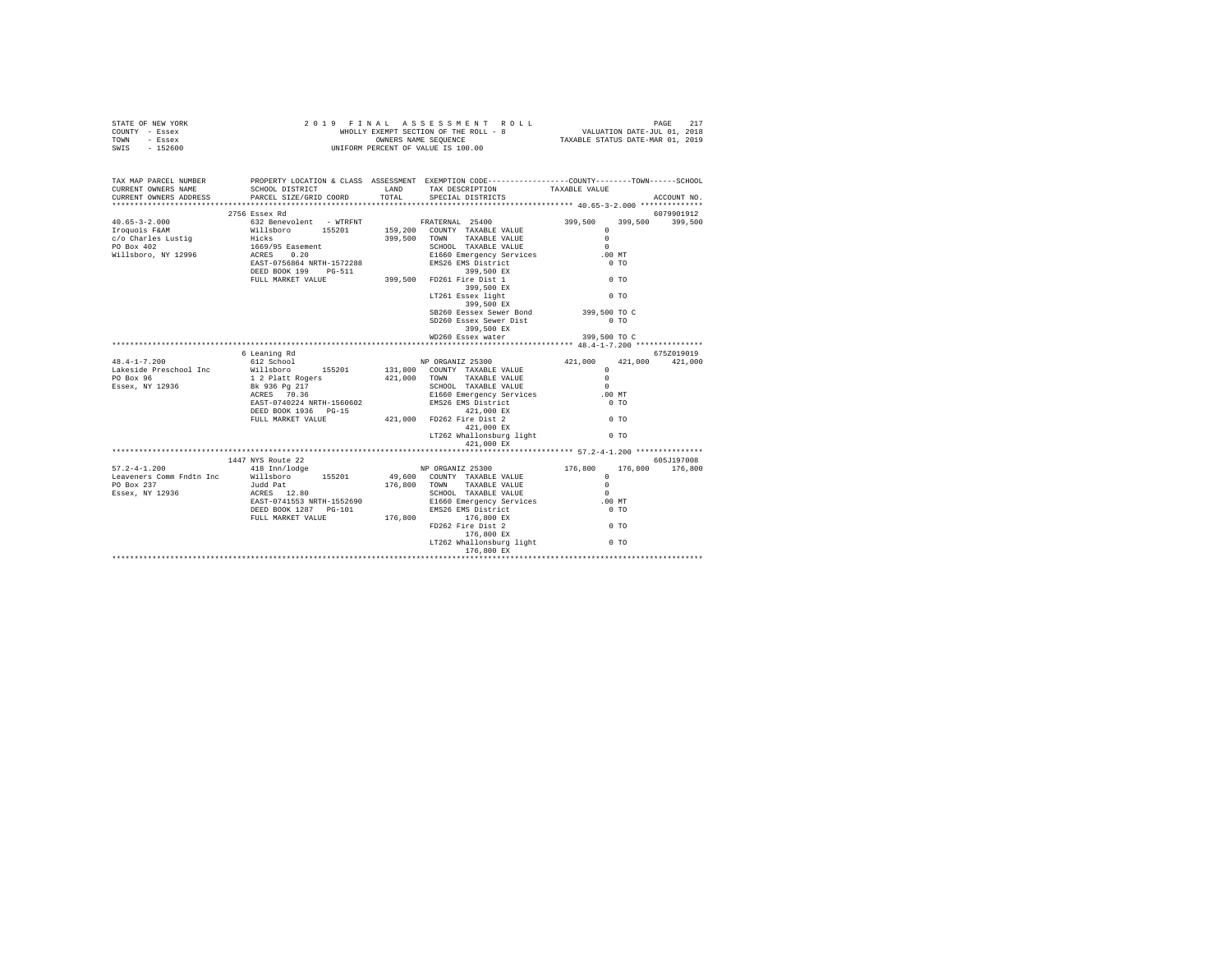| STATE OF NEW YORK | 2019 FINAL ASSESSMENT ROLL            | 218<br>PAGE                      |
|-------------------|---------------------------------------|----------------------------------|
| COUNTY - Essex    | WHOLLY EXEMPT SECTION OF THE ROLL - 8 | VALUATION DATE-JUL 01, 2018      |
| TOWN<br>- Essex   | OWNERS NAME SEOUENCE                  | TAXABLE STATUS DATE-MAR 01, 2019 |
| $-152600$<br>SWIS | UNIFORM PERCENT OF VALUE IS 100.00    |                                  |

| TAX MAP PARCEL NUMBER<br>CURRENT OWNERS NAME<br>CURRENT OWNERS ADDRESS PARCEL SIZE/GRID COORD TOTAL SPECIAL DISTRICTS | PROPERTY LOCATION & CLASS ASSESSMENT EXEMPTION CODE---------------COUNTY-------TOWN------SCHOOL<br>SCHOOL DISTRICT                                                                                                             | LAND TAX DESCRIPTION TAXABLE VALUE |                | ACCOUNT NO.      |
|-----------------------------------------------------------------------------------------------------------------------|--------------------------------------------------------------------------------------------------------------------------------------------------------------------------------------------------------------------------------|------------------------------------|----------------|------------------|
|                                                                                                                       |                                                                                                                                                                                                                                |                                    |                |                  |
|                                                                                                                       | Alden Rd                                                                                                                                                                                                                       |                                    |                | 6079905105       |
|                                                                                                                       |                                                                                                                                                                                                                                |                                    |                |                  |
|                                                                                                                       |                                                                                                                                                                                                                                |                                    |                |                  |
| College Aux Svcs Inc 31 44 Taylor & Kimball 322,900 TOWN TAXABLE VALUE                                                |                                                                                                                                                                                                                                |                                    | $\Omega$       |                  |
|                                                                                                                       |                                                                                                                                                                                                                                |                                    |                |                  |
|                                                                                                                       |                                                                                                                                                                                                                                |                                    |                |                  |
|                                                                                                                       | EAST-0725300 NRTH-1556881 EMS26 EMS District                                                                                                                                                                                   |                                    | $0$ TO         |                  |
|                                                                                                                       | DEED BOOK 244 PG-420 $122,900$ EX<br>FULL MARKET VALUE $122,900$ FD262 Fire Dist 2 0 TO                                                                                                                                        |                                    |                |                  |
|                                                                                                                       |                                                                                                                                                                                                                                |                                    |                |                  |
|                                                                                                                       |                                                                                                                                                                                                                                |                                    |                |                  |
|                                                                                                                       |                                                                                                                                                                                                                                |                                    |                |                  |
|                                                                                                                       | Angier Hill Rd                                                                                                                                                                                                                 |                                    |                | 6079993002       |
| $57.2 - 6 - 2.200$                                                                                                    | 961 State park N.Y. STATE 12100                                                                                                                                                                                                |                                    | 5,600          | 5,600<br>5,600   |
| SNY Dept Env Cons Willsboro 155201 5,600 COUNTY TAXABLE VALUE                                                         |                                                                                                                                                                                                                                |                                    | $^{\circ}$     |                  |
| State Of New York 5,600 TOWN TAXABLE VALUE                                                                            |                                                                                                                                                                                                                                |                                    | $\Omega$       |                  |
| 50 Wolf Rd                                                                                                            |                                                                                                                                                                                                                                |                                    |                |                  |
| Albany, NY 12233                                                                                                      | WEIGHT AND PART OF THE CHOIN TAXABLE VALUE ON THE CHOIN TAXABLE VALUE ON THE CHOIN TAXABLE VALUE ON THE CHOIN TAXABLE VALUE ON THE CHOIN TAXABLE VALUE ON THE CHOIN TAXABLE VALUE ON THE CHOIN TAXABLE VALUE ON THE CHOIN TAXA |                                    |                |                  |
|                                                                                                                       |                                                                                                                                                                                                                                |                                    |                |                  |
|                                                                                                                       |                                                                                                                                                                                                                                |                                    |                |                  |
|                                                                                                                       |                                                                                                                                                                                                                                |                                    |                |                  |
|                                                                                                                       | FULL MARKET VALUE 5,600                                                                                                                                                                                                        | 5,600 EX                           |                |                  |
|                                                                                                                       |                                                                                                                                                                                                                                | LT262 Whallonsburg light 0 TO      |                |                  |
|                                                                                                                       |                                                                                                                                                                                                                                | 5,600 EX                           |                |                  |
|                                                                                                                       |                                                                                                                                                                                                                                |                                    |                |                  |
|                                                                                                                       | Whallons Bay Rd                                                                                                                                                                                                                |                                    |                | 605J102410       |
| 49.69-1-14.000 961 State park N.Y. STATE 12100                                                                        |                                                                                                                                                                                                                                |                                    | 20,600         | 20,600<br>20,600 |
|                                                                                                                       |                                                                                                                                                                                                                                |                                    |                |                  |
|                                                                                                                       |                                                                                                                                                                                                                                |                                    |                |                  |
|                                                                                                                       |                                                                                                                                                                                                                                |                                    |                |                  |
|                                                                                                                       |                                                                                                                                                                                                                                | E1660 Emergency Services .00 MT    |                |                  |
|                                                                                                                       |                                                                                                                                                                                                                                |                                    | 0 <sub>T</sub> |                  |
|                                                                                                                       |                                                                                                                                                                                                                                |                                    |                |                  |
|                                                                                                                       | DEED BOOK 784 PG-036 20,600 ED262 FULL MARKET VALUE 20,600 FD262 Fire Dist 2                                                                                                                                                   |                                    | $0$ TO         |                  |
|                                                                                                                       |                                                                                                                                                                                                                                | 20,600 EX                          |                |                  |
|                                                                                                                       |                                                                                                                                                                                                                                | LT262 Whallonsburg light           | 0.70           |                  |
|                                                                                                                       |                                                                                                                                                                                                                                | 20,600 EX                          |                |                  |
|                                                                                                                       |                                                                                                                                                                                                                                |                                    |                |                  |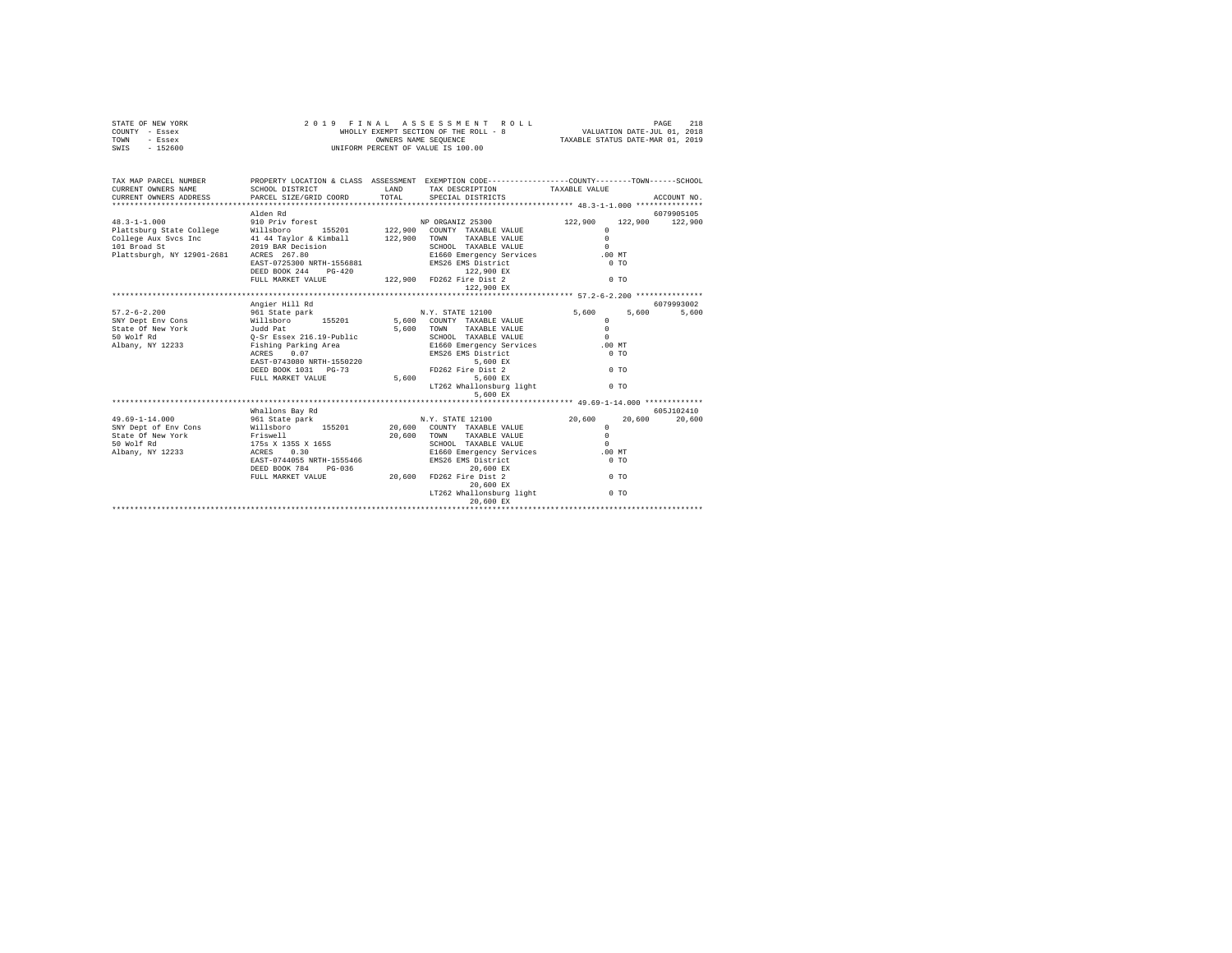| STATE OF NEW YORK        | 2019 FINAL                                                                                              |            |                                                                                                                                                                      |                    |                |
|--------------------------|---------------------------------------------------------------------------------------------------------|------------|----------------------------------------------------------------------------------------------------------------------------------------------------------------------|--------------------|----------------|
| COUNTY - Essex           |                                                                                                         |            |                                                                                                                                                                      |                    |                |
| - Essex<br>TOWN          |                                                                                                         |            |                                                                                                                                                                      |                    |                |
| SWIS<br>$-152600$        |                                                                                                         |            | UNIFORM PERCENT OF VALUE IS 100.00                                                                                                                                   |                    |                |
|                          |                                                                                                         |            |                                                                                                                                                                      |                    |                |
|                          |                                                                                                         |            |                                                                                                                                                                      |                    |                |
| TAX MAP PARCEL NUMBER    |                                                                                                         |            | PROPERTY LOCATION & CLASS ASSESSMENT EXEMPTION CODE----------------COUNTY-------TOWN------SCHOOL                                                                     |                    |                |
| CURRENT OWNERS NAME      | SCHOOL DISTRICT                                                                                         | LAND       | TAX DESCRIPTION                                                                                                                                                      | TAXABLE VALUE      |                |
| CURRENT OWNERS ADDRESS   | PARCEL SIZE/GRID COORD                                                                                  | TOTAL      | SPECIAL DISTRICTS                                                                                                                                                    |                    | ACCOUNT NO.    |
|                          |                                                                                                         |            |                                                                                                                                                                      |                    |                |
|                          | Lake Shore Rd                                                                                           |            |                                                                                                                                                                      |                    | 6079905010     |
| $49.4 - 1 - 4.000$       | 661 Military - WTRFNT                                                                                   | <b>USA</b> | 14100                                                                                                                                                                | 182,400<br>182,400 | 182,400        |
| Split Rock Light Station | Willsboro<br>Judd<br>155201                                                                             |            | 182,400 COUNTY TAXABLE VALUE                                                                                                                                         | $\Omega$           |                |
| 475 Kilvert St Ste 100   |                                                                                                         |            | 182,400 TOWN TAXABLE VALUE                                                                                                                                           | $\Omega$           |                |
| Warwick, RI 02886        | Bk 00P Pg 346                                                                                           |            | SCHOOL TAXABLE VALUE                                                                                                                                                 | $\Omega$           |                |
|                          | 150s X 145S Xirr                                                                                        |            | E1660 Emergency Services                                                                                                                                             | .00 MT             |                |
|                          |                                                                                                         |            |                                                                                                                                                                      | 0.70               |                |
|                          |                                                                                                         |            |                                                                                                                                                                      |                    |                |
|                          |                                                                                                         |            | ACRES 0.40 EMS26 EMS District<br>EAST-D764902 NRTH-1557266 182.400 EXPLEMENT VALUE<br>DEED BOOK P PG-346 FD262 Fire Dist 2<br>FULL MARKET VALUE<br>22.400 182,400 EX | $0$ TO             |                |
|                          |                                                                                                         |            |                                                                                                                                                                      |                    |                |
|                          | 2214 NYS Route 22                                                                                       |            |                                                                                                                                                                      |                    | 6079905103     |
| $39.4 - 1 - 17.000$      | 681 Culture bldg                                                                                        |            | TOWN OWN I 13500                                                                                                                                                     | 67,500             | 67,500 67,500  |
| Town Of Essex            | 155201<br>Willsboro 155201<br>Willsboro 155201<br>Potts<br>100s X 155S Xirr<br>ACRES 0.30<br>TREE 30030 |            | 14,000 COUNTY TAXABLE VALUE                                                                                                                                          | $\Omega$           |                |
| 2313 Main St             |                                                                                                         |            | 67,500 TOWN<br>TAXABLE VALUE                                                                                                                                         | $\Omega$           |                |
| PO Box 355               |                                                                                                         |            | SCHOOL TAXABLE VALUE                                                                                                                                                 | $\sim$             |                |
| Essex, NY 12936          |                                                                                                         |            |                                                                                                                                                                      | $.00$ MT           |                |
|                          | EAST-0743922 NRTH-1569878                                                                               |            | E1660 Emergency Services<br>EMS26 EMS District                                                                                                                       | 0 <sub>T</sub>     |                |
|                          | DEED BOOK 366 PG-431                                                                                    |            |                                                                                                                                                                      |                    |                |
|                          | FULL MARKET VALUE                                                                                       |            | 67,500 EX<br>67,500 FD261 Fire Dist 1                                                                                                                                | 0 <sub>T</sub>     |                |
|                          |                                                                                                         |            | 67,500 EX                                                                                                                                                            |                    |                |
|                          |                                                                                                         |            |                                                                                                                                                                      |                    |                |
|                          | NYS Route 22                                                                                            |            |                                                                                                                                                                      |                    | 605-7100503    |
| $39.4 - 1 - 25.000$      | 314 Rural vac<10                                                                                        |            | TOWN OWN I 13500                                                                                                                                                     | 7,200              | 7.200<br>7.200 |
| Town of Essex            | willsboro 155201                                                                                        |            | 7,200 COUNTY TAXABLE VALUE                                                                                                                                           | $\Omega$           |                |
| PO Box 355               | Potts                                                                                                   |            | 7,200 TOWN<br>TAXABLE VALUE                                                                                                                                          | $\Omega$           |                |
| Essex, NY 12936          | 10002<br>ACRES 0.40<br>EAST-0743782 NRTH-1568093                                                        |            | SCHOOL TAXABLE VALUE                                                                                                                                                 | $\sim$             |                |
|                          |                                                                                                         |            | E1660 Emergency Services                                                                                                                                             | .00 MT             |                |
|                          |                                                                                                         |            |                                                                                                                                                                      |                    |                |
|                          | FULL MARKET VALUE                                                                                       |            | 7,200                                                                                                                                                                |                    |                |
|                          |                                                                                                         |            | EMS26 EMS District 0 TO<br>7,200 EX 0 TO<br>81 Fire Dist 1 0 TO                                                                                                      |                    |                |
|                          |                                                                                                         |            | 7.200 EX                                                                                                                                                             |                    |                |
|                          |                                                                                                         |            |                                                                                                                                                                      |                    |                |
|                          | 2476 NYS Route 22                                                                                       |            |                                                                                                                                                                      |                    | 6079905104     |
| $40.3 - 3 - 9.100$       | 852 Landfill                                                                                            |            | TOWN OWN I 13500                                                                                                                                                     | 35,300<br>35,300   | 35,300         |
| Town Of Essex            | Willsboro 155201                                                                                        |            | 35,000 COUNTY TAXABLE VALUE                                                                                                                                          | $\Omega$           |                |
| 2313 Main St             |                                                                                                         |            | 35,300 TOWN<br>TAXABLE VALUE                                                                                                                                         | $\Omega$           |                |
| PO Box 355               | notts<br>30.0 Acres<br>ACRES 23.40<br>EAST-0750373 NRTH-1570076                                         |            | SCHOOL TAXABLE VALUE                                                                                                                                                 | $\sim$             |                |
| Essex, NY 12936          |                                                                                                         |            | E1660 Emergency Services                                                                                                                                             | $.00$ MT           |                |
|                          |                                                                                                         |            | EMS26 EMS District                                                                                                                                                   | 0 <sub>T</sub>     |                |
|                          | DEED BOOK 360 PG-467<br>FULL MARKET VALUE                                                               |            | 35, 300 EX<br>35, 300 FD261 Fire Dist 1<br>35, 300 EX<br>LT261 Essex light                                                                                           | 0 <sub>T</sub>     |                |
|                          |                                                                                                         |            |                                                                                                                                                                      |                    |                |
|                          |                                                                                                         |            |                                                                                                                                                                      | $00$ TO            |                |
|                          |                                                                                                         |            | 35,300 EX                                                                                                                                                            |                    |                |
|                          |                                                                                                         |            |                                                                                                                                                                      |                    |                |
|                          |                                                                                                         |            |                                                                                                                                                                      |                    |                |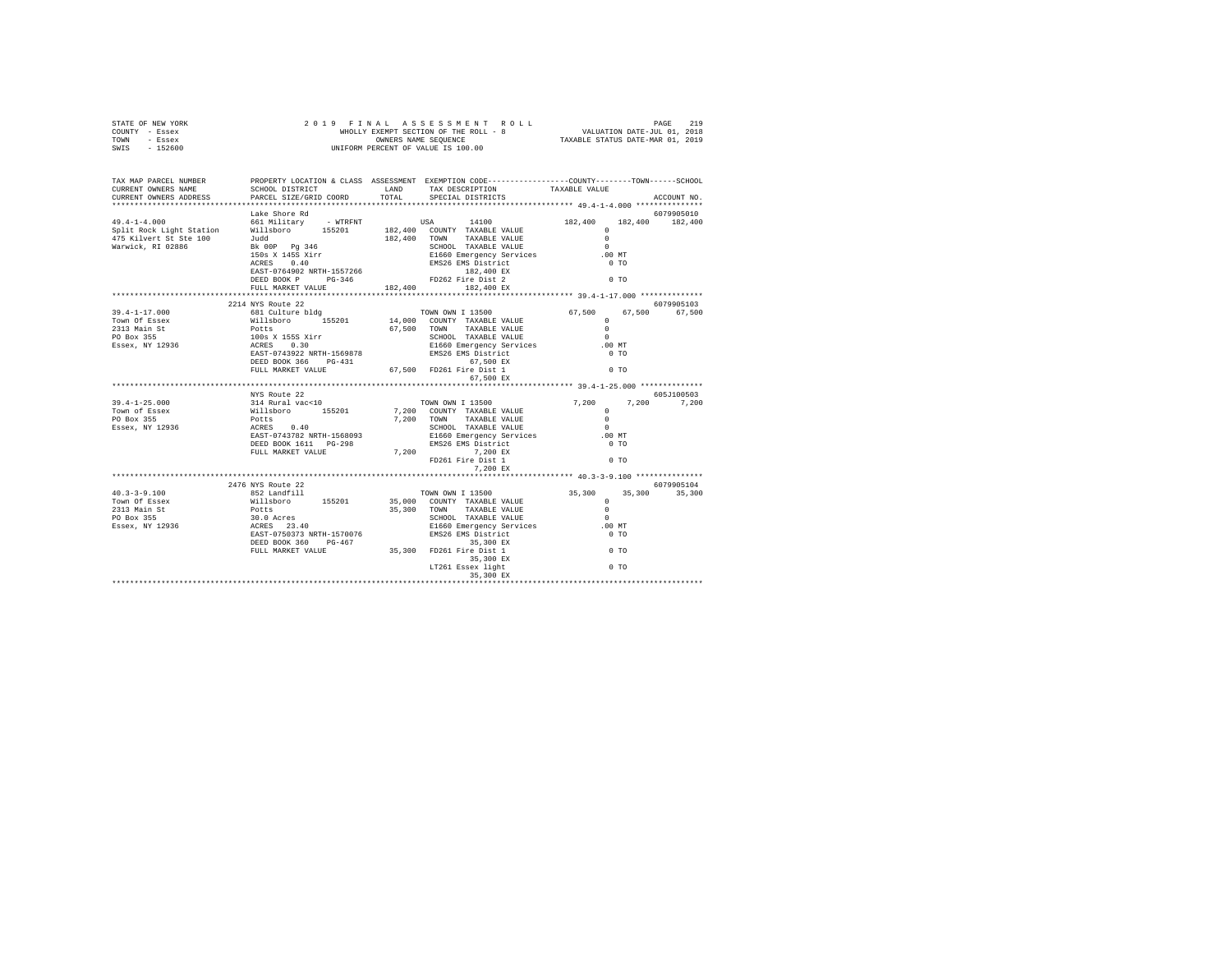| STATE OF NEW YORK<br>COUNTY - Essex<br>TOWN - Essex<br>SWIS - 152600                                                                                                                                                                                                                                                                                              |               |  |                                                                                                 |             |               |  |
|-------------------------------------------------------------------------------------------------------------------------------------------------------------------------------------------------------------------------------------------------------------------------------------------------------------------------------------------------------------------|---------------|--|-------------------------------------------------------------------------------------------------|-------------|---------------|--|
| TAX MAP PARCEL NUMBER<br>CURRENT OWNERS NAME<br>CURRENT OWNERS ADDRESS                                                                                                                                                                                                                                                                                            |               |  | PROPERTY LOCATION & CLASS ASSESSMENT EXEMPTION CODE----------------COUNTY-------TOWN-----SCHOOL |             | ACCOUNT NO.   |  |
| 40.3-3-13.120 2662 NYS Route 22<br>40.3-3-13.120 2662 NYS Route 22<br>TOWN OWN I 13500 23541,200 3541,200 5541,200<br>2313 Main Ster Williaboro 155201 43,000 COUNTY TAXABLE VALUE<br>2313 Main Ster Williaboro 155201 43,000 COUNTY T                                                                                                                            |               |  |                                                                                                 |             |               |  |
|                                                                                                                                                                                                                                                                                                                                                                   |               |  |                                                                                                 |             |               |  |
|                                                                                                                                                                                                                                                                                                                                                                   |               |  |                                                                                                 |             |               |  |
|                                                                                                                                                                                                                                                                                                                                                                   |               |  |                                                                                                 |             |               |  |
|                                                                                                                                                                                                                                                                                                                                                                   |               |  |                                                                                                 |             |               |  |
|                                                                                                                                                                                                                                                                                                                                                                   |               |  |                                                                                                 |             |               |  |
|                                                                                                                                                                                                                                                                                                                                                                   |               |  |                                                                                                 |             |               |  |
|                                                                                                                                                                                                                                                                                                                                                                   |               |  |                                                                                                 |             |               |  |
|                                                                                                                                                                                                                                                                                                                                                                   |               |  |                                                                                                 |             |               |  |
|                                                                                                                                                                                                                                                                                                                                                                   |               |  |                                                                                                 |             |               |  |
|                                                                                                                                                                                                                                                                                                                                                                   |               |  | 3541,200 EX                                                                                     |             |               |  |
|                                                                                                                                                                                                                                                                                                                                                                   |               |  | WD260 Essex water 3541,200 TO C                                                                 |             |               |  |
|                                                                                                                                                                                                                                                                                                                                                                   |               |  |                                                                                                 |             |               |  |
|                                                                                                                                                                                                                                                                                                                                                                   | 241 School St |  |                                                                                                 |             | 6079980009    |  |
|                                                                                                                                                                                                                                                                                                                                                                   |               |  |                                                                                                 |             | 50,000 50,000 |  |
|                                                                                                                                                                                                                                                                                                                                                                   |               |  |                                                                                                 |             |               |  |
|                                                                                                                                                                                                                                                                                                                                                                   |               |  |                                                                                                 |             |               |  |
|                                                                                                                                                                                                                                                                                                                                                                   |               |  |                                                                                                 |             |               |  |
|                                                                                                                                                                                                                                                                                                                                                                   |               |  |                                                                                                 |             |               |  |
|                                                                                                                                                                                                                                                                                                                                                                   |               |  |                                                                                                 |             |               |  |
|                                                                                                                                                                                                                                                                                                                                                                   |               |  |                                                                                                 |             |               |  |
|                                                                                                                                                                                                                                                                                                                                                                   |               |  |                                                                                                 |             |               |  |
|                                                                                                                                                                                                                                                                                                                                                                   |               |  |                                                                                                 |             |               |  |
|                                                                                                                                                                                                                                                                                                                                                                   |               |  | 50,000 EX                                                                                       |             |               |  |
|                                                                                                                                                                                                                                                                                                                                                                   |               |  | WD260 Essex water                                                                               | 50,000 TO C |               |  |
|                                                                                                                                                                                                                                                                                                                                                                   |               |  |                                                                                                 |             |               |  |
|                                                                                                                                                                                                                                                                                                                                                                   |               |  |                                                                                                 |             |               |  |
|                                                                                                                                                                                                                                                                                                                                                                   |               |  |                                                                                                 |             |               |  |
|                                                                                                                                                                                                                                                                                                                                                                   |               |  |                                                                                                 |             |               |  |
|                                                                                                                                                                                                                                                                                                                                                                   |               |  |                                                                                                 |             |               |  |
|                                                                                                                                                                                                                                                                                                                                                                   |               |  |                                                                                                 |             |               |  |
|                                                                                                                                                                                                                                                                                                                                                                   |               |  |                                                                                                 |             |               |  |
|                                                                                                                                                                                                                                                                                                                                                                   |               |  |                                                                                                 |             |               |  |
|                                                                                                                                                                                                                                                                                                                                                                   |               |  |                                                                                                 |             |               |  |
|                                                                                                                                                                                                                                                                                                                                                                   |               |  |                                                                                                 |             |               |  |
| $\begin{tabular}{l c c c c c c} \hline & \textbf{40.65--2-9.100/1} & \textbf{853888 R} & \textbf{NP ORGANIZ 25300} & \textbf{84,600} & \textbf{8052012008} & \textbf{81.600} & \textbf{82.6012008} \\ \hline \textbf{TOW} & \textbf{S588K} & \textbf{W111s} & \textbf{D100} & \textbf{COMNTZ 7AXABLE VALUE} & \textbf{0} & \textbf{84,600} & \textbf{84,600} & \$ |               |  |                                                                                                 |             |               |  |
|                                                                                                                                                                                                                                                                                                                                                                   |               |  |                                                                                                 |             |               |  |
|                                                                                                                                                                                                                                                                                                                                                                   |               |  | SB260 Eessex Sewer Bond<br>SD260 Essex Sewer Dist 64,600 TO C                                   |             |               |  |
|                                                                                                                                                                                                                                                                                                                                                                   |               |  | 84,600 EX                                                                                       |             |               |  |
|                                                                                                                                                                                                                                                                                                                                                                   |               |  | WD260 Essex water 84,600 TO C                                                                   |             |               |  |
|                                                                                                                                                                                                                                                                                                                                                                   |               |  |                                                                                                 |             |               |  |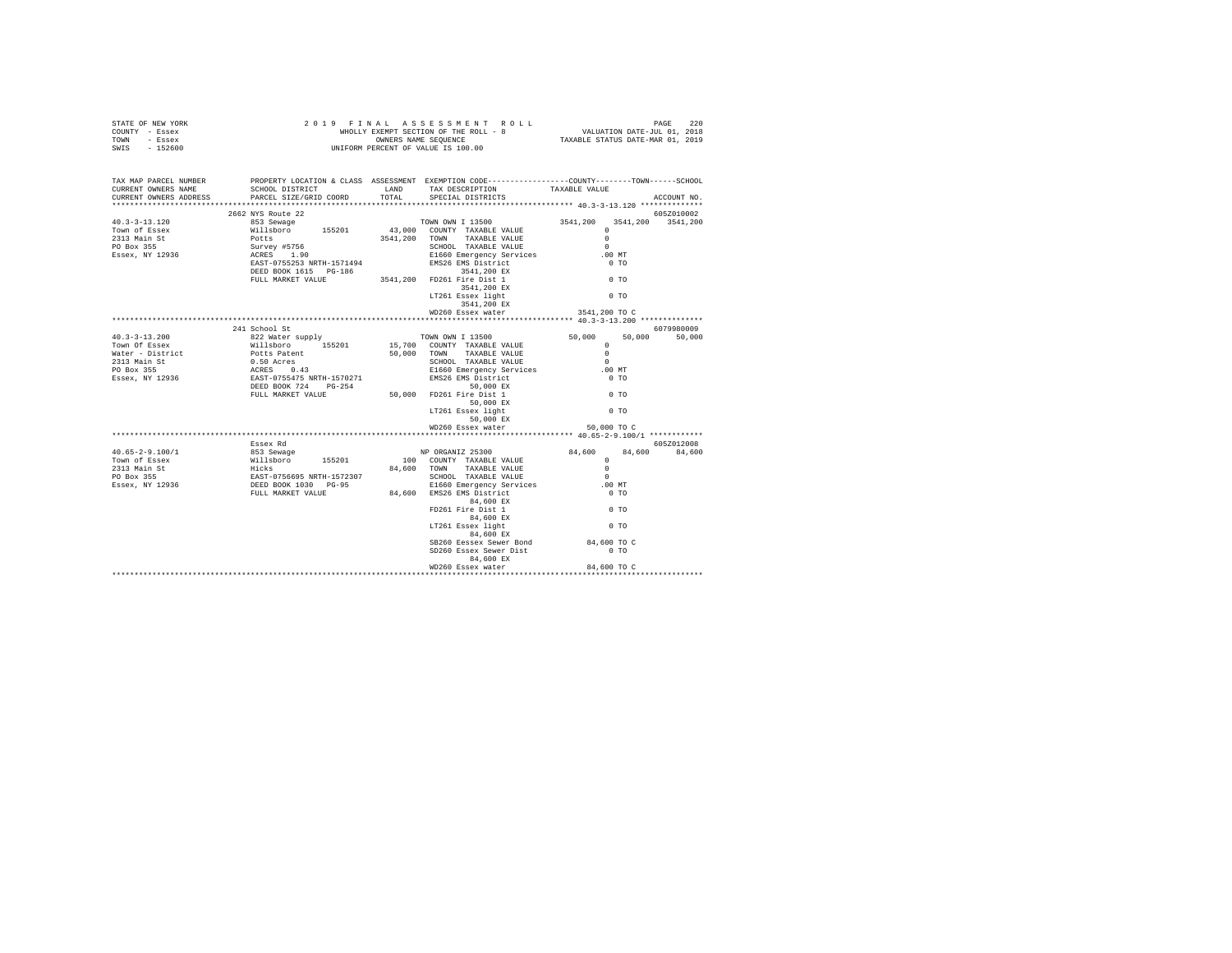| STATE OF NEW YORK | 2019 FINAL ASSESSMENT ROLL            | PAGE                             |
|-------------------|---------------------------------------|----------------------------------|
| COUNTY - Essex    | WHOLLY EXEMPT SECTION OF THE ROLL - 8 | VALUATION DATE-JUL 01, 2018      |
| TOWN<br>- Essex   | OWNERS NAME SEOUENCE                  | TAXABLE STATUS DATE-MAR 01, 2019 |
| - 152600<br>SWIS  | UNIFORM PERCENT OF VALUE IS 100.00    |                                  |

| TAX MAP PARCEL NUMBER PROPERTY LOCATION & CLASS ASSESSMENT EXEMPTION CODE--------------COUNTY-------TOWN-----SCHOOL<br>CURRENT OWNERS NAME SCHOOL DISTRICT AND TAX DESCRIPTION TAXABLE VALUE                                                                                                                                                                          |               |                                                          |              |            |
|-----------------------------------------------------------------------------------------------------------------------------------------------------------------------------------------------------------------------------------------------------------------------------------------------------------------------------------------------------------------------|---------------|----------------------------------------------------------|--------------|------------|
| $\begin{tabular}{l c c c c c} \multicolumn{3}{c}{\textbf{40.65--2-10.000}} & \multicolumn{3}{c}{55.8988\times$160} & \multicolumn{3}{c}{55.8988\times$160} & \multicolumn{3}{c}{55.8988\times$160} & \multicolumn{3}{c}{55.899900208} & \multicolumn{3}{c}{55.899900208} & \multicolumn{3}{c}{55.899900208} & \multicolumn{3}{c}{55.899900208} & \multicolumn{3}{c}{$ | 2759 Essex Rd |                                                          |              | 6079900208 |
|                                                                                                                                                                                                                                                                                                                                                                       |               |                                                          |              |            |
|                                                                                                                                                                                                                                                                                                                                                                       |               |                                                          |              |            |
|                                                                                                                                                                                                                                                                                                                                                                       |               |                                                          |              |            |
|                                                                                                                                                                                                                                                                                                                                                                       |               |                                                          |              |            |
|                                                                                                                                                                                                                                                                                                                                                                       |               |                                                          |              |            |
|                                                                                                                                                                                                                                                                                                                                                                       |               |                                                          |              |            |
|                                                                                                                                                                                                                                                                                                                                                                       |               |                                                          |              |            |
|                                                                                                                                                                                                                                                                                                                                                                       |               | 268,800 EX                                               |              |            |
|                                                                                                                                                                                                                                                                                                                                                                       |               | LT261 Essex light                                        | $0$ TO       |            |
|                                                                                                                                                                                                                                                                                                                                                                       |               | 268,800 EX                                               |              |            |
|                                                                                                                                                                                                                                                                                                                                                                       |               | SB260 Eessex Sewer Bond 268,800 TO C                     |              |            |
|                                                                                                                                                                                                                                                                                                                                                                       |               |                                                          | $0$ TO       |            |
|                                                                                                                                                                                                                                                                                                                                                                       |               | SD260 Essex Sewer Dist<br>268,800 EX                     |              |            |
|                                                                                                                                                                                                                                                                                                                                                                       |               |                                                          |              |            |
|                                                                                                                                                                                                                                                                                                                                                                       |               | 0 16261 Water B&I 268,800 TO C 268,800 TO C 268,800 TO C |              |            |
|                                                                                                                                                                                                                                                                                                                                                                       |               |                                                          |              |            |
|                                                                                                                                                                                                                                                                                                                                                                       |               |                                                          |              | 605J101312 |
|                                                                                                                                                                                                                                                                                                                                                                       |               |                                                          |              | 588,500    |
|                                                                                                                                                                                                                                                                                                                                                                       |               |                                                          |              |            |
|                                                                                                                                                                                                                                                                                                                                                                       |               |                                                          |              |            |
|                                                                                                                                                                                                                                                                                                                                                                       |               |                                                          |              |            |
|                                                                                                                                                                                                                                                                                                                                                                       |               |                                                          |              |            |
|                                                                                                                                                                                                                                                                                                                                                                       |               |                                                          |              |            |
|                                                                                                                                                                                                                                                                                                                                                                       |               |                                                          |              |            |
|                                                                                                                                                                                                                                                                                                                                                                       |               |                                                          |              |            |
|                                                                                                                                                                                                                                                                                                                                                                       |               | 588,500 EX                                               |              |            |
|                                                                                                                                                                                                                                                                                                                                                                       |               | LT261 Essex light 0 TO                                   |              |            |
|                                                                                                                                                                                                                                                                                                                                                                       |               | 588,500 EX                                               |              |            |
|                                                                                                                                                                                                                                                                                                                                                                       |               | SB260 Eessex Sewer Bond 588,500 TO C                     |              |            |
|                                                                                                                                                                                                                                                                                                                                                                       |               | SD260 Essex Sewer Dist 0 TO                              |              |            |
|                                                                                                                                                                                                                                                                                                                                                                       |               | 588,500 EX                                               |              |            |
|                                                                                                                                                                                                                                                                                                                                                                       |               | WD260 Essex water                                        | 588,500 TO C |            |
|                                                                                                                                                                                                                                                                                                                                                                       |               |                                                          |              |            |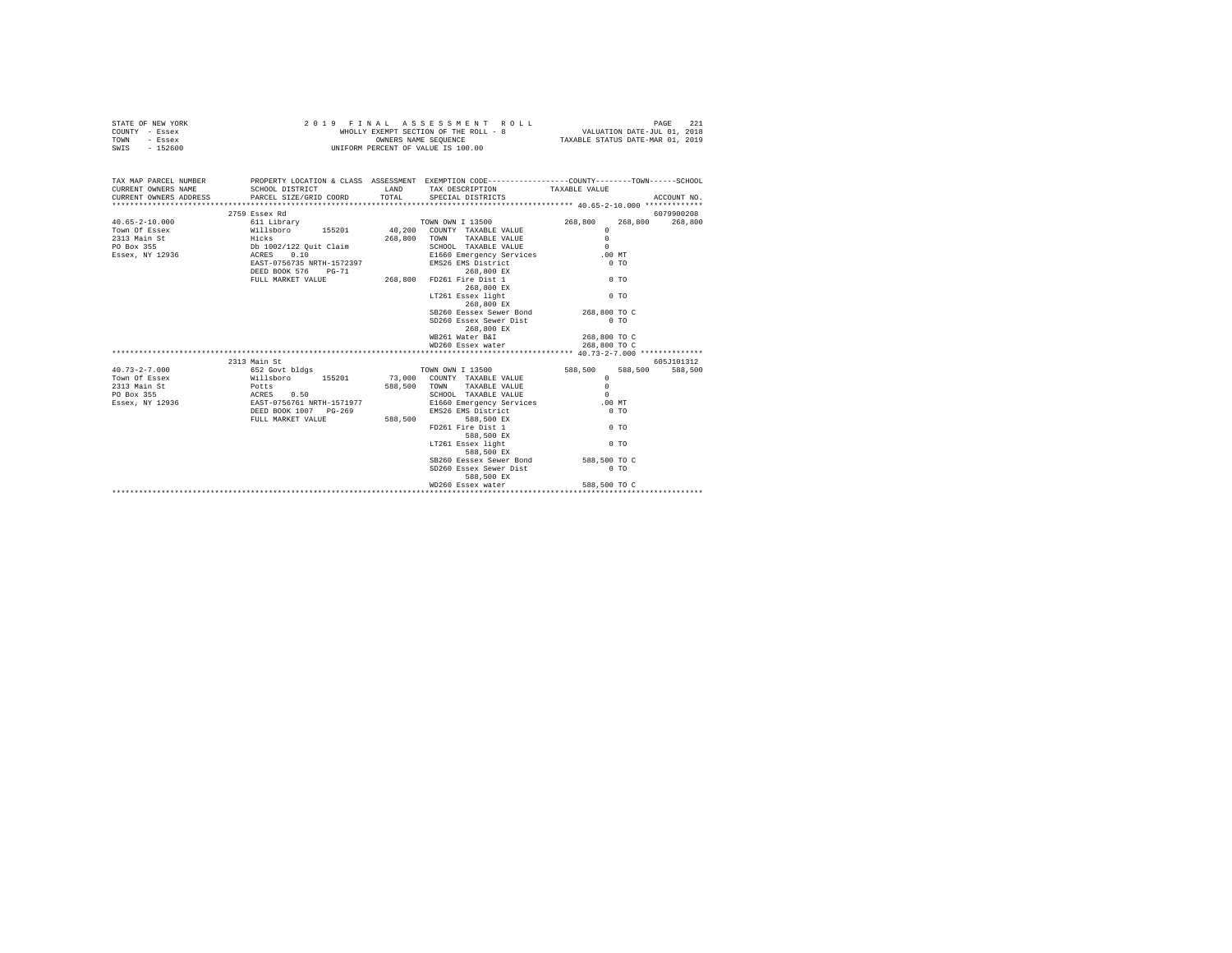| TAX MAP PARCEL NUMBER<br>CURRENT OWNERS NAME<br>CURRENT OWNERS ADDRESS                                                                                                                                                                                                                                                                                                                                                |                   | PROPERTY LOCATION & CLASS ASSESSMENT EXEMPTION CODE----------------COUNTY-------TOWN------SCHOOL                                                                                                                                              |                    | ACCOUNT NO. |
|-----------------------------------------------------------------------------------------------------------------------------------------------------------------------------------------------------------------------------------------------------------------------------------------------------------------------------------------------------------------------------------------------------------------------|-------------------|-----------------------------------------------------------------------------------------------------------------------------------------------------------------------------------------------------------------------------------------------|--------------------|-------------|
|                                                                                                                                                                                                                                                                                                                                                                                                                       |                   |                                                                                                                                                                                                                                               |                    |             |
|                                                                                                                                                                                                                                                                                                                                                                                                                       | 22 Beaas Point St |                                                                                                                                                                                                                                               |                    | 6079904011  |
|                                                                                                                                                                                                                                                                                                                                                                                                                       |                   |                                                                                                                                                                                                                                               |                    |             |
|                                                                                                                                                                                                                                                                                                                                                                                                                       |                   |                                                                                                                                                                                                                                               |                    |             |
|                                                                                                                                                                                                                                                                                                                                                                                                                       |                   |                                                                                                                                                                                                                                               |                    |             |
|                                                                                                                                                                                                                                                                                                                                                                                                                       |                   |                                                                                                                                                                                                                                               |                    |             |
|                                                                                                                                                                                                                                                                                                                                                                                                                       |                   |                                                                                                                                                                                                                                               |                    |             |
|                                                                                                                                                                                                                                                                                                                                                                                                                       |                   |                                                                                                                                                                                                                                               |                    |             |
|                                                                                                                                                                                                                                                                                                                                                                                                                       |                   |                                                                                                                                                                                                                                               |                    |             |
|                                                                                                                                                                                                                                                                                                                                                                                                                       |                   |                                                                                                                                                                                                                                               |                    |             |
|                                                                                                                                                                                                                                                                                                                                                                                                                       |                   |                                                                                                                                                                                                                                               |                    |             |
|                                                                                                                                                                                                                                                                                                                                                                                                                       |                   | SB260 Eessex Sewer Bond 584,300 TO C                                                                                                                                                                                                          |                    |             |
|                                                                                                                                                                                                                                                                                                                                                                                                                       |                   | SD260 Essex Sewer Dist                                                                                                                                                                                                                        | $0$ TO             |             |
|                                                                                                                                                                                                                                                                                                                                                                                                                       |                   | 584,300 EX                                                                                                                                                                                                                                    |                    |             |
|                                                                                                                                                                                                                                                                                                                                                                                                                       |                   | WD260 Essex water                                                                                                                                                                                                                             | 584,300 TO C       |             |
|                                                                                                                                                                                                                                                                                                                                                                                                                       |                   |                                                                                                                                                                                                                                               |                    |             |
| $\begin{tabular}{l c c c} \multicolumn{1}{c}{\textbf{40.73--3-32.100}} & \multicolumn{1}{c}{\textbf{15.896 }} & \multicolumn{1}{c}{\textbf{15.896 }} & \multicolumn{1}{c}{\textbf{15.896 }} & \multicolumn{1}{c}{\textbf{15.896 }} & \multicolumn{1}{c}{\textbf{15.896 }} & \multicolumn{1}{c}{\textbf{15.896 }} & \multicolumn{1}{c}{\textbf{15.896 }} & \multicolumn{1}{c}{\textbf{15.896 }} & \multicolumn{1}{c}{$ | Beggs Point St    |                                                                                                                                                                                                                                               |                    | 605J178525  |
|                                                                                                                                                                                                                                                                                                                                                                                                                       |                   |                                                                                                                                                                                                                                               |                    | 400 400     |
|                                                                                                                                                                                                                                                                                                                                                                                                                       |                   |                                                                                                                                                                                                                                               |                    |             |
|                                                                                                                                                                                                                                                                                                                                                                                                                       |                   |                                                                                                                                                                                                                                               |                    |             |
|                                                                                                                                                                                                                                                                                                                                                                                                                       |                   |                                                                                                                                                                                                                                               |                    |             |
|                                                                                                                                                                                                                                                                                                                                                                                                                       |                   |                                                                                                                                                                                                                                               |                    |             |
|                                                                                                                                                                                                                                                                                                                                                                                                                       |                   |                                                                                                                                                                                                                                               |                    |             |
|                                                                                                                                                                                                                                                                                                                                                                                                                       |                   |                                                                                                                                                                                                                                               |                    |             |
|                                                                                                                                                                                                                                                                                                                                                                                                                       |                   |                                                                                                                                                                                                                                               |                    |             |
|                                                                                                                                                                                                                                                                                                                                                                                                                       |                   |                                                                                                                                                                                                                                               |                    |             |
|                                                                                                                                                                                                                                                                                                                                                                                                                       |                   |                                                                                                                                                                                                                                               |                    |             |
|                                                                                                                                                                                                                                                                                                                                                                                                                       |                   | $SB260$ Eessex Sewer Bond<br>SD260 Essex Sewer Dist                                                                                                                                                                                           | 400 TO C<br>$0$ TO |             |
|                                                                                                                                                                                                                                                                                                                                                                                                                       |                   | 400 EX                                                                                                                                                                                                                                        |                    |             |
|                                                                                                                                                                                                                                                                                                                                                                                                                       |                   | WD260 Essex water                                                                                                                                                                                                                             | 400 TO C           |             |
|                                                                                                                                                                                                                                                                                                                                                                                                                       |                   |                                                                                                                                                                                                                                               |                    |             |
|                                                                                                                                                                                                                                                                                                                                                                                                                       |                   |                                                                                                                                                                                                                                               |                    | 6079904604  |
| $48.1 - 1 - 20.000$                                                                                                                                                                                                                                                                                                                                                                                                   |                   |                                                                                                                                                                                                                                               |                    | 4,800       |
| Town Of Essex                                                                                                                                                                                                                                                                                                                                                                                                         |                   |                                                                                                                                                                                                                                               |                    |             |
| 2313 Main St<br>2313 Main St<br>PO Box 355                                                                                                                                                                                                                                                                                                                                                                            |                   |                                                                                                                                                                                                                                               |                    |             |
| Essex, NY 12936                                                                                                                                                                                                                                                                                                                                                                                                       |                   |                                                                                                                                                                                                                                               |                    |             |
|                                                                                                                                                                                                                                                                                                                                                                                                                       |                   |                                                                                                                                                                                                                                               |                    |             |
|                                                                                                                                                                                                                                                                                                                                                                                                                       |                   |                                                                                                                                                                                                                                               |                    |             |
|                                                                                                                                                                                                                                                                                                                                                                                                                       |                   |                                                                                                                                                                                                                                               |                    |             |
|                                                                                                                                                                                                                                                                                                                                                                                                                       |                   | Reynolds Rd<br>Reynolds Rd<br>Explores Review 152402<br>Explores Value Value 15400<br>Explores Value 15400<br>Explores Control of A,800 COUNTY TAXABLE VALUE 0<br>RORES ON SCHOOL TAXABLE VALUE 0<br>ACRES ON SCHOOL TAXABLE VALUE 0<br>ACRES |                    |             |
|                                                                                                                                                                                                                                                                                                                                                                                                                       |                   |                                                                                                                                                                                                                                               |                    |             |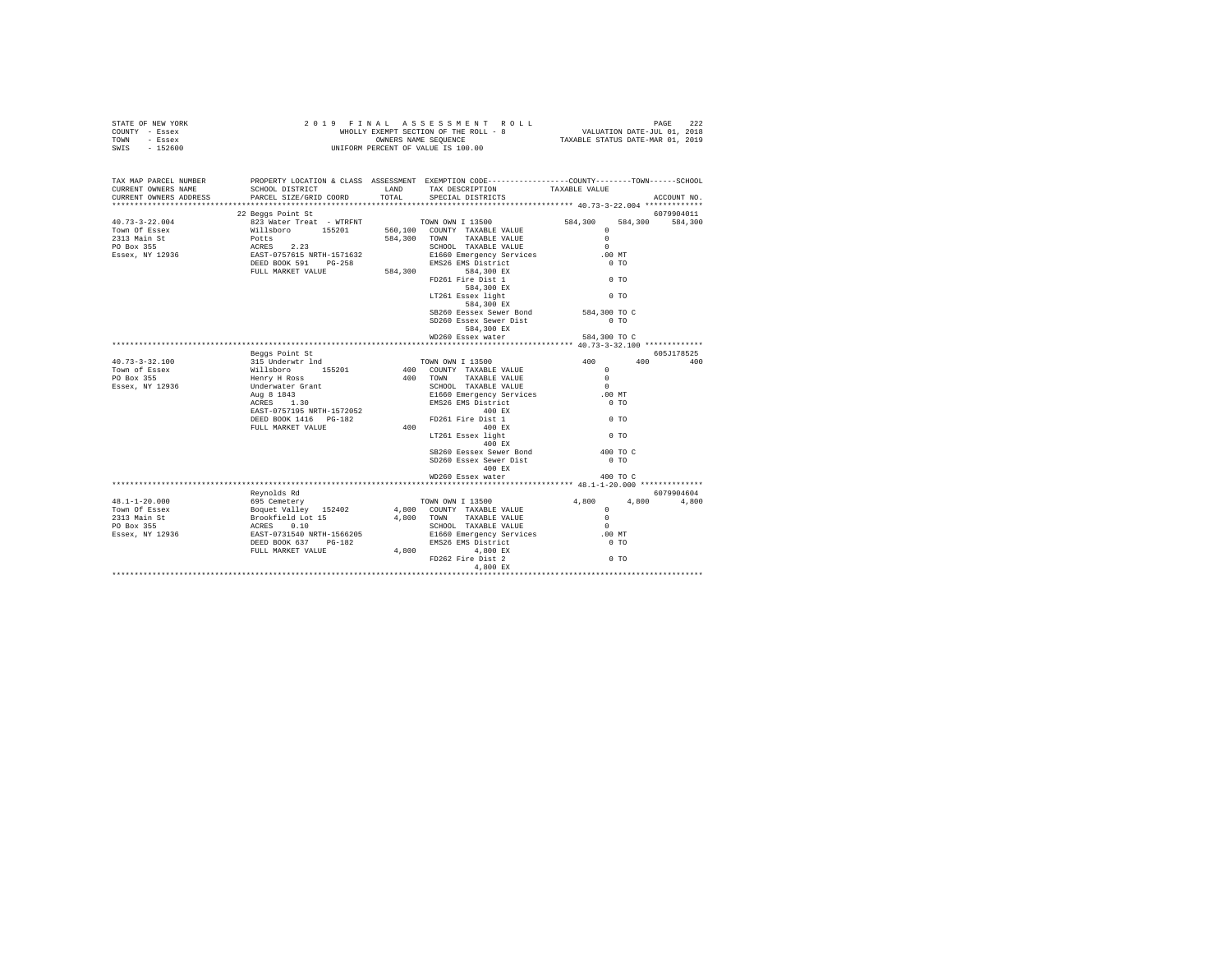| STATE OF NEW YORK<br>COUNTY - Essex<br>TOWN - Essex<br>SWIS - 152600                                                  | 2 0 1 9 F I N A L A S S E S S M E N T R O I<br>WHOLLY EXEMPT SECTION OF THE ROLL - 8<br>OWNERS NAME SEQUENCE<br>UNIFORM PERCENT OF VALUE IS 100.00<br>2019 FINAL ASSESSMENT ROLL | FINAL ASSESSMENT ROLL ROLL PAGE 223<br>WHOLLY EXEMPT SECTION OF THE ROLL - 8 VALUATION DATE-JUL 01, 2018<br>TAXABLE STATUS DATE-MAR 01, 2019 |                   |                 |             |
|-----------------------------------------------------------------------------------------------------------------------|----------------------------------------------------------------------------------------------------------------------------------------------------------------------------------|----------------------------------------------------------------------------------------------------------------------------------------------|-------------------|-----------------|-------------|
| TAX MAP PARCEL NUMBER PROPERTY LOCATION & CLASS ASSESSMENT EXEMPTION CODE---------------COUNTY-------TOWN------SCHOOL |                                                                                                                                                                                  |                                                                                                                                              |                   |                 |             |
|                                                                                                                       |                                                                                                                                                                                  |                                                                                                                                              |                   |                 | ACCOUNT NO. |
|                                                                                                                       |                                                                                                                                                                                  |                                                                                                                                              |                   |                 |             |
|                                                                                                                       | 1610 NYS Route 22                                                                                                                                                                |                                                                                                                                              |                   |                 | 605J104503  |
|                                                                                                                       |                                                                                                                                                                                  |                                                                                                                                              |                   | 397,900 397,900 |             |
|                                                                                                                       |                                                                                                                                                                                  |                                                                                                                                              |                   |                 |             |
|                                                                                                                       |                                                                                                                                                                                  |                                                                                                                                              |                   |                 |             |
|                                                                                                                       |                                                                                                                                                                                  |                                                                                                                                              |                   |                 |             |
|                                                                                                                       |                                                                                                                                                                                  |                                                                                                                                              |                   |                 |             |
|                                                                                                                       |                                                                                                                                                                                  |                                                                                                                                              |                   |                 |             |
|                                                                                                                       |                                                                                                                                                                                  |                                                                                                                                              |                   |                 |             |
|                                                                                                                       |                                                                                                                                                                                  |                                                                                                                                              |                   |                 |             |
|                                                                                                                       |                                                                                                                                                                                  | 397,900 EX<br>LT262 Whallonsburg light $0$ TO                                                                                                |                   |                 |             |
|                                                                                                                       |                                                                                                                                                                                  | 397,900 EX                                                                                                                                   |                   |                 |             |
|                                                                                                                       |                                                                                                                                                                                  |                                                                                                                                              |                   |                 |             |
|                                                                                                                       | 1856 NYS Route 22                                                                                                                                                                |                                                                                                                                              |                   |                 | 605J190015  |
|                                                                                                                       |                                                                                                                                                                                  |                                                                                                                                              | 4,200 4,200 4,200 |                 |             |
|                                                                                                                       |                                                                                                                                                                                  |                                                                                                                                              |                   |                 |             |
|                                                                                                                       |                                                                                                                                                                                  |                                                                                                                                              |                   |                 |             |
|                                                                                                                       |                                                                                                                                                                                  |                                                                                                                                              |                   |                 |             |
|                                                                                                                       |                                                                                                                                                                                  |                                                                                                                                              |                   |                 |             |
|                                                                                                                       |                                                                                                                                                                                  |                                                                                                                                              |                   |                 |             |
|                                                                                                                       |                                                                                                                                                                                  |                                                                                                                                              |                   |                 |             |
|                                                                                                                       |                                                                                                                                                                                  |                                                                                                                                              |                   |                 |             |
|                                                                                                                       |                                                                                                                                                                                  |                                                                                                                                              |                   |                 |             |
|                                                                                                                       |                                                                                                                                                                                  | 4,200 EX                                                                                                                                     |                   |                 |             |
|                                                                                                                       |                                                                                                                                                                                  |                                                                                                                                              |                   |                 |             |
|                                                                                                                       | 1858 NYS Route 22                                                                                                                                                                |                                                                                                                                              |                   |                 | 6079905106  |
|                                                                                                                       |                                                                                                                                                                                  |                                                                                                                                              |                   |                 |             |
|                                                                                                                       |                                                                                                                                                                                  |                                                                                                                                              |                   |                 |             |
|                                                                                                                       |                                                                                                                                                                                  |                                                                                                                                              |                   |                 |             |
|                                                                                                                       |                                                                                                                                                                                  |                                                                                                                                              |                   |                 |             |
|                                                                                                                       |                                                                                                                                                                                  |                                                                                                                                              |                   |                 |             |
|                                                                                                                       |                                                                                                                                                                                  |                                                                                                                                              |                   |                 |             |
|                                                                                                                       |                                                                                                                                                                                  |                                                                                                                                              |                   |                 |             |
|                                                                                                                       |                                                                                                                                                                                  |                                                                                                                                              |                   |                 |             |
|                                                                                                                       |                                                                                                                                                                                  |                                                                                                                                              |                   |                 |             |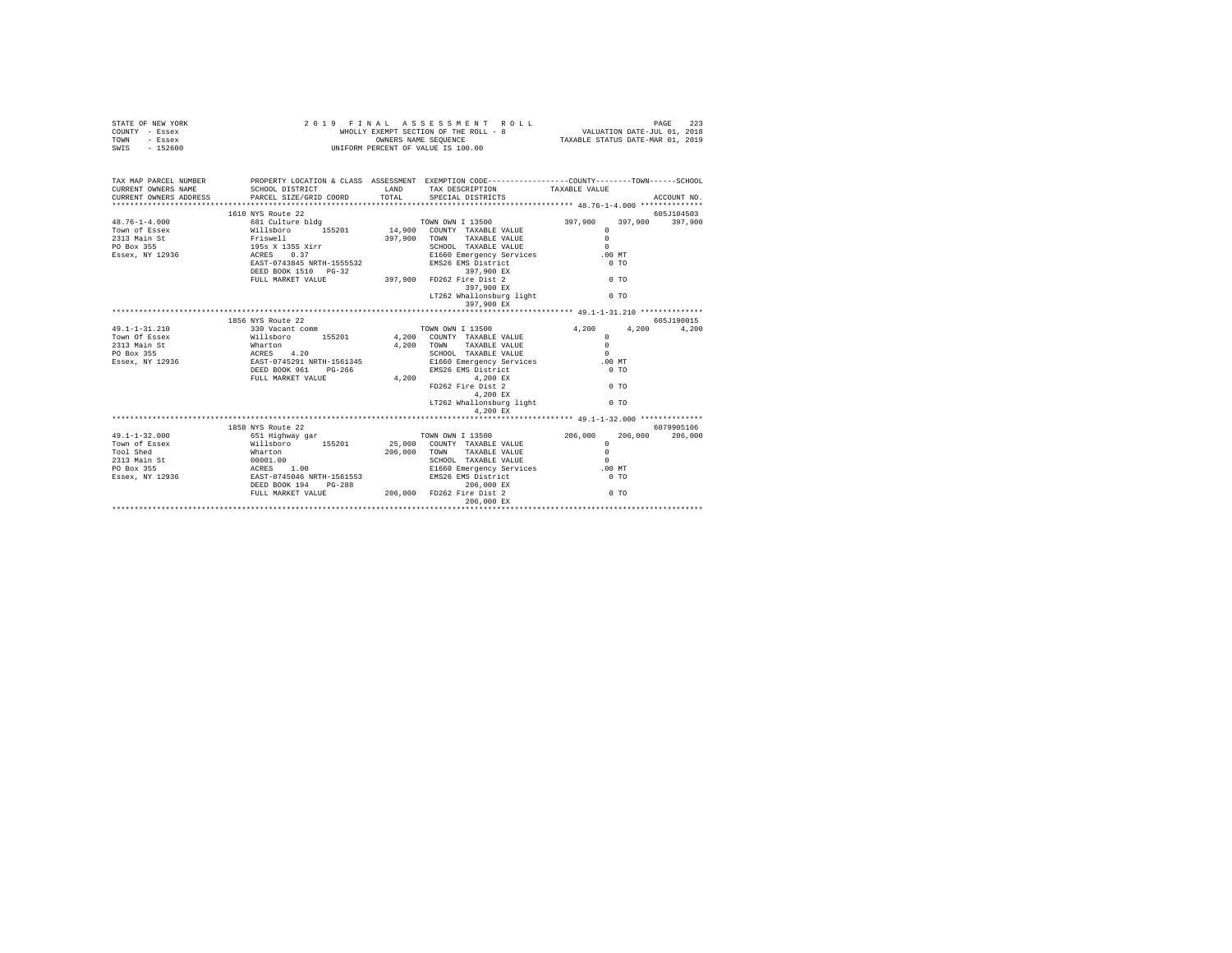| STATE OF NEW YORK<br>COUNTY - Essex                                  | WHOLLY EXEMPT SECTION OF THE ACTES<br>OWNERS NAME SEQUENCE<br>UNIFORM PERCENT OF VALUE IS 100.00 |                                  | 2019 FINAL ASSESSMENT ROLL<br>WHOLLY EXEMPT SECTION OF THE ROLL - 8 VALUATION DATE-JUL $01$ , 2018<br>OWNERS NAME SEQUENCE |                                | 224<br>PAGE |
|----------------------------------------------------------------------|--------------------------------------------------------------------------------------------------|----------------------------------|----------------------------------------------------------------------------------------------------------------------------|--------------------------------|-------------|
| TOWN - Essex<br>SWIS - 152600                                        |                                                                                                  | TAXABLE STATUS DATE-MAR 01, 2019 |                                                                                                                            |                                |             |
|                                                                      |                                                                                                  |                                  |                                                                                                                            |                                |             |
|                                                                      |                                                                                                  |                                  |                                                                                                                            |                                |             |
| TAX MAP PARCEL NUMBER                                                | PROPERTY LOCATION & CLASS ASSESSMENT EXEMPTION CODE---------------COUNTY-------TOWN-----SCHOOL   |                                  |                                                                                                                            |                                |             |
| CURRENT OWNERS NAME<br>CURRENT OWNERS ADDRESS PARCEL SIZE/GRID COORD | SCHOOL DISTRICT LAND TAX DESCRIPTION                                                             | TOTAL                            | SPECIAL DISTRICTS                                                                                                          | TAXABLE VALUE                  | ACCOUNT NO. |
|                                                                      |                                                                                                  |                                  |                                                                                                                            |                                |             |
|                                                                      | 1854 NYS Route 22                                                                                |                                  |                                                                                                                            |                                | 605J101105  |
|                                                                      |                                                                                                  |                                  |                                                                                                                            | 40,500 40,500                  | 40,500      |
|                                                                      |                                                                                                  |                                  |                                                                                                                            | $\Omega$                       |             |
|                                                                      |                                                                                                  |                                  | 40,500 TOWN TAXABLE VALUE                                                                                                  | $\cap$                         |             |
|                                                                      |                                                                                                  |                                  |                                                                                                                            | $\Omega$                       |             |
|                                                                      |                                                                                                  |                                  |                                                                                                                            | .00MT                          |             |
|                                                                      |                                                                                                  |                                  |                                                                                                                            | $0$ TO                         |             |
|                                                                      | DEED BOOK 784 PG-166 40,500 FD262 Fire Dist 2<br>FULL MARKET VALUE 40,500 FD262 Fire Dist 2      |                                  |                                                                                                                            |                                |             |
|                                                                      |                                                                                                  |                                  |                                                                                                                            | $00$ TO                        |             |
|                                                                      |                                                                                                  |                                  | 40,500 EX                                                                                                                  |                                |             |
|                                                                      |                                                                                                  |                                  | LT262 Whallonsburg light 0 TO                                                                                              |                                |             |
|                                                                      |                                                                                                  |                                  | 40,500 EX                                                                                                                  |                                |             |
|                                                                      |                                                                                                  |                                  |                                                                                                                            |                                |             |
|                                                                      | 1741 Lake Shore Rd                                                                               |                                  |                                                                                                                            |                                | 6079905008  |
| 49.15-1-39.000                                                       | 592 Athletic fld - WTRFNT TOWN OWN I 13500                                                       |                                  |                                                                                                                            | 289,500<br>289,500<br>$\Omega$ | 289,500     |
|                                                                      |                                                                                                  |                                  |                                                                                                                            | $\Omega$                       |             |
|                                                                      |                                                                                                  |                                  |                                                                                                                            | $\Omega$                       |             |
|                                                                      |                                                                                                  |                                  |                                                                                                                            | .00MT                          |             |
|                                                                      |                                                                                                  |                                  |                                                                                                                            | 0.70                           |             |
|                                                                      |                                                                                                  |                                  |                                                                                                                            |                                |             |
|                                                                      |                                                                                                  |                                  | FD262 Fire Dist 2                                                                                                          | $0$ TO                         |             |
|                                                                      |                                                                                                  |                                  | 289,500 EX                                                                                                                 |                                |             |
|                                                                      |                                                                                                  |                                  |                                                                                                                            |                                |             |
|                                                                      | 1648 Lake Shore Rd                                                                               |                                  |                                                                                                                            |                                | 6079905108  |
| $49.15 - 1 - 18.000$                                                 | 695 Cemetery                                                                                     |                                  | TOWN CEMET 13510                                                                                                           | 2,400 2,400 2,400              |             |
| Whallon Bay Cemetery                                                 | Willsboro 155201 2,400 COUNTY TAXABLE VALUE                                                      |                                  |                                                                                                                            | $\Omega$                       |             |
| Essex, NY 12936                                                      | Judd                                                                                             |                                  | 2.400 TOWN<br>TAXABLE VALUE                                                                                                | $\Omega$                       |             |
|                                                                      | ACRES 1.00                                                                                       |                                  | SCHOOL TAXABLE VALUE                                                                                                       | $\sim$ 0                       |             |
|                                                                      |                                                                                                  |                                  |                                                                                                                            |                                |             |
|                                                                      |                                                                                                  |                                  |                                                                                                                            |                                |             |
|                                                                      |                                                                                                  |                                  |                                                                                                                            |                                |             |
|                                                                      |                                                                                                  |                                  | FD262 Fire Dist 2                                                                                                          | $00$ TO                        |             |
|                                                                      |                                                                                                  |                                  | $2,400$ $\,$ EX                                                                                                            |                                |             |
|                                                                      |                                                                                                  |                                  |                                                                                                                            |                                |             |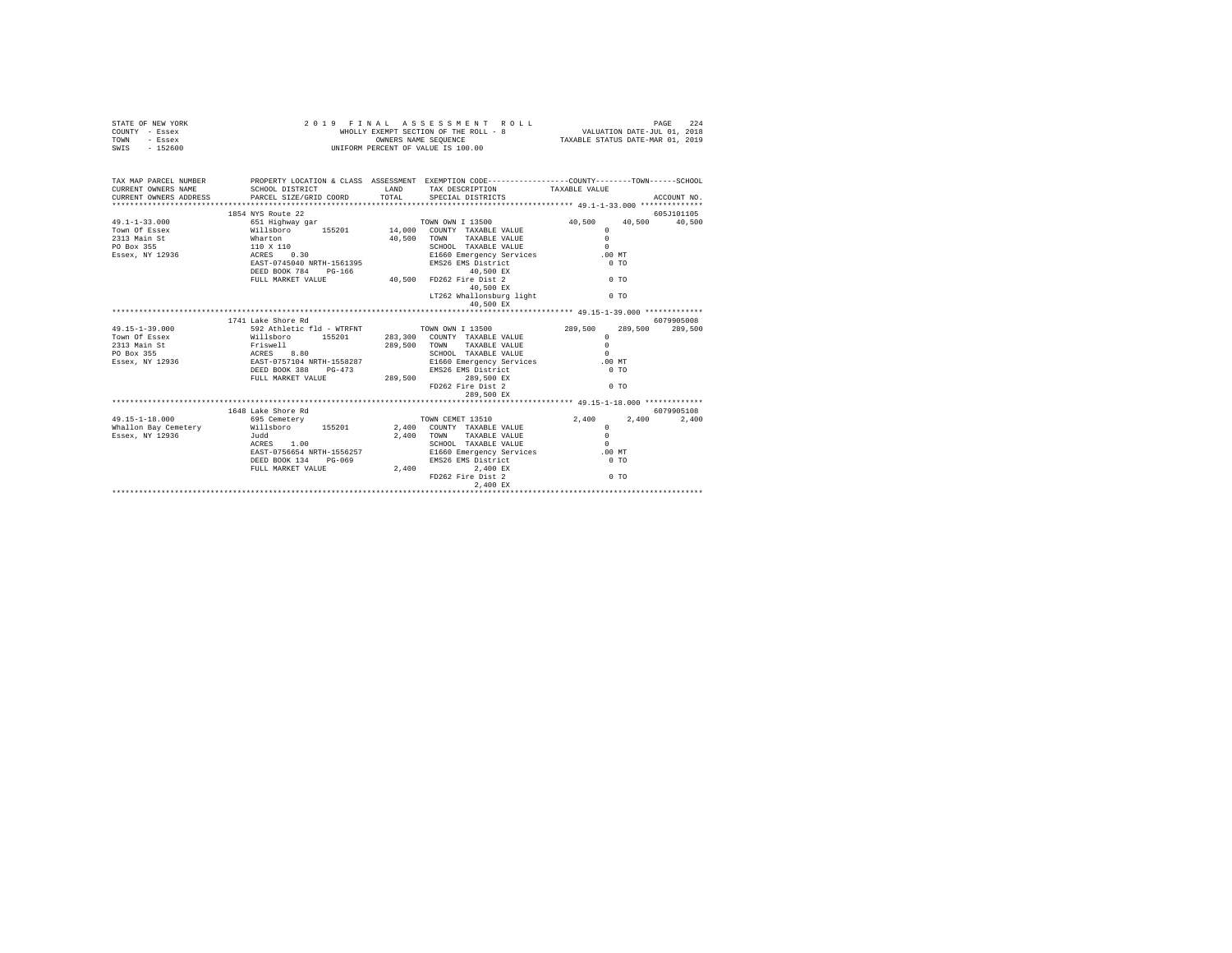| STATE OF NEW YORK<br>COUNTY - Essex                                                                                 |                                                   |             | 2019 FINAL ASSESSMENT ROLL            |          |         | 225<br>PAGE |
|---------------------------------------------------------------------------------------------------------------------|---------------------------------------------------|-------------|---------------------------------------|----------|---------|-------------|
| TOWN<br>- Essex<br>SWIS - 152600                                                                                    |                                                   |             | UNIFORM PERCENT OF VALUE IS 100.00    |          |         |             |
|                                                                                                                     |                                                   |             |                                       |          |         |             |
| TAX MAP PARCEL NUMBER PROPERTY LOCATION & CLASS ASSESSMENT EXEMPTION CODE--------------COUNTY-------TOWN-----SCHOOL |                                                   |             |                                       |          |         |             |
| CURRENT OWNERS NAME                                                                                                 | SCHOOL DISTRICT                                   |             | LAND TAX DESCRIPTION TAXABLE VALUE    |          |         |             |
| CURRENT OWNERS ADDRESS PARCEL SIZE/GRID COORD TOTAL SPECIAL DISTRICTS                                               |                                                   |             |                                       |          |         | ACCOUNT NO. |
|                                                                                                                     | 1552 NYS Route 22                                 |             |                                       |          |         | 605J103404  |
| $48.4 - 1 - 14.000$                                                                                                 | 311 Res vac land WOL F DEPT 26400                 |             |                                       | 22,000   | 22,000  | 22,000      |
| Whallonsburg Vol Fire Dept Willsboro 155201 22,000 COUNTY TAXABLE VALUE                                             |                                                   |             |                                       | $\Omega$ |         |             |
| c/o Board of Commissioners Judd                                                                                     |                                                   | 22,000 TOWN | TAXABLE VALUE                         | $\Omega$ |         |             |
| 1637 NYS Route 22                                                                                                   | ACRES 3.00                                        |             | SCHOOL TAXABLE VALUE                  | $\Omega$ |         |             |
| Essex, NY 12936 EAST-0743186 NRTH-1554265 E1660 Emergency Services                                                  |                                                   |             |                                       | $.00$ MT |         |             |
|                                                                                                                     | DEED BOOK 1266 PG-186                             |             | EMS26 EMS District                    | $0$ TO   |         |             |
|                                                                                                                     | FULL MARKET VALUE                                 |             | 22,000 22,000 EX                      |          |         |             |
|                                                                                                                     |                                                   |             | FD262 Fire Dist 2                     | 0.70     |         |             |
|                                                                                                                     |                                                   |             | 22,000 EX                             | 0.70     |         |             |
|                                                                                                                     |                                                   |             | LT262 Whallonsburg light<br>22,000 EX |          |         |             |
|                                                                                                                     |                                                   |             |                                       |          |         |             |
|                                                                                                                     | 1637 NYS Route 22                                 |             |                                       |          |         | 6079905006  |
| $49.69 - 1 - 1.000$                                                                                                 | 662 Police/fire                                   |             | VOL F DEPT 26400                      | 223,000  | 223,000 | 223,000     |
| Whallonsburgh Fire Station Willsboro 155201 15,700 COUNTY TAXABLE VALUE                                             |                                                   |             |                                       | $\circ$  |         |             |
| c/o Board of Commissioners Friswell                                                                                 |                                                   |             | 223,000 TOWN<br>TAXABLE VALUE         | $\Omega$ |         |             |
| 1637 NYS Route 22 95.6 X 128 X Irr                                                                                  |                                                   |             | SCHOOL TAXABLE VALUE                  | $\Omega$ |         |             |
| Essex, NY 12936                                                                                                     | ACRES 0.43                                        |             | E1660 Emergency Services .00 MT       |          |         |             |
|                                                                                                                     | EAST-0744089 NRTH-1556184<br>DEED BOOK 329 PG-558 |             | EMS26 EMS District                    | $0$ TO   |         |             |
|                                                                                                                     |                                                   |             | 223,000 EX                            |          |         |             |
|                                                                                                                     | FULL MARKET VALUE                                 |             | 223,000 FD262 Fire Dist 2             |          | $0$ TO  |             |
|                                                                                                                     |                                                   |             | 223,000 EX                            |          |         |             |
|                                                                                                                     |                                                   |             | LT262 Whallonsburg light              |          | $0$ TO  |             |
|                                                                                                                     |                                                   |             | 223,000 EX                            |          |         |             |
|                                                                                                                     |                                                   |             |                                       |          |         |             |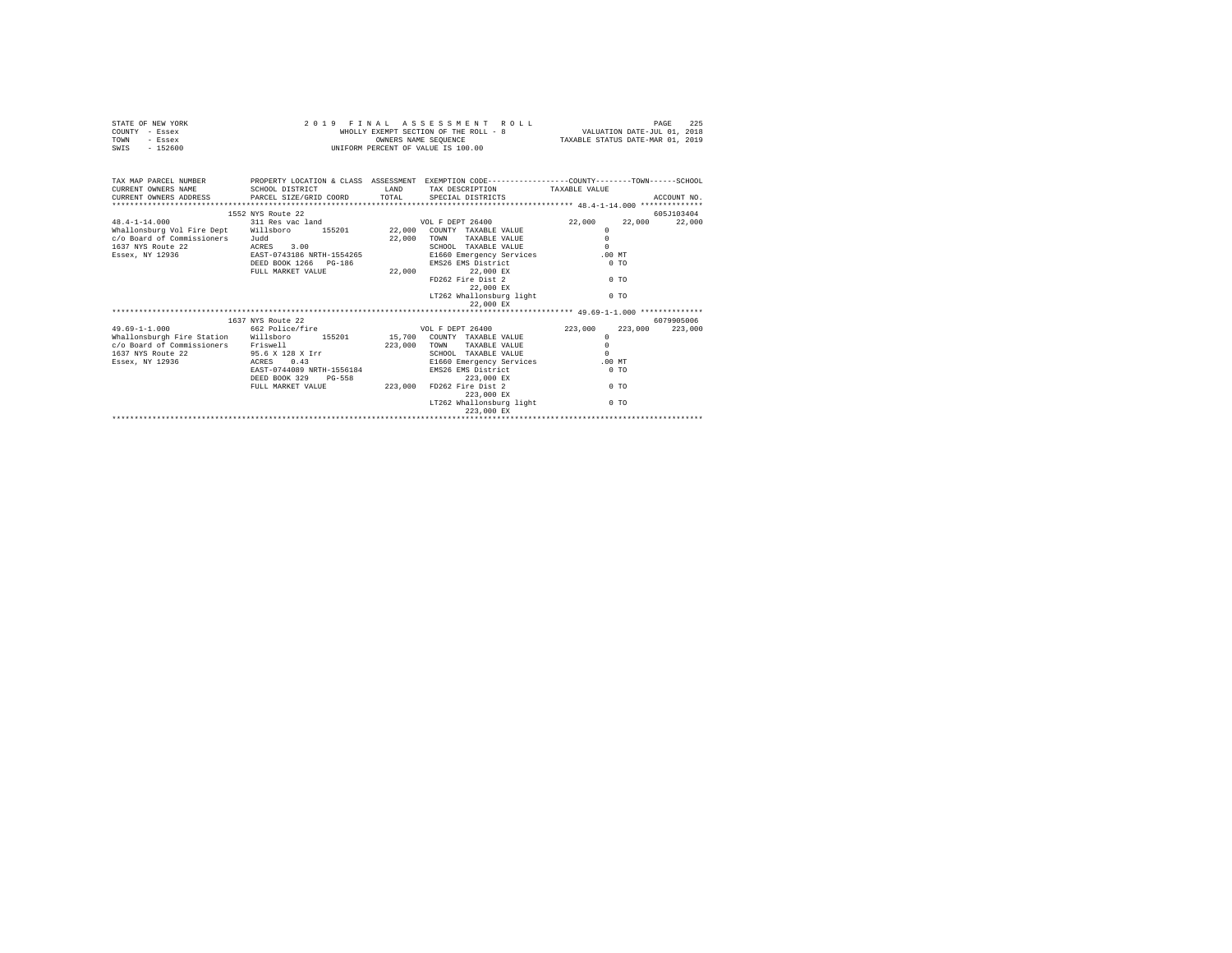| STATE OF NEW YORK | 2019 FINAL ASSESSMENT ROLL            | 226<br>PAGE                      |
|-------------------|---------------------------------------|----------------------------------|
| COUNTY - Essex    | WHOLLY EXEMPT SECTION OF THE ROLL - 8 | VALUATION DATE-JUL 01, 2018      |
| TOWN<br>- Essex   |                                       | TAXABLE STATUS DATE-MAR 01, 2019 |
| SWIS<br>$-152600$ |                                       | RPS150/V04/L015                  |
|                   | UNIFORM PERCENT OF VALUE IS 100.00    | CURRENT DATE 6/26/2019           |
|                   |                                       |                                  |
|                   | ROLL SUB SECTION- - TOTALS            |                                  |

#### \*\*\* S P E C I A L D I S T R I C T S U M M A R Y \*\*\*

| CODE | DISTRICT NAME        | TOTAL<br>PARCELS | EXTENSION<br>TYPE | <b>EXTENSION</b><br>VALUE | AD VALOREM<br>VALUE | <b>EXEMPT</b><br>AMOUNT | TAXABLE<br>VALUE |  |
|------|----------------------|------------------|-------------------|---------------------------|---------------------|-------------------------|------------------|--|
|      |                      |                  |                   |                           |                     |                         |                  |  |
|      | EMS26 EMS District   |                  | 50 TOTAL          |                           | 11581.500           | 11112,200               | 469,300          |  |
|      | SB260 Eessex Sewer B |                  | 13 TOTAL C        |                           | 4053,800            |                         | 4053,800         |  |
|      | SD260 Essex Sewer Di |                  | 13 TOTAL          |                           | 4053,800            | 3584,500                | 469,300          |  |
|      | E1660 Emergency Serv |                  | 50 MOVTAX         |                           |                     |                         |                  |  |
|      | FD261 Fire Dist 1    |                  | 23 TOTAL          |                           | 9147.100            | 8677.800                | 469,300          |  |
|      | FD262 Fire Dist 2    |                  | 27 TOTAL          |                           | 2434,400            | 2434,400                |                  |  |
|      | LT261 Essex light    |                  | 19 TOTAL          |                           | 8610,300            | 8141,000                | 469,300          |  |
|      | LT262 Whallonsburg 1 |                  | 14 TOTAL          |                           | 1471,600            | 1471,600                |                  |  |
|      | WR261 Water R&T      |                  | 4 TOTAL C         |                           | 1198,800            | 2,400                   | 1196,400         |  |
|      | WD260 Essex water    |                  | 18 TOTAL          | $\sim$                    | 8575,000            | 2,400                   | 8572,600         |  |

#### \*\*\* S C H O O L D I S T R I C T S U M M A R Y \*\*\*

| CODE             | DISTRICT NAME              | TOTAL<br>PARCELS | ASSESSED<br>LAND    | ASSESSED<br>TOTAL    | EXEMPT<br>AMOUNT     | TOTAL<br>TAXABLE | STAR<br>AMOUNT | <b>STAR</b><br>TAXABLE |
|------------------|----------------------------|------------------|---------------------|----------------------|----------------------|------------------|----------------|------------------------|
| 152402<br>155201 | Boquet Valley<br>Willsboro | 5<br>45          | 224,900<br>2598,900 | 224,900<br>11356,600 | 224,900<br>11356.600 |                  |                |                        |
|                  | SUB-TOTAL                  | 50               | 2823.800            | 11581,500            | 11581.500            |                  |                |                        |
|                  | TOTAL                      | 50               | 2823,800            | 11581,500            | 11581.500            |                  |                |                        |

| CODE  | DESCRIPTION        | TOTAL<br>PARCELS | COUNTY           | TOWN             | SCHOOL           |
|-------|--------------------|------------------|------------------|------------------|------------------|
| 50000 | WHOLLY EX<br>TOTAL |                  | 40.100<br>40.100 | 40.100<br>40,100 | 40,100<br>40.100 |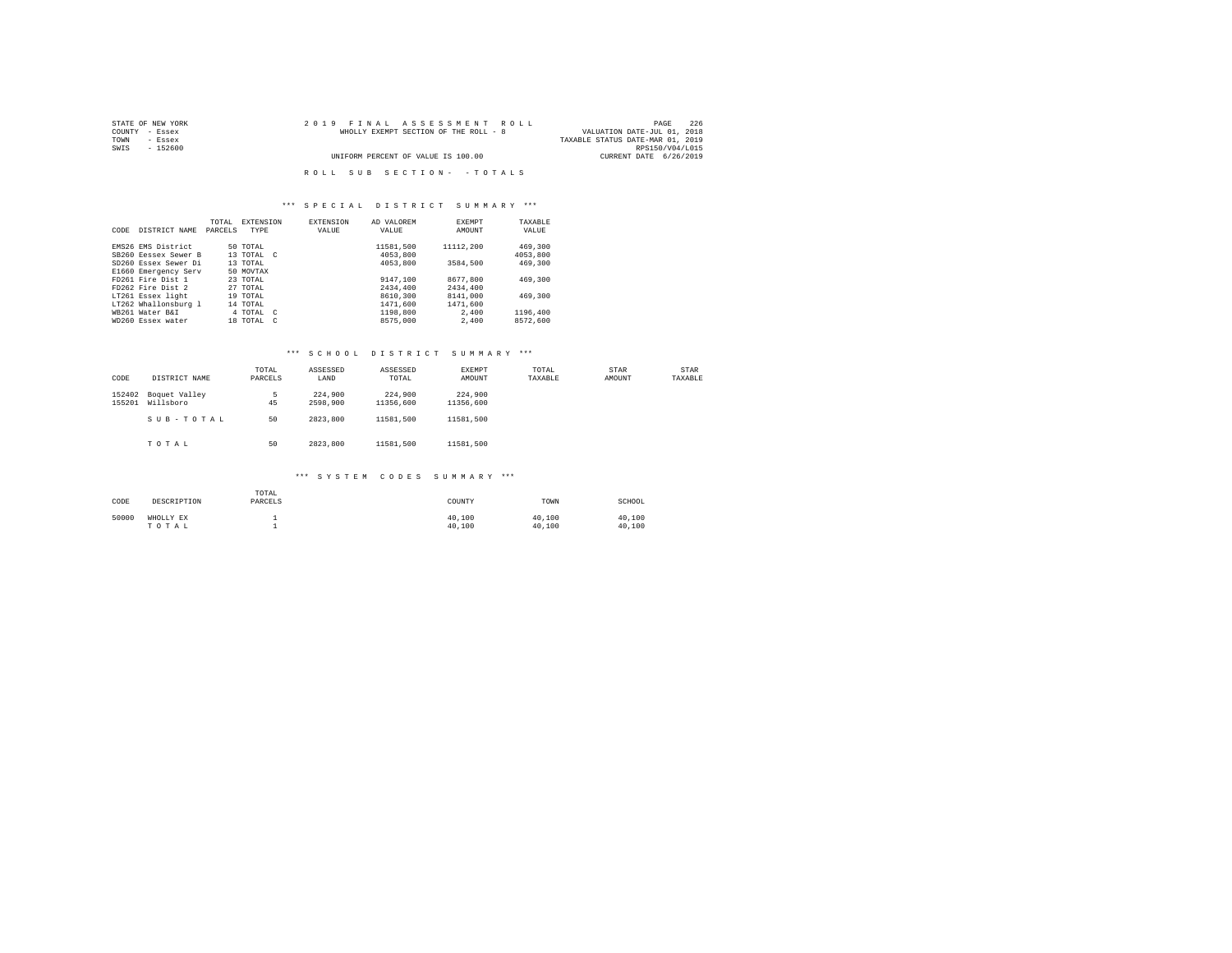| STATE OF NEW YORK | 2019 FINAL ASSESSMENT ROLL            | 227<br>PAGE                      |
|-------------------|---------------------------------------|----------------------------------|
| COUNTY - Essex    | WHOLLY EXEMPT SECTION OF THE ROLL - 8 | VALUATION DATE-JUL 01, 2018      |
| TOWN<br>- Essex   |                                       | TAXABLE STATUS DATE-MAR 01, 2019 |
| SWIS<br>$-152600$ |                                       | RPS150/V04/L015                  |
|                   | UNIFORM PERCENT OF VALUE IS 100.00    | CURRENT DATE 6/26/2019           |
|                   |                                       |                                  |
|                   | ROLL SUB SECTION- - TOTALS            |                                  |

|       |             | TOTAL          |           |           |           |
|-------|-------------|----------------|-----------|-----------|-----------|
| CODE  | DESCRIPTION | PARCELS        | COUNTY    | TOWN      | SCHOOL    |
| 12100 | N.Y. STATE  | $\overline{2}$ | 26,200    | 26,200    | 26,200    |
| 13100 | CNTY OWN I  | $\overline{2}$ | 2,300     | 2,300     | 2,300     |
| 13500 | TOWN OWN I  | 15             | 6086,100  | 6086,100  | 6086,100  |
| 13510 | TOWN CEMET  | 4              | 11,600    | 11,600    | 11,600    |
| 14100 | USA         | ᆂ              | 182,400   | 182,400   | 182,400   |
| 21600 | CHURCH PAR  | $\overline{2}$ | 469,300   | 469,300   | 469,300   |
| 25110 | CONST REL   | $\overline{4}$ | 1351,200  | 1351.200  | 1351,200  |
| 25120 | CONST ED    | ᆂ              | 651,200   | 651,200   | 651,200   |
| 25300 | NP ORGANIZ  | 13             | 1559,200  | 1559.200  | 1559.200  |
| 25400 | FRATERNAL   |                | 399,500   | 399,500   | 399,500   |
| 26400 | VOL F DEPT  | $\overline{4}$ | 802,400   | 802,400   | 802,400   |
|       | TOTAL       | 49             | 11541.400 | 11541.400 | 11541,400 |

# \*\*\* G R A N D T O T A L S \*\*\*

| ROLL       |               | TOTAL     | ASSESSED | ASSESSED                                                 | TAXABLE | TAXABLE | TAXABLE | STAR    |
|------------|---------------|-----------|----------|----------------------------------------------------------|---------|---------|---------|---------|
| <b>SEC</b> | DESCRIPTION   | PARCELS   | LAND     | TOTAL<br>the contract of the contract of the contract of | COUNTY  | TOWN    | SCHOOL  | TAXABLE |
|            |               |           |          |                                                          |         |         |         |         |
|            | WHOLLY EXEMPT | ĸΛ<br>– u | 2823.800 | 11581<br>.500                                            |         |         |         |         |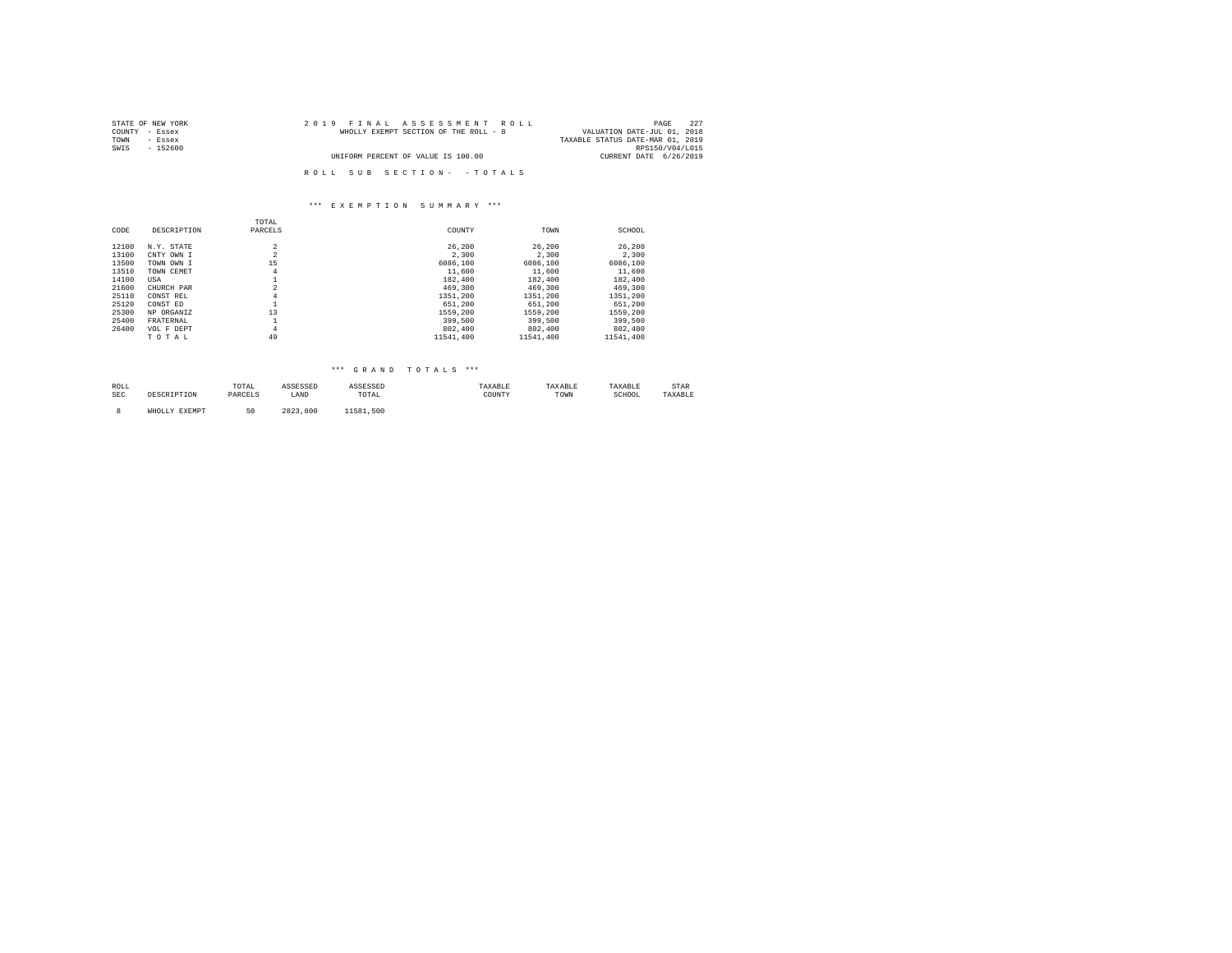| STATE OF NEW YORK | 2019 FINAL ASSESSMENT ROLL            | 228<br>PAGE                      |
|-------------------|---------------------------------------|----------------------------------|
| COUNTY - Essex    | WHOLLY EXEMPT SECTION OF THE ROLL - 8 | VALUATION DATE-JUL 01, 2018      |
| TOWN<br>- Essex   |                                       | TAXABLE STATUS DATE-MAR 01, 2019 |
| SWIS<br>- 152600  | UNIFORM PERCENT OF VALUE IS 100.00    | RPS150/V04/L015                  |
|                   |                                       | CURRENT DATE 6/26/2019           |

#### ROLL SECTION TOTALS

#### \*\*\* S P E C I A L D I S T R I C T S U M M A R Y \*\*\*

|      |                      | TOTAL   | <b>EXTENSION</b>     | <b>EXTENSION</b> | AD VALOREM | <b>EXEMPT</b> | TAXARLE  |  |
|------|----------------------|---------|----------------------|------------------|------------|---------------|----------|--|
| CODE | DISTRICT NAME        | PARCELS | TYPE                 | VALUE            | VALUE      | AMOUNT        | VALUE    |  |
|      |                      |         |                      |                  |            |               |          |  |
|      | EMS26 EMS District   |         | 50 TOTAL             |                  | 11581.500  | 11112,200     | 469,300  |  |
|      | SB260 Eessex Sewer B |         | 13 TOTAL C           |                  | 4053,800   |               | 4053,800 |  |
|      | SD260 Essex Sewer Di |         | 13 TOTAL             |                  | 4053,800   | 3584,500      | 469,300  |  |
|      | E1660 Emergency Serv |         | 50 MOVTAX            |                  |            |               |          |  |
|      | FD261 Fire Dist 1    |         | 23 TOTAL             |                  | 9147.100   | 8677,800      | 469,300  |  |
|      | FD262 Fire Dist 2    |         | 27 TOTAL             |                  | 2434,400   | 2434,400      |          |  |
|      | LT261 Essex light    |         | 19 TOTAL             |                  | 8610,300   | 8141,000      | 469,300  |  |
|      | LT262 Whallonsburg 1 |         | 14 TOTAL             |                  | 1471,600   | 1471,600      |          |  |
|      | WR261 Water R&T      |         | 4 TOTAL C            |                  | 1198,800   | 2,400         | 1196,400 |  |
|      | WD260 Essex water    |         | 18 TOTAL<br>$\Gamma$ |                  | 8575,000   | 2,400         | 8572,600 |  |

#### \*\*\* S C H O O L D I S T R I C T S U M M A R Y \*\*\*

| CODE             | DISTRICT NAME              | TOTAL<br>PARCELS | ASSESSED<br>LAND    | ASSESSED<br>TOTAL    | EXEMPT<br>AMOUNT     | TOTAL<br>TAXABLE | STAR<br>AMOUNT | <b>STAR</b><br>TAXABLE |
|------------------|----------------------------|------------------|---------------------|----------------------|----------------------|------------------|----------------|------------------------|
| 152402<br>155201 | Boquet Valley<br>Willsboro | 5<br>45          | 224,900<br>2598,900 | 224,900<br>11356,600 | 224,900<br>11356,600 |                  |                |                        |
|                  | SUB-TOTAL                  | 50               | 2823,800            | 11581.500            | 11581.500            |                  |                |                        |
|                  | TOTAL                      | 50               | 2823,800            | 11581.500            | 11581.500            |                  |                |                        |

| CODE  | DESCRIPTION        | TOTAL<br>PARCELS | COUNTY           | TOWN             | SCHOOL           |
|-------|--------------------|------------------|------------------|------------------|------------------|
| 50000 | WHOLLY EX<br>TOTAL |                  | 40.100<br>40.100 | 40.100<br>40,100 | 40,100<br>40.100 |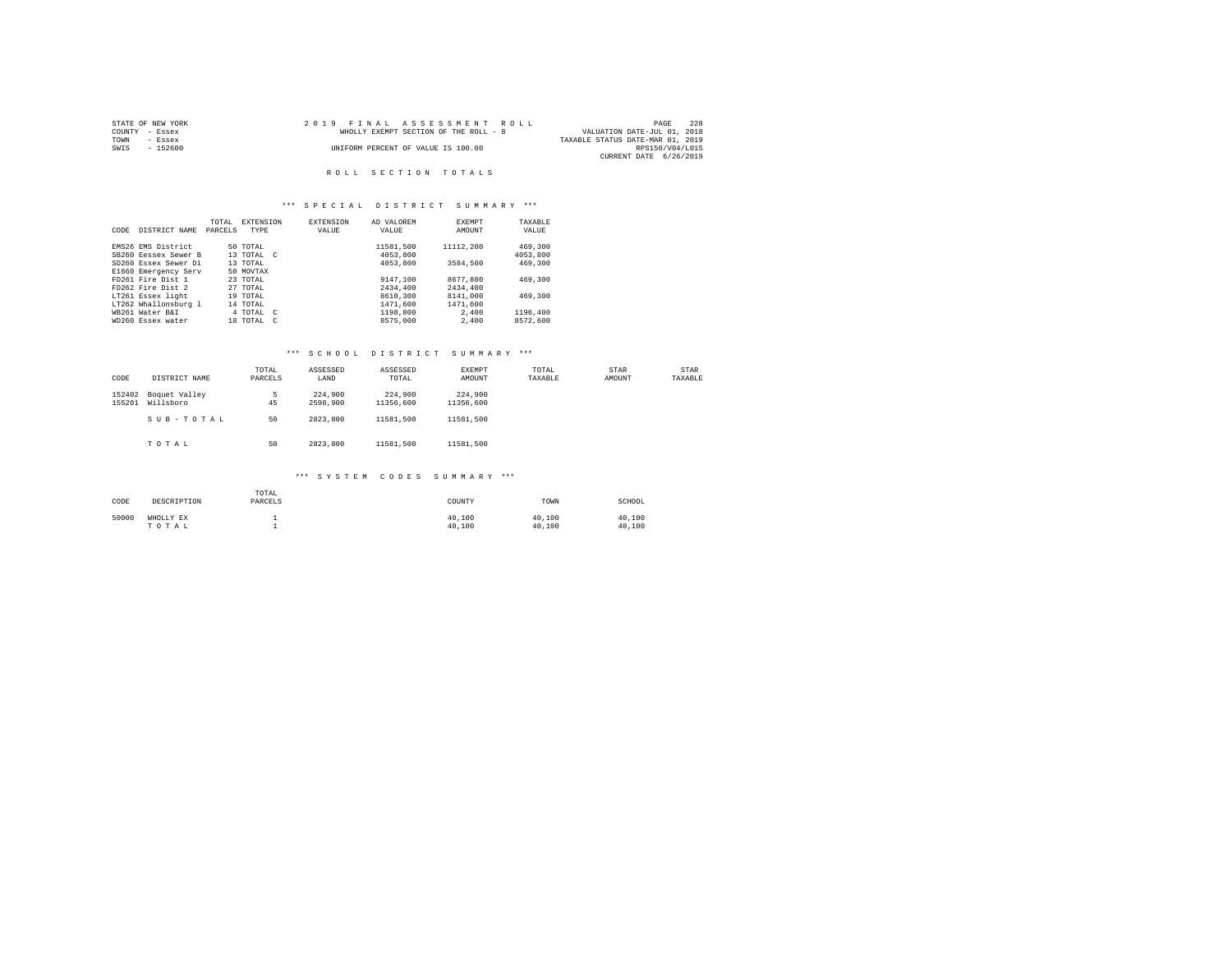| STATE OF NEW YORK | 2019 FINAL ASSESSMENT ROLL            | 229<br>PAGE                      |
|-------------------|---------------------------------------|----------------------------------|
| COUNTY - Essex    | WHOLLY EXEMPT SECTION OF THE ROLL - 8 | VALUATION DATE-JUL 01, 2018      |
| TOWN<br>- Essex   |                                       | TAXABLE STATUS DATE-MAR 01, 2019 |
| SWTS<br>- 152600  | UNIFORM PERCENT OF VALUE IS 100.00    | RPS150/V04/L015                  |
|                   |                                       | CURRENT DATE 6/26/2019           |
|                   |                                       |                                  |
|                   | ROLL SECTION TOTALS                   |                                  |

|       |             | TOTAL          |           |           |           |
|-------|-------------|----------------|-----------|-----------|-----------|
| CODE  | DESCRIPTION | PARCELS        | COUNTY    | TOWN      | SCHOOL    |
| 12100 | N.Y. STATE  | $\overline{a}$ | 26,200    | 26,200    | 26,200    |
| 13100 | CNTY OWN I  | $\overline{a}$ | 2,300     | 2.300     | 2.300     |
| 13500 | TOWN OWN I  | 15             | 6086,100  | 6086,100  | 6086,100  |
| 13510 | TOWN CEMET  | 4              | 11,600    | 11,600    | 11,600    |
| 14100 | USA         |                | 182,400   | 182,400   | 182,400   |
| 21600 | CHURCH PAR  | $\overline{a}$ | 469,300   | 469,300   | 469,300   |
| 25110 | CONST REL   | $\overline{4}$ | 1351,200  | 1351,200  | 1351,200  |
| 25120 | CONST ED    |                | 651,200   | 651,200   | 651,200   |
| 25300 | NP ORGANIZ  | 13             | 1559,200  | 1559,200  | 1559,200  |
| 25400 | FRATERNAL   |                | 399,500   | 399,500   | 399,500   |
| 26400 | VOL F DEPT  | $\overline{4}$ | 802,400   | 802,400   | 802,400   |
|       | TOTAL       | 49             | 11541.400 | 11541.400 | 11541.400 |

# \*\*\* G R A N D T O T A L S \*\*\*

| ROLL<br>the contract of the contract of the |      | TOTAL                         | ◝⊵◒◒◣ |                                                          | .522521     | . AAAD LI | .AXABLE     | . LAR |
|---------------------------------------------|------|-------------------------------|-------|----------------------------------------------------------|-------------|-----------|-------------|-------|
| SEC                                         | ---- | 1.3 N <sub>1</sub><br>------- | LAND  | TOTAL<br>the contract of the contract of the contract of | COUNTY<br>. | TOWN      | SCHUUL<br>. |       |
|                                             |      |                               |       |                                                          |             |           |             |       |

8 WHOLLY EXEMPT 50 2823,800 11581,500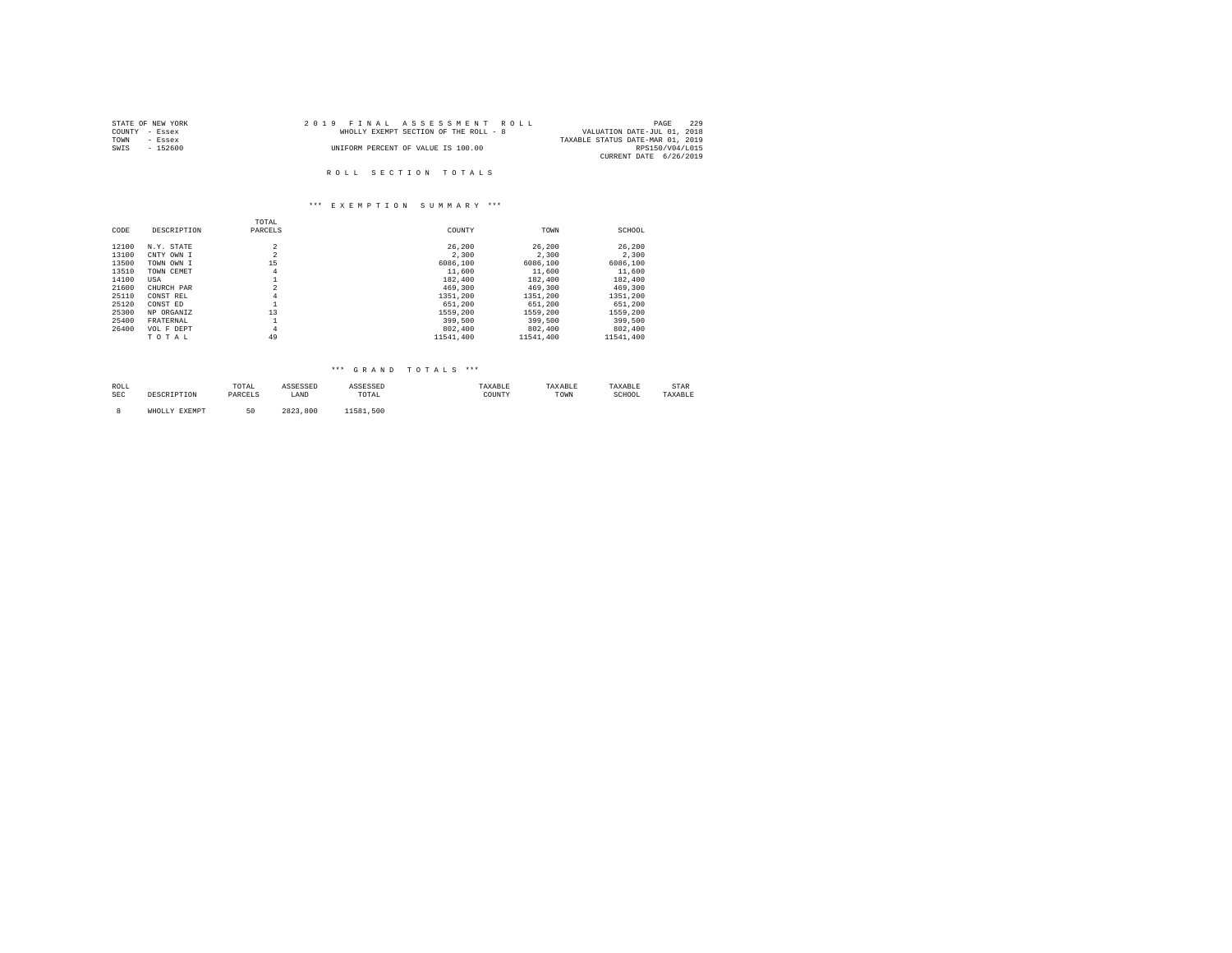|      | STATE OF NEW YORK | 2019 FINAL ASSESSMENT ROLL         |                                  | PAGE            | 230 |
|------|-------------------|------------------------------------|----------------------------------|-----------------|-----|
|      | COUNTY - Essex    |                                    | VALUATION DATE-JUL 01, 2018      |                 |     |
| TOWN | - Essex           | SWIS TOTALS                        | TAXABLE STATUS DATE-MAR 01, 2019 |                 |     |
| SWIS | $-152600$         | UNIFORM PERCENT OF VALUE IS 100.00 |                                  | RPS150/V04/L015 |     |
|      |                   |                                    | CURRENT DATE 6/26/2019           |                 |     |

#### \*\*\* SPECIAL DISTRICT SUMMARY \*\*\*

|      |                      | TOTAL   | <b>EXTENSION</b>           | <b>EXTENSION</b> | AD VALOREM | <b>EXEMPT</b> | TAXABLE    |
|------|----------------------|---------|----------------------------|------------------|------------|---------------|------------|
| CODE | DISTRICT NAME        | PARCELS | TYPE                       | VALUE            | VALUE      | AMOUNT        | VALUE      |
|      |                      |         |                            |                  |            |               |            |
|      | AP902 Pro Rata tax C |         | 1 MOVTAX                   | 19.17            |            |               | 19.17      |
|      | AP903 Pro Rata tax T |         | 1 MOVTAX                   | 30.52            |            |               | 30.52      |
|      | AP904 Pro Rata tax S |         | 1 MOVTAX                   | 214.55           |            |               | 214.55     |
|      | EMS26 EMS District   |         | 817 TOTAL                  |                  | 154265.725 | 12066.768     | 142198.957 |
|      | SB260 Eessex Sewer B |         | 143 TOTAL C                |                  | 34596.492  |               | 34596.492  |
|      | SD260 Essex Sewer Di |         | 143 TOTAL                  |                  | 34596.492  | 3584,500      | 31011.992  |
|      | E1660 Emergency Serv |         | 791 MOVTAX                 |                  |            |               |            |
|      | FD261 Fire Dist 1    |         | 452 TOTAL                  |                  | 107101.528 | 8767.368      | 98334,160  |
|      | FD262 Fire Dist 2    |         | 396 TOTAL                  |                  | 47187.229  | 3299,400      | 43887,829  |
|      | LT261 Essex light    |         | 250 TOTAL                  |                  | 64899.063  | 8230.568      | 56668,495  |
|      | LT262 Whallonsburg 1 |         | 118 TOTAL                  |                  | 14801,778  | 1973,400      | 12828.378  |
|      | WB261 Water B&I      |         | 39 TOTAL C                 |                  | 16138,500  | 34,668        | 16103,832  |
|      | WD260 Essex water    |         | 206 TOTAL<br>$\mathcal{C}$ |                  | 55531.110  | 71,968        | 55459.142  |
|      |                      |         |                            |                  |            |               |            |

#### \*\*\* S C H O O L D I S T R I C T S U M M A R Y \*\*\*

| CODE             | DISTRICT NAME                  | TOTAL<br>PARCELS | ASSESSED<br>LAND      | ASSESSED<br>TOTAL       | EXEMPT<br>AMOUNT      | TOTAL<br>TAXABLE       | STAR<br>AMOUNT       | <b>STAR</b><br>TAXABLE |
|------------------|--------------------------------|------------------|-----------------------|-------------------------|-----------------------|------------------------|----------------------|------------------------|
| 152402<br>155201 | Boquet Valley<br>Willsboro     | 143<br>674       | 6413,500<br>63684.544 | 11188,339<br>143077.386 | 2530.273<br>18996.067 | 8658,066<br>124081.319 | 1324,600<br>5226.850 | 7333,466<br>118854,469 |
|                  | $S$ II $B - T$ $O$ $T$ $A$ $L$ | 817              | 70098.044             | 154265.725              | 21526.340             | 132739.385             | 6551,450             | 126187.935             |
|                  | TOTAL                          | 817              | 70098.044             | 154265.725              | 21526.340             | 132739.385             | 6551,450             | 126187.935             |

| CODE  | DESCRIPTION        | TOTAL<br>PARCELS | COUNTY           | TOWN             | SCHOOL           |
|-------|--------------------|------------------|------------------|------------------|------------------|
| 50000 | WHOLLY EX<br>TOTAL |                  | 40,100<br>40,100 | 40,100<br>40,100 | 40.100<br>40.100 |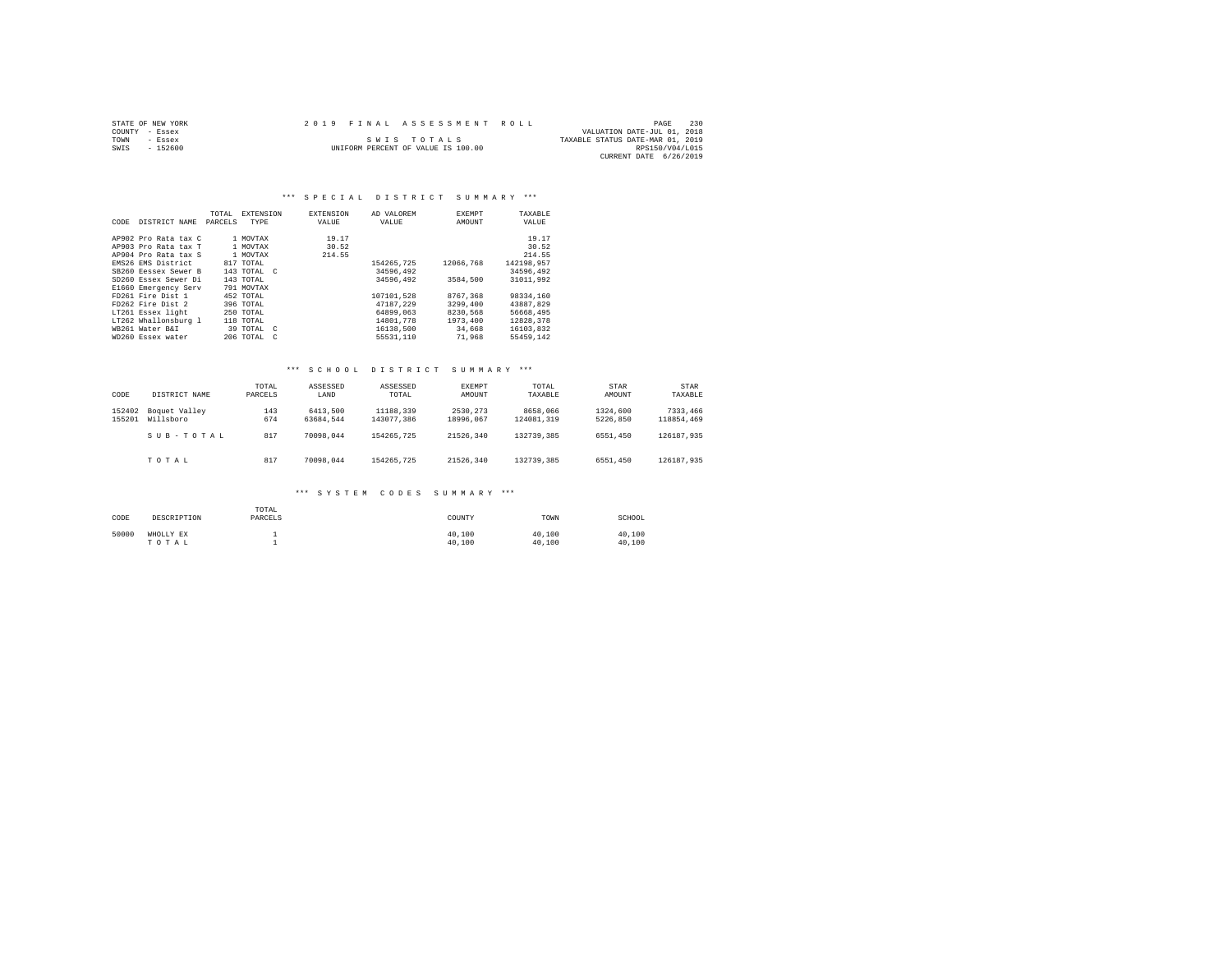|      | STATE OF NEW YORK | 2019 FINAL ASSESSMENT ROLL |                                    |                                  | PAGE            | 231 |
|------|-------------------|----------------------------|------------------------------------|----------------------------------|-----------------|-----|
|      | COUNTY - Essex    |                            |                                    | VALUATION DATE-JUL 01, 2018      |                 |     |
| TOWN | $-$ Essex         |                            | SWIS TOTALS                        | TAXABLE STATUS DATE-MAR 01, 2019 |                 |     |
| SWIS | $-152600$         |                            | UNIFORM PERCENT OF VALUE IS 100.00 |                                  | RPS150/V04/L015 |     |
|      |                   |                            |                                    | CURRENT DATE 6/26/2019           |                 |     |

|       |                 | TOTAL          |           |           |           |
|-------|-----------------|----------------|-----------|-----------|-----------|
| CODE  | DESCRIPTION     | PARCELS        | COUNTY    | TOWN      | SCHOOL    |
| 12100 | N.Y. STATE      | $\overline{2}$ | 26,200    | 26,200    | 26,200    |
| 13100 | CNTY OWN I      | $\overline{a}$ | 2,300     | 2,300     | 2,300     |
|       |                 |                |           |           |           |
| 13500 | TOWN OWN I      | 15             | 6086,100  | 6086,100  | 6086,100  |
| 13510 | TOWN CEMET      | $\overline{4}$ | 11,600    | 11,600    | 11,600    |
| 14100 | USA             | $\mathbf{1}$   | 182,400   | 182,400   | 182,400   |
| 21600 | CHURCH PAR      | $\overline{a}$ | 469,300   | 469,300   | 469,300   |
| 25110 | CONST REL       | $\overline{4}$ | 1351,200  | 1351,200  | 1351.200  |
| 25120 | CONST ED        | $\mathbf{1}$   | 651,200   | 651,200   | 651,200   |
| 25300 | NP ORGANIZ      | 25             | 2424,200  | 2424,200  | 2424,200  |
| 25400 | FRATERNAL       | 1              | 399,500   | 399,500   | 399,500   |
| 26400 | VOL F DEPT      | $\overline{4}$ | 802,400   | 802,400   | 802,400   |
| 33201 | C TAX SALE      | $\mathbf{1}$   | 37,300    | 37,300    |           |
| 33302 | CNTY REFOR      | $\mathbf{1}$   | 123,600   |           |           |
| 41101 | VETERANS        | $\mathbf{1}$   | 5,000     | 5,000     |           |
| 41120 | VETWAR CTS      | 17             | 252.525   | 252.525   | 252.525   |
| 41130 | VETCOM CTS      | 10             | 248,050   | 248,050   | 248,050   |
| 41132 | VET COM C       | $\mathbf{1}$   | 10,950    |           |           |
| 41133 | VET COM T       | $\mathbf{1}$   |           | 10,950    |           |
| 41140 | VETDIS CTS      | 5              | 212,400   | 212,400   | 212,400   |
| 41142 | VET DIS C       | $\mathbf{1}$   | 13,140    |           |           |
| 41143 | VET DIS T       | $\mathbf{1}$   |           | 13,140    |           |
| 41700 | AG. BLDG.       | 10             | 488,493   | 488,493   | 488,493   |
| 41720 | AG DIST C       | 96             | 4085,053  | 4085.053  | 4085.053  |
| 41800 | AGED ALL        | 21             | 1364,450  | 1364.450  | 1364,450  |
| 41834 | ENH STAR        | 53             |           |           | 3281.450  |
| 41854 | <b>BAS STAR</b> | 109            |           |           | 3270,000  |
| 42100 |                 | $\overline{a}$ | 52,268    | 52.268    | 52.268    |
|       | AG. IMPMNT      |                |           |           |           |
| 47460 | PRIV FOR        | 29             | 2376.601  | 2376.601  | 2376.601  |
|       | TOTAL           | 420            | 21676.230 | 21552,630 | 28037.690 |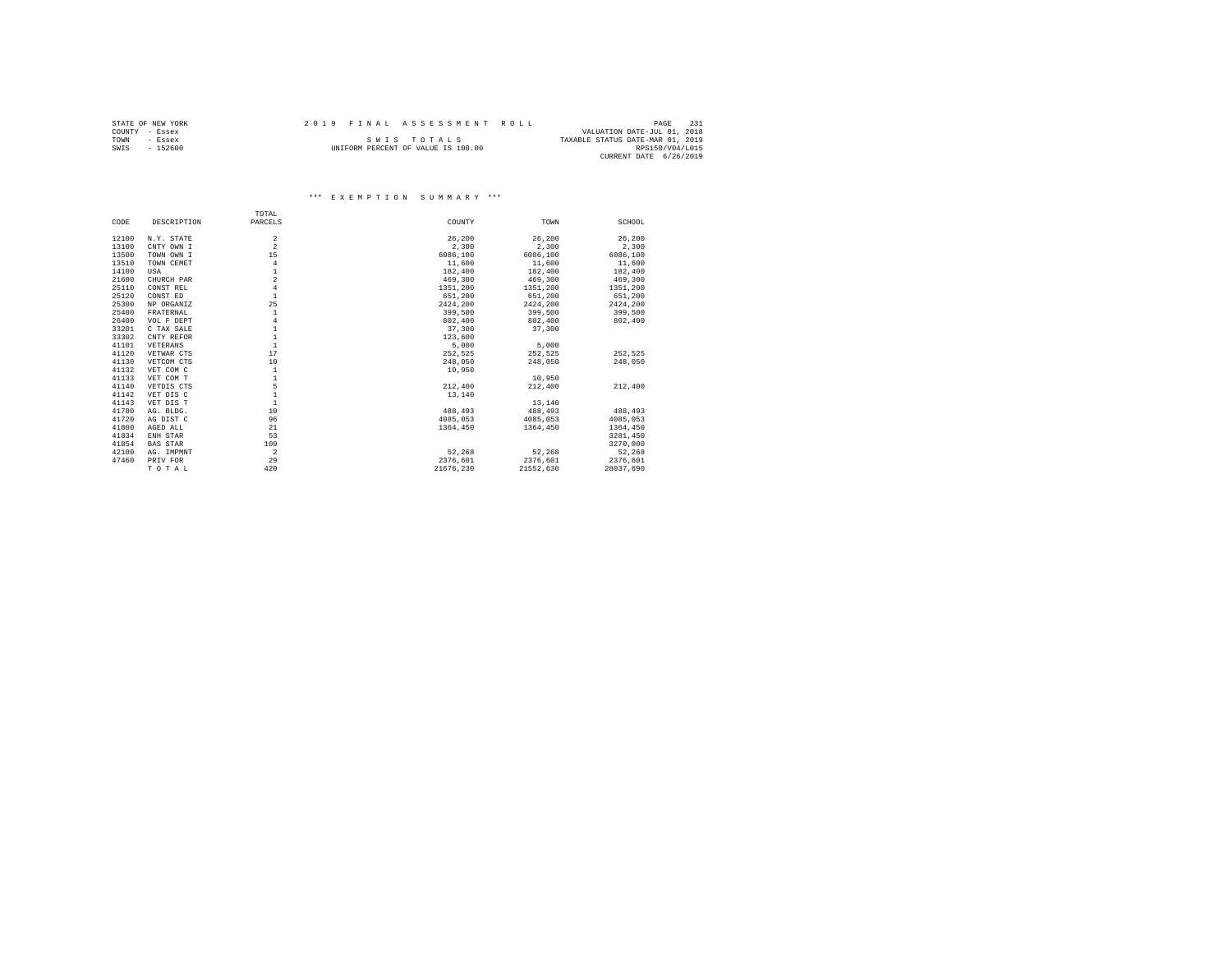|                | STATE OF NEW YORK |  | 2019 FINAL ASSESSMENT ROLL         |                                  | PAGE            | 232 |
|----------------|-------------------|--|------------------------------------|----------------------------------|-----------------|-----|
| COUNTY - Essex |                   |  |                                    | VALUATION DATE-JUL 01, 2018      |                 |     |
| TOWN           | - Essex           |  | SWIS TOTALS                        | TAXABLE STATUS DATE-MAR 01, 2019 |                 |     |
| SWIS           | - 152600          |  | UNIFORM PERCENT OF VALUE IS 100.00 |                                  | RPS150/V04/L015 |     |
|                |                   |  |                                    | CURRENT DATE 6/26/2019           |                 |     |

#### \*\*\* G R A N D T O T A L S \*\*\*

| ROLL<br><b>SEC</b> | DESCRIPTION         | TOTAL<br>PARCELS | ASSESSED<br>LAND | ASSESSED<br>TOTAL | TAXABLE<br>COUNTY | TAXABLE<br>TOWN | TAXABLE<br>SCHOOL | STAR<br>TAXABLE |
|--------------------|---------------------|------------------|------------------|-------------------|-------------------|-----------------|-------------------|-----------------|
| $\mathbf{1}$       | TAXABLE             | 728              | 64346.011        | 136004.607        | 125907.077        | 126030.677      | 126059.767        | 119508.317      |
| 3                  | STATE OWNED LAND    | 10               | 2611,233         | 2611,233          | 2611,233          | 2611.233        | 2611,233          | 2611.233        |
| 5                  | SPECIAL FRANCHISE   | 5                |                  | 566.384           | 566,384           | 566.384         | 566,384           | 566,384         |
| 6                  | UTILITIES & N.C.    | 23               | 270,400          | 2595,499          | 2558.199          | 2558.199        | 2595,499          | 2595,499        |
| 7                  | CEILING RAILROADS   | $\mathbf{1}$     | 46,600           | 906.502           | 906.502           | 906.502         | 906.502           | 906,502         |
| 8                  | WHOLLY EXEMPT       | 50               | 2823,800         | 11581.500         |                   |                 |                   |                 |
| $\star$            | <b>SUB</b><br>TOTAL | 817              | 70098.044        | 154265.725        | 132549.395        | 132672.995      | 132739.385        | 126187.935      |
| $***$              | GRAND TOTAL         | 817              | 70098.044        | 154265.725        | 132549.395        | 132672.995      | 132739.385        | 126187.935      |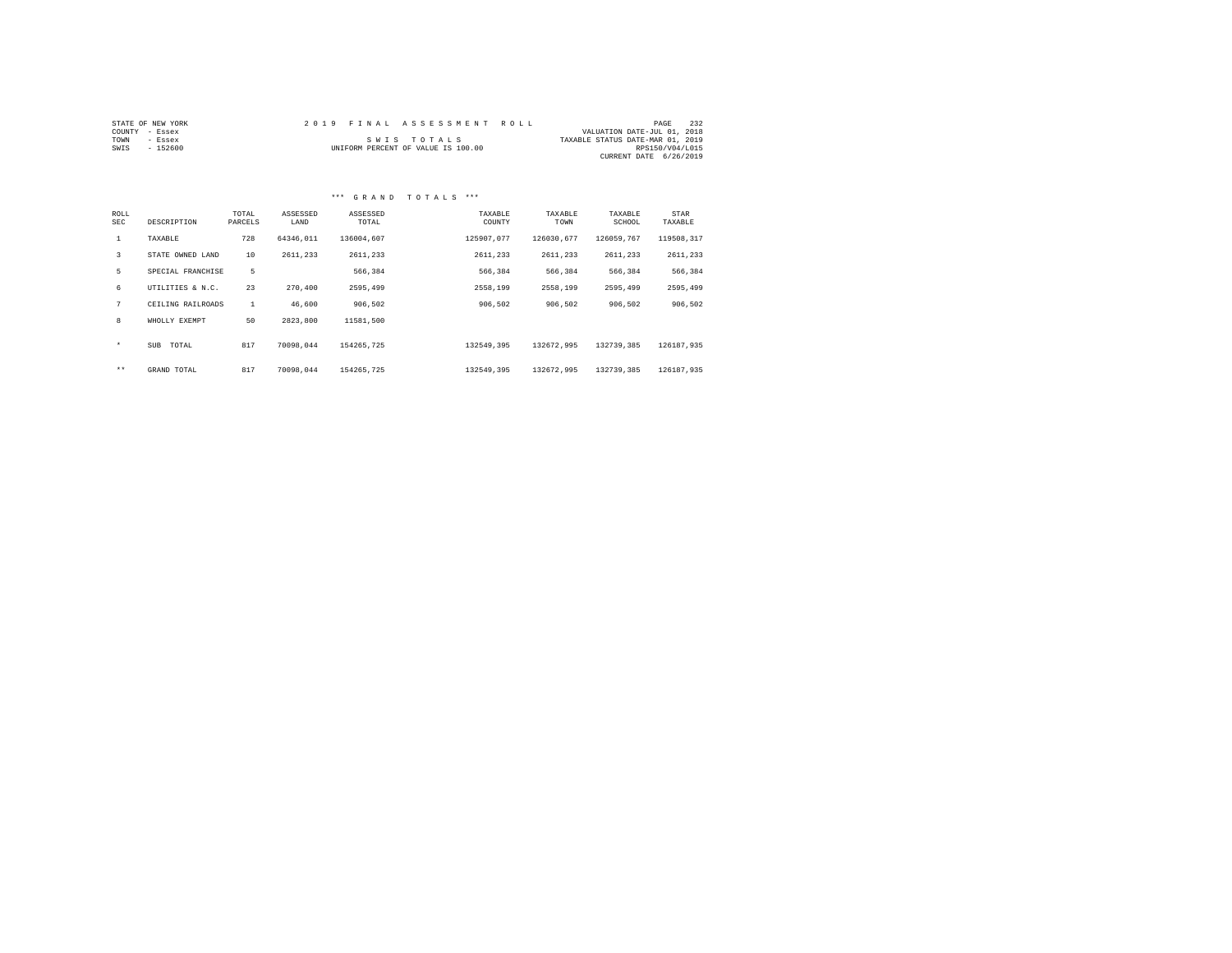|      | STATE OF NEW YORK |  | 2019 FINAL ASSESSMENT ROLL         |                                  | PAGE            | 233 |
|------|-------------------|--|------------------------------------|----------------------------------|-----------------|-----|
|      | COUNTY - Essex    |  | TOWN TOTALS                        | VALUATION DATE-JUL 01, 2018      |                 |     |
| TOWN | $-$ Essex         |  |                                    | TAXABLE STATUS DATE-MAR 01, 2019 |                 |     |
| SWIS | $-1526$           |  | UNIFORM PERCENT OF VALUE IS 100.00 |                                  | RPS150/V04/L015 |     |
|      |                   |  |                                    | CURRENT DATE 6/26/2019           |                 |     |

#### \*\*\* SPECIAL DISTRICT SUMMARY \*\*\*

| CODE | DISTRICT NAME        | TOTAL<br>PARCELS | <b>EXTENSION</b><br>TYPE | <b>EXTENSION</b><br>VALUE | AD VALOREM<br>VALUE | EXEMPT<br>AMOUNT | TAXABLE<br>VALUE |
|------|----------------------|------------------|--------------------------|---------------------------|---------------------|------------------|------------------|
|      | AP902 Pro Rata tax C |                  | 1 MOVTAX                 | 19.17                     |                     |                  | 19.17            |
|      | AP903 Pro Rata tax T |                  | 1 MOVTAX                 | 30.52                     |                     |                  | 30.52            |
|      | AP904 Pro Rata tax S |                  | 1 MOVTAX                 | 214.55                    |                     |                  | 214.55           |
|      | EMS26 EMS District   |                  | 817 TOTAL                |                           | 154265.725          | 12066.768        | 142198.957       |
|      | SB260 Ressex Sewer B |                  | 143 TOTAL C              |                           | 34596.492           |                  | 34596,492        |
|      | SD260 Essex Sewer Di |                  | 143 TOTAL                |                           | 34596.492           | 3584,500         | 31011.992        |
|      | E1660 Emergency Serv |                  | 791 MOVTAX               |                           |                     |                  |                  |
|      | FD261 Fire Dist 1    |                  | 452 TOTAL                |                           | 107101.528          | 8767.368         | 98334,160        |
|      | FD262 Fire Dist 2    |                  | 396 TOTAL                |                           | 47187.229           | 3299,400         | 43887.829        |
|      | LT261 Essex light    |                  | 250 TOTAL                |                           | 64899.063           | 8230.568         | 56668,495        |
|      | LT262 Whallonsburg 1 |                  | 118 TOTAL                |                           | 14801,778           | 1973,400         | 12828.378        |
|      | WR261 Water R&T      |                  | 39 TOTAL C               |                           | 16138,500           | 34,668           | 16103.832        |
|      | WD260 Essex water    |                  | 206 TOTAL<br>$\epsilon$  |                           | 55531.110           | 71,968           | 55459.142        |

#### \*\*\* S C H O O L D I S T R I C T S U M M A R Y \*\*\*

| CODE             | DISTRICT NAME                  | TOTAL<br>PARCELS | ASSESSED<br>LAND      | ASSESSED<br>TOTAL       | EXEMPT<br>AMOUNT      | TOTAL<br>TAXABLE       | STAR<br>AMOUNT       | <b>STAR</b><br>TAXABLE |
|------------------|--------------------------------|------------------|-----------------------|-------------------------|-----------------------|------------------------|----------------------|------------------------|
| 152402<br>155201 | Boquet Valley<br>Willsboro     | 143<br>674       | 6413,500<br>63684.544 | 11188,339<br>143077.386 | 2530.273<br>18996.067 | 8658,066<br>124081.319 | 1324,600<br>5226.850 | 7333,466<br>118854,469 |
|                  | $S$ II $B - T$ $O$ $T$ $A$ $L$ | 817              | 70098.044             | 154265.725              | 21526.340             | 132739.385             | 6551,450             | 126187.935             |
|                  | TOTAL                          | 817              | 70098.044             | 154265.725              | 21526.340             | 132739.385             | 6551,450             | 126187.935             |

| CODE  | DESCRIPTION        | TOTAL<br>PARCELS | COUNTY           | TOWN             | SCHOOL           |
|-------|--------------------|------------------|------------------|------------------|------------------|
| 50000 | WHOLLY EX<br>TOTAL |                  | 40,100<br>40,100 | 40,100<br>40,100 | 40.100<br>40.100 |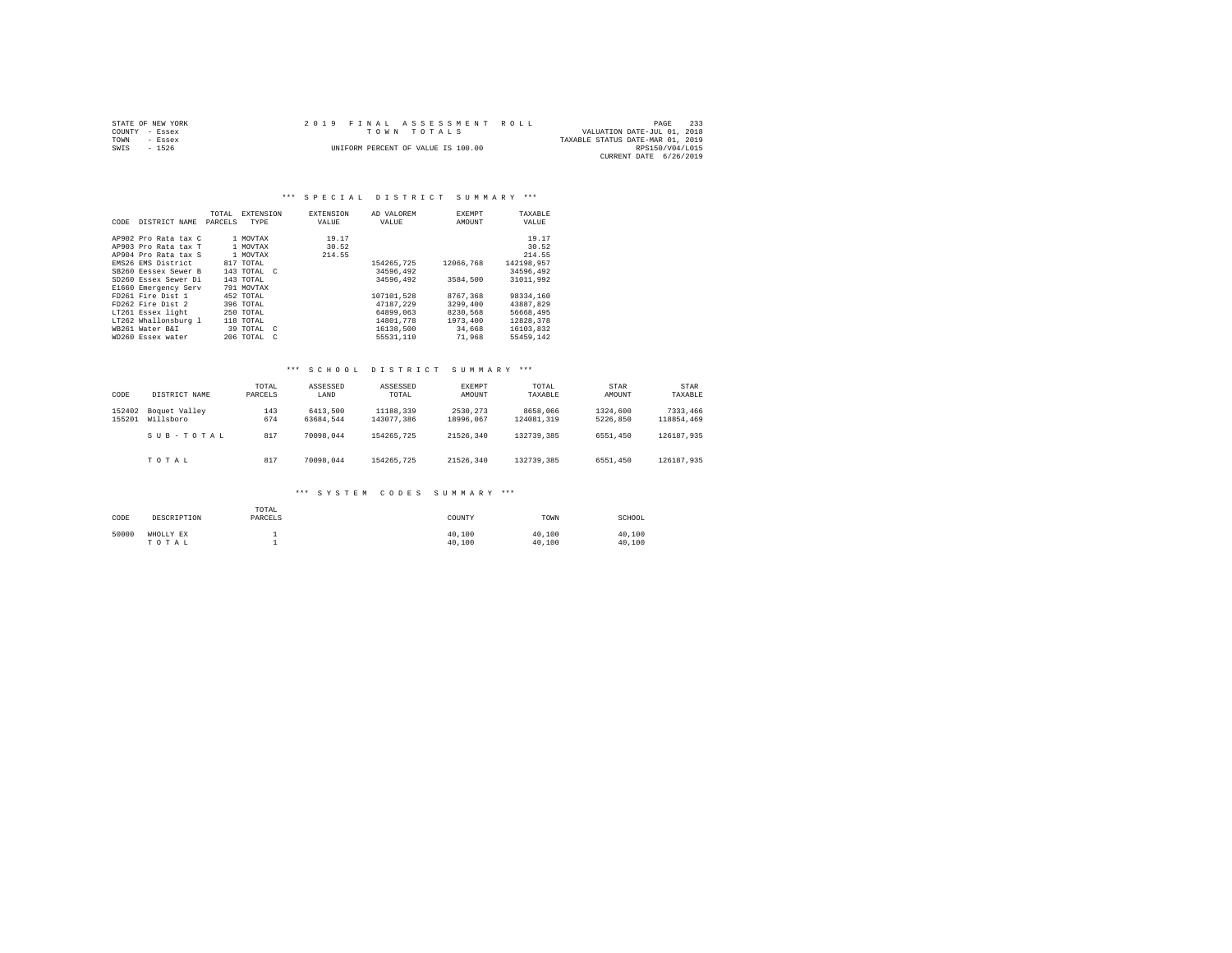| STATE OF NEW YORK | 2019 FINAL ASSESSMENT ROLL         | 234<br>PAGE                      |
|-------------------|------------------------------------|----------------------------------|
| COUNTY - Essex    | TOWN TOTALS                        | VALUATION DATE-JUL 01, 2018      |
| TOWN<br>- Essex   |                                    | TAXABLE STATUS DATE-MAR 01, 2019 |
| SWIS<br>$-1526$   | UNIFORM PERCENT OF VALUE IS 100.00 | RPS150/V04/L015                  |
|                   |                                    | CURRENT DATE 6/26/2019           |

|       |                 | TOTAL          |           |           |           |
|-------|-----------------|----------------|-----------|-----------|-----------|
| CODE  | DESCRIPTION     | PARCELS        | COUNTY    | TOWN      | SCHOOL    |
| 12100 | N.Y. STATE      | $\overline{2}$ | 26,200    | 26,200    | 26,200    |
| 13100 | CNTY OWN I      | $\overline{a}$ | 2,300     | 2,300     | 2,300     |
| 13500 | TOWN OWN I      | 15             | 6086,100  | 6086,100  | 6086,100  |
| 13510 | TOWN CEMET      | $\overline{4}$ | 11,600    | 11,600    | 11,600    |
| 14100 | USA             | $\mathbf{1}$   | 182,400   | 182,400   | 182,400   |
| 21600 |                 | $\overline{a}$ | 469,300   | 469,300   | 469,300   |
|       | CHURCH PAR      | $\overline{4}$ |           |           |           |
| 25110 | CONST REL       |                | 1351,200  | 1351,200  | 1351.200  |
| 25120 | CONST ED        | $\overline{1}$ | 651,200   | 651,200   | 651,200   |
| 25300 | NP ORGANIZ      | 25             | 2424,200  | 2424,200  | 2424,200  |
| 25400 | FRATERNAL       | $\mathbf{1}$   | 399,500   | 399,500   | 399,500   |
| 26400 | VOL F DEPT      | $\overline{4}$ | 802,400   | 802,400   | 802,400   |
| 33201 | C TAX SALE      | $\mathbf{1}$   | 37,300    | 37,300    |           |
| 33302 | CNTY REFOR      | $\mathbf{1}$   | 123,600   |           |           |
| 41101 | VETERANS        | $\mathbf{1}$   | 5,000     | 5,000     |           |
| 41120 | VETWAR CTS      | 17             | 252,525   | 252.525   | 252.525   |
| 41130 | VETCOM CTS      | 10             | 248,050   | 248,050   | 248,050   |
| 41132 | VET COM C       | $\mathbf{1}$   | 10,950    |           |           |
| 41133 | VET COM T       | $\mathbf{1}$   |           | 10,950    |           |
| 41140 | VETDIS CTS      | 5              | 212,400   | 212,400   | 212,400   |
| 41142 | VET DIS C       | $\mathbf{1}$   | 13,140    |           |           |
| 41143 | VET DIS T       | $\mathbf{1}$   |           | 13,140    |           |
| 41700 | AG. BLDG.       | 10             | 488,493   | 488,493   | 488,493   |
| 41720 | AG DIST C       | 96             | 4085.053  | 4085.053  | 4085.053  |
| 41800 | AGED ALL        | 21             | 1364,450  | 1364.450  | 1364.450  |
| 41834 | ENH STAR        | 53             |           |           | 3281.450  |
| 41854 | <b>BAS STAR</b> | 109            |           |           | 3270,000  |
| 42100 | AG. IMPMNT      | $\overline{a}$ | 52.268    | 52.268    | 52,268    |
| 47460 | PRIV FOR        | 29             | 2376.601  | 2376,601  | 2376,601  |
|       |                 | 420            | 21676.230 | 21552.630 | 28037.690 |
|       | TOTAL           |                |           |           |           |